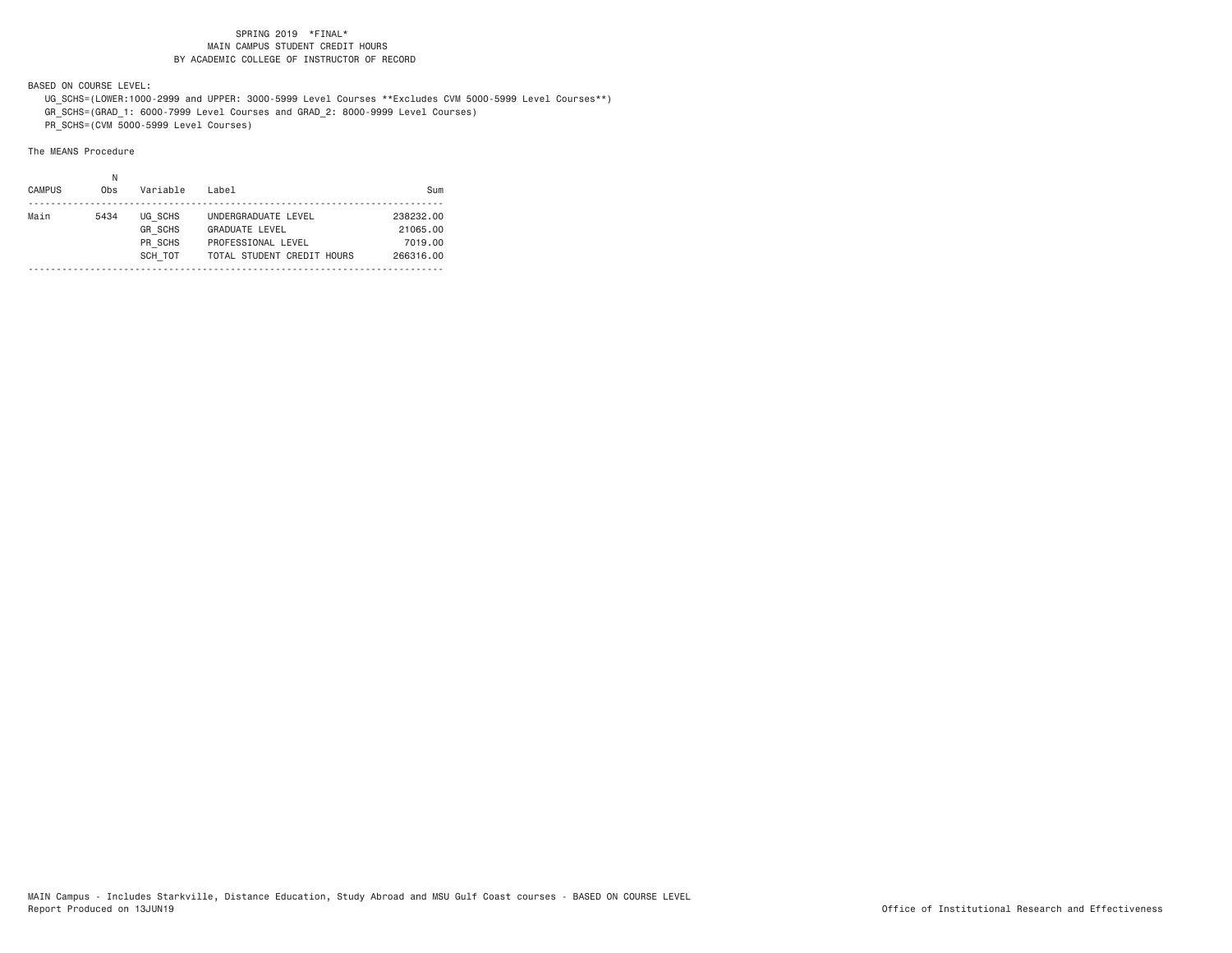BASED ON COURSE LEVEL:

 UG\_SCHS=(LOWER:1000-2999 and UPPER: 3000-5999 Level Courses \*\*Excludes CVM 5000-5999 Level Courses\*\*) GR\_SCHS=(GRAD\_1: 6000-7999 Level Courses and GRAD\_2: 8000-9999 Level Courses)

PR\_SCHS=(CVM 5000-5999 Level Courses)

# The MEANS Procedure

| <b>COURSE CAMPUS</b> | N<br>Obs | Variable | Label                                        | Sum       |
|----------------------|----------|----------|----------------------------------------------|-----------|
| Starkville           | 4956     |          | UG SCHS UNDERGRADUATE LEVEL                  | 224765.00 |
|                      |          |          | GR SCHS GRADUATE LEVEL                       | 15815.00  |
|                      |          |          | PR SCHS PROFESSIONAL LEVEL                   | 7019.00   |
|                      |          |          | SCH TOT TOTAL STUDENT CREDIT HOURS 247599.00 |           |
| Distance Education   | 439      |          | UG SCHS UNDERGRADUATE LEVEL                  | 12402.00  |
|                      |          |          | GR SCHS GRADUATE LEVEL                       | 5244.00   |
|                      |          |          | PR SCHS PROFESSIONAL LEVEL                   | 0.00      |
|                      |          | SCH TOT  | TOTAL STUDENT CREDIT HOURS                   | 17646.00  |
| MSU Gulf Coast       | 30       | UG SCHS  | UNDERGRADUATE LEVEL                          | 768.00    |
|                      |          |          | GR SCHS GRADUATE LEVEL                       | 0.00      |
|                      |          |          | PR SCHS PROFESSIONAL LEVEL                   | 0.00      |
|                      |          |          | SCH TOT   TOTAL STUDENT CREDIT HOURS         | 768,00    |
| Study Abroad         | 9        |          | UG SCHS UNDERGRADUATE LEVEL                  | 297.00    |
|                      |          |          | GR SCHS GRADUATE LEVEL                       | 6.00      |
|                      |          |          | PR SCHS PROFESSIONAL LEVEL                   | 0.00      |
|                      |          | SCH TOT  | TOTAL STUDENT CREDIT HOURS                   | 303.00    |
|                      |          |          |                                              |           |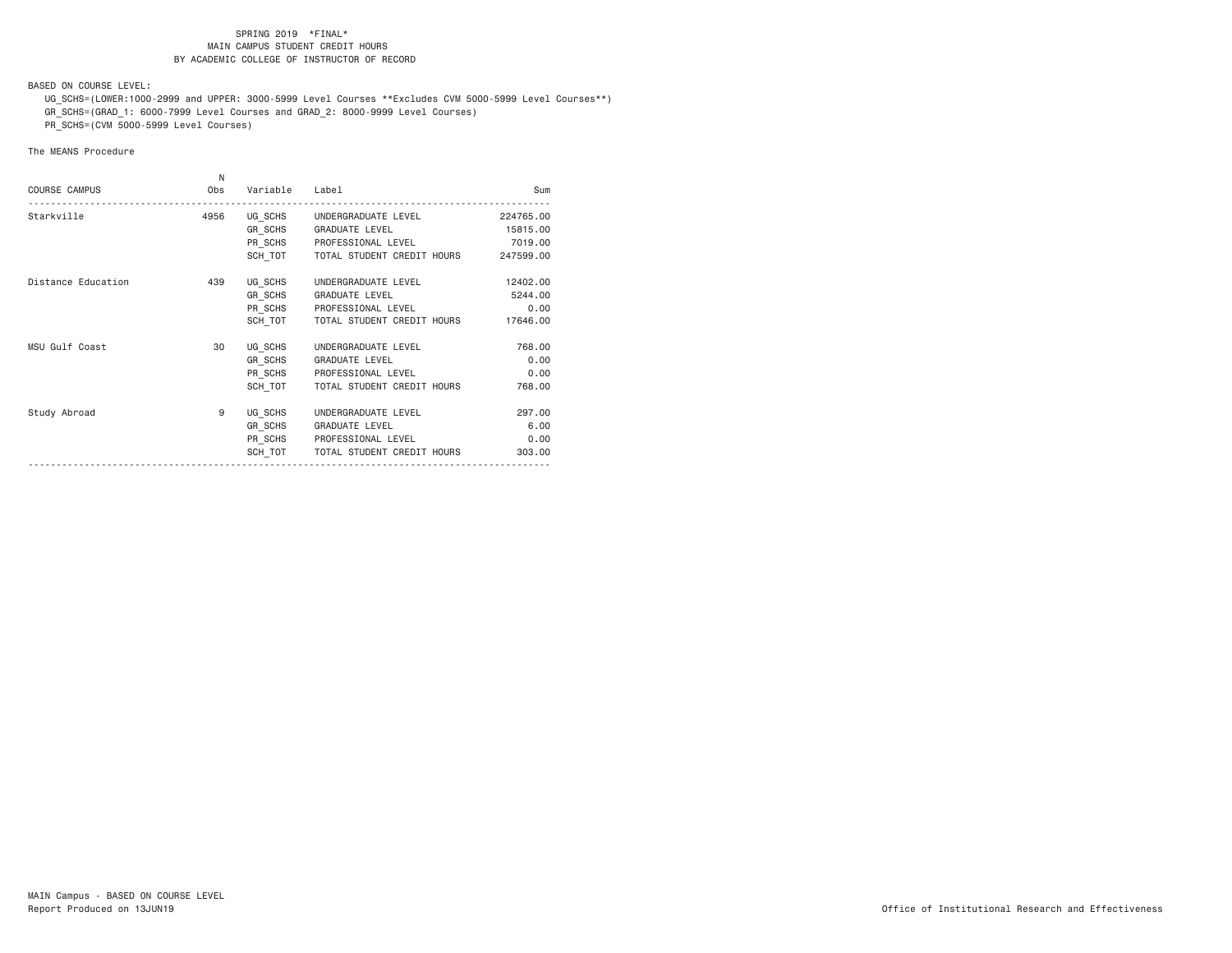BASED ON COURSE LEVEL:

 UG\_SCHS=(LOWER:1000-2999 and UPPER: 3000-5999 Level Courses \*\*Excludes CVM 5000-5999 Level Courses\*\*) GR\_SCHS=(GRAD\_1: 6000-7999 Level Courses and GRAD\_2: 8000-9999 Level Courses)

PR\_SCHS=(CVM 5000-5999 Level Courses)

The MEANS Procedure

| ACADEMIC COLLEGE            | N<br>0bs | Variable Label |                            | Sum       |
|-----------------------------|----------|----------------|----------------------------|-----------|
| Agriculture & Life Sciences | 784      | UG SCHS        | UNDERGRADUATE LEVEL        | 19084.71  |
|                             |          | GR SCHS        | GRADUATE LEVEL             | 2653.80   |
|                             |          |                | PR_SCHS PROFESSIONAL LEVEL | 144.00    |
|                             |          | SCH TOT        | TOTAL STUDENT CREDIT HOURS | 21882.51  |
| Architecture, Art & Design  | 204      | UG SCHS        | UNDERGRADUATE LEVEL        | 9857.00   |
|                             |          | GR SCHS        | <b>GRADUATE LEVEL</b>      | 46.00     |
|                             |          | PR_SCHS        | PROFESSIONAL LEVEL         | 0.00      |
|                             |          | SCH TOT        | TOTAL STUDENT CREDIT HOURS | 9903.00   |
| Arts & Sciences             | 2208     | UG SCHS        | UNDERGRADUATE LEVEL        | 115434.78 |
|                             |          | GR SCHS        | GRADUATE LEVEL             | 6342.00   |
|                             |          | PR SCHS        | PROFESSIONAL LEVEL         | 0.00      |
|                             |          | SCH TOT        | TOTAL STUDENT CREDIT HOURS | 121776.78 |
| <b>Business</b>             | 263      | UG SCHS        | UNDERGRADUATE LEVEL        | 29844.00  |
|                             |          | GR SCHS        | GRADUATE LEVEL             | 2082.00   |
|                             |          | PR SCHS        | PROFESSIONAL LEVEL         | 0.00      |
|                             |          | SCH_TOT        | TOTAL STUDENT CREDIT HOURS | 31926.00  |
| Education                   | 794      | UG SCHS        | UNDERGRADUATE LEVEL        | 30741.32  |
|                             |          | GR SCHS        | GRADUATE LEVEL             | 3754.85   |
|                             |          | PR_SCHS        | PROFESSIONAL LEVEL         | 0.00      |
|                             |          | SCH TOT        | TOTAL STUDENT CREDIT HOURS | 34496.17  |
| Engineering                 | 778      | UG_SCHS        | UNDERGRADUATE LEVEL        | 27402.19  |
|                             |          | GR SCHS        | GRADUATE LEVEL             | 4666.35   |
|                             |          | PR_SCHS        | PROFESSIONAL LEVEL         | 0.00      |
|                             |          | SCH TOT        | TOTAL STUDENT CREDIT HOURS | 32068.54  |
| Forest Resources            | 205      | UG SCHS        | UNDERGRADUATE LEVEL        | 4569.00   |
|                             |          | GR_SCHS        | GRADUATE LEVEL             | 1033.00   |
|                             |          | PR SCHS        | PROFESSIONAL LEVEL         | 0.00      |
|                             |          | SCH TOT        | TOTAL STUDENT CREDIT HOURS | 5602.00   |
| Veterinary Medicine         | 198      | UG SCHS        | UNDERGRADUATE LEVEL        | 1299.00   |
|                             |          | GR_SCHS        | GRADUATE LEVEL             | 487.00    |
|                             |          | PR SCHS        | PROFESSIONAL LEVEL         | 6875.00   |
|                             |          | SCH_TOT        | TOTAL STUDENT CREDIT HOURS | 8661.00   |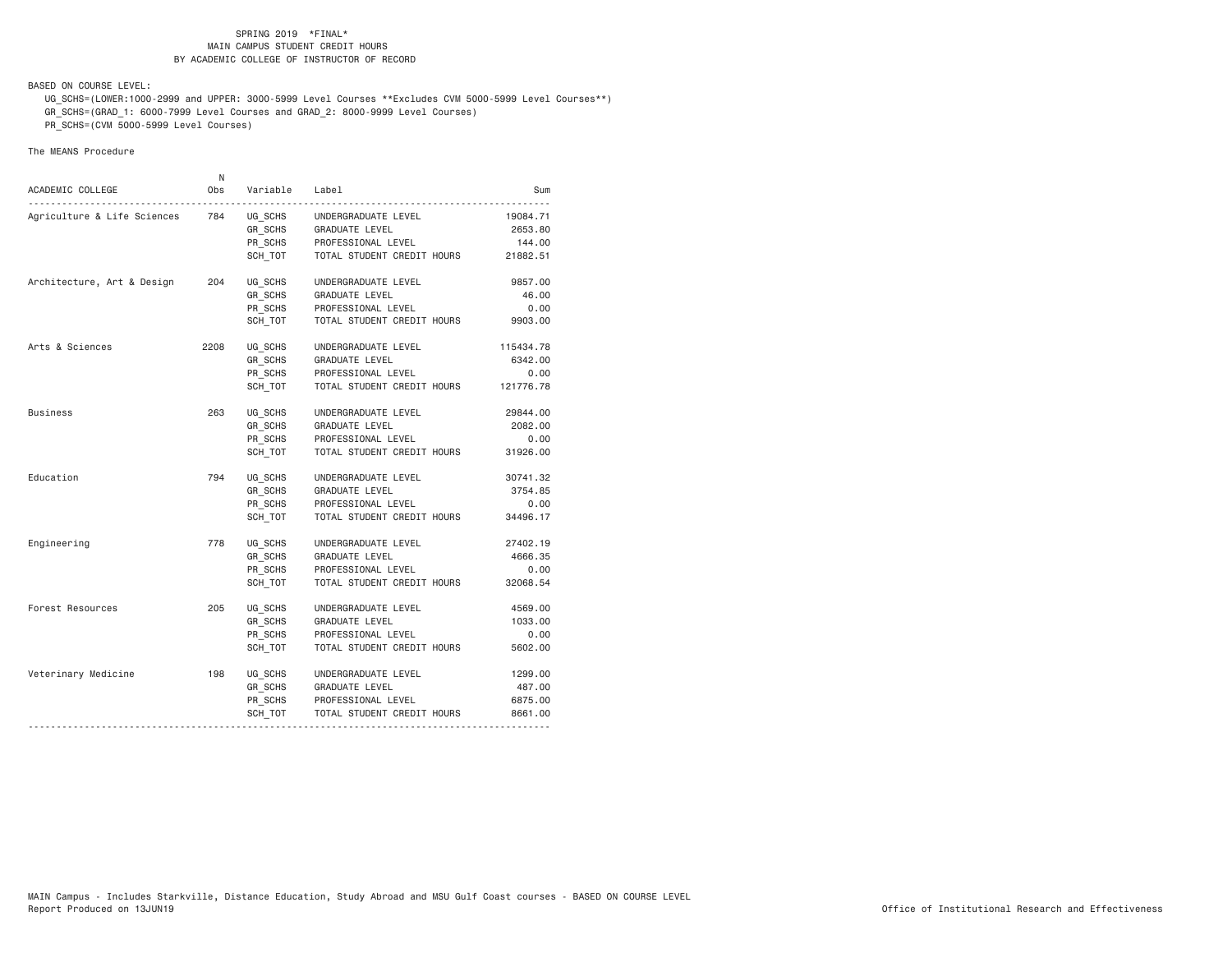# BASED ON COURSE LEVEL:

UG\_SCHS=(LOWER:1000-2999 and UPPER: 3000-5999 Level Courses \*\*Excludes CVM 5000-5999 Level Courses\*\*)

GR\_SCHS=(GRAD\_1: 6000-7999 Level Courses and GRAD\_2: 8000-9999 Level Courses)

PR\_SCHS=(CVM 5000-5999 Level Courses)

|                                                               | <b>UNDERGRADUATE</b> | GRADUATE | PROFESSIONAL |          |
|---------------------------------------------------------------|----------------------|----------|--------------|----------|
| ACADEMIC DEPARTMENT                                           | LEVEL                | LEVEL    | LEVEL        | TOTAL    |
|                                                               |                      |          |              |          |
| Ag & Bio Engineering                                          | 968.71               | 95,00    | 0.00         | 1063.71  |
| Agricultural Economics                                        | 1598,00              | 139,00   | 0.00         | 1737.00  |
| Animal Dairy Science                                          | 2788.75              | 198.00   | 0.00         | 2986.75  |
| Biochemistry, Molecular Biology, Entomology & Plant Pathology | 1965.25              | 568.80   | 144.00       | 2678.05  |
| Food Science, Nutrition & Health Promotion                    | 2894.85              | 601,00   | 0.00         | 3495.85  |
| Landscape Architecture                                        | 1549.00              | 64.00    | 0.00         | 1613.00  |
| Plant & Soil Sciences                                         | 2497.00              | 465.00   | 0.00         | 2962.00  |
| Poultry Science                                               | 1064.00              | 98,00    | 0.00         | 1162.00  |
| School of Human Sciences                                      | 3759.15              | 425.00   | 0.00         | 4184.15  |
|                                                               |                      |          |              |          |
|                                                               | 19084.71             | 2653.80  | 144.00       | 21882.51 |
|                                                               |                      |          |              |          |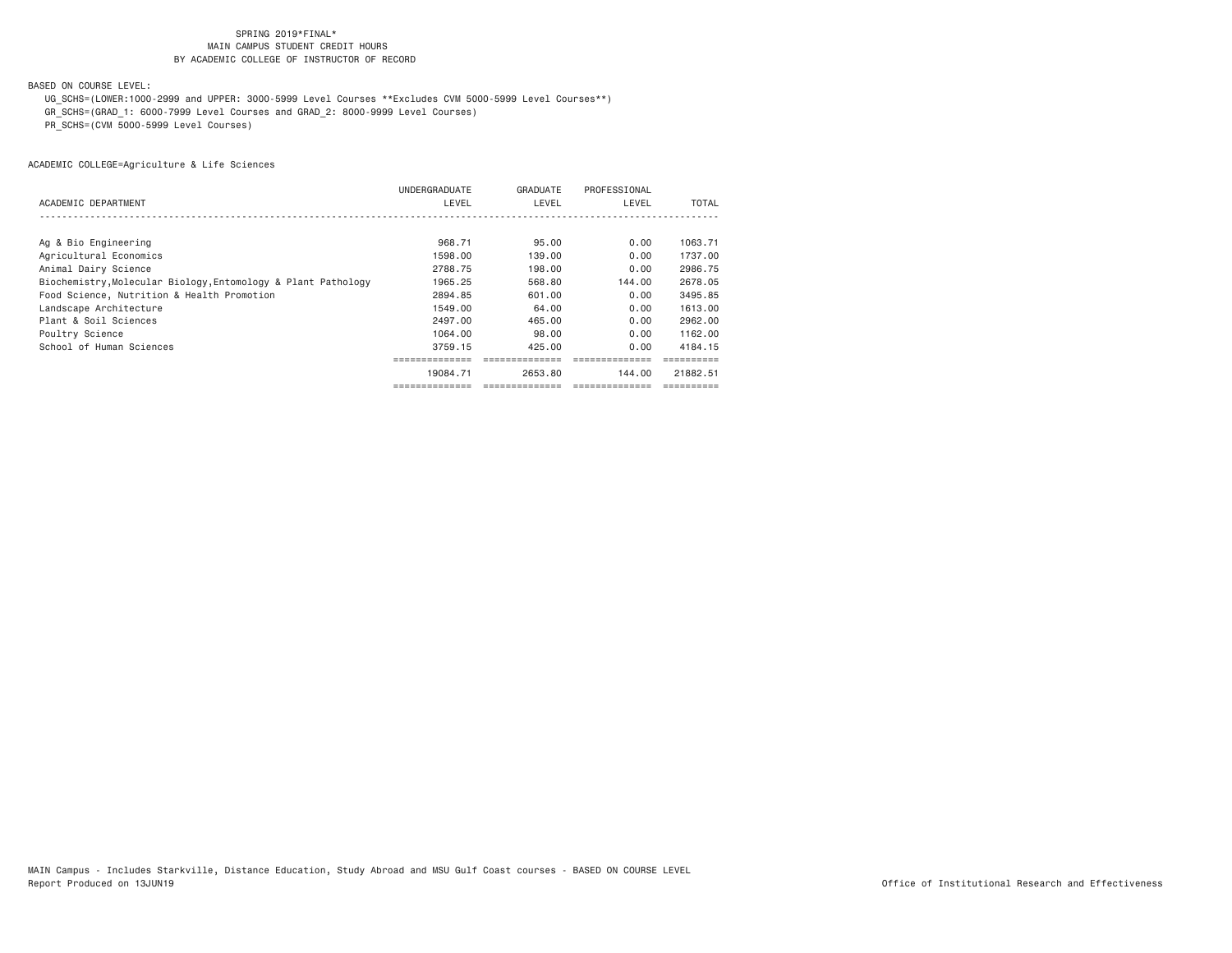BASED ON COURSE LEVEL:

 UG\_SCHS=(LOWER:1000-2999 and UPPER: 3000-5999 Level Courses \*\*Excludes CVM 5000-5999 Level Courses\*\*) GR\_SCHS=(GRAD\_1: 6000-7999 Level Courses and GRAD\_2: 8000-9999 Level Courses)

PR\_SCHS=(CVM 5000-5999 Level Courses)

ACADEMIC COLLEGE=Architecture, Art & Design

|                               | UNDERGRADUATE | GRADUATE | PROFESSIONAL |              |
|-------------------------------|---------------|----------|--------------|--------------|
| ACADEMIC DEPARTMENT           | LEVEL         | LEVEL    | LEVEL        | <b>TOTAL</b> |
|                               |               |          |              |              |
| Art AAD                       | 3362,00       | 46.00    | 0.00         | 3408,00      |
| Building Construction Science | 549.00        | 0.00     | 0.00         | 549,00       |
| Interior Design               | 1410.00       | 0.00     | 0.00         | 1410.00      |
| School of Architecture        | 4536.00       | 0.00     | 0.00         | 4536.00      |
|                               |               |          |              |              |
|                               | 9857,00       | 46.00    | 0.00         | 9903.00      |
|                               |               |          |              |              |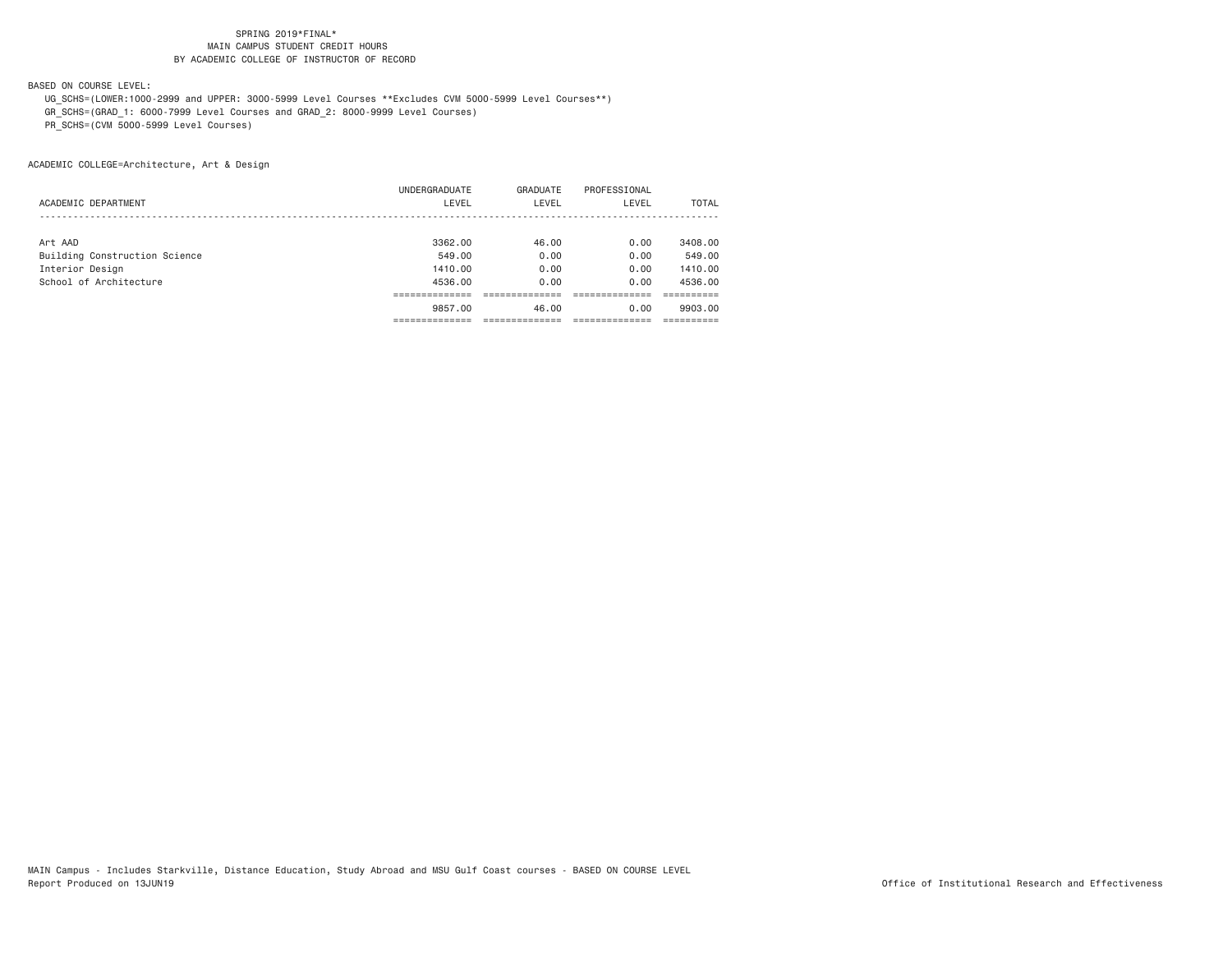BASED ON COURSE LEVEL:

UG\_SCHS=(LOWER:1000-2999 and UPPER: 3000-5999 Level Courses \*\*Excludes CVM 5000-5999 Level Courses\*\*)

GR\_SCHS=(GRAD\_1: 6000-7999 Level Courses and GRAD\_2: 8000-9999 Level Courses)

PR\_SCHS=(CVM 5000-5999 Level Courses)

ACADEMIC COLLEGE=Arts & Sciences

|                                            | UNDERGRADUATE  | GRADUATE       | PROFESSIONAL   |                       |
|--------------------------------------------|----------------|----------------|----------------|-----------------------|
| ACADEMIC DEPARTMENT                        | LEVEL          | LEVEL          | LEVEL          | TOTAL                 |
|                                            |                |                |                |                       |
| Aerospace Studies                          | 144,00         | 0.00           | 0.00           | 144.00                |
| Anthropology & Middle Eastern Cultures     | 1336,00        | 208,00         | 0.00           | 1544.00               |
| Biological Sciences                        | 14619.78       | 539,00         | 0.00           | 15158.78              |
| Chemistry                                  | 8875.00        | 718,00         | 0.00           | 9593.00               |
| Classical & Modern Languages & Literatures | 6114.00        | 109.00         | 0.00           | 6223.00               |
| Communication                              | 9692.75        | 66.00          | 0.00           | 9758.75               |
| English                                    | 11310,00       | 168,00         | 0.00           | 11478.00              |
| Geosciences                                | 8302.00        | 1575.00        | 0.00           | 9877.00               |
| History                                    | 4906.00        | 536.00         | 0.00           | 5442.00               |
| Mathematics & Statistics                   | 16599.00       | 738,00         | 0.00           | 17337.00              |
| Military Science                           | 319,00         | 0.00           | 0.00           | 319,00                |
| Philosophy & Religion                      | 5334.00        | 3.00           | 0.00           | 5337.00               |
| Physics & Astronomy                        | 5263.00        | 485,00         | 0.00           | 5748.00               |
| Political Science & Public Administration  | 4670.25        | 409,00         | 0.00           | 5079.25               |
| Psychology                                 | 10239.00       | 579.00         | 0.00           | 10818,00              |
| Sociology                                  | 7711.00        | 209,00         | 0.00           | 7920.00               |
|                                            | ============   | ============== | ============== |                       |
|                                            | 115434.8       | 6342.00        | 0.00           | 121776.78             |
|                                            | ============== | ============== | ============== | $=$ = = = = = = = = = |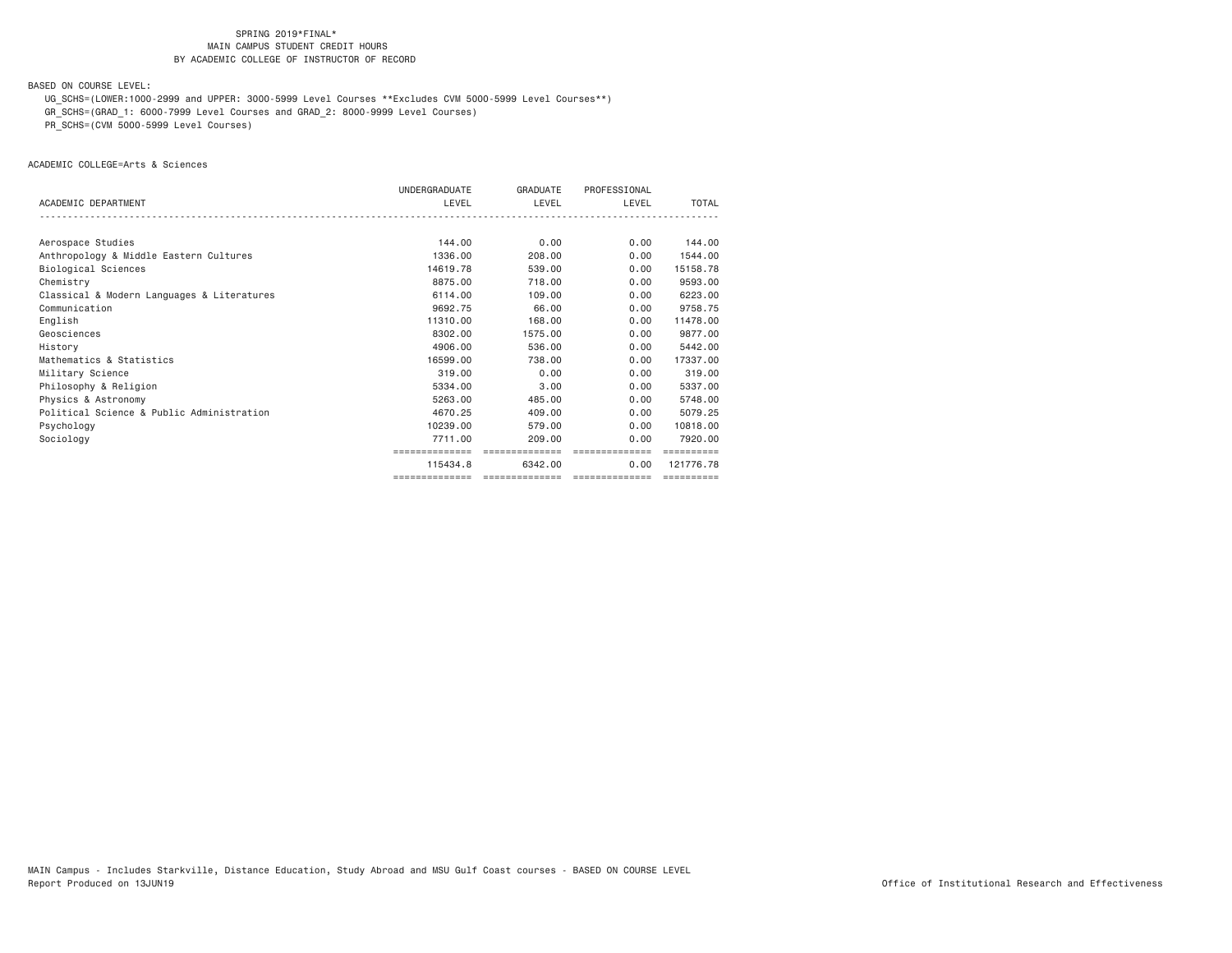BASED ON COURSE LEVEL:

UG\_SCHS=(LOWER:1000-2999 and UPPER: 3000-5999 Level Courses \*\*Excludes CVM 5000-5999 Level Courses\*\*)

GR\_SCHS=(GRAD\_1: 6000-7999 Level Courses and GRAD\_2: 8000-9999 Level Courses)

PR\_SCHS=(CVM 5000-5999 Level Courses)

ACADEMIC COLLEGE=Business

|                                                 | UNDERGRADUATE | GRADUATE | PROFESSIONAL |          |
|-------------------------------------------------|---------------|----------|--------------|----------|
| ACADEMIC DEPARTMENT                             | LEVEL         | LEVEL    | LEVEL        | TOTAL    |
|                                                 |               |          |              |          |
| Finance & Economics                             | 9085.00       | 374.00   | 0.00         | 9459.00  |
| Management & Information Systems                | 9030.00       | 538.00   | 0.00         | 9568.00  |
| Marketing, Quantitative Analysis & Business Law | 7295.00       | 582.00   | 0.00         | 7877.00  |
| School of Accountancy                           | 4434.00       | 588.00   | 0.00         | 5022.00  |
|                                                 |               |          |              |          |
|                                                 | 29844.00      | 2082.00  | 0.00         | 31926.00 |
|                                                 |               |          |              |          |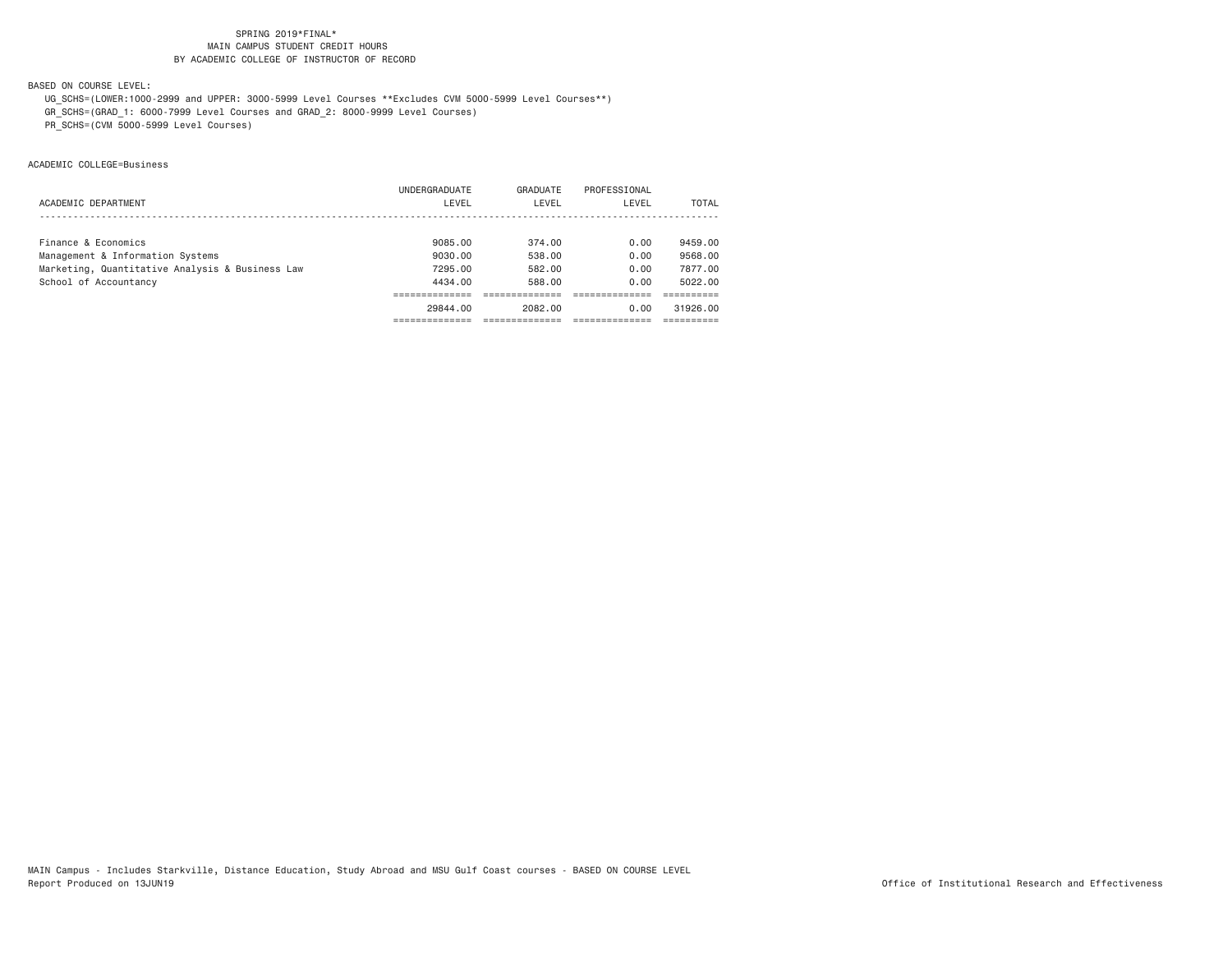BASED ON COURSE LEVEL:

UG\_SCHS=(LOWER:1000-2999 and UPPER: 3000-5999 Level Courses \*\*Excludes CVM 5000-5999 Level Courses\*\*)

GR\_SCHS=(GRAD\_1: 6000-7999 Level Courses and GRAD\_2: 8000-9999 Level Courses)

PR\_SCHS=(CVM 5000-5999 Level Courses)

ACADEMIC COLLEGE=Education

|                                                     | <b>UNDERGRADUATE</b> | GRADUATE | PROFESSIONAL |          |
|-----------------------------------------------------|----------------------|----------|--------------|----------|
| ACADEMIC DEPARTMENT                                 | LEVEL                | LEVEL    | LEVEL        | TOTAL    |
|                                                     |                      |          |              |          |
| Counseling, Educational Psychology, and Foundations | 3735.22              | 1224.00  | 0.00         | 4959.22  |
| Curriculum, Instruction & Special Education         | 7557.75              | 765.00   | 0.00         | 8322.75  |
| Educational Leadership                              | 1563.00              | 907.00   | 0.00         | 2470.00  |
| Instructional Systems & Workforce Development       | 5154.35              | 366.85   | 0.00         | 5521.20  |
| Kinesiology                                         | 8783.00              | 483.00   | 0.00         | 9266.00  |
| Music                                               | 3948.00              | 9.00     | 0.00         | 3957.00  |
|                                                     |                      |          |              |          |
|                                                     | 30741.32             | 3754.85  | 0.00         | 34496.17 |
|                                                     |                      |          |              |          |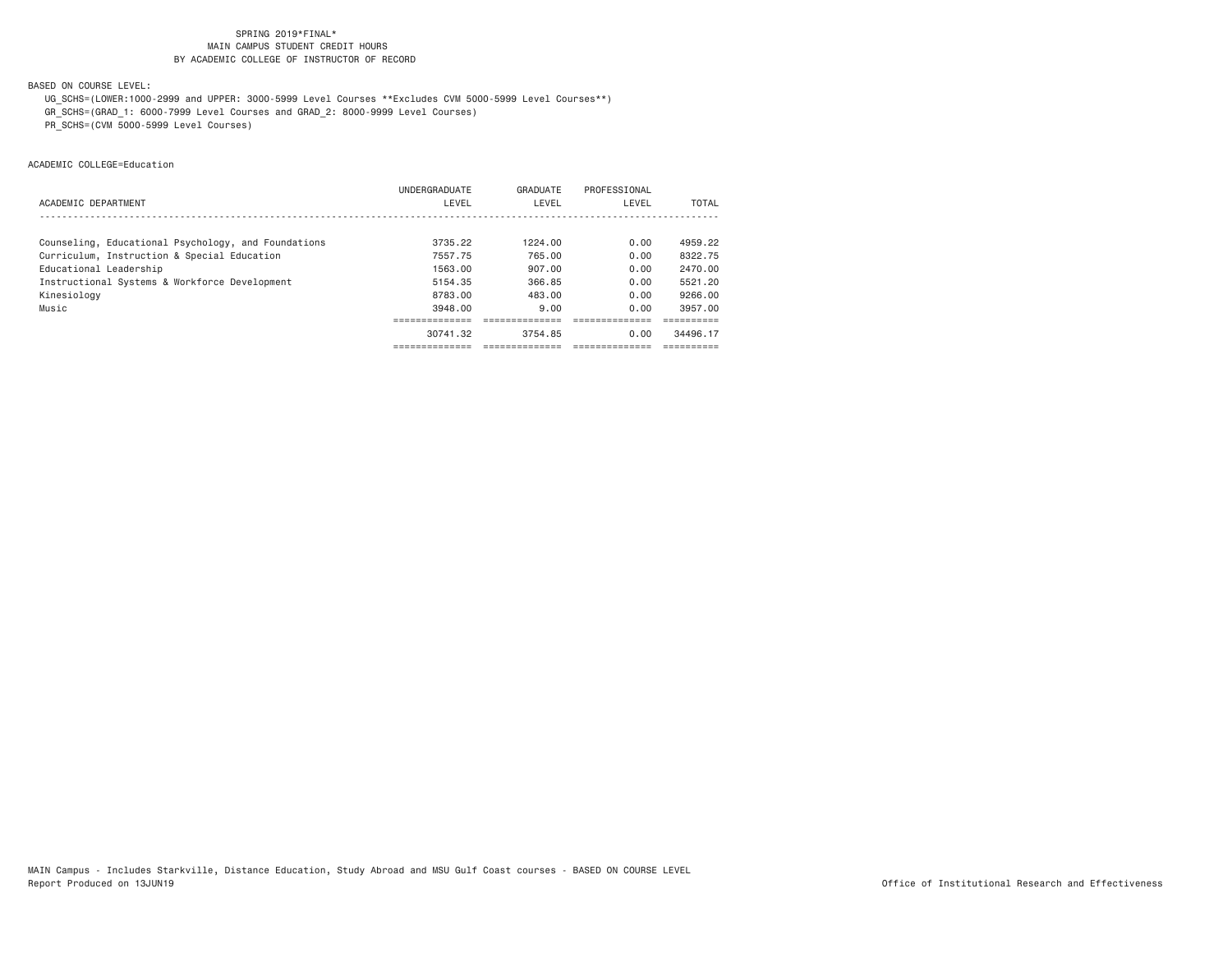BASED ON COURSE LEVEL:

UG\_SCHS=(LOWER:1000-2999 and UPPER: 3000-5999 Level Courses \*\*Excludes CVM 5000-5999 Level Courses\*\*)

GR\_SCHS=(GRAD\_1: 6000-7999 Level Courses and GRAD\_2: 8000-9999 Level Courses)

PR\_SCHS=(CVM 5000-5999 Level Courses)

ACADEMIC COLLEGE=Engineering

|                                   | UNDERGRADUATE  | GRADUATE | PROFESSIONAL |          |
|-----------------------------------|----------------|----------|--------------|----------|
| ACADEMIC DEPARTMENT               | LEVEL          | LEVEL    | LEVEL        | TOTAL    |
|                                   |                |          |              |          |
| Aerospace Engineering             | 3782.50        | 477.00   | 0.00         | 4259.50  |
| Ag & Bio Engineering              | 497.29         | 85.00    | 0.00         | 582.29   |
| Civil & Environmental Engineering | 2526.00        | 440.00   | 0.00         | 2966.00  |
| Computer Science & Engineering    | 5264.90        | 882.15   | 0.00         | 6147.05  |
| Electrical & Computer Engineering | 3780.50        | 894.00   | 0.00         | 4674.50  |
| Industrial & Systems Engineering  | 3527.60        | 782.00   | 0.00         | 4309.60  |
| Mechanical Engineering            | 4956.40        | 891,20   | 0.00         | 5847.60  |
| School of Chemical Engineering    | 3067.00        | 215.00   | 0.00         | 3282.00  |
|                                   | ============== |          |              |          |
|                                   | 27402.19       | 4666.35  | 0.00         | 32068.54 |
|                                   |                |          |              |          |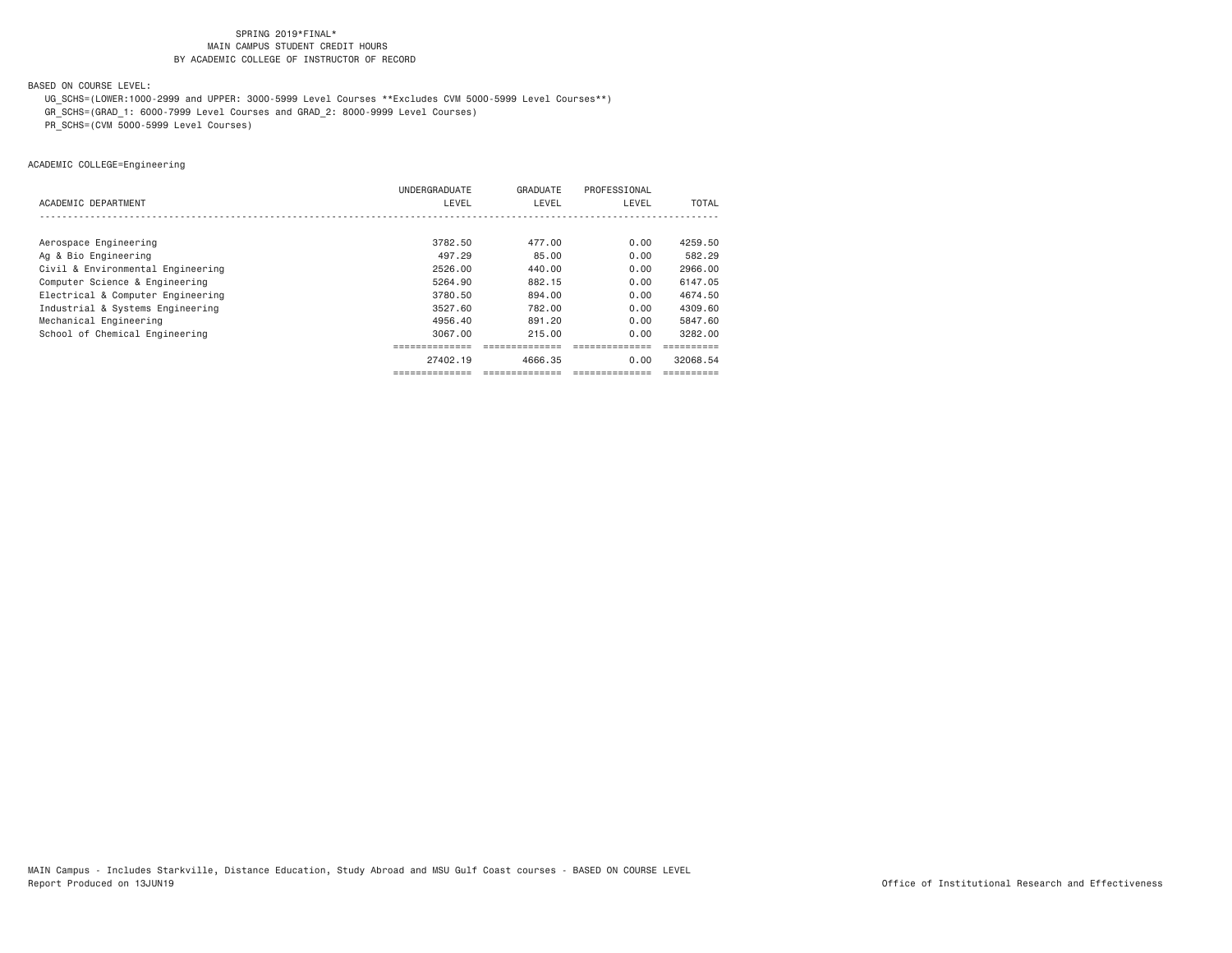BASED ON COURSE LEVEL:

 UG\_SCHS=(LOWER:1000-2999 and UPPER: 3000-5999 Level Courses \*\*Excludes CVM 5000-5999 Level Courses\*\*) GR\_SCHS=(GRAD\_1: 6000-7999 Level Courses and GRAD\_2: 8000-9999 Level Courses)

PR\_SCHS=(CVM 5000-5999 Level Courses)

ACADEMIC COLLEGE=Forest Resources

|                                   | UNDERGRADUATE | GRADUATE | PROFESSIONAL |         |
|-----------------------------------|---------------|----------|--------------|---------|
| ACADEMIC DEPARTMENT               | LEVEL         | LEVEL    | LEVEL        | TOTAL   |
|                                   |               |          |              |         |
|                                   |               |          |              |         |
| Forestry                          | 1783.00       | 227.00   | 0.00         | 2010.00 |
| Sustainable Bioproducts           | 47.00         | 337.00   | 0.00         | 384,00  |
| Wildlife, Fisheries & Aquaculture | 2739.00       | 469.00   | 0.00         | 3208.00 |
|                                   |               |          |              |         |
|                                   | 4569.00       | 1033.00  | 0.00         | 5602.00 |
|                                   |               |          |              |         |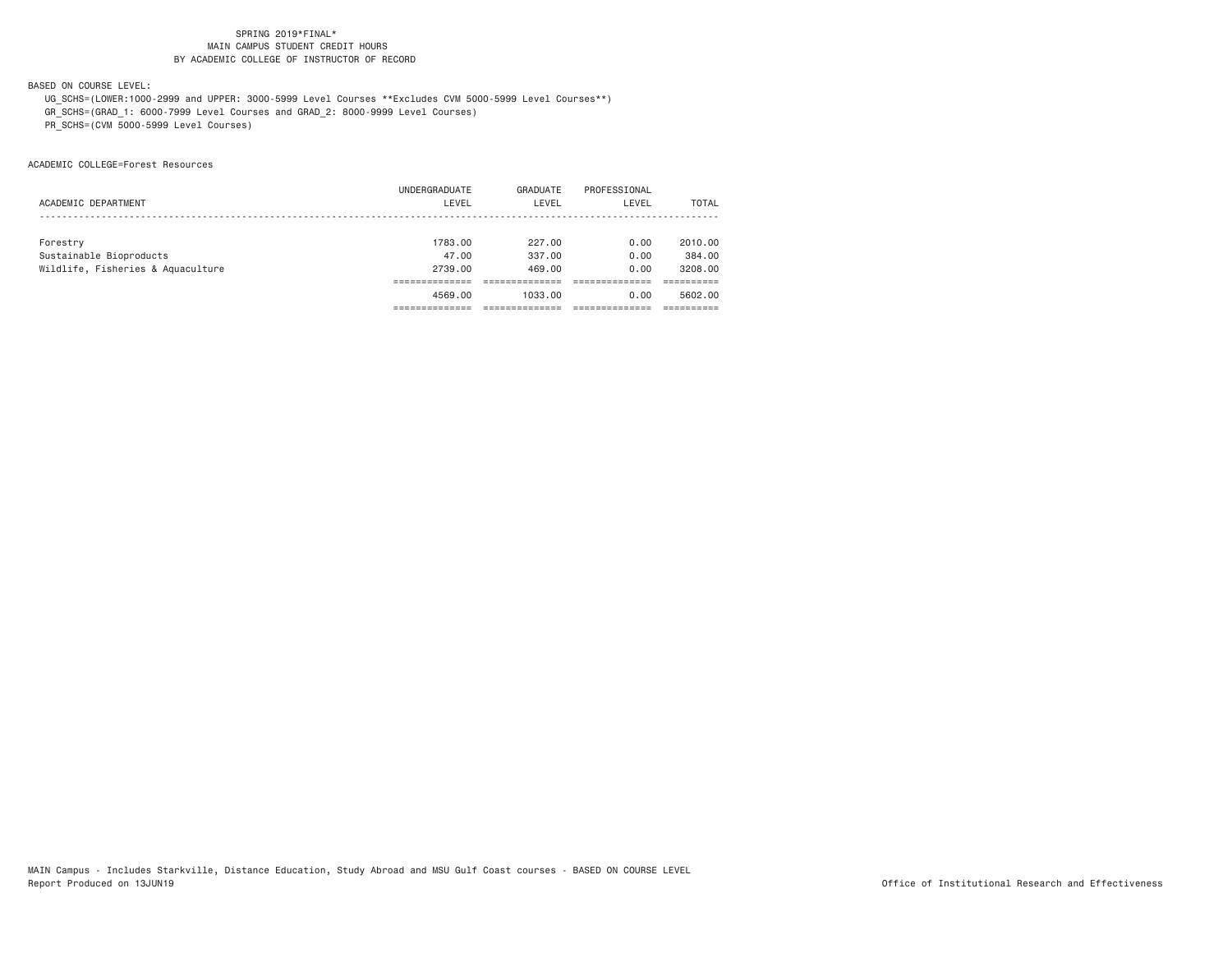BASED ON COURSE LEVEL:

 UG\_SCHS=(LOWER:1000-2999 and UPPER: 3000-5999 Level Courses \*\*Excludes CVM 5000-5999 Level Courses\*\*) GR\_SCHS=(GRAD\_1: 6000-7999 Level Courses and GRAD\_2: 8000-9999 Level Courses)

PR\_SCHS=(CVM 5000-5999 Level Courses)

ACADEMIC COLLEGE=Veterinary Medicine

| 8661,00<br>8661,00 |
|--------------------|
|                    |
|                    |
|                    |
|                    |
| TOTAL              |
|                    |
|                    |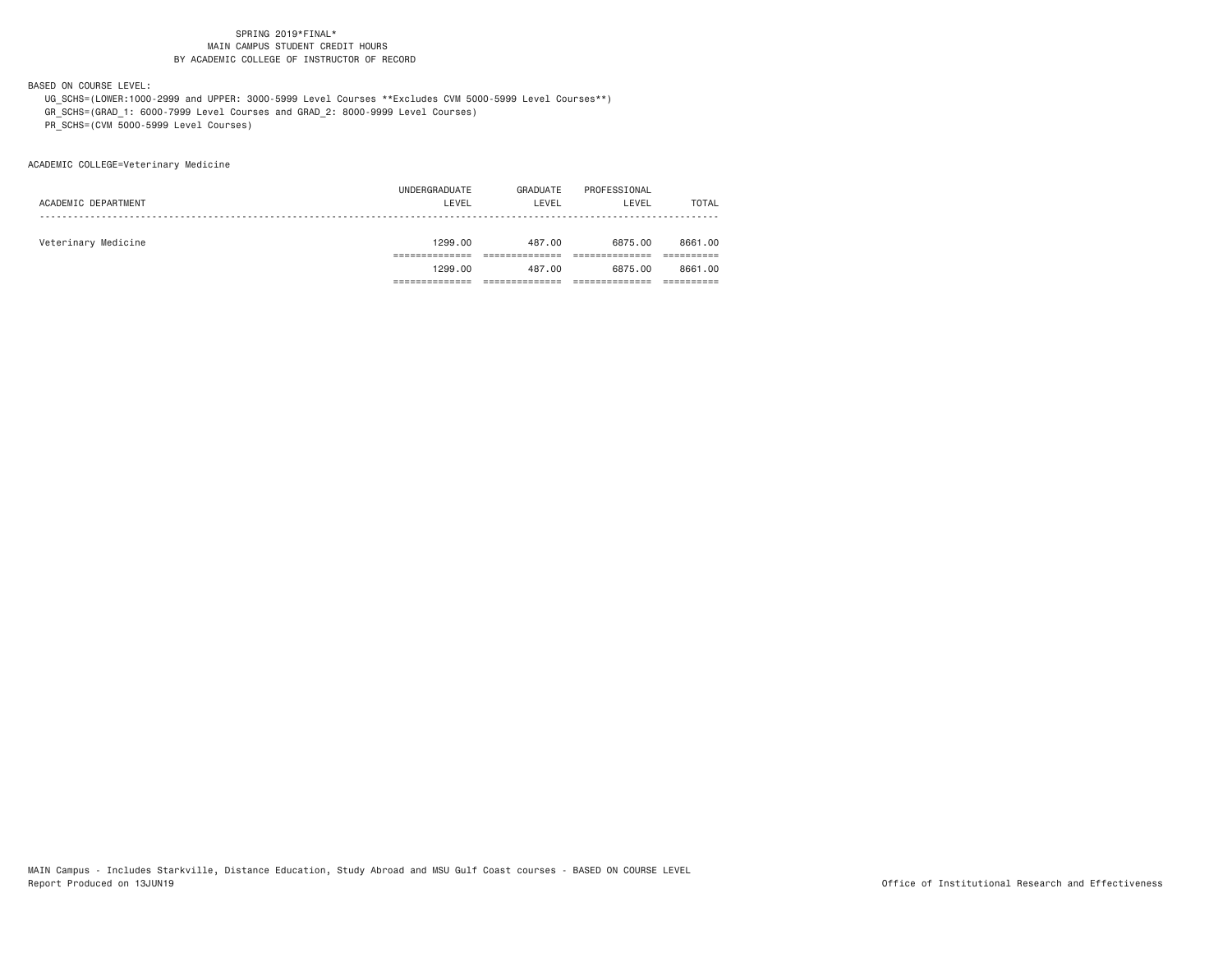| ACADEMIC DEPARTMENT  | Instructor Name    | Rank                              | Tenure<br>Status | Course<br>Cip # | CRN          | Course #              |                   | Crs          | Sec Type Title            | Inst<br>Per | UG<br><b>SCHS</b> | GR<br><b>SCHS</b>   | PR<br><b>SCHS</b>     | Total<br><b>SCHS</b><br>.                                                                                                         |
|----------------------|--------------------|-----------------------------------|------------------|-----------------|--------------|-----------------------|-------------------|--------------|---------------------------|-------------|-------------------|---------------------|-----------------------|-----------------------------------------------------------------------------------------------------------------------------------|
| Ag & Bio Engineering | Bora, Ganesh       | Associate Professor Ten Track     |                  |                 | 140301 16254 | ABE 8000              | 01                | D            | Research / Thesis         | 1.00        | 0.00              | 9.00                | 0.00                  | 9.00                                                                                                                              |
|                      |                    |                                   |                  |                 | 16266        | ABE 9000              | 02                | D            | Research / Diss           | 1.00        | 0.00              | 26.00               | 0.00                  | 26.00                                                                                                                             |
|                      |                    |                                   |                  |                 | 150699 10033 | ABE 4163              | 01                | C            | Agri Off-Road Mach M      | 1.00        | 57.00<br>.        | 0.00<br>.           | 0.00<br>.             | 57.00<br>.                                                                                                                        |
|                      |                    |                                   |                  |                 |              |                       |                   |              |                           |             | 57.00             | 35.00               | 0.00                  | 92.00                                                                                                                             |
|                      | Chesser, Gary      | Assistant Professor Ten Track     |                  |                 | 140301 16430 | ABE 4000              | 03                | $\mathbf{I}$ | Directed Indiv Study 1.00 |             | 3.00              | 0.00                | 0.00                  | 3.00                                                                                                                              |
|                      |                    |                                   |                  |                 | 16431        | ABE 4000              | 04                | $\mathbf{I}$ | Directed Indiv Study 1.00 |             | 3.00              | 0.00                | 0.00                  | 3.00                                                                                                                              |
|                      |                    |                                   |                  | 150699          | 10010        | ABE 1083              | 01                | C            | Technology Design II 1.00 |             | 78.00             | 0.00                | 0.00                  | 78.00                                                                                                                             |
|                      |                    |                                   |                  |                 | 10011        | ABE 1083              | 02                | К            | Technology Design II 1.00 |             | 0.00              | 0.00                | 0.00                  | 0.00                                                                                                                              |
|                      |                    |                                   |                  |                 | 10012        | ABE 1083              | 03                | К            | Technology Design II 1.00 |             | 0.00<br>.         | 0.00<br>.           | 0.00<br>.             | 0.00<br>$\cdots$                                                                                                                  |
|                      |                    |                                   |                  |                 |              |                       |                   |              |                           |             | 84.00             | 0.00                | 0.00                  | 84.00                                                                                                                             |
|                      | Dulaney, Anna      | Grad Research Assis Non-Ten Track |                  | 140501          | 10036        | ABE 4423              | 01                | C            | Bioinstrum II             | 0.05        | 10.35             | 0.00                | 0.00                  | 10.35                                                                                                                             |
|                      |                    |                                   |                  |                 | 10037        | ABE 4423              | 02                | К            | Bioinstrum II             | 0.05        | 0.00              | 0.00                | 0.00                  | 0.00                                                                                                                              |
|                      |                    |                                   |                  |                 | 10038        | ABE 4423              | 03                | К            | Bioinstrum II             | 0.05        | 0.00<br>.         | 0.00<br>.           | 0.00<br>.             | 0.00<br>$\frac{1}{2} \left( \frac{1}{2} \right) \left( \frac{1}{2} \right) \left( \frac{1}{2} \right) \left( \frac{1}{2} \right)$ |
|                      |                    |                                   |                  |                 |              |                       |                   |              |                           |             | 10.35             | 0.00                | 0.00                  | 10.35                                                                                                                             |
|                      | Jensen, Sonja      | Grad Teach Assist                 | Non-Ten Track    |                 |              | 140501 10029 ABE 3813 | 04                | К            | Bio Prop Of Mat           | 1.00        | 0.00<br>.         | 0.00<br>.           | 0.00<br>$\frac{1}{2}$ | 0.00                                                                                                                              |
|                      |                    |                                   |                  |                 |              |                       |                   |              |                           |             | 0.00              | 0.00                | 0.00                  | 0.00                                                                                                                              |
|                      | Linhoss, Anna      | Assistant Professor Ten Track     |                  |                 | 140301 16256 | ABE 8000              | 03                | D            | Research / Thesis         | 1.00        | 0.00              | 4.00                | 0.00                  | 4.00                                                                                                                              |
|                      |                    |                                   |                  |                 |              | 140501 10042 ABE 4803 | 01                | C            | Biosyst Simulation        | 1.00        | 111.00<br>.       | 0.00<br>$- - - - -$ | 0.00<br>.             | 111.00                                                                                                                            |
|                      |                    |                                   |                  |                 |              |                       |                   |              |                           |             | 111.00            | 4.00                | 0.00                  | 115.00                                                                                                                            |
|                      | Mosher, Mark       | Grad Teach Assist                 | Non-Ten Track    |                 |              | 140301 10014 ABE 1921 | 02                | - L          | Intro to Engineer De 1.00 |             | 58.00<br>.        | 0.00                | 0.00                  | 58.00                                                                                                                             |
|                      |                    |                                   |                  |                 |              |                       |                   |              |                           |             | 58.00             | 0.00                | 0.00                  | 58.00                                                                                                                             |
|                      | Paz, Joel          | Associate Professor Tenured       |                  |                 | 140301 10034 | ABE 4263              | 01                | C            | Soil & Water Mgt          | 1.00        | 105.00            | 0.00                | 0.00                  | 105.00                                                                                                                            |
|                      |                    |                                   |                  |                 | 10035        | ABE 4263              | 02                | К            | Soil & Water Mgt          | 1.00        | 0.00              | 0.00                | 0.00                  | 0.00                                                                                                                              |
|                      |                    |                                   |                  |                 | 143801 10019 | ABE 2873              | 01                | C            | Land Surveying            | 1.00        | 66.00             | 0.00                | 0.00                  | 66.00                                                                                                                             |
|                      |                    |                                   |                  |                 | 10020        | ABE 2873              | 02                | К            | Land Surveying            | 1.00        | 0.00              | 0.00                | 0.00                  | 0.00                                                                                                                              |
|                      |                    |                                   |                  |                 | 10021        | ABE 2873              | 03                | K            | Land Surveying            | 1.00        | 0.00              | 0.00                | 0.00                  | 0.00                                                                                                                              |
|                      |                    |                                   |                  |                 | 10022        | ABE 2873              | H <sub>01</sub> C |              | Land Surveying            | 1.00        | 6.00              | 0.00                | 0.00                  | 6.00                                                                                                                              |
|                      |                    |                                   |                  |                 | 150699 10045 | ABE 6263              | 01                | $\mathbb C$  | Soil & Water Mgt          | 1.00        | 0.00              | 3.00                | 0.00                  | 3.00                                                                                                                              |
|                      |                    |                                   |                  |                 |              | 10046 ABE 6263        | 02                | K            | Soil & Water Mgt          | 1.00        | 0.00<br>.         | 0.00<br>د د د د د   | 0.00<br>.             | 0.00<br>$- - - - - -$                                                                                                             |
|                      |                    |                                   |                  |                 |              |                       |                   |              |                           |             | 177.00            | 3.00                | 0.00                  | 180.00                                                                                                                            |
|                      | Priddy, Lauren     | Assistant Professor Ten Track     |                  | 140301          | 16260        | ABE 8000              | 07                | D            | Research / Thesis         | 1.00        | 0.00              | 4.00                | 0.00                  | 4.00                                                                                                                              |
|                      |                    |                                   |                  |                 | 16272        | ABE 9000              | 08                | D            | Research / Diss           | 1.00        | 0.00              | 13.00               | 0.00                  | 13.00                                                                                                                             |
|                      |                    |                                   |                  |                 | 140501 10026 | ABE 3813              | 01                | C            | Bio Prop Of Mat           | 0.02        | 2.40              | 0.00                | 0.00                  | 2.40                                                                                                                              |
|                      |                    |                                   |                  |                 |              | 10028 ABE 3813        | 03                | C            | Bio Prop Of Mat           | 0.98        | 99.96<br>.        | 0.00<br>.           | 0.00<br>.             | 99.96<br>.                                                                                                                        |
|                      |                    |                                   |                  |                 |              |                       |                   |              |                           |             | 102.36            | 17.00               | 0.00                  | 119.36                                                                                                                            |
|                      | Simpson, Chartrisa | Assistant Professor Ten Track     |                  | 010000          | 16910        | GA 4000               | 27                | I            | Dis in Agriculture        | 1.00        | 3,00              | 0.00                | 0.00                  | 3.00                                                                                                                              |
|                      |                    |                                   |                  | 140301          | 16208        | ABE 2990              | 01                | C            | Special Topic In ABE      | 1.00        | 39.00             | 0.00                | 0.00                  | 39.00                                                                                                                             |
|                      |                    |                                   |                  |                 | 16261        | ABE 8000              | 08                | D            | Research / Thesis         | 1.00        | 0.00              | 9,00                | 0.00                  | 9.00                                                                                                                              |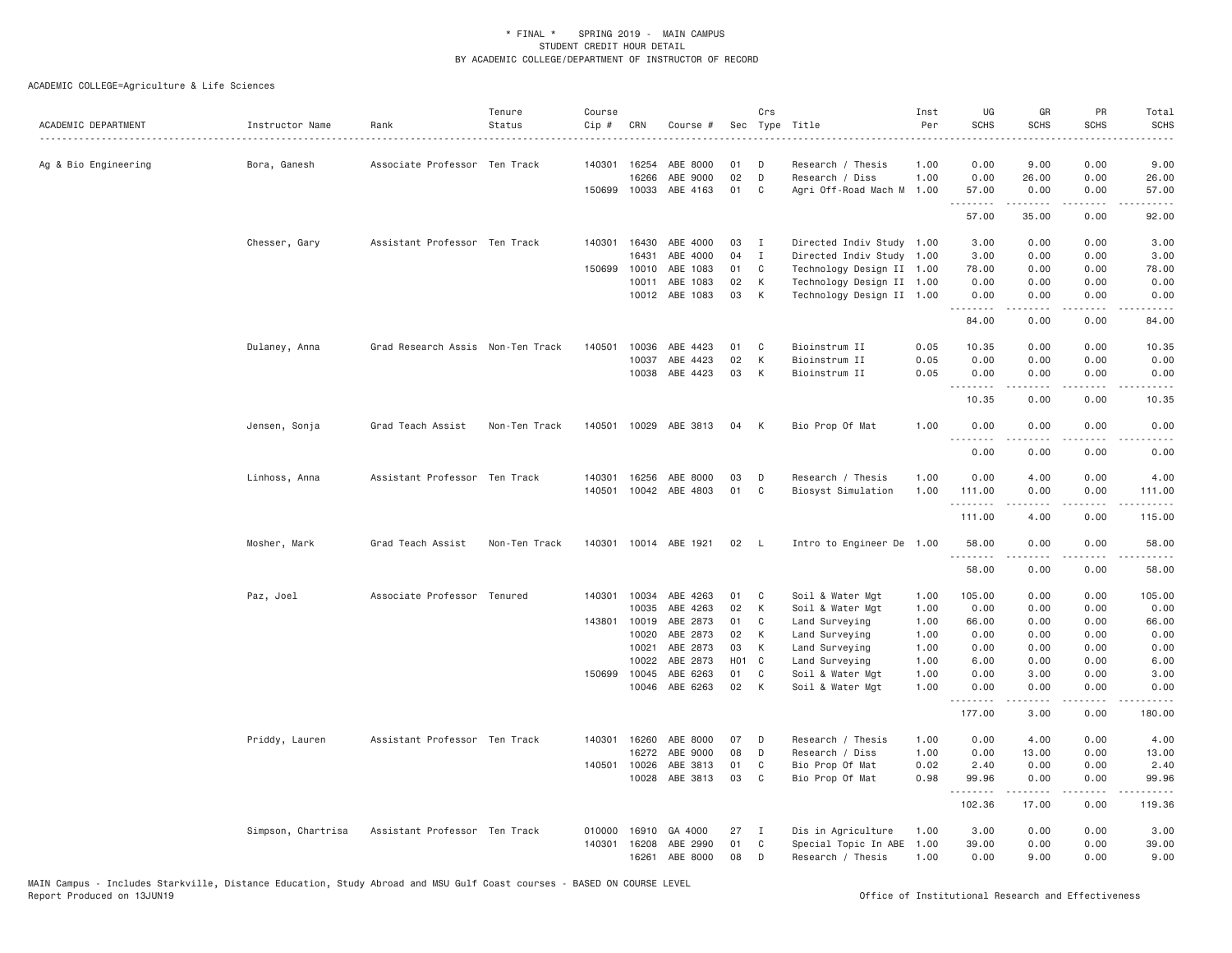| ACADEMIC DEPARTMENT                                          | Instructor Name    | Rank                              | Tenure<br>Status | Course<br>Cip# | CRN   | Course #                 |                 | Crs            | Sec Type Title            | Inst<br>Per | UG<br><b>SCHS</b>  | GR<br><b>SCHS</b> | PR<br><b>SCHS</b>                                                                                                                 | Total<br><b>SCHS</b>  |
|--------------------------------------------------------------|--------------------|-----------------------------------|------------------|----------------|-------|--------------------------|-----------------|----------------|---------------------------|-------------|--------------------|-------------------|-----------------------------------------------------------------------------------------------------------------------------------|-----------------------|
| -------------------------------------                        |                    |                                   |                  |                |       |                          |                 |                |                           |             |                    |                   |                                                                                                                                   |                       |
| Ag & Bio Engineering                                         | Simpson, Chartrisa | Assistant Professor Ten Track     |                  | 140301         | 16655 | ABE 4000                 | 05              | I              | Directed Indiv Study 1.00 |             | 4.00               | 0.00              | 0.00                                                                                                                              | 4.00                  |
|                                                              |                    |                                   |                  |                | 16656 | ABE 4000                 | 06              | I              | Directed Indiv Study 1.00 |             | 4.00               | 0.00              | 0.00                                                                                                                              | 4.00                  |
|                                                              |                    |                                   |                  |                | 16657 | ABE 4000                 | 07              | $\blacksquare$ | Directed Indiv Study 1.00 |             | 3.00               | 0.00              | 0.00                                                                                                                              | 3.00                  |
|                                                              |                    |                                   |                  |                | 16658 | ABE 4000                 | 08              | $\mathbf{I}$   | Directed Indiv Study 1.00 |             | 3.00               | 0.00              | 0.00                                                                                                                              | 3.00                  |
|                                                              |                    |                                   |                  |                | 16660 | ABE 4000                 | 10 <sup>1</sup> | $\blacksquare$ | Directed Indiv Study 1.00 |             | 3.00               | 0.00              | 0.00                                                                                                                              | 3.00                  |
|                                                              |                    |                                   |                  |                | 16661 | ABE 4000                 | $11 \quad I$    |                | Directed Indiv Study 1.00 |             | 3.00               | 0.00              | 0.00                                                                                                                              | 3.00                  |
|                                                              |                    |                                   |                  |                | 16662 | ABE 4000                 | 12              | $\blacksquare$ | Directed Indiv Study 1.00 |             | 3.00               | 0.00              | 0.00                                                                                                                              | 3.00                  |
|                                                              |                    |                                   |                  |                | 16981 | ABE 4000                 | $14$ I          |                | Directed Indiv Study 1.00 |             | 4.00<br>---------  | 0.00<br>-----     | 0.00<br><u>--------</u>                                                                                                           | 4.00                  |
|                                                              |                    |                                   |                  |                |       |                          |                 |                |                           |             | 69.00              | 9.00              | 0.00                                                                                                                              | 78.00                 |
|                                                              | Tagert, Mary       | Extension Assist Pr Non-Ten Track |                  |                |       | 140301  16740  ABE  7000 | 02 I            |                | Directed Indiv Study 1.00 |             | 0.00               | 3.00              | 0.00                                                                                                                              | 3.00                  |
|                                                              |                    |                                   |                  |                |       |                          |                 |                |                           |             | 0.00               | 3.00              | $\frac{1}{2} \left( \frac{1}{2} \right) \left( \frac{1}{2} \right) \left( \frac{1}{2} \right) \left( \frac{1}{2} \right)$<br>0.00 | 3.00                  |
|                                                              | Yu, Fei            | Associate Professor Tenured       |                  | 140301         |       | 10044 ABE 4833           | 01              | - B            | Practice of Engr Des 1.00 |             | 225.00             | 0.00              | 0.00                                                                                                                              | 225.00                |
|                                                              |                    |                                   |                  |                | 10056 | ABE 8911                 | 01              | - S            | Agr/Bio Engr Seminar 1.00 |             | 0.00               | 6.00              | 0.00                                                                                                                              | 6.00                  |
|                                                              |                    |                                   |                  |                |       | 10057 ABE 8921           | 01              | - S            | Agr/Bio Engr Seminar 1.00 |             | 0.00               | 3.00              | 0.00                                                                                                                              | 3.00                  |
|                                                              |                    |                                   |                  |                |       |                          |                 |                |                           |             | .<br>225.00        | 9.00              | .<br>0.00                                                                                                                         | .<br>234.00           |
|                                                              | Zhao, Yang         | Assistant Professor Ten Track     |                  | 140301         |       | 16276 ABE 9000           | 12              | D              | Research / Diss           | 1.00        | 0.00               | 9.00              | 0.00                                                                                                                              | 9.00                  |
|                                                              |                    |                                   |                  |                |       | 16733 ABE 7000           | 01              | $\blacksquare$ | Directed Indiv Study 1.00 |             | 0.00               | 3.00              | 0.00                                                                                                                              | 3.00                  |
|                                                              |                    |                                   |                  |                | 17159 | ABE 7000                 | 03              | $\mathbf I$    | Directed Indiv Study 1.00 |             | 0.00               | 3.00              | 0.00                                                                                                                              | 3.00                  |
|                                                              |                    |                                   |                  | 140501         |       | 10043 ABE 4803           | 02              | C.             | Biosys Simulation- E 1.00 |             | 75.00              | 0.00              | 0.00                                                                                                                              | 75.00                 |
|                                                              |                    |                                   |                  |                |       |                          |                 |                |                           |             | .<br>75.00         | -----<br>15.00    | .<br>0.00                                                                                                                         | 90.00                 |
| ====================================<br>Ag & Bio Engineering |                    |                                   |                  |                |       |                          |                 |                |                           |             | ========<br>968.71 | ========<br>95.00 | ========<br>0.00                                                                                                                  | ==========<br>1063.71 |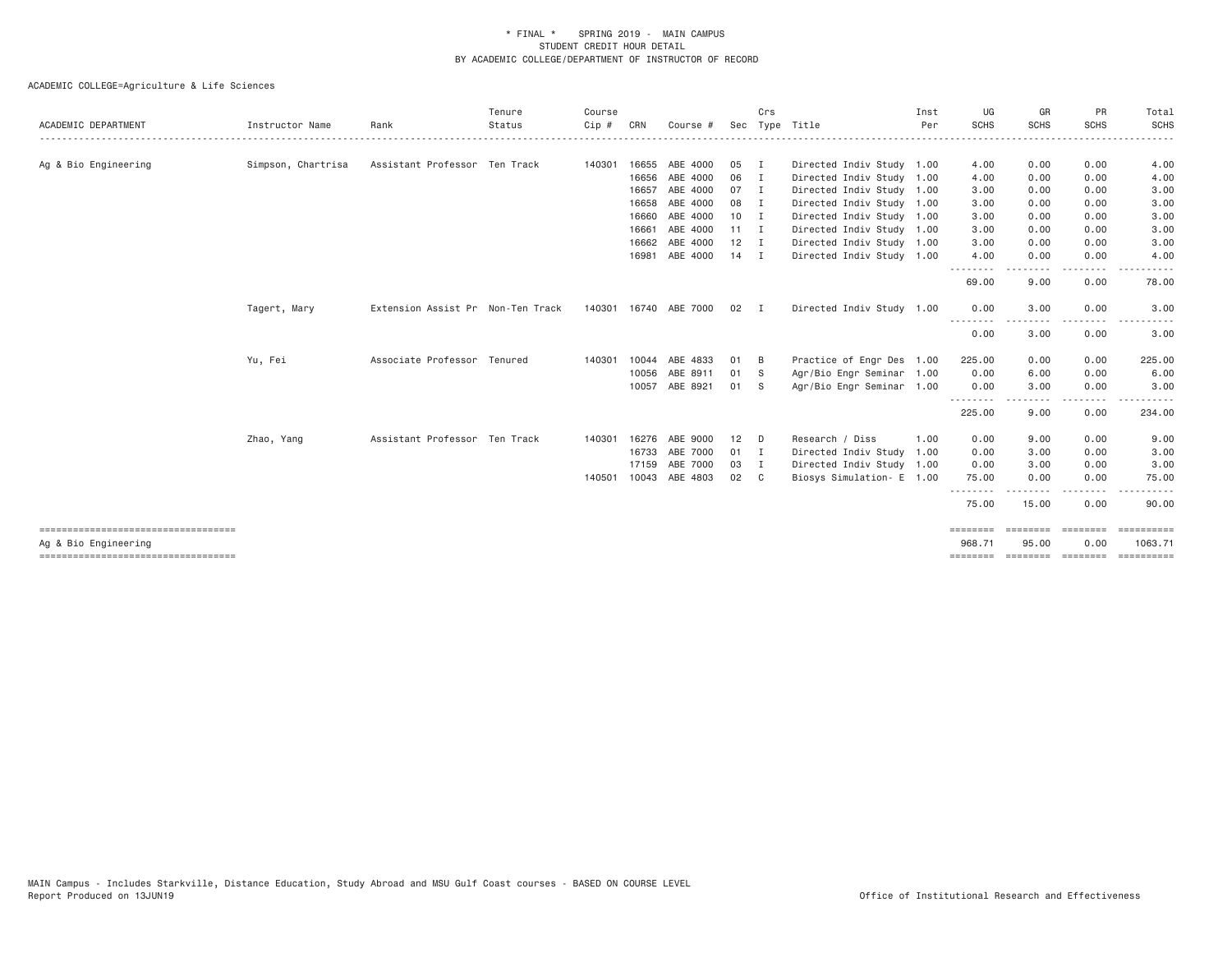| ACADEMIC DEPARTMENT    | Instructor Name  | Rank                                               | Tenure<br>Status | Course<br>Cip # | CRN          | Course #              |                   | Crs            | Sec Type Title            | Inst<br>Per | UG<br><b>SCHS</b> | GR<br><b>SCHS</b>                                                                                                                                            | PR<br>SCHS                                                                                                                        | Total<br><b>SCHS</b> |
|------------------------|------------------|----------------------------------------------------|------------------|-----------------|--------------|-----------------------|-------------------|----------------|---------------------------|-------------|-------------------|--------------------------------------------------------------------------------------------------------------------------------------------------------------|-----------------------------------------------------------------------------------------------------------------------------------|----------------------|
| Agricultural Economics |                  | Canales Medina, Domi Assistant Professor Ten Track |                  |                 |              | 450603 10184 AEC 4223 | 01                | C              | Applied Quant Anal i 1.00 |             | 87.00             | 0.00                                                                                                                                                         | 0.00                                                                                                                              | 87.00                |
|                        |                  |                                                    |                  |                 |              |                       |                   |                |                           |             | .<br>87.00        | $\frac{1}{2} \left( \frac{1}{2} \right) \left( \frac{1}{2} \right) \left( \frac{1}{2} \right) \left( \frac{1}{2} \right) \left( \frac{1}{2} \right)$<br>0.00 | $\frac{1}{2} \left( \frac{1}{2} \right) \left( \frac{1}{2} \right) \left( \frac{1}{2} \right) \left( \frac{1}{2} \right)$<br>0.00 | .<br>87.00           |
|                        | Coatney, Kalyn   | Associate Professor Tenured                        |                  |                 | 010103 10183 | AEC 4133              | 01                | C              | Food Markets & Price      | 1.00        | 99.00             | 0.00                                                                                                                                                         | 0.00                                                                                                                              | 99.00                |
|                        |                  |                                                    |                  |                 | 10198        | AEC 8403              | 01                | C              | Game Theory               | 1.00        | 0.00              | 21.00                                                                                                                                                        | 0.00                                                                                                                              | 21.00                |
|                        |                  |                                                    |                  |                 | 16364        | AEC 8000              | 02                | D              | Research / Thesis         | 1,00        | 0.00<br>.         | 9.00                                                                                                                                                         | 0.00                                                                                                                              | 9.00<br>.            |
|                        |                  |                                                    |                  |                 |              |                       |                   |                |                           |             | 99.00             | 30.00                                                                                                                                                        | 0.00                                                                                                                              | 129.00               |
|                        | Coble, Keith     | Professor                                          | Tenured          |                 |              | 010103 10187 AEC 4413 | 01                | C              | Public Problems of A      | 1.00        | 120.00            | 0.00                                                                                                                                                         | 0.00                                                                                                                              | 120.00               |
|                        |                  |                                                    |                  |                 |              | 16365 AEC 8000        | 03                | D              | Research / Thesis         | 1.00        | 0.00<br>.         | 9.00<br>-----                                                                                                                                                | 0.00<br>.                                                                                                                         | 9.00<br>.            |
|                        |                  |                                                    |                  |                 |              |                       |                   |                |                           |             | 120.00            | 9.00                                                                                                                                                         | 0.00                                                                                                                              | 129.00               |
|                        | Fan, Linlin      | Assistant Professor Ten Track                      |                  |                 |              | 450605 10180 AEC 3213 | 01                | C              | International Trade       | 1.00        | 99.00<br>.        | 0.00<br>$\frac{1}{2} \left( \frac{1}{2} \right) \left( \frac{1}{2} \right) \left( \frac{1}{2} \right) \left( \frac{1}{2} \right) \left( \frac{1}{2} \right)$ | 0.00<br>.                                                                                                                         | 99.00<br>.           |
|                        |                  |                                                    |                  |                 |              |                       |                   |                |                           |             | 99.00             | 0.00                                                                                                                                                         | 0.00                                                                                                                              | 99.00                |
|                        | Interis, Matthew | Associate Professor Tenured                        |                  | 010103          | 16363        | AEC 8000              | 01                | D              | Research / Thesis         | 1.00        | 0.00              | 18.00                                                                                                                                                        | 0.00                                                                                                                              | 18.00                |
|                        |                  |                                                    |                  | 030103          | 10181        | AEC 3233              | 01                | C              | Intro to Env Econ &       | 1.00        | 207.00            | 0.00                                                                                                                                                         | 0.00                                                                                                                              | 207.00               |
|                        |                  |                                                    |                  |                 | 10182        | AEC 3233              | H <sub>01</sub> C |                | Honors Intro Env Eco      | 1.00        | 9.00              | 0.00                                                                                                                                                         | 0.00                                                                                                                              | 9.00                 |
|                        |                  |                                                    |                  |                 |              | 10185 AEC 4233        | 01                | C              | Environmental Econom      | 1.00        | 30.00<br>.        | 0.00<br>.                                                                                                                                                    | 0.00<br>.                                                                                                                         | 30.00<br>.           |
|                        |                  |                                                    |                  |                 |              |                       |                   |                |                           |             | 246.00            | 18.00                                                                                                                                                        | 0.00                                                                                                                              | 264.00               |
|                        | Janzen, Matthew  | Instructor                                         | Non-Ten Track    | 010103          | 10176        | AEC 2713              | 01                | C              | Intro to Food & Reso      | 1.00        | 351.00            | 0.00                                                                                                                                                         | 0.00                                                                                                                              | 351.00               |
|                        |                  |                                                    |                  |                 |              | 10177 AEC 2713        | H <sub>01</sub> C |                | Honors Intro Food &       | 1.00        | 12.00             | 0.00                                                                                                                                                         | 0.00                                                                                                                              | 12.00                |
|                        |                  |                                                    |                  |                 |              | 14510 AEC 6113        | 501 C             |                | Agribus Firm Mgt          | 1.00        | 0.00              | 6.00                                                                                                                                                         | 0.00                                                                                                                              | 6.00                 |
|                        |                  |                                                    |                  |                 |              | 14815 AEC 1223        | 01                | B              | Comp App for Ag & Li 1.00 |             | 54.00<br>.        | 0.00<br>.                                                                                                                                                    | 0.00<br>.                                                                                                                         | 54.00<br>.           |
|                        |                  |                                                    |                  |                 |              |                       |                   |                |                           |             | 417.00            | 6.00                                                                                                                                                         | 0.00                                                                                                                              | 423.00               |
|                        | Li, Xiaofei      | Assistant Professor Ten Track                      |                  |                 | 010103 10197 | AEC 8143              | 01                | C              | Ag Prod Economics         | 1.00        | 0.00              | 21.00                                                                                                                                                        | 0.00                                                                                                                              | 21.00                |
|                        |                  |                                                    |                  |                 | 15874        | AEC 4990              | 01                | C              | Special Topic In AEC      | 1.00        | 33.00             | 0.00                                                                                                                                                         | 0.00                                                                                                                              | 33.00                |
|                        |                  |                                                    |                  |                 | 15875        | AEC 6990              | 01                | C              | Special Topic In AEC      | 1.00        | 0.00              | 9.00                                                                                                                                                         | 0.00                                                                                                                              | 9.00                 |
|                        |                  |                                                    |                  |                 | 16368        | AEC 8000              | 06                | D              | Research / Thesis         | 1.00        | 0.00<br>.         | 9.00<br>.                                                                                                                                                    | 0.00<br>.                                                                                                                         | 9.00<br>.            |
|                        |                  |                                                    |                  |                 |              |                       |                   |                |                           |             | 33.00             | 39.00                                                                                                                                                        | 0.00                                                                                                                              | 72.00                |
|                        | Little, Randall  | Professor                                          | Tenured          |                 | 010101 10188 | AEC 4530              | 01                | E              | Internship AEC-AGBM       | 1.00        | 14.00             | 0.00                                                                                                                                                         | 0.00                                                                                                                              | 14.00                |
|                        |                  |                                                    |                  | 010103          | 15346        | AEC 4000              | 01                | $\mathbf{I}$   | Directed Indiv Study      | 1.00        | 3.00              | 0.00                                                                                                                                                         | 0.00                                                                                                                              | 3.00                 |
|                        |                  |                                                    |                  | 010104          | 10186        | AEC 4343              | 01                | C              | Adv Farm Management       | 1.00        | 69.00             | 0.00                                                                                                                                                         | 0.00                                                                                                                              | 69.00                |
|                        |                  |                                                    |                  | 450603          | 10178        | AEC 3113              | 01                | C              | Intro To Quant Econ       | 1.00        | 63.00<br>.        | 0.00                                                                                                                                                         | 0.00                                                                                                                              | 63.00                |
|                        |                  |                                                    |                  |                 |              |                       |                   |                |                           |             | 149.00            | 0.00                                                                                                                                                         | 0.00                                                                                                                              | 149.00               |
|                        | Maples, McKenzie | Instructor                                         | Non-Ten Track    |                 |              | 010101 10179 AEC 3133 | 01                | C <sub>1</sub> | Introductory Agribus 1.00 |             | 312.00            | 0.00                                                                                                                                                         | 0.00                                                                                                                              | 312.00               |
|                        |                  |                                                    |                  |                 |              | 010103 10189 AEC 4711 | 01                | - L            | Agri-marketing Pract 1.00 |             | 21.00             | 0.00                                                                                                                                                         | 0.00                                                                                                                              | 21.00                |
|                        |                  |                                                    |                  |                 |              |                       |                   |                |                           |             | .<br>333.00       | 0.00                                                                                                                                                         | $\sim$ $\sim$ $\sim$<br>0.00                                                                                                      | . <b>.</b><br>333.00 |
|                        | Petrolia, Daniel | Professor                                          | Tenured          |                 |              | 010103 16371 AEC 8000 | 09                | D              | Research / Thesis         | 1.00        | 0.00              | 9.00                                                                                                                                                         | 0.00                                                                                                                              | 9.00                 |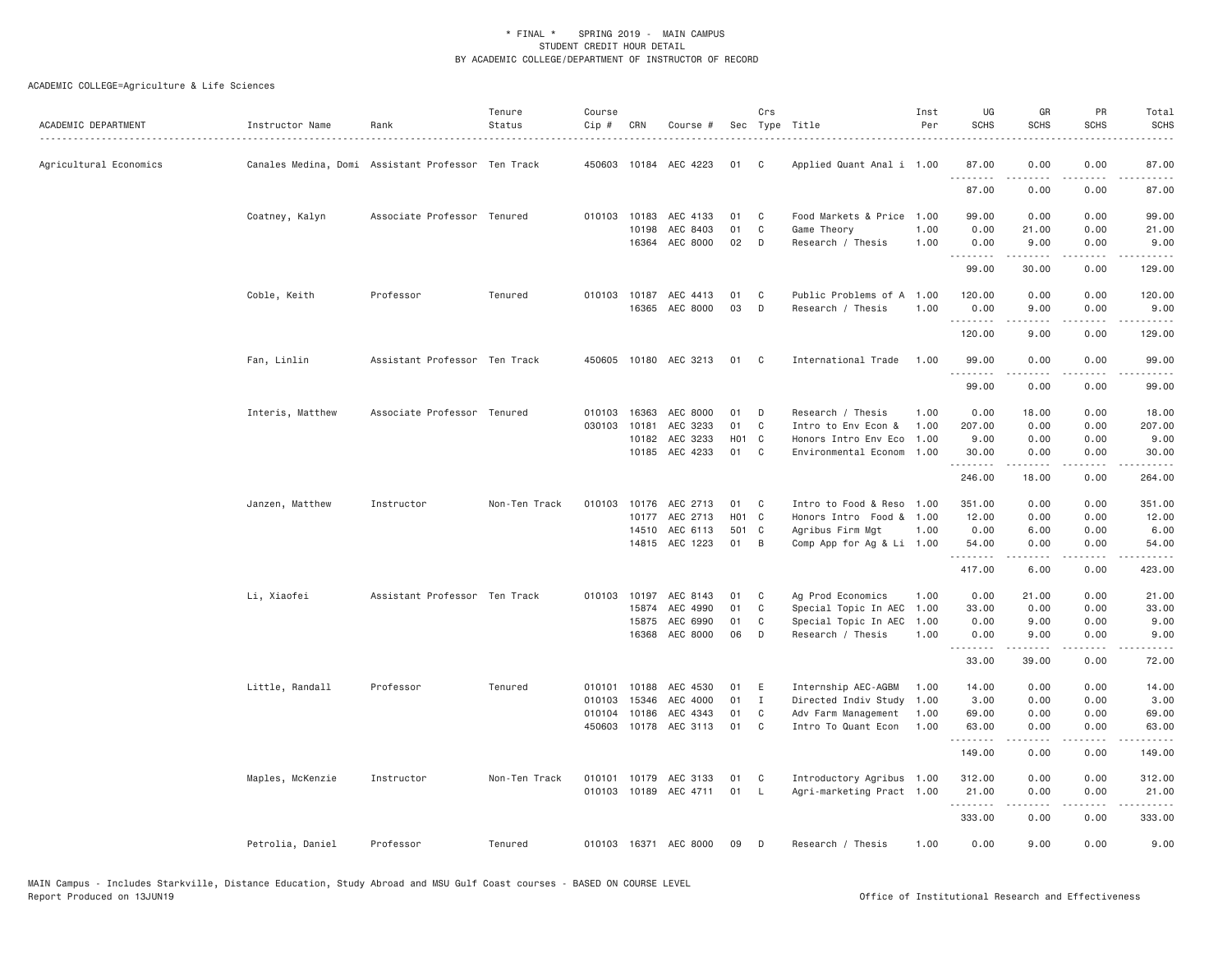ACADEMIC COLLEGE=Agriculture & Life Sciences

| ACADEMIC DEPARTMENT             | Instructor Name | Rank                          | Tenure<br>Status | Course<br>$Cip \#$ | CRN   | Course #       |    | Crs          | Sec Type Title            | Inst<br>Per | UG<br>SCHS        | GR<br><b>SCHS</b> | PR<br><b>SCHS</b> | Total<br><b>SCHS</b> |
|---------------------------------|-----------------|-------------------------------|------------------|--------------------|-------|----------------|----|--------------|---------------------------|-------------|-------------------|-------------------|-------------------|----------------------|
|                                 |                 |                               |                  |                    |       |                |    |              |                           |             | ---------         |                   |                   |                      |
|                                 |                 |                               |                  |                    |       |                |    |              |                           |             | 0.00              | 9.00              | 0.00              | 9.00                 |
| Agricultural Economics          | Stevens, Andrew | Assistant Professor Ten Track |                  | 010000             | 16053 | GA 4000        | 03 |              | Dis in Agriculture        | 1.00        | 1.00              | 0.00              | 0.00              | 1.00                 |
|                                 |                 |                               |                  | 010103             | 10196 | AEC 8123       | 01 | $\mathbb{C}$ | Analysis of Ag Marke 1.00 |             | 0.00              | 21.00             | 0.00              | 21.00                |
|                                 |                 |                               |                  |                    |       | 14816 AEC 4803 | 01 | $\mathbf{C}$ | Applied Quantitative 1.00 |             | 12.00             | 0.00              | 0.00              | 12.00                |
|                                 |                 |                               |                  |                    |       |                |    |              |                           |             | --------<br>13,00 | 21.00             | -----<br>0.00     | ----------<br>34.00  |
|                                 | Yun, Seong      | Assistant Professor Ten Track |                  | 010000 16477       |       | GA 4000        | 21 | $\mathbf{I}$ | Dis in Agriculture        | 1.00        | 2.00              | 0.00              | 0.00              | 2.00                 |
|                                 |                 |                               |                  | 010103             | 10199 | AEC 8621       | 01 | $\mathbb{C}$ | Research Seminar II       | 1.00        | 0.00              | 7.00              | 0.00              | 7.00                 |
|                                 |                 |                               |                  |                    |       |                |    |              |                           |             | --------          |                   | -----             | ----------           |
|                                 |                 |                               |                  |                    |       |                |    |              |                           |             | 2.00              | 7.00              | 0.00              | 9.00                 |
| ------------------------------- |                 |                               |                  |                    |       |                |    |              |                           |             | ========          |                   |                   | =========            |
| Agricultural Economics          |                 |                               |                  |                    |       |                |    |              |                           |             | 1598,00           | 139.00            | 0.00              | 1737.00              |

=================================== ======== ======== ======== ==========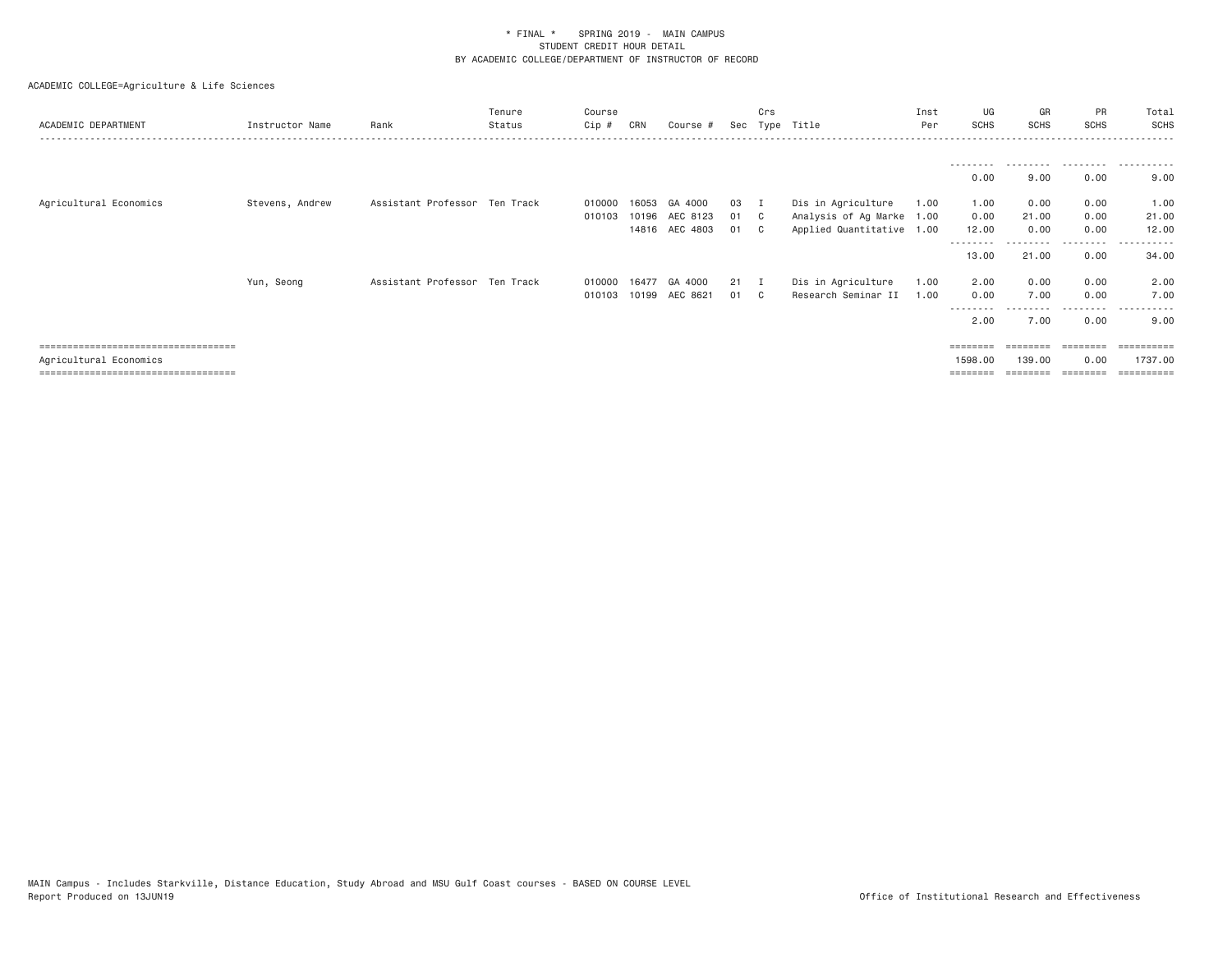| ACADEMIC DEPARTMENT  | Instructor Name | Rank                                               | Tenure<br>Status | Course<br>Cip # | CRN          | Course #              |       | Crs          | Sec Type Title            | Inst<br>Per | UG<br><b>SCHS</b> | GR<br><b>SCHS</b>                                                                                                                                            | PR<br><b>SCHS</b>                   | Total<br><b>SCHS</b> |
|----------------------|-----------------|----------------------------------------------------|------------------|-----------------|--------------|-----------------------|-------|--------------|---------------------------|-------------|-------------------|--------------------------------------------------------------------------------------------------------------------------------------------------------------|-------------------------------------|----------------------|
| Animal Dairy Science | Blanton, John   | Professor                                          | Tenured          | 010901          |              | 10096 ADS 1111        | 01    | C            | Orientation to ADS        | 1.00        | 51.00             | 0.00                                                                                                                                                         | 0.00                                | 51,00                |
|                      |                 |                                                    |                  |                 |              |                       |       |              |                           |             | .<br>51.00        | .<br>0.00                                                                                                                                                    | $   -$<br>0.00                      | .<br>51.00           |
|                      | Cavinder, Clay  | Professor                                          | Tenured          |                 | 010000 16161 | GA 4000               | 15    | $\mathbf{I}$ | Dis in Agriculture        | 1.00        | 3.00              | 0.00                                                                                                                                                         | 0.00                                | 3.00                 |
|                      |                 |                                                    |                  | 010101          | 16115        | ADS 4000              | 01    | $\mathbf{I}$ | Directed Indiv Study      | 1.00        | 3.00              | 0.00                                                                                                                                                         | 0.00                                | 3.00                 |
|                      |                 |                                                    |                  |                 | 16116        | ADS 4000              | 02    | $\mathbf{I}$ | Directed Indiv Study 1.00 |             | 3.00              | 0.00                                                                                                                                                         | 0.00                                | 3.00                 |
|                      |                 |                                                    |                  |                 | 16117        | ADS 4000              | 03    | I            | Directed Indiv Study      | 1.00        | 3.00              | 0.00                                                                                                                                                         | 0.00                                | 3.00                 |
|                      |                 |                                                    |                  |                 | 16118        | ADS 4000              | 04    | $\mathbf{I}$ | Directed Indiv Study 1.00 |             | 3.00              | 0.00                                                                                                                                                         | 0.00                                | 3.00                 |
|                      |                 |                                                    |                  |                 | 16119        | ADS 4000              | 05    | $\mathbf{I}$ | Directed Indiv Study 1.00 |             | 3.00              | 0.00                                                                                                                                                         | 0.00                                | 3.00                 |
|                      |                 |                                                    |                  |                 | 16120        | ADS 4000              | 06    | I            | Directed Indiv Study 1.00 |             | 3.00              | 0.00                                                                                                                                                         | 0.00                                | 3.00                 |
|                      |                 |                                                    |                  |                 | 16616        | ADS 4000              | 07    | $\mathbf{I}$ | Directed Indiv Study 1.00 |             | 3.00              | 0.00                                                                                                                                                         | 0.00                                | 3.00                 |
|                      |                 |                                                    |                  |                 | 16918        | ADS 4000              | 08    | $\mathbf{I}$ | Directed Indiv Study 1.00 |             | 3.00              | 0.00                                                                                                                                                         | 0.00                                | 3.00                 |
|                      |                 |                                                    |                  |                 | 010507 10103 | ADS 1132              | 01    | C            | Intro to Horsemanshi 1.00 |             | 40.00             | 0.00                                                                                                                                                         | 0.00                                | 40.00                |
|                      |                 |                                                    |                  |                 | 10104        | ADS 1132              | 02    | К            | Intro to Horsemanshi      | 1.00        | 0.00              | 0.00                                                                                                                                                         | 0.00                                | 0.00                 |
|                      |                 |                                                    |                  |                 | 10105        | ADS 1132              | 03    | К            | Intro to Horsemanshi      | 1.00        | 0.00              | 0.00                                                                                                                                                         | 0.00                                | 0.00                 |
|                      |                 |                                                    |                  |                 | 10106        | ADS 2102              | 01    | L            | Equine Conf/Perf Ev       | 1.00        | 70.00             | 0.00                                                                                                                                                         | 0.00                                | 70.00                |
|                      |                 |                                                    |                  | 010901          | 15400        | ADS 9000              | 02    | D            | Research/Diss             | 1.00        | 0.00              | 9.00                                                                                                                                                         | 0.00                                | 9.00                 |
|                      |                 |                                                    |                  | 010999          | 10149        | ADS 4520              | 02    | E            | Livestock Extension       | 1,00        | 3.00<br>.         | 0.00                                                                                                                                                         | 0.00<br>$\sim$ $\sim$ $\sim$ $\sim$ | 3.00                 |
|                      |                 |                                                    |                  |                 |              |                       |       |              |                           |             | 140.00            | 9.00                                                                                                                                                         | 0.00                                | 149.00               |
|                      | Crow, Brett     | Instructor                                         | Non-Ten Track    | 010901          | 10098        | ADS 1121              | 01    | <b>L</b>     | Animal Science Labor 1.00 |             | 24.00             | 0.00                                                                                                                                                         | 0.00                                | 24.00                |
|                      |                 |                                                    |                  |                 | 10099        | ADS 1121              | 02    | $\mathsf{L}$ | Animal Science Labor      | 1,00        | 23,00             | 0.00                                                                                                                                                         | 0.00                                | 23.00                |
|                      |                 |                                                    |                  |                 | 10100        | ADS 1121              | 03    | L            | Animal Science Labor      | 1.00        | 14.00             | 0.00                                                                                                                                                         | 0.00                                | 14.00                |
|                      |                 |                                                    |                  |                 | 10101        | ADS 1121              | 04    | $\mathsf{L}$ | Animal Science Labor      | 1.00        | 24.00             | 0.00                                                                                                                                                         | 0.00                                | 24.00                |
|                      |                 |                                                    |                  |                 | 10123        | ADS 4212              | 01    | <b>L</b>     | Livestock Eval            | 1.00        | 58.00             | 0.00                                                                                                                                                         | 0.00                                | 58.00                |
|                      |                 |                                                    |                  |                 | 10128        | ADS 4232              | 01    | L            | Adv Livestk Eval          | 1.00        | 10.00             | 0.00                                                                                                                                                         | 0.00                                | 10.00                |
|                      |                 |                                                    |                  |                 |              | 010905 10119 ADS 3812 | 01    | $\mathsf{L}$ | Dairy Cattle Apprais      | 1.00        | 50.00<br>.        | 0.00<br>.                                                                                                                                                    | 0.00<br>$- - - - -$                 | 50.00<br>.           |
|                      |                 |                                                    |                  |                 |              |                       |       |              |                           |             | 203.00            | 0.00                                                                                                                                                         | 0.00                                | 203.00               |
|                      |                 | Devost-Burnett, Derr Assistant Professor Ten Track |                  |                 | 010000 14499 | GA 4710               | C81 A |              | Study Tour                | 0.25        | 6.75              | 0.00                                                                                                                                                         | 0.00                                | 6.75                 |
|                      |                 |                                                    |                  |                 | 16789        | GA 4990               | 01    | $\mathbf C$  | Special Topic In GA       | 0.50        | 4.50              | 0.00                                                                                                                                                         | 0.00                                | 4.50                 |
|                      |                 |                                                    |                  |                 | 17113        | GA 4000               | 31    | $\mathbf{I}$ | Dis in Agriculture        | 1.00        | 1.00              | 0.00                                                                                                                                                         | 0.00                                | 1.00                 |
|                      |                 |                                                    |                  | 010901          | 15391        | ADS 8000              | 03    | D            | Research/Thesis           | 1.00        | 0.00              | 1.00                                                                                                                                                         | 0.00                                | 1.00                 |
|                      |                 |                                                    |                  |                 | 16920        | ADS 7000              | 01    | $\mathbf{I}$ | Directed Indiv Study      | 1.00        | 0.00              | 3,00                                                                                                                                                         | 0.00                                | 3.00                 |
|                      |                 |                                                    |                  |                 | 16921        | ADS 7000              | 02    | $\mathbf{I}$ | Directed Indiv Study      | 1.00        | 0.00              | 3.00                                                                                                                                                         | 0.00                                | 3.00                 |
|                      |                 |                                                    |                  |                 | 16922        | ADS 7000              | 03    | $\mathbf{I}$ | Directed Indiv Study 1.00 |             | 0.00<br>.         | 3.00<br>$\frac{1}{2} \left( \frac{1}{2} \right) \left( \frac{1}{2} \right) \left( \frac{1}{2} \right) \left( \frac{1}{2} \right) \left( \frac{1}{2} \right)$ | 0.00<br>.                           | 3.00<br>المتماما     |
|                      |                 |                                                    |                  |                 |              |                       |       |              |                           |             | 12.25             | 10.00                                                                                                                                                        | 0.00                                | 22.25                |
|                      | Dinh, Thu       | Assistant Professor Ten Track                      |                  |                 | 010000 16583 | GA 4000               | 22    | $\mathbf{I}$ | Dis in Agriculture        | 1.00        | 2.00              | 0.00                                                                                                                                                         | 0.00                                | 2.00                 |
|                      |                 |                                                    |                  |                 | 16584        | GA 4000               | 23    | $\mathbf{I}$ | Dis in Agriculture        | 1.00        | 2.00              | 0.00                                                                                                                                                         | 0.00                                | 2.00                 |
|                      |                 |                                                    |                  | 010401          | 10116        | ADS 3314              | 01    | C            | Intro to Meat Scienc      | 1.00        | 164.00            | 0.00                                                                                                                                                         | 0.00                                | 164.00               |
|                      |                 |                                                    |                  |                 | 10117        | ADS 3314              | 03    | K            | Intro to Meat Scienc      | 1.00        | 0.00              | 0.00                                                                                                                                                         | 0.00                                | 0.00                 |
|                      |                 |                                                    |                  |                 | 10118        | ADS 3314              | 04    | К            | Intro to Meat Scienc      | 1.00        | 0.00              | 0.00                                                                                                                                                         | 0.00                                | 0.00                 |
|                      |                 |                                                    |                  |                 | 12107        | FNH 3314              | 01    | C            | Intro to Meat Scienc      | 1.00        | 12.00             | 0.00                                                                                                                                                         | 0.00                                | 12.00                |
|                      |                 |                                                    |                  |                 | 12109        | FNH 3314              | 04    | К            | Intro to Meat Scienc      | 1.00        | 0.00              | 0.00                                                                                                                                                         | 0.00                                | 0.00                 |
|                      |                 |                                                    |                  |                 | 010901 15392 | ADS 8000              | 04    | D            | Research/Thesis           | 1.00        | 0.00              | 4.00                                                                                                                                                         | 0.00                                | 4.00                 |
|                      |                 |                                                    |                  |                 | 15402        | ADS 9000              | 04    | D            | Research/Diss             | 1.00        | 0.00<br>.         | 5.00                                                                                                                                                         | 0.00                                | 5.00                 |
|                      |                 |                                                    |                  |                 |              |                       |       |              |                           |             | 180.00            | 9.00                                                                                                                                                         | 0.00                                | 189.00               |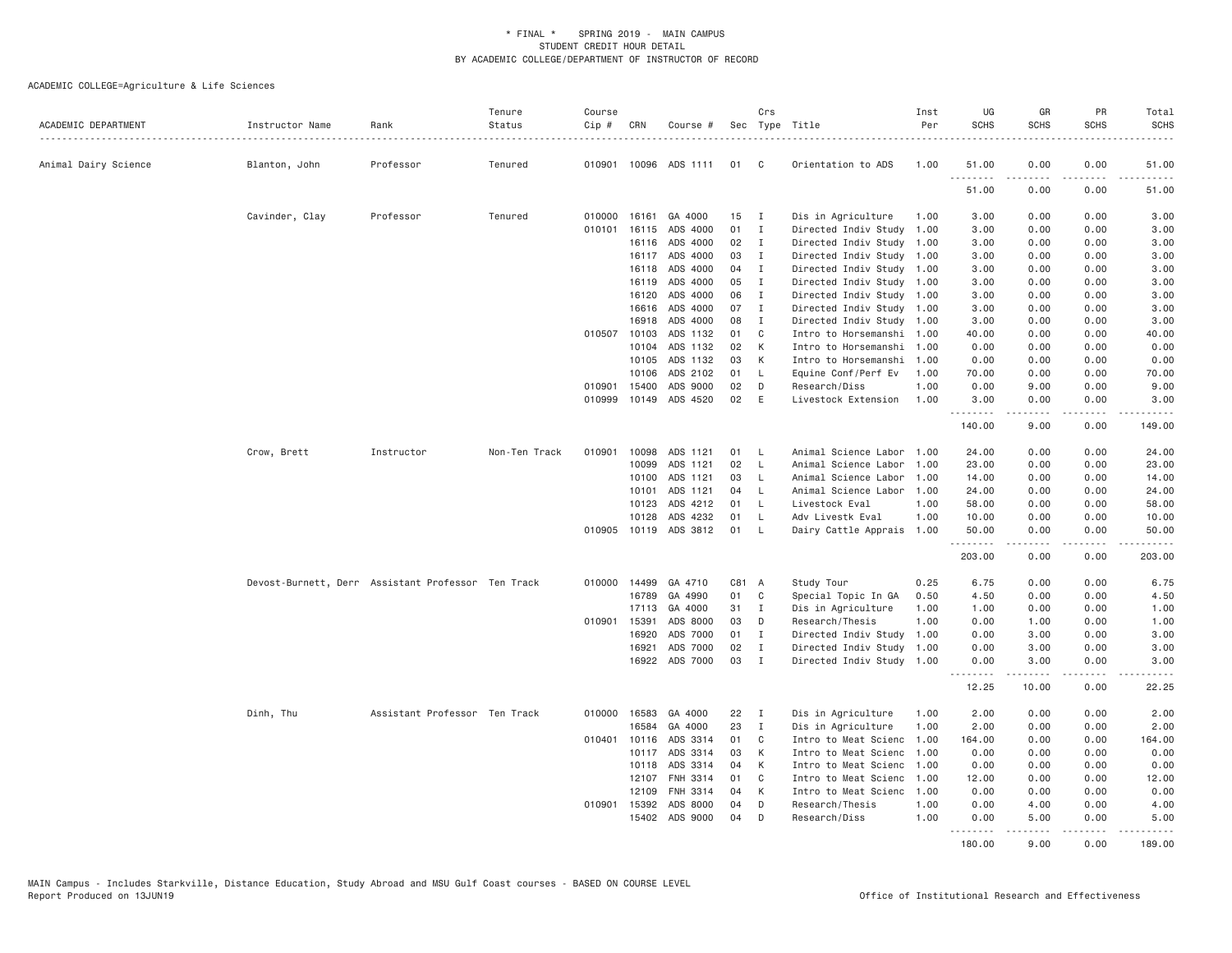| ACADEMIC DEPARTMENT  | Instructor Name | Rank                                                   | Tenure<br>Status | Course<br>Cip # | CRN          | Course #              |       | Crs         | Sec Type Title            | Inst<br>Per | UG<br><b>SCHS</b> | GR<br><b>SCHS</b>                        | PR<br><b>SCHS</b>                   | Total<br><b>SCHS</b><br>$\frac{1}{2} \left( \frac{1}{2} \right) \left( \frac{1}{2} \right) \left( \frac{1}{2} \right) \left( \frac{1}{2} \right)$ |
|----------------------|-----------------|--------------------------------------------------------|------------------|-----------------|--------------|-----------------------|-------|-------------|---------------------------|-------------|-------------------|------------------------------------------|-------------------------------------|---------------------------------------------------------------------------------------------------------------------------------------------------|
|                      |                 |                                                        |                  |                 |              |                       |       |             |                           |             |                   |                                          |                                     |                                                                                                                                                   |
| Animal Dairy Science | Graves, Jessica | Instructor                                             | Non-Ten Track    |                 | 010000 10095 | ADS 1013              | 01    | C           | Animal Agriculture & 0.50 |             | 120.00            | 0.00                                     | 0.00                                | 120.00                                                                                                                                            |
|                      |                 |                                                        |                  |                 | 13348        | PO 1013               | 01    | $\mathbb C$ | Animal Agriculture &      | 0.50        | 30.00             | 0.00                                     | 0.00                                | 30.00                                                                                                                                             |
|                      |                 |                                                        |                  |                 | 14499        | GA 4710               | C81 A |             | Study Tour                | 0.50        | 13.50             | 0.00                                     | 0.00                                | 13.50                                                                                                                                             |
|                      |                 |                                                        |                  |                 | 010101 10133 | ADS 4420              | 01    | E           | ADS Internship            | 1.00        | 98.00             | 0.00                                     | 0.00                                | 98.00                                                                                                                                             |
|                      |                 |                                                        |                  |                 | 010701 10200 | AELC 2103             | 01    | C           | International Ag Sys 0.50 |             | 15.00             | 0.00                                     | 0.00                                | 15.00                                                                                                                                             |
|                      |                 |                                                        |                  |                 | 12206        | GA 2103               | 01    | C           | International Ag Sys 0.50 |             | 9.00              | 0.00                                     | 0.00                                | 9.00                                                                                                                                              |
|                      |                 |                                                        |                  |                 |              | 010901 10127 ADS 4221 | CO1 S |             | Capstone in Animal & 0.50 |             | 18.50<br>.        | 0.00<br>.                                | 0.00<br>$\sim$ $\sim$ $\sim$ $\sim$ | 18.50<br>.                                                                                                                                        |
|                      |                 |                                                        |                  |                 |              |                       |       |             |                           |             | 304.00            | 0.00                                     | 0.00                                | 304.00                                                                                                                                            |
|                      | Jousan, Frank   | Extension Assoc Pro Non-Ten Track                      |                  |                 |              | 010999 10151 ADS 4520 | 04    | E           | Livestock Extension       | 1.00        | 2.00<br>$- - - -$ | 0.00<br>-----                            | 0.00<br>.                           | 2.00<br>$\frac{1}{2}$                                                                                                                             |
|                      |                 |                                                        |                  |                 |              |                       |       |             |                           |             | 2.00              | 0.00                                     | 0.00                                | 2.00                                                                                                                                              |
|                      | Karisch, Brandi | Extension Assoc Pro Non-Ten Track                      |                  | 010901          | 10127        | ADS 4221              | CO1 S |             | Capstone in Animal & 0.50 |             | 18.50             | 0.00                                     | 0.00                                | 18.50                                                                                                                                             |
|                      |                 |                                                        |                  |                 | 15394        | ADS 8000              | 06    | D           | Research/Thesis           | 1.00        | 0.00<br><u>.</u>  | 6.00<br>.                                | 0.00<br>$\frac{1}{2}$               | 6.00                                                                                                                                              |
|                      |                 |                                                        |                  |                 |              |                       |       |             |                           |             | 18.50             | 6.00                                     | 0.00                                | 24.50                                                                                                                                             |
|                      | Larson, Jamie   | Associate Professor Tenured                            |                  |                 | 010901 10097 | ADS 1113              | 03    | C           | Animal Science            | 1.00        | 294.00            | 0.00                                     | 0.00                                | 294.00                                                                                                                                            |
|                      |                 |                                                        |                  |                 | 15395        | ADS 8000              | 07    | D           | Research/Thesis           | 1.00        | 0.00              | 1.00                                     | 0.00                                | 1.00                                                                                                                                              |
|                      |                 |                                                        |                  | 010999          | 10138        | ADS 4440              | 05    | E           | Research Exp Pract        | 1.00        | 1.00              | 0.00                                     | 0.00                                | 1.00                                                                                                                                              |
|                      |                 |                                                        |                  |                 | 260707 10152 | ADS 4611              | 01    | L.          | Prac In Phy & Repro       | 1.00        | 23.00             | 0.00                                     | 0.00                                | 23.00                                                                                                                                             |
|                      |                 |                                                        |                  |                 | 10153        | ADS 4611              | 02    | <b>L</b>    | Prac In Phy & Repro       | 1.00        | 24.00             | 0.00                                     | 0.00                                | 24.00                                                                                                                                             |
|                      |                 |                                                        |                  |                 | 10154        | ADS 4613              | 01    | C           | Physiology Of Repro       | 1.00        | 165.00<br>.       | 0.00<br>$\omega$ is $\omega$ in $\omega$ | 0.00<br>.                           | 165.00<br>$\mathcal{L}^{\mathcal{A}}\left( \mathcal{A}^{\mathcal{A}}\right) =\mathcal{L}^{\mathcal{A}}\left( \mathcal{A}^{\mathcal{A}}\right)$    |
|                      |                 |                                                        |                  |                 |              |                       |       |             |                           |             | 507.00            | 1.00                                     | 0.00                                | 508.00                                                                                                                                            |
|                      | Lemley, Caleb   | Assistant Professor Ten Track                          |                  |                 | 010901 15396 | ADS 8000              | 08    | D           | Research/Thesis           | 1.00        | 0.00              | 3.00                                     | 0.00                                | 3.00                                                                                                                                              |
|                      |                 |                                                        |                  |                 | 15406        | ADS 9000              | 08    | D           | Research/Diss             | 1.00        | 0.00              | 1.00                                     | 0.00                                | 1.00                                                                                                                                              |
|                      |                 |                                                        |                  |                 | 010903 10109 | ADS 3014              | 01    | B           | Anatomy and Physiolo      | 1.00        | 100.00            | 0.00                                     | 0.00                                | 100.00                                                                                                                                            |
|                      |                 |                                                        |                  |                 | 10110        | ADS 3014              | 02    | B           | Anatomy and Physiolo      | 1.00        | 92.00             | 0.00                                     | 0.00                                | 92.00                                                                                                                                             |
|                      |                 |                                                        |                  |                 | 010999 10139 | ADS 4440              | 06    | $\mathsf E$ | Research Exp Pract        | 1.00        | 3.00              | 0.00                                     | 0.00                                | 3.00                                                                                                                                              |
|                      |                 |                                                        |                  |                 | 260707 14876 | ADS 8243              | 01    | C           | Adv Physiol Of Repro 1.00 |             | 0.00<br>.         | 30.00<br>د د د د د                       | 0.00<br>د د د د                     | 30.00<br>.                                                                                                                                        |
|                      |                 |                                                        |                  |                 |              |                       |       |             |                           |             | 195.00            | 34.00                                    | 0.00                                | 229.00                                                                                                                                            |
|                      | Liao, Shengfa   | Associate Professor Ten Track                          |                  | 010302          | 10120        | ADS 4111              | 01    | - L         | Swine Production & M      | 1.00        | 22.00             | 0.00                                     | 0.00                                | 22.00                                                                                                                                             |
|                      |                 |                                                        |                  | 010901          | 10121        | ADS 4113              | 01    | $\mathbb C$ | Swine Science             | 1.00        | 63.00             | 0.00                                     | 0.00                                | 63.00                                                                                                                                             |
|                      |                 |                                                        |                  |                 | 15397        | ADS 8000              | 09    | D           | Research/Thesis           | 1.00        | 0.00              | 6.00                                     | 0.00                                | 6.00                                                                                                                                              |
|                      |                 |                                                        |                  |                 | 15407        | ADS 9000              | 09    | D           | Research/Diss             | 1.00        | 0.00<br>.         | 1.00<br>-----                            | 0.00<br>.                           | 1.00<br>.                                                                                                                                         |
|                      |                 |                                                        |                  |                 |              |                       |       |             |                           |             | 85.00             | 7.00                                     | 0.00                                | 92.00                                                                                                                                             |
|                      | Memili, Erdogan | Professor                                              | Tenured          | 010901          | 15398        | ADS 8000              | 10    | D           | Research/Thesis           | 1.00        | 0.00              | 1.00                                     | 0.00                                | 1.00                                                                                                                                              |
|                      |                 |                                                        |                  |                 | 15408        | ADS 9000              | 10    | D           | Research/Diss             | 1.00        | 0.00              | 6.00                                     | 0.00                                | 6.00                                                                                                                                              |
|                      |                 |                                                        |                  |                 |              | 010999 10141 ADS 4440 | 08    | E           | Research Exp Pract        | 1.00        | 1.00<br>.         | 0.00<br>-----                            | 0.00<br>د د د د                     | 1.00<br>$\frac{1}{2} \left( \frac{1}{2} \right) \left( \frac{1}{2} \right) \left( \frac{1}{2} \right) \left( \frac{1}{2} \right)$                 |
|                      |                 |                                                        |                  |                 |              |                       |       |             |                           |             | 1.00              | 7.00                                     | 0.00                                | 8.00                                                                                                                                              |
|                      |                 | Nguekam Feugang, Jea Research Assoc Prof Non-Ten Track |                  | 010999          | 10136        | ADS 4440              | 03    | E           | Research Exp Pract        | 1.00        | 2.00              | 0.00                                     | 0.00                                | 2.00                                                                                                                                              |
|                      |                 |                                                        |                  |                 | 240101 17041 | HON 4093              | H16 E |             | Honors Thesis             | 1.00        | 3.00              | 0.00                                     | 0.00                                | 3.00                                                                                                                                              |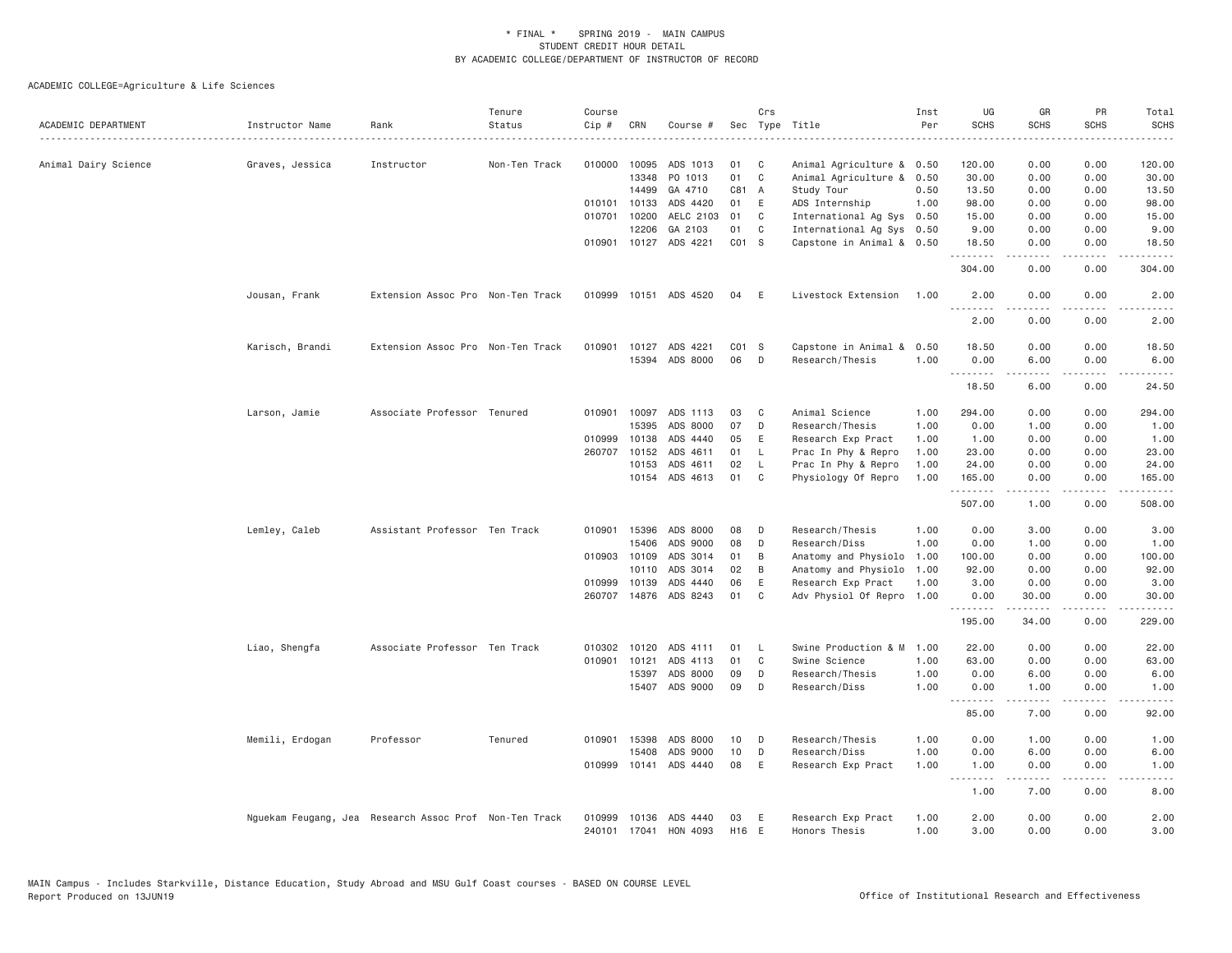| ACADEMIC DEPARTMENT  | Instructor Name    | Rank                              | Tenure<br>Status | Course<br>Cip # | CRN          | Course #              |    | Crs<br>Sec Type Title |                      | Inst<br>Per | UG<br><b>SCHS</b> | GR<br><b>SCHS</b>   | PR<br>SCHS                                                                                                                        | Total<br><b>SCHS</b>  |
|----------------------|--------------------|-----------------------------------|------------------|-----------------|--------------|-----------------------|----|-----------------------|----------------------|-------------|-------------------|---------------------|-----------------------------------------------------------------------------------------------------------------------------------|-----------------------|
|                      |                    |                                   |                  |                 |              |                       |    |                       |                      |             | .                 |                     |                                                                                                                                   |                       |
|                      |                    |                                   |                  |                 |              |                       |    |                       |                      |             | 5.00              | 0.00                | 0.00                                                                                                                              | 5.00                  |
| Animal Dairy Science | Nicodemus, Molly   | Associate Professor Tenured       |                  |                 |              | 010302 10111 ADS 3221 | 01 | L.                    | Prac. In Horse Care  | 1.00        | 14.00             | 0.00                | 0.00                                                                                                                              | 14.00                 |
|                      |                    |                                   |                  |                 | 10112        | ADS 3221              | 02 | $\mathsf{L}$          | Prac. In Horse Care  | 1.00        | 20.00             | 0.00                | 0.00                                                                                                                              | 20.00                 |
|                      |                    |                                   |                  |                 | 15974        | ADS 2221              | 02 | $\mathsf{L}$          | Companion Animal Lab | 1.00        | 8.00              | 0.00                | 0.00                                                                                                                              | 8.00                  |
|                      |                    |                                   |                  |                 | 15975        | ADS 2221              | 01 | L.                    | Companion Animal Lab | 1.00        | 17.00             | 0.00                | 0.00                                                                                                                              | 17.00                 |
|                      |                    |                                   |                  | 010507          | 10113        | ADS 3223              | 01 | B                     | Horse Management     | 1.00        | 123.00            | 0.00                | 0.00                                                                                                                              | 123.00                |
|                      |                    |                                   |                  | 010901          | 10108        | ADS 2223              | 01 | C                     | Companion Animal     | 1.00        | 123.00            | 0.00                | 0.00                                                                                                                              | 123.00                |
|                      |                    |                                   |                  |                 | 16382        | ADS 8000              | 11 | D                     | Research/Thesis      | 1.00        | 0.00              | 1.00                | 0.00<br>.                                                                                                                         | 1.00<br>.             |
|                      |                    |                                   |                  |                 |              |                       |    |                       |                      |             | .<br>305.00       | -----<br>1.00       | 0.00                                                                                                                              | 306.00                |
|                      | Parish, Jane       | Professor                         | Ten Track        | 010901          |              | 15411 ADS 9000        | 13 | D                     | Research/Diss        | 1.00        | 0.00<br>.         | 6.00<br>$- - - - -$ | 0.00<br>$- - - -$                                                                                                                 | 6.00<br>$\frac{1}{2}$ |
|                      |                    |                                   |                  |                 |              |                       |    |                       |                      |             | 0.00              | 6.00                | 0.00                                                                                                                              | 6.00                  |
|                      | Paz Manzano, Henry | Assistant Professor Ten Track     |                  | 010000          | 16432        | GA 4000               | 19 | $\mathbf{I}$          | Dis in Agriculture   | 1.00        | 1.00              | 0.00                | 0.00                                                                                                                              | 1.00                  |
|                      |                    |                                   |                  | 010904          | 10172        | ADS 8111              | 01 | S                     | Animal and Dairy Sci | 1.00        | 0.00              | 8.00                | 0.00                                                                                                                              | 8.00                  |
|                      |                    |                                   |                  |                 |              | 260707 13347 PHY 8841 | 01 | S                     | Animal Phys Seminar  | 1.00        | 0.00              | 2.00                | 0.00                                                                                                                              | 2.00                  |
|                      |                    |                                   |                  |                 |              |                       |    |                       |                      |             | .                 |                     |                                                                                                                                   |                       |
|                      |                    |                                   |                  |                 |              |                       |    |                       |                      |             | 1.00              | 10.00               | 0.00                                                                                                                              | 11.00                 |
|                      | Rivera, J.         | Extension Assoc Pro Non-Ten Track |                  |                 |              | 010901 16385 ADS 8000 | 14 | D                     | Research/Thesis      | 1.00        | 0.00<br>----      | 7.00                | 0.00<br>$\frac{1}{2} \left( \frac{1}{2} \right) \left( \frac{1}{2} \right) \left( \frac{1}{2} \right) \left( \frac{1}{2} \right)$ | 7.00                  |
|                      |                    |                                   |                  |                 |              |                       |    |                       |                      |             | 0.00              | 7.00                | 0.00                                                                                                                              | 7.00                  |
|                      | Rude, Brian        | Professor                         | Tenured          | 010901          | 16386        | ADS 8000              | 15 | D                     | Research/Thesis      | 1.00        | 0.00              | 4.00                | 0.00                                                                                                                              | 4.00                  |
|                      |                    |                                   |                  | 010904          | 10124        | ADS 4213              | 01 | B                     | Feeds and Feeding    | 1.00        | 72.00             | 0.00                | 0.00                                                                                                                              | 72.00                 |
|                      |                    |                                   |                  |                 | 10125        | ADS 4213              | 02 | B                     | Feeds and Feeding    | 1.00        | 63.00             | 0.00                | 0.00                                                                                                                              | 63.00                 |
|                      |                    |                                   |                  |                 | 10126        | ADS 4213              | 03 | B                     | Feeds and Feeding    | 1.00        | 69.00             | 0.00                | 0.00                                                                                                                              | 69.00                 |
|                      |                    |                                   |                  |                 |              | 14877 ADS 8463        | 20 | B                     | Adv Animal Nutrition | 1.00        | 0.00<br>.         | 12.00<br>.          | 0.00<br>.                                                                                                                         | 12.00<br>.            |
|                      |                    |                                   |                  |                 |              |                       |    |                       |                      |             | 204.00            | 16.00               | 0.00                                                                                                                              | 220.00                |
|                      | Ryan, Peter        | Professor                         | Tenured          | 309999          | 13121        | NSE 4200              | 01 | A                     | Natl Student Exchang | 1.00        | 45.00             | 0.00                | 0.00                                                                                                                              | 45.00                 |
|                      |                    |                                   |                  |                 | 13122        | NSE 4200              | 02 | A                     | Natl Student Exch.   | 1.00        | 30.00             | 0.00                | 0.00                                                                                                                              | 30.00                 |
|                      |                    |                                   |                  |                 | 521003 17230 | SLCE 4000 01          |    | $\mathbf{I}$          | Directed Individual  | 1.00        | 3.00              | 0.00                | 0.00                                                                                                                              | 3.00                  |
|                      |                    |                                   |                  |                 |              |                       |    |                       |                      |             | .<br>78.00        | -----<br>0.00       | $\sim$ $\sim$ $\sim$ $\sim$<br>0.00                                                                                               | .<br>78.00            |
|                      | Smith, Trent       | Associate Professor Tenured       |                  | 010302 10130    |              | ADS 4321              | 01 | L                     | Beef Cattle Laborato | 1.00        | 20.00             | 0.00                | 0.00                                                                                                                              | 20.00                 |
|                      |                    |                                   |                  |                 | 10131        | ADS 4321              | 02 | $\mathsf{L}$          | Beef Cattle Laborato | 1.00        | 18.00             | 0.00                | 0.00                                                                                                                              | 18.00                 |
|                      |                    |                                   |                  | 010901          | 10132        | ADS 4323              | 01 | C                     | Beef Cattle Science  | 1.00        | 126.00            | 0.00                | 0.00                                                                                                                              | 126.00                |
|                      |                    |                                   |                  |                 | 10171        | ADS 8004              | 01 | B                     | Meth Appl & Data Ana | 1.00        | 0.00              | 60.00               | 0.00                                                                                                                              | 60.00                 |
|                      |                    |                                   |                  |                 | 16387        | ADS 8000              | 16 | D                     | Research/Thesis      | 1.00        | 0.00              | 1.00                | 0.00                                                                                                                              | 1.00                  |
|                      |                    |                                   |                  |                 | 16390        | ADS 9000              | 17 | D                     | Research/Diss        | 1,00        | 0.00              | 3.00                | 0.00                                                                                                                              | 3.00                  |
|                      |                    |                                   |                  | 010902          | 15971        | ADS 4124              | 03 | B                     | Animal Breeding      | 1.00        | 40.00             | 0.00                | 0.00                                                                                                                              | 40.00                 |
|                      |                    |                                   |                  |                 | 15972        | ADS 4124              | 02 | B                     | Animal Breeding      | 1.00        | 76.00             | 0.00                | 0.00                                                                                                                              | 76.00                 |
|                      |                    |                                   |                  |                 |              | 15973 ADS 4124        | 01 | B                     | Animal Breeding      | 1.00        | 128.00<br>.       | 0.00<br>.           | 0.00<br>.                                                                                                                         | 128.00<br>$- - - - -$ |
|                      |                    |                                   |                  |                 |              |                       |    |                       |                      |             | 408.00            | 64.00               | 0.00                                                                                                                              | 472.00                |
|                      | Stone, Amanda      | Assistant Professor Ten Track     |                  |                 |              | 010000 15519 GA 4000  | 01 | $\mathbf{I}$          | Dis in Agriculture   | 1.00        | 2.00              | 0.00                | 0.00                                                                                                                              | 2.00                  |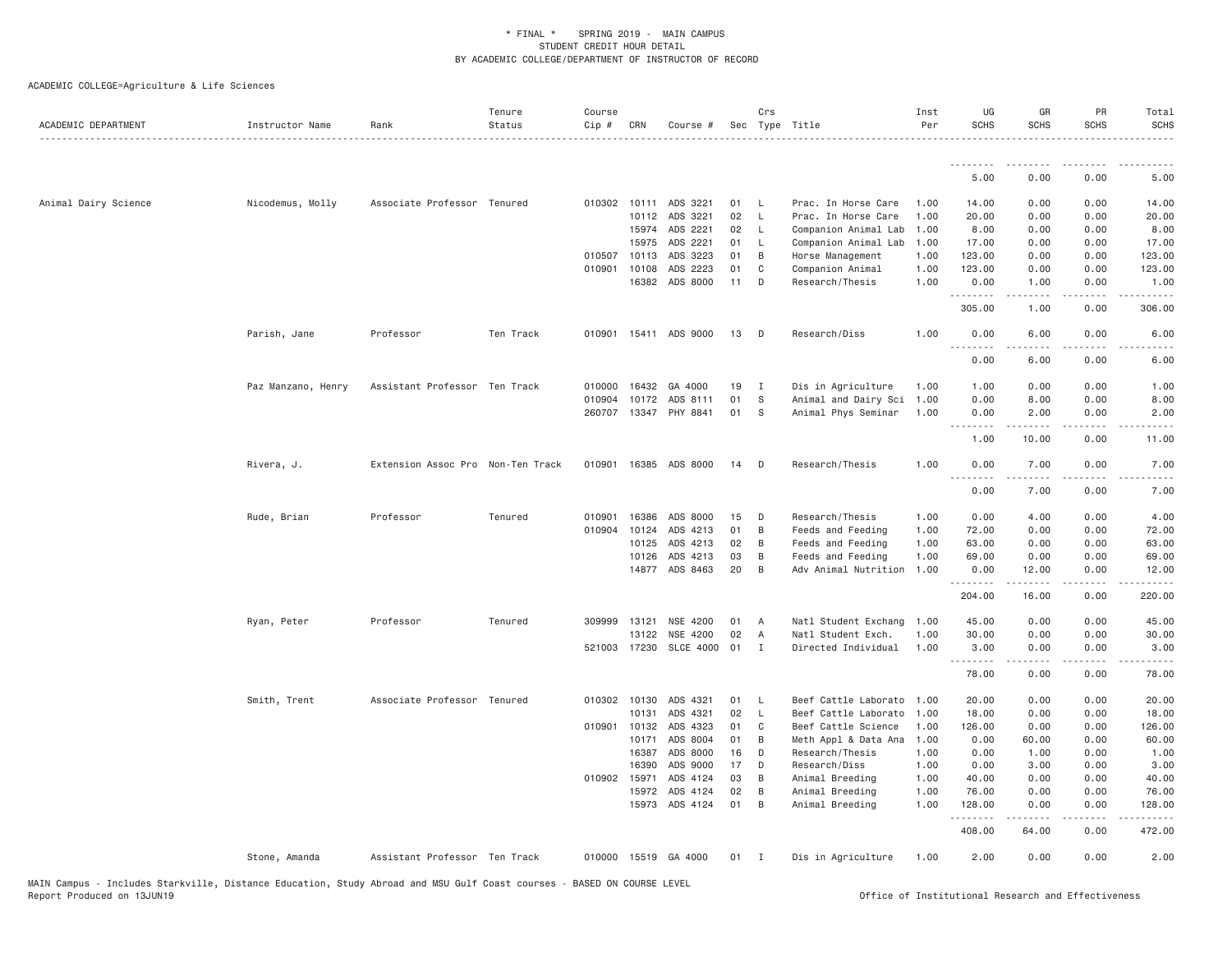| ACADEMIC DEPARTMENT                                                                                    | Instructor Name | Rank                          | Tenure<br>Status | Course<br>Cip #            | CRN                                       | Course #                                                                   |                                        | Crs                             | Sec Type Title                                                                                                                                             | Inst<br>Per  | UG<br>SCHS                                                          | GR<br><b>SCHS</b>                                          | <b>PR</b><br><b>SCHS</b>                                  | Total<br>SCHS                                                 |
|--------------------------------------------------------------------------------------------------------|-----------------|-------------------------------|------------------|----------------------------|-------------------------------------------|----------------------------------------------------------------------------|----------------------------------------|---------------------------------|------------------------------------------------------------------------------------------------------------------------------------------------------------|--------------|---------------------------------------------------------------------|------------------------------------------------------------|-----------------------------------------------------------|---------------------------------------------------------------|
| Animal Dairy Science                                                                                   | Stone, Amanda   | Assistant Professor Ten Track |                  | 010901<br>010903<br>010999 | 16388<br>14874<br>15969<br>15970<br>10150 | ADS 8000<br>ADS 4633<br>14875 ADS 6633<br>ADS 4633<br>ADS 6633<br>ADS 4520 | 17<br>01<br>01<br>501 C<br>501 C<br>03 | D.<br>C.<br>$\mathbb{C}$<br>- E | Research/Thesis<br>Livestock Immun. and 1.00<br>Livestock Immun. and 1.00<br>Livestock Immun, and 1.00<br>Livestock Immun, and 1.00<br>Livestock Extension | 1.00<br>1.00 | 0.00<br>66.00<br>0.00<br>18,00<br>0.00<br>3.00<br>--------<br>89.00 | 2,00<br>0.00<br>6,00<br>0.00<br>3,00<br>0.00<br>.<br>11,00 | 0.00<br>0.00<br>0.00<br>0.00<br>0.00<br>0.00<br>.<br>0.00 | 2.00<br>66.00<br>6.00<br>18,00<br>3.00<br>3,00<br>.<br>100,00 |
| =====================================<br>Animal Dairy Science<br>===================================== |                 |                               |                  |                            |                                           |                                                                            |                                        |                                 |                                                                                                                                                            |              | $=$ = = = = = = =<br>2788.75<br>========                            | ========<br>198,00                                         | ========<br>0.00<br>========                              | ==========<br>2986.75                                         |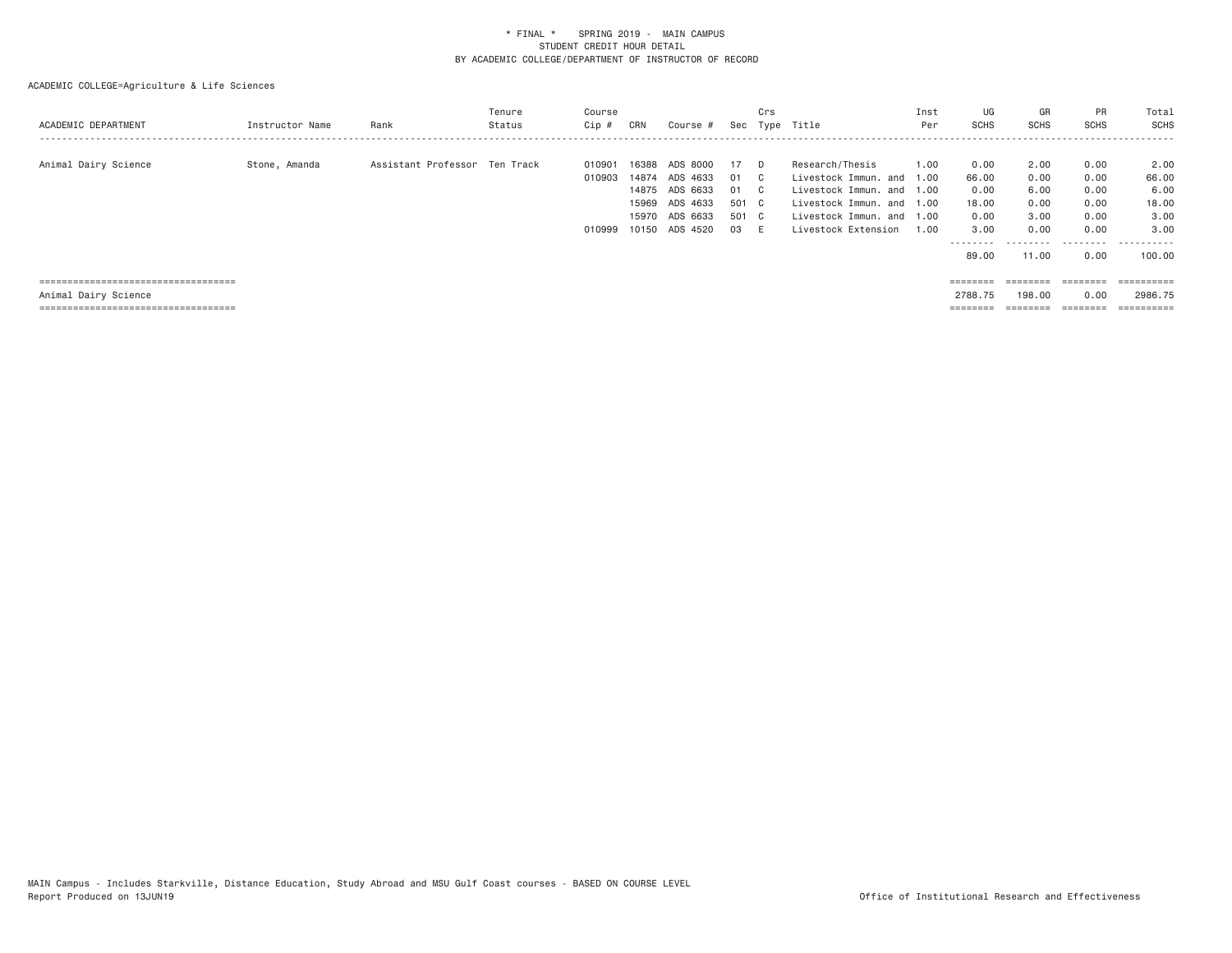| ACADEMIC DEPARTMENT                                                                           | Instructor Name     | Rank                                             | Tenure<br>Status | Course<br>Cip # | CRN   | Course #              |    | Crs          | Sec Type Title            | Inst<br>Per | UG<br><b>SCHS</b>               | GR<br><b>SCHS</b>                                                                                                                                            | PR<br>SCHS        | Total<br><b>SCHS</b>                                                                                                                                         |
|-----------------------------------------------------------------------------------------------|---------------------|--------------------------------------------------|------------------|-----------------|-------|-----------------------|----|--------------|---------------------------|-------------|---------------------------------|--------------------------------------------------------------------------------------------------------------------------------------------------------------|-------------------|--------------------------------------------------------------------------------------------------------------------------------------------------------------|
| Biochemistry,Molecular Biology,Ento  Aarattuthodiyil, Bab  Research Assist Pro  Non-Ten Track |                     |                                                  |                  | 030601          | 15577 | <b>WFA 8000</b>       | 28 | D            | Research / Thesis         | 1.00        | 0.00                            | 6.00                                                                                                                                                         | 0.00              | 6.00                                                                                                                                                         |
|                                                                                               |                     |                                                  |                  |                 | 16688 | <b>WFA 7000</b>       | 01 | $\mathbf I$  | Directed Indiv Study      | 1.00        | 0.00                            | 3.00                                                                                                                                                         | 0.00              | 3.00                                                                                                                                                         |
|                                                                                               |                     |                                                  |                  |                 | 16699 | <b>WFA 7000</b>       | 02 | $\mathbf{I}$ | Directed Indiv Study 1.00 |             | 0.00<br>.                       | 3.00<br>$\frac{1}{2} \left( \frac{1}{2} \right) \left( \frac{1}{2} \right) \left( \frac{1}{2} \right) \left( \frac{1}{2} \right) \left( \frac{1}{2} \right)$ | 0.00<br>.         | 3.00<br>$\sim$ $\sim$ $\sim$ $\sim$                                                                                                                          |
|                                                                                               |                     |                                                  |                  |                 |       |                       |    |              |                           |             | 0.00                            | 12.00                                                                                                                                                        | 0.00              | 12.00                                                                                                                                                        |
|                                                                                               | Allen, Thomas       | Extension Assoc Pro Non-Ten Track                |                  |                 |       | 260702 16779 EPP 9000 | 08 | D            | Research / Diss           | 1.00        | 0.00<br>$\omega$ is $\omega$ in | 2.00<br>.                                                                                                                                                    | 0.00              | 2.00                                                                                                                                                         |
|                                                                                               |                     |                                                  |                  |                 |       |                       |    |              |                           |             | 0.00                            | 2.00                                                                                                                                                         | 0.00              | 2.00                                                                                                                                                         |
|                                                                                               | Baird, Richard      | Professor                                        | Tenured          | 010000          | 17244 | GA 4000               | 33 | $\mathbf{I}$ | Dis in Agriculture        | 1.00        | 1.00                            | 0.00                                                                                                                                                         | 0.00              | 1.00                                                                                                                                                         |
|                                                                                               |                     |                                                  |                  | 260202 16601    |       | <b>BCH 4000</b>       | 12 | $\mathbf{I}$ | Directed Indiv Study      | 1.00        | 2.00                            | 0.00                                                                                                                                                         | 0.00              | 2.00                                                                                                                                                         |
|                                                                                               |                     |                                                  |                  |                 | 17125 | <b>BCH 4000</b>       | 24 | $\mathbf{I}$ | Directed Indiv Study 1.00 |             | 2.00<br>.                       | 0.00<br>$- - - - -$                                                                                                                                          | 0.00<br>$- - - -$ | 2.00<br>.                                                                                                                                                    |
|                                                                                               |                     |                                                  |                  |                 |       |                       |    |              |                           |             | 5.00                            | 0.00                                                                                                                                                         | 0.00              | 5.00                                                                                                                                                         |
|                                                                                               | Baker, Gerald       | Professor                                        | Tenured          | 260101 11843    |       | EPP 8144              | 01 | C            | Transmission E M          | 0.60        | 0.00                            | 16.80                                                                                                                                                        | 0.00              | 16.80                                                                                                                                                        |
|                                                                                               |                     |                                                  |                  |                 | 11844 | EPP 8144              | 02 | К            | Transmission E M          | 1.00        | 0.00                            | 0.00                                                                                                                                                         | 0.00              | 0.00                                                                                                                                                         |
|                                                                                               |                     |                                                  |                  | 260702 11816    |       | EPP 2213              | 01 | C            | Intro To Insects          | 1.00        | 156.00                          | 0.00                                                                                                                                                         | 0.00              | 156.00                                                                                                                                                       |
|                                                                                               |                     |                                                  |                  |                 | 11817 | EPP 2213              | 02 | К            | Intro To Insects          | 1.00        | 0.00                            | 0.00                                                                                                                                                         | 0.00              | 0.00                                                                                                                                                         |
|                                                                                               |                     |                                                  |                  |                 | 11818 | EPP 2213              | 03 | К            | Intro To Insects          | 1.00        | 0.00                            | 0.00                                                                                                                                                         | 0.00              | 0.00                                                                                                                                                         |
|                                                                                               |                     |                                                  |                  |                 | 11819 | EPP 2213              | 04 | К            | Intro To Insects          | 1.00        | 0.00                            | 0.00                                                                                                                                                         | 0.00              | 0.00                                                                                                                                                         |
|                                                                                               |                     |                                                  |                  |                 | 11820 | EPP 2213              | 05 | К            | Intro To Insects          | 1.00        | 0.00<br>.                       | 0.00                                                                                                                                                         | 0.00              | 0.00                                                                                                                                                         |
|                                                                                               |                     |                                                  |                  |                 |       |                       |    |              |                           |             | 156.00                          | 16.80                                                                                                                                                        | 0.00              | 172.80                                                                                                                                                       |
|                                                                                               | Balbalian, Clarissa | Non-Faculty                                      | Not Applicable   |                 |       | 010000 16677 GA 4000  | 24 | I            | Dis in Agriculture        | 1.00        | 1.00<br>.                       | 0.00                                                                                                                                                         | 0.00              | 1.00                                                                                                                                                         |
|                                                                                               |                     |                                                  |                  |                 |       |                       |    |              |                           |             | 1.00                            | 0.00                                                                                                                                                         | 0.00              | 1.00                                                                                                                                                         |
|                                                                                               |                     | Brown Johnson, Ashli Associate Professor Tenured |                  | 260202 10428    |       | <b>BCH 3901</b>       | 01 | -S           | Senior Seminar            | 0.50        | 9.50                            | 0.00                                                                                                                                                         | 0.00              | 9.50                                                                                                                                                         |
|                                                                                               |                     |                                                  |                  |                 | 10429 | <b>BCH 3901</b>       | 02 | S            | Senior Seminar            | 0.50        | 10.00                           | 0.00                                                                                                                                                         | 0.00              | 10.00                                                                                                                                                        |
|                                                                                               |                     |                                                  |                  |                 | 16570 | <b>BCH 4000</b>       | 08 | I            | Directed Indiv Study      | 1.00        | 2.00                            | 0.00                                                                                                                                                         | 0.00              | 2.00                                                                                                                                                         |
|                                                                                               |                     |                                                  |                  |                 | 16606 | <b>BCH 4000</b>       | 13 | I            | Directed Indiv Study      | 1.00        | 3.00                            | 0.00                                                                                                                                                         | 0.00              | 3.00                                                                                                                                                         |
|                                                                                               |                     |                                                  |                  |                 | 17197 | <b>BCH 4000</b>       | 27 | $\mathbf{I}$ | Directed Indiv Study 1.00 |             | 2.00<br>.                       | 0.00<br>.                                                                                                                                                    | 0.00              | 2.00                                                                                                                                                         |
|                                                                                               |                     |                                                  |                  |                 |       |                       |    |              |                           |             | 26.50                           | 0.00                                                                                                                                                         | 0.00              | 26.50                                                                                                                                                        |
|                                                                                               | Brown, Richard      | Professor                                        | Tenured          |                 |       | 260702 16726 EPP 7000 | 06 | $\mathbf{I}$ | Directed Indiv Study 1.00 |             | 0.00<br>.                       | 3.00<br>$\frac{1}{2} \left( \frac{1}{2} \right) \left( \frac{1}{2} \right) \left( \frac{1}{2} \right) \left( \frac{1}{2} \right) \left( \frac{1}{2} \right)$ | 0.00<br>----      | 3.00<br>$\frac{1}{2} \left( \frac{1}{2} \right) \left( \frac{1}{2} \right) \left( \frac{1}{2} \right) \left( \frac{1}{2} \right) \left( \frac{1}{2} \right)$ |
|                                                                                               |                     |                                                  |                  |                 |       |                       |    |              |                           |             | 0.00                            | 3.00                                                                                                                                                         | 0.00              | 3.00                                                                                                                                                         |
|                                                                                               | Caprio, Michael     | Professor                                        | Tenured          | 260305 11839    |       | EPP 8111              | 01 | S            | Seminar                   | 1.00        | 0.00                            | 8.00                                                                                                                                                         | 0.00              | 8.00                                                                                                                                                         |
|                                                                                               |                     |                                                  |                  |                 | 11840 | EPP 8121              | 01 | S            | Seminar                   | 1.00        | 0.00                            | 5.00                                                                                                                                                         | 0.00              | 5.00                                                                                                                                                         |
|                                                                                               |                     |                                                  |                  | 260702 11846    |       | EPP 8483              | 01 | C            | Ecological Genetics       | 1.00        | 0.00                            | 12.00                                                                                                                                                        | 0.00              | 12.00                                                                                                                                                        |
|                                                                                               |                     |                                                  |                  |                 |       |                       |    |              |                           |             | .<br>0.00                       | 25.00                                                                                                                                                        | 0.00              | 25.00                                                                                                                                                        |
|                                                                                               | Catchot, Angus      | Extension Professor Non-Ten Track                |                  |                 |       | 260702 15897 EPP 9000 | 02 | D            | Research / Diss           | 1.00        | 0.00                            | 1.00                                                                                                                                                         | 0.00              | 1.00                                                                                                                                                         |
|                                                                                               |                     |                                                  |                  |                 |       | 15902 EPP 8000        | 02 | D            | Research / Thesis         | 1.00        | 0.00                            | 14.00                                                                                                                                                        | 0.00              | 14.00                                                                                                                                                        |
|                                                                                               |                     |                                                  |                  |                 |       |                       |    |              |                           |             |                                 | .                                                                                                                                                            |                   | المستبدا                                                                                                                                                     |
|                                                                                               |                     |                                                  |                  |                 |       |                       |    |              |                           |             | 0.00                            | 15.00                                                                                                                                                        | 0.00              | 15.00                                                                                                                                                        |
|                                                                                               | Chastain, Daryl     | Research Assist Pro Non-Ten Track                |                  |                 |       | 010304 15587 PSS 8000 | 09 | D            | Research / Thesis         | 1.00        | 0.00                            | 2.00                                                                                                                                                         | 0.00              | 2.00                                                                                                                                                         |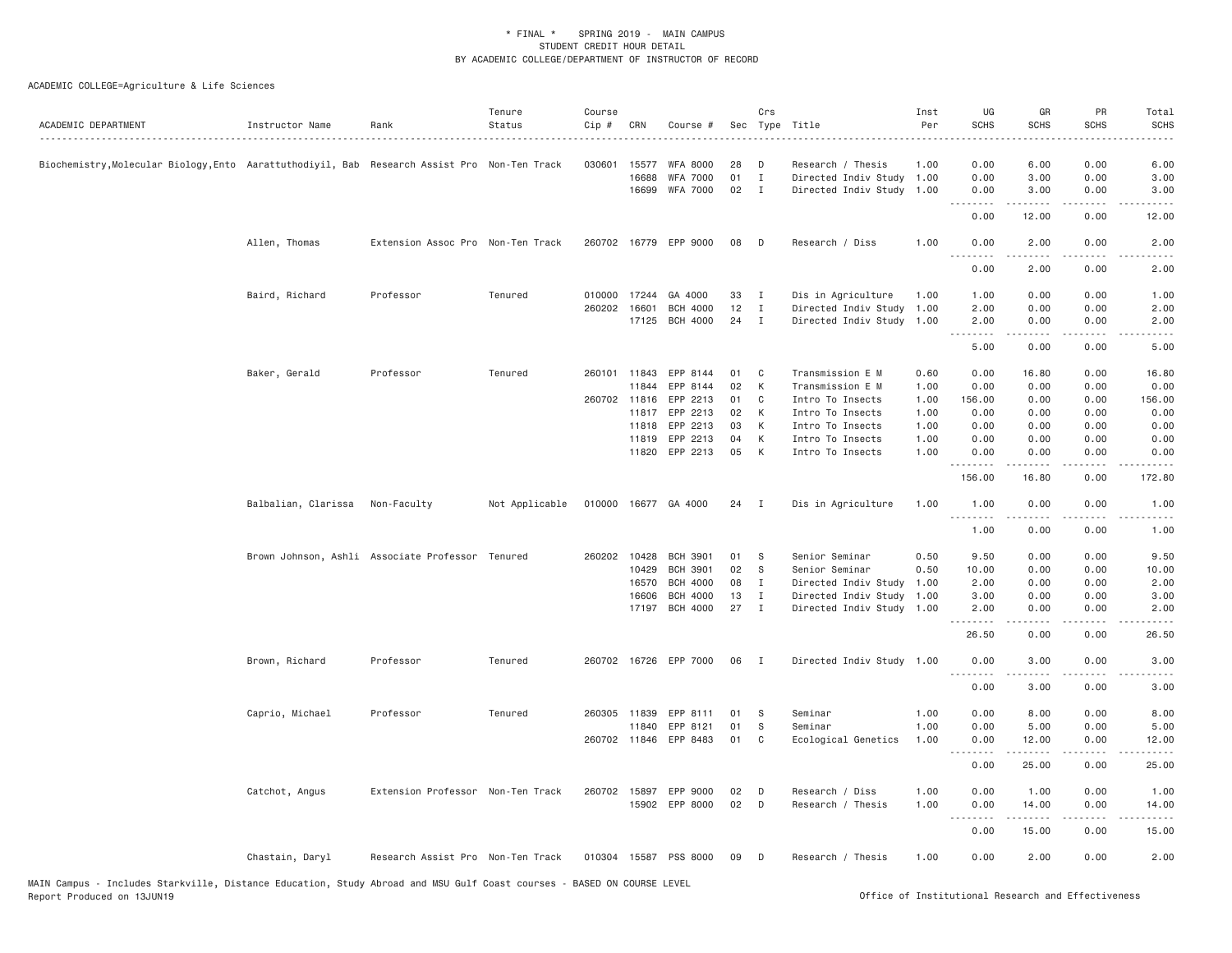| ACADEMIC DEPARTMENT                                   | Instructor Name    | Rank                              | Tenure<br>Status | Course<br>Cip # | CRN   | Course #              |                   | Crs          | Sec Type Title            | Inst<br>Per | UG<br><b>SCHS</b>                                                                                                                 | GR<br><b>SCHS</b> | PR<br><b>SCHS</b>                                                                                                                 | Total<br><b>SCHS</b>  |
|-------------------------------------------------------|--------------------|-----------------------------------|------------------|-----------------|-------|-----------------------|-------------------|--------------|---------------------------|-------------|-----------------------------------------------------------------------------------------------------------------------------------|-------------------|-----------------------------------------------------------------------------------------------------------------------------------|-----------------------|
| Biochemistry, Molecular Biology, Ento Chastain, Daryl |                    | Research Assist Pro Non-Ten Track |                  |                 |       | 011101 16350 PSS 9000 | 30                | D            | Research / Diss           | 1.00        | 0.00                                                                                                                              | 10.00             | 0.00                                                                                                                              | 10.00                 |
|                                                       |                    |                                   |                  |                 |       |                       |                   |              |                           |             | <u>.</u><br>0.00                                                                                                                  | -----<br>12.00    | $\frac{1}{2}$<br>0.00                                                                                                             | $   -$<br>12.00       |
|                                                       | Dean, Jeffrey      | Professor                         | Tenured          |                 |       | 260202 16975 BCH 9000 | 12                | $\Box$       | Research/Diss             | 1.00        | 0.00                                                                                                                              | 6.00              | 0.00                                                                                                                              | 6.00                  |
|                                                       |                    |                                   |                  |                 |       |                       |                   |              |                           |             | 0.00                                                                                                                              | 6.00              | 0.00                                                                                                                              | 6.00                  |
|                                                       | Edwards, Kristine  | Non-Faculty                       | Not Applicable   |                 |       | 512401 11261 CVM 5163 | 01                | B            | Vet Parasitology          | 0.50        | 0.00<br>.                                                                                                                         | 0.00<br>.         | 144.00<br>.                                                                                                                       | 144.00<br>$- - - - -$ |
|                                                       |                    |                                   |                  |                 |       |                       |                   |              |                           |             | 0.00                                                                                                                              | 0.00              | 144.00                                                                                                                            | 144.00                |
|                                                       | Goddard, Jerome    | Extension Professor Non-Ten Track |                  |                 |       | 260702 15898 EPP 9000 | 03                | D            | Research / Diss           | 1.00        | 0.00                                                                                                                              | 12.00             | 0.00                                                                                                                              | 12.00                 |
|                                                       |                    |                                   |                  |                 |       | 16717 EPP 7000        | 02                | $\mathbf{I}$ | Directed Indiv Study      | 1.00        | 0.00                                                                                                                              | 3.00              | 0.00                                                                                                                              | 3.00                  |
|                                                       |                    |                                   |                  |                 | 16718 | EPP 7000              | 03                | $\mathbf{I}$ | Directed Indiv Study      | 1.00        | 0.00                                                                                                                              | 3.00              | 0.00                                                                                                                              | 3.00                  |
|                                                       |                    |                                   |                  |                 | 16719 | EPP 7000              | 04                | $\mathbf I$  | Directed Indiv Study      | 1.00        | 0.00                                                                                                                              | 3.00              | 0.00                                                                                                                              | 3.00                  |
|                                                       |                    |                                   |                  |                 | 16720 | EPP 7000              | 05                | $\mathbf{I}$ | Directed Indiv Study 1.00 |             | 0.00                                                                                                                              | 3.00              | 0.00                                                                                                                              | 3.00                  |
|                                                       |                    |                                   |                  |                 | 16820 | EPP 7000              | 07                | $\mathbf{I}$ | Directed Indiv Study 1.00 |             | 0.00<br>.                                                                                                                         | 3.00              | 0.00                                                                                                                              | 3.00                  |
|                                                       |                    |                                   |                  |                 |       |                       |                   |              |                           |             | 0.00                                                                                                                              | 27.00             | 0.00                                                                                                                              | 27.00                 |
|                                                       | Gore, Jeffrey      | Extension Assoc Pro Non-Ten Track |                  |                 |       | 260702 15904 EPP 8000 | 04                | D            | Research / Thesis         | 1.00        | 0.00<br>$\frac{1}{2} \left( \frac{1}{2} \right) \left( \frac{1}{2} \right) \left( \frac{1}{2} \right) \left( \frac{1}{2} \right)$ | 6.00<br>.         | 0.00<br>$\frac{1}{2} \left( \frac{1}{2} \right) \left( \frac{1}{2} \right) \left( \frac{1}{2} \right) \left( \frac{1}{2} \right)$ | 6.00                  |
|                                                       |                    |                                   |                  |                 |       |                       |                   |              |                           |             | 0.00                                                                                                                              | 6.00              | 0.00                                                                                                                              | 6.00                  |
|                                                       | Harris, Jeffrey    | Extension Assoc Pro Non-Ten Track |                  | 260702 11837    |       | EPP 6543              | 01                | C            | Tox & Insect Chem         | 0.50        | 0.00                                                                                                                              | 12.00             | 0.00                                                                                                                              | 12.00                 |
|                                                       |                    |                                   |                  |                 | 11838 | EPP 6543              | 02                | K            | Tox & Insect Chem         | 0.50        | 0.00                                                                                                                              | 0.00              | 0.00                                                                                                                              |                       |
|                                                       |                    |                                   |                  |                 |       |                       |                   |              |                           |             |                                                                                                                                   |                   |                                                                                                                                   | 0.00                  |
|                                                       |                    |                                   |                  |                 | 15899 | EPP 9000              | 04                | D            | Research / Diss           | 1.00        | 0.00                                                                                                                              | 3.00              | 0.00                                                                                                                              | 3.00                  |
|                                                       |                    |                                   |                  |                 |       | 15905 EPP 8000        | 05                | D            | Research / Thesis         | 1.00        | 0.00<br>.                                                                                                                         | 3.00<br>.         | 0.00<br>$\frac{1}{2}$                                                                                                             | 3.00<br>$\frac{1}{2}$ |
|                                                       |                    |                                   |                  |                 |       |                       |                   |              |                           |             | 0.00                                                                                                                              | 18.00             | 0.00                                                                                                                              | 18.00                 |
|                                                       | Hill, Jovonn       | Research Assist Pro Non-Ten Track |                  | 010000          | 16056 | GA 4000               | 06                | I            | Dis in Agriculture        | 1.00        | 1.00                                                                                                                              | 0.00              | 0.00                                                                                                                              | 1.00                  |
|                                                       |                    |                                   |                  | 260702 15906    |       | EPP 8000              | 06                | D            | Research / Thesis         | 1.00        | 0.00                                                                                                                              | 6.00              | 0.00                                                                                                                              | 6.00                  |
|                                                       |                    |                                   |                  |                 |       | 16517 EPP 4000        | 01                | $\mathbf{I}$ | Directed Indiv Study      | 1.00        | 2.00<br>$\frac{1}{2}$                                                                                                             | 0.00              | 0.00                                                                                                                              | 2.00                  |
|                                                       |                    |                                   |                  |                 |       |                       |                   |              |                           |             | 3.00                                                                                                                              | 6.00              | 0.00                                                                                                                              | 9.00                  |
|                                                       | Hoffmann, Federico | Associate Professor Tenured       |                  |                 |       | 260202 15886 BCH 9000 | 01                | D            | Research/Diss             | 1.00        | 0.00                                                                                                                              | 5.00              | 0.00                                                                                                                              | 5.00                  |
|                                                       |                    |                                   |                  |                 |       |                       |                   |              |                           |             | $  -$<br>0.00                                                                                                                     | 5.00              | 0.00                                                                                                                              | 5.00                  |
|                                                       | King, Jonas        | Assistant Professor Ten Track     |                  | 010000          | 16849 | GA 4000               | 26                | $\mathbf{I}$ | Dis in Agriculture        | 1.00        | 3.00                                                                                                                              | 0.00              | 0.00                                                                                                                              | 3.00                  |
|                                                       |                    |                                   |                  | 260202 10436    |       | <b>BCH 4613</b>       | 01                | C            | Gen Biochem II            | 1.00        | 255.00                                                                                                                            | 0.00              | 0.00                                                                                                                              | 255.00                |
|                                                       |                    |                                   |                  |                 | 10438 | <b>BCH 4613</b>       | H <sub>01</sub> C |              | Honors Gen Biochem I      | 1.00        | 15.00                                                                                                                             | 0.00              | 0.00                                                                                                                              | 15.00                 |
|                                                       |                    |                                   |                  |                 | 10447 | BCH 6613              | 01                | C            | Gen Biochem II            | 1.00        | 0.00                                                                                                                              | 21.00             | 0.00                                                                                                                              | 21.00                 |
|                                                       |                    |                                   |                  |                 | 15887 | <b>BCH 9000</b>       | 02                | D            | Research/Diss             | 1.00        | 0.00                                                                                                                              | 9.00              | 0.00                                                                                                                              | 9.00                  |
|                                                       |                    |                                   |                  |                 | 15954 | <b>BCH 4000</b>       | 02                | $\mathbf{I}$ | Directed Indiv Study      | 1.00        | 2.00                                                                                                                              | 0.00              | 0.00                                                                                                                              | 2.00                  |
|                                                       |                    |                                   |                  |                 | 16586 | <b>BCH 4000</b>       | 10                | $\mathbf{I}$ | Directed Indiv Study      | 1.00        | 1.00                                                                                                                              | 0.00              | 0.00                                                                                                                              | 1.00                  |
|                                                       |                    |                                   |                  |                 | 16593 | <b>BCH 4000</b>       | 11                | I            | Directed Indiv Study 1.00 |             | 3.00                                                                                                                              | 0.00              | 0.00                                                                                                                              | 3.00                  |
|                                                       |                    |                                   |                  |                 | 16614 | <b>BCH 4000</b>       | 14                | $\mathbf{I}$ | Directed Indiv Study 1.00 |             | 2.00                                                                                                                              | 0.00              | 0.00                                                                                                                              | 2.00                  |
|                                                       |                    |                                   |                  |                 | 16615 | <b>BCH 4000</b>       | 15                | I            | Directed Indiv Study      |             | 1.00                                                                                                                              | 0.00              | 0.00                                                                                                                              | 1.00                  |
|                                                       |                    |                                   |                  |                 |       |                       | 16                | $\mathbf I$  |                           | 1.00        |                                                                                                                                   |                   |                                                                                                                                   |                       |
|                                                       |                    |                                   |                  |                 | 16700 | <b>BCH 4000</b>       |                   |              | Directed Indiv Study 1.00 |             | 1.00                                                                                                                              | 0.00              | 0.00                                                                                                                              | 1.00                  |
|                                                       |                    |                                   |                  |                 | 16926 | <b>BCH 4000</b>       | 18                | $\mathsf{T}$ | Directed Indiv Study 1.00 |             | 2.00                                                                                                                              | 0.00              | 0.00                                                                                                                              | 2.00                  |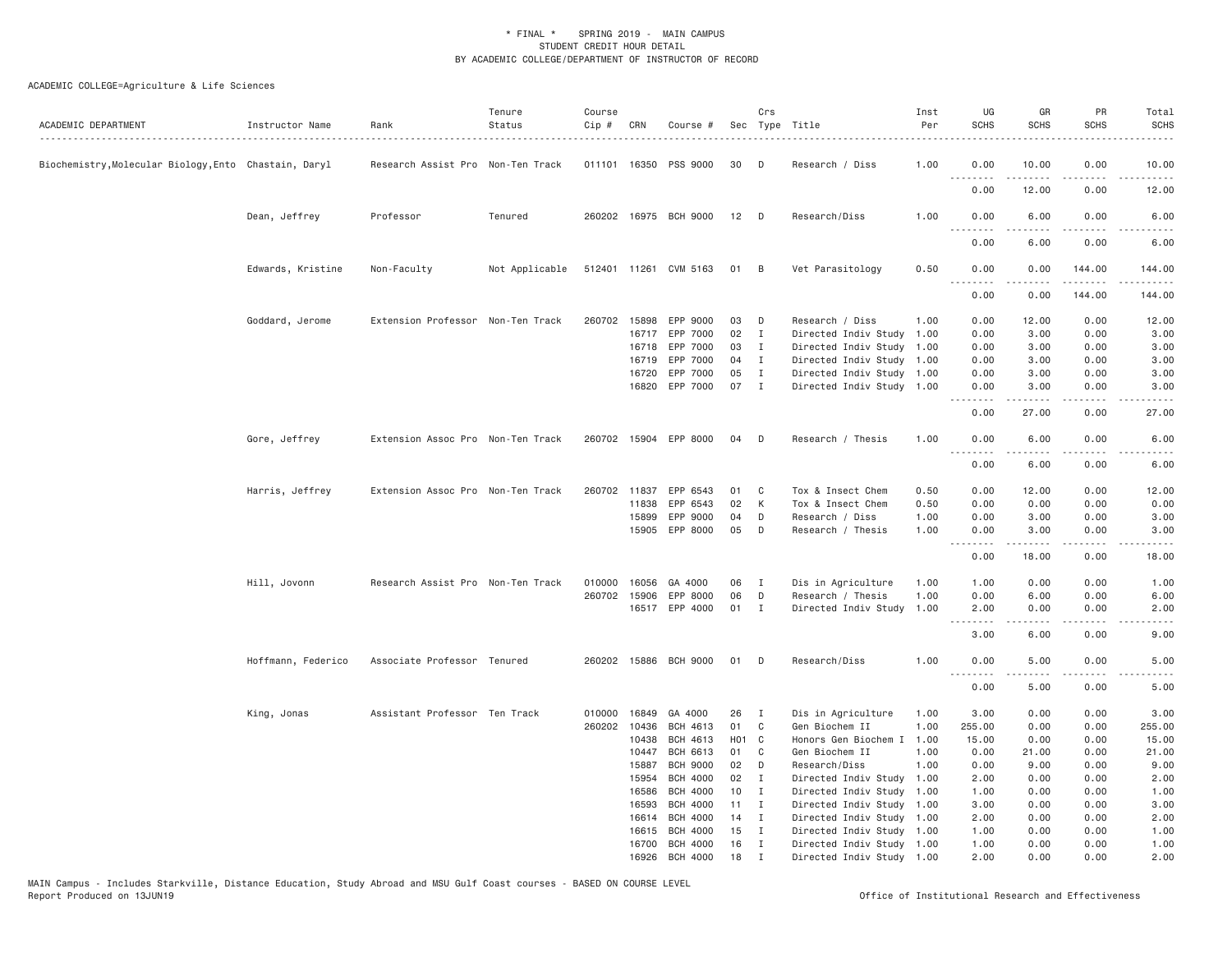| ACADEMIC DEPARTMENT                               | Instructor Name  | Rank                          | Tenure<br>Status | Course<br>Cip # | CRN   | Course #              |       | Crs<br>Sec Type Title |                           | Inst<br>Per | UG<br><b>SCHS</b>   | GR<br><b>SCHS</b>   | PR<br><b>SCHS</b>                                                                                                         | Total<br><b>SCHS</b>                                                                                                 |
|---------------------------------------------------|------------------|-------------------------------|------------------|-----------------|-------|-----------------------|-------|-----------------------|---------------------------|-------------|---------------------|---------------------|---------------------------------------------------------------------------------------------------------------------------|----------------------------------------------------------------------------------------------------------------------|
| Biochemistry, Molecular Biology, Ento King, Jonas |                  | Assistant Professor Ten Track |                  | 260202          | 16936 | <b>BCH 4000</b>       | 19    | Ι                     | Directed Indiv Study      | 1.00        | 3.00                | 0.00                | 0.00                                                                                                                      | 3.00                                                                                                                 |
|                                                   |                  |                               |                  | 260702 15907    |       | EPP 8000              | 07    | D                     | Research / Thesis         | 1.00        | 0.00<br>.           | 2.00<br>.           | 0.00<br>.                                                                                                                 | 2.00<br>.                                                                                                            |
|                                                   |                  |                               |                  |                 |       |                       |       |                       |                           |             | 288.00              | 32.00               | 0.00                                                                                                                      | 320.00                                                                                                               |
|                                                   | Krishnan, Natraj | Associate Professor Ten Track |                  | 260202          | 10439 | BCH 4623              | 01    | C                     | Biochem Spec Tissues      | 0.50        | 108.00              | 0.00                | 0.00                                                                                                                      | 108.00                                                                                                               |
|                                                   |                  |                               |                  |                 | 10440 | <b>BCH 4623</b>       | H01 C |                       | Honors Biochem Spec       | 0.50        | 4.50                | 0.00                | 0.00                                                                                                                      | 4.50                                                                                                                 |
|                                                   |                  |                               |                  |                 | 10448 | <b>BCH 6623</b>       | 01    | C                     | Biochem Spec Tissues      | 0.50        | 0.00                | 3.00                | 0.00                                                                                                                      | 3.00                                                                                                                 |
|                                                   |                  |                               |                  |                 | 15650 | <b>BCH 4000</b>       | 01    | $\mathbf{I}$          | Directed Indiv Study      | 1.00        | 4.00                | 0.00                | 0.00                                                                                                                      | 4.00                                                                                                                 |
|                                                   |                  |                               |                  |                 | 16858 | <b>BCH 4000</b>       | 17    | $\mathbf I$           | Directed Indiv Study      | 1,00        | 3.00                | 0.00                | 0.00                                                                                                                      | 3.00                                                                                                                 |
|                                                   |                  |                               |                  | 260702 11837    |       | EPP 6543              | 01    | C                     | Tox & Insect Chem         | 0.50        | 0.00                | 12.00               | 0.00                                                                                                                      | 12.00                                                                                                                |
|                                                   |                  |                               |                  |                 | 11838 | EPP 6543              | 02    | K                     | Tox & Insect Chem         | 0.50        | 0.00                | 0.00                | 0.00<br>.                                                                                                                 | 0.00<br>.                                                                                                            |
|                                                   |                  |                               |                  |                 |       |                       |       |                       |                           |             | .<br>119.50         | .<br>15.00          | 0.00                                                                                                                      | 134.50                                                                                                               |
|                                                   | Li, Jiaxu        | Associate Professor Tenured   |                  | 260202 10430    |       | BCH 4013              | 01    | C                     | Principles of Bioche      | 1.00        | 513.00              | 0.00                | 0.00                                                                                                                      | 513.00                                                                                                               |
|                                                   |                  |                               |                  |                 | 15888 | <b>BCH 9000</b>       | 03    | D                     | Research/Diss             | 1.00        | 0.00<br>.           | 12.00<br>.          | 0.00<br>.                                                                                                                 | 12.00<br>$\begin{array}{cccccccccc} \bullet & \bullet & \bullet & \bullet & \bullet & \bullet & \bullet \end{array}$ |
|                                                   |                  |                               |                  |                 |       |                       |       |                       |                           |             | 513.00              | 12.00               | 0.00                                                                                                                      | 525.00                                                                                                               |
|                                                   | Lu, Shien        | Professor                     | Tenured          | 010000          | 16055 | GA 4000               | 05    | I                     | Dis in Agriculture        | 1.00        | 1.00                | 0.00                | 0.00                                                                                                                      | 1.00                                                                                                                 |
|                                                   |                  |                               |                  | 260305          | 11821 | EPP 4163              | 01    | B                     | Plant Dis Mgmt            | 1.00        | 69.00               | 0.00                | 0.00                                                                                                                      | 69.00                                                                                                                |
|                                                   |                  |                               |                  |                 | 11830 | EPP 6163              | 01    | B                     | Plant Dis Mgmt            | 1.00        | 0.00                | 12.00               | 0.00                                                                                                                      | 12.00                                                                                                                |
|                                                   |                  |                               |                  | 260702 16496    |       | EPP 9000              | 07    | D                     | Research / Diss           | 1.00        | 0.00                | 9.00                | 0.00                                                                                                                      | 9.00                                                                                                                 |
|                                                   |                  |                               |                  |                 |       |                       |       |                       |                           |             | . <i>.</i><br>70.00 | .<br>21.00          | $\cdots$<br>0.00                                                                                                          | .<br>91.00                                                                                                           |
|                                                   | Meyer, Florencia | Associate Professor Tenured   |                  | 010000 17030    |       | GA 4000               | 29    | I                     | Dis in Agriculture        | 1.00        | 1.00                | 0.00                | 0.00                                                                                                                      | 1.00                                                                                                                 |
|                                                   |                  |                               |                  | 260202          | 10434 | <b>BCH 4603</b>       | 01    | C                     | Gen Biochem I             | 1.00        | 126.00              | 0.00                | 0.00                                                                                                                      | 126.00                                                                                                               |
|                                                   |                  |                               |                  |                 | 10435 | <b>BCH 4603</b>       | H01 C |                       | Honors Gen Biochem        | 1.00        | 6.00                | 0.00                | 0.00                                                                                                                      | 6.00                                                                                                                 |
|                                                   |                  |                               |                  |                 | 10446 | <b>BCH 6603</b>       | 01    | C                     | Gen Biochem I             | 1.00        | 0.00                | 15.00               | 0.00                                                                                                                      | 15.00                                                                                                                |
|                                                   |                  |                               |                  |                 | 15881 | <b>BCH 8000</b>       | 04    | D                     | Research / Thesis         | 1.00        | 0.00                | 3.00                | 0.00                                                                                                                      | 3.00                                                                                                                 |
|                                                   |                  |                               |                  |                 | 15890 | <b>BCH 9000</b>       | 05    | D                     | Research/Diss             | 1.00        | 0.00                | 9.00                | 0.00                                                                                                                      | 9.00                                                                                                                 |
|                                                   |                  |                               |                  |                 | 17047 | <b>BCH 4000</b>       | 20    | Ι                     | Directed Indiv Study      | 1.00        | 3.00                | 0.00                | 0.00                                                                                                                      | 3.00                                                                                                                 |
|                                                   |                  |                               |                  |                 | 17048 | <b>BCH 4000</b>       | 21    | I                     | Directed Indiv Study      | 1.00        | 3.00                | 0.00                | 0.00                                                                                                                      | 3.00                                                                                                                 |
|                                                   |                  |                               |                  | 400510 10427    |       | <b>BCH 2013</b>       | 01    | C                     | Intro to Forensic Sc      | 1.00        | 81.00<br>.          | 0.00                | 0.00                                                                                                                      | 81.00                                                                                                                |
|                                                   |                  |                               |                  |                 |       |                       |       |                       |                           |             | 220.00              | 27.00               | 0.00                                                                                                                      | 247.00                                                                                                               |
|                                                   | Musser, Fred     | Professor                     | Tenured          | 260702 11826    |       | EPP 4263              | 01    | B                     | Prin Insect Pest Mgt 1.00 |             | 57.00               | 0.00                | 0.00                                                                                                                      | 57.00                                                                                                                |
|                                                   |                  |                               |                  |                 | 11835 | EPP 6263              | 01    | B                     | Prin Insect Pest Mgt      | 1.00        | 0.00                | 21.00               | 0.00                                                                                                                      | 21.00                                                                                                                |
|                                                   |                  |                               |                  |                 | 15908 | EPP 8000              | 08    | D                     | Research / Thesis         | 1.00        | 0.00                | 5.00                | 0.00                                                                                                                      | 5.00                                                                                                                 |
|                                                   |                  |                               |                  |                 |       |                       |       |                       |                           |             | .                   | $- - - - -$         | $\frac{1}{2} \left( \frac{1}{2} \right) \left( \frac{1}{2} \right) \left( \frac{1}{2} \right) \left( \frac{1}{2} \right)$ | .                                                                                                                    |
|                                                   |                  |                               |                  |                 |       |                       |       |                       |                           |             | 57.00               | 26.00               | 0.00                                                                                                                      | 83.00                                                                                                                |
|                                                   | Peng, Zhaohua    | Professor                     | Tenured          |                 |       | 260202 15891 BCH 9000 | 06    | D                     | Research/Diss             | 1.00        | 0.00<br>.           | 5.00<br>$- - - - -$ | 0.00<br>.                                                                                                                 | 5.00                                                                                                                 |
|                                                   |                  |                               |                  |                 |       |                       |       |                       |                           |             | 0.00                | 5.00                | 0.00                                                                                                                      | 5.00                                                                                                                 |
|                                                   | Popescu, Sorina  | Assistant Professor Ten Track |                  | 260202 15883    |       | <b>BCH 8000</b>       | 06    | D                     | Research / Thesis         | 1.00        | 0.00                | 7.00                | 0.00                                                                                                                      | 7.00                                                                                                                 |
|                                                   |                  |                               |                  |                 | 15893 | <b>BCH 9000</b>       | 08    | D                     | Research/Diss             | 1.00        | 0.00                | 27.00               | 0.00                                                                                                                      | 27.00                                                                                                                |
|                                                   |                  |                               |                  |                 | 16542 | <b>BCH 4000</b>       | 07    | Ι.                    | Directed Indiv Study      | 1.00        | 3.00                | 0.00                | 0.00                                                                                                                      | 3.00                                                                                                                 |
|                                                   |                  |                               |                  |                 | 16582 | <b>BCH 4000</b>       | 09    | $\mathbf I$           | Directed Indiv Study 1.00 |             | 2.00                | 0.00                | 0.00                                                                                                                      | 2.00                                                                                                                 |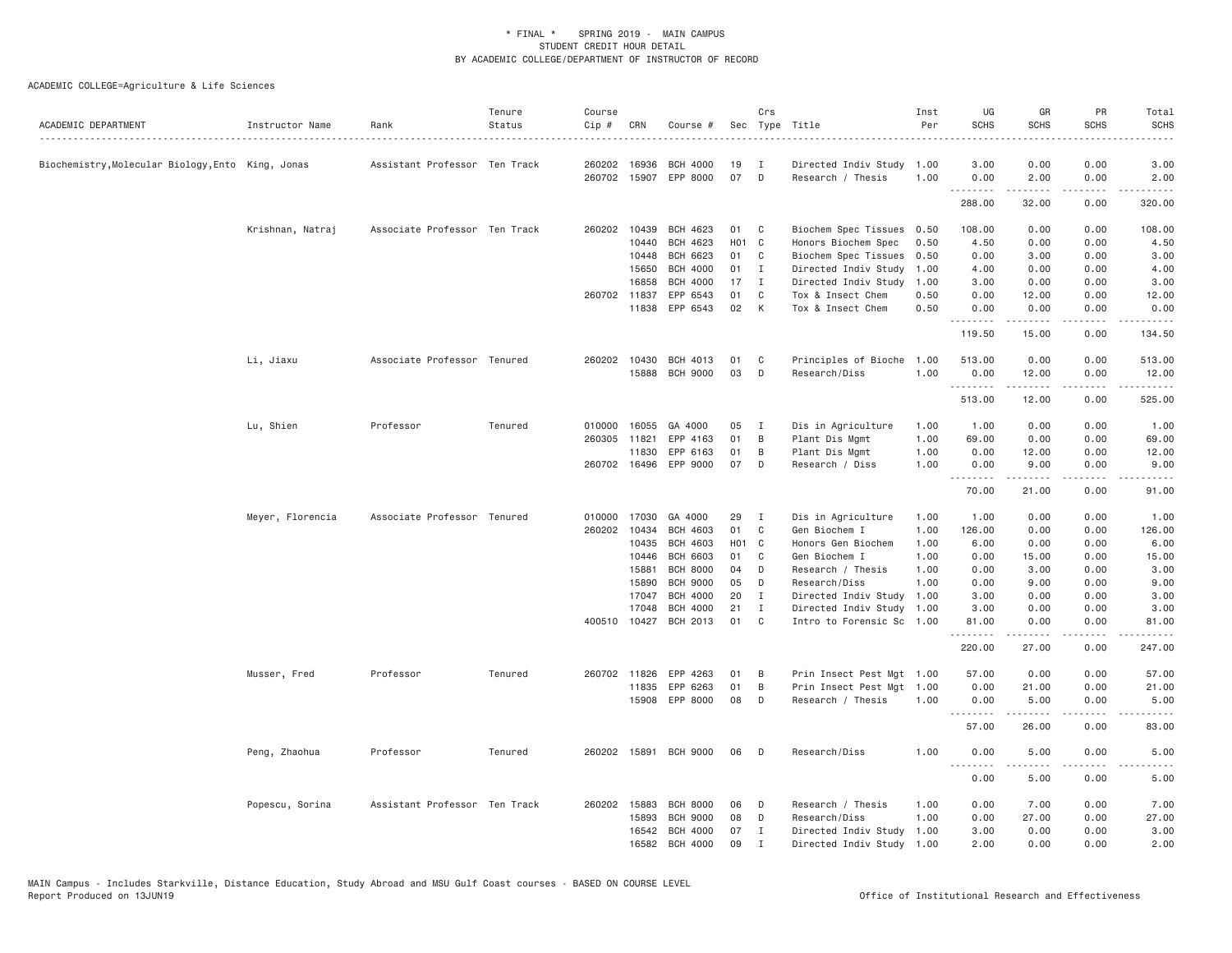| ACADEMIC DEPARTMENT                                | Instructor Name    | Rank                                                  | Tenure<br>Status | Course<br>Cip # | CRN          | Course #              |                   | Crs | Sec Type Title            | Inst<br>Per | UG<br><b>SCHS</b>               | GR<br><b>SCHS</b>                                                                                                                                            | PR<br>SCHS                          | Total<br><b>SCHS</b> |
|----------------------------------------------------|--------------------|-------------------------------------------------------|------------------|-----------------|--------------|-----------------------|-------------------|-----|---------------------------|-------------|---------------------------------|--------------------------------------------------------------------------------------------------------------------------------------------------------------|-------------------------------------|----------------------|
|                                                    |                    |                                                       |                  |                 |              |                       |                   |     |                           |             |                                 |                                                                                                                                                              |                                     |                      |
|                                                    |                    |                                                       |                  |                 |              |                       |                   |     |                           |             | 5.00                            | 34.00                                                                                                                                                        | 0.00                                | 39.00                |
| Biochemistry, Molecular Biology, Ento Rai, Aswathy |                    | Instructor                                            | Non-Ten Track    |                 | 260202 10449 | <b>BCH 6804</b>       | 01                | C   | Molecular Biology Me 1.00 |             | 0.00                            | 8.00                                                                                                                                                         | 0.00                                | 8.00                 |
|                                                    |                    |                                                       |                  |                 | 10451        | <b>BCH 6804</b>       | 03                | К   | Molecular Biology Me      | 1.00        | 0.00                            | 0.00                                                                                                                                                         | 0.00                                | 0.00                 |
|                                                    |                    |                                                       |                  | 260210 10441    |              | <b>BCH 4804</b>       | 01                | C   | Molecular Biology Me      | 1.00        | 300.00                          | 0.00                                                                                                                                                         | 0.00                                | 300.00               |
|                                                    |                    |                                                       |                  |                 | 10442        | <b>BCH 4804</b>       | 02                | K   | Molecular Biology Me      | 1.00        | 0.00                            | 0.00                                                                                                                                                         | 0.00                                | 0.00                 |
|                                                    |                    |                                                       |                  |                 | 10443        | <b>BCH 4804</b>       | 03                | К   | Molecular Biology Me      | 1.00        | 0.00                            | 0.00                                                                                                                                                         | 0.00                                | 0.00                 |
|                                                    |                    |                                                       |                  |                 | 10444        | <b>BCH 4804</b>       | 04                | К   | Molecular Biology Me 1.00 |             | 0.00<br>.                       | 0.00<br>$\frac{1}{2} \left( \frac{1}{2} \right) \left( \frac{1}{2} \right) \left( \frac{1}{2} \right) \left( \frac{1}{2} \right) \left( \frac{1}{2} \right)$ | 0.00<br>.                           | 0.00<br><u>.</u>     |
|                                                    |                    |                                                       |                  |                 |              |                       |                   |     |                           |             | 300.00                          | 8.00                                                                                                                                                         | 0.00                                | 308.00               |
|                                                    | Riggins, John      | Associate Professor Tenured                           |                  |                 |              | 260702 15909 EPP 8000 | 09                | D   | Research / Thesis         | 1.00        | 0.00<br>.                       | 19.00<br>.                                                                                                                                                   | 0.00<br>$\sim$ $\sim$ $\sim$        | 19.00<br>.           |
|                                                    |                    |                                                       |                  |                 |              |                       |                   |     |                           |             | 0.00                            | 19,00                                                                                                                                                        | 0.00                                | 19.00                |
|                                                    | Sabanadzovic, Sead | Professor                                             | Tenured          | 260305          | 11824        | EPP 4214              | 01                | C   | Diseases Of Crops         | 1.00        | 16.00                           | 0.00                                                                                                                                                         | 0.00                                | 16.00                |
|                                                    |                    |                                                       |                  |                 | 11825        | EPP 4214              | 02                | К   | Diseases Of Crops         | 1.00        | 0.00                            | 0.00                                                                                                                                                         | 0.00                                | 0.00                 |
|                                                    |                    |                                                       |                  |                 | 11833        | EPP 6214              | 01                | C   | Diseases Of Crops         | 1.00        | 0.00                            | 32.00                                                                                                                                                        | 0.00                                | 32.00                |
|                                                    |                    |                                                       |                  |                 | 11834        | EPP 6214              | 02                | K   | Diseases Of Crops         | 1.00        | 0.00                            | 0.00                                                                                                                                                         | 0.00<br>.                           | 0.00                 |
|                                                    |                    |                                                       |                  |                 |              |                       |                   |     |                           |             | .<br>16.00                      | .<br>32.00                                                                                                                                                   | 0.00                                | .<br>48.00           |
|                                                    | Shan, Xueyan       | Research Assist Pro Non-Ten Track                     |                  | 240101          | 16751        | HON 4000              | 09                | I   | Directed Individual       | 1.00        | 4.00                            | 0.00                                                                                                                                                         | 0.00                                | 4.00                 |
|                                                    |                    |                                                       |                  | 260202          | 10455        | <b>BCH 8633</b>       | 01                | C   | Enzymes                   | 1.00        | 0.00                            | 51.00                                                                                                                                                        | 0.00                                | 51.00                |
|                                                    |                    |                                                       |                  |                 | 15884        | <b>BCH 8000</b>       | 07                | D   | Research / Thesis         | 1.00        | 0.00                            | 9.00                                                                                                                                                         | 0.00                                | 9.00                 |
|                                                    |                    |                                                       |                  |                 | 15894        | <b>BCH 9000</b>       | 09                | D   | Research/Diss             | 1.00        | 0.00                            | 6.00                                                                                                                                                         | 0.00                                | 6.00                 |
|                                                    |                    |                                                       |                  |                 | 15962        | <b>BCH 4000</b>       | 03                | Ι.  | Directed Indiv Study      | 1.00        | 3.00                            | 0.00                                                                                                                                                         | 0.00                                | 3.00                 |
|                                                    |                    |                                                       |                  |                 |              |                       |                   |     |                           |             | $\omega$ is $\omega$ in<br>7.00 | 66.00                                                                                                                                                        | $\sim$ $\sim$ $\sim$<br>0.00        | 73.00                |
|                                                    | Sparks, Darrell    | Associate Professor Tenured                           |                  | 260202 10428    |              | <b>BCH 3901</b>       | 01                | S   | Senior Seminar            | 0.50        | 9.50                            | 0.00                                                                                                                                                         | 0.00                                | 9.50                 |
|                                                    |                    |                                                       |                  |                 | 10429        | <b>BCH 3901</b>       | 02                | S   | Senior Seminar            | 0.50        | 10.00                           | 0.00                                                                                                                                                         | 0.00                                | 10.00                |
|                                                    |                    |                                                       |                  |                 | 10431        | <b>BCH 4013</b>       | H <sub>01</sub> C |     | Honors - Prin. of Bi      | 1.00        | 18.00                           | 0.00                                                                                                                                                         | 0.00                                | 18.00                |
|                                                    |                    |                                                       |                  |                 | 10445        | <b>BCH 6013</b>       | 01                | C   | Principles of Bioche      | 1.00        | 0.00                            | 18.00                                                                                                                                                        | 0.00                                | 18.00                |
|                                                    |                    |                                                       |                  |                 | 16086        | <b>BCH 8000</b>       | 09                | D   | Research / Thesis         | 1.00        | 0.00                            | 1.00                                                                                                                                                         | 0.00                                | 1.00                 |
|                                                    |                    |                                                       |                  |                 |              |                       |                   |     |                           |             | .<br>37.50                      | .<br>19.00                                                                                                                                                   | $\sim$ $\sim$ $\sim$ $\sim$<br>0.00 | . د د د د<br>56.50   |
|                                                    |                    | Tomaso-Peterson, Mar Research Professor Non-Ten Track |                  |                 |              | 260702 15910 EPP 8000 | 10                | D   | Research / Thesis         | 1.00        | 0.00                            | 13.00                                                                                                                                                        | 0.00                                | 13.00                |
|                                                    |                    |                                                       |                  |                 |              |                       |                   |     |                           |             | <u>.</u><br>0.00                | .<br>13.00                                                                                                                                                   | .<br>0.00                           | .<br>13.00           |
|                                                    | Vance, Carrie      | Research Assist Pro Non-Ten Track                     |                  |                 |              | 010000 17154 GA 4000  | 32                | I   | Dis in Agriculture        | 1.00        | 2.00                            | 0.00                                                                                                                                                         | 0.00                                | 2.00                 |
|                                                    |                    |                                                       |                  | 260202          | 15885        | <b>BCH 8000</b>       | 08                | D   | Research / Thesis         | 1.00        | 0.00                            | 3.00                                                                                                                                                         | 0.00                                | 3.00                 |
|                                                    |                    |                                                       |                  | 260707          | 15956        | PHY 8000              | 01                | D   | Research / Thesis         | 1.00        | 0.00                            | 3.00                                                                                                                                                         | 0.00                                | 3.00                 |
|                                                    |                    |                                                       |                  |                 | 15957        | PHY 9000              | 01                | D   | Research / Diss           | 1.00        | 0.00                            | 9.00                                                                                                                                                         | 0.00                                | 9.00                 |
|                                                    |                    |                                                       |                  |                 |              |                       |                   |     |                           |             | .<br>2.00                       | .<br>15.00                                                                                                                                                   | $\sim$ $\sim$ $\sim$ $\sim$<br>0.00 | .<br>17.00           |
|                                                    | Wang, Ying         | Assistant Professor Ten Track                         |                  | 260101          | 10631        | BIO 8021              | 01                | -S  | Seminar II                | 1.00        | 0.00                            | 7.00                                                                                                                                                         | 0.00                                | 7.00                 |
|                                                    |                    |                                                       |                  | 269999          | 10630        | BIO 8011              | 01                | S   | Seminar I                 | 1.00        | 0.00                            | 40.00                                                                                                                                                        | 0.00                                | 40.00                |
|                                                    |                    |                                                       |                  |                 | 15768        | BIO 8000              | 20                | D   | Research/Thesis           | 1.00        | 0.00                            | 1.00                                                                                                                                                         | 0.00                                | 1.00                 |
|                                                    |                    |                                                       |                  |                 | 15789        | BIO 9000              | 20                | D   | Research / Diss           | 1.00        | 0.00                            | 6.00                                                                                                                                                         | 0.00                                | 6.00                 |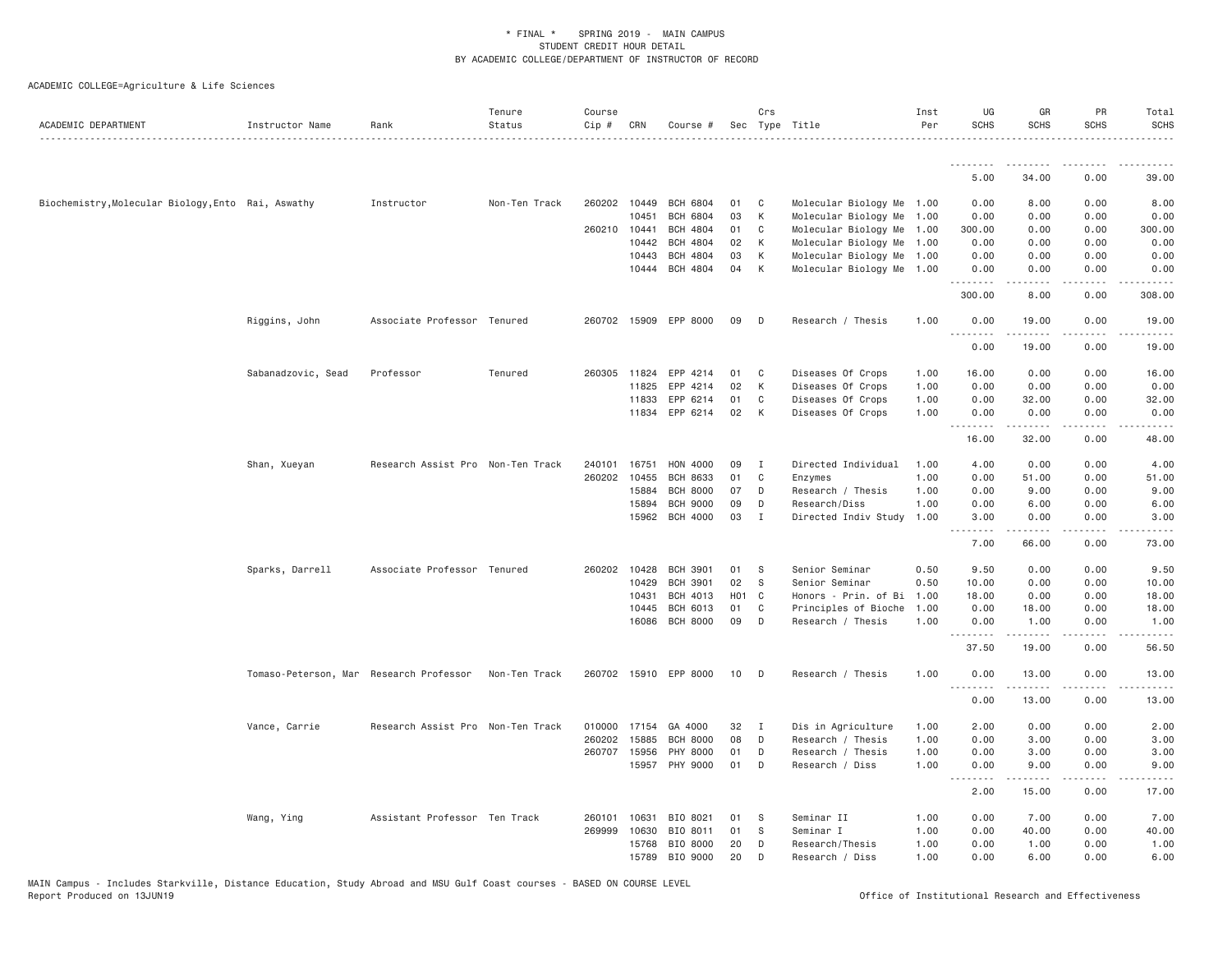| ACADEMIC DEPARTMENT                                     | Instructor Name    | Rank                              | Tenure<br>Status | Course<br>$Cip$ # | CRN   | Course #              |                   | Crs            | Sec Type Title            | Inst<br>Per | UG<br><b>SCHS</b> | GR<br><b>SCHS</b> | PR<br><b>SCHS</b> | Total<br><b>SCHS</b> |
|---------------------------------------------------------|--------------------|-----------------------------------|------------------|-------------------|-------|-----------------------|-------------------|----------------|---------------------------|-------------|-------------------|-------------------|-------------------|----------------------|
|                                                         |                    |                                   |                  |                   |       |                       |                   |                |                           |             | ---------         |                   | .                 | .                    |
|                                                         |                    |                                   |                  |                   |       |                       |                   |                |                           |             | 0.00              | 54.00             | 0.00              | 54.00                |
| Biochemistry, Molecular Biology, Ento Wilkerson, Teresa |                    | Research Assist Pro Non-Ten Track |                  |                   |       | 260702 16138 EPP 9000 | 06                | D.             | Research / Diss           | 1.00        | 0.00              | 1.00              | 0.00              | 1.00                 |
|                                                         |                    |                                   |                  |                   |       |                       |                   |                |                           |             | 0.00              | 1.00              | 0.00              | 1.00                 |
|                                                         | Willard, Scott     | Professor                         | Tenured          | 010000            |       | 16789 GA 4990         | 01                | C.             | Special Topic In GA       | 0.25        | 2.25              | 0.00              | 0.00              | 2.25                 |
|                                                         |                    |                                   |                  | 010701            |       | 10200 AELC 2103       | 01                | C <sub>c</sub> | International Ag Sys 0.50 |             | 15.00             | 0.00              | 0.00              | 15.00                |
|                                                         |                    |                                   |                  |                   |       | 12206 GA 2103         | 01                | $\mathbf{C}$   | International Ag Sys 0.50 |             | 9.00              | 0.00              | 0.00              | 9.00                 |
|                                                         |                    |                                   |                  |                   |       |                       |                   |                |                           |             | --------<br>26.25 | ---------<br>0.00 | --------<br>0.00  | 26.25                |
|                                                         | Willeford, Kenneth | Professor                         | Tenured          | 260202            | 10439 | BCH 4623              | 01                | - C            | Biochem Spec Tissues 0.50 |             | 108.00            | 0.00              | 0.00              | 108.00               |
|                                                         |                    |                                   |                  |                   | 10440 | BCH 4623              | H <sub>01</sub> C |                | Honors Biochem Spec       | 0.50        | 4.50              | 0.00              | 0.00              | 4.50                 |
|                                                         |                    |                                   |                  |                   |       | 10448 BCH 6623        | 01                | C.             | Biochem Spec Tissues      | 0.50        | 0.00              | 3.00              | 0.00              | 3.00                 |
|                                                         |                    |                                   |                  |                   | 16324 | <b>BCH 9000</b>       | 11                | - D            | Research/Diss             | 1.00        | 0.00              | 13.00             | 0.00              | 13.00                |
|                                                         |                    |                                   |                  |                   |       |                       |                   |                |                           |             | 112.50            | 16.00             | $- - - -$<br>0.00 | 128,50               |
| ======================================                  |                    |                                   |                  |                   |       |                       |                   |                |                           |             |                   |                   |                   |                      |
| Biochemistry, Molecular Biology, Ento                   |                    |                                   |                  |                   |       |                       |                   |                |                           |             | 1965.25           | 568.80            | 144.00            | 2678.05              |
| =====================================                   |                    |                                   |                  |                   |       |                       |                   |                |                           |             | ========          | ========          | ========          | ==========           |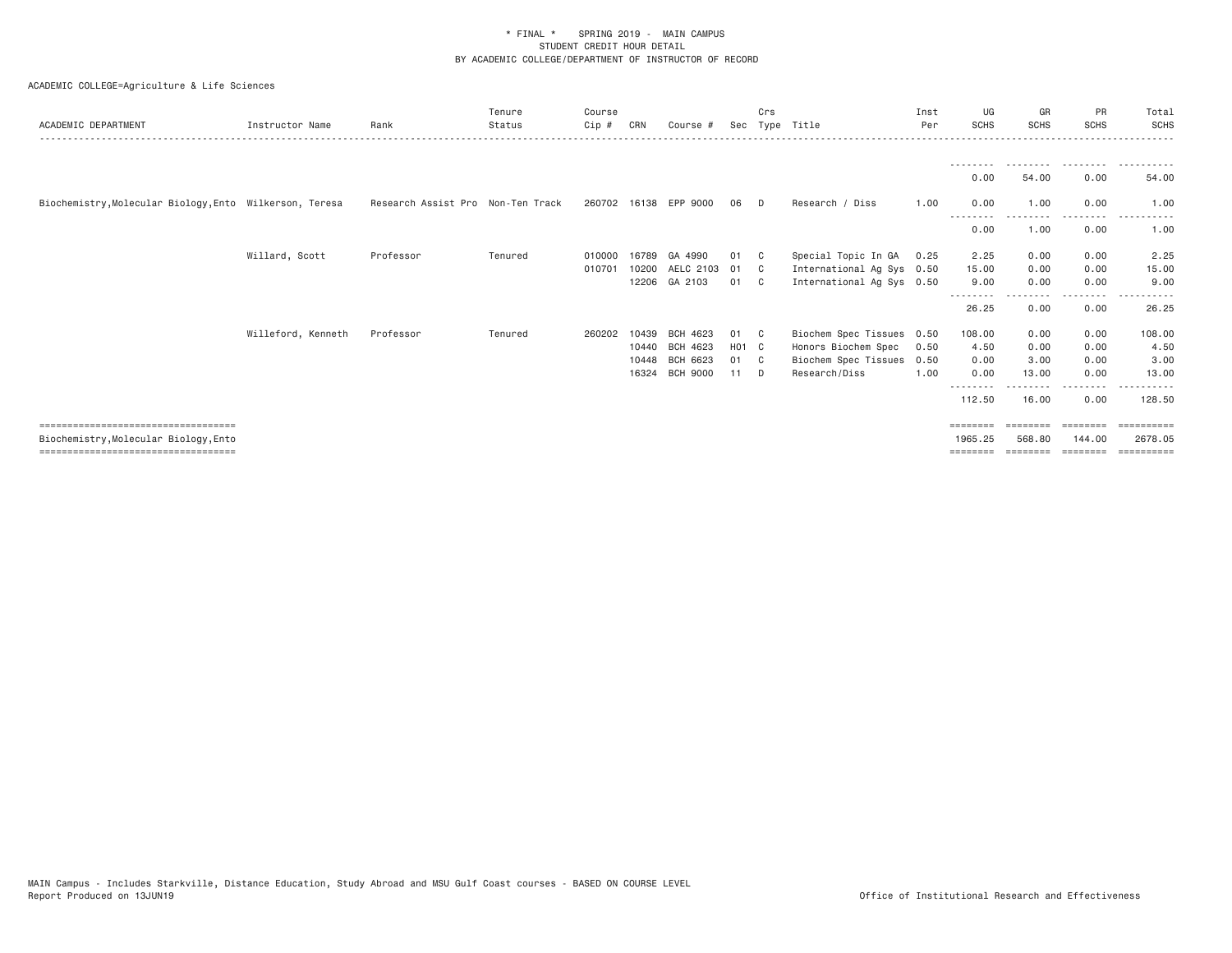| Food Science, Nutrition & Health Pr Buys, David<br>Assistant Professor Ten Track<br>513102 12110 FNH 3723<br>$CO1$ $C$<br>Community Nutrition<br>0.10<br>8.70<br>0.00<br>0.00<br>.<br>8.70<br>0.00<br>0.00<br>190599 15436 FNH 8000<br>Chang, Kow-Ching<br>Tenured<br>03<br>D<br>Research/Thesis<br>1.00<br>0.00<br>9.00<br>0.00<br>Professor<br>.<br>$- - -$<br>.<br>0.00<br>9.00<br>0.00<br>Associate Professor Ten Track<br>$CO1$ $C$<br>Micronutrients<br>102.00<br>0.00<br>0.00<br>Cheng, Wen-Hsing<br>190504 12120<br>FNH 4293<br>1.00<br>12133<br>$CO1$ $C$<br>Micronutrients<br>FNH 6293<br>1.00<br>0.00<br>3.00<br>0.00<br>190599 15448<br>FNH 9000<br>01<br>D<br>Research/Diss<br>1.00<br>0.00<br>2.00<br>0.00<br>H15 S<br>240101<br>12545<br>HON 4093<br>Honors Thesis<br>1.00<br>3.00<br>0.00<br>0.00<br>FNH 8293<br>01<br>$\mathbf{C}$<br>301901<br>12144<br>Molecular Nutrition<br>1.00<br>15.00<br>0.00<br>0.00<br>.<br>.<br>.<br>22222<br>105.00<br>20.00<br>0.00<br>Conrad, Amanda<br>Instructor<br>Non-Ten Track<br>190501<br>17210<br><b>FNH 4000</b><br>05<br>$\mathbf{I}$<br>Directed Indiv Study 1.00<br>1.00<br>0.00<br>0.00<br>1.00<br>01<br>190504<br>12100<br>FNH 2293<br>C<br>Indiv & Family Nutri 1.00<br>705.00<br>0.00<br>0.00<br>705.00<br>02<br>Indiv & Family Nutri 1.00<br>12101<br>FNH 2293<br>C<br>114.00<br>0.00<br>0.00<br>114.00<br>01<br>12548<br>HS 2293<br>C<br>Indiv & Family Nutri 1.00<br>0.00<br>0.00<br>222.00<br>222.00<br>02<br>12549<br>HS 2293<br>C<br>Indiv & Family Nutri 1.00<br>18.00<br>0.00<br>0.00<br>501 C<br>FNH 2283<br>14241<br>Child Health & Nutri 1.00<br>51.00<br>0.00<br>0.00<br>14317 HS 2283<br>501 C<br>Child Health & Nutri 1.00<br>33.00<br>0.00<br>0.00<br>.<br>$   -$<br>-----<br>1144.00<br>0.00<br>0.00<br>Cox, Melissa<br>Not Applicable<br>512208 12145 FNH 8443<br>Health Center Practi 0.40<br>4.80<br>0.00<br>Non-Faculty<br>01<br>- H<br>0.00<br>.<br>$   -$<br>-----<br>$\frac{1}{2}$<br>0.00<br>4.80<br>0.00<br>Crist, Courtney<br>Extension Assist Pr Non-Ten Track<br>190599<br>15438 FNH 8000<br>05<br>Research/Thesis<br>1,00<br>0.00<br>1.00<br>0.00<br>D<br>.<br>.<br>$- - - -$<br>$\frac{1}{2}$<br>0.00<br>1.00<br>0.00<br>0.00<br>Evans, Marion<br>Professor<br>Tenured<br>512208 12145 FNH 8443<br>01<br>H<br>Health Center Practi 0.60<br>0.00<br>7.20<br>.<br>.<br>$- - - -$<br>0.00<br>7.20<br>0.00<br>Fountain, Brent<br>Extension Assoc Pro Non-Ten Track<br>190599 15439<br><b>FNH 8000</b><br>06<br>D<br>Research/Thesis<br>1.00<br>0.00<br>5.00<br>0.00<br>5.00<br>16738 FNH 7000<br>501 I<br>Directed Indiv Study<br>1.00<br>0.00<br>3.00<br>0.00<br>.<br>$\frac{1}{2} \left( \frac{1}{2} \right) \left( \frac{1}{2} \right) \left( \frac{1}{2} \right) \left( \frac{1}{2} \right) \left( \frac{1}{2} \right) \left( \frac{1}{2} \right)$<br>$\sim$ $\sim$ $\sim$ $\sim$<br>$\frac{1}{2} \left( \frac{1}{2} \right) \left( \frac{1}{2} \right) \left( \frac{1}{2} \right) \left( \frac{1}{2} \right) \left( \frac{1}{2} \right)$<br>0.00<br>8.00<br>0.00<br>Gardner, Antonio<br>Assistant Professor Ten Track<br>010000 17062<br>GA 4000<br>30<br>$\mathbf{I}$<br>Dis in Agriculture<br>1.00<br>1.00<br>0.00<br>0.00<br>1.00<br>501 C<br>190501<br>14247<br>FNH 4783<br>Sch Comm Drug Use Pr 1.00<br>75.00<br>0.00<br>0.00<br>75.00<br>340199<br>14827<br>FNH 3103<br>01<br>C <sub>1</sub><br>Intro to Health Prof 1.00<br>36.00<br>0.00<br>0.00<br>36.00<br>512207 14255 FNH 8563<br>501 C<br>Prin Epic & Hlth Sci 1.00<br>24.00<br>0.00<br>0.00<br>.<br>.<br>.<br>.<br>112.00<br>24.00<br>0.00 | ACADEMIC DEPARTMENT | Instructor Name | Rank      | Tenure<br>Status | Course<br>Cip # | CRN   | Course #        |    | Crs | Sec Type Title       | Inst<br>Per | UG<br><b>SCHS</b> | GR<br><b>SCHS</b> | PR<br>SCHS | Total<br><b>SCHS</b> |
|--------------------------------------------------------------------------------------------------------------------------------------------------------------------------------------------------------------------------------------------------------------------------------------------------------------------------------------------------------------------------------------------------------------------------------------------------------------------------------------------------------------------------------------------------------------------------------------------------------------------------------------------------------------------------------------------------------------------------------------------------------------------------------------------------------------------------------------------------------------------------------------------------------------------------------------------------------------------------------------------------------------------------------------------------------------------------------------------------------------------------------------------------------------------------------------------------------------------------------------------------------------------------------------------------------------------------------------------------------------------------------------------------------------------------------------------------------------------------------------------------------------------------------------------------------------------------------------------------------------------------------------------------------------------------------------------------------------------------------------------------------------------------------------------------------------------------------------------------------------------------------------------------------------------------------------------------------------------------------------------------------------------------------------------------------------------------------------------------------------------------------------------------------------------------------------------------------------------------------------------------------------------------------------------------------------------------------------------------------------------------------------------------------------------------------------------------------------------------------------------------------------------------------------------------------------------------------------------------------------------------------------------------------------------------------------------------------------------------------------------------------------------------------------------------------------------------------------------------------------------------------------------------------------------------------------------------------------------------------------------------------------------------------------------------------------------------------------------------------------------------------------------------------------------------------------------------------------------------------------------------------------------------------------------------------------------------------------------------------------------------------------------------------------------------------------------------------------------------------------------------------------------------------------------------------------------------------------------------------|---------------------|-----------------|-----------|------------------|-----------------|-------|-----------------|----|-----|----------------------|-------------|-------------------|-------------------|------------|----------------------|
|                                                                                                                                                                                                                                                                                                                                                                                                                                                                                                                                                                                                                                                                                                                                                                                                                                                                                                                                                                                                                                                                                                                                                                                                                                                                                                                                                                                                                                                                                                                                                                                                                                                                                                                                                                                                                                                                                                                                                                                                                                                                                                                                                                                                                                                                                                                                                                                                                                                                                                                                                                                                                                                                                                                                                                                                                                                                                                                                                                                                                                                                                                                                                                                                                                                                                                                                                                                                                                                                                                                                                                                                        |                     |                 |           |                  |                 |       |                 |    |     |                      |             |                   |                   |            | 8.70                 |
|                                                                                                                                                                                                                                                                                                                                                                                                                                                                                                                                                                                                                                                                                                                                                                                                                                                                                                                                                                                                                                                                                                                                                                                                                                                                                                                                                                                                                                                                                                                                                                                                                                                                                                                                                                                                                                                                                                                                                                                                                                                                                                                                                                                                                                                                                                                                                                                                                                                                                                                                                                                                                                                                                                                                                                                                                                                                                                                                                                                                                                                                                                                                                                                                                                                                                                                                                                                                                                                                                                                                                                                                        |                     |                 |           |                  |                 |       |                 |    |     |                      |             |                   |                   |            | 8.70                 |
|                                                                                                                                                                                                                                                                                                                                                                                                                                                                                                                                                                                                                                                                                                                                                                                                                                                                                                                                                                                                                                                                                                                                                                                                                                                                                                                                                                                                                                                                                                                                                                                                                                                                                                                                                                                                                                                                                                                                                                                                                                                                                                                                                                                                                                                                                                                                                                                                                                                                                                                                                                                                                                                                                                                                                                                                                                                                                                                                                                                                                                                                                                                                                                                                                                                                                                                                                                                                                                                                                                                                                                                                        |                     |                 |           |                  |                 |       |                 |    |     |                      |             |                   |                   |            | 9.00                 |
|                                                                                                                                                                                                                                                                                                                                                                                                                                                                                                                                                                                                                                                                                                                                                                                                                                                                                                                                                                                                                                                                                                                                                                                                                                                                                                                                                                                                                                                                                                                                                                                                                                                                                                                                                                                                                                                                                                                                                                                                                                                                                                                                                                                                                                                                                                                                                                                                                                                                                                                                                                                                                                                                                                                                                                                                                                                                                                                                                                                                                                                                                                                                                                                                                                                                                                                                                                                                                                                                                                                                                                                                        |                     |                 |           |                  |                 |       |                 |    |     |                      |             |                   |                   |            | 9.00                 |
|                                                                                                                                                                                                                                                                                                                                                                                                                                                                                                                                                                                                                                                                                                                                                                                                                                                                                                                                                                                                                                                                                                                                                                                                                                                                                                                                                                                                                                                                                                                                                                                                                                                                                                                                                                                                                                                                                                                                                                                                                                                                                                                                                                                                                                                                                                                                                                                                                                                                                                                                                                                                                                                                                                                                                                                                                                                                                                                                                                                                                                                                                                                                                                                                                                                                                                                                                                                                                                                                                                                                                                                                        |                     |                 |           |                  |                 |       |                 |    |     |                      |             |                   |                   |            | 102.00               |
|                                                                                                                                                                                                                                                                                                                                                                                                                                                                                                                                                                                                                                                                                                                                                                                                                                                                                                                                                                                                                                                                                                                                                                                                                                                                                                                                                                                                                                                                                                                                                                                                                                                                                                                                                                                                                                                                                                                                                                                                                                                                                                                                                                                                                                                                                                                                                                                                                                                                                                                                                                                                                                                                                                                                                                                                                                                                                                                                                                                                                                                                                                                                                                                                                                                                                                                                                                                                                                                                                                                                                                                                        |                     |                 |           |                  |                 |       |                 |    |     |                      |             |                   |                   |            | 3.00                 |
|                                                                                                                                                                                                                                                                                                                                                                                                                                                                                                                                                                                                                                                                                                                                                                                                                                                                                                                                                                                                                                                                                                                                                                                                                                                                                                                                                                                                                                                                                                                                                                                                                                                                                                                                                                                                                                                                                                                                                                                                                                                                                                                                                                                                                                                                                                                                                                                                                                                                                                                                                                                                                                                                                                                                                                                                                                                                                                                                                                                                                                                                                                                                                                                                                                                                                                                                                                                                                                                                                                                                                                                                        |                     |                 |           |                  |                 |       |                 |    |     |                      |             |                   |                   |            | 2.00                 |
|                                                                                                                                                                                                                                                                                                                                                                                                                                                                                                                                                                                                                                                                                                                                                                                                                                                                                                                                                                                                                                                                                                                                                                                                                                                                                                                                                                                                                                                                                                                                                                                                                                                                                                                                                                                                                                                                                                                                                                                                                                                                                                                                                                                                                                                                                                                                                                                                                                                                                                                                                                                                                                                                                                                                                                                                                                                                                                                                                                                                                                                                                                                                                                                                                                                                                                                                                                                                                                                                                                                                                                                                        |                     |                 |           |                  |                 |       |                 |    |     |                      |             |                   |                   |            | 3.00                 |
|                                                                                                                                                                                                                                                                                                                                                                                                                                                                                                                                                                                                                                                                                                                                                                                                                                                                                                                                                                                                                                                                                                                                                                                                                                                                                                                                                                                                                                                                                                                                                                                                                                                                                                                                                                                                                                                                                                                                                                                                                                                                                                                                                                                                                                                                                                                                                                                                                                                                                                                                                                                                                                                                                                                                                                                                                                                                                                                                                                                                                                                                                                                                                                                                                                                                                                                                                                                                                                                                                                                                                                                                        |                     |                 |           |                  |                 |       |                 |    |     |                      |             |                   |                   |            | 15.00                |
|                                                                                                                                                                                                                                                                                                                                                                                                                                                                                                                                                                                                                                                                                                                                                                                                                                                                                                                                                                                                                                                                                                                                                                                                                                                                                                                                                                                                                                                                                                                                                                                                                                                                                                                                                                                                                                                                                                                                                                                                                                                                                                                                                                                                                                                                                                                                                                                                                                                                                                                                                                                                                                                                                                                                                                                                                                                                                                                                                                                                                                                                                                                                                                                                                                                                                                                                                                                                                                                                                                                                                                                                        |                     |                 |           |                  |                 |       |                 |    |     |                      |             |                   |                   |            | 125.00               |
|                                                                                                                                                                                                                                                                                                                                                                                                                                                                                                                                                                                                                                                                                                                                                                                                                                                                                                                                                                                                                                                                                                                                                                                                                                                                                                                                                                                                                                                                                                                                                                                                                                                                                                                                                                                                                                                                                                                                                                                                                                                                                                                                                                                                                                                                                                                                                                                                                                                                                                                                                                                                                                                                                                                                                                                                                                                                                                                                                                                                                                                                                                                                                                                                                                                                                                                                                                                                                                                                                                                                                                                                        |                     |                 |           |                  |                 |       |                 |    |     |                      |             |                   |                   |            |                      |
|                                                                                                                                                                                                                                                                                                                                                                                                                                                                                                                                                                                                                                                                                                                                                                                                                                                                                                                                                                                                                                                                                                                                                                                                                                                                                                                                                                                                                                                                                                                                                                                                                                                                                                                                                                                                                                                                                                                                                                                                                                                                                                                                                                                                                                                                                                                                                                                                                                                                                                                                                                                                                                                                                                                                                                                                                                                                                                                                                                                                                                                                                                                                                                                                                                                                                                                                                                                                                                                                                                                                                                                                        |                     |                 |           |                  |                 |       |                 |    |     |                      |             |                   |                   |            |                      |
|                                                                                                                                                                                                                                                                                                                                                                                                                                                                                                                                                                                                                                                                                                                                                                                                                                                                                                                                                                                                                                                                                                                                                                                                                                                                                                                                                                                                                                                                                                                                                                                                                                                                                                                                                                                                                                                                                                                                                                                                                                                                                                                                                                                                                                                                                                                                                                                                                                                                                                                                                                                                                                                                                                                                                                                                                                                                                                                                                                                                                                                                                                                                                                                                                                                                                                                                                                                                                                                                                                                                                                                                        |                     |                 |           |                  |                 |       |                 |    |     |                      |             |                   |                   |            |                      |
|                                                                                                                                                                                                                                                                                                                                                                                                                                                                                                                                                                                                                                                                                                                                                                                                                                                                                                                                                                                                                                                                                                                                                                                                                                                                                                                                                                                                                                                                                                                                                                                                                                                                                                                                                                                                                                                                                                                                                                                                                                                                                                                                                                                                                                                                                                                                                                                                                                                                                                                                                                                                                                                                                                                                                                                                                                                                                                                                                                                                                                                                                                                                                                                                                                                                                                                                                                                                                                                                                                                                                                                                        |                     |                 |           |                  |                 |       |                 |    |     |                      |             |                   |                   |            |                      |
|                                                                                                                                                                                                                                                                                                                                                                                                                                                                                                                                                                                                                                                                                                                                                                                                                                                                                                                                                                                                                                                                                                                                                                                                                                                                                                                                                                                                                                                                                                                                                                                                                                                                                                                                                                                                                                                                                                                                                                                                                                                                                                                                                                                                                                                                                                                                                                                                                                                                                                                                                                                                                                                                                                                                                                                                                                                                                                                                                                                                                                                                                                                                                                                                                                                                                                                                                                                                                                                                                                                                                                                                        |                     |                 |           |                  |                 |       |                 |    |     |                      |             |                   |                   |            | 18.00                |
|                                                                                                                                                                                                                                                                                                                                                                                                                                                                                                                                                                                                                                                                                                                                                                                                                                                                                                                                                                                                                                                                                                                                                                                                                                                                                                                                                                                                                                                                                                                                                                                                                                                                                                                                                                                                                                                                                                                                                                                                                                                                                                                                                                                                                                                                                                                                                                                                                                                                                                                                                                                                                                                                                                                                                                                                                                                                                                                                                                                                                                                                                                                                                                                                                                                                                                                                                                                                                                                                                                                                                                                                        |                     |                 |           |                  |                 |       |                 |    |     |                      |             |                   |                   |            | 51.00                |
|                                                                                                                                                                                                                                                                                                                                                                                                                                                                                                                                                                                                                                                                                                                                                                                                                                                                                                                                                                                                                                                                                                                                                                                                                                                                                                                                                                                                                                                                                                                                                                                                                                                                                                                                                                                                                                                                                                                                                                                                                                                                                                                                                                                                                                                                                                                                                                                                                                                                                                                                                                                                                                                                                                                                                                                                                                                                                                                                                                                                                                                                                                                                                                                                                                                                                                                                                                                                                                                                                                                                                                                                        |                     |                 |           |                  |                 |       |                 |    |     |                      |             |                   |                   |            | 33.00                |
|                                                                                                                                                                                                                                                                                                                                                                                                                                                                                                                                                                                                                                                                                                                                                                                                                                                                                                                                                                                                                                                                                                                                                                                                                                                                                                                                                                                                                                                                                                                                                                                                                                                                                                                                                                                                                                                                                                                                                                                                                                                                                                                                                                                                                                                                                                                                                                                                                                                                                                                                                                                                                                                                                                                                                                                                                                                                                                                                                                                                                                                                                                                                                                                                                                                                                                                                                                                                                                                                                                                                                                                                        |                     |                 |           |                  |                 |       |                 |    |     |                      |             |                   |                   |            | 1144.00              |
|                                                                                                                                                                                                                                                                                                                                                                                                                                                                                                                                                                                                                                                                                                                                                                                                                                                                                                                                                                                                                                                                                                                                                                                                                                                                                                                                                                                                                                                                                                                                                                                                                                                                                                                                                                                                                                                                                                                                                                                                                                                                                                                                                                                                                                                                                                                                                                                                                                                                                                                                                                                                                                                                                                                                                                                                                                                                                                                                                                                                                                                                                                                                                                                                                                                                                                                                                                                                                                                                                                                                                                                                        |                     |                 |           |                  |                 |       |                 |    |     |                      |             |                   |                   |            | 4.80                 |
|                                                                                                                                                                                                                                                                                                                                                                                                                                                                                                                                                                                                                                                                                                                                                                                                                                                                                                                                                                                                                                                                                                                                                                                                                                                                                                                                                                                                                                                                                                                                                                                                                                                                                                                                                                                                                                                                                                                                                                                                                                                                                                                                                                                                                                                                                                                                                                                                                                                                                                                                                                                                                                                                                                                                                                                                                                                                                                                                                                                                                                                                                                                                                                                                                                                                                                                                                                                                                                                                                                                                                                                                        |                     |                 |           |                  |                 |       |                 |    |     |                      |             |                   |                   |            | 4.80                 |
|                                                                                                                                                                                                                                                                                                                                                                                                                                                                                                                                                                                                                                                                                                                                                                                                                                                                                                                                                                                                                                                                                                                                                                                                                                                                                                                                                                                                                                                                                                                                                                                                                                                                                                                                                                                                                                                                                                                                                                                                                                                                                                                                                                                                                                                                                                                                                                                                                                                                                                                                                                                                                                                                                                                                                                                                                                                                                                                                                                                                                                                                                                                                                                                                                                                                                                                                                                                                                                                                                                                                                                                                        |                     |                 |           |                  |                 |       |                 |    |     |                      |             |                   |                   |            | 1.00                 |
|                                                                                                                                                                                                                                                                                                                                                                                                                                                                                                                                                                                                                                                                                                                                                                                                                                                                                                                                                                                                                                                                                                                                                                                                                                                                                                                                                                                                                                                                                                                                                                                                                                                                                                                                                                                                                                                                                                                                                                                                                                                                                                                                                                                                                                                                                                                                                                                                                                                                                                                                                                                                                                                                                                                                                                                                                                                                                                                                                                                                                                                                                                                                                                                                                                                                                                                                                                                                                                                                                                                                                                                                        |                     |                 |           |                  |                 |       |                 |    |     |                      |             |                   |                   |            | 1.00                 |
|                                                                                                                                                                                                                                                                                                                                                                                                                                                                                                                                                                                                                                                                                                                                                                                                                                                                                                                                                                                                                                                                                                                                                                                                                                                                                                                                                                                                                                                                                                                                                                                                                                                                                                                                                                                                                                                                                                                                                                                                                                                                                                                                                                                                                                                                                                                                                                                                                                                                                                                                                                                                                                                                                                                                                                                                                                                                                                                                                                                                                                                                                                                                                                                                                                                                                                                                                                                                                                                                                                                                                                                                        |                     |                 |           |                  |                 |       |                 |    |     |                      |             |                   |                   |            | 7.20                 |
|                                                                                                                                                                                                                                                                                                                                                                                                                                                                                                                                                                                                                                                                                                                                                                                                                                                                                                                                                                                                                                                                                                                                                                                                                                                                                                                                                                                                                                                                                                                                                                                                                                                                                                                                                                                                                                                                                                                                                                                                                                                                                                                                                                                                                                                                                                                                                                                                                                                                                                                                                                                                                                                                                                                                                                                                                                                                                                                                                                                                                                                                                                                                                                                                                                                                                                                                                                                                                                                                                                                                                                                                        |                     |                 |           |                  |                 |       |                 |    |     |                      |             |                   |                   |            | 7.20                 |
|                                                                                                                                                                                                                                                                                                                                                                                                                                                                                                                                                                                                                                                                                                                                                                                                                                                                                                                                                                                                                                                                                                                                                                                                                                                                                                                                                                                                                                                                                                                                                                                                                                                                                                                                                                                                                                                                                                                                                                                                                                                                                                                                                                                                                                                                                                                                                                                                                                                                                                                                                                                                                                                                                                                                                                                                                                                                                                                                                                                                                                                                                                                                                                                                                                                                                                                                                                                                                                                                                                                                                                                                        |                     |                 |           |                  |                 |       |                 |    |     |                      |             |                   |                   |            |                      |
|                                                                                                                                                                                                                                                                                                                                                                                                                                                                                                                                                                                                                                                                                                                                                                                                                                                                                                                                                                                                                                                                                                                                                                                                                                                                                                                                                                                                                                                                                                                                                                                                                                                                                                                                                                                                                                                                                                                                                                                                                                                                                                                                                                                                                                                                                                                                                                                                                                                                                                                                                                                                                                                                                                                                                                                                                                                                                                                                                                                                                                                                                                                                                                                                                                                                                                                                                                                                                                                                                                                                                                                                        |                     |                 |           |                  |                 |       |                 |    |     |                      |             |                   |                   |            | 3.00                 |
|                                                                                                                                                                                                                                                                                                                                                                                                                                                                                                                                                                                                                                                                                                                                                                                                                                                                                                                                                                                                                                                                                                                                                                                                                                                                                                                                                                                                                                                                                                                                                                                                                                                                                                                                                                                                                                                                                                                                                                                                                                                                                                                                                                                                                                                                                                                                                                                                                                                                                                                                                                                                                                                                                                                                                                                                                                                                                                                                                                                                                                                                                                                                                                                                                                                                                                                                                                                                                                                                                                                                                                                                        |                     |                 |           |                  |                 |       |                 |    |     |                      |             |                   |                   |            | 8.00                 |
|                                                                                                                                                                                                                                                                                                                                                                                                                                                                                                                                                                                                                                                                                                                                                                                                                                                                                                                                                                                                                                                                                                                                                                                                                                                                                                                                                                                                                                                                                                                                                                                                                                                                                                                                                                                                                                                                                                                                                                                                                                                                                                                                                                                                                                                                                                                                                                                                                                                                                                                                                                                                                                                                                                                                                                                                                                                                                                                                                                                                                                                                                                                                                                                                                                                                                                                                                                                                                                                                                                                                                                                                        |                     |                 |           |                  |                 |       |                 |    |     |                      |             |                   |                   |            |                      |
|                                                                                                                                                                                                                                                                                                                                                                                                                                                                                                                                                                                                                                                                                                                                                                                                                                                                                                                                                                                                                                                                                                                                                                                                                                                                                                                                                                                                                                                                                                                                                                                                                                                                                                                                                                                                                                                                                                                                                                                                                                                                                                                                                                                                                                                                                                                                                                                                                                                                                                                                                                                                                                                                                                                                                                                                                                                                                                                                                                                                                                                                                                                                                                                                                                                                                                                                                                                                                                                                                                                                                                                                        |                     |                 |           |                  |                 |       |                 |    |     |                      |             |                   |                   |            |                      |
|                                                                                                                                                                                                                                                                                                                                                                                                                                                                                                                                                                                                                                                                                                                                                                                                                                                                                                                                                                                                                                                                                                                                                                                                                                                                                                                                                                                                                                                                                                                                                                                                                                                                                                                                                                                                                                                                                                                                                                                                                                                                                                                                                                                                                                                                                                                                                                                                                                                                                                                                                                                                                                                                                                                                                                                                                                                                                                                                                                                                                                                                                                                                                                                                                                                                                                                                                                                                                                                                                                                                                                                                        |                     |                 |           |                  |                 |       |                 |    |     |                      |             |                   |                   |            |                      |
|                                                                                                                                                                                                                                                                                                                                                                                                                                                                                                                                                                                                                                                                                                                                                                                                                                                                                                                                                                                                                                                                                                                                                                                                                                                                                                                                                                                                                                                                                                                                                                                                                                                                                                                                                                                                                                                                                                                                                                                                                                                                                                                                                                                                                                                                                                                                                                                                                                                                                                                                                                                                                                                                                                                                                                                                                                                                                                                                                                                                                                                                                                                                                                                                                                                                                                                                                                                                                                                                                                                                                                                                        |                     |                 |           |                  |                 |       |                 |    |     |                      |             |                   |                   |            | 24.00                |
|                                                                                                                                                                                                                                                                                                                                                                                                                                                                                                                                                                                                                                                                                                                                                                                                                                                                                                                                                                                                                                                                                                                                                                                                                                                                                                                                                                                                                                                                                                                                                                                                                                                                                                                                                                                                                                                                                                                                                                                                                                                                                                                                                                                                                                                                                                                                                                                                                                                                                                                                                                                                                                                                                                                                                                                                                                                                                                                                                                                                                                                                                                                                                                                                                                                                                                                                                                                                                                                                                                                                                                                                        |                     |                 |           |                  |                 |       |                 |    |     |                      |             |                   |                   |            | 136.00               |
|                                                                                                                                                                                                                                                                                                                                                                                                                                                                                                                                                                                                                                                                                                                                                                                                                                                                                                                                                                                                                                                                                                                                                                                                                                                                                                                                                                                                                                                                                                                                                                                                                                                                                                                                                                                                                                                                                                                                                                                                                                                                                                                                                                                                                                                                                                                                                                                                                                                                                                                                                                                                                                                                                                                                                                                                                                                                                                                                                                                                                                                                                                                                                                                                                                                                                                                                                                                                                                                                                                                                                                                                        |                     | Hunt, Barry     | Professor | Tenured          | 190599          | 16565 | <b>FNH 7000</b> | 02 | I   | Directed Indiv Study | 1.00        | 0.00              | 3.00              | 0.00       | 3.00                 |
| 03<br>16566<br><b>FNH 7000</b><br>$\mathbf{I}$<br>Directed Indiv Study 1.00<br>0.00<br>3.00<br>0.00                                                                                                                                                                                                                                                                                                                                                                                                                                                                                                                                                                                                                                                                                                                                                                                                                                                                                                                                                                                                                                                                                                                                                                                                                                                                                                                                                                                                                                                                                                                                                                                                                                                                                                                                                                                                                                                                                                                                                                                                                                                                                                                                                                                                                                                                                                                                                                                                                                                                                                                                                                                                                                                                                                                                                                                                                                                                                                                                                                                                                                                                                                                                                                                                                                                                                                                                                                                                                                                                                                    |                     |                 |           |                  |                 |       |                 |    |     |                      |             |                   |                   |            | 3.00                 |
| 512207<br>12146<br>FNH 8553<br>01<br>Behavioral Epidemiol 1.00<br>0.00<br>45.00<br>0.00<br>C                                                                                                                                                                                                                                                                                                                                                                                                                                                                                                                                                                                                                                                                                                                                                                                                                                                                                                                                                                                                                                                                                                                                                                                                                                                                                                                                                                                                                                                                                                                                                                                                                                                                                                                                                                                                                                                                                                                                                                                                                                                                                                                                                                                                                                                                                                                                                                                                                                                                                                                                                                                                                                                                                                                                                                                                                                                                                                                                                                                                                                                                                                                                                                                                                                                                                                                                                                                                                                                                                                           |                     |                 |           |                  |                 |       |                 |    |     |                      |             |                   |                   |            | 45.00                |
| 14254 FNH 8553<br>501<br>$\mathbf{C}$<br>Behavioral Epidemiol 1.00<br>0.00<br>54.00<br>0.00                                                                                                                                                                                                                                                                                                                                                                                                                                                                                                                                                                                                                                                                                                                                                                                                                                                                                                                                                                                                                                                                                                                                                                                                                                                                                                                                                                                                                                                                                                                                                                                                                                                                                                                                                                                                                                                                                                                                                                                                                                                                                                                                                                                                                                                                                                                                                                                                                                                                                                                                                                                                                                                                                                                                                                                                                                                                                                                                                                                                                                                                                                                                                                                                                                                                                                                                                                                                                                                                                                            |                     |                 |           |                  |                 |       |                 |    |     |                      |             |                   |                   |            | 54.00                |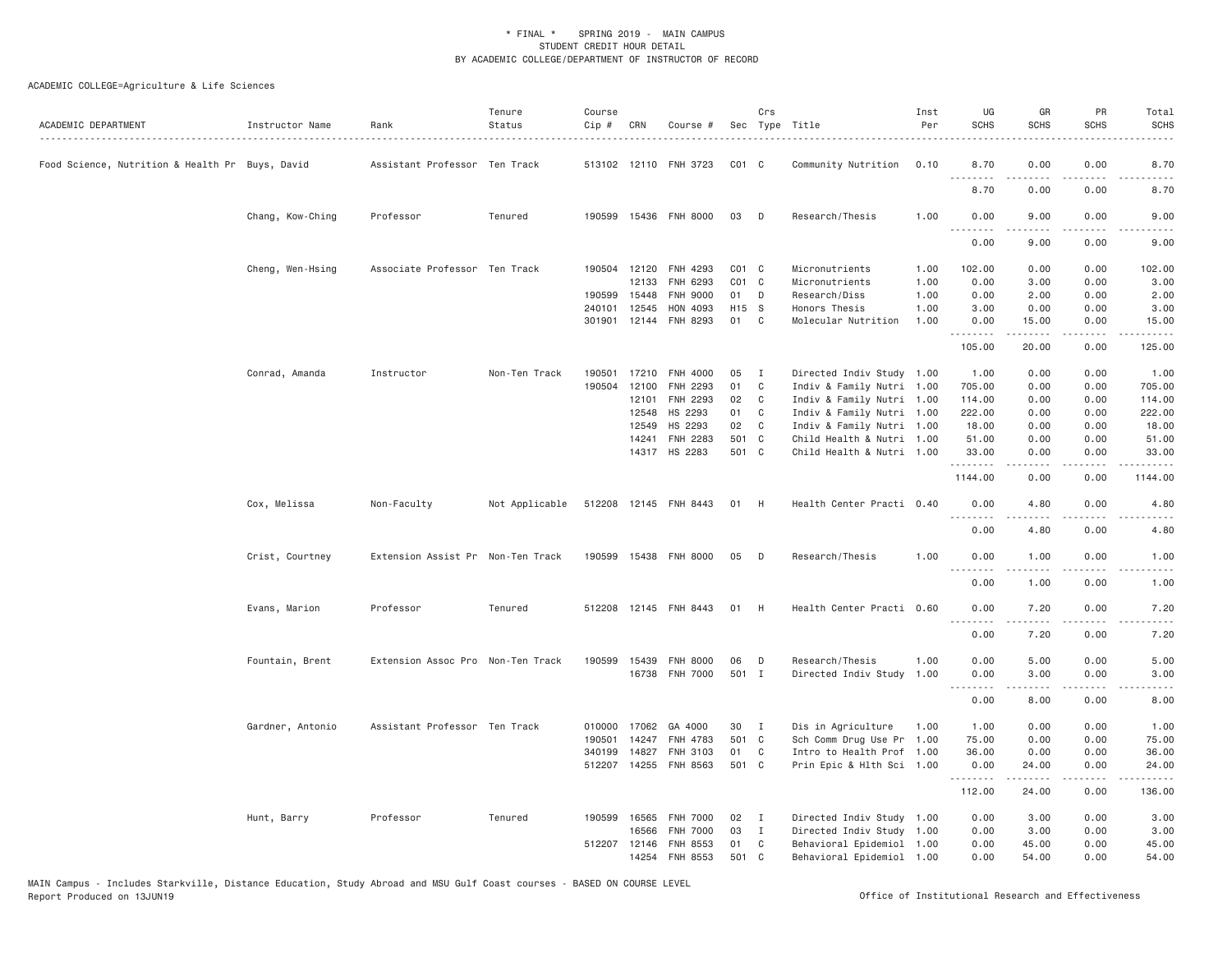| ACADEMIC DEPARTMENT                             | Instructor Name  | Rank                                                   | Tenure<br>Status | Course<br>Cip # | CRN          | Course #                          |             | Crs            | Sec Type Title                           | Inst<br>Per  | UG<br><b>SCHS</b>   | GR<br><b>SCHS</b>                                                                                                                                                                       | PR<br><b>SCHS</b>                                                                                                                 | Total<br><b>SCHS</b>                                                                                                                           |
|-------------------------------------------------|------------------|--------------------------------------------------------|------------------|-----------------|--------------|-----------------------------------|-------------|----------------|------------------------------------------|--------------|---------------------|-----------------------------------------------------------------------------------------------------------------------------------------------------------------------------------------|-----------------------------------------------------------------------------------------------------------------------------------|------------------------------------------------------------------------------------------------------------------------------------------------|
| Food Science, Nutrition & Health Pr Hunt, Barry |                  | Professor                                              | Tenured          |                 |              | 512207 15101 FNH 8673             | 01          | $\blacksquare$ | Appl Proj for CHES                       | 1.00         | 0.00                | 12.00                                                                                                                                                                                   | 0.00                                                                                                                              | 12.00                                                                                                                                          |
|                                                 |                  |                                                        |                  |                 |              |                                   |             |                |                                          |              | .<br>0.00           | .<br>117.00                                                                                                                                                                             | $\sim$ $\sim$ $\sim$<br>0.00                                                                                                      | $\mathcal{L}^{\mathcal{A}}\left( \mathcal{A}^{\mathcal{A}}\right) =\mathcal{L}^{\mathcal{A}}\left( \mathcal{A}^{\mathcal{A}}\right)$<br>117.00 |
|                                                 | Khan, Fauzia     | Non-Employee                                           | Not Applicable   |                 |              | 190501 12114 FNH 4193             | 01          | C              | Soc-Cult Aspect Food                     | 1.00         | 24.00               | 0.00                                                                                                                                                                                    | 0.00                                                                                                                              | 24.00                                                                                                                                          |
|                                                 |                  |                                                        |                  |                 | 12130        | FNH 6193                          | 01          | C              | Soc-Cult Aspect Food                     | 1.00         | 0.00                | 3.00                                                                                                                                                                                    | 0.00                                                                                                                              | 3.00                                                                                                                                           |
|                                                 |                  |                                                        |                  |                 | 14244        | FNH 4193                          | 501 C       |                | Soc-Cult Aspect Food 1.00                |              | 18.00               | 0.00                                                                                                                                                                                    | 0.00                                                                                                                              | 18.00                                                                                                                                          |
|                                                 |                  |                                                        |                  |                 |              | 14248 FNH 6193                    | 501 C       |                | Soc-Cult Aspect Food 1.00                |              | 0.00<br>.           | 9.00                                                                                                                                                                                    | 0.00                                                                                                                              | 9.00                                                                                                                                           |
|                                                 |                  |                                                        |                  |                 |              |                                   |             |                |                                          |              | 42.00               | 12.00                                                                                                                                                                                   | 0.00                                                                                                                              | 54.00                                                                                                                                          |
|                                                 | Leach, Vicki     | Lecturer                                               | Non-Ten Track    |                 |              | 190505 12118 FNH 4284             | 01          | - B            | Quantity Food Prod & 1.00                |              | 124.00<br>.         | 0.00<br>$\frac{1}{2} \left( \frac{1}{2} \right) \left( \frac{1}{2} \right) \left( \frac{1}{2} \right) \left( \frac{1}{2} \right) \left( \frac{1}{2} \right)$                            | 0.00<br>.                                                                                                                         | 124.00<br>$\begin{array}{cccccccccc} \bullet & \bullet & \bullet & \bullet & \bullet & \bullet & \bullet \end{array}$                          |
|                                                 |                  |                                                        |                  |                 |              |                                   |             |                |                                          |              | 124.00              | 0.00                                                                                                                                                                                    | 0.00                                                                                                                              | 124.00                                                                                                                                         |
|                                                 | Mathews, Rahel   | Non-Employee                                           | Not Applicable   | 190504 12121    |              | FNH 4353                          | 01          | C              | Nutrition/ Life Cycl 1.00                |              | 84.00               | 0.00                                                                                                                                                                                    | 0.00                                                                                                                              | 84.00                                                                                                                                          |
|                                                 |                  |                                                        |                  |                 | 12134        | FNH 6353                          | 01          | C              | Nutrition / Life Cyc 1.00                |              | 0.00                | 3.00                                                                                                                                                                                    | 0.00                                                                                                                              | 3.00                                                                                                                                           |
|                                                 |                  |                                                        |                  |                 | 513102 12110 | FNH 3723                          | $CO1$ C     |                | Community Nutrition                      | 0.90         | 78.30               | 0.00                                                                                                                                                                                    | 0.00                                                                                                                              | 78.30                                                                                                                                          |
|                                                 |                  |                                                        |                  |                 | 12111        | FNH 4123                          | 01          | C              | Nutrition and Chroni 1.00                |              | 105.00<br>.         | 0.00<br>.                                                                                                                                                                               | 0.00<br>$\frac{1}{2} \left( \frac{1}{2} \right) \left( \frac{1}{2} \right) \left( \frac{1}{2} \right) \left( \frac{1}{2} \right)$ | 105.00<br>.                                                                                                                                    |
|                                                 |                  |                                                        |                  |                 |              |                                   |             |                |                                          |              | 267.30              | 3.00                                                                                                                                                                                    | 0.00                                                                                                                              | 270.30                                                                                                                                         |
|                                                 | Mosby, Terezie   | Associate Professor Ten Track                          |                  |                 | 010000 16090 | GA 4000                           | 11          | $\blacksquare$ | Dis in Agriculture                       | 1.00         | 3.00                | 0.00                                                                                                                                                                                    | 0.00                                                                                                                              | 3.00                                                                                                                                           |
|                                                 |                  |                                                        |                  |                 | 190501 12140 | FNH 8121                          | 01          | S              | Food Sc Ntr & Health                     | 0.50         | 0.00                | 1.50                                                                                                                                                                                    | 0.00                                                                                                                              | 1.50                                                                                                                                           |
|                                                 |                  |                                                        |                  |                 | 12141        | FNH 8131                          | 01          | S              | Food Sc Ntr & Health                     | 0.50         | 0.00                | 1.00                                                                                                                                                                                    | 0.00                                                                                                                              | 1.00                                                                                                                                           |
|                                                 |                  |                                                        |                  |                 | 190504 12142 | FNH 8233                          | 01          | C              | Maternal-Inf-Chl-Nut                     | 1.00         | 0.00                | 12.00                                                                                                                                                                                   | 0.00                                                                                                                              | 12.00                                                                                                                                          |
|                                                 |                  |                                                        |                  |                 | 190599 15442 | <b>FNH 8000</b>                   | 09          | D              | Research/Thesis                          | 1.00         | 0.00                | 18.00                                                                                                                                                                                   | 0.00                                                                                                                              | 18.00                                                                                                                                          |
|                                                 |                  |                                                        |                  |                 | 15449        | <b>FNH 9000</b>                   | 02          | D              | Research/Diss                            | 1.00         | 0.00                | 31.00                                                                                                                                                                                   | 0.00                                                                                                                              | 31.00                                                                                                                                          |
|                                                 |                  |                                                        |                  |                 | 513101 12143 | FNH 8286                          | 01          | E              | Supervised Practice                      | 1.00         | 0.00                | 84.00                                                                                                                                                                                   | 0.00                                                                                                                              | 84.00                                                                                                                                          |
|                                                 |                  |                                                        |                  |                 |              | 513102 12103 FNH 3003             | 01          | E              | Nutr Field Experienc                     | 1.00         | 21.00<br>. <b>.</b> | 0.00<br>.                                                                                                                                                                               | 0.00<br>.                                                                                                                         | 21.00<br><u>.</u>                                                                                                                              |
|                                                 |                  |                                                        |                  |                 |              |                                   |             |                |                                          |              | 24.00               | 147.50                                                                                                                                                                                  | 0.00                                                                                                                              | 171.50                                                                                                                                         |
|                                                 | Mukherjee, Soma  | Non-Faculty                                            | Not Applicable   |                 |              | 190501 12095 FNH 1103             | 01 C        |                | Intro Food Sci, Nutr 1.00                |              | 192.00<br>.         | 0.00<br>$\frac{1}{2} \left( \frac{1}{2} \right) \left( \frac{1}{2} \right) \left( \frac{1}{2} \right) \left( \frac{1}{2} \right) \left( \frac{1}{2} \right) \left( \frac{1}{2} \right)$ | 0.00<br>.                                                                                                                         | 192.00<br>.                                                                                                                                    |
|                                                 |                  |                                                        |                  |                 |              |                                   |             |                |                                          |              | 192.00              | 0.00                                                                                                                                                                                    | 0.00                                                                                                                              | 192.00                                                                                                                                         |
|                                                 |                  | Nannapaneni, Ramakri Research Assoc Prof Non-Ten Track |                  |                 | 190501 12123 | FNH 4414                          | 01          | C              | Microbiology of Food 1.00                |              | 28.00               | 0.00                                                                                                                                                                                    | 0.00                                                                                                                              | 28.00                                                                                                                                          |
|                                                 |                  |                                                        |                  |                 | 12124        | <b>FNH 4414</b>                   | 02          | K              | Microbiology of Food                     | 1.00         | 0.00                | 0.00                                                                                                                                                                                    | 0.00                                                                                                                              | 0.00                                                                                                                                           |
|                                                 |                  |                                                        |                  |                 | 12135        | FNH 6414                          | 01          | C              | Microbiology of Food                     | 1.00         | 0.00                | 4.00                                                                                                                                                                                    | 0.00                                                                                                                              | 4.00                                                                                                                                           |
|                                                 |                  |                                                        |                  |                 | 12136        | FNH 6414                          | 02          | К              | Microbiology in Food                     | 1.00         | 0.00                | 0.00                                                                                                                                                                                    | 0.00                                                                                                                              | 0.00                                                                                                                                           |
|                                                 |                  |                                                        |                  |                 | 190599 15450 | <b>FNH 9000</b>                   | 03          | D              | Research/Diss                            | 1.00         | 0.00                | 5.00                                                                                                                                                                                    | 0.00                                                                                                                              | 5.00                                                                                                                                           |
|                                                 |                  |                                                        |                  |                 | 17053        | FNH 7000                          | 04          | Ι              | Directed Indiv Study                     | 1.00         | 0.00                | 4.00                                                                                                                                                                                    | 0.00                                                                                                                              | 4.00                                                                                                                                           |
|                                                 |                  |                                                        |                  |                 | 260502 10588 | BIO 4414                          | 01          | C              | Micro Of Foods                           | 1.00         | 48.00               | 0.00                                                                                                                                                                                    | 0.00                                                                                                                              | 48.00                                                                                                                                          |
|                                                 |                  |                                                        |                  |                 | 10589        | BIO 4414                          | 02          | K              | Micro Of Foods                           | 1.00         | 0.00<br>.           | 0.00                                                                                                                                                                                    | 0.00                                                                                                                              | 0.00                                                                                                                                           |
|                                                 |                  |                                                        |                  |                 |              |                                   |             |                |                                          |              | 76.00               | 13.00                                                                                                                                                                                   | 0.00                                                                                                                              | 89.00                                                                                                                                          |
|                                                 | Oliver, Brittney | Assistant Professor Ten Track                          |                  |                 | 190504 14251 | FNH 6393                          | 501 C       |                | Prevention of Diseas                     | 1.00         | 0.00                | 42.00                                                                                                                                                                                   | 0.00                                                                                                                              | 42.00                                                                                                                                          |
|                                                 |                  |                                                        |                  |                 | 14256        | 512207 12147 FNH 8613<br>FNH 8613 | 01<br>501 C | $\mathsf{C}$   | Dsgn Admin Hp Prog<br>Dsgn Admin Hp Prog | 1.00<br>1.00 | 0.00<br>0.00        | 36.00<br>42.00                                                                                                                                                                          | 0.00<br>0.00                                                                                                                      | 36.00<br>42.00                                                                                                                                 |
|                                                 |                  |                                                        |                  |                 |              |                                   |             |                |                                          |              | .<br>0.00           | 120,00                                                                                                                                                                                  | 0.00                                                                                                                              | 120,00                                                                                                                                         |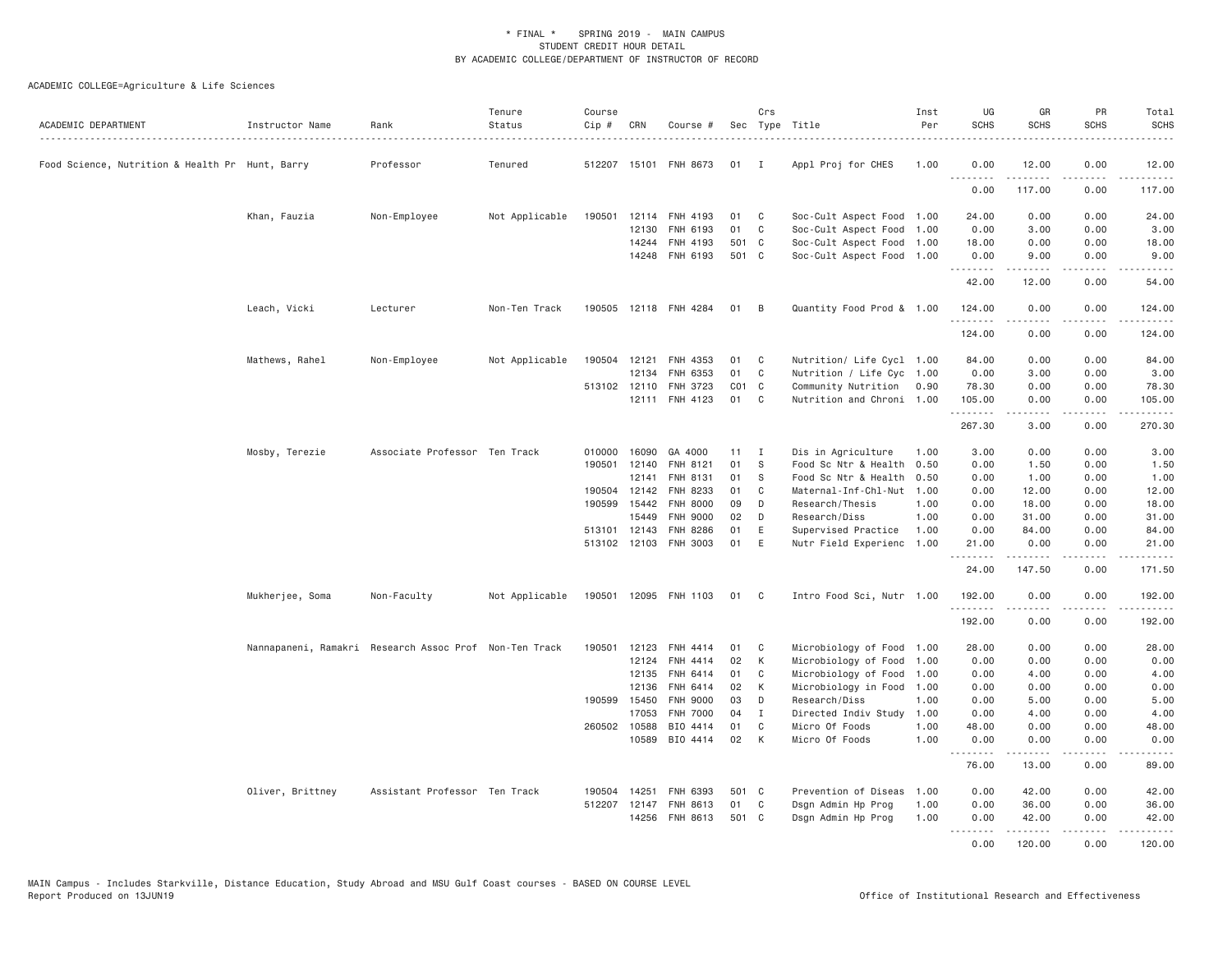| ACADEMIC DEPARTMENT                              | Instructor Name | Rank                              | Tenure<br>Status | Course<br>Cip # | CRN            | Course #                  |          | Crs               | Sec Type Title                               | Inst<br>Per  | UG<br><b>SCHS</b>    | GR<br><b>SCHS</b>   | PR<br><b>SCHS</b>     | Total<br><b>SCHS</b> |
|--------------------------------------------------|-----------------|-----------------------------------|------------------|-----------------|----------------|---------------------------|----------|-------------------|----------------------------------------------|--------------|----------------------|---------------------|-----------------------|----------------------|
| Food Science, Nutrition & Health Pr Pylate, Leah |                 | Non-Faculty                       | Not Applicable   |                 |                | 512207 14243 FNH 3163     | 501 C    |                   | Basic Principle Heal 1.00                    |              | 81.00<br>. <b>.</b>  | 0.00<br>.           | 0.00<br>$\frac{1}{2}$ | 81.00<br>.           |
|                                                  |                 |                                   |                  |                 |                |                           |          |                   |                                              |              | 81.00                | 0.00                | 0.00                  | 81.00                |
|                                                  | Robertson, Mary | Grad Research Assis Non-Ten Track |                  |                 |                | 190701 12359 HDFS 1813 01 |          | C <sub>c</sub>    | Devel through Lifesp 0.90                    |              | 183.60<br>. <b>.</b> | 0.00<br>.           | 0.00<br>.             | 183.60<br>.          |
|                                                  |                 |                                   |                  |                 |                |                           |          |                   |                                              |              | 183.60               | 0.00                | 0.00                  | 183.60               |
|                                                  | Schilling, Mark | Professor                         | Tenured          | 011001          | 12116          | FNH 4241                  | 01       | L                 | Applied Food Chemist 1.00                    |              | 9.00                 | 0.00                | 0.00                  | 9.00                 |
|                                                  |                 |                                   |                  |                 | 12117          | FNH 4243                  | 01       | C                 | Food Comp & Reaction                         | 1.00         | 99.00                | 0.00                | 0.00                  | 99.00                |
|                                                  |                 |                                   |                  |                 | 12131          | FNH 6241                  | 01       | L                 | Applied Food Chemist                         | 1.00         | 0.00                 | 1.00                | 0.00                  | 1.00                 |
|                                                  |                 |                                   |                  |                 | 14824          | FNH 8163                  | 01       | C                 | Flav & Food Accept                           | 1.00         | 0.00                 | 24.00               | 0.00                  | 24.00                |
|                                                  |                 |                                   |                  | 120509          | 12115          | FNH 4200                  | 01       | C                 | Dual Enroll MUW Culi                         | 1.00         | 75.00                | 0.00                | 0.00                  | 75.00                |
|                                                  |                 |                                   |                  | 190501          | 12125          | FNH 4480                  | 01       | E                 | Food Science Interns                         | 1.00         | 12.00                | 0.00                | 0.00                  | 12.00                |
|                                                  |                 |                                   |                  |                 | 16358          | FNH 4000<br>FNH 4000      | 02<br>03 | $\mathbf{I}$      | Directed Indiv Study                         | 1.00         | 3.00<br>3.00         | 0.00                | 0.00                  | 3.00                 |
|                                                  |                 |                                   |                  |                 | 16359<br>17089 | FNH 4000                  | 04       | $\mathbf{I}$<br>I | Directed Indiv Study<br>Directed Indiv Study | 1.00<br>1.00 | 3.00                 | 0.00<br>0.00        | 0.00<br>0.00          | 3.00<br>3.00         |
|                                                  |                 |                                   |                  | 190599          | 15445          | FNH 8000                  | 12       | D                 | Research/Thesis                              | 1.00         | 0.00                 | 13.00               | 0.00                  | 13.00                |
|                                                  |                 |                                   |                  |                 | 15451          | <b>FNH 9000</b>           | 04       | D                 | Research/Diss                                | 1.00         | 0.00                 | 13.00               | 0.00                  | 13.00                |
|                                                  |                 |                                   |                  |                 | 16564          | <b>FNH 7000</b>           | 01       | $\mathbf{I}$      | Directed Indiv Study                         | 1.00         | 0.00                 | 3.00                | 0.00                  | 3.00                 |
|                                                  |                 |                                   |                  |                 |                |                           |          |                   |                                              |              | <u>.</u><br>204.00   | -----<br>54.00      | .<br>0.00             | .<br>258.00          |
|                                                  |                 |                                   |                  |                 |                |                           |          |                   |                                              |              |                      |                     |                       |                      |
|                                                  | Silva, Juan     | Professor                         | Tenured          | 190501          | 12140          | <b>FNH 8121</b>           | 01       | S                 | Food Sc Ntr & Health 0.50                    |              | 0.00                 | 1.50                | 0.00                  | 1.50                 |
|                                                  |                 |                                   |                  |                 | 12141          | FNH 8131                  | 01       | S                 | Food Sc Ntr & Health                         | 0.50         | 0.00                 | 1.00                | 0.00                  | 1.00                 |
|                                                  |                 |                                   |                  |                 | 15994          | FNH 4000                  | 01       | <b>I</b>          | Directed Indiv Study                         | 1.00         | 3.00                 | 0.00                | 0.00                  | 3.00                 |
|                                                  |                 |                                   |                  | 190599          | 15446          | FNH 8000                  | 13       | D                 | Research/Thesis                              | 1.00         | 0.00                 | 1.00                | 0.00                  | 1.00                 |
|                                                  |                 |                                   |                  |                 | 15452          | <b>FNH 9000</b>           | 05       | D                 | Research/Diss                                | 1.00         | 0.00                 | 8.00                | 0.00                  | 8.00                 |
|                                                  |                 |                                   |                  |                 | 512207 12138   | FNH 8111                  | 01       | S                 | Food Sc Nutr & Healt 1.00                    |              | 0.00<br>.            | 10.00<br><u>.</u>   | 0.00<br>$   -$        | 10.00<br>.           |
|                                                  |                 |                                   |                  |                 |                |                           |          |                   |                                              |              | 3.00                 | 21.50               | 0.00                  | 24.50                |
|                                                  | Weiskopf, Amy   | Non-Employee                      | Not Applicable   | 190504          | 14242          | FNH 2293                  | 501 C    |                   | Indiv & Family Nutri 1.00                    |              | 108.00               | 0.00                | 0.00                  | 108.00               |
|                                                  |                 |                                   |                  |                 |                | 14318 HS 2293             | 501 C    |                   | Indiv & Family Nutri 1.00                    |              | 36.00                | 0.00                | 0.00                  | 36.00                |
|                                                  |                 |                                   |                  |                 |                |                           |          |                   |                                              |              | .<br>144.00          | 0.00                | .<br>0.00             | 144.00               |
|                                                  | White, Kelly    | Non-Faculty                       | Not Applicable   | 190501          | 14249          | FNH 6223                  | 501 C    |                   | Sports Nutrition                             | 1.00         | 0.00                 | 21.00               | 0.00                  | 21.00                |
|                                                  |                 |                                   |                  |                 | 14519          | <b>FNH 8473</b>           | 501 C    |                   | Advanced Sports Nutr                         | 1.00         | 0.00                 | 18.00               | 0.00                  | 18.00                |
|                                                  |                 |                                   |                  |                 |                | 190504 14245 FNH 4223     | 501 C    |                   | Sports Nutrition                             | 1.00         | 48.00                | 0.00                | 0.00                  | 48.00                |
|                                                  |                 |                                   |                  |                 |                |                           |          |                   |                                              |              | <u>.</u><br>48.00    | .<br>39.00          | .<br>0.00             | .<br>87.00           |
|                                                  | White, Shecoya  | Assistant Professor Ten Track     |                  | 010000          | 16789          | GA 4990                   | 01       | C                 | Special Topic In GA                          | 0.25         | 2.25                 | 0.00                | 0.00                  | 2.25                 |
|                                                  |                 |                                   |                  | 011001          | 12112          | FNH 4164                  | 01       | C                 | Qual Assur Food Prod                         | 1,00         | 40.00                | 0.00                | 0.00                  | 40.00                |
|                                                  |                 |                                   |                  |                 | 12113          | FNH 4164                  | 02       | К                 | Qual Assur Food Prod                         | 1.00         | 0.00                 | 0.00                | 0.00                  | 0.00                 |
|                                                  |                 |                                   |                  |                 |                | 190501 12104 FNH 3111     | 01       | S                 | FNH Seminar                                  | 1.00         | 42.00                | 0.00                | 0.00                  | 42.00                |
|                                                  |                 |                                   |                  |                 |                |                           |          |                   |                                              |              | <u>.</u><br>84.25    | 0.00                | $   -$<br>0.00        | 84.25                |
|                                                  | Wilson, Julie   | Non-Faculty                       | Not Applicable   |                 |                | 011001 12097 FNH 2112     | 01       | $\overline{B}$    | Food Products Evalua 1.00                    |              | 52.00<br>.           | 0.00<br>$- - - - -$ | 0.00<br>.             | 52.00<br><u>.</u>    |
|                                                  |                 |                                   |                  |                 |                |                           |          |                   |                                              |              | 52.00                | 0.00                | 0.00                  | 52.00                |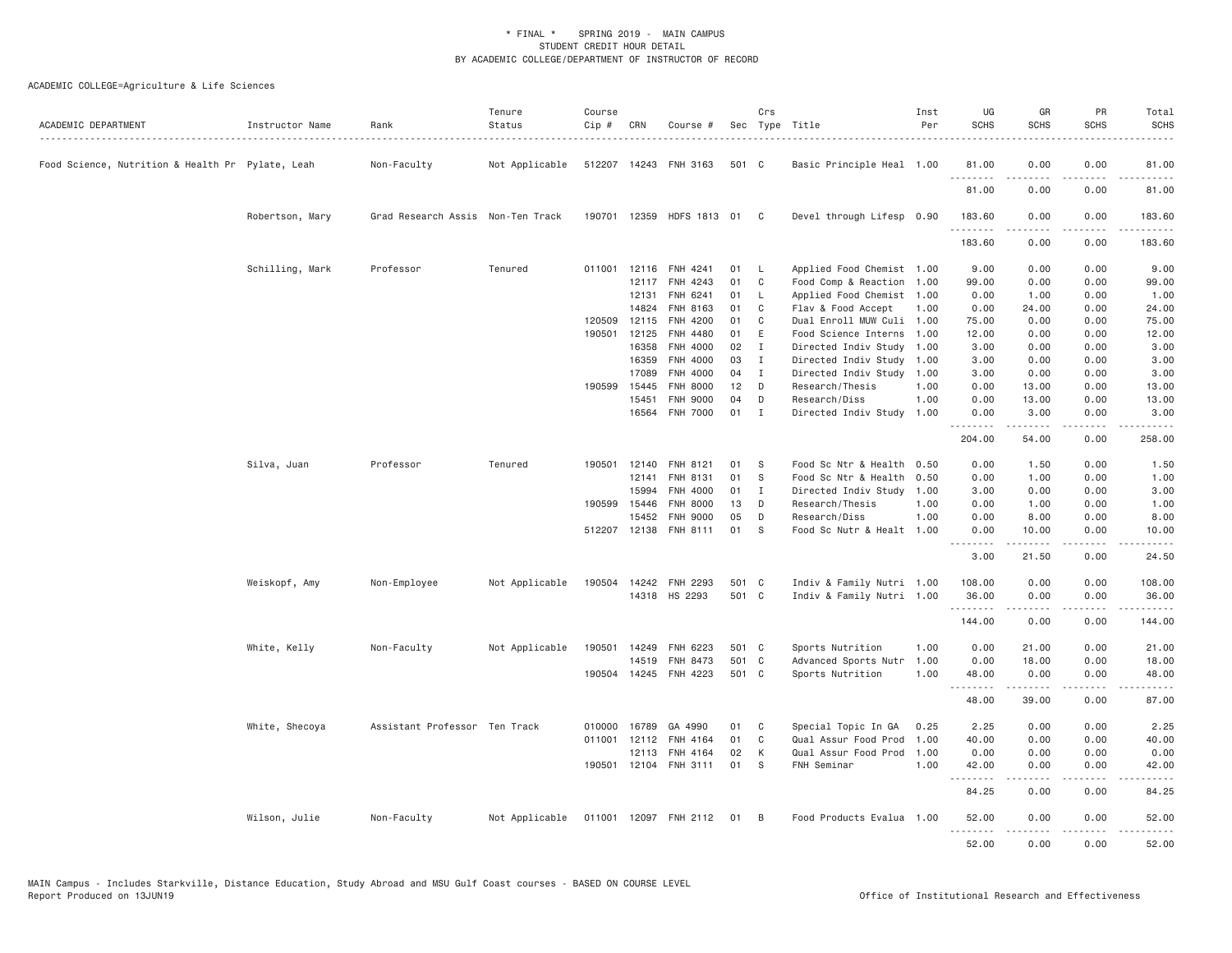# ACADEMIC COLLEGE=Agriculture & Life Sciences

|                     |                 |      | Tenure | ourse:     |        |             | Inst         |                          |               |             | Tota.       |
|---------------------|-----------------|------|--------|------------|--------|-------------|--------------|--------------------------|---------------|-------------|-------------|
| ACADEMIC DEPARTMENT | Instructor Name | Ranl | Status | CRN<br>Cip | Course | Sec<br>Type | Title<br>Dor | C <sub>CLC</sub><br>э∪пс | SCHS<br>יווטט | <b>SCHS</b> | <b>SCHS</b> |
|                     |                 |      |        |            |        |             |              |                          |               |             |             |

 =================================== ======== ======== ======== ========== Food Science, Nutrition & Health Pr 2894.85 601.00 0.00 3495.85 =================================== ======== ======== ======== ==========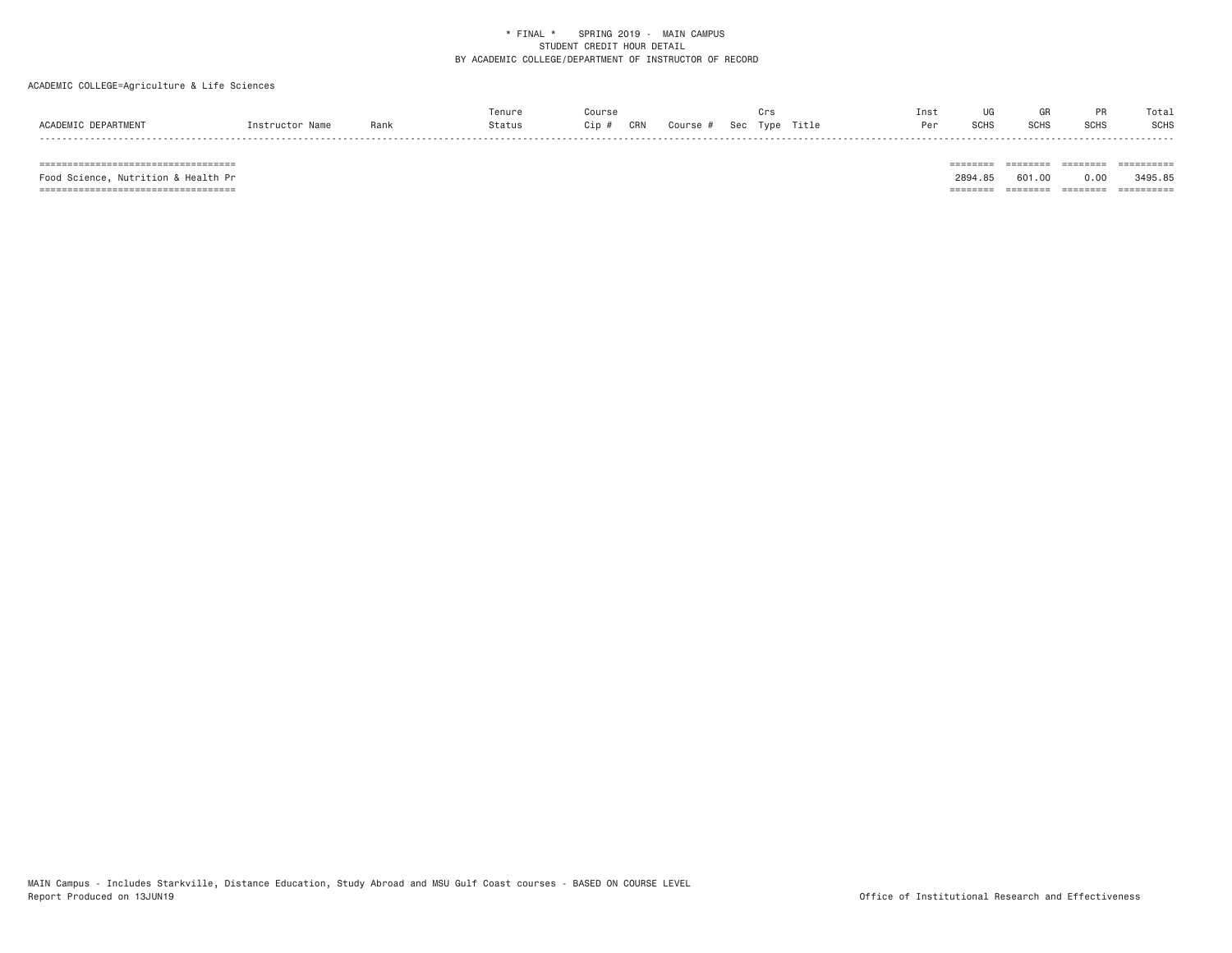| ACADEMIC DEPARTMENT    | Instructor Name                                  | Rank                        | Tenure<br>Status | Course<br>Cip # | CRN          | Course #             | Sec   | Crs            | Type Title                | Inst<br>Per | UG<br><b>SCHS</b> | GR<br><b>SCHS</b>                                                                                                                                            | PR<br><b>SCHS</b>                   | Total<br><b>SCHS</b>                                                                                                                                           |
|------------------------|--------------------------------------------------|-----------------------------|------------------|-----------------|--------------|----------------------|-------|----------------|---------------------------|-------------|-------------------|--------------------------------------------------------------------------------------------------------------------------------------------------------------|-------------------------------------|----------------------------------------------------------------------------------------------------------------------------------------------------------------|
| Landscape Architecture | Artunc, Sadik                                    | Professor                   | Tenured          | 040601          | 12638        | LA 2644              | 01    | B              | Construction II: Gra      | 1.00        | 100,00            | 0.00                                                                                                                                                         | 0.00                                | 100.00                                                                                                                                                         |
|                        |                                                  |                             |                  |                 | 15858        | LA 7000              | 02    | $\mathbf{I}$   | Directed Indiv Study 1.00 |             | 0.00              | 3.00                                                                                                                                                         | 0.00                                | 3.00                                                                                                                                                           |
|                        |                                                  |                             |                  |                 |              | 16692 LA 7000        | 04    | $\mathbf{I}$   | Directed Indiv Study 1.00 |             | 0.00<br>.         | 3.00<br>-----                                                                                                                                                | 0.00<br>.                           | 3.00<br>.                                                                                                                                                      |
|                        |                                                  |                             |                  |                 |              |                      |       |                |                           |             | 100.00            | 6.00                                                                                                                                                         | 0.00                                | 106.00                                                                                                                                                         |
|                        | Brzuszek, Robert                                 | Professor                   | Tenured          | 040601          | 12644        | LA 3652              | 01    | $\mathsf{L}$   | LA Case Studies           | 1,00        | 40.00             | 0.00                                                                                                                                                         | 0.00                                | 40.00                                                                                                                                                          |
|                        |                                                  |                             |                  |                 | 12645        | LA 3654              | 01    | Q              | LA Design IV- Urban       | 1.00        | 80.00             | 0.00                                                                                                                                                         | 0.00                                | 80.00                                                                                                                                                          |
|                        |                                                  |                             |                  |                 | 12651        | LA 4514              | 01    | Q              | Eco. Planting Design      | 1.00        | 24.00             | 0.00                                                                                                                                                         | 0.00                                | 24.00                                                                                                                                                          |
|                        |                                                  |                             |                  |                 | 12656        | LA 6514              | 01    | Q              | Eco Planting Design       | 1.00        | 0.00              | 8.00                                                                                                                                                         | 0.00                                | 8.00                                                                                                                                                           |
|                        |                                                  |                             |                  |                 | 12657        | LA 8523              | 01    | Q              | LA Grad Design Studi      | 1.00        | 0.00              | 12.00                                                                                                                                                        | 0.00                                | 12.00                                                                                                                                                          |
|                        |                                                  |                             |                  |                 |              | 12658 LA 8721        | 01    | C              | Seminar Land Manage       | 1.00        | 0.00<br>.         | 6.00                                                                                                                                                         | 0.00                                | 6.00<br>.                                                                                                                                                      |
|                        |                                                  |                             |                  |                 |              |                      |       |                |                           |             | 144.00            | 26.00                                                                                                                                                        | 0.00                                | 170.00                                                                                                                                                         |
|                        | Counterman, Amy                                  | Non-Employee                | Not Applicable   |                 |              | 040601 12635 LA 1423 | 01    | C <sub>c</sub> | Hist of Land Arch         | 1.00        | 84.00<br>.        | 0.00                                                                                                                                                         | 0.00<br>$- - - -$                   | 84.00<br>$\frac{1}{2} \left( \frac{1}{2} \right) \left( \frac{1}{2} \right) \left( \frac{1}{2} \right) \left( \frac{1}{2} \right)$                             |
|                        |                                                  |                             |                  |                 |              |                      |       |                |                           |             | 84.00             | 0.00                                                                                                                                                         | 0.00                                | 84.00                                                                                                                                                          |
|                        | Fulford, Charles                                 | Associate Professor Tenured |                  | 040601          | 12654        | LA 4854              | 01    | L              | LA Capstone Studio        | 1.00        | 64.00             | 0.00                                                                                                                                                         | 0.00                                | 64.00                                                                                                                                                          |
|                        |                                                  |                             |                  | 303301          | 14830        | LA 4843              | 01    | $\mathsf{C}$   | Sustainable Communit      | 1.00        | 99.00<br>.        | 0.00<br>$\frac{1}{2} \left( \frac{1}{2} \right) \left( \frac{1}{2} \right) \left( \frac{1}{2} \right) \left( \frac{1}{2} \right) \left( \frac{1}{2} \right)$ | 0.00<br>د د د د                     | 99.00<br>.                                                                                                                                                     |
|                        |                                                  |                             |                  |                 |              |                      |       |                |                           |             | 163.00            | 0.00                                                                                                                                                         | 0.00                                | 163.00                                                                                                                                                         |
|                        | Gallo, Katarzyna                                 | Instructor                  | Non-Ten Track    | 130101          | 11859        | EPY 4033             | 01    | C              | Application Learning 1.00 |             | 63.00             | 0.00                                                                                                                                                         | 0.00                                | 63.00                                                                                                                                                          |
|                        |                                                  |                             |                  | 231303          | 11856        | EPY 3513             | 01    | C              | Behavioral Sci Writi 1.00 |             | 57.00             | 0.00                                                                                                                                                         | 0.00                                | 57.00                                                                                                                                                          |
|                        |                                                  |                             |                  |                 | 422806 11867 | EPY 4683             | 01    | C              | Advanced Issues in E 1.00 |             | 69.00             | 0.00                                                                                                                                                         | 0.00                                | 69.00                                                                                                                                                          |
|                        |                                                  |                             |                  |                 | 15456        | EPY 6033             | 01    | C              | Application Learning 1.00 |             | 0.00<br>.         | 6.00<br>$\frac{1}{2} \left( \frac{1}{2} \right) \left( \frac{1}{2} \right) \left( \frac{1}{2} \right) \left( \frac{1}{2} \right) \left( \frac{1}{2} \right)$ | 0.00<br>.                           | 6.00<br>.                                                                                                                                                      |
|                        |                                                  |                             |                  |                 |              |                      |       |                |                           |             | 189.00            | 6.00                                                                                                                                                         | 0.00                                | 195.00                                                                                                                                                         |
|                        | Li, Chuo                                         | Associate Professor Tenured |                  | 040601          | 12640        | LA 2654              | 01    | Q              | Design II:Neighborho 0.50 |             | 28.00             | 0.00                                                                                                                                                         | 0.00                                | 28.00                                                                                                                                                          |
|                        |                                                  |                             |                  |                 | 12641        | LA 2654              | 02    | Q              | Design II:Neighborho 0.50 |             | 10.00             | 0.00                                                                                                                                                         | 0.00                                | 10.00                                                                                                                                                          |
|                        |                                                  |                             |                  |                 |              | 16691 LA 7000        | 03    | $\mathbf{I}$   | Directed Indiv Study 1.00 |             | 0.00              | 3.00                                                                                                                                                         | 0.00<br>.                           | 3.00                                                                                                                                                           |
|                        |                                                  |                             |                  |                 |              |                      |       |                |                           |             | <u>.</u><br>38.00 | .<br>3.00                                                                                                                                                    | 0.00                                | $\cdots$<br>41.00                                                                                                                                              |
|                        | Pharis, Frances                                  | Non-Employee                | Not Applicable   |                 |              | 040601 12640 LA 2654 | 01    | Q              | Design II:Neighborho 0.50 |             | 28.00             | 0.00                                                                                                                                                         | 0.00                                | 28.00                                                                                                                                                          |
|                        |                                                  |                             |                  |                 |              | 12641 LA 2654        | 02    | Q              | Design II:Neighborho 0.50 |             | 10.00             | 0.00                                                                                                                                                         | 0.00                                | 10.00                                                                                                                                                          |
|                        |                                                  |                             |                  |                 |              |                      |       |                |                           |             | .<br>38.00        | 0.00                                                                                                                                                         | $\sim$ $\sim$ $\sim$ $\sim$<br>0.00 | 38.00                                                                                                                                                          |
|                        | Rood, Cynthia                                    | Lecturer                    | Non-Ten Track    | 040601          | 12637        | LA 1803              | 01    | C              | Land Arch Appre           | 1.00        | 300.00            | 0.00                                                                                                                                                         | 0.00                                | 300.00                                                                                                                                                         |
|                        |                                                  |                             |                  |                 |              | 14361 LA 1803        | 501 C |                | Land Arch Appre           | 1.00        | 156.00<br>.       | 0.00<br>.                                                                                                                                                    | 0.00<br>$\sim$ $\sim$ $\sim$ $\sim$ | 156.00<br>$\frac{1}{2} \left( \frac{1}{2} \right) \left( \frac{1}{2} \right) \left( \frac{1}{2} \right) \left( \frac{1}{2} \right) \left( \frac{1}{2} \right)$ |
|                        |                                                  |                             |                  |                 |              |                      |       |                |                           |             | 456.00            | 0.00                                                                                                                                                         | 0.00                                | 456.00                                                                                                                                                         |
|                        | Schauwecker, Timothy Associate Professor Tenured |                             |                  |                 |              | 010000 16977 GA 4000 | 28    | $\mathbf{I}$   | Dis in Agriculture        | 1.00        | 3.00              | 0.00                                                                                                                                                         | 0.00                                | 3.00                                                                                                                                                           |
|                        |                                                  |                             |                  |                 | 010605 12636 | LA 1711              | 01    | E              | LC Internship I           | 1.00        | 1.00              | 0.00                                                                                                                                                         | 0.00                                | 1.00                                                                                                                                                           |
|                        |                                                  |                             |                  |                 | 12646        | LA 3711              | 01    | E              | LC Internship III         | 1.00        | 2.00              | 0.00                                                                                                                                                         | 0.00                                | 2.00                                                                                                                                                           |
|                        |                                                  |                             |                  |                 | 12647        | LA 3721              | 01    | C              | LC Field Trip I           | 0.50        | 8.50              | 0.00                                                                                                                                                         | 0.00                                | 8.50                                                                                                                                                           |
|                        |                                                  |                             |                  |                 | 12652        | LA 4721              | 01    | C              | LC Field Trip II          | 0.50        | 5.50              | 0.00                                                                                                                                                         | 0.00                                | 5.50                                                                                                                                                           |
|                        |                                                  |                             |                  |                 | 12653        | LA 4724              | 01    | B              | Landscape Contr II        | 1.00        | 36.00             | 0.00                                                                                                                                                         | 0.00                                | 36.00                                                                                                                                                          |
|                        |                                                  |                             |                  | 040601          | 12659        | LA 8741              | 01    | C              | Proposal Writing Sem      | 1.00        | 0.00              | 4.00                                                                                                                                                         | 0.00                                | 4.00                                                                                                                                                           |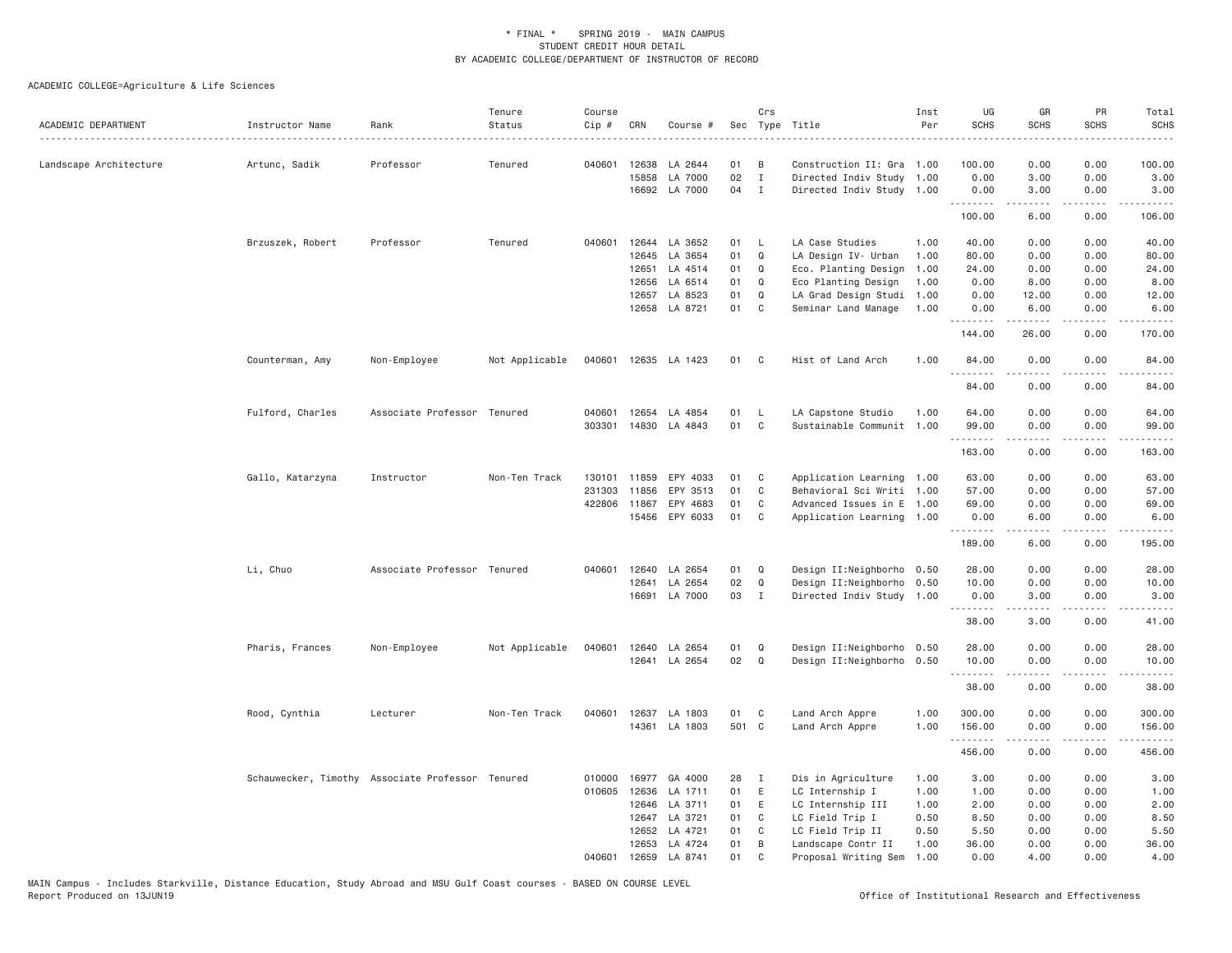| ACADEMIC DEPARTMENT                  | Instructor Name  | Rank                                             | Tenure<br>Status | Course<br>Cip# | CRN | Course #      |      | Crs            | Sec Type Title            | Inst<br>Per | UG<br>SCHS              | GR<br><b>SCHS</b> | PR<br><b>SCHS</b> | Total<br>SCHS |
|--------------------------------------|------------------|--------------------------------------------------|------------------|----------------|-----|---------------|------|----------------|---------------------------|-------------|-------------------------|-------------------|-------------------|---------------|
| Landscape Architecture               |                  | Schauwecker, Timothy Associate Professor Tenured |                  | 040601         |     | 16884 LA 4000 | 01 I |                | Directed Indiv Study 1.00 |             | 1.00                    | 0.00              | 0.00              | 1.00          |
|                                      |                  |                                                  |                  |                |     |               |      |                |                           |             | --------<br>57.00       | 4.00              | 0.00              | 61.00         |
|                                      | Seymour, Michael | Professor                                        | Tenured          | 040601         |     | 12643 LA 3623 | 01   | $\mathbb{C}$   | Urban Planning            | 1.00        | 57.00                   | 0.00              | 0.00<br>.         | 57.00         |
|                                      |                  |                                                  |                  |                |     |               |      |                |                           |             | 57.00                   | 0.00              | 0.00              | 57.00         |
|                                      | Summerlin, Peter | Assistant Professor Ten Track                    |                  | 040601         |     | 12633 LA 1223 | 01   | - B            | Computers in Land Ar 1.00 |             | 54.00                   | 0.00              | 0.00              | 54.00         |
|                                      |                  |                                                  |                  |                |     | 12634 LA 1223 | 02   | B              | Computers in Land Ar 1.00 |             | 30.00                   | 0.00              | 0.00              | 30.00         |
|                                      |                  |                                                  |                  |                |     | 16693 LA 7000 | 05   | I.             | Directed Indiv Study 1.00 |             | 0.00                    | 3.00              | 0.00              | 3.00          |
|                                      |                  |                                                  |                  |                |     | 16943 LA 8000 | 01 D |                | Research / Thesis         | 1.00        | 0.00                    | 16.00             | 0.00              | 16.00         |
|                                      |                  |                                                  |                  |                |     | 16985 LA 4000 | 02   | $\mathbf{I}$   | Directed Indiv Study 1.00 |             | 1.00<br>- - - - - - - - | 0.00              | 0.00<br>$- - - -$ | 1.00          |
|                                      |                  |                                                  |                  |                |     |               |      |                |                           |             | 85.00                   | 19.00             | 0.00              | 104.00        |
|                                      | Walker, Jason    | Associate Professor Tenured                      |                  | 010605         |     | 12647 LA 3721 | 01   | $\mathbf{C}$   | LC Field Trip I           | 0.50        | 8.50                    | 0.00              | 0.00              | 8.50          |
|                                      |                  |                                                  |                  |                |     | 12652 LA 4721 | 01   | $\mathbf{C}$   | LC Field Trip II          | 0.50        | 5.50                    | 0.00              | 0.00              | 5.50          |
|                                      |                  |                                                  |                  | 040601         |     | 12631 LA 1153 | 01   | - L            | Intro to Land Arch        | 1.00        | 48.00                   | 0.00              | 0.00              | 48.00         |
|                                      |                  |                                                  |                  |                |     | 12632 LA 1153 | 02   | - L            | Intro to Land Arch        | 1.00        | 24.00                   | 0.00              | 0.00              | 24.00         |
|                                      |                  |                                                  |                  |                |     | 12649 LA 4344 | 01   | $\overline{B}$ | Land Arch Constr IV       | 1.00        | 52.00                   | 0.00              | 0.00              | 52.00         |
|                                      |                  |                                                  |                  |                |     |               |      |                |                           |             | 138.00                  | 0.00              | 0.00              | 138.00        |
| ==================================== |                  |                                                  |                  |                |     |               |      |                |                           |             | ========                | -------           | ---------         | ==========    |
| Landscape Architecture               |                  |                                                  |                  |                |     |               |      |                |                           |             | 1549.00                 | 64,00             | 0.00              | 1613,00       |
| ==================================== |                  |                                                  |                  |                |     |               |      |                |                           |             | ========                | ========          | ========          | ==========    |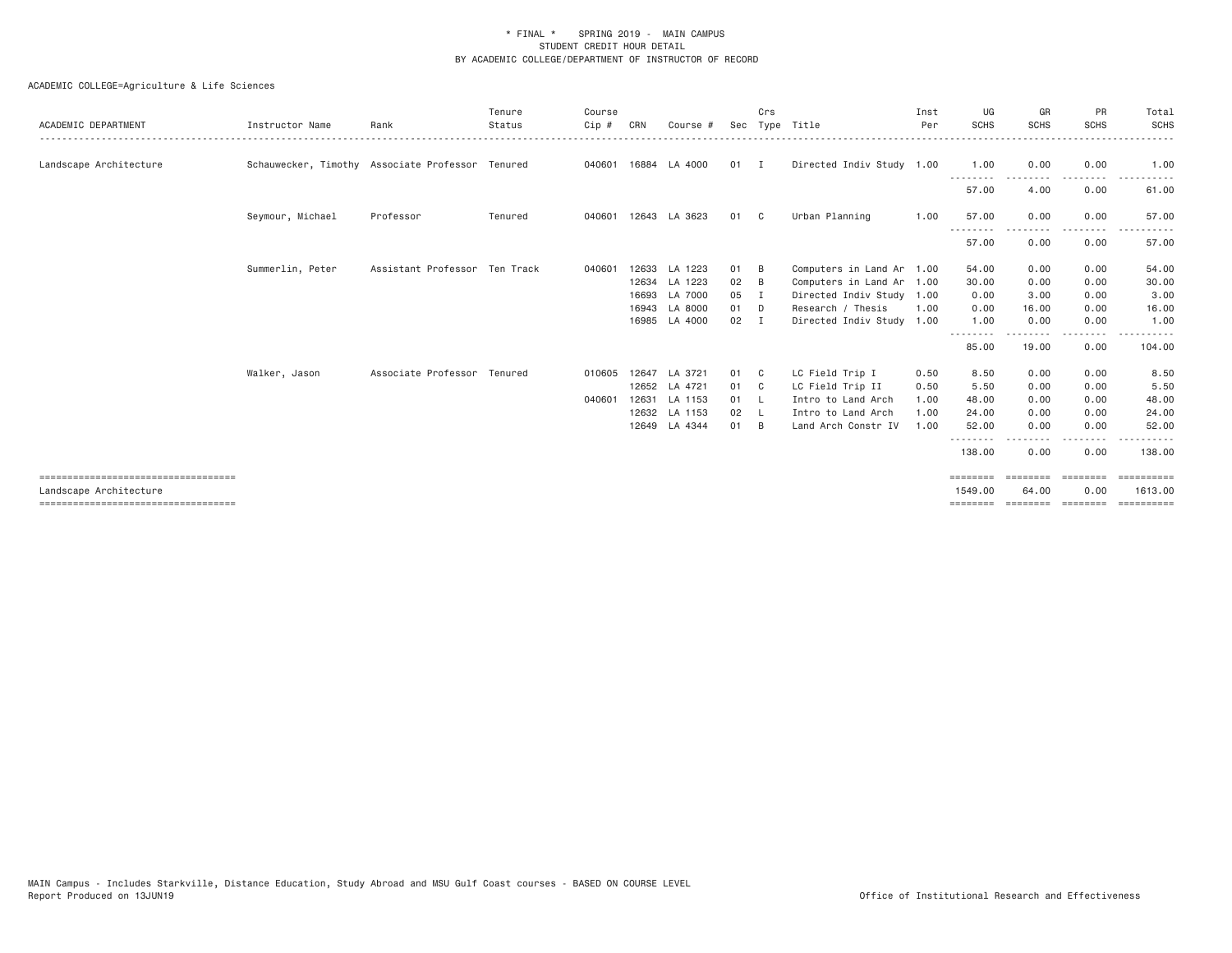| ACADEMIC DEPARTMENT   | Instructor Name   | Rank                              | Tenure<br>Status | Course<br>Cip # | CRN            | Course #              |          | Crs               | Sec Type Title                                         | Inst<br>Per | UG<br><b>SCHS</b>                 | GR<br><b>SCHS</b>                                                                                                                                            | PR<br><b>SCHS</b>                   | Total<br><b>SCHS</b><br>$\frac{1}{2}$    |
|-----------------------|-------------------|-----------------------------------|------------------|-----------------|----------------|-----------------------|----------|-------------------|--------------------------------------------------------|-------------|-----------------------------------|--------------------------------------------------------------------------------------------------------------------------------------------------------------|-------------------------------------|------------------------------------------|
| Plant & Soil Sciences | Baldwin, Brian    | Professor                         | Tenured          |                 | 010304 15106   | PSS 4153              | 01       | C                 | Sustainable Agroecol 1.00                              |             | 54.00                             | 0.00                                                                                                                                                         | 0.00                                | 54.00                                    |
|                       |                   |                                   |                  |                 | 15107          | PSS 4153              | 02       | $\mathsf{C}$      | Sustainab Agroecolog                                   | 1.00        | 6.00                              | 0.00                                                                                                                                                         | 0.00                                | 6.00                                     |
|                       |                   |                                   |                  |                 | 15579          | PSS 8000              | 01       | D                 | Research / Thesis                                      | 1.00        | 0.00                              | 9.00                                                                                                                                                         | 0.00                                | 9.00                                     |
|                       |                   |                                   |                  |                 | 011101 15549   | PSS 9000              | 01       | D                 | Research / Diss                                        | 1.00        | 0.00<br>.                         | 1.00<br>$\frac{1}{2} \left( \frac{1}{2} \right) \left( \frac{1}{2} \right) \left( \frac{1}{2} \right) \left( \frac{1}{2} \right) \left( \frac{1}{2} \right)$ | 0.00                                | 1.00                                     |
|                       |                   |                                   |                  |                 |                |                       |          |                   |                                                        |             | 60.00                             | 10.00                                                                                                                                                        | 0.00                                | 70.00                                    |
|                       | Bararpour, Taghi  | Extension Assist Pr Non-Ten Track |                  |                 | 010304 15580   | PSS 8000              | 02       | D                 | Research / Thesis                                      | 1.00        | 0.00<br>- - -<br>.                | 8.00                                                                                                                                                         | 0.00                                | 8.00                                     |
|                       |                   |                                   |                  |                 |                |                       |          |                   |                                                        |             | 0.00                              | 8,00                                                                                                                                                         | 0.00                                | 8.00                                     |
|                       | Bi, Guihong       | Research Professor                | Non-Ten Track    |                 | 010000 17245   | GA 4000               | 34       | I                 | Dis in Agriculture                                     | 1.00        | 1.00                              | 0.00                                                                                                                                                         | 0.00                                | 1.00                                     |
|                       |                   |                                   |                  | 010601          | 13435          | PSS 2423              | 01       | C                 | Plant Matl I                                           | 1.00        | 36.00                             | 0.00                                                                                                                                                         | 0.00                                | 36.00                                    |
|                       |                   |                                   |                  |                 | 13436          | PSS 2423              | 02       | K                 | Plant Matl I                                           | 1.00        | 0.00                              | 0.00                                                                                                                                                         | 0.00                                | 0.00                                     |
|                       |                   |                                   |                  |                 | 010605 13453   | PSS 3473              | 01       | B                 | Plant Matl II                                          | 1.00        | 42.00                             | 0.00                                                                                                                                                         | 0.00                                | 42.00                                    |
|                       |                   |                                   |                  |                 | 13454          | PSS 3473              | 02       | B                 | Plant Matl II                                          | 1.00        | 15.00                             | 0.00                                                                                                                                                         | 0.00                                | 15.00                                    |
|                       |                   |                                   |                  |                 | 011101 15551   | PSS 9000              | 03       | D                 | Research / Diss                                        | 1.00        | 0.00<br>.                         | 9.00<br>$\omega$ is $\omega$ in $\omega$                                                                                                                     | 0.00<br>.                           | 9.00<br>$\omega$ is $\omega$ in $\omega$ |
|                       |                   |                                   |                  |                 |                |                       |          |                   |                                                        |             | 94.00                             | 9.00                                                                                                                                                         | 0.00                                | 103.00                                   |
|                       | Blythe, Eugene    | Research Professor                | Non-Ten Track    |                 |                | 011101 15552 PSS 9000 | 04       | D                 | Research / Diss                                        | 1.00        | 0.00<br>$\sim$ $\sim$ $\sim$<br>. | 1.00                                                                                                                                                         | 0.00                                | 1.00                                     |
|                       |                   |                                   |                  |                 |                |                       |          |                   |                                                        |             | 0.00                              | 1.00                                                                                                                                                         | 0.00                                | 1.00                                     |
|                       | Bond, Jason       | Extension Professor Non-Ten Track |                  |                 | 010304 15584   | PSS 8000              | 06       | D                 | Research / Thesis                                      | 1.00        | 0.00                              | 8.00                                                                                                                                                         | 0.00                                | 8.00                                     |
|                       |                   |                                   |                  |                 | 011101 15553   | PSS 9000              | 05       | D                 | Research / Diss                                        | 1.00        | 0.00<br>.                         | 14.00<br>.                                                                                                                                                   | 0.00<br>.                           | 14.00<br>.                               |
|                       |                   |                                   |                  |                 |                |                       |          |                   |                                                        |             | 0.00                              | 22.00                                                                                                                                                        | 0.00                                | 22.00                                    |
|                       | Bradford, Timothy | Instructor                        | Non-Ten Track    | 010000          | 10016          | ABE 2543              | 01       | C                 | Precision Agricultur 1.00                              |             | 63.00                             | 0.00                                                                                                                                                         | 0.00                                | 63.00                                    |
|                       |                   |                                   |                  |                 | 10017          | ABE 2543              | 02       | К                 | Precision Agricultur 1.00                              |             | 0.00                              | 0.00                                                                                                                                                         | 0.00                                | 0.00                                     |
|                       |                   |                                   |                  |                 | 10018          | ABE 2543              | 03       | К                 | Precision Agricultur 1.00                              |             | 0.00                              | 0.00                                                                                                                                                         | 0.00                                | 0.00                                     |
|                       |                   |                                   |                  |                 | 10039          | ABE 4543              | 01       | C                 | Precision Agricultur 1.00                              |             | 15.00                             | 0.00                                                                                                                                                         | 0.00                                | 15.00                                    |
|                       |                   |                                   |                  |                 | 10040          | ABE 4543              | 02       | К                 | Precision Agricultur 1.00                              |             | 0.00                              | 0.00                                                                                                                                                         | 0.00                                | 0.00                                     |
|                       |                   |                                   |                  |                 | 10041          | ABE 4543              | 03       | К                 | Precision Agricultur 1.00                              |             | 0.00                              | 0.00                                                                                                                                                         | 0.00                                | 0.00                                     |
|                       |                   |                                   |                  |                 | 10050          | ABE 6543              | 01       | C                 | Precision Agricultur 1.00                              |             | 0.00                              | 3.00                                                                                                                                                         | 0.00                                | 3.00                                     |
|                       |                   |                                   |                  |                 | 10051          | ABE 6543              | 02       | К                 | Precision Agricultur 1.00                              |             | 0.00                              | 0.00                                                                                                                                                         | 0.00                                | 0.00                                     |
|                       |                   |                                   |                  |                 | 13437          | PSS 2543              | 01       | C                 | Precision Agricultur 1.00                              |             | 45.00                             | 0.00                                                                                                                                                         | 0.00                                | 45.00                                    |
|                       |                   |                                   |                  |                 | 13438          | PSS 2543              | 02       | K                 | Precision Agricultur 1.00                              |             | 0.00                              | 0.00                                                                                                                                                         | 0.00                                | 0.00                                     |
|                       |                   |                                   |                  |                 | 13439          | PSS 2543              | 03       | К<br>$\mathsf{C}$ | Precision Agricultur 1.00                              |             | 0.00                              | 0.00                                                                                                                                                         | 0.00                                | 0.00                                     |
|                       |                   |                                   |                  |                 | 13476          | PSS 4543              | 01       |                   | Precision Agricultur                                   | 1.00        | 39.00                             | 0.00                                                                                                                                                         | 0.00                                | 39.00                                    |
|                       |                   |                                   |                  |                 | 13477          | PSS 4543              | 02       | К                 | Precision Agricultur                                   | 1.00        | 0.00                              | 0.00                                                                                                                                                         | 0.00                                | 0.00                                     |
|                       |                   |                                   |                  |                 | 13478          | PSS 4543<br>PSS 6543  | 03<br>01 | К<br>C            | Precision Agricultur 1.00                              |             | 0.00<br>0.00                      | 0.00<br>9.00                                                                                                                                                 | 0.00<br>0.00                        | 0.00<br>9.00                             |
|                       |                   |                                   |                  |                 | 13500<br>13501 | PSS 6543              | 02       | K                 | Precision Agricultur 1.00<br>Precision Agricultur 1.00 |             | 0.00                              | 0.00                                                                                                                                                         | 0.00                                | 0.00                                     |
|                       |                   |                                   |                  |                 | 13502          | PSS 6543              | 03       | K                 | Precision Agricultur 1.00                              |             | 0.00                              | 0.00                                                                                                                                                         | 0.00                                | 0.00                                     |
|                       |                   |                                   |                  |                 |                |                       |          |                   |                                                        |             | .<br>162.00                       | $\omega$ is a set of<br>12.00                                                                                                                                | $\sim$ $\sim$ $\sim$ $\sim$<br>0.00 | 174.00                                   |
|                       | Broderick, Shaun  | Extension Assist Pr Non-Ten Track |                  | 010304          | 15585          | PSS 8000              | 07       | Ð                 | Research / Thesis                                      | 1.00        | 0.00                              | 9.00                                                                                                                                                         | 0.00                                | 9.00                                     |
|                       |                   |                                   |                  | 011101          | 16776          | <b>PSS 9000</b>       | 31       | D                 | Research / Diss                                        | 1,00        | 0.00<br>.                         | 8,00<br>.                                                                                                                                                    | 0.00<br>.                           | 8.00<br>.                                |
|                       |                   |                                   |                  |                 |                |                       |          |                   |                                                        |             | 0.00                              | 17.00                                                                                                                                                        | 0.00                                | 17.00                                    |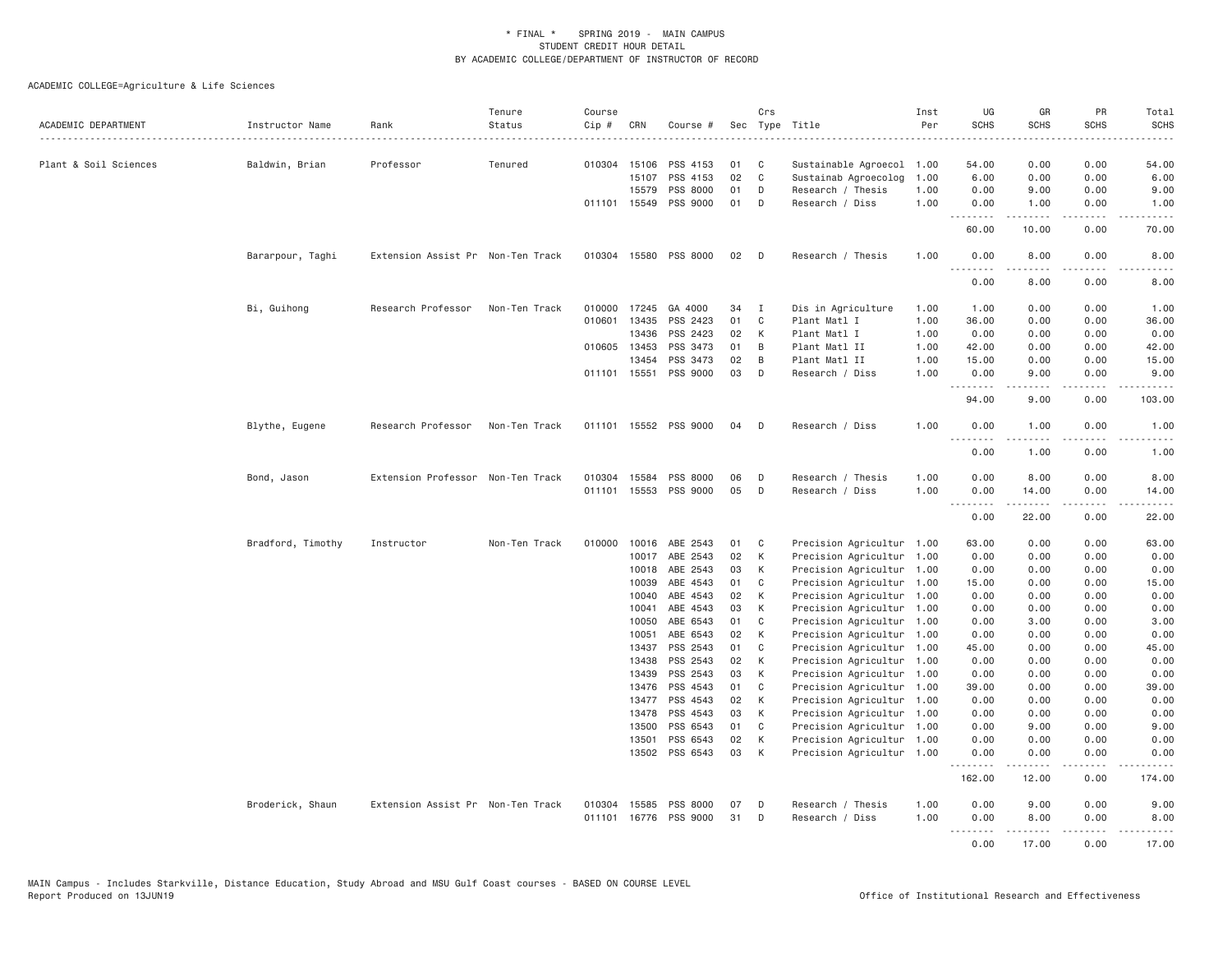| ACADEMIC DEPARTMENT   | Instructor Name    | Rank                              | Tenure<br>Status | Course<br>Cip # | CRN          | Course #              |       | Crs            | Sec Type Title            | Inst<br>Per | UG<br><b>SCHS</b>     | GR<br><b>SCHS</b>                                                                                                                                            | PR<br><b>SCHS</b> | Total<br><b>SCHS</b>                                                                                                                                                                      |
|-----------------------|--------------------|-----------------------------------|------------------|-----------------|--------------|-----------------------|-------|----------------|---------------------------|-------------|-----------------------|--------------------------------------------------------------------------------------------------------------------------------------------------------------|-------------------|-------------------------------------------------------------------------------------------------------------------------------------------------------------------------------------------|
| Plant & Soil Sciences | Byrd, John         | Extension Professor Non-Ten Track |                  |                 |              | 011101 15554 PSS 9000 | 06    | D              | Research / Diss           | 1.00        | 0.00                  | 6.00                                                                                                                                                         | 0.00              | 6.00                                                                                                                                                                                      |
|                       |                    |                                   |                  |                 |              |                       |       |                |                           |             | <u>.</u><br>0.00      | $\frac{1}{2} \left( \frac{1}{2} \right) \left( \frac{1}{2} \right) \left( \frac{1}{2} \right) \left( \frac{1}{2} \right)$<br>6.00                            | 0.00              | 6.00                                                                                                                                                                                      |
|                       | Cox, Michael       | Professor                         | Tenured          |                 | 010605 13440 | PSS 3301              | 01    | <b>L</b>       | Soils Laboratory          | 1.00        | 24.00                 | 0.00                                                                                                                                                         | 0.00              | 24.00                                                                                                                                                                                     |
|                       |                    |                                   |                  |                 | 13441        | PSS 3301              | 02    | L.             | Soils Laboratory          | 1.00        | 24.00                 | 0.00                                                                                                                                                         | 0.00              | 24.00                                                                                                                                                                                     |
|                       |                    |                                   |                  |                 | 13442        | PSS 3301              | 03    | L              | Soils Laboratory          | 1.00        | 25.00                 | 0.00                                                                                                                                                         | 0.00              | 25.00                                                                                                                                                                                     |
|                       |                    |                                   |                  |                 |              | 13444 PSS 3303        | 01    | C <sub>1</sub> | Soils                     | 1.00        | 420.00<br>.           | 0.00<br>2.2.2.2.2                                                                                                                                            | 0.00<br>.         | 420.00<br>$\frac{1}{2} \left( \frac{1}{2} \right) \left( \frac{1}{2} \right) \left( \frac{1}{2} \right) \left( \frac{1}{2} \right) \left( \frac{1}{2} \right) \left( \frac{1}{2} \right)$ |
|                       |                    |                                   |                  |                 |              |                       |       |                |                           |             | 493.00                | 0.00                                                                                                                                                         | 0.00              | 493.00                                                                                                                                                                                    |
|                       | Denny, Geoffrey    | Extension Assist Pr Non-Ten Track |                  |                 |              | 010304 15591 PSS 8000 | 13    | D              | Research / Thesis         | 1.00        | 0.00                  | 1.00<br>$\frac{1}{2} \left( \frac{1}{2} \right) \left( \frac{1}{2} \right) \left( \frac{1}{2} \right) \left( \frac{1}{2} \right) \left( \frac{1}{2} \right)$ | 0.00<br>.         | 1.00<br>$- - - - -$                                                                                                                                                                       |
|                       |                    |                                   |                  |                 |              |                       |       |                |                           |             | 0.00                  | 1.00                                                                                                                                                         | 0.00              | 1.00                                                                                                                                                                                      |
|                       | Dodds, Darrin      | Extension Professor Non-Ten Track |                  |                 |              | 010304 15592 PSS 8000 | 14    | D              | Research / Thesis         | 1.00        | 0.00                  | 12.00                                                                                                                                                        | 0.00              | 12.00                                                                                                                                                                                     |
|                       |                    |                                   |                  |                 |              | 011101 15557 PSS 9000 | 09    | D              | Research / Diss           | 1.00        | 0.00<br><u>.</u>      | 7.00<br>.                                                                                                                                                    | 0.00<br>.         | 7.00<br>.                                                                                                                                                                                 |
|                       |                    |                                   |                  |                 |              |                       |       |                |                           |             | 0.00                  | 19.00                                                                                                                                                        | 0.00              | 19.00                                                                                                                                                                                     |
|                       | Etheredge, Coleman | Assistant Professor Ten Track     |                  | 010304          | 15594        | PSS 8000              | 16    | D              | Research / Thesis         | 1.00        | 0.00                  | 2.00                                                                                                                                                         | 0.00              | 2.00                                                                                                                                                                                      |
|                       |                    |                                   |                  | 010605          | 13445        | PSS 3313              | 01    | C              | Int Plant Des & Mint 1.00 |             | 36.00                 | 0.00                                                                                                                                                         | 0.00              | 36.00                                                                                                                                                                                     |
|                       |                    |                                   |                  |                 | 13446        | PSS 3313              | 02    | K              | Int Plant Des & Mint 1.00 |             | 0.00                  | 0.00                                                                                                                                                         | 0.00              | 0.00                                                                                                                                                                                      |
|                       |                    |                                   |                  | 010608          | 13428        | PSS 2343              | 01    | C              | Floral Design             | 1.00        | 339.00                | 0.00                                                                                                                                                         | 0.00              | 339.00                                                                                                                                                                                    |
|                       |                    |                                   |                  |                 | 13429        | PSS 2343              | H02 K |                | Floral Design             | 1.00        | 0.00                  | 0.00                                                                                                                                                         | 0.00              | 0.00                                                                                                                                                                                      |
|                       |                    |                                   |                  |                 | 13430        | PSS 2343              | 03    | К              | Floral Design             | 1.00        | 0.00                  | 0.00                                                                                                                                                         | 0.00              | 0.00                                                                                                                                                                                      |
|                       |                    |                                   |                  |                 | 13431        | PSS 2343              | 04    | К              | Floral Design             | 1.00        | 0.00                  | 0.00                                                                                                                                                         | 0.00              | 0.00                                                                                                                                                                                      |
|                       |                    |                                   |                  |                 | 13432        | PSS 2343              | 05    | K              | Floral Design             | 1.00        | 0.00                  | 0.00                                                                                                                                                         | 0.00              | 0.00                                                                                                                                                                                      |
|                       |                    |                                   |                  |                 | 13447        | PSS 3343              | 01    | C              | Wedding Floral Desig      | 1.00        | 39.00                 | 0.00                                                                                                                                                         | 0.00              | 39.00                                                                                                                                                                                     |
|                       |                    |                                   |                  |                 |              | 13448 PSS 3343        | 02    | K              | Wedding Floral Desig 1.00 |             | 0.00                  | 0.00                                                                                                                                                         | 0.00              | 0.00                                                                                                                                                                                      |
|                       |                    |                                   |                  |                 |              |                       |       |                |                           |             | .                     | .                                                                                                                                                            | .                 | .                                                                                                                                                                                         |
|                       |                    |                                   |                  |                 |              |                       |       |                |                           |             | 414.00                | 2.00                                                                                                                                                         | 0.00              | 416.00                                                                                                                                                                                    |
|                       | Ferguson, Jason    | Assistant Professor Ten Track     |                  | 010304          | 15596        | PSS 8000              | 18    | D              | Research / Thesis         | 1,00        | 0.00                  | 3.00                                                                                                                                                         | 0.00              | 3.00                                                                                                                                                                                      |
|                       |                    |                                   |                  | 011105          | 13479        | PSS 4633              | 01    | C              | Weed Biology/Ecology      | 1.00        | 54.00                 | 0.00                                                                                                                                                         | 0.00              | 54.00                                                                                                                                                                                     |
|                       |                    |                                   |                  |                 | 13480        | PSS 4633              | 02    | К              | Weed Biology/Ecology      | 1.00        | 0.00                  | 0.00                                                                                                                                                         | 0.00              | 0.00                                                                                                                                                                                      |
|                       |                    |                                   |                  |                 | 13503        | PSS 6633              | 01    | C              | Weed Biology/Ecology 1.00 |             | 0.00                  | 36.00                                                                                                                                                        | 0.00              | 36.00                                                                                                                                                                                     |
|                       |                    |                                   |                  |                 | 13504        | PSS 6633              | 02    | K              | Weed Biology/Ecology 1.00 |             | 0.00<br>$\frac{1}{2}$ | 0.00<br>$\sim$ $\sim$ $\sim$ $\sim$                                                                                                                          | 0.00<br>.         | 0.00<br>.                                                                                                                                                                                 |
|                       |                    |                                   |                  |                 |              |                       |       |                |                           |             | 54.00                 | 39.00                                                                                                                                                        | 0.00              | 93.00                                                                                                                                                                                     |
|                       | Golden, Bobby      | Extension Assoc Pro Non-Ten Track |                  |                 |              | 011101 15558 PSS 9000 | 10    | D              | Research / Diss           | 1.00        | 0.00<br><u>.</u>      | 15.00                                                                                                                                                        | 0.00              | 15.00                                                                                                                                                                                     |
|                       |                    |                                   |                  |                 |              |                       |       |                |                           |             | 0.00                  | 15.00                                                                                                                                                        | 0.00              | 15.00                                                                                                                                                                                     |
|                       | Harkess, Richard   | Professor                         | Tenured          | 010601          | 13452        | PSS 3433              | 01    | E              | Hort Internship           | 1.00        | 3.00                  | 0.00                                                                                                                                                         | 0.00              | 3.00                                                                                                                                                                                      |
|                       |                    |                                   |                  | 010603          | 15116        | PSS 4613              | 01    | C              | Flo Crop Prog             | 1.00        | 21.00                 | 0.00                                                                                                                                                         | 0.00              | 21.00                                                                                                                                                                                     |
|                       |                    |                                   |                  |                 | 15117        | PSS 6613              | 01    | C              | Flo Crop Prog             | 1.00        | 0.00                  | 6.00                                                                                                                                                         | 0.00              | 6.00                                                                                                                                                                                      |
|                       |                    |                                   |                  |                 | 15118        | PSS 4613              | 02    | K              | Flo Crop Prog             | 1.00        | 0.00                  | 0.00                                                                                                                                                         | 0.00              | 0.00                                                                                                                                                                                      |
|                       |                    |                                   |                  |                 | 15119        | PSS 6613              | 02    | К              | Flo Crop Prog             | 1.00        | 0.00                  | 0.00                                                                                                                                                         | 0.00              | 0.00                                                                                                                                                                                      |
|                       |                    |                                   |                  |                 | 010606 13471 | PSS 4363              | 01    | C              | Sustain Nursery Prod      | 1.00        | 39.00                 | 0.00                                                                                                                                                         | 0.00              | 39.00                                                                                                                                                                                     |
|                       |                    |                                   |                  |                 | 13495        | PSS 6363              | 01    | C              | Sustain Nursey Prod       | 1.00        | 0.00                  | 3.00                                                                                                                                                         | 0.00              | 3.00                                                                                                                                                                                      |
|                       |                    |                                   |                  |                 | 011101 15559 | PSS 9000              | 11    | D              | Research / Diss           | 1.00        | 0.00                  | 3,00                                                                                                                                                         | 0.00              | 3,00                                                                                                                                                                                      |
|                       |                    |                                   |                  | 011103          | 13464        | PSS 4113              | 01    | $\mathsf{C}$   | Agricultural Crop Ph      | 1,00        | 138,00                | 0.00                                                                                                                                                         | 0.00              | 138,00                                                                                                                                                                                    |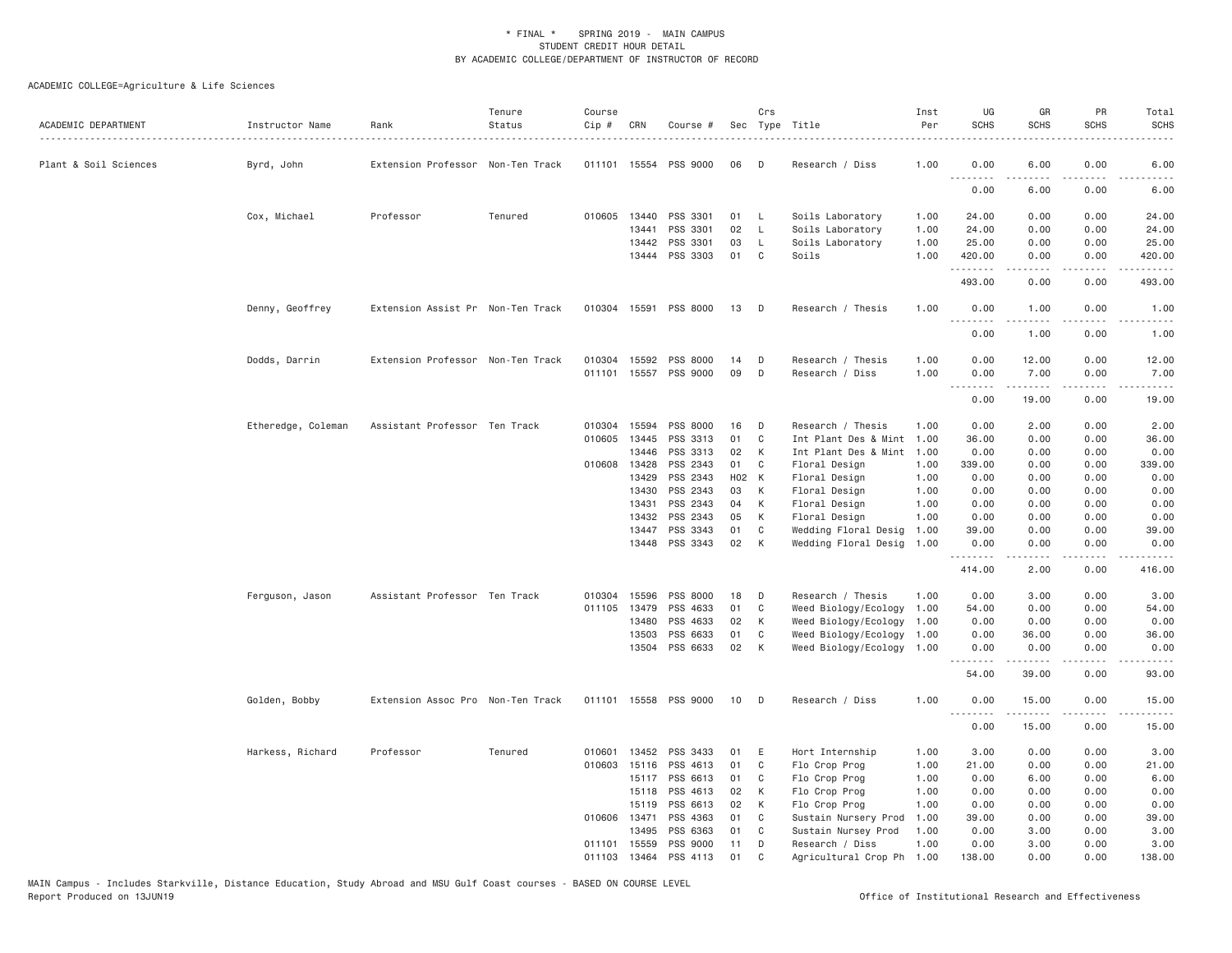| ACADEMIC DEPARTMENT   | Instructor Name   | Rank                              | Tenure<br>Status | Course<br>Cip # | CRN                   | Course #              |          | Crs               | Sec Type Title                                 | Inst<br>Per | UG<br><b>SCHS</b>                                                                                                                                            | GR<br><b>SCHS</b>     | PR<br><b>SCHS</b> | Total<br><b>SCHS</b><br>$\frac{1}{2}$ |
|-----------------------|-------------------|-----------------------------------|------------------|-----------------|-----------------------|-----------------------|----------|-------------------|------------------------------------------------|-------------|--------------------------------------------------------------------------------------------------------------------------------------------------------------|-----------------------|-------------------|---------------------------------------|
| Plant & Soil Sciences | Harkess, Richard  | Professor                         | Tenured          | 011103 13488    |                       | PSS 6113              | 01       | C                 | Agricultural Crop Ph 1.00                      |             | 0.00                                                                                                                                                         | 12.00                 | 0.00              | 12.00                                 |
|                       |                   |                                   |                  |                 | 15120                 | PSS 4043              | 01       | C                 | International Hortic                           | 1.00        | 12.00                                                                                                                                                        | 0.00                  | 0.00              | 12.00                                 |
|                       |                   |                                   |                  |                 | 15121                 | PSS 6043              | 01       | C                 | International Hortic                           | 1.00        | 0.00<br>.                                                                                                                                                    | 3.00<br>.             | 0.00<br>.         | 3.00<br>-----                         |
|                       |                   |                                   |                  |                 |                       |                       |          |                   |                                                |             | 213.00                                                                                                                                                       | 27.00                 | 0.00              | 240.00                                |
|                       | Henry, William    | Professor                         | Ten Track        | 011101 15560    |                       | PSS 9000              | 12       | D                 | Research / Diss                                | 1.00        | 0.00                                                                                                                                                         | 2.00                  | 0.00              | 2.00                                  |
|                       |                   |                                   |                  |                 | 240102 16214          | GRD 9011              | 01       | K                 | Graduate Degree Comp                           | 1.00        | 0.00                                                                                                                                                         | 18.00<br>.            | 0.00              | 18.00                                 |
|                       |                   |                                   |                  |                 |                       |                       |          |                   |                                                |             | .<br>0.00                                                                                                                                                    | 20.00                 | .<br>0.00         | .<br>20.00                            |
|                       | Irby, Jon         | Extension Assoc Pro Non-Ten Track |                  | 010304 15600    |                       | PSS 8000              | 22       | D                 | Research / Thesis                              | 1.00        | 0.00                                                                                                                                                         | 8.00                  | 0.00              | 8.00                                  |
|                       |                   |                                   |                  |                 | 011101 15561          | PSS 9000              | 13       | D                 | Research / Diss                                | 1.00        | 0.00                                                                                                                                                         | 3.00                  | 0.00              | 3.00                                  |
|                       |                   |                                   |                  |                 |                       |                       |          |                   |                                                |             | $\frac{1}{2} \left( \frac{1}{2} \right) \left( \frac{1}{2} \right) \left( \frac{1}{2} \right) \left( \frac{1}{2} \right) \left( \frac{1}{2} \right)$<br>0.00 | $- - - - -$<br>11.00  | $- - - -$<br>0.00 | 11.00                                 |
|                       | Jones, Keri       | Non-Faculty                       | Not Applicable   |                 |                       | 030101 11777 ENS 2103 | 01 C     |                   | Intro Environ Sci                              | 1.00        | 135.00<br>.                                                                                                                                                  | 0.00<br>$\frac{1}{2}$ | 0.00<br>.         | 135.00<br>$- - - - -$                 |
|                       |                   |                                   |                  |                 |                       |                       |          |                   |                                                |             | 135.00                                                                                                                                                       | 0.00                  | 0.00              | 135.00                                |
|                       | Kingery, William  | Professor                         | Tenured          | 010304 15601    |                       | PSS 8000              | 23       | D                 | Research / Thesis                              | 1.00        | 0.00                                                                                                                                                         | 3.00                  | 0.00              | 3.00                                  |
|                       |                   |                                   |                  |                 | 011101 15562          | PSS 9000              | 14       | D                 | Research / Diss                                | 1.00        | 0.00                                                                                                                                                         | 3.00                  | 0.00              | 3.00                                  |
|                       |                   |                                   |                  |                 | 16297                 | PSS 4000              | 01       | $\mathbf{I}$      | Directed Indiv Study                           | 1.00        | 3.00                                                                                                                                                         | 0.00                  | 0.00              | 3.00                                  |
|                       |                   |                                   |                  |                 |                       |                       |          |                   |                                                |             | .<br>3.00                                                                                                                                                    | $- - - - -$<br>6.00   | $- - - -$<br>0.00 | ----<br>9.00                          |
|                       | Knight, Patricia  | Research Professor                | Non-Ten Track    |                 |                       | 011101 15563 PSS 9000 | 15       | D                 | Research / Diss                                | 1.00        | 0.00<br>$\sim$ $\sim$ $\sim$                                                                                                                                 | 2.00                  | 0.00              | 2.00                                  |
|                       |                   |                                   |                  |                 |                       |                       |          |                   |                                                |             | 0.00                                                                                                                                                         | 2.00                  | 0.00              | 2.00                                  |
|                       | Krutz, Larry      | Non-Faculty                       | Not Applicable   |                 |                       | 011101 15990 PSS 9000 | 29       | D                 | Research / Diss                                | 1.00        | 0.00<br>.                                                                                                                                                    | 10.00<br>.            | 0.00<br>.         | 10.00<br>.                            |
|                       |                   |                                   |                  |                 |                       |                       |          |                   |                                                |             | 0.00                                                                                                                                                         | 10.00                 | 0.00              | 10.00                                 |
|                       | Lang, David       | Professor                         | Tenured          |                 | 010304 15604          | PSS 8000              | 26       | D                 | Research / Thesis                              | 1.00        | 0.00                                                                                                                                                         | 1.00                  | 0.00              | 1.00                                  |
|                       |                   |                                   |                  |                 |                       | 010308 15113 PSS 8123 | 01       | C                 | Crop Ecology                                   | 1.00        | 0.00                                                                                                                                                         | 12.00<br>.            | 0.00<br>.         | 12.00<br>.                            |
|                       |                   |                                   |                  |                 |                       |                       |          |                   |                                                |             | .<br>0.00                                                                                                                                                    | 13.00                 | 0.00              | 13.00                                 |
|                       | Li, Tongyin       | Assistant Professor Ten Track     |                  |                 | 010000 16285          | GA 4000               | 18       | $\mathbf{I}$      | Dis in Agriculture                             | 1.00        | 1.00                                                                                                                                                         | 0.00                  | 0.00              | 1.00                                  |
|                       |                   |                                   |                  | 010304 15534    |                       | PSS 4143              | 01       | B                 | Adv Fruit Sci                                  | 1.00        | 18.00                                                                                                                                                        | 0.00                  | 0.00              | 18.00                                 |
|                       |                   |                                   |                  |                 | 15607                 | PSS 8000              | 29       | D                 | Research / Thesis                              | 1.00        | 0.00                                                                                                                                                         | 5.00                  | 0.00              | 5.00                                  |
|                       |                   |                                   |                  | 010606          | 13456                 | PSS 3923              | 01       | C                 | Plant Propagation                              | 1.00        | 51.00                                                                                                                                                        | 0.00                  | 0.00              | 51.00                                 |
|                       |                   |                                   |                  |                 | 13457                 | PSS 3923              | 02       | К                 | Plant Propagation                              | 1.00        | 0.00                                                                                                                                                         | 0.00                  | 0.00              | 0.00                                  |
|                       |                   |                                   |                  |                 | 011103 15535          | PSS 6143              | 01       | B                 | Adv Fruit Sci                                  | 1.00        | 0.00<br><u>.</u>                                                                                                                                             | 3.00<br>-----         | 0.00<br>$   -$    | 3.00                                  |
|                       |                   |                                   |                  |                 |                       |                       |          |                   |                                                |             | 70.00                                                                                                                                                        | 8.00                  | 0.00              | 78.00                                 |
|                       | Macoon, Bisoondat | Research Professor                | Non-Ten Track    | 010304 15608    |                       | PSS 8000              | 30       | D                 | Research / Thesis                              | 1.00        | 0.00<br>.                                                                                                                                                    | 15.00<br>.            | 0.00<br>.         | 15.00                                 |
|                       |                   |                                   |                  |                 |                       |                       |          |                   |                                                |             | 0.00                                                                                                                                                         | 15.00                 | 0.00              | 15.00                                 |
|                       | McCurdy, James    | Assistant Professor Ten Track     |                  |                 | 010304 15609<br>16578 | PSS 8000<br>PSS 7000  | 31<br>01 | D<br>$\mathbf{I}$ | Research / Thesis<br>Directed Indiv Study 1.00 | 1.00        | 0.00<br>0.00                                                                                                                                                 | 7.00<br>3.00          | 0.00<br>0.00      | 7.00<br>3.00                          |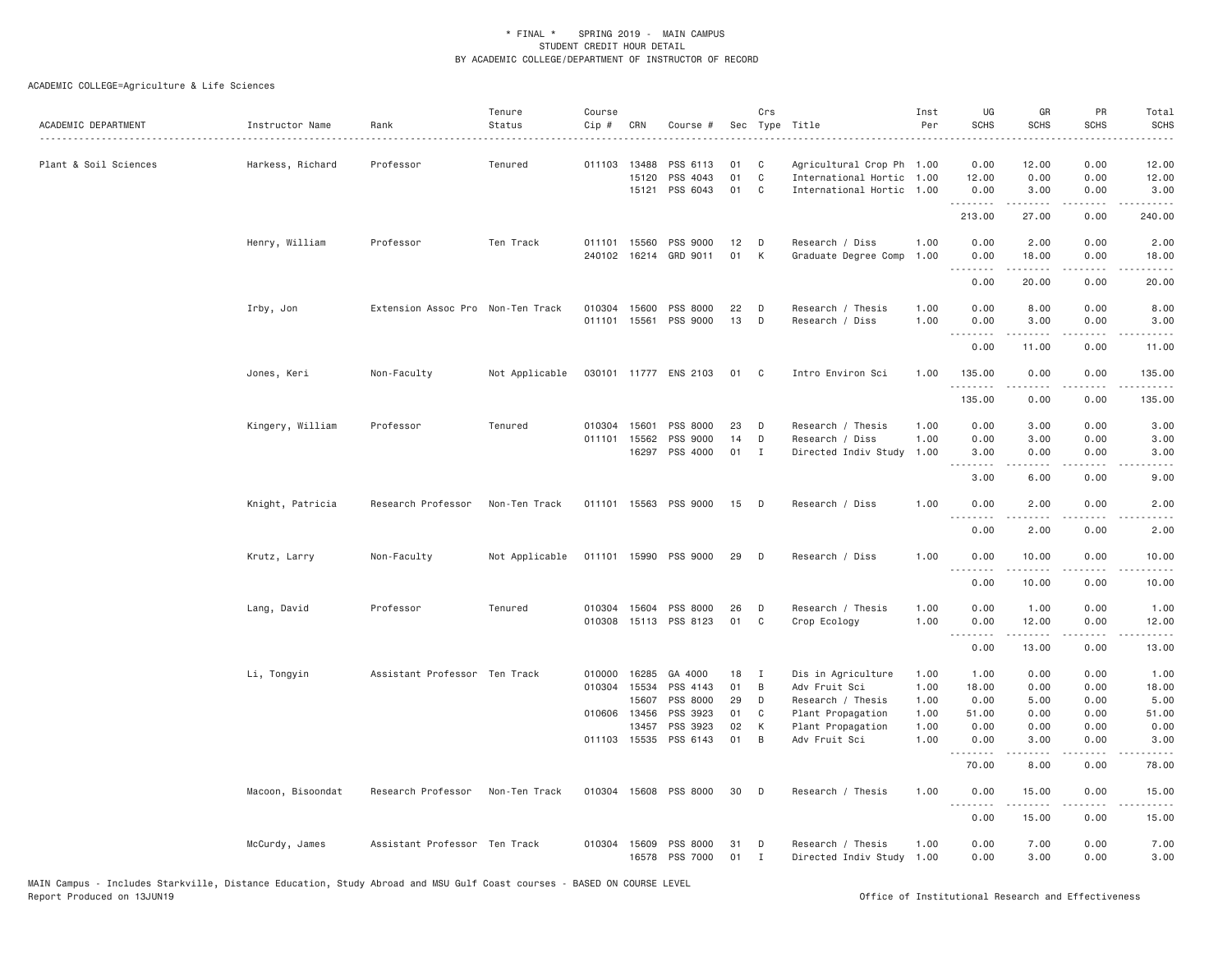| ACADEMIC DEPARTMENT   | Instructor Name    | Rank                              | Tenure<br>Status | Course<br>Cip #  | CRN   | Course #                         |          | Crs<br>Sec Type Title |                                         | Inst<br>Per  | UG<br><b>SCHS</b> | GR<br><b>SCHS</b>                          | PR<br><b>SCHS</b>               | Total<br><b>SCHS</b>          |
|-----------------------|--------------------|-----------------------------------|------------------|------------------|-------|----------------------------------|----------|-----------------------|-----------------------------------------|--------------|-------------------|--------------------------------------------|---------------------------------|-------------------------------|
|                       |                    |                                   |                  |                  |       |                                  |          |                       |                                         |              |                   |                                            |                                 |                               |
|                       |                    |                                   |                  |                  |       |                                  |          |                       |                                         |              | 0.00              | 10.00                                      | 0.00                            | 10.00                         |
| Plant & Soil Sciences | McDougald, Lynette | Instructor                        | Non-Ten Track    | 010608           | 13433 | PSS 2343                         | 06       | K                     | Floral Design                           | 1.00         | 0.00              | 0.00                                       | 0.00                            | 0.00                          |
|                       |                    |                                   |                  |                  | 13434 | PSS 2343                         | 07       | К                     | Floral Design                           | 1.00         | 0.00              | 0.00                                       | 0.00                            | 0.00                          |
|                       |                    |                                   |                  |                  | 13449 | PSS 3413                         | 01       | E                     | Floristry Internship                    | 1.00         | 6.00              | 0.00                                       | 0.00                            | 6.00                          |
|                       |                    |                                   |                  |                  | 13458 | PSS 4023                         | 01       | C                     | Floral Management                       | 1.00         | 48.00             | 0.00                                       | 0.00                            | 48.00                         |
|                       |                    |                                   |                  |                  | 13459 | PSS 4073                         | 01       | C                     | Sympathy Floral Desi                    | 1.00         | 33.00             | 0.00                                       | 0.00                            | 33.00                         |
|                       |                    |                                   |                  |                  | 13460 | PSS 4073                         | 02       | К                     | Sympathy Floral Desi                    | 1.00         | 0.00              | 0.00                                       | 0.00                            | 0.00                          |
|                       |                    |                                   |                  |                  | 13461 | PSS 4093                         | 01       | C                     | Psthrvst Care Floral                    | 1.00         | 36.00             | 0.00                                       | 0.00                            | 36.00                         |
|                       |                    |                                   |                  |                  | 13462 | PSS 4093                         | 02       | K                     | Psthrvst Care Floral                    | 1.00         | 0.00              | 0.00                                       | 0.00                            | 0.00                          |
|                       |                    |                                   |                  |                  | 13484 | PSS 6073                         | 01       | C                     | Sympathy Floral Desi                    | 1.00         | 0.00              | 3.00                                       | 0.00                            | 3.00                          |
|                       |                    |                                   |                  |                  | 13485 | PSS 6073                         | 02       | K                     | Sympathy Floral Desi                    | 1.00         | 0.00              | 0.00                                       | 0.00                            | 0.00                          |
|                       |                    |                                   |                  |                  | 13486 | PSS 6093                         | 01       | C                     | Psthrvst Care Floral                    | 1.00         | 0.00              | 3.00                                       | 0.00                            | 3.00                          |
|                       |                    |                                   |                  |                  | 13487 | PSS 6093                         | 02       | K                     | Psthrvst Care Floral                    | 1.00         | 0.00              | 0.00                                       | 0.00                            | 0.00                          |
|                       |                    |                                   |                  | 011101           |       | 13455 PSS 3511                   | 01       | <sub>S</sub>          | Seminar                                 | 1.00         | 7.00<br>.         | 0.00<br>.                                  | 0.00<br>$\omega$ is $\omega$ in | 7.00                          |
|                       |                    |                                   |                  |                  |       |                                  |          |                       |                                         |              | 130.00            | 6.00                                       | 0.00                            | 136.00                        |
|                       | Morrison, Jesse    | Research Assist Pro Non-Ten Track |                  | 010304           | 13465 | PSS 4123                         | 01       | C                     | Grain Crops                             | 1.00         | 72.00             | 0.00                                       | 0.00                            | 72.00                         |
|                       |                    |                                   |                  |                  | 13466 | PSS 4123                         | 02       | К                     | Grain Crops                             | 1.00         | 0.00              | 0.00                                       | 0.00                            | 0.00                          |
|                       |                    |                                   |                  |                  | 13489 | PSS 6123                         | 01       | C                     | Grain Crops                             | 1.00         | 0.00              | 15.00                                      | 0.00                            | 15.00                         |
|                       |                    |                                   |                  |                  | 13490 | PSS 6123                         | 02       | К                     | Grain Crops                             | 1.00         | 0.00              | 0.00                                       | 0.00                            | 0.00                          |
|                       |                    |                                   |                  |                  | 15611 | PSS 8000                         | 33       | D                     | Research / Thesis                       | 1.00         | 0.00              | 1.00                                       | 0.00                            | 1.00                          |
|                       |                    |                                   |                  |                  |       |                                  |          |                       |                                         |              | .<br>72.00        | المتمالي المالية<br>16.00                  | .<br>0.00                       | $\sim$ $\sim$ $\sim$<br>88.00 |
|                       | Peterson, Daniel   | Professor                         | Tenured          |                  |       | 260202 15892 BCH 9000            | 07       | D                     | Research/Diss                           | 1.00         | 0.00              | 12.00                                      | 0.00                            | 12.00                         |
|                       |                    |                                   |                  |                  |       |                                  |          |                       |                                         |              | <u>.</u><br>0.00  | .<br>12.00                                 | .<br>0.00                       | .<br>12.00                    |
|                       | Reddy, Kambham     | Research Professor                | Non-Ten Track    | 010000           | 16188 | GA 4000                          | 16       | $\mathbf{I}$          | Dis in Agriculture                      | 1.00         | 1.00              | 0.00                                       | 0.00                            | 1.00                          |
|                       |                    |                                   |                  | 010304           | 15614 | PSS 8000                         | 36       | D                     | Research / Thesis                       | 1.00         | 0.00              | 6.00                                       | 0.00                            | 6.00                          |
|                       |                    |                                   |                  | 011101           | 15568 | PSS 9000                         | 20       | D                     | Research / Diss                         | 1.00         | 0.00              | 4.00                                       | 0.00                            | 4.00                          |
|                       |                    |                                   |                  | 260307           | 13507 | PSS 8163                         | 01       | C                     | Environment Plt Phys                    | 1.00         | 0.00              | 27.00                                      | 0.00                            | 27.00                         |
|                       |                    |                                   |                  |                  |       |                                  |          |                       |                                         |              | .<br>1.00         | الدامات مالك<br>37.00                      | .<br>0.00                       | المتمامين<br>38.00            |
|                       | Reynolds, Daniel   | Professor                         | Tenured          | 010304           | 13481 | PSS 4813                         | 01       | C                     | Herbicide Technology                    | 1.00         | 51.00             | 0.00                                       | 0.00                            | 51.00                         |
|                       |                    |                                   |                  |                  | 13482 | PSS 4813                         | 02       | K                     | Herbicide Technology 1.00               |              | 0.00              | 0.00                                       | 0.00                            | 0.00                          |
|                       |                    |                                   |                  |                  | 13505 | PSS 6813                         | 01       | C                     | Herbicide Technology                    | 1.00         | 0.00              | 27.00                                      | 0.00                            | 27.00                         |
|                       |                    |                                   |                  |                  | 13506 | PSS 6813                         | 02       | K                     | Herbicide Technology                    | 1.00         | 0.00              | 0.00                                       | 0.00                            | 0.00                          |
|                       |                    |                                   |                  |                  | 15615 | PSS 8000                         | 37       | D                     | Research / Thesis                       | 1,00         | 0.00              | 5.00                                       | 0.00                            | 5.00                          |
|                       |                    |                                   |                  |                  | 17075 | PSS 7000                         | 02       | $\mathbf I$           | Directed Indiv Study                    | 1.00         | 0.00              | 1.00                                       | 0.00                            | 1.00                          |
|                       |                    |                                   |                  |                  |       | 011101 15569 PSS 9000            | 21       | D                     | Research / Diss                         | 1.00         | 0.00              | 25.00                                      | 0.00                            | 25.00                         |
|                       |                    |                                   |                  |                  |       |                                  |          |                       |                                         |              | .<br>51.00        | .<br>58.00                                 | .<br>0.00                       | .<br>109.00                   |
|                       | Shaw, David        | Professor                         | Tenured          | 011101           |       | 15571 PSS 9000                   | 23       | D                     | Research / Diss                         | 1.00         | 0.00              | 1.00<br>$\sim$ $\sim$ $\sim$ $\sim$ $\sim$ | 0.00<br>.                       | 1.00<br>$- - - -$             |
|                       |                    |                                   |                  |                  |       |                                  |          |                       |                                         |              | .<br>0.00         | 1.00                                       | 0.00                            | 1.00                          |
|                       | Stewart, Barry     | Associate Professor Tenured       |                  | 010304<br>010607 |       | 15617 PSS 8000<br>13474 PSS 4443 | 39<br>01 | D<br>C                | Research / Thesis<br>Athletic Field Mgt | 1.00<br>1.00 | 0.00<br>39.00     | 5.00<br>0.00                               | 0.00<br>0.00                    | 5.00<br>39.00                 |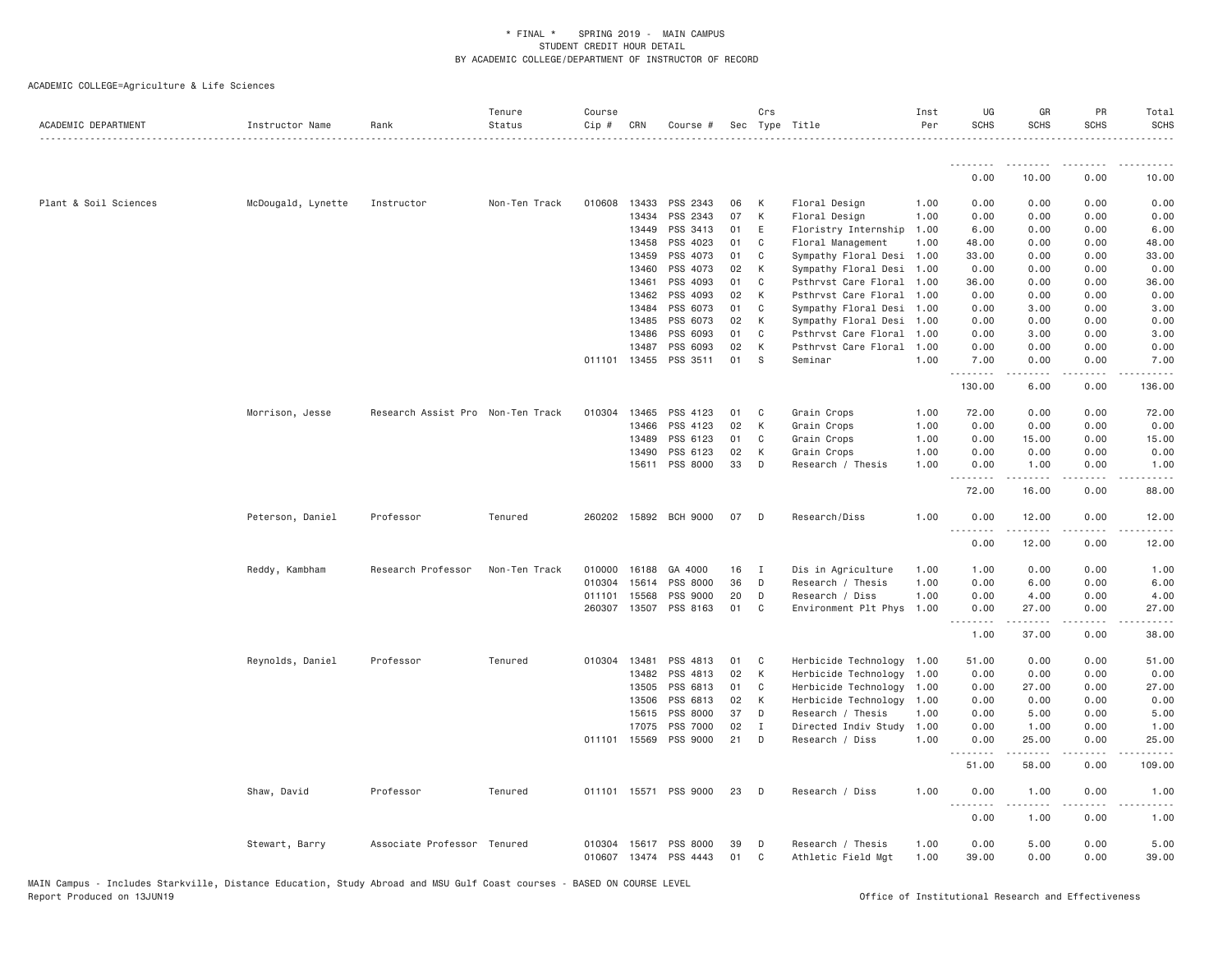| ACADEMIC DEPARTMENT                                         | Instructor Name | Rank                          | Tenure<br>Status | Course<br>$Cip \#$ | CRN   | Course #              |      | Crs            | Sec Type Title       | Inst<br>Per | UG<br>SCHS          | GR<br><b>SCHS</b>  | PR<br><b>SCHS</b> | Total<br><b>SCHS</b> |
|-------------------------------------------------------------|-----------------|-------------------------------|------------------|--------------------|-------|-----------------------|------|----------------|----------------------|-------------|---------------------|--------------------|-------------------|----------------------|
| Plant & Soil Sciences                                       | Stewart, Barry  | Associate Professor Tenured   |                  | 010607             | 13475 | PSS 4443              | 02   | C              | Athletic Field Mgt-A | 1.00        | 27.00               | 0.00               | 0.00              | 27.00                |
|                                                             |                 |                               |                  | 011103             | 13424 | PSS 1313              | 01   | C.             | Plant Science        | 1.00        | 186.00              | 0.00               | 0.00              | 186.00               |
|                                                             |                 |                               |                  |                    | 13425 | PSS 1313              | 02   | K              | Plant Science        | 1.00        | 0.00                | 0.00               | 0.00              | 0.00                 |
|                                                             |                 |                               |                  |                    | 13426 | PSS 1313              | 03   | K              | Plant Science        | 1.00        | 0.00                | 0.00               | 0.00              | 0.00                 |
|                                                             |                 |                               |                  |                    |       | 13427 PSS 1313        | 04   | K              | Plant Science        | 1.00        | 0.00<br><u>.</u>    | 0.00<br>.          | 0.00<br>----      | 0.00                 |
|                                                             |                 |                               |                  |                    |       |                       |      |                |                      |             | 252.00              | 5.00               | 0.00              | 257.00               |
|                                                             | Tseng, Te Ming  | Assistant Professor Ten Track |                  | 010304             | 15618 | PSS 8000              | 40   | D              | Research / Thesis    | 1.00        | 0.00                | 1.00               | 0.00              | 1.00                 |
|                                                             |                 |                               |                  | 011101             | 16940 | PSS 9000              | 32   | D              | Research / Diss      | 1.00        | 0.00                | 9.00               | 0.00              | 9.00                 |
|                                                             |                 |                               |                  |                    |       | 030101 11779 ENS 4102 | 01   | E              | Practicum            | 1.00        | 2.00<br>.           | 0.00               | 0.00              | 2.00                 |
|                                                             |                 |                               |                  |                    |       |                       |      |                |                      |             | 2.00                | 10.00              | 0.00              | 12.00                |
|                                                             | Varco, Jac      | Professor                     | Tenured          | 010304             | 15619 | PSS 8000              | 41   | D              | Research / Thesis    | 1.00        | 0.00                | 17.00              | 0.00              | 17.00                |
|                                                             |                 |                               |                  | 011201             | 13468 | PSS 4313              | 01   | C <sub>c</sub> | Soil Fertility       | 1.00        | 105.00              | 0.00               | 0.00              | 105.00               |
|                                                             |                 |                               |                  |                    |       | 13492 PSS 6313        | 01 C |                | Soil Fertility       | 1.00        | 0.00<br>.           | 15.00              | 0.00<br>$- - - -$ | 15.00                |
|                                                             |                 |                               |                  |                    |       |                       |      |                |                      |             | 105.00              | 32.00              | 0.00              | 137.00               |
|                                                             | Wallace, Teddy  | Associate Professor Tenured   |                  | 010304             | 13467 | PSS 4133              | 01   | C.             | Fiber&Oilseed Crops  | 1.00        | 120.00              | 0.00               | 0.00              | 120.00               |
|                                                             |                 |                               |                  |                    |       | 011101 15574 PSS 9000 | 26   | D              | Research / Diss      | 1.00        | 0.00                | 2.00               | 0.00              | 2.00                 |
|                                                             |                 |                               |                  |                    |       |                       |      |                |                      |             | .<br>120.00         | 2.00               | 0.00              | 122.00               |
|                                                             | White, Joshua   | Non-Faculty                   | Not Applicable   |                    |       | 010304 13463 PSS 4103 | 01 B |                | Forage Pasture       | 1.00        | 66.00               | 0.00               | 0.00              | 66.00                |
|                                                             |                 |                               |                  |                    |       |                       |      |                |                      |             | .<br>66.00          | 0.00               | 0.00              | 66.00                |
|                                                             | Williams, W.    | Non-Employee                  | Not Applicable   |                    |       | 011101 15576 PSS 9000 | 28   | $\Box$         | Research / Diss      | 1.00        | 0.00                | 3.00               | 0.00              | 3.00                 |
|                                                             |                 |                               |                  |                    |       |                       |      |                |                      |             | .<br>0.00           | 3.00               | 0.00              | 3.00                 |
| ----------------------------------<br>Plant & Soil Sciences |                 |                               |                  |                    |       |                       |      |                |                      |             | ========<br>2497.00 | ========<br>465.00 | ---------<br>0.00 | 2962.00              |
| ----------------------------------                          |                 |                               |                  |                    |       |                       |      |                |                      |             | ========            | --------- -------- |                   |                      |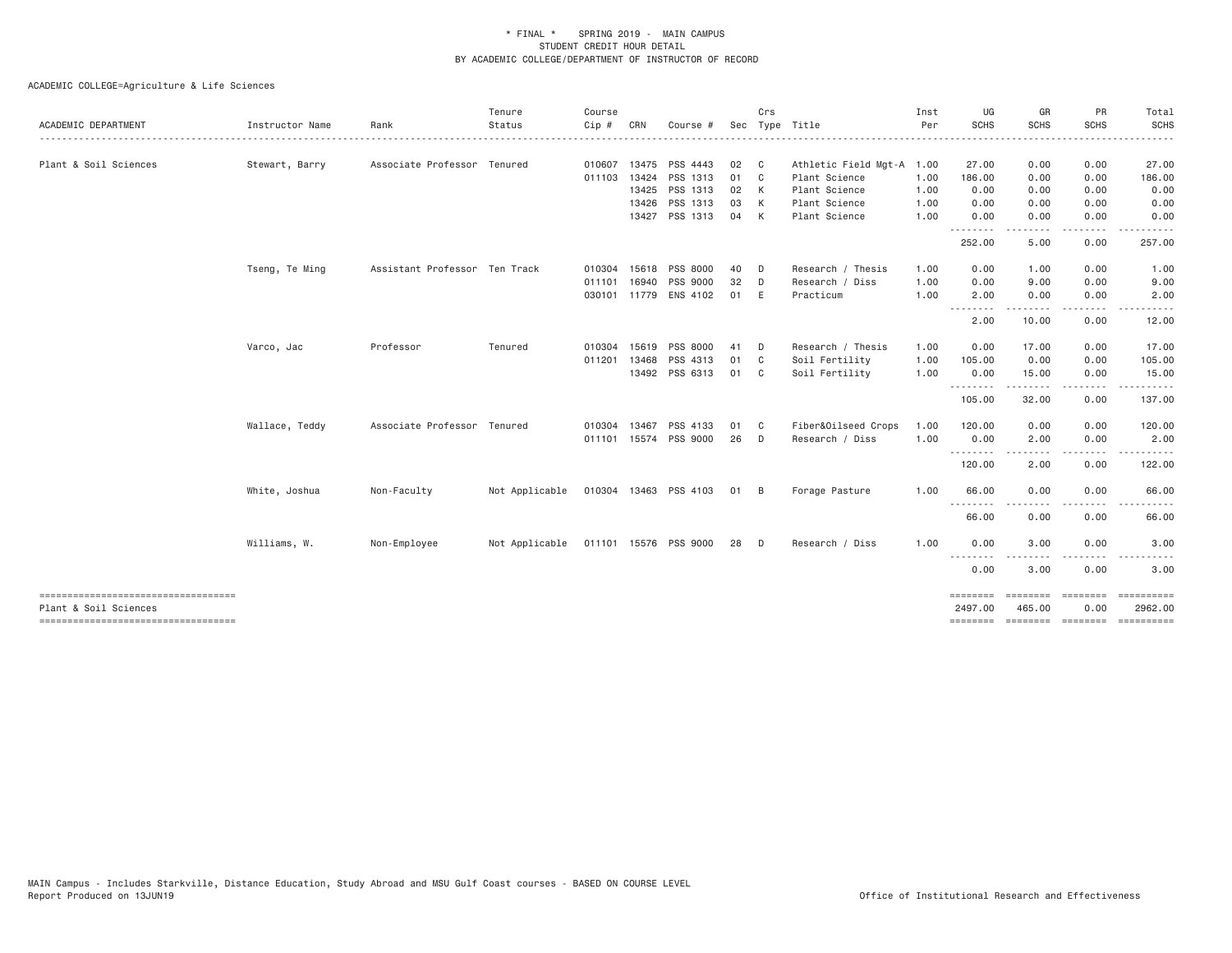| ACADEMIC DEPARTMENT | Instructor Name                | Rank                                               | Tenure<br>Status | Course<br>Cip # | CRN   | Course #             |    | Crs          | Sec Type Title            | Inst<br>Per | UG<br><b>SCHS</b> | GR<br><b>SCHS</b>                                                                                                                                             | <b>PR</b><br><b>SCHS</b> | Total<br><b>SCHS</b><br>. |
|---------------------|--------------------------------|----------------------------------------------------|------------------|-----------------|-------|----------------------|----|--------------|---------------------------|-------------|-------------------|---------------------------------------------------------------------------------------------------------------------------------------------------------------|--------------------------|---------------------------|
| Poultry Science     |                                | Acharya Adhikari, Pr Assistant Professor Ten Track |                  | 010000          | 16216 | GA 4000              | 17 | I            | Dis in Agriculture        | 1.00        | 1.00              | 0.00                                                                                                                                                          | 0.00                     | 1.00                      |
|                     |                                |                                                    |                  | 010907 16493    |       | P0 4000              | 01 | $\mathbf I$  | Directed Indiv Study      | 1.00        | 1.00              | 0.00                                                                                                                                                          | 0.00                     | 1.00                      |
|                     |                                |                                                    |                  |                 | 16523 | PO 8000              | 01 | D            | Research / Thesis         | 1.00        | 0.00<br>.         | 2.00<br>$- - - - - -$                                                                                                                                         | 0.00<br>.                | 2.00<br>$- - - - -$       |
|                     |                                |                                                    |                  |                 |       |                      |    |              |                           |             | 2.00              | 2.00                                                                                                                                                          | 0.00                     | 4.00                      |
|                     | Beck, Mary                     | Professor                                          | Tenured          | 010907 13368    |       | PO 8011              | 01 | -S           | Graduate Seminar in       | 1.00        | 0.00              | 6.00                                                                                                                                                          | 0.00                     | 6.00                      |
|                     |                                |                                                    |                  |                 | 13369 | PO 8111              | 01 | <b>S</b>     | Adv Grad Poultry Sem      | 1.00        | 0.00<br>.         | 8.00<br><u>.</u>                                                                                                                                              | 0.00<br>.                | 8.00<br>.                 |
|                     |                                |                                                    |                  |                 |       |                      |    |              |                           |             | 0.00              | 14.00                                                                                                                                                         | 0.00                     | 14.00                     |
|                     | Kiess, Aaron                   | Associate Professor Tenured                        |                  | 010907          | 13349 | PO 3011              | 01 | S            | Seminar                   | 1.00        | 24.00             | 0.00                                                                                                                                                          | 0.00                     | 24.00                     |
|                     |                                |                                                    |                  |                 | 13350 | PO 3021              | 01 | S            | Seminar                   | 1.00        | 6.00              | 0.00                                                                                                                                                          | 0.00                     | 6.00                      |
|                     |                                |                                                    |                  |                 | 13355 | PO 4031              | 01 | S            | Seminar                   | 1.00        | 6.00              | 0.00                                                                                                                                                          | 0.00                     | 6.00                      |
|                     |                                |                                                    |                  |                 | 13357 | PO 4041              | 01 | S            | Seminar                   | 1.00        | 7.00              | 0.00                                                                                                                                                          | 0.00                     | 7.00                      |
|                     |                                |                                                    |                  |                 | 13361 | PO 4844              | 01 | C            | Avian Anatomy & Phys      | 1.00        | 136.00            | 0.00                                                                                                                                                          | 0.00                     | 136.00                    |
|                     |                                |                                                    |                  |                 | 13362 | PO 4844              | 02 | K            | Avian Anatomy & Phys      | 1.00        | 0.00              | 0.00                                                                                                                                                          | 0.00                     | 0.00                      |
|                     |                                |                                                    |                  |                 | 13366 | PO 6844              | 01 | C            | Avian Anatomy & Phys      | 1.00        | 0.00              | 4.00                                                                                                                                                          | 0.00                     | 4.00                      |
|                     |                                |                                                    |                  |                 | 13367 | PO 6844              | 02 | К            | Avian Anatomy & Phys      | 1.00        | 0.00              | 0.00                                                                                                                                                          | 0.00                     | 0.00                      |
|                     |                                |                                                    |                  |                 | 16524 | PO 8000              | 02 | D            | Research / Thesis         | 1.00        | 0.00              | 4.00                                                                                                                                                          | 0.00                     | 4.00                      |
|                     |                                |                                                    |                  |                 | 16531 | PO 9000              | 02 | D            | Research / Diss           | 1.00        | 0.00<br>.         | 7.00<br>د د د د د                                                                                                                                             | 0.00<br>د د د د          | 7.00<br>.                 |
|                     |                                |                                                    |                  |                 |       |                      |    |              |                           |             | 179.00            | 15.00                                                                                                                                                         | 0.00                     | 194.00                    |
|                     | McDaniel, Christophe Professor |                                                    | Tenured          | 010907 14766    |       | PO 4324              | 01 | C            | Avian Reproduction        | 1.00        | 48.00             | 0.00                                                                                                                                                          | 0.00                     | 48.00                     |
|                     |                                |                                                    |                  |                 |       | 16532 PO 9000        | 03 | D            | Research / Diss           | 1.00        | 0.00              | 2.00                                                                                                                                                          | 0.00                     | 2.00                      |
|                     |                                |                                                    |                  |                 |       |                      |    |              |                           |             | .<br>48.00        | $\frac{1}{2} \left( \frac{1}{2} \right) \left( \frac{1}{2} \right) \left( \frac{1}{2} \right) \left( \frac{1}{2} \right) \left( \frac{1}{2} \right)$<br>2.00  | .<br>0.00                | المتمامين<br>50.00        |
|                     | Peebles, Edgar                 | Professor                                          | Tenured          | 010907 16533    |       | PO 9000              | 04 | D            | Research / Diss           | 1.00        | 0.00              | 27.00                                                                                                                                                         | 0.00                     | 27.00                     |
|                     |                                |                                                    |                  |                 | 17049 | P0 4000              | 04 | $\mathbf{I}$ | Directed Indiv Study      | 1.00        | 3.00              | 0.00                                                                                                                                                          | 0.00                     | 3.00                      |
|                     |                                |                                                    |                  |                 | 17050 | PO 4000              | 05 | I            | Directed Indiv Study      | 1.00        | 2.00              | 0.00                                                                                                                                                          | 0.00                     | 2.00                      |
|                     |                                |                                                    |                  | 260801 10553    |       | BIO 3103             | 01 | C            | Genetics I                | 1.00        | 258.00            | 0.00                                                                                                                                                          | 0.00                     | 258.00                    |
|                     |                                |                                                    |                  |                 | 10554 | BIO 3103             | 02 | К            | Genetics I                | 1.00        | 0.00              | 0.00                                                                                                                                                          | 0.00                     | 0.00                      |
|                     |                                |                                                    |                  |                 | 10555 | BIO 3103             | 03 | К            | Genetics I                | 1.00        | 0.00              | 0.00                                                                                                                                                          | 0.00                     | 0.00                      |
|                     |                                |                                                    |                  |                 | 12283 | GNS 3103             | 01 | C            | Genetics I SI             | 1.00        | 33.00             | 0.00                                                                                                                                                          | 0.00                     | 33.00                     |
|                     |                                |                                                    |                  |                 | 12284 | GNS 3103             | 02 | К            | Genetics I                | 1.00        | 0.00              | 0.00                                                                                                                                                          | 0.00                     | 0.00                      |
|                     |                                |                                                    |                  |                 | 12285 | GNS 3103             | 03 | К            | Genetics I                | 1.00        | 0.00              | 0.00                                                                                                                                                          | 0.00                     | 0.00                      |
|                     |                                |                                                    |                  |                 | 13351 | PO 3103              | 01 | C            | Genetics I                | 1.00        | 174.00            | 0.00                                                                                                                                                          | 0.00                     | 174.00                    |
|                     |                                |                                                    |                  |                 | 13352 | PO 3103              | 02 | К            | Genetics I                | 1.00        | 0.00              | 0.00                                                                                                                                                          | 0.00                     | 0.00                      |
|                     |                                |                                                    |                  |                 |       | 13353 PO 3103        | 03 | К            | Genetics I                | 1.00        | 0.00              | 0.00                                                                                                                                                          | 0.00                     | 0.00                      |
|                     |                                |                                                    |                  |                 |       |                      |    |              |                           |             | .<br>470.00       | $\frac{1}{2} \left( \frac{1}{2} \right) \left( \frac{1}{2} \right) \left( \frac{1}{2} \right) \left( \frac{1}{2} \right) \left( \frac{1}{2} \right)$<br>27.00 | والأمام<br>0.00          | -----<br>497.00           |
|                     | Sadler, Clarence               | Lecturer                                           | Non-Ten Track    | 010907 12126    |       | FNH 4512             | 01 | C            | Poult. Prod. Safety       | 1.00        | 4.00              | 0.00                                                                                                                                                          | 0.00                     | 4.00                      |
|                     |                                |                                                    |                  |                 | 12137 | FNH 6512             | 01 | C            | Poult. Prod. Safety       | 1.00        | 0.00              | 2.00                                                                                                                                                          | 0.00                     | 2.00                      |
|                     |                                |                                                    |                  |                 | 13356 | PO 4033              | 01 | B            | Diseases of Poultry       | 1.00        | 48.00             | 0.00                                                                                                                                                          | 0.00                     | 48.00                     |
|                     |                                |                                                    |                  |                 | 13360 | PO 4512              | 01 | C            | Poult. Prod. Safety       | 1.00        | 24.00             | 0.00                                                                                                                                                          | 0.00                     | 24.00                     |
|                     |                                |                                                    |                  |                 |       | 13365 PO 6512        | 01 | C            | Poult. Prod. Safety       | 1.00        | 0.00<br><u>.</u>  | 2.00<br>.                                                                                                                                                     | 0.00<br>.                | 2.00<br>.                 |
|                     |                                |                                                    |                  |                 |       |                      |    |              |                           |             | 76.00             | 4.00                                                                                                                                                          | 0.00                     | 80.00                     |
|                     | Tabler, George                 | Extension Professor Non-Ten Track                  |                  |                 |       | 010907 16893 PO 7000 | 01 | $\mathbf{I}$ | Directed Indiv Study 1.00 |             | 0.00              | 4.00                                                                                                                                                          | 0.00                     | 4.00                      |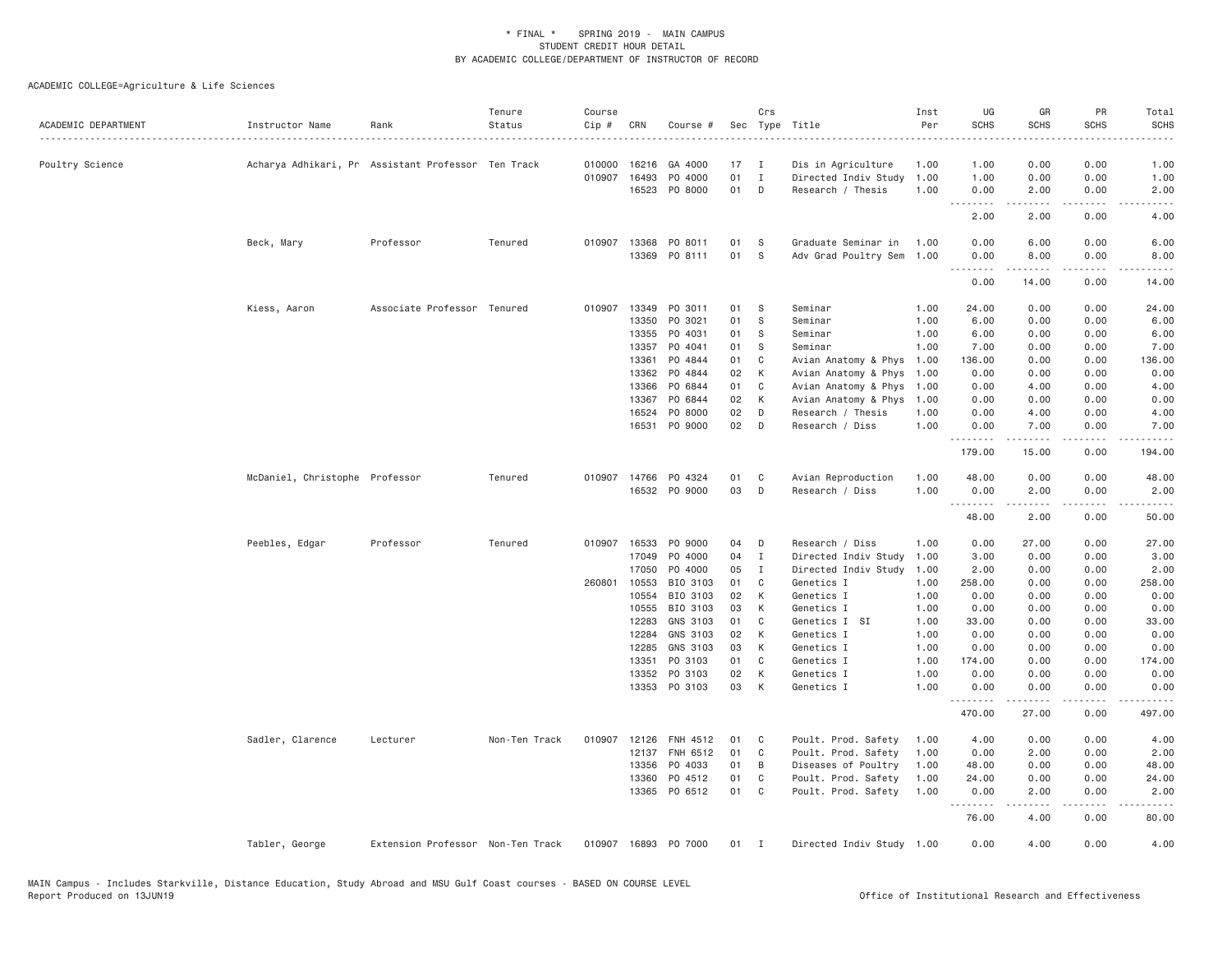| ACADEMIC DEPARTMENT                                     | Instructor Name | Rank                              | Tenure<br>Status | Course<br>Cip # | CRN   | Course #      |              | Crs            | Sec Type Title            | Inst<br>Per | UG<br><b>SCHS</b>   | GR<br><b>SCHS</b>    | PR<br><b>SCHS</b>      | Total<br><b>SCHS</b> |
|---------------------------------------------------------|-----------------|-----------------------------------|------------------|-----------------|-------|---------------|--------------|----------------|---------------------------|-------------|---------------------|----------------------|------------------------|----------------------|
|                                                         |                 |                                   |                  |                 |       |               |              |                |                           |             |                     | ---------            | .                      | ----------           |
|                                                         |                 |                                   |                  |                 |       |               |              |                |                           |             | 0.00                | 4.00                 | 0.00                   | 4.00                 |
| Poultry Science                                         | Wamsley, Kelley | Assistant Professor Ten Track     |                  | 010904          | 13359 | PO 4423       | 01 C         |                | Feed Manufacturing        | 1.00        | 99.00               | 0.00                 | 0.00                   | 99.00                |
|                                                         |                 |                                   |                  |                 | 13364 | PO 6423       | 01 C         |                | Feed Manufacturing        | 1.00        | 0.00                | 6.00                 | 0.00                   | 6.00                 |
|                                                         |                 |                                   |                  | 010907          | 16528 | PO 8000       | 06 D         |                | Research / Thesis         | 1.00        | 0.00                | 8.00                 | 0.00                   | 8.00                 |
|                                                         |                 |                                   |                  |                 | 16535 | PO 9000       | 06 D         |                | Research / Diss           | 1.00        | 0.00                | 7.00                 | 0.00                   | 7.00                 |
|                                                         |                 |                                   |                  |                 | 16895 | PO 7000       | 02           | $\blacksquare$ | Directed Indiv Study 1.00 |             | 0.00                | 5.00                 | 0.00                   | 5.00                 |
|                                                         |                 |                                   |                  |                 |       | 16984 PO 4000 | 03 I         |                | Directed Indiv Study 1.00 |             | 1.00                | 0.00                 | 0.00                   | 1.00                 |
|                                                         |                 |                                   |                  |                 |       |               |              |                |                           |             | 100.00              | . <u>.</u><br>26.00  | -----<br>0.00          | <u>.</u><br>126.00   |
|                                                         | Wells, Jessica  | Extension Instructo Non-Ten Track |                  | 010000          | 10095 | ADS 1013      | 01           | $\mathbf{C}$   | Animal Agriculture & 0.50 |             | 120.00              | 0.00                 | 0.00                   | 120.00               |
|                                                         |                 |                                   |                  |                 |       | 13348 PO 1013 | 01 C         |                | Animal Agriculture & 0.50 |             | 30.00               | 0.00                 | 0.00                   | 30.00                |
|                                                         |                 |                                   |                  | 010907          | 13354 | PO 3423       | $01 \quad B$ |                | Poultry Evaluation I 1.00 |             | 33.00               | 0.00                 | 0.00                   | 33.00                |
|                                                         |                 |                                   |                  |                 | 16855 | PO 4000       | 02           | $\mathbf I$    | Directed Indiv Study 1.00 |             | 1.00                | 0.00                 | 0.00                   | 1.00                 |
|                                                         |                 |                                   |                  |                 |       | 17158 PO 4000 | 06           | $\mathbf I$    | Directed Indiv Study 1.00 |             | 2.00                | 0.00                 | 0.00                   | 2.00                 |
|                                                         |                 |                                   |                  |                 |       |               |              |                |                           |             | --------<br>186.00  | . <u>.</u> .<br>0.00 | -----<br>0.00          | 186.00               |
|                                                         | Zhai, Wei       | Assistant Professor Ten Track     |                  | 010000          |       | 16042 GA 4000 | 02 I         |                | Dis in Agriculture        | 1.00        | 3.00                | 0.00                 | 0.00                   | 3.00                 |
|                                                         |                 |                                   |                  | 010907          | 16529 | PO 8000       | 07           | D.             | Research / Thesis         | 1.00        | 0.00                | 1.00                 | 0.00                   | 1.00                 |
|                                                         |                 |                                   |                  |                 |       | 16536 PO 9000 | 07           | D              | Research / Diss           | 1.00        | 0.00                | 3.00                 | 0.00                   | 3.00                 |
|                                                         |                 |                                   |                  |                 |       |               |              |                |                           |             | $- - -$<br>3.00     | 4.00                 | 0.00                   | 7.00                 |
| ====================================<br>Poultry Science |                 |                                   |                  |                 |       |               |              |                |                           |             | ========<br>1064,00 | ---------<br>98,00   | <b>EBBERED</b><br>0.00 | EEEEEEEEE<br>1162.00 |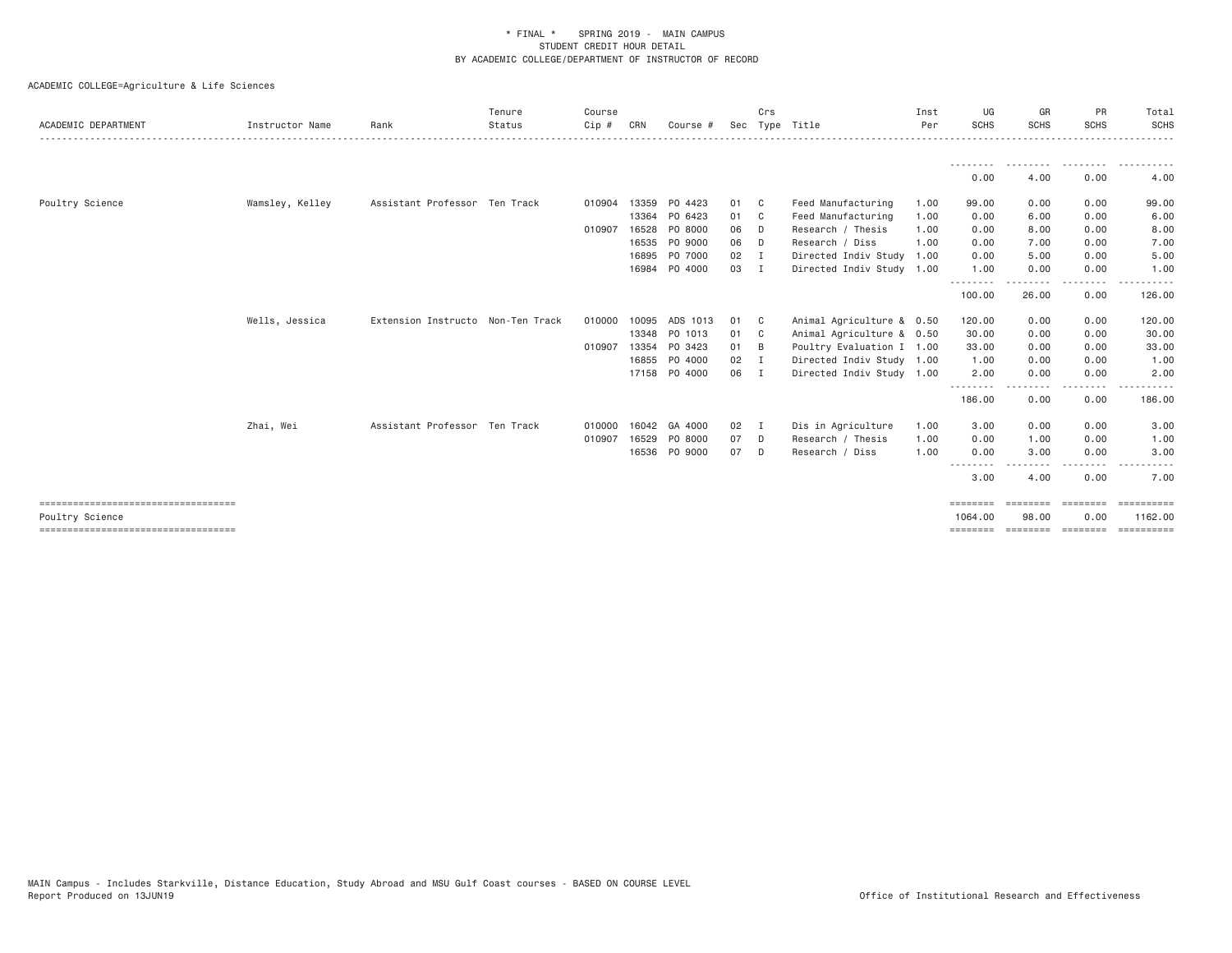| ACADEMIC DEPARTMENT      | Instructor Name     | Rank                              | Tenure<br>Status | Course<br>Cip # | CRN          | Course #                     |    | Crs            | Sec Type Title            | Inst<br>Per | UG<br><b>SCHS</b>  | GR<br><b>SCHS</b>                                                                                                                                                                                                                                                                                                                            | PR<br><b>SCHS</b> | Total<br><b>SCHS</b> |
|--------------------------|---------------------|-----------------------------------|------------------|-----------------|--------------|------------------------------|----|----------------|---------------------------|-------------|--------------------|----------------------------------------------------------------------------------------------------------------------------------------------------------------------------------------------------------------------------------------------------------------------------------------------------------------------------------------------|-------------------|----------------------|
|                          |                     |                                   | .                |                 |              |                              |    |                | .                         |             |                    |                                                                                                                                                                                                                                                                                                                                              |                   | $- - - -$            |
| School of Human Sciences | Black, Catherine    | Professor                         | Non-Ten Track    | 010000          | 16444        | GA 4000                      | 20 | $\mathbf{I}$   | Dis in Agriculture        | 1.00        | 3.00               | 0.00                                                                                                                                                                                                                                                                                                                                         | 0.00              | 3.00                 |
|                          |                     |                                   |                  | 190101          | 14844        | HS 4710                      | 01 | $\overline{A}$ | Study Tour                | 1.00        | 24.00              | 0.00                                                                                                                                                                                                                                                                                                                                         | 0.00              | 24.00                |
|                          |                     |                                   |                  | 190403          | 11927        | FDM 4343                     | 01 | B              | Pattern Making and D      | 1.00        | 48.00              | 0.00                                                                                                                                                                                                                                                                                                                                         | 0.00              | 48.00                |
|                          |                     |                                   |                  |                 | 11931        | FDM 6343                     | 01 | B              | Pattern Making and D      | 1.00        | 0.00               | 6.00                                                                                                                                                                                                                                                                                                                                         | 0.00              | 6.00                 |
|                          |                     |                                   |                  |                 | 190901 14862 | FDM 4593                     | 01 | B              | Creative Design Tech 1.00 |             | 36.00              | 0.00                                                                                                                                                                                                                                                                                                                                         | 0.00              | 36.00                |
|                          |                     |                                   |                  |                 | 14863        | FDM 6593                     | 01 | B              | Creative Design Tech 1.00 |             | 0.00               | 3.00                                                                                                                                                                                                                                                                                                                                         | 0.00              | 3.00                 |
|                          |                     |                                   |                  |                 | 16445        | FDM 8100                     | 01 | E              | Creative Project          | 1.00        | 0.00               | 6.00                                                                                                                                                                                                                                                                                                                                         | 0.00              | 6.00                 |
|                          |                     |                                   |                  |                 |              | 500407 16585 FDM 4000        | 02 | $\mathbf{I}$   | Directed Indiv Study 1.00 |             | 1.00<br>.          | 0.00<br>$\frac{1}{2} \left( \begin{array}{ccc} 1 & 0 & 0 & 0 \\ 0 & 0 & 0 & 0 \\ 0 & 0 & 0 & 0 \\ 0 & 0 & 0 & 0 \\ 0 & 0 & 0 & 0 \\ 0 & 0 & 0 & 0 \\ 0 & 0 & 0 & 0 \\ 0 & 0 & 0 & 0 \\ 0 & 0 & 0 & 0 \\ 0 & 0 & 0 & 0 \\ 0 & 0 & 0 & 0 & 0 \\ 0 & 0 & 0 & 0 & 0 \\ 0 & 0 & 0 & 0 & 0 \\ 0 & 0 & 0 & 0 & 0 \\ 0 & 0 & 0 & 0 & 0 \\ 0 & 0 & 0$ | 0.00<br>.         | 1.00<br>.            |
|                          |                     |                                   |                  |                 |              |                              |    |                |                           |             | 112.00             | 15.00                                                                                                                                                                                                                                                                                                                                        | 0.00              | 127.00               |
|                          | Boutwell, Angela    | Lecturer                          | Non-Ten Track    |                 |              | 190706 14307 HDFS 2813 501 B |    |                | Child Development         | 1.00        | 15.00<br>.         | 0.00                                                                                                                                                                                                                                                                                                                                         | 0.00              | 15.00                |
|                          |                     |                                   |                  |                 |              |                              |    |                |                           |             | 15.00              | 0.00                                                                                                                                                                                                                                                                                                                                         | 0.00              | 15.00                |
|                          | Browning, Ned       | Lecturer                          | Non-Ten Track    |                 |              | 090701 10999 CO 3343         | 01 | C <sub>c</sub> | Writing for the Medi 1.00 |             | 39.00<br>.         | 0.00<br>.                                                                                                                                                                                                                                                                                                                                    | 0.00<br>$- - - -$ | 39.00<br>.           |
|                          |                     |                                   |                  |                 |              |                              |    |                |                           |             | 39.00              | 0.00                                                                                                                                                                                                                                                                                                                                         | 0.00              | 39,00                |
|                          | Denny, Marina       | Assistant Professor Ten Track     |                  | 010701          | 10223        | AELC 4503                    | 01 | C              | International Ag Ed       | 1.00        | 33.00              | 0.00                                                                                                                                                                                                                                                                                                                                         | 0.00              | 33.00                |
|                          |                     |                                   |                  | 010801          | 16770        | AELC 9000                    | 05 | D              | Research/Dissertatio 1.00 |             | 0.00               | 3.00                                                                                                                                                                                                                                                                                                                                         | 0.00              | 3.00                 |
|                          |                     |                                   |                  |                 |              | 16782 AELC 8100 04           |    | I              | Creative Component A 1.00 |             | 0.00<br>. <i>.</i> | 3.00<br>.                                                                                                                                                                                                                                                                                                                                    | 0.00<br>$- - - -$ | 3.00                 |
|                          |                     |                                   |                  |                 |              |                              |    |                |                           |             | 33.00              | 6.00                                                                                                                                                                                                                                                                                                                                         | 0.00              | 39.00                |
|                          | Downey, Laura       | Extension Assoc Pro Non-Ten Track |                  | 010801          | 16408        | AELC 9000 03                 |    | D              | Research/Dissertatio 1.00 |             | 0.00               | 6.00                                                                                                                                                                                                                                                                                                                                         | 0.00              | 6.00                 |
|                          |                     |                                   |                  |                 | 190701 15521 | HDFS 9000 01                 |    | D              | Research/Dissertatio 1.00 |             | 0.00<br><b></b>    | 9.00<br>$- - - - -$                                                                                                                                                                                                                                                                                                                          | 0.00<br>.         | 9.00<br>.            |
|                          |                     |                                   |                  |                 |              |                              |    |                |                           |             | 0.00               | 15.00                                                                                                                                                                                                                                                                                                                                        | 0.00              | 15.00                |
|                          | Elmore-Staton, Lori | Associate Professor Ten Track     |                  |                 | 190101 16135 | <b>HDFS 7000</b>             | 03 | I              | Directed Indiv Study 1.00 |             | 0.00               | 6.00                                                                                                                                                                                                                                                                                                                                         | 0.00              | 6.00                 |
|                          |                     |                                   |                  |                 | 16747        | <b>HDFS 4990</b>             | 01 | C              | Special Topics in HD 0.05 |             | 1.95               | 0.00                                                                                                                                                                                                                                                                                                                                         | 0.00              | 1.95                 |
|                          |                     |                                   |                  | 190701          | 12359        | HDFS 1813 01                 |    | C              | Devel through Lifesp      | 0.10        | 20.40              | 0.00                                                                                                                                                                                                                                                                                                                                         | 0.00              | 20.40                |
|                          |                     |                                   |                  |                 | 12363        | <b>HDFS 3123</b>             | 01 | C              | Global Child Advocac      | 0.50        | 70.50              | 0.00                                                                                                                                                                                                                                                                                                                                         | 0.00              | 70.50                |
|                          |                     |                                   |                  |                 | 12399        | HDFS 8123 01                 |    | C              | Effects of Poverty        | 1.00        | 0.00               | 24.00                                                                                                                                                                                                                                                                                                                                        | 0.00              | 24.00                |
|                          |                     |                                   |                  |                 | 14866        | <b>HDFS 8853</b>             | 01 | C              | Current Issues in HD      | 1.00        | 0.00               | 30.00                                                                                                                                                                                                                                                                                                                                        | 0.00              | 30.00                |
|                          |                     |                                   |                  |                 | 15522        | <b>HDFS 9000</b>             | 02 | D              | Research/Dissertatio      | 1.00        | 0.00               | 1.00                                                                                                                                                                                                                                                                                                                                         | 0.00              | 1.00                 |
|                          |                     |                                   |                  |                 | 15638        | <b>HDFS 8000</b>             | 01 | D              | Research/Thesis           | 1.00        | 0.00<br><u>.</u>   | 9.00<br>$\frac{1}{2} \left( \frac{1}{2} \right) \left( \frac{1}{2} \right) \left( \frac{1}{2} \right) \left( \frac{1}{2} \right) \left( \frac{1}{2} \right)$                                                                                                                                                                                 | 0.00<br>.         | 9.00<br>.            |
|                          |                     |                                   |                  |                 |              |                              |    |                |                           |             | 92.85              | 70.00                                                                                                                                                                                                                                                                                                                                        | 0.00              | 162.85               |
|                          | Fason, Angel        | Instructor                        | Non-Ten Track    |                 | 131308 14867 | <b>HDFS 4886</b>             | 01 | Ε              | Teaching Intern FCS       | 1.00        | 6.00               | 0.00                                                                                                                                                                                                                                                                                                                                         | 0.00              | 6.00                 |
|                          |                     |                                   |                  |                 | 14868        | <b>HDFS 4896</b>             | 01 | Ε              | Teaching Intern FCS       | 1.00        | 6.00               | 0.00                                                                                                                                                                                                                                                                                                                                         | 0.00              | 6.00                 |
|                          |                     |                                   |                  | 190101          | 12551        | HS 4701                      | 01 | C              | Internship Placement 1.00 |             | 25.00              | 0.00                                                                                                                                                                                                                                                                                                                                         | 0.00              | 25.00                |
|                          |                     |                                   |                  |                 | 16125        | <b>HDFS 3000</b>             | 02 | Ε              | Field Experience          | 1.00        | 3.00               | 0.00                                                                                                                                                                                                                                                                                                                                         | 0.00              | 3.00                 |
|                          |                     |                                   |                  |                 | 16747        | <b>HDFS 4990</b>             | 01 | C              | Special Topics in HD      | 0.90        | 35.10              | 0.00                                                                                                                                                                                                                                                                                                                                         | 0.00              | 35.10                |
|                          |                     |                                   |                  |                 | 190701 12377 | <b>HDFS 4740</b>             | 01 | Ε              | PreK-K Teacher Cand       | 1,00        | 132.00             | 0.00                                                                                                                                                                                                                                                                                                                                         | 0.00              | 132.00               |
|                          |                     |                                   |                  |                 | 12378        | <b>HDFS 4760</b>             | 01 | Ε              | Child Development In      | 1.00        | 36.00              | 0.00                                                                                                                                                                                                                                                                                                                                         | 0.00              | 36.00                |
|                          |                     |                                   |                  |                 | 12379        | HDFS 4770 01                 |    | E              | Child Life Internshi 1.00 |             | 12.00              | 0.00                                                                                                                                                                                                                                                                                                                                         | 0.00              | 12.00                |
|                          |                     |                                   |                  |                 | 12380        | <b>HDFS 4780</b>             | 01 | Ε              | Youth Development In 1.00 |             | 24.00              | 0.00                                                                                                                                                                                                                                                                                                                                         | 0.00              | 24.00                |
|                          |                     |                                   |                  |                 | 12381        | HDFS 4790 01                 |    | E              | Family Science Inter 1.00 |             | 36.00              | 0.00                                                                                                                                                                                                                                                                                                                                         | 0.00              | 36.00                |
|                          |                     |                                   |                  | 190706          | 12361        | HDFS 2813 01                 |    | <b>B</b>       | Child Development         | 1.00        | 123,00             | 0.00                                                                                                                                                                                                                                                                                                                                         | 0.00              | 123.00               |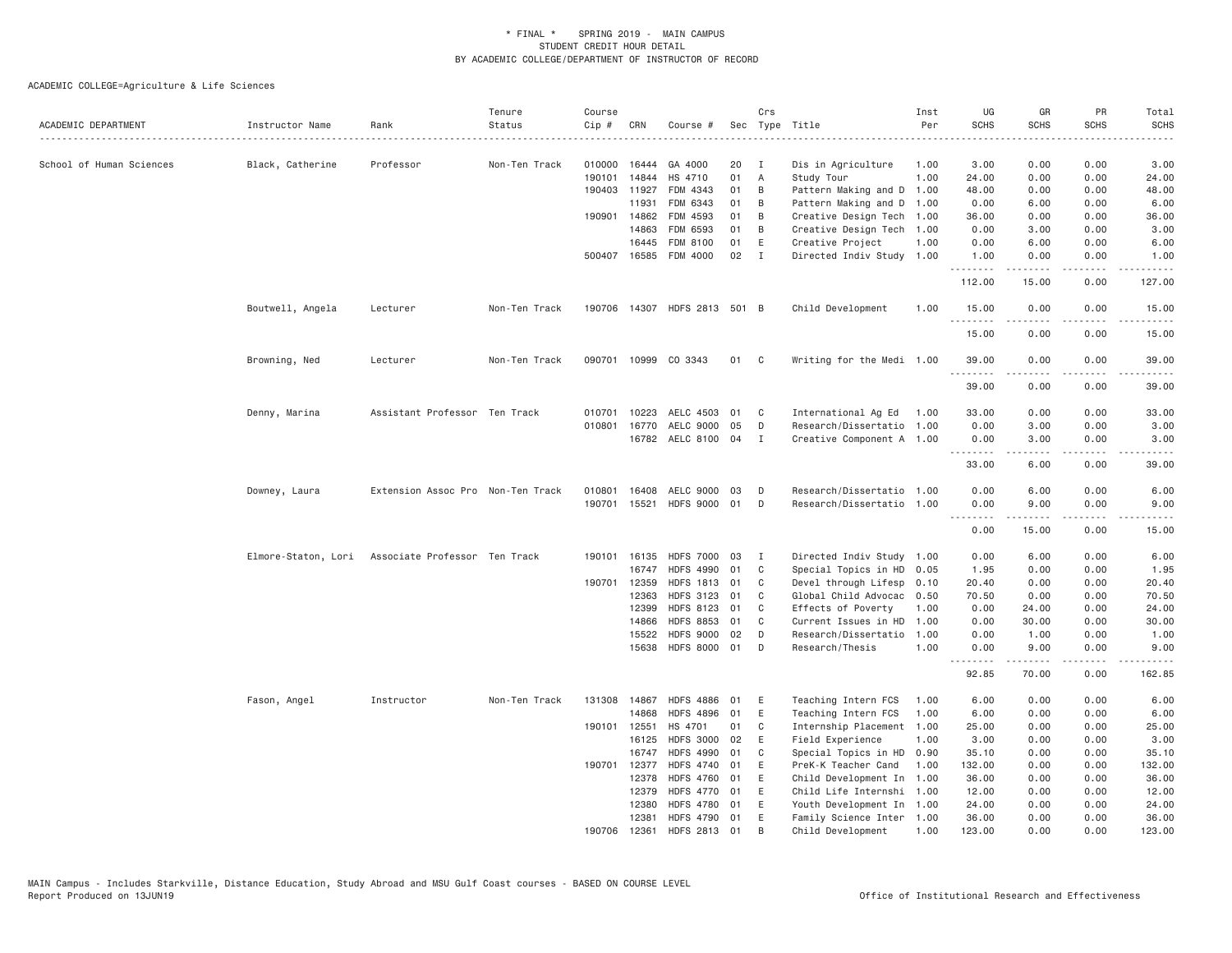| ACADEMIC DEPARTMENT      | Instructor Name  | Rank                              | Tenure<br>Status | Course<br>Cip # | CRN            | Course #                  |           | Crs            | Sec Type Title                                         | Inst<br>Per | UG<br><b>SCHS</b> | GR<br><b>SCHS</b>  | PR<br><b>SCHS</b>               | Total<br><b>SCHS</b>                                                                                                               |
|--------------------------|------------------|-----------------------------------|------------------|-----------------|----------------|---------------------------|-----------|----------------|--------------------------------------------------------|-------------|-------------------|--------------------|---------------------------------|------------------------------------------------------------------------------------------------------------------------------------|
|                          |                  |                                   |                  |                 |                |                           |           |                |                                                        |             | .                 |                    |                                 |                                                                                                                                    |
|                          |                  |                                   |                  |                 |                |                           |           |                |                                                        |             | 438.10            | 0.00               | 0.00                            | 438.10                                                                                                                             |
| School of Human Sciences | Freeman, Charles | Associate Professor Ten Track     |                  |                 | 190101 12553   | HS 4702                   | 01        | C              | Research and Applica 0.50                              |             | 37.00             | 0.00               | 0.00                            | 37.00                                                                                                                              |
|                          |                  |                                   |                  |                 | 190901 11920   | FDM 2573                  | 01        | B              | Fashion Portfolio De                                   | 1.00        | 48.00             | 0.00               | 0.00                            | 48.00                                                                                                                              |
|                          |                  |                                   |                  |                 | 14857          | FDM 2123                  | 01        | B              | Product Development                                    | 1.00        | 177.00            | 0.00               | 0.00                            | 177.00                                                                                                                             |
|                          |                  |                                   |                  |                 | 14858          | FDM 2123                  | 02        | К              | Product Development                                    | 0.50        | 0.00              | 0.00               | 0.00                            | 0.00                                                                                                                               |
|                          |                  |                                   |                  |                 | 14859          | FDM 2123                  | 03        | К              | Product Development                                    | 0.50        | 0.00              | 0.00               | 0.00                            | 0.00                                                                                                                               |
|                          |                  |                                   |                  |                 | 14860          | FDM 2123                  | 04        | K              | Product Development                                    | 0.50        | 0.00              | 0.00               | 0.00                            | 0.00                                                                                                                               |
|                          |                  |                                   |                  |                 | 500407 15961   | FDM 4000                  | 01        | $\mathbf{I}$   | Directed Indiv Study                                   | 1.00        | 3.00              | 0.00               | 0.00                            | 3.00                                                                                                                               |
|                          |                  |                                   |                  |                 | 16958          | FDM 7000                  | 01        | $\mathbf I$    | Directed Indiv Study                                   | 1.00        | 0.00              | 3.00               | 0.00                            | 3.00                                                                                                                               |
|                          |                  |                                   |                  |                 | 16988          | FDM 7000                  | 02        | $\mathbf I$    | Directed Indiv Study 1.00                              |             | 0.00              | 3.00               | 0.00                            | 3.00                                                                                                                               |
|                          |                  |                                   |                  |                 | 17138          | FDM 4000                  | 06        | $\mathbf{I}$   | Directed Indiv Study                                   | 1.00        | 1.00              | 0.00               | 0.00                            | 1.00                                                                                                                               |
|                          |                  |                                   |                  |                 | 17209          | FDM 8000                  | 02        | D              | Research/Thesis                                        | 1,00        | 0.00<br>.         | 2.00<br>.          | 0.00<br>$\omega$ is $\omega$ in | 2.00<br>.                                                                                                                          |
|                          |                  |                                   |                  |                 |                |                           |           |                |                                                        |             | 266.00            | 8.00               | 0.00                            | 274.00                                                                                                                             |
|                          | Green, Tina      | Non-Faculty                       | Not Applicable   |                 |                | 010801 10213 AELC 4203 01 |           | $\overline{B}$ | App Compute Tech AEL 1.00                              |             | 84.00             | 0.00               | 0.00                            | 84.00                                                                                                                              |
|                          |                  |                                   |                  |                 |                |                           |           |                |                                                        |             | .<br>84.00        | 0.00               | 0.00                            | 84.00                                                                                                                              |
|                          |                  |                                   |                  |                 |                |                           |           |                |                                                        |             |                   |                    |                                 |                                                                                                                                    |
|                          | Greenhaw, Laura  | Assistant Professor Ten Track     |                  |                 | 010000 16158   | GA 4000                   | 12        | I              | Dis in Agriculture                                     | 1.00        | 3.00              | 0.00               | 0.00                            | 3.00                                                                                                                               |
|                          |                  |                                   |                  |                 | 16159          | GA 4000                   | 13        | I              | Dis in Agriculture                                     | 1.00        | 3.00              | 0.00               | 0.00                            | 3.00                                                                                                                               |
|                          |                  |                                   |                  |                 | 010801 10211   | AELC 3813                 | $CO1$ $C$ |                | Team Leadership AELC                                   | 1.00        | 66.00             | 0.00               | 0.00                            | 66.00                                                                                                                              |
|                          |                  |                                   |                  |                 | 10224          | AELC 4803                 | 01        | C              | Contemporary Issues                                    | 1.00        | 66.00             | 0.00               | 0.00                            | 66.00                                                                                                                              |
|                          |                  |                                   |                  |                 | 10235          | AELC 8413                 | 01        | C              | Methods of Planned C                                   | 0.50        | 0.00              | 12.00              | 0.00                            | 12.00                                                                                                                              |
|                          |                  |                                   |                  |                 | 17064          | AELC 9000                 | 06        | D              | Research/Dissertatio 1.00                              |             | 0.00              | 4.00               | 0.00                            | 4.00                                                                                                                               |
|                          |                  |                                   |                  |                 | 131301 10209   | AELC 3500                 | 01        | E              | Internship Ag Leader 1.00                              |             | 18.00             | 0.00               | 0.00                            | 18.00                                                                                                                              |
|                          |                  |                                   |                  |                 |                | 15913 AELC 8000 03        |           | D              | Research/Thesis in A 1.00                              |             | 0.00<br>.         | 6.00               | 0.00                            | 6.00                                                                                                                               |
|                          |                  |                                   |                  |                 |                |                           |           |                |                                                        |             | 156.00            | 22.00              | 0.00                            | 178.00                                                                                                                             |
|                          | Hallberg, Cappe  | Non-Faculty                       | Not Applicable   |                 |                | 190101 12546 HS 1701      | 01        | C <sub>c</sub> | Survey Of Human Sci 0.20                               |             | 7.00              | 0.00               | 0.00                            | 7.00                                                                                                                               |
|                          |                  |                                   |                  |                 |                |                           |           |                |                                                        |             | .<br>7.00         | . <u>.</u><br>0.00 | .<br>0.00                       | $- - - - -$<br>7.00                                                                                                                |
|                          | Hardman, Alisha  | Assistant Professor Ten Track     |                  | 190101          | 16747          | <b>HDFS 4990</b>          | 01        | C              | Special Topics in HD                                   | 0.05        | 1.95              | 0.00               | 0.00                            | 1.95                                                                                                                               |
|                          |                  |                                   |                  | 190701          | 12363          | <b>HDFS 3123</b>          | 01        | C              | Global Child Advocac                                   | 0.50        | 70.50             | 0.00               | 0.00                            | 70.50                                                                                                                              |
|                          |                  |                                   |                  |                 | 15523          | <b>HDFS 9000</b>          | 03        | D              | Research/Dissertatio                                   | 1,00        | 0.00              | 10.00              | 0.00                            | 10.00                                                                                                                              |
|                          |                  |                                   |                  |                 | 15639          | HDFS 8000 02              |           | D              | Research/Thesis                                        | 1.00        | 0.00              | 2.00               | 0.00                            | 2.00                                                                                                                               |
|                          |                  |                                   |                  |                 |                |                           |           |                |                                                        |             | .<br>72.45        | .<br>12.00         | 0.00                            | $\frac{1}{2} \left( \frac{1}{2} \right) \left( \frac{1}{2} \right) \left( \frac{1}{2} \right) \left( \frac{1}{2} \right)$<br>84.45 |
|                          | Hendrix, Rachel  | Grad Research Assis Non-Ten Track |                  |                 |                | 010801 10208 AELC 3333 01 |           | C <sub>c</sub> | Present Ag and Life                                    | 0.75        | 49.50             | 0.00               | 0.00                            | 49.50                                                                                                                              |
|                          |                  |                                   |                  |                 |                |                           |           |                |                                                        |             | .<br>49.50        | 0.00               | $\sim$ $\sim$ $\sim$<br>0.00    | 49.50                                                                                                                              |
|                          |                  |                                   |                  |                 |                |                           |           |                |                                                        |             |                   |                    |                                 |                                                                                                                                    |
|                          | Jagger, Carla    | Assistant Professor Ten Track     |                  |                 | 010000 14499   | GA 4710                   | C81 A     |                | Study Tour                                             | 0.25        | 6.75              | 0.00               | 0.00                            | 6.75                                                                                                                               |
|                          |                  |                                   |                  |                 | 010801 10225   | AELC 4873                 | 01        | C              | Prof Seminar in Ag E 0.50                              |             | 10.50             | 0.00               | 0.00                            | 10.50                                                                                                                              |
|                          |                  |                                   |                  |                 | 15322          | AELC 4990                 | 01        | C<br>D         | Special Topics in AE 1.00                              |             | 24.00             | 0.00               | 0.00                            | 24.00                                                                                                                              |
|                          |                  |                                   |                  |                 | 16463          | AELC 9000                 | 04<br>01  | C              | Research/Dissertatio 1.00                              |             | 0.00              | 24.00              | 0.00                            | 24.00                                                                                                                              |
|                          |                  |                                   |                  | 131301          | 16553<br>10215 | AELC 6990<br>AELC 4424    | 01        | C              | Special Topics in AE 1.00<br>Teach Meth in Ag & H 1.00 |             | 0.00<br>32.00     | 6.00<br>0.00       | 0.00<br>0.00                    | 6.00<br>32.00                                                                                                                      |
|                          |                  |                                   |                  |                 |                | 10216 AELC 4424 02        |           | K              | Teach Meth in Ag & H 1.00                              |             | 0.00              | 0.00               | 0.00                            | 0.00                                                                                                                               |
|                          |                  |                                   |                  |                 |                |                           |           |                |                                                        |             |                   |                    |                                 |                                                                                                                                    |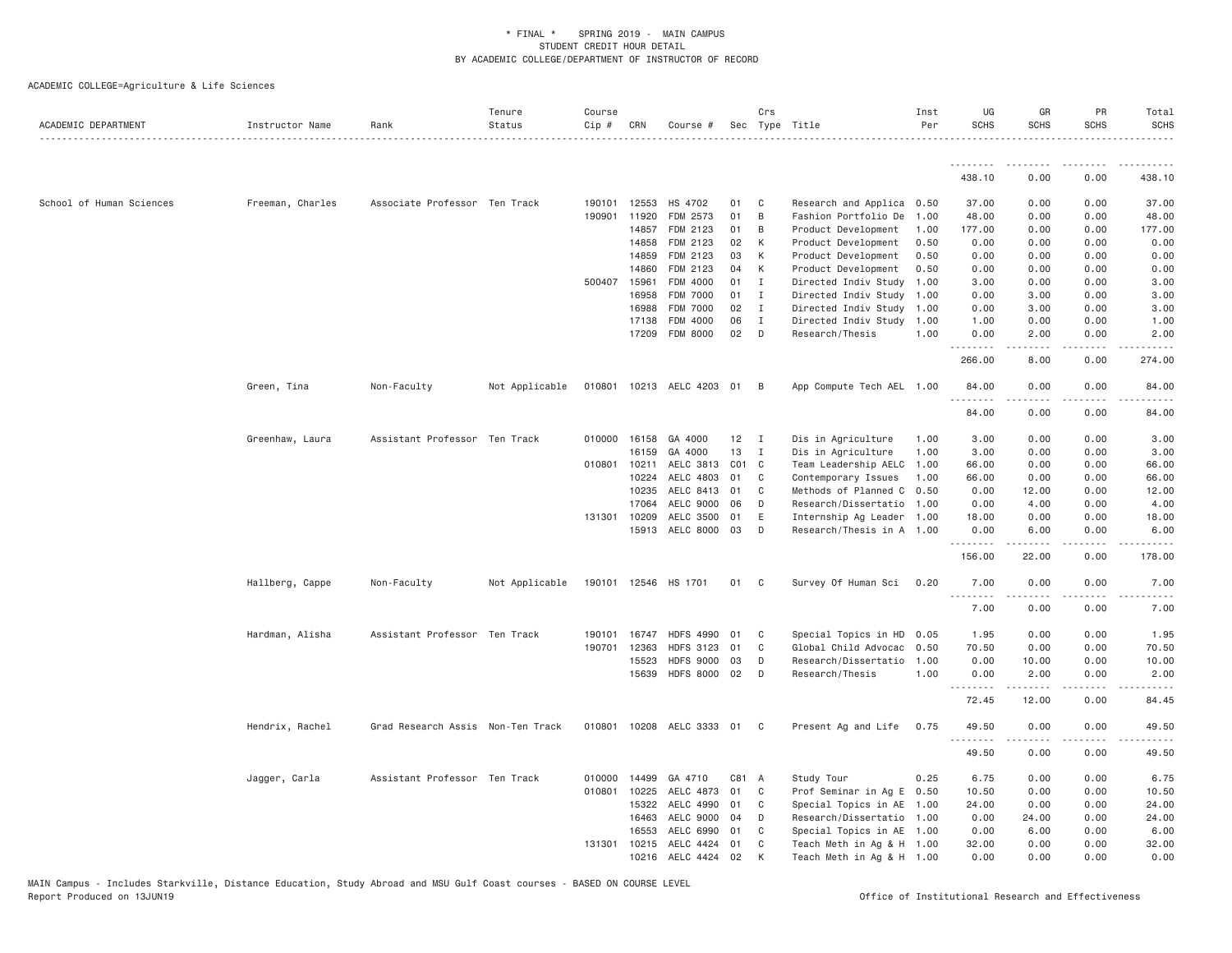| ACADEMIC DEPARTMENT      | Instructor Name  | Rank                          | Tenure<br>Status | Course<br>Cip # | CRN          | Course #                  |    | Crs<br>Sec Type Title |                           | Inst<br>Per | UG<br><b>SCHS</b><br>$\sim$ $\sim$ $\sim$ $\sim$ $\sim$ | GR<br><b>SCHS</b> | PR<br><b>SCHS</b> | Total<br>SCHS<br>.      |
|--------------------------|------------------|-------------------------------|------------------|-----------------|--------------|---------------------------|----|-----------------------|---------------------------|-------------|---------------------------------------------------------|-------------------|-------------------|-------------------------|
| School of Human Sciences | Jagger, Carla    | Assistant Professor Ten Track |                  | 131301          | 10217        | AELC 4424                 | 03 | К                     | Teach Meth in Ag & H 1.00 |             | 0.00                                                    | 0.00              | 0.00              | 0.00                    |
|                          |                  |                               |                  |                 | 10219        | AELC 4424                 | 05 | К                     | Teach Meth in Ag & H 1.00 |             | 0.00                                                    | 0.00              | 0.00              | 0.00                    |
|                          |                  |                               |                  |                 | 10220        | AELC 4424 06              |    | К                     | Teach Meth in Ag & H 1.00 |             | 0.00                                                    | 0.00              | 0.00              | 0.00                    |
|                          |                  |                               |                  |                 | 10222        | AELC 4424 08              |    | К                     | Teach Meth in Ag & H 1.00 |             | 0.00                                                    | 0.00              | 0.00              | 0.00                    |
|                          |                  |                               |                  |                 | 10227        | AELC 4896                 | 01 | F.                    | Stu Teach Ag Ed           | 1.00        | 36.00                                                   | 0.00              | 0.00              | 36.00                   |
|                          |                  |                               |                  |                 | 16462        | AELC 8000 06              |    | D                     | Research/Thesis in A 1.00 |             | 0.00                                                    | 2.00              | 0.00              | 2.00                    |
|                          |                  |                               |                  | 131308          | 12369        | <b>HDFS 4424</b>          | 01 | C                     | Teach Methods in Ag       | 1.00        | 108.00                                                  | 0.00              | 0.00              | 108.00                  |
|                          |                  |                               |                  |                 | 12370        | <b>HDFS 4424</b>          | 02 | К                     | Teach Methods in Ag       | 1.00        | 0.00                                                    | 0.00              | 0.00              | 0.00                    |
|                          |                  |                               |                  |                 | 12371        | <b>HDFS 4424</b>          | 03 | К                     | Teach Methods in Ag       | 1.00        | 0.00                                                    | 0.00              | 0.00              | 0.00                    |
|                          |                  |                               |                  |                 | 12372        | <b>HDFS 4424</b>          | 04 | К                     | Teach Methods in Ag       | 1.00        | 0.00                                                    | 0.00              | 0.00              | 0.00                    |
|                          |                  |                               |                  |                 | 12373        | <b>HDFS 4424</b>          | 05 | К                     | Teach Methods in Ag       | 1.00        | 0.00                                                    | 0.00              | 0.00              | 0.00                    |
|                          |                  |                               |                  |                 | 12374        | <b>HDFS 4424</b>          | 06 | K                     | Teach Methods in Ag       | 1.00        | 0.00                                                    | 0.00              | 0.00              | 0.00                    |
|                          |                  |                               |                  |                 | 12376        | <b>HDFS 4424</b>          | 08 | К                     | Teach Methods in Ag       | 1.00        | 0.00                                                    | 0.00              | 0.00              | 0.00                    |
|                          |                  |                               |                  |                 | 15062        | FDM 4424                  | 01 | C                     | Teach Methods in Ag       | 1.00        | 60.00                                                   | 0.00              | 0.00              | 60.00                   |
|                          |                  |                               |                  |                 | 15064        | FDM 4424                  | 03 | К                     | Teach Methods in Ag       | 1.00        | 0.00                                                    | 0.00              | 0.00              | 0.00                    |
|                          |                  |                               |                  |                 | 15065        | FDM 4424                  | 04 | К                     | Teach Methods in Ag       | 1.00        | 0.00                                                    | 0.00              | 0.00              | 0.00                    |
|                          |                  |                               |                  |                 | 15066        | FDM 4424                  | 05 | K                     | Teach Methods in Ag       | 1.00        | 0.00                                                    | 0.00              | 0.00              | 0.00                    |
|                          |                  |                               |                  |                 | 15067        | FDM 4424                  | 06 | K                     | Teach Methods in Ag       | 1.00        | 0.00                                                    | 0.00              | 0.00              | 0.00                    |
|                          |                  |                               |                  |                 | 15987        | FDM 6424                  | 01 | C                     | Teach Methods in Ag       | 1.00        | 0.00                                                    | 4.00              | 0.00              | 4.00                    |
|                          |                  |                               |                  |                 |              | 16134 FDM 6424            | 06 | K                     | Teach Methods in Ag       | 1.00        | 0.00<br><b></b>                                         | 0.00<br>.         | 0.00<br>.         | 0.00<br>.               |
|                          |                  |                               |                  |                 |              |                           |    |                       |                           |             | 277.25                                                  | 36.00             | 0.00              | 313.25                  |
|                          | Kobia, Caroline  | Assistant Professor Ten Track |                  | 190201          | 14861        | FDM 4583                  | 01 | C                     | Fashion Entrepreneur 1.00 |             | 75.00                                                   | 0.00              | 0.00              | 75.00                   |
|                          |                  |                               |                  |                 | 16850        | FDM 6583                  | 01 | C                     | Fashion Entrepreneur      | 1,00        | 0.00                                                    | 3.00              | 0.00              | 3.00                    |
|                          |                  |                               |                  | 190901          | 11919        | FDM 2553                  | 01 | C                     | Intro to Fashion Ind      | 1.00        | 183.00                                                  | 0.00              | 0.00              | 183.00                  |
|                          |                  |                               |                  |                 | 14864        | FDM 4693                  | 01 | C                     | Digital Fashion Reta      | 1.00        | 144.00                                                  | 0.00              | 0.00              | 144.00                  |
|                          |                  |                               |                  |                 | 14865        | FDM 6693                  | 01 | C                     | Digital Fashion Reta      | 1.00        | 0.00                                                    | 6.00              | 0.00              | 6.00                    |
|                          |                  |                               |                  | 500407          | 16828        | FDM 8000                  | 01 | D                     | Research/Thesis           | 1.00        | 0.00                                                    | 3.00              | 0.00              | 3.00                    |
|                          |                  |                               |                  |                 | 17058        | FDM 4000                  | 04 | $\mathbf{I}$          | Directed Indiv Study 1.00 |             | 3.00<br>$\frac{1}{2}$                                   | 0.00<br>.         | 0.00<br>$   -$    | 3.00                    |
|                          |                  |                               |                  |                 |              |                           |    |                       |                           |             | 405.00                                                  | 12.00             | 0.00              | 417.00                  |
|                          | Lee, JuYoung     | Assistant Professor Ten Track |                  |                 | 190901 11929 | FDM 4603                  | 01 | C                     | Global Sourcing in t 1.00 |             | 60.00                                                   | 0.00              | 0.00              | 60.00                   |
|                          |                  |                               |                  |                 | 11930        | FDM 4711                  | 01 | L                     | FDM Senior Showcase       | 1.00        | 35.00                                                   | 0.00              | 0.00              | 35.00                   |
|                          |                  |                               |                  |                 | 15344        | FDM 3553                  | 01 | B                     | Fashion Retail Prici 1.00 |             | 78.00                                                   | 0.00              | 0.00              | 78.00                   |
|                          |                  |                               |                  |                 | 16209        | FDM 3553                  | 02 | B                     | Fashion Retail Prici 1.00 |             | 27.00                                                   | 0.00              | 0.00              | 27.00                   |
|                          |                  |                               |                  | 500407          | 16954        | FDM 4000                  | 03 | $\mathbf I$           | Directed Indiv Study 1.00 |             | 1.00                                                    | 0.00              | 0.00              | 1.00                    |
|                          |                  |                               |                  |                 |              |                           |    |                       |                           |             | <b><i><u></u></i></b><br>201.00                         | .<br>0.00         | .<br>0.00         | $- - - - - -$<br>201.00 |
|                          | Loper, James     | Non-Faculty                   | Not Applicable   | 010801          |              | 10212 AELC 4103 01        |    | C                     | Principles of Extens 1.00 |             | 12.00                                                   | 0.00              | 0.00              | 12.00                   |
|                          |                  |                               |                  |                 |              | 10228 AELC 6103 01        |    | C                     | Principles of Extens 1.00 |             | 0.00                                                    | 3.00              | 0.00              | 3.00                    |
|                          |                  |                               |                  |                 |              |                           |    |                       |                           |             | .                                                       | .                 | .                 | .                       |
|                          |                  |                               |                  |                 |              |                           |    |                       |                           |             | 12.00                                                   | 3.00              | 0.00              | 15.00                   |
|                          | Morrison, Carley | Assistant Professor Ten Track |                  | 010000          | 14869        | AELC 2411 01              |    | C                     | Orientation to Ag Sc      | 1.00        | 10.00                                                   | 0.00              | 0.00              | 10.00                   |
|                          |                  |                               |                  |                 | 16058        | GA 4000                   | 08 | $\mathbf I$           | Dis in Agriculture        | 1.00        | 3.00                                                    | 0.00              | 0.00              | 3.00                    |
|                          |                  |                               |                  |                 | 16062        | GA 4000                   | 09 | $\mathbf{I}$          | Dis in Agriculture        | 1.00        | 1.00                                                    | 0.00              | 0.00              | 1.00                    |
|                          |                  |                               |                  |                 | 010801 10208 | AELC 3333                 | 01 | C                     | Present Ag and Life       | 0.25        | 16.50                                                   | 0.00              | 0.00              | 16.50                   |
|                          |                  |                               |                  |                 | 15537        | AELC 4990                 | 02 | C                     | Special Topics in AE      | 1.00        | 42.00                                                   | 0.00              | 0.00              | 42.00                   |
|                          |                  |                               |                  |                 | 010802 10202 | AELC 3203                 | 01 | C                     | Prof Writing ANR Hum      | 1.00        | 45.00                                                   | 0.00              | 0.00              | 45.00                   |
|                          |                  |                               |                  |                 | 10234        | AELC 8203                 | 01 | C                     | Adv Communications i 1.00 |             | 0.00                                                    | 42.00             | 0.00              | 42.00                   |
|                          |                  |                               |                  |                 |              | 131301 10210 AELC 3500 02 |    | E                     | Internship Ag Leader 1.00 |             | 6.00                                                    | 0.00              | 0.00              | 6.00                    |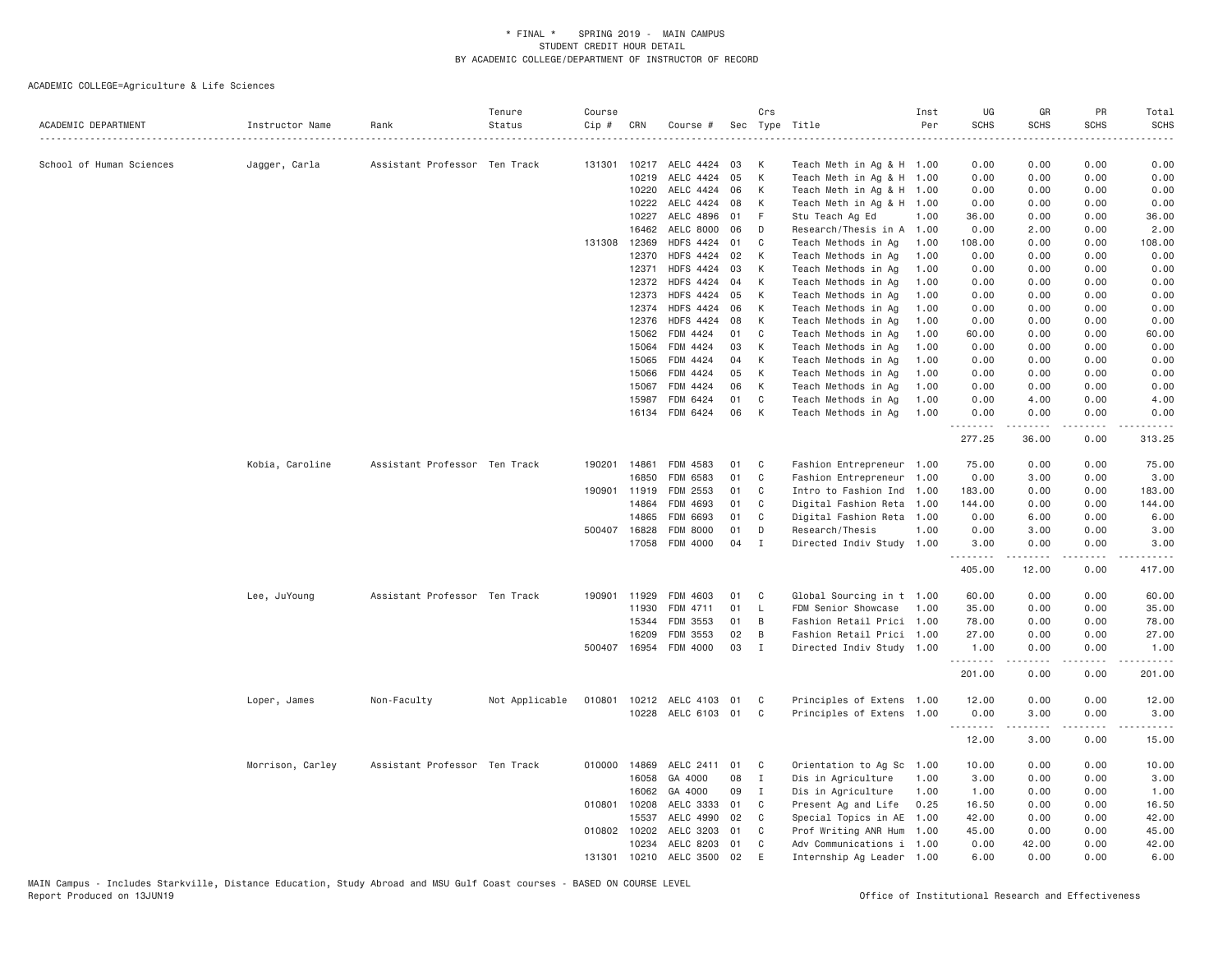| ACADEMIC DEPARTMENT      | Instructor Name  | Rank                              | Tenure<br>Status | Course<br>$Cip \#$ | CRN          | Course #                  |       | Crs          | Sec Type Title            | Inst<br>Per | UG<br><b>SCHS</b>     | GR<br><b>SCHS</b> | PR<br><b>SCHS</b>            | Total<br><b>SCHS</b><br>$\frac{1}{2} \left( \frac{1}{2} \right) \left( \frac{1}{2} \right) \left( \frac{1}{2} \right) \left( \frac{1}{2} \right)$ |
|--------------------------|------------------|-----------------------------------|------------------|--------------------|--------------|---------------------------|-------|--------------|---------------------------|-------------|-----------------------|-------------------|------------------------------|---------------------------------------------------------------------------------------------------------------------------------------------------|
| School of Human Sciences | Morrison, Carley | Assistant Professor Ten Track     |                  |                    |              | 131301  15914  AELC  8000 | 04    | D            | Research/Thesis in A 1.00 |             | 0.00                  | 4.00              | 0.00                         | 4.00                                                                                                                                              |
|                          |                  |                                   |                  |                    | 16110        | AELC 4000                 | 01    | $\mathbf I$  | Directed Indiv Study 1.00 |             | 3.00                  | 0.00              | 0.00                         | 3.00                                                                                                                                              |
|                          |                  |                                   |                  |                    | 16205        | AELC 7000                 | 01    | $\mathbf{I}$ | Directed Indiv Study 1.00 |             | 0.00                  | 3.00              | 0.00                         | 3.00                                                                                                                                              |
|                          |                  |                                   |                  |                    | 16930        | AELC 4000 02              |       | I            | Directed Indiv Study 1.00 |             | 3.00<br>.             | 0.00              | 0.00<br>$- - - -$            | 3.00                                                                                                                                              |
|                          |                  |                                   |                  |                    |              |                           |       |              |                           |             | 129.50                | 49.00             | 0.00                         | 178.50                                                                                                                                            |
|                          | Newman, Michael  | Professor                         | Tenured          |                    | 010801 10235 | AELC 8413 01              |       | C            | Methods of Planned C 0.50 |             | 0.00                  | 12.00             | 0.00                         | 12.00                                                                                                                                             |
|                          |                  |                                   |                  |                    | 15655        | AELC 9000                 | 01    | D            | Research/Dissertatio 1.00 |             | 0.00                  | 3.00              | 0.00                         | 3.00                                                                                                                                              |
|                          |                  |                                   |                  |                    | 131301 15654 | AELC 8000                 | 02    | D            | Research/Thesis in A 1.00 |             | 0.00                  | 9.00              | 0.00                         | 9.00                                                                                                                                              |
|                          |                  |                                   |                  |                    | 190101 12546 | HS 1701                   | 01    | C            | Survey Of Human Sci       | 0.80        | 28.00<br>.            | 0.00              | 0.00<br>$\sim$ $\sim$ $\sim$ | 28.00                                                                                                                                             |
|                          |                  |                                   |                  |                    |              |                           |       |              |                           |             | 28.00                 | 24.00             | 0.00                         | 52.00                                                                                                                                             |
|                          | Owen, Sean       | Research Assoc Prof Non-Ten Track |                  |                    |              | 231302 11518 EDF 3413     | 05    | $\mathbf{C}$ | Writing For Thinking 1.00 |             | 75.00                 | 0.00              | 0.00                         | 75.00                                                                                                                                             |
|                          |                  |                                   |                  |                    |              |                           |       |              |                           |             | 75.00                 | 0.00              | 0.00                         | 75.00                                                                                                                                             |
|                          | Page, Lindley    | Non-Faculty                       | Not Applicable   |                    |              | 010802 10207 AELC 3203 06 |       | - C          | Prof Writing ANR Hum 1.00 |             | 69.00<br>. <u>.</u> . | 0.00              | 0.00                         | 69.00                                                                                                                                             |
|                          |                  |                                   |                  |                    |              |                           |       |              |                           |             | 69.00                 | 0.00              | 0.00                         | 69.00                                                                                                                                             |
|                          | Parker, Julie    | Associate Professor Ten Track     |                  |                    | 190101 17096 | <b>HDFS 4000</b>          | 01    | I            | Directed Indiv Study 1.00 |             | 3.00                  | 0.00              | 0.00                         | 3.00                                                                                                                                              |
|                          |                  |                                   |                  | 190701             | 15524        | <b>HDFS 9000</b>          | 04    | D            | Research/Dissertatio 1.00 |             | 0.00                  | 2.00              | 0.00                         | 2.00                                                                                                                                              |
|                          |                  |                                   |                  | 190706             | 12360        | <b>HDFS 2803</b>          | 01    | B            | Prenatal & Infant De      | 1.00        | 135.00                | 0.00              | 0.00                         | 135.00                                                                                                                                            |
|                          |                  |                                   |                  | 190708             | 12382        | <b>HDFS 4823</b>          | 01    | C            | Dev Child Serv Prog       | 1.00        | 111.00                | 0.00              | 0.00                         | 111.00                                                                                                                                            |
|                          |                  |                                   |                  |                    | 12396        | <b>HDFS 6823</b>          | 01    | C            | Dev Child Serv Prog       | 1.00        | 0.00                  | 6.00              | 0.00                         | 6.00                                                                                                                                              |
|                          |                  |                                   |                  |                    | 190710 15061 | HDFS 8513 501 C           |       |              | Inclusion and FC EI       | 1.00        | 0.00<br>.             | 15.00<br>.        | 0.00<br>.                    | 15.00<br>.                                                                                                                                        |
|                          |                  |                                   |                  |                    |              |                           |       |              |                           |             | 249.00                | 23.00             | 0.00                         | 272.00                                                                                                                                            |
|                          | Peterson, Donna  | Extension Assoc Pro Non-Ten Track |                  |                    |              | 010801 10236 AELC 8703 01 |       | C.           | Eval of Ag & Ext Ed       | 1.00        | 0.00<br>.             | 24.00             | 0.00                         | 24.00                                                                                                                                             |
|                          |                  |                                   |                  |                    |              |                           |       |              |                           |             | 0.00                  | 24.00             | 0.00                         | 24.00                                                                                                                                             |
|                          | Phillips, Tommy  | Associate Professor Tenured       |                  |                    | 010000 16054 | GA 4000                   | 04    | $\mathbf{I}$ | Dis in Agriculture        | 1.00        | 1.00                  | 0.00              | 0.00                         | 1.00                                                                                                                                              |
|                          |                  |                                   |                  |                    | 190101 12362 | <b>HDFS 3000</b>          | 01    | E            | Field Experience          | 0.50        | 25.50                 | 0.00              | 0.00                         | 25.50                                                                                                                                             |
|                          |                  |                                   |                  |                    | 15669        | <b>HDFS 7000</b>          | 01    | $\mathbf I$  | Directed Indiv Study      | 1.00        | 0.00                  | 3.00              | 0.00                         | 3.00                                                                                                                                              |
|                          |                  |                                   |                  |                    | 190701 12365 | <b>HDFS 3813</b>          | 01    | C            | Lifespan Theory           | 1.00        | 153.00                | 0.00              | 0.00                         | 153.00                                                                                                                                            |
|                          |                  |                                   |                  |                    | 12385        | <b>HDFS 4883</b>          | 01    | C            | Risk, Resilience & P      | 1.00        | 108.00                | 0.00              | 0.00                         | 108.00                                                                                                                                            |
|                          |                  |                                   |                  |                    | 12397        | <b>HDFS 6883</b>          | 01    | C            | Risk, Resilience & P      | 1.00        | 0.00                  | 18.00             | 0.00                         | 18.00                                                                                                                                             |
|                          |                  |                                   |                  |                    | 15525        | <b>HDFS 9000</b>          | 05    | D            | Research/Dissertatio      | 1.00        | 0.00                  | 9.00              | 0.00                         | 9.00                                                                                                                                              |
|                          |                  |                                   |                  |                    | 15641        | <b>HDFS 8000</b>          | 04    | D            | Research/Thesis           | 1.00        | 0.00<br>.             | 3.00              | 0.00                         | 3.00                                                                                                                                              |
|                          |                  |                                   |                  |                    |              |                           |       |              |                           |             | 287.50                | 33.00             | 0.00                         | 320.50                                                                                                                                            |
|                          | Swann, Tamra     | Non-Faculty                       | Not Applicable   |                    |              | 140101 15536 GE 8003      | 501 C |              | MENG Capstone             | 0.50        | 0.00<br>.             | 3.00              | 0.00                         | 3.00                                                                                                                                              |
|                          |                  |                                   |                  |                    |              |                           |       |              |                           |             | 0.00                  | 3.00              | 0.00                         | 3.00                                                                                                                                              |
|                          | Swortzel, Kirk   | Professor                         | Tenured          |                    | 010801 10201 | AELC 3013 01              |       | E            | Field Experience in       | 1.00        | 15.00                 | 0.00              | 0.00                         | 15.00                                                                                                                                             |
|                          |                  |                                   |                  |                    | 10214        | AELC 4403 01              |       | C            | Dev of Youth Program 1.00 |             | 90.00                 | 0.00              | 0.00                         | 90.00                                                                                                                                             |
|                          |                  |                                   |                  |                    | 10225        | AELC 4873 01              |       | C            | Prof Seminar in Ag E 0.50 |             | 10.50                 | 0.00              | 0.00                         | 10.50                                                                                                                                             |
|                          |                  |                                   |                  |                    |              | 10233 AELC 8100 02        |       | $\mathbf I$  | Creative Component A 1.00 |             | 0.00                  | 4.00              | 0.00                         | 4.00                                                                                                                                              |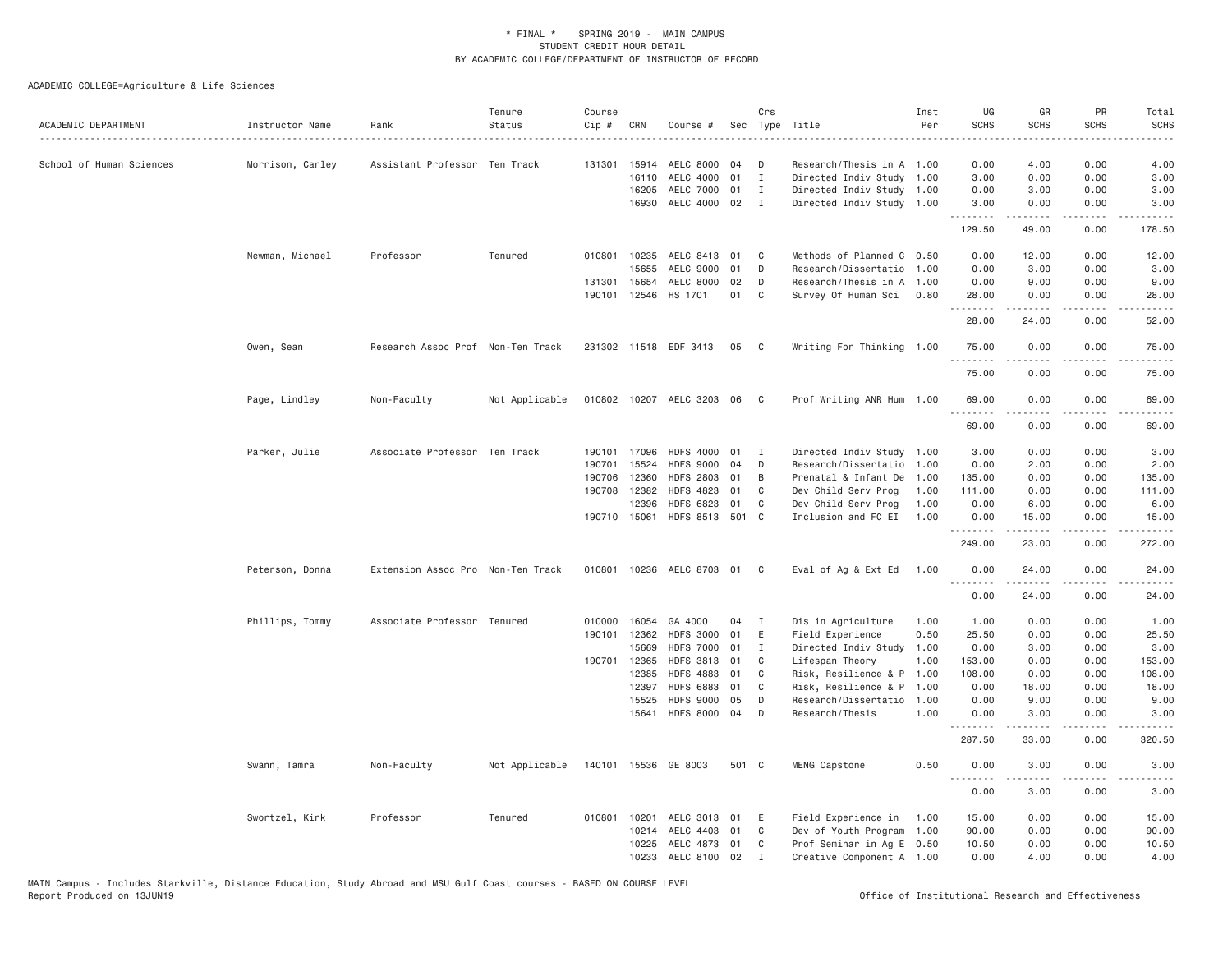| ACADEMIC DEPARTMENT                                              | Instructor Name                  | Rank                              | Tenure<br>Status | Course<br>$Cip$ # | CRN   | Course #                  |          | Crs            | Sec Type Title            | Inst<br>Per | UG<br><b>SCHS</b>   | GR<br><b>SCHS</b> | PR<br><b>SCHS</b>                   | Total<br><b>SCHS</b>                            |
|------------------------------------------------------------------|----------------------------------|-----------------------------------|------------------|-------------------|-------|---------------------------|----------|----------------|---------------------------|-------------|---------------------|-------------------|-------------------------------------|-------------------------------------------------|
|                                                                  |                                  |                                   |                  |                   |       |                           |          |                |                           |             |                     |                   |                                     | $\cdots$                                        |
| School of Human Sciences                                         | Swortzel, Kirk                   | Professor                         | Tenured          | 010801            | 16005 | AELC 9000                 | 02       | D              | Research/Dissertatio 1.00 |             | 0.00                | 39.00             | 0.00                                | 39.00                                           |
|                                                                  |                                  |                                   |                  |                   | 16748 | AELC 4990                 | 03<br>03 | B              | Special Topics in AE 1.00 |             | 27.00               | 0.00              | 0.00<br>0.00                        | 27.00<br>3.00                                   |
|                                                                  |                                  |                                   |                  |                   | 16749 | AELC 6990                 | 01       | B<br>$-F$      | Special Topics in AE 1.00 | 1.00        | 0.00                | 3.00              |                                     |                                                 |
|                                                                  |                                  |                                   |                  |                   |       | 131301 10226 AELC 4886    |          |                | Stu Teach Ag Ed           |             | 36.00<br>.          | 0.00              | 0.00<br>----                        | 36.00                                           |
|                                                                  |                                  |                                   |                  |                   |       |                           |          |                |                           |             | 178.50              | 46.00             | 0.00                                | 224.50                                          |
|                                                                  | Tenhet, Melissa                  | Instructor                        | Non-Ten Track    |                   |       | 190706 12366 HDFS 3823 01 |          | – B            | Early Child Mthd/Mtr 1.00 |             | 99.00<br>.          | 0.00              | 0.00                                | 99.00                                           |
|                                                                  |                                  |                                   |                  |                   |       |                           |          |                |                           |             | 99.00               | 0.00              | 0.00                                | 99.00                                           |
|                                                                  | Washington, Adrienne Non-Faculty |                                   | Not Applicable   |                   |       | 190101 12547 HS 1711      | 01 C     |                | Profess Protocol          | 1.00        | 51.00<br>$  -$<br>. | 0.00              | 0.00                                | 51.00                                           |
|                                                                  |                                  |                                   |                  |                   |       |                           |          |                |                           |             | 51.00               | 0.00              | 0.00                                | 51.00                                           |
|                                                                  | Wheeler, Brandan                 | Assistant Professor Ten Track     |                  | 190101            | 15959 | HDFS 7000 02              |          | $\blacksquare$ | Directed Indiv Study 1.00 |             | 0.00                | 3.00              | 0.00                                | 3.00                                            |
|                                                                  |                                  |                                   |                  |                   | 16459 | <b>HDFS 7000</b>          | 04       | I              | Directed Indiv Study 1.00 |             | 0.00                | 3.00              | 0.00                                | 3.00                                            |
|                                                                  |                                  |                                   |                  | 190402            | 12364 | HDFS 3303 01              |          | C              | Consumer Economics        | 1.00        | 93.00               | 0.00              | 0.00                                | 93.00                                           |
|                                                                  |                                  |                                   |                  | 190403            | 12367 | <b>HDFS 4333</b>          | 01       | C              | Family Public Policy 1.00 |             | 90.00               | 0.00              | 0.00                                | 90.00                                           |
|                                                                  |                                  |                                   |                  |                   |       | 190701 15526 HDFS 9000 06 |          | D              | Research/Dissertatio 1.00 |             | 0.00                | 6.00              | 0.00                                | 6.00                                            |
|                                                                  |                                  |                                   |                  |                   |       |                           |          |                |                           |             | .<br>183.00         | -----<br>12.00    | $\sim$ $\sim$ $\sim$ $\sim$<br>0.00 | .<br>195.00                                     |
|                                                                  | Wilmoth, Joe                     | Professor                         | Tenured          | 190101            | 12362 | <b>HDFS 3000</b>          | 01       | E              | Field Experience          | 0.50        | 25.50               | 0.00              | 0.00                                | 25.50                                           |
|                                                                  |                                  |                                   |                  |                   | 12553 | HS 4702                   | 01       | C <sub>c</sub> | Research and Applica 0.50 |             | 37.00               | 0.00              | 0.00                                | 37.00                                           |
|                                                                  |                                  |                                   |                  | 190701 15527      |       | <b>HDFS 9000</b>          | 07       | D              | Research/Dissertatio 1.00 |             | 0.00                | 6.00              | 0.00                                | 6.00                                            |
|                                                                  |                                  |                                   |                  | 190702            | 12368 | <b>HDFS 4403</b>          | 01       | C <sub>c</sub> | Intro To Gerontology 1.00 |             | 87.00               | 0.00              | 0.00                                | 87.00                                           |
|                                                                  |                                  |                                   |                  |                   | 12387 | HDFS 6403 01              |          | C              | Intro To Gerontology 1.00 |             | 0.00<br><u>.</u>    | 6.00              | 0.00                                | 6.00                                            |
|                                                                  |                                  |                                   |                  |                   |       |                           |          |                |                           |             | 149.50              | 12.00             | 0.00                                | 161.50                                          |
|                                                                  | Woodward, Rachel                 | Grad Research Assis Non-Ten Track |                  | 190901            | 14858 | FDM 2123                  | 02       | K              | Product Development       | 0.50        | 0.00                | 0.00              | 0.00                                | 0.00                                            |
|                                                                  |                                  |                                   |                  |                   | 14859 | FDM 2123                  | 03       | $\mathsf{K}$   | Product Development       | 0.50        | 0.00                | 0.00              | 0.00                                | 0.00                                            |
|                                                                  |                                  |                                   |                  |                   | 14860 | FDM 2123                  | 04       | K              | Product Development       | 0.50        | 0.00<br>.           | 0.00              | 0.00                                | 0.00                                            |
|                                                                  |                                  |                                   |                  |                   |       |                           |          |                |                           |             | 0.00                | 0.00              | 0.00                                | 0.00                                            |
| -----------------------------------                              |                                  |                                   |                  |                   |       |                           |          |                |                           |             | ========            | -------- -------  |                                     |                                                 |
| School of Human Sciences<br>------------------------------------ |                                  |                                   |                  |                   |       |                           |          |                |                           |             | 3759.15             | 425.00            | 0.00                                | 4184.15<br>======== ======== ======== ========= |
|                                                                  |                                  |                                   |                  |                   |       |                           |          |                |                           |             |                     |                   |                                     |                                                 |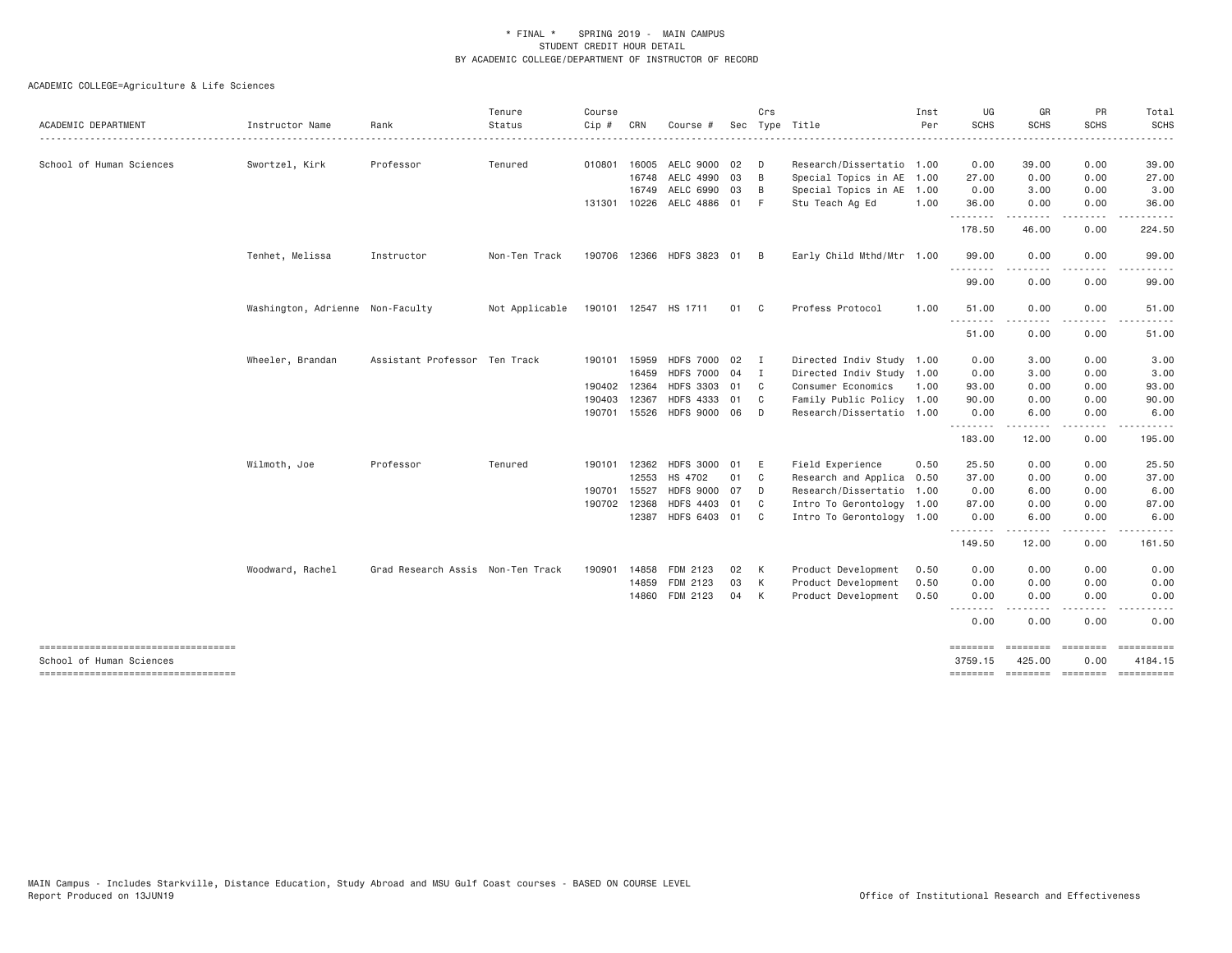| ACADEMIC DEPARTMENT | Instructor Name   | Rank                          | Tenure<br>Status | Course<br>Cip # | CRN          | Course #              |                 | Crs          | Sec Type Title            | Inst<br>Per | UG<br><b>SCHS</b>   | GR<br><b>SCHS</b>                   | PR<br><b>SCHS</b> | Total<br><b>SCHS</b> |
|---------------------|-------------------|-------------------------------|------------------|-----------------|--------------|-----------------------|-----------------|--------------|---------------------------|-------------|---------------------|-------------------------------------|-------------------|----------------------|
| Art AAD             | Altomonte, Jenna  | Assistant Professor Ten Track |                  |                 | 500701 16187 | ART 4000              | 02              | I            | Directed Indiv Study 1.00 |             | 3.00                | 0.00                                | 0.00              | 3.00                 |
|                     |                   |                               |                  |                 | 16341        | ART 4000              | 08              | $\mathbf{I}$ | Directed Indiv Study 1.00 |             | 3.00                | 0.00                                | 0.00              | 3.00                 |
|                     |                   |                               |                  |                 | 16468        | ART 4000              | 10              | $\mathbf{I}$ | Directed Indiv Study 1.00 |             | 3.00                | 0.00                                | 0.00              | 3.00                 |
|                     |                   |                               |                  |                 | 500799 15306 | ART 4990              | 03              | C            | Special Topic In ART 1.00 |             | 81.00               | 0.00                                | 0.00              | 81.00                |
|                     |                   |                               |                  |                 | 15307        | ART 4990              | 02              | C            | Special Topic In ART 1.00 |             | 72.00<br>. <b>.</b> | 0.00<br>-----                       | 0.00<br>.         | 72.00<br>.           |
|                     |                   |                               |                  |                 |              |                       |                 |              |                           |             | 162.00              | 0.00                                | 0.00              | 162.00               |
|                     | Baham, Tracey     | Non-Faculty                   | Not Applicable   | 130401          | 12407        | HED 8563              | 01              | C            | Assmt Strat SA/HE         | 1.00        | 0.00                | 39.00                               | 0.00              | 39.00                |
|                     |                   |                               |                  | 300000          | 14447        | TKT 4433              | 501 C           |              | Dev of Veterans' Ben      | 1.00        | 12.00               | 0.00                                | 0.00              | 12.00                |
|                     |                   |                               |                  |                 |              | 14451 TKT 6433        | 501 C           |              | Dev of Veterans' Ben 1.00 |             | 0.00<br>.           | 6.00<br>المتمام المتعاد             | 0.00<br>.         | 6.00<br>.            |
|                     |                   |                               |                  |                 |              |                       |                 |              |                           |             | 12.00               | 45.00                               | 0.00              | 57.00                |
|                     | Bostic, Alexander | Associate Professor Tenured   |                  | 500701          | 16291        | ART 4000              | 06              | <b>I</b>     | Directed Indiv Study 1.00 |             | 3.00                | 0.00                                | 0.00              | 3.00                 |
|                     |                   |                               |                  | 500708          |              | 10362 ART 3043        | 01              | Q            | Figurative Painting       | 1.00        | 33.00<br><u>.</u>   | 0.00<br>.                           | 0.00<br>.         | 33.00<br>$\cdots$    |
|                     |                   |                               |                  |                 |              |                       |                 |              |                           |             | 36.00               | 0.00                                | 0.00              | 36.00                |
|                     | Campbell, Frank   | Associate Professor Tenured   |                  |                 |              | 500701 16613 ART 4000 | 11              | $\mathbf{I}$ | Directed Indiv Study 1.00 |             | 3.00                | 0.00                                | 0.00              | 3.00                 |
|                     |                   |                               |                  |                 | 16879        | ART 4000              | 14              | I            | Directed Indiv Study      | 1.00        | 3.00                | 0.00                                | 0.00              | 3.00                 |
|                     |                   |                               |                  | 500709          | 10356        | ART 2403              | 01              | L            | Sculpture Survey          | 1.00        | 42.00               | 0.00                                | 0.00              | 42.00                |
|                     |                   |                               |                  |                 |              | 500799 10374 ART 4093 | 01              | -S           | Senior Thesis             | 1.00        | 42.00               | 0.00                                | 0.00<br>.         | 42.00                |
|                     |                   |                               |                  |                 |              |                       |                 |              |                           |             | .<br>90.00          | $\sim$ $\sim$ $\sim$ $\sim$<br>0.00 | 0.00              | .<br>90.00           |
|                     | Crook, Jacob      | Non-Faculty                   | Not Applicable   |                 |              | 500705 10346 ART 1223 | 01              | - L          | Drawing II                | 1.00        | 33.00<br>.          | 0.00                                | 0.00              | 33.00                |
|                     |                   |                               |                  |                 |              |                       |                 |              |                           |             | 33.00               | 0.00                                | 0.00              | 33.00                |
|                     | Gipson, Claire    | Assistant Professor Ten Track |                  |                 | 500402 14855 | ART 4723              | 01              | Q            | Adv Concept Dev.          | 1.00        | 39.00               | 0.00                                | 0.00              | 39.00                |
|                     |                   |                               |                  |                 | 500409 14853 | ART 4640              | 02              | $\Omega$     | Adv Studio - Graphic 1.00 |             | 51.00               | 0.00                                | 0.00              | 51.00                |
|                     |                   |                               |                  | 500701          | 16437        | ART 4000              | 09              | Ι.           | Directed Indiv Study 1.00 |             | 3.00                | 0.00                                | 0.00              | 3.00                 |
|                     |                   |                               |                  |                 |              | 500799 15223 ART 4990 | 01              | Q            | Special Topic In ART 1.00 |             | 30.00<br>. <b>.</b> | 0.00<br>.                           | 0.00<br>.         | 30.00<br>.           |
|                     |                   |                               |                  |                 |              |                       |                 |              |                           |             | 123.00              | 0.00                                | 0.00              | 123.00               |
|                     | Gootee, Marita    | Professor                     | Tenured          |                 | 500602 14852 | ART 4443              | 01              | B            | Alternative Color         | 1.00        | 24.00               | 0.00                                | 0.00              | 24.00                |
|                     |                   |                               |                  |                 | 500605 10386 | ART 4683              | 01              | E            | Photography Internsh      | 1.00        | 6.00                | 0.00                                | 0.00              | 6.00                 |
|                     |                   |                               |                  |                 |              | 16435 ART 4660        | 01              | - L          | Advanced Photography 1.00 |             | 42.00<br>.          | 0.00<br>.                           | 0.00<br>د د د د   | 42.00<br>.           |
|                     |                   |                               |                  |                 |              |                       |                 |              |                           |             | 72.00               | 0.00                                | 0.00              | 72.00                |
|                     | Gordon, Jeffery   | Lecturer                      | Non-Ten Track    |                 | 500703 15291 | ART 1113              | 502 C           |              | Art Appreciation          | 1.00        | 60.00               | 0.00                                | 0.00              | 60.00                |
|                     |                   |                               |                  |                 |              | 16436 ART 1113        | 503 C           |              | Art Appreciation          | 1.00        | 57.00<br>.          | 0.00                                | 0.00              | 57.00                |
|                     |                   |                               |                  |                 |              |                       |                 |              |                           |             | 117.00              | 0.00                                | 0.00              | 117.00               |
|                     | Harvey, Benjamin  | Associate Professor Tenured   |                  |                 | 500703 10321 | ART 1023              | 01              | C            | History Of Art II         | 1.00        | 84.00               | 0.00                                | 0.00              | 84.00                |
|                     |                   |                               |                  |                 | 10322        | ART 1023              | 02              | C            | History Of Art II         | 1.00        | 129.00              | 0.00                                | 0.00              | 129.00               |
|                     |                   |                               |                  |                 | 10323        | ART 1023              | HO <sub>1</sub> | C.           | Honors History Of Ar      | 1.00        | 30.00               | 0.00                                | 0.00              | 30.00                |
|                     |                   |                               |                  |                 | 14850        | ART 3643              | 01              | $\mathsf{C}$ | Art of the Graphic N 1.00 |             | 75.00               | 0.00                                | 0.00              | 75.00                |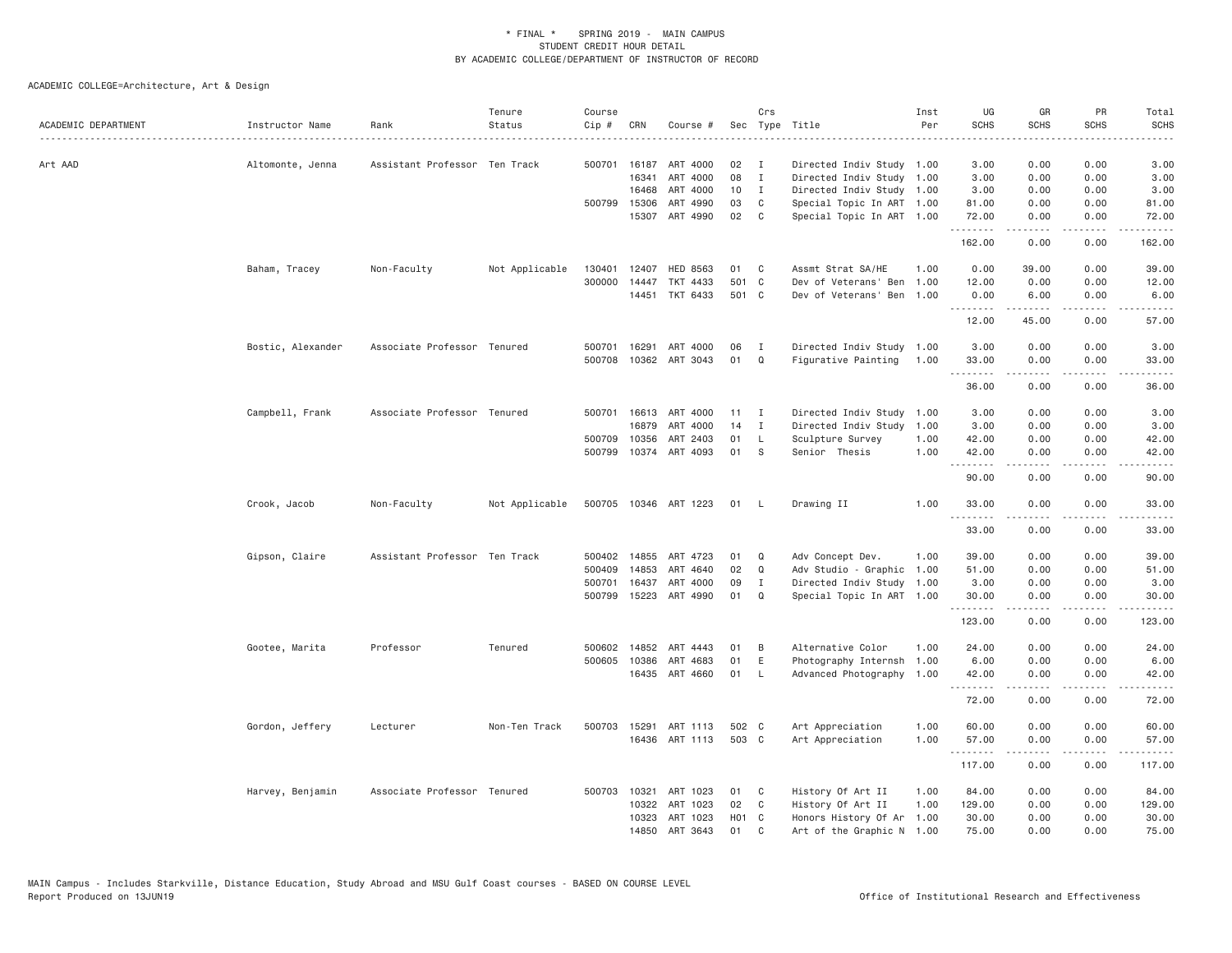| ACADEMIC DEPARTMENT | Instructor Name   | Rank                          | Tenure<br>Status | Course<br>Cip # | CRN          | Course #              |       | Crs         | Sec Type Title            | Inst<br>Per | UG<br><b>SCHS</b> | GR<br><b>SCHS</b>                   | PR<br><b>SCHS</b>                                                                                                                 | Total<br><b>SCHS</b>                                                                                                                                                                    |
|---------------------|-------------------|-------------------------------|------------------|-----------------|--------------|-----------------------|-------|-------------|---------------------------|-------------|-------------------|-------------------------------------|-----------------------------------------------------------------------------------------------------------------------------------|-----------------------------------------------------------------------------------------------------------------------------------------------------------------------------------------|
|                     |                   |                               |                  |                 |              |                       |       |             |                           |             |                   |                                     |                                                                                                                                   |                                                                                                                                                                                         |
|                     |                   |                               |                  |                 |              |                       |       |             |                           |             | 318.00            | 0.00                                | 0.00                                                                                                                              | 318.00                                                                                                                                                                                  |
| Art AAD             | Haug, Rowan       | Lecturer                      | Non-Ten Track    | 500401          | 10338        | ART 1153              | 01    | - L         | Three-Dimen Design        | 1.00        | 33.00             | 0.00                                | 0.00                                                                                                                              | 33.00                                                                                                                                                                                   |
|                     |                   |                               |                  |                 | 10339        | ART 1153              | 02    | - L         | Three-Dimen Design        | 1.00        | 30.00             | 0.00                                | 0.00                                                                                                                              | 30.00                                                                                                                                                                                   |
|                     |                   |                               |                  |                 | 10340        | ART 1153              | 03    | <b>L</b>    | Three-Dimen Design        | 1.00        | 33.00<br>.        | 0.00<br>.                           | 0.00                                                                                                                              | 33.00<br>د د د د د                                                                                                                                                                      |
|                     |                   |                               |                  |                 |              |                       |       |             |                           |             | 96.00             | 0.00                                | 0.00                                                                                                                              | 96.00                                                                                                                                                                                   |
|                     | Hester, Cassie    | Assistant Professor Ten Track |                  | 500402          | 10375        | ART 4113              | 01    | -L          | Typography II             | 1.00        | 27.00             | 0.00                                | 0.00                                                                                                                              | 27.00                                                                                                                                                                                   |
|                     |                   |                               |                  | 500710          | 14854        | ART 4713              | 01    | Q           | Adv. Print Productio      | 1.00        | 24.00<br>.        | 0.00<br>.                           | 0.00<br>$\frac{1}{2}$                                                                                                             | 24.00<br>.                                                                                                                                                                              |
|                     |                   |                               |                  |                 |              |                       |       |             |                           |             | 51.00             | 0.00                                | 0.00                                                                                                                              | 51.00                                                                                                                                                                                   |
|                     | Hitt, Candace     | Lecturer                      | Non-Ten Track    | 500605          | 10351        | ART 2103              | 01    | B           | Photography Survey        | 1.00        | 36.00             | 0.00                                | 0.00                                                                                                                              | 36.00                                                                                                                                                                                   |
|                     |                   |                               |                  |                 | 10352        | ART 2103              | 02    | B           | Photography Survey        | 1.00        | 39.00             | 0.00                                | 0.00                                                                                                                              | 39.00                                                                                                                                                                                   |
|                     |                   |                               |                  |                 | 16332        | ART 2103              | 03    | B           | Photography Survey        | 1.00        | 36.00             | 0.00                                | 0.00                                                                                                                              | 36.00                                                                                                                                                                                   |
|                     |                   |                               |                  |                 |              | 500702 14847 ART 3263 | 01    | Q           | Scanography               | 1.00        | 27.00<br>.        | 0.00<br><u>.</u>                    | 0.00<br>$  -$                                                                                                                     | 27.00<br>.                                                                                                                                                                              |
|                     |                   |                               |                  |                 |              |                       |       |             |                           |             | 138.00            | 0.00                                | 0.00                                                                                                                              | 138.00                                                                                                                                                                                  |
|                     | Hong, Ming        | Assistant Professor Ten Track |                  | 500401          | 10326        | ART 1123              | 01    | L           | Design I                  | 1.00        | 33.00             | 0.00                                | 0.00                                                                                                                              | 33.00                                                                                                                                                                                   |
|                     |                   |                               |                  |                 | 10329        | ART 1123              | 04    | L           | Design I                  | 1.00        | 30.00             | 0.00                                | 0.00                                                                                                                              | 30.00                                                                                                                                                                                   |
|                     |                   |                               |                  |                 |              | 10330 ART 1123        | 05    | - L         | Design I                  | 1.00        | 24.00<br><u>.</u> | 0.00                                | 0.00                                                                                                                              | 24.00                                                                                                                                                                                   |
|                     |                   |                               |                  |                 |              |                       |       |             |                           |             | 87.00             | 0.00                                | 0.00                                                                                                                              | 87.00                                                                                                                                                                                   |
|                     | Hsu, Shih         | Assistant Professor Ten Track |                  | 500409          | 10390        | ART 4883              | 01    | B           | Graphic Design for W 1.00 |             | 24.00             | 0.00                                | 0.00                                                                                                                              | 24.00                                                                                                                                                                                   |
|                     |                   |                               |                  |                 | 14856        | ART 4883              | 02    | B           | Graphic Design for W 1.00 |             | 33.00             | 0.00                                | 0.00                                                                                                                              | 33.00                                                                                                                                                                                   |
|                     |                   |                               |                  |                 |              | 500799 15533 ART 4990 | 04    | Q           | Special Topic In ART 1.00 |             | 30.00<br>.        | 0.00                                | 0.00                                                                                                                              | 30.00                                                                                                                                                                                   |
|                     |                   |                               |                  |                 |              |                       |       |             |                           |             | 87.00             | 0.00                                | 0.00                                                                                                                              | 87.00                                                                                                                                                                                   |
|                     | Koch, Zachary     | Instructor                    | Non-Ten Track    | 500401          | 10327        | ART 1123              | 02    | - L         | Design I                  | 1.00        | 33.00             | 0.00                                | 0.00                                                                                                                              | 33.00                                                                                                                                                                                   |
|                     |                   |                               |                  |                 | 10337        | ART 1133              | 06    | - L         | Design II                 | 1.00        | 36.00             | 0.00                                | 0.00                                                                                                                              | 36.00                                                                                                                                                                                   |
|                     |                   |                               |                  |                 | 10359        | ART 2803              | 01    | B           | Intro to Computing A 1.00 |             | 30.00             | 0.00                                | 0.00                                                                                                                              | 30.00                                                                                                                                                                                   |
|                     |                   |                               |                  | 500701          | 16339        | ART 4000              | 07    | $\mathbf I$ | Directed Indiv Study 1.00 |             | 3.00              | 0.00                                | 0.00                                                                                                                              | 3.00                                                                                                                                                                                    |
|                     |                   |                               |                  |                 | 16687        | ART 4000              | 12    | $\mathbf I$ | Directed Indiv Study 1.00 |             | 3.00<br>.         | 0.00<br>$\sim$ $\sim$ $\sim$ $\sim$ | 0.00<br>.                                                                                                                         | 3.00<br>$\frac{1}{2} \left( \frac{1}{2} \right) \left( \frac{1}{2} \right) \left( \frac{1}{2} \right) \left( \frac{1}{2} \right) \left( \frac{1}{2} \right) \left( \frac{1}{2} \right)$ |
|                     |                   |                               |                  |                 |              |                       |       |             |                           |             | 105.00            | 0.00                                | 0.00                                                                                                                              | 105.00                                                                                                                                                                                  |
|                     | Kornreich, Jordan | Lecturer                      | Non-Ten Track    | 500401          | 10335        | ART 1133              | 04    | L,          | Design II                 | 1.00        | 39.00             | 0.00                                | 0.00                                                                                                                              | 39.00                                                                                                                                                                                   |
|                     |                   |                               |                  | 500703          | 10324        | ART 1113              | 01    | C           | Art Appreciation          | 1.00        | 447.00            | 0.00                                | 0.00                                                                                                                              | 447.00                                                                                                                                                                                  |
|                     |                   |                               |                  |                 | 14030        | ART 1113              | 501 C |             | Art Appreciation          | 1.00        | 60.00             | 0.00                                | 0.00                                                                                                                              | 60.00                                                                                                                                                                                   |
|                     |                   |                               |                  |                 | 500705 10341 | ART 1213              | 01    | L           | Drawing I                 | 1.00        | 42.00             | 0.00                                | 0.00                                                                                                                              | 42.00                                                                                                                                                                                   |
|                     |                   |                               |                  |                 | 10344        | ART 1213              | 04    | L           | Drawing I                 | 1.00        | 33.00<br>.        | 0.00<br><u>.</u>                    | 0.00<br>$\frac{1}{2} \left( \frac{1}{2} \right) \left( \frac{1}{2} \right) \left( \frac{1}{2} \right) \left( \frac{1}{2} \right)$ | 33.00<br>.                                                                                                                                                                              |
|                     |                   |                               |                  |                 |              |                       |       |             |                           |             | 621.00            | 0.00                                | 0.00                                                                                                                              | 621.00                                                                                                                                                                                  |
|                     | Lippillo, Dominic | Associate Professor Tenured   |                  |                 | 500605 10372 | ART 3873              | 01    | - L         | Digital Photography       | 1.00        | 33.00             | 0.00                                | 0.00                                                                                                                              | 33.00                                                                                                                                                                                   |
|                     |                   |                               |                  |                 | 10380        | ART 4583              | 01    | Q           | Photographic Portfol 1.00 |             | 18.00             | 0.00                                | 0.00                                                                                                                              | 18.00                                                                                                                                                                                   |
|                     |                   |                               |                  | 500702          | 10365        | ART 3233              | 01    | $\Omega$    | Studio Lighting           | 1.00        | 30.00             | 0.00                                | 0.00                                                                                                                              | 30.00                                                                                                                                                                                   |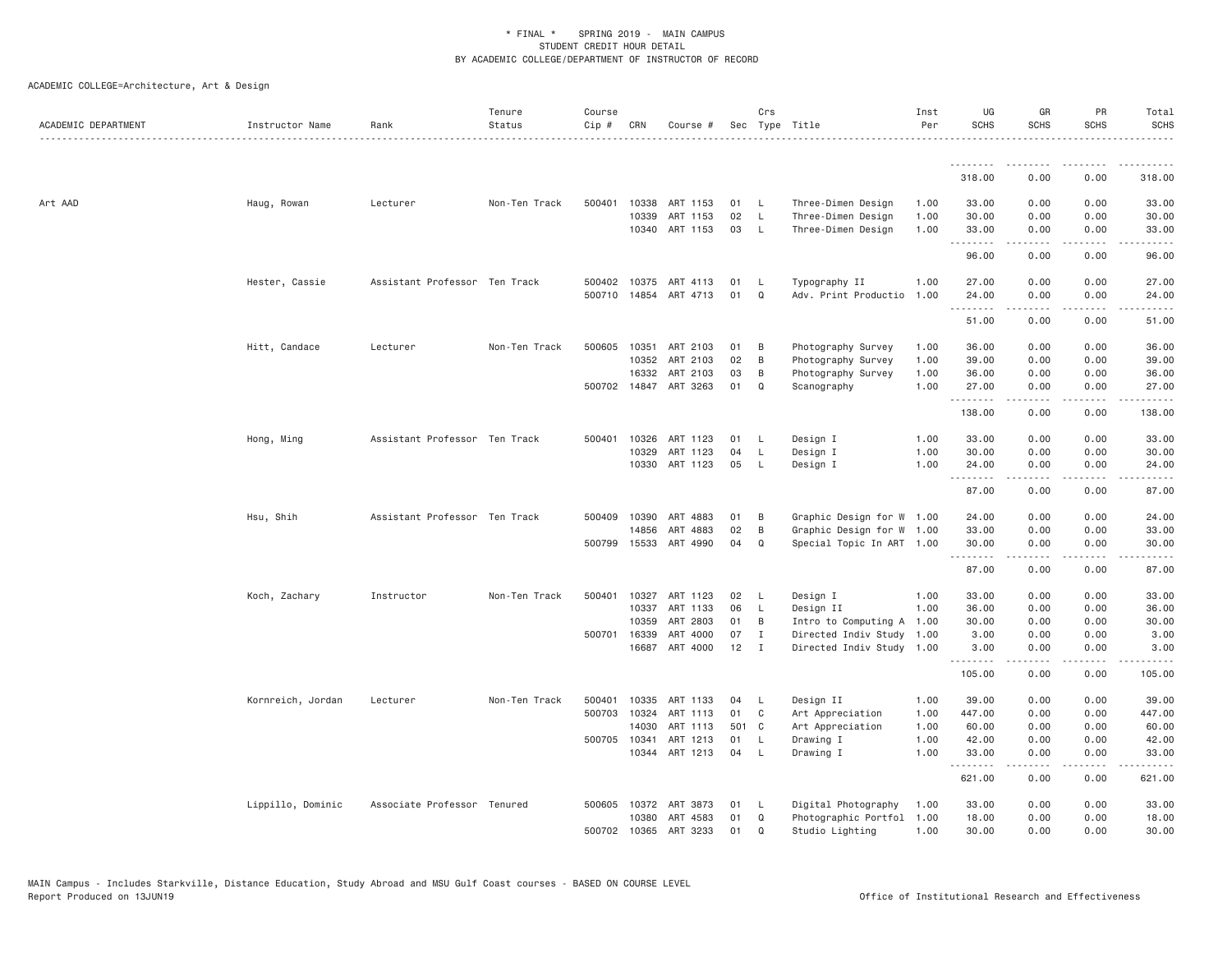| ACADEMIC DEPARTMENT | Instructor Name  | Rank                          | Tenure<br>Status | Course<br>$Cip \#$ | CRN          | Course #              |    | Crs          | Sec Type Title            | Inst<br>Per | UG<br><b>SCHS</b> | GR<br><b>SCHS</b>                                                                                                                                                                       | PR<br><b>SCHS</b>     | Total<br><b>SCHS</b> |
|---------------------|------------------|-------------------------------|------------------|--------------------|--------------|-----------------------|----|--------------|---------------------------|-------------|-------------------|-----------------------------------------------------------------------------------------------------------------------------------------------------------------------------------------|-----------------------|----------------------|
|                     |                  |                               |                  |                    |              |                       |    |              |                           |             | .                 |                                                                                                                                                                                         |                       |                      |
|                     |                  |                               |                  |                    |              |                       |    |              |                           |             | 81.00             | 0.00                                                                                                                                                                                    | 0.00                  | 81.00                |
| Art AAD             | Long, Robert     | Professor                     | Tenured          |                    | 500711 10357 | ART 2503              | 01 | - L          | Ceramic Art Survey        | 1.00        | 36.00             | 0.00                                                                                                                                                                                    | 0.00                  | 36.00                |
|                     |                  |                               |                  |                    | 10358        | ART 2503              | 02 | - L          | Ceramic Art Survey        | 1.00        | 39.00             | 0.00                                                                                                                                                                                    | 0.00                  | 39.00                |
|                     |                  |                               |                  |                    |              | 10384 ART 4650        | 01 | - L          | Advanced Studio-Cera      | 1.00        | 48.00<br>.        | 0.00<br>$- - - - -$                                                                                                                                                                     | 0.00<br>.             | 48.00<br>.           |
|                     |                  |                               |                  |                    |              |                       |    |              |                           |             | 123.00            | 0.00                                                                                                                                                                                    | 0.00                  | 123.00               |
|                     | Martin, Gregory  | Assistant Professor Ten Track |                  |                    | 500410 14849 | ART 3443              | 01 | - L          | Illustration              | 1.00        | 36.00             | 0.00                                                                                                                                                                                    | 0.00                  | 36.00                |
|                     |                  |                               |                  | 500705             | 10349        | 1223<br>ART           | 04 | <b>L</b>     | Drawing II                | 1.00        | 33.00             | 0.00                                                                                                                                                                                    | 0.00                  | 33.00                |
|                     |                  |                               |                  |                    |              | 10353 ART 2213        | 01 | $\mathsf{L}$ | Life Drawing I            | 1.00        | 36.00<br>.        | 0.00<br>.                                                                                                                                                                               | 0.00                  | 36.00<br>.           |
|                     |                  |                               |                  |                    |              |                       |    |              |                           |             | 105.00            | 0.00                                                                                                                                                                                    | 0.00                  | 105.00               |
|                     | McCourt, Timothy | Professor                     | Tenured          |                    | 500401 10332 | ART 1133              | 01 | - L          | Design II                 | 1.00        | 39.00             | 0.00                                                                                                                                                                                    | 0.00                  | 39.00                |
|                     |                  |                               |                  |                    | 10333        | ART 1133              | 02 | L            | Design II                 | 1.00        | 39.00             | 0.00                                                                                                                                                                                    | 0.00                  | 39.00                |
|                     |                  |                               |                  |                    | 10336        | ART 1133              | 05 | - L          | Design II                 | 1.00        | 33.00<br>.        | 0.00<br>.                                                                                                                                                                               | 0.00<br>$\frac{1}{2}$ | 33.00<br>.           |
|                     |                  |                               |                  |                    |              |                       |    |              |                           |             | 111.00            | 0.00                                                                                                                                                                                    | 0.00                  | 111.00               |
|                     | McElfish, Aaron  | Non-Faculty                   | Not Applicable   | 500701             | 16200        | ART 4000              | 05 | $\mathbf{I}$ | Directed Indiv Study      | 1.00        | 3.00              | 0.00                                                                                                                                                                                    | 0.00                  | 3.00                 |
|                     |                  |                               |                  | 500705             | 10342        | ART 1213              | 02 | L            | Drawing I                 | 1.00        | 33.00             | 0.00                                                                                                                                                                                    | 0.00                  | 33.00                |
|                     |                  |                               |                  |                    |              | 10348 ART 1223        | 03 | - L          | Drawing II                | 1.00        | 42.00             | 0.00                                                                                                                                                                                    | 0.00                  | 42.00                |
|                     |                  |                               |                  |                    |              |                       |    |              |                           |             | .<br>78.00        | 0.00                                                                                                                                                                                    | 0.00                  | 78.00                |
|                     | Mixon, Jamie     | Professor                     | Tenured          | 500409             | 10366        | ART 3323              | 01 | - L          | Graphic Art Des II        | 1.00        | 36.00             | 0.00                                                                                                                                                                                    | 0.00                  | 36.00                |
|                     |                  |                               |                  |                    | 10367        | ART 3323              | 02 | - L          | Graphic Art Des II        | 1.00        | 36.00             | 0.00                                                                                                                                                                                    | 0.00                  | 36.00                |
|                     |                  |                               |                  |                    |              | 10379 ART 4523        | 01 | $\mathsf{L}$ | Graphic Art Intern        | 1.00        | 9.00<br>.         | 0.00                                                                                                                                                                                    | 0.00                  | 9.00                 |
|                     |                  |                               |                  |                    |              |                       |    |              |                           |             | 81.00             | 0.00                                                                                                                                                                                    | 0.00                  | 81.00                |
|                     | Morzuch, Joseph  | Assistant Professor Ten Track |                  | 500705             | 10343        | ART 1213              | 03 | - L          | Drawing I                 | 1.00        | 33.00             | 0.00                                                                                                                                                                                    | 0.00                  | 33.00                |
|                     |                  |                               |                  | 500708             | 10350        | ART 2013              | 01 | L            | Painting Survey           | 1.00        | 39.00             | 0.00                                                                                                                                                                                    | 0.00                  | 39.00                |
|                     |                  |                               |                  |                    |              | 14845 ART 3023        | 01 | L            | Painting II               | 1.00        | 36.00             | 0.00                                                                                                                                                                                    | 0.00                  | 36.00                |
|                     |                  |                               |                  |                    |              |                       |    |              |                           |             | .<br>108.00       | $\frac{1}{2} \left( \frac{1}{2} \right) \left( \frac{1}{2} \right) \left( \frac{1}{2} \right) \left( \frac{1}{2} \right) \left( \frac{1}{2} \right) \left( \frac{1}{2} \right)$<br>0.00 | .<br>0.00             | .<br>108.00          |
|                     | Neuenfeldt, Lori | Instructor                    | Non-Ten Track    | 500407 11924       |              | FDM 3573              | 01 | C            | Historic Costume          | 1.00        | 45.00             | 0.00                                                                                                                                                                                    | 0.00                  | 45.00                |
|                     |                  |                               |                  |                    | 11925        | FDM 3573              | 02 | K            | Historic Costume          | 1.00        | 0.00              | 0.00                                                                                                                                                                                    | 0.00                  | 0.00                 |
|                     |                  |                               |                  |                    | 11926        | FDM 3573              | 03 | K            | Historic Costume          | 1.00        | 0.00              | 0.00                                                                                                                                                                                    | 0.00                  | 0.00                 |
|                     |                  |                               |                  |                    |              | 500703 10319 ART 1013 | 01 | $\mathbf C$  | History Of Art I          | 1.00        | 138.00<br>.       | 0.00<br>$- - - - -$                                                                                                                                                                     | 0.00<br>.             | 138.00<br>.          |
|                     |                  |                               |                  |                    |              |                       |    |              |                           |             | 183.00            | 0.00                                                                                                                                                                                    | 0.00                  | 183.00               |
|                     | Ngoh, Soon       | Professor                     | Tenured          | 500701             | 10381        | ART 4620              | 01 | Q            | Advanced Studio - Fi 1.00 |             | 53.00             | 0.00                                                                                                                                                                                    | 0.00                  | 53.00                |
|                     |                  |                               |                  | 500705             | 10347        | ART 1223              | 02 | L            | Drawing II                | 1.00        | 33.00             | 0.00                                                                                                                                                                                    | 0.00                  | 33.00                |
|                     |                  |                               |                  |                    | 14851        | ART 4343              | 01 | L            | Drawing IV                | 1.00        | 30.00             | 0.00                                                                                                                                                                                    | 0.00                  | 30.00                |
|                     |                  |                               |                  |                    |              | 500799 16508 ART 7000 | 03 | I            | Directed Indiv Study 1.00 |             | 0.00<br>.         | 1.00                                                                                                                                                                                    | 0.00                  | 1.00                 |
|                     |                  |                               |                  |                    |              |                       |    |              |                           |             | 116.00            | 1.00                                                                                                                                                                                    | 0.00                  | 117.00               |
|                     | Powney, Jeralyn  | Associate Professor Ten Track |                  |                    |              | 500401 10334 ART 1133 | 03 | - L          | Design II                 | 1.00        | 33.00             | 0.00                                                                                                                                                                                    | 0.00                  | 33.00                |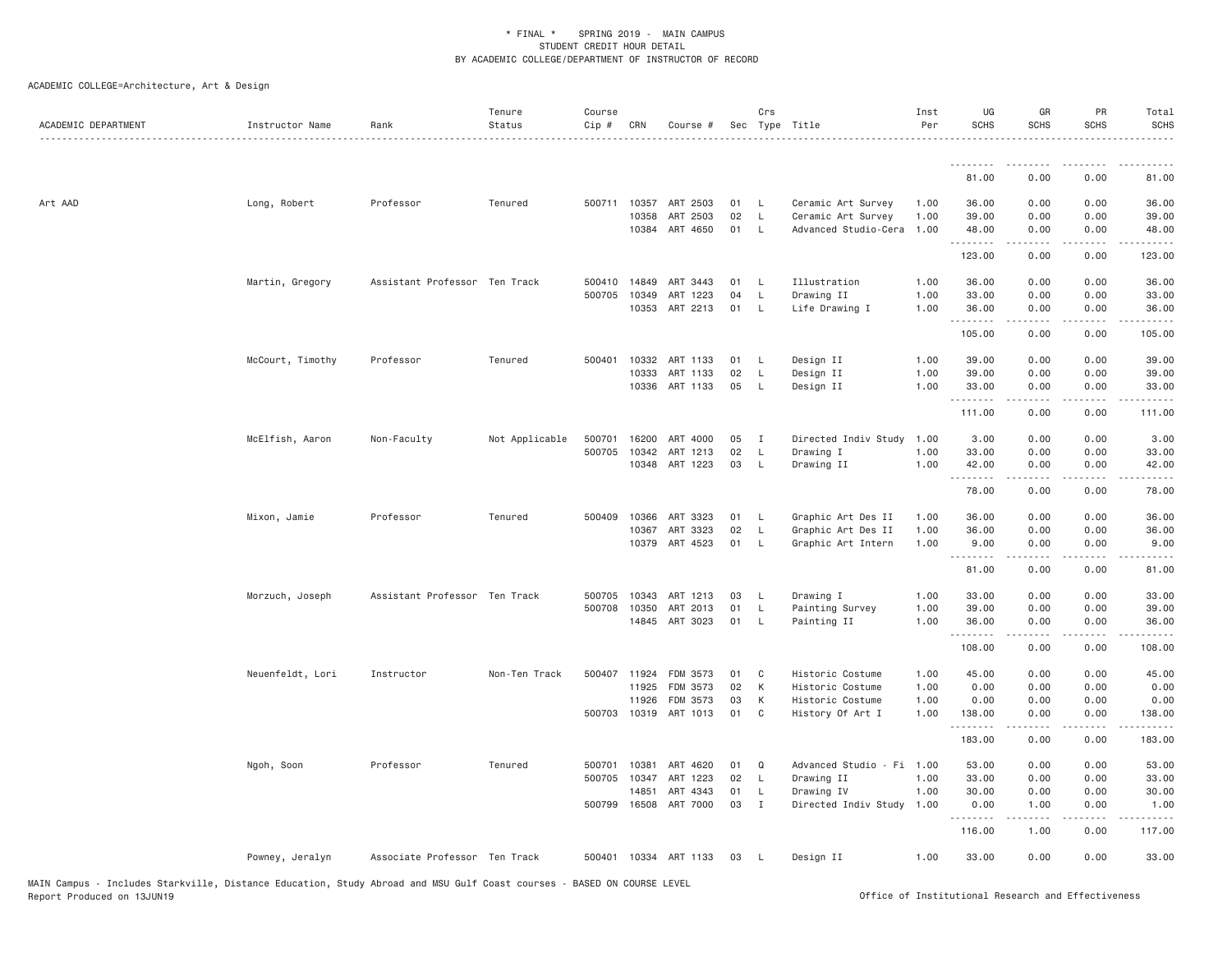| ACADEMIC DEPARTMENT                              | Instructor Name  | Rank                          | Tenure<br>Status | Course<br>Cip # | CRN            | Course #                |          | Crs        | Sec Type Title                                         | Inst<br>Per  | UG<br>SCHS                  | GR<br>SCHS                | PR<br>SCHS                | Total<br><b>SCHS</b>             |
|--------------------------------------------------|------------------|-------------------------------|------------------|-----------------|----------------|-------------------------|----------|------------|--------------------------------------------------------|--------------|-----------------------------|---------------------------|---------------------------|----------------------------------|
| Art AAD                                          | Powney, Jeralyn  | Associate Professor Ten Track |                  | 500401          | 10360<br>10361 | ART 2813<br>ART 2813    | 02<br>03 | – B<br>– B | Intermed Comp for De 1.00<br>Intermed Comp for De 1.00 |              | 45.00<br>42.00<br>--------  | 0.00<br>0.00              | 0.00<br>0.00<br>--------- | 45.00<br>42.00<br>.              |
|                                                  |                  |                               |                  |                 |                |                         |          |            |                                                        |              | 120.00                      | 0.00                      | 0.00                      | 120.00                           |
|                                                  | Seckinger, Linda | Professor                     | Tenured          | 500710          | 10354<br>10355 | 2303<br>ART<br>ART 2303 | 01<br>03 | . L        | Printmaking Survey<br>Printmaking Survey               | 1.00<br>1.00 | 36.00<br>36.00              | 0.00<br>0.00              | 0.00<br>0.00              | 36.00<br>36.00                   |
|                                                  |                  |                               |                  |                 |                | 14848 ART 3303          | 01       | . L        | Printmaking II                                         | 1.00         | 36.00<br>--------<br>108.00 | 0.00<br>---------<br>0.00 | 0.00<br>.<br>0.00         | 36.00<br>----------<br>108.00    |
| ====================================             |                  |                               |                  |                 |                |                         |          |            |                                                        |              | $=$ = = = = = = =           |                           | ========                  | $=$ = = = = = = = = =            |
| Art AAD<br>===================================== |                  |                               |                  |                 |                |                         |          |            |                                                        |              | 3362,00                     | 46.00                     | 0.00<br>========          | 3408,00<br>$=$ = = = = = = = = = |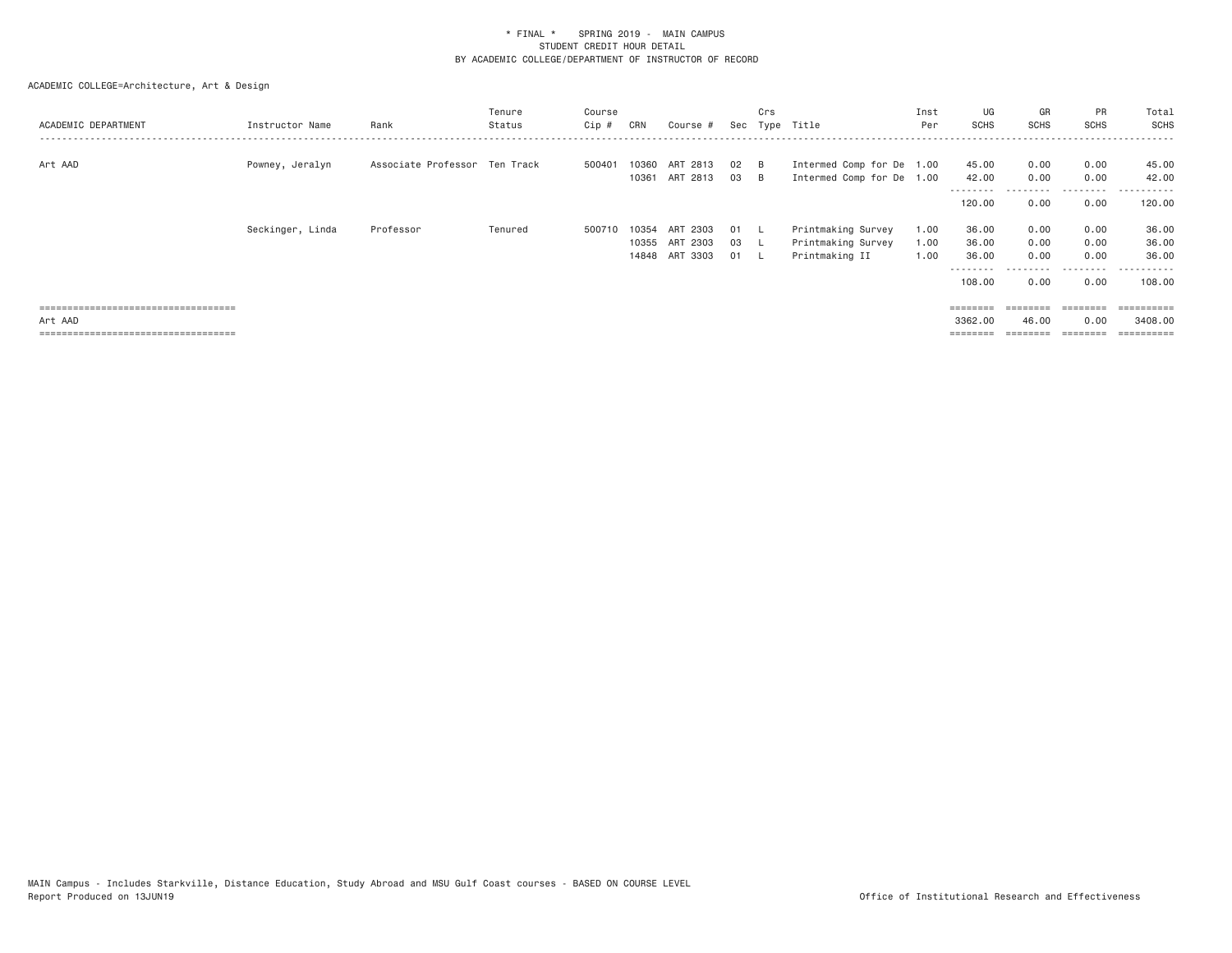| ACADEMIC DEPARTMENT                   | Instructor Name   | Rank                                               | Tenure<br>Status | Course<br>Cip # | CRN   | Course #       |    | Crs          | Sec Type Title            | Inst<br>Per | UG<br><b>SCHS</b>        | GR<br><b>SCHS</b> | PR<br><b>SCHS</b> | Total<br><b>SCHS</b> |
|---------------------------------------|-------------------|----------------------------------------------------|------------------|-----------------|-------|----------------|----|--------------|---------------------------|-------------|--------------------------|-------------------|-------------------|----------------------|
| Building Construction Science         | Ford, George      | Professor                                          | Tenured          | 040201          |       | 14755 ARC 3723 | 02 | $\mathbf{C}$ | Active Bldg Systems       | 1.00        | 24.00                    | 0.00              | 0.00              | 24.00                |
|                                       |                   |                                                    |                  |                 | 14756 | BCS 3723       | 02 | C.           | Active Building Syst 1.00 |             | 99.00                    | 0.00              | 0.00              | 99.00                |
|                                       |                   |                                                    |                  | 522001          | 10459 | BCS 2226       | 01 | $\Omega$     | Build Construct Stud 0.50 |             | 45.00                    | 0.00              | 0.00              | 45.00                |
|                                       |                   |                                                    |                  |                 |       | 15019 BCS 2226 | 02 | $\Omega$     | Build Construct Stud 0.50 |             | 63.00                    | 0.00              | 0.00              | 63.00                |
|                                       |                   |                                                    |                  |                 |       |                |    |              |                           |             | <u>.</u><br>231.00       | 0.00              | .<br>0.00         | 231.00               |
|                                       | Herrmann, Michele | Assistant Professor Ten Track                      |                  | 522001          |       | 10465 BCS 4126 | 01 |              | Build Contruct Studi 1.00 |             | 60.00                    | 0.00              | 0.00              | 60.00                |
|                                       |                   |                                                    |                  |                 |       |                |    |              |                           |             | --------<br>60.00        | 0.00              | 0.00              | 60.00                |
|                                       | Rokooei, Saeed    | Assistant Professor Ten Track                      |                  | 460412          | 10460 | BCS 3006       | 01 | E            | Construction Interns 1.00 |             | 36.00                    | 0.00              | 0.00              | 36.00                |
|                                       |                   |                                                    |                  | 522001          | 10459 | BCS 2226       | 01 | Q            | Build Construct Stud 0.50 |             | 45.00                    | 0.00              | 0.00              | 45.00                |
|                                       |                   |                                                    |                  |                 |       | 15019 BCS 2226 | 02 | $\Omega$     | Build Construct Stud 0.50 |             | 63.00<br>- - - - - - - - | 0.00              | 0.00<br>.         | 63.00                |
|                                       |                   |                                                    |                  |                 |       |                |    |              |                           |             | 144.00                   | 0.00              | 0.00              | 144.00               |
|                                       |                   | Shojaei Kol Kachi, A Assistant Professor Ten Track |                  | 522001          |       | 15022 BCS 4126 | 02 |              | Build Contruct Studi 1.00 |             | 114,00                   | 0.00              | 0.00              | 114.00               |
|                                       |                   |                                                    |                  |                 |       |                |    |              |                           |             | --------<br>114.00       | 0.00              | .<br>0.00         | 114.00               |
| ====================================  |                   |                                                    |                  |                 |       |                |    |              |                           |             | ========                 | ========          | <b>EEEEEEE</b>    | ==========           |
| Building Construction Science         |                   |                                                    |                  |                 |       |                |    |              |                           |             | 549.00                   | 0.00              | 0.00              | 549.00               |
| ===================================== |                   |                                                    |                  |                 |       |                |    |              |                           |             |                          |                   |                   | =========            |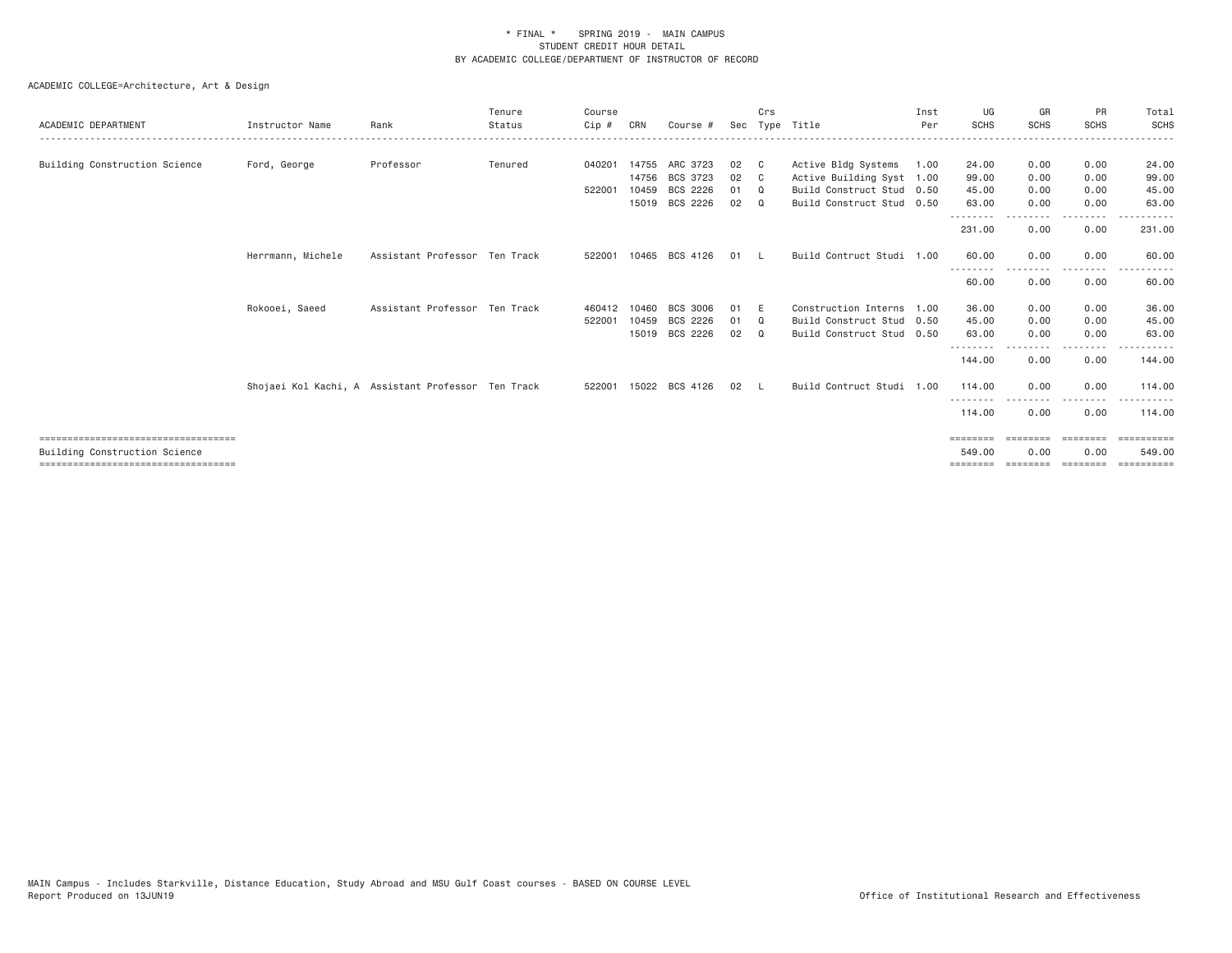| ACADEMIC DEPARTMENT | Instructor Name   | Rank                                                   | Tenure<br>Status | Course<br>Cip # | CRN          | Course #      |       | Crs          | Sec Type Title            | Inst<br>Per | UG<br><b>SCHS</b> | GR<br><b>SCHS</b>              | PR<br><b>SCHS</b> | Total<br><b>SCHS</b>    |
|---------------------|-------------------|--------------------------------------------------------|------------------|-----------------|--------------|---------------|-------|--------------|---------------------------|-------------|-------------------|--------------------------------|-------------------|-------------------------|
| Interior Design     | Bateman, Margaret | Lecturer                                               | Non-Ten Track    | 040501          | 12559        | ID 1694       | 03    | B            | Interior Design I         | 1.00        | 36.00             | 0.00                           | 0.00              | 36.00                   |
|                     |                   |                                                        |                  | 500408          | 12569        | ID 3611       | 01    | $\mathsf{C}$ | Career and Portfolio      | 1.00        | 23.00             | 0.00                           | 0.00              | 23.00                   |
|                     |                   |                                                        |                  |                 | 14754        | ID 3611       | 02    | C            | Career and Portfolio      | 1.00        | 20.00<br>.        | 0.00<br><b><i><u>.</u></i></b> | 0.00<br>.         | 20.00<br>.              |
|                     |                   |                                                        |                  |                 |              |               |       |              |                           |             | 79.00             | 0.00                           | 0.00              | 79.00                   |
|                     | Carroll, Robin    | Instructor                                             | Non-Ten Track    | 190601          | 12564        | ID 2603       | 01    | C            | Interior Design Fund 1.00 |             | 51.00             | 0.00                           | 0.00              | 51.00                   |
|                     |                   |                                                        |                  |                 | 14319        | ID 2603       | 501 C |              | Interior Design Fund 1.00 |             | 27.00             | 0.00                           | 0.00              | 27.00                   |
|                     |                   |                                                        |                  |                 | 500408 12550 | HS 2603       | 01    | C            | Inter Design Fundame 1.00 |             | 57.00             | 0.00                           | 0.00              | 57.00                   |
|                     |                   |                                                        |                  |                 | 12568        | ID 3603       | 01    | C            | Digital Design for I 1.00 |             | 60.00<br>.        | 0.00<br>.                      | 0.00<br>$  -$     | 60.00<br>$    -$        |
|                     |                   |                                                        |                  |                 |              |               |       |              |                           |             | 195.00            | 0.00                           | 0.00              | 195.00                  |
|                     | Chaney, Anna      | Lecturer                                               | Non-Ten Track    | 190601          |              | 12580 ID 4693 | 01    | B            | Furniture Design          | 1.00        | 48.00             | 0.00                           | 0.00              | 48.00                   |
|                     |                   |                                                        |                  |                 |              |               |       |              |                           |             | 48.00             | 0.00                           | 0.00              | 48.00                   |
|                     | Crumpton, Amy     | Associate Professor Tenured                            |                  | 190699          | 15997        | ID 4000       | 03    | $\mathbf{I}$ | Directed Individual       | 1.00        | 1.00              | 0.00                           | 0.00              | 1.00                    |
|                     |                   |                                                        |                  | 500408          | 12570        | ID 3624       | 01    | B            | Interior Design Stud      | 1.00        | 56.00             | 0.00                           | 0.00              | 56.00                   |
|                     |                   |                                                        |                  |                 | 12571        | ID 3624       | 02    | B            | Interior Design Stud 1.00 |             | 60.00             | 0.00                           | 0.00              | 60.00                   |
|                     |                   |                                                        |                  |                 | 12574        | ID 4611       | 01    | C            | Principles of LEED        | 1.00        | 24.00             | 0.00                           | 0.00              | 24.00                   |
|                     |                   |                                                        |                  |                 |              | 16649 ID 4990 | 01    | $\mathbf{I}$ | Special Topics In ID 1.00 |             | 17.00             | 0.00                           | 0.00              | 17.00                   |
|                     |                   |                                                        |                  |                 |              |               |       |              |                           |             | .<br>158.00       | .<br>0.00                      | .<br>0.00         | $- - - - - -$<br>158.00 |
|                     | Fulton, Glen      | Assistant Professor Ten Track                          |                  | 040501          | 12557        | ID 1694       | 01    | B            | Interior Design I         | 1.00        | 76.00             | 0.00                           | 0.00              | 76.00                   |
|                     |                   |                                                        |                  |                 | 12558        | ID 1694       | 02    | B            | Interior Design I         | 1.00        | 76.00             | 0.00                           | 0.00              | 76.00                   |
|                     |                   |                                                        |                  |                 |              | 12573 ID 3653 | 01    | C            | History of Interiors 1.00 |             | 96.00<br>.        | 0.00<br>-----                  | 0.00<br>.         | 96.00<br>.              |
|                     |                   |                                                        |                  |                 |              |               |       |              |                           |             | 248.00            | 0.00                           | 0.00              | 248.00                  |
|                     | Miller, Beth      | Professor                                              | Tenured          | 040501          | 12575        | ID 4651       | 01    | C            | ID Internship Placem      | 1.00        | 22.00             | 0.00                           | 0.00              | 22.00                   |
|                     |                   |                                                        |                  | 500410          | 12562        | ID 2203       | 01    | Q            | Rendering                 | 1.00        | 63.00             | 0.00                           | 0.00              | 63.00                   |
|                     |                   |                                                        |                  |                 |              | 12563 ID 2203 | 02    | Q            | Rendering                 | 1.00        | 72.00<br>.        | 0.00<br>.                      | 0.00<br>.         | 72.00<br>.              |
|                     |                   |                                                        |                  |                 |              |               |       |              |                           |             | 157.00            | 0.00                           | 0.00              | 157.00                  |
|                     | Miller, Lyndsey   | Associate Professor Ten Track                          |                  |                 | 151303 12560 | ID 2103       | 01    | B            | CAD for Interior Des      | 1.00        | 66.00             | 0.00                           | 0.00              | 66.00                   |
|                     |                   |                                                        |                  |                 | 12561        | ID 2103       | 02    | B            | CAD for Interior Des      | 1.00        | 87.00             | 0.00                           | 0.00              | 87.00                   |
|                     |                   |                                                        |                  |                 | 12565        | ID 3363       | 01    | B            | 3/D & CAD Modeling i 1.00 |             | 66.00             | 0.00                           | 0.00              | 66.00                   |
|                     |                   |                                                        |                  | 190699          | 15993        | ID 4000       | 01    | I            | Directed Individual       | 1.00        | 3.00              | 0.00                           | 0.00              | 3.00                    |
|                     |                   |                                                        |                  |                 | 16933        | ID 4000       | 04    | $\mathbf{I}$ | Directed Individual       | 1.00        | 2.00<br>.         | 0.00<br>.                      | 0.00<br>.         | 2.00<br>.               |
|                     |                   |                                                        |                  |                 |              |               |       |              |                           |             | 224.00            | 0.00                           | 0.00              | 224.00                  |
|                     |                   | Studdard Hughes, Lau Visiting Assist Pro Non-Ten Track |                  | 040501          | 12572        | ID 3633       | 01    | C            | ID Detail & Constr D 1.00 |             | 87.00             | 0.00                           | 0.00              | 87.00                   |
|                     |                   |                                                        |                  | 190601          | 12576        | ID 4654       | 01    | C            | Interior Design Stud 1.00 |             | 44.00             | 0.00                           | 0.00              | 44.00                   |
|                     |                   |                                                        |                  |                 |              | 12577 ID 4654 | 02    | C            | Interior Design Stud 1.00 |             | 44.00<br>.        | 0.00<br>$- - - - -$            | 0.00<br>.         | 44.00<br>.              |
|                     |                   |                                                        |                  |                 |              |               |       |              |                           |             | 175.00            | 0.00                           | 0.00              | 175.00                  |
|                     | Weekly, Ashley    | Non-Employee                                           | Not Applicable   | 151303          | 12566        | ID 3363       | 02    | B            | 3/D & CAD Modeling i 1.00 |             | 63.00             | 0.00                           | 0.00              | 63.00                   |
|                     |                   |                                                        |                  |                 |              | 12567 ID 3363 | 03    | $\mathbb C$  | 3/D & CAD Modeling i 1.00 |             | 63.00             | 0.00                           | 0.00              | 63.00                   |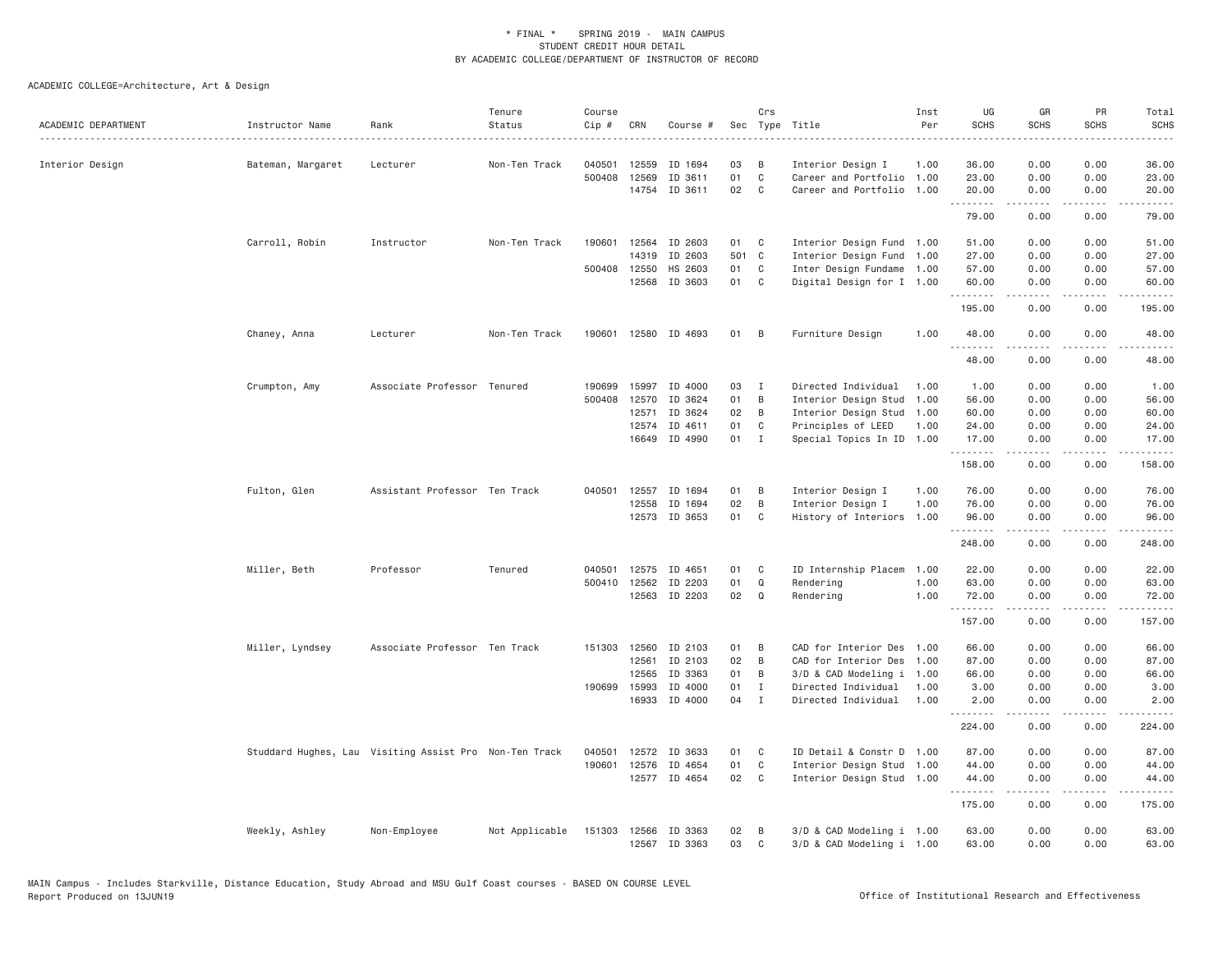ACADEMIC COLLEGE=Architecture, Art & Design

|                     |                |      | Tenure |     |     |        |     |      |       | Inst | UG           |             |             | Total |
|---------------------|----------------|------|--------|-----|-----|--------|-----|------|-------|------|--------------|-------------|-------------|-------|
| ACADEMIC DEPARTMENT | Instructor Nar | Rank | status | )ip | CRN | Course | Sec | Type | Title | Per  | erue<br>งบทง | <b>SCHS</b> | <b>SCHS</b> | SCHS  |
| - - - -             |                |      |        |     |     |        |     |      |       |      |              |             |             |       |

|                 | -------- | .     | .       | .          |
|-----------------|----------|-------|---------|------------|
|                 | 126.00   | 0.00  | 0.00    | 126.00     |
|                 |          |       |         |            |
|                 |          |       |         |            |
| ====            | ======== | ===== | ------- | ========== |
| Interior Design | 1410.00  | 0.00  | 0.00    | 1410.00    |

MAIN Campus - Includes Starkville, Distance Education, Study Abroad and MSU Gulf Coast courses - BASED ON COURSE LEVEL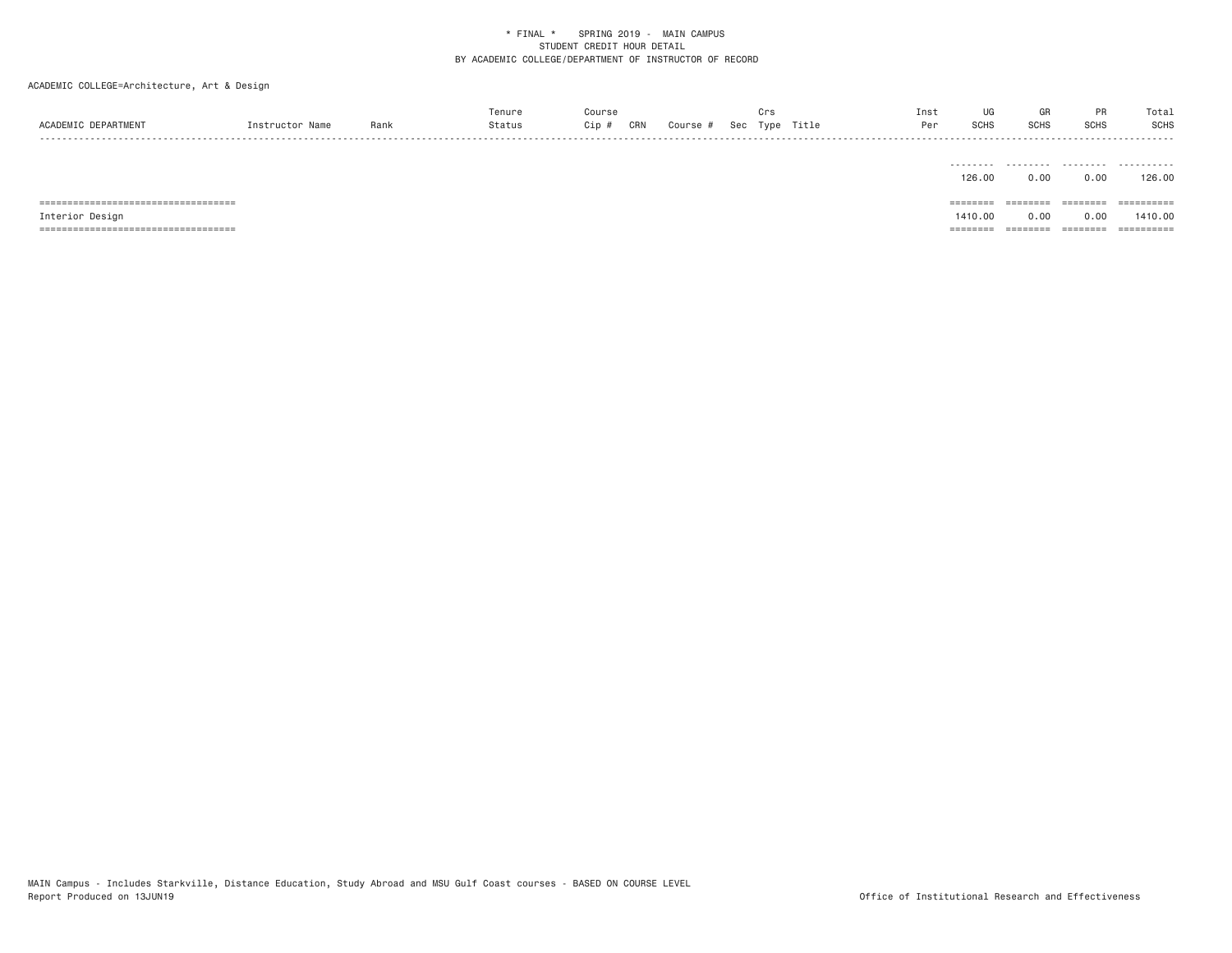| ACADEMIC DEPARTMENT    | Instructor Name     | Rank                              | Tenure<br>Status | Course<br>Cip # | CRN                   | Course #              |             | Crs                          | Sec Type Title                                         | Inst<br>Per  | UG<br><b>SCHS</b>   | GR<br><b>SCHS</b>  | PR<br><b>SCHS</b> | Total<br><b>SCHS</b>                                                                                                                                                                      |
|------------------------|---------------------|-----------------------------------|------------------|-----------------|-----------------------|-----------------------|-------------|------------------------------|--------------------------------------------------------|--------------|---------------------|--------------------|-------------------|-------------------------------------------------------------------------------------------------------------------------------------------------------------------------------------------|
| School of Architecture | Ammon, Theodore     | Non-Employee                      | Not Applicable   |                 |                       | 040201 10310 ARC 5353 | 01          | $\mathbf{C}$                 | Philosophy Of Arch                                     | 1.00         | 99.00               | 0.00               | 0.00              | 99.00                                                                                                                                                                                     |
|                        |                     |                                   |                  |                 |                       |                       |             |                              |                                                        |              | 99.00               | 0.00               | 0.00              | 99.00                                                                                                                                                                                     |
|                        | Callender, Jassen   | Associate Professor Tenured       |                  |                 |                       | 040201 10312 ARC 5589 | 01          | B                            | Arch Design V-B                                        | 1.00         | 171.00<br><u>.</u>  | 0.00               | 0.00<br>.         | 171.00<br>$- - - - - -$                                                                                                                                                                   |
|                        |                     |                                   |                  |                 |                       |                       |             |                              |                                                        |              | 171.00              | <u>.</u><br>0.00   | 0.00              | 171.00                                                                                                                                                                                    |
|                        | Carson, Foster      | Clinical Assist Pro Non-Ten Track |                  | 522001          | 10458                 | BCS 1126              | 01          | Q                            | Build Construct Stud                                   | 0.50         | 48.00               | 0.00               | 0.00              | 48.00                                                                                                                                                                                     |
|                        |                     |                                   |                  |                 | 10462                 | BCS 3323              | 01          | C                            | High Perform Constru                                   | 1.00         | 90.00               | 0.00               | 0.00              | 90.00                                                                                                                                                                                     |
|                        |                     |                                   |                  |                 |                       | 15018 BCS 1126        | 02          | Q                            | Build Construct Stud 0.50                              |              | 36.00               | 0.00               | 0.00              | 36.00                                                                                                                                                                                     |
|                        |                     |                                   |                  |                 |                       |                       |             |                              |                                                        |              | ---------<br>174.00 | -----<br>0.00      | -----<br>0.00     | $\begin{array}{cccccccccc} \bullet & \bullet & \bullet & \bullet & \bullet & \bullet & \bullet \end{array}$<br>174.00                                                                     |
|                        | Chenoweth, Richard  | Visiting Assist Pro Non-Ten Track |                  | 040201          | 10291                 | ARC 2313              | 01          | C                            | History Of Arch I                                      | 1.00         | 279.00              | 0.00               | 0.00              | 279.00                                                                                                                                                                                    |
|                        |                     |                                   |                  |                 |                       | 10293 ARC 2546        | 02          | B                            | Arch Design II-B                                       | 0.99         | 89.10               | 0.00               | 0.00              | 89.10                                                                                                                                                                                     |
|                        |                     |                                   |                  |                 |                       |                       |             |                              |                                                        |              | .<br>368.10         | .<br>0.00          | .<br>0.00         | $\frac{1}{2} \left( \frac{1}{2} \right) \left( \frac{1}{2} \right) \left( \frac{1}{2} \right) \left( \frac{1}{2} \right) \left( \frac{1}{2} \right) \left( \frac{1}{2} \right)$<br>368.10 |
|                        | Esenwein, Frederick | Assistant Professor Ten Track     |                  |                 | 040201 10292          | ARC 2546              | 01          | B                            | Arch Design II-B                                       | 1.00         | 90.00               | 0.00               | 0.00              | 90.00                                                                                                                                                                                     |
|                        |                     |                                   |                  |                 | 10293                 | ARC 2546              | 02          | B                            | Arch Design II-B                                       | 0.01         | 0.90                | 0.00               | 0.00              | 0.90                                                                                                                                                                                      |
|                        |                     |                                   |                  |                 | 10294                 | ARC 2546              | 03          | B                            | Arch Design II-B                                       | 0.01         | 0.96                | 0.00               | 0.00              | 0.96                                                                                                                                                                                      |
|                        |                     |                                   |                  |                 |                       |                       |             |                              |                                                        |              | .<br>91.86          | 0.00               | 0.00              | 91.86                                                                                                                                                                                     |
|                        | Gines, Jacob        | Assistant Professor Ten Track     |                  | 040201          | 10295                 | ARC 2723              | 01          | C                            | Materials                                              | 1.00         | 129.00              | 0.00               | 0.00              | 129.00                                                                                                                                                                                    |
|                        |                     |                                   |                  |                 | 10305                 | ARC 4546              | 01          | B                            | Arch Design IV-B                                       | 0.01         | 0.96                | 0.00               | 0.00              | 0.96                                                                                                                                                                                      |
|                        |                     |                                   |                  |                 | 10306                 | ARC 4546              | 02          | B                            | Arch Design IV-B                                       | 1.00         | 96.00               | 0.00               | 0.00              | 96.00                                                                                                                                                                                     |
|                        |                     |                                   |                  |                 | 16349                 | ARC 2723              | 02          | C                            | Materials                                              | 1,00         | 15.00               | 0.00               | 0.00              | 15.00                                                                                                                                                                                     |
|                        |                     |                                   |                  |                 | 16832                 | ARC 4000              | 16          | Ι.                           | Directed Indiv Study                                   | 1.00         | 3.00                | 0.00               | 0.00              | 3.00                                                                                                                                                                                      |
|                        |                     |                                   |                  |                 | 16833                 | ARC 4000              | 17          | $\mathbf{I}$                 | Directed Indiv Study                                   | 1.00         | 3.00                | 0.00               | 0.00              | 3.00                                                                                                                                                                                      |
|                        |                     |                                   |                  |                 | 16834                 | ARC 4000              | 18          | $\mathbf{I}$                 | Directed Indiv Study 1.00                              |              | 3.00                | 0.00               | 0.00              | 3.00                                                                                                                                                                                      |
|                        |                     |                                   |                  |                 | 16835                 | ARC 4000              | 19          | $\mathbf{I}$                 | Directed Indiv Study 1.00                              |              | 3.00                | 0.00               | 0.00              | 3.00                                                                                                                                                                                      |
|                        |                     |                                   |                  |                 | 17028                 | ARC 4000              | 27          | $\mathbf{I}$                 | Directed Indiv Study                                   | 1.00         | 3.00                | 0.00               | 0.00              | 3.00                                                                                                                                                                                      |
|                        |                     |                                   |                  |                 | 17029<br>240101 17060 | ARC 4000<br>HON 4093  | 28<br>H17 E | $\mathbf{I}$                 | Directed Indiv Study<br>Honors Thesis                  | 1.00<br>1.00 | 3.00<br>3.00        | 0.00<br>0.00       | 0.00<br>0.00      | 3.00<br>3.00                                                                                                                                                                              |
|                        |                     |                                   |                  |                 |                       |                       |             |                              |                                                        |              | .                   | .                  | $- - - -$         |                                                                                                                                                                                           |
|                        |                     |                                   |                  |                 |                       |                       |             |                              |                                                        |              | 261.96              | 0.00               | 0.00              | 261.96                                                                                                                                                                                    |
|                        | Herrmann, Hans      | Associate Professor Tenured       |                  |                 |                       | 040201 10305 ARC 4546 | 01          | B                            | Arch Design IV-B                                       | 0.99         | 95.04               | 0.00               | 0.00              | 95.04                                                                                                                                                                                     |
|                        |                     |                                   |                  |                 | 10309                 | ARC 4733              | 01          | C                            | Site Planning                                          | 1.00         | 75.00               | 0.00               | 0.00              | 75.00                                                                                                                                                                                     |
|                        |                     |                                   |                  |                 | 16278                 | ARC 4000              | 01          | I                            | Directed Indiv Study                                   | 1.00         | 3.00                | 0.00               | 0.00              | 3.00                                                                                                                                                                                      |
|                        |                     |                                   |                  |                 | 16351                 | ARC 4000              | 02          | $\mathbf{I}$                 | Directed Indiv Study                                   | 1.00         | 3.00                | 0.00               | 0.00              | 3.00                                                                                                                                                                                      |
|                        |                     |                                   |                  |                 | 16352                 | ARC 4000              | 03          | $\mathbf{I}$                 | Directed Indiv Study 1.00                              |              | 3.00                | 0.00               | 0.00              | 3.00                                                                                                                                                                                      |
|                        |                     |                                   |                  |                 | 16481                 | ARC 4000              | 04          | $\mathbf{I}$                 | Directed Indiv Study 1.00                              |              | 3.00                | 0.00               | 0.00              | 3.00                                                                                                                                                                                      |
|                        |                     |                                   |                  |                 | 16836                 | ARC 4000              | 20          | $\mathbf{I}$                 | Directed Indiv Study 1.00                              |              | 3.00                | 0.00               | 0.00              | 3.00                                                                                                                                                                                      |
|                        |                     |                                   |                  |                 | 16837                 | ARC 4000              | 21          | $\mathbf{I}$                 | Directed Indiv Study 1.00                              |              | 3.00                | 0.00               | 0.00              | 3.00                                                                                                                                                                                      |
|                        |                     |                                   |                  |                 | 16838                 | ARC 4000              | 22          | $\mathbf{I}$                 | Directed Indiv Study 1.00                              |              | 3.00                | 0.00               | 0.00              | 3.00                                                                                                                                                                                      |
|                        |                     |                                   |                  |                 | 16839                 | ARC 4000              | 23          | I                            | Directed Indiv Study 1.00                              |              | 3.00                | 0.00               | 0.00              | 3.00                                                                                                                                                                                      |
|                        |                     |                                   |                  |                 | 16840<br>16983        | ARC 4000<br>ARC 4000  | 24<br>25    | $\mathbf{I}$<br>$\mathbf{I}$ | Directed Indiv Study 1.00<br>Directed Indiv Study 1.00 |              | 3.00<br>3.00        | 0.00               | 0.00<br>0.00      | 3.00<br>3.00                                                                                                                                                                              |
|                        |                     |                                   |                  |                 |                       |                       |             |                              |                                                        |              | <u>.</u>            | 0.00<br>. <u>.</u> | .                 | . <u>.</u> .                                                                                                                                                                              |
|                        |                     |                                   |                  |                 |                       |                       |             |                              |                                                        |              | 200.04              | 0.00               | 0.00              | 200.04                                                                                                                                                                                    |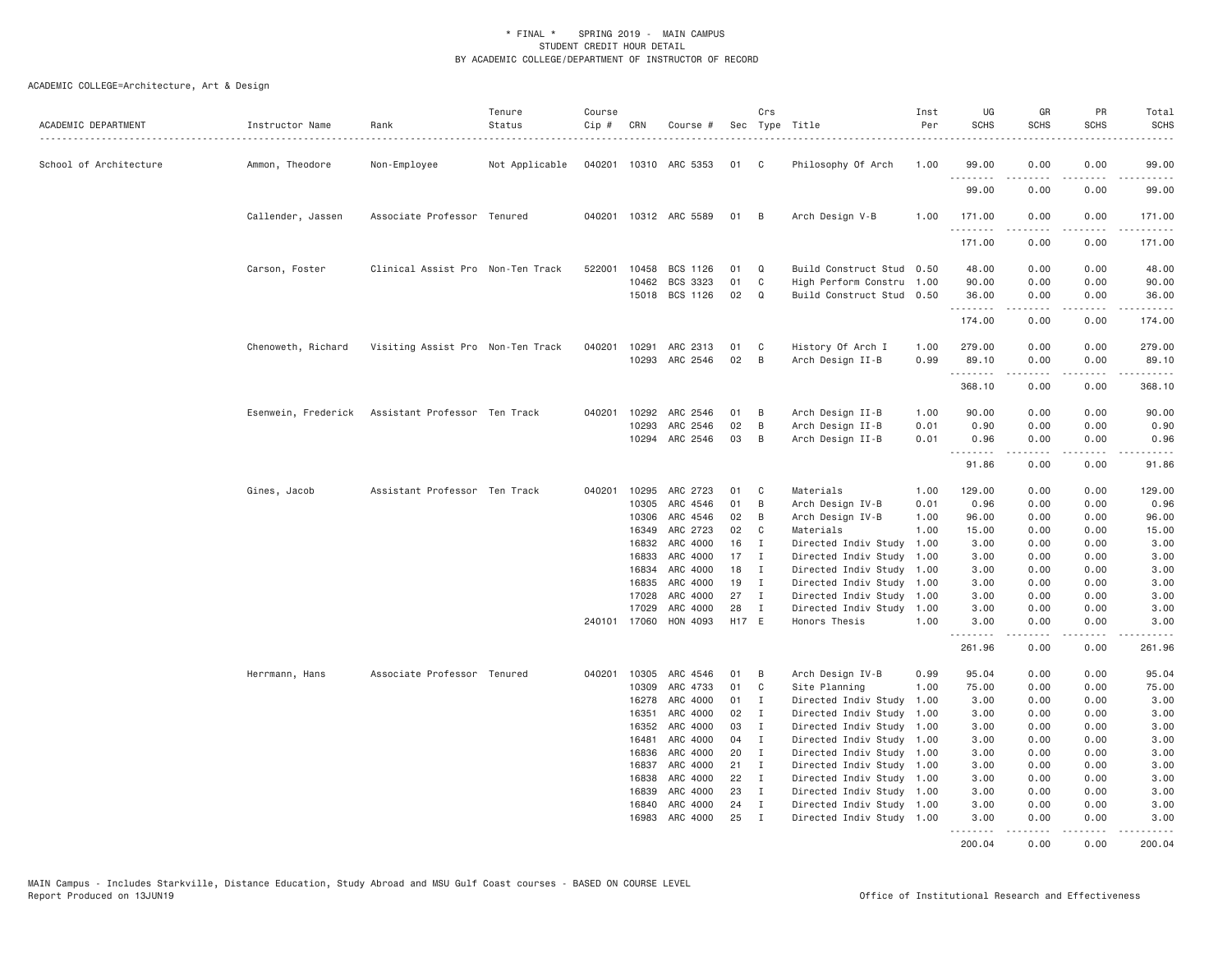| ACADEMIC DEPARTMENT    | Instructor Name                                    | Rank                              | Tenure<br>Status | Course<br>Cip # | CRN          | Course #              |                   | Crs          | Sec Type Title            | Inst<br>Per | UG<br><b>SCHS</b> | GR<br><b>SCHS</b>   | PR<br><b>SCHS</b>                                                                                                                 | Total<br><b>SCHS</b>                                                                                                                                          |
|------------------------|----------------------------------------------------|-----------------------------------|------------------|-----------------|--------------|-----------------------|-------------------|--------------|---------------------------|-------------|-------------------|---------------------|-----------------------------------------------------------------------------------------------------------------------------------|---------------------------------------------------------------------------------------------------------------------------------------------------------------|
| School of Architecture | Hunter, Christopher                                | Assistant Professor Ten Track     |                  | 040201          | 10296        | ARC 3323              | 01                | C            | History Of Arch III       | 1.00        | 132.00            | 0.00                | 0.00                                                                                                                              | 132.00                                                                                                                                                        |
|                        |                                                    |                                   |                  |                 | 10298        | ARC 3546              | 02                | B            | Arch Design III-B         | 0.99        | 130.68            | 0.00                | 0.00                                                                                                                              | 130.68                                                                                                                                                        |
|                        |                                                    |                                   |                  |                 | 16826        | ARC 3323              | 02                | C            | History Of Arch III       | 1.00        | 18.00<br>.        | 0.00<br>2.2.2.2.2   | 0.00<br>.                                                                                                                         | 18.00<br>$\frac{1}{2} \left( \frac{1}{2} \right) \left( \frac{1}{2} \right) \left( \frac{1}{2} \right) \left( \frac{1}{2} \right) \left( \frac{1}{2} \right)$ |
|                        |                                                    |                                   |                  |                 |              |                       |                   |              |                           |             | 280.68            | 0.00                | 0.00                                                                                                                              | 280.68                                                                                                                                                        |
|                        | Jones, Judson                                      | Non-Employee                      | Not Applicable   | 040201          |              | 10311 ARC 5383        | 01                | C            | Legal Aspects Arch        | 1.00        | 102.00<br>.       | 0.00                | 0.00                                                                                                                              | 102.00                                                                                                                                                        |
|                        |                                                    |                                   |                  |                 |              |                       |                   |              |                           |             | 102.00            | 0.00                | 0.00                                                                                                                              | 102.00                                                                                                                                                        |
|                        | Jones, William                                     | Lecturer                          | Non-Ten Track    | 040201          | 10284        | ARC 1013              | 01                | C            | Arch Appreciation         | 1.00        | 495.00            | 0.00                | 0.00                                                                                                                              | 495.00                                                                                                                                                        |
|                        |                                                    |                                   |                  |                 | 10456        | BCS 1013              | 01                | C            | Architecture Appreci 1.00 |             | 24.00             | 0.00                | 0.00                                                                                                                              | 24.00                                                                                                                                                         |
|                        |                                                    |                                   |                  |                 | 522001 15020 | BCS 3126              | 02                | $\mathsf{L}$ | Build Construct Stud 1.00 |             | 72.00<br>.        | 0.00<br>.           | 0.00<br>$\frac{1}{2} \left( \frac{1}{2} \right) \left( \frac{1}{2} \right) \left( \frac{1}{2} \right) \left( \frac{1}{2} \right)$ | 72.00<br>.                                                                                                                                                    |
|                        |                                                    |                                   |                  |                 |              |                       |                   |              |                           |             | 591.00            | 0.00                | 0.00                                                                                                                              | 591.00                                                                                                                                                        |
|                        | Kemp, Leah                                         | Non-Faculty                       | Not Applicable   |                 |              | 040201 14029 ARC 1013 | 501 C             |              | Arch Appreciation         | 1.00        | 33.00<br>.        | 0.00                | 0.00                                                                                                                              | 33.00                                                                                                                                                         |
|                        |                                                    |                                   |                  |                 |              |                       |                   |              |                           |             | 33.00             | 0.00                | 0.00                                                                                                                              | 33.00                                                                                                                                                         |
|                        | Latham, Angela                                     | Instructor                        | Non-Ten Track    | 090404          | 11002        | CO 3403               | 02                | B            | Photographic Communi 1.00 |             | 42.00             | 0.00                | 0.00                                                                                                                              | 42.00                                                                                                                                                         |
|                        |                                                    |                                   |                  | 500799          | 13773        | TKI 2413              | 01                | $\mathsf{C}$ | Hi & Appr Artcrafts       | 1.00        | 72.00             | 0.00                | 0.00                                                                                                                              | 72.00                                                                                                                                                         |
|                        |                                                    |                                   |                  |                 | 13774        | TKI 2413              | 02                | C            | Hi & Appr Artcrafts       | 1.00        | 72.00             | 0.00                | 0.00                                                                                                                              | 72.00                                                                                                                                                         |
|                        |                                                    |                                   |                  |                 | 13775        | TKI 2413              | 03                | C            | Hi & Appr Artcrafts       | 1.00        | 75.00             | 0.00                | 0.00                                                                                                                              | 75.00                                                                                                                                                         |
|                        |                                                    |                                   |                  |                 | 13776        | TKI 2413              | H04 C             |              | Honors Hi & Appr Art 1.00 |             | 75.00             | 0.00                | 0.00                                                                                                                              | 75.00                                                                                                                                                         |
|                        |                                                    |                                   |                  |                 |              | 16142 TKI 2413        | 05                | C            | Hi & Appr Artcrafts       | 1.00        | 75.00             | 0.00                | 0.00                                                                                                                              | 75.00                                                                                                                                                         |
|                        |                                                    |                                   |                  |                 |              |                       |                   |              |                           |             | .<br>411.00       | <b>.</b><br>0.00    | .<br>0.00                                                                                                                         | .<br>411.00                                                                                                                                                   |
|                        | Lopez Barrera, Maria Assistant Professor Ten Track |                                   |                  | 040201          | 10287        | ARC 1546              | 01                | B            | Arch Design I-B           | 1.00        | 54.00             | 0.00                | 0.00                                                                                                                              | 54.00                                                                                                                                                         |
|                        |                                                    |                                   |                  |                 | 10288        | ARC 1546              | 02                | B            | Arch Design I-B           | 0.01        | 0.72              | 0.00                | 0.00                                                                                                                              | 0.72                                                                                                                                                          |
|                        |                                                    |                                   |                  |                 | 10289        | ARC 1546              | 03                | B            | Arch Design I-B           | 0.01        | 0.48              | 0.00                | 0.00                                                                                                                              | 0.48                                                                                                                                                          |
|                        |                                                    |                                   |                  |                 | 10290        | ARC 1546              | H <sub>01</sub> B |              | Arch Design I-B Hono      | 1.00        | 30.00             | 0.00                | 0.00                                                                                                                              | 30.00                                                                                                                                                         |
|                        |                                                    |                                   |                  |                 | 10302        | ARC 3914              | 01                | C            | Structures II             | 1.00        | 120.00            | 0.00                | 0.00                                                                                                                              | 120.00                                                                                                                                                        |
|                        |                                                    |                                   |                  |                 |              | 10464 BCS 3914        | 01                | C            | Structures II             | 1.00        | 184.00<br>.       | 0.00<br>المتمالين   | 0.00<br>22222                                                                                                                     | 184.00<br>.                                                                                                                                                   |
|                        |                                                    |                                   |                  |                 |              |                       |                   |              |                           |             | 389.20            | 0.00                | 0.00                                                                                                                              | 389.20                                                                                                                                                        |
|                        | Martin, George                                     | Visiting Assoc Prof Non-Ten Track |                  | 040201          | 10286        | ARC 1013              | H01 C             |              | Arch Appreciation-Ho 1.00 |             | 57.00             | 0.00                | 0.00                                                                                                                              | 57.00                                                                                                                                                         |
|                        |                                                    |                                   |                  | 522001          |              | 10461 BCS 3126        | 01                | L.           | Build Construct Stud 1.00 |             | 120.00<br>.       | 0.00<br>$- - - - -$ | 0.00<br>.                                                                                                                         | 120.00<br>.                                                                                                                                                   |
|                        |                                                    |                                   |                  |                 |              |                       |                   |              |                           |             | 177.00            | 0.00                | 0.00                                                                                                                              | 177.00                                                                                                                                                        |
|                        | Mieses Castellanos,                                | Non-Employee                      | Not Applicable   | 040201          | 10289        | ARC 1546              | 03                | B            | Arch Design I-B           | 0.99        | 47.52             | 0.00                | 0.00                                                                                                                              | 47.52                                                                                                                                                         |
|                        |                                                    |                                   |                  |                 | 10301        | ARC 3723              | 01                | C            | Active Bldg Systems       | 1.00        | 96.00             | 0.00                | 0.00                                                                                                                              | 96.00                                                                                                                                                         |
|                        |                                                    |                                   |                  |                 |              | 10463 BCS 3723        | 01                | C            | Active Building Syst 1.00 |             | 12.00<br>.        | 0.00                | 0.00<br>.                                                                                                                         | 12.00                                                                                                                                                         |
|                        |                                                    |                                   |                  |                 |              |                       |                   |              |                           |             | 155.52            | 0.00                | 0.00                                                                                                                              | 155.52                                                                                                                                                        |
|                        | Poros, John                                        | Professor                         | Tenured          | 040201          | 10297        | ARC 3546              | 01                | B            | Arch Design III-B         | 1.00        | 90.00             | 0.00                | 0.00                                                                                                                              | 90.00                                                                                                                                                         |
|                        |                                                    |                                   |                  |                 | 10298        | ARC 3546              | 02                | B            | Arch Design III-B         | 0.01        | 1.32              | 0.00                | 0.00                                                                                                                              | 1.32                                                                                                                                                          |
|                        |                                                    |                                   |                  |                 | 10299        | ARC 3546              | 03                | B            | Arch Design III-B         | 1.00        | 18.00             | 0.00                | 0.00                                                                                                                              | 18.00                                                                                                                                                         |
|                        |                                                    |                                   |                  |                 | 17026        | ARC 4000              | 26                | $\mathbf I$  | Directed Indiv Study      | 1.00        | 3,00              | 0.00                | 0.00                                                                                                                              | 3.00                                                                                                                                                          |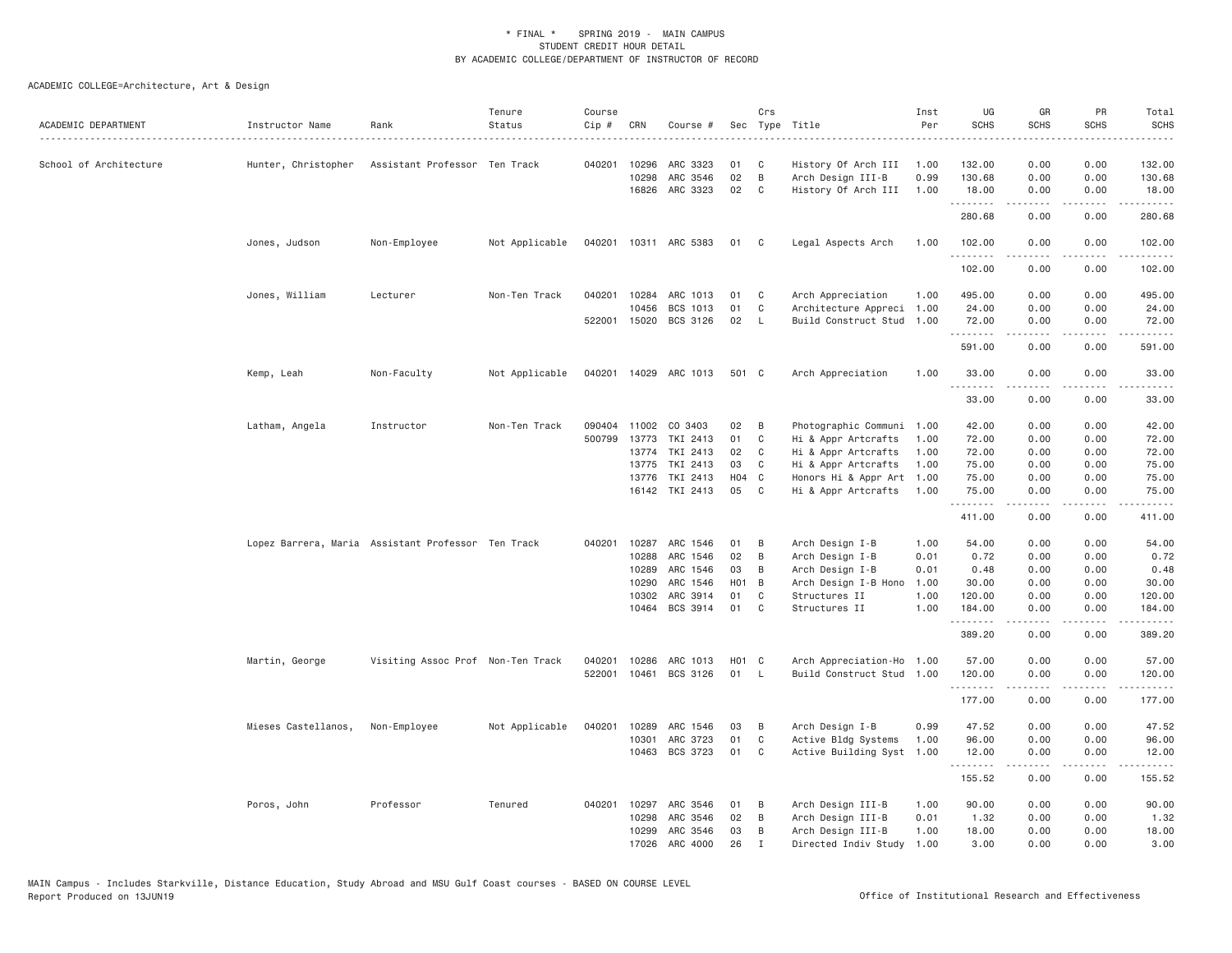| ACADEMIC DEPARTMENT                                            | Instructor Name | Rank                              | Tenure<br>Status<br>. <u>.</u> . | Course<br>Cip # | CRN   | Course #              |              | Crs<br>Sec Type Title |                           | Inst<br>Per | UG<br><b>SCHS</b> | GR<br><b>SCHS</b> | <b>PR</b><br>SCHS | Total<br>SCHS<br>.                               |
|----------------------------------------------------------------|-----------------|-----------------------------------|----------------------------------|-----------------|-------|-----------------------|--------------|-----------------------|---------------------------|-------------|-------------------|-------------------|-------------------|--------------------------------------------------|
|                                                                |                 |                                   |                                  |                 |       |                       |              |                       |                           |             | .                 | ---------         |                   | .                                                |
|                                                                |                 |                                   |                                  |                 |       |                       |              |                       |                           |             | 112.32            | 0.00              | 0.00              | 112.32                                           |
| School of Architecture                                         | Ross, John      | Non-Employee                      | Not Applicable                   |                 |       | 040201 10294 ARC 2546 | 03           | - B                   | Arch Design II-B          | 0.99        | 95.04<br>$- - -$  | 0.00              | 0.00              | 95.04                                            |
|                                                                |                 |                                   |                                  |                 |       |                       |              |                       |                           |             | 95.04             | 0.00              | 0.00              | 95.04                                            |
|                                                                | Townsend, Finas | Visiting Assist Pro Non-Ten Track |                                  | 040201          | 10285 | ARC 1013              | 02           | $\mathbf{C}$          | Arch Appreciation         | 1.00        | 492.00            | 0.00              | 0.00              | 492.00                                           |
|                                                                |                 |                                   |                                  |                 | 10288 | ARC 1546              | 02           | B                     | Arch Design I-B           | 0.99        | 71.28             | 0.00              | 0.00              | 71.28                                            |
|                                                                |                 |                                   |                                  |                 | 16664 | ARC 4000              | 05           | $\mathbf{I}$          | Directed Indiv Study 1.00 |             | 3.00              | 0.00              | 0.00              | 3.00                                             |
|                                                                |                 |                                   |                                  |                 | 16665 | ARC 4000              | 06           | I.                    | Directed Indiv Study 1.00 |             | 3.00              | 0.00              | 0.00              | 3.00                                             |
|                                                                |                 |                                   |                                  |                 | 16666 | ARC 4000              | 07           | $\blacksquare$        | Directed Indiv Study 1.00 |             | 1.00              | 0.00              | 0.00              | 1.00                                             |
|                                                                |                 |                                   |                                  |                 | 16669 | ARC 4000              | 09           | I                     | Directed Indiv Study 1.00 |             | 1.00              | 0.00              | 0.00              | 1.00                                             |
|                                                                |                 |                                   |                                  |                 | 16670 | ARC 4000              | 10           | - I                   | Directed Indiv Study 1.00 |             | 1.00              | 0.00              | 0.00              | 1.00                                             |
|                                                                |                 |                                   |                                  |                 | 16671 | ARC 4000              | $11 \quad I$ |                       | Directed Indiv Study 1.00 |             | 1.00              | 0.00              | 0.00              | 1.00                                             |
|                                                                |                 |                                   |                                  |                 |       | 16672 ARC 4000        | $12 \quad I$ |                       | Directed Indiv Study 1.00 |             | 1.00              | 0.00              | 0.00              | 1.00                                             |
|                                                                |                 |                                   |                                  |                 |       | 16673 ARC 4000        | 13 I         |                       | Directed Indiv Study 1.00 |             | 1.00              | 0.00              | 0.00              | 1.00                                             |
|                                                                |                 |                                   |                                  |                 | 16674 | ARC 4000              | $14$ I       |                       | Directed Indiv Study 1.00 |             | 1.00              | 0.00              | 0.00              | 1.00                                             |
|                                                                |                 |                                   |                                  |                 |       | 16675 ARC 4000        | $15$ I       |                       | Directed Indiv Study 1.00 |             | 1.00<br>.         | 0.00              | 0.00<br>.         | 1.00                                             |
|                                                                |                 |                                   |                                  |                 |       |                       |              |                       |                           |             | 577.28            | 0.00              | 0.00              | 577.28                                           |
|                                                                | Vaughan, Mark   | Lecturer                          | Non-Ten Track                    | 040201          |       | 10313 ARC 5589        | $02 \quad B$ |                       | Arch Design V-B           | 1.00        | 162.00            | 0.00              | 0.00              | 162.00                                           |
|                                                                |                 |                                   |                                  |                 |       |                       |              |                       |                           |             | .<br>162.00       | 0.00              | .<br>0.00         | .<br>162.00                                      |
|                                                                | West, James     | Professor                         | Tenured                          | 522001          | 10458 | BCS 1126              | 01           | Q                     | Build Construct Stud 0.50 |             | 48.00             | 0.00              | 0.00              | 48.00                                            |
|                                                                |                 |                                   |                                  |                 |       | 15018 BCS 1126        | 02           | Q                     | Build Construct Stud 0.50 |             | 36.00             | 0.00              | 0.00              | 36.00                                            |
|                                                                |                 |                                   |                                  |                 |       |                       |              |                       |                           |             | --------<br>84.00 | .<br>0.00         | .<br>0.00         | 84.00                                            |
|                                                                |                 |                                   |                                  |                 |       |                       |              |                       |                           |             | ========          | eeeeeee           | ========          |                                                  |
| School of Architecture<br>------------------------------------ |                 |                                   |                                  |                 |       |                       |              |                       |                           |             | 4536.00           | 0.00              | 0.00              | 4536.00<br>======== ======== ======== ========== |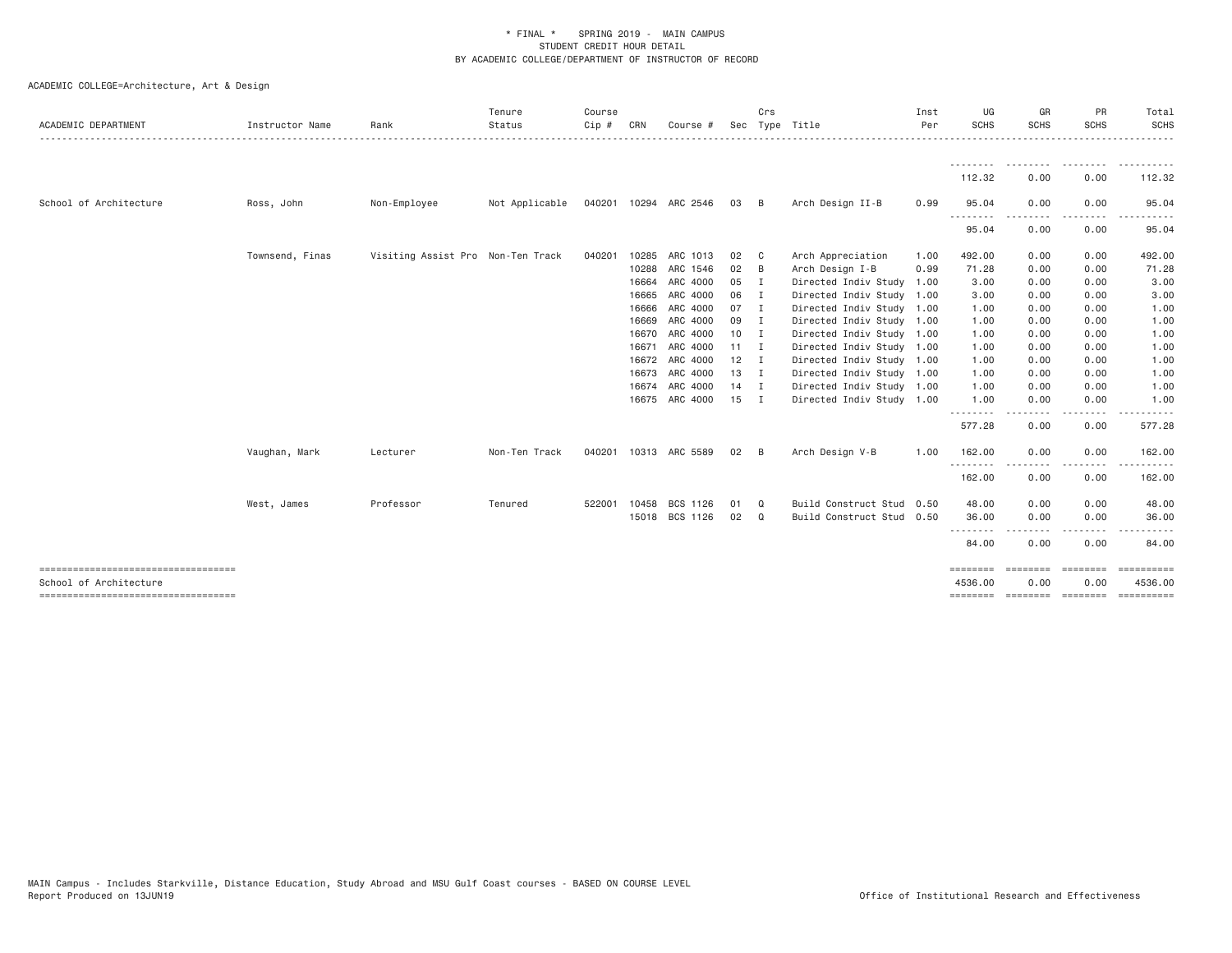| ACADEMIC DEPARTMENT                    | Instructor Name | Rank         | Tenure<br>Status | Course<br>Cip # | CRN            | Course #           |          | Crs<br>Sec Type       | Title                                                  | Inst<br>Per | UG<br>SCHS          | GR<br><b>SCHS</b> | <b>PR</b><br><b>SCHS</b> | Total<br>SCHS<br>- - - - - - - |
|----------------------------------------|-----------------|--------------|------------------|-----------------|----------------|--------------------|----------|-----------------------|--------------------------------------------------------|-------------|---------------------|-------------------|--------------------------|--------------------------------|
| Aerospace Studies                      | Cassidy, Joseph | Non-Employee | Not Applicable   | 280101          |                | 10396 AS 2022      | 02       | <b>B</b>              | Air & Space Power -I 1.00                              |             | 40.00<br>---------  | 0.00              | 0.00<br>.                | 40.00<br>.<br>$  -$            |
|                                        |                 |              |                  |                 |                |                    |          |                       |                                                        |             | 40.00               | 0.00              | 0.00                     | 40.00                          |
|                                        | Slade, Rachelle | Non-Employee | Not Applicable   | 280101          | 10392<br>10397 | AS 1022<br>AS 3023 | 01<br>01 | - B<br>$\overline{c}$ | Foundations of USAF- 1.00<br>Af Leadership Stud I 1.00 |             | 68.00<br>36.00      | 0.00<br>0.00      | 0.00<br>0.00             | 68.00<br>36.00                 |
|                                        |                 |              |                  |                 |                |                    |          |                       |                                                        |             | ---------<br>104.00 | ---------<br>0.00 | .<br>0.00                | .<br>$  -$<br>104,00           |
| ====================================== |                 |              |                  |                 |                |                    |          |                       |                                                        |             | $=$ = = = = = = =   | $=$ = = = = = = = |                          |                                |
| Aerospace Studies                      |                 |              |                  |                 |                |                    |          |                       |                                                        |             | 144,00              | 0.00              | 0.00                     | 144.00                         |
| =====================================  |                 |              |                  |                 |                |                    |          |                       |                                                        |             | $=$ = = = = = = =   | ========          | ---------<br>=======     |                                |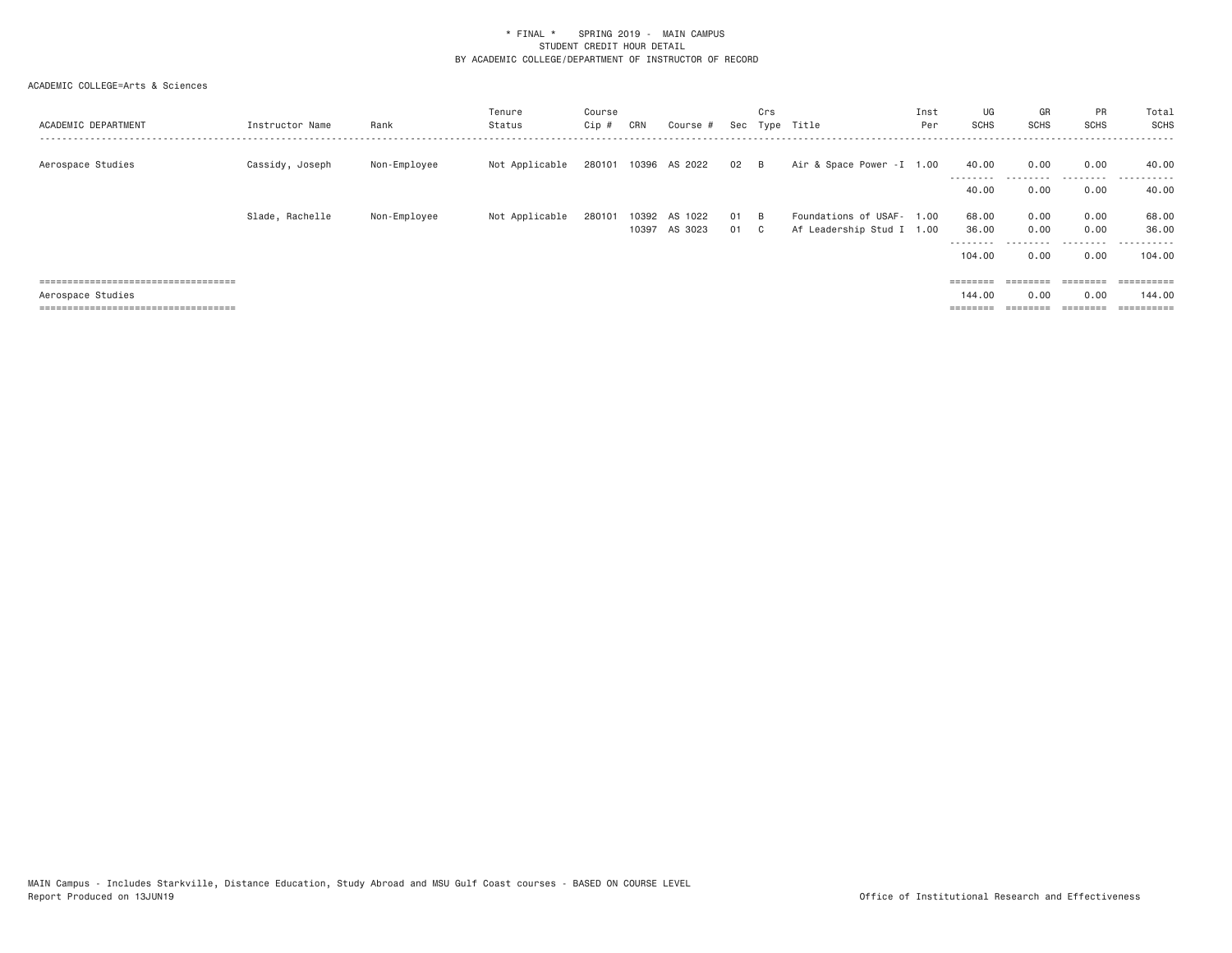| ACADEMIC DEPARTMENT                                 | Instructor Name  | Rank                                               | Tenure<br>Status    | Course<br>Cip # | CRN            | Course #             |          | Crs            | Sec Type Title                                         | Inst<br>Per | UG<br><b>SCHS</b> | GR<br><b>SCHS</b>  | PR<br><b>SCHS</b> | Total<br><b>SCHS</b> |
|-----------------------------------------------------|------------------|----------------------------------------------------|---------------------|-----------------|----------------|----------------------|----------|----------------|--------------------------------------------------------|-------------|-------------------|--------------------|-------------------|----------------------|
| Anthropology & Middle Eastern Cultu Anderson, Derek |                  | Non-Faculty                                        | .<br>Not Applicable |                 |                | 450201 10265 AN 3513 | 01       | C              | Artifact Analysis                                      | 1.00        | 63.00             | 0.00               | 0.00              | 63.00                |
|                                                     |                  |                                                    |                     |                 | 10266          | AN 3513              | 02       | $\mathsf{K}$   | Artifact Analysis                                      | 1.00        | 0.00              | 0.00               | 0.00              | 0.00                 |
|                                                     |                  |                                                    |                     |                 |                |                      |          |                |                                                        |             | .<br>63.00        | .<br>0.00          | .<br>0.00         | .<br>63.00           |
|                                                     | Hardin, James    | Associate Professor Tenured                        |                     | 450201          | 10280          | AN 8215              | 04       | E              | Internship in Applie 1.00                              |             | 0.00              | 5.00               | 0.00              | 5.00                 |
|                                                     |                  |                                                    |                     |                 | 15927          | AN 4000              | 01       | $\mathbf{I}$   | Directed Indiv Study 1.00                              |             | 3.00              | 0.00               | 0.00              | 3.00                 |
|                                                     |                  |                                                    |                     |                 |                | 16277 AN 4000        | 02       | $\mathbf{I}$   | Directed Indiv Study 1.00                              |             | 3.00              | 0.00               | 0.00              | 3.00                 |
|                                                     |                  |                                                    |                     |                 | 16410          | AN 8000              | 01       | D              | Thesis Research                                        | 1.00        | 0.00              | 6.00               | 0.00              | 6.00                 |
|                                                     |                  |                                                    |                     |                 | 16494          | AN 4000              | 03       | $\mathbf{I}$   | Directed Indiv Study 1.00                              |             | 3.00              | 0.00               | 0.00              | 3.00                 |
|                                                     |                  |                                                    |                     |                 | 16573          | AN 4000              | 05       | $\mathbf{I}$   | Directed Indiv Study 1.00                              |             | 3.00              | 0.00               | 0.00              | 3.00                 |
|                                                     |                  |                                                    |                     |                 | 16682          | AN 4000              | 06       | $\mathbf{I}$   | Directed Indiv Study 1.00                              |             | 1.00              | 0.00               | 0.00              | 1.00                 |
|                                                     |                  |                                                    |                     |                 | 16913          | AN 4000              | 07       | $\mathbf{I}$   | Directed Indiv Study 1.00                              |             | 1.00              | 0.00               | 0.00              | 1.00                 |
|                                                     |                  |                                                    |                     |                 |                | 17043 AN 4000        | 08       | $\mathbf{I}$   | Directed Indiv Study 1.00                              |             | 3.00<br>.         | 0.00<br>. <u>.</u> | 0.00<br>.         | 3.00<br>$\cdots$     |
|                                                     |                  |                                                    |                     |                 |                |                      |          |                |                                                        |             | 17.00             | 11.00              | 0.00              | 28.00                |
|                                                     | Hoffman, David   | Associate Professor Tenured                        |                     | 450201          |                | 10277 AN 8215        | 01       | E              | Internship in Applie                                   | 1.00        | 0.00              | 5.00               | 0.00              | 5.00                 |
|                                                     |                  |                                                    |                     |                 |                | 16411 AN 8000        | 02       | D              | Thesis Research                                        | 1.00        | 0.00<br>.         | 11.00<br>.         | 0.00<br>.         | 11.00<br>.           |
|                                                     |                  |                                                    |                     |                 |                |                      |          |                |                                                        |             | 0.00              | 16.00              | 0.00              | 16.00                |
|                                                     | McClellan, Laura | Assistant Professor Ten Track                      |                     | 450201          | 10278          | AN 8215              | 02       | E              | Internship in Applie                                   | 1.00        | 0.00              | 10.00              | 0.00              | 10.00                |
|                                                     |                  |                                                    |                     |                 | 14583          | AN 8193              | 01       | S              | Current Cultural The                                   | 1,00        | 0.00              | 15.00              | 0.00              | 15.00                |
|                                                     |                  |                                                    |                     |                 | 14591          | AN 3143              | 01       | C              | Anth Middle East                                       | 1.00        | 51.00             | 0.00               | 0.00              | 51.00                |
|                                                     |                  |                                                    |                     |                 |                | 16413 AN 8000        | 04       | D              | Thesis Research                                        | 1.00        | 0.00<br>.         | 6.00<br>.          | 0.00<br>.         | 6.00<br>.            |
|                                                     |                  |                                                    |                     |                 |                |                      |          |                |                                                        |             | 51.00             | 31.00              | 0.00              | 82.00                |
|                                                     |                  | Melo Tijerina, Milen Assistant Professor Ten Track |                     |                 |                | 450201 14585 AN 6133 | 01       | C              | Medical Anthropology                                   | 1.00        | 0.00              | 9.00               | 0.00              | 9.00                 |
|                                                     |                  |                                                    |                     |                 | 14590          | AN 3133              | 01       | C              | Anth Latin America                                     | 1.00        | 30.00             | 0.00               | 0.00              | 30.00                |
|                                                     |                  |                                                    |                     |                 |                | 450203 14584 AN 4133 | 01       | $\mathbf{C}$   | Medical Anthropology                                   | 1.00        | 21.00<br>.        | 0.00               | 0.00              | 21.00                |
|                                                     |                  |                                                    |                     |                 |                |                      |          |                |                                                        |             | 51.00             | 9.00               | 0.00              | 60.00                |
|                                                     | Miller, Darcy    | Assistant Professor Ten Track                      |                     |                 |                | 450201 16415 AN 8000 | 06       | D              | Thesis Research                                        | 1.00        | 0.00              | 27.00              | 0.00              | 27.00                |
|                                                     |                  |                                                    |                     |                 | 16827          | AN 7000              | 04       | $\mathbf{I}$   | Directed Indiv Study                                   | 1.00        | 0.00              | 3.00               | 0.00              | 3.00                 |
|                                                     |                  |                                                    |                     |                 | 450301 14587   | AN 8513              | 01       | C              | Southeastern Arch                                      | 1.00        | 0.00              | 15.00              | 0.00              | 15.00                |
|                                                     |                  |                                                    |                     |                 | 14588          | AN 8533              | 01       | C              | Archaeological Theor 1.00                              |             | 0.00<br>.         | 42.00<br>.         | 0.00<br>.         | 42.00<br>.           |
|                                                     |                  |                                                    |                     |                 |                |                      |          |                |                                                        |             | 0.00              | 87.00              | 0.00              | 87.00                |
|                                                     | Osterholtz, Anna | Assistant Professor Ten Track                      |                     | 450201          | 10251          | AN 1344              | 01       | C              | Intro to Biol Anthro                                   | 1,00        | 112.00            | 0.00               | 0.00              | 112.00               |
|                                                     |                  |                                                    |                     |                 | 10252          | AN 1344              | 04       | K              | Intro to Biol Anthro                                   | 1.00        | 0.00              | 0.00               | 0.00              | 0.00                 |
|                                                     |                  |                                                    |                     |                 | 10253          | AN 1344              | 03       | К              | Intro to Biol Anthro                                   | 1.00        | 0.00              | 0.00               | 0.00              | 0.00                 |
|                                                     |                  |                                                    |                     |                 | 10254          | AN 1344              | 02       | C              | Intro to Biol Anthro                                   | 1.00        | 88.00             | 0.00               | 0.00              | 88.00                |
|                                                     |                  |                                                    |                     |                 | 14589          | AN 1344              | 05       | К              | Intro to Biol Anthro                                   | 1.00        | 0.00              | 0.00               | 0.00              | 0.00                 |
|                                                     |                  |                                                    |                     |                 | 16409          | AN 1344              | 06       | K              | Intro to Biol Anthro                                   | 1.00        | 0.00              | 0.00               | 0.00              | 0.00                 |
|                                                     |                  |                                                    |                     |                 | 16416          | AN 8000              | 07       | D              | Thesis Research                                        | 1.00        | 0.00              | 3.00               | 0.00              | 3.00                 |
|                                                     |                  |                                                    |                     |                 | 16480          | AN 7000              | 01       | $\mathbf{I}$   | Directed Indiv Study 1.00                              |             | 0.00              | 3.00               | 0.00              | 3.00                 |
|                                                     |                  |                                                    |                     |                 | 16548          | AN 7000              | 02       | $\blacksquare$ | Directed Indiv Study 1.00                              |             | 0.00              | 3.00               | 0.00              | 3.00                 |
|                                                     |                  |                                                    |                     |                 | 16549          | AN 7000              | 03<br>01 | $\mathbf I$    | Directed Indiv Study                                   | 1.00        | 0.00              | 3.00               | 0.00<br>0.00      | 3.00                 |
|                                                     |                  |                                                    |                     | 450301          | 10255<br>10256 | AN 1543<br>AN 1543   | 02       | C<br>C         | Intro To Archaeology 1.00<br>Intro To Archaeology 1.00 |             | 75.00<br>75.00    | 0.00<br>0.00       | 0.00              | 75.00<br>75.00       |
|                                                     |                  |                                                    |                     |                 |                |                      |          |                |                                                        |             |                   |                    |                   |                      |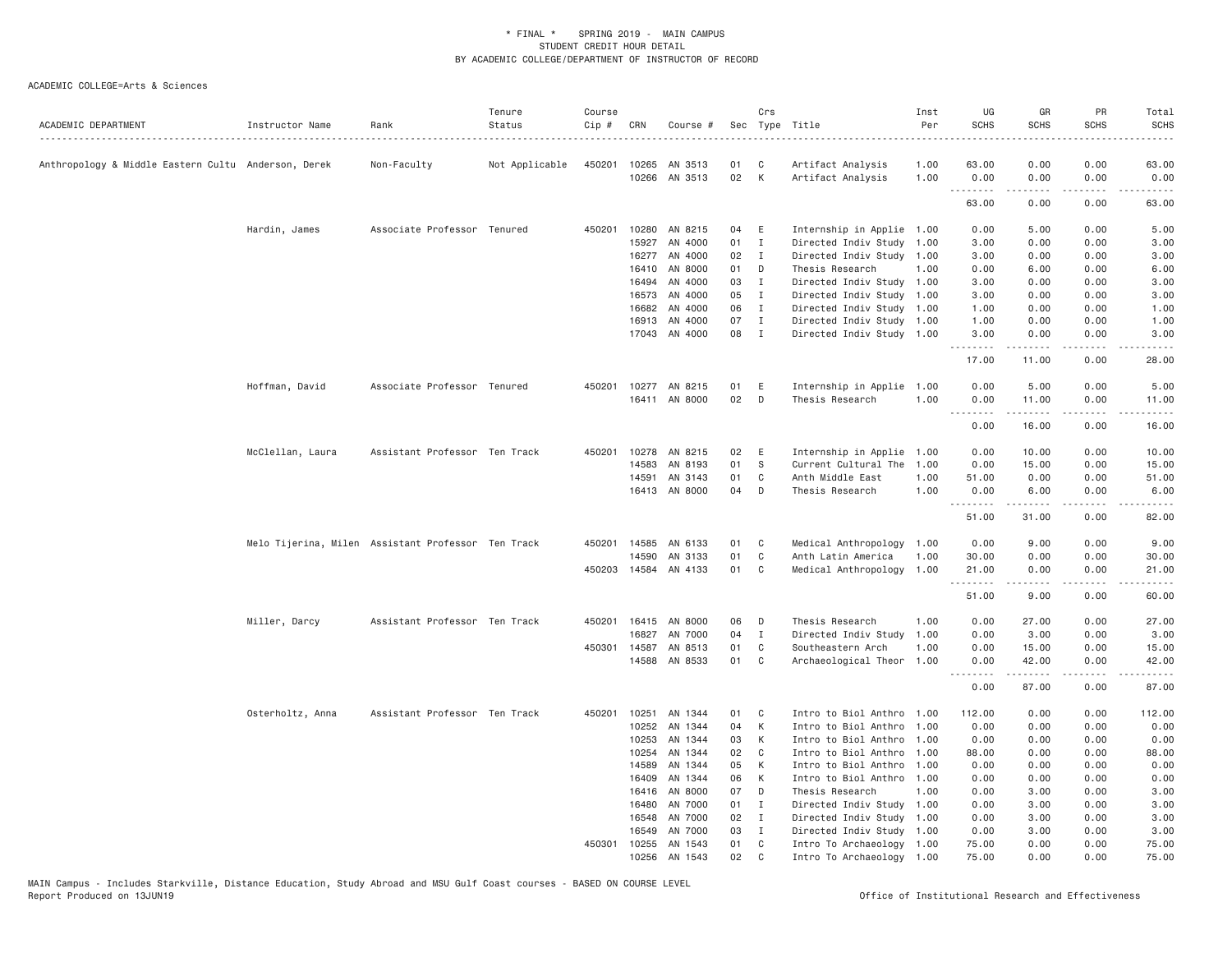| <b>ACADEMIC DEPARTMENT</b>                           | Instructor Name  | Rank                          | Tenure<br>Status<br>. | Course<br>Cip # | CRN   | Course #             |                   | Crs            | Sec Type Title            | Inst<br>Per | UG<br><b>SCHS</b> | GR<br><b>SCHS</b> | PR<br><b>SCHS</b>  | Total<br><b>SCHS</b><br>. <u>.</u> . |
|------------------------------------------------------|------------------|-------------------------------|-----------------------|-----------------|-------|----------------------|-------------------|----------------|---------------------------|-------------|-------------------|-------------------|--------------------|--------------------------------------|
| Anthropology & Middle Eastern Cultu Osterholtz, Anna |                  | Assistant Professor Ten Track |                       |                 |       | 450301 10257 AN 1543 | 03                | $\mathbf{C}$   | Intro To Archaeology 1.00 |             | 69.00             | 0.00<br>.         | 0.00<br>.          | 69.00                                |
|                                                      |                  |                               |                       |                 |       |                      |                   |                |                           |             | .<br>419.00       | 12.00             | 0.00               | 431.00                               |
|                                                      | Strawn, James    | Grad Teach Assist             | Non-Ten Track         | 450201          | 10238 | AN 1103              | 02                | C              | Intro To Anthro           | 1.00        | 129.00            | 0.00              | 0.00               | 129.00                               |
|                                                      |                  |                               |                       |                 |       | 10239 AN 1103        | 03                | $\mathbf{C}$   | Intro To Anthro           | 1.00        | 132.00            | 0.00              | 0.00               | 132.00                               |
|                                                      |                  |                               |                       |                 |       |                      |                   |                |                           |             | .<br>261.00       | .<br>0.00         | . <b>.</b><br>0.00 | .<br>261.00                          |
|                                                      | Williams, Karen  | Assistant Professor Ten Track |                       | 050201          | 15984 | AAS 2203             | 03                | C.             | Racial Minorities         | 1.00        | 60.00             | 0.00              | 0.00               | 60.00                                |
|                                                      |                  |                               |                       | 450201          | 10261 | AN 2203              | 03                | C.             | Racial Minorities         | 1.00        | 27.00             | 0.00              | 0.00               | 27.00                                |
|                                                      |                  |                               |                       |                 | 15983 | SO 2203              | 03                | C <sub>c</sub> | Racial Minorities         | 1.00        | 42.00             | 0.00              | 0.00               | 42.00                                |
|                                                      |                  |                               |                       |                 |       | 16418 AN 8000        | 09                | D              | Thesis Research           | 1.00        | 0.00              | 2.00              | 0.00               | 2.00                                 |
|                                                      |                  |                               |                       | 450204          |       | 10244 AN 1143        | 01                | C              | Cultural Anthro           | 1.00        | 60.00             | 0.00              | 0.00               | 60.00                                |
|                                                      |                  |                               |                       |                 |       | 10245 AN 1143        | 02                | C <sub>c</sub> | Cultural Anthro           | 1.00        | 57.00             | 0.00              | 0.00               | 57.00                                |
|                                                      |                  |                               |                       |                 |       | 10246 AN 1143        | 03                | C <sub>c</sub> | Cultural Anthro           | 1.00        | 57.00             | 0.00              | 0.00               | 57.00                                |
|                                                      |                  |                               |                       |                 | 10247 | AN 1143              | 04                | C <sub>c</sub> | Cultural Anthro           | 1.00        | 57.00             | 0.00              | 0.00               | 57.00                                |
|                                                      |                  |                               |                       |                 |       | 10248 AN 1143        | H <sub>01</sub> C |                | Cultural Anthro           | 1.00        | 69.00             | 0.00              | 0.00               | 69.00                                |
|                                                      |                  |                               |                       |                 |       |                      |                   |                |                           |             | .<br>429.00       | -----<br>2.00     | .<br>0.00          | .<br>431.00                          |
|                                                      | Zuckerman, Molly | Associate Professor Tenured   |                       | 450201          |       | 10282 AN 8215        | 07                | E              | Internship in Applie      | 1.00        | 0.00              | 5.00              | 0.00               | 5.00                                 |
|                                                      |                  |                               |                       |                 |       | 15633 AN 4990        | 01                | $\mathbf{C}$   | Special Topic In AN       | 1.00        | 42.00             | 0.00              | 0.00               | 42.00                                |
|                                                      |                  |                               |                       |                 |       | 15634 AN 6990        | 01                | $\mathbf{C}$   | Special Topic In AN       | 1.00        | 0.00              | 9.00              | 0.00               | 9.00                                 |
|                                                      |                  |                               |                       |                 | 16419 | AN 8000              | 10                | D              | Thesis Research           | 1.00        | 0.00              | 2.00              | 0.00               | 2.00                                 |
|                                                      |                  |                               |                       |                 |       | 17065 AN 4000        | 09                | $\blacksquare$ | Directed Indiv Study      | 1.00        | 3.00              | 0.00              | 0.00               | 3.00                                 |
|                                                      |                  |                               |                       | 450299          |       | 14586 AN 8313        | 01 S              |                | Paleopathology            | 1.00        | 0.00              | 24.00             | 0.00               | 24.00                                |
|                                                      |                  |                               |                       |                 |       |                      |                   |                |                           |             | .<br>45.00        | 40.00             | 0.00               | 85,00                                |
| ------------------------------------                 |                  |                               |                       |                 |       |                      |                   |                |                           |             | ========          |                   | <b>EBBERED</b>     | <b>EEEEEEEEE</b>                     |
| Anthropology & Middle Eastern Cultu                  |                  |                               |                       |                 |       |                      |                   |                |                           |             | 1336.00           | 208.00            | 0.00               | 1544.00                              |
| ------------------------------------                 |                  |                               |                       |                 |       |                      |                   |                |                           |             | ========          |                   | =================  | ==========                           |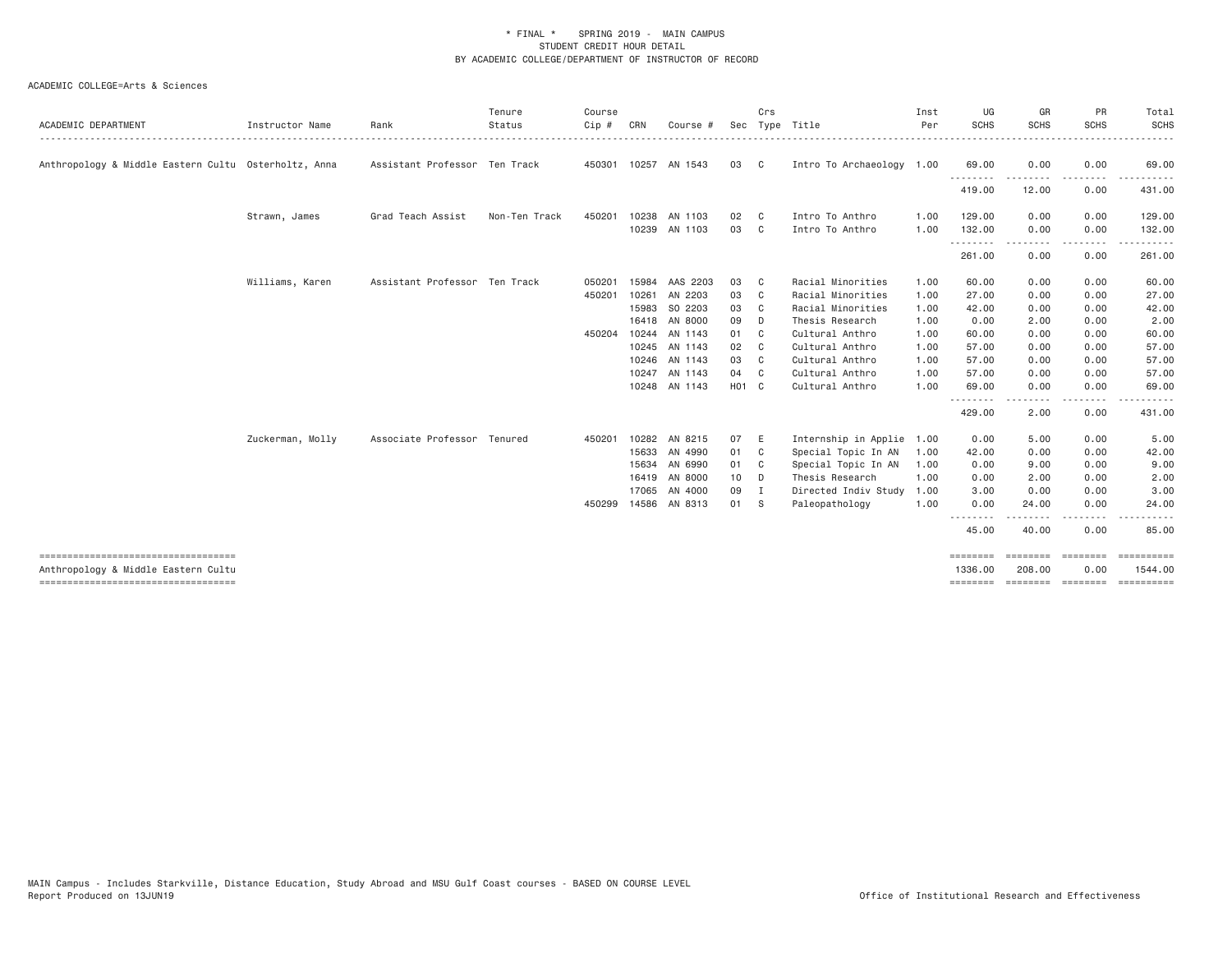| ACADEMIC DEPARTMENT | Instructor Name     | Rank                              | Tenure<br>Status | Course<br>Cip # | CRN   | Course #                     |    | Crs          | Sec Type Title            | Inst<br>Per | UG<br><b>SCHS</b> | GR<br><b>SCHS</b>                                                                                                                                             | PR<br><b>SCHS</b> | Total<br><b>SCHS</b>                                                                                                                                         |
|---------------------|---------------------|-----------------------------------|------------------|-----------------|-------|------------------------------|----|--------------|---------------------------|-------------|-------------------|---------------------------------------------------------------------------------------------------------------------------------------------------------------|-------------------|--------------------------------------------------------------------------------------------------------------------------------------------------------------|
|                     |                     |                                   |                  |                 |       |                              |    |              |                           |             |                   |                                                                                                                                                               |                   | $- - - - -$                                                                                                                                                  |
| Biological Sciences | Ballinger, Matthew  | Assistant Professor Ten Track     |                  | 269999          | 15320 | BIO 4990                     | 03 | C            | Special Topic in BIO 1.00 |             | 42.00             | 0.00                                                                                                                                                          | 0.00              | 42.00                                                                                                                                                        |
|                     |                     |                                   |                  |                 | 15321 | BIO 6990                     | 03 | C            | Special Topic in BIO 1.00 |             | 0.00              | 12.00                                                                                                                                                         | 0.00              | 12.00                                                                                                                                                        |
|                     |                     |                                   |                  |                 | 15749 | BIO 8000                     | 01 | D            | Research/Thesis           | 1.00        | 0.00              | 6.00                                                                                                                                                          | 0.00              | 6.00                                                                                                                                                         |
|                     |                     |                                   |                  |                 | 16993 | BIO 4000                     | 06 | $\mathbf{I}$ | Directed Indiv Study 1.00 |             | 4.00              | 0.00                                                                                                                                                          | 0.00              | 4.00                                                                                                                                                         |
|                     |                     |                                   |                  |                 |       | 16994 BIO 4000               | 07 | $\mathbf{I}$ | Directed Indiv Study 1.00 |             | 3.00<br>.         | 0.00<br>$\frac{1}{2} \left( \frac{1}{2} \right) \left( \frac{1}{2} \right) \left( \frac{1}{2} \right) \left( \frac{1}{2} \right) \left( \frac{1}{2} \right)$  | 0.00<br>د د د د   | 3.00<br>$\frac{1}{2} \left( \frac{1}{2} \right) \left( \frac{1}{2} \right) \left( \frac{1}{2} \right) \left( \frac{1}{2} \right) \left( \frac{1}{2} \right)$ |
|                     |                     |                                   |                  |                 |       |                              |    |              |                           |             | 49.00             | 18.00                                                                                                                                                         | 0.00              | 67.00                                                                                                                                                        |
|                     | Barton, Brandon     | Assistant Professor Ten Track     |                  | 260101          | 15315 | BIO 2990                     | 02 | C            | Special Topic in BIO 1.00 |             | 87.00             | 0.00                                                                                                                                                          | 0.00              | 87.00                                                                                                                                                        |
|                     |                     |                                   |                  | 269999          | 15750 | BIO 8000                     | 02 | D            | Research/Thesis           | 1.00        | 0.00              | 4.00                                                                                                                                                          | 0.00              | 4.00                                                                                                                                                         |
|                     |                     |                                   |                  |                 | 15771 | BIO 9000                     | 02 | D            | Research / Diss           | 1.00        | 0.00              | 24.00                                                                                                                                                         | 0.00              | 24.00                                                                                                                                                        |
|                     |                     |                                   |                  |                 | 16759 | BIO 4000                     | 03 | $\mathbf{I}$ | Directed Indiv Study 1.00 |             | 1.00              | 0.00                                                                                                                                                          | 0.00              | 1.00                                                                                                                                                         |
|                     |                     |                                   |                  |                 | 17084 | BIO 4000                     | 12 | I            | Directed Indiv Study 1.00 |             | 1.00              | 0.00                                                                                                                                                          | 0.00              | 1.00                                                                                                                                                         |
|                     |                     |                                   |                  |                 | 17085 | BIO 4000                     | 13 | $\mathbf I$  | Directed Indiv Study 1.00 |             | 1.00              | 0.00                                                                                                                                                          | 0.00              | 1.00                                                                                                                                                         |
|                     |                     |                                   |                  |                 |       | 17114 BIO 4000               | 22 | $\mathbf{I}$ | Directed Indiv Study 1.00 |             | 2.00<br>.         | 0.00<br><u>.</u>                                                                                                                                              | 0.00<br>.         | 2.00<br>.                                                                                                                                                    |
|                     |                     |                                   |                  |                 |       |                              |    |              |                           |             | 92.00             | 28.00                                                                                                                                                         | 0.00              | 120.00                                                                                                                                                       |
|                     | Brooks, Christopher | Associate Professor Tenured       |                  | 261301          | 10632 | BIO 8103                     | 01 | B            | Advanced Ecology          | 1.00        | 0.00              | 15.00                                                                                                                                                         | 0.00              | 15.00                                                                                                                                                        |
|                     |                     |                                   |                  | 269999          |       | 15751 BIO 8000               | 03 | D            | Research/Thesis           | 1.00        | 0.00              | 3.00                                                                                                                                                          | 0.00              | 3.00                                                                                                                                                         |
|                     |                     |                                   |                  |                 |       |                              |    |              |                           |             | .                 | .                                                                                                                                                             | .                 | .                                                                                                                                                            |
|                     |                     |                                   |                  |                 |       |                              |    |              |                           |             | 0.00              | 18.00                                                                                                                                                         | 0.00              | 18.00                                                                                                                                                        |
|                     | Brown, Matthew      | Assistant Professor Ten Track     |                  | 260502          | 10590 | BIO 4424                     | 01 | B            | Eukaryotic Microbiol 1.00 |             | 44.00             | 0.00                                                                                                                                                          | 0.00              | 44.00                                                                                                                                                        |
|                     |                     |                                   |                  |                 | 10623 | BIO 6424                     | 01 | B            | Eukaryotic Microbiol      | 1.00        | 0.00              | 8.00                                                                                                                                                          | 0.00              | 8.00                                                                                                                                                         |
|                     |                     |                                   |                  |                 |       | 269999 15773 BIO 9000        | 04 | D            | Research / Diss           | 1.00        | 0.00              | 16.00                                                                                                                                                         | 0.00              | 16.00                                                                                                                                                        |
|                     |                     |                                   |                  |                 |       |                              |    |              |                           |             | .<br>44.00        | .<br>24.00                                                                                                                                                    | .<br>0.00         | بالالالال<br>68.00                                                                                                                                           |
|                     | Coley, Aressa       | Grad Service Assist Non-Ten Track |                  |                 |       | 521003 13656 SLCE 4812 C01 C |    |              | Montgomery Ldshp Pr 0.01  |             | 0.78<br><u>.</u>  | 0.00<br>.                                                                                                                                                     | 0.00<br>.         | 0.78<br>-----                                                                                                                                                |
|                     |                     |                                   |                  |                 |       |                              |    |              |                           |             | 0.78              | 0.00                                                                                                                                                          | 0.00              | 0.78                                                                                                                                                         |
|                     | Counterman, Brian   | Associate Professor Tenured       |                  | 269999          |       | 15753 BIO 8000               | 05 | D            | Research/Thesis           | 1.00        | 0.00              | 3.00                                                                                                                                                          | 0.00              | 3.00                                                                                                                                                         |
|                     |                     |                                   |                  |                 | 15774 | BIO 9000                     | 05 | D            | Research / Diss           | 1.00        | 0.00              | 17.00                                                                                                                                                         | 0.00              | 17.00                                                                                                                                                        |
|                     |                     |                                   |                  |                 | 17081 | BIO 4000                     | 10 | I            | Directed Indiv Study 1.00 |             | 1.00              | 0.00                                                                                                                                                          | 0.00              | 1.00                                                                                                                                                         |
|                     |                     |                                   |                  |                 |       | 17097 BIO 4000               | 21 | $\mathbf I$  | Directed Indiv Study 1.00 |             | 1.00              | 0.00                                                                                                                                                          | 0.00              | 1.00                                                                                                                                                         |
|                     |                     |                                   |                  |                 |       |                              |    |              |                           |             | .<br>2.00         | $\frac{1}{2} \left( \frac{1}{2} \right) \left( \frac{1}{2} \right) \left( \frac{1}{2} \right) \left( \frac{1}{2} \right) \left( \frac{1}{2} \right)$<br>20.00 | .<br>0.00         | $    -$<br>22.00                                                                                                                                             |
|                     | Dapper, Amy         | Assistant Professor Ten Track     |                  | 260101          | 10614 | BIO 6113                     | 01 | C            | Evolution                 | 1.00        | 0.00              | 9.00                                                                                                                                                          | 0.00              | 9.00                                                                                                                                                         |
|                     |                     |                                   |                  | 261310          | 10577 | BIO 4113                     | 01 | C            | Evolution                 | 1.00        | 183.00            | 0.00                                                                                                                                                          | 0.00              | 183.00                                                                                                                                                       |
|                     |                     |                                   |                  | 269999 15775    |       | BIO 9000                     | 06 | D            | Research / Diss           | 1.00        | 0.00              | 2.00                                                                                                                                                          | 0.00              | 2.00                                                                                                                                                         |
|                     |                     |                                   |                  |                 | 16978 | BIO 4000                     | 04 | $\mathbf{I}$ | Directed Indiv Study      | 1.00        | 3.00              | 0.00                                                                                                                                                          | 0.00              | 3.00                                                                                                                                                         |
|                     |                     |                                   |                  |                 |       |                              |    |              |                           |             | .<br>186.00       | .<br>11.00                                                                                                                                                    | .<br>0.00         | .<br>197.00                                                                                                                                                  |
|                     | Dawe, Angus         | Professor                         | Tenured          | 269999          | 15755 | BIO 8000                     | 07 | D            | Research/Thesis           | 1.00        | 0.00              | 2.00                                                                                                                                                          | 0.00              | 2.00                                                                                                                                                         |
|                     |                     |                                   |                  |                 | 15776 | BIO 9000                     | 07 | D            | Research / Diss           | 1.00        | 0.00              | 8.00                                                                                                                                                          | 0.00              | 8.00                                                                                                                                                         |
|                     |                     |                                   |                  |                 | 17086 | BIO 4000                     | 14 | I            | Directed Indiv Study 1.00 |             | 2.00              | 0.00                                                                                                                                                          | 0.00              | 2.00                                                                                                                                                         |
|                     |                     |                                   |                  |                 | 17087 | BIO 4000                     | 15 | $\mathbf{I}$ | Directed Indiv Study      | 1.00        | 2.00              | 0.00                                                                                                                                                          | 0.00              | 2.00                                                                                                                                                         |
|                     |                     |                                   |                  |                 |       |                              |    |              |                           |             | .<br>4.00         | <u>.</u><br>10.00                                                                                                                                             | .<br>0.00         | . <u>.</u><br>14.00                                                                                                                                          |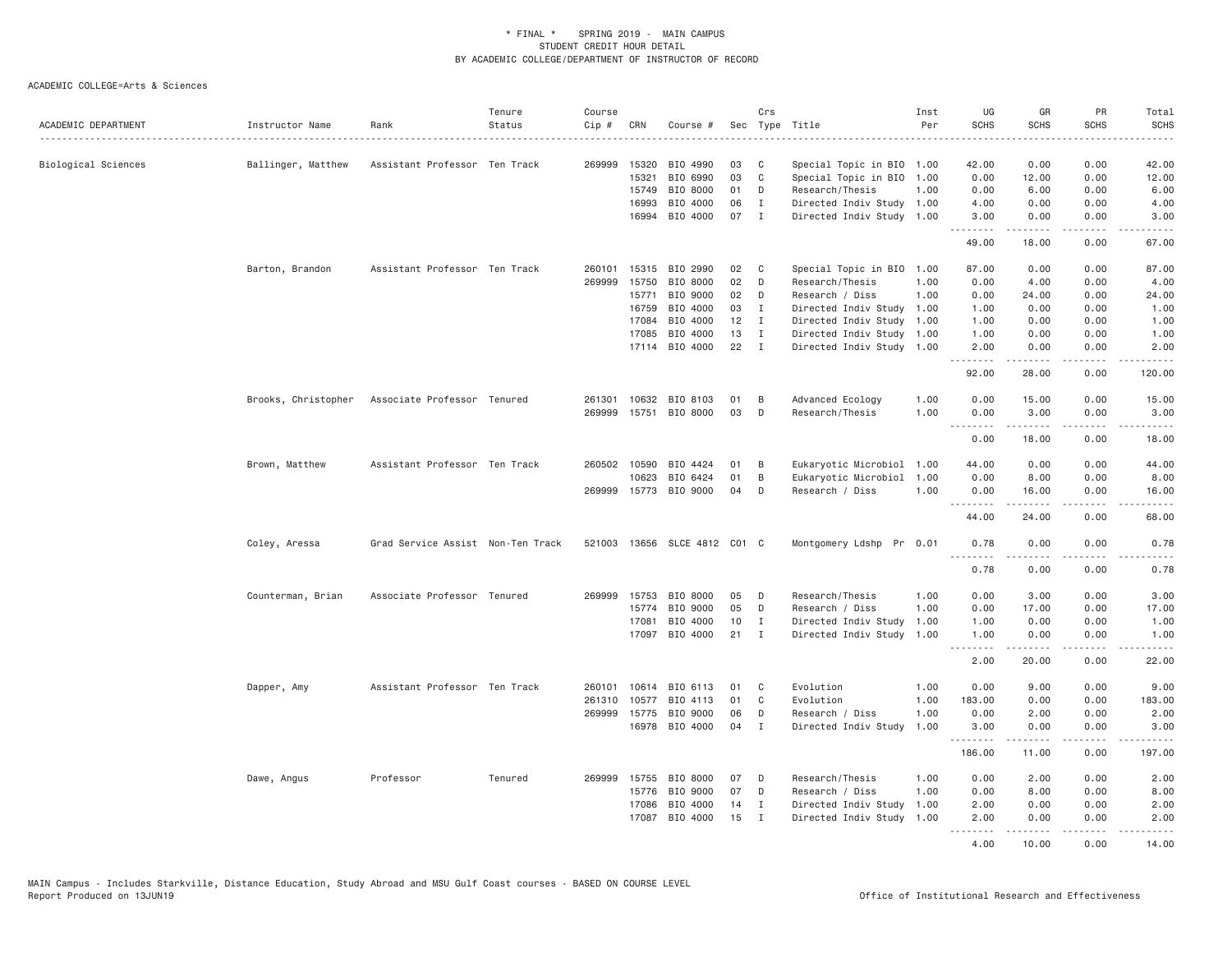| ACADEMIC DEPARTMENT | Instructor Name     | Rank                          | Tenure<br>Status | Course<br>Cip # | CRN          | Course #       |                   | Crs          | Sec Type Title            | Inst<br>Per | UG<br><b>SCHS</b><br>$- - - - - -$ | GR<br><b>SCHS</b>                                                                                                                                                                        | PR<br><b>SCHS</b> | Total<br><b>SCHS</b><br>2.2.2.2.1 |
|---------------------|---------------------|-------------------------------|------------------|-----------------|--------------|----------------|-------------------|--------------|---------------------------|-------------|------------------------------------|------------------------------------------------------------------------------------------------------------------------------------------------------------------------------------------|-------------------|-----------------------------------|
| Biological Sciences | Echols, Jeffrey     | Instructor                    | Non-Ten Track    |                 | 260502 10562 | BIO 3304       | 03                | К            | General Microbiology 1.00 |             | 0.00                               | 0.00                                                                                                                                                                                     | 0.00              | 0.00                              |
|                     |                     |                               |                  |                 | 10563        | BIO 3304       | 04                | К            | General Microbiology 1.00 |             | 0.00                               | 0.00                                                                                                                                                                                     | 0.00              | 0.00                              |
|                     |                     |                               |                  |                 | 10564        | BIO 3304       | 05                | К            | General Microbiology 1.00 |             | 0.00                               | 0.00                                                                                                                                                                                     | 0.00              | 0.00                              |
|                     |                     |                               |                  |                 | 10566        | BIO 3304       | 07                | К            | General Microbiology 1.00 |             | 0.00                               | 0.00                                                                                                                                                                                     | 0.00              | 0.00                              |
|                     |                     |                               |                  |                 | 10567        | BIO 3304       | 08                | K            | General Microbiology 1.00 |             | 0.00                               | 0.00                                                                                                                                                                                     | 0.00              | 0.00                              |
|                     |                     |                               |                  |                 | 10568        | BIO 3304       | 09                | К            | General Microbiology 1.00 |             | 0.00                               | 0.00                                                                                                                                                                                     | 0.00              | 0.00                              |
|                     |                     |                               |                  |                 | 10569        | BIO 3304       | 10                | К            | General Microbiology 1.00 |             | 0.00                               | 0.00                                                                                                                                                                                     | 0.00              | 0.00                              |
|                     |                     |                               |                  |                 | 10570        | BIO 3304       | 11                | К            | General Microbiology      | 1.00        | 0.00                               | 0.00                                                                                                                                                                                     | 0.00              | 0.00                              |
|                     |                     |                               |                  | 260701          | 10466        | BIO 1004       | 01                | C            | Anatomy & Physiology 1.00 |             | 780.00                             | 0.00                                                                                                                                                                                     | 0.00              | 780.00                            |
|                     |                     |                               |                  |                 | 10467        | BIO 1004       | 02                | К            | Anatomy & Physiology 1.00 |             | 0.00                               | 0.00                                                                                                                                                                                     | 0.00              | 0.00                              |
|                     |                     |                               |                  |                 | 10468        | BIO 1004       | 03                | К            | Anatomy & Physiology 1.00 |             | 0.00                               | 0.00                                                                                                                                                                                     | 0.00              | 0.00                              |
|                     |                     |                               |                  |                 | 10469        | BIO 1004       | 04                | K            | Anatomy & Physiology      | 1.00        | 0.00                               | 0.00                                                                                                                                                                                     | 0.00              | 0.00                              |
|                     |                     |                               |                  |                 | 10470        | BIO 1004       | 05                | К            | Anatomy & Physiology      | 1.00        | 0.00                               | 0.00                                                                                                                                                                                     | 0.00              | 0.00                              |
|                     |                     |                               |                  |                 | 10471        | BIO 1004       | 06                | К            | Anatomy & Physiology 1.00 |             | 0.00                               | 0.00                                                                                                                                                                                     | 0.00              | 0.00                              |
|                     |                     |                               |                  |                 | 10472        | BIO 1004       | 07                | К            | Anatomy & Physiology      | 1.00        | 0.00                               | 0.00                                                                                                                                                                                     | 0.00              | 0.00                              |
|                     |                     |                               |                  |                 |              | 10474 BIO 1004 | 09                | К            | Anatomy & Physiology 1.00 |             | 0.00<br>.                          | 0.00<br>. <b>.</b>                                                                                                                                                                       | 0.00<br>.         | 0.00<br>. <u>.</u> .              |
|                     |                     |                               |                  |                 |              |                |                   |              |                           |             | 780.00                             | 0.00                                                                                                                                                                                     | 0.00              | 780.00                            |
|                     | Ervin, Gary         | Professor                     | Tenured          | 261305          | 10584        | BIO 4233       | 01                | C            | Living w Global Chan      | 1.00        | 129.00                             | 0.00                                                                                                                                                                                     | 0.00              | 129.00                            |
|                     |                     |                               |                  | 269999          | 15756        | BIO 8000       | 08                | D            | Research/Thesis           | 1.00        | 0.00                               | 7.00                                                                                                                                                                                     | 0.00              | 7.00                              |
|                     |                     |                               |                  |                 |              | 15777 BIO 9000 | 08                | D            | Research / Diss           | 1,00        | 0.00                               | 24.00                                                                                                                                                                                    | 0.00              | 24.00                             |
|                     |                     |                               |                  |                 |              |                |                   |              |                           |             | .<br>129.00                        | $\frac{1}{2} \left( \frac{1}{2} \right) \left( \frac{1}{2} \right) \left( \frac{1}{2} \right) \left( \frac{1}{2} \right) \left( \frac{1}{2} \right) \left( \frac{1}{2} \right)$<br>31.00 | .<br>0.00         | المستبدا<br>160.00                |
|                     | Gordon, Donna       | Associate Professor Tenured   |                  | 240101          | 12538        | HON 4093       | H08 S             |              | Honors Thesis             | 1.00        | 3.00                               | 0.00                                                                                                                                                                                     | 0.00              | 3.00                              |
|                     |                     |                               |                  | 260401          | 14037        | BIO 8033       | 501 C             |              | Adv. Cell Biology         | 1.00        | 0.00                               | 36.00                                                                                                                                                                                    | 0.00              | 36.00                             |
|                     |                     |                               |                  | 260706          | 10615        | BIO 6114       | 01                | B            | Cellular Physiology       | 1.00        | 0.00                               | 28.00                                                                                                                                                                                    | 0.00              | 28.00                             |
|                     |                     |                               |                  | 260903          | 10578        | BIO 4114       | 01                | B            | Cellular Physiology       | 1.00        | 44.00                              | 0.00                                                                                                                                                                                     | 0.00              | 44.00                             |
|                     |                     |                               |                  |                 | 10579        | BIO 4114       | H <sub>01</sub> B |              | Cellular Physiology       | 1.00        | 8.00                               | 0.00                                                                                                                                                                                     | 0.00              | 8.00                              |
|                     |                     |                               |                  |                 | 269999 15757 | BIO 8000       | 09                | D            | Research/Thesis           | 1.00        | 0.00                               | 8.00                                                                                                                                                                                     | 0.00              | 8.00                              |
|                     |                     |                               |                  |                 | 15778        | BIO 9000       | 09                | D            | Research / Diss           | 1.00        | 0.00                               | 8.00                                                                                                                                                                                     | 0.00              | 8.00                              |
|                     |                     |                               |                  |                 | 17094        | BIO 4000       | 20                | $\mathbf{I}$ | Directed Indiv Study      | 1.00        | 1.00<br>.                          | 0.00<br>$\frac{1}{2} \left( \frac{1}{2} \right) \left( \frac{1}{2} \right) \left( \frac{1}{2} \right) \left( \frac{1}{2} \right) \left( \frac{1}{2} \right)$                             | 0.00<br>.         | 1.00                              |
|                     |                     |                               |                  |                 |              |                |                   |              |                           |             | 56.00                              | 80.00                                                                                                                                                                                    | 0.00              | 136.00                            |
|                     | Gout, Jean-Francois | Assistant Professor Ten Track |                  | 269999          |              | 15316 BIO 4990 | 02                | C            | Special Topic in BIO 1.00 |             | 27.00                              | 0.00                                                                                                                                                                                     | 0.00              | 27.00                             |
|                     |                     |                               |                  |                 |              | 15317 BIO 6990 | 02                | C            | Special Topic in BIO 1.00 |             | 0.00                               | 15.00                                                                                                                                                                                    | 0.00              | 15.00                             |
|                     |                     |                               |                  |                 |              |                |                   |              |                           |             | .                                  | .                                                                                                                                                                                        | .                 | .                                 |
|                     |                     |                               |                  |                 |              |                |                   |              |                           |             | 27.00                              | 15.00                                                                                                                                                                                    | 0.00              | 42.00                             |
|                     | Harrison, Lindsay   | Grad Teach Assist             | Non-Ten Track    | 260502          | 10560        | BIO 3304       | 01                | C            | General Microbiology 1.00 |             | 1388.00                            | 0.00                                                                                                                                                                                     | 0.00              | 1388.00                           |
|                     |                     |                               |                  |                 | 10561        | BIO 3304       | 02                | C            | General Microbiology      | 1.00        | 96.00                              | 0.00                                                                                                                                                                                     | 0.00              | 96.00                             |
|                     |                     |                               |                  |                 |              |                |                   |              |                           |             | .                                  | .                                                                                                                                                                                        | د د د د           | .                                 |
|                     |                     |                               |                  |                 |              |                |                   |              |                           |             | 1484.00                            | 0.00                                                                                                                                                                                     | 0.00              | 1484.00                           |
|                     | Holder, Thomas      | Instructor                    | Non-Ten Track    | 260101          | 10513        | BIO 1144       | 01                | C            | Biology II-SI             | 1.00        | 576.00                             | 0.00                                                                                                                                                                                     | 0.00              | 576.00                            |
|                     |                     |                               |                  |                 | 10515        | BIO 1144       | 03                | C            | Biology II-SI             | 1.00        | 804.00                             | 0.00                                                                                                                                                                                     | 0.00              | 804.00                            |
|                     |                     |                               |                  |                 | 10517        | BIO 1144       | 05                | К            | Biology II                | 0.50        | 0.00                               | 0.00                                                                                                                                                                                     | 0.00              | 0.00                              |
|                     |                     |                               |                  |                 | 10518        | BIO 1144       | 06                | К            | Biology II                | 0.50        | 0.00                               | 0.00                                                                                                                                                                                     | 0.00              | 0.00                              |
|                     |                     |                               |                  |                 | 10519        | BIO 1144       | 07                | К            | Biology II                | 0.50        | 0.00                               | 0.00                                                                                                                                                                                     | 0.00              | 0.00                              |
|                     |                     |                               |                  |                 | 10520        | BIO 1144       | 08                | К            | Biology II                | 0.50        | 0.00                               | 0.00                                                                                                                                                                                     | 0.00              | 0.00                              |
|                     |                     |                               |                  |                 | 10521        | BIO 1144       | 09                | К            | Biology II                | 0.50        | 0.00                               | 0.00                                                                                                                                                                                     | 0.00              | 0.00                              |
|                     |                     |                               |                  |                 |              | 10522 BIO 1144 | 10                | К            | Biology II                | 0.50        | 0.00                               | 0.00                                                                                                                                                                                     | 0.00              | 0.00                              |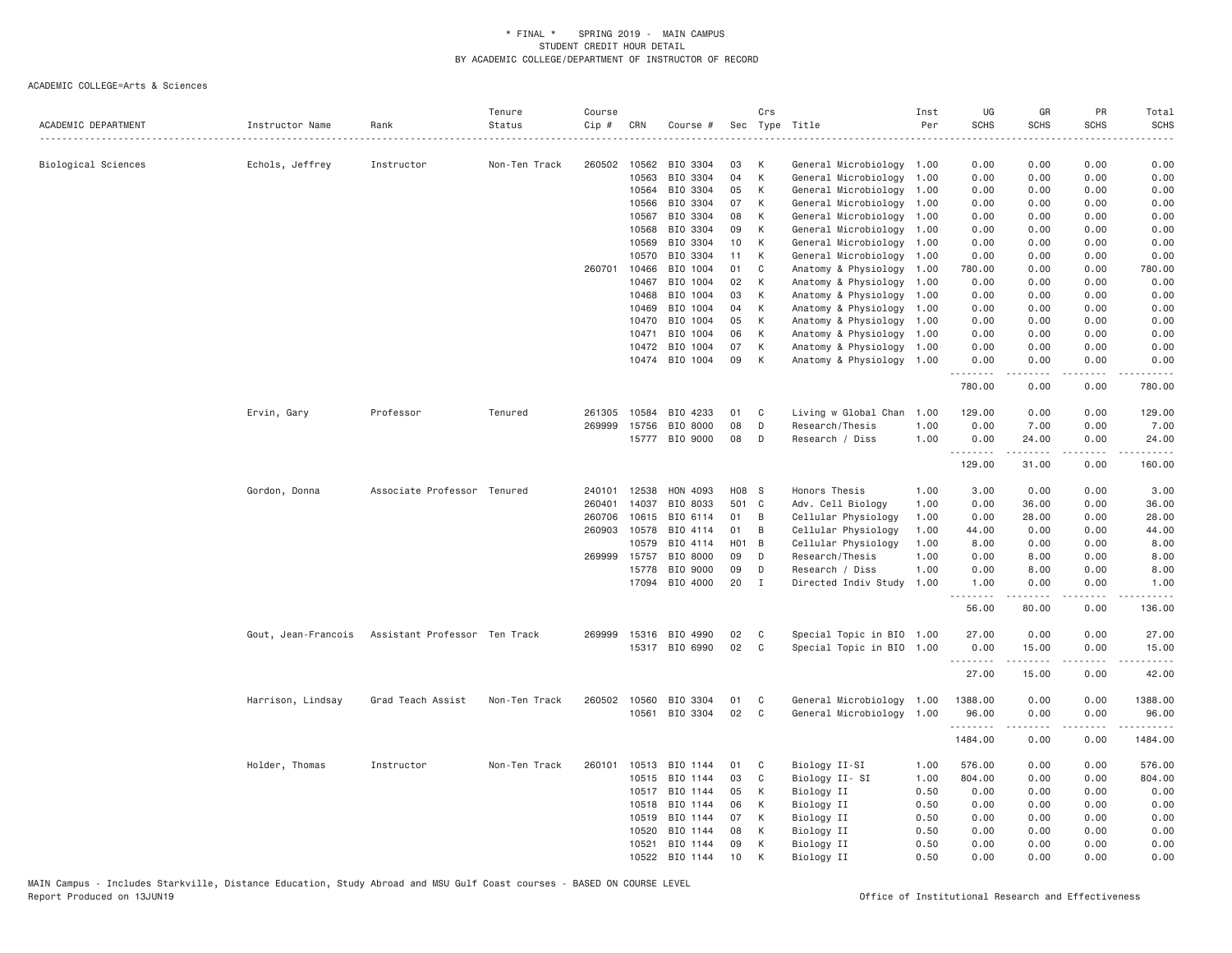| ACADEMIC DEPARTMENT | Instructor Name | Rank                          | Tenure<br>Status | Course<br>Cip # | CRN   | Course #              |       | Crs          | Sec Type Title            | Inst<br>Per | UG<br><b>SCHS</b>                   | GR<br><b>SCHS</b>   | PR<br><b>SCHS</b>                   | Total<br><b>SCHS</b>            |
|---------------------|-----------------|-------------------------------|------------------|-----------------|-------|-----------------------|-------|--------------|---------------------------|-------------|-------------------------------------|---------------------|-------------------------------------|---------------------------------|
| Biological Sciences | Holder, Thomas  | Instructor                    | Non-Ten Track    | 260101          | 10523 | BIO 1144              | 11    | К            | Biology II                | 0.50        | 0.00                                | 0.00                | 0.00                                | 0.00                            |
|                     |                 |                               |                  |                 | 10524 | BIO 1144              | 12    | K            | Biology II                | 0.50        | 0.00                                | 0.00                | 0.00                                | 0.00                            |
|                     |                 |                               |                  |                 | 10525 | BIO 1144              | 13    | К            | Biology II                | 0.50        | 0.00                                | 0.00                | 0.00                                | 0.00                            |
|                     |                 |                               |                  |                 | 10526 | BIO 1144              | 14    | К            | Biology II                | 0.50        | 0.00                                | 0.00                | 0.00                                | 0.00                            |
|                     |                 |                               |                  |                 | 10527 | BIO 1144              | 15    | К            | Biology II                | 0.50        | 0.00                                | 0.00                | 0.00                                | 0.00                            |
|                     |                 |                               |                  |                 | 10528 | BIO 1144              | 16    | К            | Biology II                | 0.50        | 0.00                                | 0.00                | 0.00                                | 0.00                            |
|                     |                 |                               |                  |                 | 10529 | BIO 1144              | 17    | K            | Biology II                | 0.50        | 0.00                                | 0.00                | 0.00                                | 0.00                            |
|                     |                 |                               |                  |                 | 10530 | BIO 1144              | 18    | К            | Biology II                | 0.50        | 0.00                                | 0.00                | 0.00                                | 0.00                            |
|                     |                 |                               |                  |                 | 10531 | BIO 1144              | 19    | K            | Biology II                | 0.50        | 0.00                                | 0.00                | 0.00                                | 0.00                            |
|                     |                 |                               |                  |                 | 10532 | BIO 1144              | 20    | К            | Biology II                | 0.50        | 0.00                                | 0.00                | 0.00                                | 0.00                            |
|                     |                 |                               |                  | 260301          | 10536 | BIO 2113              | 02    | К            | Plant Biology             | 1.00        | 0.00                                | 0.00                | 0.00                                | 0.00                            |
|                     |                 |                               |                  |                 | 10537 | BIO 2113              | 03    | K            | Plant Biology             | 1.00        | 0.00                                | 0.00                | 0.00                                | 0.00                            |
|                     |                 |                               |                  |                 | 10538 | BIO 2213              | 01    | C            | Survey Plant Kingdom      | 1.00        | 39.00                               | 0.00                | 0.00                                | 39.00                           |
|                     |                 |                               |                  |                 | 10539 | BIO 2213              | 02    | K            | Survey Plant Kingdom      | 1.00        | 0.00                                | 0.00                | 0.00                                | 0.00                            |
|                     |                 |                               |                  | 260701          | 10572 | BIO 3524              | 01    | C            | Biol Of Vertebrates       | 1.00        | 216.00                              | 0.00                | 0.00                                | 216.00                          |
|                     |                 |                               |                  |                 | 10573 | BIO 3524              | 02    | К            | Biol Of Vertebrates       | 1.00        | 0.00                                | 0.00                | 0.00                                | 0.00                            |
|                     |                 |                               |                  |                 | 10574 | BIO 3524              | 03    | К            | Biol Of Vertebrates       | 1.00        | 0.00<br>. <i>.</i>                  | 0.00<br>.           | 0.00<br>$- - - -$                   | 0.00<br>.                       |
|                     |                 |                               |                  |                 |       |                       |       |              |                           |             | 1635.00                             | 0.00                | 0.00                                | 1635.00                         |
|                     | Jolley, Rachel  | Non-Employee                  | Not Applicable   |                 |       | 261102 14039 BIO 8093 | 501 C |              | Experm Bio & Biostat 1.00 |             | 0.00<br>$\sim$ $\sim$ $\sim$ $\sim$ | 33.00               | 0.00                                | 33.00                           |
|                     |                 |                               |                  |                 |       |                       |       |              |                           |             | 0.00                                | 33.00               | 0.00                                | 33.00                           |
|                     | Jordan, Heather | Assistant Professor Ten Track |                  | 269999          | 15432 | BIO 4990              | 01    | C            | Special Topic in BIO      | 1.00        | 21.00                               | 0.00                | 0.00                                | 21.00                           |
|                     |                 |                               |                  |                 | 15433 | BIO 6990              | 01    | C            | Special Topic in BIO      | 1.00        | 0.00                                | 9.00                | 0.00                                | 9.00                            |
|                     |                 |                               |                  |                 | 15759 | BIO 8000              | 11    | D            | Research/Thesis           | 1.00        | 0.00                                | 2.00                | 0.00                                | 2.00                            |
|                     |                 |                               |                  |                 | 15780 | BIO 9000              | 11    | D            | Research / Diss           | 1.00        | 0.00                                | 11.00               | 0.00                                | 11.00                           |
|                     |                 |                               |                  |                 | 16995 | BIO 4000              | 08    | $\mathbf I$  | Directed Indiv Study 1.00 |             | 1.00                                | 0.00                | 0.00                                | 1.00                            |
|                     |                 |                               |                  |                 | 17088 | BIO 4000              | 16    | $\mathbf{I}$ | Directed Indiv Study      | 1.00        | 3.00                                | 0.00                | 0.00                                | 3.00                            |
|                     |                 |                               |                  |                 | 17090 | BIO 4000              | 17    | $\mathbf{I}$ | Directed Indiv Study 1.00 |             | 1.00                                | 0.00                | 0.00                                | 1.00                            |
|                     |                 |                               |                  |                 | 17091 | BIO 4000              | 18    | Ι.           | Directed Indiv Study      | 1.00        | 2.00                                | 0.00                | 0.00                                | 2.00                            |
|                     |                 |                               |                  |                 | 17185 | BIO 4000              | 23    | $\mathbf I$  | Directed Indiv Study 1.00 |             | 1.00<br>.                           | 0.00<br>$- - - - -$ | 0.00<br>$\sim$ $\sim$ $\sim$ $\sim$ | 1.00<br>$\omega$ is $\omega$ in |
|                     |                 |                               |                  |                 |       |                       |       |              |                           |             | 29.00                               | 22.00               | 0.00                                | 51.00                           |
|                     | Kaplan, Evan    | Instructor                    | Non-Ten Track    | 260101          | 10497 | BIO 1134              | 01    | C            | Biology I-SI              | 1.00        | 820.00                              | 0.00                | 0.00                                | 820.00                          |
|                     |                 |                               |                  |                 | 15273 | BIO 2990              | 01    | C            | Special Topic in BIO      | 1.00        | 156.00                              | 0.00                | 0.00                                | 156.00                          |
|                     |                 |                               |                  | 260401          | 10534 | BIO 2103              | 01    | C            | Cell Biology              | 1.00        | 651.00                              | 0.00                | 0.00                                | 651.00                          |
|                     |                 |                               |                  |                 |       | 14575 BIO 2103        | 02    | C            | Cell Biology              | 1.00        | 819.00<br>.                         | 0.00<br>-----       | 0.00<br>.                           | 819.00<br><u>.</u>              |
|                     |                 |                               |                  |                 |       |                       |       |              |                           |             | 2446.00                             | 0.00                | 0.00                                | 2446.00                         |
|                     | Klink, Vincent  | Associate Professor Tenured   |                  | 260307          | 10582 | BIO 4214              | 01    | C            | Gen Plant Physiology      | 1.00        | 68.00                               | 0.00                | 0.00                                | 68.00                           |
|                     |                 |                               |                  |                 | 10583 | BIO 4214              | 02    | К            | Gen Plant Physiology      | 1.00        | 0.00                                | 0.00                | 0.00                                | 0.00                            |
|                     |                 |                               |                  |                 | 10617 | BIO 6214              | 01    | C            | Gen Plant Physiology      | 1.00        | 0.00                                | 16.00               | 0.00                                | 16.00                           |
|                     |                 |                               |                  |                 | 10618 | BIO 6214              | 02    | K            | Gen Plant Physiology      | 1.00        | 0.00                                | 0.00                | 0.00                                | 0.00                            |
|                     |                 |                               |                  | 269999          | 15760 | BIO 8000              | 12    | D            | Research/Thesis           | 1.00        | 0.00                                | 2.00                | 0.00                                | 2.00                            |
|                     |                 |                               |                  |                 | 15781 | BIO 9000              | 12    | D            | Research / Diss           | 1.00        | 0.00                                | 32.00               | 0.00                                | 32.00                           |
|                     |                 |                               |                  |                 | 16758 | BIO 4000              | 02    | $\mathbf{I}$ | Directed Indiv Study      | 1.00        | 3.00<br>.                           | 0.00<br>$- - - - -$ | 0.00<br>.                           | 3.00<br>.                       |
|                     |                 |                               |                  |                 |       |                       |       |              |                           |             | 71.00                               | 50.00               | 0.00                                | 121.00                          |
|                     | Li, Ling        | Assistant Professor Ten Track |                  |                 |       | 269999 15782 BIO 9000 | 13    | D            | Research / Diss           | 1.00        | 0.00                                | 11.00               | 0.00                                | 11.00                           |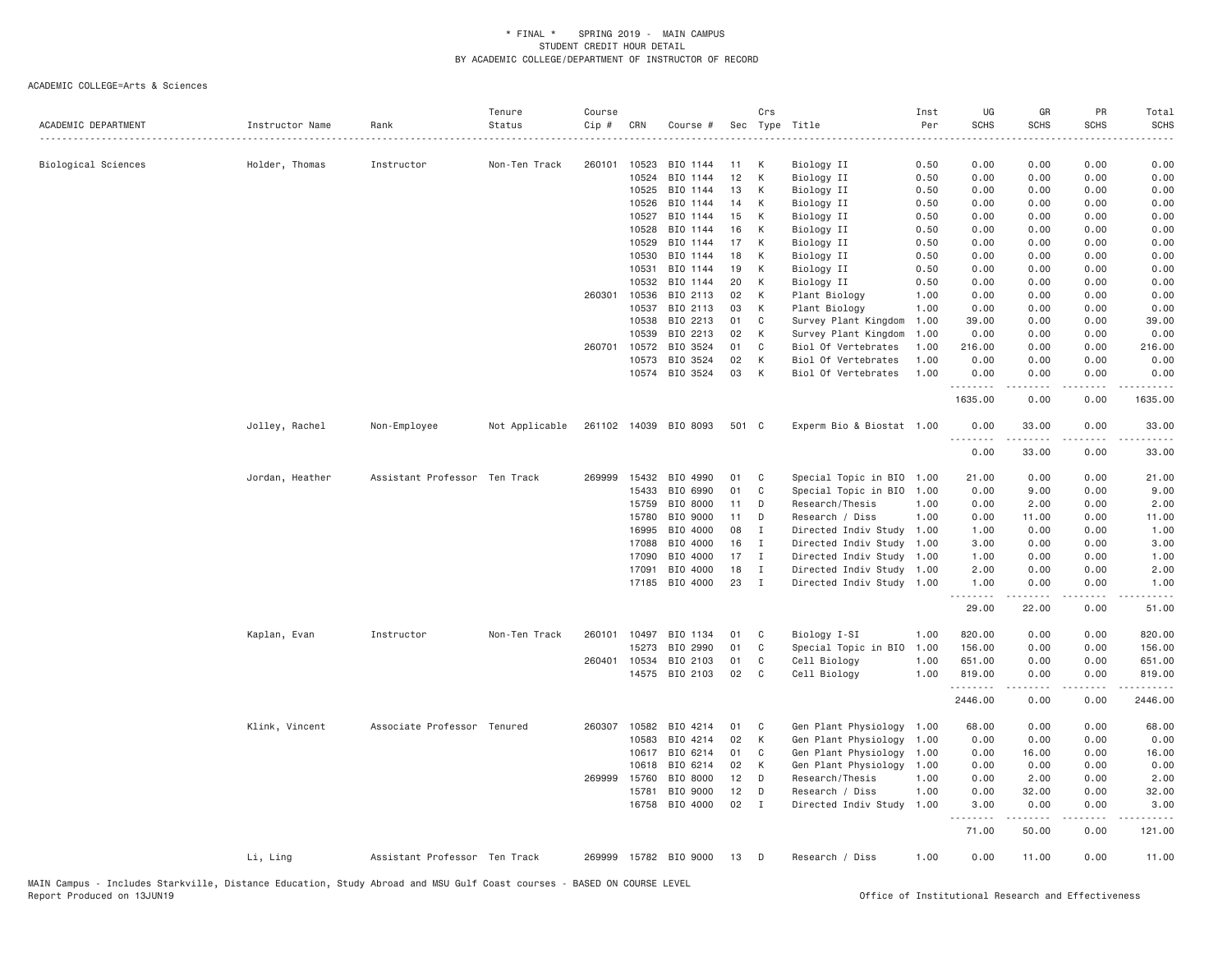| ACADEMIC DEPARTMENT | Instructor Name   | Rank                          | Tenure<br>Status | Course<br>Cip # | CRN          | Course #              |    | Crs | Sec Type Title     | Inst<br>Per | UG<br><b>SCHS</b> | GR<br><b>SCHS</b> | PR<br><b>SCHS</b> | Total<br><b>SCHS</b> |
|---------------------|-------------------|-------------------------------|------------------|-----------------|--------------|-----------------------|----|-----|--------------------|-------------|-------------------|-------------------|-------------------|----------------------|
| Biological Sciences | Li, Ling          | Assistant Professor Ten Track |                  |                 |              | 511005 10585 BIO 4303 | 01 | B   | Bioinstrumentation | 1.00        | 57.00             | 0.00              | 0.00              | 57.00                |
|                     |                   |                               |                  |                 |              |                       |    |     |                    |             | .<br>57.00        | 11.00             | $- - -$<br>0.00   | 68.00                |
|                     | Liu, Bin          | Assistant Professor Ten Track |                  | 260701          | 10541        | BIO 3014              | 01 | C   | Human Physiology   | 1.00        | 1488.00           | 0.00              | 0.00              | 1488.00              |
|                     |                   |                               |                  |                 | 10542        | BIO 3014              | 03 | К   | Human Physiology   | 1.00        | 0.00              | 0.00              | 0.00              | 0.00                 |
|                     |                   |                               |                  |                 | 10543        | BIO 3014              | 04 | K   | Human Physiology   | 1.00        | 0.00              | 0.00              | 0.00              | 0.00                 |
|                     |                   |                               |                  |                 | 10544        | BIO 3014              | 05 | К   | Human Physiology   | 1.00        | 0.00              | 0.00              | 0.00              | 0.00                 |
|                     |                   |                               |                  |                 | 10545        | BIO 3014              | 06 | К   | Human Physiology   | 1.00        | 0.00              | 0.00              | 0.00              | 0.00                 |
|                     |                   |                               |                  |                 | 10546        | BIO 3014              | 07 | K   | Human Physiology   | 1.00        | 0.00              | 0.00              | 0.00              | 0.00                 |
|                     |                   |                               |                  |                 | 10547        | BIO 3014              | 08 | К   | Human Physiology   | 1.00        | 0.00              | 0.00              | 0.00              | 0.00                 |
|                     |                   |                               |                  |                 | 10548        | BIO 3014              | 09 | К   | Human Physiology   | 1.00        | 0.00              | 0.00              | 0.00              | 0.00                 |
|                     |                   |                               |                  |                 | 10549        | BIO 3014              | 10 | К   | Human Physiology   | 1.00        | 0.00              | 0.00              | 0.00              | 0.00                 |
|                     |                   |                               |                  |                 | 10550        | BIO 3014              | 12 | К   | Human Physiology   | 1.00        | 0.00              | 0.00              | 0.00              | 0.00                 |
|                     |                   |                               |                  |                 | 10551        | BIO 3014              | 13 | К   | Human Physiology   | 1.00        | 0.00              | 0.00              | 0.00              | 0.00                 |
|                     |                   |                               |                  |                 | 10552        | BIO 3014              | 14 | К   | Human Physiology   | 1.00        | 0.00              | 0.00              | 0.00              | 0.00                 |
|                     |                   |                               |                  |                 | 14578        | BIO 3014              | 11 | К   | Human Physiology   | 1.00        | 0.00              | 0.00              | 0.00              | 0.00                 |
|                     |                   |                               |                  |                 | 15309        | BIO 3014              | 02 | C   | Human Physiology   | 1.00        | 76.00             | 0.00              | 0.00              | 76.00                |
|                     |                   |                               |                  | 269999          | 15762        | BIO 8000              | 14 | D   | Research/Thesis    | 1.00        | 0.00<br>.         | 1.00<br>.         | 0.00<br>.         | 1.00<br>.            |
|                     |                   |                               |                  |                 |              |                       |    |     |                    |             | 1564.00           | 1.00              | 0.00              | 1565.00              |
|                     | McCurdy, Victoria | Instructor                    | Non-Ten Track    | 260101          | 10498        | BIO 1134              | 02 | C   | Biology I-SI       | 1.00        | 812.00            | 0.00              | 0.00              | 812.00               |
|                     |                   |                               |                  |                 | 10499        | BIO 1134              | 03 | К   | Biology I          | 0.50        | 0.00              | 0.00              | 0.00              | 0.00                 |
|                     |                   |                               |                  |                 | 10500        | BIO 1134              | 04 | K   | Biology I          | 0.50        | 0.00              | 0.00              | 0.00              | 0.00                 |
|                     |                   |                               |                  |                 | 10501        | BIO 1134              | 05 | К   | Biology I          | 0.50        | 0.00              | 0.00              | 0.00              | 0.00                 |
|                     |                   |                               |                  |                 | 10502        | BIO 1134              | 06 | К   | Biology I          | 0.50        | 0.00              | 0.00              | 0.00              | 0.00                 |
|                     |                   |                               |                  |                 | 10503        | BIO 1134              | 07 | K   | Biology I          | 0.50        | 0.00              | 0.00              | 0.00              | 0.00                 |
|                     |                   |                               |                  |                 | 10504        | BIO 1134              | 08 | К   | Biology I          | 0.50        | 0.00              | 0.00              | 0.00              | 0.00                 |
|                     |                   |                               |                  |                 | 10505        | BIO 1134              | 09 | K   | Biology I          | 0.50        | 0.00              | 0.00              | 0.00              | 0.00                 |
|                     |                   |                               |                  |                 | 10506        | BIO 1134              | 10 | K   | Biology I          | 0.50        | 0.00              | 0.00              | 0.00              | 0.00                 |
|                     |                   |                               |                  |                 | 10507        | BIO 1134              | 11 | К   | Biology I          | 0.50        | 0.00              | 0.00              | 0.00              | 0.00                 |
|                     |                   |                               |                  |                 | 10508        | BIO 1134              | 15 | K   | Biology I          | 0.50        | 0.00              | 0.00              | 0.00              | 0.00                 |
|                     |                   |                               |                  |                 | 10509        | BIO 1134              | 16 | К   | Biology I          | 0.50        | 0.00              | 0.00              | 0.00              | 0.00                 |
|                     |                   |                               |                  |                 | 10510        | BIO 1134              | 17 | К   | Biology I          | 0.50        | 0.00              | 0.00              | 0.00              | 0.00                 |
|                     |                   |                               |                  | 260507          | 10586        | BIO 4413              | 01 | C   | Immunology         | 1.00        | 579.00            | 0.00              | 0.00              | 579.00               |
|                     |                   |                               |                  | 260804          | 12287        | GNS 6133              | 01 | C   | Human Genetics     | 0.50        | 0.00              | 1.50              | 0.00              | 1.50                 |
|                     |                   |                               |                  | 260806          | 10580        | BIO 4133              | 01 | C   | Human Genetics     | 1.00        | 597.00            | 0.00              | 0.00              | 597.00               |
|                     |                   |                               |                  |                 | 12286        | GNS 4133              | 01 | C   | Human Genetics     | 0.50        | 21.00<br>.        | 0.00<br>.         | 0.00<br>.         | 21.00<br>.           |
|                     |                   |                               |                  |                 |              |                       |    |     |                    |             | 2009.00           | 1.50              | 0.00              | 2010.50              |
|                     | Outlaw, Diana     | Associate Professor Tenured   |                  |                 | 260706 10595 | BIO 4514              | 01 | C   | Animal Physiology  | 1.00        | 572.00            | 0.00              | 0.00              | 572.00               |
|                     |                   |                               |                  |                 | 10596        | BIO 4514              | 02 | К   | Animal Physiology  | 1.00        | 0.00              | 0.00              | 0.00              | 0.00                 |
|                     |                   |                               |                  |                 | 10597        | BIO 4514              | 03 | К   | Animal Physiology  | 1.00        | 0.00              | 0.00              | 0.00              | 0.00                 |
|                     |                   |                               |                  |                 | 10598        | BIO 4514              | 04 | К   | Animal Physiology  | 1.00        | 0.00              | 0.00              | 0.00              | 0.00                 |
|                     |                   |                               |                  |                 | 10626        | BIO 6514              | 01 | C   | Animal Physiology  | 1.00        | 0.00              | 12.00             | 0.00              | 12.00                |
|                     |                   |                               |                  |                 | 10627        | BIO 6514              | 02 | К   | Animal Physiology  | 1.00        | 0.00              | 0.00              | 0.00              | 0.00                 |
|                     |                   |                               |                  |                 | 10629        | BIO 6514              | 04 | К   | Animal Physiology  | 1.00        | 0.00              | 0.00              | 0.00              | 0.00                 |
|                     |                   |                               |                  | 260804          | 12287        | GNS 6133              | 01 | C   | Human Genetics     | 0.50        | 0.00              | 1.50              | 0.00              | 1.50                 |
|                     |                   |                               |                  | 260806          | 12286        | GNS 4133              | 01 | C   | Human Genetics     | 0.50        | 21,00             | 0.00              | 0.00              | 21.00                |
|                     |                   |                               |                  | 269999          |              | 15763 BIO 8000        | 15 | D   | Research/Thesis    | 1.00        | 0.00              | 8.00              | 0.00              | 8.00                 |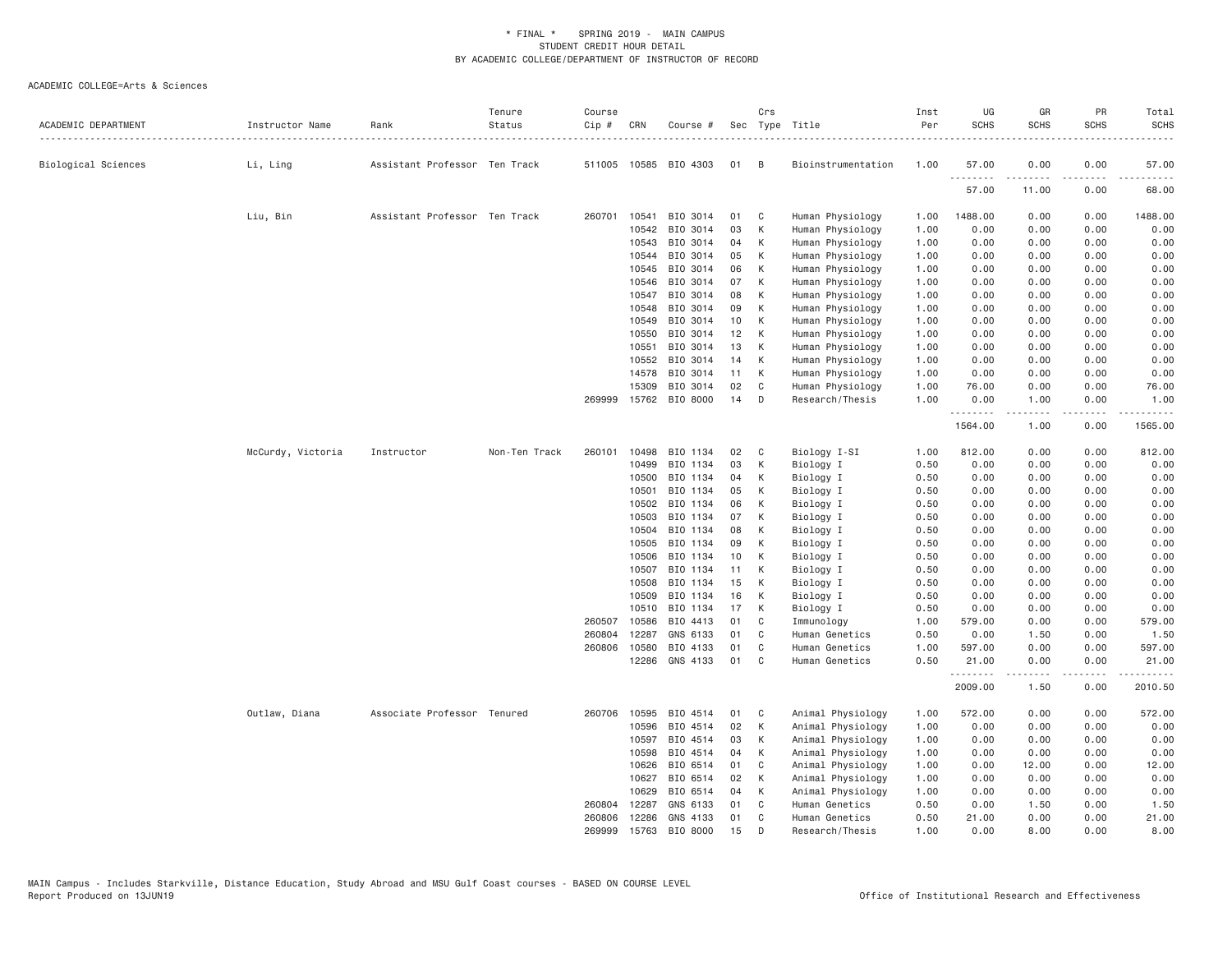| ACADEMIC DEPARTMENT | Instructor Name  | Rank                              | Tenure<br>Status | Course<br>Cip # | CRN          | Course #              |       | Crs          | Sec Type Title            | Inst<br>Per | UG<br><b>SCHS</b> | GR<br><b>SCHS</b> | PR<br><b>SCHS</b>                   | Total<br><b>SCHS</b> |
|---------------------|------------------|-----------------------------------|------------------|-----------------|--------------|-----------------------|-------|--------------|---------------------------|-------------|-------------------|-------------------|-------------------------------------|----------------------|
|                     |                  |                                   |                  |                 |              |                       |       |              |                           |             | .                 |                   |                                     |                      |
|                     |                  |                                   |                  |                 |              |                       |       |              |                           |             | 593.00            | 21.50             | 0.00                                | 614.50               |
| Biological Sciences | Pechanova, Olga  | Non-Faculty                       | Not Applicable   |                 |              | 240101 12535 HON 4093 | H05 E |              | Honors Thesis             | 1.00        | 3.00<br><u>.</u>  | 0.00              | 0.00                                | 3.00                 |
|                     |                  |                                   |                  |                 |              |                       |       |              |                           |             | 3.00              | 0.00              | 0.00                                | 3.00                 |
|                     | Reese, Mary      | Clinical Assist Pro Non-Ten Track |                  |                 |              | 260701 15312 BIO 4503 | 01    | B            | Vertebrate Histology      | 0.50        | 21.00             | 0.00              | 0.00                                | 21.00                |
|                     |                  |                                   |                  |                 | 15313        | BIO 6503              | 01    | B            | Vertebrate Histology      | 0.50        | 0.00              | 3.00              | 0.00                                | 3.00                 |
|                     |                  |                                   |                  |                 |              | 511005 10576 BIO 4100 | B01 H |              | Med Tech Clinicals        | 1.00        | 120.00<br>.       | 0.00              | 0.00                                | 120.00<br>.          |
|                     |                  |                                   |                  |                 |              |                       |       |              |                           |             | 141.00            | 3.00              | 0.00                                | 144.00               |
|                     | Reichert, Nancy  | Professor                         | Tenured          | 260301          | 10535        | BIO 2113              | 01    | C            | Plant Biology             | 1.00        | 222.00            | 0.00              | 0.00                                | 222.00               |
|                     |                  |                                   |                  | 269999          | 15765        | BIO 8000              | 17    | D            | Research/Thesis           | 1.00        | 0.00              | 9.00              | 0.00                                | 9.00                 |
|                     |                  |                                   |                  |                 | 15786        | BIO 9000              | 17    | D            | Research / Diss           | 1.00        | 0.00<br>.         | 9.00              | 0.00                                | 9.00                 |
|                     |                  |                                   |                  |                 |              |                       |       |              |                           |             | 222.00            | 18.00             | 0.00                                | 240.00               |
|                     | Roberts, Brandy  | Instructor                        | Non-Ten Track    | 260503          | 10591        | BIO 4433              | 01    | C            | Prin Of Virology          | 1.00        | 192.00            | 0.00              | 0.00                                | 192.00               |
|                     |                  |                                   |                  |                 | 10624        | BIO 6433              | 01    | C            | Prin Of Virology          | 1.00        | 0.00              | 6.00              | 0.00                                | 6.00                 |
|                     |                  |                                   |                  | 260505          | 10557        | BIO 3303              | 01    | C            | Parasitology              | 1.00        | 189.00            | 0.00              | 0.00                                | 189.00               |
|                     |                  |                                   |                  |                 | 10558        | BIO 3303              | 02    | K            | Parasitology              | 1.00        | 0.00              | 0.00              | 0.00                                | 0.00                 |
|                     |                  |                                   |                  |                 | 10559        | BIO 3303              | 03    | K            | Parasitology              | 1.00        | 0.00              | 0.00              | 0.00                                | 0.00                 |
|                     |                  |                                   |                  |                 | 269999 17194 | BIO 4000              | 24    | $\mathbf{I}$ | Directed Indiv Study      | 1.00        | 2.00              | 0.00              | 0.00                                | 2.00                 |
|                     |                  |                                   |                  |                 | 17195        | BIO 4000              | 25    | $\mathbf I$  | Directed Indiv Study      | 1.00        | 1.00              | 0.00              | 0.00                                | 1.00                 |
|                     |                  |                                   |                  |                 | 17196        | BIO 4000              | 26    | I            | Directed Indiv Study      | 1.00        | 1.00              | 0.00              | 0.00                                | 1.00                 |
|                     |                  |                                   |                  |                 | 17223        | BIO 4000              | 27    | $\mathbf I$  | Directed Indiv Study 1.00 |             | 1.00              | 0.00              | 0.00                                | 1.00                 |
|                     |                  |                                   |                  |                 | 17224        | BIO 4000              | 28    | I            | Directed Indiv Study 1.00 |             | 1.00              | 0.00              | 0.00                                | 1.00                 |
|                     |                  |                                   |                  |                 | 17225        | BIO 4000              | 29    | $\mathbf I$  | Directed Indiv Study 1.00 |             | 1.00              | 0.00              | 0.00                                | 1.00                 |
|                     |                  |                                   |                  |                 |              | 17228 BIO 4000        | 30    | $\mathbf I$  | Directed Indiv Study 1.00 |             | 1.00<br>.         | 0.00<br>.         | 0.00<br>$\sim$ $\sim$ $\sim$ $\sim$ | 1.00<br>.            |
|                     |                  |                                   |                  |                 |              |                       |       |              |                           |             | 389.00            | 6.00              | 0.00                                | 395.00               |
|                     | Shoemaker, Cory  | Lecturer                          | Non-Ten Track    | 260301          | 14038        | BIO 8063              | 501 C |              | Comp Study of Plants      | 1.00        | 0.00              | 39.00             | 0.00                                | 39.00                |
|                     |                  |                                   |                  | 260701          | 10475        | BIO 1023              | 01    | C            | Plants & Humans           | 1.00        | 615.00            | 0.00              | 0.00                                | 615.00               |
|                     |                  |                                   |                  |                 | 10476        | BIO 1023              | 02    | C            | Plants & Humans           | 1.00        | 612.00            | 0.00              | 0.00                                | 612.00               |
|                     |                  |                                   |                  |                 | 10477        | BIO 1023              | 03    | K            | Plants & Humans           | 1.00        | 0.00              | 0.00              | 0.00                                | 0.00                 |
|                     |                  |                                   |                  |                 | 10478        | BIO 1023              | 04    | K            | Plants & Humans           | 1.00        | 0.00              | 0.00              | 0.00                                | 0.00                 |
|                     |                  |                                   |                  |                 | 10479        | BIO 1023              | 05    | K            | Plants & Humans           | 1.00        | 0.00              | 0.00              | 0.00                                | 0.00                 |
|                     |                  |                                   |                  |                 | 10480        | BIO 1023              | 06    | K            | Plants & Humans           | 1.00        | 0.00              | 0.00              | 0.00                                | 0.00                 |
|                     |                  |                                   |                  |                 | 10481        | BIO 1023              | 07    | K            | Plants & Humans           | 1.00        | 0.00              | 0.00              | 0.00                                | 0.00                 |
|                     |                  |                                   |                  |                 | 10482        | BIO 1023              | 08    | K            | Plants & Humans           | 1.00        | 0.00              | 0.00              | 0.00                                | 0.00                 |
|                     |                  |                                   |                  |                 | 10483        | BIO 1023              | 09    | K            | Plants & Humans           | 1.00        | 0.00              | 0.00              | 0.00                                | 0.00                 |
|                     |                  |                                   |                  |                 | 10484        | BIO 1023              | 10    | K            | Plants & Humans           | 1,00        | 0.00<br>.         | 0.00              | 0.00                                | 0.00                 |
|                     |                  |                                   |                  |                 |              |                       |       |              |                           |             | 1227.00           | 39.00             | 0.00                                | 1266.00              |
|                     | Thornton, Justin | Associate Professor Tenured       |                  | 260503          | 10593        | BIO 4443              | 01    | C.           | Bacterial Genetics        | 1.00        | 99.00             | 0.00              | 0.00                                | 99.00                |
|                     |                  |                                   |                  |                 | 10625        | BIO 6443              | 01    | C            | Bacterial Genetics        | 1.00        | 0.00              | 12.00             | 0.00                                | 12.00                |
|                     |                  |                                   |                  | 269999          | 15766        | BIO 8000              | 18    | D            | Research/Thesis           | 1.00        | 0.00              | 3.00              | 0.00                                | 3.00                 |
|                     |                  |                                   |                  |                 | 15787        | BIO 9000              | 18    | D            | Research / Diss           | 1.00        | 0.00              | 15.00             | 0.00                                | 15.00                |
|                     |                  |                                   |                  |                 | 16992        | BIO 4000              | 05    | т            | Directed Indiv Study      | 1.00        | 3,00              | 0.00              | 0.00                                | 3.00                 |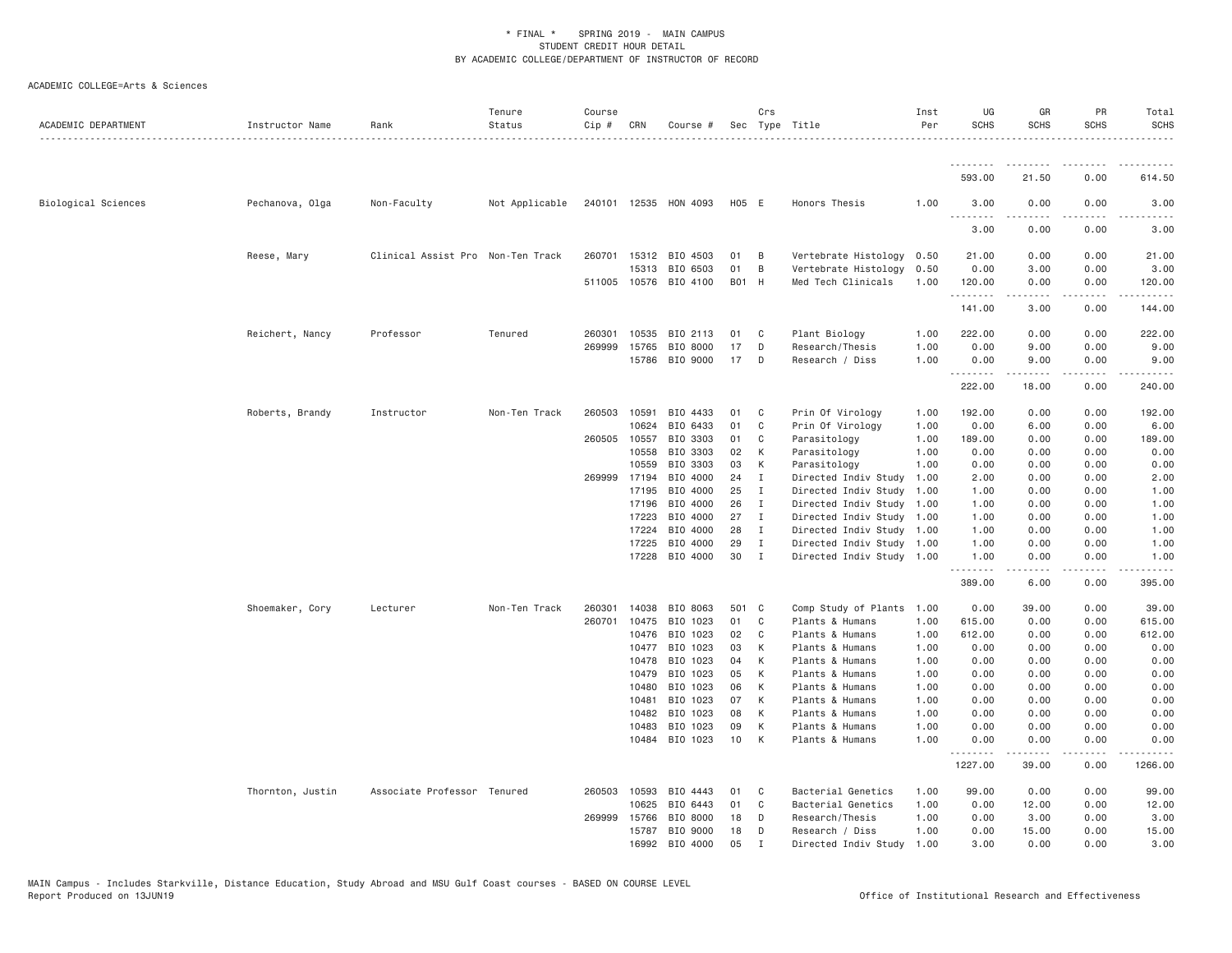| ACADEMIC DEPARTMENT                                       | Instructor Name   | Rank                              | Tenure<br>Status | Course<br>Cip # | CRN            | Course #             |          | Crs          | Sec Type Title            | Inst<br>Per  | UG<br><b>SCHS</b>                    | GR<br><b>SCHS</b>   | PR<br><b>SCHS</b>                  | Total<br><b>SCHS</b>                                                                                                                                                                                                                                                                                                                                                                                                                                                                               |
|-----------------------------------------------------------|-------------------|-----------------------------------|------------------|-----------------|----------------|----------------------|----------|--------------|---------------------------|--------------|--------------------------------------|---------------------|------------------------------------|----------------------------------------------------------------------------------------------------------------------------------------------------------------------------------------------------------------------------------------------------------------------------------------------------------------------------------------------------------------------------------------------------------------------------------------------------------------------------------------------------|
|                                                           |                   |                                   |                  |                 |                |                      |          |              |                           |              | .                                    | --------            | .                                  | .                                                                                                                                                                                                                                                                                                                                                                                                                                                                                                  |
|                                                           |                   |                                   |                  |                 |                |                      |          |              |                           |              | 102.00                               | 30.00               | 0.00                               | 132.00                                                                                                                                                                                                                                                                                                                                                                                                                                                                                             |
| Biological Sciences                                       | Welch, Mark       | Associate Professor Tenured       |                  | 261310          | 14036          | BIO 6023             | 501 C    |              | Prin Evolutionary Bi 1.00 |              | 0.00                                 | 24.00               | 0.00                               | 24.00                                                                                                                                                                                                                                                                                                                                                                                                                                                                                              |
|                                                           |                   |                                   |                  | 269999          | 15769          | BIO 8000             | 21       | D            | Research/Thesis           | 1.00         | 0.00                                 | 5.00                | 0.00                               | 5.00                                                                                                                                                                                                                                                                                                                                                                                                                                                                                               |
|                                                           |                   |                                   |                  |                 | 15790          | BIO 9000             | 21       | D            | Research / Diss           | 1.00         | 0.00                                 | 10.00               | 0.00                               | 10.00                                                                                                                                                                                                                                                                                                                                                                                                                                                                                              |
|                                                           |                   |                                   |                  |                 | 17023          | BIO 4000             | 09       | $\mathbf{I}$ | Directed Indiv Study 1.00 |              | 3.00                                 | 0.00                | 0.00                               | 3.00                                                                                                                                                                                                                                                                                                                                                                                                                                                                                               |
|                                                           |                   |                                   |                  |                 |                | 17092 BIO 4000       | 19       | $\mathbf{I}$ | Directed Indiv Study 1.00 |              | 3.00<br>$\sim$ $\sim$ .<br>$- - - -$ | 0.00<br>$- - - - -$ | 0.00<br>$  -$                      | 3.00                                                                                                                                                                                                                                                                                                                                                                                                                                                                                               |
|                                                           |                   |                                   |                  |                 |                |                      |          |              |                           |              | 6.00                                 | 39.00               | 0.00                               | 45.00                                                                                                                                                                                                                                                                                                                                                                                                                                                                                              |
|                                                           | Williamson, Emily | Instructor                        | Non-Ten Track    | 260101          | 10517          | BIO 1144             | 05       | K            | Biology II                | 0.50         | 0.00                                 | 0.00                | 0.00                               | 0.00                                                                                                                                                                                                                                                                                                                                                                                                                                                                                               |
|                                                           |                   |                                   |                  |                 | 10518          | BIO 1144             | 06       | K            | Biology II                | 0.50         | 0.00                                 | 0.00                | 0.00                               | 0.00                                                                                                                                                                                                                                                                                                                                                                                                                                                                                               |
|                                                           |                   |                                   |                  |                 | 10519          | BIO 1144             | 07       | K            | Biology II                | 0.50         | 0.00                                 | 0.00                | 0.00                               | 0.00                                                                                                                                                                                                                                                                                                                                                                                                                                                                                               |
|                                                           |                   |                                   |                  |                 | 10520          | BIO 1144             | 08       | К            | Biology II                | 0.50         | 0.00                                 | 0.00                | 0.00                               | 0.00                                                                                                                                                                                                                                                                                                                                                                                                                                                                                               |
|                                                           |                   |                                   |                  |                 | 10521          | BIO 1144             | 09       | К            | Biology II                | 0.50         | 0.00                                 | 0.00                | 0.00                               | 0.00                                                                                                                                                                                                                                                                                                                                                                                                                                                                                               |
|                                                           |                   |                                   |                  |                 | 10522          | BIO 1144             | 10       | K            | Biology II                | 0.50         | 0.00                                 | 0.00                | 0.00                               | 0.00                                                                                                                                                                                                                                                                                                                                                                                                                                                                                               |
|                                                           |                   |                                   |                  |                 | 10523          | BIO 1144             | 11       | К            | Biology II                | 0.50         | 0.00                                 | 0.00                | 0.00                               | 0.00                                                                                                                                                                                                                                                                                                                                                                                                                                                                                               |
|                                                           |                   |                                   |                  |                 | 10524          | BIO 1144             | 12       | K            | Biology II                | 0.50         | 0.00                                 | 0.00                | 0.00                               | 0.00                                                                                                                                                                                                                                                                                                                                                                                                                                                                                               |
|                                                           |                   |                                   |                  |                 | 10525          | BIO 1144             | 13       | К            | Biology II                | 0.50         | 0.00                                 | 0.00                | 0.00                               | 0.00                                                                                                                                                                                                                                                                                                                                                                                                                                                                                               |
|                                                           |                   |                                   |                  |                 | 10526          | BIO 1144             | 14       | К            | Biology II                | 0.50         | 0.00                                 | 0.00                | 0.00                               | 0.00                                                                                                                                                                                                                                                                                                                                                                                                                                                                                               |
|                                                           |                   |                                   |                  |                 | 10527          | BIO 1144             | 15<br>16 | K<br>К       | Biology II                | 0.50         | 0.00                                 | 0.00                | 0.00                               | 0.00<br>0.00                                                                                                                                                                                                                                                                                                                                                                                                                                                                                       |
|                                                           |                   |                                   |                  |                 | 10528          | BIO 1144             |          |              | Biology II                | 0.50         | 0.00                                 | 0.00                | 0.00                               |                                                                                                                                                                                                                                                                                                                                                                                                                                                                                                    |
|                                                           |                   |                                   |                  |                 | 10529<br>10530 | BIO 1144<br>BIO 1144 | 17<br>18 | К<br>К       | Biology II<br>Biology II  | 0.50<br>0.50 | 0.00<br>0.00                         | 0.00<br>0.00        | 0.00<br>0.00                       | 0.00<br>0.00                                                                                                                                                                                                                                                                                                                                                                                                                                                                                       |
|                                                           |                   |                                   |                  |                 | 10531          | BIO 1144             | 19       | К            | Biology II                | 0.50         | 0.00                                 | 0.00                | 0.00                               | 0.00                                                                                                                                                                                                                                                                                                                                                                                                                                                                                               |
|                                                           |                   |                                   |                  |                 | 10532          | BIO 1144             | 20       | K            | Biology II                | 0.50         | 0.00                                 | 0.00                | 0.00                               | 0.00                                                                                                                                                                                                                                                                                                                                                                                                                                                                                               |
|                                                           |                   |                                   |                  | 260701          | 10486          | BIO 1123             | 01       | C            | Animal Biology-SI         | 1.00         | 603.00                               | 0.00                | 0.00                               | 603.00                                                                                                                                                                                                                                                                                                                                                                                                                                                                                             |
|                                                           |                   |                                   |                  |                 | 10487          | BIO 1123             | 02       | C            | Animal Biology-SI         | 1.00         | 609.00                               | 0.00                | 0.00                               | 609.00                                                                                                                                                                                                                                                                                                                                                                                                                                                                                             |
|                                                           |                   |                                   |                  |                 | 10488          | BIO 1123             | 03       | K            | Animal Biology            | 1.00         | 0.00                                 | 0.00                | 0.00                               | 0.00                                                                                                                                                                                                                                                                                                                                                                                                                                                                                               |
|                                                           |                   |                                   |                  |                 | 10489          | BIO 1123             | 04       | К            | Animal Biology            | 1.00         | 0.00                                 | 0.00                | 0.00                               | 0.00                                                                                                                                                                                                                                                                                                                                                                                                                                                                                               |
|                                                           |                   |                                   |                  |                 | 10490          | BIO 1123             | 05       | K            | Animal Biology            | 1.00         | 0.00                                 | 0.00                | 0.00                               | 0.00                                                                                                                                                                                                                                                                                                                                                                                                                                                                                               |
|                                                           |                   |                                   |                  |                 | 10491          | BIO 1123             | 06       | К            | Animal Biology            | 1.00         | 0.00                                 | 0.00                | 0.00                               | 0.00                                                                                                                                                                                                                                                                                                                                                                                                                                                                                               |
|                                                           |                   |                                   |                  |                 | 10492          | BIO 1123             | 07       | К            | Animal Biology            | 1.00         | 0.00                                 | 0.00                | 0.00                               | 0.00                                                                                                                                                                                                                                                                                                                                                                                                                                                                                               |
|                                                           |                   |                                   |                  |                 | 10493          | BIO 1123             | 08       | K            | Animal Biology            | 1.00         | 0.00                                 | 0.00                | 0.00                               | 0.00                                                                                                                                                                                                                                                                                                                                                                                                                                                                                               |
|                                                           |                   |                                   |                  |                 | 10494          | BIO 1123             | 09       | K            | Animal Biology            | 1.00         | 0.00                                 | 0.00                | 0.00                               | 0.00                                                                                                                                                                                                                                                                                                                                                                                                                                                                                               |
|                                                           |                   |                                   |                  |                 | 10495          | BIO 1123             | 10       | K            | Animal Biology            | 1.00         | 0.00                                 | 0.00                | 0.00                               | 0.00                                                                                                                                                                                                                                                                                                                                                                                                                                                                                               |
|                                                           |                   |                                   |                  |                 | 15312          | BIO 4503             | 01       | B            | Vertebrate Histology      | 0.50         | 21.00                                | 0.00                | 0.00                               | 21.00                                                                                                                                                                                                                                                                                                                                                                                                                                                                                              |
|                                                           |                   |                                   |                  |                 | 15313          | BIO 6503             | 01       | B            | Vertebrate Histology      | 0.50         | 0.00                                 | 3.00                | 0.00                               | 3.00                                                                                                                                                                                                                                                                                                                                                                                                                                                                                               |
|                                                           |                   |                                   |                  |                 |                | 16521 BIO 1123       | 501 B    |              | Animal Biology            | 1.00         | 39.00<br>.                           | 0.00<br>.           | 0.00<br>.                          | 39.00<br>.                                                                                                                                                                                                                                                                                                                                                                                                                                                                                         |
|                                                           |                   |                                   |                  |                 |                |                      |          |              |                           |              | 1272.00                              | 3.00                | 0.00                               | 1275.00                                                                                                                                                                                                                                                                                                                                                                                                                                                                                            |
|                                                           | Woodrey, Mark     | Research Assist Pro Non-Ten Track |                  | 030601          |                | 15488 WFA 8000       | 27       | $\Box$       | Research / Thesis         | 1.00         | 0.00<br>.                            | 6.00                | 0.00                               | 6.00                                                                                                                                                                                                                                                                                                                                                                                                                                                                                               |
|                                                           |                   |                                   |                  |                 |                |                      |          |              |                           |              | 0.00                                 | 6.00                | 0.00                               | 6.00                                                                                                                                                                                                                                                                                                                                                                                                                                                                                               |
| -----------------------------------                       |                   |                                   |                  |                 |                |                      |          |              |                           |              | $=$ $=$ $=$ $=$ $=$ $=$ $=$          | ========            |                                    | ==========                                                                                                                                                                                                                                                                                                                                                                                                                                                                                         |
| Biological Sciences<br>---------------------------------- |                   |                                   |                  |                 |                |                      |          |              |                           |              | 14619.78                             | 539.00              | 0.00<br>======== ======== ======== | 15158.78<br>$\begin{array}{cccccccccc} \multicolumn{2}{c}{} & \multicolumn{2}{c}{} & \multicolumn{2}{c}{} & \multicolumn{2}{c}{} & \multicolumn{2}{c}{} & \multicolumn{2}{c}{} & \multicolumn{2}{c}{} & \multicolumn{2}{c}{} & \multicolumn{2}{c}{} & \multicolumn{2}{c}{} & \multicolumn{2}{c}{} & \multicolumn{2}{c}{} & \multicolumn{2}{c}{} & \multicolumn{2}{c}{} & \multicolumn{2}{c}{} & \multicolumn{2}{c}{} & \multicolumn{2}{c}{} & \multicolumn{2}{c}{} & \multicolumn{2}{c}{} & \mult$ |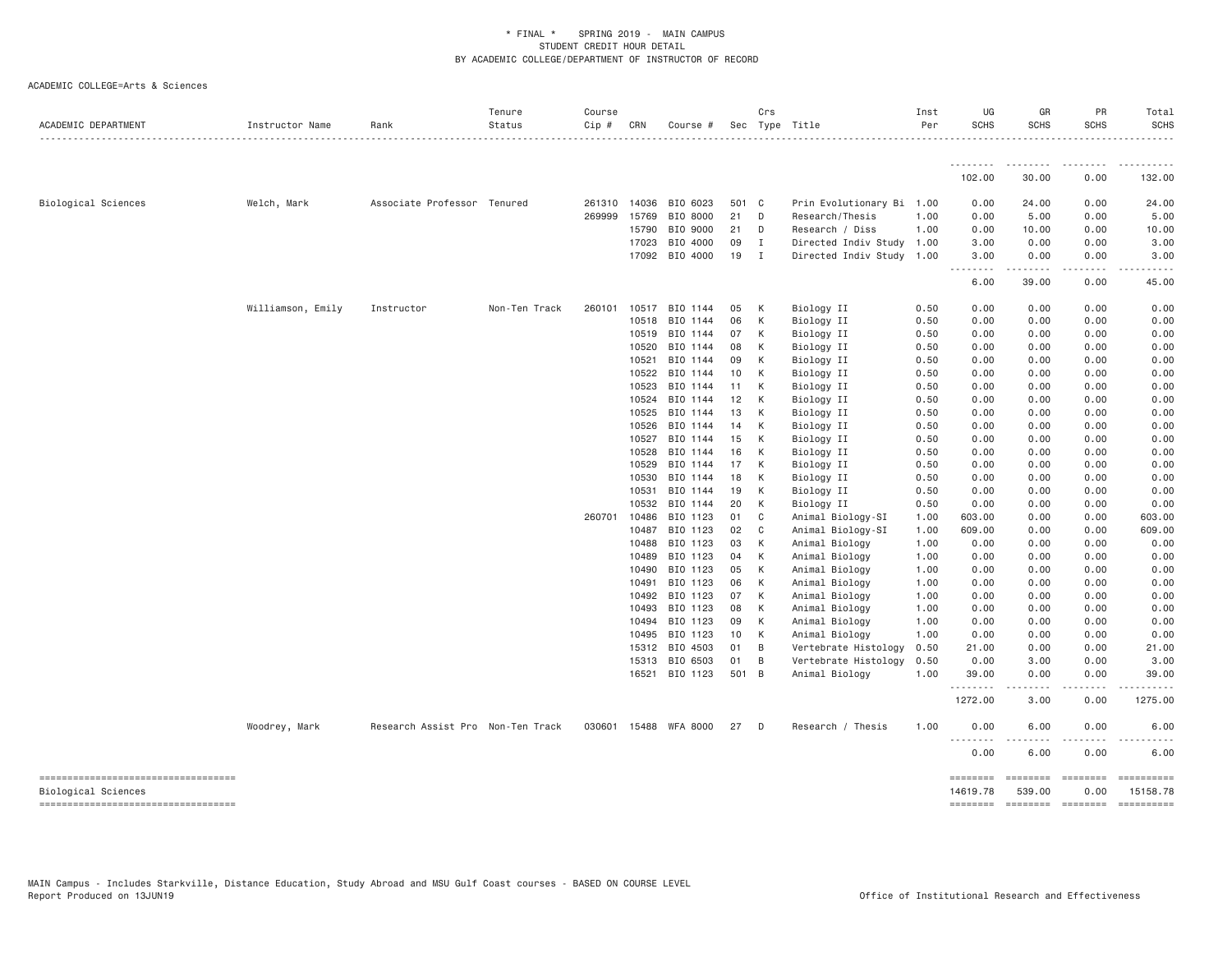| ACADEMIC DEPARTMENT | Instructor Name   | Rank                              | Tenure<br>Status | Course<br>Cip # | CRN          | Course #             |          | Crs          | Sec Type Title            | Inst<br>Per | UG<br><b>SCHS</b> | GR<br><b>SCHS</b> | PR<br><b>SCHS</b>                   | Total<br><b>SCHS</b>   |
|---------------------|-------------------|-----------------------------------|------------------|-----------------|--------------|----------------------|----------|--------------|---------------------------|-------------|-------------------|-------------------|-------------------------------------|------------------------|
| Chemistry           | Cui, Xin          | Assistant Professor Ten Track     |                  |                 | 400501 16232 | CH 9000              | 01       | D            | Research / Diss           | 1.00        | 0.00              | 46.00             | 0.00                                | 46.00                  |
|                     |                   |                                   |                  | 400503          |              | 14630 CH 8213        | 01       | $\mathbf{C}$ | Organometallic Chemi 1.00 |             | 0.00              | 60.00             | 0.00                                | 60.00                  |
|                     |                   |                                   |                  |                 |              |                      |          |              |                           |             | .<br>0.00         | .<br>106.00       | .<br>0.00                           | . <u>.</u> .<br>106.00 |
|                     | Dornshuld, Eric   | Clinical Assist Pro Non-Ten Track |                  | 400501          | 10766        | CH 1213              | 01       | C            | Chemistry I               | 1.00        | 117.00            | 0.00              | 0.00                                | 117.00                 |
|                     |                   |                                   |                  |                 | 10767        | CH 1213              | 02       | C            | Chemistry I               | 1.00        | 102.00            | 0.00              | 0.00                                | 102.00                 |
|                     |                   |                                   |                  |                 | 10768        | CH 1213              | 03       | C            | Chemistry I               | 1.00        | 111.00            | 0.00              | 0.00                                | 111.00                 |
|                     |                   |                                   |                  |                 | 10769        | CH 1213              | 04       | C            | Chemistry I               | 1.00        | 66.00             | 0.00              | 0.00                                | 66.00                  |
|                     |                   |                                   |                  |                 | 10770        | CH 1213              | 05       | C            | Chemistry I               | 1.00        | 108.00            | 0.00              | 0.00                                | 108.00                 |
|                     |                   |                                   |                  |                 | 10771        | CH 1213              | 06       | C            | Chemistry I               | 1.00        | 114.00            | 0.00              | 0.00                                | 114.00                 |
|                     |                   |                                   |                  |                 | 10772        | CH 1213              | 07       | C            | Chemistry I               | 1.00        | 102.00            | 0.00              | 0.00                                | 102.00                 |
|                     |                   |                                   |                  |                 | 10773        | CH 1213              | 08       | C            | Chemistry I               | 1.00        | 102.00            | 0.00              | 0.00                                | 102.00                 |
|                     |                   |                                   |                  |                 | 10774        | CH 1213              | 09       | C            | Chemistry I               | 1.00        | 114.00            | 0.00              | 0.00                                | 114.00                 |
|                     |                   |                                   |                  |                 |              | CH 1213              | 10       | C            |                           |             | 81.00             | 0.00              | 0.00                                | 81.00                  |
|                     |                   |                                   |                  |                 | 10775        |                      |          |              | Chemistry I               | 1.00        |                   |                   |                                     |                        |
|                     |                   |                                   |                  |                 | 10776        | CH 1213              | 11<br>12 | C            | Chemistry I               | 1.00        | 78.00             | 0.00              | 0.00                                | 78.00                  |
|                     |                   |                                   |                  |                 | 10777        | CH 1213              |          | C            | Chemistry I               | 1.00        | 54.00             | 0.00              | 0.00                                | 54.00                  |
|                     |                   |                                   |                  |                 | 10778        | CH 1213              | 13       | C            | Chemistry I               | 1.00        | 75.00             | 0.00              | 0.00                                | 75.00                  |
|                     |                   |                                   |                  |                 | 10779        | CH 1213              | 14       | C            | Chemistry I               | 1.00        | 36.00             | 0.00              | 0.00                                | 36.00                  |
|                     |                   |                                   |                  |                 | 10780        | CH 1213              | 15       | C            | Chemistry I               | 1.00        | 75.00             | 0.00              | 0.00                                | 75.00                  |
|                     |                   |                                   |                  |                 | 10781        | CH 1213              | 16       | C            | Chemistry I               | 1.00        | 48.00             | 0.00              | 0.00                                | 48.00                  |
|                     |                   |                                   |                  |                 | 10782        | CH 1213              | 17       | C            | Chemistry I               | 1.00        | 75.00             | 0.00              | 0.00                                | 75.00                  |
|                     |                   |                                   |                  |                 |              | 10783 CH 1213        | 18       | C            | Chemistry I               | 1.00        | 48.00<br>.        | 0.00              | 0.00                                | 48.00                  |
|                     |                   |                                   |                  |                 |              |                      |          |              |                           |             | 1506.00           | 0.00              | 0.00                                | 1506.00                |
|                     | Dowell, Timothy   | Grad Teach Assist                 | Non-Ten Track    |                 |              | 400501 10821 CH 1223 | 05       | C            | Chemistry II-SI           | 1.00        | 345.00            | 0.00              | 0.00                                | 345.00                 |
|                     |                   |                                   |                  |                 | 10822        | CH 1223              | 06       | $\mathsf{C}$ | Chemistry II-SI           | 1.00        | 339.00            | 0.00              | 0.00                                | 339.00                 |
|                     |                   |                                   |                  |                 | 10823        | CH 1223              | 07       | C            | Chemistry II-SI           | 1.00        | 336.00            | 0.00              | 0.00                                | 336.00                 |
|                     |                   |                                   |                  |                 |              | 10824 CH 1223        | 08       | C            | Chemistry II-SI           | 1.00        | 261.00<br>.       | 0.00              | 0.00<br>$\sim$ $\sim$ $\sim$ $\sim$ | 261.00                 |
|                     |                   |                                   |                  |                 |              |                      |          |              |                           |             | 1281.00           | 0.00              | 0.00                                | 1281.00                |
|                     | Emerson, Joseph   | Associate Professor Tenured       |                  | 400501          | 10891        | CH 4603              | 09       | $\mathsf{L}$ | Undergraduate Resear      | 1.00        | 3.00              | 0.00              | 0.00                                | 3.00                   |
|                     |                   |                                   |                  |                 | 16233        | CH 9000              | 02       | D            | Research / Diss           | 1.00        | 0.00              | 23.00             | 0.00                                | 23.00                  |
|                     |                   |                                   |                  |                 | 16248        | CH 8000              | 01       | D            | Research / Thesis         | 1.00        | 0.00              | 31.00             | 0.00                                | 31.00                  |
|                     |                   |                                   |                  |                 | 16567        | CH 4000              | 05       | $\mathbf I$  | Directed Indiv Study      | 1.00        | 2.00              | 0.00              | 0.00                                | 2.00                   |
|                     |                   |                                   |                  |                 | 16568        | CH 4000              | 06       | $\mathbf{I}$ | Directed Indiv Study      | 1.00        | 1.00              | 0.00              | 0.00                                | 1.00                   |
|                     |                   |                                   |                  |                 | 16569        | CH 4000              | 07       | $\mathbf{I}$ | Directed Indiv Study      | 1.00        | 1.00              | 0.00              | 0.00                                | 1.00                   |
|                     |                   |                                   |                  |                 | 16571        | CH 4000              | 08       | $\mathbf{I}$ | Directed Indiv Study      | 1.00        | 1.00              | 0.00              | 0.00                                | 1.00                   |
|                     |                   |                                   |                  |                 | 16572        | CH 4000              | 09       | $\mathbf{I}$ | Directed Indiv Study 1.00 |             | 2.00              | 0.00              | 0.00                                | 2.00                   |
|                     |                   |                                   |                  |                 | 16865        | CH 7000              | 01       | $\mathbf{I}$ | Directed Indiv Study      | 1.00        | 0.00              | 6.00              | 0.00                                | 6.00                   |
|                     |                   |                                   |                  |                 | 16919        | CH 7000              | 02       | $\mathbf{I}$ | Directed Indiv Study      | 1.00        | 0.00              | 6.00              | 0.00                                | 6.00                   |
|                     |                   |                                   |                  |                 | 17021        | CH 4000              | 19       | $\mathbf{I}$ | Directed Indiv Study 1.00 |             | 1.00              | 0.00              | 0.00                                | 1.00                   |
|                     |                   |                                   |                  |                 | 17036        | CH 7000              | 03       | $\mathbf{I}$ | Directed Indiv Study 1.00 |             | 0.00              | 6.00              | 0.00                                | 6.00                   |
|                     |                   |                                   |                  | 400503          | 10837        | CH 3213              | 01       | $\mathbf{C}$ | Inorg Chem                | 1.00        | 78.00<br>.        | 0.00              | 0.00                                | 78.00                  |
|                     |                   |                                   |                  |                 |              |                      |          |              |                           |             | 89.00             | 72.00             | 0.00                                | 161.00                 |
|                     | Fitzkee, Nicholas | Associate Professor Tenured       |                  |                 | 400501 16147 | CH 4000              | 03       | $\mathbf{I}$ | Directed Indiv Study 1.00 |             | 1.00              | 0.00              | 0.00                                | 1.00                   |
|                     |                   |                                   |                  |                 | 16234        | CH 9000              | 03       | D            | Research / Diss           | 1.00        | 0.00              | 30.00             | 0.00                                | 30.00                  |
|                     |                   |                                   |                  |                 | 16513        | CH 4000              | 04       | $\mathbf I$  | Directed Indiv Study 1.00 |             | 2.00              | 0.00              | 0.00                                | 2.00                   |
|                     |                   |                                   |                  |                 | 16574        | CH 4000              | 10       | $\mathbf I$  | Directed Indiv Study 1.00 |             | 3.00              | 0.00              | 0.00                                | 3.00                   |
|                     |                   |                                   |                  |                 | 16575        | CH 4000              | 11       | $\mathbf I$  | Directed Indiv Study 1.00 |             | 3.00              | 0.00              | 0.00                                | 3.00                   |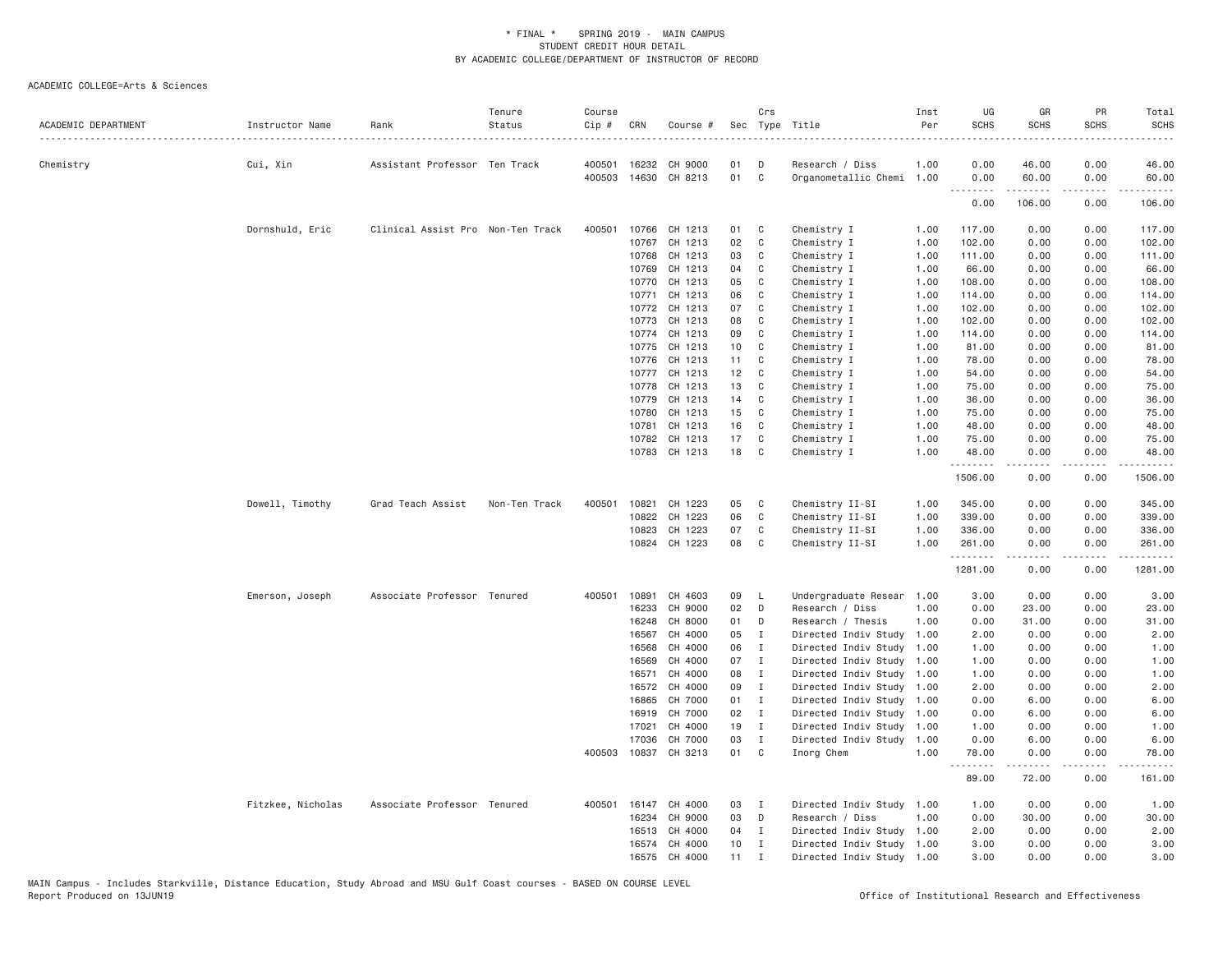| ACADEMIC DEPARTMENT | Instructor Name   | Rank                                               | Tenure<br>Status | Course<br>Cip #  | CRN            | Course #                        |                   | Crs                          | Sec Type Title                                  | Inst<br>Per  | UG<br><b>SCHS</b> | GR<br><b>SCHS</b> | PR<br><b>SCHS</b> | Total<br><b>SCHS</b> |
|---------------------|-------------------|----------------------------------------------------|------------------|------------------|----------------|---------------------------------|-------------------|------------------------------|-------------------------------------------------|--------------|-------------------|-------------------|-------------------|----------------------|
| Chemistry           | Fitzkee, Nicholas | Associate Professor Tenured                        |                  |                  |                | 400501 16735 CH 4000            | 13                | $\blacksquare$               | Directed Indiv Study 1.00                       |              | 2,00              | 0.00              | 0.00              | 2.00                 |
|                     |                   |                                                    |                  |                  |                |                                 |                   |                              |                                                 |              | .<br>11.00        | 30.00             | 0.00              | 41.00                |
|                     | Gwaltney, Steven  | Professor                                          | Tenured          |                  | 400501 10830   | CH 2141                         | 01                | C                            | Prof Chem:Tools                                 | 1.00         | 28.00             | 0.00              | 0.00              | 28.00                |
|                     |                   |                                                    |                  |                  | 16235          | CH 9000                         | 04                | D                            | Research / Diss                                 | 1.00         | 0.00              | 32.00             | 0.00              | 32.00                |
|                     |                   |                                                    |                  |                  | 16249          | CH 8000                         | 02                | D                            | Research / Thesis                               | 1.00         | 0.00              | 9.00              | 0.00              | 9.00                 |
|                     |                   |                                                    |                  |                  |                | 400506 10845 CH 4423            | 01                | $\mathbf{C}$                 | Quantum Mech & Spect                            | 1.00         | 51.00<br>.        | 0.00<br>.         | 0.00<br>.         | 51.00<br>.           |
|                     |                   |                                                    |                  |                  |                |                                 |                   |                              |                                                 |              | 79.00             | 41.00             | 0.00              | 120.00               |
|                     | Hollis, Thedford  | Associate Professor Tenured                        |                  |                  | 400501 16236   | CH 9000                         | 05                | D                            | Research / Diss                                 | 1.00         | 0.00              | 12.00             | 0.00              | 12.00                |
|                     |                   |                                                    |                  |                  |                | 400504 14628 CH 8553            | 01                | C <sub>1</sub>               | Theoret Org Chem                                | 1.00         | 0.00              | 45.00             | 0.00              | 45.00                |
|                     |                   |                                                    |                  |                  |                |                                 |                   |                              |                                                 |              | .<br>0.00         | .<br>57.00        | .<br>0.00         | .<br>57.00           |
|                     |                   |                                                    |                  |                  |                |                                 |                   |                              |                                                 |              |                   |                   |                   |                      |
|                     | Lewis, Edwin      | Professor                                          | Tenured          | 260202           | 10437          | <b>BCH 4613</b>                 | 02                | C                            | Gen Biochem II                                  | 1.00         | 3.00              | 0.00              | 0.00              | 3.00                 |
|                     |                   |                                                    |                  | 400501<br>400599 | 16251<br>16338 | CH 8000<br>CH 4990              | 04<br>01          | D<br>C                       | Research / Thesis<br>Special Topic In CH        | 1.00<br>1.00 | 0.00<br>27.00     | 1.00<br>0.00      | 0.00<br>0.00      | 1.00<br>27.00        |
|                     |                   |                                                    |                  |                  |                | 16473 CH 4990                   | H <sub>01</sub> C |                              | Special Topic In CH                             | 1.00         | 15.00             | 0.00              | 0.00              | 15.00                |
|                     |                   |                                                    |                  |                  |                |                                 |                   |                              |                                                 |              | .                 | .                 | .                 | .                    |
|                     |                   |                                                    |                  |                  |                |                                 |                   |                              |                                                 |              | 45.00             | 1.00              | 0.00              | 46.00                |
|                     | Mlsna, Debra      | Assistant Professor Ten Track                      |                  |                  |                | 400501 10817 CH 1223            | 01                | C                            | Chemistry II-SI                                 | 1.00         | 282.00            | 0.00              | 0.00              | 282.00               |
|                     |                   |                                                    |                  |                  | 10818          | CH 1223                         | 02                | C                            | Chemistry II-SI                                 | 1.00         | 252.00            | 0.00              | 0.00              | 252.00               |
|                     |                   |                                                    |                  |                  |                | 16237 CH 9000                   | 06                | D                            | Research / Diss                                 | 1.00         | 0.00<br>.         | 43.00<br>.        | 0.00<br>$\cdots$  | 43.00<br>.           |
|                     |                   |                                                    |                  |                  |                |                                 |                   |                              |                                                 |              | 534.00            | 43.00             | 0.00              | 577.00               |
|                     | Mlsna, Todd       | Associate Professor Tenured                        |                  |                  | 400501 10892   | CH 4603                         | 10 <sub>1</sub>   | - L                          | Undergraduate Resear                            | 1.00         | 3.00              | 0.00              | 0.00              | 3.00                 |
|                     |                   |                                                    |                  |                  | 10894          | CH 4603                         | 12                | $\mathsf{L}$                 | Undergraduate Resear                            | 1.00         | 6.00              | 0.00              | 0.00              | 6.00                 |
|                     |                   |                                                    |                  |                  | 16048          | CH 4000                         | 01                | $\mathbf{I}$                 | Directed Indiv Study 1.00                       |              | 3.00              | 0.00              | 0.00              | 3.00                 |
|                     |                   |                                                    |                  |                  | 16063          | CH 4000                         | 02                | $\mathbf{I}$                 | Directed Indiv Study 1.00                       |              | 3.00              | 0.00              | 0.00              | 3.00                 |
|                     |                   |                                                    |                  |                  | 16238          | CH 9000                         | 07                | D                            | Research / Diss                                 | 1.00         | 0.00              | 99.00             | 0.00              | 99.00                |
|                     |                   |                                                    |                  |                  | 16703          | CH 4000                         | 12                | $\mathbf{I}$                 | Directed Indiv Study                            | 1.00         | 1.00              | 0.00              | 0.00              | 1.00                 |
|                     |                   |                                                    |                  |                  | 16878          | CH 4000                         | 14                | $\mathbf{I}$                 | Directed Indiv Study 1.00                       |              | 2.00              | 0.00              | 0.00              | 2.00                 |
|                     |                   |                                                    |                  |                  | 16894          | CH 4000                         | 15                | $\mathbf{I}$                 | Directed Indiv Study 1.00                       |              | 3.00              | 0.00              | 0.00              | 3.00                 |
|                     |                   |                                                    |                  |                  | 16964          | CH 4000                         | 16                | $\mathbf{I}$                 | Directed Indiv Study 1.00                       |              | 3.00              | 0.00              | 0.00              | 3.00                 |
|                     |                   |                                                    |                  |                  | 16970          | CH 4000                         | 17                | $\blacksquare$               | Directed Indiv Study 1.00                       |              | 1.00              | 0.00              | 0.00              | 1.00                 |
|                     |                   |                                                    |                  |                  | 16990          | CH 4000                         | 18                | $\mathbf{I}$                 | Directed Indiv Study                            | 1.00         | 1.00              | 0.00              | 0.00              | 1.00                 |
|                     |                   |                                                    |                  |                  | 17039          | CH 7000<br>400509 10840 CH 4303 | 04<br>01          | $\mathbf{I}$<br>$\mathbf{C}$ | Directed Indiv Study 1.00<br>Environmental Chem | 1,00         | 0.00<br>57.00     | 6.00<br>0.00      | 0.00<br>0.00      | 6.00<br>57.00        |
|                     |                   |                                                    |                  |                  |                |                                 |                   |                              |                                                 |              | .<br>83.00        | 105.00            | .<br>0.00         | .<br>188.00          |
|                     |                   | Montiel Palma, Virgi Assistant Professor Ten Track |                  |                  |                | 400501 16239 CH 9000            | 08                | D                            | Research / Diss                                 | 1.00         | 0.00              | 16.00             | 0.00              | 16.00                |
|                     |                   |                                                    |                  |                  |                |                                 |                   |                              |                                                 |              |                   | .                 |                   | .                    |
|                     |                   |                                                    |                  |                  |                |                                 |                   |                              |                                                 |              | 0.00              | 16.00             | 0.00              | 16.00                |
|                     | Nettles, Charles  | Lecturer                                           | Non-Ten Track    |                  | 400504 10846   | CH 4511                         | 01                | L                            | Org Chem Lab I                                  | 1.00         | 15.00             | 0.00              | 0.00              | 15.00                |
|                     |                   |                                                    |                  |                  | 10848          | CH 4511                         | 04                | $\mathsf{L}$                 | Org Chem Lab I                                  | 1.00         | 16.00             | 0.00              | 0.00              | 16.00                |
|                     |                   |                                                    |                  |                  | 10849          | CH 4511                         | 05                | L                            | Org Chem Lab I                                  | 1.00         | 14.00             | 0.00              | 0.00              | 14.00                |
|                     |                   |                                                    |                  |                  | 10851          | CH 4511                         | 07                | L                            | Org Chem Lab I                                  | 1.00         | 14.00             | 0.00              | 0.00              | 14.00                |
|                     |                   |                                                    |                  |                  | 10852          | CH 4511                         | 08                |                              | Org Chem Lab I                                  | 1.00         | 14.00             | 0.00              | 0.00              | 14.00                |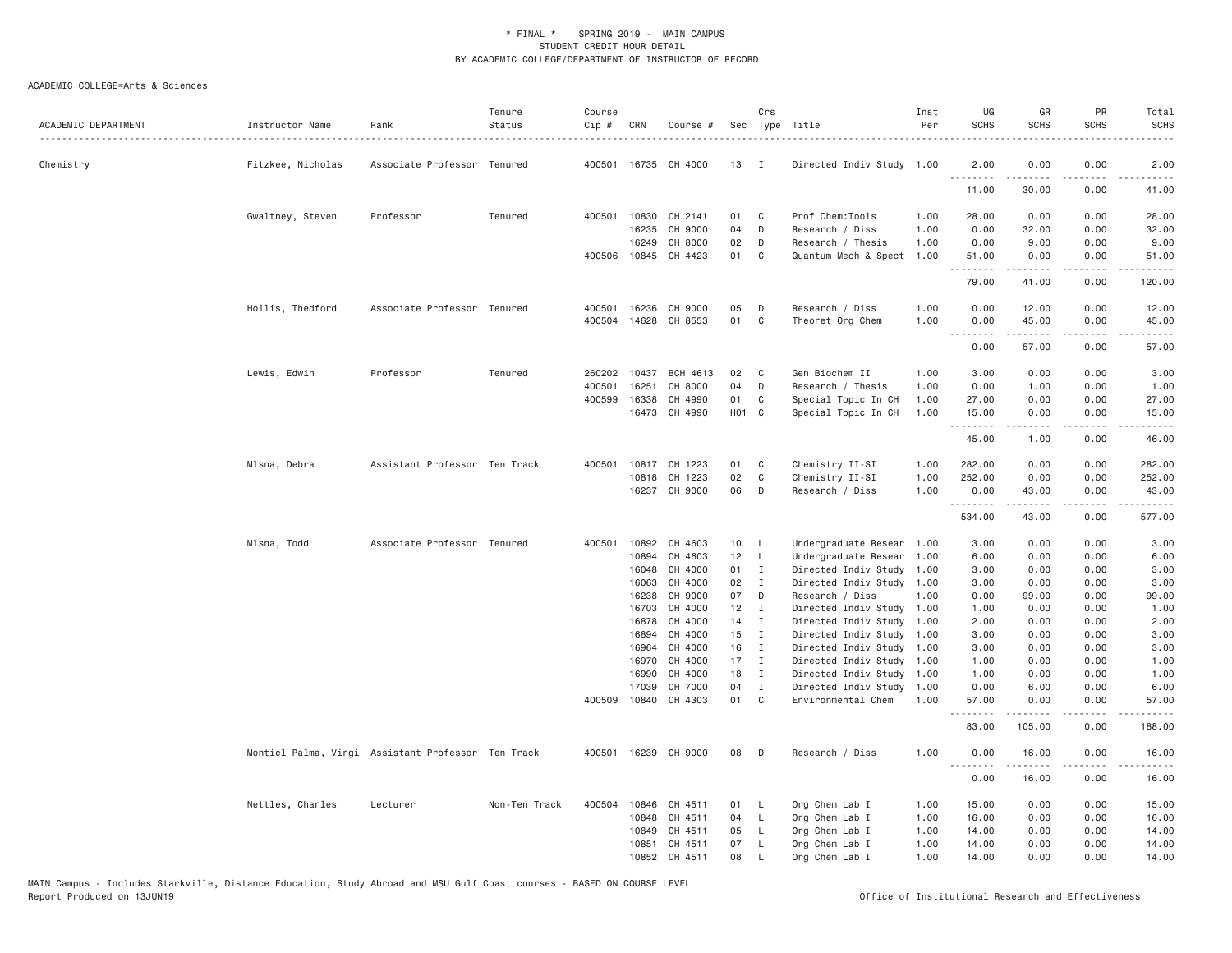| ACADEMIC DEPARTMENT | Instructor Name  | Rank       | Tenure<br>Status | Course<br>Cip # | CRN            | Course #                 |                 | Crs                      | Sec Type Title                                         | Inst<br>Per | UG<br><b>SCHS</b> | GR<br>SCHS   | PR<br><b>SCHS</b> | Total<br><b>SCHS</b><br>. |
|---------------------|------------------|------------|------------------|-----------------|----------------|--------------------------|-----------------|--------------------------|--------------------------------------------------------|-------------|-------------------|--------------|-------------------|---------------------------|
| Chemistry           | Nettles, Charles | Lecturer   | Non-Ten Track    |                 | 400504 10859   | CH 4521                  | 02 L            |                          | Org Chem Lab II                                        | 1.00        | 17.00             | 0.00         | 0.00              | 17.00                     |
|                     |                  |            |                  |                 | 10860          | CH 4521                  | 03              | $\mathsf{L}$             | Org Chem Lab II                                        | 1.00        | 23.00             | 0.00         | 0.00              | 23.00                     |
|                     |                  |            |                  |                 | 10861          | CH 4521                  | 04 L            |                          | Org Chem Lab II                                        | 1.00        | 16.00             | 0.00         | 0.00              | 16.00                     |
|                     |                  |            |                  |                 | 10862          | CH 4521                  | 05              | $\mathsf{L}$             | Org Chem Lab II                                        | 1.00        | 16.00             | 0.00         | 0.00              | 16.00                     |
|                     |                  |            |                  |                 | 10863          | CH 4521                  | 06              | $\mathsf{L}$             | Org Chem Lab II                                        | 1.00        | 24.00             | 0.00         | 0.00              | 24.00                     |
|                     |                  |            |                  |                 | 10864          | CH 4521                  | 07 L            |                          | Org Chem Lab II                                        | 1.00        | 23.00             | 0.00         | 0.00              | 23.00                     |
|                     |                  |            |                  |                 | 10865          | CH 4521                  | 08              | $\mathsf{L}$             | Org Chem Lab II                                        | 1.00        | 5.00              | 0.00         | 0.00              | 5.00                      |
|                     |                  |            |                  |                 | 10866          | CH 4521                  | 09              | $\mathsf{L}$             | Org Chem Lab II                                        | 1.00        | 15.00             | 0.00         | 0.00              | 15.00                     |
|                     |                  |            |                  |                 | 10867          | CH 4521                  | 10 <sup>1</sup> | $-L$                     | Org Chem Lab II                                        | 1.00        | 6.00              | 0.00         | 0.00              | 6.00                      |
|                     |                  |            |                  |                 | 10868          | CH 4521                  | 11 L            |                          | Org Chem Lab II                                        | 1.00        | 24.00             | 0.00         | 0.00              | 24.00                     |
|                     |                  |            |                  |                 | 10869          | CH 4521                  | $12 \quad L$    |                          | Org Chem Lab II                                        | 1.00        | 8.00              | 0.00         | 0.00              | 8.00                      |
|                     |                  |            |                  |                 | 10870          | CH 4521                  | 13              | $\overline{\phantom{a}}$ | Org Chem Lab II                                        | 1.00        | 17.00             | 0.00         | 0.00              | 17.00                     |
|                     |                  |            |                  |                 | 10871          | CH 4521                  | 14 L            |                          | Org Chem Lab II                                        | 1.00        | 23.00             | 0.00         | 0.00              | 23.00                     |
|                     |                  |            |                  |                 | 10872          | CH 4521                  | 16              | $\mathsf{L}$             | Org Chem Lab II                                        | 1.00        | 22.00             | 0.00         | 0.00              | 22.00                     |
|                     |                  |            |                  |                 | 10873          | CH 4521                  | 17              | <b>L</b>                 | Org Chem Lab II                                        | 1.00        | 24.00             | 0.00         | 0.00              | 24.00                     |
|                     |                  |            |                  |                 | 10876          | CH 4523                  | 03              | C                        | Organic Chemistry II 1.00                              |             | 144.00            | 0.00         | 0.00              | 144.00                    |
|                     |                  |            |                  |                 | 10877          | CH 4523                  | 04              | $\mathbf{C}$             | Organic Chemistry II 1.00                              |             | 126.00            | 0.00         | 0.00              | 126.00                    |
|                     |                  |            |                  |                 | 14618          | CH 4511                  | 06              | $\mathsf{L}$             | Org Chem Lab I                                         | 1.00        | 15.00             | 0.00         | 0.00              | 15.00                     |
|                     |                  |            |                  |                 | 14625          | CH 4511                  | 10              | $\mathsf{L}$             | Org Chem Lab I                                         | 1.00        | 16.00             | 0.00         | 0.00              | 16.00                     |
|                     |                  |            |                  |                 | 14626          | CH 4511                  | 09              | $\mathsf{L}$             | Org Chem Lab I                                         | 1.00        | 14.00             | 0.00         | 0.00              | 14.00                     |
|                     |                  |            |                  |                 | 14627          | CH 4511                  | 11 L            |                          | Org Chem Lab I                                         | 1.00        | 8.00              | 0.00         | 0.00              | 8.00                      |
|                     |                  |            |                  |                 | 15382          | CH 4523<br>15383 CH 4523 | 07<br>08        | C<br>$\mathbf{C}$        | Organic Chemistry II 1.00<br>Organic Chemistry II 1.00 |             | 78.00<br>87.00    | 0.00<br>0.00 | 0.00<br>0.00      | 78.00<br>87.00            |
|                     |                  |            |                  |                 |                |                          |                 |                          |                                                        |             | .<br>824.00       | .<br>0.00    | .<br>0.00         | 824.00                    |
|                     | Nettles, Whitnee | Instructor | Non-Ten Track    | 400501          |                | 10743 CH 1211            | 01 L            |                          | Invst In Chemistry I 1.00                              |             | 21.00             | 0.00         | 0.00              | 21.00                     |
|                     |                  |            |                  |                 | 10744          | CH 1211                  | 03              | $\mathsf{L}$             | Invst In Chemistry I 1.00                              |             | 20.00             | 0.00         | 0.00              | 20.00                     |
|                     |                  |            |                  |                 | 10745          | CH 1211                  | 04 L            |                          | Invst In Chemistry I 1.00                              |             | 12.00             | 0.00         | 0.00              | 12.00                     |
|                     |                  |            |                  |                 | 10746          | CH 1211                  | 05              | $\mathsf{L}$             | Invst In Chemistry I 1.00                              |             | 22.00             | 0.00         | 0.00              | 22.00                     |
|                     |                  |            |                  |                 | 10747          | CH 1211                  | 06              | $\mathsf{L}$             | Invst In Chemistry I 1.00                              |             | 24.00             | 0.00         | 0.00              | 24.00                     |
|                     |                  |            |                  |                 | 10748          | CH 1211                  | 07 L            |                          | Invst In Chemistry I 1.00                              |             | 19.00             | 0.00         | 0.00              | 19.00                     |
|                     |                  |            |                  |                 | 10749          | CH 1211                  | 08              | $\mathsf{L}$             | Invst In Chemistry I 1.00                              |             | 19.00             | 0.00         | 0.00              | 19.00                     |
|                     |                  |            |                  |                 | 10750          | CH 1211                  | 11 L            |                          | Invst In Chemistry I 1.00                              |             | 18.00             | 0.00         | 0.00              | 18.00                     |
|                     |                  |            |                  |                 | 10751          | CH 1211                  | 13 L            |                          | Invst In Chemistry I 1.00                              |             | 23.00             | 0.00         | 0.00              | 23.00                     |
|                     |                  |            |                  |                 | 10752          | CH 1211                  | 14 L            |                          | Invst In Chemistry I 1.00                              |             | 20.00             | 0.00         | 0.00              | 20.00                     |
|                     |                  |            |                  |                 | 10753<br>10754 | CH 1211<br>CH 1211       | 15 L<br>16      | $\mathsf{L}$             | Invst In Chemistry I 1.00<br>Invst In Chemistry I 1.00 |             | 21.00<br>22.00    | 0.00<br>0.00 | 0.00<br>0.00      | 21.00<br>22.00            |
|                     |                  |            |                  |                 | 10755          | CH 1211                  | 22 L            |                          | Invst In Chemistry I 1.00                              |             | 19.00             | 0.00         | 0.00              | 19.00                     |
|                     |                  |            |                  |                 | 10756          | CH 1211                  | 24              | $\mathsf{L}$             | Invst In Chemistry I 1.00                              |             | 21.00             | 0.00         | 0.00              | 21.00                     |
|                     |                  |            |                  |                 | 10757          | CH 1211                  | 26              | $\mathsf{L}$             | Invst In Chemistry I 1.00                              |             | 23.00             | 0.00         | 0.00              | 23.00                     |
|                     |                  |            |                  |                 | 10758          | CH 1211                  | 28              | $\mathsf{L}$             | Invst In Chemistry I 1.00                              |             | 23.00             | 0.00         | 0.00              | 23.00                     |
|                     |                  |            |                  |                 | 10759          | CH 1211                  | 32              | $\mathsf{L}$             | Invst In Chemistry I 1.00                              |             | 12.00             | 0.00         | 0.00              | 12.00                     |
|                     |                  |            |                  |                 | 10760          | CH 1211                  | 34              | $\mathsf{L}$             | Invst In Chemistry I 1.00                              |             | 20.00             | 0.00         | 0.00              | 20.00                     |
|                     |                  |            |                  |                 | 10761          | CH 1211                  | 35              | $\mathsf{L}$             | Invst In Chemistry I 1.00                              |             | 21.00             | 0.00         | 0.00              | 21.00                     |
|                     |                  |            |                  |                 | 10762          | CH 1211                  | 36              | $\mathsf{L}$             | Invst In Chemistry I 1.00                              |             | 23.00             | 0.00         | 0.00              | 23.00                     |
|                     |                  |            |                  |                 | 10763          | CH 1211                  | 37              | $\mathsf{L}$             | Invst In Chemistry I 1.00                              |             | 19.00             | 0.00         | 0.00              | 19.00                     |
|                     |                  |            |                  |                 | 10764          | CH 1211                  | 43              | $\mathsf{L}$             | Invst In Chemistry I 1.00                              |             | 5.00              | 0.00         | 0.00              | 5.00                      |
|                     |                  |            |                  |                 | 10785          | CH 1221                  | 01 L            |                          | Invst Chemistry II                                     | 1.00        | 22.00             | 0.00         | 0.00              | 22.00                     |
|                     |                  |            |                  |                 | 10786          | CH 1221                  | 03              | $\mathsf{L}$             | Invst Chemistry II                                     | 1.00        | 22.00             | 0.00         | 0.00              | 22.00                     |
|                     |                  |            |                  |                 |                | 10787 CH 1221            | 04 L            |                          | Invst Chemistry II                                     | 1.00        | 22.00             | 0.00         | 0.00              | 22.00                     |
|                     |                  |            |                  |                 | 10788          | CH 1221                  | 05              | - L                      | Invst Chemistry II                                     | 1.00        | 24.00             | 0.00         | 0.00              | 24.00                     |
|                     |                  |            |                  |                 |                | 10789 CH 1221            | 07              | - L                      | Invst Chemistry II                                     | 1.00        | 24.00             | 0.00         | 0.00              | 24.00                     |
|                     |                  |            |                  |                 | 10790          | CH 1221                  | 80              | L                        | Invst Chemistry II                                     | 1.00        | 24,00             | 0.00         | 0.00              | 24,00                     |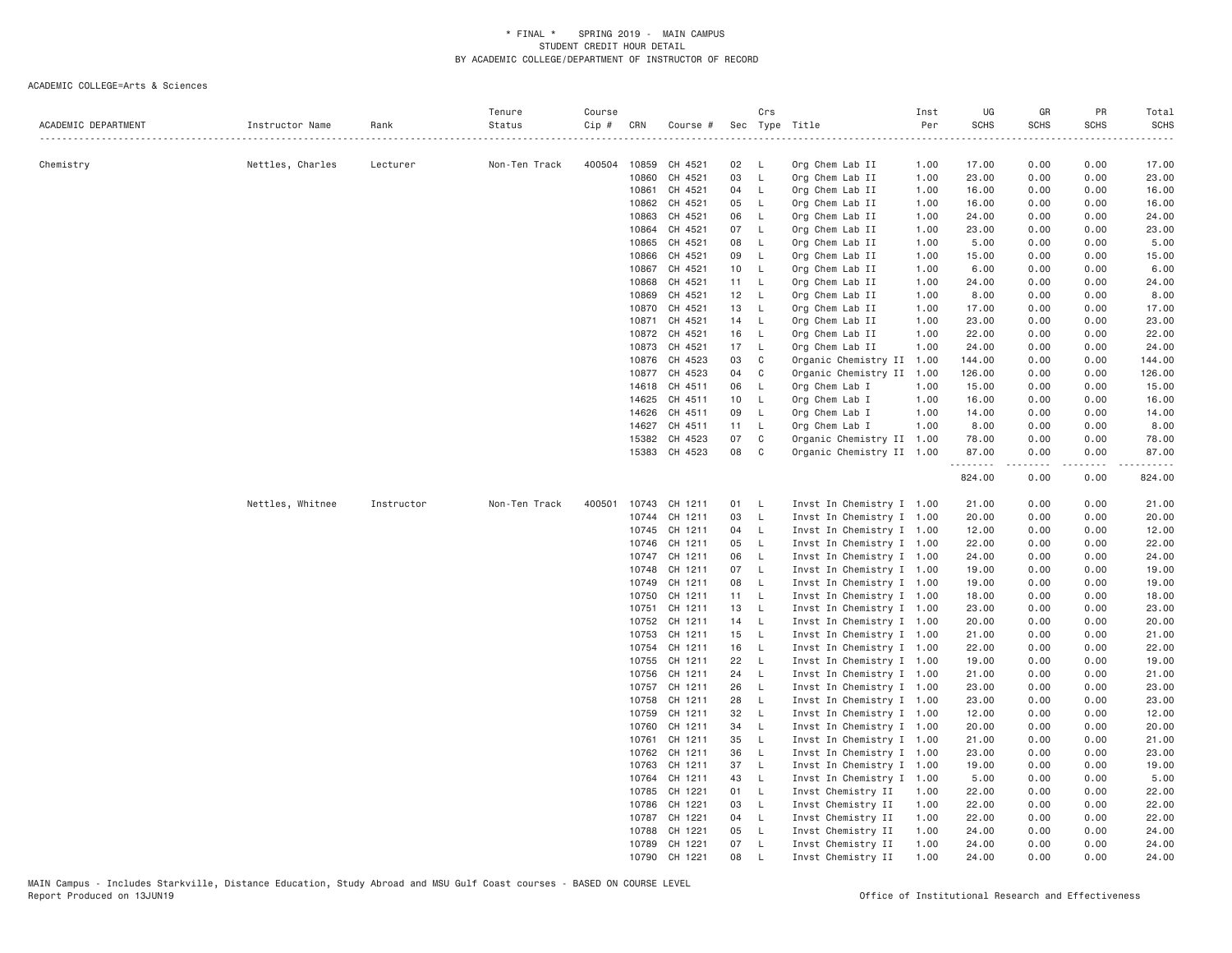| ACADEMIC DEPARTMENT | Instructor Name  | Rank                          | Tenure<br>Status<br>. | Course<br>Cip # | CRN          | Course #      |                 | Crs          | Sec Type Title            | Inst<br>Per | UG<br><b>SCHS</b> | GR<br><b>SCHS</b>                                                                                                                                             | PR<br><b>SCHS</b> | Total<br><b>SCHS</b><br>$\frac{1}{2}$ |
|---------------------|------------------|-------------------------------|-----------------------|-----------------|--------------|---------------|-----------------|--------------|---------------------------|-------------|-------------------|---------------------------------------------------------------------------------------------------------------------------------------------------------------|-------------------|---------------------------------------|
| Chemistry           | Nettles, Whitnee | Instructor                    | Non-Ten Track         | 400501          | 10791        | CH 1221       | 10              | - L          | Invst Chemistry II        | 1.00        | 21.00             | 0.00                                                                                                                                                          | 0.00              | 21.00                                 |
|                     |                  |                               |                       |                 | 10792        | CH 1221       | 11              | $\mathsf{L}$ | Invst Chemistry II        | 1.00        | 19.00             | 0.00                                                                                                                                                          | 0.00              | 19.00                                 |
|                     |                  |                               |                       |                 | 10793        | CH 1221       | 13              | L            | Invst Chemistry II        | 1.00        | 21.00             | 0.00                                                                                                                                                          | 0.00              | 21.00                                 |
|                     |                  |                               |                       |                 | 10794        | CH 1221       | 14              | L.           | Invst Chemistry II        | 1.00        | 23.00             | 0.00                                                                                                                                                          | 0.00              | 23.00                                 |
|                     |                  |                               |                       |                 | 10795        | CH 1221       | 15              | L.           | Invst Chemistry II        | 1.00        | 22.00             | 0.00                                                                                                                                                          | 0.00              | 22.00                                 |
|                     |                  |                               |                       |                 | 10796        | CH 1221       | 17              | $\mathsf{L}$ | Invst Chemistry II        | 1.00        | 22.00             | 0.00                                                                                                                                                          | 0.00              | 22.00                                 |
|                     |                  |                               |                       |                 | 10797        | CH 1221       | 18              | L            | Invst Chemistry II        | 1.00        | 21.00             | 0.00                                                                                                                                                          | 0.00              | 21.00                                 |
|                     |                  |                               |                       |                 | 10798        | CH 1221       | 19              | L            | Invst Chemistry II        | 1.00        | 12.00             | 0.00                                                                                                                                                          | 0.00              | 12.00                                 |
|                     |                  |                               |                       |                 | 10799        | CH 1221       | 21              | L            | Invst Chemistry II        | 1.00        | 21.00             | 0.00                                                                                                                                                          | 0.00              | 21.00                                 |
|                     |                  |                               |                       |                 | 10800        | CH 1221       | 23              | L.           | Invst Chemistry II        | 1.00        | 22.00             | 0.00                                                                                                                                                          | 0.00              | 22.00                                 |
|                     |                  |                               |                       |                 | 10801        | CH 1221       | 24              | L            | Invst Chemistry II        | 1.00        | 19.00             | 0.00                                                                                                                                                          | 0.00              | 19.00                                 |
|                     |                  |                               |                       |                 | 10802        | CH 1221       | 25              | $\mathsf{L}$ | Invst Chemistry II        | 1.00        | 23.00             | 0.00                                                                                                                                                          | 0.00              | 23.00                                 |
|                     |                  |                               |                       |                 | 10803        | CH 1221       | 26              | $\mathsf{L}$ | Invst Chemistry II        | 1.00        | 23.00             | 0.00                                                                                                                                                          | 0.00              | 23.00                                 |
|                     |                  |                               |                       |                 | 10804        | CH 1221       | 27              | L            | Invst Chemistry II        | 1.00        | 7.00              | 0.00                                                                                                                                                          | 0.00              | 7.00                                  |
|                     |                  |                               |                       |                 | 10805        | CH 1221       | 28              | L            | Invst Chemistry II        | 1.00        | 5.00              | 0.00                                                                                                                                                          | 0.00              | 5.00                                  |
|                     |                  |                               |                       |                 | 10806        | CH 1221       | 29              | L            | Invst Chemistry II        | 1.00        | 24.00             | 0.00                                                                                                                                                          | 0.00              | 24.00                                 |
|                     |                  |                               |                       |                 | 10807        | CH 1221       | 30              | $\mathsf{L}$ | Invst Chemistry II        | 1.00        | 24.00             | 0.00                                                                                                                                                          | 0.00              | 24.00                                 |
|                     |                  |                               |                       |                 | 10808        | CH 1221       | 31              | L.           | Invst Chemistry II        | 1.00        | 24.00             | 0.00                                                                                                                                                          | 0.00              | 24.00                                 |
|                     |                  |                               |                       |                 | 10809        | CH 1221       | 32              | L            | Invst Chemistry II        | 1.00        | 24.00             | 0.00                                                                                                                                                          | 0.00              | 24.00                                 |
|                     |                  |                               |                       |                 | 10810        | CH 1221       | 33              | $\mathsf L$  | Invst Chemistry II        | 1.00        | 20.00             | 0.00                                                                                                                                                          | 0.00              | 20.00                                 |
|                     |                  |                               |                       |                 | 10811        | CH 1221       | 34              | L            | Invst Chemistry II        | 1.00        | 22.00             | 0.00                                                                                                                                                          | 0.00              | 22.00                                 |
|                     |                  |                               |                       |                 | 10812        | CH 1221       | 35              | L            | Invst Chemistry II        | 1.00        | 7.00              | 0.00                                                                                                                                                          | 0.00              | 7.00                                  |
|                     |                  |                               |                       |                 | 10813        | CH 1221       | 37              | L            | Invst Chemistry II        | 1.00        | 8.00              | 0.00                                                                                                                                                          | 0.00              | 8.00                                  |
|                     |                  |                               |                       |                 | 10814        | CH 1221       | 39              | L.           | Invst Chemistry II        | 1.00        | 16.00             | 0.00                                                                                                                                                          | 0.00              | 16.00                                 |
|                     |                  |                               |                       |                 | 10815        | CH 1221       | 40              | $\mathsf{L}$ | Invst Chemistry II        | 1.00        | 6.00              | 0.00                                                                                                                                                          | 0.00              | 6.00                                  |
|                     |                  |                               |                       |                 | 10819        | CH 1223       | 03              | C            | Chemistry II-SI           | 1.00        | 237.00            | 0.00                                                                                                                                                          | 0.00              | 237.00                                |
|                     |                  |                               |                       |                 |              | 10820 CH 1223 | 04              | C            | Chemistry II-SI           | 1.00        | 240.00            | 0.00                                                                                                                                                          | 0.00              | 240.00                                |
|                     |                  |                               |                       |                 |              |               |                 |              |                           |             | 1498.00           | -----<br>0.00                                                                                                                                                 | .<br>0.00         | .<br>1498.00                          |
|                     | Patrick, Amanda  | Assistant Professor Ten Track |                       | 400501          |              | 16240 CH 9000 | 09              | D            | Research / Diss           | 1.00        | 0.00<br>.         | 33.00<br>.                                                                                                                                                    | 0.00<br>.         | 33.00<br>.                            |
|                     |                  |                               |                       |                 |              |               |                 |              |                           |             | 0.00              | 33.00                                                                                                                                                         | 0.00              | 33.00                                 |
|                     | Scott, Colleen   | Assistant Professor Ten Track |                       | 400501          | 16241        | CH 9000       | 10              | D            | Research / Diss           | 1.00        | 0.00              | 55.00                                                                                                                                                         | 0.00              | 55.00                                 |
|                     |                  |                               |                       | 400504          | 10874        | CH 4523       | 01              | C            | Organic Chemistry II 1.00 |             | 123.00            | 0.00                                                                                                                                                          | 0.00              | 123.00                                |
|                     |                  |                               |                       |                 |              | 10875 CH 4523 | 02 <sub>o</sub> | C            | Organic Chemistry II 1.00 |             | 123.00<br>.       | 0.00<br>$- - - - -$                                                                                                                                           | 0.00<br>.         | 123.00<br>.                           |
|                     |                  |                               |                       |                 |              |               |                 |              |                           |             | 246.00            | 55.00                                                                                                                                                         | 0.00              | 301.00                                |
|                     | Smith, Dennis    | Professor                     | Tenured               | 400501          |              | 16242 CH 9000 | 11              | D            | Research / Diss           | 1.00        | 0.00<br><u>.</u>  | 29.00<br>$\frac{1}{2} \left( \frac{1}{2} \right) \left( \frac{1}{2} \right) \left( \frac{1}{2} \right) \left( \frac{1}{2} \right) \left( \frac{1}{2} \right)$ | 0.00<br>.         | 29.00<br>.                            |
|                     |                  |                               |                       |                 |              |               |                 |              |                           |             | 0.00              | 29.00                                                                                                                                                         | 0.00              | 29.00                                 |
|                     | Smith, Laura     | Instructor                    | Non-Ten Track         | 400501          | 10740        | CH 1043       | 01              | C            | Survey of Chemistry       | 1.00        | 705.00            | 0.00                                                                                                                                                          | 0.00              | 705.00                                |
|                     |                  |                               |                       |                 | 10741        | CH 1051       | 01              | L.           | Experimental Chem         | 1.00        | 128.00            | 0.00                                                                                                                                                          | 0.00              | 128.00                                |
|                     |                  |                               |                       |                 | 10742        | CH 1053       | 01              | C            | Survey of Chemistry       | 1.00        | 321.00            | 0.00                                                                                                                                                          | 0.00              | 321.00                                |
|                     |                  |                               |                       |                 | 14093        | CH 1043       | 501 C           |              | Survey of Chemistry       | 1.00        | 66.00             | 0.00                                                                                                                                                          | 0.00              | 66.00                                 |
|                     |                  |                               |                       |                 | 14094        | CH 1051       | 501 L           |              | Experimental Chem         | 1.00        | 13.00             | 0.00                                                                                                                                                          | 0.00              | 13.00                                 |
|                     |                  |                               |                       |                 | 14095        | CH 1053       | 501 C           |              | Survey of Chemistry       | 1.00        | 12.00             | 0.00                                                                                                                                                          | 0.00              | 12.00                                 |
|                     |                  |                               |                       |                 | 400502 10841 | CH 4351       | 02 <sub>2</sub> | - L          | Analytical Chem Lab       | 1.00        | 5.00              | 0.00                                                                                                                                                          | 0.00              | 5.00                                  |
|                     |                  |                               |                       |                 | 10842        | CH 4351       | 03              | L            | Analytical Chem Lab       | 1.00        | 11.00             | 0.00                                                                                                                                                          | 0.00              | 11.00                                 |
|                     |                  |                               |                       | 400503          | 10839        | CH 4212       | 01              | $\mathsf{L}$ | Adv Inorganic Lab         | 1.00        | 6.00              | 0.00                                                                                                                                                          | 0.00              | 6.00                                  |
|                     |                  |                               |                       | 400506          | 10844        | CH 4421       | 01              | $\mathsf{L}$ | Physical Chem-Lab II      | 1.00        | 11.00             | 0.00                                                                                                                                                          | 0.00              | 11.00                                 |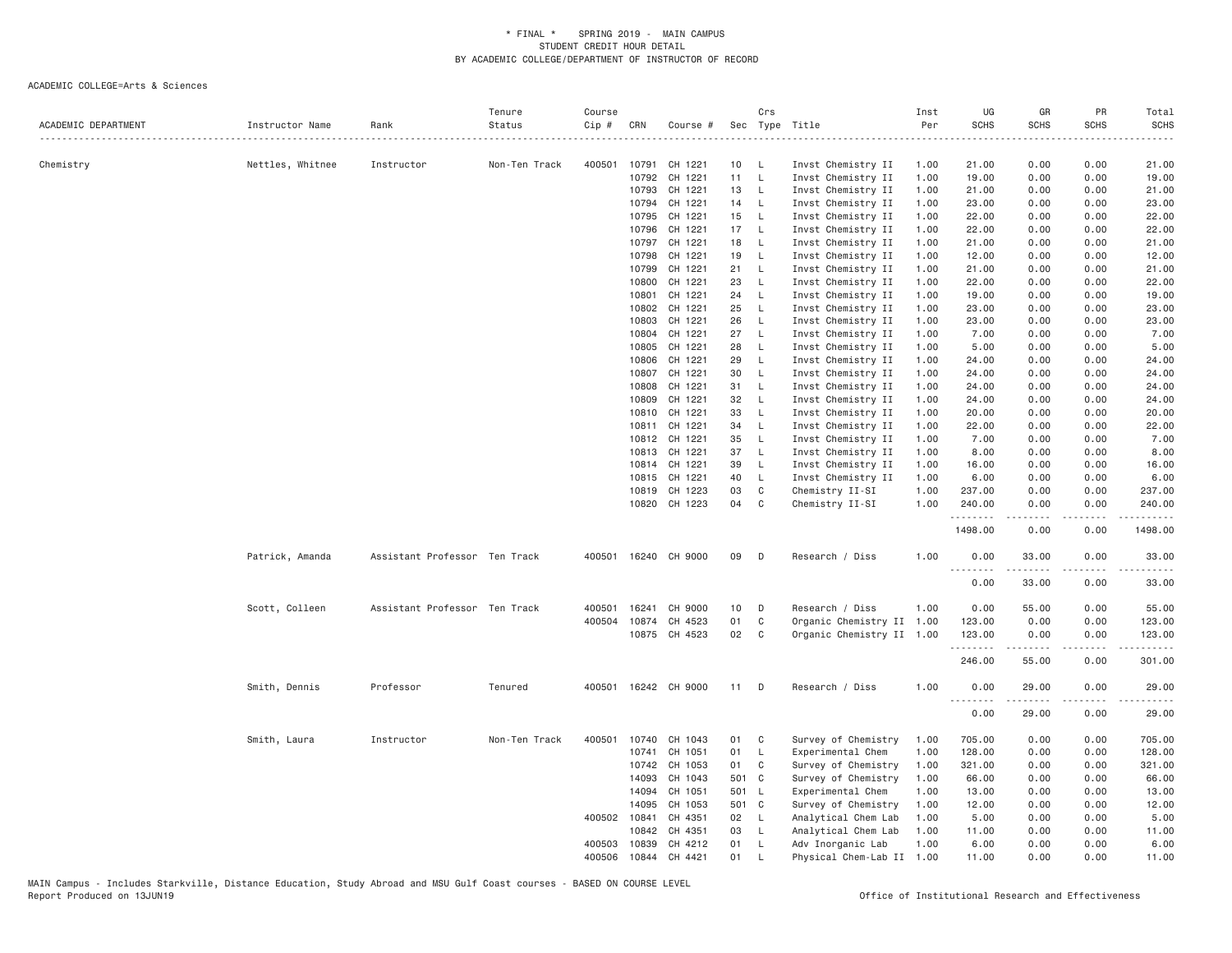ACADEMIC COLLEGE=Arts & Sciences

| ACADEMIC DEPARTMENT                                 | Instructor Name  | Rank                              | Tenure<br>Status | Course<br>$Cip \#$ | CRN          | Course # |                    | Crs            | Sec Type Title            | Inst<br>Per | UG<br><b>SCHS</b>                                                                                                                                                                                                                                                                                                                                                                                                                                                                                 | GR<br>SCHS         | PR<br><b>SCHS</b>        | Total<br><b>SCHS</b>       |
|-----------------------------------------------------|------------------|-----------------------------------|------------------|--------------------|--------------|----------|--------------------|----------------|---------------------------|-------------|---------------------------------------------------------------------------------------------------------------------------------------------------------------------------------------------------------------------------------------------------------------------------------------------------------------------------------------------------------------------------------------------------------------------------------------------------------------------------------------------------|--------------------|--------------------------|----------------------------|
|                                                     |                  |                                   |                  |                    |              |          |                    |                |                           |             | <u>.</u>                                                                                                                                                                                                                                                                                                                                                                                                                                                                                          | .                  |                          |                            |
|                                                     |                  |                                   |                  |                    |              |          |                    |                |                           |             | 1278.00                                                                                                                                                                                                                                                                                                                                                                                                                                                                                           | 0.00               | 0.00                     | 1278.00                    |
| Chemistry                                           | Stokes, Sean     | Clinical Assist Pro Non-Ten Track |                  | 400504 10831       |              | CH 2501  | 01                 | - L            | Elem Org Chem-Lab         | 1.00        | 13.00                                                                                                                                                                                                                                                                                                                                                                                                                                                                                             | 0.00               | 0.00                     | 13.00                      |
|                                                     |                  |                                   |                  |                    | 10832        | CH 2501  | 02                 | $\mathsf{L}$   | Elem Org Chem-Lab         | 1.00        | 22.00                                                                                                                                                                                                                                                                                                                                                                                                                                                                                             | 0.00               | 0.00                     | 22.00                      |
|                                                     |                  |                                   |                  |                    | 10833        | CH 2501  | 03                 | $\mathsf{L}$   | Elem Org Chem-Lab         | 1.00        | 23.00                                                                                                                                                                                                                                                                                                                                                                                                                                                                                             | 0.00               | 0.00                     | 23.00                      |
|                                                     |                  |                                   |                  |                    | 10834        | CH 2501  | 04                 | - L            | Elem Org Chem-Lab         | 1.00        | 23.00                                                                                                                                                                                                                                                                                                                                                                                                                                                                                             | 0.00               | 0.00                     | 23.00                      |
|                                                     |                  |                                   |                  |                    | 10835        | CH 2501  | 05                 | - L            | Elem Org Chem-Lab         | 1.00        | 7.00                                                                                                                                                                                                                                                                                                                                                                                                                                                                                              | 0.00               | 0.00                     | 7.00                       |
|                                                     |                  |                                   |                  |                    | 10836        | CH 2503  | 01                 | C              | Elem Organic Chem         | 1.00        | 291.00                                                                                                                                                                                                                                                                                                                                                                                                                                                                                            | 0.00               | 0.00                     | 291.00                     |
|                                                     |                  |                                   |                  |                    | 10878        | CH 4523  | 05                 | C              | Organic Chemistry II 1.00 |             | 141.00                                                                                                                                                                                                                                                                                                                                                                                                                                                                                            | 0.00               | 0.00                     | 141.00                     |
|                                                     |                  |                                   |                  |                    | 10879        | CH 4523  | 06                 | C              | Organic Chemistry II 1.00 |             | 135.00                                                                                                                                                                                                                                                                                                                                                                                                                                                                                            | 0.00               | 0.00                     | 135.00                     |
|                                                     |                  |                                   |                  |                    | 10880        | CH 4564  | 01                 | C              | Integrated Organic I 1.00 |             | 80.00                                                                                                                                                                                                                                                                                                                                                                                                                                                                                             | 0.00               | 0.00                     | 80.00                      |
|                                                     |                  |                                   |                  |                    | 10881        | CH 4564  | 02                 | К              | Integrated Organic I 1.00 |             | 0.00                                                                                                                                                                                                                                                                                                                                                                                                                                                                                              | 0.00               | 0.00                     | 0.00                       |
|                                                     |                  |                                   |                  |                    | 10882        | CH 4564  | 03                 | K              | Integrated Organic I 1.00 |             | 0.00                                                                                                                                                                                                                                                                                                                                                                                                                                                                                              | 0.00               | 0.00                     | 0.00                       |
|                                                     |                  |                                   |                  |                    | 10883        | CH 4564  | H <sub>0</sub> 1 C |                | Integrated Organic I 1.00 |             | 20.00<br><u>.</u>                                                                                                                                                                                                                                                                                                                                                                                                                                                                                 | 0.00<br>. <b>.</b> | 0.00<br>.                | 20.00<br>.                 |
|                                                     |                  |                                   |                  |                    |              |          |                    |                |                           |             | 755.00                                                                                                                                                                                                                                                                                                                                                                                                                                                                                            | 0.00               | 0.00                     | 755.00                     |
|                                                     | Webster, Charles | Professor                         | Tenured          | 400501 16244       |              | CH 9000  | 13                 | D              | Research / Diss           | 1.00        | 0.00                                                                                                                                                                                                                                                                                                                                                                                                                                                                                              | 12.00              | 0.00                     | 12.00                      |
|                                                     |                  |                                   |                  |                    | 17078        | CH 4000  | 20                 | I              | Directed Indiv Study      | 1.00        | 1.00                                                                                                                                                                                                                                                                                                                                                                                                                                                                                              | 0.00               | 0.00                     | 1.00                       |
|                                                     |                  |                                   |                  | 400504 10826       |              | CH 1244  | 01                 | C              | Integrated Chem II        | 1.00        | 56.00                                                                                                                                                                                                                                                                                                                                                                                                                                                                                             | 0.00               | 0.00                     | 56.00                      |
|                                                     |                  |                                   |                  |                    | 10827        | CH 1244  | 02                 | К              | Integrated Chem II        | 1.00        | 0.00                                                                                                                                                                                                                                                                                                                                                                                                                                                                                              | 0.00               | 0.00                     | 0.00                       |
|                                                     |                  |                                   |                  |                    | 10828        | CH 1244  | 03                 | $\,$ K         | Integrated Chem II        | 1.00        | 0.00                                                                                                                                                                                                                                                                                                                                                                                                                                                                                              | 0.00               | 0.00                     | 0.00                       |
|                                                     |                  |                                   |                  |                    | 10829        | CH 1244  | H01 C              |                | Integrated Chem II        | 1.00        | 12.00                                                                                                                                                                                                                                                                                                                                                                                                                                                                                             | 0.00               | 0.00                     | 12.00                      |
|                                                     |                  |                                   |                  |                    |              |          |                    |                |                           |             | .<br>69.00                                                                                                                                                                                                                                                                                                                                                                                                                                                                                        | 12.00              | 0.00                     | 81.00                      |
|                                                     | Wipf, David      | Professor                         | Tenured          | 400501 10838       |              | CH 4141  | 01                 | C <sub>1</sub> | Prof Chem: Research       | 1.00        | 19.00                                                                                                                                                                                                                                                                                                                                                                                                                                                                                             | 0.00               | 0.00                     | 19.00                      |
|                                                     |                  |                                   |                  |                    | 10897        | CH 4711  | 01                 | $\mathbf{C}$   | Senior Seminar            | 1.00        | 6.00                                                                                                                                                                                                                                                                                                                                                                                                                                                                                              | 0.00               | 0.00                     | 6.00                       |
|                                                     |                  |                                   |                  |                    | 10902        | CH 8711  | 01                 | <sub>S</sub>   | Seminar                   | 1.00        | 0.00                                                                                                                                                                                                                                                                                                                                                                                                                                                                                              | 5.00               | 0.00                     | 5.00                       |
|                                                     |                  |                                   |                  |                    | 10903        | CH 8721  | 01                 | S              | Seminar                   | 1.00        | 0.00                                                                                                                                                                                                                                                                                                                                                                                                                                                                                              | 9.00               | 0.00                     | 9.00                       |
|                                                     |                  |                                   |                  |                    | 10904        | CH 8731  | 01                 | -S             | Seminar                   | 1.00        | 0.00                                                                                                                                                                                                                                                                                                                                                                                                                                                                                              | 6.00               | 0.00                     | 6.00                       |
|                                                     |                  |                                   |                  |                    | 16245        | CH 9000  | 14                 | D              | Research / Diss           | 1.00        | 0.00                                                                                                                                                                                                                                                                                                                                                                                                                                                                                              | 43.00              | 0.00                     | 43.00                      |
|                                                     |                  |                                   |                  |                    | 16253        | CH 8000  | 06                 | D              | Research / Thesis         | 1.00        | 0.00                                                                                                                                                                                                                                                                                                                                                                                                                                                                                              | 9.00               | 0.00                     | 9.00                       |
|                                                     |                  |                                   |                  |                    | 400502 10843 | CH 4353  | 01                 | C              | Analytical Chem II        | 1.00        | 51.00<br><u>.</u>                                                                                                                                                                                                                                                                                                                                                                                                                                                                                 | 0.00               | 0.00                     | 51.00                      |
|                                                     |                  |                                   |                  |                    |              |          |                    |                |                           |             | 76.00                                                                                                                                                                                                                                                                                                                                                                                                                                                                                             | 72.00              | 0.00                     | 148.00                     |
|                                                     | Xu, Xue          | Clinical Assist Pro Non-Ten Track |                  | 400504 10855       |              | CH 4513  | 03                 | C              | Organic Chemistry I       | 1.00        | 129.00                                                                                                                                                                                                                                                                                                                                                                                                                                                                                            | 0.00               | 0.00                     | 129.00                     |
|                                                     |                  |                                   |                  |                    | 10856        | CH 4513  | 04                 | $\mathbf{C}$   | Organic Chemistry I       | 1.00        | 132.00                                                                                                                                                                                                                                                                                                                                                                                                                                                                                            | 0.00               | 0.00                     | 132.00                     |
|                                                     |                  |                                   |                  |                    | 10857        | CH 4513  | 05                 | C              | Organic Chemistry I       | 1.00        | 129.00                                                                                                                                                                                                                                                                                                                                                                                                                                                                                            | 0.00               | 0.00                     | 129.00                     |
|                                                     |                  |                                   |                  |                    | 10858        | CH 4513  | 06                 | C              | Organic Chemistry I 1.00  |             | 111.00<br>.                                                                                                                                                                                                                                                                                                                                                                                                                                                                                       | 0.00               | 0.00<br>.                | 111.00                     |
|                                                     |                  |                                   |                  |                    |              |          |                    |                |                           |             | 501.00                                                                                                                                                                                                                                                                                                                                                                                                                                                                                            | 0.00               | 0.00                     | 501.00                     |
|                                                     | Zhang, Dongmao   | Associate Professor Tenured       |                  | 400501             | 16246        | CH 9000  | 15                 | D              | Research / Diss           | 1.00        | 0.00                                                                                                                                                                                                                                                                                                                                                                                                                                                                                              | 25.00              | 0.00                     | 25.00                      |
|                                                     |                  |                                   |                  | 400502             | 14631        | CH 8313  | 01                 | C              | Adv Anal Chemistry        | 1.00        | 0.00<br>$\sim$ $\sim$ .                                                                                                                                                                                                                                                                                                                                                                                                                                                                           | 21.00              | 0.00                     | 21.00                      |
|                                                     |                  |                                   |                  |                    |              |          |                    |                |                           |             | 0.00                                                                                                                                                                                                                                                                                                                                                                                                                                                                                              | 46.00              | 0.00                     | 46.00                      |
| -----------------------------------                 |                  |                                   |                  |                    |              |          |                    |                |                           |             | <b>EEEEEEEE</b>                                                                                                                                                                                                                                                                                                                                                                                                                                                                                   | <b>ESSESSE</b>     | $= 222222222$            | ==========                 |
| Chemistry<br>====================================== |                  |                                   |                  |                    |              |          |                    |                |                           |             | 8875.00<br>$\begin{array}{cccccccccc} \multicolumn{2}{c}{} & \multicolumn{2}{c}{} & \multicolumn{2}{c}{} & \multicolumn{2}{c}{} & \multicolumn{2}{c}{} & \multicolumn{2}{c}{} & \multicolumn{2}{c}{} & \multicolumn{2}{c}{} & \multicolumn{2}{c}{} & \multicolumn{2}{c}{} & \multicolumn{2}{c}{} & \multicolumn{2}{c}{} & \multicolumn{2}{c}{} & \multicolumn{2}{c}{} & \multicolumn{2}{c}{} & \multicolumn{2}{c}{} & \multicolumn{2}{c}{} & \multicolumn{2}{c}{} & \multicolumn{2}{c}{} & \mult$ | 718.00             | 0.00<br>-------- ------- | 9593.00<br>$= 22222222222$ |

MAIN Campus - Includes Starkville, Distance Education, Study Abroad and MSU Gulf Coast courses - BASED ON COURSE LEVEL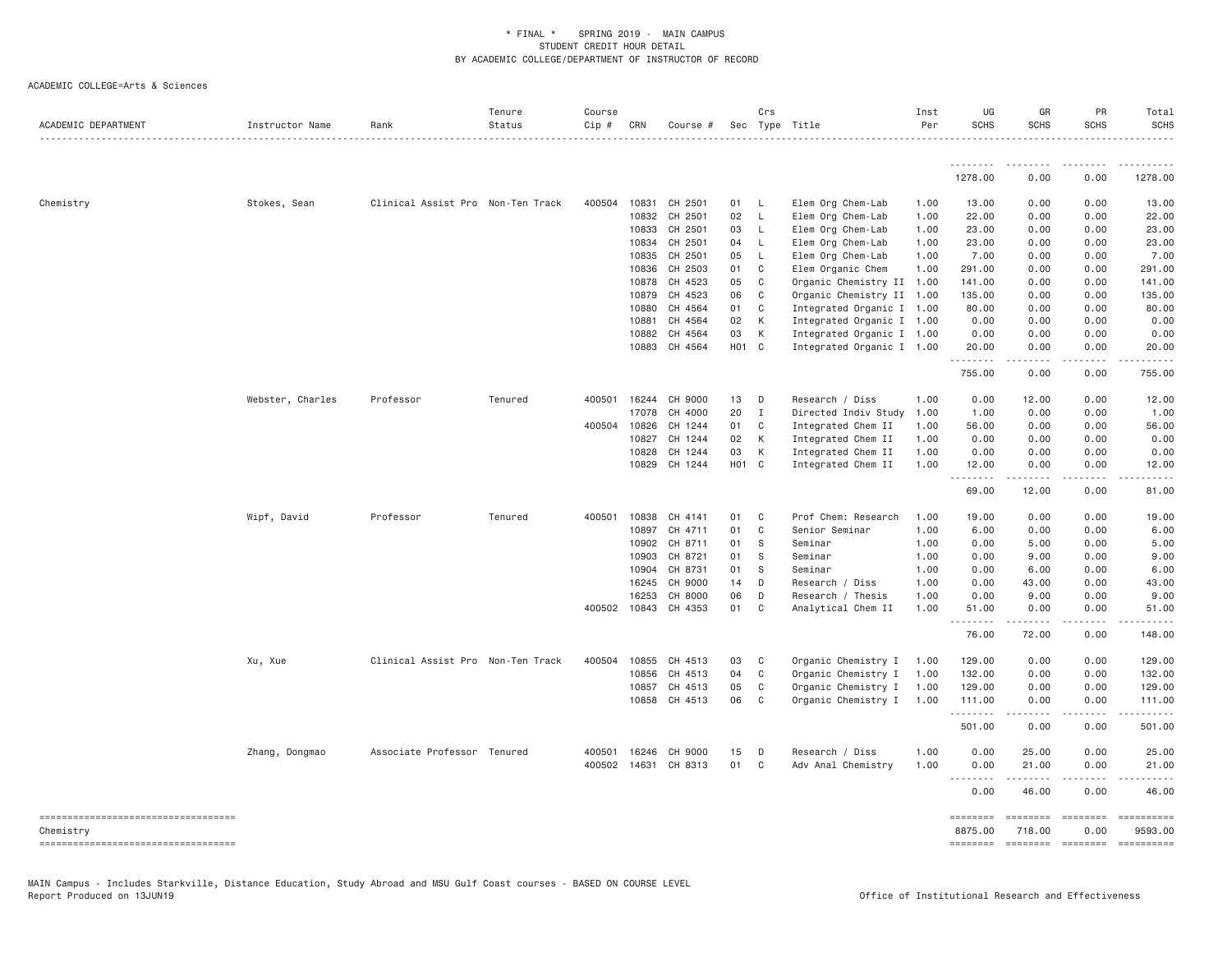| ACADEMIC DEPARTMENT                                | Instructor Name   | Rank                          | Tenure<br>Status | Course<br>Cip # | CRN          | Course #              |                    | Crs                        | Sec Type Title            | Inst<br>Per | UG<br><b>SCHS</b>   | GR<br><b>SCHS</b>    | PR<br><b>SCHS</b>                                                                                                                 | Total<br><b>SCHS</b> |
|----------------------------------------------------|-------------------|-------------------------------|------------------|-----------------|--------------|-----------------------|--------------------|----------------------------|---------------------------|-------------|---------------------|----------------------|-----------------------------------------------------------------------------------------------------------------------------------|----------------------|
| Classical & Modern Languages & Lite Arroyo, Silvia |                   | Associate Professor Ten Track |                  |                 | 160905 12083 | FLS 3113              | 01                 | C <sub>1</sub>             | Advanced Spanish Com 1.00 |             | 54.00               | 0.00                 | 0.00                                                                                                                              | 54.00                |
|                                                    |                   |                               |                  | 169999          |              | 14988 FLS 8990        | 01                 | C                          | Special Topic In FLS 1.00 |             | 0.00<br>.           | 15.00<br>$- - - - -$ | 0.00<br>$\sim$ $\sim$ $\sim$ $\sim$                                                                                               | 15.00<br>.           |
|                                                    |                   |                               |                  |                 |              |                       |                    |                            |                           |             | 54.00               | 15.00                | 0.00                                                                                                                              | 69.00                |
|                                                    | Bartera, Salvador | Assistant Professor Ten Track |                  |                 | 160101 11962 | FL 4143               | 02                 | $\mathbb{C}$               | Classical Mythology       | 1.00        | 81.00               | 0.00                 | 0.00                                                                                                                              | 81.00                |
|                                                    |                   |                               |                  | 161203          | 12033        | FLL 2143              | 01                 | C                          | Latin IV                  | 1.00        | 18.00               | 0.00                 | 0.00                                                                                                                              | 18.00                |
|                                                    |                   |                               |                  |                 | 15002        | FLL 1123              | 05                 | C                          | Latin II                  | 1.00        | 36.00               | 0.00                 | 0.00                                                                                                                              | 36.00                |
|                                                    |                   |                               |                  |                 |              | 380201 13635 REL 4143 | 02                 | $\mathbf{C}$               | Classical Mythology       | 1.00        | 69.00<br>. <u>.</u> | 0.00<br>.            | 0.00<br>.                                                                                                                         | 69.00                |
|                                                    |                   |                               |                  |                 |              |                       |                    |                            |                           |             | 204.00              | 0.00                 | 0.00                                                                                                                              | 204.00               |
|                                                    | Bensaid, Fahd     | Grad Teach Assist             | Non-Ten Track    |                 |              | 160901 11970 FLF 1113 | 01                 | $\mathbb C$                | French I                  | 0.25        | 17.25<br>.          | 0.00<br>.            | 0.00                                                                                                                              | 17.25<br>المتماما    |
|                                                    |                   |                               |                  |                 |              |                       |                    |                            |                           |             | 17.25               | 0.00                 | 0.00                                                                                                                              | 17.25                |
|                                                    | Boufous, Nadine   | Grad Teach Assist             | Non-Ten Track    |                 |              | 141101 11581 EM 3313  | 01                 | $\mathbf{C}$               | Fluid Mechanics           | 1.00        | 144.00<br>.         | 0.00                 | 0.00                                                                                                                              | 144.00               |
|                                                    |                   |                               |                  |                 |              |                       |                    |                            |                           |             | 144.00              | 0.00                 | 0.00                                                                                                                              | 144.00               |
|                                                    | Bushaala, Saad    | Lecturer                      | Non-Ten Track    |                 | 160101 15666 | FL 2990               | 01                 | $\mathbf{C}$               | Special Topic In FL       | 1.00        | 3.00                | 0.00                 | 0.00                                                                                                                              | 3.00                 |
|                                                    |                   |                               |                  |                 |              | 450201 15664 AN 2990  | 01                 | C                          | Special Topic In AN       | 1.00        | 15.00               | 0.00                 | 0.00                                                                                                                              | 15.00                |
|                                                    |                   |                               |                  |                 |              |                       |                    |                            |                           |             | .<br>18.00          | 0.00                 | $\sim$ $\sim$ $\sim$<br>0.00                                                                                                      | 18.00                |
|                                                    | Clark, Mark       | Associate Professor Tenured   |                  |                 |              | 161202 12012 FLH 1123 | 01 C               |                            | Greek II                  | 1.00        | 54.00               | 0.00                 | 0.00                                                                                                                              | 54.00                |
|                                                    |                   |                               |                  |                 | 12013        | FLH 2143              | H <sub>0</sub> 1 C |                            | Greek IV                  | 1.00        | 6.00                | 0.00                 | 0.00                                                                                                                              | 6.00                 |
|                                                    |                   |                               |                  |                 | 161203 12026 | FLL 1123              | 01                 | C                          | Latin II                  | 1.00        | 15.00               | 0.00                 | 0.00                                                                                                                              | 15.00                |
|                                                    |                   |                               |                  |                 |              | 12028 FLL 1123        | 03                 | $\overline{\phantom{a}}$ C | Latin II                  | 1.00        | 45.00<br>.          | 0.00<br><u>.</u>     | 0.00<br>.                                                                                                                         | 45.00<br>.           |
|                                                    |                   |                               |                  |                 |              |                       |                    |                            |                           |             | 120.00              | 0.00                 | 0.00                                                                                                                              | 120.00               |
|                                                    | Corrigan, Peter   | Professor                     | Tenured          |                 |              | 161203 15006 FLL 3111 | 01                 | $\mathbb C$                | Latin Prose Composit 1.00 |             | 4.00<br>.           | 0.00<br>.            | 0.00<br>$\frac{1}{2} \left( \frac{1}{2} \right) \left( \frac{1}{2} \right) \left( \frac{1}{2} \right) \left( \frac{1}{2} \right)$ | 4.00                 |
|                                                    |                   |                               |                  |                 |              |                       |                    |                            |                           |             | 4.00                | 0.00                 | 0.00                                                                                                                              | 4.00                 |
|                                                    | Davisson, Brian   | Associate Professor Ten Track |                  |                 |              | 160905 14985 FLS 3623 | 01 C               |                            | Span Lit: 19th - Pr 1.00  |             | 57.00<br>.          | 0.00                 | 0.00                                                                                                                              | 57.00                |
|                                                    |                   |                               |                  |                 |              |                       |                    |                            |                           |             | 57.00               | 0.00                 | 0.00                                                                                                                              | 57.00                |
|                                                    | Debicka, Anna     | Instructor                    | Non-Ten Track    | 160905          | 12039        | FLS 1113              | 01                 | C                          | Spanish I                 | 1.00        | 84.00               | 0.00                 | 0.00                                                                                                                              | 84.00                |
|                                                    |                   |                               |                  |                 | 12040        | FLS 1113              | 02                 | C                          | Spanish I                 | 1.00        | 81.00               | 0.00                 | 0.00                                                                                                                              | 81.00                |
|                                                    |                   |                               |                  |                 |              | 12041 FLS 1113        | 03                 | C                          | Spanish I                 | 1.00        | 78.00<br>.          | 0.00<br>.            | 0.00<br>.                                                                                                                         | 78.00<br>1.1.1.1.1   |
|                                                    |                   |                               |                  |                 |              |                       |                    |                            |                           |             | 243.00              | 0.00                 | 0.00                                                                                                                              | 243.00               |
|                                                    | DiGiulio, Scott   | Assistant Professor Ten Track |                  | 161203          | 12029        | FLL 1123              | 04                 | C                          | Latin II                  | 1.00        | 27.00               | 0.00                 | 0.00                                                                                                                              | 27.00                |
|                                                    |                   |                               |                  | 169999          | 14980        | FL 4990               | 01                 | C                          | Special Topic In FL       | 1.00        | 24.00               | 0.00                 | 0.00                                                                                                                              | 24.00                |
|                                                    |                   |                               |                  |                 |              | 540101 14982 HI 4990  | 01 C               |                            | Special Topic In HI       | 1.00        | 66.00<br>.          | 0.00<br>$- - - - -$  | 0.00<br>.                                                                                                                         | 66.00<br>.           |
|                                                    |                   |                               |                  |                 |              |                       |                    |                            |                           |             | 117.00              | 0.00                 | 0.00                                                                                                                              | 117.00               |
|                                                    | Doumouya, Khadim  | Grad Teach Assist             | Non-Ten Track    |                 |              | 160901 11978 FLF 1123 | 03                 | - C                        | French II                 | 0.25        | 20.25               | 0.00                 | 0.00                                                                                                                              | 20.25                |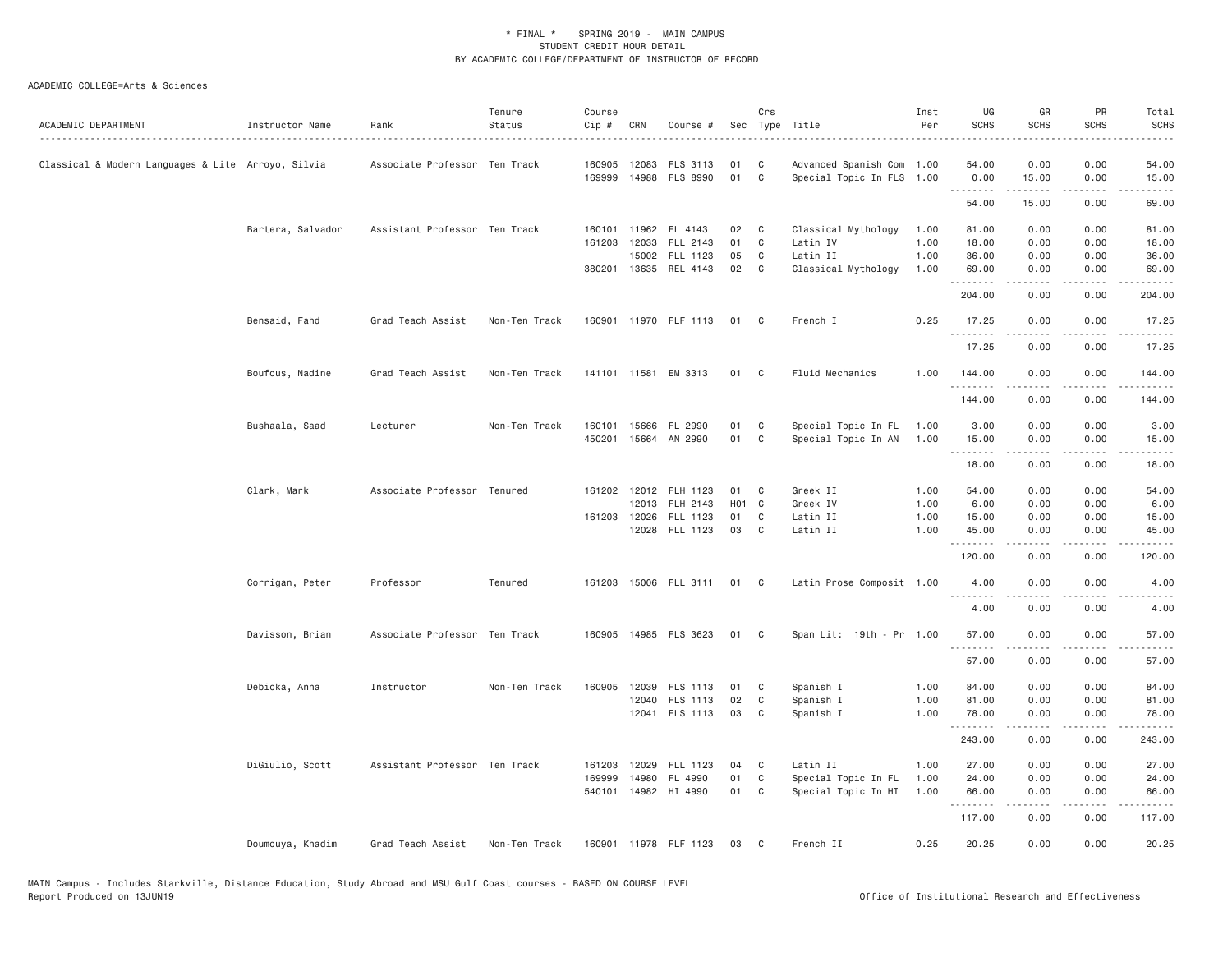| ACADEMIC DEPARTMENT                                | Instructor Name     | Rank                        | Tenure<br>Status | Course<br>Cip # | CRN          | Course #                   |            | Crs            | Sec Type Title                                    | Inst<br>Per | UG<br><b>SCHS</b> | GR<br><b>SCHS</b>   | PR<br><b>SCHS</b>                   | Total<br><b>SCHS</b> |
|----------------------------------------------------|---------------------|-----------------------------|------------------|-----------------|--------------|----------------------------|------------|----------------|---------------------------------------------------|-------------|-------------------|---------------------|-------------------------------------|----------------------|
|                                                    |                     |                             |                  |                 |              |                            |            |                |                                                   |             | --------          | . <u>.</u>          |                                     | .                    |
|                                                    |                     |                             |                  |                 |              |                            |            |                |                                                   |             | 20.25             | 0.00                | 0.00                                | 20.25                |
| Classical & Modern Languages & Lite Dunlap, Monika |                     | Instructor                  | Non-Ten Track    | 160901          |              | 11976 FLF 1123             | 01         | $\mathbf{C}$   | French II                                         | 0.75        | 60.75             | 0.00                | 0.00                                | 60.75                |
|                                                    |                     |                             |                  |                 | 11977        | FLF 1123                   | 02         | C <sub>1</sub> | French II                                         | 0.75        | 63.00             | 0.00                | 0.00                                | 63.00                |
|                                                    |                     |                             |                  |                 |              | 11978 FLF 1123             | 03         | C              | French II                                         | 0.75        | 60.75             | 0.00                | 0.00                                | 60.75                |
|                                                    |                     |                             |                  |                 |              | 15008 FLF 3143             | 01         | C              | French Civilization                               | 1.00        | 51.00<br>.        | 0.00<br>.           | 0.00<br>$\sim$ $\sim$ $\sim$ $\sim$ | 51.00<br>.           |
|                                                    |                     |                             |                  |                 |              |                            |            |                |                                                   |             | 235.50            | 0.00                | 0.00                                | 235.50               |
|                                                    | El Khalfaoui, Manal | Non-Employee                | Not Applicable   |                 |              | 160901 11972 FLF 1113      | 03         | $\overline{C}$ | French I                                          | 0.25        | 19.50<br>.        | 0.00                | 0.00                                | 19.50<br>.           |
|                                                    |                     |                             |                  |                 |              |                            |            |                |                                                   |             | 19.50             | 0.00                | 0.00                                | 19.50                |
|                                                    | Fabel, Ekaterina    | Lecturer                    | Non-Ten Track    | 160402          |              | 12036 FLR 1123             | 01         | C              | Russian II                                        | 1.00        | 48.00             | 0.00                | 0.00                                | 48.00                |
|                                                    |                     |                             |                  |                 |              | 12038 FLR 2143             | 01         | C              | Russian IV                                        | 1.00        | 21.00             | 0.00                | 0.00                                | 21.00                |
|                                                    |                     |                             |                  |                 |              |                            |            |                |                                                   |             | 69.00             | .<br>0.00           | 0.00                                | 69.00                |
|                                                    | Fondren, Chevy      | Lecturer                    | Non-Ten Track    | 160501          | 11998        | FLG 1113                   | 02         | $\mathbf{C}$   | German I                                          | 1.00        | 75.00             | 0.00                | 0.00                                | 75.00                |
|                                                    |                     |                             |                  |                 | 12000        | FLG 1123                   | 01         | C              | German II                                         | 1.00        | 60.00             | 0.00                | 0.00                                | 60.00                |
|                                                    |                     |                             |                  |                 | 12006        | FLG 2143                   | 01         | C              | German IV                                         | 1.00        | 72.00             | 0.00                | 0.00                                | 72.00                |
|                                                    |                     |                             |                  |                 |              | 14990 FLG 1123             | 04         | C              | German II                                         | 1.00        | 33.00<br>.        | 0.00                | 0.00                                | 33.00                |
|                                                    |                     |                             |                  |                 |              |                            |            |                |                                                   |             | 240.00            | 0.00                | 0.00                                | 240.00               |
|                                                    | Frerot, Stephanie   | Grad Teach Assist           | Non-Ten Track    |                 |              | 160901 11974 FLF 1113      | 05         | $\mathbf{C}$   | French I                                          | 1.00        | 78.00             | 0.00                | 0.00                                | 78.00                |
|                                                    |                     |                             |                  |                 |              | 11977 FLF 1123             | 02         | $\mathbf{C}$   | French II                                         | 0.25        | 21.00<br>.        | 0.00<br>$- - - - -$ | 0.00<br>.                           | 21.00<br>.           |
|                                                    |                     |                             |                  |                 |              |                            |            |                |                                                   |             | 99.00             | 0.00                | 0.00                                | 99.00                |
|                                                    | Gonzalez, Ana       | Grad Teach Assist           | Non-Ten Track    |                 |              | 160901 11976 FLF 1123      | 01         | $\mathbf{C}$   | French II                                         | 0.25        | 20.25             | 0.00                | 0.00                                | 20.25                |
|                                                    |                     |                             |                  |                 |              | 16471 FLF 2133             | 02         | C              | French III                                        | 1.00        | 30.00<br>.        | 0.00                | 0.00<br>.                           | 30.00                |
|                                                    |                     |                             |                  |                 |              |                            |            |                |                                                   |             | 50.25             | 0.00                | 0.00                                | 50.25                |
|                                                    | Gray, Sally         | Associate Professor Tenured |                  |                 | 160501 11997 | FLG 1113                   | 01         | $\mathbf{C}$   | German I                                          | 1.00        | 39.00             | 0.00                | 0.00                                | 39.00                |
|                                                    |                     |                             |                  |                 | 14994        | FLG 4353                   | 01         | C              | German Novella                                    | 1.00        | 24.00             | 0.00                | 0.00                                | 24.00                |
|                                                    |                     |                             |                  |                 | 14995        | FLG 6353                   | 01         | $\mathbf{C}$   | German Novella                                    | 1.00        | 0.00              | 3.00                | 0.00                                | 3.00                 |
|                                                    |                     |                             |                  |                 | 14997        | FLG 4493                   | 01         | $\mathbf{C}$   | Mysteries Ger Lit &                               | 1.00        | 27.00             | 0.00                | 0.00                                | 27.00                |
|                                                    |                     |                             |                  |                 | 16286        | FLG 4000<br>16374 FLG 7000 | 01<br>01 I | $\mathbf{I}$   | Directed Indiv Study<br>Directed Indiv Study 1.00 | 1.00        | 3.00<br>0.00      | 0.00<br>3.00        | 0.00<br>0.00                        | 3.00<br>3.00         |
|                                                    |                     |                             |                  |                 |              |                            |            |                |                                                   |             | .<br>93.00        | 6.00                | 0.00                                | 99.00                |
|                                                    | Hainsey, Arianne    | Lecturer                    | Non-Ten Track    |                 |              | 160501 12004 FLG 2133      | 01 C       |                | German III                                        | 1.00        | 48.00             | 0.00                | 0.00                                | 48.00                |
|                                                    |                     |                             |                  |                 | 14233        | FLG 1113                   | 501 C      |                | German I                                          | 1.00        | 9.00              | 0.00                | 0.00                                | 9.00                 |
|                                                    |                     |                             |                  |                 | 14989        | FLG 1113                   | 03         | $\mathbf{C}$   | German I                                          | 1.00        | 54.00             | 0.00                | 0.00                                | 54.00                |
|                                                    |                     |                             |                  |                 | 160905 12082 | FLS 3111                   | 01         | L.             | Adv Spanish Lab I                                 | 1.00        | 6.00              | 0.00                | 0.00                                | 6.00                 |
|                                                    |                     |                             |                  |                 |              | 12085 FLS 3121             | 01         | - L            | Advan Spanish Conv P                              | 1.00        | 20.00<br>.        | 0.00<br>.           | 0.00<br>. <b>.</b>                  | 20.00<br>.           |
|                                                    |                     |                             |                  |                 |              |                            |            |                |                                                   |             | 137.00            | 0.00                | 0.00                                | 137.00               |
|                                                    | Harland, Robert     | Associate Professor Tenured |                  |                 |              | 160905 12049 FLS 1113 12   |            | $\mathbf{C}$   | Spanish I                                         | 1.00        | 78.00             | 0.00                | 0.00                                | 78.00                |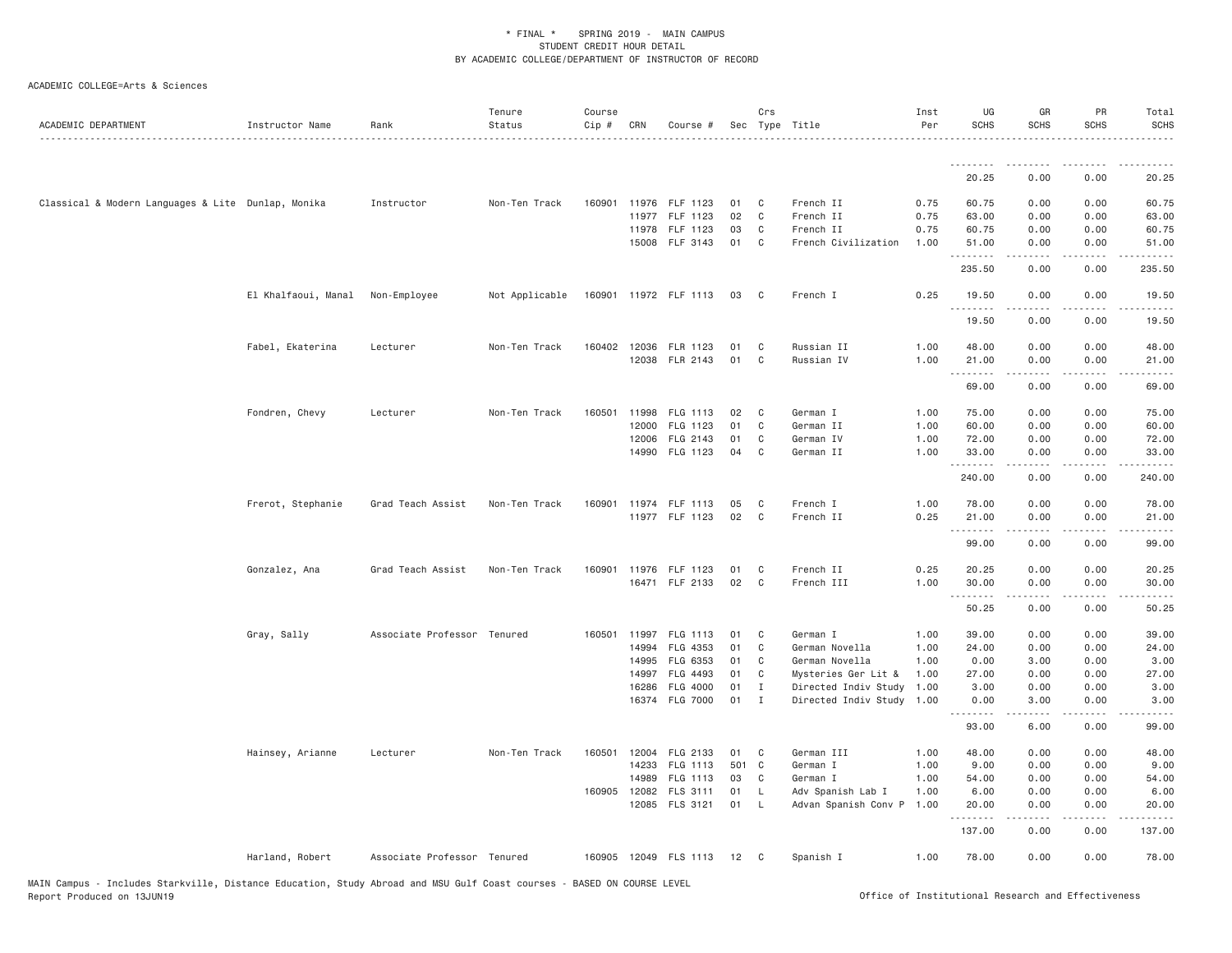| ACADEMIC DEPARTMENT                                 | Instructor Name               | Rank                          | Tenure<br>Status | Course<br>Cip # | CRN   | Course #              | Sec   | Crs          | Type Title                | Inst<br>Per | UG<br><b>SCHS</b> | GR<br><b>SCHS</b>                                                                                                                                                                                                                                                                                                                            | PR<br><b>SCHS</b>                                                                                                                 | Total<br><b>SCHS</b> |
|-----------------------------------------------------|-------------------------------|-------------------------------|------------------|-----------------|-------|-----------------------|-------|--------------|---------------------------|-------------|-------------------|----------------------------------------------------------------------------------------------------------------------------------------------------------------------------------------------------------------------------------------------------------------------------------------------------------------------------------------------|-----------------------------------------------------------------------------------------------------------------------------------|----------------------|
| Classical & Modern Languages & Lite Harland, Robert |                               | Associate Professor Tenured   |                  | 160905 12050    |       | FLS 1113              | 13    | C            | Spanish I                 | 1.00        | 78.00             | 0.00                                                                                                                                                                                                                                                                                                                                         | 0.00                                                                                                                              | 78.00                |
|                                                     |                               |                               |                  |                 |       | 16781 FLS 7000        | 01    | $\mathbf{I}$ | Directed Indiv Study 1.00 |             | 0.00<br>.         | 1.00<br>$\frac{1}{2} \left( \begin{array}{ccc} 1 & 0 & 0 & 0 \\ 0 & 0 & 0 & 0 \\ 0 & 0 & 0 & 0 \\ 0 & 0 & 0 & 0 \\ 0 & 0 & 0 & 0 \\ 0 & 0 & 0 & 0 \\ 0 & 0 & 0 & 0 \\ 0 & 0 & 0 & 0 \\ 0 & 0 & 0 & 0 \\ 0 & 0 & 0 & 0 \\ 0 & 0 & 0 & 0 & 0 \\ 0 & 0 & 0 & 0 & 0 \\ 0 & 0 & 0 & 0 & 0 \\ 0 & 0 & 0 & 0 & 0 \\ 0 & 0 & 0 & 0 & 0 \\ 0 & 0 & 0$ | 0.00<br>.                                                                                                                         | 1.00<br>.            |
|                                                     |                               |                               |                  |                 |       |                       |       |              |                           |             | 156.00            | 1.00                                                                                                                                                                                                                                                                                                                                         | 0.00                                                                                                                              | 157.00               |
|                                                     | Hernandez, Magda              | Lecturer                      | Non-Ten Track    | 160905          | 12048 | FLS 1113              | 11    | C            | Spanish I                 | 1.00        | 84.00             | 0.00                                                                                                                                                                                                                                                                                                                                         | 0.00                                                                                                                              | 84.00                |
|                                                     |                               |                               |                  |                 | 12056 | FLS 1123              | 04    | $\mathsf{C}$ | Spanish II                | 1.00        | 75.00             | 0.00                                                                                                                                                                                                                                                                                                                                         | 0.00                                                                                                                              | 75.00                |
|                                                     |                               |                               |                  |                 | 12061 | FLS 1123              | 09    | C            | Spanish II                | 1.00        | 81.00             | 0.00                                                                                                                                                                                                                                                                                                                                         | 0.00                                                                                                                              | 81.00                |
|                                                     |                               |                               |                  |                 | 12068 | FLS 1123              | 19    | C            | Spanish II                | 1.00        | 75.00             | 0.00                                                                                                                                                                                                                                                                                                                                         | 0.00                                                                                                                              | 75.00                |
|                                                     |                               |                               |                  |                 |       | 14240 FLS 2133        | 501 C |              | Spanish III               | 1.00        | 48.00<br>.        | 0.00<br>$\frac{1}{2} \left( \frac{1}{2} \right) \left( \frac{1}{2} \right) \left( \frac{1}{2} \right) \left( \frac{1}{2} \right) \left( \frac{1}{2} \right)$                                                                                                                                                                                 | 0.00<br>.                                                                                                                         | 48.00<br>.           |
|                                                     |                               |                               |                  |                 |       |                       |       |              |                           |             | 363.00            | 0.00                                                                                                                                                                                                                                                                                                                                         | 0.00                                                                                                                              | 363.00               |
|                                                     | Joo, Fumiko                   | Assistant Professor Ten Track |                  | 160302          |       | 15015 FLJ 4990        | 01    | C            | Special Topic In FLJ      | 1.00        | 12.00             | 0.00                                                                                                                                                                                                                                                                                                                                         | 0.00                                                                                                                              | 12.00                |
|                                                     |                               |                               |                  |                 | 16852 | <b>FLJ 4000</b>       | 01    | $\mathbf{I}$ | Directed Indiv Study 1.00 |             | 3.00              | 0.00                                                                                                                                                                                                                                                                                                                                         | 0.00                                                                                                                              | 3.00                 |
|                                                     |                               |                               |                  |                 |       | 169999 14984 FL 4990  | 02    | C            | Special Topic In FL       | 1.00        | 57.00<br>.        | 0.00<br>$\frac{1}{2} \left( \frac{1}{2} \right) \left( \frac{1}{2} \right) \left( \frac{1}{2} \right) \left( \frac{1}{2} \right) \left( \frac{1}{2} \right)$                                                                                                                                                                                 | 0.00<br>.                                                                                                                         | 57.00<br>.           |
|                                                     |                               |                               |                  |                 |       |                       |       |              |                           |             | 72.00             | 0.00                                                                                                                                                                                                                                                                                                                                         | 0.00                                                                                                                              | 72.00                |
|                                                     | King, Lydia                   | Instructor                    | Non-Ten Track    | 160901          | 11970 | FLF 1113              | 01    | C            | French I                  | 0.75        | 51.75             | 0.00                                                                                                                                                                                                                                                                                                                                         | 0.00                                                                                                                              | 51.75                |
|                                                     |                               |                               |                  |                 |       | 11971 FLF 1113        | 02    | C            | French I                  | 1.00        | 48.00             | 0.00                                                                                                                                                                                                                                                                                                                                         | 0.00                                                                                                                              | 48.00                |
|                                                     |                               |                               |                  |                 |       | 11972 FLF 1113        | 03    | C            | French I                  | 0.75        | 58.50             | 0.00                                                                                                                                                                                                                                                                                                                                         | 0.00                                                                                                                              | 58.50                |
|                                                     |                               |                               |                  |                 |       | 11973 FLF 1113        | 04    | C            | French I                  | 0.75        | 63.00<br>.        | 0.00<br>-----                                                                                                                                                                                                                                                                                                                                | 0.00<br>$\frac{1}{2} \left( \frac{1}{2} \right) \left( \frac{1}{2} \right) \left( \frac{1}{2} \right) \left( \frac{1}{2} \right)$ | 63.00<br>.           |
|                                                     |                               |                               |                  |                 |       |                       |       |              |                           |             | 221.25            | 0.00                                                                                                                                                                                                                                                                                                                                         | 0.00                                                                                                                              | 221.25               |
|                                                     | Kraker, Julia                 | Lecturer                      | Non-Ten Track    | 160905          |       | 12053 FLS 1123        | 01    | C            | Spanish II                | 1.00        | 72.00             | 0.00                                                                                                                                                                                                                                                                                                                                         | 0.00                                                                                                                              | 72.00                |
|                                                     |                               |                               |                  |                 |       | 12054 FLS 1123        | 02    | C            | Spanish II                | 1.00        | 75.00             | 0.00                                                                                                                                                                                                                                                                                                                                         | 0.00                                                                                                                              | 75.00                |
|                                                     |                               |                               |                  |                 | 14237 | FLS 1123              | 501 C |              | Spanish II                | 1.00        | 60.00             | 0.00                                                                                                                                                                                                                                                                                                                                         | 0.00                                                                                                                              | 60.00                |
|                                                     |                               |                               |                  |                 | 14238 | FLS 1123              | 503 C |              | Spanish II                | 1.00        | 54.00             | 0.00                                                                                                                                                                                                                                                                                                                                         | 0.00                                                                                                                              | 54.00                |
|                                                     |                               |                               |                  |                 |       | 14239 FLS 1123        | 504 C |              | Spanish II                | 1.00        | 54.00<br><u>.</u> | 0.00<br>$- - - - -$                                                                                                                                                                                                                                                                                                                          | 0.00<br>.                                                                                                                         | 54.00<br><u>.</u>    |
|                                                     |                               |                               |                  |                 |       |                       |       |              |                           |             | 315.00            | 0.00                                                                                                                                                                                                                                                                                                                                         | 0.00                                                                                                                              | 315.00               |
|                                                     | Little, Christopher           | Lecturer                      | Non-Ten Track    | 160905          |       | 14234 FLS 1113        | 501 C |              | Spanish I                 | 1.00        | 51.00             | 0.00                                                                                                                                                                                                                                                                                                                                         | 0.00                                                                                                                              | 51.00                |
|                                                     |                               |                               |                  |                 |       | 14235 FLS 1113        | 502 C |              | Spanish I                 | 1.00        | 51.00             | 0.00                                                                                                                                                                                                                                                                                                                                         | 0.00                                                                                                                              | 51.00                |
|                                                     |                               |                               |                  |                 |       | 14236 FLS 1113        | 503 C |              | Spanish I                 | 1.00        | 45.00<br>.        | 0.00<br>.                                                                                                                                                                                                                                                                                                                                    | 0.00<br>.                                                                                                                         | 45.00                |
|                                                     |                               |                               |                  |                 |       |                       |       |              |                           |             | 147.00            | 0.00                                                                                                                                                                                                                                                                                                                                         | 0.00                                                                                                                              | 147.00               |
|                                                     | Martinez Rosas, Mari Lecturer |                               | Non-Ten Track    | 160905          |       | 12071 FLS 2133        | 01    | C            | Spanish III               | 1.00        | 84.00             | 0.00                                                                                                                                                                                                                                                                                                                                         | 0.00                                                                                                                              | 84.00                |
|                                                     |                               |                               |                  |                 |       | 12072 FLS 2133        | 02    | C            | Spanish III               | 1.00        | 57.00             | 0.00                                                                                                                                                                                                                                                                                                                                         | 0.00                                                                                                                              | 57.00                |
|                                                     |                               |                               |                  |                 |       | 12075 FLS 2133        | 06    | C            | Spanish III               | 1.00        | 78.00             | 0.00                                                                                                                                                                                                                                                                                                                                         | 0.00                                                                                                                              | 78.00                |
|                                                     |                               |                               |                  |                 |       |                       |       |              |                           |             | .<br>219.00       | 0.00                                                                                                                                                                                                                                                                                                                                         | 0.00                                                                                                                              | 219.00               |
|                                                     | Massey, Brittany              | Lecturer                      | Non-Ten Track    |                 |       | 160901 14231 FLF 1113 | 501 C |              | French I                  | 1.00        | 21.00             | 0.00                                                                                                                                                                                                                                                                                                                                         | 0.00                                                                                                                              | 21.00                |
|                                                     |                               |                               |                  |                 |       | 14232 FLF 1123        | 501 C |              | French II                 | 1.00        | 30.00             | 0.00                                                                                                                                                                                                                                                                                                                                         | 0.00                                                                                                                              | 30.00                |
|                                                     |                               |                               |                  |                 |       |                       |       |              |                           |             | .<br>51.00        | 0.00                                                                                                                                                                                                                                                                                                                                         | 0.00                                                                                                                              | 51.00                |
|                                                     | McFadden, Michael             | Lecturer                      | Non-Ten Track    |                 |       | 160905 12044 FLS 1113 | 07    | C            | Spanish I                 | 1.00        | 87.00             | 0.00                                                                                                                                                                                                                                                                                                                                         | 0.00                                                                                                                              | 87.00                |
|                                                     |                               |                               |                  |                 |       | 12045 FLS 1113        | 08    | C            | Spanish I                 | 1.00        | 87.00             | 0.00                                                                                                                                                                                                                                                                                                                                         | 0.00                                                                                                                              | 87.00                |
|                                                     |                               |                               |                  |                 |       | 12055 FLS 1123        | 03    | C            | Spanish II                | 1.00        | 78.00             | 0.00                                                                                                                                                                                                                                                                                                                                         | 0.00                                                                                                                              | 78.00                |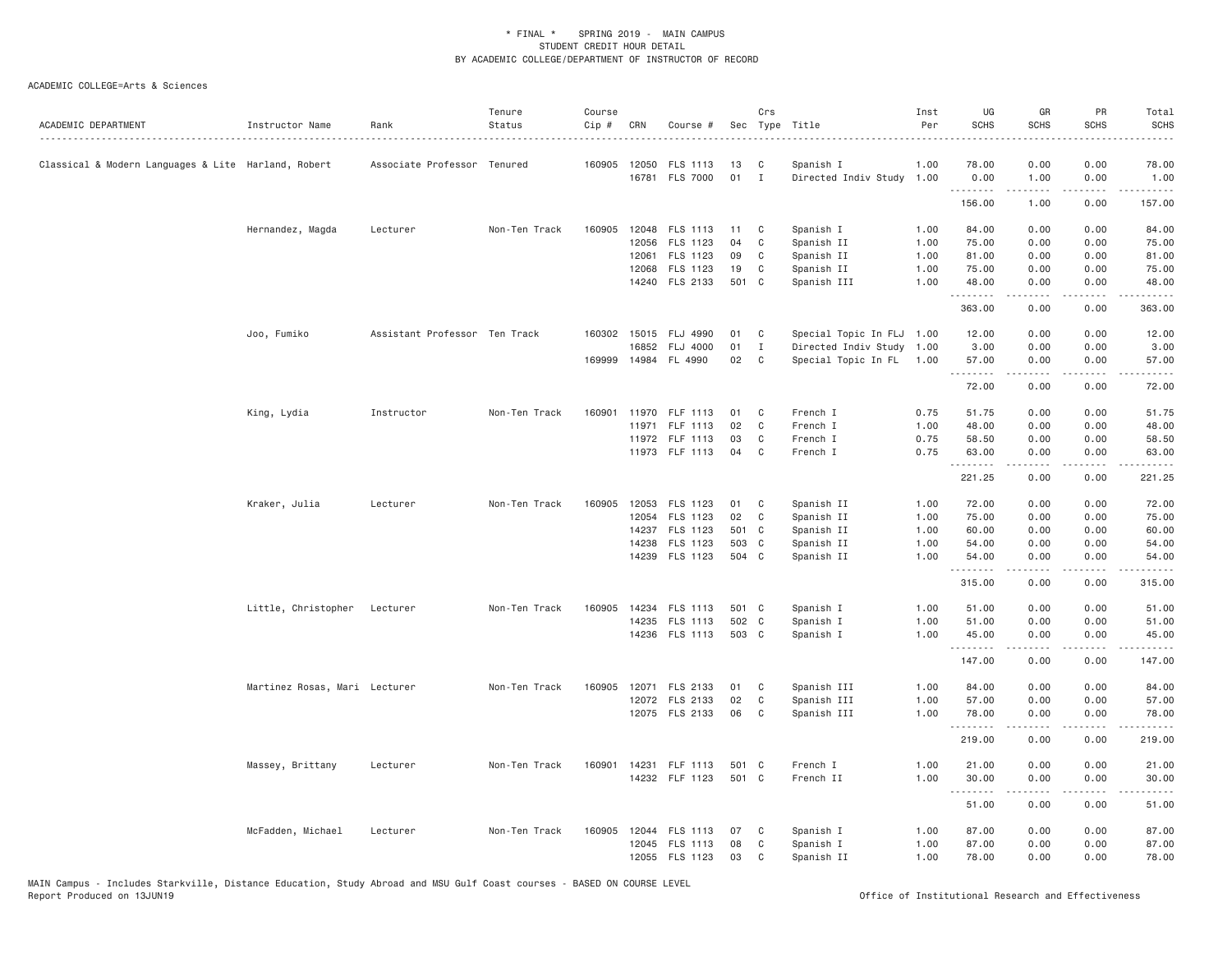| ACADEMIC DEPARTMENT                                   | Instructor Name   | Rank                          | Tenure<br>Status | Course<br>Cip # | CRN   | Course #              |                   | Crs          | Sec Type Title            | Inst<br>Per | UG<br><b>SCHS</b> | GR<br><b>SCHS</b>                                                                                                                                            | PR<br><b>SCHS</b>                                                                                                                                            | Total<br><b>SCHS</b>                                                                                                                                          |
|-------------------------------------------------------|-------------------|-------------------------------|------------------|-----------------|-------|-----------------------|-------------------|--------------|---------------------------|-------------|-------------------|--------------------------------------------------------------------------------------------------------------------------------------------------------------|--------------------------------------------------------------------------------------------------------------------------------------------------------------|---------------------------------------------------------------------------------------------------------------------------------------------------------------|
| Classical & Modern Languages & Lite McFadden, Michael |                   | Lecturer                      | Non-Ten Track    |                 |       | 160905 12064 FLS 1123 | 12                | $\mathbf{C}$ | Spanish II                | 1.00        | 81.00<br>.        | 0.00<br>.                                                                                                                                                    | 0.00<br>.                                                                                                                                                    | 81.00<br>$\frac{1}{2} \left( \frac{1}{2} \right) \left( \frac{1}{2} \right) \left( \frac{1}{2} \right) \left( \frac{1}{2} \right) \left( \frac{1}{2} \right)$ |
|                                                       |                   |                               |                  |                 |       |                       |                   |              |                           |             | 333.00            | 0.00                                                                                                                                                         | 0.00                                                                                                                                                         | 333.00                                                                                                                                                        |
|                                                       | Moser, Keith      | Professor                     | Tenured          | 160101          |       | 16543 FL 4000         | 01                | $\mathbf{I}$ | Directed Indiv Study 1.00 |             | 3.00              | 0.00                                                                                                                                                         | 0.00                                                                                                                                                         | 3.00                                                                                                                                                          |
|                                                       |                   |                               |                  | 160104          |       | 14979 FL 8113         | 01                | <sub>S</sub> | Capstone Seminar          | 1.00        | 0.00              | 33.00                                                                                                                                                        | 0.00                                                                                                                                                         | 33.00                                                                                                                                                         |
|                                                       |                   |                               |                  | 160901          | 15012 | FLF 4073              | 01                | C            | 20th Cent Fr Drama        | 1.00        | 57.00             | 0.00                                                                                                                                                         | 0.00                                                                                                                                                         | 57.00                                                                                                                                                         |
|                                                       |                   |                               |                  |                 |       | 15013 FLF 6073        | 01                | C            | 20th Cent Fr Drama        | 1.00        | 0.00              | 9.00                                                                                                                                                         | 0.00                                                                                                                                                         | 9.00                                                                                                                                                          |
|                                                       |                   |                               |                  |                 |       | 15014 FLF 8103        | 01                | <sub>S</sub> | Sem 20th Cent Fr Nov 1.00 |             | 0.00              | 21.00                                                                                                                                                        | 0.00                                                                                                                                                         | 21.00                                                                                                                                                         |
|                                                       |                   |                               |                  |                 | 16101 | FLF 4000              | 03                | $\mathbf{I}$ | Directed Indiv Study      | 1.00        | 3.00              | 0.00                                                                                                                                                         | 0.00                                                                                                                                                         | 3.00                                                                                                                                                          |
|                                                       |                   |                               |                  |                 | 16963 | <b>FLF 4000</b>       | 06                | $\mathbf{I}$ | Directed Indiv Study 1.00 |             | 3.00              | 0.00                                                                                                                                                         | 0.00                                                                                                                                                         | 3.00                                                                                                                                                          |
|                                                       |                   |                               |                  |                 | 17031 | FLF 4000              | 07                | $\mathbf{I}$ | Directed Indiv Study 1.00 |             | 3.00              | 0.00                                                                                                                                                         | 0.00                                                                                                                                                         | 3.00                                                                                                                                                          |
|                                                       |                   |                               |                  |                 | 17051 | FLF 4000              | 08                | $\mathbf{I}$ | Directed Indiv Study 1.00 |             | 2.00<br>.         | 0.00<br>.                                                                                                                                                    | 0.00<br>$\sim$ $\sim$ $\sim$ $\sim$                                                                                                                          | 2.00<br>.                                                                                                                                                     |
|                                                       |                   |                               |                  |                 |       |                       |                   |              |                           |             | 71.00             | 63.00                                                                                                                                                        | 0.00                                                                                                                                                         | 134.00                                                                                                                                                        |
|                                                       | Moya, Arleana     | Instructor                    | Non-Ten Track    | 160905          |       | 12059 FLS 1123        | 07                | C            | Spanish II                | 1.00        | 81.00             | 0.00                                                                                                                                                         | 0.00                                                                                                                                                         | 81.00                                                                                                                                                         |
|                                                       |                   |                               |                  |                 |       | 12060 FLS 1123        | 08                | C            | Spanish II                | 1.00        | 78.00             | 0.00                                                                                                                                                         | 0.00                                                                                                                                                         | 78.00                                                                                                                                                         |
|                                                       |                   |                               |                  |                 |       | 12063 FLS 1123        | 11                | C            | Spanish II                | 1.00        | 81.00             | 0.00                                                                                                                                                         | 0.00                                                                                                                                                         | 81.00                                                                                                                                                         |
|                                                       |                   |                               |                  |                 |       | 12070 FLS 1123        | H <sub>01</sub> C |              | Spanish II-Honors         | 1.00        | 54.00             | 0.00                                                                                                                                                         | 0.00                                                                                                                                                         | 54.00                                                                                                                                                         |
|                                                       |                   |                               |                  |                 |       |                       |                   |              |                           |             | .                 | .                                                                                                                                                            | .                                                                                                                                                            | .                                                                                                                                                             |
|                                                       |                   |                               |                  |                 |       |                       |                   |              |                           |             | 294.00            | 0.00                                                                                                                                                         | 0.00                                                                                                                                                         | 294.00                                                                                                                                                        |
|                                                       | Nigro, Rosa       | Lecturer                      | Non-Ten Track    | 160902          |       | 12014 FLI 1113        | 01                | C            | Italian I                 | 1.00        | 81.00             | 0.00                                                                                                                                                         | 0.00                                                                                                                                                         | 81.00                                                                                                                                                         |
|                                                       |                   |                               |                  |                 |       | 12015 FLI 1123        | 01                | C            | Italian II                | 1.00        | 57.00             | 0.00                                                                                                                                                         | 0.00                                                                                                                                                         | 57.00                                                                                                                                                         |
|                                                       |                   |                               |                  |                 |       | 169999 15225 FLI 4990 | 01                | C            | Special Topic in FLI 1.00 |             | 12.00<br>.        | 0.00<br>.                                                                                                                                                    | 0.00<br>.                                                                                                                                                    | 12.00<br>.                                                                                                                                                    |
|                                                       |                   |                               |                  |                 |       |                       |                   |              |                           |             | 150.00            | 0.00                                                                                                                                                         | 0.00                                                                                                                                                         | 150.00                                                                                                                                                        |
|                                                       | Pelaez, Sol       | Associate Professor Ten Track |                  |                 |       | 160905 12080 FLS 2143 | 03                | C            | Spanish IV                | 1.00        | 42.00             | 0.00                                                                                                                                                         | 0.00                                                                                                                                                         | 42.00                                                                                                                                                         |
|                                                       |                   |                               |                  |                 | 14986 | FLS 4213              | 01                | C            | Mod Span Women Write 1.00 |             | 18.00             | 0.00                                                                                                                                                         | 0.00                                                                                                                                                         | 18.00                                                                                                                                                         |
|                                                       |                   |                               |                  |                 |       | 14987 FLS 6213        | 01                | C            | Mod Span Women Write      | 1.00        | 0.00              | 12.00                                                                                                                                                        | 0.00                                                                                                                                                         | 12.00                                                                                                                                                         |
|                                                       |                   |                               |                  |                 |       | 16448 FLS 8000        | 01                | D            | Research / Thesis         | 1.00        | 0.00              | 6.00                                                                                                                                                         | 0.00                                                                                                                                                         | 6.00                                                                                                                                                          |
|                                                       |                   |                               |                  |                 |       |                       |                   |              |                           |             | .<br>60.00        | -----<br>18.00                                                                                                                                               | .<br>0.00                                                                                                                                                    | .<br>78.00                                                                                                                                                    |
|                                                       | Potter, Edward    | Associate Professor Tenured   |                  |                 |       | 160501 12001 FLG 1123 | 02                | C            | German II                 | 1.00        | 18.00             | 0.00                                                                                                                                                         | 0.00                                                                                                                                                         | 18.00                                                                                                                                                         |
|                                                       |                   |                               |                  |                 |       | 12002 FLG 1123        | 03                | C            | German II                 | 1.00        | 51.00             | 0.00                                                                                                                                                         | 0.00                                                                                                                                                         | 51.00                                                                                                                                                         |
|                                                       |                   |                               |                  | 169999          |       | 15226 FL 4990         | 03                | C            | Special Topic In FL       | 1.00        | 15.00             | 0.00                                                                                                                                                         | 0.00                                                                                                                                                         | 15.00                                                                                                                                                         |
|                                                       |                   |                               |                  |                 |       |                       |                   |              |                           |             | .<br>84.00        | .<br>0.00                                                                                                                                                    | $- - - -$<br>0.00                                                                                                                                            | $- - - - -$<br>84.00                                                                                                                                          |
|                                                       | Roskelley, Martha | Lecturer                      | Non-Ten Track    |                 |       | 160905 12042 FLS 1113 | 04                | C            | Spanish I                 | 1.00        | 81.00             | 0.00                                                                                                                                                         | 0.00                                                                                                                                                         | 81.00                                                                                                                                                         |
|                                                       |                   |                               |                  |                 |       | 12043 FLS 1113        | 06                | C            | Spanish I                 | 1.00        | 78.00             | 0.00                                                                                                                                                         | 0.00                                                                                                                                                         | 78.00                                                                                                                                                         |
|                                                       |                   |                               |                  |                 |       |                       |                   |              |                           |             | .                 |                                                                                                                                                              | $\sim$ $\sim$ $\sim$                                                                                                                                         |                                                                                                                                                               |
|                                                       |                   |                               |                  |                 |       |                       |                   |              |                           |             | 159.00            | 0.00                                                                                                                                                         | 0.00                                                                                                                                                         | 159.00                                                                                                                                                        |
|                                                       | Russell, Amie     | Instructor                    | Non-Ten Track    | 160901          |       | 17253 FLF 4000        | 09                | $\mathbf{I}$ | Directed Indiv Study 1.00 |             | 1.00              | 0.00                                                                                                                                                         | 0.00                                                                                                                                                         | 1.00                                                                                                                                                          |
|                                                       |                   |                               |                  | 160905          | 12065 | FLS 1123              | 15                | C            | Spanish II                | 1.00        | 78.00             | 0.00                                                                                                                                                         | 0.00                                                                                                                                                         | 78.00                                                                                                                                                         |
|                                                       |                   |                               |                  |                 |       | 12066 FLS 1123        | 16                | C            | Spanish II                | 1.00        | 72.00             | 0.00                                                                                                                                                         | 0.00                                                                                                                                                         | 72.00                                                                                                                                                         |
|                                                       |                   |                               |                  |                 |       | 12067 FLS 1123        | 17                | C            | Spanish II                | 1.00        | 84.00<br>.        | 0.00<br>$\frac{1}{2} \left( \frac{1}{2} \right) \left( \frac{1}{2} \right) \left( \frac{1}{2} \right) \left( \frac{1}{2} \right) \left( \frac{1}{2} \right)$ | 0.00<br>$\frac{1}{2} \left( \frac{1}{2} \right) \left( \frac{1}{2} \right) \left( \frac{1}{2} \right) \left( \frac{1}{2} \right) \left( \frac{1}{2} \right)$ | 84.00<br>.                                                                                                                                                    |
|                                                       |                   |                               |                  |                 |       |                       |                   |              |                           |             | 235.00            | 0.00                                                                                                                                                         | 0.00                                                                                                                                                         | 235.00                                                                                                                                                        |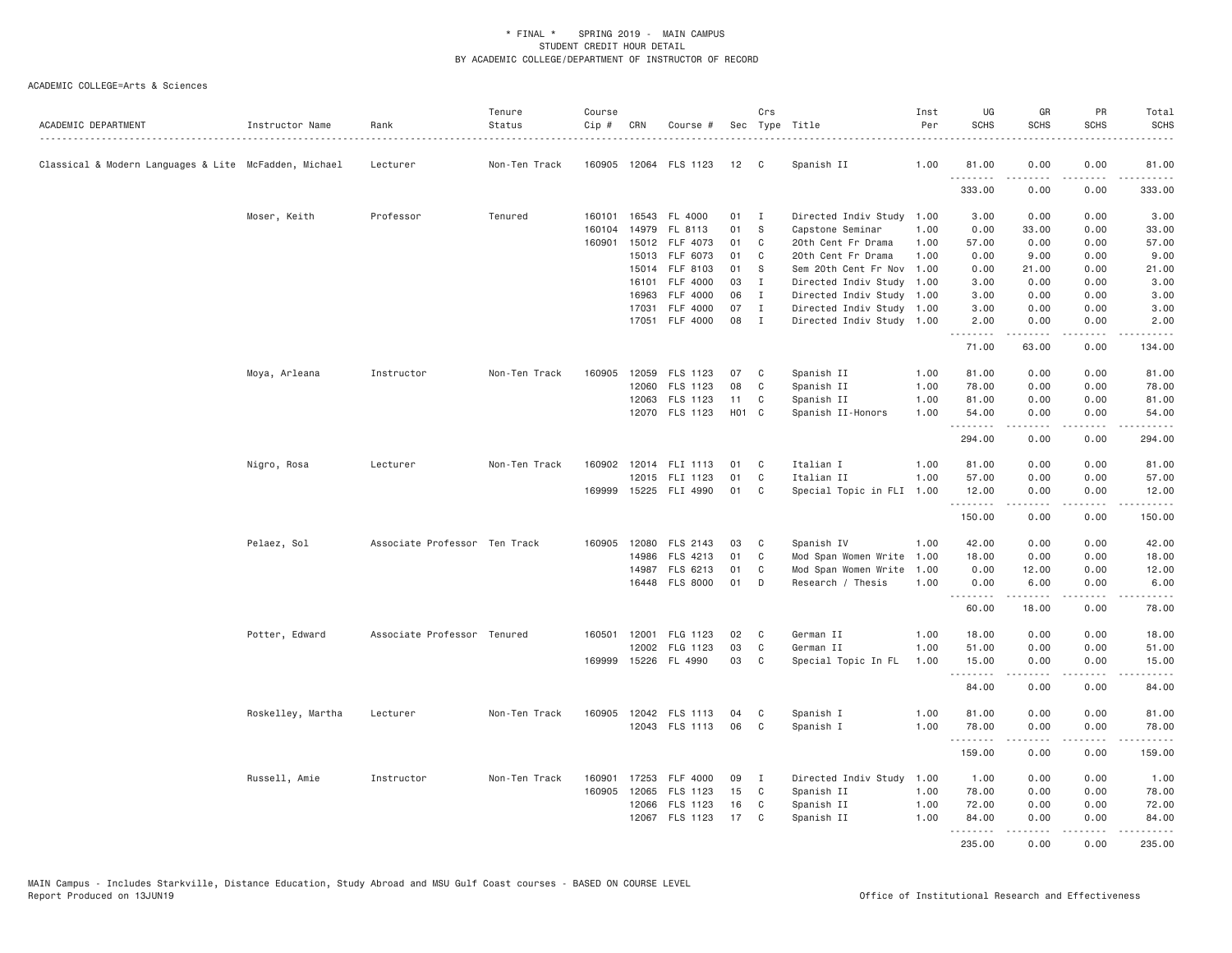| ACADEMIC DEPARTMENT                                | Instructor Name                        | Rank                          | Tenure<br>Status | Course<br>Cip # | CRN            | Course #                 |          | Crs              | Sec Type Title                                    | Inst<br>Per | UG<br><b>SCHS</b> | GR<br><b>SCHS</b>   | PR<br>SCHS                                                                                                                | Total<br><b>SCHS</b> |
|----------------------------------------------------|----------------------------------------|-------------------------------|------------------|-----------------|----------------|--------------------------|----------|------------------|---------------------------------------------------|-------------|-------------------|---------------------|---------------------------------------------------------------------------------------------------------------------------|----------------------|
| Classical & Modern Languages & Lite Simpore, Karim |                                        | Associate Professor Ten Track |                  | 160901 11981    |                | FLF 2133                 | 01       | C                | French III                                        | 1.00        | 69.00             | 0.00                | 0.00                                                                                                                      | 69.00                |
|                                                    |                                        |                               |                  |                 | 15011          | FLF 6223                 | 01       | $\mathsf{C}$     | French Novel before                               | 1.00        | 0.00              | 6.00                | 0.00                                                                                                                      | 6.00                 |
|                                                    |                                        |                               |                  |                 |                | 190901 15010 FLF 4223    | 01       | C.               | French Novel before                               | 1.00        | 18.00             | 0.00<br>$- - - - -$ | 0.00<br>.                                                                                                                 | 18.00<br>.           |
|                                                    |                                        |                               |                  |                 |                |                          |          |                  |                                                   |             | .<br>87.00        | 6.00                | 0.00                                                                                                                      | 93.00                |
|                                                    | Sung, Han-Hsin                         | Lecturer                      | Non-Ten Track    |                 |                | 160101 11967 FLC 1123    | 01       | B                | Chinese II                                        | 1.00        | 30.00             | 0.00                | 0.00                                                                                                                      | 30.00                |
|                                                    |                                        |                               |                  |                 | 11968          | FLC 1123                 | 02       | B                | Chinese II                                        | 1.00        | 27.00             | 0.00                | 0.00                                                                                                                      | 27.00                |
|                                                    |                                        |                               |                  |                 | 11969          | FLC 2143                 | 01       | C                | Chinese IV                                        | 1.00        | 21.00             | 0.00                | 0.00                                                                                                                      | 21.00                |
|                                                    |                                        |                               |                  | 169999          | 16607          | FLC 4000                 | 01       | $\mathbf{I}$     | Directed Indiv Study                              | 1.00        | 3.00              | 0.00                | 0.00                                                                                                                      | 3.00                 |
|                                                    |                                        |                               |                  |                 | 16608<br>16609 | FLC 4000<br>FLC 4000     | 02<br>03 | $\mathbf I$<br>I | Directed Indiv Study<br>Directed Indiv Study 1.00 | 1.00        | 3.00<br>3.00      | 0.00<br>0.00        | 0.00<br>0.00                                                                                                              | 3.00<br>3.00         |
|                                                    |                                        |                               |                  |                 |                |                          |          |                  |                                                   |             | .                 | -----               | $\frac{1}{2} \left( \frac{1}{2} \right) \left( \frac{1}{2} \right) \left( \frac{1}{2} \right) \left( \frac{1}{2} \right)$ | .                    |
|                                                    |                                        |                               |                  |                 |                |                          |          |                  |                                                   |             | 87.00             | 0.00                | 0.00                                                                                                                      | 87.00                |
|                                                    | Sykes, Savannah                        | Grad Teach Assist             | Non-Ten Track    |                 |                | 160905 12047 FLS 1113 10 |          | C <sub>1</sub>   | Spanish I                                         | 1.00        | 78.00<br>.        | 0.00<br>.           | 0.00<br>$  -$                                                                                                             | 78.00<br>.           |
|                                                    |                                        |                               |                  |                 |                |                          |          |                  |                                                   |             | 78.00             | 0.00                | 0.00                                                                                                                      | 78.00                |
|                                                    | Takeda, Nana                           | Lecturer                      | Non-Ten Track    |                 |                | 160302 12018 FLJ 1123    | 01       | C                | Japanese II                                       | 1.00        | 54.00             | 0.00                | 0.00                                                                                                                      | 54.00                |
|                                                    |                                        |                               |                  |                 | 12019          | FLJ 1123                 | 02       | C                | Japanese II                                       | 1.00        | 54.00             | 0.00                | 0.00                                                                                                                      | 54.00                |
|                                                    |                                        |                               |                  |                 |                | 12021 FLJ 2143           | 01       | C                | Japanese IV                                       | 1.00        | 45.00<br>.        | 0.00<br>.           | 0.00<br>$\frac{1}{2}$                                                                                                     | 45.00<br>.           |
|                                                    |                                        |                               |                  |                 |                |                          |          |                  |                                                   |             | 153.00            | 0.00                | 0.00                                                                                                                      | 153.00               |
|                                                    | Truesdale, Scott                       | Grad Teach Assist             | Non-Ten Track    |                 |                | 160901 11973 FLF 1113    | 04       | C                | French I                                          | 0.25        | 21.00             | 0.00                | 0.00                                                                                                                      | 21.00                |
|                                                    |                                        |                               |                  |                 |                | 11984 FLF 2143           | 01       | C                | French IV                                         | 1.00        | 60.00<br>.        | 0.00<br>-----       | 0.00<br>$\sim$ $\sim$ $\sim$ $\sim$                                                                                       | 60.00<br>.           |
|                                                    |                                        |                               |                  |                 |                |                          |          |                  |                                                   |             | 81.00             | 0.00                | 0.00                                                                                                                      | 81.00                |
|                                                    | Vozzo, Rosa                            | Instructor                    | Non-Ten Track    | 160905          |                | 12073 FLS 2133           | 04       | C                | Spanish III                                       | 1.00        | 45.00             | 0.00                | 0.00                                                                                                                      | 45.00                |
|                                                    |                                        |                               |                  |                 |                | 12074 FLS 2133           | 05       | C                | Spanish III                                       | 1.00        | 72.00             | 0.00                | 0.00                                                                                                                      | 72.00                |
|                                                    |                                        |                               |                  |                 | 12088          | FLS 3233                 | 01       | C                | Adv Spanish Conversa                              | 1.00        | 72.00             | 0.00                | 0.00                                                                                                                      | 72.00                |
|                                                    |                                        |                               |                  |                 | 12090          | FLS 3323                 | 01       | C                | Entrprs Span-Speak W                              | 1.00        | 81.00             | 0.00                | 0.00                                                                                                                      | 81.00                |
|                                                    |                                        |                               |                  |                 |                | 16989 FLS 4000           | 01       | $\mathbf{I}$     | Directed Indiv Study 1.00                         |             | 3.00<br>.         | 0.00<br>.           | 0.00<br>.                                                                                                                 | 3.00<br>.            |
|                                                    |                                        |                               |                  |                 |                |                          |          |                  |                                                   |             | 273.00            | 0.00                | 0.00                                                                                                                      | 273.00               |
|                                                    | Wadlington, Francesc Grad Teach Assist |                               | Non-Ten Track    | 160905          |                | 12046 FLS 1113           | 09       | C                | Spanish I                                         | 1.00        | 78.00<br>.        | 0.00                | 0.00                                                                                                                      | 78.00                |
|                                                    |                                        |                               |                  |                 |                |                          |          |                  |                                                   |             | 78.00             | 0.00                | 0.00                                                                                                                      | 78.00                |
|                                                    | Wolverton, Robert                      | Professor                     | Tenured          | 160101          | 11961          | FL 4143                  | 01       | C                | Classical Mythology                               | 1.00        | 129.00            | 0.00                | 0.00                                                                                                                      | 129.00               |
|                                                    |                                        |                               |                  | 161203          | 12027          | FLL 1123                 | 02       | C                | Latin II                                          | 1.00        | 57.00             | 0.00                | 0.00                                                                                                                      | 57.00                |
|                                                    |                                        |                               |                  |                 | 380201 13634   | REL 4143                 | 01       | C                | Classical Mythology                               | 1.00        | 75.00<br>.        | 0.00<br>-----       | 0.00<br>$\sim$ $\sim$ $\sim$                                                                                              | 75.00<br>.           |
|                                                    |                                        |                               |                  |                 |                |                          |          |                  |                                                   |             | 261.00            | 0.00                | 0.00                                                                                                                      | 261.00               |
|                                                    | Zelaya, Karina                         | Assistant Professor Ten Track |                  |                 |                | 160905 12078 FLS 2143    | 01       | C                | Spanish IV                                        | 1.00        | 72.00             | 0.00                | 0.00                                                                                                                      | 72.00                |
|                                                    |                                        |                               |                  |                 |                | 12079 FLS 2143           | 02       | C                | Spanish IV                                        | 1.00        | 72.00             | 0.00                | 0.00                                                                                                                      | 72.00                |
|                                                    |                                        |                               |                  |                 |                |                          |          |                  |                                                   |             | <u>.</u>          | $- - - - -$         | .                                                                                                                         | $- - - - - - -$      |
|                                                    |                                        |                               |                  |                 |                |                          |          |                  |                                                   |             | 144.00            | 0.00                | 0.00                                                                                                                      | 144,00               |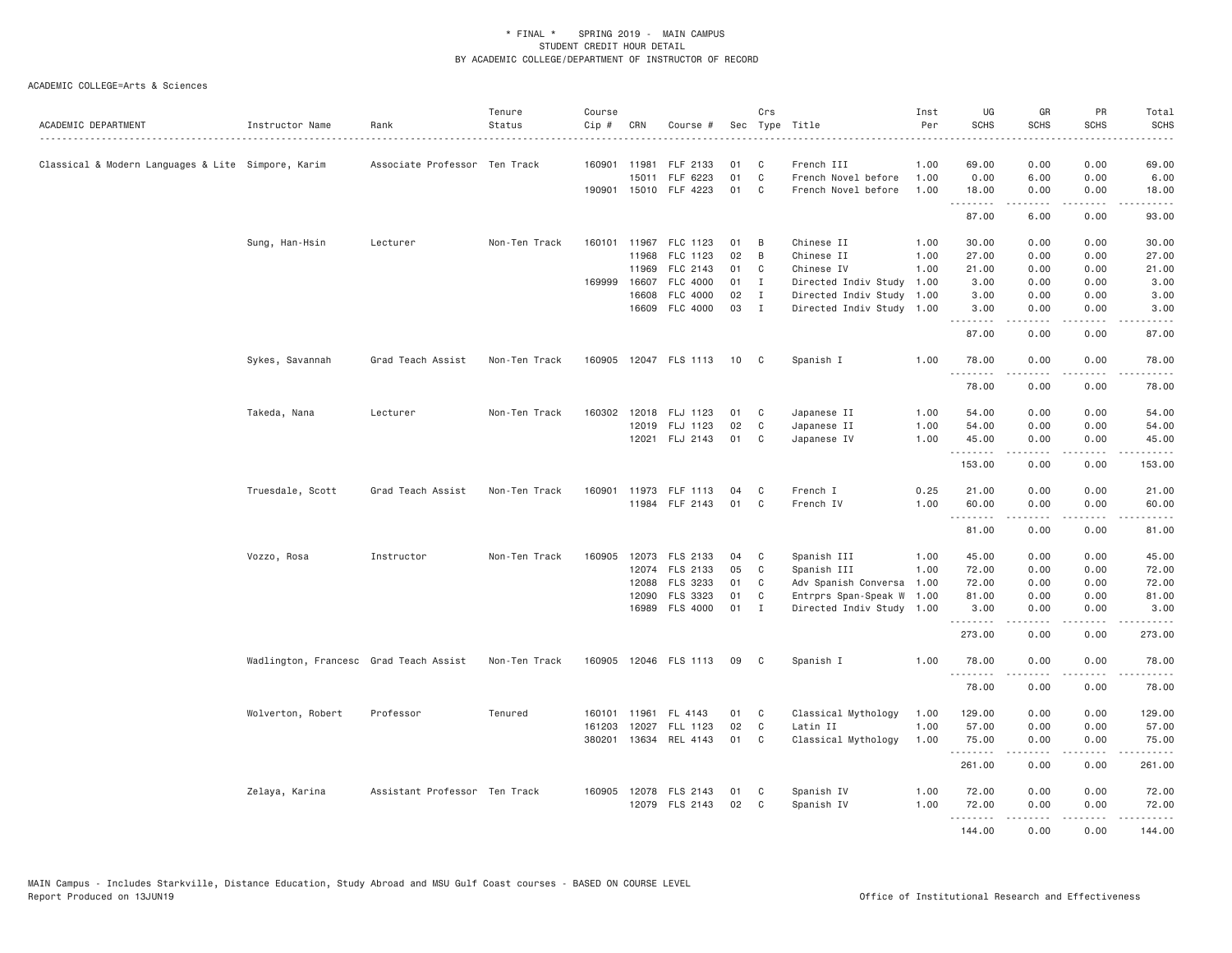# ACADEMIC COLLEGE=Arts & Sciences

|                     |                |     | Tenure |    |     |        |     |      |       | Inst |                |                  |             | Totai       |
|---------------------|----------------|-----|--------|----|-----|--------|-----|------|-------|------|----------------|------------------|-------------|-------------|
| ACADEMIC DEPARTMENT | Instructor Nam | Ran | status | ip | CRN | Course | Sec | Type | Title | Per  | הוות ה<br>o∪⊓∖ | SCH <sup>5</sup> | <b>SCHS</b> | <b>SCHS</b> |
|                     |                |     |        |    |     |        |     |      |       |      |                |                  |             | -----       |

 =================================== ======== ======== ======== ========== Classical & Modern Languages & Lite 6114.00 109.00 0.00 6223.00 =================================== ======== ======== ======== ==========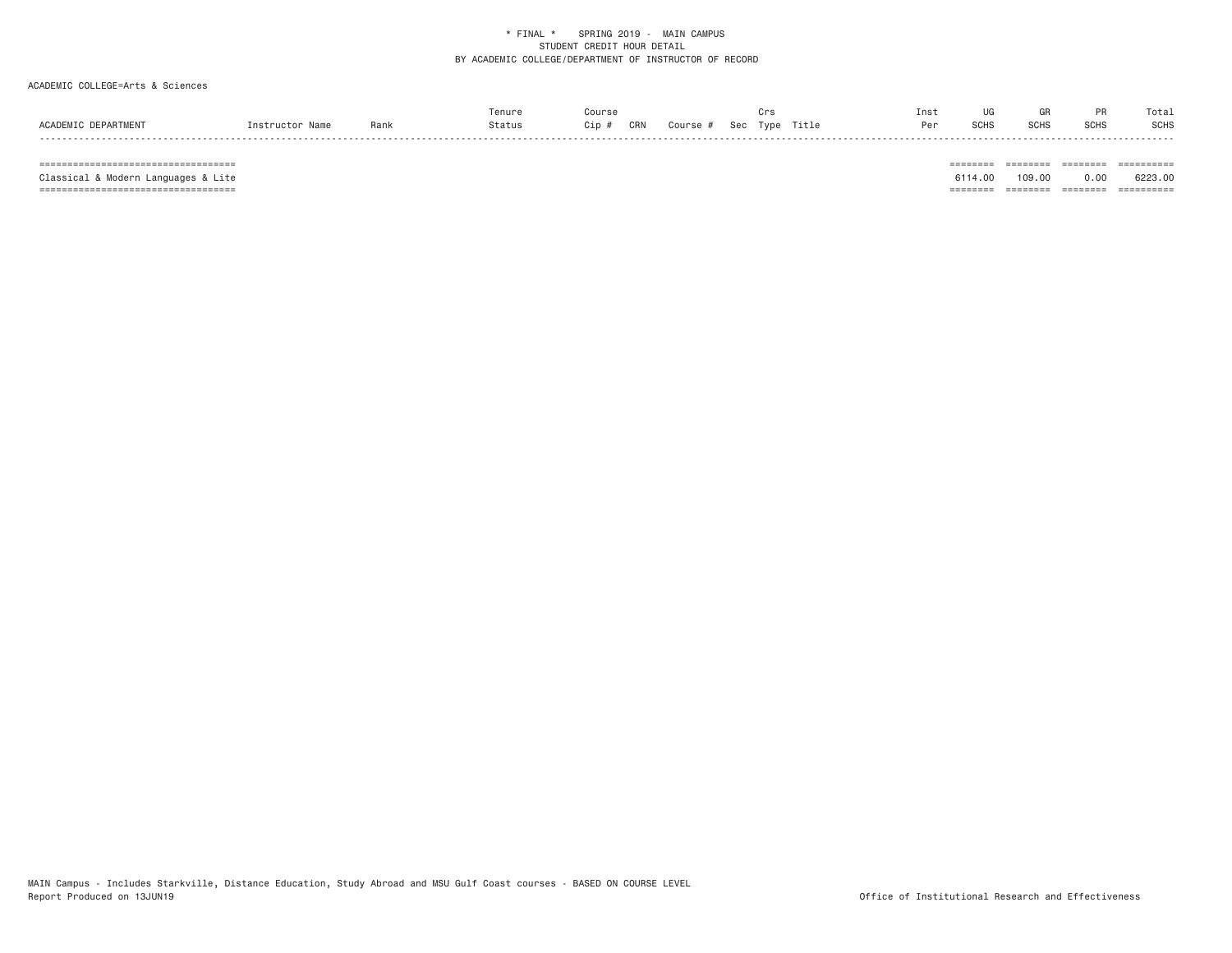| ACADEMIC DEPARTMENT | Instructor Name   | Rank                          | Tenure<br>Status | Course<br>Cip # | CRN          | Course #                       |             | Crs          | Sec Type Title                                         | Inst<br>Per | UG<br><b>SCHS</b> | GR<br><b>SCHS</b> | PR<br>SCHS                                                                                                                        | Total<br><b>SCHS</b>                                                                                                                                                                     |
|---------------------|-------------------|-------------------------------|------------------|-----------------|--------------|--------------------------------|-------------|--------------|--------------------------------------------------------|-------------|-------------------|-------------------|-----------------------------------------------------------------------------------------------------------------------------------|------------------------------------------------------------------------------------------------------------------------------------------------------------------------------------------|
| Communication       | Anthony, Kelli    | Instructor                    | Non-Ten Track    | 090101 14101    |              | CO 1223                        | 501 C       |              | Intro Comm Theory                                      | 1.00        | 93.00             | 0.00              | 0.00                                                                                                                              | 93.00                                                                                                                                                                                    |
|                     |                   |                               |                  |                 | 14105        | CO 3833                        | 501 C       |              | Interviewing                                           | 1.00        | 54.00             | 0.00              | 0.00                                                                                                                              | 54.00                                                                                                                                                                                    |
|                     |                   |                               |                  |                 | 090401 14102 | CO 1403                        | 501 C       |              | Intro Mass Media                                       | 1.00        | 147.00            | 0.00              | 0.00                                                                                                                              | 147.00                                                                                                                                                                                   |
|                     |                   |                               |                  | 090900          |              | 14104 CO 3813                  | 501 C       |              | PR Case Problems                                       | 1.00        | 30.00<br>.        | 0.00<br>.         | 0.00                                                                                                                              | 30.00<br>$\frac{1}{2} \left( \frac{1}{2} \right) \left( \frac{1}{2} \right) \left( \frac{1}{2} \right) \left( \frac{1}{2} \right) \left( \frac{1}{2} \right)$                            |
|                     |                   |                               |                  |                 |              |                                |             |              |                                                        |             | 324.00            | 0.00              | 0.00                                                                                                                              | 324.00                                                                                                                                                                                   |
|                     | Blount, Anna      | Lecturer                      | Non-Ten Track    |                 | 090101 10953 | CO 1013                        | 08          | C            | Intro to Communicati                                   | 1.00        | 105.00            | 0.00              | 0.00                                                                                                                              | 105.00                                                                                                                                                                                   |
|                     |                   |                               |                  |                 | 10957        | CO 1013                        | 12          | C            | Intro to Communicati                                   | 1.00        | 96.00             | 0.00              | 0.00                                                                                                                              | 96.00                                                                                                                                                                                    |
|                     |                   |                               |                  | 090900          | 11021        | CO 3863                        | 01          | B            | PR Production                                          | 1.00        | 42.00             | 0.00              | 0.00                                                                                                                              | 42.00                                                                                                                                                                                    |
|                     |                   |                               |                  |                 | 11023        | CO 3863                        | 03          | B            | PR Production                                          | 1.00        | 36.00<br>.        | 0.00<br>.         | 0.00<br>$\sim$ $\sim$ $\sim$                                                                                                      | 36.00<br>.                                                                                                                                                                               |
|                     |                   |                               |                  |                 |              |                                |             |              |                                                        |             | 279.00            | 0.00              | 0.00                                                                                                                              | 279.00                                                                                                                                                                                   |
|                     | Bogue, Patty      | Instructor                    | Non-Ten Track    | 520201          | 12897        | MGT 3213                       | 01          | C            | Org Communications                                     | 1.00        | 189.00            | 0.00              | 0.00                                                                                                                              | 189.00                                                                                                                                                                                   |
|                     |                   |                               |                  |                 | 12898        | MGT 3213                       | 02          | $\mathsf{C}$ | Org Communications                                     | 1.00        | 195.00            | 0.00              | 0.00                                                                                                                              | 195.00                                                                                                                                                                                   |
|                     |                   |                               |                  |                 | 12899        | MGT 3213                       | 03          | C            | Org Communications                                     | 1.00        | 192.00            | 0.00              | 0.00                                                                                                                              | 192.00                                                                                                                                                                                   |
|                     |                   |                               |                  |                 | 14387        | MGT 3213                       | 506 C       |              | Org Communications                                     | 1.00        | 141.00<br>.       | 0.00<br><u>.</u>  | 0.00<br>.                                                                                                                         | 141.00<br>$- - - - - -$                                                                                                                                                                  |
|                     |                   |                               |                  |                 |              |                                |             |              |                                                        |             | 717.00            | 0.00              | 0.00                                                                                                                              | 717.00                                                                                                                                                                                   |
|                     | Brown, Karyn      | Instructor                    | Non-Ten Track    | 090900          |              | 11043 CO 4813                  | 03          | C            | PR Organizations                                       | 1.00        | 78.00<br>.        | 0.00<br>.         | 0.00                                                                                                                              | 78.00<br>.                                                                                                                                                                               |
|                     |                   |                               |                  |                 |              |                                |             |              |                                                        |             | 78.00             | 0.00              | 0.00                                                                                                                              | 78.00                                                                                                                                                                                    |
|                     | Cain, Emily       | Instructor                    | Non-Ten Track    |                 |              | 090900 11022 CO 3863           | 02          | B            | PR Production                                          | 1.00        | 30.00             | 0.00              | 0.00                                                                                                                              | 30.00                                                                                                                                                                                    |
|                     |                   |                               |                  |                 |              |                                |             |              |                                                        |             | 30.00             | 0.00              | 0.00                                                                                                                              | 30.00                                                                                                                                                                                    |
|                     | Carskadon, Leslie | Non-Faculty                   | Not Applicable   |                 |              | 090701 10989 CO 2423           | 01          | $\mathbf{C}$ | News Edit-Typo-Mkup                                    | 1.00        | 39.00             | 0.00              | 0.00                                                                                                                              | 39.00                                                                                                                                                                                    |
|                     |                   |                               |                  |                 |              |                                |             |              |                                                        |             | .<br>39.00        | 0.00              | 0.00                                                                                                                              | 39.00                                                                                                                                                                                    |
|                     | Chambers, Cheryl  | Instructor                    | Non-Ten Track    |                 | 090101 10950 | CO 1013                        | 05          | C            | Intro to Communicati 1.00                              |             | 105.00            | 0.00              | 0.00                                                                                                                              | 105.00                                                                                                                                                                                   |
|                     |                   |                               |                  |                 | 10951        | CO 1013                        | 06          | $\mathsf{C}$ | Intro to Communicati                                   | 1.00        | 102.00            | 0.00              | 0.00                                                                                                                              | 102.00                                                                                                                                                                                   |
|                     |                   |                               |                  |                 | 10952        | CO 1013                        | 07          | C            | Intro to Communicati 1.00                              |             | 105.00            | 0.00              | 0.00                                                                                                                              | 105.00                                                                                                                                                                                   |
|                     |                   |                               |                  |                 | 090701 14108 | CO 4433                        | 501 C       |              | Television Criticism 1.00                              |             | 42.00<br>.        | 0.00<br>.         | 0.00<br>$\frac{1}{2}$                                                                                                             | 42.00<br>$\frac{1}{2} \left( \frac{1}{2} \right) \left( \frac{1}{2} \right) \left( \frac{1}{2} \right) \left( \frac{1}{2} \right) \left( \frac{1}{2} \right) \left( \frac{1}{2} \right)$ |
|                     |                   |                               |                  |                 |              |                                |             |              |                                                        |             | 354.00            | 0.00              | 0.00                                                                                                                              | 354.00                                                                                                                                                                                   |
|                     | Clevinger, Donna  | Professor                     | Tenured          | 240101          | 14821        | HON 1173                       | H04 S       |              | The Quest II                                           | 1.00        | 18.00             | 0.00              | 0.00                                                                                                                              | 18.00                                                                                                                                                                                    |
|                     |                   |                               |                  | 500506          |              | 12517 HON 3173                 | H01 S       |              | Honors Seminar in Fi 1.00                              |             | 45.00<br>.        | 0.00<br>.         | 0.00<br>$\frac{1}{2} \left( \frac{1}{2} \right) \left( \frac{1}{2} \right) \left( \frac{1}{2} \right) \left( \frac{1}{2} \right)$ | 45.00<br>.                                                                                                                                                                               |
|                     |                   |                               |                  |                 |              |                                |             |              |                                                        |             | 63.00             | 0.00              | 0.00                                                                                                                              | 63.00                                                                                                                                                                                    |
|                     | Fisher, Melody    | Assistant Professor Ten Track |                  | 090900 11011    |              | CO 3813                        | 01          | C            | PR Case Problems                                       | 1.00        | 75.00             | 0.00              | 0.00                                                                                                                              | 75.00                                                                                                                                                                                    |
|                     |                   |                               |                  |                 | 11013        | CO 3813                        | 03          | C            | PR Case Problems                                       | 1.00        | 75.00             | 0.00              | 0.00                                                                                                                              | 75.00                                                                                                                                                                                    |
|                     |                   |                               |                  |                 |              | 11041 CO 4813                  | 01          | $\mathsf{C}$ | PR Organizations                                       | 1.00        | 54.00<br>.        | 0.00<br>-----     | 0.00<br>.                                                                                                                         | 54.00<br>.                                                                                                                                                                               |
|                     |                   |                               |                  |                 |              |                                |             |              |                                                        |             | 204.00            | 0.00              | 0.00                                                                                                                              | 204.00                                                                                                                                                                                   |
|                     | Forde, John       | Professor                     | Tenured          | 090900          |              | 11010 CO 3803<br>14103 CO 3803 | 01<br>501 C | C            | Prin Public Relation 1.00<br>Prin Public Relation 1.00 |             | 321.00<br>39.00   | 0.00<br>0.00      | 0.00<br>0.00                                                                                                                      | 321.00<br>39.00                                                                                                                                                                          |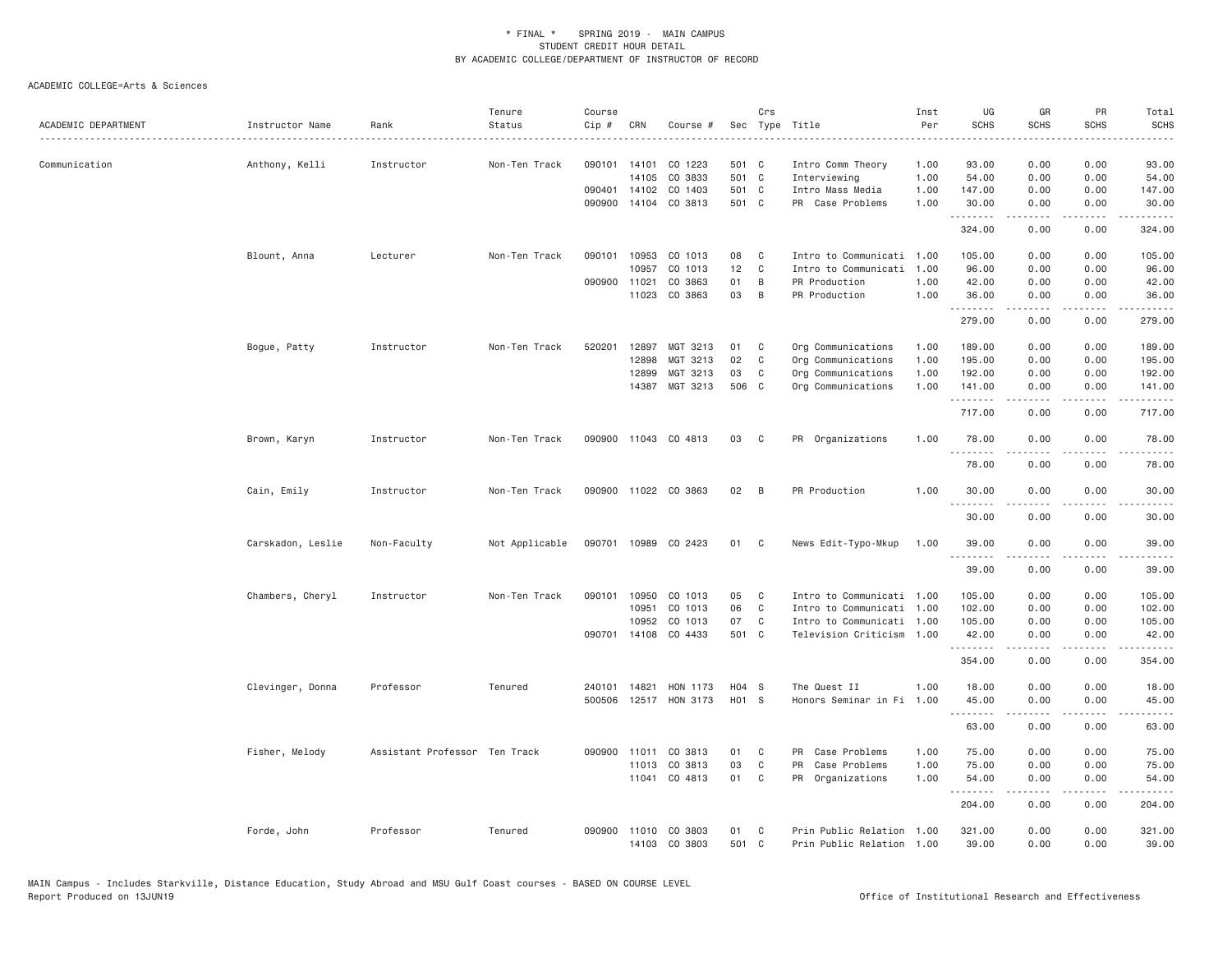| .<br>. <u>.</u><br>.<br>$\frac{1}{2} \left( \frac{1}{2} \right) \left( \frac{1}{2} \right) \left( \frac{1}{2} \right) \left( \frac{1}{2} \right) \left( \frac{1}{2} \right)$<br>360.00<br>360.00<br>0.00<br>0.00<br>96.00<br>Communication<br>Fountain, Amy<br>Instructor<br>Non-Ten Track<br>090101<br>14099<br>CO 1013<br>501 C<br>Intro to Communicati 1.00<br>96.00<br>0.00<br>0.00<br>11025<br>01<br>090401<br>CO 4053<br>E<br>Internship Comm<br>1.00<br>75.00<br>0.00<br>0.00<br>75.00<br>231304 10933<br>CO 1003<br>02<br>0.75<br>C<br>Fund Of Public Speak 0.01<br>0.75<br>0.00<br>0.00<br>10934<br>CO 1003<br>03<br>Fund Of Public Speak 0.01<br>0.75<br>0.00<br>0.00<br>0.75<br>C<br>10935<br>CO 1003<br>04<br>Fund Of Public Speak 1.00<br>75.00<br>0.00<br>75.00<br>C.<br>0.00<br>10936<br>CO 1003<br>05<br>C <sub>1</sub><br>Fund Of Public Speak 0.01<br>0.72<br>0.00<br>0.00<br>0.72<br>10937<br>CO 1003<br>06<br>C<br>Fund Of Public Speak 1.00<br>72.00<br>0.00<br>0.00<br>72.00<br>75.00<br>10938<br>CO 1003<br>07<br>Fund Of Public Speak 1.00<br>75.00<br>0.00<br>0.00<br>C<br>10939<br>CO 1003<br>08<br>C<br>Fund Of Public Speak 0.01<br>0.72<br>0.00<br>0.00<br>0.72<br>09<br>0.66<br>10940<br>CO 1003<br>C<br>Fund Of Public Speak 0.01<br>0.66<br>0.00<br>0.00<br>10<br>10941<br>CO 1003<br>$\mathbf{C}$<br>Fund Of Public Speak 0.01<br>0.72<br>0.00<br>0.00<br>0.72<br>Fund Of Public Speak 0.01<br>10943<br>CO 1003<br>12<br>C<br>0.72<br>0.00<br>0.72<br>0.00<br>13<br>10944<br>CO 1003<br>C<br>Fund Of Public Speak 0.01<br>0.75<br>0.00<br>0.00<br>0.75<br>14 C<br>0.75<br>10945<br>CO 1003<br>Fund Of Public Speak 0.01<br>0.75<br>0.00<br>0.00<br>399.54<br>399.54<br>0.00<br>0.00<br>231304 10934<br>CO 1003<br>03<br>Fund Of Public Speak 0.99<br>0.00<br>0.00<br>74.25<br>Fulton, Joyce<br>Lecturer<br>Non-Ten Track<br>C<br>74.25<br>10941<br>CO 1003<br>10<br>$\mathbf{C}$<br>Fund Of Public Speak 0.99<br>71.28<br>0.00<br>0.00<br>71.28<br>.<br>.<br>.<br>.<br>0.00<br>145.53<br>145.53<br>0.00<br>Fund Of Public Speak 0.99<br>Gardner, Daniel<br>Non-Ten Track<br>231304<br>10943<br>CO 1003<br>12<br>$\mathbf{C}$<br>71.28<br>0.00<br>0.00<br>71.28<br>Lecturer<br>13<br>10944 CO 1003<br>$\mathbf{C}$<br>Fund Of Public Speak 0.99<br>74.25<br>0.00<br>0.00<br>74.25<br>145.53<br>0.00<br>0.00<br>145.53<br>Garraway, David<br>Not Applicable<br>090701 10997 CO 3333<br>01<br>$\overline{B}$<br>Adv Television Prd<br>1,00<br>48.00<br>0.00<br>0.00<br>48.00<br>Non-Faculty<br>.<br>48.00<br>0.00<br>0.00<br>48.00<br>01<br>51.00<br>Gordon, Meaghan<br>Instructor<br>Non-Ten Track<br>090900 11018<br>CO 3853<br>$\mathbf{C}$<br>Public Relations Wri 1.00<br>51.00<br>0.00<br>0.00<br>CO 3853<br>02<br>$\mathbf{C}$<br>0.00<br>11019<br>Public Relations Wri 1.00<br>51.00<br>0.00<br>51.00<br>CO 3853<br>03<br>51.00<br>11020<br>C<br>Public Relations Wri 1.00<br>51.00<br>0.00<br>0.00<br>02<br>11042<br>CO 4813<br>C<br>PR Organizations<br>1.00<br>36.00<br>0.00<br>0.00<br>36.00<br>16537 CO 3853<br>04<br>48.00<br>C<br>Public Relations Wri 1.00<br>48.00<br>0.00<br>0.00<br>.<br>237.00<br>0.00<br>0.00<br>237.00<br>Harmon, Nicole<br>Lecturer<br>Non-Ten Track<br>090101 10949<br>CO 1013<br>04<br>Intro to Communicati 1.00<br>96.00<br>0.00<br>0.00<br>96.00<br>$\mathbf{C}$<br>10956<br>CO 1013<br>11<br>$\mathbf{C}$<br>Intro to Communicati 1.00<br>105.00<br>0.00<br>0.00<br>105.00<br>10960<br>CO 1013<br>15<br>$\mathbf{C}$<br>102.00<br>0.00<br>0.00<br>102.00<br>Intro to Communicati 1.00<br>02<br>231304 10933<br>CO 1003<br>$\mathbb{C}$<br>Fund Of Public Speak 0.99<br>0.00<br>0.00<br>74.25<br>74.25<br>.<br>$\frac{1}{2}$<br>0.00<br>0.00<br>377.25<br>377.25<br>500501 10971 CO 1503<br>01 C<br>Intro To Theatre<br>0.00<br>474.00<br>Harris, Melanie<br>Instructor<br>Non-Ten Track<br>1.00<br>474.00<br>0.00<br>474.00<br>0.00<br>0.00<br>474.00<br>0.00<br>0.00<br>30.00<br>Hernandez, Terri<br>Assistant Professor Ten Track<br>090900 11040 CO 4803<br>$CO2$ $C$<br>Research in PR & Adv 1.00<br>30.00 | ACADEMIC DEPARTMENT | Instructor Name | Rank | Tenure<br>Status | Course<br>Cip # | CRN | Course # | Crs | Sec Type Title | Inst<br>Per | UG<br><b>SCHS</b> | GR<br><b>SCHS</b> | PR<br><b>SCHS</b> | Total<br><b>SCHS</b> |
|------------------------------------------------------------------------------------------------------------------------------------------------------------------------------------------------------------------------------------------------------------------------------------------------------------------------------------------------------------------------------------------------------------------------------------------------------------------------------------------------------------------------------------------------------------------------------------------------------------------------------------------------------------------------------------------------------------------------------------------------------------------------------------------------------------------------------------------------------------------------------------------------------------------------------------------------------------------------------------------------------------------------------------------------------------------------------------------------------------------------------------------------------------------------------------------------------------------------------------------------------------------------------------------------------------------------------------------------------------------------------------------------------------------------------------------------------------------------------------------------------------------------------------------------------------------------------------------------------------------------------------------------------------------------------------------------------------------------------------------------------------------------------------------------------------------------------------------------------------------------------------------------------------------------------------------------------------------------------------------------------------------------------------------------------------------------------------------------------------------------------------------------------------------------------------------------------------------------------------------------------------------------------------------------------------------------------------------------------------------------------------------------------------------------------------------------------------------------------------------------------------------------------------------------------------------------------------------------------------------------------------------------------------------------------------------------------------------------------------------------------------------------------------------------------------------------------------------------------------------------------------------------------------------------------------------------------------------------------------------------------------------------------------------------------------------------------------------------------------------------------------------------------------------------------------------------------------------------------------------------------------------------------------------------------------------------------------------------------------------------------------------------------------------------------------------------------------------------------------------------------------------------------------------------------------------------------------------------------------------------------------------------------------------------------------------------------------------------------------------------------------------------------------------------------------------------------------------------------------------------------------------------------------------------------------------------------------------------------------------------------------------------------------------------------------------------------------------|---------------------|-----------------|------|------------------|-----------------|-----|----------|-----|----------------|-------------|-------------------|-------------------|-------------------|----------------------|
|                                                                                                                                                                                                                                                                                                                                                                                                                                                                                                                                                                                                                                                                                                                                                                                                                                                                                                                                                                                                                                                                                                                                                                                                                                                                                                                                                                                                                                                                                                                                                                                                                                                                                                                                                                                                                                                                                                                                                                                                                                                                                                                                                                                                                                                                                                                                                                                                                                                                                                                                                                                                                                                                                                                                                                                                                                                                                                                                                                                                                                                                                                                                                                                                                                                                                                                                                                                                                                                                                                                                                                                                                                                                                                                                                                                                                                                                                                                                                                                                                                                                                          |                     |                 |      |                  |                 |     |          |     |                |             |                   |                   |                   |                      |
|                                                                                                                                                                                                                                                                                                                                                                                                                                                                                                                                                                                                                                                                                                                                                                                                                                                                                                                                                                                                                                                                                                                                                                                                                                                                                                                                                                                                                                                                                                                                                                                                                                                                                                                                                                                                                                                                                                                                                                                                                                                                                                                                                                                                                                                                                                                                                                                                                                                                                                                                                                                                                                                                                                                                                                                                                                                                                                                                                                                                                                                                                                                                                                                                                                                                                                                                                                                                                                                                                                                                                                                                                                                                                                                                                                                                                                                                                                                                                                                                                                                                                          |                     |                 |      |                  |                 |     |          |     |                |             |                   |                   |                   |                      |
|                                                                                                                                                                                                                                                                                                                                                                                                                                                                                                                                                                                                                                                                                                                                                                                                                                                                                                                                                                                                                                                                                                                                                                                                                                                                                                                                                                                                                                                                                                                                                                                                                                                                                                                                                                                                                                                                                                                                                                                                                                                                                                                                                                                                                                                                                                                                                                                                                                                                                                                                                                                                                                                                                                                                                                                                                                                                                                                                                                                                                                                                                                                                                                                                                                                                                                                                                                                                                                                                                                                                                                                                                                                                                                                                                                                                                                                                                                                                                                                                                                                                                          |                     |                 |      |                  |                 |     |          |     |                |             |                   |                   |                   |                      |
|                                                                                                                                                                                                                                                                                                                                                                                                                                                                                                                                                                                                                                                                                                                                                                                                                                                                                                                                                                                                                                                                                                                                                                                                                                                                                                                                                                                                                                                                                                                                                                                                                                                                                                                                                                                                                                                                                                                                                                                                                                                                                                                                                                                                                                                                                                                                                                                                                                                                                                                                                                                                                                                                                                                                                                                                                                                                                                                                                                                                                                                                                                                                                                                                                                                                                                                                                                                                                                                                                                                                                                                                                                                                                                                                                                                                                                                                                                                                                                                                                                                                                          |                     |                 |      |                  |                 |     |          |     |                |             |                   |                   |                   |                      |
|                                                                                                                                                                                                                                                                                                                                                                                                                                                                                                                                                                                                                                                                                                                                                                                                                                                                                                                                                                                                                                                                                                                                                                                                                                                                                                                                                                                                                                                                                                                                                                                                                                                                                                                                                                                                                                                                                                                                                                                                                                                                                                                                                                                                                                                                                                                                                                                                                                                                                                                                                                                                                                                                                                                                                                                                                                                                                                                                                                                                                                                                                                                                                                                                                                                                                                                                                                                                                                                                                                                                                                                                                                                                                                                                                                                                                                                                                                                                                                                                                                                                                          |                     |                 |      |                  |                 |     |          |     |                |             |                   |                   |                   |                      |
|                                                                                                                                                                                                                                                                                                                                                                                                                                                                                                                                                                                                                                                                                                                                                                                                                                                                                                                                                                                                                                                                                                                                                                                                                                                                                                                                                                                                                                                                                                                                                                                                                                                                                                                                                                                                                                                                                                                                                                                                                                                                                                                                                                                                                                                                                                                                                                                                                                                                                                                                                                                                                                                                                                                                                                                                                                                                                                                                                                                                                                                                                                                                                                                                                                                                                                                                                                                                                                                                                                                                                                                                                                                                                                                                                                                                                                                                                                                                                                                                                                                                                          |                     |                 |      |                  |                 |     |          |     |                |             |                   |                   |                   |                      |
|                                                                                                                                                                                                                                                                                                                                                                                                                                                                                                                                                                                                                                                                                                                                                                                                                                                                                                                                                                                                                                                                                                                                                                                                                                                                                                                                                                                                                                                                                                                                                                                                                                                                                                                                                                                                                                                                                                                                                                                                                                                                                                                                                                                                                                                                                                                                                                                                                                                                                                                                                                                                                                                                                                                                                                                                                                                                                                                                                                                                                                                                                                                                                                                                                                                                                                                                                                                                                                                                                                                                                                                                                                                                                                                                                                                                                                                                                                                                                                                                                                                                                          |                     |                 |      |                  |                 |     |          |     |                |             |                   |                   |                   |                      |
|                                                                                                                                                                                                                                                                                                                                                                                                                                                                                                                                                                                                                                                                                                                                                                                                                                                                                                                                                                                                                                                                                                                                                                                                                                                                                                                                                                                                                                                                                                                                                                                                                                                                                                                                                                                                                                                                                                                                                                                                                                                                                                                                                                                                                                                                                                                                                                                                                                                                                                                                                                                                                                                                                                                                                                                                                                                                                                                                                                                                                                                                                                                                                                                                                                                                                                                                                                                                                                                                                                                                                                                                                                                                                                                                                                                                                                                                                                                                                                                                                                                                                          |                     |                 |      |                  |                 |     |          |     |                |             |                   |                   |                   |                      |
|                                                                                                                                                                                                                                                                                                                                                                                                                                                                                                                                                                                                                                                                                                                                                                                                                                                                                                                                                                                                                                                                                                                                                                                                                                                                                                                                                                                                                                                                                                                                                                                                                                                                                                                                                                                                                                                                                                                                                                                                                                                                                                                                                                                                                                                                                                                                                                                                                                                                                                                                                                                                                                                                                                                                                                                                                                                                                                                                                                                                                                                                                                                                                                                                                                                                                                                                                                                                                                                                                                                                                                                                                                                                                                                                                                                                                                                                                                                                                                                                                                                                                          |                     |                 |      |                  |                 |     |          |     |                |             |                   |                   |                   |                      |
|                                                                                                                                                                                                                                                                                                                                                                                                                                                                                                                                                                                                                                                                                                                                                                                                                                                                                                                                                                                                                                                                                                                                                                                                                                                                                                                                                                                                                                                                                                                                                                                                                                                                                                                                                                                                                                                                                                                                                                                                                                                                                                                                                                                                                                                                                                                                                                                                                                                                                                                                                                                                                                                                                                                                                                                                                                                                                                                                                                                                                                                                                                                                                                                                                                                                                                                                                                                                                                                                                                                                                                                                                                                                                                                                                                                                                                                                                                                                                                                                                                                                                          |                     |                 |      |                  |                 |     |          |     |                |             |                   |                   |                   |                      |
|                                                                                                                                                                                                                                                                                                                                                                                                                                                                                                                                                                                                                                                                                                                                                                                                                                                                                                                                                                                                                                                                                                                                                                                                                                                                                                                                                                                                                                                                                                                                                                                                                                                                                                                                                                                                                                                                                                                                                                                                                                                                                                                                                                                                                                                                                                                                                                                                                                                                                                                                                                                                                                                                                                                                                                                                                                                                                                                                                                                                                                                                                                                                                                                                                                                                                                                                                                                                                                                                                                                                                                                                                                                                                                                                                                                                                                                                                                                                                                                                                                                                                          |                     |                 |      |                  |                 |     |          |     |                |             |                   |                   |                   |                      |
|                                                                                                                                                                                                                                                                                                                                                                                                                                                                                                                                                                                                                                                                                                                                                                                                                                                                                                                                                                                                                                                                                                                                                                                                                                                                                                                                                                                                                                                                                                                                                                                                                                                                                                                                                                                                                                                                                                                                                                                                                                                                                                                                                                                                                                                                                                                                                                                                                                                                                                                                                                                                                                                                                                                                                                                                                                                                                                                                                                                                                                                                                                                                                                                                                                                                                                                                                                                                                                                                                                                                                                                                                                                                                                                                                                                                                                                                                                                                                                                                                                                                                          |                     |                 |      |                  |                 |     |          |     |                |             |                   |                   |                   |                      |
|                                                                                                                                                                                                                                                                                                                                                                                                                                                                                                                                                                                                                                                                                                                                                                                                                                                                                                                                                                                                                                                                                                                                                                                                                                                                                                                                                                                                                                                                                                                                                                                                                                                                                                                                                                                                                                                                                                                                                                                                                                                                                                                                                                                                                                                                                                                                                                                                                                                                                                                                                                                                                                                                                                                                                                                                                                                                                                                                                                                                                                                                                                                                                                                                                                                                                                                                                                                                                                                                                                                                                                                                                                                                                                                                                                                                                                                                                                                                                                                                                                                                                          |                     |                 |      |                  |                 |     |          |     |                |             |                   |                   |                   |                      |
|                                                                                                                                                                                                                                                                                                                                                                                                                                                                                                                                                                                                                                                                                                                                                                                                                                                                                                                                                                                                                                                                                                                                                                                                                                                                                                                                                                                                                                                                                                                                                                                                                                                                                                                                                                                                                                                                                                                                                                                                                                                                                                                                                                                                                                                                                                                                                                                                                                                                                                                                                                                                                                                                                                                                                                                                                                                                                                                                                                                                                                                                                                                                                                                                                                                                                                                                                                                                                                                                                                                                                                                                                                                                                                                                                                                                                                                                                                                                                                                                                                                                                          |                     |                 |      |                  |                 |     |          |     |                |             |                   |                   |                   |                      |
|                                                                                                                                                                                                                                                                                                                                                                                                                                                                                                                                                                                                                                                                                                                                                                                                                                                                                                                                                                                                                                                                                                                                                                                                                                                                                                                                                                                                                                                                                                                                                                                                                                                                                                                                                                                                                                                                                                                                                                                                                                                                                                                                                                                                                                                                                                                                                                                                                                                                                                                                                                                                                                                                                                                                                                                                                                                                                                                                                                                                                                                                                                                                                                                                                                                                                                                                                                                                                                                                                                                                                                                                                                                                                                                                                                                                                                                                                                                                                                                                                                                                                          |                     |                 |      |                  |                 |     |          |     |                |             |                   |                   |                   |                      |
|                                                                                                                                                                                                                                                                                                                                                                                                                                                                                                                                                                                                                                                                                                                                                                                                                                                                                                                                                                                                                                                                                                                                                                                                                                                                                                                                                                                                                                                                                                                                                                                                                                                                                                                                                                                                                                                                                                                                                                                                                                                                                                                                                                                                                                                                                                                                                                                                                                                                                                                                                                                                                                                                                                                                                                                                                                                                                                                                                                                                                                                                                                                                                                                                                                                                                                                                                                                                                                                                                                                                                                                                                                                                                                                                                                                                                                                                                                                                                                                                                                                                                          |                     |                 |      |                  |                 |     |          |     |                |             |                   |                   |                   |                      |
|                                                                                                                                                                                                                                                                                                                                                                                                                                                                                                                                                                                                                                                                                                                                                                                                                                                                                                                                                                                                                                                                                                                                                                                                                                                                                                                                                                                                                                                                                                                                                                                                                                                                                                                                                                                                                                                                                                                                                                                                                                                                                                                                                                                                                                                                                                                                                                                                                                                                                                                                                                                                                                                                                                                                                                                                                                                                                                                                                                                                                                                                                                                                                                                                                                                                                                                                                                                                                                                                                                                                                                                                                                                                                                                                                                                                                                                                                                                                                                                                                                                                                          |                     |                 |      |                  |                 |     |          |     |                |             |                   |                   |                   |                      |
|                                                                                                                                                                                                                                                                                                                                                                                                                                                                                                                                                                                                                                                                                                                                                                                                                                                                                                                                                                                                                                                                                                                                                                                                                                                                                                                                                                                                                                                                                                                                                                                                                                                                                                                                                                                                                                                                                                                                                                                                                                                                                                                                                                                                                                                                                                                                                                                                                                                                                                                                                                                                                                                                                                                                                                                                                                                                                                                                                                                                                                                                                                                                                                                                                                                                                                                                                                                                                                                                                                                                                                                                                                                                                                                                                                                                                                                                                                                                                                                                                                                                                          |                     |                 |      |                  |                 |     |          |     |                |             |                   |                   |                   |                      |
|                                                                                                                                                                                                                                                                                                                                                                                                                                                                                                                                                                                                                                                                                                                                                                                                                                                                                                                                                                                                                                                                                                                                                                                                                                                                                                                                                                                                                                                                                                                                                                                                                                                                                                                                                                                                                                                                                                                                                                                                                                                                                                                                                                                                                                                                                                                                                                                                                                                                                                                                                                                                                                                                                                                                                                                                                                                                                                                                                                                                                                                                                                                                                                                                                                                                                                                                                                                                                                                                                                                                                                                                                                                                                                                                                                                                                                                                                                                                                                                                                                                                                          |                     |                 |      |                  |                 |     |          |     |                |             |                   |                   |                   |                      |
|                                                                                                                                                                                                                                                                                                                                                                                                                                                                                                                                                                                                                                                                                                                                                                                                                                                                                                                                                                                                                                                                                                                                                                                                                                                                                                                                                                                                                                                                                                                                                                                                                                                                                                                                                                                                                                                                                                                                                                                                                                                                                                                                                                                                                                                                                                                                                                                                                                                                                                                                                                                                                                                                                                                                                                                                                                                                                                                                                                                                                                                                                                                                                                                                                                                                                                                                                                                                                                                                                                                                                                                                                                                                                                                                                                                                                                                                                                                                                                                                                                                                                          |                     |                 |      |                  |                 |     |          |     |                |             |                   |                   |                   |                      |
|                                                                                                                                                                                                                                                                                                                                                                                                                                                                                                                                                                                                                                                                                                                                                                                                                                                                                                                                                                                                                                                                                                                                                                                                                                                                                                                                                                                                                                                                                                                                                                                                                                                                                                                                                                                                                                                                                                                                                                                                                                                                                                                                                                                                                                                                                                                                                                                                                                                                                                                                                                                                                                                                                                                                                                                                                                                                                                                                                                                                                                                                                                                                                                                                                                                                                                                                                                                                                                                                                                                                                                                                                                                                                                                                                                                                                                                                                                                                                                                                                                                                                          |                     |                 |      |                  |                 |     |          |     |                |             |                   |                   |                   |                      |
|                                                                                                                                                                                                                                                                                                                                                                                                                                                                                                                                                                                                                                                                                                                                                                                                                                                                                                                                                                                                                                                                                                                                                                                                                                                                                                                                                                                                                                                                                                                                                                                                                                                                                                                                                                                                                                                                                                                                                                                                                                                                                                                                                                                                                                                                                                                                                                                                                                                                                                                                                                                                                                                                                                                                                                                                                                                                                                                                                                                                                                                                                                                                                                                                                                                                                                                                                                                                                                                                                                                                                                                                                                                                                                                                                                                                                                                                                                                                                                                                                                                                                          |                     |                 |      |                  |                 |     |          |     |                |             |                   |                   |                   |                      |
|                                                                                                                                                                                                                                                                                                                                                                                                                                                                                                                                                                                                                                                                                                                                                                                                                                                                                                                                                                                                                                                                                                                                                                                                                                                                                                                                                                                                                                                                                                                                                                                                                                                                                                                                                                                                                                                                                                                                                                                                                                                                                                                                                                                                                                                                                                                                                                                                                                                                                                                                                                                                                                                                                                                                                                                                                                                                                                                                                                                                                                                                                                                                                                                                                                                                                                                                                                                                                                                                                                                                                                                                                                                                                                                                                                                                                                                                                                                                                                                                                                                                                          |                     |                 |      |                  |                 |     |          |     |                |             |                   |                   |                   |                      |
|                                                                                                                                                                                                                                                                                                                                                                                                                                                                                                                                                                                                                                                                                                                                                                                                                                                                                                                                                                                                                                                                                                                                                                                                                                                                                                                                                                                                                                                                                                                                                                                                                                                                                                                                                                                                                                                                                                                                                                                                                                                                                                                                                                                                                                                                                                                                                                                                                                                                                                                                                                                                                                                                                                                                                                                                                                                                                                                                                                                                                                                                                                                                                                                                                                                                                                                                                                                                                                                                                                                                                                                                                                                                                                                                                                                                                                                                                                                                                                                                                                                                                          |                     |                 |      |                  |                 |     |          |     |                |             |                   |                   |                   |                      |
|                                                                                                                                                                                                                                                                                                                                                                                                                                                                                                                                                                                                                                                                                                                                                                                                                                                                                                                                                                                                                                                                                                                                                                                                                                                                                                                                                                                                                                                                                                                                                                                                                                                                                                                                                                                                                                                                                                                                                                                                                                                                                                                                                                                                                                                                                                                                                                                                                                                                                                                                                                                                                                                                                                                                                                                                                                                                                                                                                                                                                                                                                                                                                                                                                                                                                                                                                                                                                                                                                                                                                                                                                                                                                                                                                                                                                                                                                                                                                                                                                                                                                          |                     |                 |      |                  |                 |     |          |     |                |             |                   |                   |                   |                      |
|                                                                                                                                                                                                                                                                                                                                                                                                                                                                                                                                                                                                                                                                                                                                                                                                                                                                                                                                                                                                                                                                                                                                                                                                                                                                                                                                                                                                                                                                                                                                                                                                                                                                                                                                                                                                                                                                                                                                                                                                                                                                                                                                                                                                                                                                                                                                                                                                                                                                                                                                                                                                                                                                                                                                                                                                                                                                                                                                                                                                                                                                                                                                                                                                                                                                                                                                                                                                                                                                                                                                                                                                                                                                                                                                                                                                                                                                                                                                                                                                                                                                                          |                     |                 |      |                  |                 |     |          |     |                |             |                   |                   |                   |                      |
|                                                                                                                                                                                                                                                                                                                                                                                                                                                                                                                                                                                                                                                                                                                                                                                                                                                                                                                                                                                                                                                                                                                                                                                                                                                                                                                                                                                                                                                                                                                                                                                                                                                                                                                                                                                                                                                                                                                                                                                                                                                                                                                                                                                                                                                                                                                                                                                                                                                                                                                                                                                                                                                                                                                                                                                                                                                                                                                                                                                                                                                                                                                                                                                                                                                                                                                                                                                                                                                                                                                                                                                                                                                                                                                                                                                                                                                                                                                                                                                                                                                                                          |                     |                 |      |                  |                 |     |          |     |                |             |                   |                   |                   |                      |
|                                                                                                                                                                                                                                                                                                                                                                                                                                                                                                                                                                                                                                                                                                                                                                                                                                                                                                                                                                                                                                                                                                                                                                                                                                                                                                                                                                                                                                                                                                                                                                                                                                                                                                                                                                                                                                                                                                                                                                                                                                                                                                                                                                                                                                                                                                                                                                                                                                                                                                                                                                                                                                                                                                                                                                                                                                                                                                                                                                                                                                                                                                                                                                                                                                                                                                                                                                                                                                                                                                                                                                                                                                                                                                                                                                                                                                                                                                                                                                                                                                                                                          |                     |                 |      |                  |                 |     |          |     |                |             |                   |                   |                   |                      |
|                                                                                                                                                                                                                                                                                                                                                                                                                                                                                                                                                                                                                                                                                                                                                                                                                                                                                                                                                                                                                                                                                                                                                                                                                                                                                                                                                                                                                                                                                                                                                                                                                                                                                                                                                                                                                                                                                                                                                                                                                                                                                                                                                                                                                                                                                                                                                                                                                                                                                                                                                                                                                                                                                                                                                                                                                                                                                                                                                                                                                                                                                                                                                                                                                                                                                                                                                                                                                                                                                                                                                                                                                                                                                                                                                                                                                                                                                                                                                                                                                                                                                          |                     |                 |      |                  |                 |     |          |     |                |             |                   |                   |                   |                      |
|                                                                                                                                                                                                                                                                                                                                                                                                                                                                                                                                                                                                                                                                                                                                                                                                                                                                                                                                                                                                                                                                                                                                                                                                                                                                                                                                                                                                                                                                                                                                                                                                                                                                                                                                                                                                                                                                                                                                                                                                                                                                                                                                                                                                                                                                                                                                                                                                                                                                                                                                                                                                                                                                                                                                                                                                                                                                                                                                                                                                                                                                                                                                                                                                                                                                                                                                                                                                                                                                                                                                                                                                                                                                                                                                                                                                                                                                                                                                                                                                                                                                                          |                     |                 |      |                  |                 |     |          |     |                |             |                   |                   |                   |                      |
|                                                                                                                                                                                                                                                                                                                                                                                                                                                                                                                                                                                                                                                                                                                                                                                                                                                                                                                                                                                                                                                                                                                                                                                                                                                                                                                                                                                                                                                                                                                                                                                                                                                                                                                                                                                                                                                                                                                                                                                                                                                                                                                                                                                                                                                                                                                                                                                                                                                                                                                                                                                                                                                                                                                                                                                                                                                                                                                                                                                                                                                                                                                                                                                                                                                                                                                                                                                                                                                                                                                                                                                                                                                                                                                                                                                                                                                                                                                                                                                                                                                                                          |                     |                 |      |                  |                 |     |          |     |                |             |                   |                   |                   |                      |
|                                                                                                                                                                                                                                                                                                                                                                                                                                                                                                                                                                                                                                                                                                                                                                                                                                                                                                                                                                                                                                                                                                                                                                                                                                                                                                                                                                                                                                                                                                                                                                                                                                                                                                                                                                                                                                                                                                                                                                                                                                                                                                                                                                                                                                                                                                                                                                                                                                                                                                                                                                                                                                                                                                                                                                                                                                                                                                                                                                                                                                                                                                                                                                                                                                                                                                                                                                                                                                                                                                                                                                                                                                                                                                                                                                                                                                                                                                                                                                                                                                                                                          |                     |                 |      |                  |                 |     |          |     |                |             |                   |                   |                   |                      |
|                                                                                                                                                                                                                                                                                                                                                                                                                                                                                                                                                                                                                                                                                                                                                                                                                                                                                                                                                                                                                                                                                                                                                                                                                                                                                                                                                                                                                                                                                                                                                                                                                                                                                                                                                                                                                                                                                                                                                                                                                                                                                                                                                                                                                                                                                                                                                                                                                                                                                                                                                                                                                                                                                                                                                                                                                                                                                                                                                                                                                                                                                                                                                                                                                                                                                                                                                                                                                                                                                                                                                                                                                                                                                                                                                                                                                                                                                                                                                                                                                                                                                          |                     |                 |      |                  |                 |     |          |     |                |             |                   |                   |                   |                      |
|                                                                                                                                                                                                                                                                                                                                                                                                                                                                                                                                                                                                                                                                                                                                                                                                                                                                                                                                                                                                                                                                                                                                                                                                                                                                                                                                                                                                                                                                                                                                                                                                                                                                                                                                                                                                                                                                                                                                                                                                                                                                                                                                                                                                                                                                                                                                                                                                                                                                                                                                                                                                                                                                                                                                                                                                                                                                                                                                                                                                                                                                                                                                                                                                                                                                                                                                                                                                                                                                                                                                                                                                                                                                                                                                                                                                                                                                                                                                                                                                                                                                                          |                     |                 |      |                  |                 |     |          |     |                |             |                   |                   |                   |                      |
|                                                                                                                                                                                                                                                                                                                                                                                                                                                                                                                                                                                                                                                                                                                                                                                                                                                                                                                                                                                                                                                                                                                                                                                                                                                                                                                                                                                                                                                                                                                                                                                                                                                                                                                                                                                                                                                                                                                                                                                                                                                                                                                                                                                                                                                                                                                                                                                                                                                                                                                                                                                                                                                                                                                                                                                                                                                                                                                                                                                                                                                                                                                                                                                                                                                                                                                                                                                                                                                                                                                                                                                                                                                                                                                                                                                                                                                                                                                                                                                                                                                                                          |                     |                 |      |                  |                 |     |          |     |                |             |                   |                   |                   |                      |
|                                                                                                                                                                                                                                                                                                                                                                                                                                                                                                                                                                                                                                                                                                                                                                                                                                                                                                                                                                                                                                                                                                                                                                                                                                                                                                                                                                                                                                                                                                                                                                                                                                                                                                                                                                                                                                                                                                                                                                                                                                                                                                                                                                                                                                                                                                                                                                                                                                                                                                                                                                                                                                                                                                                                                                                                                                                                                                                                                                                                                                                                                                                                                                                                                                                                                                                                                                                                                                                                                                                                                                                                                                                                                                                                                                                                                                                                                                                                                                                                                                                                                          |                     |                 |      |                  |                 |     |          |     |                |             |                   |                   |                   |                      |
|                                                                                                                                                                                                                                                                                                                                                                                                                                                                                                                                                                                                                                                                                                                                                                                                                                                                                                                                                                                                                                                                                                                                                                                                                                                                                                                                                                                                                                                                                                                                                                                                                                                                                                                                                                                                                                                                                                                                                                                                                                                                                                                                                                                                                                                                                                                                                                                                                                                                                                                                                                                                                                                                                                                                                                                                                                                                                                                                                                                                                                                                                                                                                                                                                                                                                                                                                                                                                                                                                                                                                                                                                                                                                                                                                                                                                                                                                                                                                                                                                                                                                          |                     |                 |      |                  |                 |     |          |     |                |             |                   |                   |                   |                      |
|                                                                                                                                                                                                                                                                                                                                                                                                                                                                                                                                                                                                                                                                                                                                                                                                                                                                                                                                                                                                                                                                                                                                                                                                                                                                                                                                                                                                                                                                                                                                                                                                                                                                                                                                                                                                                                                                                                                                                                                                                                                                                                                                                                                                                                                                                                                                                                                                                                                                                                                                                                                                                                                                                                                                                                                                                                                                                                                                                                                                                                                                                                                                                                                                                                                                                                                                                                                                                                                                                                                                                                                                                                                                                                                                                                                                                                                                                                                                                                                                                                                                                          |                     |                 |      |                  |                 |     |          |     |                |             |                   |                   |                   |                      |
|                                                                                                                                                                                                                                                                                                                                                                                                                                                                                                                                                                                                                                                                                                                                                                                                                                                                                                                                                                                                                                                                                                                                                                                                                                                                                                                                                                                                                                                                                                                                                                                                                                                                                                                                                                                                                                                                                                                                                                                                                                                                                                                                                                                                                                                                                                                                                                                                                                                                                                                                                                                                                                                                                                                                                                                                                                                                                                                                                                                                                                                                                                                                                                                                                                                                                                                                                                                                                                                                                                                                                                                                                                                                                                                                                                                                                                                                                                                                                                                                                                                                                          |                     |                 |      |                  |                 |     |          |     |                |             |                   |                   |                   |                      |
|                                                                                                                                                                                                                                                                                                                                                                                                                                                                                                                                                                                                                                                                                                                                                                                                                                                                                                                                                                                                                                                                                                                                                                                                                                                                                                                                                                                                                                                                                                                                                                                                                                                                                                                                                                                                                                                                                                                                                                                                                                                                                                                                                                                                                                                                                                                                                                                                                                                                                                                                                                                                                                                                                                                                                                                                                                                                                                                                                                                                                                                                                                                                                                                                                                                                                                                                                                                                                                                                                                                                                                                                                                                                                                                                                                                                                                                                                                                                                                                                                                                                                          |                     |                 |      |                  |                 |     |          |     |                |             |                   |                   |                   |                      |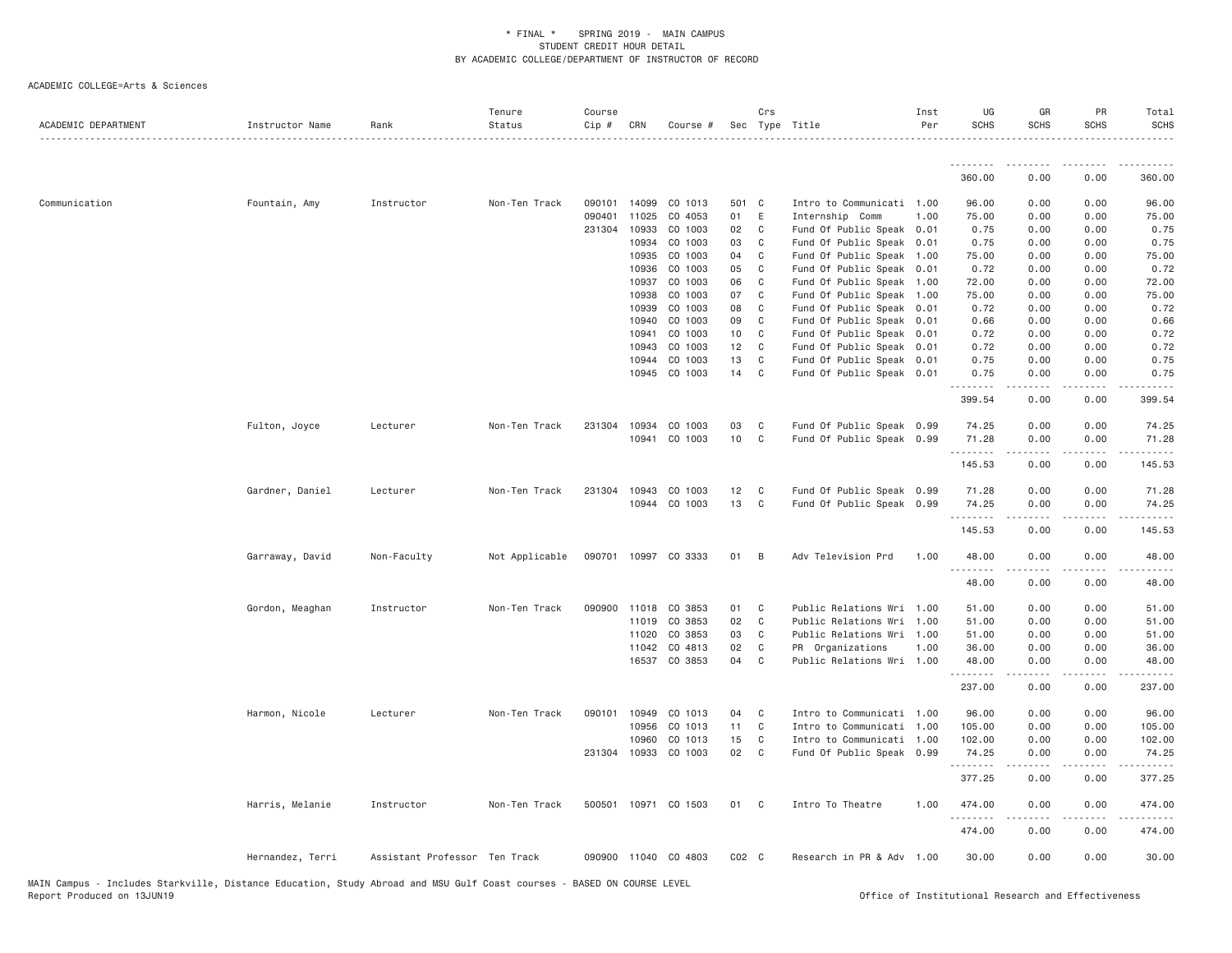| ACADEMIC DEPARTMENT | Instructor Name     | Rank                          | Tenure<br>Status | Course<br>Cip # | CRN          | Course #             |           | Crs          | Sec Type Title            | Inst<br>Per | UG<br><b>SCHS</b> | GR<br><b>SCHS</b> | PR<br><b>SCHS</b>                   | Total<br>SCHS                                                                                                                                                                            |
|---------------------|---------------------|-------------------------------|------------------|-----------------|--------------|----------------------|-----------|--------------|---------------------------|-------------|-------------------|-------------------|-------------------------------------|------------------------------------------------------------------------------------------------------------------------------------------------------------------------------------------|
| Communication       | Hernandez, Terri    | Assistant Professor Ten Track |                  | 099999          | 16599        | CO 4990              | 01        | C            | Special Topic In CO       | 1.00        | 33.00             | 0.00              | 0.00<br>.                           | 33.00<br>$\omega$ and $\omega$ .                                                                                                                                                         |
|                     |                     |                               |                  |                 |              |                      |           |              |                           |             | 63.00             | 0.00              | 0.00                                | 63.00                                                                                                                                                                                    |
|                     | Hibbs, Jason        | Instructor                    | Non-Ten Track    | 090701          | 11034        | CO 4373              | 01        | B            | Prac In Tv News           | 1.00        | 30.00             | 0.00              | 0.00                                | 30.00                                                                                                                                                                                    |
|                     |                     |                               |                  |                 | 11035        | CO 4373              | 02        | B            | Prac In Tv News           | 1.00        | 48.00             | 0.00              | 0.00                                | 48.00                                                                                                                                                                                    |
|                     |                     |                               |                  |                 |              | 11036 CO 4393        | 01        | C            | Broadcast Performanc      | 1.00        | 30.00<br>.        | 0.00<br>.         | 0.00<br>.                           | 30.00<br>.                                                                                                                                                                               |
|                     |                     |                               |                  |                 |              |                      |           |              |                           |             | 108.00            | 0.00              | 0.00                                | 108.00                                                                                                                                                                                   |
|                     | Knight, Amy         | Instructor                    | Non-Ten Track    | 090101          | 10948        | CO 1013              | 03        | C            | Intro to Communicati 1.00 |             | 90.00             | 0.00              | 0.00                                | 90.00                                                                                                                                                                                    |
|                     |                     |                               |                  |                 | 10993        | CO 3213              | 01        | C            | Small Group Coummuni      | 1.00        | 75.00             | 0.00              | 0.00                                | 75.00                                                                                                                                                                                    |
|                     |                     |                               |                  |                 | 10994        | CO 3213              | 02        | C            | Small Group Coummuni      | 1.00        | 75.00             | 0.00              | 0.00                                | 75.00                                                                                                                                                                                    |
|                     |                     |                               |                  |                 | 14100        | CO 1013              | 502 C     |              | Intro to Communicati      | 1.00        | 90.00             | 0.00              | 0.00                                | 90.00                                                                                                                                                                                    |
|                     |                     |                               |                  | 231304          | 10974        | CO 2253              | 01        | C            | Fund Interprsn Comm       | 1.00        | 60.00<br>.        | 0.00<br>.         | 0.00<br>.                           | 60.00<br>.                                                                                                                                                                               |
|                     |                     |                               |                  |                 |              |                      |           |              |                           |             | 390.00            | 0.00              | 0.00                                | 390.00                                                                                                                                                                                   |
|                     | Lassetter, Susan    | Non-Faculty                   | Not Applicable   |                 |              | 090401 11006 CO 3423 | 01        | $\mathbf{C}$ | Feature Writing           | 1.00        | 48.00<br>.        | 0.00              | 0.00<br>.                           | 48.00                                                                                                                                                                                    |
|                     |                     |                               |                  |                 |              |                      |           |              |                           |             | 48.00             | 0.00              | 0.00                                | 48.00                                                                                                                                                                                    |
|                     | Lawrence, Christine | Lecturer                      | Non-Ten Track    |                 | 231304 10936 | CO 1003              | 05        | C            | Fund Of Public Speak 0.99 |             | 71.28             | 0.00              | 0.00                                | 71.28                                                                                                                                                                                    |
|                     |                     |                               |                  |                 |              | 10940 CO 1003        | 09        | C            | Fund Of Public Speak 0.99 |             | 65.34             | 0.00              | 0.00                                | 65.34                                                                                                                                                                                    |
|                     |                     |                               |                  |                 |              |                      |           |              |                           |             | .<br>136.62       | .<br>0.00         | .<br>0.00                           | .<br>136.62                                                                                                                                                                              |
|                     |                     |                               |                  |                 |              |                      |           |              |                           |             |                   |                   |                                     |                                                                                                                                                                                          |
|                     | Lindley, William    | Lecturer                      | Non-Ten Track    | 090101          | 11015        | CO 3833              | 01        | C            | Interviewing              | 1.00        | 66.00             | 0.00              | 0.00                                | 66.00                                                                                                                                                                                    |
|                     |                     |                               |                  |                 |              | 11016 CO 3833        | 02        | $\mathbb C$  | Interviewing              | 1.00        | 66.00             | 0.00              | 0.00                                | 66.00                                                                                                                                                                                    |
|                     |                     |                               |                  |                 |              | 11017 CO 3833        | 03        | C            | Interviewing              | 1.00        | 63.00<br>.        | 0.00              | 0.00<br>$\sim$ $\sim$ $\sim$ $\sim$ | 63.00<br>$\sim$ $\sim$ $\sim$ $\sim$ $\sim$                                                                                                                                              |
|                     |                     |                               |                  |                 |              |                      |           |              |                           |             | 195.00            | 0.00              | 0.00                                | 195.00                                                                                                                                                                                   |
|                     | Lionberger, Amy     | Lecturer                      | Non-Ten Track    | 090101          | 10946        | CO 1013              | 01        | C            | Intro to Communicati 1.00 |             | 105.00            | 0.00              | 0.00                                | 105.00                                                                                                                                                                                   |
|                     |                     |                               |                  |                 | 10954        | CO 1013              | 09        | $\mathsf{C}$ | Intro to Communicati 1.00 |             | 105.00            | 0.00              | 0.00                                | 105.00                                                                                                                                                                                   |
|                     |                     |                               |                  |                 | 10955        | CO 1013              | 10        | C            | Intro to Communicati 1.00 |             | 99.00             | 0.00              | 0.00                                | 99.00                                                                                                                                                                                    |
|                     |                     |                               |                  |                 | 10968        | CO 1013              | 23        | C            | Intro to Communicati      | 1.00        | 105.00            | 0.00              | 0.00                                | 105.00                                                                                                                                                                                   |
|                     |                     |                               |                  |                 |              | 231304 10939 CO 1003 | 08        | C            | Fund Of Public Speak 0.99 |             | 71.28<br><u>.</u> | 0.00<br>.         | 0.00<br>.                           | 71.28<br>$\frac{1}{2} \left( \frac{1}{2} \right) \left( \frac{1}{2} \right) \left( \frac{1}{2} \right) \left( \frac{1}{2} \right) \left( \frac{1}{2} \right) \left( \frac{1}{2} \right)$ |
|                     |                     |                               |                  |                 |              |                      |           |              |                           |             | 485.28            | 0.00              | 0.00                                | 485.28                                                                                                                                                                                   |
|                     | Loehwing, Melanie   | Assistant Professor Ten Track |                  | 090101 14954    |              | CO 4043              | $CO1$ $C$ |              | Comm & Leadership         | 1.00        | 48.00             | 0.00              | 0.00                                | 48.00                                                                                                                                                                                    |
|                     |                     |                               |                  |                 | 14956        | CO 6043              | 01        | $\mathbf{C}$ | Comm & Leadership         | 1.00        | 0.00              | 9.00              | 0.00                                | 9.00                                                                                                                                                                                     |
|                     |                     |                               |                  | 231304 14106    |              | CO 4253              | 501 C     |              | Elements Of Persuasn      | 1.00        | 48.00             | 0.00              | 0.00                                | 48.00                                                                                                                                                                                    |
|                     |                     |                               |                  |                 |              | 14109 CO 6253        | 501 C     |              | Elements Of Persuasn      | 1.00        | 0.00<br>.         | 9.00              | 0.00<br>.                           | 9.00<br>.                                                                                                                                                                                |
|                     |                     |                               |                  |                 |              |                      |           |              |                           |             | 96.00             | 18.00             | 0.00                                | 114.00                                                                                                                                                                                   |
|                     | Mabry, Paula        | Lecturer                      | Non-Ten Track    | 231304          |              | 10973 CO 2013        | 01        | C            | Voice & Articulation 1.00 |             | 54.00             | 0.00              | 0.00                                | 54.00                                                                                                                                                                                    |
|                     |                     |                               |                  |                 |              | 500506 10990 CO 2503 | 01        | C            | Acting                    | 1.00        | 48.00             | 0.00              | 0.00                                | 48.00                                                                                                                                                                                    |
|                     |                     |                               |                  |                 |              |                      |           |              |                           |             | .                 | .                 | .                                   | .                                                                                                                                                                                        |
|                     |                     |                               |                  |                 |              |                      |           |              |                           |             | 102.00            | 0.00              | 0.00                                | 102.00                                                                                                                                                                                   |
|                     | Matheny, James      | Assistant Professor Ten Track |                  |                 |              | 500506 14962 CO 4533 | 01        | C            | Advanced Acting           | 1.00        | 51.00             | 0.00              | 0.00                                | 51.00                                                                                                                                                                                    |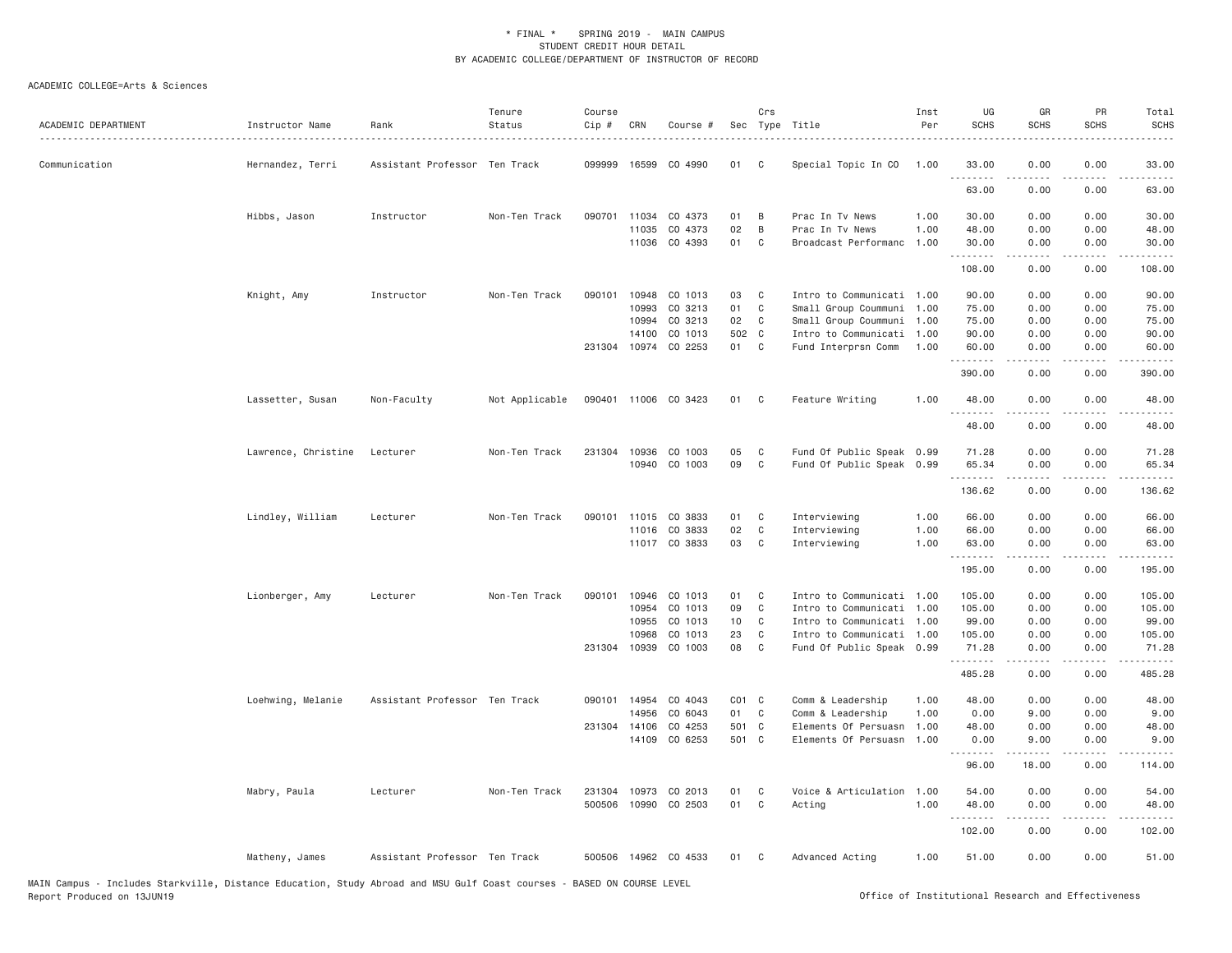| ACADEMIC DEPARTMENT | Instructor Name    | Rank                          | Tenure<br>Status | Course<br>Cip # | CRN            | Course #             |          | Crs          | Sec Type Title<br>.                        | Inst<br>Per  | UG<br><b>SCHS</b> | GR<br><b>SCHS</b>                                                                                                                                                                       | PR<br><b>SCHS</b> | Total<br><b>SCHS</b>           |
|---------------------|--------------------|-------------------------------|------------------|-----------------|----------------|----------------------|----------|--------------|--------------------------------------------|--------------|-------------------|-----------------------------------------------------------------------------------------------------------------------------------------------------------------------------------------|-------------------|--------------------------------|
| Communication       | Matheny, James     | Assistant Professor Ten Track |                  |                 |                | 500507 14961 CO 4524 | 01       | В            | Directing                                  | 1.00         | 56.00             | 0.00                                                                                                                                                                                    | 0.00              | 56.00                          |
|                     |                    |                               |                  |                 |                |                      |          |              |                                            |              | .<br>107.00       | $\frac{1}{2} \left( \frac{1}{2} \right) \left( \frac{1}{2} \right) \left( \frac{1}{2} \right) \left( \frac{1}{2} \right) \left( \frac{1}{2} \right) \left( \frac{1}{2} \right)$<br>0.00 | .<br>0.00         | $\omega$ is a set of<br>107.00 |
|                     | Misun, Christopher | Non-Faculty                   | Not Applicable   |                 |                | 090701 10998 CO 3333 | 02       | B            | Adv Television Prd                         | 1.00         | 42.00<br><u>.</u> | 0.00<br>.                                                                                                                                                                               | 0.00<br>.         | 42.00<br>.                     |
|                     |                    |                               |                  |                 |                |                      |          |              |                                            |              | 42.00             | 0.00                                                                                                                                                                                    | 0.00              | 42.00                          |
|                     | Nicholson, John    | Associate Professor Tenured   |                  | 090101          | 10969          | CO 1223              | 01       | C            | Intro Comm Theory                          | 1.00         | 474.00            | 0.00                                                                                                                                                                                    | 0.00              | 474.00                         |
|                     |                    |                               |                  |                 | 11026          | CO 4223              | 01       | C            | Adv Comm Theory                            | 1.00         | 75.00             | 0.00                                                                                                                                                                                    | 0.00              | 75.00                          |
|                     |                    |                               |                  |                 |                | 14953 CO 3213        | 03       | C            | Small Group Coummuni                       | 1.00         | 75.00             | 0.00                                                                                                                                                                                    | 0.00              | 75.00                          |
|                     |                    |                               |                  |                 |                |                      |          |              |                                            |              | .<br>624.00       | $- - - - -$<br>0.00                                                                                                                                                                     | .<br>0.00         | <u>.</u><br>624.00             |
|                     |                    |                               |                  |                 |                |                      |          |              |                                            |              |                   |                                                                                                                                                                                         |                   |                                |
|                     | Page, Tyler        | Assistant Professor Ten Track |                  |                 |                | 090900 11012 CO 3813 | 02       | C            | PR Case Problems                           | 1.00         | 72.00             | 0.00                                                                                                                                                                                    | 0.00              | 72.00                          |
|                     |                    |                               |                  |                 |                | 11039 CO 4803        | S01 C    |              | Research in PR & Adv                       | 1.00         | 54.00             | 0.00                                                                                                                                                                                    | 0.00              | 54.00                          |
|                     |                    |                               |                  |                 |                | 11049 CO 6803        | 01       | C            | Research in PR & Adv 1.00                  |              | 0.00<br>.         | 3.00<br>المتمامين                                                                                                                                                                       | 0.00<br>-----     | 3.00<br>.                      |
|                     |                    |                               |                  |                 |                |                      |          |              |                                            |              | 126.00            | 3.00                                                                                                                                                                                    | 0.00              | 129.00                         |
|                     | Phillips, Jonathan | Lecturer                      | Non-Ten Track    | 090401          | 11007          | CO 3443              | 01       | C            | Adv News Writ-Report 1.00                  |              | 39.00             | 0.00                                                                                                                                                                                    | 0.00              | 39.00                          |
|                     |                    |                               |                  |                 |                | 11037 CO 4403        | 01       | C            | Journalism Ethics                          | 1.00         | 51.00             | 0.00                                                                                                                                                                                    | 0.00              | 51.00                          |
|                     |                    |                               |                  |                 |                |                      |          |              |                                            |              | .<br>90.00        | $\frac{1}{2} \left( \frac{1}{2} \right) \left( \frac{1}{2} \right) \left( \frac{1}{2} \right) \left( \frac{1}{2} \right) \left( \frac{1}{2} \right)$<br>0.00                            | -----<br>0.00     | .<br>90.00                     |
|                     |                    |                               |                  |                 |                |                      |          |              |                                            |              |                   |                                                                                                                                                                                         |                   |                                |
|                     | Poe, Lindsey       | Instructor                    | Non-Ten Track    | 400404          | 12320          | GR 4512              | 01       | C            | Practicum Bd Met II                        | 1.00         | 34.00             | 0.00                                                                                                                                                                                    | 0.00              | 34.00                          |
|                     |                    |                               |                  |                 | 12321          | GR 4512              | 02       | K            | Practicum Bd Meth II                       | 1.00         | 0.00              | 0.00                                                                                                                                                                                    | 0.00              | 0.00                           |
|                     |                    |                               |                  |                 | 12322          | GR 4532              | 01       | C            | Practicum Bd Met IV                        | 1.00         | 16.00             | 0.00                                                                                                                                                                                    | 0.00              | 16.00                          |
|                     |                    |                               |                  |                 | 12323          | GR 4532              | 02       | K            | Practicum Bd Met IV                        | 1.00         | 0.00              | 0.00                                                                                                                                                                                    | 0.00              | 0.00                           |
|                     |                    |                               |                  |                 | 12327          | GR 4640              | 01       | C            | Met Internship                             | 1.00         | 6.00              | 0.00                                                                                                                                                                                    | 0.00              | 6.00                           |
|                     |                    |                               |                  |                 | 14779          | GR 4512              | 03       | K            | Practicum Bd Meth II 1.00                  |              | 0.00              | 0.00                                                                                                                                                                                    | 0.00              | 0.00                           |
|                     |                    |                               |                  | 450701          | 12340          | GR 6512              | 01       | C<br>K       | Practicum Bd Met II                        | 1.00         | 0.00              | 6.00                                                                                                                                                                                    | 0.00              | 6.00                           |
|                     |                    |                               |                  |                 | 12342<br>12343 | GR 6512<br>GR 6532   | 03<br>01 | C            | Practicum Bd Meth II                       | 1.00<br>1.00 | 0.00<br>0.00      | 0.00<br>6.00                                                                                                                                                                            | 0.00<br>0.00      | 0.00                           |
|                     |                    |                               |                  |                 | 12344          | GR 6532              | 02       | K            | Practicum Bd Met IV<br>Practicum Bd Met IV | 1.00         | 0.00              | 0.00                                                                                                                                                                                    | 0.00              | 6.00<br>0.00                   |
|                     |                    |                               |                  |                 |                | 12348 GR 6640        | 01       | C            | Met Internship                             | 1,00         | 0.00              | 3.00                                                                                                                                                                                    | 0.00              | 3.00                           |
|                     |                    |                               |                  |                 |                |                      |          |              |                                            |              | .<br>56.00        | .<br>15.00                                                                                                                                                                              | .<br>0.00         | .<br>71.00                     |
|                     |                    |                               |                  |                 |                |                      |          |              |                                            |              |                   |                                                                                                                                                                                         |                   |                                |
|                     | Poe, Philip        | Assistant Professor Ten Track |                  | 090101          | 16962          | CO 4000              | 02       | I            | Directed Indiv Study                       | 1.00         | 3.00              | 0.00                                                                                                                                                                                    | 0.00              | 3.00                           |
|                     |                    |                               |                  | 090701          | 10975          | CO 2333              | 01       | C            | Tv Production                              | 1.00         | 156.00            | 0.00                                                                                                                                                                                    | 0.00              | 156.00                         |
|                     |                    |                               |                  |                 | 10976          | CO 2333              | 02       | K            | Tv Production                              | 1.00         | 0.00              | 0.00                                                                                                                                                                                    | 0.00              | 0.00                           |
|                     |                    |                               |                  |                 | 10977          | CO 2333              | 03       | K            | Tv Production                              | 1.00         | 0.00              | 0.00                                                                                                                                                                                    | 0.00              | 0.00                           |
|                     |                    |                               |                  |                 | 10978<br>10979 | CO 2333<br>CO 2333   | 04<br>05 | К<br>K       | Tv Production<br>Tv Production             | 1.00<br>1.00 | 0.00<br>0.00      | 0.00<br>0.00                                                                                                                                                                            | 0.00<br>0.00      | 0.00<br>0.00                   |
|                     |                    |                               |                  |                 | 10980          | CO 2333              | 06       | K            | Tv Production                              | 1.00         | 0.00              | 0.00                                                                                                                                                                                    | 0.00              | 0.00                           |
|                     |                    |                               |                  |                 | 10981          | CO 2333              | 07       | K            | Tv Production                              | 1.00         | 0.00              | 0.00                                                                                                                                                                                    | 0.00              | 0.00                           |
|                     |                    |                               |                  |                 | 10982          | CO 2413              | 01       | C            | Intro News Writ-Repo                       | 1.00         | 267.00            | 0.00                                                                                                                                                                                    | 0.00              | 267.00                         |
|                     |                    |                               |                  |                 | 10983          | CO 2413              | 02       | $\mathsf{K}$ | Intro News Writ-Repo                       | 1.00         | 0.00              | 0.00                                                                                                                                                                                    | 0.00              | 0.00                           |
|                     |                    |                               |                  |                 | 10984          | CO 2413              | 03       | K            | Intro News Writ-Repo 1.00                  |              | 0.00              | 0.00                                                                                                                                                                                    | 0.00              | 0.00                           |
|                     |                    |                               |                  |                 | 10985          | CO 2413              | 04       | K            | Intro News Writ-Repo 1.00                  |              | 0.00              | 0.00                                                                                                                                                                                    | 0.00              | 0.00                           |
|                     |                    |                               |                  |                 | 10986          | CO 2413              | 05       | K            | Intro News Writ-Repo 1.00                  |              | 0.00              | 0.00                                                                                                                                                                                    | 0.00              | 0.00                           |
|                     |                    |                               |                  |                 | 10987          | CO 2413              | 06       | К            | Intro News Writ-Repo 1.00                  |              | 0.00              | 0.00                                                                                                                                                                                    | 0.00              | 0.00                           |
|                     |                    |                               |                  |                 | 10988          | CO 2413              | 07       | K            | Intro News Writ-Repo 1.00                  |              | 0.00              | 0.00                                                                                                                                                                                    | 0.00              | 0.00                           |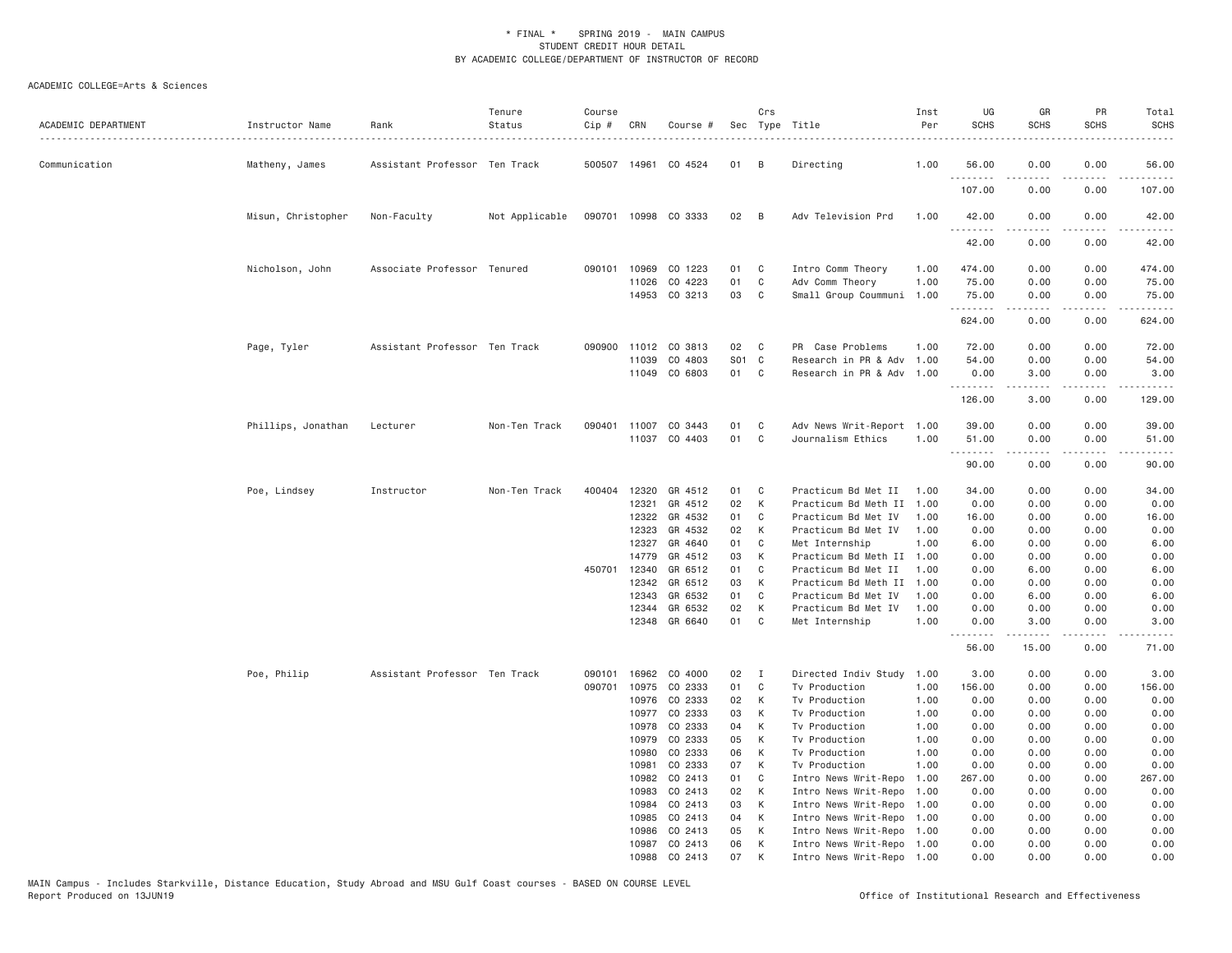| ACADEMIC DEPARTMENT | Instructor Name     | Rank                          | Tenure<br>Status | Course<br>$Cip \#$ | CRN          | Course #             |    | Crs          | Sec Type Title            | Inst<br>Per | UG<br><b>SCHS</b> | GR<br><b>SCHS</b> | PR<br><b>SCHS</b>     | Total<br><b>SCHS</b>      |
|---------------------|---------------------|-------------------------------|------------------|--------------------|--------------|----------------------|----|--------------|---------------------------|-------------|-------------------|-------------------|-----------------------|---------------------------|
|                     |                     |                               |                  |                    |              |                      |    |              |                           |             | <u>.</u>          |                   |                       |                           |
|                     |                     |                               |                  |                    |              |                      |    |              |                           |             | 426.00            | 0.00              | 0.00                  | 426.00                    |
| Communication       | Roussin, Wendy      | Associate Professor Tenured   |                  |                    | 090404 11003 | CO 3403              | 03 | B            | Photographic Communi 1.00 |             | 48.00             | 0.00              | 0.00                  | 48.00                     |
|                     |                     |                               |                  |                    | 11038        | CO 4423              | 01 | B            | Adv Photo Communicat 1.00 |             | 18.00             | 0.00              | 0.00                  | 18.00                     |
|                     |                     |                               |                  |                    |              | 090702 11009 CO 3713 | 02 | $\mathbf{C}$ | Digital Communicatio 1.00 |             | 39.00<br>.        | 0.00<br>.         | 0.00<br>.             | 39.00                     |
|                     |                     |                               |                  |                    |              |                      |    |              |                           |             | 105.00            | 0.00              | 0.00                  | 105.00                    |
|                     | Seitz, Holli        | Assistant Professor Ten Track |                  |                    | 090101 15950 | CO 4000              | 01 | $\mathbf{I}$ | Directed Indiv Study 1.00 |             | 3.00              | 0.00              | 0.00                  | 3.00                      |
|                     |                     |                               |                  |                    | 17040        | CO 4000              | 03 | $\mathbf{I}$ | Directed Indiv Study 1.00 |             | 1.00              | 0.00              | 0.00                  | 1.00                      |
|                     |                     |                               |                  |                    | 231304 11027 | CO 4253              | 01 | C            | Elements Of Persuasn 1.00 |             | 87.00             | 0.00              | 0.00                  | 87.00                     |
|                     |                     |                               |                  |                    | 11028        | CO 4253              | 02 | C            | Elements Of Persuasn 1.00 |             | 90.00<br>.        | 0.00              | 0.00                  | 90.00                     |
|                     |                     |                               |                  |                    |              |                      |    |              |                           |             | 181.00            | 0.00              | 0.00                  | 181.00                    |
|                     | Smith, Glenn        | Associate Professor Tenured   |                  |                    | 090102 11031 | CO 4323              | 01 | C            | Mass Media-Society        | 1.00        | 96.00             | 0.00              | 0.00                  | 96.00                     |
|                     |                     |                               |                  | 090401             | 10970        | CO 1403              | 01 | C            | Intro Mass Media          | 1.00        | 468.00            | 0.00              | 0.00                  | 468.00                    |
|                     |                     |                               |                  |                    | 11047        | CO 6323              | 01 | C            | Mass Media-Society        | 1.00        | 0.00              | 9.00              | 0.00                  | 9.00                      |
|                     |                     |                               |                  |                    |              | 090701 11000 CO 3343 | 02 | C            | Writing for the Medi      | 1.00        | 48.00<br>.        | 0.00<br>.         | 0.00<br>.             | 48.00<br>.                |
|                     |                     |                               |                  |                    |              |                      |    |              |                           |             | 612.00            | 9.00              | 0.00                  | 621.00                    |
|                     | Stockstill, William | Assistant Professor Ten Track |                  | 500501             | 14952        | CO 1553              | 01 | E            | Theatre Practicum #5      | 1.00        | 33.00             | 0.00              | 0.00                  | 33.00                     |
|                     |                     |                               |                  |                    | 501004 14963 | CO 4573              | 01 | B            | Theatre Management        | 1.00        | 42.00<br>.        | 0.00<br>.         | 0.00<br>$\frac{1}{2}$ | 42.00<br>.                |
|                     |                     |                               |                  |                    |              |                      |    |              |                           |             | 75.00             | 0.00              | 0.00                  | 75.00                     |
|                     | Strout, Lawrence    | Associate Professor Tenured   |                  |                    | 090102 11030 | CO 4313              | 01 | C            | Mass Media Law            | 1.00        | 75.00             | 0.00              | 0.00                  | 75.00                     |
|                     |                     |                               |                  |                    | 16538        | CO 4313              | 02 | C            | Mass Media Law            | 1.00        | 78.00             | 0.00              | 0.00                  | 78.00                     |
|                     |                     |                               |                  |                    | 090401 11046 | CO 6313              | 01 | C            | Mass Media Law            | 1.00        | 0.00<br>.         | 3.00<br>.         | 0.00<br>$- - - -$     | 3.00<br>.                 |
|                     |                     |                               |                  |                    |              |                      |    |              |                           |             | 153.00            | 3.00              | 0.00                  | 156.00                    |
|                     | Sullivan, Mary      | Lecturer                      | Non-Ten Track    |                    |              | 090401 10995 CO 3313 | 01 | C            | News Write for Elec       | 1.00        | 51.00<br>.        | 0.00              | 0.00<br>.             | 51.00<br>.                |
|                     |                     |                               |                  |                    |              |                      |    |              |                           |             | 51.00             | -----<br>0.00     | 0.00                  | 51.00                     |
|                     | Thompson, Thomas    | Non-Faculty                   | Not Applicable   |                    |              | 090404 11001 CO 3403 | 01 | $\mathbf{C}$ | Photographic Communi 1.00 |             | 42.00             | 0.00              | 0.00                  | 42.00                     |
|                     |                     |                               |                  |                    |              |                      |    |              |                           |             | .<br>42.00        | 0.00              | 0.00                  | 42.00                     |
|                     | Veluscek, Alaina    | Lecturer                      | Non-Ten Track    | 090101             | 10958        | CO 1013              | 13 | C            | Intro to Communicati 1.00 |             | 102.00            | 0.00              | 0.00                  | 102.00                    |
|                     |                     |                               |                  |                    | 10959        | CO 1013              | 14 | C            | Intro to Communicati 1.00 |             | 105.00            | 0.00              | 0.00                  | 105.00                    |
|                     |                     |                               |                  |                    | 10961        | CO 1013              | 16 | C            | Intro to Communicati 1.00 |             | 102.00            | 0.00              | 0.00                  | 102.00                    |
|                     |                     |                               |                  |                    | 10964        | CO 1013              | 19 | C            | Intro to Communicati 1.00 |             | 105.00<br>.       | 0.00<br>.         | 0.00<br>$\cdots$      | 105.00<br>$- - - - - - -$ |
|                     |                     |                               |                  |                    |              |                      |    |              |                           |             | 414.00            | 0.00              | 0.00                  | 414.00                    |
|                     | Walton, Laura       | Instructor                    | Non-Ten Track    | 521401             | 16065        | MKT 4990             | 01 | C            | Special Topic In MKT 1.00 |             | 87.00             | 0.00              | 0.00                  | 87.00                     |
|                     |                     |                               |                  | 521803             | 12932        | MKT 3213             | 01 | C            | Retailing                 | 1.00        | 162.00            | 0.00              | 0.00                  | 162.00                    |
|                     |                     |                               |                  |                    | 12933        | MKT 3213             | 02 | $\mathsf{C}$ | Retailing                 | 1.00        | 153.00            | 0.00              | 0.00                  | 153.00                    |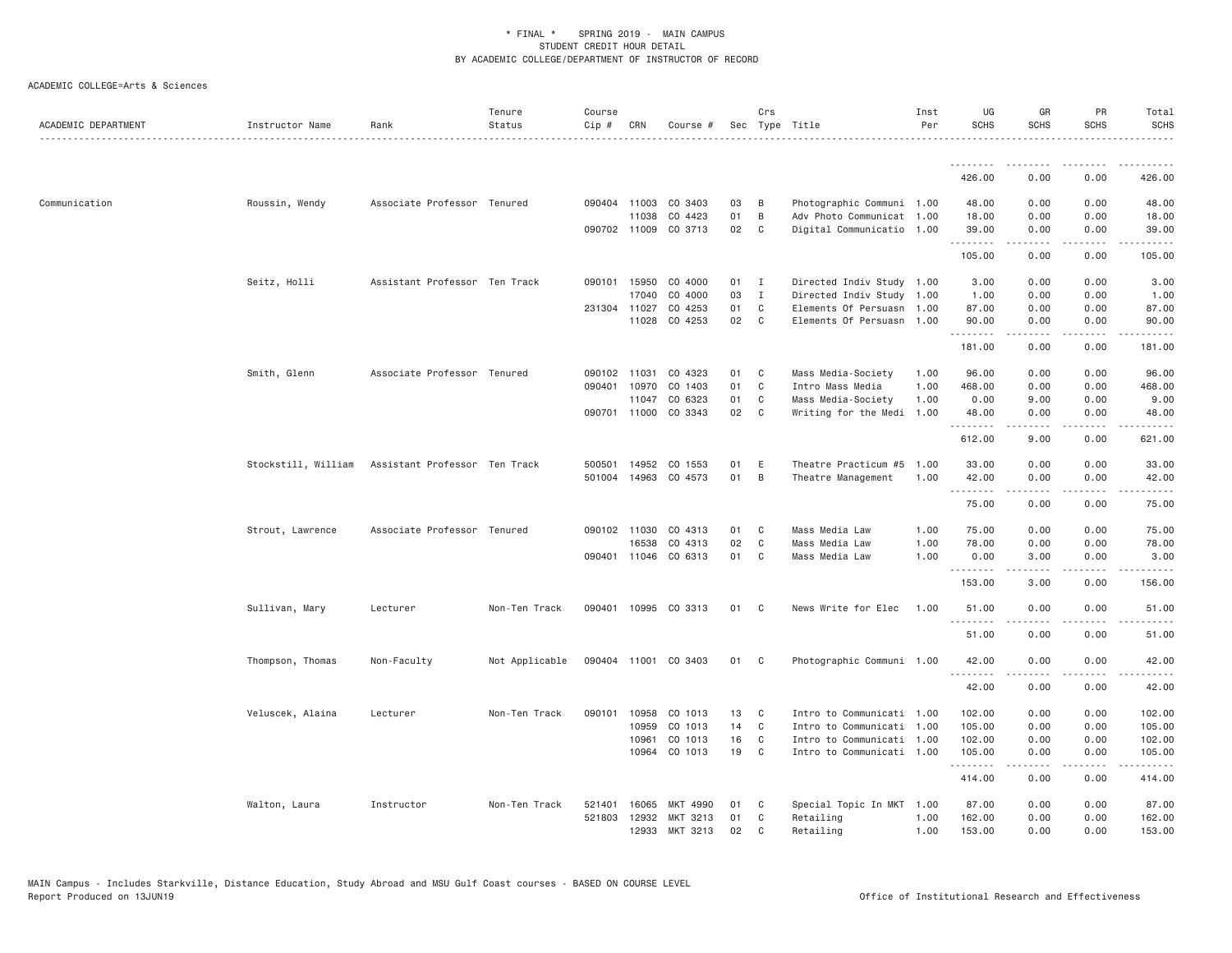| ACADEMIC DEPARTMENT                   | Instructor Name | Rank                        | Tenure<br>Status | Course<br>Cip # | CRN   | Course #      |       | Crs            | Sec Type Title            | Inst<br>Per | UG<br><b>SCHS</b> | GR<br>SCHS | PR<br><b>SCHS</b>    | Total<br><b>SCHS</b>  |
|---------------------------------------|-----------------|-----------------------------|------------------|-----------------|-------|---------------|-------|----------------|---------------------------|-------------|-------------------|------------|----------------------|-----------------------|
|                                       |                 |                             |                  |                 |       |               |       |                |                           |             | --------          | .          | .                    | .                     |
|                                       |                 |                             |                  |                 |       |               |       |                |                           |             | 402.00            | 0.00       | 0.00                 | 402.00                |
| Communication                         | Watson, Olivia  | Lecturer                    | Non-Ten Track    | 090101          | 10963 | CO 1013       | 18    | $\mathbf{C}$   | Intro to Communicati 1.00 |             | 99.00             | 0.00       | 0.00                 | 99.00                 |
|                                       |                 |                             |                  |                 |       |               |       |                |                           |             | --------<br>99.00 | 0.00       | --------<br>0.00     | .<br>99.00            |
|                                       | Williams, Kevin | Associate Professor Tenured |                  | 090102          | 11032 | CO 4323       | 02    | $\overline{c}$ | Mass Media-Society        | 1.00        | 87.00             | 0.00       | 0.00                 | 87.00                 |
|                                       |                 |                             |                  |                 |       | 14107 CO 4323 | 501 C |                | Mass Media-Society        | 1.00        | 66.00             | 0.00       | 0.00                 | 66.00                 |
|                                       |                 |                             |                  | 090401          | 11048 | CO 6323       | 02 C  |                | Mass Media-Society        | 1.00        | 0.00              | 3.00       | 0.00                 | 3.00                  |
|                                       |                 |                             |                  |                 |       | 14110 CO 6323 | 501 C |                | Mass Media-Society        | 1.00        | 0.00              | 15.00      | 0.00                 | 15.00                 |
|                                       |                 |                             |                  | 090702          | 11008 | CO 3713       | 01 C  |                | Digital Communicatio      | 1.00        | 36.00             | 0.00       | 0.00<br>. <u>.</u> . | 36.00<br>-------      |
|                                       |                 |                             |                  |                 |       |               |       |                |                           |             | 189.00            | 18.00      | 0.00                 | 207.00                |
| ===================================== |                 |                             |                  |                 |       |               |       |                |                           |             | ========          |            | ========             | ==========            |
| Communication                         |                 |                             |                  |                 |       |               |       |                |                           |             | 9692.75           | 66.00      | 0.00                 | 9758.75               |
| ===================================== |                 |                             |                  |                 |       |               |       |                |                           |             | ========          |            | ========             | $=$ = = = = = = = = = |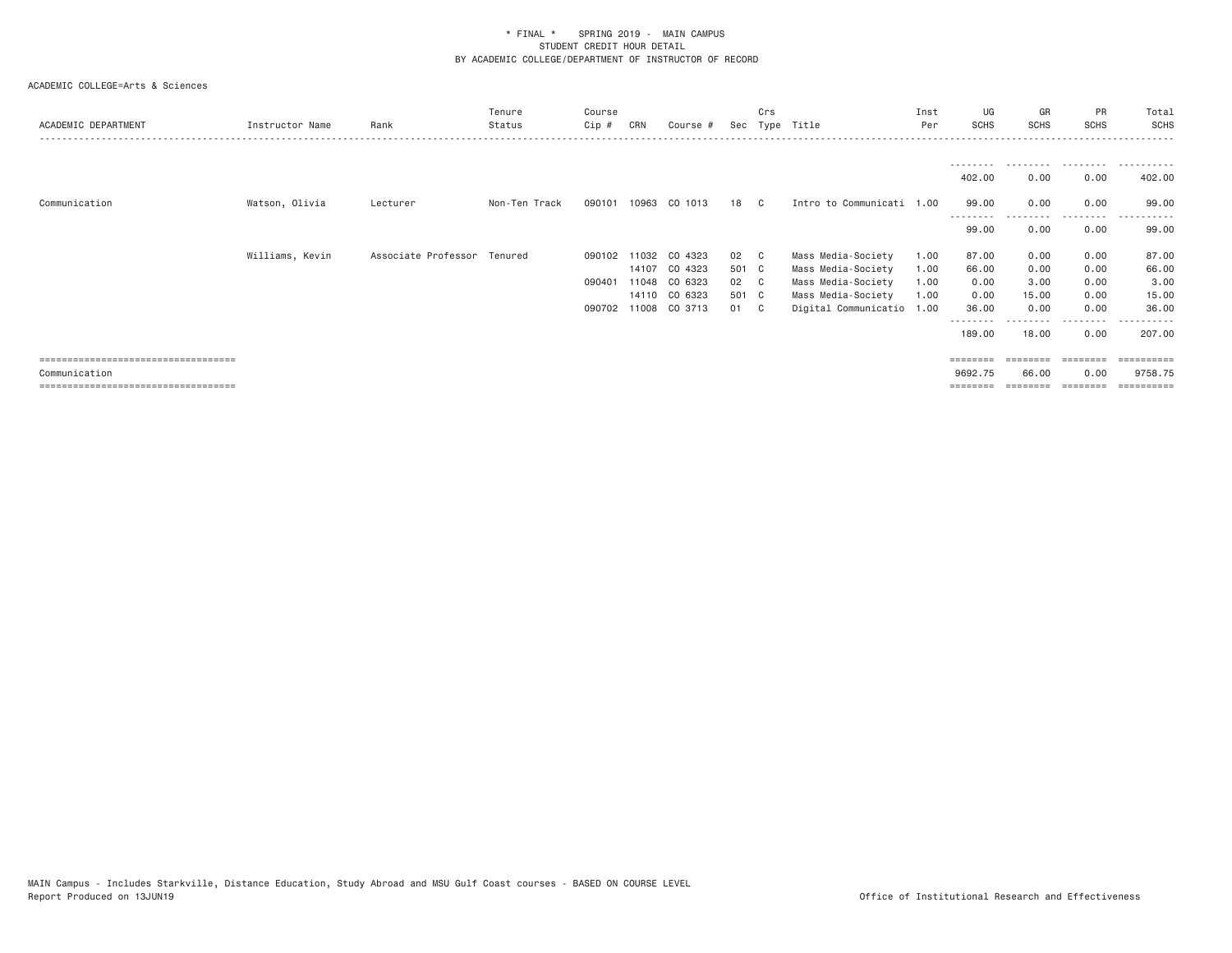| ACADEMIC DEPARTMENT | Instructor Name               | Rank                        | Tenure<br>Status | Course<br>Cip # | CRN          | Course #             |                   | Crs          | Sec Type Title       | Inst<br>Per | UG<br><b>SCHS</b> | GR<br><b>SCHS</b>                                                                                                                                                                       | PR<br><b>SCHS</b>                   | Total<br><b>SCHS</b> |
|---------------------|-------------------------------|-----------------------------|------------------|-----------------|--------------|----------------------|-------------------|--------------|----------------------|-------------|-------------------|-----------------------------------------------------------------------------------------------------------------------------------------------------------------------------------------|-------------------------------------|----------------------|
| English             | Anderson, Thomas              | Professor                   | Tenured          | 239999          | 15645        | EN 8000              | 01                | D            | Research / Thesis    | 1.00        | 0.00              | 6.00                                                                                                                                                                                    | 0.00                                | 6.00                 |
|                     |                               |                             |                  |                 |              |                      |                   |              |                      |             | .<br>0.00         | 6.00                                                                                                                                                                                    | 0.00                                | 6.00                 |
|                     | Atkinson, Theodore            | Associate Professor Tenured |                  | 231401          | 15080        | EN 4333              | 01                | C            | Southern Literature  | 1.00        | 69.00             | 0.00                                                                                                                                                                                    | 0.00                                | 69.00                |
|                     |                               |                             |                  |                 | 15082        | EN 6333              | 01                | C            | Southern Literature  | 1.00        | 0.00              | 3.00                                                                                                                                                                                    | 0.00                                | 3.00                 |
|                     |                               |                             |                  |                 | 231402 11716 | EN 2253              | 04                | $\mathsf{C}$ | American Lit After 1 | 1.00        | 87.00             | 0.00                                                                                                                                                                                    | 0.00                                | 87.00                |
|                     |                               |                             |                  | 239999          | 15646        | EN 8000              | 02                | D            | Research / Thesis    | 1.00        | 0.00              | 6.00                                                                                                                                                                                    | 0.00                                | 6.00                 |
|                     |                               |                             |                  |                 | 240101 12544 | HON 4093             | H14 S             |              | Honors Thesis        | 1.00        | 3.00<br>.         | 0.00                                                                                                                                                                                    | 0.00                                | 3.00                 |
|                     |                               |                             |                  |                 |              |                      |                   |              |                      |             | 159.00            | 9.00                                                                                                                                                                                    | 0.00                                | 168.00               |
|                     | Austin, Daniel                | Instructor                  | Non-Ten Track    |                 | 231301 11655 | EN 1113              | 48                | C            | En Composition II    | 1.00        | 33.00             | 0.00                                                                                                                                                                                    | 0.00                                | 33.00                |
|                     |                               |                             |                  |                 | 11682        | EN 1173              | 04                | C            | Accelerated Comp II  | 1.00        | 60.00             | 0.00                                                                                                                                                                                    | 0.00                                | 60.00                |
|                     |                               |                             |                  |                 | 231401 11690 | EN 2203              | 07                | C            | Intro To Literature  | 1.00        | 51.00             | 0.00                                                                                                                                                                                    | 0.00                                | 51.00                |
|                     |                               |                             |                  |                 | 11697        | EN 2203              | 14                | C            | Intro To Literature  | 1.00        | 84.00<br>.        | 0.00<br>-----                                                                                                                                                                           | 0.00<br>$\sim$ $\sim$ $\sim$ $\sim$ | 84.00<br>.           |
|                     |                               |                             |                  |                 |              |                      |                   |              |                      |             | 228.00            | 0.00                                                                                                                                                                                    | 0.00                                | 228.00               |
|                     | Barton, Amy                   | Instructor                  | Non-Ten Track    | 231303          | 12211        | GE 3513              | 01                | C            | Technical Writing    | 1.00        | 66.00             | 0.00                                                                                                                                                                                    | 0.00                                | 66.00                |
|                     |                               |                             |                  |                 | 12214        | GE 3513              | 04                | C            | Technical Writing    | 1.00        | 66.00             | 0.00                                                                                                                                                                                    | 0.00                                | 66.00                |
|                     |                               |                             |                  |                 |              | 12215 GE 3513        | 05                | C            | Technical Writing    | 1.00        | 63.00             | 0.00                                                                                                                                                                                    | 0.00                                | 63.00                |
|                     |                               |                             |                  |                 |              |                      |                   |              |                      |             | .<br>195.00       | $- - - - -$<br>0.00                                                                                                                                                                     | .<br>0.00                           | .<br>195.00          |
|                     | Baumgartner, Casandr Lecturer |                             | Non-Ten Track    | 231301          | 11645        | EN 1113              | 38                | C            | En Composition II    | 1.00        | 63.00             | 0.00                                                                                                                                                                                    | 0.00                                | 63.00                |
|                     |                               |                             |                  |                 | 11667        | EN 1113              | 60                | C            | En Composition II    | 1.00        | 72.00             | 0.00                                                                                                                                                                                    | 0.00                                | 72.00                |
|                     |                               |                             |                  |                 | 11668        | EN 1113              | 61                | C            | En Composition II    | 1.00        | 63.00             | 0.00                                                                                                                                                                                    | 0.00                                | 63.00                |
|                     |                               |                             |                  |                 |              |                      |                   |              |                      |             | .<br>198.00       | -----<br>0.00                                                                                                                                                                           | $\frac{1}{2}$<br>0.00               | .<br>198.00          |
|                     | Bentley, Gregory              | Associate Professor Tenured |                  | 231401 15091    |              | EN 4803              | 01                | C            | Types of Drama Since | 1.00        | 18.00             | 0.00                                                                                                                                                                                    | 0.00                                | 18.00                |
|                     |                               |                             |                  |                 | 15092        | EN 6803              | 01                | C            | Types of Drama Since | 1.00        | 0.00              | 3.00                                                                                                                                                                                    | 0.00                                | 3.00                 |
|                     |                               |                             |                  |                 | 231404 11752 | EN 4513              | 01                | C            | Shakespeare          | 1.00        | 57.00             | 0.00                                                                                                                                                                                    | 0.00                                | 57.00                |
|                     |                               |                             |                  |                 |              | 11767 EN 6513        | 01                | C            | Shakespeare          | 1.00        | 0.00              | 3.00                                                                                                                                                                                    | 0.00                                | 3.00                 |
|                     |                               |                             |                  |                 |              |                      |                   |              |                      |             | .<br>75.00        | $\frac{1}{2} \left( \frac{1}{2} \right) \left( \frac{1}{2} \right) \left( \frac{1}{2} \right) \left( \frac{1}{2} \right) \left( \frac{1}{2} \right) \left( \frac{1}{2} \right)$<br>6.00 | .<br>0.00                           | .<br>81.00           |
|                     | Bogard, LaToya                | Instructor                  | Non-Ten Track    | 231301          | 11673        | EN 1113              | 66                | C            | En Composition II    | 1.00        | 63.00             | 0.00                                                                                                                                                                                    | 0.00                                | 63.00                |
|                     |                               |                             |                  |                 |              | 231401 11696 EN 2203 | 13                | C            | Intro To Literature  | 1.00        | 90.00             | 0.00                                                                                                                                                                                    | 0.00                                | 90.00                |
|                     |                               |                             |                  |                 |              |                      |                   |              |                      |             | .                 | $\frac{1}{2} \left( \frac{1}{2} \right) \left( \frac{1}{2} \right) \left( \frac{1}{2} \right) \left( \frac{1}{2} \right) \left( \frac{1}{2} \right)$                                    | .                                   | .                    |
|                     |                               |                             |                  |                 |              |                      |                   |              |                      |             | 153.00            | 0.00                                                                                                                                                                                    | 0.00                                | 153.00               |
|                     | Brandon, Caroline             | Grad Teach Assist           | Non-Ten Track    |                 |              | 231301 11631 EN 1113 | 24                | C            | En Composition II    | 1.00        | 66.00<br>.        | 0.00<br>$\frac{1}{2}$                                                                                                                                                                   | 0.00<br>.                           | 66.00<br><u>.</u>    |
|                     |                               |                             |                  |                 |              |                      |                   |              |                      |             | 66.00             | 0.00                                                                                                                                                                                    | 0.00                                | 66.00                |
|                     | Brocato, John                 | Instructor                  | Non-Ten Track    | 231303          | 12216        | GE 3513              | 06                | C            | Technical Writing    | 1.00        | 81.00             | 0.00                                                                                                                                                                                    | 0.00                                | 81.00                |
|                     |                               |                             |                  |                 | 12218        | GE 3513              | 08                | C            | Technical Writing    | 1.00        | 30.00             | 0.00                                                                                                                                                                                    | 0.00                                | 30.00                |
|                     |                               |                             |                  |                 |              | 12226 GE 3513        | H <sub>01</sub> C |              | Honors - Technical W | 1.00        | 33.00<br>.        | 0.00                                                                                                                                                                                    | 0.00                                | 33.00                |
|                     |                               |                             |                  |                 |              |                      |                   |              |                      |             | 144.00            | 0.00                                                                                                                                                                                    | 0.00                                | .<br>144.00          |
|                     | Childs, Jennifer              | Lecturer                    | Non-Ten Track    |                 |              | 230101 11594 EN 0103 | 01                | - C          | Basic English        | 1.00        | 51.00             | 0.00                                                                                                                                                                                    | 0.00                                | 51.00                |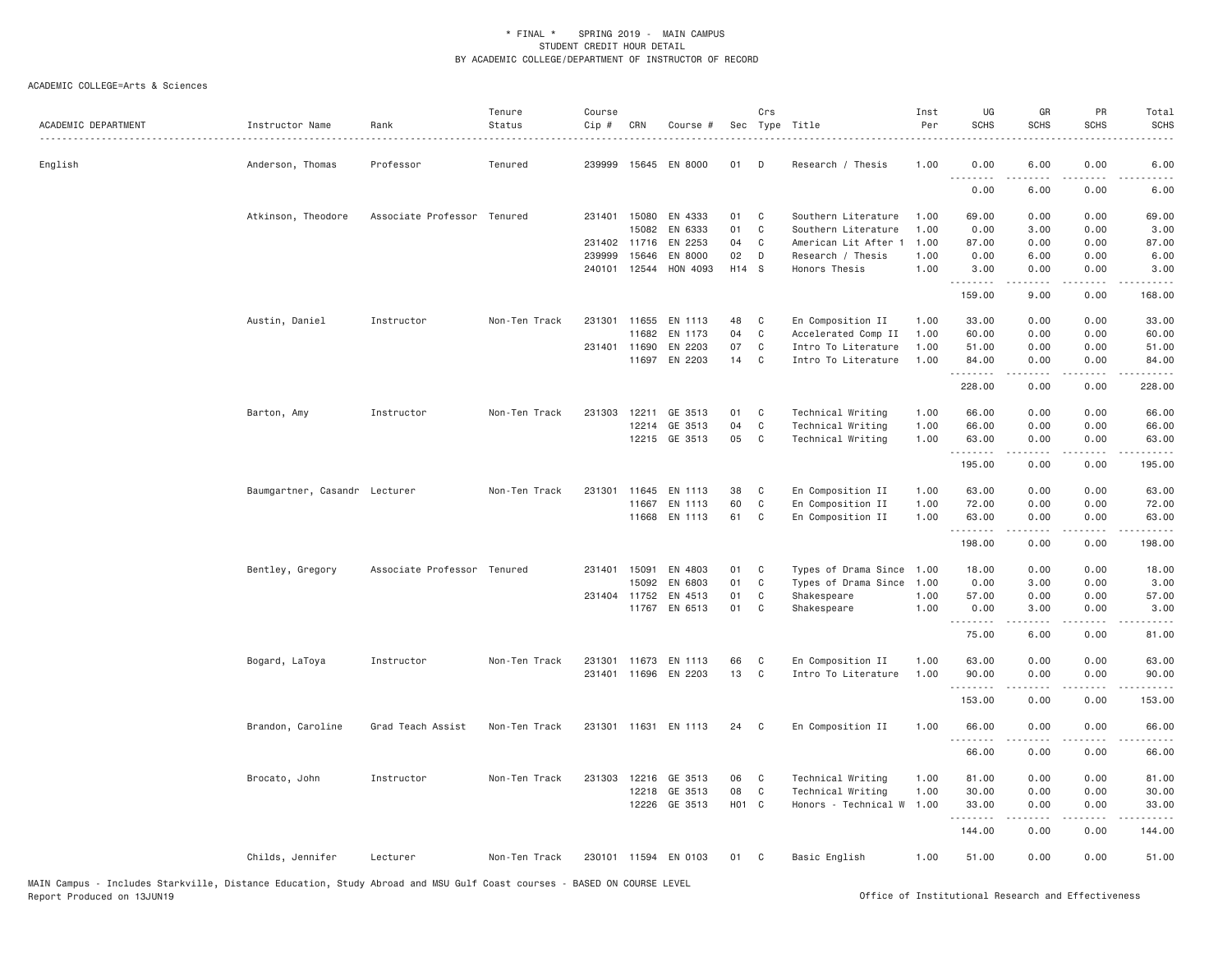| ACADEMIC DEPARTMENT | Instructor Name    | Rank                        | Tenure<br>Status | Course<br>Cip # | CRN          | Course #             | Sec   | Crs          | Type Title                | Inst<br>Per | UG<br><b>SCHS</b>  | GR<br><b>SCHS</b>                                                                                                                                             | PR<br><b>SCHS</b>            | Total<br><b>SCHS</b>                                                                                                                                          |
|---------------------|--------------------|-----------------------------|------------------|-----------------|--------------|----------------------|-------|--------------|---------------------------|-------------|--------------------|---------------------------------------------------------------------------------------------------------------------------------------------------------------|------------------------------|---------------------------------------------------------------------------------------------------------------------------------------------------------------|
| English             | Childs, Jennifer   | Lecturer                    | Non-Ten Track    |                 | 231301 11599 | EN 1103              | 07    | C            | En Composition I          | 1.00        | 63.00              | 0.00                                                                                                                                                          | 0.00                         | 63.00                                                                                                                                                         |
|                     |                    |                             |                  | 231303          |              | 12217 GE 3513        | 07    | C            | Technical Writing         | 1.00        | 63.00<br>.         | 0.00<br>.                                                                                                                                                     | 0.00<br>$\sim$ $\sim$ $\sim$ | 63.00<br>$\frac{1}{2} \left( \frac{1}{2} \right) \left( \frac{1}{2} \right) \left( \frac{1}{2} \right) \left( \frac{1}{2} \right) \left( \frac{1}{2} \right)$ |
|                     |                    |                             |                  |                 |              |                      |       |              |                           |             | 177.00             | 0.00                                                                                                                                                          | 0.00                         | 177.00                                                                                                                                                        |
|                     | Claggett, Shalyn   | Associate Professor Tenured |                  |                 | 231301 11737 | EN 3414              | 01    | C            | Crit Writ/Resrch Lit 1.00 |             | 64.00              | 0.00                                                                                                                                                          | 0.00                         | 64.00                                                                                                                                                         |
|                     |                    |                             |                  |                 | 11738        | EN 3414              | 02    | $\mathsf{C}$ | Crit Writ/Resrch Lit 1.00 |             | 56.00              | 0.00                                                                                                                                                          | 0.00                         | 56.00                                                                                                                                                         |
|                     |                    |                             |                  | 231404          | 15095        | EN 4883              | 01    | C            | Victorian Prose-Poet      | 1.00        | 57.00              | 0.00                                                                                                                                                          | 0.00                         | 57.00                                                                                                                                                         |
|                     |                    |                             |                  |                 | 15096        | EN 6883              | 01    | C            | Victorian Prose-Poet 1.00 |             | 0.00<br>.          | 6.00<br>.                                                                                                                                                     | 0.00                         | 6.00<br>-----                                                                                                                                                 |
|                     |                    |                             |                  |                 |              |                      |       |              |                           |             | 177.00             | 6.00                                                                                                                                                          | 0.00                         | 183.00                                                                                                                                                        |
|                     | Couch, Jeffrey     | Non-Faculty                 | Not Applicable   |                 | 131401 11888 | ESL 5110             | 04    | C            | American Lang & Cul       | 1.00        | 12.00              | 0.00                                                                                                                                                          | 0.00                         | 12.00                                                                                                                                                         |
|                     |                    |                             |                  |                 | 11894        | ESL 5313             | 02    | $\mathsf{C}$ | Classroom Comm & Pre      | 1.00        | 3.00               | 0.00                                                                                                                                                          | 0.00                         | 3.00                                                                                                                                                          |
|                     |                    |                             |                  |                 | 11898        | ESL 5323             | 02    | C            | Academic Research an      | 1.00        | 3.00               | 0.00                                                                                                                                                          | 0.00                         | 3.00                                                                                                                                                          |
|                     |                    |                             |                  |                 | 11900        | ESL 5323             | 04    | C            | Academic Research an      | 1.00        | 42.00              | 0.00                                                                                                                                                          | 0.00                         | 42.00                                                                                                                                                         |
|                     |                    |                             |                  |                 |              | 11902 ESL 5333       | 02    | C            | Critical Reading          | 1.00        | 3.00               | 0.00                                                                                                                                                          | 0.00                         | 3.00                                                                                                                                                          |
|                     |                    |                             |                  |                 |              |                      |       |              |                           |             | .<br>63.00         | 0.00                                                                                                                                                          | $  -$<br>0.00                | 63.00                                                                                                                                                         |
|                     | Craig, Heather     | Lecturer                    | Non-Ten Track    |                 | 231301 11609 | EN 1113              | 02    | C            | En Composition II         | 1.00        | 69.00              | 0.00                                                                                                                                                          | 0.00                         | 69.00                                                                                                                                                         |
|                     |                    |                             |                  |                 | 11614        | EN 1113              | 07    | $\mathsf{C}$ | En Composition II         | 1.00        | 69.00              | 0.00                                                                                                                                                          | 0.00                         | 69.00                                                                                                                                                         |
|                     |                    |                             |                  |                 | 11621        | EN 1113              | 14    | C            | En Composition II         | 1.00        | 72.00              | 0.00                                                                                                                                                          | 0.00                         | 72.00                                                                                                                                                         |
|                     |                    |                             |                  |                 |              | 11627 EN 1113        | 20    | C            | En Composition II         | 1.00        | 54.00              | 0.00                                                                                                                                                          | 0.00                         | 54.00                                                                                                                                                         |
|                     |                    |                             |                  |                 |              |                      |       |              |                           |             | <u>.</u><br>264.00 | 0.00                                                                                                                                                          | $- - -$<br>0.00              | 264.00                                                                                                                                                        |
|                     | Creel, Sara        | Grad Teach Assist           | Non-Ten Track    |                 |              | 231301 11622 EN 1113 | 15    | $\mathbf{C}$ | En Composition II         | 1.00        | 72.00              | 0.00                                                                                                                                                          | 0.00                         | 72.00                                                                                                                                                         |
|                     |                    |                             |                  |                 |              |                      |       |              |                           |             | <u>.</u><br>72.00  | <u>.</u><br>0.00                                                                                                                                              | .<br>0.00                    | .<br>72.00                                                                                                                                                    |
|                     | Creevy, Patrick    | Non-Employee                | Not Applicable   |                 |              | 231404 11707 EN 2223 | 02    | C            | English Lit After 18      | 1.00        | 69.00              | 0.00                                                                                                                                                          | 0.00                         | 69.00                                                                                                                                                         |
|                     |                    |                             |                  |                 | 240101 12510 | HON 1173             | H01 S |              | The Quest II              | 1.00        | 27.00              | 0.00                                                                                                                                                          | 0.00                         | 27.00                                                                                                                                                         |
|                     |                    |                             |                  |                 |              |                      |       |              |                           |             | .                  |                                                                                                                                                               |                              |                                                                                                                                                               |
|                     |                    |                             |                  |                 |              |                      |       |              |                           |             | 96.00              | 0.00                                                                                                                                                          | 0.00                         | 96.00                                                                                                                                                         |
|                     | Crescenzo, Michele | Lecturer                    | Non-Ten Track    |                 | 231301 11678 | EN 1113              | HO1 C |              | En Composition II         | 1.00        | 42.00              | 0.00                                                                                                                                                          | 0.00                         | 42.00                                                                                                                                                         |
|                     |                    |                             |                  |                 | 231401 11719 | EN 2283              | 01    | C            | World Literature Aft 1.00 |             | 78.00              | 0.00                                                                                                                                                          | 0.00                         | 78.00                                                                                                                                                         |
|                     |                    |                             |                  |                 | 231404 11702 | EN 2213              | 01    | $\mathsf{C}$ | English Lit Before 1 1.00 |             | 84.00              | 0.00                                                                                                                                                          | 0.00                         | 84.00                                                                                                                                                         |
|                     |                    |                             |                  |                 | 11703        | EN 2213              | 02    | C            | English Lit Before 1 1.00 |             | 21.00<br>.         | 0.00<br>.                                                                                                                                                     | 0.00<br>$\frac{1}{2}$        | 21.00<br>.                                                                                                                                                    |
|                     |                    |                             |                  |                 |              |                      |       |              |                           |             | 225.00             | 0.00                                                                                                                                                          | 0.00                         | 225.00                                                                                                                                                        |
|                     | De Gabriele, Peter | Associate Professor Tenured |                  | 231401          | 15098        | EN 8533              | 01    | S            | Stu En Lit 1660-1832 1.00 |             | 0.00               | 12.00                                                                                                                                                         | 0.00                         | 12.00                                                                                                                                                         |
|                     |                    |                             |                  |                 | 231404 15083 | EN 4723              | 01    | C            | Brit Lit/Cult 1660-1 1.00 |             | 33.00              | 0.00                                                                                                                                                          | 0.00                         | 33.00                                                                                                                                                         |
|                     |                    |                             |                  |                 |              | 15084 EN 6723        | 01    | C            | Brit Lit/Cult 1660-1 1.00 |             | 0.00               | 3.00                                                                                                                                                          | 0.00                         | 3.00                                                                                                                                                          |
|                     |                    |                             |                  |                 |              |                      |       |              |                           |             | .<br>33.00         | $\frac{1}{2} \left( \frac{1}{2} \right) \left( \frac{1}{2} \right) \left( \frac{1}{2} \right) \left( \frac{1}{2} \right) \left( \frac{1}{2} \right)$<br>15.00 | .<br>0.00                    | .<br>48.00                                                                                                                                                    |
|                     | Dechert, Francis   | Non-Faculty                 | Not Applicable   |                 |              | 231303 12221 GE 3513 | 11 C  |              | Technical Writing         | 1.00        | 60.00<br>.         | 0.00<br>$\frac{1}{2}$                                                                                                                                         | 0.00<br>.                    | 60.00<br>.                                                                                                                                                    |
|                     |                    |                             |                  |                 |              |                      |       |              |                           |             | 60.00              | 0.00                                                                                                                                                          | 0.00                         | 60.00                                                                                                                                                         |
|                     | Dodds, Lara        | Professor                   | Tenured          |                 |              | 231401 11723 EN 2443 | 01    | C            | Intro To Sci Fiction 1.00 |             | 24.00              | 0.00                                                                                                                                                          | 0.00                         | 24.00                                                                                                                                                         |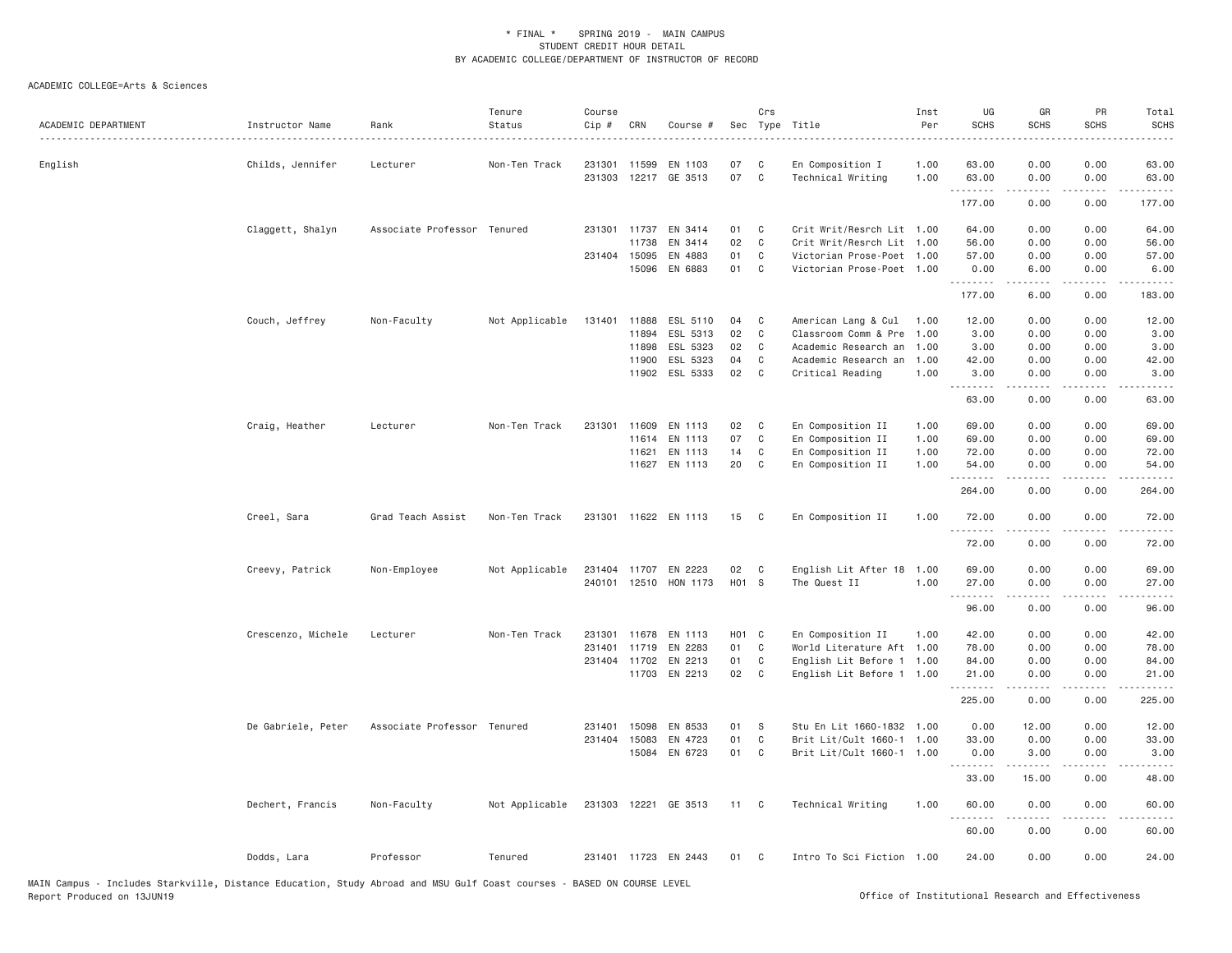| ACADEMIC DEPARTMENT | Instructor Name    | Rank                          | Tenure<br>Status | Course<br>Cip #  | CRN   | Course #                       |          | Crs         | Sec Type Title                            | Inst<br>Per  | UG<br><b>SCHS</b> | GR<br><b>SCHS</b> | PR<br><b>SCHS</b>                                                                                                                 | Total<br><b>SCHS</b><br>. |
|---------------------|--------------------|-------------------------------|------------------|------------------|-------|--------------------------------|----------|-------------|-------------------------------------------|--------------|-------------------|-------------------|-----------------------------------------------------------------------------------------------------------------------------------|---------------------------|
| English             | Dodds, Lara        | Professor                     | Tenured          | 231404<br>239999 |       | 11704 EN 2213<br>15876 EN 8000 | 03<br>06 | C<br>D      | English Lit Before 1<br>Research / Thesis | 1.00<br>1.00 | 69.00<br>0.00     | 0.00<br>1.00      | 0.00<br>0.00                                                                                                                      | 69.00<br>1.00             |
|                     |                    |                               |                  |                  |       |                                |          |             |                                           |              | .<br>93.00        | .<br>1.00         | $- - - -$<br>0.00                                                                                                                 | .<br>94.00                |
|                     | Doughty, Catherine | Instructor                    | Non-Ten Track    | 231301           |       | 11647 EN 1113                  | 40       | C           | En Composition II                         | 1.00         | 72.00             | 0.00              | 0.00                                                                                                                              | 72.00                     |
|                     |                    |                               |                  |                  | 11659 | EN 1113                        | 52       | $\mathbb C$ | En Composition II                         | 1.00         | 69,00             | 0.00              | 0.00                                                                                                                              | 69.00                     |
|                     |                    |                               |                  |                  |       | 11663 EN 1113                  | 56       | C           | En Composition II                         | 1.00         | 66,00<br>.        | 0.00              | 0.00                                                                                                                              | 66.00<br>.                |
|                     |                    |                               |                  |                  |       |                                |          |             |                                           |              | 207.00            | 0.00              | $\frac{1}{2} \left( \frac{1}{2} \right) \left( \frac{1}{2} \right) \left( \frac{1}{2} \right) \left( \frac{1}{2} \right)$<br>0.00 | 207.00                    |
|                     | Dueitt, Courtney   | Instructor                    | Non-Ten Track    | 231301           |       | 11643 EN 1113                  | 36       | C           | En Composition II                         | 1.00         | 69.00             | 0.00              | 0.00                                                                                                                              | 69.00                     |
|                     |                    |                               |                  |                  |       | 231401 11686 EN 2203           | 03       | $\mathbb C$ | Intro To Literature                       | 1.00         | 90.00             | 0.00              | 0.00                                                                                                                              | 90.00                     |
|                     |                    |                               |                  |                  |       |                                |          |             |                                           |              | .                 | $  -$             | $\frac{1}{2}$                                                                                                                     | .                         |
|                     |                    |                               |                  |                  |       |                                |          |             |                                           |              | 159.00            | 0.00              | 0.00                                                                                                                              | 159.00                    |
|                     | Few, Kayleigh      | Instructor                    | Non-Ten Track    |                  |       | 231303 11734 EN 3313           | 01       | C           | Writing for the Work 1.00                 |              | 60.00             | 0.00              | 0.00                                                                                                                              | 60.00                     |
|                     |                    |                               |                  |                  |       |                                |          |             |                                           |              | 60.00             | 0.00              | 0.00                                                                                                                              | 60.00                     |
|                     | Flowers, Jessica   | Lecturer                      | Non-Ten Track    |                  |       | 231301 11625 EN 1113           | 18       | C           | En Composition II                         | 1.00         | 63.00             | 0.00              | 0.00                                                                                                                              | 63.00                     |
|                     |                    |                               |                  |                  | 11657 | EN 1113                        | 50       | C           | En Composition II                         | 1.00         | 33.00             | 0.00              | 0.00                                                                                                                              | 33.00                     |
|                     |                    |                               |                  |                  |       | 11658 EN 1113                  | 51       | C           | En Composition II                         | 1.00         | 63.00             | 0.00              | 0.00                                                                                                                              | 63.00                     |
|                     |                    |                               |                  |                  |       |                                |          |             |                                           |              | .<br>159.00       | 0.00              | $   -$<br>0.00                                                                                                                    | .<br>159.00               |
|                     | Flowers, Katherine | Assistant Professor Ten Track |                  | 160102 11753     |       | EN 4633                        | 01       | C           | Language & Society                        | 1.00         | 12.00             | 0.00              | 0.00                                                                                                                              | 12.00                     |
|                     |                    |                               |                  | 231303           | 11735 | EN 3313                        | 02       | C           | Writing for the Work                      | 1.00         | 60.00             | 0.00              | 0.00                                                                                                                              | 60.00                     |
|                     |                    |                               |                  | 451101           | 10271 | AN 4633                        | 01       | C           | Language & Society                        | 1.00         | 27.00             | 0.00              | 0.00                                                                                                                              | 27.00                     |
|                     |                    |                               |                  |                  |       | 13693 SO 4633                  | 01       | C           | Language & Society                        | 1.00         | 15,00<br>.        | 0.00              | 0.00                                                                                                                              | 15.00                     |
|                     |                    |                               |                  |                  |       |                                |          |             |                                           |              | 114.00            | 0.00              | 0.00                                                                                                                              | 114.00                    |
|                     | Furby, Althea      | Lecturer                      | Non-Ten Track    | 231301           | 11596 | EN 1103                        | 04       | C           | En Composition I                          | 1.00         | 75.00             | 0.00              | 0.00                                                                                                                              | 75.00                     |
|                     |                    |                               |                  |                  | 11597 | EN 1103                        | 05       | $\mathbb C$ | En Composition I                          | 1.00         | 66.00             | 0.00              | 0.00                                                                                                                              | 66.00                     |
|                     |                    |                               |                  |                  |       | 11652 EN 1113                  | 45       | $\mathbb C$ | En Composition II                         | 1.00         | 72.00<br>.        | 0.00<br>.         | 0.00<br>.                                                                                                                         | 72.00<br>.                |
|                     |                    |                               |                  |                  |       |                                |          |             |                                           |              | 213.00            | 0.00              | 0.00                                                                                                                              | 213.00                    |
|                     | Garner, William    | Instructor                    | Non-Ten Track    | 231301           | 11641 | EN 1113                        | 34       | C           | En Composition II                         | 1.00         | 36.00             | 0.00              | 0.00                                                                                                                              | 36.00                     |
|                     |                    |                               |                  | 231401           | 11684 | EN 2203                        | 01       | C           | Intro To Literature                       | 1.00         | 87.00             | 0.00              | 0.00                                                                                                                              | 87.00                     |
|                     |                    |                               |                  |                  | 11699 | EN 2203                        | 16       | C           | Intro To Literature                       | 1.00         | 90.00             | 0.00              | 0.00                                                                                                                              | 90.00                     |
|                     |                    |                               |                  |                  |       | 11701 EN 2203                  | 18       | C           | Intro To Literature                       | 1.00         | 90.00<br>.        | 0.00<br>-----     | 0.00<br>.                                                                                                                         | 90.00<br>.                |
|                     |                    |                               |                  |                  |       |                                |          |             |                                           |              | 303.00            | 0.00              | 0.00                                                                                                                              | 303.00                    |
|                     | Gentry, Craig      | Lecturer                      | Non-Ten Track    | 231301           |       | 11613 EN 1113                  | 06       | C           | En Composition II                         | 1.00         | 69.00             | 0.00              | 0.00                                                                                                                              | 69.00                     |
|                     |                    |                               |                  |                  | 11624 | EN 1113                        | 17       | C           | En Composition II                         | 1.00         | 66.00             | 0.00              | 0.00                                                                                                                              | 66.00                     |
|                     |                    |                               |                  |                  | 11629 | EN 1113                        | 22       | C           | En Composition II                         | 1.00         | 51.00             | 0.00              | 0.00                                                                                                                              | 51.00                     |
|                     |                    |                               |                  |                  |       | 11649 EN 1113                  | 42       | C           | En Composition II                         | 1.00         | 72.00<br><u>.</u> | 0.00              | 0.00<br>$\frac{1}{2}$                                                                                                             | 72.00<br>.                |
|                     |                    |                               |                  |                  |       |                                |          |             |                                           |              | 258.00            | 0.00              | 0.00                                                                                                                              | 258.00                    |
|                     | Grimes, John Aaron | Lecturer                      | Non-Ten Track    |                  |       | 231301 11665 EN 1113           | 58       | C           | En Composition II                         | 1.00         | 72.00             | 0.00              | 0.00                                                                                                                              | 72.00                     |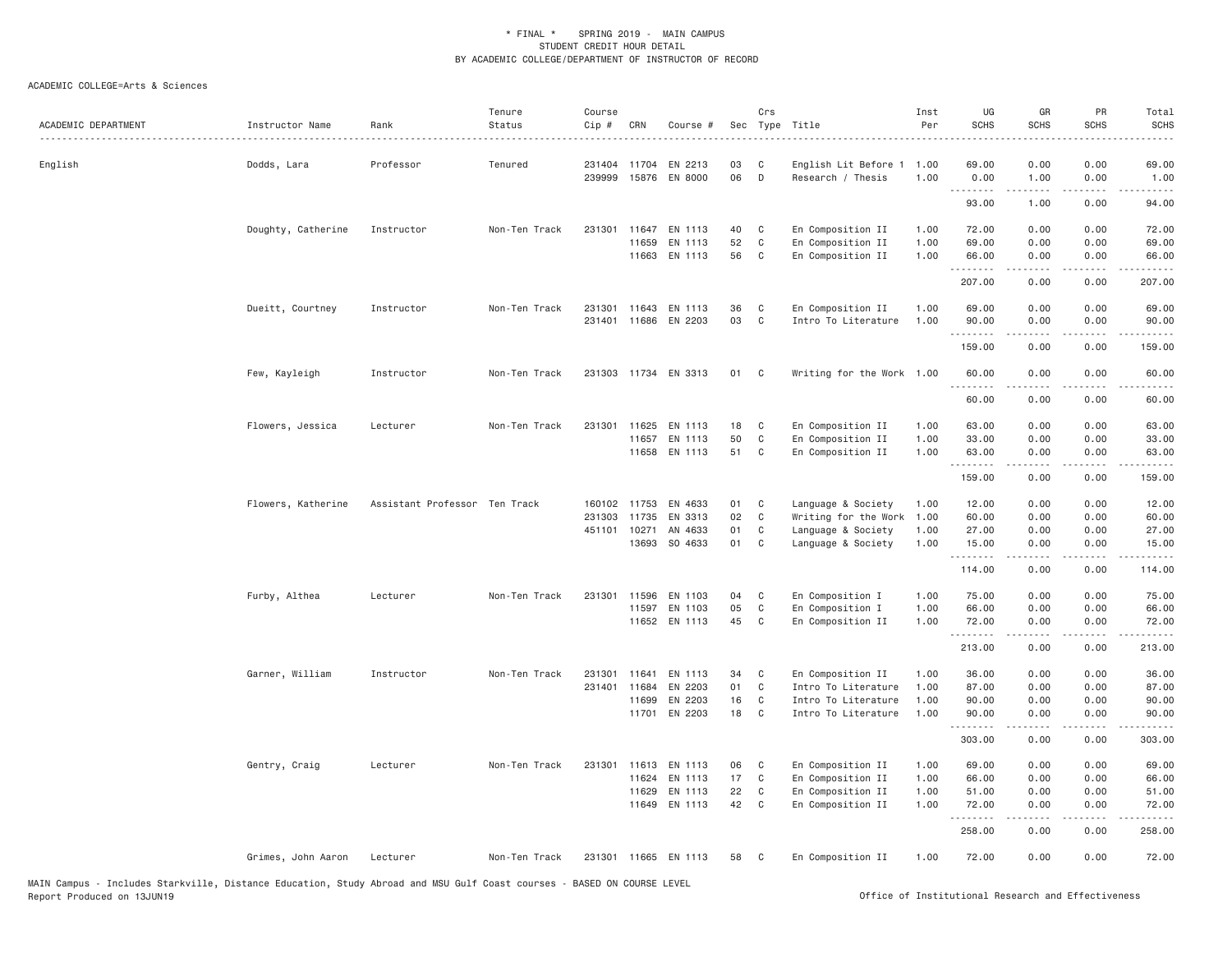| ACADEMIC DEPARTMENT | Instructor Name    | Rank                              | Tenure<br>Status<br>. | Course<br>Cip # | CRN                   | Course #             |                   | Crs               | Sec Type Title                       | Inst<br>Per  | UG<br><b>SCHS</b>                      | GR<br><b>SCHS</b>  | PR<br><b>SCHS</b>                   | Total<br><b>SCHS</b><br>$\omega$ is $\omega$ in . |
|---------------------|--------------------|-----------------------------------|-----------------------|-----------------|-----------------------|----------------------|-------------------|-------------------|--------------------------------------|--------------|----------------------------------------|--------------------|-------------------------------------|---------------------------------------------------|
| English             | Grimes, John Aaron | Lecturer                          | Non-Ten Track         |                 |                       | 231303 11736 EN 3313 | 03                | C                 | Writing for the Work 1.00            |              | 57.00<br>.                             | 0.00               | 0.00<br>$\sim 100$                  | 57.00<br>.                                        |
|                     |                    |                                   |                       |                 |                       |                      |                   |                   |                                      |              | 129.00                                 | 0.00               | 0.00                                | 129.00                                            |
|                     | Hagenston, Becky   | Professor                         | Tenured               |                 | 231302 11727          | EN 3303              | 03                | C                 | Creative Writing                     | 1.00         | 45.00                                  | 0.00               | 0.00                                | 45.00                                             |
|                     |                    |                                   |                       |                 | 231401 11743<br>11761 | EN 4313<br>EN 6313   | 01<br>01          | $\mathsf{C}$<br>C | Craft Of Fiction<br>Craft Of Fiction | 1.00<br>1.00 | 30.00<br>0.00                          | 0.00<br>9.00       | 0.00<br>0.00                        | 30.00<br>9.00                                     |
|                     |                    |                                   |                       |                 |                       |                      |                   |                   |                                      |              | <b><i><u><u>.</u></u></i></b><br>75.00 | .<br>9.00          | .<br>0.00                           | .<br>84.00                                        |
|                     |                    | Lecturer                          | Non-Ten Track         | 231301          | 11600                 | EN 1103              | 08                | C                 | En Composition I                     | 1.00         | 60.00                                  | 0.00               | 0.00                                | 60.00                                             |
|                     | Hampton, Hayley    |                                   |                       |                 | 11616                 | EN 1113              | 09                | $\mathbb C$       | En Composition II                    | 1.00         | 63.00                                  | 0.00               | 0.00                                | 63.00                                             |
|                     |                    |                                   |                       |                 | 11630                 | EN 1113              | 23                | C                 | En Composition II                    | 1.00         | 30.00                                  | 0.00               | 0.00                                | 30.00                                             |
|                     |                    |                                   |                       |                 |                       | 11676 EN 1113        | 69                | C                 | En Composition II                    | 1.00         | 72.00                                  | 0.00               | 0.00                                | 72.00                                             |
|                     |                    |                                   |                       |                 |                       |                      |                   |                   |                                      |              | .<br>225.00                            | . <b>.</b><br>0.00 | .<br>0.00                           | <u>.</u><br>225.00                                |
|                     |                    |                                   |                       |                 |                       |                      |                   |                   |                                      |              |                                        |                    |                                     |                                                   |
|                     | Hayden, Antoinette | Lecturer                          | Non-Ten Track         | 231301          | 11615                 | EN 1113              | 08                | C                 | En Composition II                    | 1.00         | 69.00                                  | 0.00               | 0.00                                | 69.00                                             |
|                     |                    |                                   |                       |                 | 11618<br>231402 14795 | EN 1113<br>EN 2363   | 11<br>01          | C<br>$\mathsf{C}$ | En Composition II<br>Intro AFAM Lit  | 1.00<br>1.00 | 72.00<br>27.00                         | 0.00<br>0.00       | 0.00<br>0.00                        | 72.00<br>27.00                                    |
|                     |                    |                                   |                       |                 | 16470                 | AAS 2363             | 01                | C                 | Intro AFAM Lit                       | 1.00         | 57.00                                  | 0.00               | 0.00                                | 57.00                                             |
|                     |                    |                                   |                       |                 |                       |                      |                   |                   |                                      |              | .                                      | .                  | $   -$                              | .                                                 |
|                     |                    |                                   |                       |                 |                       |                      |                   |                   |                                      |              | 225.00                                 | 0.00               | 0.00                                | 225.00                                            |
|                     | Henshaw, Chelsea   | Non-Faculty                       | Not Applicable        |                 |                       | 231303 12225 GE 3513 | 15                | $\mathbf{C}$      | Technical Writing                    | 1.00         | 63,00<br>.                             | 0.00               | 0.00                                | 63,00                                             |
|                     |                    |                                   |                       |                 |                       |                      |                   |                   |                                      |              | 63.00                                  | 0.00               | 0.00                                | 63.00                                             |
|                     | Johnson, Holly     | Professor                         | Tenured               | 231404          | 11705                 | EN 2213              | H <sub>01</sub> C |                   | Honors English Lit B                 | 1.00         | 30.00                                  | 0.00               | 0.00                                | 30.00                                             |
|                     |                    |                                   |                       |                 | 15074                 | EN 4523              | 01                | $\mathbb C$       | Chaucer                              | 1.00         | 51.00                                  | 0.00               | 0.00                                | 51.00                                             |
|                     |                    |                                   |                       |                 |                       | 15076 EN 6523        | 01                | C                 | Chaucer                              | 1.00         | 0.00                                   | 3.00               | 0.00                                | 3.00                                              |
|                     |                    |                                   |                       |                 |                       |                      |                   |                   |                                      |              | .<br>81.00                             | -----<br>3.00      | .<br>0.00                           | . د د د د<br>84.00                                |
|                     | Johnson, Logan     | Lecturer                          | Non-Ten Track         | 231301          | 11605                 | EN 1103              | 13                | C                 | En Composition I                     | 1.00         | 69.00                                  | 0.00               | 0.00                                | 69.00                                             |
|                     |                    |                                   |                       |                 | 11626                 | EN 1113              | 19                | C                 | En Composition II                    | 1.00         | 60.00                                  | 0.00               | 0.00                                | 60.00                                             |
|                     |                    |                                   |                       |                 | 11636                 | EN 1113              | 29                | C                 | En Composition II                    | 1.00         | 69.00                                  | 0.00               | 0.00                                | 69.00                                             |
|                     |                    |                                   |                       |                 |                       | 11650 EN 1113        | 43                | $\mathbb C$       | En Composition II                    | 1.00         | 69.00                                  | 0.00<br>.          | 0.00<br>.                           | 69.00<br>2.2.2.2.2.                               |
|                     |                    |                                   |                       |                 |                       |                      |                   |                   |                                      |              | 267.00                                 | 0.00               | 0.00                                | 267.00                                            |
|                     | Kardos, Michael    | Associate Professor Tenured       |                       |                 | 231302 11726          | EN 3303              | 02                | C                 | Creative Writing                     | 1.00         | 42.00                                  | 0.00               | 0.00                                | 42.00                                             |
|                     |                    |                                   |                       |                 | 11728                 | EN 3303              | 04                | C                 | Creative Writing                     | 1.00         | 42.00                                  | 0.00               | 0.00                                | 42.00                                             |
|                     |                    |                                   |                       |                 |                       | 239999 15647 EN 8000 | 03                | D                 | Research / Thesis                    | 1.00         | 0.00<br>.                              | 7.00               | 0.00<br>$\sim$ $\sim$ $\sim$ $\sim$ | 7.00<br>المتمامين                                 |
|                     |                    |                                   |                       |                 |                       |                      |                   |                   |                                      |              | 84.00                                  | 7.00               | 0.00                                | 91.00                                             |
|                     | Kimbrell, Karleigh | Grad Research Assis Non-Ten Track |                       |                 |                       | 231301 11639 EN 1113 | 32                | C                 | En Composition II                    | 1.00         | 72.00<br>.                             | 0.00<br><u>.</u>   | 0.00<br>.                           | 72.00<br>.                                        |
|                     |                    |                                   |                       |                 |                       |                      |                   |                   |                                      |              | 72.00                                  | 0.00               | 0.00                                | 72.00                                             |
|                     | Kolev, Sava        | Lecturer                          | Non-Ten Track         |                 | 160102 10262          | AN 2403              | 02                | C                 | Intro to Study of La 1.00            |              | 30.00                                  | 0.00               | 0.00                                | 30.00                                             |
|                     |                    |                                   |                       |                 | 10263                 | AN 2403              | 01                | C                 | Intro to Study of La 1.00            |              | 21.00                                  | 0.00               | 0.00                                | 21.00                                             |
|                     |                    |                                   |                       |                 | 11721                 | EN 2403              | 02                | $\mathsf{C}$      | Intro to Study of La 1.00            |              | 30.00                                  | 0.00               | 0.00                                | 30.00                                             |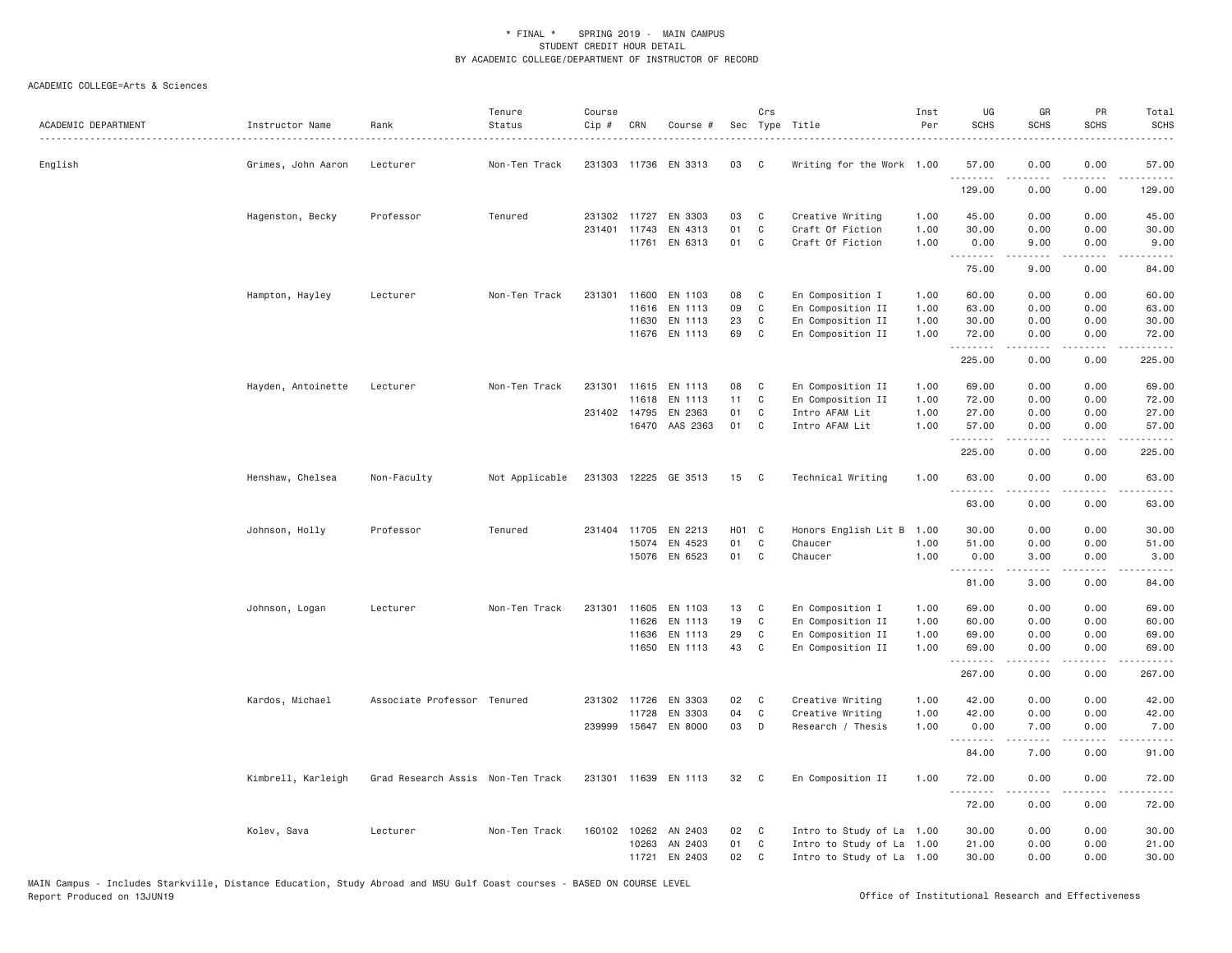| ACADEMIC DEPARTMENT | Instructor Name | Rank              | Tenure<br>Status | Course<br>Cip # | CRN          | Course #             |    | Crs          | Sec Type Title            | Inst<br>Per | UG<br><b>SCHS</b> | GR<br><b>SCHS</b>                                                                                                                                                                       | PR<br><b>SCHS</b>           | Total<br><b>SCHS</b>                                                                                                                                 |
|---------------------|-----------------|-------------------|------------------|-----------------|--------------|----------------------|----|--------------|---------------------------|-------------|-------------------|-----------------------------------------------------------------------------------------------------------------------------------------------------------------------------------------|-----------------------------|------------------------------------------------------------------------------------------------------------------------------------------------------|
| English             | Kolev, Sava     | Lecturer          | Non-Ten Track    |                 |              | 160102 11722 EN 2403 | 01 | C            | Intro to Study of La 1.00 |             | 36.00<br>.        | 0.00                                                                                                                                                                                    | 0.00                        | 36.00                                                                                                                                                |
|                     |                 |                   |                  |                 |              |                      |    |              |                           |             | 117.00            | 0.00                                                                                                                                                                                    | 0.00                        | 117.00                                                                                                                                               |
|                     | Koleva, Laura   | Lecturer          | Non-Ten Track    | 231301          | 11611        | EN 1113              | 04 | C            | En Composition II         | 1.00        | 57.00             | 0.00                                                                                                                                                                                    | 0.00                        | 57.00                                                                                                                                                |
|                     |                 |                   |                  |                 | 11620        | EN 1113              | 13 | C            | En Composition II         | 1.00        | 60.00             | 0.00                                                                                                                                                                                    | 0.00                        | 60.00                                                                                                                                                |
|                     |                 |                   |                  |                 | 11651        | EN 1113              | 44 | $\mathbb C$  | En Composition II         | 1.00        | 48.00<br>.        | 0.00<br>$- - - - -$                                                                                                                                                                     | 0.00<br>.                   | 48.00<br>.                                                                                                                                           |
|                     |                 |                   |                  |                 |              |                      |    |              |                           |             | 165.00            | 0.00                                                                                                                                                                                    | 0.00                        | 165.00                                                                                                                                               |
|                     | Lammert, Thomas | Lecturer          | Non-Ten Track    | 231301          | 11628        | EN 1113              | 21 | C            | En Composition II         | 1.00        | 42.00             | 0.00                                                                                                                                                                                    | 0.00                        | 42.00                                                                                                                                                |
|                     |                 |                   |                  |                 | 11633        | EN 1113              | 26 | C            | En Composition II         | 1.00        | 63.00             | 0.00                                                                                                                                                                                    | 0.00                        | 63.00                                                                                                                                                |
|                     |                 |                   |                  |                 |              | 11637 EN 1113        | 30 | $\mathbb C$  | En Composition II         | 1.00        | 69.00<br>.        | 0.00<br>.                                                                                                                                                                               | 0.00<br>د د د د             | 69.00                                                                                                                                                |
|                     |                 |                   |                  |                 |              |                      |    |              |                           |             | 174.00            | 0.00                                                                                                                                                                                    | 0.00                        | 174.00                                                                                                                                               |
|                     | Lemus, Jared    | Grad Teach Assist | Non-Ten Track    |                 |              | 231301 11638 EN 1113 | 31 | C            | En Composition II         | 1.00        | 72.00             | 0.00                                                                                                                                                                                    | 0.00                        | 72.00                                                                                                                                                |
|                     |                 |                   |                  |                 |              |                      |    |              |                           |             | .<br>72.00        | $\frac{1}{2} \left( \frac{1}{2} \right) \left( \frac{1}{2} \right) \left( \frac{1}{2} \right) \left( \frac{1}{2} \right) \left( \frac{1}{2} \right) \left( \frac{1}{2} \right)$<br>0.00 | .<br>0.00                   | .<br>72.00                                                                                                                                           |
|                     | Leonard, Ashley | Instructor        | Non-Ten Track    |                 |              | 230101 11724 EN 2503 | 01 | C            | Teaching Grammar          | 1.00        | 141.00            | 0.00                                                                                                                                                                                    | 0.00                        | 141.00                                                                                                                                               |
|                     |                 |                   |                  |                 |              |                      |    |              |                           |             | .                 | .                                                                                                                                                                                       | $\sim$ $\sim$ $\sim$ $\sim$ | $\frac{1}{2} \left( \frac{1}{2} \right) \left( \frac{1}{2} \right) \left( \frac{1}{2} \right) \left( \frac{1}{2} \right) \left( \frac{1}{2} \right)$ |
|                     |                 |                   |                  |                 |              |                      |    |              |                           |             | 141.00            | 0.00                                                                                                                                                                                    | 0.00                        | 141.00                                                                                                                                               |
|                     | Little, Matthew | Professor         | Tenured          |                 |              | 231303 11742 EN 4223 | 01 | C            | Prin Legal Writing        | 1.00        | 42.00             | 0.00                                                                                                                                                                                    | 0.00                        | 42.00                                                                                                                                                |
|                     |                 |                   |                  |                 |              | 231402 11710 EN 2243 | 02 | $\mathsf{C}$ | American Lit Before       | 1.00        | 36.00<br>.        | 0.00                                                                                                                                                                                    | 0.00                        | 36.00<br>.                                                                                                                                           |
|                     |                 |                   |                  |                 |              |                      |    |              |                           |             | 78.00             | 0.00                                                                                                                                                                                    | 0.00                        | 78.00                                                                                                                                                |
|                     | Long, Loreeda   | Lecturer          | Non-Ten Track    |                 |              | 231301 11648 EN 1113 | 41 | C            | En Composition II         | 1.00        | 63.00             | 0.00                                                                                                                                                                                    | 0.00                        | 63.00                                                                                                                                                |
|                     |                 |                   |                  |                 |              | 11661 EN 1113        | 54 | $\mathbb C$  | En Composition II         | 1.00        | 72.00             | 0.00                                                                                                                                                                                    | 0.00                        | 72.00                                                                                                                                                |
|                     |                 |                   |                  |                 |              |                      |    |              |                           |             | .<br>135.00       | $- - - - -$<br>0.00                                                                                                                                                                     | .<br>0.00                   | .<br>135.00                                                                                                                                          |
|                     | Lyons, Richard  | Professor         | Tenured          |                 | 231302 11730 | EN 3303              | 06 | C            | Creative Writing          | 1.00        | 45.00             | 0.00                                                                                                                                                                                    | 0.00                        | 45.00                                                                                                                                                |
|                     |                 |                   |                  |                 | 11731        | EN 3303              | 07 | C            | Creative Writing          | 1.00        | 42.00             | 0.00                                                                                                                                                                                    | 0.00                        | 42.00                                                                                                                                                |
|                     |                 |                   |                  |                 |              | 11732 EN 3303        | 08 | C            | Creative Writing          | 1.00        | 36.00<br><u>.</u> | 0.00<br>.                                                                                                                                                                               | 0.00                        | 36.00<br>.                                                                                                                                           |
|                     |                 |                   |                  |                 |              |                      |    |              |                           |             | 123.00            | 0.00                                                                                                                                                                                    | 0.00                        | 123.00                                                                                                                                               |
|                     | Mahadin, Tamara | Lecturer          | Non-Ten Track    |                 |              | 231301 11602 EN 1103 | 10 | C            | En Composition I          | 1.00        | 66.00             | 0.00                                                                                                                                                                                    | 0.00                        | 66.00                                                                                                                                                |
|                     |                 |                   |                  |                 | 11608        | EN 1113              | 01 | C            | En Composition II         | 1.00        | 63.00             | 0.00                                                                                                                                                                                    | 0.00                        | 63.00                                                                                                                                                |
|                     |                 |                   |                  |                 |              | 11662 EN 1113        | 55 | C            | En Composition II         | 1.00        | 69.00<br>.        | 0.00                                                                                                                                                                                    | 0.00                        | 69.00                                                                                                                                                |
|                     |                 |                   |                  |                 |              |                      |    |              |                           |             | 198.00            | 0.00                                                                                                                                                                                    | 0.00                        | 198.00                                                                                                                                               |
|                     | Marcus, Gregory | Lecturer          | Non-Ten Track    |                 |              | 231301 11617 EN 1113 | 10 | C            | En Composition II         | 1.00        | 69.00             | 0.00                                                                                                                                                                                    | 0.00                        | 69.00                                                                                                                                                |
|                     |                 |                   |                  |                 | 11623        | EN 1113              | 16 | C            | En Composition II         | 1.00        | 66.00             | 0.00                                                                                                                                                                                    | 0.00                        | 66.00                                                                                                                                                |
|                     |                 |                   |                  |                 | 11666        | EN 1113              | 59 | C            | En Composition II         | 1.00        | 24.00<br>.        | 0.00<br>$- - - - -$                                                                                                                                                                     | 0.00<br>.                   | 24.00<br>.                                                                                                                                           |
|                     |                 |                   |                  |                 |              |                      |    |              |                           |             | 159.00            | 0.00                                                                                                                                                                                    | 0.00                        | 159.00                                                                                                                                               |
|                     | Marsh, Kelly    | Professor         | Tenured          | 231401          | 11739        | EN 3513              | 01 | C            | Women and Literature 1.00 |             | 57.00             | 0.00                                                                                                                                                                                    | 0.00                        | 57.00                                                                                                                                                |
|                     |                 |                   |                  | 231404          |              | 11706 EN 2223        | 01 | C            | English Lit After 18      | 1.00        | 87.00             | 0.00                                                                                                                                                                                    | 0.00                        | 87.00                                                                                                                                                |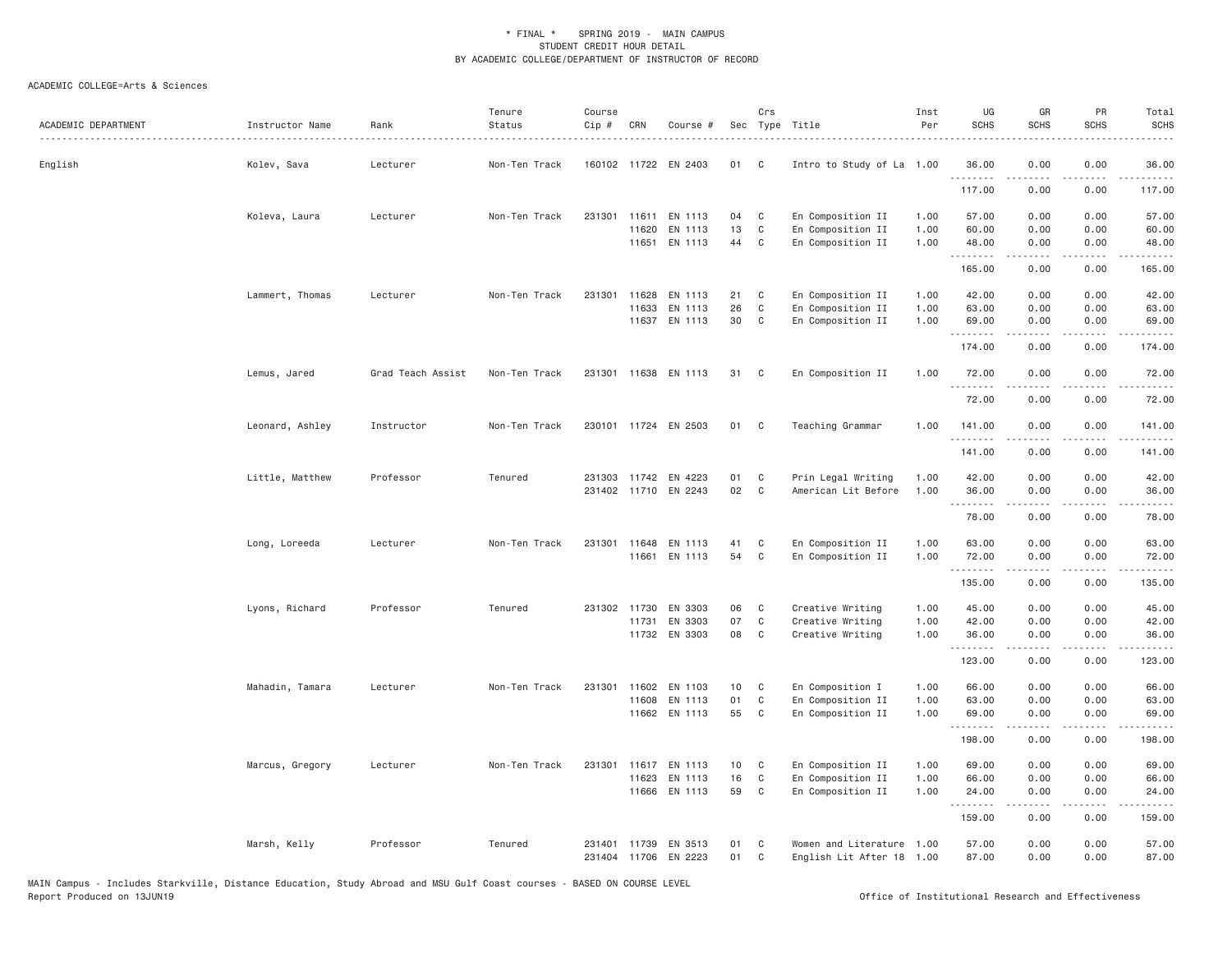| ACADEMIC DEPARTMENT | Instructor Name   | Rank                        | Tenure<br>Status | Course<br>$Cip$ # | CRN          | Course #             | Sec   | Crs | Type Title                | Inst<br>Per | UG<br><b>SCHS</b>               | GR<br><b>SCHS</b>                                                                                                                                             | PR<br><b>SCHS</b>                   | Total<br><b>SCHS</b>                        |
|---------------------|-------------------|-----------------------------|------------------|-------------------|--------------|----------------------|-------|-----|---------------------------|-------------|---------------------------------|---------------------------------------------------------------------------------------------------------------------------------------------------------------|-------------------------------------|---------------------------------------------|
| English             | Marsh, Kelly      | Professor                   | Tenured          | 239999            |              | 15648 EN 8000        | 04    | D   | Research / Thesis         | 1.00        | 0.00                            | 3.00<br>.                                                                                                                                                     | 0.00<br>.                           | 3.00<br>$\omega$ is $\omega$ in $\omega$ is |
|                     |                   |                             |                  |                   |              |                      |       |     |                           |             | 144.00                          | 3.00                                                                                                                                                          | 0.00                                | 147.00                                      |
|                     | Mattison, Suzanne | Lecturer                    | Non-Ten Track    |                   | 010802 10203 | AELC 3203            | 02    | C   | Prof Writing ANR Hum 1.00 |             | 75.00                           | 0.00                                                                                                                                                          | 0.00                                | 75.00                                       |
|                     |                   |                             |                  |                   | 10204        | AELC 3203            | 03    | C   | Prof Writing ANR Hum      | 1.00        | 75.00                           | 0.00                                                                                                                                                          | 0.00                                | 75.00                                       |
|                     |                   |                             |                  |                   | 10205        | AELC 3203            | 04    | C   | Prof Writing ANR Hum 1.00 |             | 72.00                           | 0.00                                                                                                                                                          | 0.00                                | 72.00                                       |
|                     |                   |                             |                  |                   |              | 10206 AELC 3203 05   |       | C   | Prof Writing ANR Hum 1.00 |             | 39.00<br>.                      | 0.00<br>.                                                                                                                                                     | 0.00<br>$\sim$ $\sim$ $\sim$ $\sim$ | 39.00<br>.                                  |
|                     |                   |                             |                  |                   |              |                      |       |     |                           |             | 261.00                          | 0.00                                                                                                                                                          | 0.00                                | 261.00                                      |
|                     | Moseley, Jessica  | Instructor                  | Non-Ten Track    | 231401            | 11689        | EN 2203              | 06    | C   | Intro To Literature       | 1.00        | 90.00                           | 0.00                                                                                                                                                          | 0.00                                | 90.00                                       |
|                     |                   |                             |                  |                   | 11700        | EN 2203              | 17    | C   | Intro To Literature       | 1,00        | 90.00                           | 0.00                                                                                                                                                          | 0.00                                | 90.00                                       |
|                     |                   |                             |                  |                   |              |                      |       |     |                           |             | .<br>180.00                     | 0.00                                                                                                                                                          | $\sim$ $\sim$ $\sim$<br>0.00        | المتمامين<br>180.00                         |
|                     | Moss, Marilyn     | Non-Employee                | Not Applicable   | 141901            |              | 14480 ME 4111        | 601 C |     | Professional Develop 1.00 |             | 11.00                           | 0.00                                                                                                                                                          | 0.00                                | 11.00                                       |
|                     |                   |                             |                  | 231303            |              | 15311 GE 3513        | 602 C |     | Technical Writing         | 1.00        | 24.00                           | 0.00                                                                                                                                                          | 0.00                                | 24.00                                       |
|                     |                   |                             |                  |                   |              |                      |       |     |                           |             | <b></b>                         | <u>.</u>                                                                                                                                                      | .                                   | .                                           |
|                     |                   |                             |                  |                   |              |                      |       |     |                           |             | 35.00                           | 0.00                                                                                                                                                          | 0.00                                | 35.00                                       |
|                     | O'Neill, Bonnie   | Associate Professor Tenured |                  |                   |              | 231402 11709 EN 2243 | 01    | C   | American Lit Before       | 1.00        | 48.00                           | 0.00                                                                                                                                                          | 0.00                                | 48.00                                       |
|                     |                   |                             |                  |                   |              | 15077 EN 4893        | 01    | C   | American Literature       | 1.00        | 54.00                           | 0.00                                                                                                                                                          | 0.00                                | 54.00                                       |
|                     |                   |                             |                  |                   |              |                      |       |     |                           |             | .<br>102.00                     | .<br>0.00                                                                                                                                                     | .<br>0.00                           | .<br>102.00                                 |
|                     | Olson, Peter      | Lecturer                    | Non-Ten Track    |                   |              | 231301 14217 EN 1113 | 501 C |     | En Composition II         | 1.00        | 54.00                           | 0.00                                                                                                                                                          | 0.00                                | 54.00                                       |
|                     |                   |                             |                  |                   |              | 14218 EN 1113        | 502 C |     | En Composition II         | 1.00        | 24.00                           | 0.00                                                                                                                                                          | 0.00                                | 24.00                                       |
|                     |                   |                             |                  | 231303            |              | 14222 EN 3313        | 501 C |     | Writing for the Work      | 1.00        | 27.00                           | 0.00                                                                                                                                                          | 0.00                                | 27.00                                       |
|                     |                   |                             |                  |                   |              | 231401 16598 EN 2203 | 505 C |     | Intro To Literature       | 1.00        | 18.00                           | 0.00                                                                                                                                                          | 0.00                                | 18.00                                       |
|                     |                   |                             |                  |                   |              |                      |       |     |                           |             | <b><i><u></u></i></b><br>123.00 | .<br>0.00                                                                                                                                                     | د د د د<br>0.00                     | .<br>123.00                                 |
|                     | Pevey, Leslie     | Lecturer                    | Non-Ten Track    |                   |              | 231301 11603 EN 1103 | 11    | C   | En Composition I          | 1.00        | 69.00                           | 0.00                                                                                                                                                          | 0.00                                | 69.00                                       |
|                     |                   |                             |                  |                   | 11604        | EN 1103              | 12    | C   | En Composition I          | 1.00        | 57.00                           | 0.00                                                                                                                                                          | 0.00                                | 57.00                                       |
|                     |                   |                             |                  |                   | 11632        | EN 1113              | 25    | C   | En Composition II         | 1.00        | 66.00                           | 0.00                                                                                                                                                          | 0.00                                | 66.00                                       |
|                     |                   |                             |                  |                   |              | 11672 EN 1113        | 65    | C   | En Composition II         | 1.00        | 72.00                           | 0.00                                                                                                                                                          | 0.00<br>.                           | 72.00                                       |
|                     |                   |                             |                  |                   |              |                      |       |     |                           |             | --------<br>264.00              | -----<br>0.00                                                                                                                                                 | 0.00                                | .<br>264.00                                 |
|                     | Pierce, Catherine | Associate Professor Tenured |                  | 231302            | 15090        | EN 3803              | 01    | C   | Intermediate Poetry       | 1.00        | 45.00                           | 0.00                                                                                                                                                          | 0.00                                | 45.00                                       |
|                     |                   |                             |                  | 239999            | 15086        | EN 4990              | 01    | C   | Special Topic In EN       | 1.00        | 30.00                           | 0.00                                                                                                                                                          | 0.00                                | 30.00                                       |
|                     |                   |                             |                  |                   |              | 15088 EN 6990        | 01    | C   | Special Topic In EN       | 1.00        | 0.00                            | 12.00                                                                                                                                                         | 0.00                                | 12.00                                       |
|                     |                   |                             |                  |                   |              |                      |       |     |                           |             | .<br>75.00                      | $\frac{1}{2} \left( \frac{1}{2} \right) \left( \frac{1}{2} \right) \left( \frac{1}{2} \right) \left( \frac{1}{2} \right) \left( \frac{1}{2} \right)$<br>12.00 | د د د د<br>0.00                     | د د د د د<br>87.00                          |
|                     | Pizer, Ginger     | Associate Professor Tenured |                  | 160102 10269      |              | AN 4403              | 01    | C   | Intro To Linguistics      | 1.00        | 18.00                           | 0.00                                                                                                                                                          | 0.00                                | 18.00                                       |
|                     |                   |                             |                  |                   | 11745        | EN 4403              | 01    | C   | Intro To Linguistics      | 1.00        | 36.00                           | 0.00                                                                                                                                                          | 0.00                                | 36.00                                       |
|                     |                   |                             |                  |                   |              | 11746 EN 4413        | 01    | C   | Hist Of The Eng Lang 1.00 |             | 57.00                           | 0.00                                                                                                                                                          | 0.00                                | 57.00                                       |
|                     |                   |                             |                  |                   | 11764        | EN 6413              | 01    | C   | Hist Of The Eng Lang      | 1.00        | 0.00                            | 6.00                                                                                                                                                          | 0.00                                | 6.00                                        |
|                     |                   |                             |                  | 239999            | 15649        | EN 8000              | 05    | D   | Research / Thesis         | 1.00        | 0.00                            | 3.00                                                                                                                                                          | 0.00                                | 3.00                                        |
|                     |                   |                             |                  |                   |              |                      |       |     |                           |             | .<br>111.00                     | 9.00                                                                                                                                                          | .<br>0.00                           | 120.00                                      |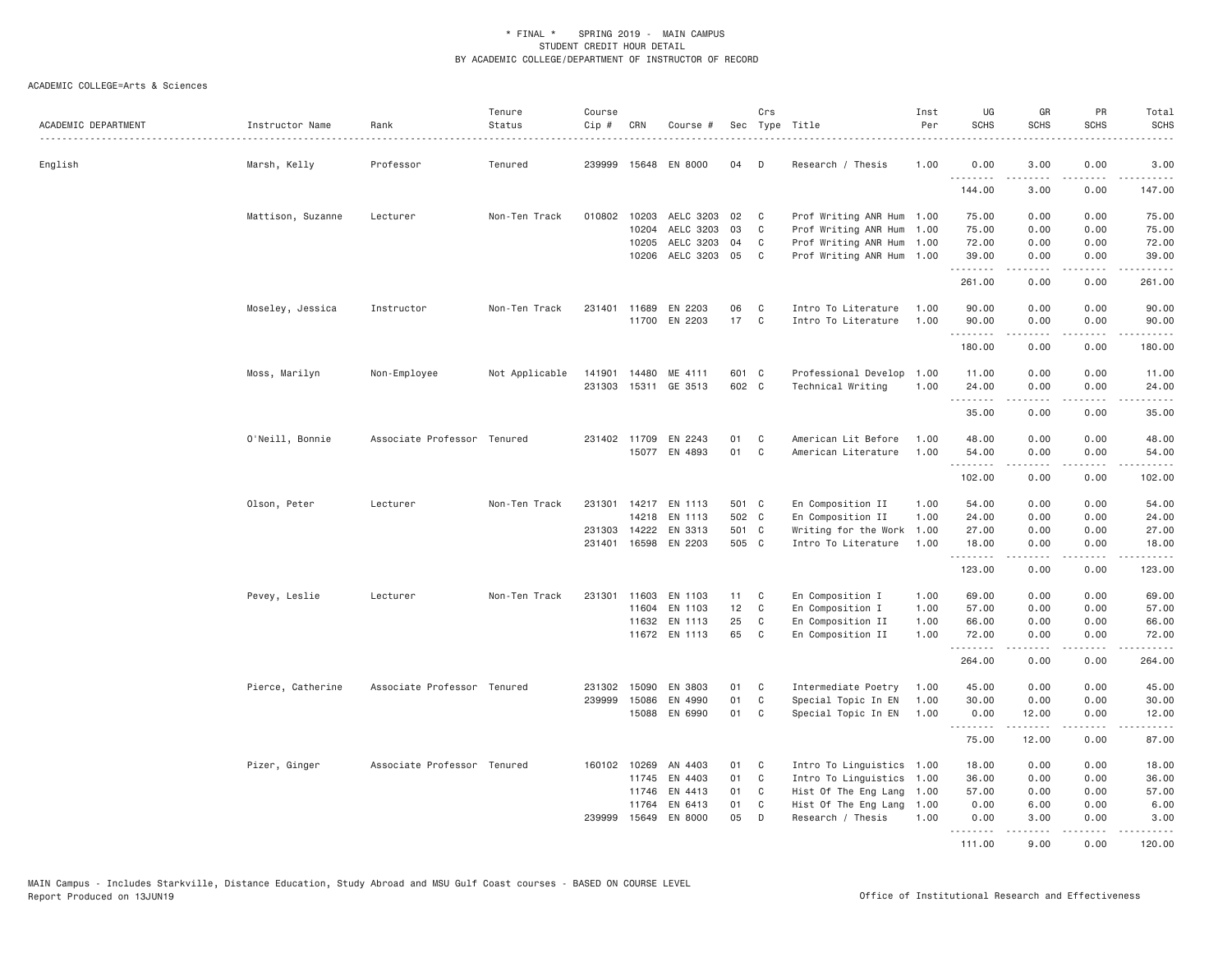| ACADEMIC DEPARTMENT | Instructor Name    | Rank                          | Tenure<br>Status | Course<br>Cip # | CRN          | Course #             | Sec   | Crs          | Type Title                | Inst<br>Per | UG<br><b>SCHS</b>    | GR<br><b>SCHS</b> | PR<br><b>SCHS</b> | Total<br><b>SCHS</b> |
|---------------------|--------------------|-------------------------------|------------------|-----------------|--------------|----------------------|-------|--------------|---------------------------|-------------|----------------------|-------------------|-------------------|----------------------|
| English             | Price, Marty       | Instructor                    | Non-Ten Track    |                 |              | 231402 11711 EN 2243 | 03    | C            | American Lit Before       | 1,00        | 78,00                | 0.00              | 0.00              | 78,00                |
|                     |                    |                               |                  |                 |              | 11715 EN 2253        | 03    | $\mathsf{C}$ | American Lit After 1 1.00 |             | 75.00                | 0.00              | 0.00              | 75.00                |
|                     |                    |                               |                  |                 |              | 231404 11708 EN 2223 | 03    | C            | English Lit After 18 1.00 |             | 54.00<br>.           | 0.00<br>.         | 0.00<br>.         | 54.00<br>.           |
|                     |                    |                               |                  |                 |              |                      |       |              |                           |             | 207.00               | 0.00              | 0.00              | 207.00               |
|                     | Raymond, Richard   | Lecturer                      | Non-Ten Track    |                 |              | 231404 14219 EN 2223 | 501 C |              | English Lit After 18 1.00 |             | 45.00<br>.           | 0.00<br>.         | 0.00<br>.         | 45.00<br>.           |
|                     |                    |                               |                  |                 |              |                      |       |              |                           |             | 45.00                | 0.00              | 0.00              | 45.00                |
|                     | Redd, James        | Lecturer                      | Non-Ten Track    | 231302          | 11725        | EN 3303              | 01    | C            | Creative Writing          | 1.00        | 45.00                | 0.00              | 0.00              | 45.00                |
|                     |                    |                               |                  | 231401          | 11717        | EN 2273              | 01    | C            | World Literature Bef      | 1.00        | 60.00                | 0.00              | 0.00              | 60.00                |
|                     |                    |                               |                  |                 | 15339        | EN 2203              | 502 C |              | Intro To Literature       | 1.00        | 39.00                | 0.00              | 0.00              | 39.00                |
|                     |                    |                               |                  |                 |              | 15340 EN 2203        | 501 C |              | Intro To Literature       | 1.00        | 42.00<br>.           | 0.00<br>.         | 0.00<br>.         | 42.00<br>.           |
|                     |                    |                               |                  |                 |              |                      |       |              |                           |             | 186.00               | 0.00              | 0.00              | 186.00               |
|                     | Rodolfich, Suzanne | Non-Employee                  | Not Applicable   | 231303          |              | 14476 GE 3513        | 601 C |              | Technical Writing         | 1.00        | 75.00<br>.           | 0.00              | 0.00<br>.         | 75.00<br>.           |
|                     |                    |                               |                  |                 |              |                      |       |              |                           |             | 75.00                | 0.00              | 0.00              | 75.00                |
|                     | Sanders, Shelly    | Instructor                    | Non-Ten Track    | 231303          | 12219        | GE 3513              | 09    | C            | Technical Writing         | 1.00        | 63.00                | 0.00              | 0.00              | 63.00                |
|                     |                    |                               |                  |                 | 12220        | GE 3513              | 10    | C            | Technical Writing         | 1.00        | 63.00                | 0.00              | 0.00              | 63.00                |
|                     |                    |                               |                  |                 |              | 12222 GE 3513        | 12    | C            | Technical Writing         | 1.00        | 63.00                | 0.00              | 0.00              | 63.00<br>.           |
|                     |                    |                               |                  |                 |              |                      |       |              |                           |             | .<br>189.00          | -----<br>0.00     | .<br>0.00         | 189.00               |
|                     | Shaffer, Donald    | Associate Professor Tenured   |                  | 050201          | 10002        | AAS 1063             | 01    | C            | Intro to African Ame      | 1.00        | 150.00               | 0.00              | 0.00              | 150.00               |
|                     |                    |                               |                  |                 |              | 17227 AAS 4000       | 01    | $\mathbf{I}$ | Directed Indiv Study 1.00 |             | 3.00                 | 0.00              | 0.00              | 3.00                 |
|                     |                    |                               |                  |                 |              |                      |       |              |                           |             | . <i>.</i><br>153.00 | 0.00              | د د د د<br>0.00   | .<br>153.00          |
|                     | Sheperis, Claire   | Instructor                    | Non-Ten Track    | 231301          | 11660        | EN 1113              | 53    | C            | En Composition II         | 1.00        | 42.00                | 0.00              | 0.00              | 42.00                |
|                     |                    |                               |                  | 231401          | 11691        | EN 2203              | 08    | C            | Intro To Literature       | 1.00        | 90.00                | 0.00              | 0.00              | 90.00                |
|                     |                    |                               |                  |                 | 11692        | EN 2203              | 09    | C            | Intro To Literature       | 1.00        | 87.00                | 0.00              | 0.00              | 87.00                |
|                     |                    |                               |                  |                 |              | 11693 EN 2203        | 10    | $\mathbf{C}$ | Intro To Literature       | 1.00        | 87.00                | 0.00              | 0.00              | 87.00                |
|                     |                    |                               |                  |                 |              |                      |       |              |                           |             | .<br>306.00          | .<br>0.00         | .<br>0.00         | .<br>306.00          |
|                     | Sherman, Jessica   | Grad Teach Assist             | Non-Ten Track    |                 |              | 231301 11610 EN 1113 | 03    | C            | En Composition II         | 1.00        | 72.00                | 0.00              | 0.00              | 72.00                |
|                     |                    |                               |                  |                 |              |                      |       |              |                           |             | .<br>72.00           | 0.00              | 0.00              | 72.00                |
|                     | Smith, Megan       | Assistant Professor Ten Track |                  |                 | 160102 11749 | EN 4433              | 01    | C            | Approaches to TESOL       | 1.00        | 42.00                | 0.00              | 0.00              | 42.00                |
|                     |                    |                               |                  |                 | 11750        | EN 4443              | 01    | C            | English Syntax            | 1.00        | 33.00                | 0.00              | 0.00              | 33.00                |
|                     |                    |                               |                  |                 | 11765        | EN 6433              | 01    | C            | Approaches to TESOL       | 1.00        | 0.00                 | 6.00              | 0.00              | 6.00                 |
|                     |                    |                               |                  |                 | 11766        | EN 6443              | 01    | C            | English Syntax            | 1.00        | 0.00                 | 9.00              | 0.00              | 9.00                 |
|                     |                    |                               |                  |                 |              | 239999 16342 EN 8000 | 07    | D            | Research / Thesis         | 1.00        | 0.00                 | 1.00              | 0.00              | 1.00                 |
|                     |                    |                               |                  |                 |              |                      |       |              |                           |             | .<br>75.00           | .<br>16.00        | .<br>0.00         | .<br>91.00           |
|                     | Spain, Andrea      | Associate Professor Tenured   |                  | 231401          | 15093        | EN 4813              | 01    | C            | The World Novel Sinc 1.00 |             | 18.00                | 0.00              | 0.00              | 18.00                |
|                     |                    |                               |                  | 239999          | 15943        | EN 4000              | 01    | $\mathbf{I}$ | Directed Indiv Study 1.00 |             | 3.00                 | 0.00              | 0.00              | 3.00                 |
|                     |                    |                               |                  |                 |              | 15944 EN 4000        | 02    | $\mathbf{I}$ | Directed Indiv Study 1.00 |             | 3,00                 | 0.00              | 0.00              | 3.00                 |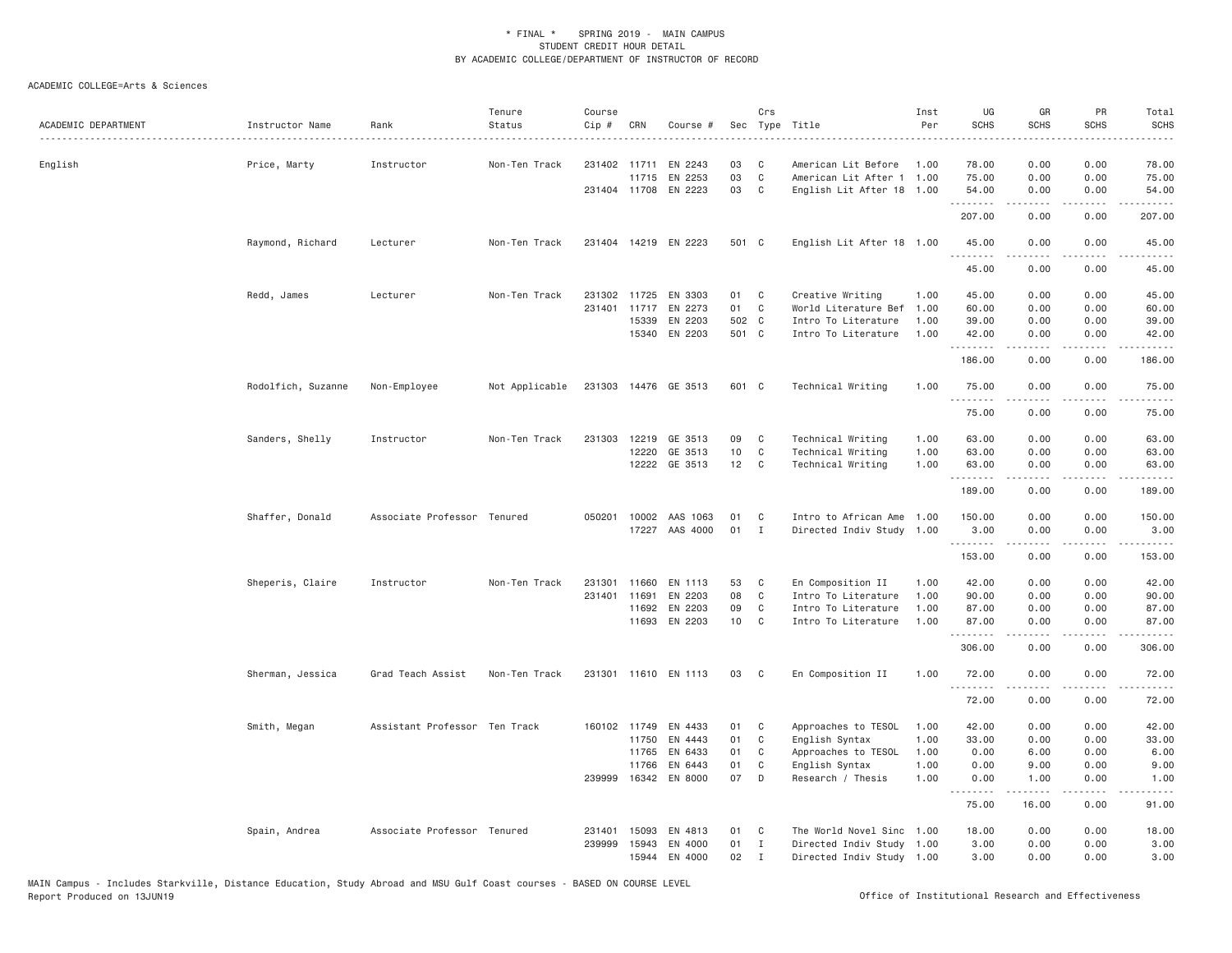| ACADEMIC DEPARTMENT | Instructor Name   | Rank                        | Tenure<br>Status | Course<br>Cip # | CRN          | Course #             | Sec   | Crs          | Type Title           | Inst<br>Per | UG<br><b>SCHS</b> | GR<br><b>SCHS</b> | PR<br><b>SCHS</b>                   | Total<br><b>SCHS</b>                                                                                                                                          |
|---------------------|-------------------|-----------------------------|------------------|-----------------|--------------|----------------------|-------|--------------|----------------------|-------------|-------------------|-------------------|-------------------------------------|---------------------------------------------------------------------------------------------------------------------------------------------------------------|
|                     |                   | Associate Professor Tenured |                  | 239999          | 15945        | EN 4000              | 03    | I            | Directed Indiv Study | 1.00        | 3.00              | 0.00              | 0.00                                | 3.00                                                                                                                                                          |
| English             | Spain, Andrea     |                             |                  |                 | 15946        | EN 4000              | 04    | $\mathbf{I}$ | Directed Indiv Study | 1.00        | 3.00              | 0.00              | 0.00                                | 3.00                                                                                                                                                          |
|                     |                   |                             |                  |                 | 240101 12518 | HON 3183             | H01 S |              | Honors Seminar - Hum | 1.00        | 27.00             | 0.00              | 0.00                                | 27.00                                                                                                                                                         |
|                     |                   |                             |                  |                 | 16887        | HON 4000             | 11    | $\mathbf{I}$ | Directed Individual  | 1.00        | 1.00              | 0.00              | 0.00                                | 1.00                                                                                                                                                          |
|                     |                   |                             |                  |                 | 16888        | HON 4000             | 12    | $\mathbf{I}$ | Directed Individual  | 1.00        | 1.00              | 0.00              | 0.00                                | 1.00                                                                                                                                                          |
|                     |                   |                             |                  |                 | 16889        | HON 4000             | 13    | $\mathbf I$  | Directed Individual  | 1.00        | 1.00              | 0.00              | 0.00                                | 1.00                                                                                                                                                          |
|                     |                   |                             |                  |                 | 16902        | HON 4000             | 17    | $\mathbf{I}$ | Directed Individual  | 1,00        | 1.00              | 0.00              | 0.00                                | 1.00                                                                                                                                                          |
|                     |                   |                             |                  |                 | 16904        | HON 4000             | 18    | I            | Directed Individual  | 1.00        | 1.00              | 0.00              | 0.00                                | 1.00                                                                                                                                                          |
|                     |                   |                             |                  |                 | 16905        | HON 4000             | 19    | I            | Directed Individual  | 1.00        | 1.00              | 0.00              | 0.00                                | 1.00                                                                                                                                                          |
|                     |                   |                             |                  |                 | 16906        | HON 4000             | 20    | $\mathbf I$  | Directed Individual  | 1.00        | 1.00              | 0.00              | 0.00                                | 1.00                                                                                                                                                          |
|                     |                   |                             |                  |                 | 16909        | HON 4000             | 23    | $\mathbf{I}$ | Directed Individual  | 1.00        | 1.00<br>.         | 0.00<br>.         | 0.00<br>$- - - -$                   | 1.00<br>$\sim$ $\sim$ $\sim$ $\sim$                                                                                                                           |
|                     |                   |                             |                  |                 |              |                      |       |              |                      |             | 65.00             | 0.00              | 0.00                                | 65.00                                                                                                                                                         |
|                     | Spurlock, Ann     | Instructor                  | Non-Ten Track    |                 |              | 231301 11759 EN 6013 | 01    | E            | Tchng Col Writing    | 1.00        | 0.00<br><u>.</u>  | 42.00             | 0.00                                | 42.00                                                                                                                                                         |
|                     |                   |                             |                  |                 |              |                      |       |              |                      |             | 0.00              | 42.00             | 0.00                                | 42.00                                                                                                                                                         |
|                     | Stamps, Alison    | Instructor                  | Non-Ten Track    | 130301          | 12678        | LSK 1141             | 01    | C            | College Success II   | 1.00        | 33.00             | 0.00              | 0.00                                | 33.00                                                                                                                                                         |
|                     |                   |                             |                  |                 | 12679        | LSK 1141             | 02    | C            | College Success II   | 1.00        | 24.00             | 0.00              | 0.00                                | 24.00                                                                                                                                                         |
|                     |                   |                             |                  |                 | 131315 12670 | LSK 1023             | 05    | C            | Col Read/Study Skill | 1,00        | 63,00             | 0.00              | 0.00                                | 63.00                                                                                                                                                         |
|                     |                   |                             |                  |                 |              |                      |       |              |                      |             | .                 | -----             | .                                   | .                                                                                                                                                             |
|                     |                   |                             |                  |                 |              |                      |       |              |                      |             | 120.00            | 0.00              | 0.00                                | 120.00                                                                                                                                                        |
|                     | Stinson, Emily    | Instructor                  | Non-Ten Track    | 231301          | 11664        | EN 1113              | 57    | C            | En Composition II    | 1.00        | 66.00             | 0.00              | 0.00                                | 66.00                                                                                                                                                         |
|                     |                   |                             |                  | 231302          | 11729        | EN 3303              | 05    | $\mathsf{C}$ | Creative Writing     | 1.00        | 45.00             | 0.00              | 0.00                                | 45.00                                                                                                                                                         |
|                     |                   |                             |                  |                 | 231401 11688 | EN 2203              | 05    | C            | Intro To Literature  | 1,00        | 90.00<br>.        | 0.00<br>-----     | 0.00<br>$\sim$ $\sim$ $\sim$        | 90.00<br>.                                                                                                                                                    |
|                     |                   |                             |                  |                 |              |                      |       |              |                      |             | 201.00            | 0.00              | 0.00                                | 201.00                                                                                                                                                        |
|                     | Street, Alisha    | Lecturer                    | Non-Ten Track    |                 | 231301 11619 | EN 1113              | 12    | C            | En Composition II    | 1.00        | 72.00             | 0.00              | 0.00                                | 72.00                                                                                                                                                         |
|                     |                   |                             |                  |                 | 11634        | EN 1113              | 27    | C            | En Composition II    | 1.00        | 72.00             | 0.00              | 0.00                                | 72.00                                                                                                                                                         |
|                     |                   |                             |                  |                 | 11656        | EN 1113              | 49    | C            | En Composition II    | 1.00        | 72.00             | 0.00              | 0.00                                | 72.00                                                                                                                                                         |
|                     |                   |                             |                  |                 |              | 11674 EN 1113        | 67    | C            | En Composition II    | 1.00        | 69.00<br>.        | 0.00              | 0.00<br>$- - - -$                   | 69.00                                                                                                                                                         |
|                     |                   |                             |                  |                 |              |                      |       |              |                      |             | 285.00            | .<br>0.00         | 0.00                                | 285.00                                                                                                                                                        |
|                     | Thompson, Jessica | Instructor                  | Non-Ten Track    |                 | 231301 11653 | EN 1113              | 46    | C            | En Composition II    | 1.00        | 66.00             | 0.00              | 0.00                                | 66.00                                                                                                                                                         |
|                     |                   |                             |                  |                 | 11679        | EN 1173              | 01    | C            | Accelerated Comp II  | 1.00        | 36.00             | 0.00              | 0.00                                | 36.00                                                                                                                                                         |
|                     |                   |                             |                  |                 | 11680        | EN 1173              | 02    | C            | Accelerated Comp II  | 1.00        | 54.00             | 0.00              | 0.00                                | 54.00                                                                                                                                                         |
|                     |                   |                             |                  |                 |              | 231401 15341 EN 2203 | 503 C |              | Intro To Literature  | 1.00        | 36.00<br>.        | 0.00<br><u>.</u>  | 0.00<br>.                           | 36.00<br>.                                                                                                                                                    |
|                     |                   |                             |                  |                 |              |                      |       |              |                      |             | 192.00            | 0.00              | 0.00                                | 192.00                                                                                                                                                        |
|                     | Torrence, Devan   | Lecturer                    | Non-Ten Track    | 231301          | 11595        | EN 1103              | 01    | C            | En Composition I     | 1.00        | 72.00             | 0.00              | 0.00                                | 72.00                                                                                                                                                         |
|                     |                   |                             |                  |                 | 11598        | EN 1103              | 06    | C            | En Composition I     | 1.00        | 66.00             | 0.00              | 0.00                                | 66.00                                                                                                                                                         |
|                     |                   |                             |                  |                 | 11646        | EN 1113              | 39    | C            | En Composition II    | 1.00        | 72.00<br>.        | 0.00<br>.         | 0.00<br>$\sim$ $\sim$ $\sim$ $\sim$ | 72.00<br>$\frac{1}{2} \left( \frac{1}{2} \right) \left( \frac{1}{2} \right) \left( \frac{1}{2} \right) \left( \frac{1}{2} \right) \left( \frac{1}{2} \right)$ |
|                     |                   |                             |                  |                 |              |                      |       |              |                      |             | 210.00            | 0.00              | 0.00                                | 210.00                                                                                                                                                        |
|                     | Trimm, James      | Lecturer                    | Non-Ten Track    | 231301          | 11640        | EN 1113              | 33    | C            | En Composition II    | 1.00        | 63.00             | 0.00              | 0.00                                | 63.00                                                                                                                                                         |
|                     |                   |                             |                  | 231401          | 11687        | EN 2203              | 04    | C            | Intro To Literature  | 1,00        | 84.00             | 0.00              | 0.00                                | 84.00                                                                                                                                                         |
|                     |                   |                             |                  |                 | 11694        | EN 2203              | 11    | C            | Intro To Literature  | 1.00        | 87.00             | 0.00              | 0.00                                | 87.00                                                                                                                                                         |
|                     |                   |                             |                  |                 | 11695        | EN 2203              | 12    | C            | Intro To Literature  | 1,00        | 90.00             | 0.00              | 0.00                                | 90.00                                                                                                                                                         |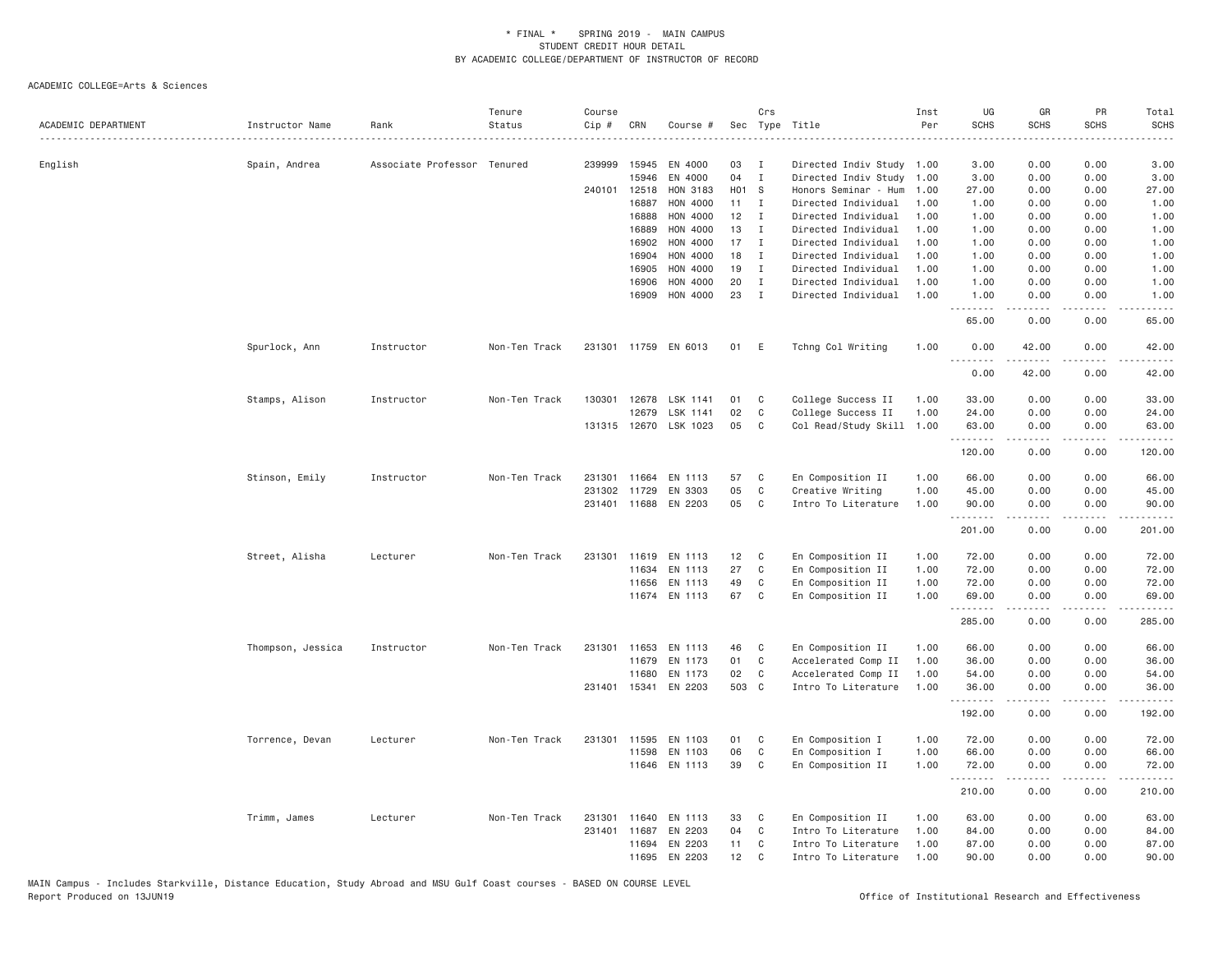| ACADEMIC DEPARTMENT                  | Instructor Name    | Rank                              | Tenure<br>Status<br>--------------------------------- | Course<br>Cip # | CRN   | Course #              |      | Crs          | Sec Type Title            | Inst<br>Per | UG<br><b>SCHS</b> | GR<br><b>SCHS</b>  | PR<br><b>SCHS</b>                                                                                                                 | Total<br><b>SCHS</b><br>. |
|--------------------------------------|--------------------|-----------------------------------|-------------------------------------------------------|-----------------|-------|-----------------------|------|--------------|---------------------------|-------------|-------------------|--------------------|-----------------------------------------------------------------------------------------------------------------------------------|---------------------------|
|                                      |                    |                                   |                                                       |                 |       |                       |      |              |                           |             | .<br>324.00       | .<br>0.00          | .<br>0.00                                                                                                                         | .<br>324.00               |
|                                      |                    |                                   |                                                       |                 |       |                       |      |              |                           |             |                   |                    |                                                                                                                                   |                           |
| English                              | Voller, Leslie     | Instructor                        | Non-Ten Track                                         | 231401          | 11685 | EN 2203               | 02 C |              | Intro To Literature       | 1.00        | 75.00             | 0.00               | 0.00                                                                                                                              | 75.00                     |
|                                      |                    |                                   |                                                       |                 |       | 231402 11713 EN 2253  | 01 C |              | American Lit After 1 1.00 |             | 39.00             | 0.00               | 0.00                                                                                                                              | 39.00                     |
|                                      |                    |                                   |                                                       |                 |       | 11714 EN 2253         | 02 C |              | American Lit After 1 1.00 |             | 84.00             | 0.00               | 0.00                                                                                                                              | 84.00                     |
|                                      |                    |                                   |                                                       |                 |       | 239999 15274 EN 4990  | 02 C |              | Special Topic In EN 1.00  |             | 6.00<br>.         | 0.00<br>.          | 0.00<br>$\frac{1}{2} \left( \frac{1}{2} \right) \left( \frac{1}{2} \right) \left( \frac{1}{2} \right) \left( \frac{1}{2} \right)$ | 6.00                      |
|                                      |                    |                                   |                                                       |                 |       |                       |      |              |                           |             | 204.00            | 0.00               | 0.00                                                                                                                              | 204.00                    |
|                                      | Ward, Jervette     | Associate Professor Non-Ten Track |                                                       | 231401          | 15097 | EN 2434               | 01   | B            | Literature And Film       | 1.00        | 56.00             | 0.00               | 0.00                                                                                                                              | 56.00                     |
|                                      |                    |                                   |                                                       |                 |       | 15099 EN 8583         | 01 S |              | Sel Topics Lang & Li 1.00 |             | 0.00              | 24.00              | 0.00                                                                                                                              | 24.00                     |
|                                      |                    |                                   |                                                       |                 |       |                       |      |              |                           |             | --------<br>56.00 | ------<br>24.00    | .<br>0.00                                                                                                                         | 80.00                     |
|                                      | White, Rebekah     | Lecturer                          | Non-Ten Track                                         | 231301          |       | 11644 EN 1113         | 37   | $\mathbf{C}$ | En Composition II         | 1.00        | 69.00             | 0.00               | 0.00                                                                                                                              | 69.00                     |
|                                      |                    |                                   |                                                       |                 |       | 11670 EN 1113         | 63   | $\mathbf{C}$ | En Composition II         | 1.00        | 63.00             | 0.00               | 0.00                                                                                                                              | 63.00                     |
|                                      |                    |                                   |                                                       |                 |       | 11675 EN 1113         | 68 C |              | En Composition II         | 1.00        | 72.00             | 0.00               | 0.00                                                                                                                              | 72.00                     |
|                                      |                    |                                   |                                                       |                 |       |                       |      |              |                           |             | .<br>204.00       | - - - - -<br>0.00  | .<br>0.00                                                                                                                         | .<br>204.00               |
|                                      | Wiltshire, Allison | Lecturer                          | Non-Ten Track                                         |                 |       | 231301 11612 EN 1113  | 05   | $\mathbf{C}$ | En Composition II         | 1.00        | 66.00             | 0.00               | 0.00                                                                                                                              | 66.00                     |
|                                      |                    |                                   |                                                       |                 |       | 11635 EN 1113         | 28   | $\mathbf{C}$ | En Composition II         | 1.00        | 72.00             | 0.00               | 0.00                                                                                                                              | 72.00                     |
|                                      |                    |                                   |                                                       |                 |       | 11669 EN 1113         | 62 C |              | En Composition II         | 1.00        | 72.00             | 0.00               | 0.00                                                                                                                              | 72.00                     |
|                                      |                    |                                   |                                                       |                 |       |                       |      |              |                           |             | .<br>210.00       | . <b>.</b><br>0.00 | .<br>0.00                                                                                                                         | 210.00                    |
|                                      | Zhu, Daina         | Grad Research Assis Non-Ten Track |                                                       |                 |       | 131202 11502 EDE 4883 | 01 C |              | Manag Elem/Mid Lvl C 1.00 |             | 102.00            | 0.00               | 0.00                                                                                                                              | 102.00                    |
|                                      |                    |                                   |                                                       |                 |       |                       |      |              |                           |             | 102.00            | 0.00               | 0.00                                                                                                                              | ------<br>102.00          |
| -----------------------------------  |                    |                                   |                                                       |                 |       |                       |      |              |                           |             | ========          | <b>ESSESSE</b>     | $=$ =======                                                                                                                       | ==========                |
| English                              |                    |                                   |                                                       |                 |       |                       |      |              |                           |             | 11310.00          | 168.00             | 0.00                                                                                                                              | 11478.00                  |
| ==================================== |                    |                                   |                                                       |                 |       |                       |      |              |                           |             | ========          | ------------------ |                                                                                                                                   | EEEEEEEEE                 |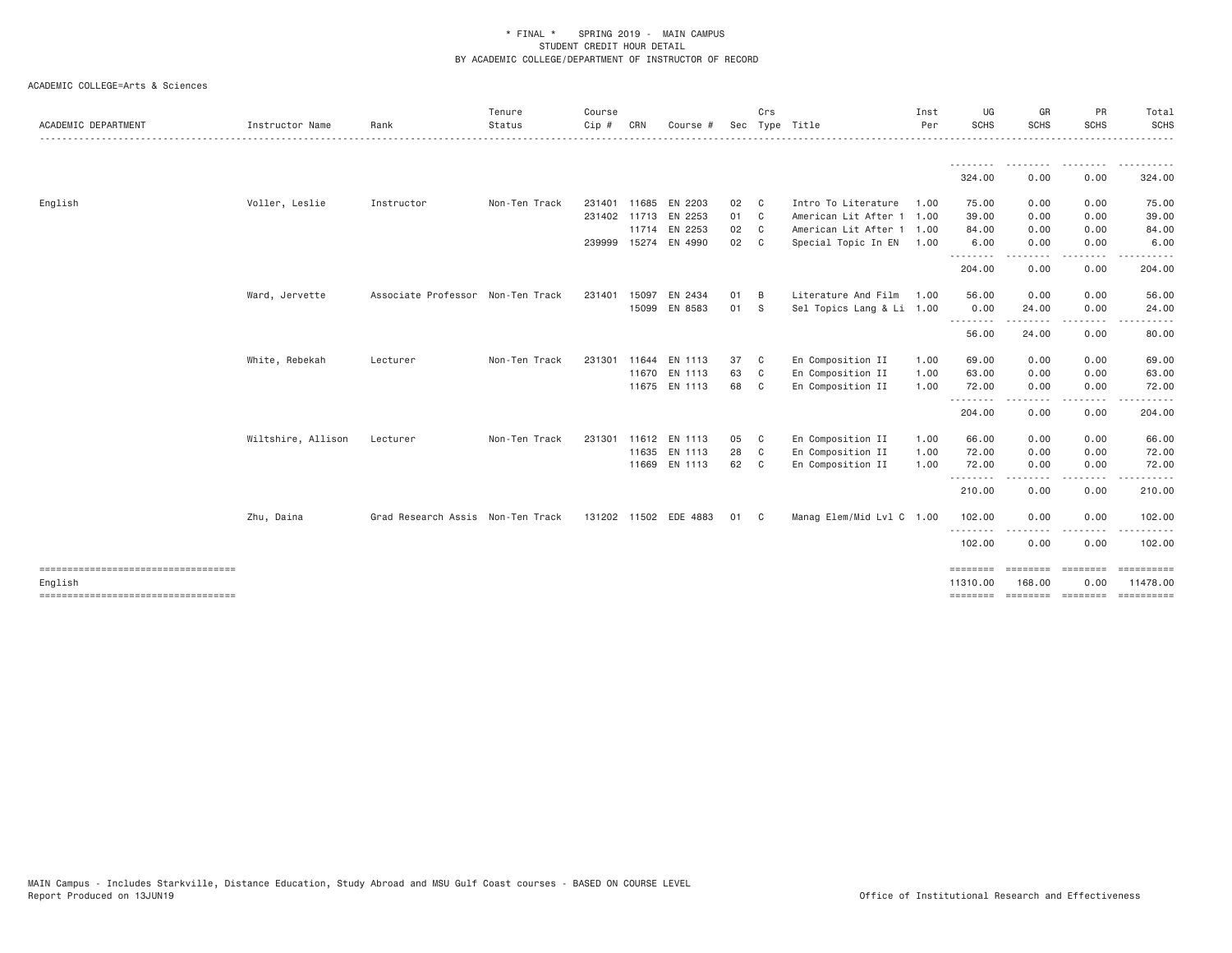| ACADEMIC DEPARTMENT | Instructor Name                | Rank              | Tenure<br>Status | Course<br>Cip # | CRN          | Course #             |       | Crs          | Sec Type Title            | Inst<br>Per | UG<br><b>SCHS</b> | GR<br><b>SCHS</b>                                                                                                                  | PR<br><b>SCHS</b>     | Total<br><b>SCHS</b>            |
|---------------------|--------------------------------|-------------------|------------------|-----------------|--------------|----------------------|-------|--------------|---------------------------|-------------|-------------------|------------------------------------------------------------------------------------------------------------------------------------|-----------------------|---------------------------------|
| Geosciences         | Ambinakudige, Shrini Professor |                   | Tenured          | 450701          | 12332        | GR 6303              | 01    | C            | .<br>Principles of GIS    | 1.00        | 0.00              | 6.00                                                                                                                               | 0.00                  | 6.00                            |
|                     |                                |                   |                  |                 | 12333        | GR 6303              | 02    | К            | Principles of GIS         | 0.80        | 0.00              | 0.00                                                                                                                               | 0.00                  | 0.00                            |
|                     |                                |                   |                  |                 | 16314        | GR 9000              | 09    | D            | Research/Dissertatio      | 1.00        | 0.00              | 18.00                                                                                                                              | 0.00                  | 18.00                           |
|                     |                                |                   |                  |                 | 16315        | GR 8000              | 10    | D            | Research / Thesis         | 1.00        | 0.00              | 1.00                                                                                                                               | 0.00                  | 1.00                            |
|                     |                                |                   |                  |                 | 450702 12311 | GR 4303              | 01    | C            | Principles of GIS         | 1.00        | 291.00            | 0.00                                                                                                                               | 0.00                  | 291.00                          |
|                     |                                |                   |                  |                 | 12312        | GR 4303              | 02    | К            | Principles of GIS         | 0.80        | 0.00              | 0.00                                                                                                                               | 0.00                  | 0.00                            |
|                     |                                |                   |                  |                 | 12313        | GR 4303              | 03    | К            | Principles of GIS         | 0.80        | 0.00              | 0.00                                                                                                                               | 0.00                  | 0.00                            |
|                     |                                |                   |                  |                 | 12314        | GR 4303              | 04    | К            | Principles of GIS         | 0.80        | 0.00              | 0.00                                                                                                                               | 0.00                  | 0.00                            |
|                     |                                |                   |                  |                 |              | 12315 GR 4303        | 05    | K            | Principles of GIS         | 0.80        | 0.00<br>.         | 0.00                                                                                                                               | 0.00<br>$\frac{1}{2}$ | 0.00<br>.                       |
|                     |                                |                   |                  |                 |              |                      |       |              |                           |             | 291.00            | $- - - - -$<br>25.00                                                                                                               | 0.00                  | 316.00                          |
|                     | Babineaux, Claire              | Lecturer          | Non-Ten Track    | 450701          | 12299        | GR 1123              | 04    | C            | Intro World Geog          | 1.00        | 297.00            | 0.00                                                                                                                               | 0.00                  | 297.00                          |
|                     |                                |                   |                  |                 | 12300        | GR 1123              | 05    | C            | Intro World Geog          | 1.00        | 291.00<br>.       | 0.00<br>2.2.2.2.2                                                                                                                  | 0.00<br>.             | 291.00<br>.                     |
|                     |                                |                   |                  |                 |              |                      |       |              |                           |             | 588.00            | 0.00                                                                                                                               | 0.00                  | 588.00                          |
|                     | Bray, Mason                    | Grad Teach Assist | Non-Ten Track    | 450701          | 12288        | GR 1114              | 01    | C            | Physical Geography        | 1.00        | 164.00            | 0.00                                                                                                                               | 0.00                  | 164.00                          |
|                     |                                |                   |                  |                 | 12289        | GR 1114              | 02    | К            | Physical Geography        | 1.00        | 0.00              | 0.00                                                                                                                               | 0.00                  | 0.00                            |
|                     |                                |                   |                  |                 | 12290        | GR 1114              | 03    | К            | Physical Geography        | 1.00        | 0.00              | 0.00                                                                                                                               | 0.00                  | 0.00                            |
|                     |                                |                   |                  |                 | 12291        | GR 1114              | 04    | C            | Physical Geography        | 1.00        | 312.00            | 0.00                                                                                                                               | 0.00                  | 312.00                          |
|                     |                                |                   |                  |                 | 12292        | GR 1114              | 05    | К            | Physical Geography        | 1.00        | 0.00              | 0.00                                                                                                                               | 0.00                  | 0.00                            |
|                     |                                |                   |                  |                 | 12293        | GR 1114              | 06    | К            | Physical Geography        | 1.00        | 0.00<br>.         | 0.00                                                                                                                               | 0.00                  | 0.00                            |
|                     |                                |                   |                  |                 |              |                      |       |              |                           |             | 476.00            | 0.00                                                                                                                               | 0.00                  | 476.00                          |
|                     | Brown, Michael E.              | Professor         | Tenured          |                 | 400404 12330 | GR 4963              | 01    | C            | Mesoscale Meteorolog      | 1.00        | 48.00             | 0.00                                                                                                                               | 0.00                  | 48.00                           |
|                     |                                |                   |                  | 400699          | 12354        | GR 8843              | 01    | S            | Adv Mesoscale Meteor      | 1.00        | 0.00              | 12.00                                                                                                                              | 0.00                  | 12.00                           |
|                     |                                |                   |                  | 450701          | 15355        | GR 8000              | 01    | D            | Research / Thesis         | 1.00        | 0.00              | 17.00                                                                                                                              | 0.00                  | 17.00                           |
|                     |                                |                   |                  |                 | 15364        | GR 9000              | 01    | D            | Research/Dissertatio      | 1.00        | 0.00              | 3.00                                                                                                                               | 0.00                  | 3.00                            |
|                     |                                |                   |                  |                 | 16539        | GR 4000              | 02    | $\mathbf{I}$ | Directed Indiv Study 1.00 |             | 2.00<br>.         | 0.00<br>المتمالين                                                                                                                  | 0.00<br>د د د د       | 2.00<br>$\omega$ and $\omega$ . |
|                     |                                |                   |                  |                 |              |                      |       |              |                           |             | 50.00             | 32.00                                                                                                                              | 0.00                  | 82.00                           |
|                     | Cho, Youngwoo                  | Grad Teach Assist | Non-Ten Track    | 400601          | 12245        | GG 1113              | 05    | C            | Survey Earth Sci I        | 1.00        | 183.00            | 0.00                                                                                                                               | 0.00                  | 183.00                          |
|                     |                                |                   |                  |                 |              | 12253 GG 1133        | 01    | C            | Planetary Geology         | 1.00        | 72.00<br>.        | 0.00<br>د د د د د                                                                                                                  | 0.00<br>.             | 72.00<br>.                      |
|                     |                                |                   |                  |                 |              |                      |       |              |                           |             | 255.00            | 0.00                                                                                                                               | 0.00                  | 255.00                          |
|                     | Clary, Renee                   | Professor         | Tenured          | 400601          | 14274        | GG 8000              | 501 D |              | Research / Thesis         | 1.00        | 0.00              | 3.00                                                                                                                               | 0.00                  | 3.00                            |
|                     |                                |                   |                  |                 | 14791        | GG 8733              |       | 501 C        | Geology of North Ame      | 1.00        | 0.00              | 54.00                                                                                                                              | 0.00                  | 54.00                           |
|                     |                                |                   |                  |                 | 15347        | GG 8000              | 01    | D            | Research / Thesis         | 1,00        | 0.00              | 16.00                                                                                                                              | 0.00                  | 16.00                           |
|                     |                                |                   |                  |                 | 15351        | GG 9000              | 01    | D            | Research/Dissertatio      | 1.00        | 0.00              | 12.00                                                                                                                              | 0.00                  | 12.00                           |
|                     |                                |                   |                  |                 | 16486        | GG 4000              | 04    | $\mathbf I$  | Directed Indiv Study 1.00 |             | 3.00              | 0.00                                                                                                                               | 0.00                  | 3.00                            |
|                     |                                |                   |                  |                 | 16618        | GG 4000              | 06    | $\mathbf{I}$ | Directed Indiv Study      | 1.00        | 3.00              | 0.00                                                                                                                               | 0.00                  | 3.00                            |
|                     |                                |                   |                  |                 | 17016        | GG 7000              | 04    | $\mathbf{I}$ | Directed Indiv Study      | 1.00        | 0.00              | 3.00                                                                                                                               | 0.00                  | 3.00                            |
|                     |                                |                   |                  |                 |              | 400604 14792 GG 8343 | 501 C |              | Paleo of Dinosaurs        | 1.00        | 0.00<br>د د د د   | 33.00<br>$\begin{array}{cccccccccccccc} \bullet & \bullet & \bullet & \bullet & \bullet & \bullet & \bullet & \bullet \end{array}$ | 0.00<br>د د د د       | 33.00<br>.                      |
|                     |                                |                   |                  |                 |              |                      |       |              |                           |             | 6.00              | 121.00                                                                                                                             | 0.00                  | 127.00                          |
|                     | Cooke, William                 | Professor         | Tenured          | 400699          | 12355        | GR 8913              | 01    | C.           | Phil & Ethics in Geo      | 1.00        | 0.00              | 30.00                                                                                                                              | 0.00                  | 30.00                           |
|                     |                                |                   |                  | 450701          | 14294        | GR 6313              | 501 B |              | Advanced GIS              | 0.10        | 0.00              | 5.40                                                                                                                               | 0.00                  | 5.40                            |
|                     |                                |                   |                  |                 | 450702 14281 | GR 4313              | 501 B |              | Advanced GIS              | 0.10        | 0.90              | 0.00                                                                                                                               | 0.00                  | 0.90                            |
|                     |                                |                   |                  |                 | 15185        | GR 8563              | 01    | B            | GIS Research Apps         | 1,00        | 0.00              | 24,00                                                                                                                              | 0.00                  | 24.00                           |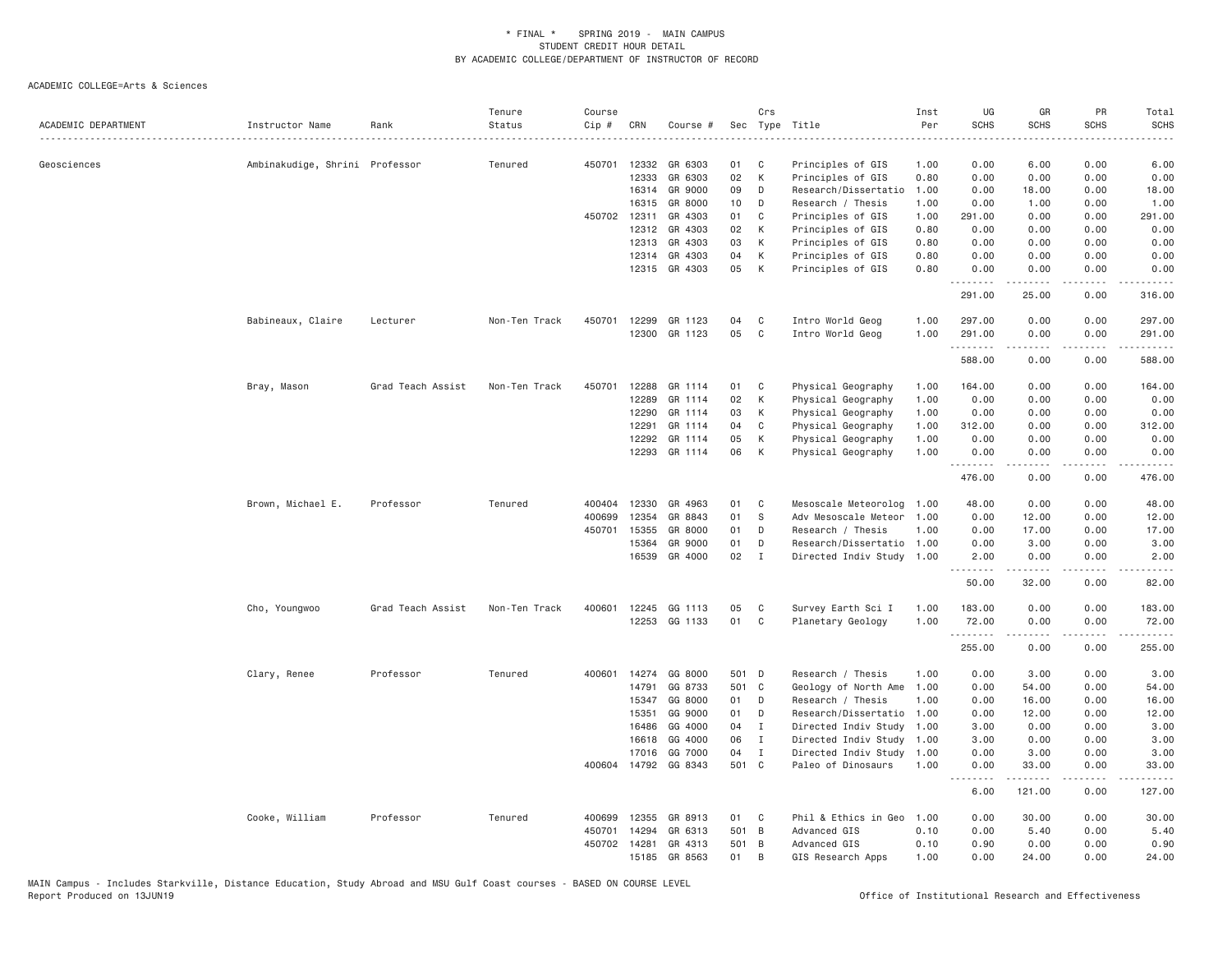| ACADEMIC DEPARTMENT | Instructor Name    | Rank                              | Tenure<br>Status | Course<br>Cip # | CRN          | Course #             |       | Crs          | Sec Type Title            | Inst<br>Per | UG<br><b>SCHS</b> | GR<br><b>SCHS</b>   | PR<br><b>SCHS</b> | Total<br><b>SCHS</b>      |
|---------------------|--------------------|-----------------------------------|------------------|-----------------|--------------|----------------------|-------|--------------|---------------------------|-------------|-------------------|---------------------|-------------------|---------------------------|
|                     |                    |                                   |                  |                 |              |                      |       |              |                           |             |                   |                     |                   |                           |
|                     |                    |                                   |                  |                 |              |                      |       |              |                           |             | 0.90              | 59.40               | 0.00              | 60.30                     |
| Geosciences         | Dash, Padmanava    | Assistant Professor Ten Track     |                  |                 | 400601 12254 | GG 3133              | 01    | $\mathbf{C}$ | Intro Environ Geol        | 1.00        | 90.00             | 0.00                | 0.00              | 90.00                     |
|                     |                    |                                   |                  |                 | 16446        | GG 8000              | 06    | D            | Research / Thesis         | 1.00        | 0.00              | 6.00                | 0.00              | 6.00                      |
|                     |                    |                                   |                  |                 | 16843        | GG 9000              | 07    | D            | Research/Dissertatio 1.00 |             | 0.00              | 12.00               | 0.00              | 12.00                     |
|                     |                    |                                   |                  | 450701          | 12337        | GR 6343              | 01    | B            | Adv Remot Sensing/Ge      | 1.00        | 0.00              | 36.00               | 0.00              | 36.00                     |
|                     |                    |                                   |                  |                 | 16420        | GR 8000              | 11    | D            | Research / Thesis         | 1.00        | 0.00              | 9.00                | 0.00              | 9.00                      |
|                     |                    |                                   |                  |                 | 16433        | GR 7000              | 02    | $\mathbf{I}$ | Directed Indiv Study 1.00 |             | 0.00              | 3.00                | 0.00              | 3.00                      |
|                     |                    |                                   |                  |                 | 450702 12316 | GR 4343              | 01    | B            | Adv Remot Sensing/Ge 1.00 |             | 27.00<br>.        | 0.00                | 0.00              | 27.00                     |
|                     |                    |                                   |                  |                 |              |                      |       |              |                           |             | 117.00            | .<br>66.00          | .<br>0.00         | .<br>183.00               |
|                     | Dyer, Jamie        | Professor                         | Tenured          | 400404          | 12329        | GR 4933              | 01    | $\mathbf{C}$ | Dynamic Meteorology       | 1.00        | 42.00             | 0.00                | 0.00              | 42.00                     |
|                     |                    |                                   |                  |                 | 12353        | GR 8613              | 01    | C            | Hydrometeorology          | 1.00        | 0.00              | 18.00               | 0.00              | 18.00                     |
|                     |                    |                                   |                  |                 | 450701 12350 | GR 6933              | 01    | C            | Dynamic Meteorology       | 1.00        | 0.00              | 6.00                | 0.00              | 6.00                      |
|                     |                    |                                   |                  |                 | 15356        | GR 8000              | 02    | D            | Research / Thesis         | 1.00        | 0.00              | 9.00                | 0.00              | 9.00                      |
|                     |                    |                                   |                  |                 | 15365        | GR 9000              | 02    | D            | Research/Dissertatio      | 1.00        | 0.00              | 12.00               | 0.00              | 12.00                     |
|                     |                    |                                   |                  |                 |              |                      |       |              |                           |             | .<br>42.00        | 45.00               | 0.00              | 87.00                     |
|                     | Dykes, Richard     | Grad Research Assis Non-Ten Track |                  | 400601          | 12242        | GG 1113              | 02    | C            | Survey Earth Sci I        | 1.00        | 207.00            | 0.00                | 0.00              | 207.00                    |
|                     |                    |                                   |                  |                 |              | 12246 GG 1113        | 06    | C            | Survey Earth Sci I        | 1.00        | 141.00            | 0.00                | 0.00              | 141.00                    |
|                     |                    |                                   |                  |                 |              |                      |       |              |                           |             | .<br>348.00       | $- - - - -$<br>0.00 | .<br>0.00         | $- - - - - - -$<br>348.00 |
|                     | Elcik, Christopher | Grad Teach Assist                 | Non-Ten Track    | 400404          | 14773        | GR 1604              | 01    | C            | Weather and Climate       | 1.00        | 100.00            | 0.00                | 0.00              | 100.00                    |
|                     |                    |                                   |                  |                 | 14774        | GR 1604              | 02    | C            | Weather and Climate       | 1.00        | 204.00            | 0.00                | 0.00              | 204.00                    |
|                     |                    |                                   |                  |                 | 14775        | GR 1604              | 03    | K            | Weather and Climate       | 1.00        | 0.00              | 0.00                | 0.00              | 0.00                      |
|                     |                    |                                   |                  |                 | 14776        | GR 1604              | 04    | K            | Weather and Climate       | 1.00        | 0.00              | 0.00                | 0.00              | 0.00                      |
|                     |                    |                                   |                  |                 | 14777        | GR 1604              | 05    | K            | Weather and Climate       | 1.00        | 0.00              | 0.00                | 0.00              | 0.00                      |
|                     |                    |                                   |                  |                 | 14778        | GR 1604              | 06    | K            | Weather and Climate       | 1.00        | 0.00              | 0.00                | 0.00              | 0.00                      |
|                     |                    |                                   |                  |                 |              |                      |       |              |                           |             | .<br>304.00       | 0.00                | 0.00              | 304.00                    |
|                     | Ezell, John        | Non-Employee                      | Not Applicable   |                 |              | 400601 15276 GG 8613 | 501 C |              | Hydrology                 | 1.00        | 0.00              | 81.00               | 0.00              | 81.00                     |
|                     |                    |                                   |                  |                 |              |                      |       |              |                           |             | .<br>0.00         | .<br>81.00          | .<br>0.00         | .<br>81.00                |
|                     | Flickinger, Devon  | Grad Teach Assist                 | Non-Ten Track    | 450701          | 12296        | GR 1123              | 01    | C            | Intro World Geog          | 1.00        | 300.00            | 0.00                | 0.00              | 300.00                    |
|                     |                    |                                   |                  |                 | 12297        | GR 1123              | 02    | C            | Intro World Geog          | 1.00        | 300.00            | 0.00                | 0.00              | 300.00                    |
|                     |                    |                                   |                  |                 |              |                      |       |              |                           |             | .<br>600.00       | .<br>0.00           | $\cdots$<br>0.00  | .<br>600.00               |
|                     | Fox, Amelia        | Clinical Assist Pro Non-Ten Track |                  | 010000          | 16064        | GA 4000              | 10    | $\mathbf{I}$ | Dis in Agriculture        | 1.00        | 1.00              | 0.00                | 0.00              | 1.00                      |
|                     |                    |                                   |                  | 011101          | 13514        | PSS 8811             | 01    | -S           | Seminar                   | 1.00        | 0.00              | 9.00                | 0.00              | 9.00                      |
|                     |                    |                                   |                  |                 | 13515        | PSS 8821             | 01    | - S          | Seminar                   | 1.00        | 0.00              | 2.00                | 0.00              | 2.00                      |
|                     |                    |                                   |                  |                 | 13516        | PSS 8831             | 01    | - S          | Seminar                   | 1.00        | 0.00              | 5.00                | 0.00              | 5.00                      |
|                     |                    |                                   |                  |                 | 15114        | PSS 4383             | 01    | B            | Agriculture Remote S      | 1.00        | 30.00             | 0.00                | 0.00              | 30.00                     |
|                     |                    |                                   |                  |                 | 15115        | PSS 6383             | 01    | B            | Agriculture Remote S 1.00 |             | 0.00              | 12.00               | 0.00              | 12.00                     |
|                     |                    |                                   |                  |                 | 011102 15287 | PSS 8990             | 01    | C            | Special Topics In PS 1.00 |             | 0.00              | 5.00                | 0.00              | 5.00                      |
|                     |                    |                                   |                  |                 | 16804        | PSS 4990             | 02    | - L          | Special Topic In PSS 1.00 |             | 4.00              | 0.00                | 0.00              | 4.00                      |
|                     |                    |                                   |                  |                 | 16805        | PSS 6990             | 02    | -L           | Special Topic In PSS 1.00 |             | 0.00              | 9.00                | 0.00              | 9.00                      |
|                     |                    |                                   |                  |                 | 16806        | PSS 4990             | 01    |              | Special Topic In PSS 1.00 |             | 8,00              | 0.00                | 0.00              | 8,00                      |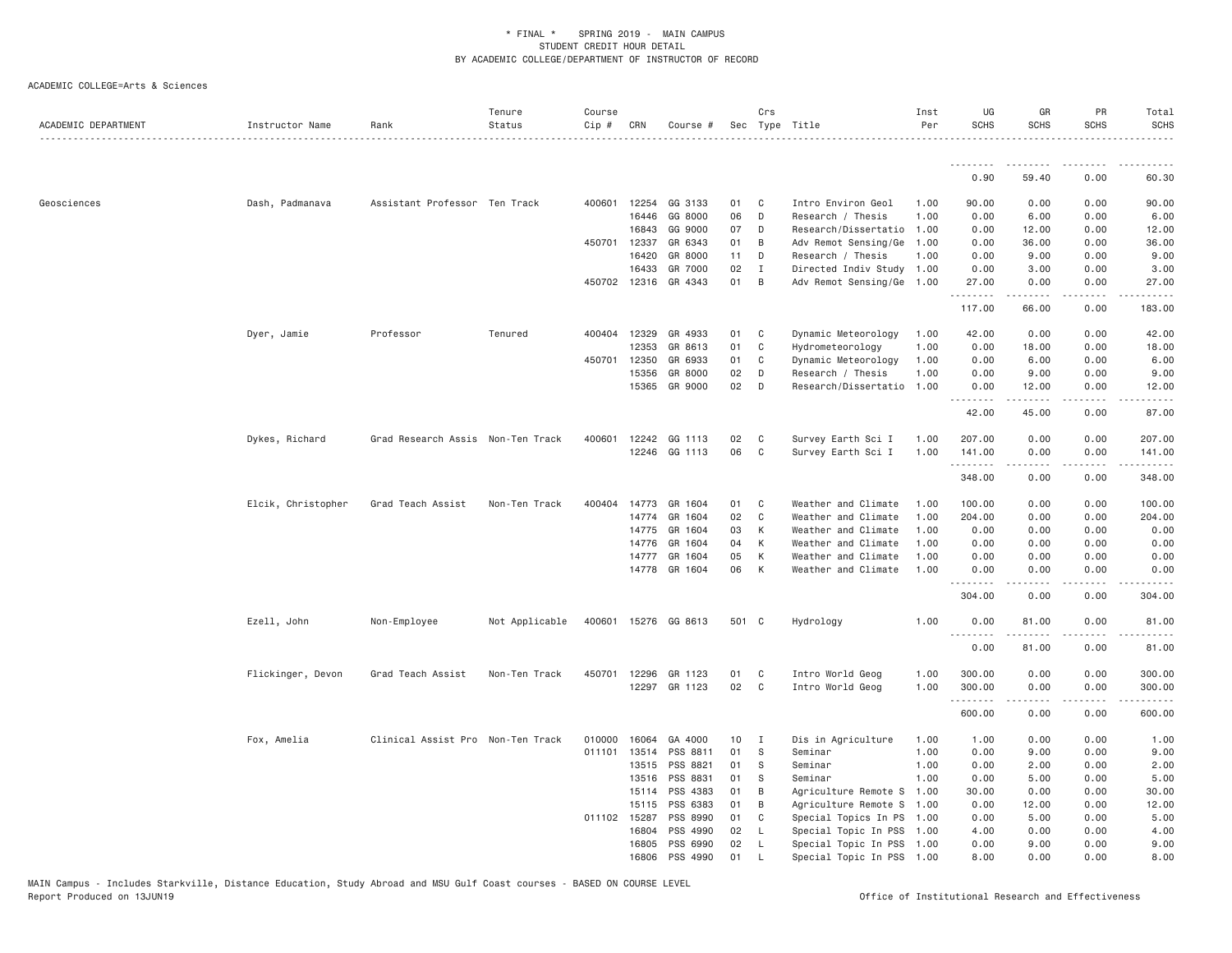| ACADEMIC DEPARTMENT | Instructor Name  | Rank                                               | Tenure<br>Status | Course<br>Cip # | CRN   | Course #              |       | Crs          | Sec Type Title            | Inst<br>Per | UG<br><b>SCHS</b> | GR<br><b>SCHS</b> | PR<br><b>SCHS</b> | Total<br><b>SCHS</b> |
|---------------------|------------------|----------------------------------------------------|------------------|-----------------|-------|-----------------------|-------|--------------|---------------------------|-------------|-------------------|-------------------|-------------------|----------------------|
| Geosciences         | Fox, Amelia      | Clinical Assist Pro Non-Ten Track                  |                  |                 |       | 011102 16807 PSS 6990 | 01    | -L           | Special Topic In PSS 1.00 |             | 0.00              | 3.00              | 0.00              | 3.00                 |
|                     |                  |                                                    |                  |                 |       |                       |       |              |                           |             | 43.00             | 45.00             | 0.00              | 88.00                |
|                     | Fraza, Erik      | Clinical Assist Pro Non-Ten Track                  |                  | 400404          | 14286 | GR 4753               | 501 C |              | Satellite & Radar Me      | 1.00        | 111.00            | 0.00              | 0.00              | 111.00               |
|                     |                  |                                                    |                  |                 | 14287 | GR 4753               | 502 C |              | Satellite & Radar Me      | 1.00        | 75.00             | 0.00              | 0.00              | 75.00                |
|                     |                  |                                                    |                  |                 | 14291 | GR 4823               | 501 C |              | Dynamic Meteorology       | 1.00        | 18.00             | 0.00              | 0.00              | 18.00                |
|                     |                  |                                                    |                  | 450701          | 14296 | GR 6753               | 501 C |              | Satellite & Radar Me      | 1.00        | 0.00              | 90.00             | 0.00              | 90.00                |
|                     |                  |                                                    |                  |                 | 14297 | GR 6823               | 501 C |              | Dynamic Meteorolgy I 1.00 |             | 0.00              | 45.00             | 0.00              | 45.00                |
|                     |                  |                                                    |                  |                 |       | 17130 GR 8000         | 501 D |              | Research / Thesis         | 1.00        | 0.00<br>.         | 3.00<br>.         | 0.00<br>.         | 3.00<br>.            |
|                     |                  |                                                    |                  |                 |       |                       |       |              |                           |             | 204.00            | 138.00            | 0.00              | 342.00               |
|                     |                  | Fuhrmann, Christophe Assistant Professor Ten Track |                  | 400401          | 12325 | GR 4613               | 01    | B            | Applied Climatology       | 1.00        | 84.00             | 0.00              | 0.00              | 84.00                |
|                     |                  |                                                    |                  | 450701          | 12346 | GR 6613               | 01    | B            | Applied Climatology       | 1.00        | 0.00              | 3.00              | 0.00              | 3.00                 |
|                     |                  |                                                    |                  |                 | 15366 | GR 9000               | 03    | D            | Research/Dissertatio 1.00 |             | 0.00<br>.         | 9.00<br><u>.</u>  | 0.00<br>.         | 9.00<br>.            |
|                     |                  |                                                    |                  |                 |       |                       |       |              |                           |             | 84.00             | 12.00             | 0.00              | 96.00                |
|                     | Gabitov, Rinat   | Assistant Professor Ten Track                      |                  | 400601          | 12244 | GG 1113               | 04    | C            | Survey Earth Sci I        | 1.00        | 270.00            | 0.00              | 0.00              | 270.00               |
|                     |                  |                                                    |                  |                 | 12248 | GG 1113               | H01 C |              | Honors Earth Sci I        | 1.00        | 21.00             | 0.00              | 0.00              | 21.00                |
|                     |                  |                                                    |                  |                 | 12257 | GG 4123               | 01    | C            | Petrology                 | 1.00        | 21.00             | 0.00              | 0.00              | 21.00                |
|                     |                  |                                                    |                  |                 | 12258 | GG 4123               | 02    | К            | Petrology                 | 1.00        | 0.00              | 0.00              | 0.00              | 0.00                 |
|                     |                  |                                                    |                  |                 | 15348 | GG 8000               | 02    | D            | Research / Thesis         | 1.00        | 0.00              | 4.00              | 0.00              | 4.00                 |
|                     |                  |                                                    |                  |                 | 15352 | GG 9000               | 02    | D            | Research/Dissertatio      | 1.00        | 0.00              | 18.00             | 0.00              | 18.00                |
|                     |                  |                                                    |                  |                 |       |                       |       |              |                           |             | .<br>312.00       | .<br>22.00        | .<br>0.00         | .<br>334.00          |
|                     | Grala, Katarzyna | Non-Faculty                                        | Not Applicable   | 450701          | 14294 | GR 6313               | 501 B |              | Advanced GIS              | 0.90        | 0.00              | 48.60             | 0.00              | 48.60                |
|                     |                  |                                                    |                  |                 | 14295 | GR 6353               | 501   | $\mathsf{C}$ | Geodatabase Design        | 0.90        | 0.00              | 24.30             | 0.00              | 24.30                |
|                     |                  |                                                    |                  |                 |       | 450702 14281 GR 4313  | 501 B |              | Advanced GIS              | 0.90        | 8.10<br><u>.</u>  | 0.00<br>.         | 0.00<br>.         | 8.10                 |
|                     |                  |                                                    |                  |                 |       |                       |       |              |                           |             | 8.10              | 72.90             | 0.00              | .<br>81.00           |
|                     | Gutter, Barrett  | Clinical Assist Pro Non-Ten Track                  |                  | 400404          | 14292 | GR 4923               | 501 C |              | Severe Weather            | 1.00        | 87.00             | 0.00              | 0.00              | 87.00                |
|                     |                  |                                                    |                  |                 | 14293 | GR 4923               | 502 C |              | Severe Weather            | 1.00        | 78.00             | 0.00              | 0.00              | 78.00                |
|                     |                  |                                                    |                  |                 | 14298 | GR 8123               | 501   | C            | Met II: Fore and St       | 1.00        | 0.00              | 63.00             | 0.00              | 63.00                |
|                     |                  |                                                    |                  |                 | 14299 | GR 8133               | 501 C |              | Foundations Forecast      | 1.00        | 0.00              | 99.00             | 0.00              | 99.00                |
|                     |                  |                                                    |                  |                 |       | 450701 15385 GR 8000  | 09    | D            | Research / Thesis         | 1.00        | 0.00<br>.         | 3.00<br>.         | 0.00<br>.         | 3.00<br>.            |
|                     |                  |                                                    |                  |                 |       |                       |       |              |                           |             | 165.00            | 165.00            | 0.00              | 330.00               |
|                     | Haney, Christa   | Instructor                                         | Non-Ten Track    | 400601          | 14271 | GG 3613               | 501 C |              | Water Resources           | 1.00        | 117.00            | 0.00              | 0.00              | 117.00               |
|                     |                  |                                                    |                  |                 | 14272 | GG 3613               | 502 C |              | Water Resources           | 1.00        | 93.00             | 0.00              | 0.00              | 93.00                |
|                     |                  |                                                    |                  | 450701          | 14301 | GR 8553               | 501 S |              | Research Methods in       | 1.00        | 0.00              | 75.00             | 0.00              | 75.00                |
|                     |                  |                                                    |                  |                 |       | 14302 GR 8553         | 502 S |              | Research Methods in       | 1.00        | 0.00<br>.         | 72.00             | 0.00<br>.         | 72.00<br>.           |
|                     |                  |                                                    |                  |                 |       |                       |       |              |                           |             | 210.00            | 147.00            | 0.00              | 357.00               |
|                     | Kirkland, Brenda | Professor                                          | Tenured          | 400601          | 12265 | GG 4413               | 01    | C            | Structural Geology        | 1.00        | 21.00             | 0.00              | 0.00              | 21.00                |
|                     |                  |                                                    |                  |                 | 12266 | GG 4413               | 02    | К            | Structural Geology        | 1.00        | 0.00              | 0.00              | 0.00              | 0.00                 |
|                     |                  |                                                    |                  |                 | 15353 | GG 9000               | 03    | D            | Research/Dissertatio      | 1.00        | 0.00              | 1.00              | 0.00              | 1.00                 |
|                     |                  |                                                    |                  |                 | 16438 | GG 7000               | 01    | I            | Directed Indiv Study      | 1.00        | 0.00              | 3,00              | 0.00              | 3.00                 |
|                     |                  |                                                    |                  |                 | 16439 | GG 7000               | 02    | $\mathbf I$  | Directed Indiv Study 1.00 |             | 0.00              | 3,00              | 0.00              | 3.00                 |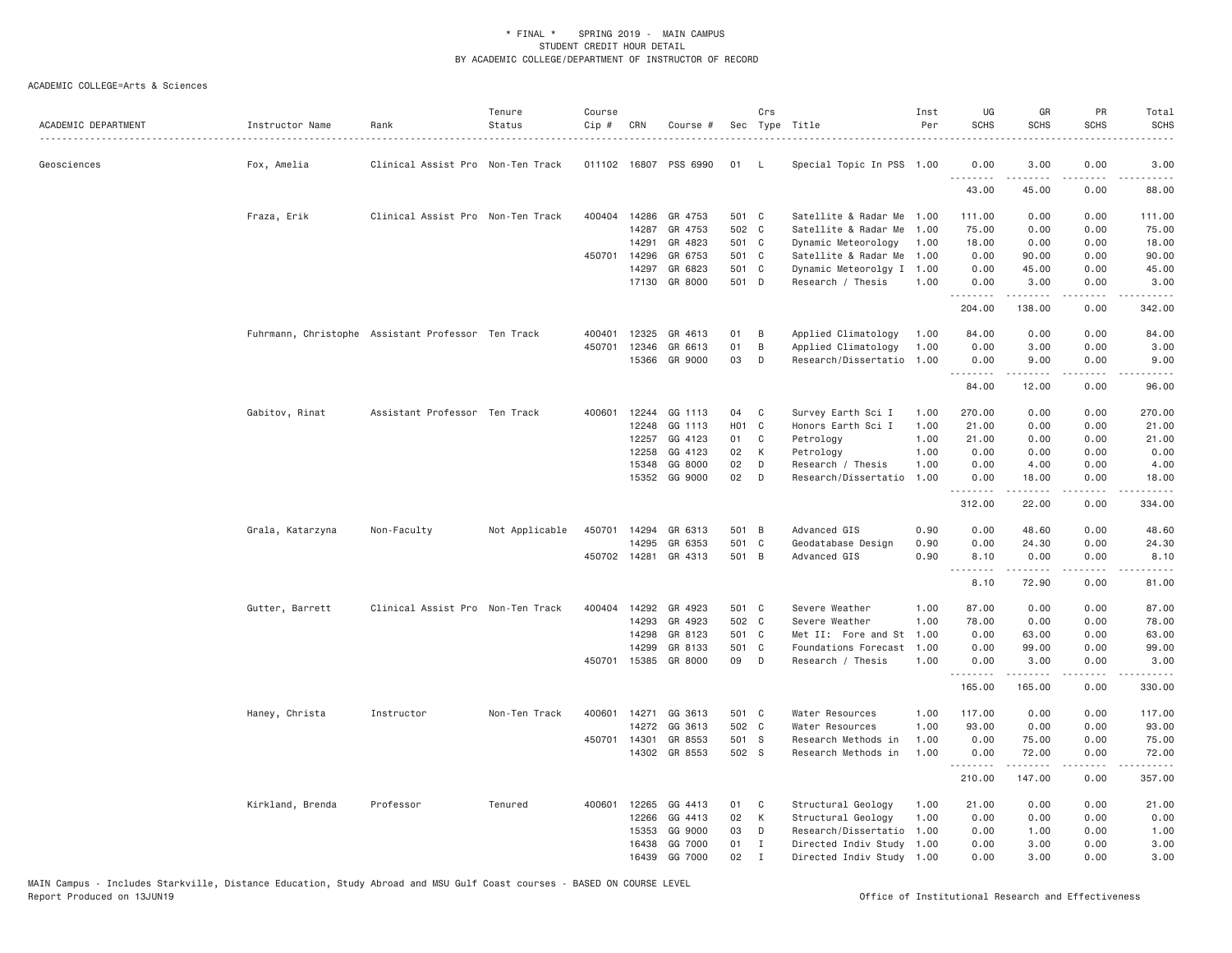| ACADEMIC DEPARTMENT | Instructor Name                        | Rank                          | Tenure<br>Status | Course<br>$Cip \#$ | CRN          | Course #             |                   | Crs          | Sec Type Title            | Inst<br>Per | UG<br><b>SCHS</b><br>. | GR<br><b>SCHS</b> | PR<br><b>SCHS</b> | Total<br><b>SCHS</b><br>$\omega$ is a $\omega$ .                                         |
|---------------------|----------------------------------------|-------------------------------|------------------|--------------------|--------------|----------------------|-------------------|--------------|---------------------------|-------------|------------------------|-------------------|-------------------|------------------------------------------------------------------------------------------|
| Geosciences         | Kirkland, Brenda                       | Professor                     | Tenured          | 400601             | 16440        | GG 4000              | 02                | $\mathbf{I}$ | Directed Indiv Study 1.00 |             | 3.00                   | 0.00              | 0.00              | 3.00                                                                                     |
|                     |                                        |                               |                  |                    | 16441        | GG 4000              | 03                | $\mathbf{I}$ | Directed Indiv Study 1.00 |             | 3.00                   | 0.00              | 0.00              | 3.00                                                                                     |
|                     |                                        |                               |                  |                    |              | 16773 GG 7000        | 03                | $\mathbf{I}$ | Directed Indiv Study 1.00 |             | 0.00<br>.              | 3.00<br>.         | 0.00<br>.         | 3.00<br>.                                                                                |
|                     |                                        |                               |                  |                    |              |                      |                   |              |                           |             | 27.00                  | 10.00             | 0.00              | 37.00                                                                                    |
|                     | Lalk, Sarah                            | Instructor                    | Non-Ten Track    | 231303             | 12264        | GG 4333              | 01                | C            | Geowriting                | 1.00        | 66.00                  | 0.00              | 0.00              | 66.00                                                                                    |
|                     |                                        |                               |                  | 400601             | 14783        | GG 4523              | 01                | C            | Coastal Environments      | 1.00        | 135.00                 | 0.00              | 0.00              | 135.00                                                                                   |
|                     |                                        |                               |                  |                    | 14784        | GG 6523              | 01                | C            | Coastal Environments      | 1.00        | 0.00                   | 18.00             | 0.00              | 18.00                                                                                    |
|                     |                                        |                               |                  |                    | 450701 14277 | GR 1123              | 501 C             |              | Intro World Geog          | 1.00        | 102.00                 | 0.00              | 0.00              | 102.00                                                                                   |
|                     |                                        |                               |                  |                    | 14278        | GR 1123<br>GR 4243   | 502 C<br>01 C     |              | Intro World Geog          | 1.00        | 114.00                 | 0.00              | 0.00              | 114.00                                                                                   |
|                     |                                        |                               |                  |                    | 14769        |                      |                   |              | Geog Of Russia            | 1.00        | 99.00<br>.             | 0.00              | 0.00              | 99.00                                                                                    |
|                     |                                        |                               |                  |                    |              |                      |                   |              |                           |             | 516.00                 | 18.00             | 0.00              | 534.00                                                                                   |
|                     | Maguigan, Michael                      | Non-Employee                  | Not Applicable   |                    |              | 400601 14273 GG 6103 | 501 C             |              | GeologyI Processes & 1.00 |             | 0.00<br>.              | 81.00<br>.        | 0.00<br>$   -$    | 81.00<br>.                                                                               |
|                     |                                        |                               |                  |                    |              |                      |                   |              |                           |             | 0.00                   | 81.00             | 0.00              | 81.00                                                                                    |
|                     | Manalilkada Sasidhar Grad Teach Assist |                               | Non-Ten Track    | 400601             | 12249        | GG 1121              | 01                | L            | Earth Science II Lab      | 1.00        | 16.00                  | 0.00              | 0.00              | 16.00                                                                                    |
|                     |                                        |                               |                  |                    | 12251        | GG 1123              | 01                | C            | Survey Earth Sci II       | 1.00        | 111.00                 | 0.00              | 0.00              | 111.00                                                                                   |
|                     |                                        |                               |                  |                    |              | 12252 GG 1123        | H <sub>01</sub> C |              | Hon Survey Earth Sci 1.00 |             | 3,00<br>.              | 0.00<br>-----     | 0.00<br>.         | 3.00<br>$\mathbf{1} \cdot \mathbf{1} \cdot \mathbf{1} \cdot \mathbf{1} \cdot \mathbf{1}$ |
|                     |                                        |                               |                  |                    |              |                      |                   |              |                           |             | 130.00                 | 0.00              | 0.00              | 130.00                                                                                   |
|                     | Meng, Qingmin                          | Associate Professor Ten Track |                  |                    |              | 450701 12317 GR 4353 | 01                | C            | Geodatabase Design        | 1.00        | 24.00                  | 0.00              | 0.00              | 24.00                                                                                    |
|                     |                                        |                               |                  |                    | 12338        | GR 6353              | 01                | $\mathsf{C}$ | Geodatabase Design        | 1.00        | 0.00                   | 6.00              | 0.00              | 6.00                                                                                     |
|                     |                                        |                               |                  |                    | 12339        | GR 6363              | 01                | B            | GIS Programming           | 1.00        | 0.00                   | 12.00             | 0.00              | 12.00                                                                                    |
|                     |                                        |                               |                  |                    | 14295        | GR 6353              | 501 C             |              | Geodatabase Design        | 0.10        | 0.00                   | 2.70              | 0.00              | 2.70                                                                                     |
|                     |                                        |                               |                  |                    | 15367        | GR 9000              | 04                | D            | Research/Dissertatio      | 1.00        | 0.00                   | 3.00              | 0.00              | 3.00                                                                                     |
|                     |                                        |                               |                  |                    |              | 450702 12318 GR 4363 | 01                | B            | GIS Programming           | 1.00        | 42.00<br>.             | 0.00<br>.         | 0.00<br>.         | 42.00<br>.                                                                               |
|                     |                                        |                               |                  |                    |              |                      |                   |              |                           |             | 66.00                  | 23.70             | 0.00              | 89.70                                                                                    |
|                     | Mercer, Andrew                         | Associate Professor Tenured   |                  | 400401             | 12352        | GR 8453              | 01                | C            | Quant Analysis Climo      | 1.00        | 0.00                   | 51.00             | 0.00              | 51.00                                                                                    |
|                     |                                        |                               |                  | 400404             | 12326        | GR 4623              | 01                | C            | Physical Meteorology      | 1.00        | 93.00                  | 0.00              | 0.00              | 93.00                                                                                    |
|                     |                                        |                               |                  | 450701             | 12347        | GR 6623              | 01                | C            | Physical Meteorology 1.00 |             | 0.00                   | 9.00              | 0.00              | 9.00                                                                                     |
|                     |                                        |                               |                  |                    | 15359        | GR 8000              | 05                | D            | Research / Thesis         | 1.00        | 0.00                   | 1.00              | 0.00              | 1.00                                                                                     |
|                     |                                        |                               |                  |                    | 15368        | GR 9000              | 05                | D            | Research/Dissertatio 1.00 |             | 0.00<br>.              | 9.00<br>.         | 0.00<br>.         | 9.00<br>$- - - - - -$                                                                    |
|                     |                                        |                               |                  |                    |              |                      |                   |              |                           |             | 93.00                  | 70.00             | 0.00              | 163.00                                                                                   |
|                     | Millard, Craig                         | Grad Teach Assist             | Non-Ten Track    | 400601             | 12241        | GG 1113              | 01                | C            | Survey Earth Sci I        | 1.00        | 192.00                 | 0.00              | 0.00              | 192.00                                                                                   |
|                     |                                        |                               |                  |                    |              | 12243 GG 1113        | 03                | C            | Survey Earth Sci I        | 1.00        | 285.00<br>.            | 0.00<br>.         | 0.00              | 285.00<br>.                                                                              |
|                     |                                        |                               |                  |                    |              |                      |                   |              |                           |             | 477.00                 | 0.00              | 0.00              | 477.00                                                                                   |
|                     | Moe Hoffman, Amy                       | Instructor                    | Non-Ten Track    | 400601             | 12229        | GG 1111              | 02                | L            | Earth Science I Lab       | 1.00        | 33.00                  | 0.00              | 0.00              | 33.00                                                                                    |
|                     |                                        |                               |                  |                    | 12230        | GG 1111              | 03                | $\mathsf{L}$ | Earth Science I Lab       | 1,00        | 25.00                  | 0.00              | 0.00              | 25.00                                                                                    |
|                     |                                        |                               |                  |                    | 12231        | GG 1111              | 04                | L            | Earth Science I Lab       | 1.00        | 12.00                  | 0.00              | 0.00              | 12.00                                                                                    |
|                     |                                        |                               |                  |                    | 12232        | GG 1111              | 05                | L            | Earth Science I Lab       | 1.00        | 33.00                  | 0.00              | 0.00              | 33.00                                                                                    |
|                     |                                        |                               |                  |                    | 12233        | GG 1111              | 06                | L.           | Earth Science I Lab       | 1.00        | 32.00                  | 0.00              | 0.00              | 32.00                                                                                    |
|                     |                                        |                               |                  |                    | 12234        | GG 1111              | 07                | L            | Earth Science I Lab       | 1.00        | 34.00                  | 0.00              | 0.00              | 34.00                                                                                    |
|                     |                                        |                               |                  |                    | 12235        | GG 1111              | 08                | $\mathsf{L}$ | Earth Science I Lab       | 1.00        | 32.00                  | 0.00              | 0.00              | 32.00                                                                                    |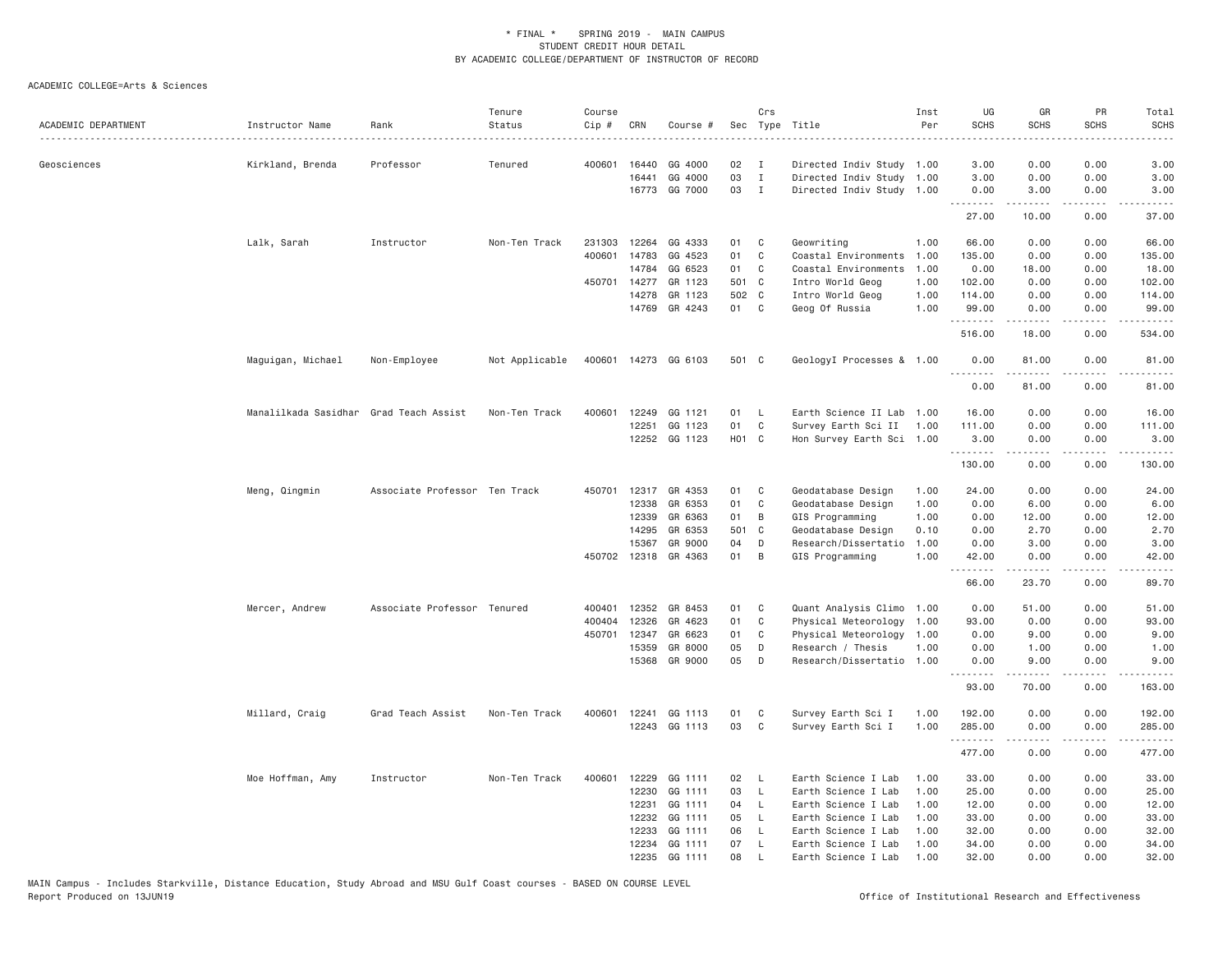| ACADEMIC DEPARTMENT | Instructor Name     | Rank                              | Tenure<br>Status | Course<br>Cip# | CRN            | Course #                 |          | Crs                          | Sec Type Title                                    | Inst<br>Per  | UG<br><b>SCHS</b> | GR<br><b>SCHS</b> | PR<br><b>SCHS</b>                   | Total<br><b>SCHS</b>                                                                                                  |
|---------------------|---------------------|-----------------------------------|------------------|----------------|----------------|--------------------------|----------|------------------------------|---------------------------------------------------|--------------|-------------------|-------------------|-------------------------------------|-----------------------------------------------------------------------------------------------------------------------|
|                     |                     |                                   | .                |                |                |                          |          |                              |                                                   |              |                   |                   | $- - - -$                           | المستبدا                                                                                                              |
| Geosciences         | Moe Hoffman, Amy    | Instructor                        | Non-Ten Track    | 400601         | 12237<br>12238 | GG 1111<br>GG 1111       | 10<br>11 | L<br>L                       | Earth Science I Lab<br>Earth Science I Lab        | 1.00<br>1.00 | 30.00<br>32.00    | 0.00<br>0.00      | 0.00<br>0.00                        | 30.00<br>32.00                                                                                                        |
|                     |                     |                                   |                  |                | 12239          | GG 1111                  | 12       | L.                           | Earth Science I Lab                               | 1.00         | 29.00             | 0.00              | 0.00                                | 29.00                                                                                                                 |
|                     |                     |                                   |                  |                | 14268          | GG 1111                  | 501 L    |                              | Earth Science I Lab                               | 1.00         | 23.00             | 0.00              | 0.00                                | 23.00                                                                                                                 |
|                     |                     |                                   |                  |                | 14269          | GG 1113                  | 501 C    |                              | Survey Earth Sci I                                | 1.00         | 84.00             | 0.00              | 0.00                                | 84.00                                                                                                                 |
|                     |                     |                                   |                  |                | 14270          | GG 1113                  | 502 C    |                              | Survey Earth Sci I                                | 1.00         | 72.00             | 0.00              | 0.00                                | 72.00                                                                                                                 |
|                     |                     |                                   |                  |                |                | 14782 GG 1111            | 13 L     |                              | Earth Science I Lab                               | 1,00         | 10.00<br>.        | 0.00              | 0.00<br>.                           | 10.00<br>.                                                                                                            |
|                     |                     |                                   |                  |                |                |                          |          |                              |                                                   |              | 481.00            | 0.00              | 0.00                                | 481.00                                                                                                                |
|                     | Morris, John        | Instructor                        | Non-Ten Track    | 450701         | 12333          | GR 6303                  | 02       | К                            | Principles of GIS                                 | 0.20         | 0.00              | 0.00              | 0.00                                | 0.00                                                                                                                  |
|                     |                     |                                   |                  | 450702         | 12312          | GR 4303                  | 02       | К                            | Principles of GIS                                 | 0.20         | 0.00              | 0.00              | 0.00                                | 0.00                                                                                                                  |
|                     |                     |                                   |                  |                | 12313          | GR 4303                  | 03       | К                            | Principles of GIS                                 | 0.20         | 0.00              | 0.00              | 0.00                                | 0.00                                                                                                                  |
|                     |                     |                                   |                  |                | 12314          | GR 4303                  | 04       | К                            | Principles of GIS                                 | 0.20         | 0.00              | 0.00              | 0.00                                | 0.00                                                                                                                  |
|                     |                     |                                   |                  |                |                | 12315 GR 4303            | 05       | K                            | Principles of GIS                                 | 0.20         | 0.00<br>.         | 0.00<br>.         | 0.00<br>.                           | 0.00<br>----                                                                                                          |
|                     |                     |                                   |                  |                |                |                          |          |                              |                                                   |              | 0.00              | 0.00              | 0.00                                | 0.00                                                                                                                  |
|                     | Nagel, Athena       | Clinical Assist Pro Non-Ten Track |                  | 450701         | 14288          | GR 4813                  | 501 C    |                              | Natural Hazards                                   | 1.00         | 90.00             | 0.00              | 0.00                                | 90.00                                                                                                                 |
|                     |                     |                                   |                  |                | 14289          | GR 4813                  | 502 C    |                              | Natural Hazards                                   | 1.00         | 84.00             | 0.00              | 0.00                                | 84.00                                                                                                                 |
|                     |                     |                                   |                  |                | 14290          | GR 4813                  | 503 C    |                              | Natural Hazards                                   | 1.00         | 81.00<br><u>.</u> | 0.00<br>.         | 0.00<br>$\sim$ $\sim$ $\sim$ $\sim$ | 81.00<br>.                                                                                                            |
|                     |                     |                                   |                  |                |                |                          |          |                              |                                                   |              | 255.00            | 0.00              | 0.00                                | 255.00                                                                                                                |
|                     | Nordstrom, Gregory  | Instructor                        | Non-Ten Track    | 400404         |                | 12319 GR 4432            | 01       | B                            | Wx Forecasting II                                 | 1.00         | 36.00             | 0.00              | 0.00                                | 36.00                                                                                                                 |
|                     |                     |                                   |                  |                | 14283          | GR 4443                  | 501 C    |                              | Weather Prediction I                              | 1.00         | 111.00            | 0.00              | 0.00                                | 111.00                                                                                                                |
|                     |                     |                                   |                  |                | 14284          | GR 4443                  | 502 C    |                              | Weather Prediction I                              | 1.00         | 90.00             | 0.00              | 0.00                                | 90.00                                                                                                                 |
|                     |                     |                                   |                  |                | 15286          | GR 1604                  | 502 B    |                              | Weather and Climate                               | 1.00         | 100.00            | 0.00              | 0.00                                | 100.00                                                                                                                |
|                     |                     |                                   |                  |                | 15632          | GR 1604                  | 501 B    |                              | Weather and Climate                               | 1.00         | 128.00<br>.       | 0.00<br>.         | 0.00<br>.                           | 128.00<br>$\begin{array}{cccccccccc} \bullet & \bullet & \bullet & \bullet & \bullet & \bullet & \bullet \end{array}$ |
|                     |                     |                                   |                  |                |                |                          |          |                              |                                                   |              | 465.00            | 0.00              | 0.00                                | 465.00                                                                                                                |
|                     | Nunley, Christopher | Grad Teach Assist                 | Non-Ten Track    |                |                | 400404 14793 GR 1604     | 503 B    |                              | Weather and Climate                               | 1.00         | 116.00<br>.       | 0.00              | 0.00                                | 116.00<br>$- - - - - -$                                                                                               |
|                     |                     |                                   |                  |                |                |                          |          |                              |                                                   |              | 116.00            | 0.00              | 0.00                                | 116.00                                                                                                                |
|                     | Paul, Varun         | Assistant Professor Ten Track     |                  | 400601         | 12259          | GG 4153                  | 01       | C                            | Engineering Geology                               | 1.00         | 198.00            | 0.00              | 0.00                                | 198.00                                                                                                                |
|                     |                     |                                   |                  |                | 12260          | GG 4153                  | 02       | К                            | Engineering Geology                               | 1.00         | 0.00              | 0.00              | 0.00                                | 0.00                                                                                                                  |
|                     |                     |                                   |                  |                | 12261          | GG 4153                  | 03       | К                            | Engineering Geology                               | 1.00         | 0.00              | 0.00              | 0.00                                | 0.00                                                                                                                  |
|                     |                     |                                   |                  |                | 12262          | GG 4153                  | 04       | K                            | Engineering Geology                               | 1.00         | 0.00              | 0.00              | 0.00                                | 0.00                                                                                                                  |
|                     |                     |                                   |                  |                | 12271          | GG 6153                  | 01       | C                            | Engineering Geology                               | 1.00         | 0.00              | 3.00              | 0.00                                | 3.00                                                                                                                  |
|                     |                     |                                   |                  |                | 12274          | GG 6153                  | 04       | К                            | Engineering Geology                               | 1.00         | 0.00              | 0.00              | 0.00                                | 0.00                                                                                                                  |
|                     |                     |                                   |                  |                | 14785          | GG 4623                  | 01       | C                            | Chem Hydrogeology                                 | 1.00         | 12.00             | 0.00              | 0.00                                | 12.00                                                                                                                 |
|                     |                     |                                   |                  |                | 15373          | GG 9000                  | 05       | D                            | Research/Dissertatio                              | 1.00         | 0.00              | 3.00              | 0.00                                | 3.00                                                                                                                  |
|                     |                     |                                   |                  |                | 16148          | GG 4000<br>16547 GG 4000 | 01<br>05 | $\mathbf{I}$<br>$\mathbf{I}$ | Directed Indiv Study<br>Directed Indiv Study 1.00 | 1.00         | 1.00<br>1.00      | 0.00<br>0.00      | 0.00<br>0.00                        | 1.00<br>1.00                                                                                                          |
|                     |                     |                                   |                  |                |                |                          |          |                              |                                                   |              | .<br>212.00       | 6.00              | .<br>0.00                           | .<br>218.00                                                                                                           |
|                     | Rodgers, John       | Professor                         | Tenured          | 450701         | 12328          | GR 4813                  | 01       | C                            | Natural Hazards                                   | 1.00         | 147.00            | 0.00              | 0.00                                | 147.00                                                                                                                |
|                     |                     |                                   |                  |                | 12349          | GR 6813                  | 01       | C                            | Natural Hazards                                   | 1.00         | 0.00              | 9.00              | 0.00                                | 9.00                                                                                                                  |
|                     |                     |                                   |                  |                | 15360          | GR 8000                  | 06       | D                            | Research / Thesis                                 | 1.00         | 0.00              | 13.00             | 0.00                                | 13.00                                                                                                                 |
|                     |                     |                                   |                  |                | 15369          | GR 9000                  | 06       | D                            | Research/Dissertatio                              | 1.00         | 0.00              | 15.00             | 0.00                                | 15.00                                                                                                                 |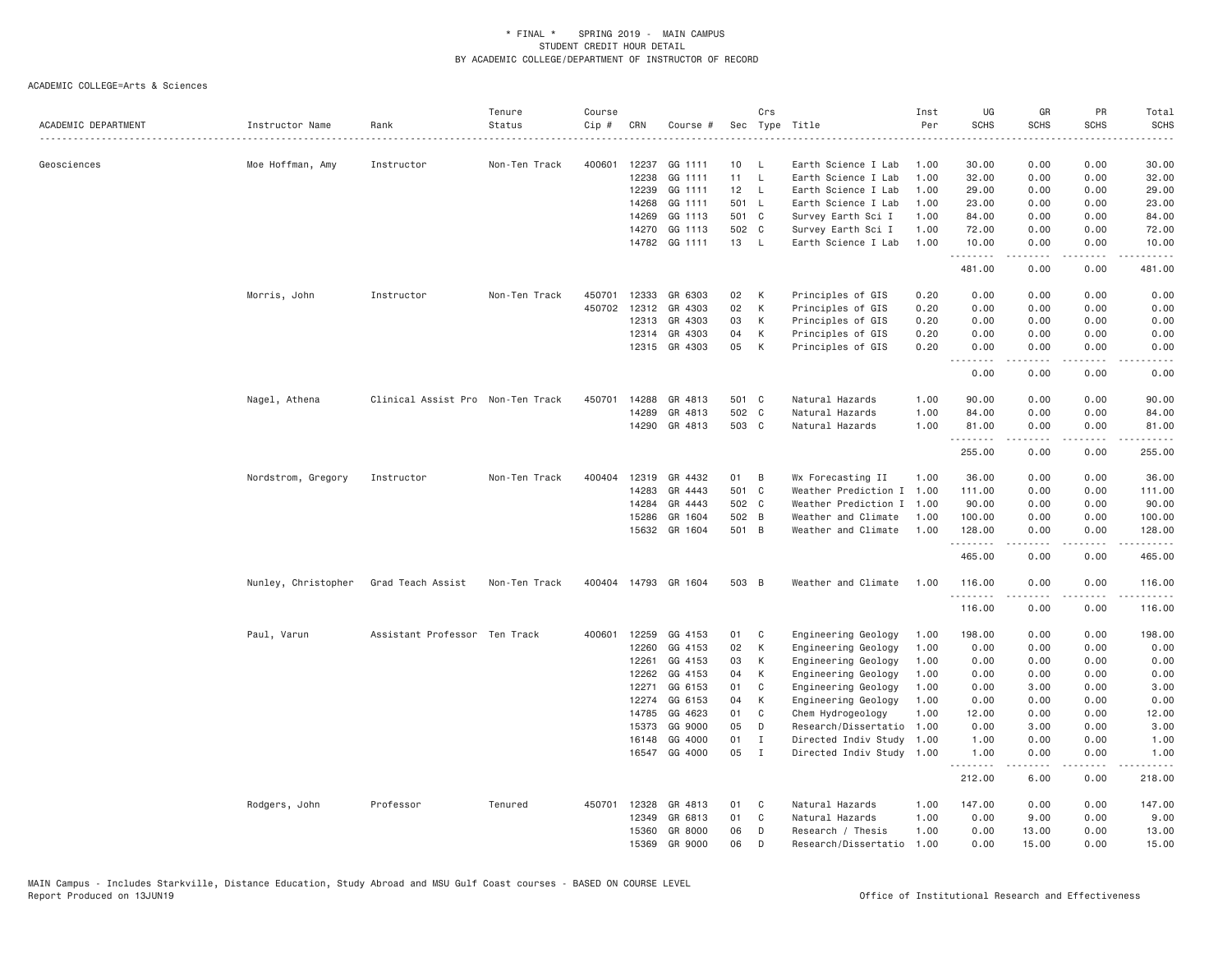| ACADEMIC DEPARTMENT                                | Instructor Name                                  | Rank                          | Tenure<br>Status | Course<br>Cip # | CRN          | Course #             |          | Crs          | Sec Type Title            | Inst<br>Per | UG<br><b>SCHS</b>                 | GR<br><b>SCHS</b> | PR<br><b>SCHS</b> | Total<br><b>SCHS</b>  |
|----------------------------------------------------|--------------------------------------------------|-------------------------------|------------------|-----------------|--------------|----------------------|----------|--------------|---------------------------|-------------|-----------------------------------|-------------------|-------------------|-----------------------|
|                                                    |                                                  |                               |                  |                 |              |                      |          |              |                           |             |                                   |                   |                   |                       |
|                                                    |                                                  |                               |                  |                 |              |                      |          |              |                           |             | 147.00                            | 37.00             | 0.00              | 184.00                |
| Geosciences                                        | Schmitz, Darrel                                  | Non-Employee                  | Not Applicable   | 400601          | 16478        | GG 8000<br>GG 9000   | 07<br>06 | D<br>D       | Research / Thesis         | 1.00        | 0.00                              | 6.00              | 0.00              | 6.00                  |
|                                                    |                                                  |                               |                  |                 | 16479        |                      |          |              | Research/Dissertatio 1.00 |             | 0.00<br>.                         | 9.00<br>.         | 0.00<br>.         | 9.00<br>$\cdots$      |
|                                                    |                                                  |                               |                  |                 |              |                      |          |              |                           |             | 0.00                              | 15.00             | 0.00              | 15.00                 |
|                                                    | Shelton, John                                    | Assistant Professor Ten Track |                  |                 |              | 450701 12304 GR 2013 | 01       | $\mathbf{C}$ | Cultural Geography        | 1.00        | 132.00<br>.                       | 0.00              | 0.00              | 132.00                |
|                                                    |                                                  |                               |                  |                 |              |                      |          |              |                           |             | 132.00                            | 0.00              | 0.00              | 132.00                |
|                                                    | Sherman-Morris, Kath Associate Professor Tenured |                               |                  |                 | 400401 14304 | GR 8833              | 501 C    |              | Weather & Society         | 1.00        | 0.00                              | 90.00             | 0.00              | 90.00                 |
|                                                    |                                                  |                               |                  |                 | 14305        | GR 8833              | 502 C    |              | Weather & Society         | 1.00        | 0.00                              | 81.00             | 0.00              | 81.00                 |
|                                                    |                                                  |                               |                  | 400404          | 14285        | GR 4640              | 501 E    |              | Met Internship            | 1.00        | 3.00                              | 0.00              | 0.00              | 3.00                  |
|                                                    |                                                  |                               |                  | 400601          | 14300        | GR 8191              | 501 S    |              | Geoscience Review         | 1.00        | 0.00                              | 1.00              | 0.00              | 1.00                  |
|                                                    |                                                  |                               |                  | 450701          | 15963        | GR 7000              | 01 I     |              | Directed Indiv Study 1.00 |             | 0.00                              | 3.00              | 0.00              | 3.00                  |
|                                                    |                                                  |                               |                  |                 | 16454        | GR 9000              | 11       | D            | Research/Dissertatio      | 1.00        | 0.00                              | 5.00              | 0.00              | 5.00                  |
|                                                    |                                                  |                               |                  |                 | 16763        | GR 4000              | 501 I    |              | Directed Indiv Study 1.00 |             | 1.00<br>$\sim$ $\sim$ $\sim$<br>. | 0.00              | 0.00              | 1.00                  |
|                                                    |                                                  |                               |                  |                 |              |                      |          |              |                           |             | 4.00                              | 180.00            | 0.00              | 184.00                |
|                                                    | Skarke, Adam                                     | Assistant Professor Ten Track |                  |                 | 400601 12267 | GG 4443              | 01       | C            | Prin Sed Dep II           | 1.00        | 18.00                             | 0.00              | 0.00              | 18.00                 |
|                                                    |                                                  |                               |                  |                 | 12279        | GG 6443              | 01       | C            | Prin Sed Dep II           | 1.00        | 0.00                              | 3.00              | 0.00              | 3.00                  |
|                                                    |                                                  |                               |                  |                 | 12280        | GG 8561              | 02       | S            | Geoscience Seminar        | 1.00        | 0.00                              | 18.00             | 0.00              | 18.00                 |
|                                                    |                                                  |                               |                  |                 | 12281        | GG 8572              | 01       | S.           | Geologic Lit              | 1.00        | 0.00                              | 36.00             | 0.00              | 36.00                 |
|                                                    |                                                  |                               |                  |                 | 15350        | GG 8000              | 04       | D            | Research / Thesis         | 1.00        | 0.00                              | 7.00              | 0.00              | 7.00                  |
|                                                    |                                                  |                               |                  |                 | 15354        | GG 9000              | 04       | D            | Research/Dissertatio      | 1.00        | 0.00<br><u>.</u>                  | 9.00<br>.         | 0.00              | 9.00                  |
|                                                    |                                                  |                               |                  |                 |              |                      |          |              |                           |             | 18.00                             | 73.00             | 0.00              | 91.00                 |
|                                                    | Tiwari, Sweta                                    | Grad Teach Assist             | Non-Ten Track    |                 | 450702 12307 | GR 2313              | 01       | C            | Maps Remote               | 1.00        | 87.00                             | 0.00              | 0.00              | 87.00                 |
|                                                    |                                                  |                               |                  |                 | 12308        | GR 2313              | 02       | К            | Maps Remote               | 1.00        | 0.00                              | 0.00              | 0.00              | 0.00                  |
|                                                    |                                                  |                               |                  |                 | 12309        | GR 2313              | 03       | К            | Maps Remote               | 1.00        | 0.00<br>.                         | 0.00              | 0.00              | 0.00                  |
|                                                    |                                                  |                               |                  |                 |              |                      |          |              |                           |             | 87.00                             | 0.00              | 0.00              | 87.00                 |
|                                                    | Wiley, Jacob                                     | Grad Teach Assist             | Non-Ten Track    |                 |              | 450701 12298 GR 1123 | 03       | C            | Intro World Geog          | 1.00        | 834.00                            | 0.00              | 0.00              | 834.00                |
|                                                    |                                                  |                               |                  |                 |              |                      |          |              |                           |             | .<br>834.00                       | .<br>0.00         | .<br>0.00         | .<br>834.00           |
|                                                    | Wood, Kimberly                                   | Assistant Professor Ten Track |                  | 110202          | 14829        | GR 6553              | 01       | B            | Comp Methods in Mete 1.00 |             | 0.00                              | 3.00              | 0.00              | 3.00                  |
|                                                    |                                                  |                               |                  |                 | 15171        | GR 4553              | 01       | B            | Comp Methods in Mete 1.00 |             | 39.00                             | 0.00              | 0.00              | 39.00                 |
|                                                    |                                                  |                               |                  |                 | 400401 14780 | GR 4783              | 01       | B            | Satellite Meteorolog 1.00 |             | 99.00                             | 0.00              | 0.00              | 99.00                 |
|                                                    |                                                  |                               |                  |                 | 14781        | GR 6783              | 01       | B            | Satellite Meteorolog      | 1.00        | 0.00                              | 18.00             | 0.00              | 18.00                 |
|                                                    |                                                  |                               |                  | 450701          | 15362        | GR 8000              | 08       | D            | Research / Thesis         | 1.00        | 0.00<br>.                         | 9.00              | 0.00              | 9.00                  |
|                                                    |                                                  |                               |                  |                 |              |                      |          |              |                           |             | 138.00                            | 30.00             | 0.00              | 168.00                |
| ===================================<br>Geosciences |                                                  |                               |                  |                 |              |                      |          |              |                           |             | $=$ =======<br>8302.00            | 1575.00           | $=$<br>0.00       | ==========<br>9877.00 |
| ----------------------------------                 |                                                  |                               |                  |                 |              |                      |          |              |                           |             | ========                          | $= 222222222$     | $= 222222222$     |                       |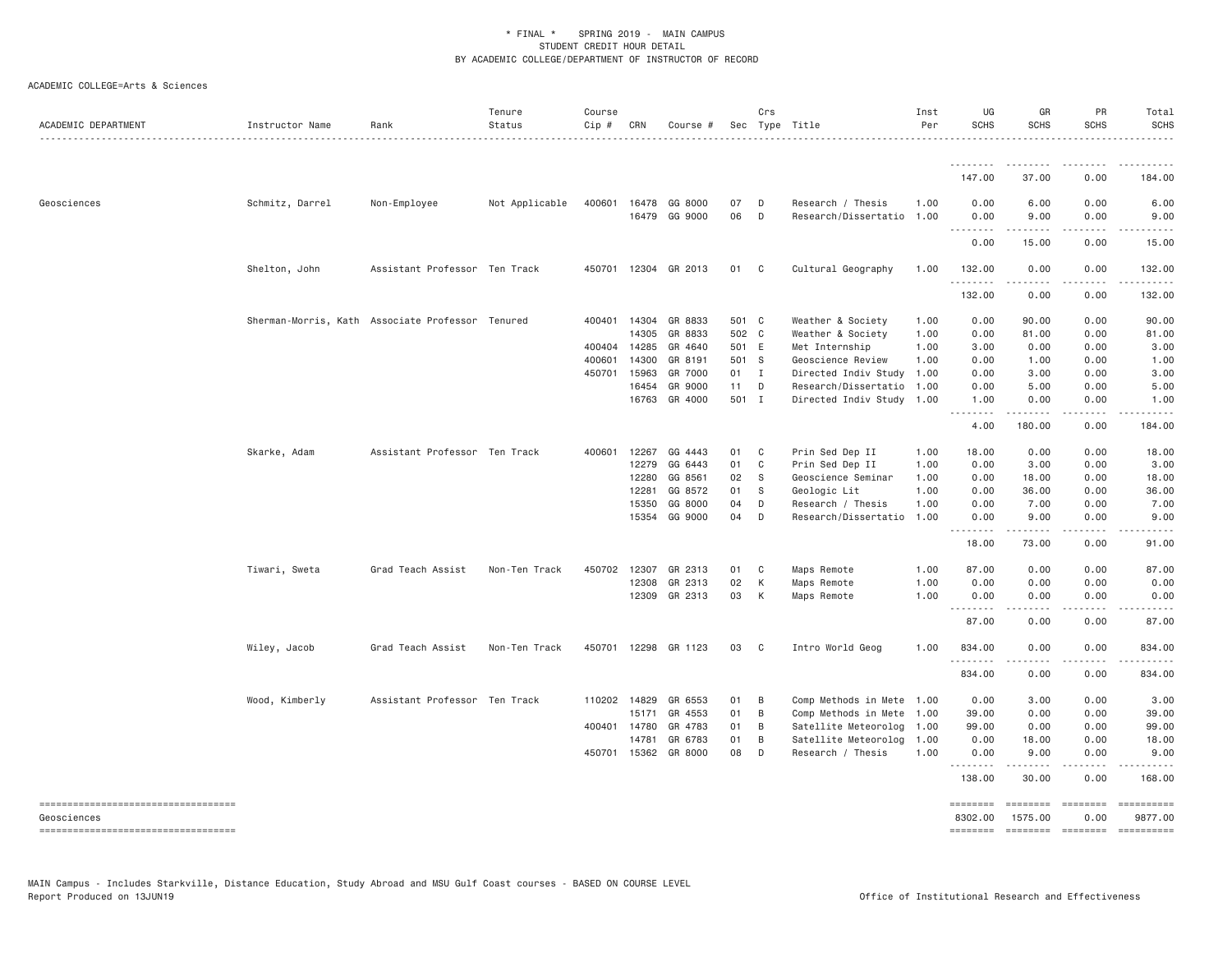| ACADEMIC DEPARTMENT | Instructor Name    | Rank                        | Tenure<br>Status | Course<br>Cip # | CRN          | Course #             |                 | Crs            | Sec Type Title            | Inst<br>Per | UG<br><b>SCHS</b> | GR<br><b>SCHS</b>                                                                                                                                            | PR<br><b>SCHS</b>            | Total<br><b>SCHS</b><br>$- - - -$ |
|---------------------|--------------------|-----------------------------|------------------|-----------------|--------------|----------------------|-----------------|----------------|---------------------------|-------------|-------------------|--------------------------------------------------------------------------------------------------------------------------------------------------------------|------------------------------|-----------------------------------|
| History             | Bader, Joshua      | Grad Teach Assist           | Non-Ten Track    | 050201          |              | 12477 HI 3013        | 01              | C              | AfAm History to 1865 0.25 |             | 8.25              | 0.00                                                                                                                                                         | 0.00                         | 8.25                              |
|                     |                    |                             |                  |                 | 15050        | HI 3013              | 02              | $\mathsf{C}$   | AfAm History to 1865      | 0.25        | 12.75             | 0.00                                                                                                                                                         | 0.00                         | 12.75                             |
|                     |                    |                             |                  |                 | 16469        | AAS 3013             | 01              | C              | AfAm History to 1865      | 0.25        | 9.00              | 0.00                                                                                                                                                         | 0.00                         | 9.00                              |
|                     |                    |                             |                  |                 |              | 16475 AAS 3013       | 02              | C              | AfAm History to 1865 1.00 |             | 12.00<br>.        | 0.00<br>.                                                                                                                                                    | 0.00<br>$\sim$ $\sim$ $\sim$ | 12.00<br>.                        |
|                     |                    |                             |                  |                 |              |                      |                 |                |                           |             | 42.00             | 0.00                                                                                                                                                         | 0.00                         | 42.00                             |
|                     | Banks, Rachel      | Grad Teach Assist           | Non-Ten Track    |                 | 540102 12444 | HI 1073              | 15              | C              | Modern U S History        | 0.25        | 17.25             | 0.00                                                                                                                                                         | 0.00                         | 17.25                             |
|                     |                    |                             |                  |                 | 12450        | HI 1073              | 21              | C              | Modern U S History        | 0.25        | 18.00             | 0.00                                                                                                                                                         | 0.00                         | 18.00                             |
|                     |                    |                             |                  |                 |              | 12451 HI 1073        | 22              | C              | Modern U S History        | 0.25        | 18.00<br>.        | 0.00<br>$\frac{1}{2} \left( \frac{1}{2} \right) \left( \frac{1}{2} \right) \left( \frac{1}{2} \right) \left( \frac{1}{2} \right) \left( \frac{1}{2} \right)$ | 0.00                         | 18.00                             |
|                     |                    |                             |                  |                 |              |                      |                 |                |                           |             | 53.25             | 0.00                                                                                                                                                         | 0.00                         | 53.25                             |
|                     | Barbier, Mary      | Professor                   | Tenured          |                 | 540101 12500 | HI 8803              | 04              | C              | Graduate Colloquium       | 1.00        | 0.00              | 15.00                                                                                                                                                        | 0.00                         | 15.00                             |
|                     |                    |                             |                  |                 | 15052        | HI 4223              | 01              | C              | 20th C Intel Gatheri      | 1.00        | 33.00             | 0.00                                                                                                                                                         | 0.00                         | 33.00                             |
|                     |                    |                             |                  |                 | 15053        | HI 6223              | 01              | C              | 20th C Intel Gatheri      | 1.00        | 0.00              | 6.00                                                                                                                                                         | 0.00                         | 6.00                              |
|                     |                    |                             |                  |                 | 15207        | HI 9000              | 01              | D              | Research / Diss           | 1.00        | 0.00              | 14.00                                                                                                                                                        | 0.00                         | 14.00                             |
|                     |                    |                             |                  |                 | 540102 15188 | HI 8000              | 01              | D              | Research / Thesis         | 1.00        | 0.00<br>.         | 7.00<br>.                                                                                                                                                    | 0.00<br>.                    | 7.00<br>.                         |
|                     |                    |                             |                  |                 |              |                      |                 |                |                           |             | 33.00             | 42.00                                                                                                                                                        | 0.00                         | 75.00                             |
|                     | Baxter, Christina  | Grad Teach Assist           | Non-Ten Track    |                 | 540101 12456 | HI 1173              | 01              | C              | Wld Hist After 1500       | 0.25        | 17.25             | 0.00                                                                                                                                                         | 0.00                         | 17.25                             |
|                     |                    |                             |                  |                 |              | 12457 HI 1173        | 02              | $\mathbf{C}$   | Wld Hist After 1500       | 0.25        | 16.50             | 0.00                                                                                                                                                         | 0.00                         | 16.50                             |
|                     |                    |                             |                  |                 |              |                      |                 |                |                           |             | .<br>33.75        | .<br>0.00                                                                                                                                                    | .<br>0.00                    | .<br>33.75                        |
|                     | Benek, Ali         | Grad Teach Assist           | Non-Ten Track    |                 | 540102 12420 | HI 1063              | 10 <sub>1</sub> | C <sub>1</sub> | Early U S History         | 0.25        | 12.75             | 0.00                                                                                                                                                         | 0.00                         | 12.75                             |
|                     |                    |                             |                  |                 | 12421        | HI 1063              | 11              | C              | Early U S History         | 0.25        | 7.50              | 0.00                                                                                                                                                         | 0.00                         | 7.50                              |
|                     |                    |                             |                  |                 |              | 12426 HI 1063        | 16              | C              | Early U S History         | 0.25        | 8.25<br>.         | 0.00<br>$\frac{1}{2} \left( \frac{1}{2} \right) \left( \frac{1}{2} \right) \left( \frac{1}{2} \right) \left( \frac{1}{2} \right) \left( \frac{1}{2} \right)$ | 0.00<br>.                    | 8.25<br>.                         |
|                     |                    |                             |                  |                 |              |                      |                 |                |                           |             | 28.50             | 0.00                                                                                                                                                         | 0.00                         | 28.50                             |
|                     | Brain, Stephen     | Associate Professor Tenured |                  | 050299          | 12492        | HI 4613              | 01              | $\mathbf{C}$   | History of the Sovie      | 1.00        | 60.00             | 0.00                                                                                                                                                         | 0.00                         | 60.00                             |
|                     |                    |                             |                  | 540101          | 12482        | HI 3903              | 01              | C              | Hist & Hist Meth          | 1.00        | 57.00             | 0.00                                                                                                                                                         | 0.00                         | 57.00                             |
|                     |                    |                             |                  |                 | 15208        | HI 9000              | 02              | D              | Research / Diss           | 1.00        | 0.00              | 17.00                                                                                                                                                        | 0.00                         | 17.00                             |
|                     |                    |                             |                  |                 |              | 540102 15189 HI 8000 | 02              | D              | Research / Thesis         | 1.00        | 0.00<br>.         | 12.00<br>.                                                                                                                                                   | 0.00<br>.                    | 12.00<br>.                        |
|                     |                    |                             |                  |                 |              |                      |                 |                |                           |             | 117.00            | 29.00                                                                                                                                                        | 0.00                         | 146.00                            |
|                     | Bucklew, Alexander | Grad Teach Assist           | Non-Ten Track    |                 |              | 540102 12411 HI 1063 | 01              | <b>C</b>       | Early U S History         | 0.25        | 17.25             | 0.00                                                                                                                                                         | 0.00                         | 17.25                             |
|                     |                    |                             |                  |                 |              | 12413 HI 1063        | 03              | C              | Early U S History         | 0.25        | 15.75             | 0.00                                                                                                                                                         | 0.00                         | 15.75                             |
|                     |                    |                             |                  |                 |              | 12418 HI 1063        | 08              | C              | Early U S History         | 0.25        | 6.75              | 0.00                                                                                                                                                         | 0.00                         | 6.75                              |
|                     |                    |                             |                  |                 |              |                      |                 |                |                           |             | 39.75             | .<br>0.00                                                                                                                                                    | $\sim$ $\sim$ $\sim$<br>0.00 | 39.75                             |
|                     | Campbell, Colin    | Grad Teach Assist           | Non-Ten Track    |                 |              | 540102 12412 HI 1063 | 02              | C              | Early U S History         | 0.25        | 4.50              | 0.00                                                                                                                                                         | 0.00                         | 4.50                              |
|                     |                    |                             |                  |                 |              | 12416 HI 1063        | 06              | C              | Early U S History         | 0.25        | 6.75              | 0.00                                                                                                                                                         | 0.00                         | 6.75                              |
|                     |                    |                             |                  |                 |              | 12419 HI 1063        | 09              | C              | Early U S History         | 0.25        | 6.75              | 0.00                                                                                                                                                         | 0.00                         | 6.75                              |
|                     |                    |                             |                  |                 |              |                      |                 |                |                           |             | .<br>18.00        | 0.00                                                                                                                                                         | .<br>0.00                    | 18.00                             |
|                     | Damms, Richard     | Associate Professor Tenured |                  |                 |              | 540101 15209 HI 9000 | 03              | D              | Research / Diss           | 1.00        | 0.00              | 26.00                                                                                                                                                        | 0.00                         | 26.00                             |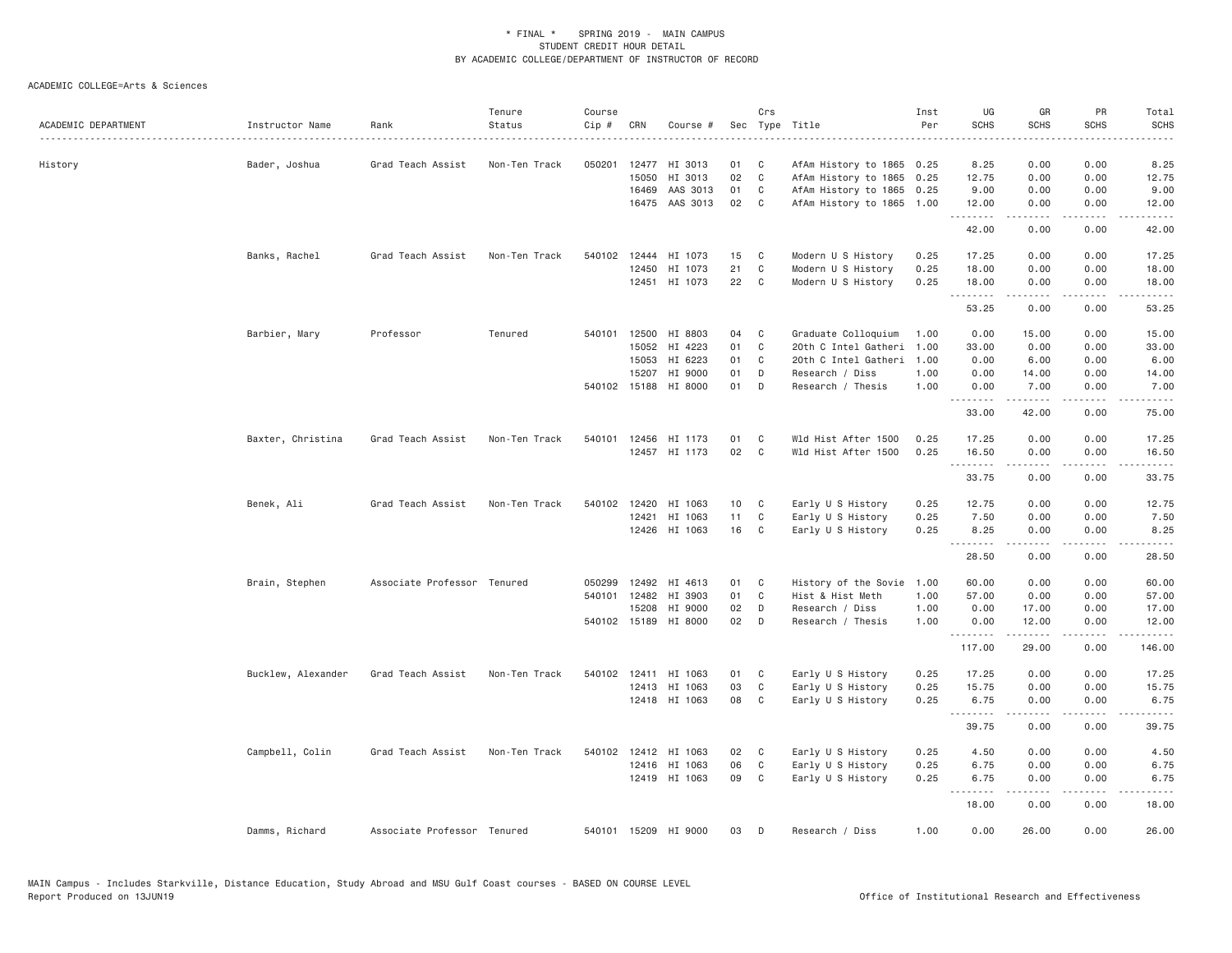| ACADEMIC DEPARTMENT | Instructor Name                        | Rank                          | Tenure<br>Status | Course<br>$Cip \#$ | CRN          | Course #                 |          | Crs          | Sec Type Title                         | Inst<br>Per  | UG<br><b>SCHS</b>   | GR<br><b>SCHS</b>   | PR<br><b>SCHS</b>            | Total<br><b>SCHS</b> |
|---------------------|----------------------------------------|-------------------------------|------------------|--------------------|--------------|--------------------------|----------|--------------|----------------------------------------|--------------|---------------------|---------------------|------------------------------|----------------------|
|                     |                                        |                               |                  |                    |              |                          |          |              |                                        |              | <u>.</u>            | .                   |                              |                      |
|                     |                                        |                               |                  |                    |              |                          |          |              |                                        |              | 0.00                | 26.00               | 0.00                         | 26.00                |
| History             | Davenport, Christy                     | Grad Teach Assist             | Non-Ten Track    |                    |              | 540102 12442 HI 1073     | 13       | C.           | Modern U S History                     | 0.25         | 17.25               | 0.00                | 0.00                         | 17.25                |
|                     |                                        |                               |                  |                    | 12448        | HI 1073                  | 19       | $\mathbb C$  | Modern U S History                     | 0.25         | 18.75               | 0.00                | 0.00                         | 18.75                |
|                     |                                        |                               |                  |                    |              | 12449 HI 1073            | 20       | C            | Modern U S History                     | 0.25         | 18.75<br>.          | 0.00<br>2.2.2.2.2   | 0.00<br>.                    | 18.75<br>.           |
|                     |                                        |                               |                  |                    |              |                          |          |              |                                        |              | 54.75               | 0.00                | 0.00                         | 54.75                |
|                     | Davidson, Jon-Michae Grad Teach Assist |                               | Non-Ten Track    | 540102 12430       |              | HI 1073                  | 01       | C            | Modern U S History-S 0.25              |              | 17.25               | 0.00                | 0.00                         | 17.25                |
|                     |                                        |                               |                  |                    | 12435        | HI 1073                  | 06       | C            | Modern U S History-S 0.25              |              | 18.00               | 0.00                | 0.00                         | 18.00                |
|                     |                                        |                               |                  |                    |              | 12440 HI 1073            | 11       | $\mathbf{C}$ | Modern U S History-S 0.25              |              | 18.00<br>.          | 0.00<br><b>.</b>    | 0.00<br>.                    | 18.00<br>.           |
|                     |                                        |                               |                  |                    |              |                          |          |              |                                        |              | 53.25               | 0.00                | 0.00                         | 53.25                |
|                     | Davis, Henry                           | Grad Teach Assist             | Non-Ten Track    |                    |              | 540101 12459 HI 1173     | 04       | C            | Wld Hist After 1500                    | 0.25         | 18.00               | 0.00                | 0.00                         | 18.00                |
|                     |                                        |                               |                  |                    |              | 12460 HI 1173            | 05       | C            | Wld Hist After 1500                    | 0.25         | 18.00               | 0.00                | 0.00                         | 18.00                |
|                     |                                        |                               |                  |                    |              |                          |          |              |                                        |              | .<br>36.00          | .<br>0.00           | .<br>0.00                    | .<br>36.00           |
|                     | Estefan, Elizabeth                     | Grad Teach Assist             | Non-Ten Track    | 540102             |              | 12443 HI 1073            | 14       | C            | Modern U S History                     | 0.25         | 18.00               | 0.00                | 0.00                         | 18.00                |
|                     |                                        |                               |                  |                    | 12445        | HI 1073                  | 16       | $\mathbb C$  | Modern U S History                     | 0.25         | 17.25               | 0.00                | 0.00                         | 17.25                |
|                     |                                        |                               |                  |                    |              | 12452 HI 1073            | 23       | C            | Modern U S History                     | 0.25         | 18.00               | 0.00                | 0.00                         | 18.00                |
|                     |                                        |                               |                  |                    |              |                          |          |              |                                        |              | .<br>53.25          | .<br>0.00           | .<br>0.00                    | .<br>53.25           |
|                     | Finley, Alexandra                      | Assistant Professor Ten Track |                  |                    |              | 050201 12477 HI 3013     | 01       | C            | AfAm History to 1865 0.75              |              | 24.75               | 0.00                | 0.00                         | 24.75                |
|                     |                                        |                               |                  |                    | 15050        | HI 3013                  | 02       | C            | AfAm History to 1865                   | 0.75         | 38.25               | 0.00                | 0.00                         | 38.25                |
|                     |                                        |                               |                  |                    | 16469        | AAS 3013                 | 01       | C            | AfAm History to 1865                   | 0.75         | 27.00               | 0.00                | 0.00                         | 27.00                |
|                     |                                        |                               |                  | 050207 15054       |              | HI 4273                  | 01       | C            | Women In Am History                    | 1.00         | 69.00               | 0.00                | 0.00                         | 69.00                |
|                     |                                        |                               |                  |                    | 540101 15210 | HI 9000<br>15952 HI 8803 | 04<br>08 | D<br>C       | Research / Diss<br>Graduate Colloquium | 1.00<br>1.00 | 0.00<br>0.00        | 7.00<br>15.00       | 0.00<br>0.00                 | 7.00<br>15.00        |
|                     |                                        |                               |                  |                    |              |                          |          |              |                                        |              | .<br>159.00         | 22.00               | $\sim$ $\sim$ $\sim$<br>0.00 | .<br>181.00          |
|                     |                                        |                               |                  |                    |              |                          |          |              |                                        |              |                     |                     |                              |                      |
|                     | Flow, Christian                        | Non-Employee                  | Not Applicable   | 240101 12509       |              | HON 1163                 | H02 S    |              | The Quest I                            | 1.00         | 39.00               | 0.00                | 0.00                         | 39.00                |
|                     |                                        |                               |                  |                    |              | 14820 HON 1163           | H03 S    |              | The Quest I                            | 1.00         | 42.00<br>. <b>.</b> | 0.00<br>$- - - - -$ | 0.00<br>.                    | 42.00<br>.           |
|                     |                                        |                               |                  |                    |              |                          |          |              |                                        |              | 81.00               | 0.00                | 0.00                         | 81.00                |
|                     | Giesen, James                          | Associate Professor Tenured   |                  |                    |              | 540101 15071 HI 4990     | 02       | C            | Special Topic In HI                    | 1.00         | 63.00               | 0.00                | 0.00                         | 63.00                |
|                     |                                        |                               |                  |                    | 15211        | HI 9000                  | 05       | D            | Research / Diss                        | 1.00         | 0.00                | 18.00               | 0.00                         | 18.00                |
|                     |                                        |                               |                  |                    | 540102 15060 | HI 8883                  | 01       | S            | U.S. Agric Hist 1500                   | 1.00         | 0.00                | 18.00               | 0.00                         | 18.00                |
|                     |                                        |                               |                  |                    |              | 15192 HI 8000            | 05       | D            | Research / Thesis                      | 1.00         | 0.00<br>.           | 17.00<br>.          | 0.00<br>.                    | 17.00                |
|                     |                                        |                               |                  |                    |              |                          |          |              |                                        |              | 63.00               | 53.00               | 0.00                         | 116.00               |
|                     | Green, Samuel                          | Grad Teach Assist             | Non-Ten Track    |                    |              | 050114 14311 HI 1213     | 501 C    |              | Early Western World                    | 0.75         | 11.25               | 0.00                | 0.00                         | 11.25                |
|                     |                                        |                               |                  |                    |              | 540102 14310 HI 1073     | 501 C    |              | Modern U S History                     | 0.75         | 42.75               | 0.00                | 0.00                         | 42.75                |
|                     |                                        |                               |                  |                    |              |                          |          |              |                                        |              | .<br>54.00          | -----<br>0.00       | .<br>0.00                    | .<br>54.00           |
|                     | Hatfield, David                        | Grad Teach Assist             | Non-Ten Track    |                    |              | 540102 12414 HI 1063     | 04       | C            | Early U S History                      | 0.25         | 9.00                | 0.00                | 0.00                         | 9.00                 |
|                     |                                        |                               |                  |                    |              | 12423 HI 1063            | 13       | C            | Early U S History                      | 0.25         | 6.75                | 0.00                | 0.00                         | 6.75                 |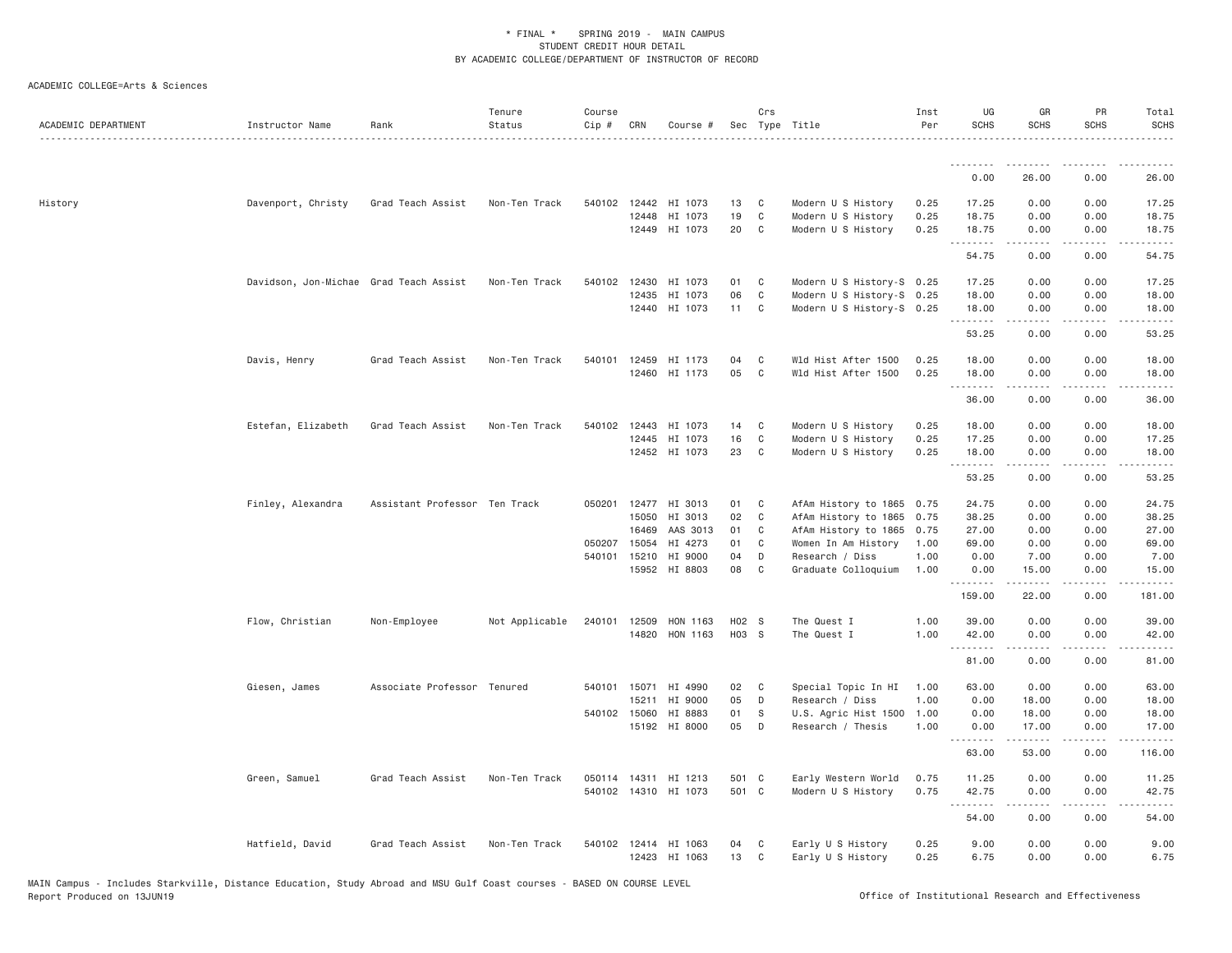| ACADEMIC DEPARTMENT | Instructor Name | Rank                        | Tenure<br>Status<br>. | Course<br>Cip # | CRN            | Course #             |          | Crs            | Sec Type Title                                         | Inst<br>Per | UG<br><b>SCHS</b>   | GR<br><b>SCHS</b> | PR<br><b>SCHS</b> | Total<br><b>SCHS</b><br>. |
|---------------------|-----------------|-----------------------------|-----------------------|-----------------|----------------|----------------------|----------|----------------|--------------------------------------------------------|-------------|---------------------|-------------------|-------------------|---------------------------|
| History             | Hatfield, David | Grad Teach Assist           | Non-Ten Track         |                 |                | 540102 12424 HI 1063 | 14       | $\mathbf{C}$   | Early U S History                                      | 0.25        | 14.25<br>.          | 0.00<br>.         | 0.00<br>.         | 14.25<br>.                |
|                     |                 |                             |                       |                 |                |                      |          |                |                                                        |             | 30.00               | 0.00              | 0.00              | 30.00                     |
|                     | Hay, William    | Associate Professor Tenured |                       | 050299          | 15055          | HI 4723              | 01       | C              | Britain Since 1688                                     | 1.00        | 45.00               | 0.00              | 0.00              | 45.00                     |
|                     |                 |                             |                       | 540101          | 15057          | HI 8803              | 07       | C              | Graduate Colloquium                                    | 1.00        | 0.00                | 15.00             | 0.00              | 15.00                     |
|                     |                 |                             |                       |                 |                | 15212 HI 9000        | 06       | D              | Research / Diss                                        | 1.00        | 0.00                | 34.00<br>.        | 0.00<br>.         | 34.00<br>.                |
|                     |                 |                             |                       |                 |                |                      |          |                |                                                        |             | 45.00               | 49.00             | 0.00              | 94.00                     |
|                     | Hersey, Mark    | Associate Professor Tenured |                       | 540101          |                | 15213 HI 9000        | 07       | D              | Research / Diss                                        | 1.00        | 0.00                | 15.00             | 0.00              | 15.00                     |
|                     |                 |                             |                       |                 |                | 540102 15194 HI 8000 | 07       | D              | Research / Thesis                                      | 1.00        | 0.00<br>.           | 9.00              | 0.00              | 9.00                      |
|                     |                 |                             |                       |                 |                |                      |          |                |                                                        |             | 0.00                | 24.00             | 0.00              | 24.00                     |
|                     | Hill, James     | Lecturer                    | Non-Ten Track         | 050107          | 15051          | HI 3813              | 01       | C              | Modern Latin America                                   | 1.00        | 141.00              | 0.00              | 0.00              | 141.00                    |
|                     |                 |                             |                       | 540101          | 12456          | HI 1173              | 01       | $\mathsf{C}$   | Wld Hist After 1500                                    | 0.75        | 51.75               | 0.00              | 0.00              | 51.75                     |
|                     |                 |                             |                       |                 | 12457          | HI 1173              | 02       | C              | Wld Hist After 1500                                    | 0.75        | 49.50               | 0.00              | 0.00              | 49.50                     |
|                     |                 |                             |                       |                 | 12458          | HI 1173              | 03       | C              | Wld Hist After 1500                                    | 0.75        | 54.00               | 0.00              | 0.00              | 54.00                     |
|                     |                 |                             |                       |                 | 12459          | HI 1173              | 04       | C              | Wld Hist After 1500                                    | 0.75        | 54.00               | 0.00              | 0.00              | 54.00                     |
|                     |                 |                             |                       |                 | 12460          | HI 1173              | 05       | C              | Wld Hist After 1500                                    | 0.75        | 54.00               | 0.00              | 0.00              | 54.00                     |
|                     |                 |                             |                       |                 | 12461          | HI 1173              | 06       | C              | Wld Hist After 1500                                    | 0.75        | 54.00               | 0.00              | 0.00              | 54.00                     |
|                     |                 |                             |                       | 540102 12430    |                | HI 1073              | 01       | C              | Modern U S History-S                                   | 0.75        | 51.75               | 0.00              | 0.00              | 51.75                     |
|                     |                 |                             |                       |                 | 12431<br>12432 | HI 1073<br>HI 1073   | 02<br>03 | C<br>C         | Modern U S History-S 0.75                              |             | 47.25<br>56.25      | 0.00<br>0.00      | 0.00<br>0.00      | 47.25<br>56.25            |
|                     |                 |                             |                       |                 | 12433          | HI 1073              | 04       | C              | Modern U S History - 0.75<br>Modern U S History-S 0.75 |             | 56.25               | 0.00              | 0.00              | 56.25                     |
|                     |                 |                             |                       |                 | 12434          | HI 1073              | 05       | C              | Modern U S History-S 0.75                              |             | 56.25               | 0.00              | 0.00              | 56.25                     |
|                     |                 |                             |                       |                 | 12435          | HI 1073              | 06       | C              | Modern U S History-S 0.75                              |             | 54.00               | 0.00              | 0.00              | 54.00                     |
|                     |                 |                             |                       |                 | 12436          | HI 1073              | 07       | C              | Modern U S History-S 0.75                              |             | 56.25               | 0.00              | 0.00              | 56.25                     |
|                     |                 |                             |                       |                 | 12437          | HI 1073              | 08       | C              | Modern U S History-S 0.75                              |             | 49.50               | 0.00              | 0.00              | 49.50                     |
|                     |                 |                             |                       |                 | 12438          | HI 1073              | 09       | C              | Modern U S History-S 0.75                              |             | 56.25               | 0.00              | 0.00              | 56.25                     |
|                     |                 |                             |                       |                 | 12439          | HI 1073              | 10       | C              | Modern U S History-S 0.75                              |             | 54.00               | 0.00              | 0.00              | 54.00                     |
|                     |                 |                             |                       |                 | 12440          | HI 1073              | 11       | C              | Modern U S History-S 0.75                              |             | 54.00               | 0.00              | 0.00              | 54.00                     |
|                     |                 |                             |                       |                 | 12441          | HI 1073              | 12       | $\mathbf{C}$   | Modern U S History-S 0.75                              |             | 56.25               | 0.00              | 0.00              | 56.25                     |
|                     |                 |                             |                       |                 |                |                      |          |                |                                                        |             | <u>.</u><br>1106.25 | 0.00              | 0.00              | 1106.25                   |
|                     | Hui, Alexandra  | Associate Professor Tenured |                       | 050114 12466    |                | HI 1223              | 01       | C <sub>1</sub> | Modern Western World 0.75                              |             | 49.50               | 0.00              | 0.00              | 49.50                     |
|                     |                 |                             |                       |                 | 12467          | HI 1223              | 02       | $\mathsf{C}$   | Modern Western World                                   | 0.75        | 29.25               | 0.00              | 0.00              | 29.25                     |
|                     |                 |                             |                       |                 | 12468          | HI 1223              | 03       | C              | Modern Western World                                   | 0.75        | 54.00               | 0.00              | 0.00              | 54.00                     |
|                     |                 |                             |                       |                 | 12469          | HI 1223              | 04       | C              | Modern Western World                                   | 0.75        | 56.25               | 0.00              | 0.00              | 56.25                     |
|                     |                 |                             |                       |                 | 12470          | HI 1223              | 05       | C              | Modern Western World                                   | 0.75        | 49.50               | 0.00              | 0.00              | 49.50                     |
|                     |                 |                             |                       |                 | 12471          | HI 1223              | 06       | C              | Modern Western World                                   | 0.75        | 51.75               | 0.00              | 0.00              | 51.75                     |
|                     |                 |                             |                       |                 |                | 540102 15195 HI 8000 | 08       | D              | Research / Thesis                                      | 1.00        | 0.00                | 34.00<br>.        | 0.00<br>.         | 34.00<br>.                |
|                     |                 |                             |                       |                 |                |                      |          |                |                                                        |             | 290.25              | 34.00             | 0.00              | 324.25                    |
|                     | Jackson, Robert | Grad Teach Assist           | Non-Ten Track         | 540102          |                | 12446 HI 1073        | 17       | C              | Modern U S History                                     | 0.25        | 18.00               | 0.00              | 0.00              | 18.00                     |
|                     |                 |                             |                       |                 | 12447          | HI 1073              | 18       | C              | Modern U S History                                     | 0.25        | 18.75               | 0.00              | 0.00              | 18.75                     |
|                     |                 |                             |                       |                 |                | 12453 HI 1073        | 24       | C              | Modern U S History                                     | 0.25        | 18.75<br><u>.</u>   | 0.00<br>.         | 0.00<br>.         | 18.75<br>.                |
|                     |                 |                             |                       |                 |                |                      |          |                |                                                        |             | 55.50               | 0.00              | 0.00              | 55.50                     |
|                     | Johnston, Brad  | Grad Teach Assist           | Non-Ten Track         |                 |                | 540101 12458 HI 1173 | 03       | C              | Wld Hist After 1500                                    | 0.25        | 18.00               | 0.00              | 0.00              | 18.00                     |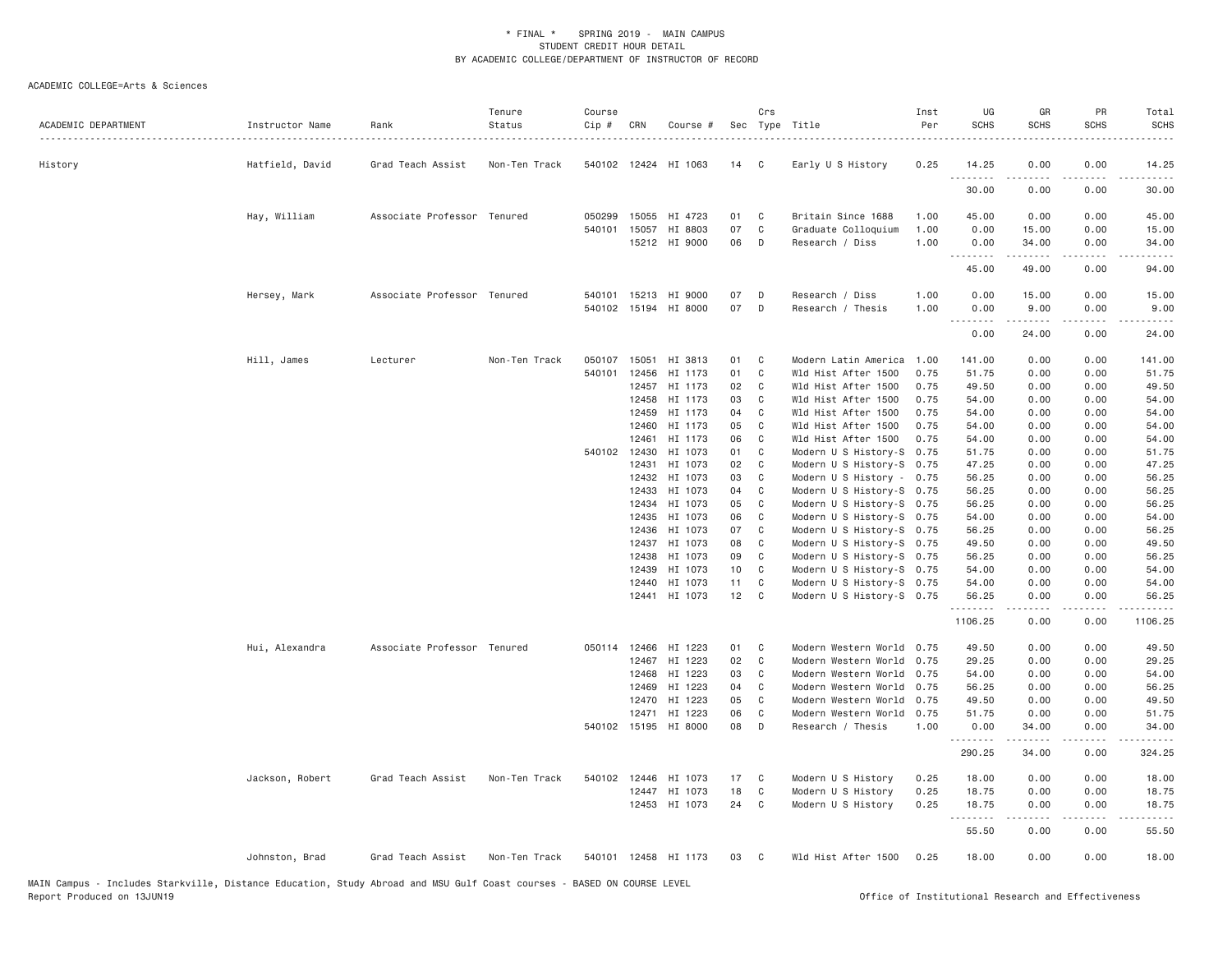| ACADEMIC DEPARTMENT | Instructor Name | Rank                          | Tenure<br>Status | Course<br>Cip # | CRN          | Course #                              |          | Crs            | Sec Type Title                                         | Inst<br>Per | UG<br><b>SCHS</b>     | GR<br><b>SCHS</b>                                                                                                                                            | PR<br><b>SCHS</b> | Total<br><b>SCHS</b> |
|---------------------|-----------------|-------------------------------|------------------|-----------------|--------------|---------------------------------------|----------|----------------|--------------------------------------------------------|-------------|-----------------------|--------------------------------------------------------------------------------------------------------------------------------------------------------------|-------------------|----------------------|
| History             | Johnston, Brad  | Grad Teach Assist             | Non-Ten Track    |                 |              | 540101 12461 HI 1173                  | 06       | C              | Wld Hist After 1500                                    | 0.25        | 18.00<br><u>.</u>     | 0.00<br><u>.</u>                                                                                                                                             | 0.00<br>.         | 18.00<br>.           |
|                     |                 |                               |                  |                 |              |                                       |          |                |                                                        |             | 36.00                 | 0.00                                                                                                                                                         | 0.00              | 36.00                |
|                     | Knapp, Steven   | Grad Teach Assist             | Non-Ten Track    |                 |              | 050114 12469 HI 1223<br>12471 HI 1223 | 04<br>06 | C<br>C         | Modern Western World 0.25<br>Modern Western World 0.25 |             | 18.75<br>17.25        | 0.00<br>0.00                                                                                                                                                 | 0.00<br>0.00      | 18.75<br>17.25       |
|                     |                 |                               |                  |                 |              |                                       |          |                |                                                        |             | .<br>36.00            | $\frac{1}{2} \left( \frac{1}{2} \right) \left( \frac{1}{2} \right) \left( \frac{1}{2} \right) \left( \frac{1}{2} \right) \left( \frac{1}{2} \right)$<br>0.00 | .<br>0.00         | .<br>36.00           |
|                     | Lang, Andrew    | Assistant Professor Ten Track |                  |                 |              | 540101 12499 HI 8803                  | 03       | C              | Graduate Colloquium                                    | 1.00        | 0.00                  | 21.00                                                                                                                                                        | 0.00              | 21.00                |
|                     |                 |                               |                  |                 | 15214        | HI 9000                               | 08       | D              | Research / Diss                                        | 1.00        | 0.00                  | 22.00                                                                                                                                                        | 0.00              | 22.00                |
|                     |                 |                               |                  |                 | 540102 15196 | HI 8000                               | 09       | D              | Research / Thesis                                      | 1.00        | 0.00                  | 8.00                                                                                                                                                         | 0.00              | 8.00                 |
|                     |                 |                               |                  | 540108          |              | 12485 HI 4233                         | 01       | C              | American Military Hi 1.00                              |             | 150.00<br>.           | 0.00<br>-----                                                                                                                                                | 0.00<br>.         | 150.00<br>.          |
|                     |                 |                               |                  |                 |              |                                       |          |                |                                                        |             | 150.00                | 51.00                                                                                                                                                        | 0.00              | 201.00               |
|                     | Lavine, Matthew | Associate Professor Tenured   |                  |                 |              | 540101 15215 HI 9000                  | 09       | D              | Research / Diss                                        | 1.00        | 0.00                  | 13.00                                                                                                                                                        | 0.00              | 13.00                |
|                     |                 |                               |                  |                 |              | 540102 12442 HI 1073                  | 13       | C              | Modern U S History                                     | 0.75        | 51.75                 | 0.00                                                                                                                                                         | 0.00              | 51.75                |
|                     |                 |                               |                  |                 | 12443        | HI 1073                               | 14       | C              | Modern U S History                                     | 0.75        | 54.00                 | 0.00                                                                                                                                                         | 0.00              | 54.00                |
|                     |                 |                               |                  |                 | 12444        | HI 1073                               | 15       | C              | Modern U S History                                     | 0.75        | 51.75                 | 0.00                                                                                                                                                         | 0.00              | 51.75                |
|                     |                 |                               |                  |                 | 12445        | HI 1073                               | 16       | C              | Modern U S History                                     | 0.75        | 51.75                 | 0.00                                                                                                                                                         | 0.00              | 51.75                |
|                     |                 |                               |                  |                 | 12446        | HI 1073                               | 17       | C              | Modern U S History                                     | 0.75        | 54.00                 | 0.00                                                                                                                                                         | 0.00              | 54.00                |
|                     |                 |                               |                  |                 | 12447        | HI 1073                               | 18       | C              | Modern U S History                                     | 0.75        | 56.25                 | 0.00                                                                                                                                                         | 0.00              | 56.25                |
|                     |                 |                               |                  |                 | 12448        | HI 1073                               | 19       | C              | Modern U S History                                     | 0.75        | 56.25                 | 0.00                                                                                                                                                         | 0.00              | 56.25                |
|                     |                 |                               |                  |                 | 12449        | HI 1073                               | 20       | C              | Modern U S History                                     | 0.75        | 56.25                 | 0.00                                                                                                                                                         | 0.00              | 56.25                |
|                     |                 |                               |                  |                 | 12450        | HI 1073                               | 21       | C              | Modern U S History                                     | 0.75        | 54.00                 | 0.00                                                                                                                                                         | 0.00              | 54.00                |
|                     |                 |                               |                  |                 | 12451        | HI 1073                               | 22       | C              | Modern U S History                                     | 0.75        | 54.00                 | 0.00                                                                                                                                                         | 0.00              | 54.00                |
|                     |                 |                               |                  |                 | 12452        | HI 1073                               | 23       | C              | Modern U S History                                     | 0.75        | 54.00                 | 0.00                                                                                                                                                         | 0.00              | 54.00                |
|                     |                 |                               |                  |                 | 12453        | HI 1073                               | 24       | C              | Modern U S History                                     | 0.75        | 56.25                 | 0.00                                                                                                                                                         | 0.00              | 56.25                |
|                     |                 |                               |                  |                 | 12507        | HI 8963                               | 01       | C              | U.S. History since 1 1.00                              |             | 0.00                  | 24.00                                                                                                                                                        | 0.00              | 24.00                |
|                     |                 |                               |                  |                 |              | 540104 15059 HI 8873                  | 01       | <b>S</b>       | History of Sci & Tec 1.00                              |             | 0.00<br>.             | 3.00<br>.                                                                                                                                                    | 0.00<br>.         | 3.00<br>.            |
|                     |                 |                               |                  |                 |              |                                       |          |                |                                                        |             | 650.25                | 40.00                                                                                                                                                        | 0.00              | 690.25               |
|                     | Marcus, Alan    | Professor                     | Tenured          | 540101          |              | 15216 HI 9000                         | 10       | D              | Research / Diss                                        | 1.00        | 0.00                  | 23.00                                                                                                                                                        | 0.00              | 23.00                |
|                     |                 |                               |                  |                 |              | 540102 15198 HI 8000                  | 11       | D              | Research / Thesis                                      | 1.00        | 0.00<br>1.1.1.1.1.1.1 | 7.00                                                                                                                                                         | 0.00<br>.         | 7.00<br>د د د د د    |
|                     |                 |                               |                  |                 |              |                                       |          |                |                                                        |             | 0.00                  | 30.00                                                                                                                                                        | 0.00              | 30.00                |
|                     | Marshall, Anne  | Associate Professor Tenured   |                  |                 |              | 050114 14311 HI 1213                  | 501 C    |                | Early Western World                                    | 0.25        | 3.75                  | 0.00                                                                                                                                                         | 0.00              | 3.75                 |
|                     |                 |                               |                  |                 |              | 14312 HI 1223                         | 501 C    |                | Modern Western World                                   | 0.25        | 6.00                  | 0.00                                                                                                                                                         | 0.00              | 6.00                 |
|                     |                 |                               |                  | 050207          | 12487        | HI 4283                               | 01       | C <sub>1</sub> | Hist Southern Women                                    | 1.00        | 63.00                 | 0.00                                                                                                                                                         | 0.00              | 63.00                |
|                     |                 |                               |                  |                 |              | 14314 HI 4273                         | 501 C    |                | Women In Am History                                    | 0.25        | 15.75                 | 0.00                                                                                                                                                         | 0.00              | 15.75                |
|                     |                 |                               |                  |                 |              | 540101 14316 HI 8773                  | 501 C    |                | Issues in Women's Hi 0.75                              |             | 0.00                  | 13.50                                                                                                                                                        | 0.00              | 13.50                |
|                     |                 |                               |                  |                 | 15217        | HI 9000                               | 11       | D              | Research / Diss                                        | 1.00        | 0.00                  | 13.00                                                                                                                                                        | 0.00              | 13.00                |
|                     |                 |                               |                  |                 | 540102 12506 | HI 8943                               | 01       | C <sub>1</sub> | U.S. History, 1787-1 1.00                              |             | 0.00                  | 18.00                                                                                                                                                        | 0.00              | 18.00                |
|                     |                 |                               |                  |                 | 14309        | HI 1063                               | 501 C    |                | Early U S History                                      | 0.25        | 21.75                 | 0.00                                                                                                                                                         | 0.00              | 21.75                |
|                     |                 |                               |                  |                 | 14310        | HI 1073                               | 501 C    |                | Modern U S History                                     | 0.25        | 14.25                 | 0.00                                                                                                                                                         | 0.00              | 14.25                |
|                     |                 |                               |                  |                 |              | 14313 HI 4193                         | 501 C    |                | US Environmental His 0.25                              |             | 11.25                 | 0.00                                                                                                                                                         | 0.00              | 11.25                |
|                     |                 |                               |                  |                 |              | 14315 HI 4303                         | 501 C    |                | The Old South                                          | 0.25        | 18.00                 | 0.00                                                                                                                                                         | 0.00              | 18.00                |
|                     |                 |                               |                  |                 |              | 540104 17182 HI 4000                  | 01       | I              | Directed Indiv Study                                   | 1.00        | 1.00<br>.             | 0.00<br>$\frac{1}{2} \left( \frac{1}{2} \right) \left( \frac{1}{2} \right) \left( \frac{1}{2} \right) \left( \frac{1}{2} \right) \left( \frac{1}{2} \right)$ | 0.00<br>.         | 1.00<br>.            |
|                     |                 |                               |                  |                 |              |                                       |          |                |                                                        |             | 154.75                | 44.50                                                                                                                                                        | 0.00              | 199.25               |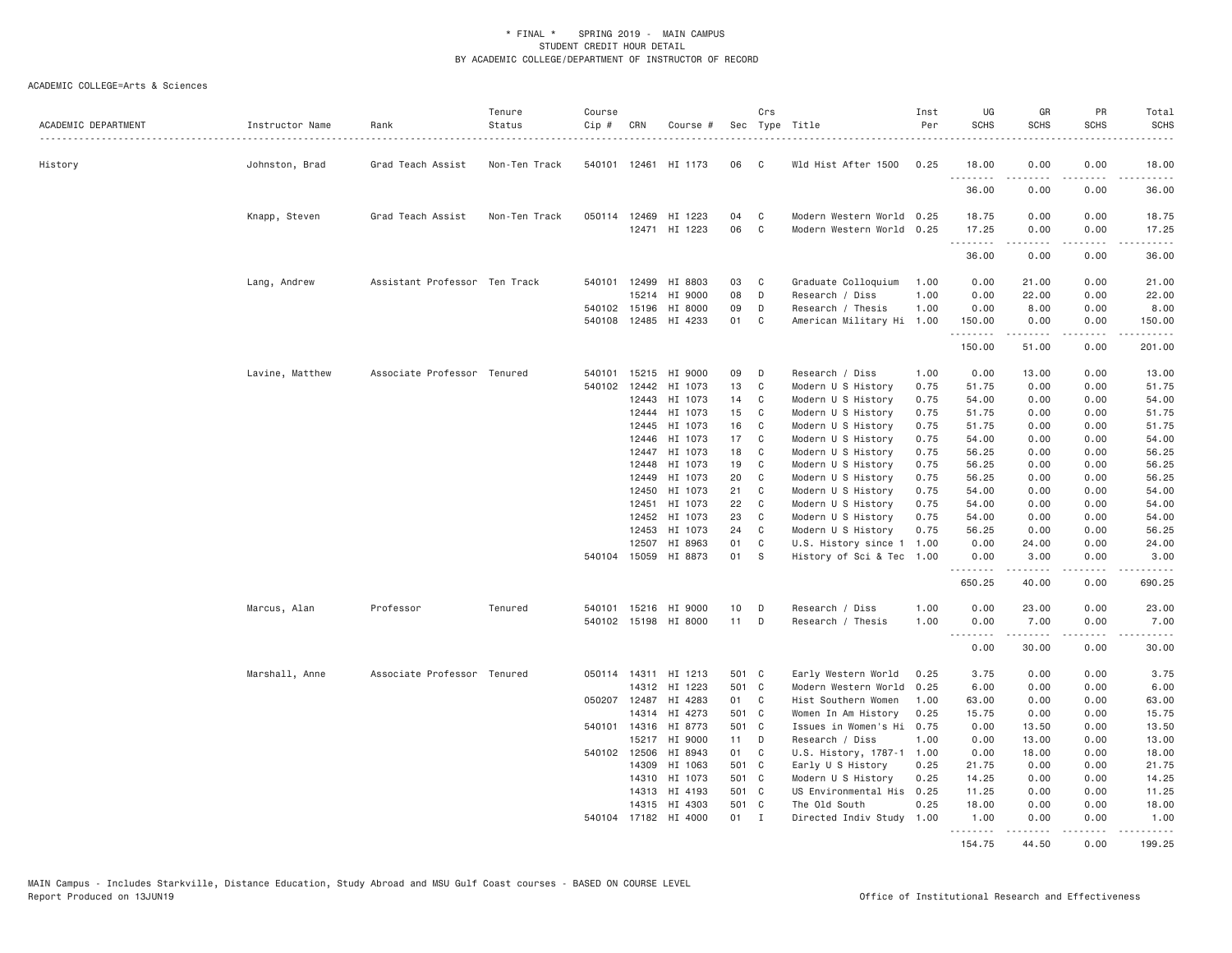| ACADEMIC DEPARTMENT | Instructor Name    | Rank                          | Tenure<br>Status | Course<br>Cip # | CRN          | Course #             |       | Crs            | Sec Type Title            | Inst<br>Per | UG<br><b>SCHS</b> | GR<br><b>SCHS</b>                                                                                                                                            | PR<br><b>SCHS</b>                   | Total<br><b>SCHS</b><br>$\omega$ is a set   |
|---------------------|--------------------|-------------------------------|------------------|-----------------|--------------|----------------------|-------|----------------|---------------------------|-------------|-------------------|--------------------------------------------------------------------------------------------------------------------------------------------------------------|-------------------------------------|---------------------------------------------|
| History             | Messer, Peter      | Associate Professor Tenured   |                  |                 | 540101 15546 | HI 9000              | 17    | D              | Research / Diss           | 1.00        | 0.00              | 16.00                                                                                                                                                        | 0.00                                | 16.00                                       |
|                     |                    |                               |                  |                 |              | 540102 12484 HI 4143 | 01    | $\mathbb C$    | Revolutionary Amer        | 1.00        | 33.00<br>.        | 0.00<br><b>.</b>                                                                                                                                             | 0.00<br>$\sim$ $\sim$ $\sim$ $\sim$ | 33.00<br>$\sim$ $\sim$ $\sim$ $\sim$ $\sim$ |
|                     |                    |                               |                  |                 |              |                      |       |                |                           |             | 33.00             | 16.00                                                                                                                                                        | 0.00                                | 49.00                                       |
|                     | Metz, Joseph       | Grad Teach Assist             | Non-Ten Track    |                 |              | 540102 12433 HI 1073 | 04    | C              | Modern U S History-S 0.25 |             | 18.75             | 0.00                                                                                                                                                         | 0.00                                | 18.75                                       |
|                     |                    |                               |                  |                 | 12434        | HI 1073              | 05    | $\mathbb C$    | Modern U S History-S 0.25 |             | 18.75             | 0.00                                                                                                                                                         | 0.00                                | 18.75                                       |
|                     |                    |                               |                  |                 |              | 12438 HI 1073        | 09    | C              | Modern U S History-S 0.25 |             | 18.75             | 0.00                                                                                                                                                         | 0.00                                | 18.75                                       |
|                     |                    |                               |                  |                 |              |                      |       |                |                           |             | .<br>56.25        | -----<br>0.00                                                                                                                                                | .<br>0.00                           | .<br>56.25                                  |
|                     | Montgomery, Jeremy | Grad Teach Assist             | Non-Ten Track    |                 |              | 540101 12478 HI 3333 | 01    | C              | Mississippi History       | 0.75        | 54.00             | 0.00                                                                                                                                                         | 0.00                                | 54.00                                       |
|                     |                    |                               |                  |                 |              | 12479 HI 3333        | 02    | C              | Mississippi History       | 0.75        | 54.00             | 0.00                                                                                                                                                         | 0.00                                | 54.00                                       |
|                     |                    |                               |                  |                 |              |                      |       |                |                           |             | .<br>108.00       | .<br>0.00                                                                                                                                                    | .<br>0.00                           | .<br>108.00                                 |
|                     |                    |                               |                  |                 |              |                      |       |                |                           |             |                   |                                                                                                                                                              |                                     |                                             |
|                     | Murphy, Michael    | Lecturer                      | Non-Ten Track    | 050201          |              | 14735 AAS 3023       | 01    | C              | AfAm Hist since 1865 1.00 |             | 81.00             | 0.00                                                                                                                                                         | 0.00                                | 81.00                                       |
|                     |                    |                               |                  |                 |              | 14736 HI 3023        | 01    | C              | AfAm History since 1 1.00 |             | 21.00             | 0.00                                                                                                                                                         | 0.00                                | 21.00                                       |
|                     |                    |                               |                  |                 |              | 540101 14316 HI 8773 | 501 C |                | Issues in Women's Hi 0.25 |             | 0.00              | 4.50                                                                                                                                                         | 0.00                                | 4.50                                        |
|                     |                    |                               |                  |                 |              | 540102 14313 HI 4193 | 501 C |                | US Environmental His 0.75 |             | 33.75<br>.        | 0.00<br>$\frac{1}{2} \left( \frac{1}{2} \right) \left( \frac{1}{2} \right) \left( \frac{1}{2} \right) \left( \frac{1}{2} \right) \left( \frac{1}{2} \right)$ | 0.00<br>.                           | 33.75<br>.                                  |
|                     |                    |                               |                  |                 |              |                      |       |                |                           |             | 135.75            | 4.50                                                                                                                                                         | 0.00                                | 140.25                                      |
|                     | Neal, Kimberly     | Grad Teach Assist             | Non-Ten Track    |                 |              | 540102 12415 HI 1063 | 05    | C              | Early U S History         | 0.25        | 7.50              | 0.00                                                                                                                                                         | 0.00                                | 7.50                                        |
|                     |                    |                               |                  |                 |              | 12427 HI 1063        | 17    | C              | Early U S History         | 0.25        | 6.00              | 0.00                                                                                                                                                         | 0.00                                | 6.00                                        |
|                     |                    |                               |                  |                 |              | 12428 HI 1063        | 18    | C              | Early U S History         | 0.25        | 15.00<br>.        | 0.00<br>.                                                                                                                                                    | 0.00<br>$\frac{1}{2}$               | 15.00<br>$\frac{1}{2}$                      |
|                     |                    |                               |                  |                 |              |                      |       |                |                           |             | 28.50             | 0.00                                                                                                                                                         | 0.00                                | 28.50                                       |
|                     | Orsini, Davide     | Assistant Professor Ten Track |                  |                 |              | 540101 12497 HI 8803 | 01    | C              | Graduate Colloquium       | 1.00        | 0.00              | 21.00                                                                                                                                                        | 0.00                                | 21.00                                       |
|                     |                    |                               |                  | 540104          | 15048        | HI 1013              | 01    | C              | History of Tech in S 0.75 |             | 49.50             | 0.00                                                                                                                                                         | 0.00                                | 49.50                                       |
|                     |                    |                               |                  |                 |              | 15049 HI 1013        | 02    | C              | History of Tech in S 0.75 |             | 49.50             | 0.00                                                                                                                                                         | 0.00                                | 49.50                                       |
|                     |                    |                               |                  |                 |              |                      |       |                |                           |             | .<br>99.00        | <u>.</u><br>21.00                                                                                                                                            | .<br>0.00                           | .<br>120.00                                 |
|                     | Osman, Julia       | Associate Professor Tenured   |                  |                 |              | 540101 15056 HI 8803 | 05    | C              | Graduate Colloquium       | 1.00        | 0.00              | 18,00                                                                                                                                                        | 0.00                                | 18,00                                       |
|                     |                    |                               |                  |                 |              |                      |       |                |                           |             | <u>.</u><br>0.00  | .<br>18.00                                                                                                                                                   | .<br>0.00                           | .<br>18.00                                  |
|                     | Ridner, Judith     | Associate Professor Tenured   |                  |                 | 540102 12411 | HI 1063              | 01    | C              | Early U S History         | 0.75        | 51.75             | 0.00                                                                                                                                                         | 0.00                                | 51.75                                       |
|                     |                    |                               |                  |                 |              | 12412 HI 1063        | 02    | C              | Early U S History         | 0.75        | 13.50             | 0.00                                                                                                                                                         | 0.00                                | 13.50                                       |
|                     |                    |                               |                  |                 | 12413        | HI 1063              | 03    | C              | Early U S History         | 0.75        | 47.25             | 0.00                                                                                                                                                         | 0.00                                | 47.25                                       |
|                     |                    |                               |                  |                 |              | 12414 HI 1063        | 04    | C              | Early U S History         | 0.75        | 27.00             | 0.00                                                                                                                                                         | 0.00                                | 27.00                                       |
|                     |                    |                               |                  |                 |              | 12415 HI 1063        | 05    | C              | Early U S History         | 0.75        | 22.50             | 0.00                                                                                                                                                         | 0.00                                | 22.50                                       |
|                     |                    |                               |                  |                 | 12416        | HI 1063              | 06    | C              | Early U S History         | 0.75        | 20.25             | 0.00                                                                                                                                                         | 0.00                                | 20.25                                       |
|                     |                    |                               |                  |                 |              | 12418 HI 1063        | 08    | C              | Early U S History         | 0.75        | 20.25             | 0.00                                                                                                                                                         | 0.00                                | 20.25                                       |
|                     |                    |                               |                  |                 | 12419        | HI 1063              | 09    | C              | Early U S History         | 0.75        | 20.25             | 0.00                                                                                                                                                         | 0.00                                | 20.25                                       |
|                     |                    |                               |                  |                 | 12420        | HI 1063              | 10    | $\mathbf{C}$   | Early U S History         | 0.75        | 38.25             | 0.00                                                                                                                                                         | 0.00                                | 38.25                                       |
|                     |                    |                               |                  |                 | 12421        | HI 1063              | 11    | C <sub>1</sub> | Early U S History         | 0.75        | 22.50             | 0.00                                                                                                                                                         | 0.00                                | 22.50                                       |
|                     |                    |                               |                  |                 | 12423        | HI 1063              | 13    | C              | Early U S History         | 0.75        | 20.25             | 0.00                                                                                                                                                         | 0.00                                | 20.25                                       |
|                     |                    |                               |                  |                 | 12424        | HI 1063              | 14    | C              | Early U S History         | 0.75        | 42.75             | 0.00                                                                                                                                                         | 0.00                                | 42.75                                       |
|                     |                    |                               |                  |                 | 12426        | HI 1063              | 16    | C              | Early U S History         | 0.75        | 24.75             | 0.00                                                                                                                                                         | 0.00                                | 24.75                                       |
|                     |                    |                               |                  |                 |              | 12427 HI 1063        | 17    | C              | Early U S History         | 0.75        | 18.00             | 0.00                                                                                                                                                         | 0.00                                | 18.00                                       |
|                     |                    |                               |                  |                 |              | 12428 HI 1063        | 18    | $\mathsf{C}$   | Early U S History         | 0.75        | 45.00             | 0.00                                                                                                                                                         | 0.00                                | 45.00                                       |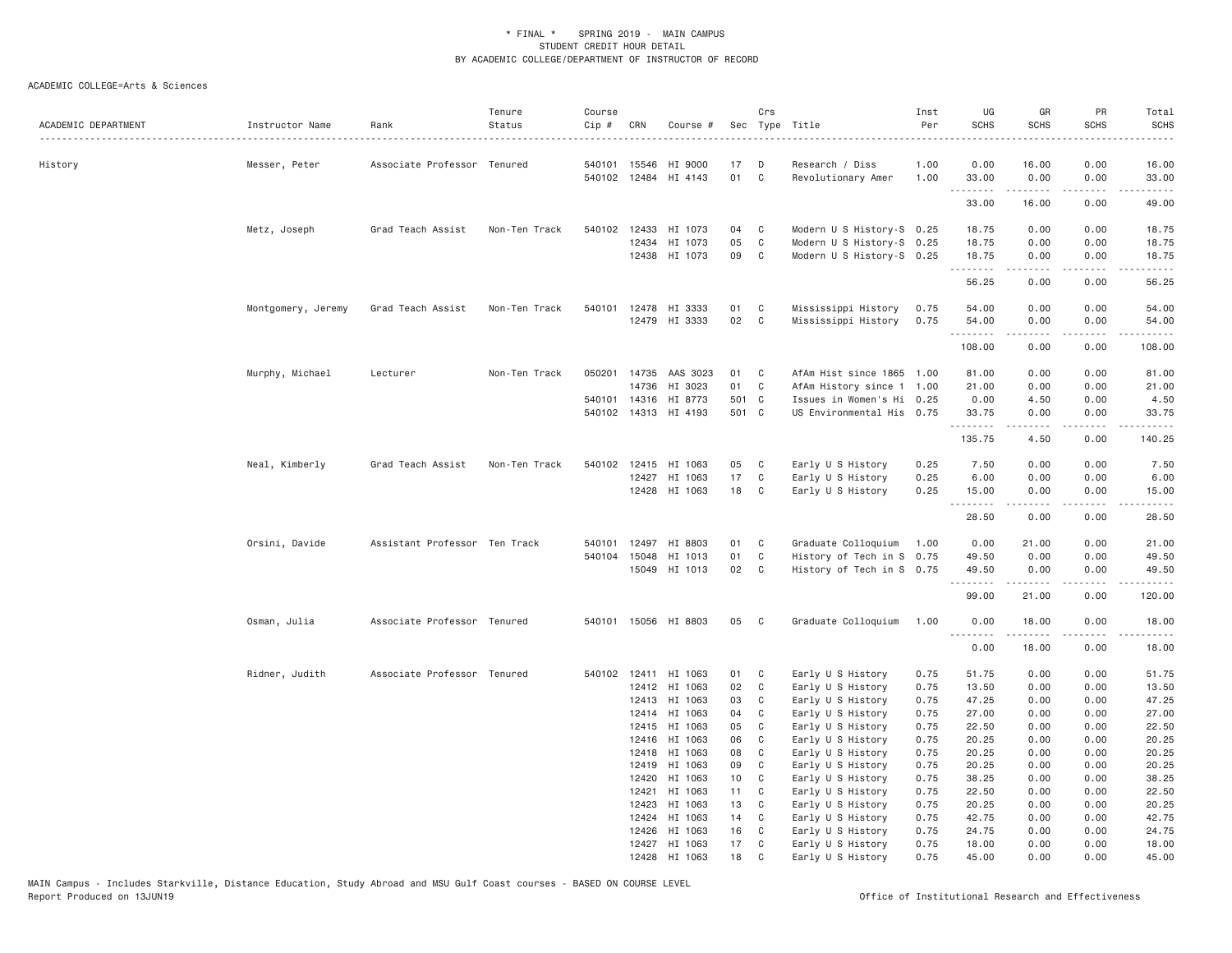| ACADEMIC DEPARTMENT | Instructor Name                        | Rank                          | Tenure<br>Status | Course<br>Cip # | CRN   | Course #              |       | Crs            | Sec Type Title            | Inst<br>Per | UG<br><b>SCHS</b> | GR<br><b>SCHS</b>                                                                                                                                                                                                                                                                                                                            | PR<br>SCHS                          | Total<br><b>SCHS</b>   |
|---------------------|----------------------------------------|-------------------------------|------------------|-----------------|-------|-----------------------|-------|----------------|---------------------------|-------------|-------------------|----------------------------------------------------------------------------------------------------------------------------------------------------------------------------------------------------------------------------------------------------------------------------------------------------------------------------------------------|-------------------------------------|------------------------|
|                     |                                        |                               |                  |                 |       |                       |       |                |                           |             | 434.25            | 0.00                                                                                                                                                                                                                                                                                                                                         | 0.00                                | 434.25                 |
| History             | Robinson, Morgan                       | Assistant Professor Ten Track |                  |                 |       | 050201 14739 AAS 4793 | 01    | C              | Modern Africa             | 1.00        | 24.00             | 0.00                                                                                                                                                                                                                                                                                                                                         | 0.00                                | 24.00                  |
|                     |                                        |                               |                  |                 | 14741 | HI 4793               | 01    | C              | Modern Africa             | 1.00        | 36.00             | 0.00                                                                                                                                                                                                                                                                                                                                         | 0.00                                | 36.00                  |
|                     |                                        |                               |                  | 540101 12501    |       | HI 8803               | 06    | $\mathbb C$    | Graduate Colloquium       | 1.00        | 0.00              | 15.00                                                                                                                                                                                                                                                                                                                                        | 0.00                                | 15.00                  |
|                     |                                        |                               |                  |                 | 15220 | HI 9000               | 14    | D              | Research / Diss           | 1.00        | 0.00<br><u>.</u>  | 4.00<br>.                                                                                                                                                                                                                                                                                                                                    | 0.00<br>$\sim$ $\sim$ $\sim$ $\sim$ | 4.00<br>الأمالات       |
|                     |                                        |                               |                  |                 |       |                       |       |                |                           |             | 60.00             | 19.00                                                                                                                                                                                                                                                                                                                                        | 0.00                                | 79.00                  |
|                     | Schmidt, Samantha                      | Grad Teach Assist             | Non-Ten Track    |                 |       | 050114 12467 HI 1223  | 02    | C <sub>1</sub> | Modern Western World 0.25 |             | 9.75              | 0.00                                                                                                                                                                                                                                                                                                                                         | 0.00                                | 9.75                   |
|                     |                                        |                               |                  |                 |       | 12468 HI 1223         | 03    | C              | Modern Western World 0.25 |             | 18.00             | 0.00<br>.                                                                                                                                                                                                                                                                                                                                    | 0.00<br>.                           | 18.00<br>المستبدا      |
|                     |                                        |                               |                  |                 |       |                       |       |                |                           |             | 27.75             | 0.00                                                                                                                                                                                                                                                                                                                                         | 0.00                                | 27.75                  |
|                     | Scott, John                            | Grad Teach Assist             | Non-Ten Track    |                 |       | 050114 12466 HI 1223  | 01    | C              | Modern Western World 0.25 |             | 16.50             | 0.00                                                                                                                                                                                                                                                                                                                                         | 0.00                                | 16.50                  |
|                     |                                        |                               |                  |                 |       | 12470 HI 1223         | 05    | $\mathbf C$    | Modern Western World 0.25 |             | 16.50<br><u>.</u> | 0.00<br>$\mathcal{L}^{\mathcal{A}}\left( \mathcal{A}^{\mathcal{A}}\right) =\mathcal{L}^{\mathcal{A}}\left( \mathcal{A}^{\mathcal{A}}\right)$                                                                                                                                                                                                 | 0.00<br>.                           | 16.50<br>.             |
|                     |                                        |                               |                  |                 |       |                       |       |                |                           |             | 33.00             | 0.00                                                                                                                                                                                                                                                                                                                                         | 0.00                                | 33.00                  |
|                     | Smith, Nathan                          | Grad Teach Assist             | Non-Ten Track    | 540101          | 12478 | HI 3333               | 01    | C              | Mississippi History       | 0.25        | 18.00             | 0.00                                                                                                                                                                                                                                                                                                                                         | 0.00                                | 18.00                  |
|                     |                                        |                               |                  |                 |       | 12479 HI 3333         | 02    | C              | Mississippi History       | 0.25        | 18.00<br>.        | 0.00<br>.                                                                                                                                                                                                                                                                                                                                    | 0.00<br>.                           | 18.00<br>.             |
|                     |                                        |                               |                  |                 |       |                       |       |                |                           |             | 36.00             | 0.00                                                                                                                                                                                                                                                                                                                                         | 0.00                                | 36.00                  |
|                     | Sneed, Kymara                          | Grad Teach Assist             | Non-Ten Track    |                 |       | 540102 12436 HI 1073  | 07    | C              | Modern U S History-S 0.25 |             | 18.75             | 0.00                                                                                                                                                                                                                                                                                                                                         | 0.00                                | 18.75                  |
|                     |                                        |                               |                  |                 | 12437 | HI 1073               | 08    | $\mathbb C$    | Modern U S History-S 0.25 |             | 16.50             | 0.00                                                                                                                                                                                                                                                                                                                                         | 0.00                                | 16.50                  |
|                     |                                        |                               |                  |                 | 12439 | HI 1073               | 10    | C              | Modern U S History-S 0.25 |             | 18.00<br>.        | 0.00                                                                                                                                                                                                                                                                                                                                         | 0.00<br>$\sim$ $\sim$ $\sim$        | 18.00<br>الداعات الدار |
|                     |                                        |                               |                  |                 |       |                       |       |                |                           |             | 53.25             | 0.00                                                                                                                                                                                                                                                                                                                                         | 0.00                                | 53.25                  |
|                     | Sniezek, Christopher Grad Teach Assist |                               | Non-Ten Track    |                 |       | 050114 14312 HI 1223  | 501 C |                | Modern Western World      | 0.75        | 18.00             | 0.00                                                                                                                                                                                                                                                                                                                                         | 0.00                                | 18.00                  |
|                     |                                        |                               |                  |                 |       | 540102 14309 HI 1063  | 501 C |                | Early U S History         | 0.75        | 65.25<br>.        | 0.00<br><u>.</u>                                                                                                                                                                                                                                                                                                                             | 0.00<br>.                           | 65.25<br>.             |
|                     |                                        |                               |                  |                 |       |                       |       |                |                           |             | 83.25             | 0.00                                                                                                                                                                                                                                                                                                                                         | 0.00                                | 83.25                  |
|                     | Thompson, Courtney                     | Assistant Professor Ten Track |                  | 540101          | 15221 | HI 9000               | 15    | D              | Research / Diss           | 1.00        | 0.00              | 10.00                                                                                                                                                                                                                                                                                                                                        | 0.00                                | 10.00                  |
|                     |                                        |                               |                  |                 |       | 540102 15205 HI 8000  | 18    | D              | Research / Thesis         | 1.00        | 0.00<br><u>.</u>  | 3.00<br>$\frac{1}{2} \left( \begin{array}{ccc} 1 & 0 & 0 & 0 \\ 0 & 0 & 0 & 0 \\ 0 & 0 & 0 & 0 \\ 0 & 0 & 0 & 0 \\ 0 & 0 & 0 & 0 \\ 0 & 0 & 0 & 0 \\ 0 & 0 & 0 & 0 \\ 0 & 0 & 0 & 0 \\ 0 & 0 & 0 & 0 \\ 0 & 0 & 0 & 0 \\ 0 & 0 & 0 & 0 & 0 \\ 0 & 0 & 0 & 0 & 0 \\ 0 & 0 & 0 & 0 & 0 \\ 0 & 0 & 0 & 0 & 0 \\ 0 & 0 & 0 & 0 & 0 \\ 0 & 0 & 0$ | 0.00<br>.                           | 3.00<br>المستبدا       |
|                     |                                        |                               |                  |                 |       |                       |       |                |                           |             | 0.00              | 13.00                                                                                                                                                                                                                                                                                                                                        | 0.00                                | 13.00                  |
|                     | Trzaskowski, Niklas                    | Grad Teach Assist             | Non-Ten Track    | 050207          |       | 14314 HI 4273         | 501 C |                | Women In Am History       | 0.75        | 47.25             | 0.00                                                                                                                                                                                                                                                                                                                                         | 0.00                                | 47.25                  |
|                     |                                        |                               |                  |                 |       | 540102 14315 HI 4303  | 501 C |                | The Old South             | 0.75        | 54.00             | 0.00<br>.                                                                                                                                                                                                                                                                                                                                    | 0.00<br>$\sim$ $\sim$ $\sim$        | 54.00<br>.             |
|                     |                                        |                               |                  |                 |       |                       |       |                |                           |             | 101.25            | 0.00                                                                                                                                                                                                                                                                                                                                         | 0.00                                | 101.25                 |
|                     | Verhayden, John                        | Grad Teach Assist             | Non-Ten Track    |                 |       | 540102 12431 HI 1073  | 02    | C              | Modern U S History-S 0.25 |             | 15.75             | 0.00                                                                                                                                                                                                                                                                                                                                         | 0.00                                | 15.75                  |
|                     |                                        |                               |                  |                 | 12432 | HI 1073               | 03    | $\mathbb C$    | Modern U S History - 0.25 |             | 18.75             | 0.00                                                                                                                                                                                                                                                                                                                                         | 0.00                                | 18.75                  |
|                     |                                        |                               |                  |                 | 12441 | HI 1073               | 12    | C              | Modern U S History-S 0.25 |             | 18.75<br><u>.</u> | 0.00<br>.                                                                                                                                                                                                                                                                                                                                    | 0.00<br>.                           | 18.75<br>.             |
|                     |                                        |                               |                  |                 |       |                       |       |                |                           |             | 53.25             | 0.00                                                                                                                                                                                                                                                                                                                                         | 0.00                                | 53.25                  |
|                     | Wooley, Scott                          | Grad Teach Assist             | Non-Ten Track    | 540104          |       | 15048 HI 1013         | 01    | C              | History of Tech in S 0.25 |             | 16.50             | 0.00                                                                                                                                                                                                                                                                                                                                         | 0.00                                | 16.50                  |
|                     |                                        |                               |                  |                 |       | 15049 HI 1013         | 02    | C              | History of Tech in S 0.25 |             | 16.50             | 0.00                                                                                                                                                                                                                                                                                                                                         | 0.00                                | 16.50                  |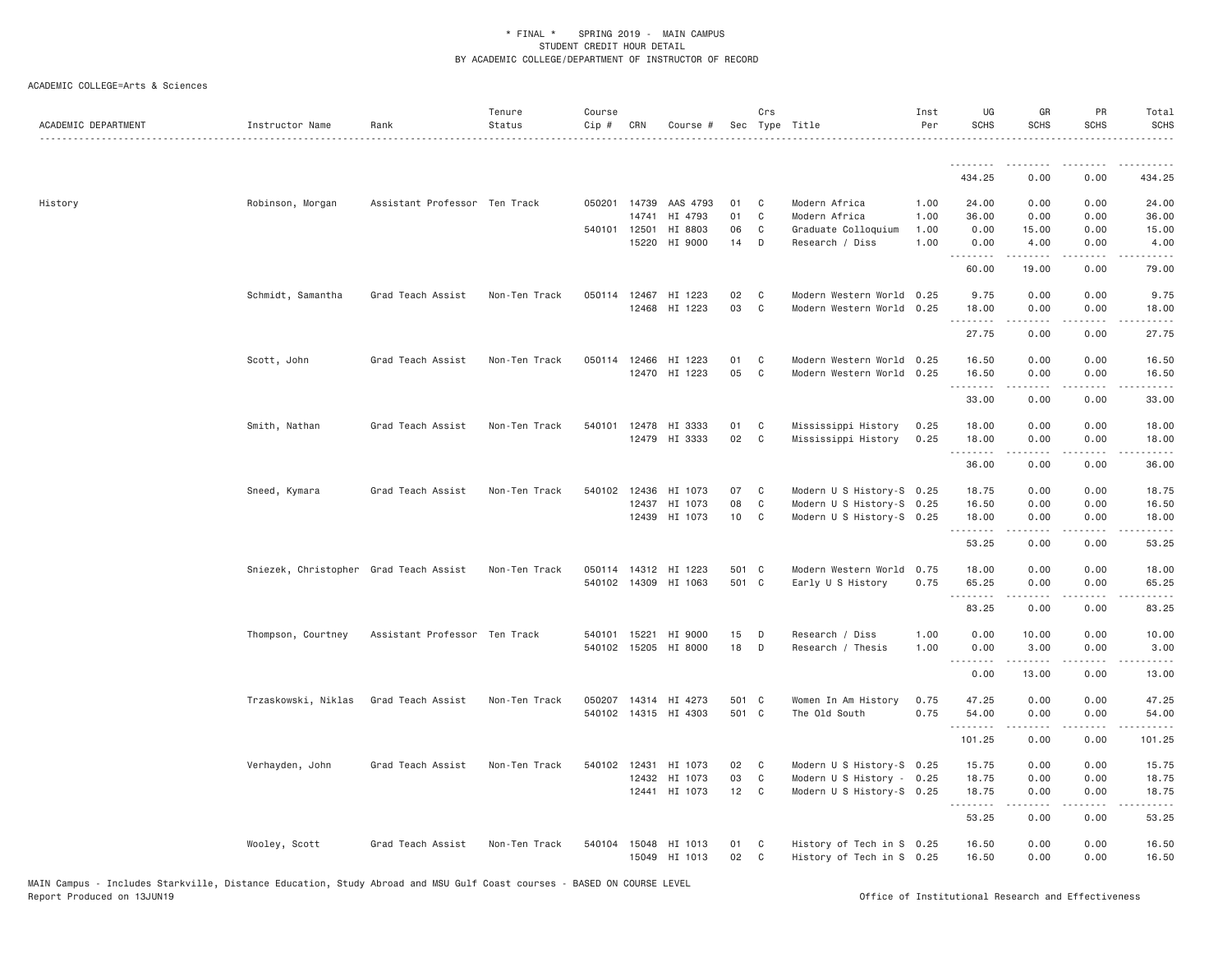| ACADEMIC DEPARTMENT                    | Instructor Name | Rank      | Tenure<br>Status | Course<br>$Cip \#$ | CRN | Course #             | Sec | Crs | Type Title        | Inst<br>Per | UG<br>SCHS                           | GR<br><b>SCHS</b>         | PR<br>SCHS                                                              | Total<br>SCHS           |
|----------------------------------------|-----------------|-----------|------------------|--------------------|-----|----------------------|-----|-----|-------------------|-------------|--------------------------------------|---------------------------|-------------------------------------------------------------------------|-------------------------|
| History                                | Wu, Shu-hui     | Professor | Tenured          |                    |     | 050104 12476 HI 1323 | 01  | C.  | East Asian Civ II | 1.00        | 33,00<br>57.00<br>---------<br>57.00 | 0.00<br>0.00<br>.<br>0.00 | 0.00<br>0.00<br>0.00                                                    | 33,00<br>57.00<br>57.00 |
| ====================================== |                 |           |                  |                    |     |                      |     |     |                   |             | $=$ = = = = = = =                    | ========                  | ---------<br>--------                                                   | ==========              |
| History                                |                 |           |                  |                    |     |                      |     |     |                   |             | 4906,00                              | 536,00                    | 0.00                                                                    | 5442.00                 |
| ====================================== |                 |           |                  |                    |     |                      |     |     |                   |             | $=$ = = = = = = =                    | ========                  | $\qquad \qquad \equiv \equiv \equiv \equiv \equiv \equiv \equiv \equiv$ | $=$ = = = = = = = = =   |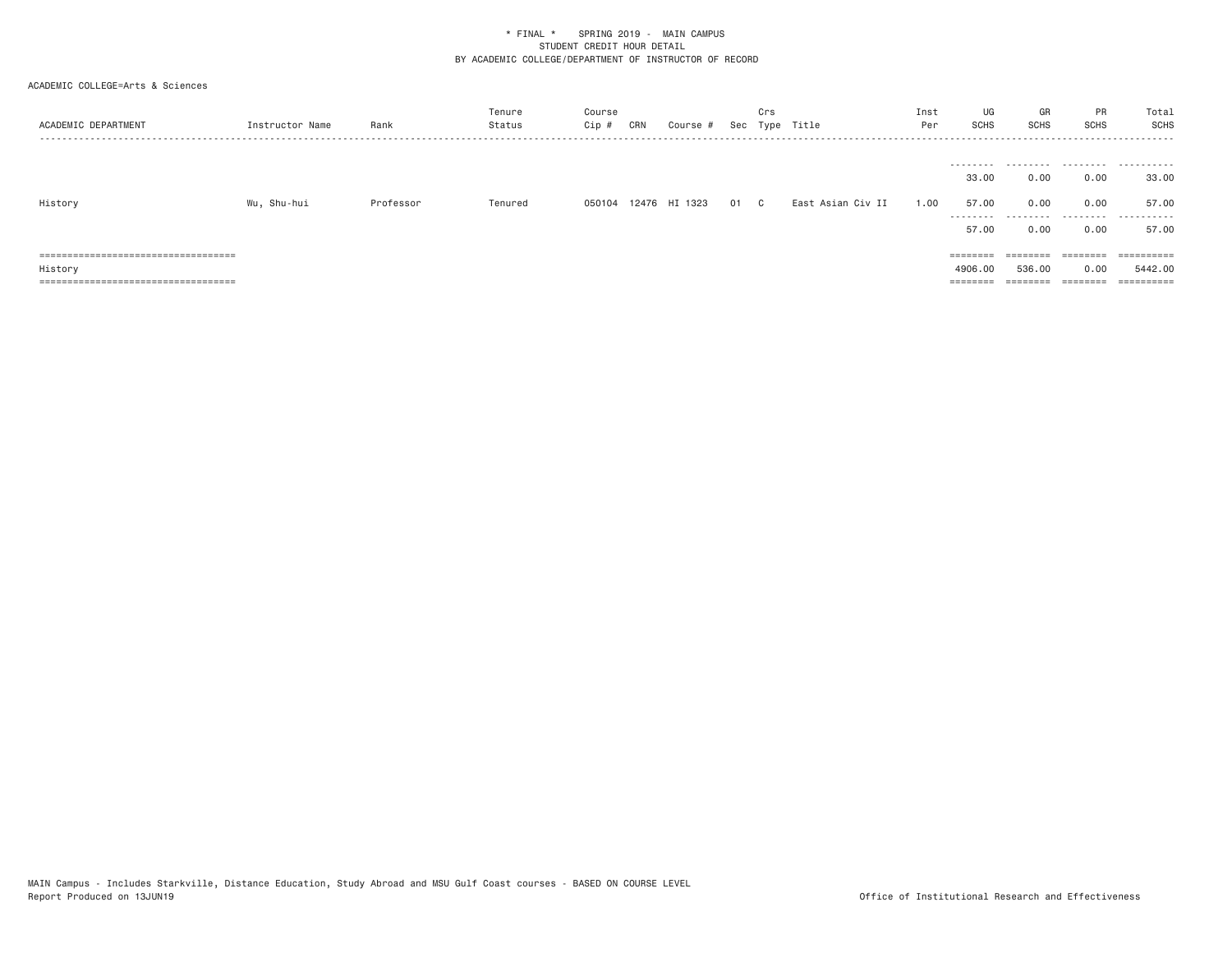| ACADEMIC DEPARTMENT      | Instructor Name   | Rank                                                   | Tenure<br>Status | Course<br>Cip # | CRN   | Course #              |       | Crs          | Sec Type Title            | Inst<br>Per | UG<br><b>SCHS</b>          | GR<br><b>SCHS</b>                                                                                                                                            | PR<br><b>SCHS</b>                   | Total<br><b>SCHS</b>                                                                                                                                          |
|--------------------------|-------------------|--------------------------------------------------------|------------------|-----------------|-------|-----------------------|-------|--------------|---------------------------|-------------|----------------------------|--------------------------------------------------------------------------------------------------------------------------------------------------------------|-------------------------------------|---------------------------------------------------------------------------------------------------------------------------------------------------------------|
| Mathematics & Statistics | Aderholt, Ashley  | Grad Teach Assist                                      | Non-Ten Track    |                 |       | 270101 12722 MA 1323  | 09    | C            | Trigonometry              | 0.95        | 102.60<br>.                | 0.00                                                                                                                                                         | 0.00<br>$- - -$                     | 102.60<br>-----                                                                                                                                               |
|                          |                   |                                                        |                  |                 |       |                       |       |              |                           |             | 102.60                     | 0.00                                                                                                                                                         | 0.00                                | 102.60                                                                                                                                                        |
|                          |                   | Ballamoole, Snehalat Clinical Assist Pro Non-Ten Track |                  | 270102 12797    |       | MA 3113               | 01    | C.           | Intro Linear Algebra 1.00 |             | 141.00                     | 0.00                                                                                                                                                         | 0.00                                | 141.00                                                                                                                                                        |
|                          |                   |                                                        |                  |                 | 12798 | MA 3113               | 02    | $\mathbb C$  | Intro Linear Algebra      | 1.00        | 57.00                      | 0.00                                                                                                                                                         | 0.00                                | 57.00                                                                                                                                                         |
|                          |                   |                                                        |                  |                 | 12799 | MA 3113               | 03    | $\mathbb C$  | Intro Linear Algebra 1.00 |             | 111.00                     | 0.00                                                                                                                                                         | 0.00                                | 111.00                                                                                                                                                        |
|                          |                   |                                                        |                  |                 | 12800 | MA 3113               | 04    | $\mathbf{C}$ | Intro Linear Algebra 1.00 |             | 54.00<br>.                 | 0.00<br>.                                                                                                                                                    | 0.00<br>.                           | 54.00<br>$\frac{1}{2} \left( \frac{1}{2} \right) \left( \frac{1}{2} \right) \left( \frac{1}{2} \right) \left( \frac{1}{2} \right) \left( \frac{1}{2} \right)$ |
|                          |                   |                                                        |                  |                 |       |                       |       |              |                           |             | 363.00                     | 0.00                                                                                                                                                         | 0.00                                | 363.00                                                                                                                                                        |
|                          | Banik, Robert     | Instructor                                             | Non-Ten Track    | 270101          | 12812 | MA 3253               | 01    | C            | Diff Equations            | 1.00        | 201.00                     | 0.00                                                                                                                                                         | 0.00                                | 201.00                                                                                                                                                        |
|                          |                   |                                                        |                  |                 | 12814 | MA 3253               | 03    | $\mathbb C$  | Diff Equations            | 1.00        | 441.00                     | 0.00                                                                                                                                                         | 0.00                                | 441.00                                                                                                                                                        |
|                          |                   |                                                        |                  |                 | 12816 | MA 3253               | 04    | C            | Diff Equations            | 1.00        | 195.00                     | 0.00                                                                                                                                                         | 0.00                                | 195.00                                                                                                                                                        |
|                          |                   |                                                        |                  |                 | 12818 | MA 3253               | 05    | C            | Diff Equations            | 1.00        | 444.00<br>.                | 0.00<br>.                                                                                                                                                    | 0.00<br>لأعاجب                      | 444.00<br>.                                                                                                                                                   |
|                          |                   |                                                        |                  |                 |       |                       |       |              |                           |             | 1281.00                    | 0.00                                                                                                                                                         | 0.00                                | 1281.00                                                                                                                                                       |
|                          | Bashford, Hannah  | Grad Teach Assist                                      | Non-Ten Track    | 270101 12721    |       | MA 1323               | 08    | C            | Trigonometry              | 0.95        | 102.60                     | 0.00                                                                                                                                                         | 0.00                                | 102.60                                                                                                                                                        |
|                          |                   |                                                        |                  |                 |       | 12723 MA 1323         | 10    | C            | Trigonometry              | 0.95        | 99.75                      | 0.00                                                                                                                                                         | 0.00                                | 99.75                                                                                                                                                         |
|                          |                   |                                                        |                  |                 |       |                       |       |              |                           |             | .<br>202.35                | <b>.</b><br>0.00                                                                                                                                             | .<br>0.00                           | .<br>202.35                                                                                                                                                   |
|                          | Beckman, Jennifer | Instructor                                             | Non-Ten Track    | 270501          | 12807 | MA 3123               | 01    | B            | Intro to Stat. Inf        | 1.00        | 48.00                      | 0.00                                                                                                                                                         | 0.00                                | 48.00                                                                                                                                                         |
|                          |                   |                                                        |                  |                 | 12808 | MA 3123               | 02    | B            | Intro to Stat. Inf        | 1.00        | 57.00                      | 0.00                                                                                                                                                         | 0.00                                | 57.00                                                                                                                                                         |
|                          |                   |                                                        |                  |                 | 12809 | MA 3123               | 03    | B            | Intro to Stat. Inf        | 1.00        | 54.00                      | 0.00                                                                                                                                                         | 0.00                                | 54.00                                                                                                                                                         |
|                          |                   |                                                        |                  |                 | 12810 | MA 3123               | 04    | B            | Intro to Stat. Inf        | 1.00        | 48.00                      | 0.00                                                                                                                                                         | 0.00                                | 48.00                                                                                                                                                         |
|                          |                   |                                                        |                  |                 | 13732 | ST 3123               | 01    | B            | Intro to Stat. Inf.       | 1.00        | 90.00                      | 0.00                                                                                                                                                         | 0.00                                | 90.00                                                                                                                                                         |
|                          |                   |                                                        |                  |                 | 13733 | ST 3123               | 02    | B            | Intro to Stat. Inf.       | 1.00        | 72.00                      | 0.00                                                                                                                                                         | 0.00                                | 72.00                                                                                                                                                         |
|                          |                   |                                                        |                  |                 | 13734 | ST 3123               | 03    | B            | Intro to Stat. Inf.       | 1.00        | 81.00                      | 0.00                                                                                                                                                         | 0.00                                | 81.00                                                                                                                                                         |
|                          |                   |                                                        |                  |                 | 13735 | ST 3123               | 04    | B            | Intro to Stat. Inf.       | 1.00        | 81.00                      | 0.00                                                                                                                                                         | 0.00                                | 81.00                                                                                                                                                         |
|                          |                   |                                                        |                  |                 | 14371 | MA 3123               | 501 B |              | Intro to Stat. Inf        | 1.00        | 36.00                      | 0.00                                                                                                                                                         | 0.00                                | 36.00                                                                                                                                                         |
|                          |                   |                                                        |                  |                 |       | 14432 ST 3123         | 501 B |              | Intro to Stat. Inf.       | 1.00        | 33.00                      | 0.00<br>.                                                                                                                                                    | 0.00<br>المتمامين                   | 33.00<br>.                                                                                                                                                    |
|                          |                   |                                                        |                  |                 |       |                       |       |              |                           |             | 600.00                     | 0.00                                                                                                                                                         | 0.00                                | 600.00                                                                                                                                                        |
|                          | Calvert, Velinda  | Clinical Assist Pro Non-Ten Track                      |                  | 270102          | 12801 | MA 3113               | 05    | C            | Intro Linear Algebra 1.00 |             | 144.00                     | 0.00                                                                                                                                                         | 0.00                                | 144.00                                                                                                                                                        |
|                          |                   |                                                        |                  |                 | 12802 | MA 3113               | 06    | C            | Intro Linear Algebra      | 1.00        | 117.00                     | 0.00                                                                                                                                                         | 0.00                                | 117.00                                                                                                                                                        |
|                          |                   |                                                        |                  |                 | 12803 | MA 3113               | 07    | C            | Intro Linear Algebra 1.00 |             | 141.00                     | 0.00                                                                                                                                                         | 0.00                                | 141.00                                                                                                                                                        |
|                          |                   |                                                        |                  |                 | 12804 | MA 3113               | 08    | C            | Intro Linear Algebra 1.00 |             | 201.00<br>.                | 0.00<br>$\frac{1}{2} \left( \frac{1}{2} \right) \left( \frac{1}{2} \right) \left( \frac{1}{2} \right) \left( \frac{1}{2} \right) \left( \frac{1}{2} \right)$ | 0.00<br>.                           | 201.00<br>.                                                                                                                                                   |
|                          |                   |                                                        |                  |                 |       |                       |       |              |                           |             | 603.00                     | 0.00                                                                                                                                                         | 0.00                                | 603.00                                                                                                                                                        |
|                          | Dang, Hai         | Professor                                              | Tenured          | 270101          | 12832 | MA 4943               | 01    | C            | Math Analysis II          | 1.00        | 3.00                       | 0.00                                                                                                                                                         | 0.00                                | 3.00                                                                                                                                                          |
|                          |                   |                                                        |                  |                 | 12839 | MA 6943               | 01    | C            | Math Analysis II          | 1.00        | 0.00                       | 27.00                                                                                                                                                        | 0.00                                | 27.00                                                                                                                                                         |
|                          |                   |                                                        |                  |                 | 15528 | MA 9000               | 01    | D            | Research / Diss           | 1.00        | 0.00<br>$  -$<br>المتمالين | 18.00                                                                                                                                                        | 0.00<br>$\sim$ $\sim$ $\sim$ $\sim$ | 18.00                                                                                                                                                         |
|                          |                   |                                                        |                  |                 |       |                       |       |              |                           |             | 3.00                       | 45.00                                                                                                                                                        | 0.00                                | 48.00                                                                                                                                                         |
|                          | Daniels, Diane    | Non-Faculty                                            | Not Applicable   |                 |       | 131099 12661 LSK 0023 | 01 L  |              | Dev Studies Lab           | 1.00        | 27.00<br>.                 | 0.00<br>-----                                                                                                                                                | 0.00<br>.                           | 27.00                                                                                                                                                         |
|                          |                   |                                                        |                  |                 |       |                       |       |              |                           |             | 27.00                      | 0.00                                                                                                                                                         | 0.00                                | 27.00                                                                                                                                                         |
|                          | Davis, Kelsey     | Grad Teach Assist                                      | Non-Ten Track    |                 |       | 270101 12734 MA 1613  | 02    | C            | Cal Bus & Life Sc I       | 0.95        | 102.60                     | 0.00                                                                                                                                                         | 0.00                                | 102.60                                                                                                                                                        |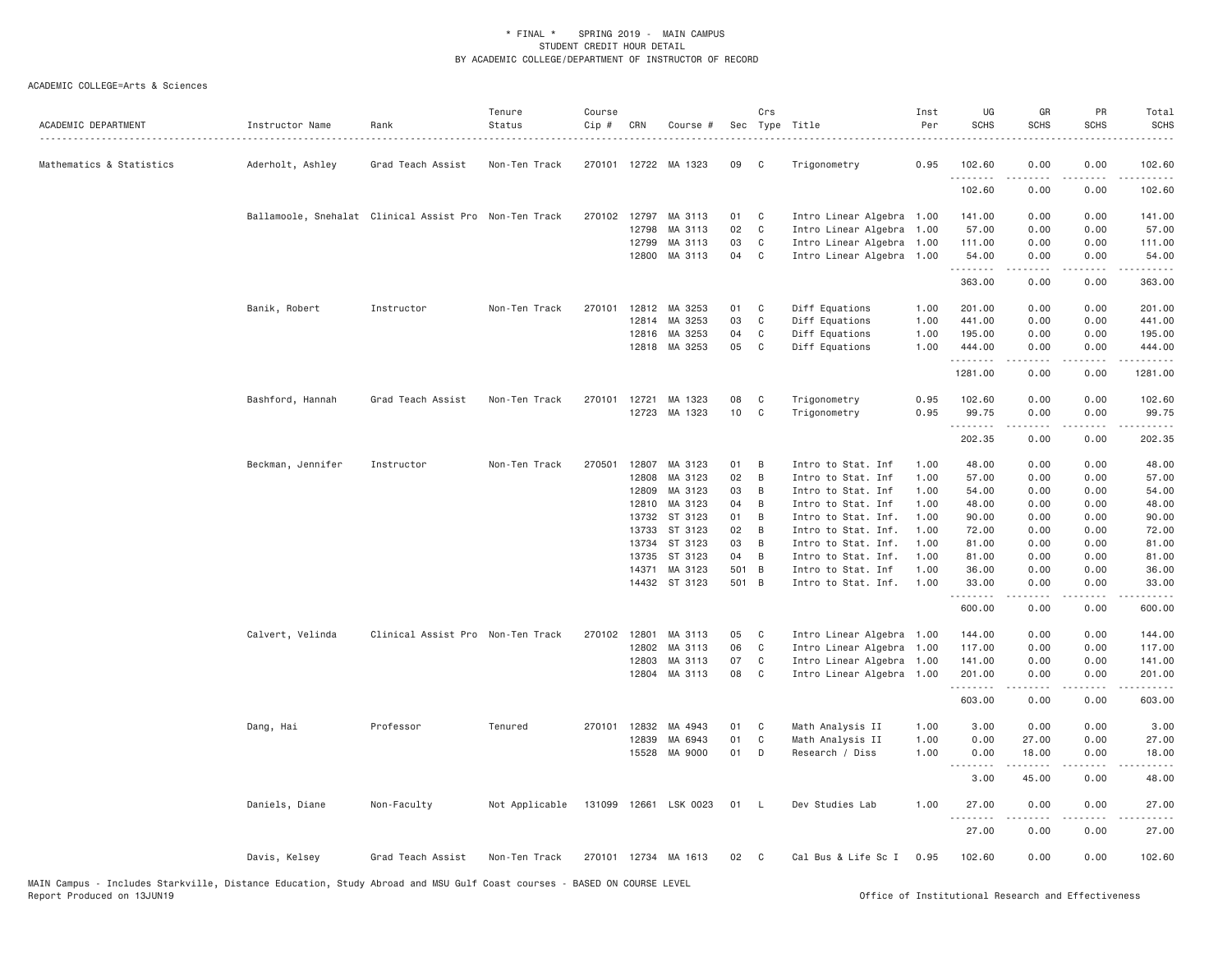| ACADEMIC DEPARTMENT      | Instructor Name | Rank                          | Tenure<br>Status<br>. | Course<br>Cip # | CRN            | Course #             |          | Crs                 | Sec Type Title                   | Inst<br>Per  | UG<br><b>SCHS</b> | GR<br><b>SCHS</b>   | PR<br><b>SCHS</b>     | Total<br><b>SCHS</b>   |
|--------------------------|-----------------|-------------------------------|-----------------------|-----------------|----------------|----------------------|----------|---------------------|----------------------------------|--------------|-------------------|---------------------|-----------------------|------------------------|
| Mathematics & Statistics | Davis, Kelsey   | Grad Teach Assist             | Non-Ten Track         |                 |                | 270101 12735 MA 1613 | 03       | $\mathbf{C}$        | Cal Bus & Life Sc I 0.95         |              | 122.55            | 0.00                | 0.00                  | 122.55                 |
|                          |                 |                               |                       |                 |                |                      |          |                     |                                  |              | .<br>225.15       | .<br>0.00           | $\frac{1}{2}$<br>0.00 | . <u>.</u> .<br>225.15 |
|                          | Diegel, Amanda  | Assistant Professor Ten Track |                       |                 |                | 270101 12760 MA 1723 | HO1 C    |                     | Honors Calculus II               | 1.00         | 54.00<br>.        | 0.00<br>$- - - - -$ | 0.00<br>.             | 54.00                  |
|                          |                 |                               |                       |                 |                |                      |          |                     |                                  |              | 54.00             | 0.00                | 0.00                  | 54.00                  |
|                          | DuBien, Janice  | Associate Professor Tenured   |                       | 270501          | 13739          | ST 6211              | 01 E     |                     | Stat Consulting                  | 1.00         | 0.00              | 5.00                | 0.00                  | 5.00                   |
|                          |                 |                               |                       |                 | 13744          | ST 8114              | 02       | $\overline{B}$      | Statistical Methods              | 1.00         | 0.00              | 120.00              | 0.00                  | 120.00                 |
|                          |                 |                               |                       |                 | 13745          | ST 8214              | 01       | B                   | Desn & Anal Of Exp               | 1.00         | 0.00              | 100.00              | 0.00                  | 100.00                 |
|                          |                 |                               |                       |                 |                | 16976 ST 7000        | 04 I     |                     | Directed Indiv Study 1.00        |              | 0.00<br>.         | 3.00<br><u>.</u>    | 0.00<br>.             | 3.00<br>.              |
|                          |                 |                               |                       |                 |                |                      |          |                     |                                  |              | 0.00              | 228.00              | 0.00                  | 228.00                 |
|                          | Dudgeon, Shelby | Grad Teach Assist             | Non-Ten Track         |                 |                | 270101 12738 MA 1613 | 06       | C <sub>1</sub>      | Cal Bus & Life Sc I 0.95         |              | 105.45<br>.       | 0.00<br>.           | 0.00<br>.             | 105.45<br>. <u>.</u> . |
|                          |                 |                               |                       |                 |                |                      |          |                     |                                  |              | 105.45            | 0.00                | 0.00                  | 105.45                 |
|                          | Eaton, Jonathan | Instructor                    | Non-Ten Track         | 270101          | 12687          | MA 0103              | 01       | $\mathbf{C}$        | Intermediate Algebra 1.00        |              | 540.00            | 0.00                | 0.00                  | 540.00                 |
|                          |                 |                               |                       |                 | 12688          | MA 0103              | 02       | $\mathbf{C}$        | Intermediate Algebra 1.00        |              | 273.00            | 0.00                | 0.00                  | 273.00                 |
|                          |                 |                               |                       |                 | 12689          | MA 0103              | 04       | K                   | Intermediate Algebra 1.00        |              | 0.00              | 0.00                | 0.00                  | 0.00                   |
|                          |                 |                               |                       |                 | 12690          | MA 0103              | 05       | K                   | Intermediate Algebra 1.00        |              | 0.00              | 0.00                | 0.00                  | 0.00                   |
|                          |                 |                               |                       |                 | 12691          | MA 0103              | 06       | K                   | Intermediate Algebra 1.00        |              | 0.00              | 0.00                | 0.00                  | 0.00                   |
|                          |                 |                               |                       |                 | 12692          | MA 0103              | 07       | K                   | Intermediate Algebra 1.00        |              | 0.00              | 0.00                | 0.00                  | 0.00                   |
|                          |                 |                               |                       |                 | 12693          | MA 0103              | 08       | K                   | Intermediate Algebra 1.00        |              | 0.00              | 0.00                | 0.00                  | 0.00                   |
|                          |                 |                               |                       |                 | 12694          | MA 0103              | 09       | K                   | Intermediate Algebra 1.00        |              | 0.00              | 0.00                | 0.00                  | 0.00                   |
|                          |                 |                               |                       |                 | 12696          | MA 0103              | 11       | K                   | Intermediate Algebra             | 1.00         | 0.00              | 0.00                | 0.00                  | 0.00                   |
|                          |                 |                               |                       | 270501          | 12761          | MA 2113              | 01       | B                   | Intro to Stats                   | 1.00         | 21.00             | 0.00                | 0.00                  | 21.00                  |
|                          |                 |                               |                       |                 | 12762          | MA 2113              | 02       | B                   | Intro to Stats                   | 1.00         | 27.00             | 0.00                | 0.00                  | 27.00                  |
|                          |                 |                               |                       |                 | 12763          | MA 2113              | 03       | $\overline{B}$      | Intro to Stats                   | 0.95         | 28.50             | 0.00                | 0.00                  | 28.50                  |
|                          |                 |                               |                       |                 | 12764          | MA 2113              | 04       | B                   | Intro to Stats                   | 1.00         | 27.00             | 0.00                | 0.00                  | 27.00                  |
|                          |                 |                               |                       |                 | 12765          | MA 2113              | 05       | B                   | Intro to Stats-credi             | 1.00         | 36.00             | 0.00                | 0.00                  | 36.00                  |
|                          |                 |                               |                       |                 | 12766<br>12767 | MA 2113<br>MA 2113   | 06<br>07 | $\overline{B}$<br>B | Intro to Stats                   | 1.00         | 21.00             | 0.00<br>0.00        | 0.00<br>0.00          | 21.00                  |
|                          |                 |                               |                       |                 | 12768          | MA 2113              | 80       | B                   | Intro to Stats<br>Intro to Stats | 1.00<br>1.00 | 33.00<br>30.00    | 0.00                | 0.00                  | 33.00<br>30.00         |
|                          |                 |                               |                       |                 | 12769          | MA 2113              | 09       | $\overline{B}$      | Intro to Stats                   | 1.00         | 27.00             | 0.00                | 0.00                  | 27.00                  |
|                          |                 |                               |                       |                 | 12770          | MA 2113              | 10       | $\overline{B}$      | Intro to Stats                   | 1.00         | 21.00             | 0.00                | 0.00                  | 21.00                  |
|                          |                 |                               |                       |                 | 12771          | MA 2113              | 11       | B                   | Intro to Stats                   | 1.00         | 54.00             | 0.00                | 0.00                  | 54.00                  |
|                          |                 |                               |                       |                 | 12772          | MA 2113              | 12       | B                   | Intro to Stats                   | 1.00         | 30.00             | 0.00                | 0.00                  | 30.00                  |
|                          |                 |                               |                       |                 | 12773          | MA 2113              | 13       | B                   | Intro to Stats                   | 1.00         | 39.00             | 0.00                | 0.00                  | 39.00                  |
|                          |                 |                               |                       |                 | 12774          | MA 2113              | 14       | $\overline{B}$      | Intro to Stats                   | 1.00         | 45.00             | 0.00                | 0.00                  | 45.00                  |
|                          |                 |                               |                       |                 | 12775          | MA 2113              | 15       | B                   | Intro to Stats                   | 0.05         | 1.35              | 0.00                | 0.00                  | 1.35                   |
|                          |                 |                               |                       |                 | 12776          | MA 2113              | 16       | $\overline{B}$      | Intro to Stats                   | 0.05         | 2.40              | 0.00                | 0.00                  | 2.40                   |
|                          |                 |                               |                       |                 | 12777          | MA 2113              | 17       | $\overline{B}$      | Intro to Stats                   | 0.05         | 1.35              | 0.00                | 0.00                  | 1.35                   |
|                          |                 |                               |                       |                 | 12778          | MA 2113              | 18       | B                   | Intro to Stats                   | 0.05         | 2.25              | 0.00                | 0.00                  | 2.25                   |
|                          |                 |                               |                       |                 | 12779          | MA 2113              | 19       | B                   | Intro to Stats                   | 0.05         | 2.55              | 0.00                | 0.00                  | 2.55                   |
|                          |                 |                               |                       |                 | 13712          | ST 2113              | 01       | $\overline{B}$      | Intro to Stats                   | 1.00         | 69.00             | 0.00                | 0.00                  | 69.00                  |
|                          |                 |                               |                       |                 | 13713          | ST 2113              | 02       | B                   | Intro to Stats                   | 1.00         | 63.00             | 0.00                | 0.00                  | 63.00                  |
|                          |                 |                               |                       |                 |                | 13714 ST 2113        | 03       | B                   | Intro to Stats                   | 1.00         | 60.00             | 0.00                | 0.00                  | 60.00                  |
|                          |                 |                               |                       |                 |                | 13715 ST 2113        | 04       | B                   | Intro to Stats                   | 1.00         | 63.00             | 0.00                | 0.00                  | 63.00                  |
|                          |                 |                               |                       |                 |                | 13716 ST 2113        | 05       | B                   | Intro to Stats credi             | 1.00         | 54.00             | 0.00                | 0.00                  | 54.00                  |
|                          |                 |                               |                       |                 |                | 13717 ST 2113        | 06       | B                   | Intro to Stats                   | 1.00         | 75.00             | 0.00                | 0.00                  | 75.00                  |
|                          |                 |                               |                       |                 |                | 13718 ST 2113        | 07       | B                   | Intro to Stats                   | 1.00         | 60.00             | 0.00                | 0.00                  | 60.00                  |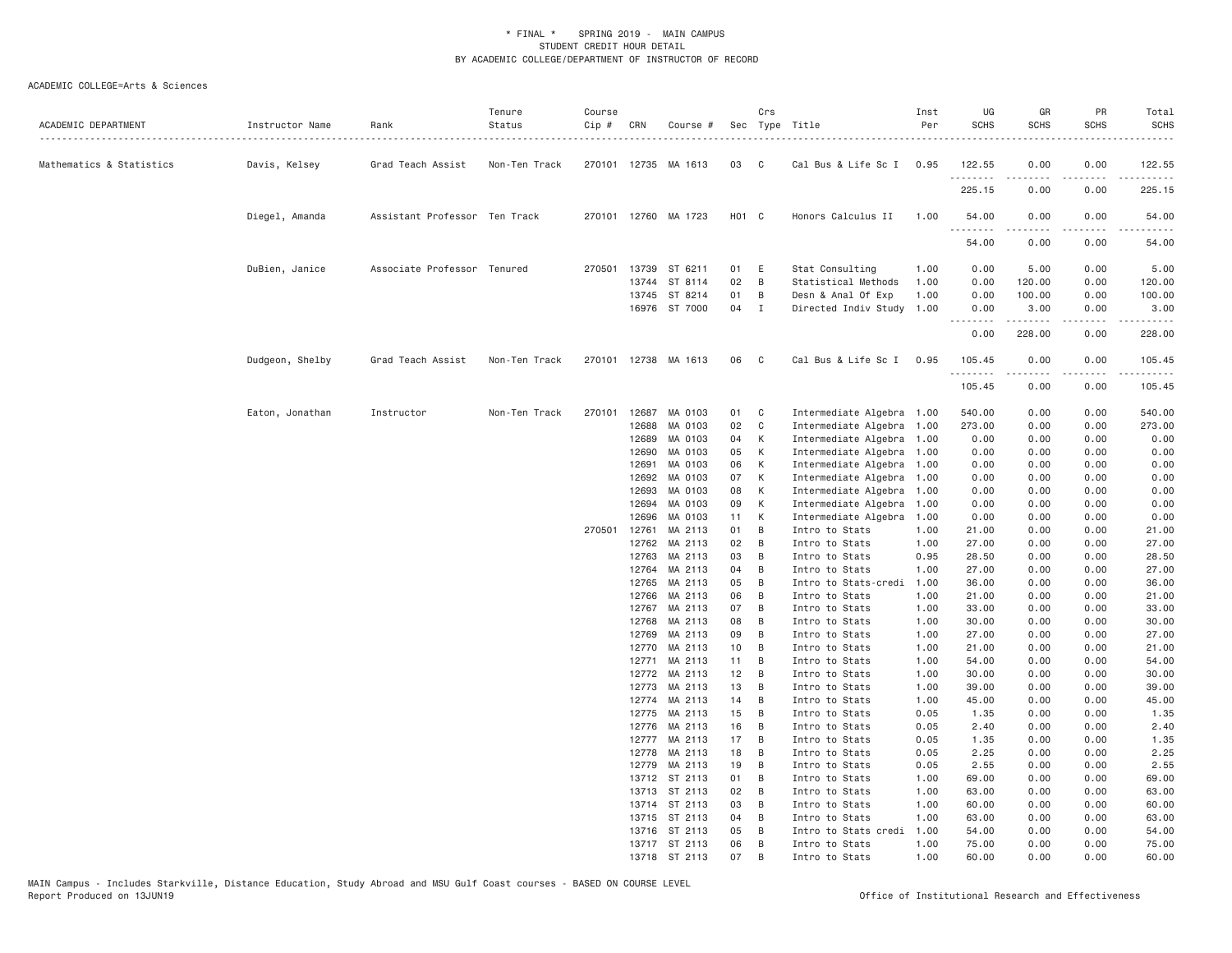| ACADEMIC DEPARTMENT      | Instructor Name     | Rank                        | Tenure<br>Status | Course<br>Cip # | CRN            | Course #             |          | Crs          | Sec Type Title            | Inst<br>Per | UG<br><b>SCHS</b> | GR<br><b>SCHS</b>   | PR<br>SCHS            | Total<br><b>SCHS</b> |
|--------------------------|---------------------|-----------------------------|------------------|-----------------|----------------|----------------------|----------|--------------|---------------------------|-------------|-------------------|---------------------|-----------------------|----------------------|
|                          |                     |                             |                  |                 |                |                      |          |              |                           |             |                   |                     |                       | $- - - -$            |
| Mathematics & Statistics | Eaton, Jonathan     | Instructor                  | Non-Ten Track    | 270501          |                | 13719 ST 2113        | 08       | B            | Intro to Stats            | 1.00        | 60.00             | 0.00                | 0.00                  | 60.00                |
|                          |                     |                             |                  |                 | 13720          | ST 2113              | 09       | B            | Intro to Stats            | 1.00        | 63.00             | 0.00                | 0.00                  | 63.00                |
|                          |                     |                             |                  |                 | 13721          | ST 2113              | 10       | B            | Intro to Stats            | 1.00        | 69.00             | 0.00                | 0.00                  | 69.00                |
|                          |                     |                             |                  |                 |                | 13722 ST 2113        | 11       | B            | Intro to Stats            | 1.00        | 39.00             | 0.00                | 0.00                  | 39.00                |
|                          |                     |                             |                  |                 | 13723          | ST 2113              | 12       | B            | Intro to Stats            | 1.00        | 57.00             | 0.00                | 0.00                  | 57.00                |
|                          |                     |                             |                  |                 |                | 13724 ST 2113        | 13       | B            | Intro to Stats            | 1.00        | 48.00             | 0.00                | 0.00                  | 48.00                |
|                          |                     |                             |                  |                 | 13725          | ST 2113              | 14       | B            | Intro to Stats            | 1.00        | 42.00             | 0.00                | 0.00                  | 42.00                |
|                          |                     |                             |                  |                 | 13726          | ST 2113              | 15       | B            | Intro to Stats            | 0.05        | 2.85              | 0.00                | 0.00                  | 2.85                 |
|                          |                     |                             |                  |                 | 13727<br>13728 | ST 2113              | 16<br>17 | B<br>C       | Intro to Stats            | 0.05        | 2.10              | 0.00                | 0.00                  | 2.10                 |
|                          |                     |                             |                  |                 |                | ST 2113              |          |              | Intro to Stats            | 0.05        | 3.15              | 0.00                | 0.00                  | 3.15                 |
|                          |                     |                             |                  |                 | 13729          | ST 2113              | 18       | B            | Intro to Stats            | 0.05        | 2.40              | 0.00                | 0.00                  | 2.40                 |
|                          |                     |                             |                  |                 | 13730          | ST 2113              | 19       | B            | Intro to Stats            | 0.05        | 1.95              | 0.00                | 0.00                  | 1.95                 |
|                          |                     |                             |                  |                 | 14370          | MA 2113              | 501 C    |              | Intro to Stats            | 1.00        | 54.00             | 0.00                | 0.00                  | 54.00                |
|                          |                     |                             |                  |                 | 14431          | ST 2113              | 501 C    |              | Intro to Stats            | 1.00        | 12.00<br>.        | 0.00<br>.           | 0.00<br>د د د د       | 12.00<br>$- - - - -$ |
|                          |                     |                             |                  |                 |                |                      |          |              |                           |             | 2162.85           | 0.00                | 0.00                  | 2162.85              |
|                          | Fabel, Andrew       | Associate Professor Tenured |                  | 270101          | 12788          | MA 2743              | 03       | C            | Calculus IV               | 1.00        | 135.00            | 0.00                | 0.00                  | 135.00               |
|                          |                     |                             |                  |                 | 12790          | MA 2743              | 05       | C            | Calculus IV               | 1.00        | 135.00            | 0.00                | 0.00                  | 135.00               |
|                          |                     |                             |                  |                 | 12822          | MA 3513              | 01       | C            | History Of Math           | 1.00        | 66.00             | 0.00                | 0.00                  | 66.00                |
|                          |                     |                             |                  |                 | 15644          | MA 4000              | 02       | $\mathbf{I}$ | Directed Indiv Study      | 1.00        | 3.00              | 0.00                | 0.00                  | 3.00                 |
|                          |                     |                             |                  |                 | 17055          | MA 4000              | 17       | $\mathbf I$  | Directed Indiv Study 1.00 |             | 3.00              | 0.00                | 0.00                  | 3.00                 |
|                          |                     |                             |                  |                 |                | 17056 MA 4000        | 18       | $\mathbf{I}$ | Directed Indiv Study 1.00 |             | 3.00<br>.         | 0.00                | 0.00<br>.             | 3.00                 |
|                          |                     |                             |                  |                 |                |                      |          |              |                           |             | 345.00            | .<br>0.00           | 0.00                  | .<br>345.00          |
|                          | Ghanbari, Ghodsieh  | Grad Teach Assist           | Non-Ten Track    |                 |                | 270101 12717 MA 1323 | 04       | C            | Trigonometry              | 0.95        | 91.20             | 0.00                | 0.00                  | 91.20                |
|                          |                     |                             |                  |                 |                |                      |          |              |                           |             | .<br>91.20        | -----<br>0.00       | .<br>0.00             | .<br>91.20           |
|                          | Good, Abigail       | Lecturer                    | Non-Ten Track    | 270101          | 12731          | MA 1433              | 01       | C            | Informal Geom & Meas      | 1.00        | 90.00             | 0.00                | 0.00                  | 90.00                |
|                          |                     |                             |                  |                 | 12741          | MA 1713              | 01       | C            | Calculus I                | 1.00        | 198.00            | 0.00                | 0.00                  | 198.00               |
|                          |                     |                             |                  |                 | 12753          | MA 1723              | 04       | C            | Calculus II-SI            | 1.00        | 270.00            | 0.00                | 0.00                  | 270.00               |
|                          |                     |                             |                  |                 |                | 12754 MA 1723        | 05       | $\mathsf{C}$ | Calculus II-SI            | 1.00        | 219.00<br>.       | 0.00<br>$- - - - -$ | 0.00<br>.             | 219.00<br>.          |
|                          |                     |                             |                  |                 |                |                      |          |              |                           |             | 777.00            | 0.00                | 0.00                  | 777.00               |
|                          | Johnson, Corlis     | Non-Employee                | Not Applicable   |                 |                | 270102 12811 MA 3163 | 01       | C            | Intro To Mod Algebra 1.00 |             | 51.00<br>.        | 0.00                | 0.00<br>$\frac{1}{2}$ | 51.00<br>$\cdots$    |
|                          |                     |                             |                  |                 |                |                      |          |              |                           |             | 51.00             | .<br>0.00           | 0.00                  | 51.00                |
|                          | Jones, Chartese     | Grad Teach Assist           | Non-Ten Track    |                 |                | 270101 12724 MA 1323 | 11 C     |              | Trigonometry              | 0.95        | 94.05<br>.        | 0.00                | 0.00<br>$\frac{1}{2}$ | 94.05                |
|                          |                     |                             |                  |                 |                |                      |          |              |                           |             | 94.05             | 0.00                | 0.00                  | .<br>94.05           |
|                          | Jones, Jeffrey      | Grad Teach Assist           | Non-Ten Track    | 270101 12719    |                | MA 1323              | 06       | C            | Trigonometry              | 0.95        | 68,40             | 0.00                | 0.00                  | 68.40                |
|                          |                     |                             |                  |                 |                | 12720 MA 1323        | 07       | $\mathbf{C}$ | Trigonometry              | 0.95        | 114.00<br>.       | 0.00<br>-----       | 0.00<br>.             | 114.00<br>.          |
|                          |                     |                             |                  |                 |                |                      |          |              |                           |             | 182.40            | 0.00                | 0.00                  | 182.40               |
|                          | Kilpatrick, Matthew | Lecturer                    | Non-Ten Track    | 270101          | 15657          | MA 1613              | 501 C    |              | Cal Bus & Life Sc I       | 1.00        | 60.00             | 0.00                | 0.00                  | 60.00                |
|                          |                     |                             |                  | 270102          | 12700          | MA 1313              | 04       | C            | College Algebra           | 0.95        | 236.55            | 0.00                | 0.00                  | 236.55               |
|                          |                     |                             |                  |                 |                | 270501 12775 MA 2113 | 15       | B            | Intro to Stats            | 0.95        | 25.65             | 0.00                | 0.00                  | 25.65                |
|                          |                     |                             |                  |                 |                | 12776 MA 2113        | 16       | B            | Intro to Stats            | 0.95        | 45.60             | 0.00                | 0.00                  | 45.60                |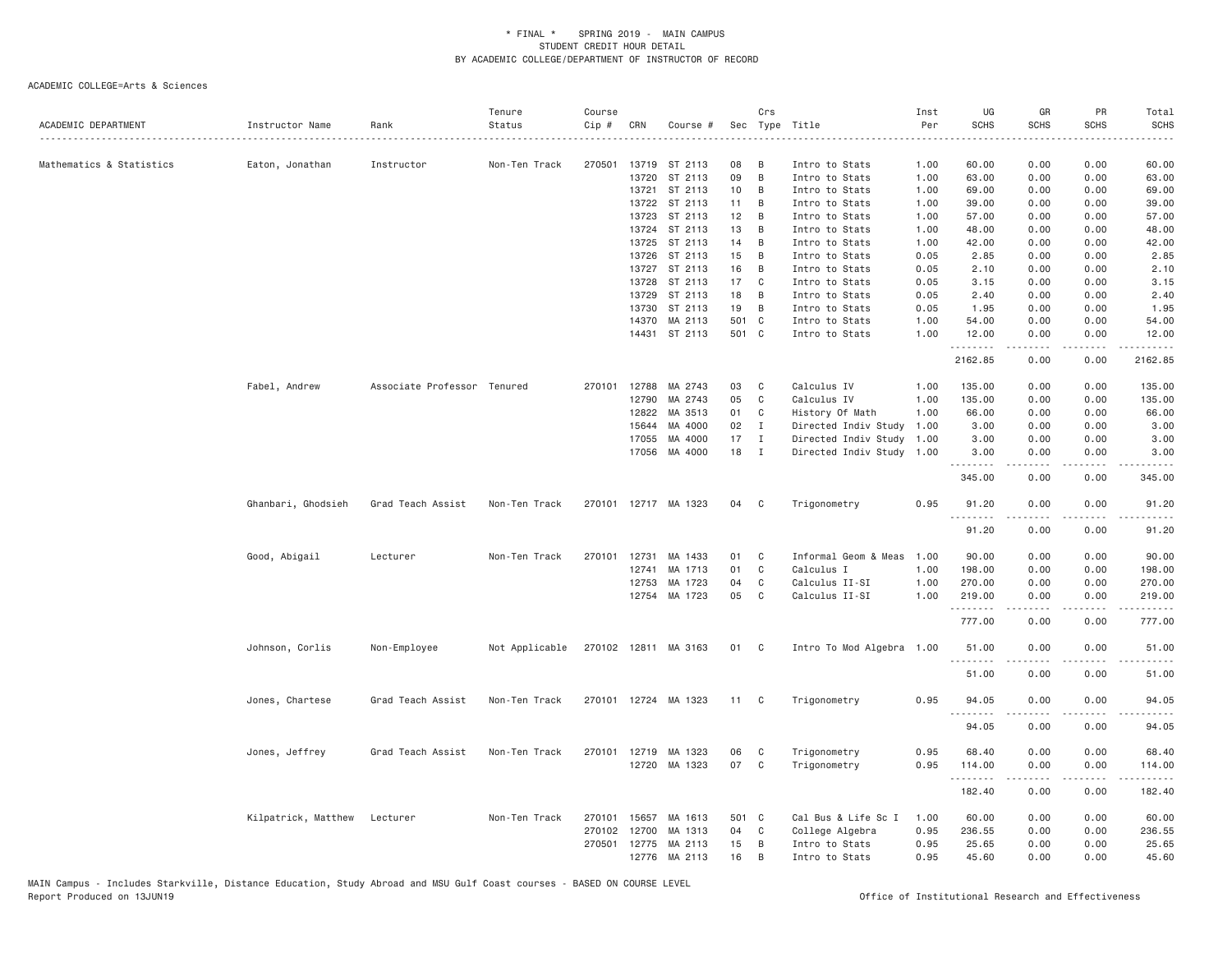| ACADEMIC DEPARTMENT      | Instructor Name     | Rank                          | Tenure<br>Status | Course<br>Cip # | CRN          | Course #             |                   | Crs            | Sec Type Title            | Inst<br>Per | UG<br><b>SCHS</b> | GR<br><b>SCHS</b>                                                                                                                                             | PR<br><b>SCHS</b>               | Total<br><b>SCHS</b> |
|--------------------------|---------------------|-------------------------------|------------------|-----------------|--------------|----------------------|-------------------|----------------|---------------------------|-------------|-------------------|---------------------------------------------------------------------------------------------------------------------------------------------------------------|---------------------------------|----------------------|
|                          | .                   |                               |                  |                 |              |                      |                   |                |                           |             |                   |                                                                                                                                                               |                                 |                      |
| Mathematics & Statistics | Kilpatrick, Matthew | Lecturer                      | Non-Ten Track    |                 |              | 270501 12777 MA 2113 | 17                | B              | Intro to Stats            | 0.95        | 25.65             | 0.00                                                                                                                                                          | 0.00                            | 25.65                |
|                          |                     |                               |                  |                 |              | 12778 MA 2113        | 18                | B              | Intro to Stats            | 0.95        | 42.75             | 0.00                                                                                                                                                          | 0.00                            | 42.75                |
|                          |                     |                               |                  |                 | 13726        | ST 2113              | 15                | B              | Intro to Stats            | 0.95        | 54.15             | 0.00                                                                                                                                                          | 0.00                            | 54.15                |
|                          |                     |                               |                  |                 | 13727        | ST 2113              | 16                | B              | Intro to Stats            | 0.95        | 39.90             | 0.00                                                                                                                                                          | 0.00                            | 39.90                |
|                          |                     |                               |                  |                 | 13728        | ST 2113              | 17                | C              | Intro to Stats            | 0.95        | 59.85             | 0.00                                                                                                                                                          | 0.00                            | 59.85                |
|                          |                     |                               |                  |                 | 13729        | ST 2113              | 18                | B              | Intro to Stats            | 0.95        | 45.60<br>.        | 0.00<br>. <u>.</u> .                                                                                                                                          | 0.00<br>$\omega$ is $\omega$ in | 45.60<br>.           |
|                          |                     |                               |                  |                 |              |                      |                   |                |                           |             | 635.70            | 0.00                                                                                                                                                          | 0.00                            | 635.70               |
|                          | Kim, Hwamog         | Grad Teach Assist             | Non-Ten Track    |                 |              | 270101 12733 MA 1613 | 01                | C <sub>1</sub> | Cal Bus & Life Sc I       | 0.95        | 99.75             | 0.00                                                                                                                                                          | 0.00                            | 99.75                |
|                          |                     |                               |                  |                 |              |                      |                   |                |                           |             | 99.75             | 0.00                                                                                                                                                          | 0.00                            | 99.75                |
|                          | Kim, Seongjai       | Professor                     | Tenured          |                 | 270101 15124 | MA 8363              | 01                | C              | Num Sol Nonlin Eq         | 1.00        | 0.00              | 42.00                                                                                                                                                         | 0.00                            | 42.00                |
|                          |                     |                               |                  |                 | 16081        | MA 9000              | 04                | D              | Research / Diss           | 1.00        | 0.00              | 6.00                                                                                                                                                          | 0.00                            | 6.00                 |
|                          |                     |                               |                  |                 |              | 16917 MA 7000        | 08                | $\mathbf{I}$   | Directed Indiv Study      | 1.00        | 0.00<br>.         | 3.00                                                                                                                                                          | 0.00                            | 3.00                 |
|                          |                     |                               |                  |                 |              |                      |                   |                |                           |             | 0.00              | 51.00                                                                                                                                                         | 0.00                            | 51.00                |
|                          | Lim, Hyeona         | Associate Professor Tenured   |                  | 240101          | 16356        | HON 4000             | 04                | Ι              | Directed Individual       | 1.00        | 3.00              | 0.00                                                                                                                                                          | 0.00                            | 3.00                 |
|                          |                     |                               |                  |                 | 270101 12793 | MA 2743              | 08                | C              | Calculus IV               | 1.00        | 141.00            | 0.00                                                                                                                                                          | 0.00                            | 141.00               |
|                          |                     |                               |                  |                 | 16080        | MA 9000              | 03                | D              | Research / Diss           | 1.00        | 0.00              | 9.00                                                                                                                                                          | 0.00                            | 9.00                 |
|                          |                     |                               |                  |                 |              |                      |                   |                |                           |             | .<br>144.00       | .<br>9.00                                                                                                                                                     | د د د د<br>0.00                 | .<br>153.00          |
|                          | Liu, Yuan           | Assistant Professor Ten Track |                  |                 | 270101 12789 | MA 2743              | 04                | C              | Calculus IV               | 1.00        | 75.00             | 0.00                                                                                                                                                          | 0.00                            | 75.00                |
|                          |                     |                               |                  |                 |              | 12791 MA 2743        | 06                | C              | Calculus IV               | 1.00        | 132.00            | 0.00                                                                                                                                                          | 0.00                            | 132.00               |
|                          |                     |                               |                  |                 |              |                      |                   |                |                           |             | .                 |                                                                                                                                                               | $\sim$ $\sim$ $\sim$            | .                    |
|                          |                     |                               |                  |                 |              |                      |                   |                |                           |             | 207.00            | 0.00                                                                                                                                                          | 0.00                            | 207.00               |
|                          | McBride, Matthew    | Assistant Professor Ten Track |                  |                 | 270101 12796 | MA 3053              | 01                | C              | Found Of Math I           | 1.00        | 105.00            | 0.00                                                                                                                                                          | 0.00                            | 105.00               |
|                          |                     |                               |                  |                 | 12845        | MA 8643              | 01                | C              | Real Analysis II          | 1.00        | 0.00              | 12.00                                                                                                                                                         | 0.00                            | 12.00                |
|                          |                     |                               |                  |                 | 15643        | MA 4000              | 01                | $\mathbf{I}$   | Directed Indiv Study      | 1.00        | 3.00              | 0.00                                                                                                                                                          | 0.00                            | 3.00                 |
|                          |                     |                               |                  |                 | 15995        | MA 9000              | 02                | D              | Research / Diss           | 1.00        | 0.00              | 9.00                                                                                                                                                          | 0.00                            | 9.00                 |
|                          |                     |                               |                  |                 | 16104        | MA 7000              | 02                | $\mathbf{I}$   | Directed Indiv Study      | 1.00        | 0.00              | 3.00                                                                                                                                                          | 0.00                            | 3.00                 |
|                          |                     |                               |                  |                 |              | 16562 MA 4000        | 14                | $\mathbf{I}$   | Directed Indiv Study 1.00 |             | 3.00<br>.         | 0.00                                                                                                                                                          | 0.00                            | 3.00                 |
|                          |                     |                               |                  |                 |              |                      |                   |                |                           |             | 111.00            | $\frac{1}{2} \left( \frac{1}{2} \right) \left( \frac{1}{2} \right) \left( \frac{1}{2} \right) \left( \frac{1}{2} \right) \left( \frac{1}{2} \right)$<br>24.00 | 0.00                            | .<br>135.00          |
|                          | Miller, Thomas L.   | Non-Employee                  | Not Applicable   |                 |              | 270101 12795 MA 2743 | H <sub>01</sub> C |                | Honors Calculus IV        | 1.00        | 66.00             | 0.00                                                                                                                                                          | 0.00                            | 66.00                |
|                          |                     |                               |                  |                 | 12829        | MA 4643              | 01                | C              | Adv Calculus II           | 1.00        | 54.00             | 0.00                                                                                                                                                          | 0.00                            | 54.00                |
|                          |                     |                               |                  |                 | 12837        | MA 6643              | 01                | C              | Adv Calculus II           | 1.00        | 0.00              | 6.00                                                                                                                                                          | 0.00                            | 6.00                 |
|                          |                     |                               |                  |                 | 16107        | MA 7000              | 04                | $\mathbf{I}$   | Directed Indiv Study      | 1.00        | 0.00              | 3.00                                                                                                                                                          | 0.00                            | 3.00                 |
|                          |                     |                               |                  |                 | 16550        | MA 7000              | 05                | I              | Directed Indiv Study 1.00 |             | 0.00              | 3.00                                                                                                                                                          | 0.00                            | 3.00                 |
|                          |                     |                               |                  |                 | 16551        | MA 7000              | 06                | $\mathbf{I}$   | Directed Indiv Study 1.00 |             | 0.00              | 3.00                                                                                                                                                          | 0.00                            | 3.00                 |
|                          |                     |                               |                  |                 |              |                      |                   |                |                           |             | .                 |                                                                                                                                                               |                                 |                      |
|                          |                     |                               |                  |                 |              |                      |                   |                |                           |             | 120.00            | 15.00                                                                                                                                                         | 0.00                            | 135.00               |
|                          | Nation, Julie       | Instructor                    | Non-Ten Track    |                 |              | 270101 12714 MA 1323 | 01                | C              | Trigonometry              | 1.00        | 189.00            | 0.00                                                                                                                                                          | 0.00                            | 189.00               |
|                          |                     |                               |                  |                 |              | 12718 MA 1323        | 05                | C              | Trigonometry              | 1.00        | 294.00            | 0.00                                                                                                                                                          | 0.00                            | 294.00               |
|                          |                     |                               |                  |                 | 12729        | MA 1423              | 01                | C              | Problem Solving Real      | 1.00        | 84.00             | 0.00                                                                                                                                                          | 0.00                            | 84.00                |
|                          |                     |                               |                  |                 |              | 12730 MA 1423        | 02                | C              | Problem Solving Real      | 1.00        | 90.00             | 0.00                                                                                                                                                          | 0.00                            | 90.00                |
|                          |                     |                               |                  | 270102          |              | 14365 MA 1313        | 501               | C              | College Algebra           | 1.00        | 99.00             | 0.00                                                                                                                                                          | 0.00                            | 99.00                |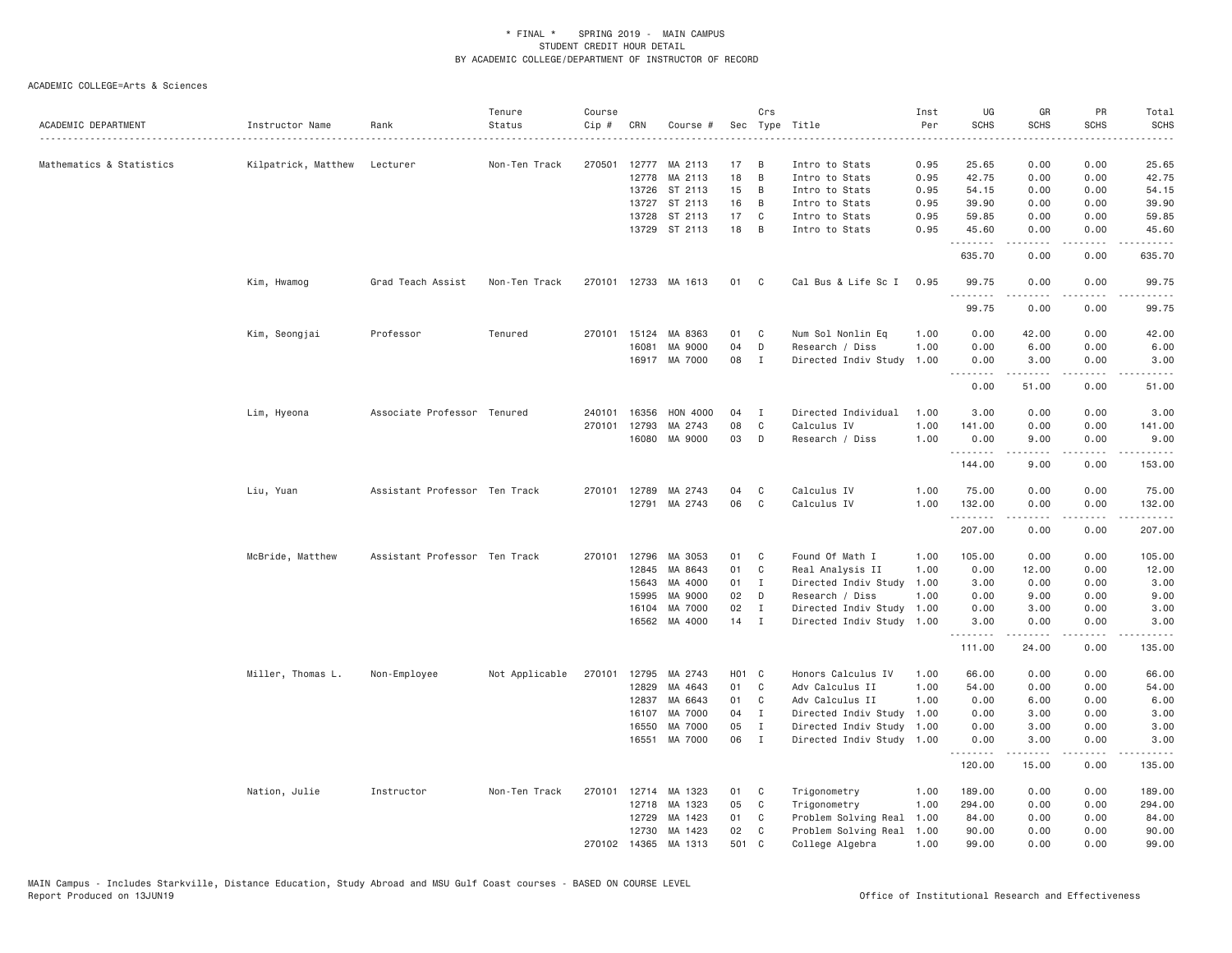| ACADEMIC DEPARTMENT      | Instructor Name                                  | Rank                          | Tenure<br>Status | Course<br>Cip #  | CRN                                       | Course #                                                  |                               | Crs                   | Sec Type Title                                                                                          | Inst<br>Per                          | UG<br><b>SCHS</b>                                           | GR<br>SCHS                                        | PR<br><b>SCHS</b>                                                           | Total<br><b>SCHS</b>                                                                                                                                                                                           |
|--------------------------|--------------------------------------------------|-------------------------------|------------------|------------------|-------------------------------------------|-----------------------------------------------------------|-------------------------------|-----------------------|---------------------------------------------------------------------------------------------------------|--------------------------------------|-------------------------------------------------------------|---------------------------------------------------|-----------------------------------------------------------------------------|----------------------------------------------------------------------------------------------------------------------------------------------------------------------------------------------------------------|
|                          |                                                  |                               |                  |                  |                                           |                                                           |                               |                       |                                                                                                         |                                      | .                                                           | <u>.</u>                                          | .                                                                           | .                                                                                                                                                                                                              |
|                          |                                                  |                               |                  |                  |                                           |                                                           |                               |                       |                                                                                                         |                                      | 756.00                                                      | 0.00                                              | 0.00                                                                        | 756.00                                                                                                                                                                                                         |
| Mathematics & Statistics | Neumann, Michael                                 | Professor                     | Tenured          | 270101 12785     |                                           | MA 2733<br>12824 MA 4213                                  | H <sub>0</sub> 1 C<br>01      | S                     | Calculus III-Honors<br>Senior Seminar in Ma 1.00                                                        | 1.00                                 | 30.00<br>60.00<br>.                                         | 0.00<br>0.00<br><b><i><u>.</u></i></b>            | 0.00<br>0.00<br>.                                                           | 30.00<br>60.00<br>.                                                                                                                                                                                            |
|                          |                                                  |                               |                  |                  |                                           |                                                           |                               |                       |                                                                                                         |                                      | 90.00                                                       | 0.00                                              | 0.00                                                                        | 90.00                                                                                                                                                                                                          |
|                          | Oppenheimer, Seth                                | Professor                     | Tenured          | 270101<br>270104 | 16106<br>12821                            | MA 7000<br>MA 3463                                        | 03<br>01                      | I<br>$\mathbb C$      | Directed Indiv Study<br>Found Of Geometry                                                               | 1.00<br>1.00                         | 0.00<br>48.00<br>.                                          | 3.00<br>0.00<br>.                                 | 0.00<br>0.00<br>$\sim$ $\sim$ $\sim$ $\sim$                                 | 3.00<br>48.00<br>الداعات الدار                                                                                                                                                                                 |
|                          |                                                  |                               |                  |                  |                                           |                                                           |                               |                       |                                                                                                         |                                      | 48.00                                                       | 3.00                                              | 0.00                                                                        | 51.00                                                                                                                                                                                                          |
|                          | Patel, Jatinkumar                                | Grad Teach Assist             | Non-Ten Track    | 270101           |                                           | 12716 MA 1323                                             | 03                            | C                     | Trigonometry                                                                                            | 0.95                                 | 114.00<br>.                                                 | 0.00<br>.                                         | 0.00<br>.                                                                   | 114.00<br><u>.</u>                                                                                                                                                                                             |
|                          |                                                  |                               |                  |                  |                                           |                                                           |                               |                       |                                                                                                         |                                      | 114.00                                                      | 0.00                                              | 0.00                                                                        | 114.00                                                                                                                                                                                                         |
|                          | Patil, Prakash                                   | Associate Professor Ten Track |                  | 270501           | 13738<br>13742<br>13746<br>16203          | ST 4573<br>ST 6573<br>ST 8253<br>ST 9000<br>16483 ST 8000 | 01<br>01<br>01<br>02<br>01    | C<br>C<br>C<br>D<br>D | Intro Math Stat II<br>Intro Math Stat II<br>Regression Analysis<br>Research / Diss<br>Research / Thesis | 1,00<br>1.00<br>1.00<br>1.00<br>1.00 | 6.00<br>0.00<br>0.00<br>0.00<br>0.00<br>.                   | 0.00<br>18.00<br>33.00<br>9.00<br>3.00<br>.       | 0.00<br>0.00<br>0.00<br>0.00<br>0.00<br>.                                   | 6.00<br>18.00<br>33.00<br>9.00<br>3.00<br>.                                                                                                                                                                    |
|                          |                                                  |                               |                  |                  |                                           |                                                           |                               |                       |                                                                                                         |                                      | 6.00                                                        | 63.00                                             | 0.00                                                                        | 69.00                                                                                                                                                                                                          |
|                          | Qian, Chuanxi                                    | Professor                     | Tenured          | 270101           | 15123                                     | MA 8253<br>16082 MA 9000                                  | 01<br>05                      | C<br>D                | Oper Mathematics<br>Research / Diss                                                                     | 1.00<br>1.00                         | 0.00<br>0.00<br>.                                           | 21.00<br>9.00<br>.                                | 0.00<br>0.00<br>.                                                           | 21.00<br>9.00<br>المتمامات                                                                                                                                                                                     |
|                          |                                                  |                               |                  |                  |                                           |                                                           |                               |                       |                                                                                                         |                                      | 0.00                                                        | 30.00                                             | 0.00                                                                        | 30.00                                                                                                                                                                                                          |
|                          | Riahi, Sheida                                    | Grad Teach Assist             | Non-Ten Track    | 270501           | 12779                                     | MA 2113<br>13730 ST 2113                                  | 19<br>19                      | B<br>B                | Intro to Stats<br>Intro to Stats                                                                        | 0.95<br>0.95                         | 48.45<br>37.05                                              | 0.00<br>0.00                                      | 0.00<br>0.00                                                                | 48.45<br>37.05                                                                                                                                                                                                 |
|                          |                                                  |                               |                  |                  |                                           |                                                           |                               |                       |                                                                                                         |                                      | 85.50                                                       | 0.00                                              | 0.00                                                                        | 85.50                                                                                                                                                                                                          |
|                          | Robinson, Amber                                  | Lecturer                      | Non-Ten Track    | 240101<br>270101 | 12513<br>12751<br>12755<br>12756<br>12758 | HON 2003<br>MA 1723<br>MA 1723<br>MA 1723<br>MA 1723      | H01 I<br>02<br>06<br>07<br>09 | C<br>C<br>C<br>C      | Oxbridge Tutorial<br>Calculus II-SI<br>Calculus II-SI<br>Calculus II-SI<br>Calculus II-SI               | 1.00<br>1.00<br>1.00<br>1.00<br>1.00 | 6.00<br>198.00<br>297.00<br>357.00<br>132.00<br>.<br>990.00 | 0.00<br>0.00<br>0.00<br>0.00<br>0.00<br>.<br>0.00 | 0.00<br>0.00<br>0.00<br>0.00<br>0.00<br>$\sim$ $\sim$ $\sim$ $\sim$<br>0.00 | 6.00<br>198.00<br>297.00<br>357.00<br>132.00<br>$\frac{1}{2} \left( \frac{1}{2} \right) \left( \frac{1}{2} \right) \left( \frac{1}{2} \right) \left( \frac{1}{2} \right) \left( \frac{1}{2} \right)$<br>990.00 |
|                          | Sepehrifar, Mohammad Associate Professor Tenured |                               |                  | 270501           | 13736                                     | ST 4213                                                   | 01                            | C                     | Nonparametric Meth                                                                                      | 1.00                                 | 27.00                                                       | 0.00                                              | 0.00                                                                        | 27.00                                                                                                                                                                                                          |
|                          |                                                  |                               |                  |                  | 13740<br>16006                            | ST 6213<br>ST 9000                                        | 01<br>01                      | C<br>D                | Nonparametric Meth<br>Research / Diss                                                                   | 1.00<br>1.00                         | 0.00<br>0.00<br>.                                           | 6.00<br>12.00                                     | 0.00<br>0.00                                                                | 6.00<br>12.00                                                                                                                                                                                                  |
|                          |                                                  |                               |                  |                  |                                           |                                                           |                               |                       |                                                                                                         |                                      | 27.00                                                       | 18.00                                             | 0.00                                                                        | 45.00                                                                                                                                                                                                          |
|                          | Smith, Jaclyn                                    | Lecturer                      | Non-Ten Track    | 270101           | 12742<br>12743<br>12744<br>12745          | MA 1713<br>MA 1713<br>MA 1713<br>MA 1713<br>12746 MA 1713 | 02<br>03<br>04<br>05<br>06    | C<br>C<br>C<br>C<br>C | Calculus I-SI<br>Calculus I<br>Calculus I<br>Calculus I-SI<br>Calculus I-SI                             | 1.00<br>1.00<br>1.00<br>1.00<br>1.00 | 288.00<br>144.00<br>138.00<br>285.00<br>144.00              | 0.00<br>0.00<br>0.00<br>0.00<br>0.00              | 0.00<br>0.00<br>0.00<br>0.00<br>0.00                                        | 288.00<br>144.00<br>138.00<br>285.00<br>144.00                                                                                                                                                                 |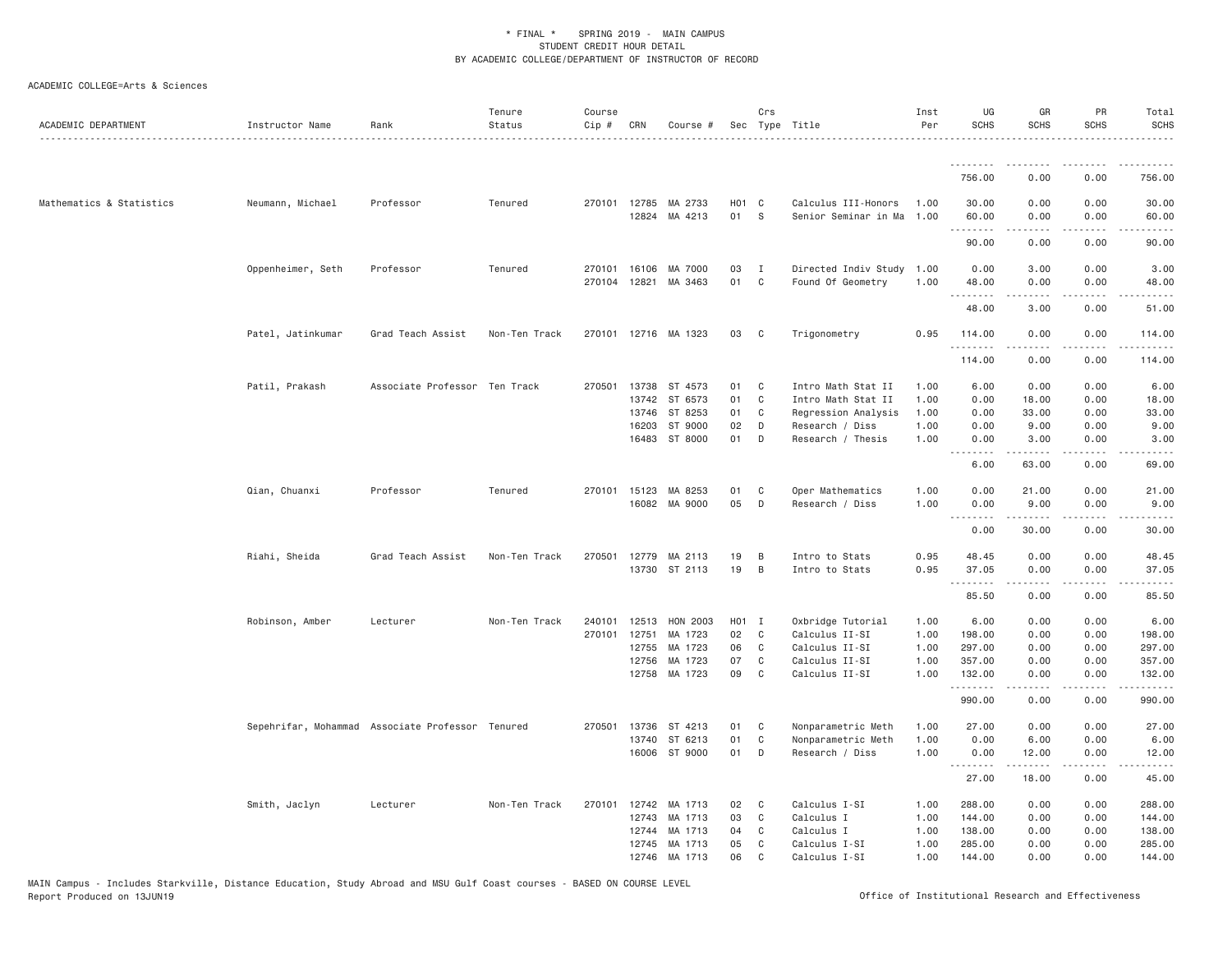| ACADEMIC DEPARTMENT      | Instructor Name   | Rank                        | Tenure<br>Status | Course<br>Cip # | CRN            | Course #                 |                 | Crs            | Sec Type Title                             | Inst<br>Per  | UG<br><b>SCHS</b>     | GR<br><b>SCHS</b>                                                                                                                                            | PR<br><b>SCHS</b> | Total<br><b>SCHS</b> |
|--------------------------|-------------------|-----------------------------|------------------|-----------------|----------------|--------------------------|-----------------|----------------|--------------------------------------------|--------------|-----------------------|--------------------------------------------------------------------------------------------------------------------------------------------------------------|-------------------|----------------------|
|                          |                   |                             |                  |                 |                |                          |                 |                |                                            |              | .                     | .                                                                                                                                                            | .                 | .                    |
|                          |                   |                             |                  |                 |                |                          |                 |                |                                            |              | 999.00                | 0.00                                                                                                                                                         | 0.00              | 999.00               |
| Mathematics & Statistics | Smith, Justin     | Grad Teach Assist           | Non-Ten Track    |                 | 270101 12736   | MA 1613<br>12737 MA 1613 | 04<br>05        | C<br>C         | Cal Bus & Life Sc I<br>Cal Bus & Life Sc I | 0.95<br>0.95 | 116.85<br>119.70<br>. | 0.00<br>0.00                                                                                                                                                 | 0.00<br>0.00<br>. | 116.85<br>119.70     |
|                          |                   |                             |                  |                 |                |                          |                 |                |                                            |              | 236.55                | 0.00                                                                                                                                                         | 0.00              | 236.55               |
|                          | Smith, Robert     | Associate Professor Tenured |                  |                 | 270101 12787   | MA 2743                  | 02              | $\mathbf{C}$   | Calculus IV                                | 1.00         | 135.00                | 0.00                                                                                                                                                         | 0.00              | 135.00               |
|                          |                   |                             |                  |                 | 12792          | MA 2743                  | 07              | C              | Calculus IV                                | 1.00         | 132.00                | 0.00                                                                                                                                                         | 0.00              | 132.00               |
|                          |                   |                             |                  |                 | 12847          | MA 8981                  | 01              | C              | Teaching Seminar                           | 1.00         | 0.00                  | 10.00                                                                                                                                                        | 0.00              | 10.00                |
|                          |                   |                             |                  |                 |                | 16561 MA 4000            | 13              | $\blacksquare$ | Directed Indiv Study                       | 1.00         | 3.00<br>.             | 0.00<br>$\frac{1}{2} \left( \frac{1}{2} \right) \left( \frac{1}{2} \right) \left( \frac{1}{2} \right) \left( \frac{1}{2} \right) \left( \frac{1}{2} \right)$ | 0.00<br>د د د د   | 3.00                 |
|                          |                   |                             |                  |                 |                |                          |                 |                |                                            |              | 270.00                | 10.00                                                                                                                                                        | 0.00              | 280.00               |
|                          | Tschume, William  | Instructor                  | Non-Ten Track    |                 |                | 270101 12715 MA 1323     | 02              | $\mathbb{C}$   | Trigonometry                               | 1.00         | 567.00                | 0.00                                                                                                                                                         | 0.00              | 567.00               |
|                          |                   |                             |                  |                 | 12716          | MA 1323                  | 03              | C              | Trigonometry                               | 0.05         | 6.00                  | 0.00                                                                                                                                                         | 0.00              | 6.00                 |
|                          |                   |                             |                  |                 | 12717          | MA 1323                  | 04              | C              | Trigonometry                               | 0.05         | 4.80                  | 0.00                                                                                                                                                         | 0.00              | 4.80                 |
|                          |                   |                             |                  |                 | 12719          | MA 1323                  | 06              | C              | Trigonometry                               | 0.05         | 3.60                  | 0.00                                                                                                                                                         | 0.00              | 3.60                 |
|                          |                   |                             |                  |                 | 12720          | MA 1323                  | 07              | C              | Trigonometry                               | 0.05         | 6.00                  | 0.00                                                                                                                                                         | 0.00              | 6.00                 |
|                          |                   |                             |                  |                 | 12721          | MA 1323                  | 08              | C              | Trigonometry                               | 0.05         | 5.40                  | 0.00                                                                                                                                                         | 0.00              | 5.40                 |
|                          |                   |                             |                  |                 | 12722          | MA 1323                  | 09              | C <sub>1</sub> | Trigonometry                               | 0.05         | 5.40                  | 0.00                                                                                                                                                         | 0.00              | 5.40                 |
|                          |                   |                             |                  |                 | 12723          | MA 1323                  | 10 <sub>1</sub> | C              | Trigonometry                               | 0.05         | 5.25                  | 0.00                                                                                                                                                         | 0.00              | 5.25                 |
|                          |                   |                             |                  |                 | 12724          | MA 1323<br>MA 2733       | 11<br>01        | C              | Trigonometry                               | 0.05         | 4.95<br>204.00        | 0.00                                                                                                                                                         | 0.00              | 4.95                 |
|                          |                   |                             |                  |                 | 12780<br>12781 | MA 2733                  | 02              | C<br>C         | Calculus III<br>Calculus III               | 1.00<br>1.00 | 165.00                | 0.00<br>0.00                                                                                                                                                 | 0.00<br>0.00      | 204.00<br>165.00     |
|                          |                   |                             |                  |                 |                | 12784 MA 2733            | 05              | C              | Calculus III                               | 1.00         | 300.00                | 0.00                                                                                                                                                         | 0.00              | 300.00               |
|                          |                   |                             |                  |                 |                |                          |                 |                |                                            |              | .<br>1277.40          | $\frac{1}{2} \left( \frac{1}{2} \right) \left( \frac{1}{2} \right) \left( \frac{1}{2} \right) \left( \frac{1}{2} \right) \left( \frac{1}{2} \right)$<br>0.00 | .<br>0.00         | .<br>1277.40         |
|                          | Walters, Kimberly | Instructor                  | Non-Ten Track    | 270101          | 12733          | MA 1613                  | 01              | $\mathbf{C}$   | Cal Bus & Life Sc I                        | 0.05         | 5.25                  | 0.00                                                                                                                                                         | 0.00              | 5.25                 |
|                          |                   |                             |                  |                 | 12734          | MA 1613                  | 02              | C              | Cal Bus & Life Sc I                        | 0.05         | 5.40                  | 0.00                                                                                                                                                         | 0.00              | 5.40                 |
|                          |                   |                             |                  |                 | 12735          | MA 1613                  | 03              | C              | Cal Bus & Life Sc I                        | 0.05         | 6.45                  | 0.00                                                                                                                                                         | 0.00              | 6.45                 |
|                          |                   |                             |                  |                 | 12736          | MA 1613                  | 04              | C              | Cal Bus & Life Sc I                        | 0.05         | 6.15                  | 0.00                                                                                                                                                         | 0.00              | 6.15                 |
|                          |                   |                             |                  |                 | 12737          | MA 1613                  | 05              | C              | Cal Bus & Life Sc I                        | 0.05         | 6.30                  | 0.00                                                                                                                                                         | 0.00              | 6.30                 |
|                          |                   |                             |                  |                 | 12738          | MA 1613                  | 06              | C              | Cal Bus & Life Sc I                        | 0.05         | 5.55                  | 0.00                                                                                                                                                         | 0.00              | 5.55                 |
|                          |                   |                             |                  |                 | 12739          | MA 1613                  | 07              | C              | Cal Bus & Life Sc I                        | 1.00         | 558.00                | 0.00                                                                                                                                                         | 0.00              | 558.00               |
|                          |                   |                             |                  |                 | 270102 12697   | MA 1313                  | 01              | $\mathbf{C}$   | College Algebra                            | 1.00         | 459.00                | 0.00                                                                                                                                                         | 0.00              | 459.00               |
|                          |                   |                             |                  |                 | 12699          | MA 1313                  | 03              | C              | College Algebra                            | 1.00         | 546.00                | 0.00                                                                                                                                                         | 0.00              | 546.00               |
|                          |                   |                             |                  |                 | 12700          | MA 1313                  | 04              | C              | College Algebra                            | 0.05         | 12.45                 | 0.00                                                                                                                                                         | 0.00              | 12.45                |
|                          |                   |                             |                  |                 | 12701          | MA 1313                  | 05              | K              | College Algebra                            | 1.00         | 0.00                  | 0.00                                                                                                                                                         | 0.00              | 0.00                 |
|                          |                   |                             |                  |                 | 12702          | MA 1313                  | 06              | K              | College Algebra                            | 1.00         | 0.00                  | 0.00                                                                                                                                                         | 0.00              | 0.00                 |
|                          |                   |                             |                  |                 | 12703<br>12704 | MA 1313<br>MA 1313       | 07<br>08        | К<br>К         | College Algebra                            | 1.00<br>1.00 | 0.00<br>0.00          | 0.00<br>0.00                                                                                                                                                 | 0.00<br>0.00      | 0.00<br>0.00         |
|                          |                   |                             |                  |                 | 12705          | MA 1313                  | 09              | К              | College Algebra<br>College Algebra         | 1.00         | 0.00                  | 0.00                                                                                                                                                         | 0.00              | 0.00                 |
|                          |                   |                             |                  |                 | 12706          | MA 1313                  | 10              | К              | College Algebra                            | 1.00         | 0.00                  | 0.00                                                                                                                                                         | 0.00              | 0.00                 |
|                          |                   |                             |                  |                 | 12707          | MA 1313                  | 11              | К              | College Algebra                            | 1.00         | 0.00                  | 0.00                                                                                                                                                         | 0.00              | 0.00                 |
|                          |                   |                             |                  |                 | 12708          | MA 1313                  | 12              | K              | College Algebra                            | 1.00         | 0.00                  | 0.00                                                                                                                                                         | 0.00              | 0.00                 |
|                          |                   |                             |                  |                 | 12709          | MA 1313                  | 13              | K              | College Algebra                            | 1.00         | 0.00                  | 0.00                                                                                                                                                         | 0.00              | 0.00                 |
|                          |                   |                             |                  |                 | 12710          | MA 1313                  | 14              | K              | College Algebra                            | 1.00         | 0.00                  | 0.00                                                                                                                                                         | 0.00              | 0.00                 |
|                          |                   |                             |                  |                 | 12711          | MA 1313                  | 15              | К              | College Algebra                            | 1.00         | 0.00                  | 0.00                                                                                                                                                         | 0.00              | 0.00                 |
|                          |                   |                             |                  |                 | 12712          | MA 1313                  | 16              | К              | College Algebra                            | 1.00         | 0.00                  | 0.00                                                                                                                                                         | 0.00              | 0.00                 |
|                          |                   |                             |                  |                 | 15947          | MA 1313                  | 17              | К              | College Algebra                            | 1.00         | 0.00                  | 0.00                                                                                                                                                         | 0.00              | 0.00                 |
|                          |                   |                             |                  |                 | 15948          | MA 1313                  | 18              | K              | College Algebra                            | 1.00         | 0.00                  | 0.00                                                                                                                                                         | 0.00              | 0.00                 |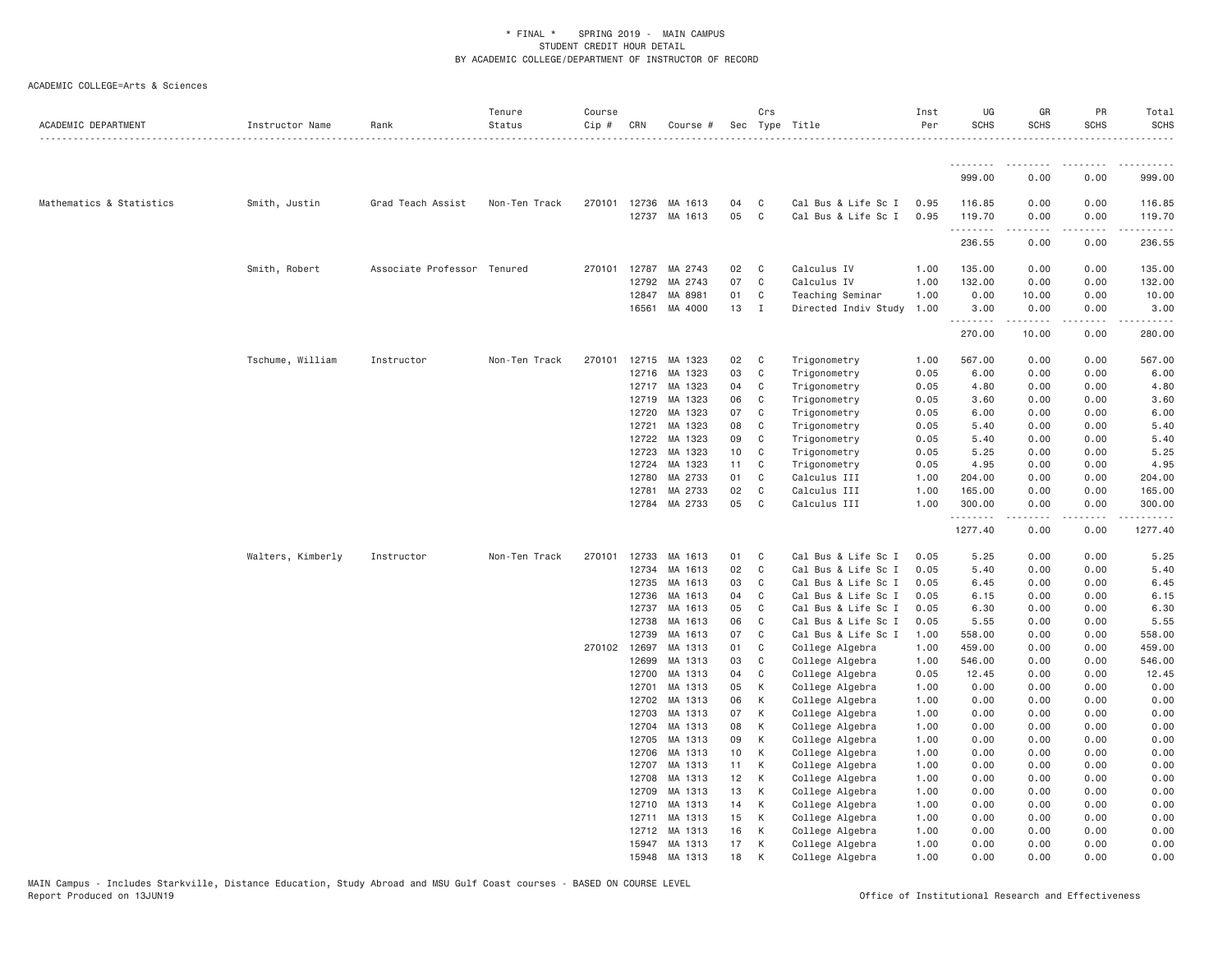| ACADEMIC DEPARTMENT      | Instructor Name                                  | Rank                              | Tenure<br>Status | Course<br>Cip# | CRN          | Course #             |       | Crs          | Sec Type Title            | Inst<br>Per | UG<br><b>SCHS</b> | GR<br><b>SCHS</b>   | PR<br><b>SCHS</b>           | Total<br><b>SCHS</b>                                                                                                                                          |
|--------------------------|--------------------------------------------------|-----------------------------------|------------------|----------------|--------------|----------------------|-------|--------------|---------------------------|-------------|-------------------|---------------------|-----------------------------|---------------------------------------------------------------------------------------------------------------------------------------------------------------|
| Mathematics & Statistics | Walters, Kimberly                                | Instructor                        | Non-Ten Track    |                | 270102 15949 | MA 1313              | 19    | К            | College Algebra           | 1.00        | 0.00              | 0.00                | 0.00                        | 0.00                                                                                                                                                          |
|                          |                                                  |                                   |                  |                |              | 15951 MA 1313        | 20    | K            | College Algebra           | 1.00        | 0.00<br><b></b>   | 0.00<br><u>.</u>    | 0.00<br>.                   | 0.00<br><u>.</u>                                                                                                                                              |
|                          |                                                  |                                   |                  |                |              |                      |       |              |                           |             | 1610.55           | 0.00                | 0.00                        | 1610.55                                                                                                                                                       |
|                          | Wang, Jilu                                       | Visiting Assist Pro Non-Ten Track |                  | 270101         |              | 12782 MA 2733        | 03    | C            | Calculus III              | 1.00        | 63.00             | 0.00                | 0.00                        | 63.00                                                                                                                                                         |
|                          |                                                  |                                   |                  |                |              | 12783 MA 2733        | 04    | $\mathsf{C}$ | Calculus III              | 1.00        | 96.00<br>.        | 0.00                | 0.00<br>د د د د             | 96.00<br>.                                                                                                                                                    |
|                          |                                                  |                                   |                  |                |              |                      |       |              |                           |             | 159.00            | 0.00                | 0.00                        | 159.00                                                                                                                                                        |
|                          | Woodard, Kelly                                   | Lecturer                          | Non-Ten Track    |                | 270101 14364 | MA 0103              | 501 C |              | Intermediate Algebra 1.00 |             | 51.00             | 0.00                | 0.00                        | 51.00                                                                                                                                                         |
|                          |                                                  |                                   |                  |                | 14366        | MA 1323              | 501 C |              | Trigonometry              | 1.00        | 57.00             | 0.00                | 0.00                        | 57.00                                                                                                                                                         |
|                          |                                                  |                                   |                  |                | 14367        | MA 1413              | 501 C |              | Structure Real Numbe      | 1.00        | 63.00             | 0.00                | 0.00                        | 63.00                                                                                                                                                         |
|                          |                                                  |                                   |                  |                | 14368        | MA 1423              | 501 C |              | Problem Solving Real      | 1.00        | 78.00             | 0.00                | 0.00                        | 78.00                                                                                                                                                         |
|                          |                                                  |                                   |                  |                |              | 14369 MA 1433        | 501 C |              | Informal Geom & Meas      | 1.00        | 27.00<br>.        | 0.00<br><b>.</b>    | 0.00<br>.                   | 27.00<br>.                                                                                                                                                    |
|                          |                                                  |                                   |                  |                |              |                      |       |              |                           |             | 276.00            | 0.00                | 0.00                        | 276.00                                                                                                                                                        |
|                          | Woody, Jonathan                                  | Associate Professor Tenured       |                  | 270501         |              | 13743 ST 8114        | 01    | B            | Statistical Methods       | 1.00        | 0.00              | 76.00               | 0.00                        | 76.00                                                                                                                                                         |
|                          |                                                  |                                   |                  |                |              | 15128 ST 8951        | 01    | C            | Seminar In Stat           | 1.00        | 0.00              | 7.00                | 0.00                        | 7.00                                                                                                                                                          |
|                          |                                                  |                                   |                  |                |              |                      |       |              |                           |             | 0.00              | .<br>83.00          | .<br>0.00                   | .<br>83.00                                                                                                                                                    |
|                          | Wu, Tung-Lung                                    | Assistant Professor Ten Track     |                  | 270501         | 15126        | ST 8413              | 01    | C            | Multiv Stat Meths         | 1.00        | 0.00              | 21.00               | 0.00                        | 21.00                                                                                                                                                         |
|                          |                                                  |                                   |                  |                | 16105        | ST 4000              | 01    | $\mathbf{I}$ | Directed Indiv Study      | 1.00        | 3.00              | 0.00                | 0.00                        | 3.00                                                                                                                                                          |
|                          |                                                  |                                   |                  |                |              | 16111 ST 7000        | 01 I  |              | Directed Indiv Study      | 1.00        | 0.00              | 3.00                | 0.00                        | 3.00                                                                                                                                                          |
|                          |                                                  |                                   |                  |                |              | 16965 ST 7000        | 03    | $\mathbf{I}$ | Directed Indiv Study 1.00 |             | 0.00              | 3.00                | 0.00                        | 3.00                                                                                                                                                          |
|                          |                                                  |                                   |                  |                |              |                      |       |              |                           |             | .<br>3.00         | <b>.</b><br>27.00   | د د د د<br>0.00             | $\frac{1}{2} \left( \frac{1}{2} \right) \left( \frac{1}{2} \right) \left( \frac{1}{2} \right) \left( \frac{1}{2} \right) \left( \frac{1}{2} \right)$<br>30.00 |
|                          | Xu, Xiangsheng                                   | Professor                         | Tenured          |                |              | 270101 12786 MA 2743 | 01    | C            | Calculus IV               | 1.00        | 126.00            | 0.00                | 0.00                        | 126.00                                                                                                                                                        |
|                          |                                                  |                                   |                  |                | 12794        | MA 2743              | 09    | C            | Calculus IV               | 1.00        | 132.00            | 0.00                | 0.00                        | 132.00                                                                                                                                                        |
|                          |                                                  |                                   |                  |                |              |                      |       |              |                           |             | .                 |                     | $\sim$ $\sim$ $\sim$ $\sim$ | .                                                                                                                                                             |
|                          |                                                  |                                   |                  |                |              |                      |       |              |                           |             | 258.00            | 0.00                | 0.00                        | 258.00                                                                                                                                                        |
|                          | Yarahmadian, Shantia Associate Professor Tenured |                                   |                  |                | 270101 15319 | MA 8323              | 01    | $\mathbf{C}$ | Ordinary Diff Eqn II 1.00 |             | 0.00              | 18.00               | 0.00                        | 18.00                                                                                                                                                         |
|                          |                                                  |                                   |                  |                | 15461        | MA 7000              | 01    | $\mathbf{I}$ | Directed Indiv Study      | 1.00        | 0.00              | 3.00                | 0.00                        | 3.00                                                                                                                                                          |
|                          |                                                  |                                   |                  |                | 270301 12841 | MA 8213              | 01    | C            | Appl Math II              | 1.00        | 0.00              | 15.00               | 0.00                        | 15.00                                                                                                                                                         |
|                          |                                                  |                                   |                  |                |              | 14372 MA 8213        | 501 C |              | Appl Math II              | 1.00        | 0.00<br>.         | 21.00<br>.          | 0.00<br>.                   | 21.00<br>.                                                                                                                                                    |
|                          |                                                  |                                   |                  |                |              |                      |       |              |                           |             | 0.00              | 57.00               | 0.00                        | 57.00                                                                                                                                                         |
|                          | Young, Danielle                                  | Lecturer                          | Non-Ten Track    |                | 270101 12727 | MA 1413              | 01    | C            | Structure Real Numbe      | 1.00        | 66.00             | 0.00                | 0.00                        | 66.00                                                                                                                                                         |
|                          |                                                  |                                   |                  |                | 12728        | MA 1413              | 02    | $\mathbb C$  | Structure Real Numbe      | 1.00        | 129.00            | 0.00                | 0.00                        | 129.00                                                                                                                                                        |
|                          |                                                  |                                   |                  |                | 12750        | MA 1723              | 01    | C            | Calculus II               | 1.00        | 204.00            | 0.00                | 0.00                        | 204.00                                                                                                                                                        |
|                          |                                                  |                                   |                  |                | 12752        | MA 1723              | 03    | C            | Calculus II-SI            | 1.00        | 144.00            | 0.00                | 0.00                        | 144.00                                                                                                                                                        |
|                          |                                                  |                                   |                  |                |              | 12757 MA 1723        | 08    | C            | Calculus II-SI            | 1.00        | 195.00<br>.       | 0.00<br>$- - - - -$ | 0.00<br>.                   | 195.00<br>.                                                                                                                                                   |
|                          |                                                  |                                   |                  |                |              |                      |       |              |                           |             | 738.00            | 0.00                | 0.00                        | 738.00                                                                                                                                                        |
|                          | Zhang, Xiao                                      | Non-Employee                      | Not Applicable   |                |              | 270501 12763 MA 2113 | 03    | B            | Intro to Stats            | 0.05        | 1.50<br>.         | 0.00<br>.           | 0.00<br>.                   | 1.50<br>.                                                                                                                                                     |
|                          |                                                  |                                   |                  |                |              |                      |       |              |                           |             | 1.50              | 0.00                | 0.00                        | 1.50                                                                                                                                                          |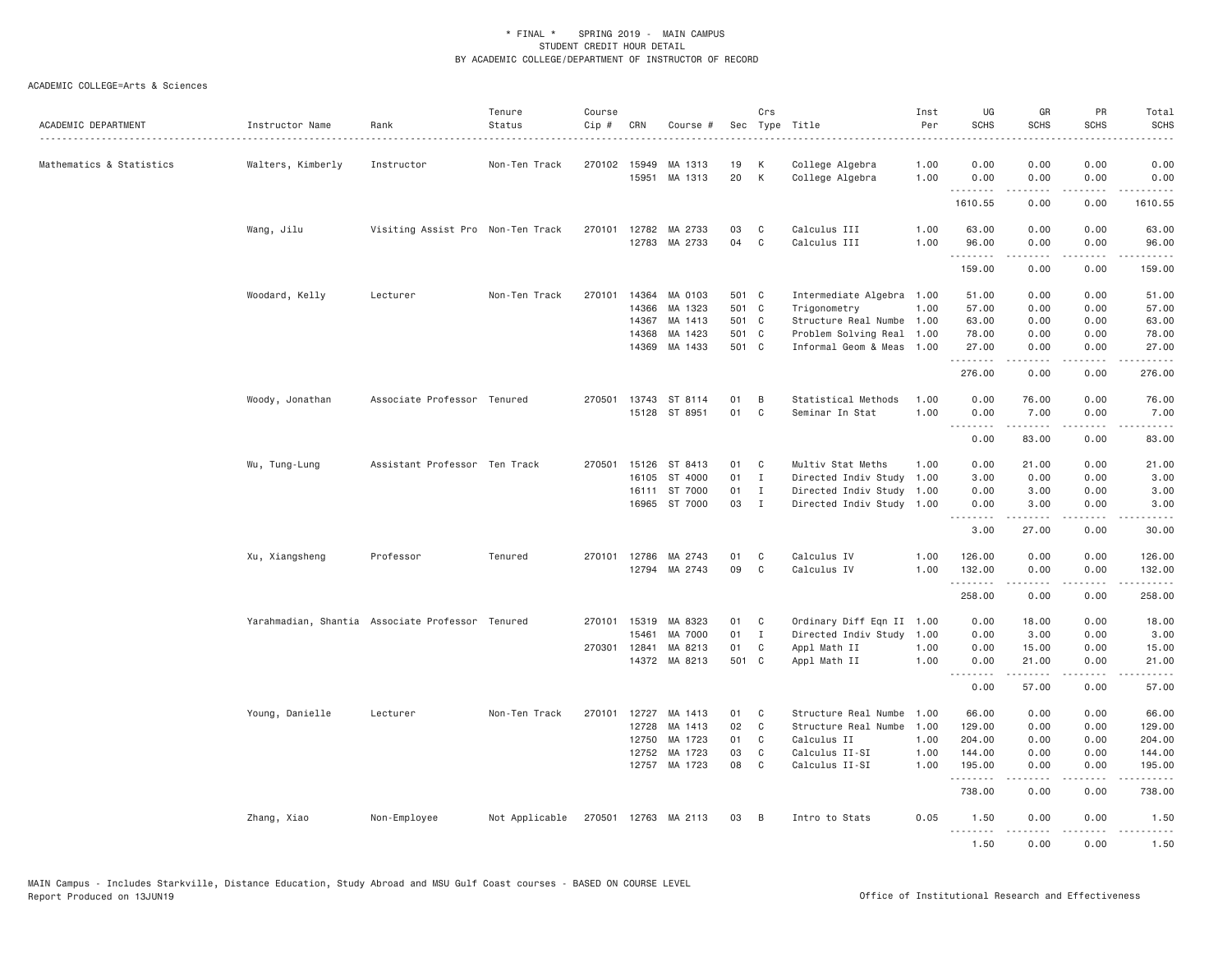| ACADEMIC DEPARTMENT                                                                                        | Instructor Name | Rank                          | Tenure<br>Status | Course<br>Cip #  | CRN                              | Course #                                 |                            | Crs        | Sec Type Title                                                                               | Inst<br>Per          | UG<br><b>SCHS</b>                    | GR<br><b>SCHS</b>                       | PR<br><b>SCHS</b>                    | Total<br>SCHS                           |
|------------------------------------------------------------------------------------------------------------|-----------------|-------------------------------|------------------|------------------|----------------------------------|------------------------------------------|----------------------------|------------|----------------------------------------------------------------------------------------------|----------------------|--------------------------------------|-----------------------------------------|--------------------------------------|-----------------------------------------|
| Mathematics & Statistics                                                                                   | Zhang, Xu       | Assistant Professor Ten Track |                  | 270101           | 12826<br>16089                   | MA 4323<br>15318 MA 6323<br>MA 9000      | 01<br>01<br>06             | - C<br>- D | Numerical Anal II<br>Numerical Anal II<br>Research / Diss                                    | 1.00<br>1.00<br>1.00 | 66.00<br>0.00<br>0.00                | 0.00<br>9.00<br>9.00                    | 0.00<br>0.00<br>0.00                 | 66.00<br>9.00<br>9,00                   |
|                                                                                                            |                 |                               |                  |                  |                                  |                                          |                            |            |                                                                                              |                      | 66.00                                | 18.00                                   | .<br>0.00                            | 84.00                                   |
|                                                                                                            | Zhou, Qian      | Assistant Professor Ten Track |                  | 270101<br>270501 | 16915<br>13747<br>15125<br>16957 | MA 7000<br>ST 8533<br>ST 8263<br>ST 7000 | 07 I<br>01 C<br>01 C<br>02 |            | Directed Indiv Study 1.00<br>Applied Probability<br>Adv Reg Analysis<br>Directed Indiv Study | 1.00<br>1.00<br>1.00 | 0.00<br>0.00<br>0.00<br>0.00<br>0.00 | 3.00<br>27.00<br>24.00<br>3.00<br>57.00 | 0.00<br>0.00<br>0.00<br>0.00<br>0.00 | 3.00<br>27.00<br>24.00<br>3,00<br>57.00 |
| =====================================<br>Mathematics & Statistics<br>===================================== |                 |                               |                  |                  |                                  |                                          |                            |            |                                                                                              |                      | 16599.00<br>========                 | ========<br>738,00<br>========          | ---------<br>0.00<br>---------       | ==========<br>17337.00<br>==========    |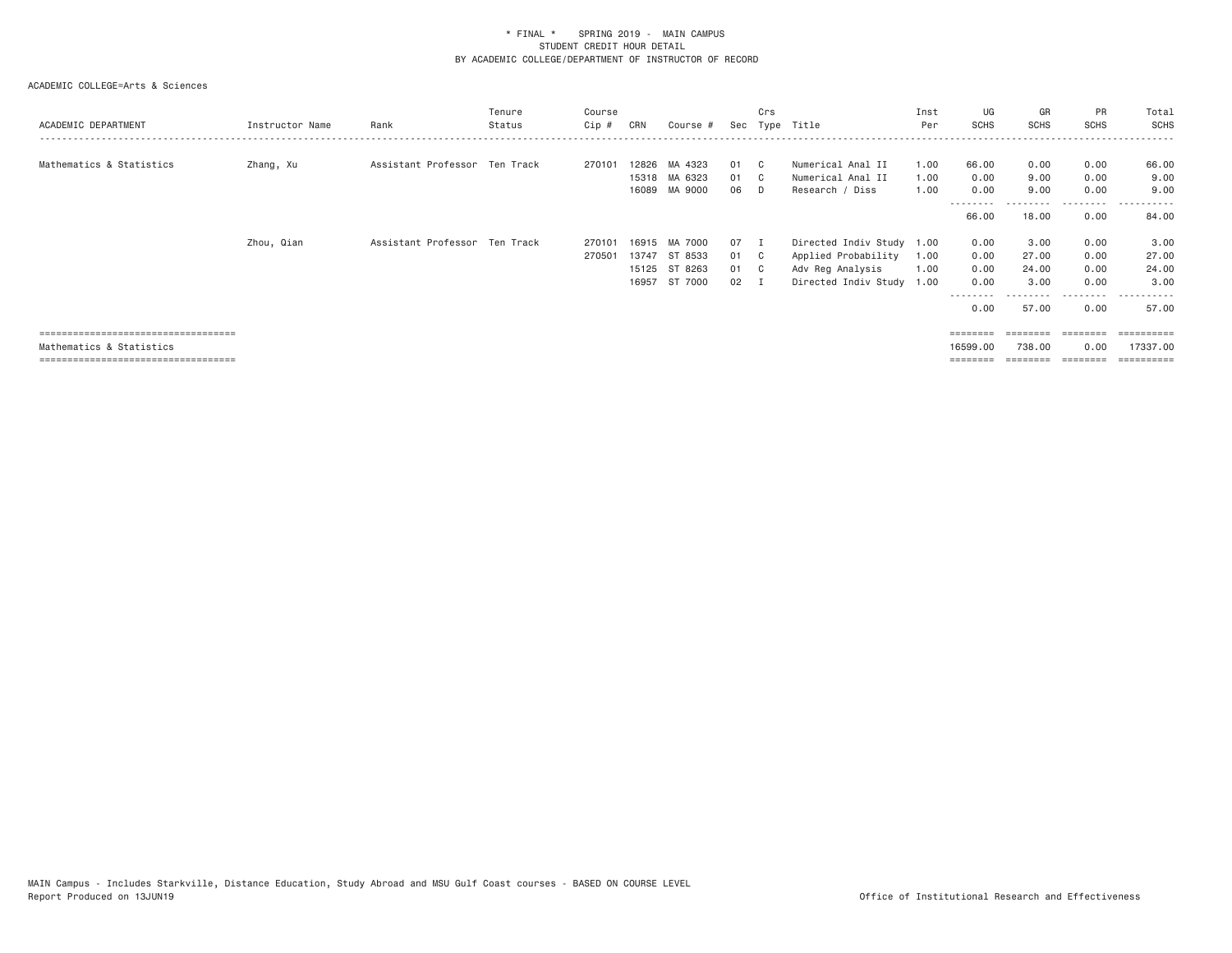| ACADEMIC DEPARTMENT                   | Instructor Name | Rank         | Tenure<br>Status | Course<br>Cip # | CRN | Course #             | Sec          | Crs            | Type Title                | Inst<br>Per | UG<br><b>SCHS</b> | GR<br><b>SCHS</b> | PR<br><b>SCHS</b>  | Total<br><b>SCHS</b> |
|---------------------------------------|-----------------|--------------|------------------|-----------------|-----|----------------------|--------------|----------------|---------------------------|-------------|-------------------|-------------------|--------------------|----------------------|
|                                       |                 |              |                  |                 |     |                      |              |                |                           |             |                   |                   |                    |                      |
| Military Science                      | McNutt, Shawn   | Non-Employee | Not Applicable   |                 |     | 131314 13160 PE 3111 | 01           | <b>L</b>       | Adv Mil Phy Fit           | 1.00        | 56.00             | 0.00              | 0.00               | 56.00                |
|                                       |                 |              |                  | 280503          |     | 12971 MS 3123        | 01           | C <sub>c</sub> | Adv Mil Skills II         | 1.00        | 24.00             | 0.00              | 0.00               | 24.00                |
|                                       |                 |              |                  |                 |     | 12972 MS 3123        | 02           | - C            | Adv Mil Skills II         | 1.00        | 33.00             | 0.00              | 0.00               | 33.00                |
|                                       |                 |              |                  |                 |     | 12973 MS 4124        | 01           | - B            | Transition to Lieute      | 0.25        | 15.00             | 0.00              | 0.00               | 15.00                |
|                                       |                 |              |                  |                 |     | 12974 MS 4124        | 02           | <b>B</b>       | Transition to Lieute 0.25 |             | 11.00<br>.        | 0.00              | 0.00<br>. <b>.</b> | 11.00                |
|                                       |                 |              |                  |                 |     |                      |              |                |                           |             | 139.00            | -----<br>0.00     | 0.00               | 139.00               |
|                                       | Sarrette, David | Non-Employee | Not Applicable   | 280503          |     | 12973 MS 4124        | 01           | B              | Transition to Lieute 0.75 |             | 45.00             | 0.00              | 0.00               | 45.00                |
|                                       |                 |              |                  |                 |     | 12974 MS 4124        | 02           | B              | Transition to Lieute      | 0.75        | 33.00             | 0.00              | 0.00               | 33.00                |
|                                       |                 |              |                  |                 |     | 16812 MS 4000        | $01 \quad I$ |                | Dir Indiv Study           | 1.00        | 1.00              | 0.00              | 0.00               | 1.00                 |
|                                       |                 |              |                  |                 |     | 16814 MS 4000        | 03           | I.             | Dir Indiv Study           | 1.00        | 1.00              | 0.00              | 0.00               | 1.00                 |
|                                       |                 |              |                  |                 |     | 16815 MS 4000        | 04           | $\blacksquare$ | Dir Indiv Study           | 1.00        | 1.00              | 0.00              | 0.00               | 1.00                 |
|                                       |                 |              |                  |                 |     | 16816 MS 4000        | 05           | I.             | Dir Indiv Study           | 1.00        | 1.00              | 0.00              | 0.00               | 1.00                 |
|                                       |                 |              |                  |                 |     | 16817 MS 4000        | 06           | $\blacksquare$ | Dir Indiv Study           | 1.00        | 1.00              | 0.00              | 0.00               | 1.00                 |
|                                       |                 |              |                  |                 |     |                      |              |                |                           |             | 83.00             | 0.00              | 0.00               | 83.00                |
|                                       | Vazquez, Luis   | Non-Employee | Not Applicable   | 280503          |     | 12969 MS 2123        | 01           | $\mathbf{C}$   | Tactics & Officershi 1.00 |             | 42.00             | 0.00              | 0.00               | 42.00                |
|                                       |                 |              |                  |                 |     | 12970 MS 2123        | 02           | $\mathbf{C}$   | Tactics & Officershi      | 1.00        | 54.00             | 0.00              | 0.00               | 54.00                |
|                                       |                 |              |                  |                 |     | 16872 MS 4000        | 07           | $\blacksquare$ | Dir Indiv Study           | 1.00        | 1.00              | 0.00              | 0.00               | 1.00                 |
|                                       |                 |              |                  |                 |     |                      |              |                |                           |             | 97.00             | 0.00              | 0.00               | 97.00                |
| ====================================  |                 |              |                  |                 |     |                      |              |                |                           |             | ========          | <b>ESSESSE</b>    | ========           | EEEEEEEEE            |
| Military Science                      |                 |              |                  |                 |     |                      |              |                |                           |             | 319.00            | 0.00              | 0.00               | 319.00               |
| ===================================== |                 |              |                  |                 |     |                      |              |                |                           |             | ========          | ========          | ========           | ==========           |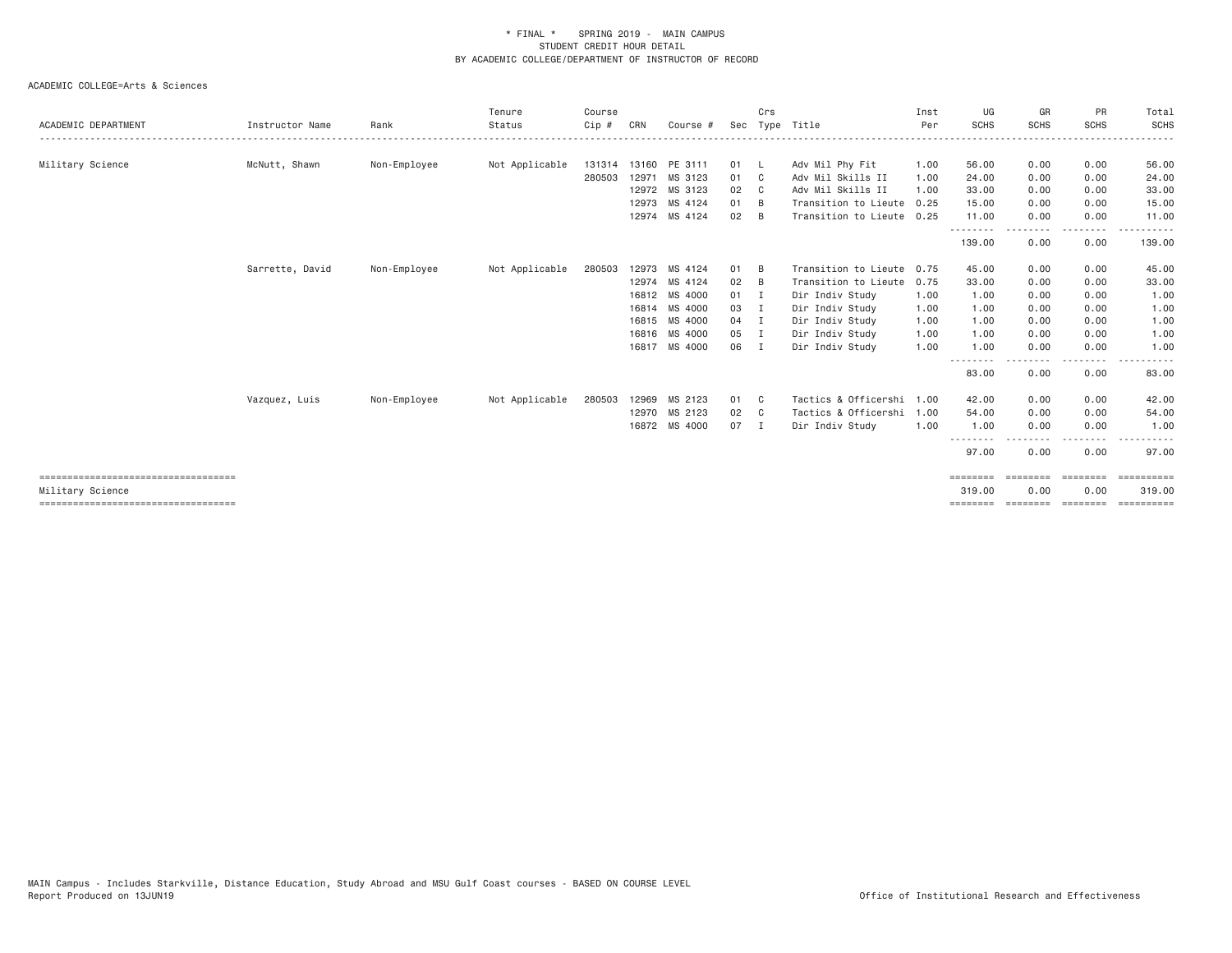| ACADEMIC DEPARTMENT   | Instructor Name               | Rank                          | Tenure<br>Status | Course<br>Cip # | CRN   | Course #                   |                         | Crs          | Sec Type Title                          | Inst<br>Per  | UG<br><b>SCHS</b> | GR<br><b>SCHS</b>                                                                                                                                            | PR<br><b>SCHS</b> | Total<br><b>SCHS</b> |
|-----------------------|-------------------------------|-------------------------------|------------------|-----------------|-------|----------------------------|-------------------------|--------------|-----------------------------------------|--------------|-------------------|--------------------------------------------------------------------------------------------------------------------------------------------------------------|-------------------|----------------------|
| Philosophy & Religion | Bickle, John                  | Professor                     | Tenured          | 240101 12540    |       | HON 4093                   | H <sub>10</sub> S       |              | Honors Thesis                           | 1.00         | 3.00              | 0.00                                                                                                                                                         | 0.00              | 3.00                 |
|                       |                               |                               |                  | 380103          |       | 13331 PHI 3013             | 01                      | $\mathbf{C}$ | <b>Business Ethics</b>                  | 1.00         | 117.00<br>.       | 0.00<br>$\frac{1}{2} \left( \frac{1}{2} \right) \left( \frac{1}{2} \right) \left( \frac{1}{2} \right) \left( \frac{1}{2} \right) \left( \frac{1}{2} \right)$ | 0.00<br>.         | 117.00<br>.          |
|                       |                               |                               |                  |                 |       |                            |                         |              |                                         |              | 120.00            | 0.00                                                                                                                                                         | 0.00              | 120.00               |
|                       | Bisson, Albert                | Instructor                    | Non-Ten Track    | 240101          | 12514 | HON 2003                   | H02 I                   |              | Oxbridge Tutorial                       | 1.00         | 3.00              | 0.00                                                                                                                                                         | 0.00              | 3.00                 |
|                       |                               |                               |                  | 380201          | 13625 | REL 1103                   | HO1 C                   |              | Honors Intro To Reli 1.00               |              | 63.00             | 0.00                                                                                                                                                         | 0.00              | 63.00                |
|                       |                               |                               |                  |                 | 13630 | REL 3223                   | 01                      | C            | World Religions II                      | 1.00         | 120.00            | 0.00                                                                                                                                                         | 0.00              | 120.00               |
|                       |                               |                               |                  | 380203          | 13626 | REL 1223                   | 01                      | C            | Intr To New Test                        | 1.00         | 132.00            | 0.00                                                                                                                                                         | 0.00              | 132.00               |
|                       |                               |                               |                  |                 |       | 14694 REL 3493             | 01                      | $\mathbf{C}$ | Pauline Theology                        | 1.00         | 114.00<br>.       | 0.00<br>.                                                                                                                                                    | 0.00              | 114.00<br>.          |
|                       |                               |                               |                  |                 |       |                            |                         |              |                                         |              | 432.00            | 0.00                                                                                                                                                         | 0.00              | 432.00               |
|                       | Boyce, Kristin                | Assistant Professor Ten Track |                  | 240101          | 12508 | HON 1163                   | H01 S                   |              | The Quest I                             | 1.00         | 42.00             | 0.00                                                                                                                                                         | 0.00              | 42.00                |
|                       |                               |                               |                  | 380102          | 13321 | PHI 1113                   | 06                      | C            | Intro To Logic                          | 1.00         | 141.00<br>.       | 0.00                                                                                                                                                         | 0.00<br>.         | 141.00<br>.          |
|                       |                               |                               |                  |                 |       |                            |                         |              |                                         |              | 183.00            | .<br>0.00                                                                                                                                                    | 0.00              | 183.00               |
|                       | Bruno, Michael                | Assistant Professor Ten Track |                  | 380101          | 13311 | PHI 1103                   | 03                      | C            | Intro To Philosophy                     | 1.00         | 123.00            | 0.00                                                                                                                                                         | 0.00              | 123.00               |
|                       |                               |                               |                  |                 | 13312 | PHI 1103                   | 04                      | C            | Intro To Philosophy                     | 1.00         | 138.00            | 0.00                                                                                                                                                         | 0.00              | 138.00               |
|                       |                               |                               |                  | 380103          |       | 13325 PHI 1123             | 04                      | C            | Intro To Ethics                         | 1.00         | 132.00            | 0.00                                                                                                                                                         | 0.00              | 132.00               |
|                       |                               |                               |                  |                 |       |                            |                         |              |                                         |              | .<br>393.00       | .<br>0.00                                                                                                                                                    | د د د د<br>0.00   | 2.2.2.2.2.<br>393.00 |
|                       | Clifford, Michael             | Professor                     | Tenured          | 380101          | 14676 | PHI 3113                   | 01                      | $\mathbf{C}$ | Philosophy Of Law                       | 1.00         | 33.00             | 0.00                                                                                                                                                         | 0.00              | 33.00                |
|                       |                               |                               |                  | 380103          | 14405 | PHI 3013                   | 501 C                   |              | <b>Business Ethics</b>                  | 1.00         | 66.00             | 0.00                                                                                                                                                         | 0.00              | 66.00                |
|                       |                               |                               |                  |                 |       | 14674 PHI 3013             | 02                      | $\mathbf{C}$ | <b>Business Ethics</b>                  | 1.00         | 102.00            | 0.00                                                                                                                                                         | 0.00              | 102.00               |
|                       |                               |                               |                  |                 |       |                            |                         |              |                                         |              | .<br>201.00       | 0.00                                                                                                                                                         | .<br>0.00         | <u>.</u><br>201.00   |
|                       |                               |                               | Non-Ten Track    | 380201          | 13620 | REL 1103                   | 02                      | C            |                                         | 1.00         | 135.00            | 0.00                                                                                                                                                         | 0.00              |                      |
|                       | Derby, Timothy                | Lecturer                      |                  |                 | 13621 | REL 1103                   | 03                      | C            | Intro To Religion<br>Intro To Religion  | 1.00         | 132.00            | 0.00                                                                                                                                                         | 0.00              | 135.00<br>132.00     |
|                       |                               |                               |                  |                 |       | 14426 REL 1103             | 501 C                   |              | Intro To Religion                       | 1.00         | 99.00             | 0.00                                                                                                                                                         | 0.00              | 99.00                |
|                       |                               |                               |                  |                 |       |                            |                         |              |                                         |              | .<br>366.00       | .<br>0.00                                                                                                                                                    | د د د د<br>0.00   | .<br>366.00          |
|                       |                               |                               |                  |                 |       |                            |                         |              |                                         |              |                   |                                                                                                                                                              |                   |                      |
|                       | Hall, Alicia                  | Assistant Professor Ten Track |                  | 380102          | 13320 | PHI 1113                   | 05                      | C            | Intro To Logic                          | 1.00         | 123.00            | 0.00                                                                                                                                                         | 0.00              | 123.00               |
|                       |                               |                               |                  | 380103 13327    |       | PHI 1123<br>13330 PHI 1123 | 06<br>H <sub>01</sub> C | C            | Intro To Ethics<br>Intro To Ethics - Ho | 1.00<br>1.00 | 141.00<br>75.00   | 0.00<br>0.00                                                                                                                                                 | 0.00<br>0.00      | 141.00<br>75.00      |
|                       |                               |                               |                  |                 |       |                            |                         |              |                                         |              | .<br>339.00       | .<br>0.00                                                                                                                                                    | .<br>0.00         | .<br>339.00          |
|                       |                               |                               |                  |                 |       |                            |                         |              |                                         |              |                   |                                                                                                                                                              |                   |                      |
|                       | Hammons, Christopher Lecturer |                               | Non-Ten Track    | 380102 14403    |       | PHI 1113                   | 501 C                   |              | Intro To Logic                          | 1.00         | 24.00             | 0.00                                                                                                                                                         | 0.00              | 24.00                |
|                       |                               |                               |                  | 380103          |       | 14404 PHI 1123             | 501 C                   |              | Intro To Ethics                         | 1.00         | 39.00<br>.        | 0.00<br>-----                                                                                                                                                | 0.00<br>.         | 39.00<br>ه د د د د   |
|                       |                               |                               |                  |                 |       |                            |                         |              |                                         |              | 63.00             | 0.00                                                                                                                                                         | 0.00              | 63.00                |
|                       | Holt, Dale                    | Professor                     | Tenured          | 380101          | 14679 | PHI 3123                   | 01                      | C            | Phil Of Religion                        | 1.00         | 111.00            | 0.00                                                                                                                                                         | 0.00              | 111.00               |
|                       |                               |                               |                  | 380102 13319    |       | PHI 1113                   | 04                      | C            | Intro To Logic                          | 1.00         | 135.00            | 0.00                                                                                                                                                         | 0.00              | 135.00               |
|                       |                               |                               |                  |                 |       | 380103 13326 PHI 1123      | 05                      | C            | Intro To Ethics                         | 1.00         | 132.00<br>.       | 0.00<br>.                                                                                                                                                    | 0.00<br>.         | 132.00<br>.          |
|                       |                               |                               |                  |                 |       |                            |                         |              |                                         |              | 378.00            | 0.00                                                                                                                                                         | 0.00              | 378.00               |
|                       | Johnson, Gregory              | Instructor                    | Non-Ten Track    |                 |       | 380101 13315 PHI 1103      | 07                      | $\mathbf{C}$ | Intro To Philosophy                     | 1.00         | 111.00            | 0.00                                                                                                                                                         | 0.00              | 111.00               |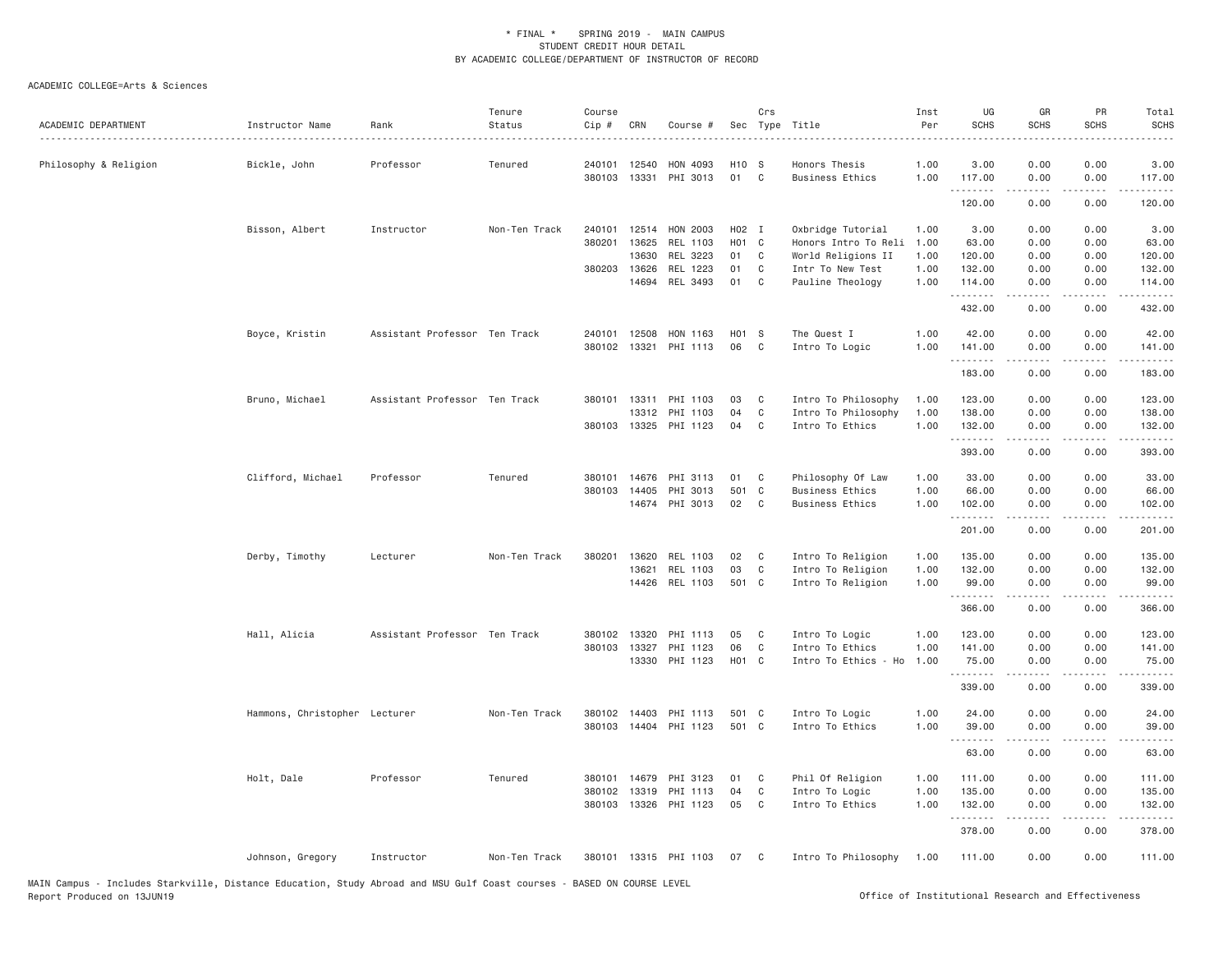| ACADEMIC DEPARTMENT   | Instructor Name    | Rank                          | Tenure<br>Status | Course<br>Cip # | CRN          | Course #              |              | Crs          | Sec Type Title            | Inst<br>Per | UG<br><b>SCHS</b> | GR<br><b>SCHS</b>                                                                                                                                            | PR<br><b>SCHS</b> | Total<br><b>SCHS</b> |
|-----------------------|--------------------|-------------------------------|------------------|-----------------|--------------|-----------------------|--------------|--------------|---------------------------|-------------|-------------------|--------------------------------------------------------------------------------------------------------------------------------------------------------------|-------------------|----------------------|
| Philosophy & Religion | Johnson, Gregory   | Instructor                    | Non-Ten Track    |                 |              | 380101 14547 PHI 1103 | 501 C        |              | Intro To Philosophy       | 1.00        | 48.00             | 0.00                                                                                                                                                         | 0.00              | 48.00                |
|                       |                    |                               |                  |                 |              |                       |              |              |                           |             | 159.00            | 0.00                                                                                                                                                         | 0.00              | 159.00               |
|                       | Kallfelz, William  | Instructor                    | Non-Ten Track    |                 | 240101 12542 | HON 4093              | H12 S        |              | Honors Thesis             | 1.00        | 3.00              | 0.00                                                                                                                                                         | 0.00              | 3.00                 |
|                       |                    |                               |                  |                 | 380101 15314 | PHI 3323              | 02           | C            | Medical Ethics            | 1.00        | 96.00             | 0.00                                                                                                                                                         | 0.00              | 96.00                |
|                       |                    |                               |                  |                 | 16423        | PHI 4000              | 03           | $\mathbf{I}$ | Directed Indiv Study      | 1.00        | 3.00              | 0.00                                                                                                                                                         | 0.00              | 3.00                 |
|                       |                    |                               |                  |                 | 16518        | PHI 7000              | $01 \quad I$ |              | Directed Indiv Study      | 1.00        | 0.00              | 3.00                                                                                                                                                         | 0.00              | 3.00                 |
|                       |                    |                               |                  | 380201          | 13619        | REL 1103              | 01           | $\mathbf{C}$ | Intro To Religion         | 1.00        | 129.00            | 0.00                                                                                                                                                         | 0.00              | 129.00               |
|                       |                    |                               |                  |                 | 14692        | REL 1103              | 04           | $\mathbf{C}$ | Intro To Religion         | 1.00        | 135.00            | 0.00                                                                                                                                                         | 0.00              | 135.00               |
|                       |                    |                               |                  |                 | 14693        | REL 3133              | 01           | S            | Seminar in Religion       | 1.00        | 21.00<br>.        | 0.00<br>$\frac{1}{2} \left( \frac{1}{2} \right) \left( \frac{1}{2} \right) \left( \frac{1}{2} \right) \left( \frac{1}{2} \right) \left( \frac{1}{2} \right)$ | 0.00<br>.         | 21.00<br>.           |
|                       |                    |                               |                  |                 |              |                       |              |              |                           |             | 387.00            | 3.00                                                                                                                                                         | 0.00              | 390.00               |
|                       | McGuire, Mara      | Non-Faculty                   | Not Applicable   |                 |              | 380101 13309 PHI 1103 | 01 C         |              | Intro To Philosophy       | 1.00        | 132.00            | 0.00                                                                                                                                                         | 0.00              | 132.00               |
|                       |                    |                               |                  |                 |              |                       |              |              |                           |             | 132.00            | 0.00                                                                                                                                                         | 0.00              | 132.00               |
|                       | Moffatt, Barton    | Associate Professor Tenured   |                  |                 | 380101 13336 | PHI 3323              | 01           | C            | Medical Ethics            | 1.00        | 96.00             | 0.00                                                                                                                                                         | 0.00              | 96.00                |
|                       |                    |                               |                  |                 | 14680        | PHI 4173              | 01           | $\mathbf{C}$ | Philosophy of Biolog      | 1.00        | 18.00             | 0.00                                                                                                                                                         | 0.00              | 18.00                |
|                       |                    |                               |                  |                 | 14691        | PHI 3323              | H01 C        |              | Medical Ethics            | 1.00        | 54.00             | 0.00                                                                                                                                                         | 0.00              | 54.00                |
|                       |                    |                               |                  |                 |              |                       |              |              |                           |             | .<br>168.00       | .<br>0.00                                                                                                                                                    | .<br>0.00         | .<br>168.00          |
|                       | Montgomery, Robert | Lecturer                      | Non-Ten Track    | 380201          | 13622        | REL 1103              | 05           | $\mathbf{C}$ | Intro To Religion         | 1.00        | 132.00            | 0.00                                                                                                                                                         | 0.00              | 132.00               |
|                       |                    |                               |                  |                 | 13623        | REL 1103              | 06           | $\mathbf{C}$ | Intro To Religion         | 1.00        | 135.00            | 0.00                                                                                                                                                         | 0.00              | 135.00               |
|                       |                    |                               |                  |                 | 451101 13662 | SO 1003               | 06           | C            | Intro To Sociology        | 1.00        | 237.00            | 0.00                                                                                                                                                         | 0.00              | 237.00               |
|                       |                    |                               |                  |                 | 13663        | SO 1003               | 07           | $\mathbf{C}$ | Intro To Sociology        | 1.00        | 234.00<br>.       | 0.00<br>المتمام المتعاد                                                                                                                                      | 0.00<br>.         | 234.00               |
|                       |                    |                               |                  |                 |              |                       |              |              |                           |             | 738.00            | 0.00                                                                                                                                                         | 0.00              | 738.00               |
|                       | Neal, Anthony      | Assistant Professor Ten Track |                  |                 | 240101 12511 | HON 1173              | H02 S        |              | The Quest II              | 1.00        | 30.00             | 0.00                                                                                                                                                         | 0.00              | 30.00                |
|                       |                    |                               |                  |                 |              | 12512 HON 1173        | H03 S        |              | The Quest II              | 1.00        | 36.00<br>.        | 0.00                                                                                                                                                         | 0.00              | 36.00                |
|                       |                    |                               |                  |                 |              |                       |              |              |                           |             | 66.00             | 0.00                                                                                                                                                         | 0.00              | 66.00                |
|                       | Roche, Michael     | Lecturer                      | Non-Ten Track    |                 | 380101 13310 | PHI 1103              | 02           | $\mathbf{C}$ | Intro To Philosophy       | 1.00        | 135.00            | 0.00                                                                                                                                                         | 0.00              | 135.00               |
|                       |                    |                               |                  |                 | 13313        | PHI 1103              | 05           | $\mathbf{C}$ | Intro To Philosophy       | 1.00        | 135.00            | 0.00                                                                                                                                                         | 0.00              | 135.00               |
|                       |                    |                               |                  |                 |              | 380102 13318 PHI 1113 | 03           | $\mathbf{C}$ | Intro To Logic            | 1.00        | 135.00<br>.       | 0.00<br><b>.</b>                                                                                                                                             | 0.00<br>.         | 135.00<br><u>.</u>   |
|                       |                    |                               |                  |                 |              |                       |              |              |                           |             | 405.00            | 0.00                                                                                                                                                         | 0.00              | 405.00               |
|                       | Thompson, James    | Associate Professor Tenured   |                  | 380101          | 13332        | PHI 3033              | 01           | C            | Hi West Phil: Part I 1.00 |             | 42.00             | 0.00                                                                                                                                                         | 0.00              | 42.00                |
|                       |                    |                               |                  |                 | 380102 13316 | PHI 1113              | 01           | $\mathbf{C}$ | Intro To Logic            | 1.00        | 144.00            | 0.00                                                                                                                                                         | 0.00              | 144.00               |
|                       |                    |                               |                  |                 |              | 13317 PHI 1113        | 02 C         |              | Intro To Logic            | 1.00        | 141.00<br>.       | 0.00<br>. <u>.</u>                                                                                                                                           | 0.00<br>-----     | 141.00<br>.          |
|                       |                    |                               |                  |                 |              |                       |              |              |                           |             | 327.00            | 0.00                                                                                                                                                         | 0.00              | 327.00               |
|                       | Waite, Seth        | Non-Employee                  | Not Applicable   | 380103          |              | 13323 PHI 1123        | 02           | $\mathbf{C}$ | Intro To Ethics           | 1.00        | 123.00<br>.       | 0.00<br>$- - - - -$                                                                                                                                          | 0.00<br>.         | 123.00<br>1.1.1.1.1  |
|                       |                    |                               |                  |                 |              |                       |              |              |                           |             | 123.00            | 0.00                                                                                                                                                         | 0.00              | 123.00               |
|                       | Witt, Joseph       | Associate Professor Tenured   |                  |                 | 380201 13628 | REL 3033              | 01           | $\mathbf{C}$ | Theory & Method in R 1.00 |             | 36.00             | 0.00                                                                                                                                                         | 0.00              | 36.00                |
|                       |                    |                               |                  |                 | 13629        | REL 3113              | $CO1$ $C$    |              | Religions & Environm 1.00 |             | 48.00             | 0.00                                                                                                                                                         | 0.00              | 48.00                |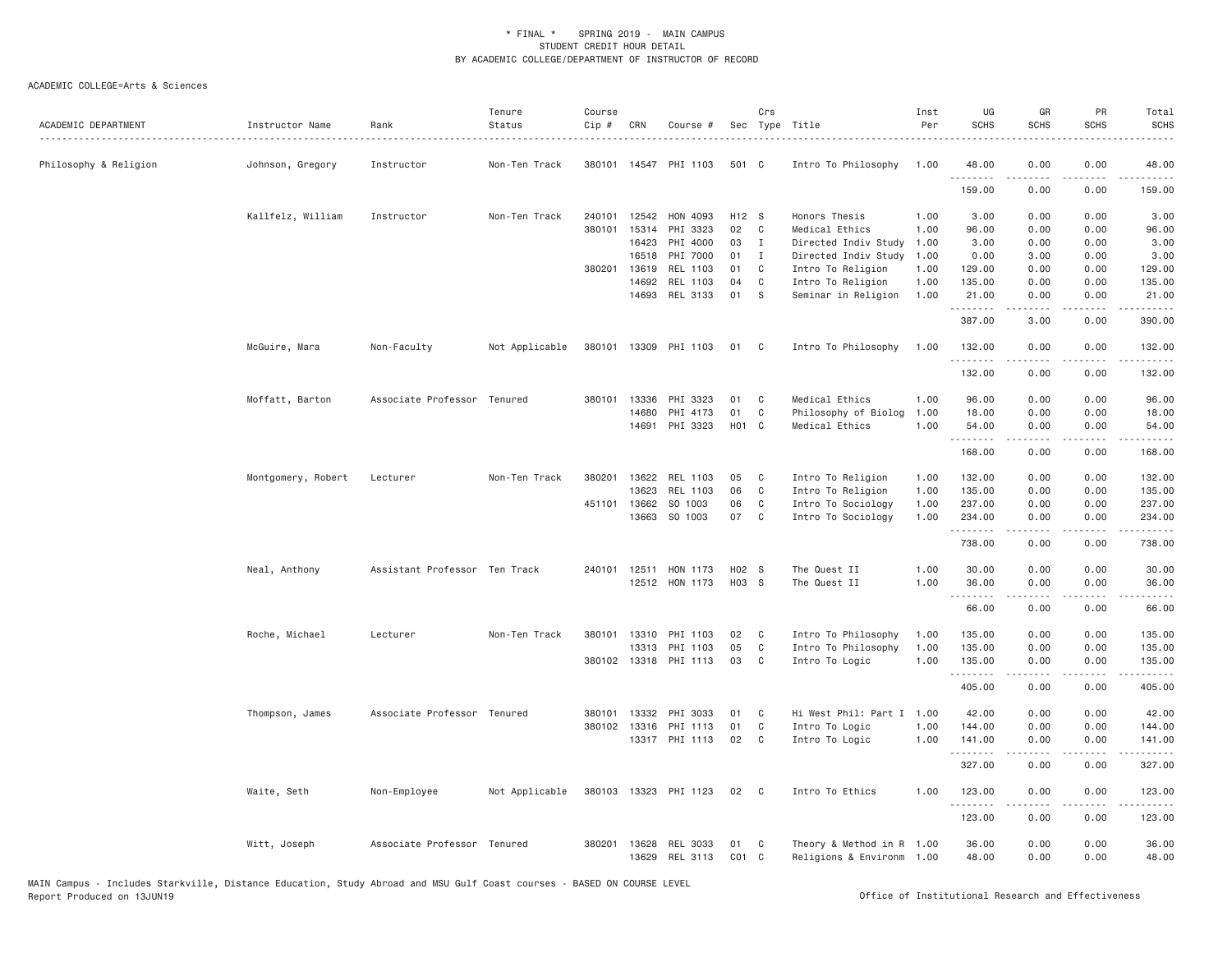| ACADEMIC DEPARTMENT                                                          | Instructor Name | Rank                          | Tenure<br>Status | Course<br>Cip #  | CRN   | Course #                                     |                | Crs<br>Sec Type              | Title                                                           | Inst<br>Per  | UG<br>SCHS                                                            | GR<br>SCHS                                     | PR<br><b>SCHS</b>                              | Total<br>SCHS                                         |
|------------------------------------------------------------------------------|-----------------|-------------------------------|------------------|------------------|-------|----------------------------------------------|----------------|------------------------------|-----------------------------------------------------------------|--------------|-----------------------------------------------------------------------|------------------------------------------------|------------------------------------------------|-------------------------------------------------------|
| Philosophy & Religion                                                        | Wylie, Danielle | Assistant Professor Ten Track |                  | 380101<br>380103 | 16929 | PHI 4000<br>13322 PHI 1123<br>13324 PHI 1123 | 04<br>01<br>03 | $\mathbb{C}$<br>$\mathbf{C}$ | Directed Indiv Study 1.00<br>Intro To Ethics<br>Intro To Ethics | 1.00<br>1.00 | ---------<br>84.00<br>3.00<br>135.00<br>132.00<br>---------<br>270.00 | .<br>0.00<br>0.00<br>0.00<br>0.00<br>.<br>0.00 | .<br>0.00<br>0.00<br>0.00<br>0.00<br>.<br>0.00 | .<br>84.00<br>3.00<br>135.00<br>132,00<br>.<br>270.00 |
| ------------------------------------<br>------------------------------------ |                 |                               |                  |                  |       |                                              |                |                              |                                                                 |              |                                                                       | --------<br>--------                           | --------<br>--------                           |                                                       |
| Philosophy & Religion                                                        |                 |                               |                  |                  |       |                                              |                |                              |                                                                 |              | 5334.00                                                               | 3,00                                           | 0.00                                           | 5337.00                                               |
| .===============================                                             |                 |                               |                  |                  |       |                                              |                |                              |                                                                 |              | $=$ = = = = = = =                                                     |                                                |                                                | $=$ ==========                                        |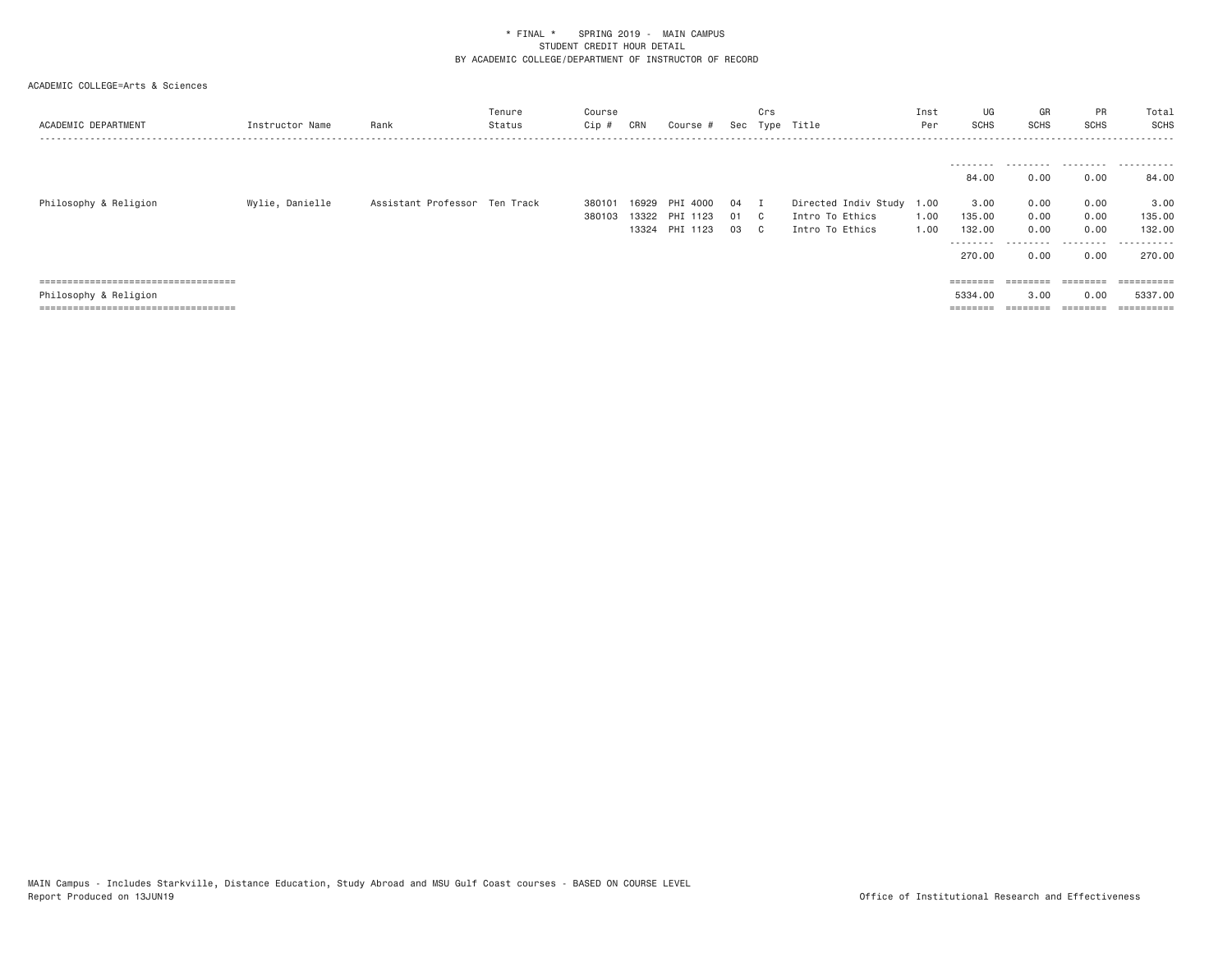| ACADEMIC DEPARTMENT | Instructor Name                        | Rank                                                  | Tenure<br>Status | Course<br>Cip # | CRN          | Course #                 |                   | Crs          | Sec Type Title                               | Inst<br>Per  | UG<br><b>SCHS</b>                   | GR<br><b>SCHS</b>                                                                                                                                    | PR<br>SCHS                          | Total<br><b>SCHS</b><br>$- - - -$                                                                                                                                                        |
|---------------------|----------------------------------------|-------------------------------------------------------|------------------|-----------------|--------------|--------------------------|-------------------|--------------|----------------------------------------------|--------------|-------------------------------------|------------------------------------------------------------------------------------------------------------------------------------------------------|-------------------------------------|------------------------------------------------------------------------------------------------------------------------------------------------------------------------------------------|
| Physics & Astronomy | Afanasjev, Anatoli                     | Professor                                             | Tenured          |                 | 400801 13303 | PH 6333<br>16304 PH 9000 | 01<br>02          | C<br>D       | Electromag Fields II 1.00<br>Research / Diss | 1.00         | 0.00<br>0.00                        | 30.00<br>9.00                                                                                                                                        | 0.00<br>0.00                        | 30.00<br>9.00                                                                                                                                                                            |
|                     |                                        |                                                       |                  |                 |              |                          |                   |              |                                              |              | $\sim$ $\sim$ $\sim$ $\sim$<br>0.00 | 39.00                                                                                                                                                | $\sim$ $\sim$ $\sim$ $\sim$<br>0.00 | 39.00                                                                                                                                                                                    |
|                     |                                        | Agbemava, Sylvester Grad Research Assis Non-Ten Track |                  |                 |              | 400801 13200 PH 1113     | 04                | $\mathbf{C}$ | Gen Physics I                                | 1.00         | 204.00                              | 0.00                                                                                                                                                 | 0.00                                | 204.00                                                                                                                                                                                   |
|                     |                                        |                                                       |                  |                 |              |                          |                   |              |                                              |              | .<br>204.00                         | .<br>0.00                                                                                                                                            | .<br>0.00                           | .<br>204.00                                                                                                                                                                              |
|                     | Ariunbold, Gombojav                    | Assistant Professor Ten Track                         |                  |                 |              | 400801 13246 PH 2213     | 03                | C            | Physics I                                    | 1.00         | 177.00                              | 0.00                                                                                                                                                 | 0.00                                | 177.00                                                                                                                                                                                   |
|                     |                                        |                                                       |                  |                 | 13247        | PH 2213<br>16647 PH 9000 | 04<br>15          | C<br>D       | Physics I<br>Research / Diss                 | 1.00<br>1.00 | 171.00<br>0.00                      | 0.00<br>3.00                                                                                                                                         | 0.00<br>0.00                        | 171.00<br>3.00                                                                                                                                                                           |
|                     |                                        |                                                       |                  |                 |              |                          |                   |              |                                              |              | .<br>348.00                         | $\mathcal{L}^{\mathcal{A}}\left( \mathcal{A}^{\mathcal{A}}\right) =\mathcal{L}^{\mathcal{A}}\left( \mathcal{A}^{\mathcal{A}}\right)$<br>3.00         | المتمامين<br>0.00                   | .<br>351.00                                                                                                                                                                              |
|                     | Arnoldus, Henk                         | Professor                                             | Tenured          |                 | 400801 13248 | PH 2213                  | 05                | C            | Physics I                                    | 1.00         | 165.00                              | 0.00                                                                                                                                                 | 0.00                                | 165.00                                                                                                                                                                                   |
|                     |                                        |                                                       |                  |                 | 16309        | PH 9000                  | 07                | D            | Research / Diss                              | 1.00         | 0.00                                | 27.00                                                                                                                                                | 0.00                                | 27.00                                                                                                                                                                                    |
|                     |                                        |                                                       |                  |                 | 400810 13307 | PH 8243                  | 01                | C            | Meth Theoret Ph II                           | 1,00         | 0.00                                | 18.00<br>.                                                                                                                                           | 0.00<br>.                           | 18.00<br>$\frac{1}{2} \left( \frac{1}{2} \right) \left( \frac{1}{2} \right) \left( \frac{1}{2} \right) \left( \frac{1}{2} \right) \left( \frac{1}{2} \right) \left( \frac{1}{2} \right)$ |
|                     |                                        |                                                       |                  |                 |              |                          |                   |              |                                              |              | 165.00                              | 45.00                                                                                                                                                | 0.00                                | 210.00                                                                                                                                                                                   |
|                     | Clay, Rudolf                           | Professor                                             | Tenured          | 400801 14761    |              | PH 4413                  | 01                | C            | Thermal Physics                              | 1.00         | 18.00                               | 0.00                                                                                                                                                 | 0.00                                | 18.00                                                                                                                                                                                    |
|                     |                                        |                                                       |                  |                 | 14762        | PH 6413                  | 01                | $\mathbb C$  | Thermal Physics                              | 1.00         | 0.00                                | 12.00                                                                                                                                                | 0.00                                | 12.00                                                                                                                                                                                    |
|                     |                                        |                                                       |                  |                 | 16325        | PH 9000                  | 09                | D            | Research / Diss                              | 1.00         | 0.00<br>.                           | 6.00<br>المتمالين                                                                                                                                    | 0.00<br>د د د د                     | 6.00<br>$\sim$ $\sim$ $\sim$ $\sim$ $\sim$                                                                                                                                               |
|                     |                                        |                                                       |                  |                 |              |                          |                   |              |                                              |              | 18.00                               | 18.00                                                                                                                                                | 0.00                                | 36.00                                                                                                                                                                                    |
|                     | Crider, Benjamin                       | Assistant Professor Ten Track                         |                  |                 |              | 400801 13240 PH 1133     | 01                | C            | Gen Physics III                              | 1.00         | 96.00<br>.                          | 0.00<br>.                                                                                                                                            | 0.00<br>.                           | 96.00<br>.                                                                                                                                                                               |
|                     |                                        |                                                       |                  |                 |              |                          |                   |              |                                              |              | 96.00                               | 0.00                                                                                                                                                 | 0.00                                | 96.00                                                                                                                                                                                    |
|                     | Cuicchi, Paul                          | Lecturer                                              | Non-Ten Track    | 400801          | 13188        | PH 1013                  | 03                | C            | Physical Sci Survey                          | 1.00         | 150.00                              | 0.00                                                                                                                                                 | 0.00                                | 150.00                                                                                                                                                                                   |
|                     |                                        |                                                       |                  |                 |              | 13189 PH 1013            | 04                | C            | Physical Sci Survey                          | 1.00         | 195.00<br>.                         | 0.00<br>.                                                                                                                                            | 0.00<br>.                           | 195.00<br>.                                                                                                                                                                              |
|                     |                                        |                                                       |                  |                 |              |                          |                   |              |                                              |              | 345.00                              | 0.00                                                                                                                                                 | 0.00                                | 345.00                                                                                                                                                                                   |
|                     | Dickel, Doyl                           | Research Assist Pro Non-Ten Track                     |                  | 141901          | 14689        | ME 8373                  | 01                | C            | Integrate Comp Mat?1 1.00                    |              | 0.00                                | 30.00                                                                                                                                                | 0.00                                | 30.00                                                                                                                                                                                    |
|                     |                                        |                                                       |                  |                 | 14920        | ME 8373                  | 501 C             | D            | Integrate Comp Mat?1                         | 1.00<br>1,00 | 0.00<br>0.00                        | 21.00<br>7.00                                                                                                                                        | 0.00<br>0.00                        | 21.00                                                                                                                                                                                    |
|                     |                                        |                                                       |                  |                 |              | 16141 ME 9000            | 19                |              | Research / Diss                              |              | .                                   | $\frac{1}{2} \left( \frac{1}{2} \right) \left( \frac{1}{2} \right) \left( \frac{1}{2} \right) \left( \frac{1}{2} \right) \left( \frac{1}{2} \right)$ | .                                   | 7.00<br>.                                                                                                                                                                                |
|                     |                                        |                                                       |                  |                 |              |                          |                   |              |                                              |              | 0.00                                | 58.00                                                                                                                                                | 0.00                                | 58.00                                                                                                                                                                                    |
|                     | Dunne, James                           | Professor                                             | Tenured          |                 |              | 400801 16310 PH 9000     | 08                | D            | Research / Diss                              | 1.00         | 0.00<br>.                           | 9.00                                                                                                                                                 | 0.00                                | 9.00                                                                                                                                                                                     |
|                     |                                        |                                                       |                  |                 |              |                          |                   |              |                                              |              | 0.00                                | 9.00                                                                                                                                                 | 0.00                                | 9.00                                                                                                                                                                                     |
|                     | Dutta, Dipangkar                       | Professor                                             | Tenured          |                 |              | 400801 13257 PH 2213     | H <sub>01</sub> C |              | Physics I-Honors                             | 1.00         | 105.00                              | 0.00                                                                                                                                                 | 0.00                                | 105.00                                                                                                                                                                                   |
|                     |                                        |                                                       |                  |                 |              | 16306 PH 9000            | 04                | $\mathsf{D}$ | Research / Diss                              | 1.00         | 0.00<br>.                           | 37.00<br><b><i><u></u></i></b>                                                                                                                       | 0.00<br>.                           | 37.00                                                                                                                                                                                    |
|                     |                                        |                                                       |                  |                 |              |                          |                   |              |                                              |              | 105.00                              | 37.00                                                                                                                                                | 0.00                                | 142.00                                                                                                                                                                                   |
|                     | Ekanayaka Mudiyansel Grad Teach Assist |                                                       | Non-Ten Track    | 400801          | 13173        | PH 1011                  | 01                | - L          | Physical Science Lab 1.00                    |              | 16.00                               | 0.00                                                                                                                                                 | 0.00                                | 16.00                                                                                                                                                                                    |
|                     |                                        |                                                       |                  |                 | 13174        | PH 1011                  | 02                | - L          | Physical Science Lab                         | 1.00         | 13.00                               | 0.00                                                                                                                                                 | 0.00                                | 13.00                                                                                                                                                                                    |
|                     |                                        |                                                       |                  |                 |              | 13175 PH 1011            | 03                | $\mathsf{L}$ | Physical Science Lab 1.00                    |              | 15.00                               | 0.00                                                                                                                                                 | 0.00                                | 15.00                                                                                                                                                                                    |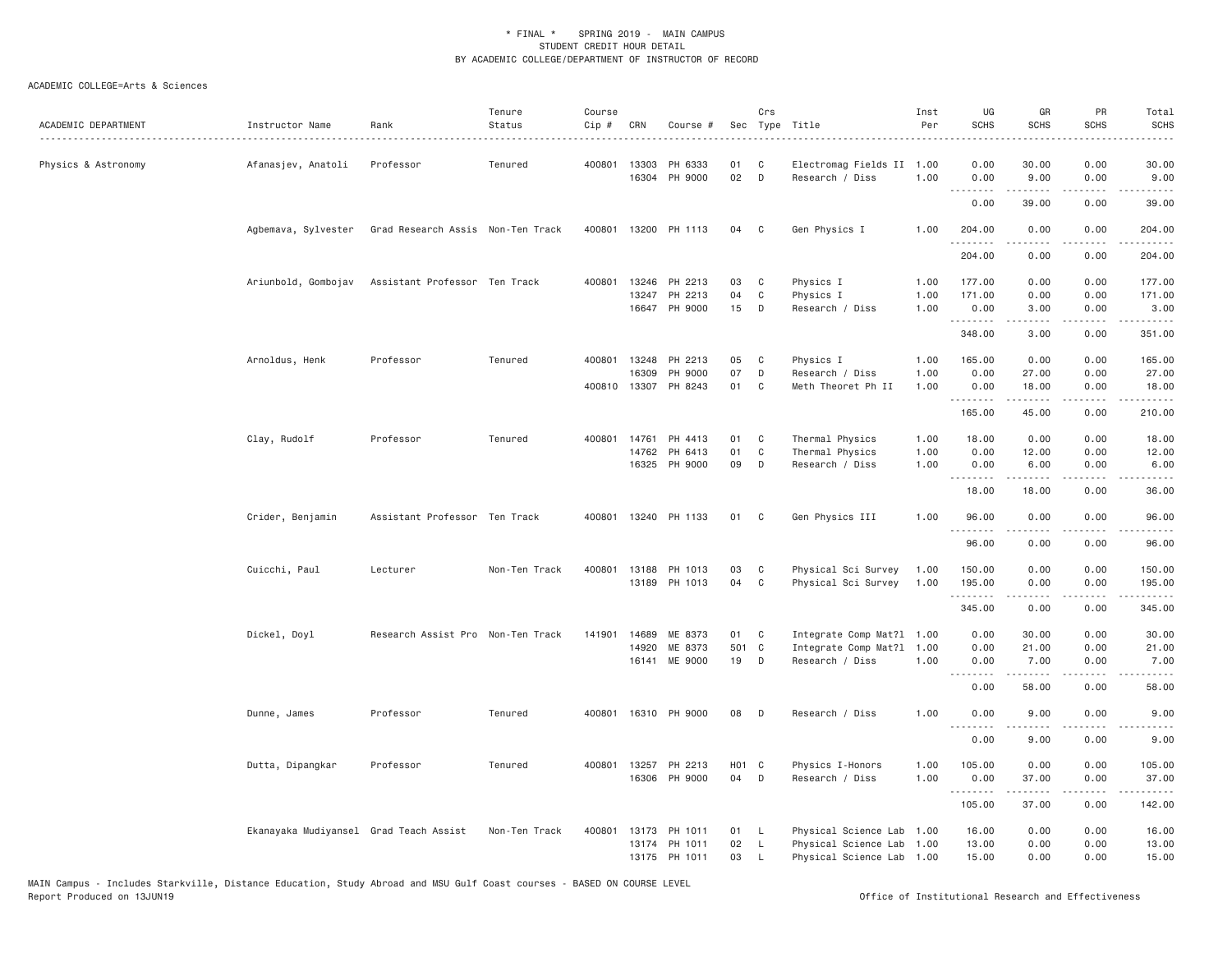| ACADEMIC DEPARTMENT | Instructor Name                        | Rank                              | Tenure<br>Status | Course<br>Cip # | CRN   | Course #             |                 | Crs            | Sec Type Title            | Inst<br>Per | UG<br><b>SCHS</b>                                                                                                                                                                                                                                                                                                                                                                                                                                                                              | GR<br><b>SCHS</b> | PR<br><b>SCHS</b>     | Total<br><b>SCHS</b><br>-----                                                                                                                                                             |
|---------------------|----------------------------------------|-----------------------------------|------------------|-----------------|-------|----------------------|-----------------|----------------|---------------------------|-------------|------------------------------------------------------------------------------------------------------------------------------------------------------------------------------------------------------------------------------------------------------------------------------------------------------------------------------------------------------------------------------------------------------------------------------------------------------------------------------------------------|-------------------|-----------------------|-------------------------------------------------------------------------------------------------------------------------------------------------------------------------------------------|
| Physics & Astronomy | Ekanayaka Mudiyansel Grad Teach Assist |                                   | Non-Ten Track    | 400801          |       | 13177 PH 1011        | 05              | <b>L</b>       | Physical Science Lab 1.00 |             | 14.00                                                                                                                                                                                                                                                                                                                                                                                                                                                                                          | 0.00              | 0.00                  | 14.00                                                                                                                                                                                     |
|                     |                                        |                                   |                  |                 |       | 13178 PH 1011        | 06              | $\mathsf{L}$   | Physical Science Lab 1.00 |             | 16.00                                                                                                                                                                                                                                                                                                                                                                                                                                                                                          | 0.00              | 0.00                  | 16.00                                                                                                                                                                                     |
|                     |                                        |                                   |                  |                 | 13179 | PH 1011              | 07              | $\mathsf{L}$   | Physical Science Lab 1.00 |             | 17.00                                                                                                                                                                                                                                                                                                                                                                                                                                                                                          | 0.00              | 0.00                  | 17.00                                                                                                                                                                                     |
|                     |                                        |                                   |                  |                 | 13181 | PH 1011              | 09              | <b>L</b>       | Physical Science Lab 1.00 |             | 16.00                                                                                                                                                                                                                                                                                                                                                                                                                                                                                          | 0.00              | 0.00                  | 16.00                                                                                                                                                                                     |
|                     |                                        |                                   |                  |                 | 13182 | PH 1011              | 10 <sup>1</sup> | <b>L</b>       | Physical Science Lab 1.00 |             | 13.00                                                                                                                                                                                                                                                                                                                                                                                                                                                                                          | 0.00              | 0.00                  | 13.00                                                                                                                                                                                     |
|                     |                                        |                                   |                  |                 |       | 13183 PH 1011        | 11              | - L            | Physical Science Lab 1.00 |             | 13.00<br>.                                                                                                                                                                                                                                                                                                                                                                                                                                                                                     | 0.00<br>.         | 0.00<br>.             | 13.00<br>.                                                                                                                                                                                |
|                     |                                        |                                   |                  |                 |       |                      |                 |                |                           |             | 133.00                                                                                                                                                                                                                                                                                                                                                                                                                                                                                         | 0.00              | 0.00                  | 133.00                                                                                                                                                                                    |
|                     | El Fassi, Lamiaa                       | Assistant Professor Ten Track     |                  | 400801          |       | 13297 PH 4223        | 01              | C              | Intermediate Mechani 1.00 |             | 3.00                                                                                                                                                                                                                                                                                                                                                                                                                                                                                           | 0.00              | 0.00                  | 3.00                                                                                                                                                                                      |
|                     |                                        |                                   |                  |                 | 13302 | PH 6223              | 01              | $\mathbb C$    | Inter Mechanics           | 1.00        | 0.00                                                                                                                                                                                                                                                                                                                                                                                                                                                                                           | 18.00             | 0.00                  | 18.00                                                                                                                                                                                     |
|                     |                                        |                                   |                  |                 | 16424 | PH 9000              | 12              | D              | Research / Diss           | 1.00        | 0.00                                                                                                                                                                                                                                                                                                                                                                                                                                                                                           | 6.00              | 0.00                  | 6.00                                                                                                                                                                                      |
|                     |                                        |                                   |                  |                 |       | 16434 PH 7000        | 01              | $\blacksquare$ | Directed Indiv Study      | 1.00        | 0.00<br>.                                                                                                                                                                                                                                                                                                                                                                                                                                                                                      | 3.00<br>.         | 0.00<br>.             | 3.00<br>$\frac{1}{2} \left( \frac{1}{2} \right) \left( \frac{1}{2} \right) \left( \frac{1}{2} \right) \left( \frac{1}{2} \right) \left( \frac{1}{2} \right)$                              |
|                     |                                        |                                   |                  |                 |       |                      |                 |                |                           |             | 3.00                                                                                                                                                                                                                                                                                                                                                                                                                                                                                           | 27.00             | 0.00                  | 30.00                                                                                                                                                                                     |
|                     | Fox, Daniel                            | Lecturer                          | Non-Ten Track    | 400801          |       | 13245 PH 2213        | 02              | C              | Physics I                 | 1.00        | 171.00<br>.                                                                                                                                                                                                                                                                                                                                                                                                                                                                                    | 0.00<br>.         | 0.00<br>.             | 171.00<br>$\frac{1}{2} \left( \frac{1}{2} \right) \left( \frac{1}{2} \right) \left( \frac{1}{2} \right) \left( \frac{1}{2} \right) \left( \frac{1}{2} \right) \left( \frac{1}{2} \right)$ |
|                     |                                        |                                   |                  |                 |       |                      |                 |                |                           |             | 171.00                                                                                                                                                                                                                                                                                                                                                                                                                                                                                         | 0.00              | 0.00                  | 171.00                                                                                                                                                                                    |
|                     | Geneser, Claire                        | Grad Teach Assist                 | Non-Ten Track    | 400801          | 13201 | PH 1113              | 05              | К              | Gen Physics I             | 1.00        | 0.00                                                                                                                                                                                                                                                                                                                                                                                                                                                                                           | 0.00              | 0.00                  | 0.00                                                                                                                                                                                      |
|                     |                                        |                                   |                  |                 | 13202 | PH 1113              | 06              | К              | Gen Physics I             | 1.00        | 0.00                                                                                                                                                                                                                                                                                                                                                                                                                                                                                           | 0.00              | 0.00                  | 0.00                                                                                                                                                                                      |
|                     |                                        |                                   |                  |                 | 13203 | PH 1113              | 07              | K              | Gen Physics I             | 1.00        | 0.00                                                                                                                                                                                                                                                                                                                                                                                                                                                                                           | 0.00              | 0.00                  | 0.00                                                                                                                                                                                      |
|                     |                                        |                                   |                  |                 | 13204 | PH 1113              | 08              | К              | Gen Physics I             | 1.00        | 0.00                                                                                                                                                                                                                                                                                                                                                                                                                                                                                           | 0.00              | 0.00                  | 0.00                                                                                                                                                                                      |
|                     |                                        |                                   |                  |                 | 13206 | PH 1113              | 10              | K              | Gen Physics I             | 1.00        | 0.00                                                                                                                                                                                                                                                                                                                                                                                                                                                                                           | 0.00              | 0.00                  | 0.00                                                                                                                                                                                      |
|                     |                                        |                                   |                  |                 | 13207 | PH 1113              | 11              | K              | Gen Physics I             | 1.00        | 0.00                                                                                                                                                                                                                                                                                                                                                                                                                                                                                           | 0.00              | 0.00                  | 0.00                                                                                                                                                                                      |
|                     |                                        |                                   |                  |                 | 13208 | PH 1113              | 12              | К              | Gen Physics I             | 1.00        | 0.00                                                                                                                                                                                                                                                                                                                                                                                                                                                                                           | 0.00              | 0.00                  | 0.00                                                                                                                                                                                      |
|                     |                                        |                                   |                  |                 | 13210 | PH 1113              | 14              | К              | Gen Physics I             | 1.00        | 0.00                                                                                                                                                                                                                                                                                                                                                                                                                                                                                           | 0.00              | 0.00                  | 0.00                                                                                                                                                                                      |
|                     |                                        |                                   |                  |                 | 13211 | PH 1113              | 15              | К              | Gen Physics I             | 1.00        | 0.00                                                                                                                                                                                                                                                                                                                                                                                                                                                                                           | 0.00              | 0.00                  | 0.00                                                                                                                                                                                      |
|                     |                                        |                                   |                  |                 |       | 13212 PH 1113        | 16              | К              | Gen Physics I             | 1.00        | 0.00                                                                                                                                                                                                                                                                                                                                                                                                                                                                                           | 0.00              | 0.00                  | 0.00                                                                                                                                                                                      |
|                     |                                        |                                   |                  |                 |       | 13213 PH 1113        | 17              | K              | Gen Physics I             | 1.00        | 0.00                                                                                                                                                                                                                                                                                                                                                                                                                                                                                           | 0.00              | 0.00                  | 0.00                                                                                                                                                                                      |
|                     |                                        |                                   |                  |                 |       |                      |                 |                |                           |             | .<br>0.00                                                                                                                                                                                                                                                                                                                                                                                                                                                                                      | .<br>0.00         | .<br>0.00             | $\frac{1}{2} \left( \frac{1}{2} \right) \left( \frac{1}{2} \right) \left( \frac{1}{2} \right) \left( \frac{1}{2} \right) \left( \frac{1}{2} \right)$<br>0.00                              |
|                     | Inkoom, Godfred                        | Visiting Assist Pro Non-Ten Track |                  | 400801          |       | 13198 PH 1113        | 02              | C              | Gen Physics I             | 1.00        | 198.00                                                                                                                                                                                                                                                                                                                                                                                                                                                                                         | 0.00              | 0.00                  | 198.00                                                                                                                                                                                    |
|                     |                                        |                                   |                  |                 |       | 13199 PH 1113        | 03              | C              | Gen Physics I             | 1.00        | 198.00<br>.                                                                                                                                                                                                                                                                                                                                                                                                                                                                                    | 0.00              | 0.00<br>$   -$        | 198.00<br>------                                                                                                                                                                          |
|                     |                                        |                                   |                  |                 |       |                      |                 |                |                           |             | 396.00                                                                                                                                                                                                                                                                                                                                                                                                                                                                                         | 0.00              | 0.00                  | 396.00                                                                                                                                                                                    |
|                     | Kim, Seong-Gon                         | Professor                         | Tenured          | 400801          |       | 16617 PH 9000        | 14              | D              | Research / Diss           | 1.00        | 0.00                                                                                                                                                                                                                                                                                                                                                                                                                                                                                           | 18.00             | 0.00                  | 18.00                                                                                                                                                                                     |
|                     |                                        |                                   |                  |                 |       | 400804 13308 PH 8753 | 01              | $\mathbb C$    | Quantum Mechanics II 1.00 |             | 0.00<br>$\begin{array}{cccccccccccccc} \multicolumn{2}{c}{} & \multicolumn{2}{c}{} & \multicolumn{2}{c}{} & \multicolumn{2}{c}{} & \multicolumn{2}{c}{} & \multicolumn{2}{c}{} & \multicolumn{2}{c}{} & \multicolumn{2}{c}{} & \multicolumn{2}{c}{} & \multicolumn{2}{c}{} & \multicolumn{2}{c}{} & \multicolumn{2}{c}{} & \multicolumn{2}{c}{} & \multicolumn{2}{c}{} & \multicolumn{2}{c}{} & \multicolumn{2}{c}{} & \multicolumn{2}{c}{} & \multicolumn{2}{c}{} & \multicolumn{2}{c}{} & \$ | 21.00<br>.        | 0.00<br>.             | 21.00<br>.                                                                                                                                                                                |
|                     |                                        |                                   |                  |                 |       |                      |                 |                |                           |             | 0.00                                                                                                                                                                                                                                                                                                                                                                                                                                                                                           | 39.00             | 0.00                  | 39.00                                                                                                                                                                                     |
|                     | Lung, Florin                           | Instructor                        | Non-Ten Track    | 400801          | 13252 | PH 2213              | 09              | C              | Physics I                 | 1.00        | 138.00                                                                                                                                                                                                                                                                                                                                                                                                                                                                                         | 0.00              | 0.00                  | 138.00                                                                                                                                                                                    |
|                     |                                        |                                   |                  |                 | 13253 | PH 2213              | 10              | C              | Physics I                 | 1.00        | 141.00                                                                                                                                                                                                                                                                                                                                                                                                                                                                                         | 0.00              | 0.00                  | 141.00                                                                                                                                                                                    |
|                     |                                        |                                   |                  |                 | 13281 | PH 2233              | 02              | C              | Physics III               | 1.00        | 201.00                                                                                                                                                                                                                                                                                                                                                                                                                                                                                         | 0.00              | 0.00                  | 201.00                                                                                                                                                                                    |
|                     |                                        |                                   |                  |                 | 13282 | PH 2233              | 03              | C              | Physics III               | 1.00        | 171.00<br>.                                                                                                                                                                                                                                                                                                                                                                                                                                                                                    | 0.00<br>.         | 0.00<br>$\frac{1}{2}$ | 171.00<br>.                                                                                                                                                                               |
|                     |                                        |                                   |                  |                 |       |                      |                 |                |                           |             | 651.00                                                                                                                                                                                                                                                                                                                                                                                                                                                                                         | 0.00              | 0.00                  | 651.00                                                                                                                                                                                    |
|                     | Moody, Judith                          | Lecturer                          | Non-Ten Track    | 400801          |       | 13193 PH 1023        | 01              | C<br>C         | Physical Sci Survey       | 1.00        | 105.00                                                                                                                                                                                                                                                                                                                                                                                                                                                                                         | 0.00              | 0.00                  | 105.00                                                                                                                                                                                    |
|                     |                                        |                                   |                  |                 |       | 14402 PH 1023        | 501             |                | Physical Sci Survey       | 1.00        | 69.00                                                                                                                                                                                                                                                                                                                                                                                                                                                                                          | 0.00              | 0.00                  | 69.00                                                                                                                                                                                     |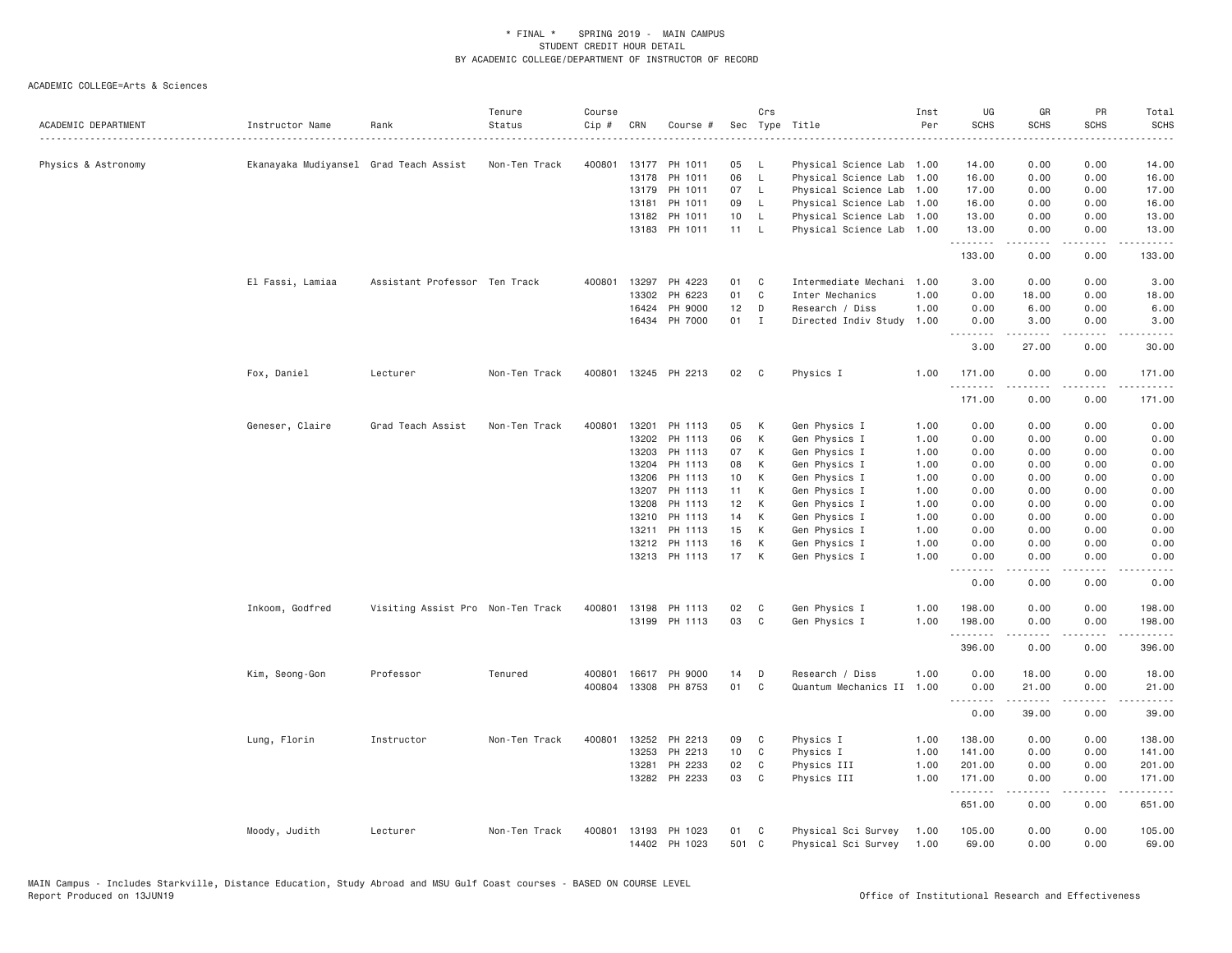| ACADEMIC DEPARTMENT | Instructor Name     | Rank                                             | Tenure<br>Status | Course<br>Cip # | CRN          | Course #             |                 | Crs          | Sec Type Title       | Inst<br>Per | UG<br><b>SCHS</b> | GR<br><b>SCHS</b>                                                                                                                                            | PR<br><b>SCHS</b>              | Total<br>SCHS                                                                                                                                                                             |
|---------------------|---------------------|--------------------------------------------------|------------------|-----------------|--------------|----------------------|-----------------|--------------|----------------------|-------------|-------------------|--------------------------------------------------------------------------------------------------------------------------------------------------------------|--------------------------------|-------------------------------------------------------------------------------------------------------------------------------------------------------------------------------------------|
|                     |                     |                                                  |                  |                 |              |                      |                 |              |                      |             | .                 |                                                                                                                                                              |                                |                                                                                                                                                                                           |
|                     |                     |                                                  |                  |                 |              |                      |                 |              |                      |             | 174.00            | 0.00                                                                                                                                                         | 0.00                           | 174.00                                                                                                                                                                                    |
| Physics & Astronomy | Nagpal, Supriya     | Grad Teach Assist                                | Non-Ten Track    | 400801          | 13222        | PH 1123              | 05              | K            | Gen Physics II       | 1.00        | 0.00              | 0.00                                                                                                                                                         | 0.00                           | 0.00                                                                                                                                                                                      |
|                     |                     |                                                  |                  |                 | 13223        | PH 1123              | 06              | K            | Gen Physics II       | 1.00        | 0.00              | 0.00                                                                                                                                                         | 0.00                           | 0.00                                                                                                                                                                                      |
|                     |                     |                                                  |                  |                 | 13224        | PH 1123              | 07              | K            | Gen Physics II       | 1.00        | 0.00              | 0.00                                                                                                                                                         | 0.00                           | 0.00                                                                                                                                                                                      |
|                     |                     |                                                  |                  |                 | 13225        | PH 1123              | 08              | K            | Gen Physics II       | 1.00        | 0.00              | 0.00                                                                                                                                                         | 0.00                           | 0.00                                                                                                                                                                                      |
|                     |                     |                                                  |                  |                 | 13227        | PH 1123              | 10 <sub>1</sub> | K            | Gen Physics II       | 1.00        | 0.00              | 0.00                                                                                                                                                         | 0.00                           | 0.00                                                                                                                                                                                      |
|                     |                     |                                                  |                  |                 | 13228        | PH 1123              | 11              | K            | Gen Physics II       | 1.00        | 0.00              | 0.00                                                                                                                                                         | 0.00                           | 0.00                                                                                                                                                                                      |
|                     |                     |                                                  |                  |                 | 13229        | PH 1123              | 12              | $\mathsf{K}$ | Gen Physics II       | 1.00        | 0.00              | 0.00                                                                                                                                                         | 0.00                           | 0.00                                                                                                                                                                                      |
|                     |                     |                                                  |                  |                 | 13230        | PH 1123              | 13              | K            | Gen Physics II       | 1.00        | 0.00              | 0.00                                                                                                                                                         | 0.00                           | 0.00                                                                                                                                                                                      |
|                     |                     |                                                  |                  |                 | 13231        | PH 1123              | 14              | K            | Gen Physics II       | 1.00        | 0.00              | 0.00                                                                                                                                                         | 0.00                           | 0.00                                                                                                                                                                                      |
|                     |                     |                                                  |                  |                 | 13232        | PH 1123              | 15              | K            | Gen Physics II       | 1.00        | 0.00              | 0.00                                                                                                                                                         | 0.00                           | 0.00                                                                                                                                                                                      |
|                     |                     |                                                  |                  |                 | 13233        | PH 1123              | 16              | K            | Gen Physics II       | 1.00        | 0.00              | 0.00                                                                                                                                                         | 0.00                           | 0.00                                                                                                                                                                                      |
|                     |                     |                                                  |                  |                 | 13234        | PH 1123              | 17              | K            | Gen Physics II       | 1.00        | 0.00              | 0.00                                                                                                                                                         | 0.00                           | 0.00                                                                                                                                                                                      |
|                     |                     |                                                  |                  |                 |              | 13235 PH 1123        | 18              | K            | Gen Physics II       | 1.00        | 0.00<br>.         | 0.00<br>.                                                                                                                                                    | 0.00                           | 0.00                                                                                                                                                                                      |
|                     |                     |                                                  |                  |                 |              |                      |                 |              |                      |             | 0.00              | 0.00                                                                                                                                                         | 0.00                           | 0.00                                                                                                                                                                                      |
|                     | Nandadasa, Chandani | Non-Faculty                                      | Not Applicable   | 400801          | 13260        | PH 2223              | 03              | C            | Physics II           | 1.00        | 159.00            | 0.00                                                                                                                                                         | 0.00                           | 159.00                                                                                                                                                                                    |
|                     |                     |                                                  |                  |                 |              | 13261 PH 2223        | 04              | $\mathbf C$  | Physics II           | 1.00        | 162.00<br>.       | 0.00<br>$\frac{1}{2} \left( \frac{1}{2} \right) \left( \frac{1}{2} \right) \left( \frac{1}{2} \right) \left( \frac{1}{2} \right) \left( \frac{1}{2} \right)$ | 0.00<br>.                      | 162.00<br>$\frac{1}{2} \left( \frac{1}{2} \right) \left( \frac{1}{2} \right) \left( \frac{1}{2} \right) \left( \frac{1}{2} \right) \left( \frac{1}{2} \right) \left( \frac{1}{2} \right)$ |
|                     |                     |                                                  |                  |                 |              |                      |                 |              |                      |             | 321.00            | 0.00                                                                                                                                                         | 0.00                           | 321.00                                                                                                                                                                                    |
|                     | Novotny, Mark       | Professor                                        | Tenured          | 240101          | 12531        | HON 4093             | H01 E           |              | Honors Thesis        | 1.00        | 3.00              | 0.00                                                                                                                                                         | 0.00                           | 3.00                                                                                                                                                                                      |
|                     |                     |                                                  |                  | 400801          | 16307        | PH 9000              | 05              | D            | Research / Diss      | 1.00        | 0.00<br>.         | 27.00<br>.                                                                                                                                                   | 0.00<br>$\omega$ is a $\omega$ | 27.00                                                                                                                                                                                     |
|                     |                     |                                                  |                  |                 |              |                      |                 |              |                      |             | 3.00              | 27.00                                                                                                                                                        | 0.00                           | 30.00                                                                                                                                                                                     |
|                     | Pierce, Donna       | Associate Professor Tenured                      |                  | 400202          | 14760        | PH 3063              | 01              | C            | Astrophysics         | 1.00        | 6.00              | 0.00                                                                                                                                                         | 0.00                           | 6.00                                                                                                                                                                                      |
|                     |                     |                                                  |                  | 400801          | 13249        | PH 2213              | 06              | C            | Physics I            | 1.00        | 183.00            | 0.00                                                                                                                                                         | 0.00                           | 183.00                                                                                                                                                                                    |
|                     |                     |                                                  |                  |                 | 16458        | PH 9000              | 13              | D            | Research / Diss      | 1.00        | 0.00              | 6.00                                                                                                                                                         | 0.00                           | 6.00                                                                                                                                                                                      |
|                     |                     |                                                  |                  |                 | 400899 16851 | PH 6990              | 01              | C            | Special Topic In PH  | 1.00        | 0.00<br>.         | 15.00<br>.                                                                                                                                                   | 0.00<br>.                      | 15.00<br>.                                                                                                                                                                                |
|                     |                     |                                                  |                  |                 |              |                      |                 |              |                      |             | 189.00            | 21.00                                                                                                                                                        | 0.00                           | 210.00                                                                                                                                                                                    |
|                     | Pradhan, Prabhakar  | Assistant Professor Ten Track                    |                  | 400801          | 16619        | PH 8000              | 02              | D            | Research / Thesis    | 1.00        | 0.00              | 6.00                                                                                                                                                         | 0.00                           | 6.00                                                                                                                                                                                      |
|                     |                     |                                                  |                  |                 | 16652        | PH 9000              | 16              | D            | Research / Diss      | 1.00        | 0.00              | 15.00                                                                                                                                                        | 0.00                           | 15.00                                                                                                                                                                                     |
|                     |                     |                                                  |                  |                 |              | 16939 PH 4000        | 01              | I            | Directed Indiv Study | 1.00        | 1.00<br>.         | 0.00                                                                                                                                                         | 0.00                           | 1.00                                                                                                                                                                                      |
|                     |                     |                                                  |                  |                 |              |                      |                 |              |                      |             | 1.00              | 21.00                                                                                                                                                        | 0.00                           | 22.00                                                                                                                                                                                     |
|                     | Roy, Dipayan        | Grad Teach Assist                                | Non-Ten Track    | 400801          | 13283        | PH 2233              | 04              | K            | Physics III          | 1.00        | 0.00              | 0.00                                                                                                                                                         | 0.00                           | 0.00                                                                                                                                                                                      |
|                     |                     |                                                  |                  |                 | 13284        | PH 2233              | 05              | K            | Physics III          | 1.00        | 0.00              | 0.00                                                                                                                                                         | 0.00                           | 0.00                                                                                                                                                                                      |
|                     |                     |                                                  |                  |                 | 13285        | PH 2233              | 06              | K            | Physics III          | 1.00        | 0.00              | 0.00                                                                                                                                                         | 0.00                           | 0.00                                                                                                                                                                                      |
|                     |                     |                                                  |                  |                 | 13287        | PH 2233              | 08              | K            | Physics III          | 1.00        | 0.00              | 0.00                                                                                                                                                         | 0.00                           | 0.00                                                                                                                                                                                      |
|                     |                     |                                                  |                  |                 | 13288        | PH 2233              | 09              | K            | Physics III          | 1.00        | 0.00              | 0.00                                                                                                                                                         | 0.00                           | 0.00                                                                                                                                                                                      |
|                     |                     |                                                  |                  |                 | 13290        | PH 2233              | 11              | K            | Physics III          | 1.00        | 0.00              | 0.00                                                                                                                                                         | 0.00                           | 0.00                                                                                                                                                                                      |
|                     |                     |                                                  |                  |                 | 13291        | PH 2233              | 12              | $\mathsf{K}$ | Physics III          | 1.00        | 0.00              | 0.00                                                                                                                                                         | 0.00                           | 0.00                                                                                                                                                                                      |
|                     |                     |                                                  |                  |                 |              | 13292 PH 2233        | 13 K            |              | Physics III          | 1.00        | 0.00<br>.         | 0.00<br>.                                                                                                                                                    | 0.00<br>$\cdots$               | 0.00                                                                                                                                                                                      |
|                     |                     |                                                  |                  |                 |              |                      |                 |              |                      |             | 0.00              | 0.00                                                                                                                                                         | 0.00                           | 0.00                                                                                                                                                                                      |
|                     |                     | Rupak Lan Tai Moong, Associate Professor Tenured |                  |                 |              | 400801 13305 PH 6723 | 01              | C            | App Of Quantum Mech  | 1.00        | 0.00              | 18.00                                                                                                                                                        | 0.00                           | 18.00                                                                                                                                                                                     |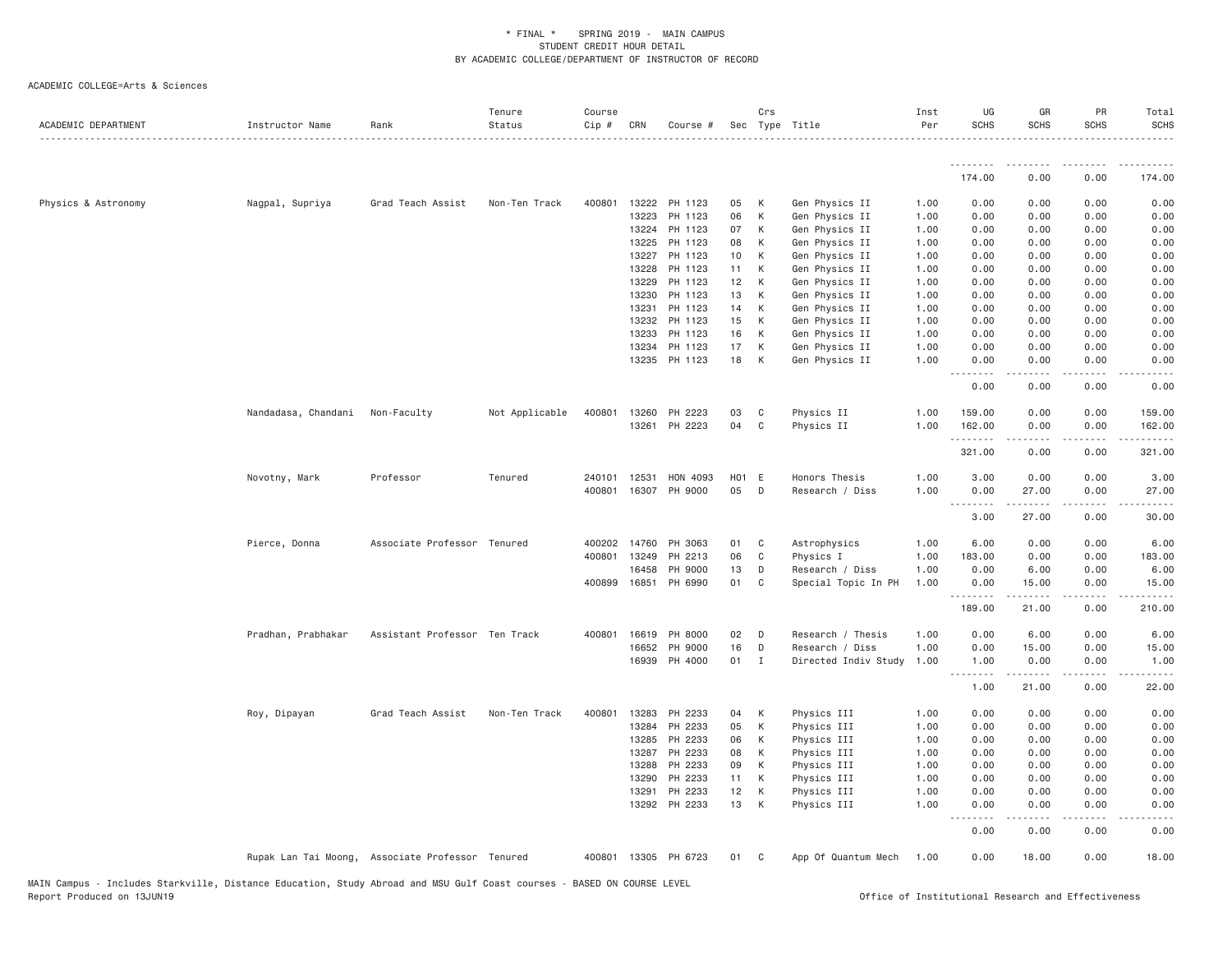| ACADEMIC DEPARTMENT | Instructor Name                                  | Rank                        | Tenure<br>Status | Course<br>Cip # | CRN   | Course #             |       | Crs          | Sec Type Title            | Inst<br>Per | UG<br><b>SCHS</b>  | GR<br><b>SCHS</b> | PR<br><b>SCHS</b>                   | Total<br><b>SCHS</b><br>$- - - -$            |
|---------------------|--------------------------------------------------|-----------------------------|------------------|-----------------|-------|----------------------|-------|--------------|---------------------------|-------------|--------------------|-------------------|-------------------------------------|----------------------------------------------|
| Physics & Astronomy | Rupak Lan Tai Moong, Associate Professor Tenured |                             |                  |                 |       | 400801 16761 PH 9000 | 17    | D            | Research / Diss           | 1.00        | 0.00               | 13.00             | 0.00                                | 13.00                                        |
|                     |                                                  |                             |                  |                 |       |                      |       |              |                           |             | .<br>0.00          | 31.00             | 0.00                                | 31.00                                        |
|                     | Silwal, Umesh                                    | Grad Teach Assist           | Non-Ten Track    | 400801          |       | 13186 PH 1013        | 01    | C            | Physical Sci Survey 1.00  |             | 180.00             | 0.00              | 0.00                                | 180.00                                       |
|                     |                                                  |                             |                  |                 | 13190 | PH 1021              | 01    | $\mathsf{L}$ | Physical Science Lab 1.00 |             | 15.00              | 0.00              | 0.00                                | 15.00                                        |
|                     |                                                  |                             |                  |                 | 13191 | PH 1021              | 02    | $\mathsf{L}$ | Physical Science Lab      | 1.00        | 14.00              | 0.00              | 0.00                                | 14.00                                        |
|                     |                                                  |                             |                  |                 |       | 14401 PH 1021        | 501 L |              | Physical Science Lab 1.00 |             | 19.00<br>.         | 0.00<br>-----     | 0.00<br>.                           | 19.00<br>------                              |
|                     |                                                  |                             |                  |                 |       |                      |       |              |                           |             | 228.00             | 0.00              | 0.00                                | 228.00                                       |
|                     | Solomon, Lazarus                                 | Instructor                  | Non-Ten Track    | 400801          | 13220 | PH 1123              | 03    | C            | Gen Physics II            | 1.00        | 153.00             | 0.00              | 0.00                                | 153.00                                       |
|                     |                                                  |                             |                  |                 | 13221 | PH 1123              | 04    | C            | Gen Physics II            | 1.00        | 177.00             | 0.00              | 0.00                                | 177.00                                       |
|                     |                                                  |                             |                  |                 | 13258 | PH 2223              | 01    | C            | Physics II                | 1.00        | 159.00             | 0.00              | 0.00                                | 159.00                                       |
|                     |                                                  |                             |                  |                 |       | 13259 PH 2223        | 02    | C            | Physics II                | 1.00        | 147.00<br>.        | 0.00<br>.         | 0.00<br>$\sim$ $\sim$ $\sim$ $\sim$ | 147.00<br>$\omega$ is $\omega$ in $\omega$ . |
|                     |                                                  |                             |                  |                 |       |                      |       |              |                           |             | 636.00             | 0.00              | 0.00                                | 636.00                                       |
|                     | Su, Chun                                         | Lecturer                    | Non-Ten Track    | 400801          |       | 13250 PH 2213        | 07    | C            | Physics I                 | 1.00        | 177.00             | 0.00              | 0.00                                | 177.00                                       |
|                     |                                                  |                             |                  |                 |       |                      |       |              |                           |             | .<br>177.00        | .<br>0.00         | $- - - -$<br>0.00                   | $- - - - - -$<br>177.00                      |
|                     | Tanner, Angelle                                  | Associate Professor Tenured |                  | 400202          | 13194 | PH 1063              | 01    | C            | Descrip Astronomy         | 1.00        | 210.00             | 0.00              | 0.00                                | 210.00                                       |
|                     |                                                  |                             |                  | 400801          | 16327 | PH 8000              | 01    | D            | Research / Thesis         | 1.00        | 0.00               | 9.00              | 0.00                                | 9.00                                         |
|                     |                                                  |                             |                  |                 |       | 16328 PH 9000        | 11    | D            | Research / Diss           | 1.00        | 0.00<br>. <i>.</i> | 3.00<br>-----     | 0.00<br>.                           | 3.00<br>.                                    |
|                     |                                                  |                             |                  |                 |       |                      |       |              |                           |             | 210.00             | 12.00             | 0.00                                | 222.00                                       |
|                     | Wang, Chuji                                      | Professor                   | Tenured          | 400801          | 13306 | PH 8213              | 01    | C            | Mechanics                 | 1.00        | 0.00               | 27.00             | 0.00                                | 27.00                                        |
|                     |                                                  |                             |                  |                 | 16283 | PH 9000              | 01    | D            | Research / Diss           | 1.00        | 0.00               | 38.00             | 0.00                                | 38.00                                        |
|                     |                                                  |                             |                  |                 |       | 17066 PH 7000        | 02    | $\mathbf{I}$ | Directed Indiv Study      | 1.00        | 0.00<br><u>.</u>   | 3.00<br>.         | 0.00<br>.                           | 3.00<br>.                                    |
|                     |                                                  |                             |                  |                 |       |                      |       |              |                           |             | 0.00               | 68.00             | 0.00                                | 68.00                                        |
|                     | Winger, Jeffry                                   | Professor                   | Tenured          | 400801          | 13295 | PH 4143              | 01    | L.           | Inter Laboratory          | 1.00        | 12.00              | 0.00              | 0.00                                | 12.00                                        |
|                     |                                                  |                             |                  |                 | 13296 | PH 4152              | 01    | $\mathsf{L}$ | Mod Physics Lab           | 1.00        | 8.00               | 0.00              | 0.00                                | 8.00                                         |
|                     |                                                  |                             |                  |                 | 13301 | PH 6143              | 01    | $\mathsf{L}$ | Inter Laboratory          | 1.00        | 0.00               | 3.00              | 0.00                                | 3.00                                         |
|                     |                                                  |                             |                  |                 | 16326 | PH 9000              | 10    | D            | Research / Diss           | 1.00        | 0.00<br>.          | 12.00<br>.        | 0.00<br>$\sim$ $\sim$ $\sim$ $\sim$ | 12.00<br>المستبدا                            |
|                     |                                                  |                             |                  |                 |       |                      |       |              |                           |             | 20.00              | 15.00             | 0.00                                | 35.00                                        |
|                     | Worthy, Mark                                     | Instructor                  | Non-Ten Track    | 400801          | 13218 | PH 1123              | 01    | C            | Gen Physics II            | 1.00        | 165.00             | 0.00              | 0.00                                | 165.00                                       |
|                     |                                                  |                             |                  |                 | 13219 | PH 1123              | 02    | C            | Gen Physics II            | 1.00        | 168.00             | 0.00              | 0.00                                | 168.00                                       |
|                     |                                                  |                             |                  |                 | 13251 | PH 2213              | 08    | C            | Physics I                 | 1.00        | 165.00             | 0.00              | 0.00                                | 165.00                                       |
|                     |                                                  |                             |                  |                 |       | 13254 PH 2213        | 11    | C            | Physics I                 | 1.00        | 171.00<br>.        | 0.00<br>.         | 0.00<br>.                           | 171.00<br>.                                  |
|                     |                                                  |                             |                  |                 |       |                      |       |              |                           |             | 669.00             | 0.00              | 0.00                                | 669.00                                       |
|                     | Xu, Zhangjin                                     | Grad Teach Assist           | Non-Ten Track    | 400801          | 13241 | PH 1133              | 02    | К            | Gen Physics III           | 1.00        | 0.00               | 0.00              | 0.00                                | 0.00                                         |
|                     |                                                  |                             |                  |                 |       | 13242 PH 1133        | 03    | К            | Gen Physics III           | 1.00        | 0.00               | 0.00              | 0.00                                | 0.00                                         |
|                     |                                                  |                             |                  |                 |       | 13262 PH 2223        | 05    | К            | Physics II                | 1.00        | 0.00               | 0.00              | 0.00                                | 0.00                                         |
|                     |                                                  |                             |                  |                 | 13263 | PH 2223              | 06    | К            | Physics II                | 1.00        | 0.00               | 0.00              | 0.00                                | 0.00                                         |
|                     |                                                  |                             |                  |                 |       | 13264 PH 2223        | 07    | K            | Physics II                | 1.00        | 0.00               | 0.00              | 0.00                                | 0.00                                         |
|                     |                                                  |                             |                  |                 | 13265 | PH 2223              | 08    | K            | Physics II                | 1.00        | 0.00               | 0.00              | 0.00                                | 0.00                                         |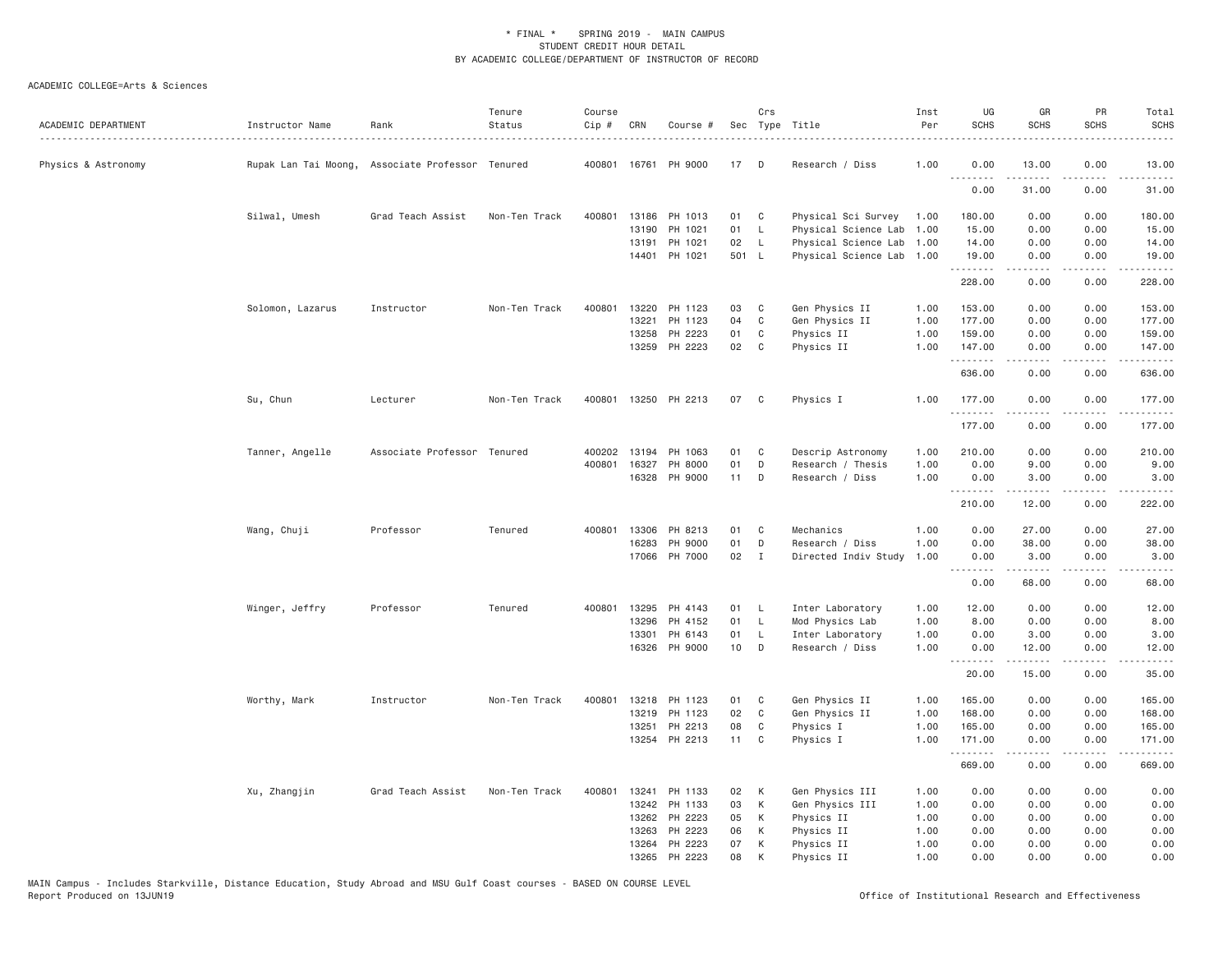| ACADEMIC DEPARTMENT                                          | Instructor Name | Rank              | Tenure<br>Status | Course<br>$Cip \#$ | CRN   | Course #                                  | Sec              | Crs    | Type Title                             | Inst<br>Per          | UG<br>SCHS           | GR<br><b>SCHS</b>    | PR<br><b>SCHS</b>    | Total<br><b>SCHS</b>            |
|--------------------------------------------------------------|-----------------|-------------------|------------------|--------------------|-------|-------------------------------------------|------------------|--------|----------------------------------------|----------------------|----------------------|----------------------|----------------------|---------------------------------|
| Physics & Astronomy                                          | Xu, Zhangjin    | Grad Teach Assist | Non-Ten Track    | 400801             | 13267 | PH 2223<br>13268 PH 2223<br>13269 PH 2223 | 10<br>11 K<br>12 | K<br>K | Physics II<br>Physics II<br>Physics II | 1.00<br>1.00<br>1.00 | 0.00<br>0.00<br>0.00 | 0.00<br>0.00<br>0.00 | 0.00<br>0.00<br>0.00 | 0.00<br>0.00<br>0.00            |
|                                                              |                 |                   |                  |                    |       | 13270 PH 2223                             | 13               | K      | Physics II                             | 1.00                 | 0.00                 | 0.00                 | 0.00                 | 0.00                            |
|                                                              |                 |                   |                  |                    | 13271 | PH 2223<br>13272 PH 2223                  | 14<br>15         | K<br>K | Physics II<br>Physics II               | 1.00<br>1.00         | 0.00<br>0.00         | 0.00<br>0.00         | 0.00<br>0.00         | 0.00<br>0.00                    |
|                                                              |                 |                   |                  |                    |       | 13273 PH 2223<br>13274 PH 2223            | 16<br>17         | K<br>K | Physics II<br>Physics II               | 1.00<br>1.00         | 0.00<br>0.00         | 0.00<br>0.00         | 0.00<br>0.00         | 0.00<br>0.00                    |
|                                                              |                 |                   |                  |                    |       |                                           |                  |        |                                        |                      | --------<br>0.00     | 0.00                 | --------<br>0.00     | $\cdots$<br>- - - - - -<br>0.00 |
|                                                              | Ye, Jinwu       | Professor         | Tenured          | 400801             |       | 16308 PH 9000                             | 06               | D.     | Research / Diss                        | 1.00                 | 0.00                 | 15.00                | 0.00                 | 15.00                           |
|                                                              |                 |                   |                  |                    |       |                                           |                  |        |                                        |                      | 0.00                 | 15.00                | ----<br>0.00         | 15.00                           |
| =====================================                        |                 |                   |                  |                    |       |                                           |                  |        |                                        |                      | ========             | --------             |                      | $=$ ==========                  |
| Physics & Astronomy<br>===================================== |                 |                   |                  |                    |       |                                           |                  |        |                                        |                      | 5263.00              | 485.00               | 0.00                 | 5748.00<br>==========           |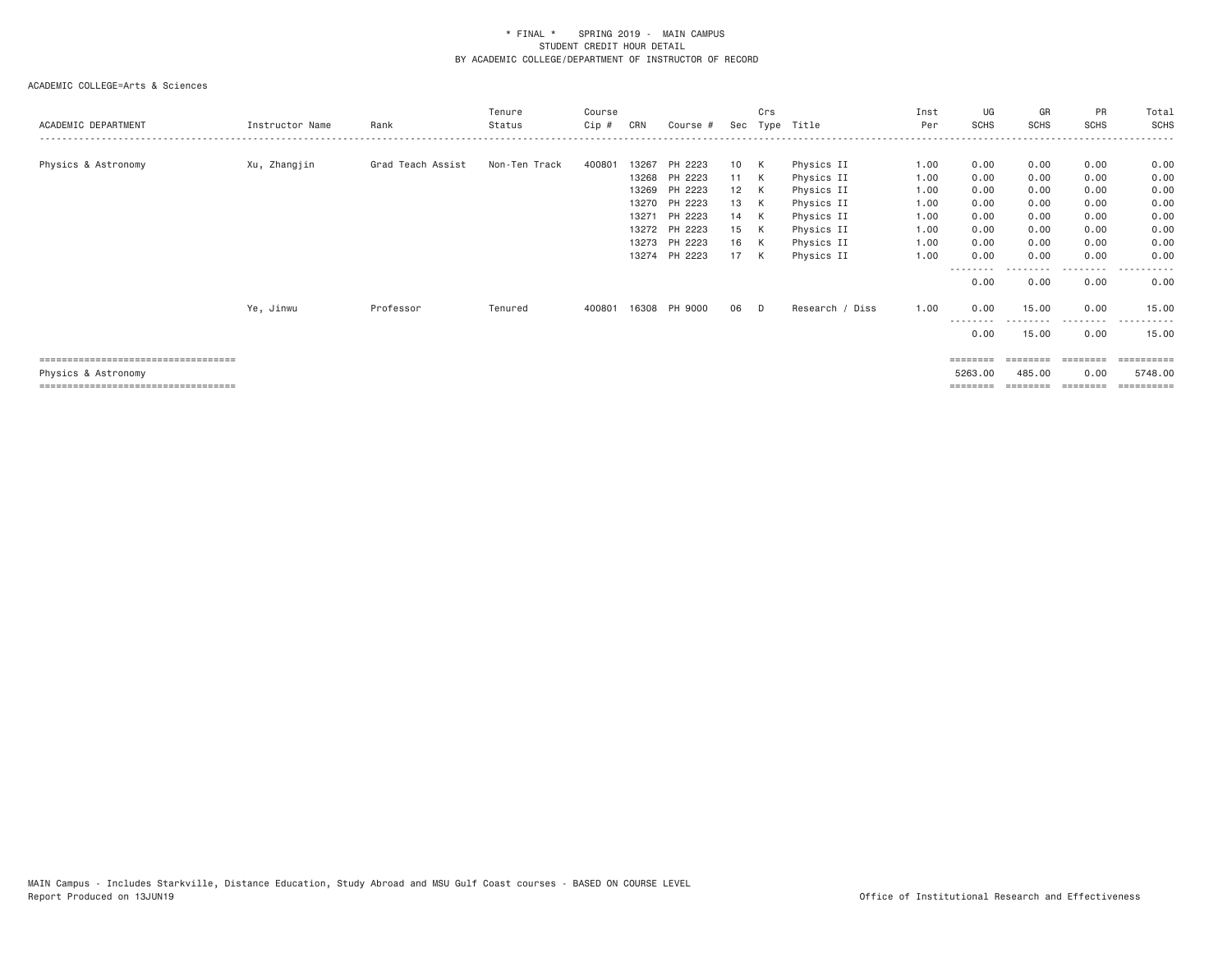| ACADEMIC DEPARTMENT                                     | Instructor Name    | Rank                                               | Tenure<br>Status | Course<br>Cip # | CRN          | Course #              |                   | Crs          | Sec Type Title            | Inst<br>Per | UG<br><b>SCHS</b>  | GR<br><b>SCHS</b>                                                                                                                                            | PR<br><b>SCHS</b> | Total<br><b>SCHS</b> |
|---------------------------------------------------------|--------------------|----------------------------------------------------|------------------|-----------------|--------------|-----------------------|-------------------|--------------|---------------------------|-------------|--------------------|--------------------------------------------------------------------------------------------------------------------------------------------------------------|-------------------|----------------------|
| Political Science & Public Administ Abutabenjeh, Sawsan |                    | Assistant Professor Ten Track                      |                  | 440401          | 15636        | PPA 8990              | 01                | C            | Special Topic In PPA 1.00 |             | 0.00               | 21.00                                                                                                                                                        | 0.00              | 21.00                |
|                                                         |                    |                                                    |                  | 451001          | 13407        | PS 4464               | 02                | B            | Political Analysis        | 1.00        | 60.00<br>.         | 0.00<br>.                                                                                                                                                    | 0.00<br>.         | 60.00                |
|                                                         |                    |                                                    |                  |                 |              |                       |                   |              |                           |             | 60.00              | 21.00                                                                                                                                                        | 0.00              | 81.00                |
|                                                         | Bachman, Jamey     | Non-Faculty                                        | Not Applicable   | 320105          | 11357        | DSS 0713              | 01                | C            | Basic Employment Ski 1.00 |             | 21.00              | 0.00                                                                                                                                                         | 0.00              | 21.00                |
|                                                         |                    |                                                    |                  |                 | 350103 14750 | DSS 0810              | 01                | E            | Employment - On Camp 1.00 |             | 36.00              | 0.00                                                                                                                                                         | 0.00              | 36.00                |
|                                                         |                    |                                                    |                  |                 | 14752        | DSS 0910              | 01                | E            | Employment Off Campu 1.00 |             | 18.00              | 0.00                                                                                                                                                         | 0.00              | 18.00                |
|                                                         |                    |                                                    |                  |                 | 14753        | DSS 0910              | 02                | E            | Employment Off Campu 1.00 |             | 9.00               | 0.00                                                                                                                                                         | 0.00              | 9.00                 |
|                                                         |                    |                                                    |                  |                 | 16708        | DSS 0810              | 02                | E            | Employment - On Camp 1.00 |             | 36.00<br>.         | 0.00<br>$\frac{1}{2} \left( \frac{1}{2} \right) \left( \frac{1}{2} \right) \left( \frac{1}{2} \right) \left( \frac{1}{2} \right) \left( \frac{1}{2} \right)$ | 0.00<br>.         | 36.00<br>.           |
|                                                         |                    |                                                    |                  |                 |              |                       |                   |              |                           |             | 120.00             | 0.00                                                                                                                                                         | 0.00              | 120.00               |
|                                                         | Baker, Leslie      | Instructor                                         | Non-Ten Track    |                 | 451001 15281 | PS 4990               | 02                | $\mathbf{C}$ | Special Topic In PS       | 1.00        | 90.00              | 0.00                                                                                                                                                         | 0.00              | 90.00                |
|                                                         |                    |                                                    |                  |                 | 15656        | PS 6990               | 02                | $\mathbf{C}$ | Special Topic In PS       | 1,00        | 0.00               | 9.00                                                                                                                                                         | 0.00              | 9.00                 |
|                                                         |                    |                                                    |                  |                 | 451002 13380 | PS 1113               | 02                | C            | American Government       | 1.00        | 513.00             | 0.00                                                                                                                                                         | 0.00              | 513.00               |
|                                                         |                    |                                                    |                  |                 |              | 13381 PS 1113         | 03                | $\mathbf{C}$ | American Government       | 1.00        | 426.00<br>.        | 0.00<br>.                                                                                                                                                    | 0.00              | 426.00<br>.          |
|                                                         |                    |                                                    |                  |                 |              |                       |                   |              |                           |             | 1029.00            | 9.00                                                                                                                                                         | 0.00              | 1038.00              |
|                                                         | Banerjee, Vasabjit | Assistant Professor Ten Track                      |                  |                 | 451001 13387 | PS 1321               | 01                | E            | Mmsc International I 1.00 |             | 33.00              | 0.00                                                                                                                                                         | 0.00              | 33.00                |
|                                                         |                    |                                                    |                  |                 | 13388        | PS 1341               | 01                | E            | Mmsc Internship II        | 1.00        | 1.00               | 0.00                                                                                                                                                         | 0.00              | 1.00                 |
|                                                         |                    |                                                    |                  |                 | 13389        | PS 1361               | 01                | E            | Mmsc Internship III       | 1.00        | 5.00               | 0.00                                                                                                                                                         | 0.00              | 5.00                 |
|                                                         |                    |                                                    |                  |                 | 13408        | PS 4593               | 01                | C            | Latin American Po         | 1.00        | 33.00              | 0.00                                                                                                                                                         | 0.00              | 33.00                |
|                                                         |                    |                                                    |                  |                 |              | 13419 PS 6593         | 01 C              |              | Latin American Po         | 1.00        | 0.00               | 6.00                                                                                                                                                         | 0.00              | 6.00                 |
|                                                         |                    |                                                    |                  |                 |              |                       |                   |              |                           |             | .<br>72.00         | 6.00                                                                                                                                                         | 0.00              | 78.00                |
|                                                         | Breen, Joseph      | Research Assist Pro Non-Ten Track                  |                  |                 |              | 440401 14832 PPA 8103 | 01                | <b>S</b>     | Seminar In Pub Admin 1.00 |             | 0.00<br>.          | 18.00<br>. <u>.</u>                                                                                                                                          | 0.00<br>.         | 18.00                |
|                                                         |                    |                                                    |                  |                 |              |                       |                   |              |                           |             | 0.00               | 18.00                                                                                                                                                        | 0.00              | 18.00                |
|                                                         | Chamberlain, James | Assistant Professor Ten Track                      |                  |                 | 240101 12520 | HON 4003              | H <sub>01</sub> I |              | Oxbridge Tutorial         | 1.00        | 3.00               | 0.00                                                                                                                                                         | 0.00              | 3.00                 |
|                                                         |                    |                                                    |                  | 451001          | 13405        | PS 4453               | 01                | $\mathbf{C}$ | Western Political Th 1.00 |             | 60.00              | 0.00                                                                                                                                                         | 0.00              | 60.00                |
|                                                         |                    |                                                    |                  |                 | 13418        | PS 6453               | 01                | C            | Western Political Th 1.00 |             | 0.00               | 6.00                                                                                                                                                         | 0.00              | 6.00                 |
|                                                         |                    |                                                    |                  |                 |              | 14837 PS 2403         | 01 C              |              | Intro To Pol Theory 1.00  |             | 87.00              | 0.00                                                                                                                                                         | 0.00              | 87.00                |
|                                                         |                    |                                                    |                  |                 |              |                       |                   |              |                           |             | .<br>150.00        | 6.00                                                                                                                                                         | 0.00              | 156.00               |
|                                                         |                    | Dimitrijevska Markos Assistant Professor Ten Track |                  |                 |              | 440401 13374 PPA 8733 | 01                | S.           | Public Program Eval       | 1.00        | 0.00               | 48.00                                                                                                                                                        | 0.00              | 48.00                |
|                                                         |                    |                                                    |                  |                 |              | 14833 PPA 9903        | 01                | -S           | Pub Pol Form & Imp        | 1.00        | 0.00               | 18.00                                                                                                                                                        | 0.00              | 18.00                |
|                                                         |                    |                                                    |                  |                 |              |                       |                   |              |                           |             | .                  | .                                                                                                                                                            | -----             | .                    |
|                                                         |                    |                                                    |                  |                 |              |                       |                   |              |                           |             | 0.00               | 66.00                                                                                                                                                        | 0.00              | 66.00                |
|                                                         | French, Philip     | Professor                                          | Tenured          | 440401          | 13373        | PPA 8713              | 01                | - S          | Pub Personnel Mgt         | 1.00        | 0.00               | 45.00                                                                                                                                                        | 0.00              | 45.00                |
|                                                         |                    |                                                    |                  |                 |              | 16171 PPA 9000        | 04                | D            | Research / Diss           | 1.00        | 0.00<br>$  -$<br>. | 15.00                                                                                                                                                        | 0.00              | 15.00                |
|                                                         |                    |                                                    |                  |                 |              |                       |                   |              |                           |             | 0.00               | 60.00                                                                                                                                                        | 0.00              | 60.00                |
|                                                         | Harris, Courtney   | Grad Teach Assist                                  | Non-Ten Track    |                 |              | 451002 13382 PS 1113  | 04                | $\mathbf{C}$ | American Government       | 1,00        | 207.00<br>.        | 0.00                                                                                                                                                         | 0.00              | 207.00<br>.          |
|                                                         |                    |                                                    |                  |                 |              |                       |                   |              |                           |             | 207.00             | 0.00                                                                                                                                                         | 0.00              | 207.00               |
|                                                         | Holmes, Carolyn    | Assistant Professor Ten Track                      |                  |                 |              | 050201 14737 AAS 4543 | 01                | $\mathbf{C}$ | African Politics          | 1.00        | 27.00              | 0.00                                                                                                                                                         | 0.00              | 27.00                |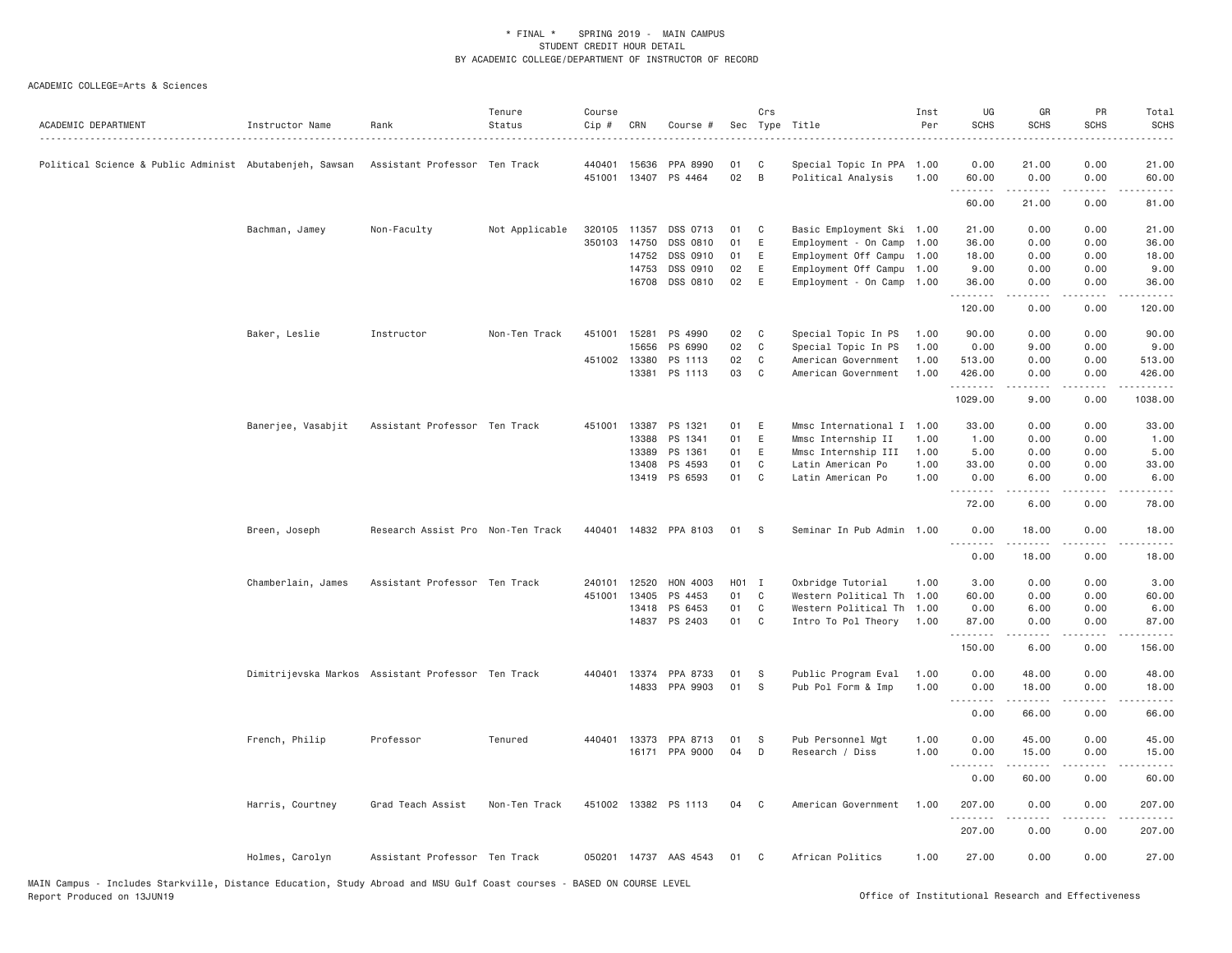| ACADEMIC DEPARTMENT                                 | Instructor Name     | Rank                          | Tenure<br>Status | Course<br>Cip # | CRN   | Course #             |       | Crs          | Sec Type Title<br>.       | Inst<br>Per | UG<br><b>SCHS</b> | GR<br><b>SCHS</b>                                                                                                                                             | <b>PR</b><br><b>SCHS</b>        | Total<br><b>SCHS</b><br>$\cdots$                                                                                                                             |
|-----------------------------------------------------|---------------------|-------------------------------|------------------|-----------------|-------|----------------------|-------|--------------|---------------------------|-------------|-------------------|---------------------------------------------------------------------------------------------------------------------------------------------------------------|---------------------------------|--------------------------------------------------------------------------------------------------------------------------------------------------------------|
| Political Science & Public Administ Holmes, Carolyn |                     | Assistant Professor Ten Track |                  | 451001          | 13391 | PS 1513              | 01    | C            | Comparative Govt          | 1.00        | 291.00            | 0.00                                                                                                                                                          | 0.00                            | 291.00                                                                                                                                                       |
|                                                     |                     |                               |                  |                 | 14738 | PS 4543              | 01    | $\mathbb C$  | African Politics          | 1.00        | 36.00             | 0.00                                                                                                                                                          | 0.00                            | 36.00                                                                                                                                                        |
|                                                     |                     |                               |                  |                 |       | 14839 PS 6543        | 01    | $\mathsf{C}$ | African Politics          | 1.00        | 0.00<br>.         | 6.00<br>$- - - - -$                                                                                                                                           | 0.00<br>.                       | 6.00<br>$\frac{1}{2} \left( \frac{1}{2} \right) \left( \frac{1}{2} \right) \left( \frac{1}{2} \right) \left( \frac{1}{2} \right) \left( \frac{1}{2} \right)$ |
|                                                     |                     |                               |                  |                 |       |                      |       |              |                           |             | 354.00            | 6.00                                                                                                                                                          | 0.00                            | 360.00                                                                                                                                                       |
|                                                     | Merivaki, Thessalia | Assistant Professor Ten Track |                  | 451001          | 13398 | PS 4163              | 01    | C            | Chief Executive           | 1.00        | 72.00             | 0.00                                                                                                                                                          | 0.00                            | 72.00                                                                                                                                                        |
|                                                     |                     |                               |                  |                 | 13411 | PS 6163              | 01    | $\mathsf{C}$ | Chief Executive           | 1.00        | 0.00              | 6.00                                                                                                                                                          | 0.00                            | 6.00                                                                                                                                                         |
|                                                     |                     |                               |                  |                 | 15277 | PS 4990              | 01    | C            | Special Topic In PS       | 1.00        | 33.00             | 0.00                                                                                                                                                          | 0.00                            | 33.00                                                                                                                                                        |
|                                                     |                     |                               |                  |                 | 15278 | PS 6990              | 01    | C            | Special Topic In PS       | 1.00        | 0.00              | 6.00                                                                                                                                                          | 0.00                            | 6.00                                                                                                                                                         |
|                                                     |                     |                               |                  |                 |       | 16916 PS 4000        | 08    | $\mathbf{I}$ | Directed Indiv Study      | 1.00        | 3.00<br>.         | 0.00<br>$\frac{1}{2} \left( \frac{1}{2} \right) \left( \frac{1}{2} \right) \left( \frac{1}{2} \right) \left( \frac{1}{2} \right) \left( \frac{1}{2} \right)$  | 0.00<br>.                       | 3.00                                                                                                                                                         |
|                                                     |                     |                               |                  |                 |       |                      |       |              |                           |             | 108.00            | 12.00                                                                                                                                                         | 0.00                            | 120.00                                                                                                                                                       |
|                                                     | Nukpezah, Julius    | Assistant Professor Ten Track |                  | 440401          | 15290 | PPA 8703             | 501 S |              | Gov Org&Adm Theory        | 1.00        | 0.00              | 36.00                                                                                                                                                         | 0.00                            | 36.00                                                                                                                                                        |
|                                                     |                     |                               |                  | 440501          |       | 13394 PS 2703        | 01    | C            | Intro Public Policy       | 1.00        | 129.00<br>.       | 0.00<br>د د د د د                                                                                                                                             | 0.00<br>د د د د                 | 129.00<br>.                                                                                                                                                  |
|                                                     |                     |                               |                  |                 |       |                      |       |              |                           |             | 129.00            | 36.00                                                                                                                                                         | 0.00                            | 165.00                                                                                                                                                       |
|                                                     | Potter, Michael     | Assistant Professor Ten Track |                  | 440401          | 13371 | PPA 8400             | 01    | E            | Public Ad Intern          | 1.00        | 0.00              | 3.00                                                                                                                                                          | 0.00                            | 3.00                                                                                                                                                         |
|                                                     |                     |                               |                  |                 | 13375 | PPA 8983             | 01    | H            | Integrative Capstone      | 1.00        | 0.00              | 27.00                                                                                                                                                         | 0.00                            | 27.00                                                                                                                                                        |
|                                                     |                     |                               |                  |                 | 16173 | PPA 9000             | 06    | D            | Research / Diss           | 1.00        | 0.00              | 30.00                                                                                                                                                         | 0.00                            | 30.00                                                                                                                                                        |
|                                                     |                     |                               |                  |                 | 16592 | PPA 7000             | 01    | I            | Directed Indiv Study      | 1.00        | 0.00              | 3.00                                                                                                                                                          | 0.00                            | 3.00                                                                                                                                                         |
|                                                     |                     |                               |                  |                 |       | 17198 PPA 7000       | 06    | $\mathbf{I}$ | Directed Indiv Study 1.00 |             | 0.00<br>.         | 3.00<br>د د د د د                                                                                                                                             | 0.00<br>.                       | 3.00<br>$\sim$ $\sim$ $\sim$ $\sim$                                                                                                                          |
|                                                     |                     |                               |                  |                 |       |                      |       |              |                           |             | 0.00              | 66.00                                                                                                                                                         | 0.00                            | 66.00                                                                                                                                                        |
|                                                     | Rush, Christine     | Associate Professor Tenured   |                  | 440401          | 16174 | PPA 9000             | 07    | D            | Research / Diss           | 1.00        | 0.00              | 6.00                                                                                                                                                          | 0.00                            | 6.00                                                                                                                                                         |
|                                                     |                     |                               |                  |                 | 16764 | PPA 7000             | 02    | $\mathbf{I}$ | Directed Indiv Study      | 1.00        | 0.00              | 3.00                                                                                                                                                          | 0.00                            | 3.00                                                                                                                                                         |
|                                                     |                     |                               |                  |                 | 16765 | PPA 7000             | 03    | I            | Directed Indiv Study      | 1.00        | 0.00              | 3.00                                                                                                                                                          | 0.00                            | 3.00                                                                                                                                                         |
|                                                     |                     |                               |                  |                 | 16766 | PPA 7000             | 04    | I            | Directed Indiv Study      | 1.00        | 0.00              | 3.00                                                                                                                                                          | 0.00                            | 3.00                                                                                                                                                         |
|                                                     |                     |                               |                  |                 | 16767 | PPA 7000             | 05    | I            | Directed Indiv Study      | 1.00        | 0.00              | 3.00                                                                                                                                                          | 0.00                            | 3.00                                                                                                                                                         |
|                                                     |                     |                               |                  | 451001          | 13410 | PS 4703              | 01    | C            | Prin Pub Adm              | 1.00        | 66.00             | 0.00                                                                                                                                                          | 0.00                            | 66.00                                                                                                                                                        |
|                                                     |                     |                               |                  |                 | 13421 | PS 6703              | 01    | C            | Prin Pub Adm              | 1.00        | 0.00              | 6.00                                                                                                                                                          | 0.00                            | 6.00                                                                                                                                                         |
|                                                     |                     |                               |                  |                 | 14836 | PPA 9203             | 01    | C            | Con & Pol Framework       | 1.00        | 0.00<br>.         | 15.00<br>$\frac{1}{2} \left( \frac{1}{2} \right) \left( \frac{1}{2} \right) \left( \frac{1}{2} \right) \left( \frac{1}{2} \right) \left( \frac{1}{2} \right)$ | 0.00<br>.                       | 15.00<br>.                                                                                                                                                   |
|                                                     |                     |                               |                  |                 |       |                      |       |              |                           |             | 66.00             | 39.00                                                                                                                                                         | 0.00                            | 105.00                                                                                                                                                       |
|                                                     | Sen, Mustafa        | Grad Teach Assist             | Non-Ten Track    |                 |       | 451002 13383 PS 1113 | 05    | C            | American Government       | 1.00        | 60.00             | 0.00                                                                                                                                                          | 0.00                            | 60.00                                                                                                                                                        |
|                                                     |                     |                               |                  |                 |       |                      |       |              |                           |             | 60.00             | 0.00                                                                                                                                                          | 0.00                            | 60.00                                                                                                                                                        |
|                                                     | Shaffer, Stephen    | Professor                     | Tenured          | 451001          | 13406 | PS 4464              | 01    | B            | Political Analysis        | 1.00        | 92.00             | 0.00                                                                                                                                                          | 0.00                            | 92.00                                                                                                                                                        |
|                                                     |                     |                               |                  |                 |       | 14838 PS 3013        | 01    | C            | Political Leadership 1.00 |             | 102.00<br>.       | 0.00<br>.                                                                                                                                                     | 0.00<br>$\omega$ is $\omega$ in | 102.00<br>.                                                                                                                                                  |
|                                                     |                     |                               |                  |                 |       |                      |       |              |                           |             | 194.00            | 0.00                                                                                                                                                          | 0.00                            | 194.00                                                                                                                                                       |
|                                                     | Shoup, Brian        | Associate Professor Tenured   |                  | 451001          |       | 14840 PS 4613        | 01    | C            | Civil Wars                | 1.00        | 75.00             | 0.00                                                                                                                                                          | 0.00                            | 75.00                                                                                                                                                        |
|                                                     |                     |                               |                  |                 | 14841 | PS 6613              | 01    | C            | Civil Wars                | 1.00        | 0.00              | 3.00                                                                                                                                                          | 0.00                            | 3.00                                                                                                                                                         |
|                                                     |                     |                               |                  |                 | 15652 | PS 4000              | 01    | I            | Directed Indiv Study      | 1.00        | 3.00              | 0.00                                                                                                                                                          | 0.00                            | 3.00                                                                                                                                                         |
|                                                     |                     |                               |                  |                 | 16166 | PS 8000              | 05    | D            | Research / Thesis         | 1.00        | 0.00              | 3.00                                                                                                                                                          | 0.00                            | 3.00                                                                                                                                                         |
|                                                     |                     |                               |                  |                 | 16381 | PS 4000              | 04    | $\mathbf{I}$ | Directed Indiv Study      | 1.00        | 3.00              | 0.00                                                                                                                                                          | 0.00                            | 3.00                                                                                                                                                         |
|                                                     |                     |                               |                  |                 | 16641 | PS 4000              | 07    | $\mathbf{I}$ | Directed Indiv Study      | 1.00        | 3.00              | 0.00                                                                                                                                                          | 0.00                            | 3.00                                                                                                                                                         |
|                                                     |                     |                               |                  |                 |       | 16937 PS 4000        | 09    | $\mathbf I$  | Directed Indiv Study 1.00 |             | 3,00              | 0.00                                                                                                                                                          | 0.00                            | 3.00                                                                                                                                                         |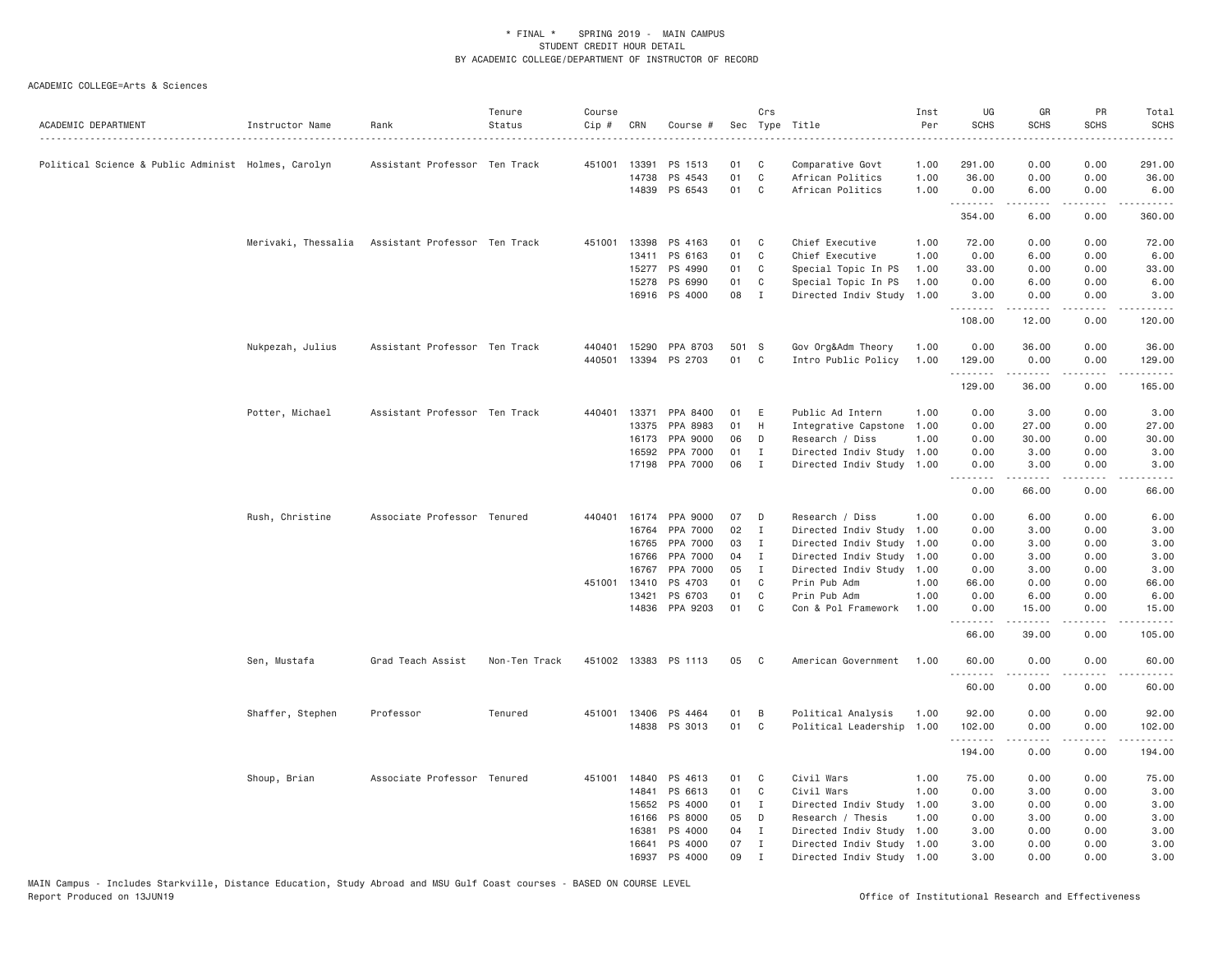| ACADEMIC DEPARTMENT                                                        | Instructor Name  | Rank                                            | Tenure<br>Status | Course<br>Cip # | CRN   | Course #              |              | Crs            | Sec Type Title            | Inst<br>Per | UG<br><b>SCHS</b><br>.               | GR<br><b>SCHS</b>      | PR<br><b>SCHS</b>    | Total<br><b>SCHS</b><br>$\frac{1}{2} \left( \frac{1}{2} \right) \left( \frac{1}{2} \right) \left( \frac{1}{2} \right) \left( \frac{1}{2} \right) \left( \frac{1}{2} \right) \left( \frac{1}{2} \right)$                                                                                                                                                                                                                          |
|----------------------------------------------------------------------------|------------------|-------------------------------------------------|------------------|-----------------|-------|-----------------------|--------------|----------------|---------------------------|-------------|--------------------------------------|------------------------|----------------------|----------------------------------------------------------------------------------------------------------------------------------------------------------------------------------------------------------------------------------------------------------------------------------------------------------------------------------------------------------------------------------------------------------------------------------|
| Political Science & Public Administ Shoup, Brian                           |                  | Associate Professor Tenured                     |                  | 451001          | 17181 | PS 4000               | 10           | $\mathbf{I}$   | Directed Indiv Study 1.00 |             | 3.00                                 | 0.00                   | 0.00                 | 3.00                                                                                                                                                                                                                                                                                                                                                                                                                             |
|                                                                            |                  |                                                 |                  |                 | 17201 | PS 4000               | $11 \quad I$ |                | Directed Indiv Study 1.00 |             | 3.00                                 | 0.00                   | 0.00                 | 3.00                                                                                                                                                                                                                                                                                                                                                                                                                             |
|                                                                            |                  |                                                 |                  |                 |       | 17202 PS 4000         | $12 \quad I$ |                | Directed Indiv Study 1.00 |             | 3.00<br>.                            | 0.00                   | 0.00                 | 3.00                                                                                                                                                                                                                                                                                                                                                                                                                             |
|                                                                            |                  |                                                 |                  |                 |       |                       |              |                |                           |             | 96.00                                | 6.00                   | 0.00                 | 102.00                                                                                                                                                                                                                                                                                                                                                                                                                           |
|                                                                            |                  | Stanisevski, Dragan Associate Professor Tenured |                  | 440401          | 16175 | PPA 9000              | 08           | $\Box$         | Research / Diss           | 1.00        | 0.00                                 | 10.00                  | 0.00                 | 10.00                                                                                                                                                                                                                                                                                                                                                                                                                            |
|                                                                            |                  |                                                 |                  | 451001          | 14834 | PPA 9503              | 01           | $\mathbf C$    | Qual. Research for P      | 1.00        | 0.00                                 | 30.00                  | 0.00                 | 30.00                                                                                                                                                                                                                                                                                                                                                                                                                            |
|                                                                            |                  |                                                 |                  |                 |       | 14835 PPA 9303        | 01           | $\mathbf{C}$   | Foundations of PA         | 1.00        | 0.00<br>.                            | 18.00<br>.             | 0.00<br>.            | 18.00<br>.                                                                                                                                                                                                                                                                                                                                                                                                                       |
|                                                                            |                  |                                                 |                  |                 |       |                       |              |                |                           |             | 0.00                                 | 58.00                  | 0.00                 | 58.00                                                                                                                                                                                                                                                                                                                                                                                                                            |
|                                                                            | Tkach, Benjamin  | Assistant Professor Non-Ten Track               |                  | 451001          | 13386 | PS 1313               | 01           | C <sub>c</sub> | Intro Intnat'l Relat 1.00 |             | 219.00                               | 0.00                   | 0.00                 | 219.00                                                                                                                                                                                                                                                                                                                                                                                                                           |
|                                                                            |                  |                                                 |                  |                 |       | 13401 PS 4303         | 01 C         |                | Us Foreign Policy         | 1.00        | 39.00                                | 0.00                   | 0.00                 | 39.00                                                                                                                                                                                                                                                                                                                                                                                                                            |
|                                                                            |                  |                                                 |                  |                 |       |                       |              |                |                           |             | 258.00                               | 0.00                   | 0.00                 | 258.00                                                                                                                                                                                                                                                                                                                                                                                                                           |
|                                                                            | Vowell, Krista   | Lecturer                                        | Non-Ten Track    |                 |       | 451002 14407 PS 1113  | 502 C        |                | American Government       | 1.00        | 84.00                                | 0.00                   | 0.00                 | 84.00                                                                                                                                                                                                                                                                                                                                                                                                                            |
|                                                                            |                  |                                                 |                  |                 |       |                       |              |                |                           |             | 84.00                                | 0.00                   | 0.00                 | 84.00                                                                                                                                                                                                                                                                                                                                                                                                                            |
|                                                                            | Waide, David     | Clinical Assist Pro Non-Ten Track               |                  | 220101 13385    |       | PS 1192               | 01 C         |                | Introduction to Law       | 1.00        | 132.00                               | 0.00                   | 0.00                 | 132.00                                                                                                                                                                                                                                                                                                                                                                                                                           |
|                                                                            |                  |                                                 |                  | 240101 16723    |       | HON 4000              | 07           | $\mathbf{I}$   | Directed Individual       | 1.00        | 3.00                                 | 0.00                   | 0.00                 | 3.00                                                                                                                                                                                                                                                                                                                                                                                                                             |
|                                                                            |                  |                                                 |                  | 451001 13396    |       | PS 3073               | 01           | C              | Civil Liberties           | 1.00        | 132.00                               | 0.00                   | 0.00                 | 132.00                                                                                                                                                                                                                                                                                                                                                                                                                           |
|                                                                            |                  |                                                 |                  |                 |       | 451002 13379 PS 1113  | 01 C         |                | American Government       | 1.00        | 1218.00<br>.                         | 0.00                   | 0.00                 | 1218.00                                                                                                                                                                                                                                                                                                                                                                                                                          |
|                                                                            |                  |                                                 |                  |                 |       |                       |              |                |                           |             | 1485.00                              | 0.00                   | 0.00                 | 1485.00                                                                                                                                                                                                                                                                                                                                                                                                                          |
|                                                                            | Wall, Diane      | Lecturer                                        | Non-Ten Track    |                 |       | 451002 14406 PS 1113  | 501 C        |                | American Government       | 1.00        | 48.00                                | 0.00                   | 0.00                 | 48.00                                                                                                                                                                                                                                                                                                                                                                                                                            |
|                                                                            |                  |                                                 |                  |                 |       |                       |              |                |                           |             | 48.00                                | 0.00                   | 0.00                 | 48.00                                                                                                                                                                                                                                                                                                                                                                                                                            |
|                                                                            | Williams, Linda  | Grad Teach Assist                               | Non-Ten Track    |                 |       | 231304 10945 CO 1003  | 14 C         |                | Fund Of Public Speak 0.99 |             | 74.25                                | 0.00                   | 0.00                 | 74.25                                                                                                                                                                                                                                                                                                                                                                                                                            |
|                                                                            |                  |                                                 |                  |                 |       |                       |              |                |                           |             | 74.25                                | 0.00                   | 0.00                 | 74.25                                                                                                                                                                                                                                                                                                                                                                                                                            |
|                                                                            | Williams, Robert | Non-Faculty                                     | Not Applicable   |                 |       | 130301 16220 LSK 1141 | 12 C         |                | College Success II        | 1.00        | 22.00                                | 0.00                   | 0.00                 | 22.00                                                                                                                                                                                                                                                                                                                                                                                                                            |
|                                                                            |                  |                                                 |                  |                 |       |                       |              |                |                           |             | .<br>22.00                           | -----<br>0.00          | .<br>0.00            | 22.00                                                                                                                                                                                                                                                                                                                                                                                                                            |
|                                                                            | Wiseman, William | Lecturer                                        | Non-Ten Track    |                 |       | 451001 16322 PS 3193  | 01 C         |                | Intergov Relations        | 1.00        | 54.00                                | 0.00                   | 0.00                 | 54.00                                                                                                                                                                                                                                                                                                                                                                                                                            |
|                                                                            |                  |                                                 |                  |                 |       |                       |              |                |                           |             | $\sim$ $\sim$ $\sim$ $\sim$<br>54.00 | 0.00                   | 0.00                 | 54.00                                                                                                                                                                                                                                                                                                                                                                                                                            |
|                                                                            |                  |                                                 |                  |                 |       |                       |              |                |                           |             |                                      |                        |                      |                                                                                                                                                                                                                                                                                                                                                                                                                                  |
| -----------------------------------<br>Political Science & Public Administ |                  |                                                 |                  |                 |       |                       |              |                |                           |             | ========<br>4670.25                  | $=$ ========<br>409.00 | $=$ ========<br>0.00 | ==========<br>5079.25                                                                                                                                                                                                                                                                                                                                                                                                            |
| ----------------------------------                                         |                  |                                                 |                  |                 |       |                       |              |                |                           |             | <b>SEBSEBED</b>                      | ======== ========      |                      | $\begin{minipage}{0.9\linewidth} \hspace*{-0.2cm} \textbf{1} & \textbf{1} & \textbf{1} & \textbf{1} & \textbf{1} & \textbf{1} & \textbf{1} & \textbf{1} & \textbf{1} & \textbf{1} & \textbf{1} & \textbf{1} & \textbf{1} & \textbf{1} & \textbf{1} & \textbf{1} & \textbf{1} & \textbf{1} & \textbf{1} & \textbf{1} & \textbf{1} & \textbf{1} & \textbf{1} & \textbf{1} & \textbf{1} & \textbf{1} & \textbf{1} & \textbf{1} & \$ |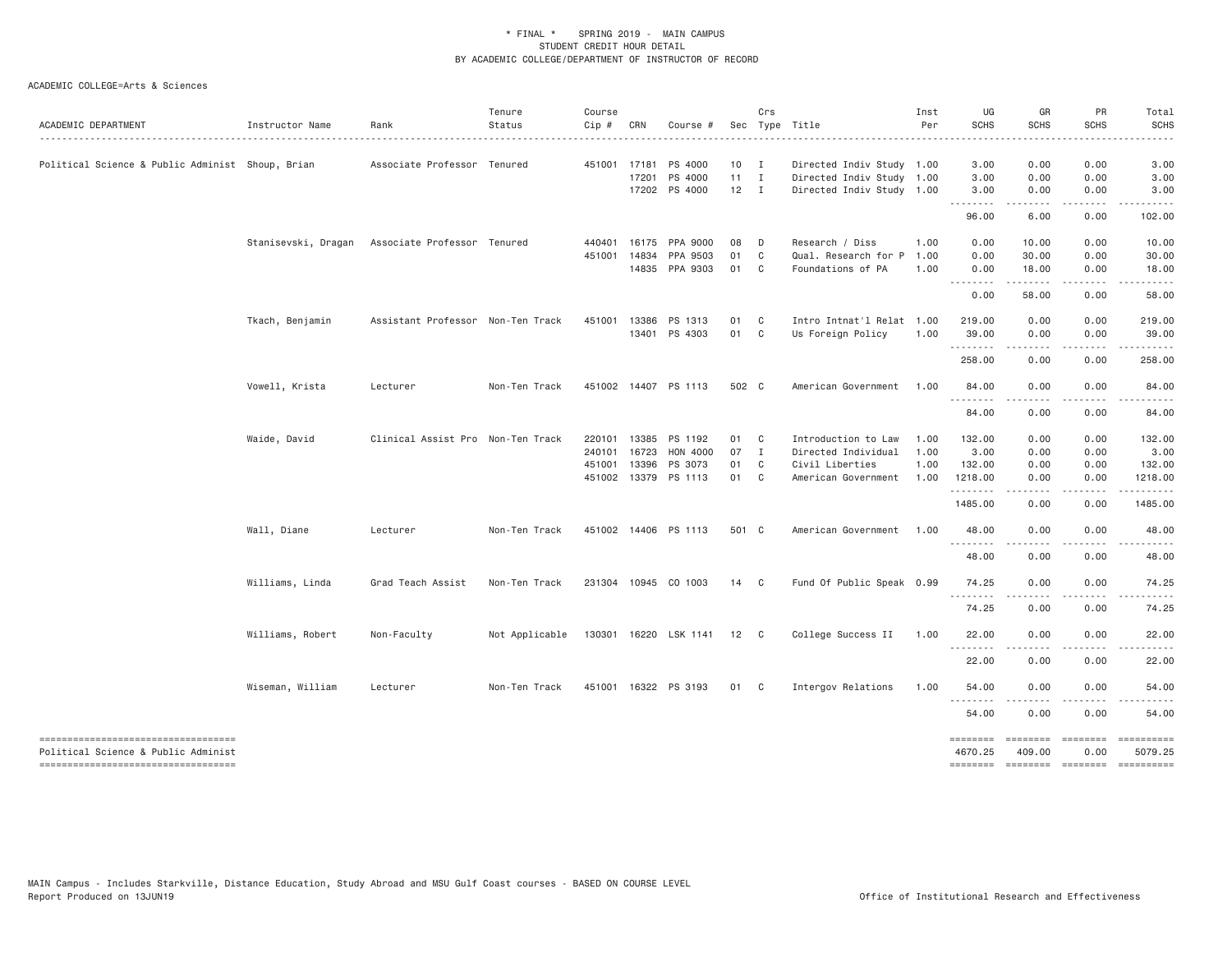| ACADEMIC DEPARTMENT | Instructor Name    | Rank                                             | Tenure<br>Status | Course<br>Cip # | CRN          | Course #       |    | Crs          | Sec Type Title<br>.       | Inst<br>Per | UG<br><b>SCHS</b>               | GR<br><b>SCHS</b> | PR<br><b>SCHS</b> | Total<br><b>SCHS</b><br>$\frac{1}{2}$                                                                                                                        |
|---------------------|--------------------|--------------------------------------------------|------------------|-----------------|--------------|----------------|----|--------------|---------------------------|-------------|---------------------------------|-------------------|-------------------|--------------------------------------------------------------------------------------------------------------------------------------------------------------|
| Psychology          |                    | Adams-Price, Carolyn Associate Professor Tenured |                  | 420101          | 16605        | PSY 4000       | 48 | I            | Directed Indiv Study 1.00 |             | 3.00                            | 0.00              | 0.00              | 3.00                                                                                                                                                         |
|                     |                    |                                                  |                  | 422707          | 13552        | PSY 3623       | 01 | $\mathsf{C}$ | Social Psychology         | 1.00        | 234.00                          | 0.00              | 0.00              | 234.00                                                                                                                                                       |
|                     |                    |                                                  |                  | 422809          | 13576        | PSY 4983       | 01 | C            | Psychology Of Aging       | 1.00        | 120.00                          | 0.00              | 0.00              | 120.00                                                                                                                                                       |
|                     |                    |                                                  |                  | 422813          | 15257        | PSY 9000       | 01 | D            | Research/Diss             | 1.00        | 0.00                            | 9.00              | 0.00              | 9.00                                                                                                                                                         |
|                     |                    |                                                  |                  |                 |              |                |    |              |                           |             | .<br>357.00                     | 9.00              | .<br>0.00         | $- - - - -$<br>366.00                                                                                                                                        |
|                     | Allen, Laura       | Assistant Professor Ten Track                    |                  | 420101          | 13573        | PSY 4713       | 01 | C            | Language & Thought        | 1.00        | 39.00                           | 0.00              | 0.00              | 39.00                                                                                                                                                        |
|                     |                    |                                                  |                  |                 | 13581        | PSY 6713       | 01 | C            | Language & Thought        | 1.00        | 0.00                            | 6.00              | 0.00              | 6.00                                                                                                                                                         |
|                     |                    |                                                  |                  |                 | 15173        | PSY 8000       | 02 | D            | Research / Thesis         | 1.00        | 0.00                            | 6.00              | 0.00              | 6.00                                                                                                                                                         |
|                     |                    |                                                  |                  |                 | 16295        | PSY 4000       | 22 | Ι.           | Directed Indiv Study      | 1.00        | 4.00                            | 0.00              | 0.00              | 4.00                                                                                                                                                         |
|                     |                    |                                                  |                  |                 | 16296        | PSY 4000       | 23 | Ι.           | Directed Indiv Study 1.00 |             | 3.00                            | 0.00              | 0.00              | 3.00                                                                                                                                                         |
|                     |                    |                                                  |                  |                 | 16450        | PSY 4000       | 30 | $\mathbf I$  | Directed Indiv Study 1.00 |             | 2.00                            | 0.00              | 0.00              | 2.00                                                                                                                                                         |
|                     |                    |                                                  |                  |                 | 16509        | PSY 4000       | 39 | <b>I</b>     | Directed Indiv Study 1.00 |             | 2.00                            | 0.00              | 0.00              | 2.00                                                                                                                                                         |
|                     |                    |                                                  |                  | 422701          | 15042        | PSY 4753       | 01 | C            | Applied Cognitive Ps 1.00 |             | 15.00                           | 0.00              | 0.00              | 15.00                                                                                                                                                        |
|                     |                    |                                                  |                  |                 | 15043        | PSY 6753       | 01 | C            | Applied Cognitive Ps 1.00 |             | 0.00<br>.                       | 9.00<br>-----     | 0.00<br>د د د د   | 9.00<br>$\frac{1}{2} \left( \frac{1}{2} \right) \left( \frac{1}{2} \right) \left( \frac{1}{2} \right) \left( \frac{1}{2} \right) \left( \frac{1}{2} \right)$ |
|                     |                    |                                                  |                  |                 |              |                |    |              |                           |             | 65.00                           | 21.00             | 0.00              | 86.00                                                                                                                                                        |
|                     | Amadi, Suzanne     | Grad Teach Assist                                | Non-Ten Track    |                 | 240102 12581 | IDS 4111       | 01 | C            | Professional Seminar 1.00 |             | 28.00                           | 0.00              | 0.00              | 28.00                                                                                                                                                        |
|                     |                    |                                                  |                  |                 | 12583        | IDS 4111       | 03 | C            | Professional Seminar      | 1.00        | 29.00<br>.                      | 0.00              | 0.00              | 29.00                                                                                                                                                        |
|                     |                    |                                                  |                  |                 |              |                |    |              |                           |             | 57.00                           | 0.00              | 0.00              | 57.00                                                                                                                                                        |
|                     | Armstrong, Kevin   | Associate Professor Tenured                      |                  | 420101          | 13574        | PSY 4726       | 01 | E            | Internship In Psy I       | 1.00        | 12.00                           | 0.00              | 0.00              | 12.00                                                                                                                                                        |
|                     |                    |                                                  |                  | 422707          | 15044        | PSY 8383       | 01 | C            | Behavior Therapy          | 1.00        | 0.00                            | 18.00             | 0.00              | 18.00                                                                                                                                                        |
|                     |                    |                                                  |                  | 422813          | 15259        | PSY 9000       | 03 | D            | Research/Diss             | 1.00        | 0.00<br>.                       | 14.00<br>.        | 0.00<br>.         | 14.00<br>.                                                                                                                                                   |
|                     |                    |                                                  |                  |                 |              |                |    |              |                           |             | 12.00                           | 32.00             | 0.00              | 44.00                                                                                                                                                        |
|                     | Armstrong, Rebecca | Instructor                                       | Non-Ten Track    | 420101          | 13520        | PSY 1013       | 04 | C            | Gen Psychology-SI         | 1.00        | 258.00                          | 0.00              | 0.00              | 258.00                                                                                                                                                       |
|                     |                    |                                                  |                  |                 | 13526        | PSY 1021       | 01 | C            | Career in Psychology      | 1.00        | 125.00                          | 0.00              | 0.00              | 125.00                                                                                                                                                       |
|                     |                    |                                                  |                  | 422703          | 13559        | PSY 3803       | 01 | C            | Int Dev Psychology        | 1.00        | 189.00                          | 0.00              | 0.00              | 189.00                                                                                                                                                       |
|                     |                    |                                                  |                  |                 | 13560        | PSY 3803       | 02 | C            | Int Dev Psychology        | 1.00        | 189.00                          | 0.00<br>-----     | 0.00<br>بالمحام   | 189.00<br>.                                                                                                                                                  |
|                     |                    |                                                  |                  |                 |              |                |    |              |                           |             | 761.00                          | 0.00              | 0.00              | 761.00                                                                                                                                                       |
|                     | Berman, Mitchell   | Professor                                        | Ten Track        | 420101          | 15175        | PSY 8000       | 04 | D            | Research / Thesis         | 1.00        | 0.00                            | 3.00              | 0.00              | 3.00                                                                                                                                                         |
|                     |                    |                                                  |                  | 422813          |              | 15260 PSY 9000 | 04 | D            | Research/Diss             | 1.00        | 0.00<br><u> - - - - - - - -</u> | 18.00<br>-----    | 0.00<br>.         | 18.00<br>.                                                                                                                                                   |
|                     |                    |                                                  |                  |                 |              |                |    |              |                           |             | 0.00                            | 21.00             | 0.00              | 21.00                                                                                                                                                        |
|                     | Bradshaw, Gary     | Professor                                        | Tenured          | 420101          | 15176        | PSY 8000       | 05 | D            | Research / Thesis         | 1.00        | 0.00                            | 6.00              | 0.00              | 6.00                                                                                                                                                         |
|                     |                    |                                                  |                  |                 | 16074        | PSY 4000       | 09 | Ι.           | Directed Indiv Study 1.00 |             | 3.00                            | 0.00              | 0.00              | 3.00                                                                                                                                                         |
|                     |                    |                                                  |                  |                 | 16293        | PSY 4000       | 20 | Ι.           | Directed Indiv Study      | 1.00        | 1.00                            | 0.00              | 0.00              | 1.00                                                                                                                                                         |
|                     |                    |                                                  |                  |                 | 16501        | PSY 4000       | 34 | I            | Directed Indiv Study      | 1.00        | 2.00                            | 0.00              | 0.00              | 2.00                                                                                                                                                         |
|                     |                    |                                                  |                  |                 | 16505        | PSY 4000       | 38 | Ι.           | Directed Indiv Study 1.00 |             | 6.00                            | 0.00              | 0.00              | 6.00                                                                                                                                                         |
|                     |                    |                                                  |                  |                 | 16604        | PSY 4000       | 47 | I            | Directed Indiv Study 1.00 |             | 3.00                            | 0.00              | 0.00              | 3.00                                                                                                                                                         |
|                     |                    |                                                  |                  |                 | 17004        | PSY 4000       | 65 | $\mathbf I$  | Directed Indiv Study 1.00 |             | 3.00                            | 0.00              | 0.00              | 3.00                                                                                                                                                         |
|                     |                    |                                                  |                  | 422701          | 15045        | PSY 8703       | 01 | C            | Advanced Cognitive S      | 1.00        | 0.00                            | 27.00             | 0.00              | 27.00                                                                                                                                                        |
|                     |                    |                                                  |                  | 422704          | 13539        | PSY 3314       | 01 | C            | Experimental Psych        | 1.00        | 272.00                          | 0.00              | 0.00              | 272.00                                                                                                                                                       |
|                     |                    |                                                  |                  |                 | 13540        | PSY 3314       | 02 | К            | Experimental Psych        | 1.00        | 0.00                            | 0.00              | 0.00              | 0.00                                                                                                                                                         |
|                     |                    |                                                  |                  |                 | 13541        | PSY 3314       | 03 | К            | Experimental Psych        | 1.00        | 0.00                            | 0.00              | 0.00              | 0.00                                                                                                                                                         |
|                     |                    |                                                  |                  |                 | 13542        | PSY 3314       | 04 | K            | Experimental Psych        | 1,00        | 0.00                            | 0.00              | 0.00              | 0.00                                                                                                                                                         |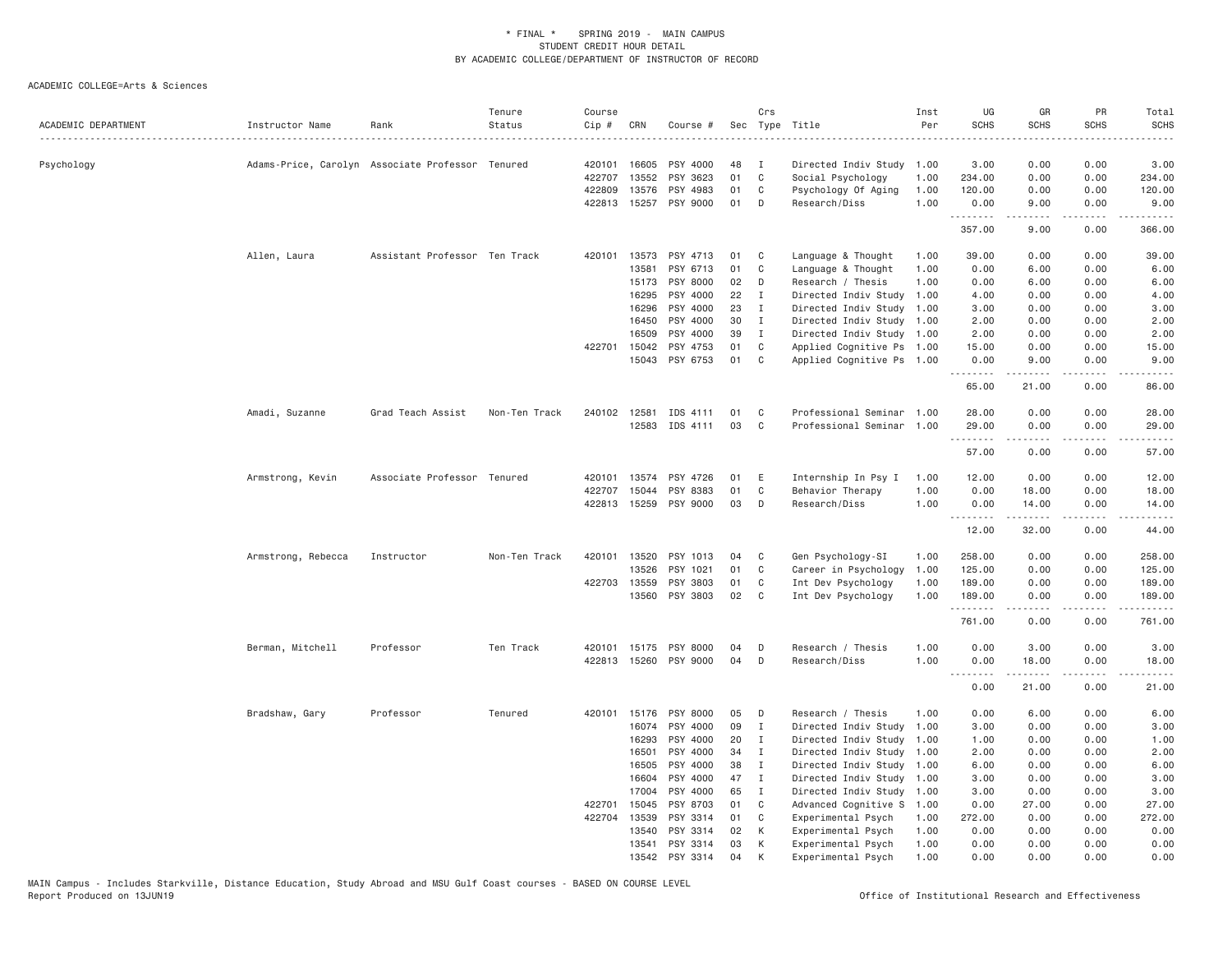| ACADEMIC DEPARTMENT | Instructor Name   | Rank                          | Tenure<br>Status | Course<br>Cip # | CRN            | Course #             |          | Crs               | Sec Type Title                                         | Inst<br>Per | UG<br><b>SCHS</b> | GR<br><b>SCHS</b>   | PR<br><b>SCHS</b>                                                                                                                 | Total<br>SCHS<br>$\frac{1}{2} \left( \frac{1}{2} \right) \left( \frac{1}{2} \right) \left( \frac{1}{2} \right) \left( \frac{1}{2} \right) \left( \frac{1}{2} \right)$ |
|---------------------|-------------------|-------------------------------|------------------|-----------------|----------------|----------------------|----------|-------------------|--------------------------------------------------------|-------------|-------------------|---------------------|-----------------------------------------------------------------------------------------------------------------------------------|-----------------------------------------------------------------------------------------------------------------------------------------------------------------------|
| Psychology          | Bradshaw, Gary    | Professor                     | Tenured          |                 | 422704 13543   | PSY 3314             | 05       | K                 | Experimental Psych                                     | 1.00        | 0.00              | 0.00                | 0.00                                                                                                                              | 0.00                                                                                                                                                                  |
|                     |                   |                               |                  |                 | 13544          | PSY 3314             | 06       | K                 | Experimental Psych                                     | 1.00        | 0.00              | 0.00                | 0.00                                                                                                                              | 0.00                                                                                                                                                                  |
|                     |                   |                               |                  |                 | 422813 15261   | PSY 9000             | 05       | D                 | Research/Diss                                          | 1.00        | 0.00              | 24.00               | 0.00                                                                                                                              | 24.00                                                                                                                                                                 |
|                     |                   |                               |                  |                 |                |                      |          |                   |                                                        |             | .<br>290.00       | .<br>57.00          | .<br>0.00                                                                                                                         | .<br>347.00                                                                                                                                                           |
|                     | Brandon, Russell  | Lecturer                      | Non-Ten Track    |                 | 420101 13518   | PSY 1013             | 02       | $\mathbb{C}$      | Gen Psychology                                         | 1.00        | 222.00            | 0.00                | 0.00                                                                                                                              | 222.00                                                                                                                                                                |
|                     |                   |                               |                  |                 | 13523          | PSY 1013             | 07       | C                 | Gen Psychology                                         | 1.00        | 210.00            | 0.00                | 0.00                                                                                                                              | 210.00                                                                                                                                                                |
|                     |                   |                               |                  |                 | 422706 15283   | PSY 4403             | 501 C    |                   | Biological Psycholog                                   | 1.00        | 54.00<br>.        | 0.00<br>.           | 0.00<br>$\frac{1}{2} \left( \frac{1}{2} \right) \left( \frac{1}{2} \right) \left( \frac{1}{2} \right) \left( \frac{1}{2} \right)$ | 54.00<br>.                                                                                                                                                            |
|                     |                   |                               |                  |                 |                |                      |          |                   |                                                        |             | 486.00            | 0.00                | 0.00                                                                                                                              | 486.00                                                                                                                                                                |
|                     | Brown, Kimberly   | Lecturer                      | Non-Ten Track    | 420101          | 13537          | PSY 3213             | 02       | C <sub>c</sub>    | Psych Of Ab Behavior                                   | 1.00        | 264.00            | 0.00                | 0.00                                                                                                                              | 264.00                                                                                                                                                                |
|                     |                   |                               |                  | 422707          | 13548          | PSY 3363             | 01       | C                 | Behav Modification                                     | 1.00        | 231.00            | 0.00                | 0.00                                                                                                                              | 231.00                                                                                                                                                                |
|                     |                   |                               |                  | 440401          | 13527          | PSY 3073             | 01       | C                 | Psy Interper Relat                                     | 1.00        | 177.00            | 0.00                | 0.00                                                                                                                              | 177.00                                                                                                                                                                |
|                     |                   |                               |                  |                 | 13528          | PSY 3073             | 02       | C                 | Psy Interper Relat                                     | 1.00        | 180.00<br>.       | 0.00                | 0.00<br>$\cdots$                                                                                                                  | 180.00<br>$\frac{1}{2} \left( \frac{1}{2} \right) \left( \frac{1}{2} \right) \left( \frac{1}{2} \right) \left( \frac{1}{2} \right) \left( \frac{1}{2} \right)$        |
|                     |                   |                               |                  |                 |                |                      |          |                   |                                                        |             | 852.00            | 0.00                | 0.00                                                                                                                              | 852.00                                                                                                                                                                |
|                     | Campbell, Kristen | Lecturer                      | Non-Ten Track    | 420101          | 14408          | PSY 3213             | 501 C    |                   | Psych Of Ab Behavior 1.00                              |             | 81.00             | 0.00                | 0.00                                                                                                                              | 81.00                                                                                                                                                                 |
|                     |                   |                               |                  |                 | 16075          | PSY 4000             | 10       | $\mathbf{I}$      | Directed Indiv Study 1.00                              |             | 3.00              | 0.00                | 0.00                                                                                                                              | 3.00                                                                                                                                                                  |
|                     |                   |                               |                  |                 | 16076          | PSY 4000             | 11       | I                 | Directed Indiv Study 1.00                              |             | 3.00              | 0.00                | 0.00                                                                                                                              | 3.00                                                                                                                                                                  |
|                     |                   |                               |                  |                 | 16196          | PSY 4000             | 16       | I                 | Directed Indiv Study 1.00                              |             | 3.00              | 0.00                | 0.00                                                                                                                              | 3.00                                                                                                                                                                  |
|                     |                   |                               |                  |                 | 17000          | PSY 4000             | 63       | $\mathbf I$       | Directed Indiv Study 1.00                              |             | 3.00              | 0.00                | 0.00                                                                                                                              | 3.00                                                                                                                                                                  |
|                     |                   |                               |                  |                 | 17001          | PSY 4000             | 64       | I                 | Directed Indiv Study 1.00                              |             | 3.00              | 0.00                | 0.00                                                                                                                              | 3.00                                                                                                                                                                  |
|                     |                   |                               |                  |                 | 17006          | PSY 4000             | 67       | I                 | Directed Indiv Study 1.00                              |             | 3.00              | 0.00                | 0.00                                                                                                                              | 3.00                                                                                                                                                                  |
|                     |                   |                               |                  |                 | 17007          | PSY 4000             | 68       | $\mathbf I$       | Directed Indiv Study 1.00                              |             | 3.00              | 0.00                | 0.00                                                                                                                              | 3.00                                                                                                                                                                  |
|                     |                   |                               |                  |                 | 17008          | PSY 4000             | 69       | $\mathbf{I}$      | Directed Indiv Study 1.00                              |             | 3.00              | 0.00                | 0.00                                                                                                                              | 3.00                                                                                                                                                                  |
|                     |                   |                               |                  |                 | 17009          | PSY 4000             | 70       | I                 | Directed Indiv Study 1.00                              |             | 3.00              | 0.00                | 0.00                                                                                                                              | 3.00                                                                                                                                                                  |
|                     |                   |                               |                  |                 | 17013<br>17014 | PSY 4000<br>PSY 4000 | 71<br>72 | I<br>$\mathbf{I}$ | Directed Indiv Study 1.00                              |             | 3.00<br>3.00      | 0.00<br>0.00        | 0.00<br>0.00                                                                                                                      | 3.00<br>3.00                                                                                                                                                          |
|                     |                   |                               |                  |                 | 17015          | PSY 4000             | 73       | $\mathbf I$       | Directed Indiv Study 1.00<br>Directed Indiv Study 1.00 |             | 3,00              | 0.00                | 0.00                                                                                                                              | 3,00                                                                                                                                                                  |
|                     |                   |                               |                  | 422708 13529    |                | PSY 3104             | 01       | C                 | Introductory Psychol                                   | 1.00        | 368.00            | 0.00                | 0.00                                                                                                                              | 368.00                                                                                                                                                                |
|                     |                   |                               |                  |                 | 13530          | PSY 3104             | 02       | K                 | Introductory Psychol 1.00                              |             | 0.00              | 0.00                | 0.00                                                                                                                              | 0.00                                                                                                                                                                  |
|                     |                   |                               |                  |                 | 13531          | PSY 3104             | 03       | K                 | Introductory Psychol                                   | 1.00        | 0.00              | 0.00                | 0.00                                                                                                                              | 0.00                                                                                                                                                                  |
|                     |                   |                               |                  |                 | 13532          | PSY 3104             | 04       | K                 | Introductory Psychol 1.00                              |             | 0.00              | 0.00                | 0.00                                                                                                                              | 0.00                                                                                                                                                                  |
|                     |                   |                               |                  |                 | 13533          | PSY 3104             | 05       | K                 | Introductory Psychol                                   | 1.00        | 0.00              | 0.00                | 0.00                                                                                                                              | 0.00                                                                                                                                                                  |
|                     |                   |                               |                  |                 | 13534          | PSY 3104             | 06       | K                 | Introductory Psychol                                   | 1.00        | 0.00              | 0.00                | 0.00                                                                                                                              | 0.00                                                                                                                                                                  |
|                     |                   |                               |                  | 422801          | 13566          | PSY 4333             | 01       | C                 | Intro Clinical Psych                                   | 1.00        | 36.00             | 0.00                | 0.00                                                                                                                              | 36.00                                                                                                                                                                 |
|                     |                   |                               |                  | 422803          | 13563          | PSY 4223             | 01       | C                 | Drug Use And Abuse                                     | 1.00        | 129.00            | 0.00                | 0.00                                                                                                                              | 129.00                                                                                                                                                                |
|                     |                   |                               |                  |                 | 13564          | PSY 4223             | 02       | C                 | Drug Use And Abuse                                     | 1.00        | 120.00            | 0.00                | 0.00                                                                                                                              | 120.00                                                                                                                                                                |
|                     |                   |                               |                  |                 | 429999 13578   | PSY 6223             | 01       | $\mathbf{C}$      | Drug Use And Abuse                                     | 1.00        | 0.00<br>.         | 3.00<br>.           | 0.00<br>.                                                                                                                         | 3.00<br>.                                                                                                                                                             |
|                     |                   |                               |                  |                 |                |                      |          |                   |                                                        |             | 770.00            | 3.00                | 0.00                                                                                                                              | 773.00                                                                                                                                                                |
|                     | Carskadon, Thomas | Professor                     | Tenured          | 420101          | 15047          | PSY 1013             | H01 C    |                   | Gen Psychology-Honor 1.00                              |             | 54.00             | 0.00                | 0.00                                                                                                                              | 54.00                                                                                                                                                                 |
|                     |                   |                               |                  |                 |                | 15982 PSY 4000       | 08       | $\blacksquare$    | Directed Indiv Study 1.00                              |             | 3.00<br>.         | 0.00<br>$- - - - -$ | 0.00<br>$\frac{1}{2} \frac{1}{2} \frac{1}{2} \frac{1}{2} \frac{1}{2} \frac{1}{2} \frac{1}{2}$                                     | 3.00<br>.                                                                                                                                                             |
|                     |                   |                               |                  |                 |                |                      |          |                   |                                                        |             | 57.00             | 0.00                | 0.00                                                                                                                              | 57.00                                                                                                                                                                 |
|                     | DeShong, Hilary   | Assistant Professor Ten Track |                  | 420101          | 13585          | PSY 8450             | 03       | E                 | Applied Clin Practic 1.00                              |             | 0.00              | 14.00               | 0.00                                                                                                                              | 14.00                                                                                                                                                                 |
|                     |                   |                               |                  |                 | 16603          | PSY 4000             | 46       | $\mathbf{I}$      | Directed Indiv Study 1.00                              |             | 3.00              | 0.00                | 0.00                                                                                                                              | 3.00                                                                                                                                                                  |
|                     |                   |                               |                  |                 | 16823          | PSY 4000             | 58       | Ι.                | Directed Indiv Study 1.00                              |             | 3.00              | 0.00                | 0.00                                                                                                                              | 3.00                                                                                                                                                                  |
|                     |                   |                               |                  |                 | 16900          | PSY 4000             | 59       | $\mathbf I$       | Directed Indiv Study 1.00                              |             | 1.00              | 0.00                | 0.00                                                                                                                              | 1.00                                                                                                                                                                  |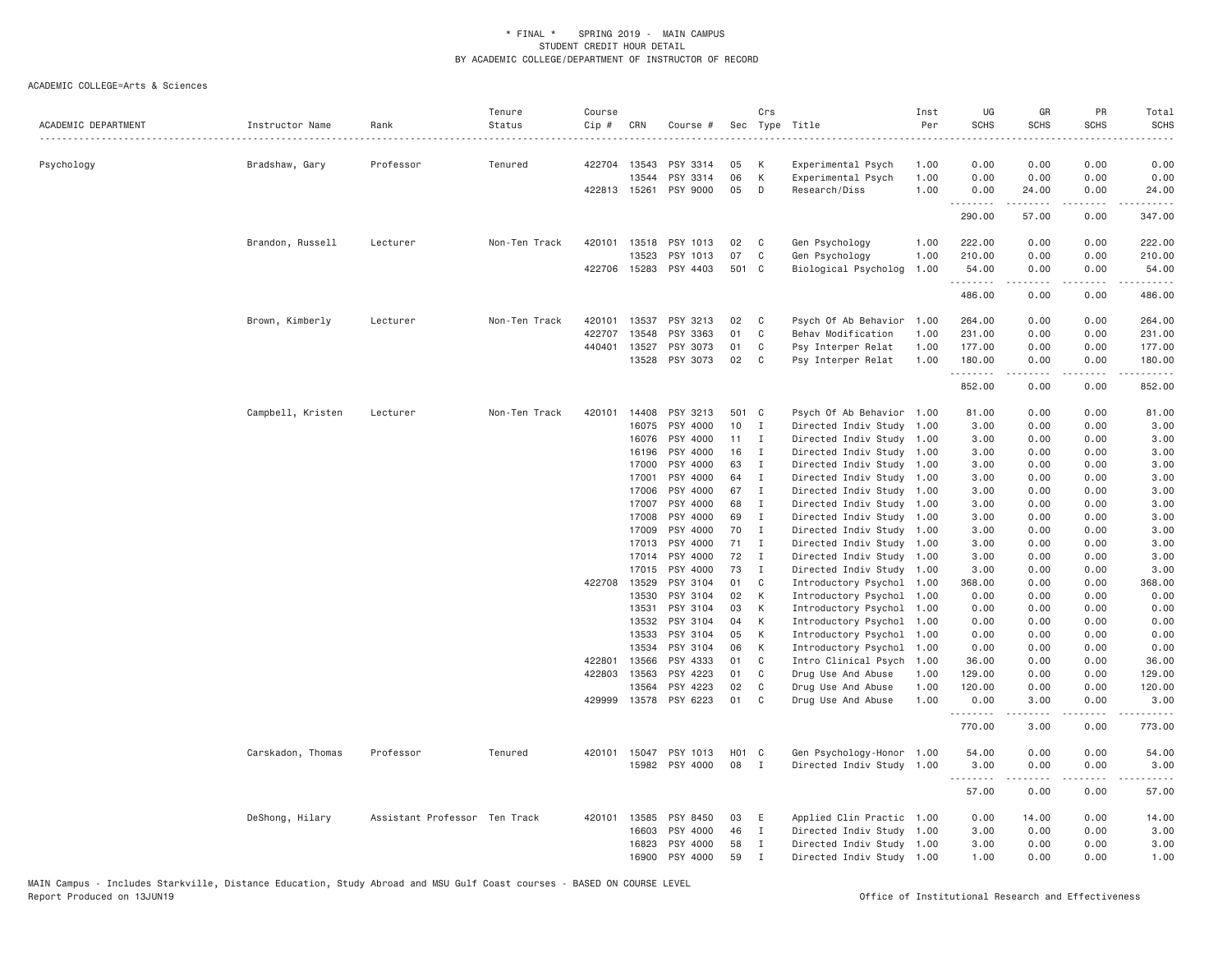| ACADEMIC DEPARTMENT | Instructor Name  | Rank                          | Tenure<br>Status | Course<br>Cip # | CRN          | Course #                          |          | Crs          | Sec Type Title<br>.                      | Inst<br>Per  | UG<br><b>SCHS</b>              | GR<br>SCHS                                                                                                                                                    | PR<br><b>SCHS</b>                   | Total<br><b>SCHS</b> |
|---------------------|------------------|-------------------------------|------------------|-----------------|--------------|-----------------------------------|----------|--------------|------------------------------------------|--------------|--------------------------------|---------------------------------------------------------------------------------------------------------------------------------------------------------------|-------------------------------------|----------------------|
| Psychology          | DeShong, Hilary  | Assistant Professor Ten Track |                  | 420101          | 17067        | PSY 4000<br>422705 13583 PSY 8364 | 76<br>01 | I<br>B       | Directed Indiv Study<br>Personality Appr | 1.00<br>1.00 | 2.00<br>0.00                   | 0.00<br>28.00                                                                                                                                                 | 0.00<br>0.00                        | 2.00<br>28.00        |
|                     |                  |                               |                  |                 |              |                                   |          |              |                                          |              | $\omega$ is a $\omega$<br>9.00 | $\frac{1}{2} \left( \frac{1}{2} \right) \left( \frac{1}{2} \right) \left( \frac{1}{2} \right) \left( \frac{1}{2} \right) \left( \frac{1}{2} \right)$<br>42.00 | .<br>0.00                           | المتمامين<br>51.00   |
|                     | Dorr, Morgan     | Grad Teach Assist             | Non-Ten Track    |                 |              | 420101 13521 PSY 1013             | 05       | $\mathbf{C}$ | Gen Psychology                           | 1.00         | 123.00                         | 0.00                                                                                                                                                          | 0.00                                | 123.00               |
|                     |                  |                               |                  |                 |              |                                   |          |              |                                          |              | .<br>123.00                    | $\omega$ is a set of<br>0.00                                                                                                                                  | .<br>0.00                           | .<br>123.00          |
|                     | Dumessa, Lediya  | Grad Teach Assist             | Non-Ten Track    |                 |              | 422703 13561 PSY 3803             | 03       | C            | Int Dev Psychology                       | 1.00         | 150.00                         | 0.00                                                                                                                                                          | 0.00                                | 150.00               |
|                     |                  |                               |                  |                 |              |                                   |          |              |                                          |              | .<br>150.00                    | <u>.</u><br>0.00                                                                                                                                              | .<br>0.00                           | .<br>150.00          |
|                     | Dygert, Sarah    | Grad Teach Assist             | Non-Ten Track    |                 |              | 420101 13524 PSY 1013             | 08       | C            | Gen Psychology                           | 1.00         | 237.00<br>.                    | 0.00                                                                                                                                                          | 0.00<br>$\sim$ $\sim$ $\sim$ $\sim$ | 237.00               |
|                     |                  |                               |                  |                 |              |                                   |          |              |                                          |              | 237.00                         | 0.00                                                                                                                                                          | 0.00                                | 237.00               |
|                     | Eakin, Deborah   | Associate Professor Tenured   |                  |                 |              | 420101 15177 PSY 8000             | 06       | D            | Research / Thesis                        | 1.00         | 0.00                           | 6.00                                                                                                                                                          | 0.00                                | 6.00                 |
|                     |                  |                               |                  |                 | 15877        | PSY 4000                          | 04       | $\mathbf I$  | Directed Indiv Study                     | 1.00         | 3.00                           | 0.00                                                                                                                                                          | 0.00                                | 3.00                 |
|                     |                  |                               |                  |                 | 15979        | PSY 4000                          | 06       | $\mathbf{I}$ | Directed Indiv Study 1.00                |              | 3.00                           | 0.00                                                                                                                                                          | 0.00                                | 3.00                 |
|                     |                  |                               |                  |                 | 15981        | PSY 4000                          | 07       | $\mathbf{I}$ | Directed Indiv Study                     | 1.00         | 3.00                           | 0.00                                                                                                                                                          | 0.00                                | 3.00                 |
|                     |                  |                               |                  |                 | 16121        | PSY 4000                          | 13       | $\mathbf{I}$ | Directed Indiv Study 1.00                |              | 3.00                           | 0.00                                                                                                                                                          | 0.00                                | 3.00                 |
|                     |                  |                               |                  |                 | 16194        | PSY 4000                          | 14       | $\mathbf{I}$ | Directed Indiv Study 1.00                |              | 3.00                           | 0.00                                                                                                                                                          | 0.00                                | 3.00                 |
|                     |                  |                               |                  |                 | 16224        | PSY 4000                          | 17       | $\mathbf{I}$ | Directed Indiv Study 1.00                |              | 3.00                           | 0.00                                                                                                                                                          | 0.00                                | 3.00                 |
|                     |                  |                               |                  |                 | 16451        | PSY 4000                          | 31       | $\mathbf{I}$ | Directed Indiv Study 1.00                |              | 3.00                           | 0.00                                                                                                                                                          | 0.00                                | 3.00                 |
|                     |                  |                               |                  | 420301          | 15046        | PSY 8753                          | 01       | C            | Advanced Human Memor                     | 1.00         | 0.00                           | 18.00                                                                                                                                                         | 0.00                                | 18.00                |
|                     |                  |                               |                  | 422701          | 13555        | PSY 3713                          | 01       | $\mathbb C$  | Cognitive Psychology                     | 1.00         | 135.00                         | 0.00                                                                                                                                                          | 0.00                                | 135.00               |
|                     |                  |                               |                  |                 |              | 422813 15263 PSY 9000             | 07       | D            | Research/Diss                            | 1.00         | 0.00<br>.                      | 12.00<br>$- - - - -$                                                                                                                                          | 0.00<br>.                           | 12.00<br>.           |
|                     |                  |                               |                  |                 |              |                                   |          |              |                                          |              | 156.00                         | 36.00                                                                                                                                                         | 0.00                                | 192.00               |
|                     | Flurry, Samuel   | Grad Teach Assist             | Non-Ten Track    |                 |              | 420101 13517 PSY 1013             | 01       | C            | Gen Psychology                           | 1.00         | 228.00<br>.                    | 0.00                                                                                                                                                          | 0.00                                | 228.00<br>.          |
|                     |                  |                               |                  |                 |              |                                   |          |              |                                          |              | 228.00                         | 0.00                                                                                                                                                          | 0.00                                | 228.00               |
|                     | Fortney, Emily   | Non-Faculty                   | Not Applicable   |                 |              | 422707 13535 PSY 3203             | 01       | C            | Gender Differences                       | 1.00         | 177.00                         | 0.00                                                                                                                                                          | 0.00                                | 177.00               |
|                     |                  |                               |                  |                 |              | 15036 PSY 3203                    | 02       | C            | Psy Of Gender Differ 1.00                |              | 111.00                         | 0.00                                                                                                                                                          | 0.00                                | 111.00               |
|                     |                  |                               |                  |                 |              |                                   |          |              |                                          |              | .<br>288.00                    | $\frac{1}{2} \left( \frac{1}{2} \right) \left( \frac{1}{2} \right) \left( \frac{1}{2} \right) \left( \frac{1}{2} \right) \left( \frac{1}{2} \right)$<br>0.00  | .<br>0.00                           | .<br>288.00          |
|                     | Hubbard, Marlena | Lecturer                      | Non-Ten Track    | 420101          |              | 15280 PSY 1013                    | 501 C    |              | Gen Psychology                           | 1.00         | 81.00                          | 0.00                                                                                                                                                          | 0.00                                | 81.00                |
|                     |                  |                               |                  | 422701          | 13575        | PSY 4733                          | 01       | C            | Memory                                   | 1.00         | 51.00                          | 0.00                                                                                                                                                          | 0.00                                | 51.00                |
|                     |                  |                               |                  | 422803          | 13565        | PSY 4223                          | 03       | C            | Drug Use And Abuse                       | 1.00         | 219.00                         | 0.00                                                                                                                                                          | 0.00                                | 219.00               |
|                     |                  |                               |                  | 422809          | 13577        | PSY 4983                          | 02       | C            | Psychology Of Aging                      | 1.00         | 192.00                         | 0.00                                                                                                                                                          | 0.00                                | 192.00               |
|                     |                  |                               |                  |                 | 422813 14409 | PSY 3343                          | 501 C    |              | Psych Of Learning                        | 1.00         | 87.00<br>.                     | 0.00<br>.                                                                                                                                                     | 0.00<br>$\sim$ $\sim$ $\sim$        | 87.00<br>.           |
|                     |                  |                               |                  |                 |              |                                   |          |              |                                          |              | 630.00                         | 0.00                                                                                                                                                          | 0.00                                | 630.00               |
|                     | Jarosz, Andrew   | Assistant Professor Ten Track |                  |                 | 420101 15178 | PSY 8000                          | 07       | D            | Research / Thesis                        | 1.00         | 0.00                           | 6.00                                                                                                                                                          | 0.00                                | 6.00                 |
|                     |                  |                               |                  |                 | 16225        | PSY 4000                          | 18       | $\mathbf{I}$ | Directed Indiv Study 1.00                |              | 2.00                           | 0.00                                                                                                                                                          | 0.00                                | 2.00                 |
|                     |                  |                               |                  |                 | 16554        | PSY 4000                          | 40       | $\mathbf{I}$ | Directed Indiv Study 1.00                |              | 1.00                           | 0.00                                                                                                                                                          | 0.00                                | 1.00                 |
|                     |                  |                               |                  | 422701          | 13557        | PSY 3713                          | 03       | C            | Cognitive Psychology                     | 1.00         | 177.00                         | 0.00                                                                                                                                                          | 0.00                                | 177.00               |
|                     |                  |                               |                  |                 |              | 13590 PSY 8713                    | 01       | C            | Issues Cognitive Psy 1.00                |              | 0.00                           | 21.00                                                                                                                                                         | 0.00                                | 21.00                |
|                     |                  |                               |                  |                 |              | 422813 15264 PSY 9000             | 08       | D            | Research/Diss                            | 1.00         | 0.00                           | 9,00                                                                                                                                                          | 0.00                                | 9,00                 |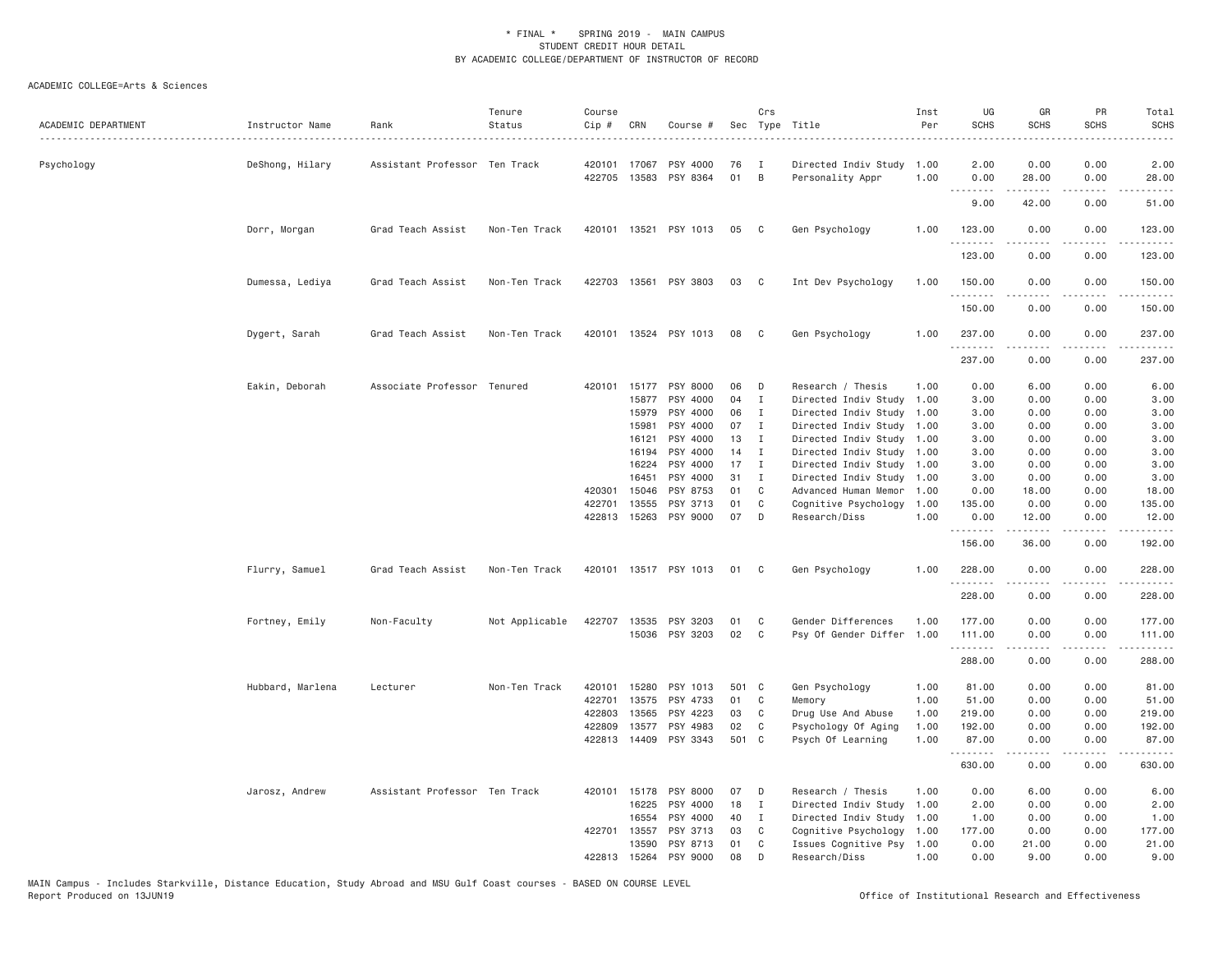| ACADEMIC DEPARTMENT | Instructor Name    | Rank                              | Tenure<br>Status | Course<br>Cip # | CRN          | Course #                          |                | Crs            | Sec Type Title                                  | Inst<br>Per  | UG<br><b>SCHS</b>           | GR<br><b>SCHS</b>   | PR<br><b>SCHS</b>                                                                                                                                                    | Total<br><b>SCHS</b>                                                                                                                          |
|---------------------|--------------------|-----------------------------------|------------------|-----------------|--------------|-----------------------------------|----------------|----------------|-------------------------------------------------|--------------|-----------------------------|---------------------|----------------------------------------------------------------------------------------------------------------------------------------------------------------------|-----------------------------------------------------------------------------------------------------------------------------------------------|
|                     |                    |                                   |                  |                 |              |                                   |                |                |                                                 |              |                             |                     |                                                                                                                                                                      |                                                                                                                                               |
|                     |                    |                                   |                  |                 |              |                                   |                |                |                                                 |              | 180.00                      | 36.00               | 0.00                                                                                                                                                                 | 216.00                                                                                                                                        |
| Psychology          | Johnson, Mallory   | Lecturer                          | Non-Ten Track    |                 | 420101 15635 | PSY 3413<br>422707 14411 PSY 3363 | 501 C<br>501 C |                | Human Sexual Behavio 1.00<br>Behav Modification | 1.00         | 114.00<br>129.00<br>.       | 0.00<br>0.00<br>.   | 0.00<br>0.00<br>$\frac{1}{2} \left( \frac{1}{2} \right) \left( \frac{1}{2} \right) \left( \frac{1}{2} \right) \left( \frac{1}{2} \right) \left( \frac{1}{2} \right)$ | 114.00<br>129.00<br>$\begin{array}{cccccccccccccc} \bullet & \bullet & \bullet & \bullet & \bullet & \bullet & \bullet & \bullet \end{array}$ |
|                     |                    |                                   |                  |                 |              |                                   |                |                |                                                 |              | 243.00                      | 0.00                | 0.00                                                                                                                                                                 | 243.00                                                                                                                                        |
|                     | Jordan, Duncan     | Grad Research Assis Non-Ten Track |                  |                 |              | 420101 13536 PSY 3213             | 01 C           |                | Psych Of Ab Behavior 1.00                       |              | 273.00<br>.                 | 0.00<br>$- - - - -$ | 0.00<br>.                                                                                                                                                            | 273.00                                                                                                                                        |
|                     |                    |                                   |                  |                 |              |                                   |                |                |                                                 |              | 273.00                      | 0.00                | 0.00                                                                                                                                                                 | 273.00                                                                                                                                        |
|                     | Klein, Stephen     | Professor                         | Tenured          |                 | 422706 13570 | PSY 4403                          | 01             | $\mathbf{C}$   | Biological Psycholog 1.00                       |              | 81.00                       | 0.00                | 0.00                                                                                                                                                                 | 81.00                                                                                                                                         |
|                     |                    |                                   |                  |                 | 13571        | PSY 4403<br>422813 13545 PSY 3343 | 02<br>01       | C<br>C         | Biological Psycholog<br>Psych Of Learning       | 1.00<br>1.00 | 144.00<br>174.00            | 0.00<br>0.00        | 0.00<br>0.00                                                                                                                                                         | 144.00<br>174.00                                                                                                                              |
|                     |                    |                                   |                  |                 |              |                                   |                |                |                                                 |              | 1.1.1.1.1.1<br>399.00       | 0.00                | 0.00                                                                                                                                                                 | .<br>399.00                                                                                                                                   |
|                     | Lass, Alisson      | Grad Teach Assist                 | Non-Ten Track    |                 |              | 422705 13562 PSY 4203             | 01             | C <sub>c</sub> | Theories Of Pers                                | 1.00         | 192.00                      | 0.00                | 0.00                                                                                                                                                                 | 192.00                                                                                                                                        |
|                     |                    |                                   |                  |                 |              |                                   |                |                |                                                 |              | 192.00                      | 0.00                | 0.00                                                                                                                                                                 | 192.00                                                                                                                                        |
|                     | McKinney, Clifford | Associate Professor Tenured       |                  |                 | 420101 13538 | PSY 3213                          | 03             | $\mathbb{C}$   | Psych Of Ab Behavior 1.00                       |              | 180.00                      | 0.00                | 0.00                                                                                                                                                                 | 180.00                                                                                                                                        |
|                     |                    |                                   |                  |                 | 13584        | PSY 8450                          | 02             | E              | Applied Clin Practic 1.00                       |              | 0.00                        | 15.00               | 0.00                                                                                                                                                                 | 15.00                                                                                                                                         |
|                     |                    |                                   |                  |                 | 15180        | PSY 8000                          | 09             | D              | Research / Thesis                               | 1.00         | 0.00                        | 3.00                | 0.00                                                                                                                                                                 | 3.00                                                                                                                                          |
|                     |                    |                                   |                  |                 | 16800        | PSY 4000                          | 51             | I              | Directed Indiv Study 1.00                       |              | 3.00                        | 0.00                | 0.00                                                                                                                                                                 | 3.00                                                                                                                                          |
|                     |                    |                                   |                  |                 | 16801        | PSY 4000                          | 52             | I              | Directed Indiv Study 1.00                       |              | 3.00                        | 0.00                | 0.00                                                                                                                                                                 | 3.00                                                                                                                                          |
|                     |                    |                                   |                  |                 | 16802        | PSY 4000                          | 53             | $\mathbf I$    | Directed Indiv Study 1.00                       |              | 3.00                        | 0.00                | 0.00                                                                                                                                                                 | 3.00                                                                                                                                          |
|                     |                    |                                   |                  |                 | 16803        | PSY 4000                          | 54             | $\mathbf I$    | Directed Indiv Study 1.00                       |              | 3.00                        | 0.00                | 0.00                                                                                                                                                                 | 3.00                                                                                                                                          |
|                     |                    |                                   |                  |                 | 16808        | PSY 4000                          | 55             | $\mathbf I$    | Directed Indiv Study 1.00                       |              | 3.00                        | 0.00                | 0.00                                                                                                                                                                 | 3.00                                                                                                                                          |
|                     |                    |                                   |                  |                 | 16809        | PSY 4000                          | 56             | $\mathbf{I}$   | Directed Indiv Study 1.00                       |              | 3.00                        | 0.00                | 0.00                                                                                                                                                                 | 3.00                                                                                                                                          |
|                     |                    |                                   |                  |                 | 16810        | PSY 4000                          | 57             | I              | Directed Indiv Study 1.00                       |              | 3.00                        | 0.00                | 0.00                                                                                                                                                                 | 3.00                                                                                                                                          |
|                     |                    |                                   |                  |                 | 422813 15265 | PSY 9000                          | 09             | D              | Research/Diss                                   | 1.00         | 0.00                        | 17.00               | 0.00                                                                                                                                                                 | 17.00                                                                                                                                         |
|                     |                    |                                   |                  |                 |              |                                   |                |                |                                                 |              | $\sim$ $\sim$ $\sim$ $\sim$ |                     |                                                                                                                                                                      |                                                                                                                                               |
|                     |                    |                                   |                  |                 |              |                                   |                |                |                                                 |              | 201.00                      | 35.00               | 0.00                                                                                                                                                                 | 236.00                                                                                                                                        |
|                     | McMillen, David    | Research Professor                | Non-Ten Track    |                 | 420101 17108 | PSY 4000                          | 78             | I              | Directed Indiv Study 1.00                       |              | 9.00                        | 0.00                | 0.00                                                                                                                                                                 | 9.00                                                                                                                                          |
|                     |                    |                                   |                  |                 |              | 17112 PSY 4000                    | 79             | $\mathbf{I}$   | Directed Indiv Study 1.00                       |              | 13.00<br>.                  | 0.00                | 0.00                                                                                                                                                                 | 13.00                                                                                                                                         |
|                     |                    |                                   |                  |                 |              |                                   |                |                |                                                 |              | 22.00                       | 0.00                | 0.00                                                                                                                                                                 | 22.00                                                                                                                                         |
|                     | McMillen, Robert   | Professor                         | Tenured          |                 |              | 422810 13551 PSY 3503             | 01 C           |                | Health Psychology                               | 1.00         | 66.00<br><u>.</u>           | 0.00                | 0.00                                                                                                                                                                 | 66.00                                                                                                                                         |
|                     |                    |                                   |                  |                 |              |                                   |                |                |                                                 |              | 66.00                       | 0.00                | 0.00                                                                                                                                                                 | 66.00                                                                                                                                         |
|                     | Mckay, Ian         | Grad Teach Assist                 | Non-Ten Track    |                 |              | 422813 13546 PSY 3343             | 02             | $\mathbf{C}$   | Psych Of Learning                               | 1.00         | 159.00<br>.                 | 0.00                | 0.00                                                                                                                                                                 | 159.00                                                                                                                                        |
|                     |                    |                                   |                  |                 |              |                                   |                |                |                                                 |              | 159.00                      | 0.00                | 0.00                                                                                                                                                                 | 159.00                                                                                                                                        |
|                     | Moss, Robert       | Associate Professor Tenured       |                  |                 | 420101 15540 | PSY 4000                          | 01             | I              | Directed Indiv Study 1.00                       |              | 3.00                        | 0.00                | 0.00                                                                                                                                                                 | 3.00                                                                                                                                          |
|                     |                    |                                   |                  |                 | 16294        | PSY 4000                          | 21             | $\mathbf{I}$   | Directed Indiv Study 1.00                       |              | 2.00                        | 0.00                | 0.00                                                                                                                                                                 | 2.00                                                                                                                                          |
|                     |                    |                                   |                  |                 | 16600        | PSY 4000                          | 44             | I              | Directed Indiv Study 1.00                       |              | 3.00                        | 0.00                | 0.00                                                                                                                                                                 | 3.00                                                                                                                                          |
|                     |                    |                                   |                  |                 | 422701 13556 | PSY 3713                          | 02             | C              | Cognitive Psychology 1.00                       |              | 126.00                      | 0.00                | 0.00                                                                                                                                                                 | 126.00                                                                                                                                        |
|                     |                    |                                   |                  |                 | 13558        | PSY 3723                          | 01             | C              | Cognitive Neuroscien 1.00                       |              | 42.00                       | 0.00                | 0.00                                                                                                                                                                 | 42.00                                                                                                                                         |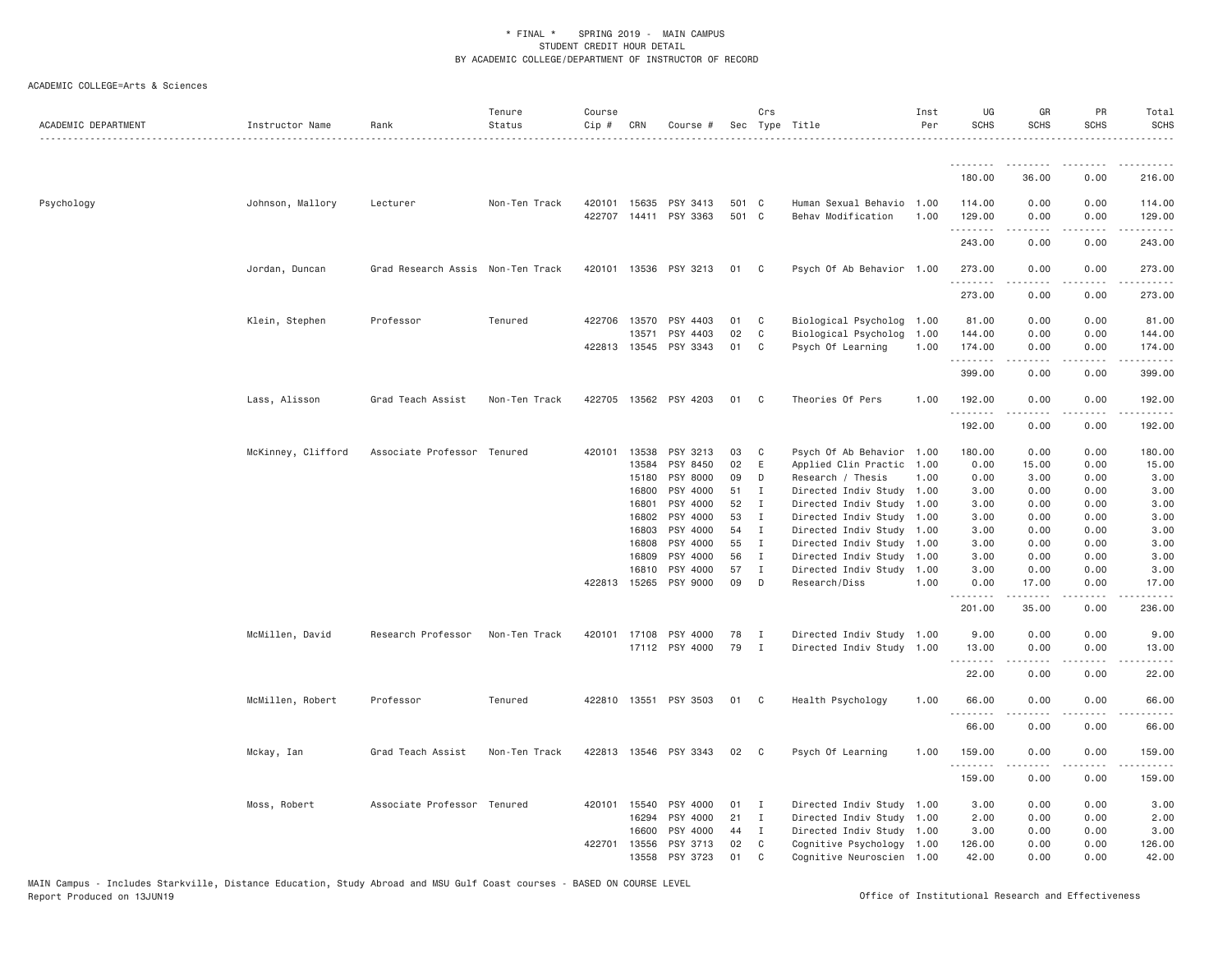| ACADEMIC DEPARTMENT | Instructor Name   | Rank                          | Tenure<br>Status | Course<br>Cip # | CRN          | Course #              |       | Crs            | Sec Type Title            | Inst<br>Per | UG<br><b>SCHS</b> | GR<br><b>SCHS</b> | PR<br><b>SCHS</b> | Total<br><b>SCHS</b>                                                                                                                                                                      |
|---------------------|-------------------|-------------------------------|------------------|-----------------|--------------|-----------------------|-------|----------------|---------------------------|-------------|-------------------|-------------------|-------------------|-------------------------------------------------------------------------------------------------------------------------------------------------------------------------------------------|
| Psychology          | Moss, Robert      | Associate Professor Tenured   |                  |                 |              | 422813 15266 PSY 9000 | 10    | D              | Research/Diss             | 1.00        | 0.00              | 24.00             | 0.00              | 24.00                                                                                                                                                                                     |
|                     |                   |                               |                  |                 |              |                       |       |                |                           |             | .<br>176.00       | .<br>24.00        | .<br>0.00         | $\frac{1}{2} \left( \frac{1}{2} \right) \left( \frac{1}{2} \right) \left( \frac{1}{2} \right) \left( \frac{1}{2} \right) \left( \frac{1}{2} \right) \left( \frac{1}{2} \right)$<br>200.00 |
|                     | Nadorff, Danielle | Assistant Professor Ten Track |                  |                 |              | 420101 15272 PSY 1021 | 501 C |                | Career in Psychology 1.00 |             | 19.00             | 0.00              | 0.00              | 19.00                                                                                                                                                                                     |
|                     |                   |                               |                  |                 | 15284        | PSY 1021              | 502 C |                | Career in Psychology      | 1.00        | 16.00             | 0.00              | 0.00              | 16.00                                                                                                                                                                                     |
|                     |                   |                               |                  |                 | 15285        | PSY 1021              | 503 C |                | Career in Psychology      | 1.00        | 9.00              | 0.00              | 0.00              | 9.00                                                                                                                                                                                      |
|                     |                   |                               |                  |                 | 16195        | PSY 4000              | 15    | $\blacksquare$ | Directed Indiv Study 1.00 |             | 3.00              | 0.00              | 0.00              | 3.00                                                                                                                                                                                      |
|                     |                   |                               |                  |                 | 16651        | PSY 4000              | 49    | $\mathbf{I}$   | Directed Indiv Study 1.00 |             | 1.00              | 0.00              | 0.00              | 1.00                                                                                                                                                                                      |
|                     |                   |                               |                  |                 | 16762        | PSY 4000              | 50    | Ι.             | Directed Indiv Study 1.00 |             | 2.00              | 0.00              | 0.00              | 2.00                                                                                                                                                                                      |
|                     |                   |                               |                  |                 | 16942        | PSY 4000              | 60    | I              | Directed Indiv Study      | 1.00        | 2.00              | 0.00              | 0.00              | 2.00                                                                                                                                                                                      |
|                     |                   |                               |                  |                 | 17068        | PSY 4000              | 77    | $\mathbf{I}$   | Directed Indiv Study 1.00 |             | 1.00              | 0.00              | 0.00              | 1.00                                                                                                                                                                                      |
|                     |                   |                               |                  |                 | 17137        | PSY 4000              | 80    | I              | Directed Indiv Study      | 1.00        | 1.00              | 0.00              | 0.00              | 1.00                                                                                                                                                                                      |
|                     |                   |                               |                  |                 |              | 422813 15267 PSY 9000 | 11    | D              | Research/Diss             | 1.00        | 0.00<br>.         | 8.00<br>-----     | 0.00<br>.         | 8.00<br>.                                                                                                                                                                                 |
|                     |                   |                               |                  |                 |              |                       |       |                |                           |             | 54.00             | 8.00              | 0.00              | 62.00                                                                                                                                                                                     |
|                     | Nadorff, Michael  | Associate Professor Ten Track |                  | 420101          | 13580        | PSY 6403              | 01    | C              | Biological Psycholog      | 1.00        | 0.00              | 51.00             | 0.00              | 51.00                                                                                                                                                                                     |
|                     |                   |                               |                  |                 | 13586        | PSY 8460              | 01    | Ε              | App Ext Clinical Pra      | 1.00        | 0.00              | 39.00             | 0.00              | 39.00                                                                                                                                                                                     |
|                     |                   |                               |                  |                 | 15184        | PSY 8000              | 13    | D              | Research / Thesis         | 1,00        | 0.00              | 8.00              | 0.00              | 8.00                                                                                                                                                                                      |
|                     |                   |                               |                  |                 | 15978        | PSY 4000              | 05    | I              | Directed Indiv Study 1.00 |             | 3.00              | 0.00              | 0.00              | 3.00                                                                                                                                                                                      |
|                     |                   |                               |                  |                 | 16504        | PSY 4000              | 37    | I              | Directed Indiv Study 1.00 |             | 3.00              | 0.00              | 0.00              | 3.00                                                                                                                                                                                      |
|                     |                   |                               |                  |                 | 17018        | PSY 4000              | 74    | $\mathbf{I}$   | Directed Indiv Study      | 1.00        | 3.00              | 0.00              | 0.00              | 3.00                                                                                                                                                                                      |
|                     |                   |                               |                  |                 | 422813 13594 | PSY 9730              | 01    | Ε              | Doc Internship Clin       | 1.00        | 0.00              | 3.00              | 0.00              | 3.00                                                                                                                                                                                      |
|                     |                   |                               |                  |                 | 15268        | PSY 9000              | 12    | D              | Research/Diss             | 1.00        | 0.00              | 5.00              | 0.00              | 5.00                                                                                                                                                                                      |
|                     |                   |                               |                  |                 |              |                       |       |                |                           |             | <u>.</u><br>9.00  | 106.00            | 0.00              | 115.00                                                                                                                                                                                    |
|                     | Nelson, Richard   | Grad Teach Assist             | Non-Ten Track    |                 |              | 422810 15038 PSY 3503 | 02    | $\mathbf{C}$   | Health Psychology         | 1,00        | 120.00            | 0.00              | 0.00              | 120,00                                                                                                                                                                                    |
|                     |                   |                               |                  |                 |              |                       |       |                |                           |             | .<br>120.00       | .<br>0.00         | .<br>0.00         | <b>.</b><br>120.00                                                                                                                                                                        |
|                     | Oliveros, Arazais | Assistant Professor Ten Track |                  | 420101          | 13587        | PSY 8533              | 01    | C              | Clinic Pract In Psy       | 1.00        | 0.00              | 21.00             | 0.00              | 21.00                                                                                                                                                                                     |
|                     |                   |                               |                  |                 | 17063        | PSY 4000              | 75    | I              | Directed Indiv Study 1.00 |             | 3.00              | 0.00              | 0.00              | 3.00                                                                                                                                                                                      |
|                     |                   |                               |                  |                 | 422813 15269 | PSY 9000              | 13    | D              | Research/Diss             | 1.00        | 0.00              | 21.00             | 0.00              | 21.00                                                                                                                                                                                     |
|                     |                   |                               |                  | 429999          | 16316        | PSY 4990              | 01    | C              | Special Topic In PSY 1.00 |             | 75.00             | 0.00              | 0.00              | 75.00                                                                                                                                                                                     |
|                     |                   |                               |                  |                 | 16323        | PSY 6990              | 01    | C              | Special Topic In PSY 1.00 |             | 0.00              | 6.00              | 0.00              | 6.00                                                                                                                                                                                      |
|                     |                   |                               |                  |                 |              |                       |       |                |                           |             | .<br>78.00        | 48.00             | 0.00              | 126.00                                                                                                                                                                                    |
|                     | Pratte, Michael   | Assistant Professor Ten Track |                  |                 | 420101 15254 | PSY 8000              | 15    | D              | Research / Thesis         | 1.00        | 0.00              | 6.00              | 0.00              | 6.00                                                                                                                                                                                      |
|                     |                   |                               |                  |                 | 16503        | PSY 4000              | 36    | $\mathbf{I}$   | Directed Indiv Study      | 1.00        | 3.00              | 0.00              | 0.00              | 3.00                                                                                                                                                                                      |
|                     |                   |                               |                  |                 | 16597        | PSY 4000              | 43    | I              | Directed Indiv Study      | 1.00        | 3.00              | 0.00              | 0.00              | 3.00                                                                                                                                                                                      |
|                     |                   |                               |                  |                 | 16948        | PSY 4000              | 61    | Ι.             | Directed Indiv Study      | 1.00        | 1.00              | 0.00              | 0.00              | 1.00                                                                                                                                                                                      |
|                     |                   |                               |                  | 422701          | 13591        | PSY 8731              | 01    | C              | Appl Cognitive Resea      | 1.00        | 0.00              | 12.00             | 0.00              | 12.00                                                                                                                                                                                     |
|                     |                   |                               |                  | 422706          | 13572        | PSY 4423              | 01    | C              | Sensation/Perception      | 1.00        | 66.00             | 0.00              | 0.00              | 66.00                                                                                                                                                                                     |
|                     |                   |                               |                  | 422708          | 13593        | PSY 8803              | 01    | C              | Adv Quant I/O & Gen       | 1.00        | 0.00              | 24.00             | 0.00              | 24.00                                                                                                                                                                                     |
|                     |                   |                               |                  |                 |              | 422813 15270 PSY 9000 | 14    | D              | Research/Diss             | 1.00        | 0.00              | 9.00              | 0.00              | 9.00                                                                                                                                                                                      |
|                     |                   |                               |                  |                 |              |                       |       |                |                           |             | .<br>73.00        | .<br>51.00        | .<br>0.00         | $\begin{array}{cccccccccc} \bullet & \bullet & \bullet & \bullet & \bullet & \bullet & \bullet \end{array}$<br>124.00                                                                     |
|                     | Rogers, Mary      | Grad Teach Assist             | Non-Ten Track    |                 |              | 420101 13522 PSY 1013 | 06    | C              | Gen Psychology            | 1.00        | 231.00            | 0.00              | 0.00              | 231.00                                                                                                                                                                                    |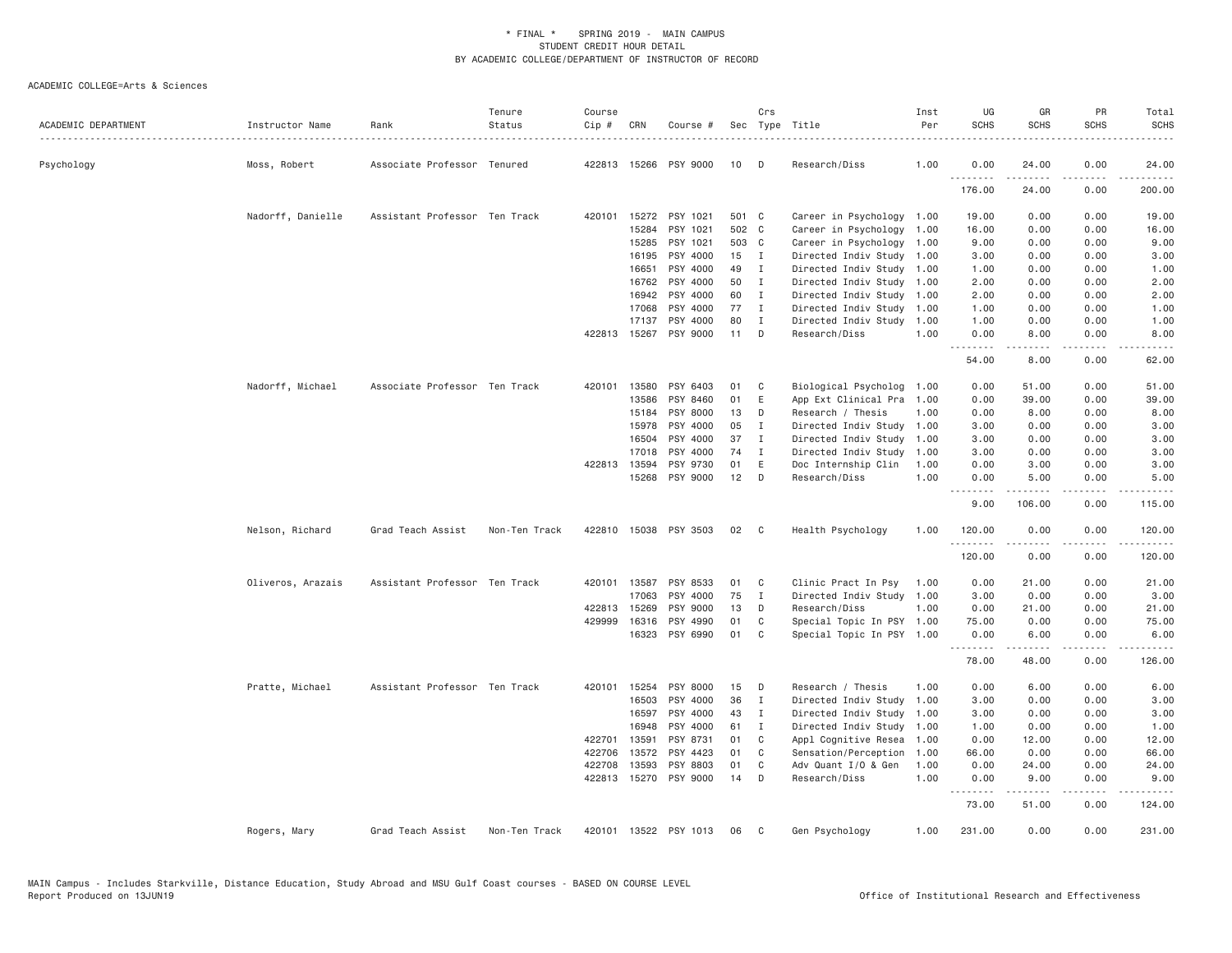| ACADEMIC DEPARTMENT | Instructor Name    | Rank                          | Tenure<br>Status | Course<br>Cip # | CRN            | Course #              |              | Crs                          | Sec Type Title                                         | Inst<br>Per | UG<br><b>SCHS</b> | GR<br><b>SCHS</b>     | PR<br>SCHS   | Total<br><b>SCHS</b>                                                        |
|---------------------|--------------------|-------------------------------|------------------|-----------------|----------------|-----------------------|--------------|------------------------------|--------------------------------------------------------|-------------|-------------------|-----------------------|--------------|-----------------------------------------------------------------------------|
|                     |                    |                               |                  |                 |                |                       |              |                              |                                                        |             |                   |                       |              |                                                                             |
|                     |                    |                               |                  |                 |                |                       |              |                              |                                                        |             | 231.00            | 0.00                  | 0.00         | 231.00                                                                      |
| Psychology          | Sinclair, Hillary  | Associate Professor Tenured   |                  |                 | 420101 16347   | PSY 4000              | 24           | $\mathbf{I}$                 | Directed Indiv Study 1.00                              |             | 3.00              | 0.00                  | 0.00         | 3.00                                                                        |
|                     |                    |                               |                  |                 | 16348          | PSY 4000              | 25           | $\mathbf{I}$                 | Directed Indiv Study 1.00                              |             | 3.00              | 0.00                  | 0.00         | 3.00                                                                        |
|                     |                    |                               |                  |                 | 16443          | PSY 4000              | 29           | $\blacksquare$               | Directed Indiv Study 1.00                              |             | 3.00              | 0.00                  | 0.00         | 3.00                                                                        |
|                     |                    |                               |                  |                 | 16453          | PSY 4000              | 33           | $\mathbf{I}$                 | Directed Indiv Study 1.00                              |             | 3.00              | 0.00                  | 0.00         | 3.00                                                                        |
|                     |                    |                               |                  |                 | 422707 13554   | PSY 3623              | 03           | C <sub>1</sub>               | Social Psychology                                      | 1.00        | 225.00            | 0.00                  | 0.00         | 225.00                                                                      |
|                     |                    |                               |                  |                 | 13588          | PSY 8613              | 01           | C                            | Adv Social Psyc                                        | 1.00        | 0.00<br>.         | 15.00<br>.            | 0.00<br>.    | 15.00<br>.                                                                  |
|                     |                    |                               |                  |                 |                |                       |              |                              |                                                        |             | 237.00            | 15.00                 | 0.00         | 252.00                                                                      |
|                     | Stafford, Ty       | Non-Faculty                   | Not Applicable   |                 |                | 420101 15040 PSY 4323 | 01           | $\mathbf{C}$                 | History Of Psy                                         | 1.00        | 42.00<br>.        | 0.00<br>$\frac{1}{2}$ | 0.00         | 42.00<br>$- - - - -$                                                        |
|                     |                    |                               |                  |                 |                |                       |              |                              |                                                        |             | 42.00             | 0.00                  | 0.00         | 42.00                                                                       |
|                     | Stearns, Melanie   | Grad Teach Assist             | Non-Ten Track    | 422707          |                | 15037 PSY 3363        | 02           | $\mathbf{C}$                 | Behav Modification                                     | 1.00        | 237.00<br>.       | 0.00                  | 0.00         | 237.00                                                                      |
|                     |                    |                               |                  |                 |                |                       |              |                              |                                                        |             | 237.00            | 0.00                  | 0.00         | 237.00                                                                      |
|                     | Tan, Elaine        | Lecturer                      | Non-Ten Track    |                 |                | 422701 14412 PSY 3713 | 501 C        |                              | Cognitive Psychology 1.00                              |             | 66.00             | 0.00                  | 0.00         | 66.00                                                                       |
|                     |                    |                               |                  |                 |                |                       |              |                              |                                                        |             | 66.00             | 0.00                  | 0.00         | 66.00                                                                       |
|                     | Timmins, Matthew   | Grad Teach Assist             | Non-Ten Track    |                 |                | 422707 13553 PSY 3623 | 02           | $\mathbf{C}$                 | Social Psychology                                      | 1.00        | 219.00            | 0.00                  | 0.00         | 219.00                                                                      |
|                     |                    |                               |                  |                 |                |                       |              |                              |                                                        |             | 219.00            | 0.00                  | 0.00         | 219.00                                                                      |
|                     | Titus, Caitlin     | Grad Teach Assist             | Non-Ten Track    |                 |                | 420101 13519 PSY 1013 | 03           | $\mathbf{C}$                 | Gen Psychology                                         | 1.00        | 222.00            | 0.00                  | 0.00         | 222.00<br>-----                                                             |
|                     |                    |                               |                  |                 |                |                       |              |                              |                                                        |             | 222.00            | 0.00                  | 0.00         | 222.00                                                                      |
|                     | Valentine, Michael | Instructor                    | Non-Ten Track    |                 | 420101 13549   | PSY 3413              | 01           | $\mathbf{C}$                 | Human Sexual Behavio 1.00                              |             | 234.00            | 0.00                  | 0.00         | 234.00                                                                      |
|                     |                    |                               |                  |                 | 13550          | PSY 3413              | 02           | $\mathbf{C}$                 | Human Sexual Behavio 1.00                              |             | 240.00            | 0.00                  | 0.00         | 240.00                                                                      |
|                     |                    |                               |                  | 422707          | 13547          | PSY 3353              | 01           | C                            | Motivation                                             | 1.00        | 234.00            | 0.00                  | 0.00         | 234.00                                                                      |
|                     |                    |                               |                  |                 | 13568          | PSY 4353              | 01           | C                            | Psychology and the L 1.00                              |             | 126.00            | 0.00                  | 0.00         | 126.00                                                                      |
|                     |                    |                               |                  |                 | 15282          | PSY 3623              | 501 C        |                              | Social Psychology                                      | 1.00        | 117.00<br>.       | 0.00<br>-----         | 0.00<br>.    | 117.00<br>$\omega_{\alpha}=\omega_{\alpha}=\omega_{\alpha}=\omega_{\alpha}$ |
|                     |                    |                               |                  |                 |                |                       |              |                              |                                                        |             | 951.00            | 0.00                  | 0.00         | 951.00                                                                      |
|                     | Winer, Eric        | Associate Professor Ten Track |                  |                 | 420101 15256   | PSY 8000              | 17           | $\Box$                       | Research / Thesis                                      | 1.00        | 0.00              | 11.00                 | 0.00         | 11.00                                                                       |
|                     |                    |                               |                  |                 | 15747          | PSY 4000              | 02           | $\mathbf{I}$                 | Directed Indiv Study 1.00                              |             | 3.00              | 0.00                  | 0.00         | 3.00                                                                        |
|                     |                    |                               |                  |                 | 15842          | PSY 4000              | 03           | $\mathbf{I}$                 | Directed Indiv Study 1.00                              |             | 3.00              | 0.00                  | 0.00         | 3.00                                                                        |
|                     |                    |                               |                  |                 | 16079          | PSY 4000              | $12 \quad I$ |                              | Directed Indiv Study 1.00                              |             | 3.00              | 0.00                  | 0.00         | 3.00                                                                        |
|                     |                    |                               |                  |                 | 16375          | PSY 4000              | 26           | $\mathbf{I}$                 | Directed Indiv Study 1.00                              |             | 3.00              | 0.00                  | 0.00         | 3.00                                                                        |
|                     |                    |                               |                  |                 | 16376          | PSY 4000              | 27           | $\mathbf{I}$                 | Directed Indiv Study 1.00                              |             | 3.00              | 0.00                  | 0.00         | 3.00                                                                        |
|                     |                    |                               |                  |                 | 16378<br>16502 | PSY 4000<br>PSY 4000  | 28<br>35     | $\mathbf{I}$<br>$\mathbf{I}$ | Directed Indiv Study 1.00<br>Directed Indiv Study 1.00 |             | 3.00<br>3.00      | 0.00<br>0.00          | 0.00<br>0.00 | 3.00<br>3.00                                                                |
|                     |                    |                               |                  |                 | 16595          | PSY 4000              | 41           | $\mathbf{I}$                 | Directed Indiv Study 1.00                              |             | 3.00              | 0.00                  | 0.00         | 3.00                                                                        |
|                     |                    |                               |                  |                 | 16596          | PSY 4000              | 42           | $\mathbf{I}$                 | Directed Indiv Study 1.00                              |             | 3.00              | 0.00                  | 0.00         | 3.00                                                                        |
|                     |                    |                               |                  |                 | 16602          | PSY 4000              | 45           | $\blacksquare$               | Directed Indiv Study 1.00                              |             | 3.00              | 0.00                  | 0.00         | 3.00                                                                        |
|                     |                    |                               |                  |                 | 16999          | PSY 4000              | 62           | $\blacksquare$               | Directed Indiv Study 1.00                              |             | 3.00              | 0.00                  | 0.00         | 3.00                                                                        |
|                     |                    |                               |                  |                 | 422810 15279   | PSY 8333              | 01           | C                            | Sys Of Psychotherapy 1.00                              |             | 0.00              | 15.00                 | 0.00         | 15.00                                                                       |
|                     |                    |                               |                  | 422813          | 15271          | PSY 9000              | 15           | D                            | Research/Diss<br>1.00                                  |             | 0.00              | 9.00                  | 0.00         | 9.00                                                                        |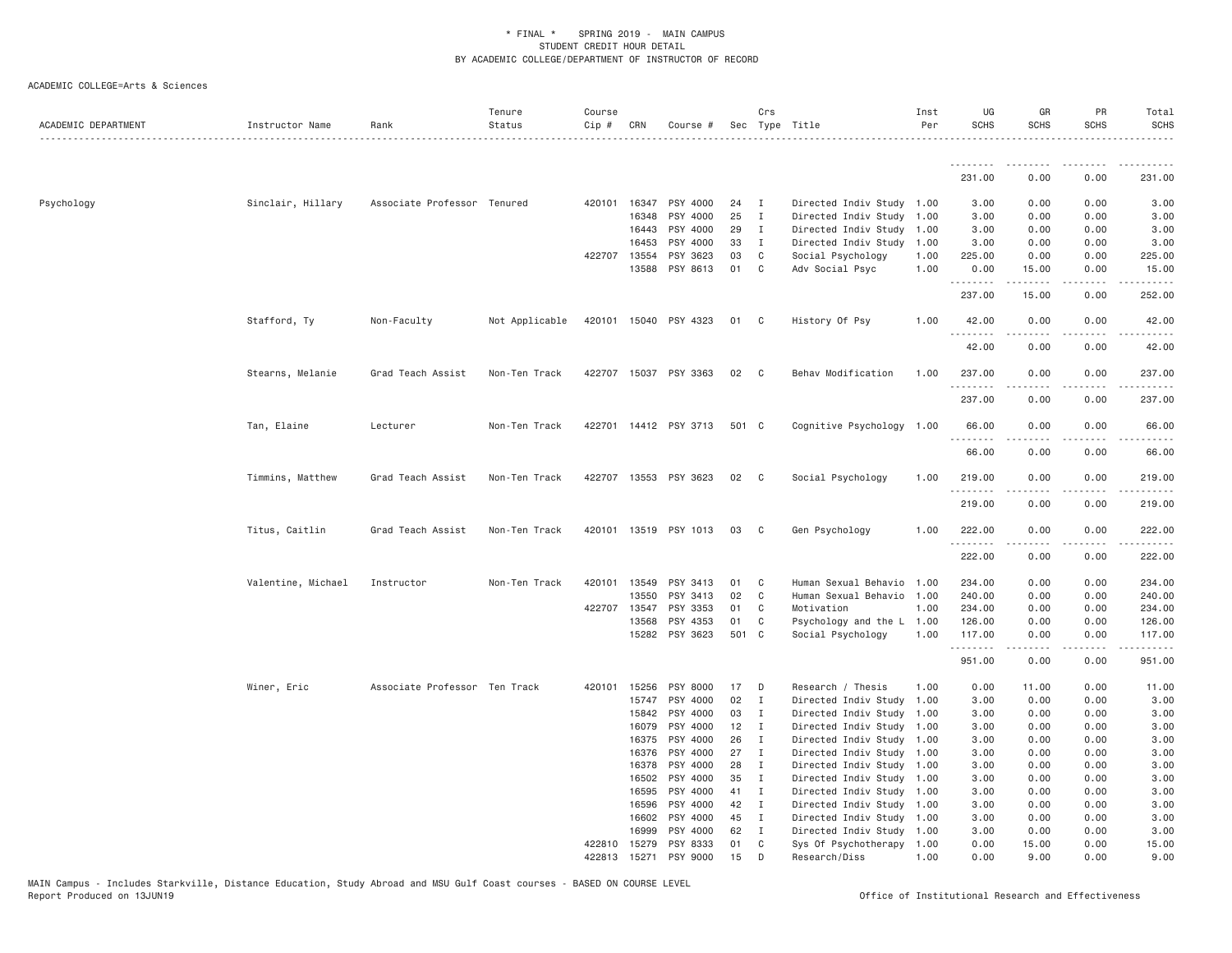| ACADEMIC DEPARTMENT                 | Instructor Name | Rank              | Tenure<br>Status | Course<br>Cip # | CRN | Course #              |      | Crs | Sec Type Title | Inst<br>Per | UG<br>SCHS          | GR<br>SCHS     | PR<br><b>SCHS</b>     | Total<br>SCHS         |
|-------------------------------------|-----------------|-------------------|------------------|-----------------|-----|-----------------------|------|-----|----------------|-------------|---------------------|----------------|-----------------------|-----------------------|
|                                     |                 |                   |                  |                 |     |                       |      |     |                |             | ---------<br>33.00  | 35.00          | .<br>0.00             | .<br>68.00            |
| Psychology                          | Wong, Aaron     | Grad Teach Assist | Non-Ten Track    |                 |     | 420101 15035 PSY 1013 | 09 C |     | Gen Psychology | 1.00        | 228,00<br>--------- | 0.00<br>------ | 0.00<br>.             | 228.00<br>.           |
|                                     |                 |                   |                  |                 |     |                       |      |     |                |             | 228,00              | 0.00           | 0.00                  | 228.00                |
| ----------------------------------- |                 |                   |                  |                 |     |                       |      |     |                |             | $=$ = = = = = = =   | --------       | ---------<br>-------- | $=$ = = = = = = = = = |
| Psychology                          |                 |                   |                  |                 |     |                       |      |     |                |             | 10239,00            | 579.00         | 0.00                  | 10818,00              |
| ===============                     |                 |                   |                  |                 |     |                       |      |     |                |             | <b>EEEE</b>         |                | ========              | $=$ = = = = = = = = = |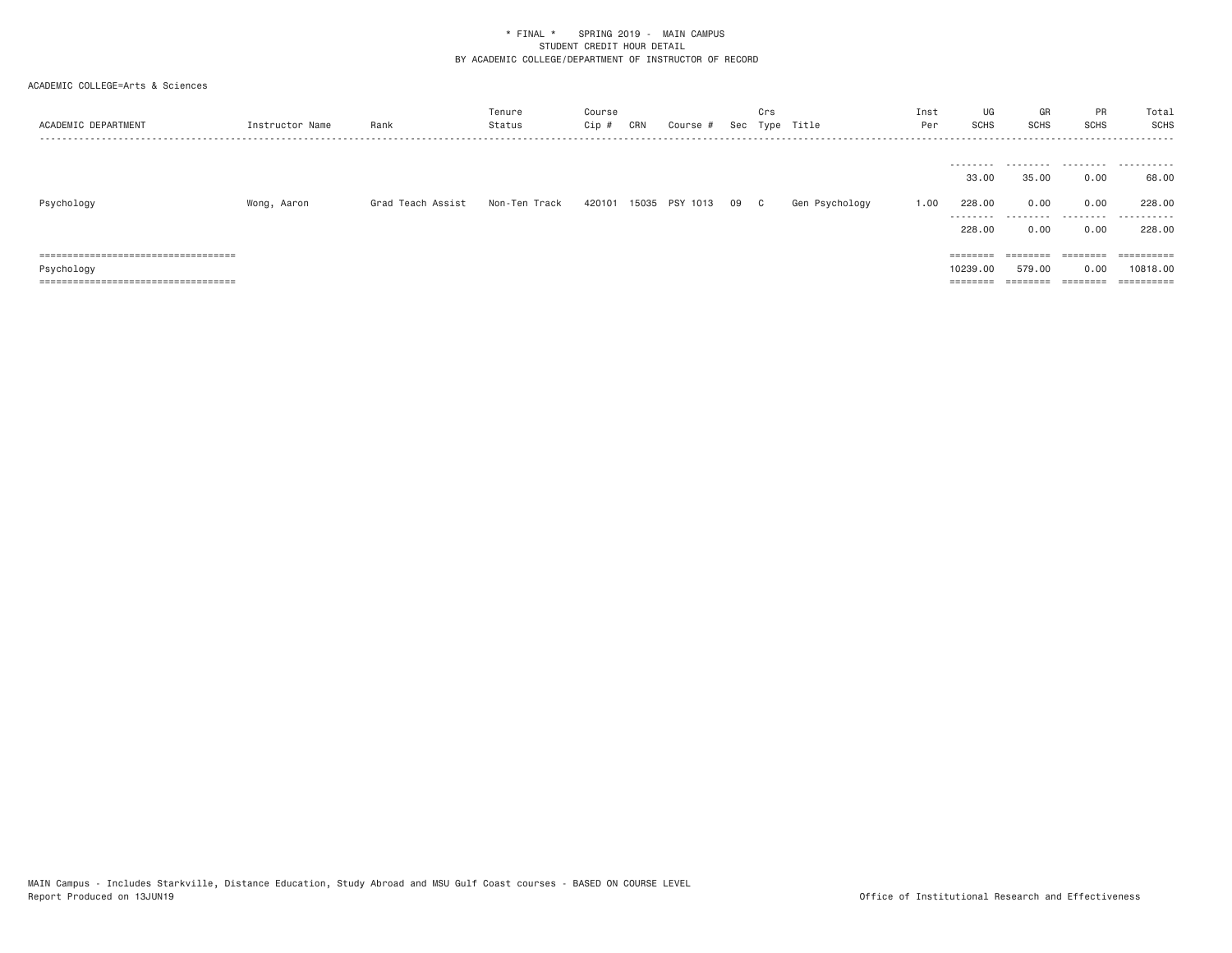| ACADEMIC DEPARTMENT | Instructor Name   | Rank                          | Tenure<br>Status | Course<br>$Cip \#$ | CRN                   | Course #                              | Sec            | Crs                    | Type Title                                                              | Inst<br>Per          | UG<br><b>SCHS</b>             | GR<br><b>SCHS</b>                                                                                                                                            | PR<br><b>SCHS</b>         | Total<br>SCHS<br>$\frac{1}{2} \left( \frac{1}{2} \right) \left( \frac{1}{2} \right) \left( \frac{1}{2} \right) \left( \frac{1}{2} \right) \left( \frac{1}{2} \right)$ |
|---------------------|-------------------|-------------------------------|------------------|--------------------|-----------------------|---------------------------------------|----------------|------------------------|-------------------------------------------------------------------------|----------------------|-------------------------------|--------------------------------------------------------------------------------------------------------------------------------------------------------------|---------------------------|-----------------------------------------------------------------------------------------------------------------------------------------------------------------------|
| Sociology           | Allison, Rachel   | Assistant Professor Ten Track |                  |                    | 451101 13684<br>14705 | SO 3213<br>SO 4333<br>16287 SO 9000   | 01<br>01<br>04 | C<br>$\mathbb C$<br>D  | Intr To Social Res<br>Sociology Of Sports<br>Research / Diss            | 1.00<br>1.00<br>1.00 | 66.00<br>87.00<br>0.00        | 0.00<br>0.00<br>9.00                                                                                                                                         | 0.00<br>0.00<br>0.00      | 66.00<br>87.00<br>9.00                                                                                                                                                |
|                     |                   |                               |                  |                    |                       |                                       |                |                        |                                                                         |                      | <u>.</u><br>153.00            | $\frac{1}{2} \left( \frac{1}{2} \right) \left( \frac{1}{2} \right) \left( \frac{1}{2} \right) \left( \frac{1}{2} \right) \left( \frac{1}{2} \right)$<br>9.00 | .<br>0.00                 | .<br>162.00                                                                                                                                                           |
|                     | Barranco, Raymond | Associate Professor Ten Track |                  |                    |                       | 451101 16113 SO 9000<br>16716 SO 8000 | 03<br>06       | D<br>D                 | Research / Diss<br>Research / Thesis                                    | 1.00<br>1.00         | 0.00<br>0.00<br>.             | 16,00<br>10.00<br>$- - - - - - - -$                                                                                                                          | 0.00<br>0.00<br>.         | 16.00<br>10.00<br>.                                                                                                                                                   |
|                     |                   |                               |                  |                    |                       |                                       |                |                        |                                                                         |                      | 0.00                          | 26.00                                                                                                                                                        | 0.00                      | 26.00                                                                                                                                                                 |
|                     | Boyd, Robert      | Professor                     | Tenured          |                    | 451101 13668<br>14704 | SO 1003<br>SO 4303<br>17107 SO 9000   | 09<br>01<br>12 | C<br>C<br>D            | Intro To Sociology<br>Urban Sociology<br>Research / Diss                | 1.00<br>1.00<br>1.00 | 210.00<br>51.00<br>0.00       | 0.00<br>0.00<br>1.00                                                                                                                                         | 0.00<br>0.00<br>0.00      | 210.00<br>51.00<br>1.00                                                                                                                                               |
|                     |                   |                               |                  |                    |                       |                                       |                |                        |                                                                         |                      | 261.00                        | $\omega$ is a set of<br>1.00                                                                                                                                 | .<br>0.00                 | .<br>262.00                                                                                                                                                           |
|                     | Brown, Dustin     | Assistant Professor Ten Track |                  |                    | 451101 14708          | SO 8703<br>16427 SO 9000              | 01<br>07       | S<br>D                 | Sem In Population<br>Research / Diss                                    | 1.00<br>1.00         | 0.00<br>0.00                  | 9.00<br>6.00                                                                                                                                                 | 0.00<br>0.00              | 9.00<br>6.00                                                                                                                                                          |
|                     |                   |                               |                  |                    |                       |                                       |                |                        |                                                                         |                      | <b><i><u></u></i></b><br>0.00 | $\omega$ is a set of<br>15.00                                                                                                                                | .<br>0.00                 | $\sim$ $\sim$ $\sim$ $\sim$ $\sim$<br>15.00                                                                                                                           |
|                     | Bryant, Natalie   | Lecturer                      | Non-Ten Track    |                    |                       | 440701 14435 SW 3013                  | 501 C          |                        | Hum Beh Soc Envir I                                                     | 0.95                 | 65.55<br>.                    | 0.00<br>.                                                                                                                                                    | 0.00<br>د د د د           | 65.55<br>.                                                                                                                                                            |
|                     |                   |                               |                  |                    |                       |                                       |                |                        |                                                                         |                      | 65.55                         | 0.00                                                                                                                                                         | 0.00                      | 65.55                                                                                                                                                                 |
|                     | Carruth, Jennifer | Non-Faculty                   | Not Applicable   |                    |                       | 450201 14429 SO 4173                  | 501 C          |                        | Environment-Society                                                     | 1.00                 | 42.00                         | 0.00<br>.                                                                                                                                                    | 0.00<br>-----             | 42.00<br>.                                                                                                                                                            |
|                     |                   |                               |                  |                    |                       |                                       |                |                        |                                                                         |                      | 42.00                         | 0.00                                                                                                                                                         | 0.00                      | 42.00                                                                                                                                                                 |
|                     | Cheek, Jennifer   | Lecturer                      | Non-Ten Track    |                    |                       | 451101 14427 SO 1003<br>14516 SO 4233 | 501 C<br>501 C |                        | Intro To Sociology<br>Juvenile Delinquency                              | 1.00<br>1.00         | 93.00<br>27.00<br><u>.</u>    | 0.00<br>0.00<br>$2 - 2 - 2 - 2$                                                                                                                              | 0.00<br>0.00<br>.         | 93.00<br>27.00<br><u>.</u>                                                                                                                                            |
|                     |                   |                               |                  |                    |                       |                                       |                |                        |                                                                         |                      | 120.00                        | 0.00                                                                                                                                                         | 0.00                      | 120.00                                                                                                                                                                |
|                     | Cistrunk, Kenya   | Assistant Professor Ten Track |                  | 440701             | 13750<br>13757        | SW 2313<br>SW 3533<br>13758 SW 4613   | 01<br>01<br>01 | C<br>C<br>$\mathbf{C}$ | Int Soc Work/Soc Wel 1.00<br>Soc Work w/Commun &<br>Child Welf Services | 1.00<br>1.00         | 69.00<br>30.00<br>33.00<br>.  | 0.00<br>0.00<br>0.00<br><b>.</b>                                                                                                                             | 0.00<br>0.00<br>0.00<br>. | 69.00<br>30.00<br>33.00<br>.                                                                                                                                          |
|                     |                   |                               |                  |                    |                       |                                       |                |                        |                                                                         |                      | 132.00                        | 0.00                                                                                                                                                         | 0.00                      | 132.00                                                                                                                                                                |
|                     | Cooper, Melissa   | Non-Employee                  | Not Applicable   |                    |                       | 440701 14514 SW 4643                  | 501 C          |                        | S W Services in Scho 1.00                                               |                      | 72.00<br>.                    | 0.00<br>.                                                                                                                                                    | 0.00<br>.                 | 72.00<br>.                                                                                                                                                            |
|                     |                   |                               |                  |                    |                       |                                       |                |                        |                                                                         |                      | 72.00                         | 0.00                                                                                                                                                         | 0.00                      | 72.00                                                                                                                                                                 |
|                     | Crabtree, Arialle | Lecturer                      | Non-Ten Track    |                    |                       | 451101 13670 SO 1103<br>13671 SO 1103 | 02<br>03       | $\mathbf{C}$<br>C      | Contemp Social Prob<br>Contemp Social Prob                              | 1.00<br>1.00         | 237.00<br>240.00<br>.         | 0.00<br>0.00                                                                                                                                                 | 0.00<br>0.00<br>$   -$    | 237.00<br>240.00<br><u>.</u>                                                                                                                                          |
|                     |                   |                               |                  |                    |                       |                                       |                |                        |                                                                         |                      | 477.00                        | 0.00                                                                                                                                                         | 0.00                      | 477.00                                                                                                                                                                |
|                     | Davis, Adriene    | Grad Teach Assist             | Non-Ten Track    |                    |                       | 451101 14699 SO 1003                  | 10 C           |                        | Intro To Sociology                                                      | 1.00                 | 225.00<br>.                   | 0.00<br>$- - - - -$                                                                                                                                          | 0.00<br>.                 | 225.00<br>.                                                                                                                                                           |
|                     |                   |                               |                  |                    |                       |                                       |                |                        |                                                                         |                      | 225.00                        | 0.00                                                                                                                                                         | 0.00                      | 225.00                                                                                                                                                                |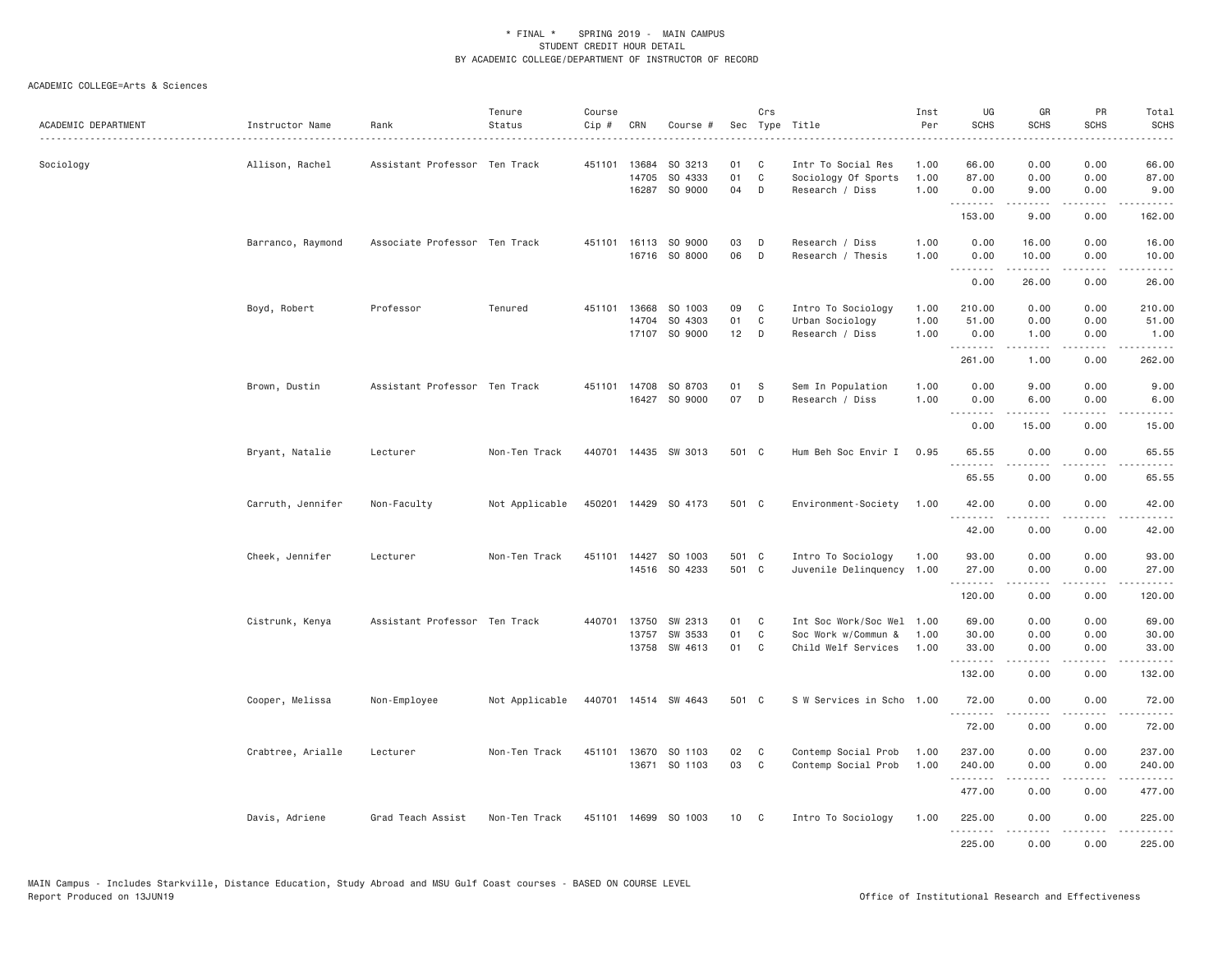| ACADEMIC DEPARTMENT | Instructor Name    | Rank                          | Tenure<br>Status | Course<br>Cip # | CRN          | Course #             |       | Crs          | Sec Type Title            | Inst<br>Per | UG<br><b>SCHS</b> | GR<br><b>SCHS</b>                                                                                                                                                                       | PR<br><b>SCHS</b>                                                                                                                 | Total<br><b>SCHS</b>                                                                                                                                                                     |
|---------------------|--------------------|-------------------------------|------------------|-----------------|--------------|----------------------|-------|--------------|---------------------------|-------------|-------------------|-----------------------------------------------------------------------------------------------------------------------------------------------------------------------------------------|-----------------------------------------------------------------------------------------------------------------------------------|------------------------------------------------------------------------------------------------------------------------------------------------------------------------------------------|
| Sociology           | Evans, David       | Lecturer                      | Non-Ten Track    |                 | 450401 11103 | CRM 2003             | 02    | C            | Crime Justice Inequa      | 1.00        | 141.00            | 0.00                                                                                                                                                                                    | 0.00                                                                                                                              | 141.00                                                                                                                                                                                   |
|                     |                    |                               |                  |                 | 451101 11105 | CRM 3313             | 01    | $\mathsf{C}$ | Deviant Behavior          | 1.00        | 111.00            | 0.00                                                                                                                                                                                    | 0.00                                                                                                                              | 111.00                                                                                                                                                                                   |
|                     |                    |                               |                  |                 | 13686        | SO 3313              | 01    | C            | Deviant Behavior          | 1.00        | 36.00<br>.        | 0.00<br>$\frac{1}{2} \left( \frac{1}{2} \right) \left( \frac{1}{2} \right) \left( \frac{1}{2} \right) \left( \frac{1}{2} \right) \left( \frac{1}{2} \right)$                            | 0.00<br>.                                                                                                                         | 36.00<br>$\frac{1}{2} \left( \frac{1}{2} \right) \left( \frac{1}{2} \right) \left( \frac{1}{2} \right) \left( \frac{1}{2} \right) \left( \frac{1}{2} \right) \left( \frac{1}{2} \right)$ |
|                     |                    |                               |                  |                 |              |                      |       |              |                           |             | 288.00            | 0.00                                                                                                                                                                                    | 0.00                                                                                                                              | 288.00                                                                                                                                                                                   |
|                     | Hagerman, Margaret | Assistant Professor Ten Track |                  | 050201          | 10005        | AAS 2203             | 01    | C            | Racial Minorities         | 1.00        | 60.00             | 0.00                                                                                                                                                                                    | 0.00                                                                                                                              | 60.00                                                                                                                                                                                    |
|                     |                    |                               |                  | 450201          | 10259        | AN 2203              | 01    | C            | Racial Minorities         | 1.00        | 6.00              | 0.00                                                                                                                                                                                    | 0.00                                                                                                                              | 6.00                                                                                                                                                                                     |
|                     |                    |                               |                  |                 | 13680        | SO 2203              | 01    | C            | Racial Minorities         | 1.00        | 48.00             | 0.00                                                                                                                                                                                    | 0.00                                                                                                                              | 48.00                                                                                                                                                                                    |
|                     |                    |                               |                  |                 | 451101 13696 | SO 8233              | 01    | C            | Qualitative Analysis      | 1.00        | 0.00              | 18.00                                                                                                                                                                                   | 0.00                                                                                                                              | 18.00                                                                                                                                                                                    |
|                     |                    |                               |                  |                 | 16085        | SO 8000              | 01    | D            | Research / Thesis         | 1.00        | 0.00              | 16.00                                                                                                                                                                                   | 0.00                                                                                                                              | 16.00                                                                                                                                                                                    |
|                     |                    |                               |                  |                 | 16313        | SO 9000              | 05    | D            | Research / Diss           | 1.00        | 0.00              | 8.00                                                                                                                                                                                    | 0.00                                                                                                                              | 8.00                                                                                                                                                                                     |
|                     |                    |                               |                  |                 | 16377        | SO 7000              | 01    | $\mathbf{I}$ | Directed Indiv Study 1.00 |             | 0.00              | 3.00                                                                                                                                                                                    | 0.00                                                                                                                              | 3.00                                                                                                                                                                                     |
|                     |                    |                               |                  |                 | 16497        | SO 4000              | 03    | $\mathbf{I}$ | Directed Indiv Study      | 1.00        | 3.00              | 0.00                                                                                                                                                                                    | 0.00                                                                                                                              | 3.00                                                                                                                                                                                     |
|                     |                    |                               |                  |                 | 16944        | SO 4000              | 09    | $\mathbf{I}$ | Directed Indiv Study 1.00 |             | 3.00<br>.         | 0.00                                                                                                                                                                                    | 0.00<br>$  -$                                                                                                                     | 3.00                                                                                                                                                                                     |
|                     |                    |                               |                  |                 |              |                      |       |              |                           |             | 120.00            | 45.00                                                                                                                                                                                   | 0.00                                                                                                                              | 165.00                                                                                                                                                                                   |
|                     | Haynes, Stacy      | Associate Professor Tenured   |                  |                 |              | 451101 16191 SO 8000 | 03    | D            | Research / Thesis         | 1.00        | 0.00<br>.         | 7.00<br>$\frac{1}{2} \left( \frac{1}{2} \right) \left( \frac{1}{2} \right) \left( \frac{1}{2} \right) \left( \frac{1}{2} \right) \left( \frac{1}{2} \right) \left( \frac{1}{2} \right)$ | 0.00<br>$\frac{1}{2}$                                                                                                             | 7.00<br>.                                                                                                                                                                                |
|                     |                    |                               |                  |                 |              |                      |       |              |                           |             | 0.00              | 7.00                                                                                                                                                                                    | 0.00                                                                                                                              | 7.00                                                                                                                                                                                     |
|                     | Hinton, Madison    | Lecturer                      | Non-Ten Track    | 451101          | 13657        | SO 1003              | 01    | C            | Intro To Sociology        | 1.00        | 234.00            | 0.00                                                                                                                                                                                    | 0.00                                                                                                                              | 234.00                                                                                                                                                                                   |
|                     |                    |                               |                  |                 | 13658        | SO 1003              | 02    | C            | Intro To Sociology        | 1.00        | 240.00            | 0.00                                                                                                                                                                                    | 0.00                                                                                                                              | 240.00                                                                                                                                                                                   |
|                     |                    |                               |                  |                 |              |                      |       |              |                           |             | .<br>474.00       | .<br>0.00                                                                                                                                                                               | $\sim$ $\sim$ $\sim$ $\sim$<br>0.00                                                                                               | $\frac{1}{2} \left( \frac{1}{2} \right) \left( \frac{1}{2} \right) \left( \frac{1}{2} \right) \left( \frac{1}{2} \right) \left( \frac{1}{2} \right)$<br>474.00                           |
|                     | Holt, Debora       | Lecturer                      | Non-Ten Track    |                 |              | 440701 14436 SW 3033 | 501 S |              | Seminar in Resilienc 1.00 |             | 30.00             | 0.00                                                                                                                                                                                    | 0.00                                                                                                                              | 30.00                                                                                                                                                                                    |
|                     |                    |                               |                  |                 |              |                      |       |              |                           |             | .<br>30.00        | -----<br>0.00                                                                                                                                                                           | $\sim$ $\sim$ $\sim$ $\sim$<br>0.00                                                                                               | 30.00                                                                                                                                                                                    |
|                     | Johnson, Jada      | Instructor                    | Non-Ten Track    | 440701          | 13760        | SW 4713              | 01    | S            | Sen Sem Social Work       | 1.00        | 42.00             | 0.00                                                                                                                                                                                    | 0.00                                                                                                                              | 42.00                                                                                                                                                                                    |
|                     |                    |                               |                  |                 | 13761        | SW 4916              | 01    | Ε            | Sw Fld Prac/Sem I         | 1.00        | 132.00            | 0.00                                                                                                                                                                                    | 0.00                                                                                                                              | 132.00                                                                                                                                                                                   |
|                     |                    |                               |                  |                 |              | 13762 SW 4926        | 01    | E            | Sw Fld Prac/Sem II        | 1.00        | 132.00            | 0.00                                                                                                                                                                                    | 0.00                                                                                                                              | 132.00                                                                                                                                                                                   |
|                     |                    |                               |                  |                 |              |                      |       |              |                           |             | .<br>306.00       | $- - - - -$<br>0.00                                                                                                                                                                     | .<br>0.00                                                                                                                         | .<br>306.00                                                                                                                                                                              |
|                     | Johnson, Kecia     | Assistant Professor Ten Track |                  |                 | 450401 11108 | CRM 3603             | 02    | C            | Criminological Theor      | 1.00        | 69.00             | 0.00                                                                                                                                                                                    | 0.00                                                                                                                              | 69.00                                                                                                                                                                                    |
|                     |                    |                               |                  |                 | 14702        | SO 3353              | 01    | C            | Race, Crime & Justic      | 1.00        | 45.00             | 0.00                                                                                                                                                                                    | 0.00                                                                                                                              | 45.00                                                                                                                                                                                    |
|                     |                    |                               |                  |                 | 14703        | CRM 3353             | 01    | C            | Race, Crime & Justic      | 1.00        | 96.00             | 0.00                                                                                                                                                                                    | 0.00                                                                                                                              | 96.00                                                                                                                                                                                    |
|                     |                    |                               |                  |                 | 451101 16193 | SO 8000              | 05    | D            | Research / Thesis         | 1.00        | 0.00              | 4.00                                                                                                                                                                                    | 0.00                                                                                                                              | 4.00                                                                                                                                                                                     |
|                     |                    |                               |                  |                 | 16774        | SO 9000              | 11    | D            | Research / Diss           | 1.00        | 0.00              | 6.00                                                                                                                                                                                    | 0.00                                                                                                                              | 6.00                                                                                                                                                                                     |
|                     |                    |                               |                  |                 |              |                      |       |              |                           |             | .<br>210.00       | $- - - - -$<br>10.00                                                                                                                                                                    | $\frac{1}{2} \left( \frac{1}{2} \right) \left( \frac{1}{2} \right) \left( \frac{1}{2} \right) \left( \frac{1}{2} \right)$<br>0.00 | .<br>220.00                                                                                                                                                                              |
|                     | Kelly, Kimberly    | Associate Professor Tenured   |                  |                 |              | 451101 16073 SO 9000 | 01    | D            | Research / Diss           | 1.00        | 0.00              | 15.00                                                                                                                                                                                   | 0.00                                                                                                                              | 15.00                                                                                                                                                                                    |
|                     |                    |                               |                  |                 |              |                      |       |              |                           |             | .                 | $\frac{1}{2} \left( \frac{1}{2} \right) \left( \frac{1}{2} \right) \left( \frac{1}{2} \right) \left( \frac{1}{2} \right) \left( \frac{1}{2} \right)$                                    | .                                                                                                                                 | .                                                                                                                                                                                        |
|                     |                    |                               |                  |                 |              |                      |       |              |                           |             | 0.00              | 15.00                                                                                                                                                                                   | 0.00                                                                                                                              | 15.00                                                                                                                                                                                    |
|                     | Kerr, Laura        | Lecturer                      | Non-Ten Track    |                 | 451101 13672 | SO 1103              | 04    | C            | Contemp Social Prob       | 1.00        | 234.00            | 0.00                                                                                                                                                                                    | 0.00                                                                                                                              | 234.00                                                                                                                                                                                   |
|                     |                    |                               |                  |                 |              | 13673 SO 1103        | 05    | C            | Contemp Social Prob       | 1.00        | 222.00            | 0.00                                                                                                                                                                                    | 0.00                                                                                                                              | 222.00                                                                                                                                                                                   |
|                     |                    |                               |                  |                 |              |                      |       |              |                           |             | .<br>456.00       | $- - - - -$<br>0.00                                                                                                                                                                     | .<br>0.00                                                                                                                         | . <u>.</u> .<br>456.00                                                                                                                                                                   |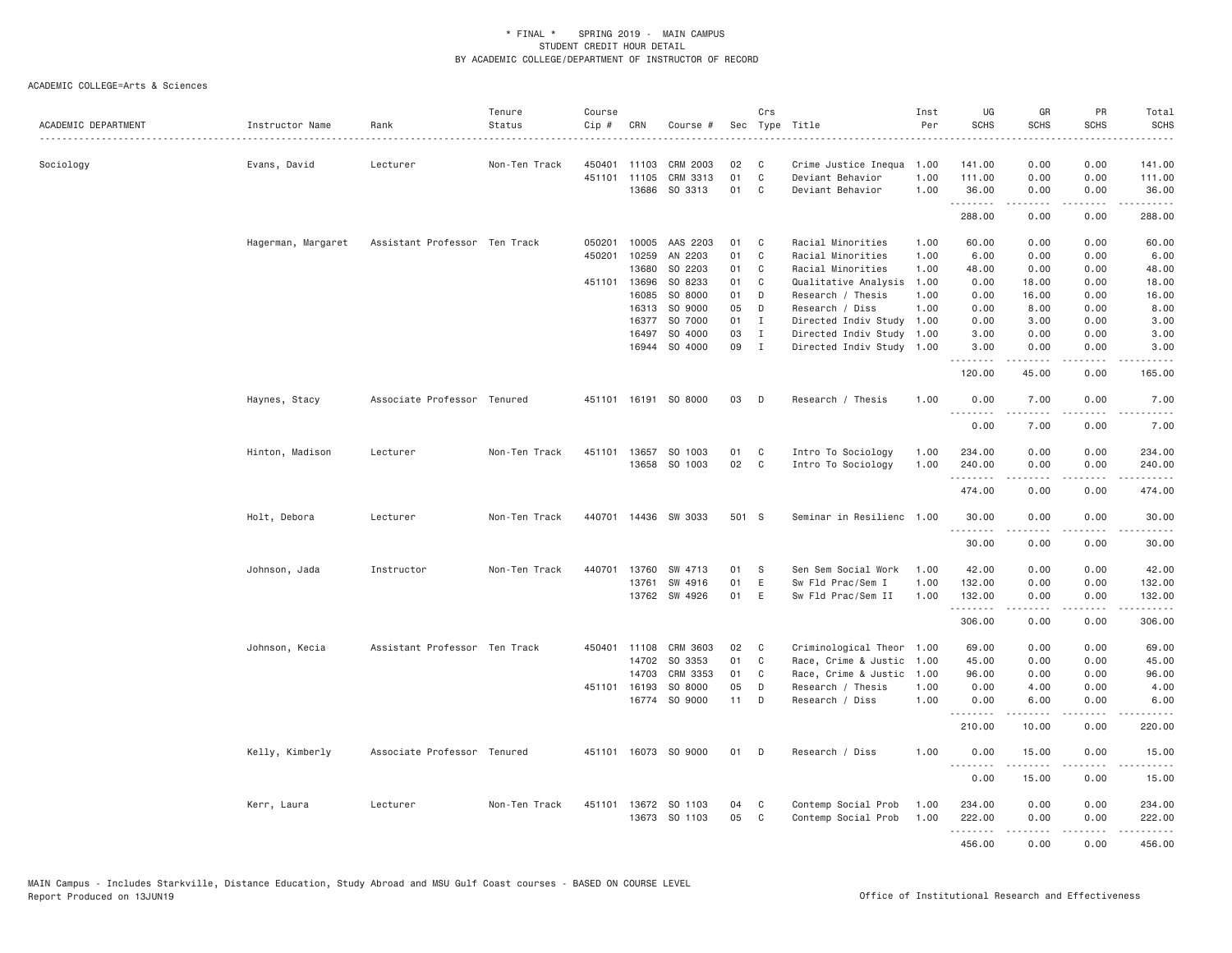| ACADEMIC DEPARTMENT | Instructor Name   | Rank                          | Tenure<br>Status | Course<br>Cip # | CRN   | Course #       |                   | Crs          | Sec Type Title            | Inst<br>Per | UG<br><b>SCHS</b> | GR<br><b>SCHS</b>                                                                                                                                            | PR<br><b>SCHS</b>                   | Total<br><b>SCHS</b><br>. |
|---------------------|-------------------|-------------------------------|------------------|-----------------|-------|----------------|-------------------|--------------|---------------------------|-------------|-------------------|--------------------------------------------------------------------------------------------------------------------------------------------------------------|-------------------------------------|---------------------------|
| Sociology           | Knowles, Veronica | Instructor                    | Non-Ten Track    | 440701          | 13752 | SW 3003        | 01                | C            | Populations at-risk       | 1.00        | 78.00             | 0.00                                                                                                                                                         | 0.00                                | 78.00                     |
|                     |                   |                               |                  |                 | 13753 | SW 3023        | 01                | $\mathbf{C}$ | Hum Beh Soc Envir II 1.00 |             | 72.00             | 0.00                                                                                                                                                         | 0.00                                | 72.00                     |
|                     |                   |                               |                  |                 | 13755 | SW 3513        | 01                | C            | Social Work Pract I       | 1.00        | 39.00             | 0.00                                                                                                                                                         | 0.00                                | 39.00                     |
|                     |                   |                               |                  |                 | 14717 | SW 3013        | 01                | C            | Hum Beh Soc Envir I       | 1.00        | 66.00             | 0.00                                                                                                                                                         | 0.00                                | 66.00                     |
|                     |                   |                               |                  |                 |       | 17054 SW 4000  | $01$ I            |              | Directed Indiv Study 1.00 |             | 3.00<br>.         | 0.00<br>.                                                                                                                                                    | 0.00<br>$\sim$ $\sim$ $\sim$        | 3,00<br>. <b>.</b>        |
|                     |                   |                               |                  |                 |       |                |                   |              |                           |             | 258.00            | 0.00                                                                                                                                                         | 0.00                                | 258.00                    |
|                     | Leap, Braden      | Assistant Professor Ten Track |                  | 451101          | 13685 | SO 3213        | 02                | C            | Intr To Social Res        | 1.00        | 72.00             | 0.00                                                                                                                                                         | 0.00                                | 72.00                     |
|                     |                   |                               |                  |                 |       | 16742 SO 8990  | 01                | C            | Special Topic In SO       | 1.00        | 0.00              | 9.00                                                                                                                                                         | 0.00                                | 9.00                      |
|                     |                   |                               |                  |                 |       |                |                   |              |                           |             | .                 |                                                                                                                                                              | $- - - -$                           | .                         |
|                     |                   |                               |                  |                 |       |                |                   |              |                           |             | 72.00             | 9.00                                                                                                                                                         | 0.00                                | 81.00                     |
|                     | May, David        | Professor                     | Tenured          | 450401          | 14710 | CRM 3113       | 01                | C            | Comm Crime Prev & Po 1.00 |             | 123.00            | 0.00                                                                                                                                                         | 0.00                                | 123.00                    |
|                     |                   |                               |                  | 451101          | 11109 | CRM 4153       | CO <sub>1</sub>   | E            | Mentoring for At-Ris      | 1.00        | 15.00             | 0.00                                                                                                                                                         | 0.00                                | 15.00                     |
|                     |                   |                               |                  |                 | 13688 | SO 4153        | CO <sub>1</sub> E |              | Mentoring for At-Ris      | 1.00        | 12.00             | 0.00                                                                                                                                                         | 0.00                                | 12.00                     |
|                     |                   |                               |                  |                 | 15960 | SO 4000        | 01                | $\mathbf{I}$ | Directed Indiv Study 1.00 |             | 3.00              | 0.00                                                                                                                                                         | 0.00                                | 3.00                      |
|                     |                   |                               |                  |                 | 16098 | SO 8000        | 02                | D            | Research / Thesis         | 1.00        | 0.00              | 3.00                                                                                                                                                         | 0.00                                | 3.00                      |
|                     |                   |                               |                  |                 | 16380 | SO 4000        | 02                | $\mathbf{I}$ | Directed Indiv Study 1.00 |             | 3.00              | 0.00                                                                                                                                                         | 0.00                                | 3.00                      |
|                     |                   |                               |                  |                 | 16821 | SO 4000        | 04                | $\mathbf{I}$ | Directed Indiv Study 1.00 |             | 3.00              | 0.00                                                                                                                                                         | 0.00                                | 3.00                      |
|                     |                   |                               |                  |                 | 16842 | SO 4000        | 06                | $\mathbf{I}$ | Directed Indiv Study 1.00 |             | 3.00              | 0.00                                                                                                                                                         | 0.00                                | 3.00                      |
|                     |                   |                               |                  |                 | 16860 | SO 4000        | 08                | $\mathbf{I}$ | Directed Indiv Study 1.00 |             | 3.00<br>.         | 0.00<br>2.2.2.2.2                                                                                                                                            | 0.00<br>.                           | 3.00<br>.                 |
|                     |                   |                               |                  |                 |       |                |                   |              |                           |             | 165.00            | 3.00                                                                                                                                                         | 0.00                                | 168.00                    |
|                     | Moyen, Melissa    | Lecturer                      | Non-Ten Track    | 131315          | 12662 | LSK 1011       | 01                | C            | Study Skills              | 1.00        | 32.00             | 0.00                                                                                                                                                         | 0.00                                | 32.00                     |
|                     |                   |                               |                  |                 | 12663 | LSK 1011       | 02                | C            | Study Skills              | 1.00        | 33.00             | 0.00                                                                                                                                                         | 0.00                                | 33.00                     |
|                     |                   |                               |                  |                 | 12668 | LSK 1023       | 03                | C            | Col Read/Study Skill 1.00 |             | 102.00            | 0.00                                                                                                                                                         | 0.00                                | 102.00                    |
|                     |                   |                               |                  |                 | 12669 | LSK 1023       | 04                | C            | Col Read/Study Skill 1.00 |             | 99.00             | 0.00                                                                                                                                                         | 0.00                                | 99.00                     |
|                     |                   |                               |                  |                 |       | 14362 LSK 1023 | 501 C             |              | Col Read/Study Skill 1.00 |             | 87.00             | 0.00<br>.                                                                                                                                                    | 0.00<br>.                           | 87.00                     |
|                     |                   |                               |                  |                 |       |                |                   |              |                           |             | .<br>353.00       | 0.00                                                                                                                                                         | 0.00                                | 353.00                    |
|                     | Netadj, Mehrzad   | Instructor                    | Non-Ten Track    | 451101          | 13660 | SO 1003        | 04                | C            | Intro To Sociology        | 1.00        | 234.00            | 0.00                                                                                                                                                         | 0.00                                | 234.00                    |
|                     |                   |                               |                  |                 | 13661 | SO 1003        | 05                | C            | Intro To Sociology        | 1.00        | 234.00            | 0.00                                                                                                                                                         | 0.00                                | 234.00                    |
|                     |                   |                               |                  |                 | 13669 | SO 1103        | 01                | C            | Contemp Social Prob       | 1.00        | 168.00            | 0.00                                                                                                                                                         | 0.00                                | 168.00                    |
|                     |                   |                               |                  |                 |       | 14700 SO 1103  | 07                | $\mathbf{C}$ | Contemp Social Prob       | 1.00        | 228.00<br>.       | 0.00                                                                                                                                                         | 0.00<br>$\sim$ $\sim$ $\sim$ $\sim$ | 228.00<br>.               |
|                     |                   |                               |                  |                 |       |                |                   |              |                           |             | 864.00            | 0.00                                                                                                                                                         | 0.00                                | 864.00                    |
|                     | Nolen, Amelia     | Lecturer                      | Non-Ten Track    | 440701          | 13756 | SW 3523        | 01                | C            | Social Work Pract II 1.00 |             | 27.00             | 0.00                                                                                                                                                         | 0.00                                | 27.00                     |
|                     |                   |                               |                  |                 |       | 14434 SW 3003  | 501 C             |              | Populations at-risk       | 1.00        | 30.00             | 0.00                                                                                                                                                         | 0.00                                | 30.00                     |
|                     |                   |                               |                  |                 |       |                |                   |              |                           |             | .<br>57.00        | 0.00                                                                                                                                                         | .<br>0.00                           | .<br>57.00                |
|                     | Perry, Ashley     | Instructor                    | Non-Ten Track    | 240101          | 12536 | HON 4093       | H06 S             |              | Honors Thesis             | 1.00        | 3.00              | 0.00                                                                                                                                                         | 0.00                                | 3.00                      |
|                     |                   |                               |                  | 450401          | 11107 | CRM 3603       | 01                | C            | Criminological Theor 1.00 |             | 60.00             | 0.00                                                                                                                                                         | 0.00                                | 60.00                     |
|                     |                   |                               |                  |                 | 11110 | CRM 4243       | 01                | C            | Drugs, Crime and Con 1.00 |             | 108.00            | 0.00                                                                                                                                                         | 0.00                                | 108.00                    |
|                     |                   |                               |                  |                 | 13690 | SO 4243        | 01                | C            | Drugs, Crime and Con 1.00 |             | 30.00             | 0.00                                                                                                                                                         | 0.00                                | 30.00                     |
|                     |                   |                               |                  |                 | 14114 | CRM 1003       | 501               | C            | Crime & Justice in A 0.10 |             | 9.00              | 0.00                                                                                                                                                         | 0.00                                | 9.00                      |
|                     |                   |                               |                  |                 | 14709 | CRM 3103       | 01                | C            | Contemp Issues in CJ 1.00 |             | 144.00            | 0.00                                                                                                                                                         | 0.00                                | 144.00                    |
|                     |                   |                               |                  |                 |       |                |                   |              |                           |             | .<br>354.00       | $\frac{1}{2} \left( \frac{1}{2} \right) \left( \frac{1}{2} \right) \left( \frac{1}{2} \right) \left( \frac{1}{2} \right) \left( \frac{1}{2} \right)$<br>0.00 | .<br>0.00                           | .<br>354.00               |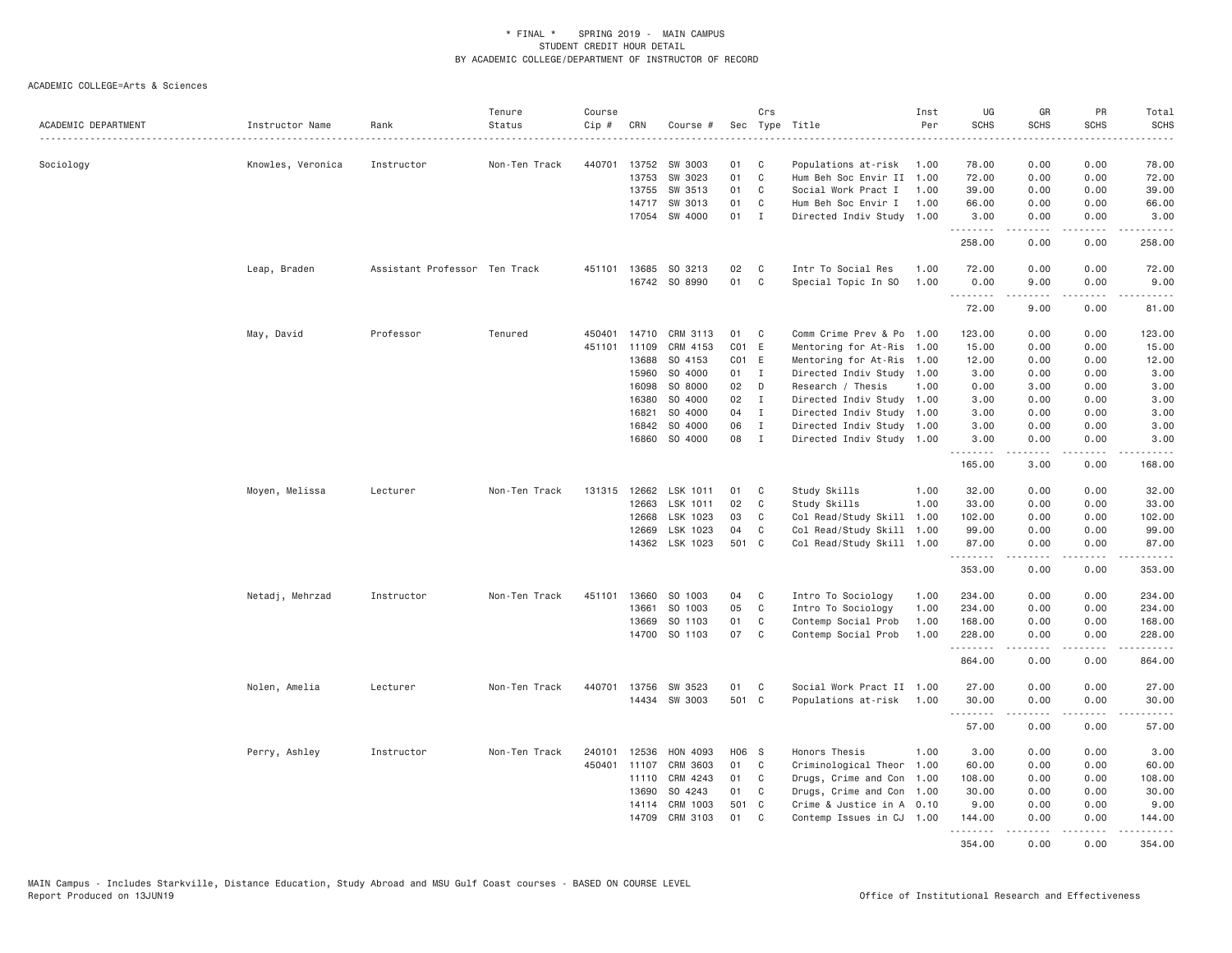| ACADEMIC DEPARTMENT | Instructor Name     | Rank                              | Tenure<br>Status | Course<br>Cip # | CRN          | Course #                 |                    | Crs               | Sec Type Title             | Inst<br>Per | UG<br><b>SCHS</b>  | GR<br><b>SCHS</b>                                                                                                                                    | PR<br><b>SCHS</b>            | Total<br><b>SCHS</b><br>$\sim$ $\sim$ $\sim$ $\sim$ $\sim$ |
|---------------------|---------------------|-----------------------------------|------------------|-----------------|--------------|--------------------------|--------------------|-------------------|----------------------------|-------------|--------------------|------------------------------------------------------------------------------------------------------------------------------------------------------|------------------------------|------------------------------------------------------------|
| Sociology           | Peterson, Lindsey   | Assistant Professor Ten Track     |                  |                 |              | 451101 16472 SO 4804     | 02                 | B                 | Social Research Prac 1.00  |             | 48.00              | 0.00                                                                                                                                                 | 0.00                         | 48.00                                                      |
|                     |                     |                                   |                  |                 | 16563        | SO 9000                  | 09                 | D                 | Research / Diss            | 1.00        | 0.00               | 21.00                                                                                                                                                | 0.00                         | 21.00                                                      |
|                     |                     |                                   |                  |                 |              | 16713 SO 7000            | 04                 | $\mathbf I$       | Directed Indiv Study 1.00  |             | 0.00               | 3.00                                                                                                                                                 | 0.00                         | 3.00                                                       |
|                     |                     |                                   |                  |                 |              | 17206 SO 4000            | $11 \quad I$       |                   | Directed Indiv Study       | 1.00        | 2.00<br>.          | 0.00                                                                                                                                                 | 0.00<br>.                    | 2.00                                                       |
|                     |                     |                                   |                  |                 |              |                          |                    |                   |                            |             | 50.00              | 24.00                                                                                                                                                | 0.00                         | 74.00                                                      |
|                     | Pilkinton, Melinda  | Associate Professor Tenured       |                  |                 | 440701 13754 | SW 3213                  | 01                 | $\mathbf{C}$      | Research Meth in SW        | 1.00        | 48.00              | 0.00                                                                                                                                                 | 0.00                         | 48.00                                                      |
|                     |                     |                                   |                  |                 | 14435        | SW 3013<br>14718 SW 3043 | 501<br>01          | $\mathbf{C}$<br>C | Hum Beh Soc Envir I        | 0.05        | 3.45<br>33.00      | 0.00<br>0.00                                                                                                                                         | 0.00<br>0.00                 | 3.45<br>33.00                                              |
|                     |                     |                                   |                  |                 |              |                          |                    |                   | Military Social Work 1.00  |             | .                  | $\frac{1}{2} \left( \frac{1}{2} \right) \left( \frac{1}{2} \right) \left( \frac{1}{2} \right) \left( \frac{1}{2} \right) \left( \frac{1}{2} \right)$ | .                            | .                                                          |
|                     |                     |                                   |                  |                 |              |                          |                    |                   |                            |             | 84.45              | 0.00                                                                                                                                                 | 0.00                         | 84.45                                                      |
|                     | Rader, Nicole       | Professor                         | Tenured          | 450401          | 14711        | CRM 4343                 | 01                 | C                 | Media, Crime and Jus 1.00  |             | 132.00             | 0.00                                                                                                                                                 | 0.00                         | 132.00                                                     |
|                     |                     |                                   |                  | 451101          | 16725        | SO 9000                  | 10                 | D                 | Research / Diss            | 1.00        | 0.00               | 1.00                                                                                                                                                 | 0.00                         | 1.00                                                       |
|                     |                     |                                   |                  |                 |              | 16772 SO 7000            | 05                 | $\mathbf{I}$      | Directed Indiv Study 1.00  |             | 0.00<br>.          | 3.00<br>-----                                                                                                                                        | 0.00<br>د د د د              | 3.00<br>.                                                  |
|                     |                     |                                   |                  |                 |              |                          |                    |                   |                            |             | 132.00             | 4.00                                                                                                                                                 | 0.00                         | 136.00                                                     |
|                     | Ralston, Margaret   | Assistant Professor Ten Track     |                  | 451101          | 13697        | SO 8284                  | 01                 | B                 | Grad Soc Stat II           | 1.00        | 0.00               | 32.00                                                                                                                                                | 0.00                         | 32.00                                                      |
|                     |                     |                                   |                  |                 | 14706        | SO 4804                  | 01                 | C                 | Social Research Prac       | 1.00        | 96.00              | 0.00                                                                                                                                                 | 0.00                         | 96.00                                                      |
|                     |                     |                                   |                  |                 |              | 16084 SO 9000            | 02                 | D                 | Research / Diss            | 1.00        | 0.00<br>.          | 9.00                                                                                                                                                 | 0.00<br>.                    | 9.00<br>.                                                  |
|                     |                     |                                   |                  |                 |              |                          |                    |                   |                            |             | 96.00              | 41.00                                                                                                                                                | 0.00                         | 137.00                                                     |
|                     | Singleton, David    | Grad Teach Assist                 | Non-Ten Track    |                 |              | 451101 13659 SO 1003     | 03                 | C                 | Intro To Sociology         | 1.00        | 228.00<br>.        | 0.00                                                                                                                                                 | 0.00<br>.                    | 228.00<br>.                                                |
|                     |                     |                                   |                  |                 |              |                          |                    |                   |                            |             | 228.00             | .<br>0.00                                                                                                                                            | 0.00                         | 228.00                                                     |
|                     | Sutton, Tara        | Assistant Professor Non-Ten Track |                  |                 | 450401 11106 | CRM 3343                 | 01                 | C                 | Gender, Crime & Justi 1.00 |             | 96.00              | 0.00                                                                                                                                                 | 0.00                         | 96.00                                                      |
|                     |                     |                                   |                  |                 |              | 11113 CRM 4803           | 01                 | $\mathbb C$       | Senior Sem in Crimin 1.00  |             | 99.00              | 0.00                                                                                                                                                 | 0.00                         | 99.00                                                      |
|                     |                     |                                   |                  |                 |              | 451101 13687 SO 3343     | 01                 | C                 | Gender, Crime & Just 1.00  |             | 42.00              | 0.00                                                                                                                                                 | 0.00                         | 42.00                                                      |
|                     |                     |                                   |                  |                 |              |                          |                    |                   |                            |             | 237.00             | 0.00                                                                                                                                                 | $\sim$ $\sim$ $\sim$<br>0.00 | .<br>237.00                                                |
|                     | Swan, Courtney      | Lecturer                          | Non-Ten Track    |                 |              | 440701 13751 SW 2323     | 01                 | $\mathbf{C}$      | Social Welfare Polic 1.00  |             | 120.00             | 0.00                                                                                                                                                 | 0.00                         | 120.00                                                     |
|                     |                     |                                   |                  |                 |              | 14433 SW 2303            | 501 C              |                   | Welfare Policy I           | 1.00        | 18.00              | 0.00                                                                                                                                                 | 0.00                         | 18.00                                                      |
|                     |                     |                                   |                  |                 |              |                          |                    |                   |                            |             | <u>.</u><br>138.00 | 0.00                                                                                                                                                 | $- - - -$<br>0.00            | .<br>138.00                                                |
|                     | Trinh, Mariathuy    | Lecturer                          | Non-Ten Track    | 050201          |              | 10006 AAS 2203           | 02                 | $\mathbf{C}$      | Racial Minorities          | 1.00        | 45.00              | 0.00                                                                                                                                                 | 0.00                         | 45.00                                                      |
|                     |                     |                                   |                  | 450201          | 10260        | AN 2203                  | 02                 | $\mathbb C$       | Racial Minorities          | 1.00        | 15.00              | 0.00                                                                                                                                                 | 0.00                         | 15.00                                                      |
|                     |                     |                                   |                  |                 | 13681        | SO 2203                  | 02                 | C                 | Racial Minorities          | 1.00        | 57.00              | 0.00                                                                                                                                                 | 0.00                         | 57.00                                                      |
|                     |                     |                                   |                  |                 | 450401 11100 | CRM 1003                 | 01                 | C                 | Crime & Justice in A       | 1.00        | 243.00             | 0.00                                                                                                                                                 | 0.00                         | 243.00                                                     |
|                     |                     |                                   |                  |                 |              | 11102 CRM 2003           | 01                 | C                 | Crime Justice Inequa       | 1.00        | 117.00             | 0.00                                                                                                                                                 | 0.00                         | 117.00                                                     |
|                     |                     |                                   |                  |                 |              |                          |                    |                   |                            |             | .<br>477.00        | .<br>0.00                                                                                                                                            | .<br>0.00                    | د د د د د د<br>477.00                                      |
|                     | Vancil-Leap, Ashley | Instructor                        | Non-Ten Track    | 050207          | 10249        | AN 1173                  | 01                 | C                 | Intro Gender Studies       | 1.00        | 9.00               | 0.00                                                                                                                                                 | 0.00                         | 9.00                                                       |
|                     |                     |                                   |                  |                 | 12357        | GS 1173                  | 01                 | C                 | Introduction to Gend       | 1.00        | 60.00              | 0.00                                                                                                                                                 | 0.00                         | 60.00                                                      |
|                     |                     |                                   |                  |                 | 13675        | SO 1173                  | 01                 | C                 | Intro Gender Studies       | 1.00        | 66.00              | 0.00                                                                                                                                                 | 0.00                         | 66.00                                                      |
|                     |                     |                                   |                  |                 | 15275        | GS 4990                  | $CO1$ $C$          |                   | Special Topics in Ge       | 1.00        | 27,00              | 0.00                                                                                                                                                 | 0.00                         | 27.00                                                      |
|                     |                     |                                   |                  | 451101          | 13664        | SO 1003                  | H <sub>0</sub> 1 C |                   | Intro To Sociology-H 1.00  |             | 63.00              | 0.00                                                                                                                                                 | 0.00                         | 63.00                                                      |
|                     |                     |                                   |                  |                 |              | 13683 SO 3003            | 01                 | C                 | Social Inequality          | 1.00        | 117.00             | 0.00                                                                                                                                                 | 0.00                         | 117.00                                                     |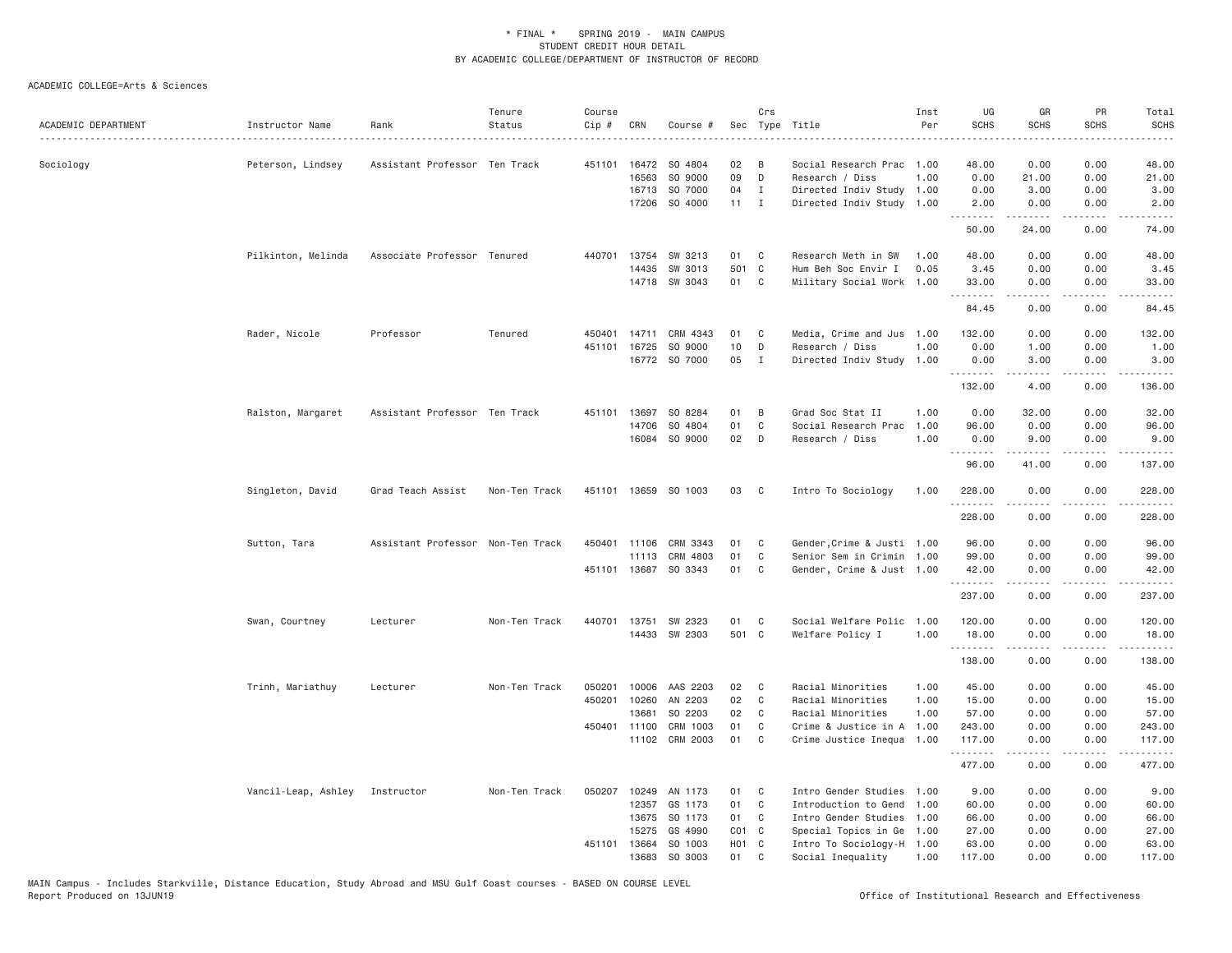| ACADEMIC DEPARTMENT                                                                         | Instructor Name     | Rank              | Tenure<br>Status | Course<br>$C$ ip # | CRN   | Course #                                  | Sec              | Crs<br>Type                  | Title                                                                     | Inst<br>Per  | UG<br><b>SCHS</b>                        | GR<br><b>SCHS</b>              | <b>PR</b><br><b>SCHS</b>                                                                    | Total<br>SCHS                       |
|---------------------------------------------------------------------------------------------|---------------------|-------------------|------------------|--------------------|-------|-------------------------------------------|------------------|------------------------------|---------------------------------------------------------------------------|--------------|------------------------------------------|--------------------------------|---------------------------------------------------------------------------------------------|-------------------------------------|
| Sociology                                                                                   | Vancil-Leap, Ashley | Instructor        | Non-Ten Track    |                    |       | 451101 15293 SO 4990                      | $CO1$ $C$        |                              | Special Topic In SO                                                       | 1.00         | 42.00                                    | 0.00                           | 0.00<br>- - - - -                                                                           | 42.00                               |
|                                                                                             |                     |                   |                  |                    |       |                                           |                  |                              |                                                                           |              | 384.00                                   | 0.00                           | 0.00                                                                                        | 384.00                              |
|                                                                                             | Vasquez, Lauren     | Non-Employee      | Not Applicable   | 450401             |       | 14515 CRM 4513<br>14517 CRM 3503          | 501 C<br>501 C   |                              | Correctional Systems<br>Violence in the US                                | 1.00<br>1.00 | 48.00<br>66.00                           | 0.00<br>0.00                   | 0.00<br>0.00                                                                                | 48.00<br>66.00                      |
|                                                                                             |                     |                   |                  |                    |       |                                           |                  |                              |                                                                           |              | 114.00                                   | 0.00                           | 0.00                                                                                        | 114.00                              |
|                                                                                             | Walsh, Melanie      | Grad Teach Assist | Non-Ten Track    | 050207             | 10250 | AN 1173<br>12358 GS 1173<br>13676 SO 1173 | 02<br>02 C<br>02 | $\mathbf{C}$<br>$\mathbf{C}$ | Intro Gender Studies<br>Introduction to Gend 1.00<br>Intro Gender Studies | 1.00<br>1.00 | 15.00<br>78.00<br>42.00                  | 0.00<br>0.00<br>0.00           | 0.00<br>0.00<br>0.00                                                                        | 15.00<br>78.00<br>42.00             |
|                                                                                             |                     |                   |                  |                    |       |                                           |                  |                              |                                                                           |              | ---------<br>135.00                      | 0.00                           | .<br>0.00                                                                                   | 135.00                              |
|                                                                                             | Xue, Yuanjiaozi     | Grad Teach Assist | Non-Ten Track    | 450401             | 14114 | CRM 1003                                  | 501 C            |                              | Crime & Justice in A 0.90                                                 |              | 81.00                                    | 0.00                           | 0.00                                                                                        | 81,00                               |
|                                                                                             |                     |                   |                  |                    |       |                                           |                  |                              |                                                                           |              | 81.00                                    | 0.00                           | 0.00                                                                                        | 81.00                               |
| =====================================<br>Sociology<br>===================================== |                     |                   |                  |                    |       |                                           |                  |                              |                                                                           |              | $=$ = = = = = = =<br>7711.00<br>======== | --------<br>209,00<br>======== | $\qquad \qquad \equiv \equiv \equiv \equiv \equiv \equiv \equiv \equiv$<br>0.00<br>======== | ==========<br>7920,00<br>========== |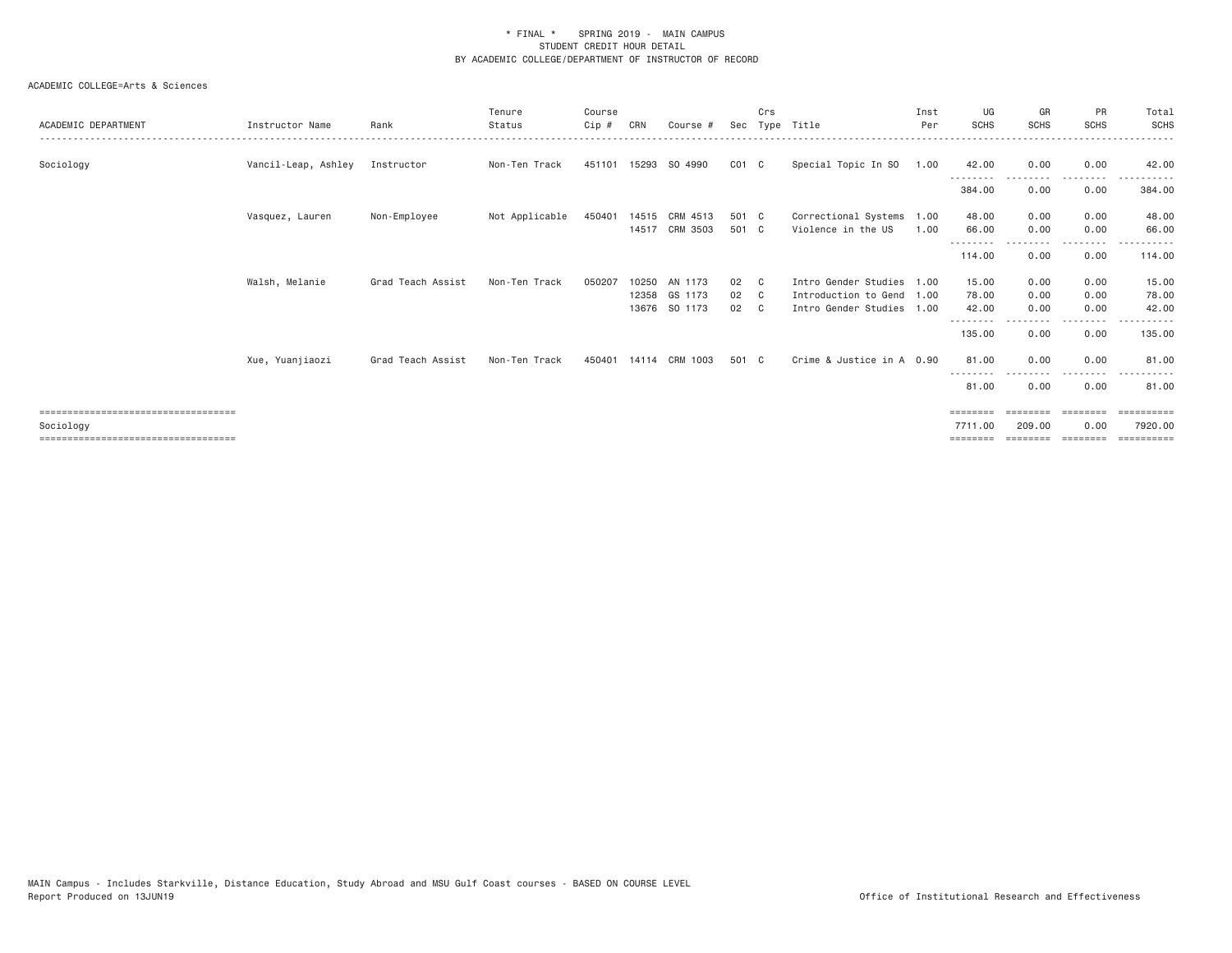| ACADEMIC DEPARTMENT | Instructor Name                                        | Rank                          | Tenure<br>Status | Course<br>Cip # | CRN                   | Course #                          |                | Crs               | Sec Type Title                                   | Inst<br>Per  | UG<br><b>SCHS</b>     | GR<br><b>SCHS</b> | PR<br><b>SCHS</b> | Total<br><b>SCHS</b>                                                                                                                                           |
|---------------------|--------------------------------------------------------|-------------------------------|------------------|-----------------|-----------------------|-----------------------------------|----------------|-------------------|--------------------------------------------------|--------------|-----------------------|-------------------|-------------------|----------------------------------------------------------------------------------------------------------------------------------------------------------------|
| Finance & Economics | Anderson, Stephen                                      | Lecturer                      | Non-Ten Track    | 520801          | 14227                 | FIN 2003<br>520804 14358 INS 2003 | 506 C<br>506 C |                   | Personal Money Mgt<br>Personal Money Manag 1.00  | 1.00         | 81.00<br>24.00        | 0.00<br>0.00      | 0.00<br>0.00      | 81.00<br>24.00                                                                                                                                                 |
|                     |                                                        |                               |                  |                 |                       |                                   |                |                   |                                                  |              | <u>.</u><br>105.00    | .<br>0.00         | .<br>0.00         | .<br>105.00                                                                                                                                                    |
|                     | Blank, Douglas                                         | Assistant Professor Ten Track |                  | 520801          | 11937                 | FIN 3123                          | 03             | C                 | Financial Management 1.00                        |              | 231.00                | 0.00              | 0.00              | 231.00                                                                                                                                                         |
|                     |                                                        |                               |                  | 520806          | 11946                 | FIN 4223                          | 01             | C                 | Intermediate Financi 1.00                        |              | 210.00<br>1.1.1.1.1.1 | 0.00              | 0.00<br>.         | 210.00<br>.                                                                                                                                                    |
|                     |                                                        |                               |                  |                 |                       |                                   |                |                   |                                                  |              | 441.00                | 0.00              | 0.00              | 441.00                                                                                                                                                         |
|                     | Byrd, Charles                                          | Lecturer                      | Non-Ten Track    | 521501          |                       | 13617 REF 3333                    | 01             | C <sub>1</sub>    | Principles of Real E 1.00                        |              | 168.00                | 0.00              | 0.00              | 168.00                                                                                                                                                         |
|                     |                                                        |                               |                  |                 |                       | 13618 REF 4153                    | 01             | C                 | Real Estate Investme 1.00                        |              | 123.00<br>.           | 0.00<br>.         | 0.00<br>.         | 123.00<br>.                                                                                                                                                    |
|                     |                                                        |                               |                  |                 |                       |                                   |                |                   |                                                  |              | 291.00                | 0.00              | 0.00              | 291.00                                                                                                                                                         |
|                     | Campbell, Randall                                      | Professor                     | Tenured          |                 | 450603 11383          | EC 4643                           | 01             | C                 | Econ Forecasting & A 1.00                        |              | 60.00                 | 0.00              | 0.00              | 60.00                                                                                                                                                          |
|                     |                                                        |                               |                  |                 | 14549<br>520601 11385 | EC 8643<br>EC 6643                | 01<br>01       | C<br>$\mathbf{C}$ | Adv. Estimation Ec.<br>Econ Forecasting & A 1.00 | 1.00         | 0.00<br>0.00          | 18.00<br>6.00     | 0.00<br>0.00      | 18.00<br>6.00                                                                                                                                                  |
|                     |                                                        |                               |                  |                 |                       |                                   |                |                   |                                                  |              | .                     |                   | .                 | $\cdots$                                                                                                                                                       |
|                     |                                                        |                               |                  |                 |                       |                                   |                |                   |                                                  |              | 60.00                 | 24.00             | 0.00              | 84.00                                                                                                                                                          |
|                     | Clark, Howard                                          | Lecturer                      | Non-Ten Track    | 520899          | 11950                 | FIN 4323                          | 01             | C                 | Entrepreneurial Fina 1.00                        |              | 51.00                 | 0.00              | 0.00              | 51.00                                                                                                                                                          |
|                     |                                                        |                               |                  |                 |                       | 11958 FIN 6323                    | 01             | C                 | Entrepreneurial Fina 1.00                        |              | 0.00                  | 9.00              | 0.00<br>$  -$     | 9.00                                                                                                                                                           |
|                     |                                                        |                               |                  |                 |                       |                                   |                |                   |                                                  |              | 51.00                 | 9.00              | 0.00              | 60.00                                                                                                                                                          |
|                     | Cline, Brandon                                         | Associate Professor Tenured   |                  | 520201          |                       | 16881 FIN 9000                    | 02             | D                 | Research / Diss                                  | 1.00         | 0.00                  | 9.00              | 0.00              | 9.00                                                                                                                                                           |
|                     |                                                        |                               |                  | 520801          | 14554                 | FIN 9233                          | 01             | S                 | Sem In Corp Fin                                  | 1.00         | 0.00                  | 12.00             | 0.00              | 12.00                                                                                                                                                          |
|                     |                                                        |                               |                  | 520807          | 11945                 | FIN 4112<br>11957 FIN 6112        | 01<br>01       | C<br>C            | TVA Panel II<br>TVA Panel II                     | 1.00<br>1.00 | 12.00<br>0.00         | 0.00<br>2.00      | 0.00<br>0.00      | 12.00<br>2.00                                                                                                                                                  |
|                     |                                                        |                               |                  |                 |                       |                                   |                |                   |                                                  |              | <u>.</u>              | <b>.</b>          | $\frac{1}{2}$     | $    -$                                                                                                                                                        |
|                     |                                                        |                               |                  |                 |                       |                                   |                |                   |                                                  |              | 12.00                 | 23.00             | 0.00              | 35.00                                                                                                                                                          |
|                     | Daniels, John                                          | Non-Faculty                   | Not Applicable   |                 |                       | 521003 12200 FYE 1001             | F06 C          |                   | First Year Experienc 1.00                        |              | 20.00                 | 0.00              | 0.00              | 20.00                                                                                                                                                          |
|                     |                                                        |                               |                  |                 |                       |                                   |                |                   |                                                  |              | .<br>20.00            | .<br>0.00         | .<br>0.00         | $\sim$ $\sim$ $\sim$ $\sim$<br>20.00                                                                                                                           |
|                     | Gao, Wenqing                                           | Grad Teach Assist             | Non-Ten Track    |                 |                       | 520801 14229 FIN 3123             | 506 C          |                   | Financial Management 1.00                        |              | 168.00                | 0.00              | 0.00              | 168.00                                                                                                                                                         |
|                     |                                                        |                               |                  |                 |                       |                                   |                |                   |                                                  |              | .<br>168.00           | <b>.</b><br>0.00  | .<br>0.00         | .<br>168.00                                                                                                                                                    |
|                     | Gonzalez Lozano, Her Clinical Assist Pro Non-Ten Track |                               |                  | 450601          | 11362                 | EC 2113                           | 01             | C                 | Prin Of Macroecon                                | 1.00         | 396.00                | 0.00              | 0.00              | 396.00                                                                                                                                                         |
|                     |                                                        |                               |                  |                 | 11363                 | EC 2113                           | 02             | $\mathbf{C}$      | Prin Of Macroecon                                | 1.00         | 579.00                | 0.00              | 0.00              | 579.00                                                                                                                                                         |
|                     |                                                        |                               |                  |                 |                       | 11364 EC 2113                     | 03             | $\mathbf{C}$      | Prin Of Macroecon                                | 1.00         | 588.00                | 0.00              | 0.00              | 588.00                                                                                                                                                         |
|                     |                                                        |                               |                  |                 |                       |                                   |                |                   |                                                  |              | .<br>1563.00          | .<br>0.00         | .<br>0.00         | .<br>1563.00                                                                                                                                                   |
|                     | Henry, Thomas                                          | Lecturer                      | Non-Ten Track    | 450601          |                       | 14118 EC 2113                     | 506 C          |                   | Prin Of Macroecon                                | 1.00         | 96.00                 | 0.00              | 0.00              | 96.00                                                                                                                                                          |
|                     |                                                        |                               |                  |                 |                       | 14119 EC 2123                     | 506 C          |                   | Prin Of Microecon                                | 1.00         | 123.00                | 0.00              | 0.00              | 123.00                                                                                                                                                         |
|                     |                                                        |                               |                  |                 |                       |                                   |                |                   |                                                  |              | .<br>219.00           | .<br>0.00         | د د د د<br>0.00   | $\frac{1}{2} \left( \frac{1}{2} \right) \left( \frac{1}{2} \right) \left( \frac{1}{2} \right) \left( \frac{1}{2} \right) \left( \frac{1}{2} \right)$<br>219.00 |
|                     | Highfield, Michael                                     | Professor                     | Tenured          | 520801          |                       | 11948 FIN 4243<br>11954 FIN 4733  | 01<br>01       | C<br>C            | Senior Seminar in Fi 1.00<br>Advanced Bank Mgt   | 1.00         | 78.00<br>15.00        | 0.00<br>0.00      | 0.00<br>0.00      | 78.00<br>15.00                                                                                                                                                 |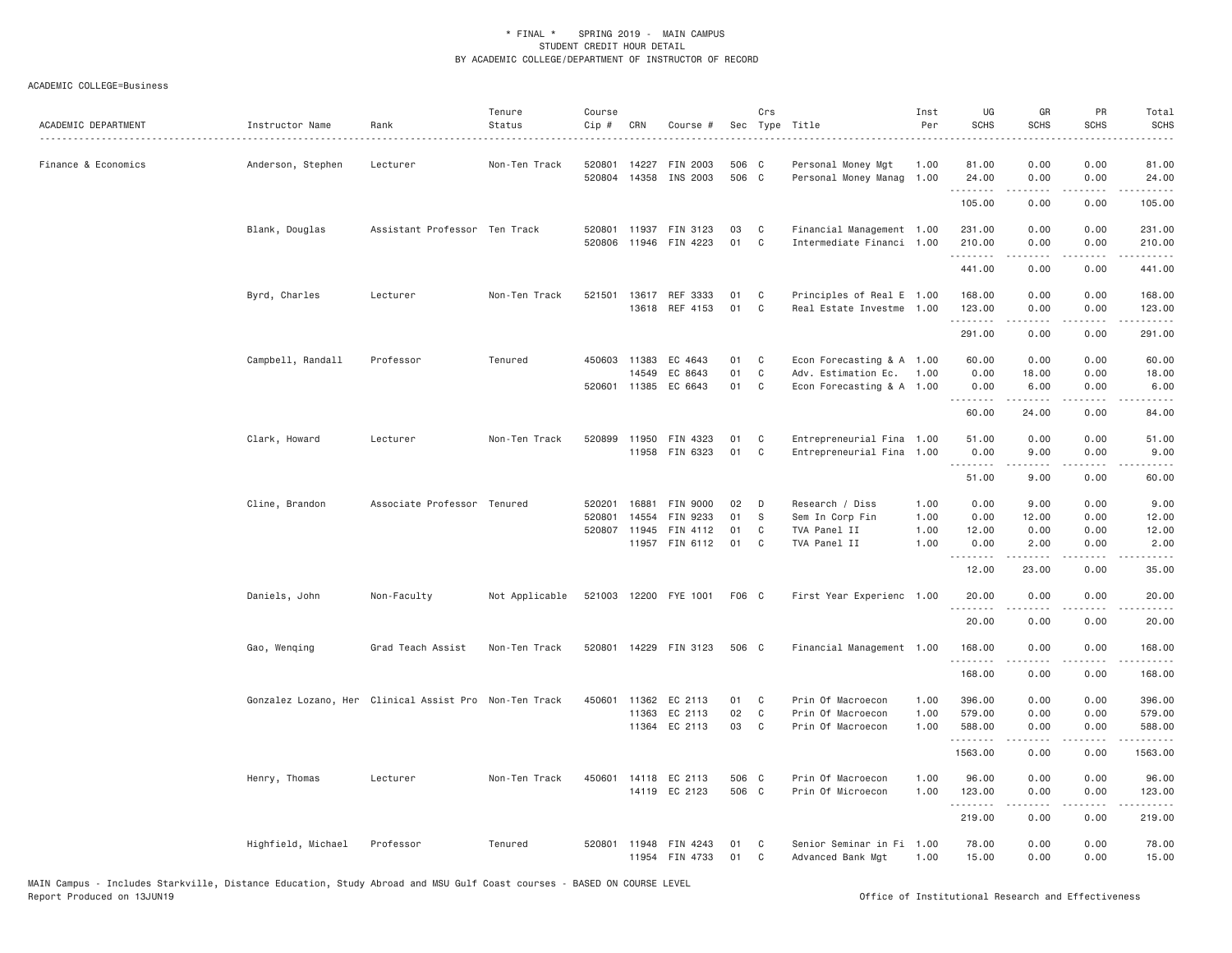| ACADEMIC DEPARTMENT | Instructor Name    | Rank                          | Tenure<br>Status | Course<br>Cip# | CRN          | Course #              |       | Crs            | Sec Type Title            | Inst<br>Per | UG<br><b>SCHS</b> | GR<br><b>SCHS</b>                                                                                                                    | PR<br><b>SCHS</b>                   | Total<br><b>SCHS</b>                                                                                                                                                                                                                                                                                                                                                                                                                                                                            |
|---------------------|--------------------|-------------------------------|------------------|----------------|--------------|-----------------------|-------|----------------|---------------------------|-------------|-------------------|--------------------------------------------------------------------------------------------------------------------------------------|-------------------------------------|-------------------------------------------------------------------------------------------------------------------------------------------------------------------------------------------------------------------------------------------------------------------------------------------------------------------------------------------------------------------------------------------------------------------------------------------------------------------------------------------------|
| Finance & Economics | Highfield, Michael | Professor                     | Tenured          | 520801         |              | 14550 FIN 4243        | 02    | -S             | Senior Seminar in Fi 1.00 |             | 63.00<br><u>.</u> | 0.00<br>.                                                                                                                            | 0.00<br>$- - - -$                   | 63.00<br>$\begin{array}{cccccccccccccc} \multicolumn{2}{c}{} & \multicolumn{2}{c}{} & \multicolumn{2}{c}{} & \multicolumn{2}{c}{} & \multicolumn{2}{c}{} & \multicolumn{2}{c}{} & \multicolumn{2}{c}{} & \multicolumn{2}{c}{} & \multicolumn{2}{c}{} & \multicolumn{2}{c}{} & \multicolumn{2}{c}{} & \multicolumn{2}{c}{} & \multicolumn{2}{c}{} & \multicolumn{2}{c}{} & \multicolumn{2}{c}{} & \multicolumn{2}{c}{} & \multicolumn{2}{c}{} & \multicolumn{2}{c}{} & \multicolumn{2}{c}{} & \$ |
|                     |                    |                               |                  |                |              |                       |       |                |                           |             | 156.00            | 0.00                                                                                                                                 | 0.00                                | 156.00                                                                                                                                                                                                                                                                                                                                                                                                                                                                                          |
|                     | Houston, Caleb     | Grad Teach Assist             | Non-Ten Track    |                |              | 520806 11955 FIN 4923 | 01 C  |                | International Fin Mg 1.00 |             | 192.00<br>.       | 0.00<br>.                                                                                                                            | 0.00<br>$\sim$ $\sim$ $\sim$        | 192,00<br>.                                                                                                                                                                                                                                                                                                                                                                                                                                                                                     |
|                     |                    |                               |                  |                |              |                       |       |                |                           |             | 192.00            | 0.00                                                                                                                                 | 0.00                                | 192.00                                                                                                                                                                                                                                                                                                                                                                                                                                                                                          |
|                     | Johnson, Allison   | Lecturer                      | Non-Ten Track    | 520301         | 10080        | ACC 3203              | 01    | C              | Fin Statement Anal        | 1.00        | 15.00             | 0.00                                                                                                                                 | 0.00                                | 15.00                                                                                                                                                                                                                                                                                                                                                                                                                                                                                           |
|                     |                    |                               |                  |                | 10081        | ACC 3203              | 02    | C              | Fin Statement Anal        | 1.00        | 27.00             | 0.00                                                                                                                                 | 0.00                                | 27.00                                                                                                                                                                                                                                                                                                                                                                                                                                                                                           |
|                     |                    |                               |                  |                |              | 520804 11941 FIN 3203 | 01    | C              | Financial Statemnt A 1.00 |             | 90.00             | 0.00                                                                                                                                 | 0.00                                | 90.00                                                                                                                                                                                                                                                                                                                                                                                                                                                                                           |
|                     |                    |                               |                  |                |              | 11942 FIN 3203        | 02    | $\mathbf{C}$   | Financial Statemnt A 1.00 |             | 57.00<br>.        | 0.00<br>$\omega = \omega \omega + \omega$                                                                                            | 0.00<br>.                           | 57.00<br>------                                                                                                                                                                                                                                                                                                                                                                                                                                                                                 |
|                     |                    |                               |                  |                |              |                       |       |                |                           |             | 189.00            | 0.00                                                                                                                                 | 0.00                                | 189.00                                                                                                                                                                                                                                                                                                                                                                                                                                                                                          |
|                     | Kennedy, Kendall   | Assistant Professor Ten Track |                  | 450601         |              | 11369 EC 2123         | 01    | C              | Prin Of Microecon         | 1.00        | 207.00            | 0.00                                                                                                                                 | 0.00                                | 207.00                                                                                                                                                                                                                                                                                                                                                                                                                                                                                          |
|                     |                    |                               |                  |                |              | 11373 EC 2123         | 05    | C              | Prin Of Microecon         | 1.00        | 198.00            | 0.00                                                                                                                                 | 0.00                                | 198.00                                                                                                                                                                                                                                                                                                                                                                                                                                                                                          |
|                     |                    |                               |                  |                |              |                       |       |                |                           |             | .                 | $- - - - -$                                                                                                                          | .                                   | .                                                                                                                                                                                                                                                                                                                                                                                                                                                                                               |
|                     |                    |                               |                  |                |              |                       |       |                |                           |             | 405.00            | 0.00                                                                                                                                 | 0.00                                | 405.00                                                                                                                                                                                                                                                                                                                                                                                                                                                                                          |
|                     | King, Priscilla    | Non-Employee                  | Not Applicable   |                |              | 521701 12615 INS 3203 | 01 C  |                | Prop and Cas Ins          | 1.00        | 69.00             | 0.00                                                                                                                                 | 0.00                                | 69.00                                                                                                                                                                                                                                                                                                                                                                                                                                                                                           |
|                     |                    |                               |                  |                |              |                       |       |                |                           |             | .<br>69.00        | .<br>0.00                                                                                                                            | $\sim$ $\sim$ $\sim$ $\sim$<br>0.00 | .<br>69.00                                                                                                                                                                                                                                                                                                                                                                                                                                                                                      |
|                     |                    |                               |                  |                |              |                       |       |                |                           |             |                   |                                                                                                                                      |                                     |                                                                                                                                                                                                                                                                                                                                                                                                                                                                                                 |
|                     | Leggette, James    | Non-Employee                  | Not Applicable   |                |              | 450601 11365 EC 2113  | 04    | C <sub>c</sub> | Prin Of Macroecon         | 1.00        | 117.00<br>.       | 0.00<br>.                                                                                                                            | 0.00<br>$\sim$ $\sim$ $\sim$ $\sim$ | 117.00<br>.                                                                                                                                                                                                                                                                                                                                                                                                                                                                                     |
|                     |                    |                               |                  |                |              |                       |       |                |                           |             | 117.00            | 0.00                                                                                                                                 | 0.00                                | 117.00                                                                                                                                                                                                                                                                                                                                                                                                                                                                                          |
|                     | Li, Cheng          | Assistant Professor Ten Track |                  | 450601         |              | 11374 EC 2123         | 06    | C              | Prin Of Microecon         | 1.00        | 162.00            | 0.00                                                                                                                                 | 0.00                                | 162.00                                                                                                                                                                                                                                                                                                                                                                                                                                                                                          |
|                     |                    |                               |                  |                |              | 11377 EC 3113         | 01    | C              | Interm Macroeconomic 1.00 |             | 117.00            | 0.00                                                                                                                                 | 0.00                                | 117.00                                                                                                                                                                                                                                                                                                                                                                                                                                                                                          |
|                     |                    |                               |                  |                |              |                       |       |                |                           |             | .                 | .                                                                                                                                    | .                                   | .                                                                                                                                                                                                                                                                                                                                                                                                                                                                                               |
|                     |                    |                               |                  |                |              |                       |       |                |                           |             | 279.00            | 0.00                                                                                                                                 | 0.00                                | 279.00                                                                                                                                                                                                                                                                                                                                                                                                                                                                                          |
|                     | Liano, Kartono     | Professor                     | Tenured          |                |              | 520807 14551 FIN 4423 | 02    | C              | Investments               | 1.00        | 96.00             | 0.00                                                                                                                                 | 0.00                                | 96.00                                                                                                                                                                                                                                                                                                                                                                                                                                                                                           |
|                     |                    |                               |                  |                |              | 14555 FIN 9433        | 01    | -S             | Sem Portfolio Theory 1.00 |             | 0.00              | 9,00                                                                                                                                 | 0.00                                | 9.00                                                                                                                                                                                                                                                                                                                                                                                                                                                                                            |
|                     |                    |                               |                  |                |              |                       |       |                |                           |             | .                 | -----                                                                                                                                | .                                   | .                                                                                                                                                                                                                                                                                                                                                                                                                                                                                               |
|                     |                    |                               |                  |                |              |                       |       |                |                           |             | 96.00             | 9.00                                                                                                                                 | 0.00                                | 105.00                                                                                                                                                                                                                                                                                                                                                                                                                                                                                          |
|                     | Mallory, Lewis     | Lecturer                      | Non-Ten Track    |                |              | 520803 11953 FIN 4723 | 01 C  |                | Bank Management           | 1,00        | 51.00             | 0.00                                                                                                                                 | 0.00                                | 51.00                                                                                                                                                                                                                                                                                                                                                                                                                                                                                           |
|                     |                    |                               |                  |                |              |                       |       |                |                           |             | 51.00             | 0.00                                                                                                                                 | 0.00                                | .<br>51.00                                                                                                                                                                                                                                                                                                                                                                                                                                                                                      |
|                     |                    |                               |                  |                |              |                       |       |                |                           |             |                   |                                                                                                                                      |                                     |                                                                                                                                                                                                                                                                                                                                                                                                                                                                                                 |
|                     | McAfee, Matthew    | Non-Employee                  | Not Applicable   |                |              | 521701 12616 INS 3303 | 01    | $\mathbf{C}$   | Life Insurance            | 1.00        | 153.00<br>.       | 0.00<br>.                                                                                                                            | 0.00<br>$\cdots$                    | 153.00<br>.                                                                                                                                                                                                                                                                                                                                                                                                                                                                                     |
|                     |                    |                               |                  |                |              |                       |       |                |                           |             | 153.00            | 0.00                                                                                                                                 | 0.00                                | 153.00                                                                                                                                                                                                                                                                                                                                                                                                                                                                                          |
|                     |                    | Instructor                    | Non-Ten Track    | 520801         |              | 11932 FIN 2003        | 01    | C              | Personal Money Mgt        | 1.00        | 111.00            | 0.00                                                                                                                                 | 0.00                                | 111.00                                                                                                                                                                                                                                                                                                                                                                                                                                                                                          |
|                     | Metz, Tammi        |                               |                  | 520804         |              | 12613 INS 2003        | 01    | $\mathbf{C}$   | Personal Money Manag      | 1.00        | 45.00             | 0.00                                                                                                                                 | 0.00                                | 45.00                                                                                                                                                                                                                                                                                                                                                                                                                                                                                           |
|                     |                    |                               |                  |                | 14360        | INS 3503              | 506 C |                | Employee Benefits         | 1.00        | 201.00            | 0.00                                                                                                                                 | 0.00                                | 201.00                                                                                                                                                                                                                                                                                                                                                                                                                                                                                          |
|                     |                    |                               |                  |                | 521701 14359 | INS 3103              | 506   | $\mathbf{C}$   | Prin Of Insurance         | 1.00        | 183.00            | 0.00                                                                                                                                 | 0.00                                | 183.00                                                                                                                                                                                                                                                                                                                                                                                                                                                                                          |
|                     |                    |                               |                  |                | 14556        | INS 3203              | 02    | C              | Prop and Cas Ins          | 1.00        | 90.00             | 0.00                                                                                                                                 | 0.00                                | 90.00                                                                                                                                                                                                                                                                                                                                                                                                                                                                                           |
|                     |                    |                               |                  |                |              |                       |       |                |                           |             | .                 | $\mathcal{L}^{\mathcal{A}}\left( \mathcal{A}^{\mathcal{A}}\right) =\mathcal{L}^{\mathcal{A}}\left( \mathcal{A}^{\mathcal{A}}\right)$ | .                                   | .                                                                                                                                                                                                                                                                                                                                                                                                                                                                                               |
|                     |                    |                               |                  |                |              |                       |       |                |                           |             | 630.00            | 0.00                                                                                                                                 | 0.00                                | 630.00                                                                                                                                                                                                                                                                                                                                                                                                                                                                                          |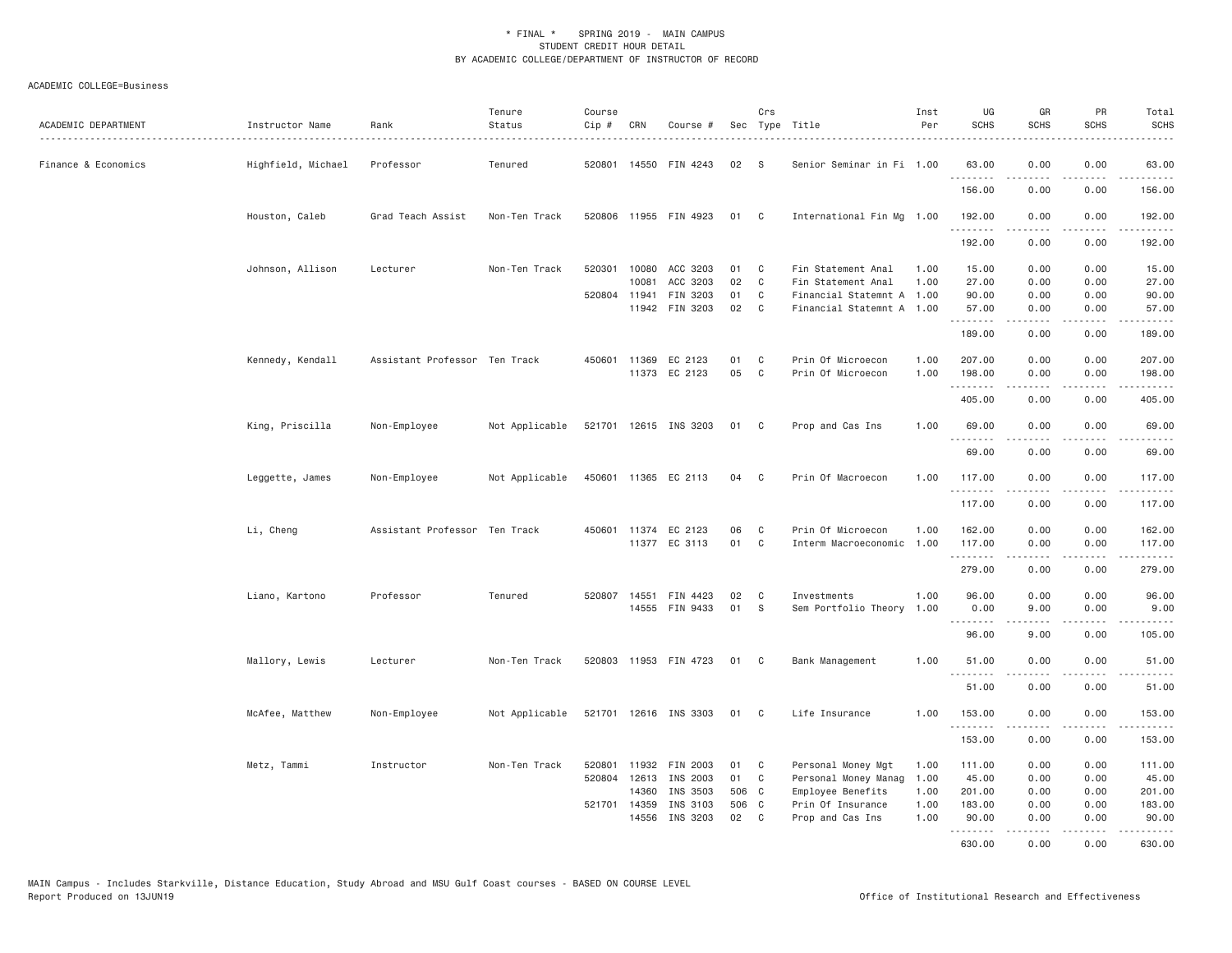| ACADEMIC DEPARTMENT | Instructor Name                                    | Rank                              | Tenure<br>Status | Course<br>Cip #            | CRN                                   | Course #                                       |                | Crs                    | Sec Type Title                                                         | Inst<br>Per          | UG<br><b>SCHS</b>          | GR<br><b>SCHS</b>                                                                                                                            | PR<br>SCHS           | Total<br><b>SCHS</b>               |
|---------------------|----------------------------------------------------|-----------------------------------|------------------|----------------------------|---------------------------------------|------------------------------------------------|----------------|------------------------|------------------------------------------------------------------------|----------------------|----------------------------|----------------------------------------------------------------------------------------------------------------------------------------------|----------------------|------------------------------------|
| Finance & Economics | Miller, Thomas W.                                  | Professor                         | Tenured          | 520201<br>520807<br>520899 | 16482<br>11951<br>14552               | <b>FIN 9000</b><br>FIN 4423<br>FIN 4743        | 01<br>01<br>01 | D<br>C<br>C            | Research / Diss<br>Investments<br>Consumer Finance                     | 1.00<br>1.00<br>1.00 | 0.00<br>126.00<br>66.00    | 9.00<br>0.00<br>0.00                                                                                                                         | 0.00<br>0.00<br>0.00 | 9.00<br>126.00<br>66.00            |
|                     |                                                    |                                   |                  |                            | 14553                                 | FIN 6743                                       | 01             | C                      | Consumer Finance                                                       | 1.00                 | 0.00<br><u>.</u>           | 3.00                                                                                                                                         | 0.00                 | 3.00<br>.                          |
|                     |                                                    |                                   |                  |                            |                                       |                                                |                |                        |                                                                        |                      | 192.00                     | 12.00                                                                                                                                        | 0.00                 | 204.00                             |
|                     | Orozco Aleman, Sandr Associate Professor Ten Track |                                   |                  |                            | 450601 11379<br>16841<br>520601 11381 | EC 3123<br>EC 9000<br>EC 4233                  | 01<br>01<br>01 | C<br>D<br>C            | Interm Micro<br>Research / Diss<br>Labor Economics                     | 1.00<br>1.00<br>1.00 | 78.00<br>0.00<br>36.00     | 0.00<br>9.00<br>0.00                                                                                                                         | 0.00<br>0.00<br>0.00 | 78.00<br>9.00<br>36.00             |
|                     |                                                    |                                   |                  |                            |                                       |                                                |                |                        |                                                                        |                      | .<br>114.00                | $\mathcal{L}^{\mathcal{A}}\left( \mathcal{A}^{\mathcal{A}}\right) =\mathcal{L}^{\mathcal{A}}\left( \mathcal{A}^{\mathcal{A}}\right)$<br>9.00 | .<br>0.00            | 123.00                             |
|                     | Parisian, Daniel                                   | Assistant Professor Ten Track     |                  |                            | 450601 11372                          | EC 2123<br>14548 EC 2123                       | 04<br>07       | C<br>C                 | Prin Of Microecon<br>Prin Of Microecon                                 | 1.00<br>1.00         | 657.00<br>147.00           | 0.00<br>0.00                                                                                                                                 | 0.00<br>0.00         | 657.00<br>147.00                   |
|                     |                                                    |                                   |                  |                            |                                       |                                                |                |                        |                                                                        |                      | .<br>804.00                | -----<br>0.00                                                                                                                                | $- - - -$<br>0.00    | .<br>804.00                        |
|                     | Pounds, Seth                                       | Instructor                        | Non-Ten Track    |                            |                                       | 520804 12617 INS 4503<br>521701 12614 INS 3103 | 01<br>01       | C<br>C                 | Enterprise Risk Mgmt 1.00<br>Prin Of Insurance                         | 1.00                 | 84.00<br>240.00<br>.       | 0.00<br>0.00<br>$- - - - -$                                                                                                                  | 0.00<br>0.00<br>.    | 84.00<br>240.00<br>$- - - - - - -$ |
|                     |                                                    |                                   |                  |                            |                                       |                                                |                |                        |                                                                        |                      | 324.00                     | 0.00                                                                                                                                         | 0.00                 | 324.00                             |
|                     | Robbins, William                                   | Lecturer                          | Non-Ten Track    |                            |                                       | 520801 14228 FIN 3113                          | 506 C          |                        | Financial Systems                                                      | 1.00                 | 129.00<br>.                | 0.00<br>.                                                                                                                                    | 0.00<br>$\cdots$     | 129.00<br>.                        |
|                     |                                                    |                                   |                  |                            |                                       |                                                |                |                        |                                                                        |                      | 129.00                     | 0.00                                                                                                                                         | 0.00                 | 129.00                             |
|                     | Rogers, Kevin                                      | Professor                         | Tenured          |                            | 450601 17239                          | EC 4000                                        | 17 I           |                        | Directed Indiv Study 1.00                                              |                      | 1.00<br>.                  | 0.00                                                                                                                                         | 0.00                 | 1.00                               |
|                     |                                                    |                                   |                  |                            |                                       |                                                |                |                        |                                                                        |                      | 1.00                       | 0.00                                                                                                                                         | 0.00                 | 1.00                               |
|                     | Roskelley, Kenneth                                 | Associate Professor Tenured       |                  |                            | 520801 11959                          | FIN 8113<br>14230 FIN 8113                     | 01<br>501 C    | C                      | Corporate Finance<br>Corporate Finance                                 | 1.00<br>1.00         | 0.00<br>0.00<br>.          | 66.00<br>114.00<br>. <b>.</b>                                                                                                                | 0.00<br>0.00<br>.    | 66.00<br>114.00<br>.               |
|                     |                                                    |                                   |                  |                            |                                       |                                                |                |                        |                                                                        |                      | 0.00                       | 180.00                                                                                                                                       | 0.00                 | 180.00                             |
|                     | Spurlin, William                                   | Associate Professor Tenured       |                  |                            |                                       | 520601 14120 EC 8103                           | 501 C          |                        | Econ for Managers                                                      | 1.00                 | 0.00<br>.                  | 105.00                                                                                                                                       | 0.00<br>.            | 105.00<br>-----                    |
|                     |                                                    |                                   |                  |                            |                                       |                                                |                |                        |                                                                        |                      | 0.00                       | 105.00                                                                                                                                       | 0.00                 | 105.00                             |
|                     | Taboada, Alvaro                                    | Assistant Professor Ten Track     |                  |                            |                                       | 520801 11944 FIN 3723                          | 01             | $\mathbf{C}$           | Financial Markets                                                      | 1.00                 | 216.00                     | 0.00<br>.                                                                                                                                    | 0.00<br>.            | 216.00<br>.                        |
|                     |                                                    |                                   |                  |                            |                                       |                                                |                |                        |                                                                        |                      | .<br>216.00                | 0.00                                                                                                                                         | 0.00                 | 216.00                             |
|                     | Whitledge, Matthew                                 | Clinical Assist Pro Non-Ten Track |                  | 520801                     | 11933<br>11935<br>11936               | FIN 3113<br>FIN 3123<br>FIN 3123               | 01<br>01<br>02 | C<br>C<br>C            | Financial Systems<br>Financial Management<br>Financial Management 1.00 | 1,00<br>1.00         | 729.00<br>228.00<br>240.00 | 0.00<br>0.00<br>0.00                                                                                                                         | 0.00<br>0.00<br>0.00 | 729.00<br>228.00<br>240.00         |
|                     |                                                    |                                   |                  |                            |                                       | 11938 FIN 3123                                 | 04             | C                      | Financial Management 1.00                                              |                      | 237.00<br>.                | 0.00<br>$- - - - -$                                                                                                                          | 0.00<br>.            | 237.00<br>.                        |
|                     |                                                    |                                   |                  |                            |                                       |                                                |                |                        |                                                                        |                      | 1434.00                    | 0.00                                                                                                                                         | 0.00                 | 1434.00                            |
|                     | Williamson, Claudia                                | Associate Professor Tenured       |                  |                            | 450601 11370<br>11371                 | EC 2123<br>EC 2123<br>16927 EC 7000            | 02<br>03<br>01 | C<br>C<br>$\mathsf{T}$ | Prin Of Microecon<br>Prin Of Microecon<br>Directed Indiv Study         | 1.00<br>1.00<br>1.00 | 210.00<br>207.00<br>0.00   | 0.00<br>0.00<br>3,00                                                                                                                         | 0.00<br>0.00<br>0.00 | 210.00<br>207.00<br>3.00           |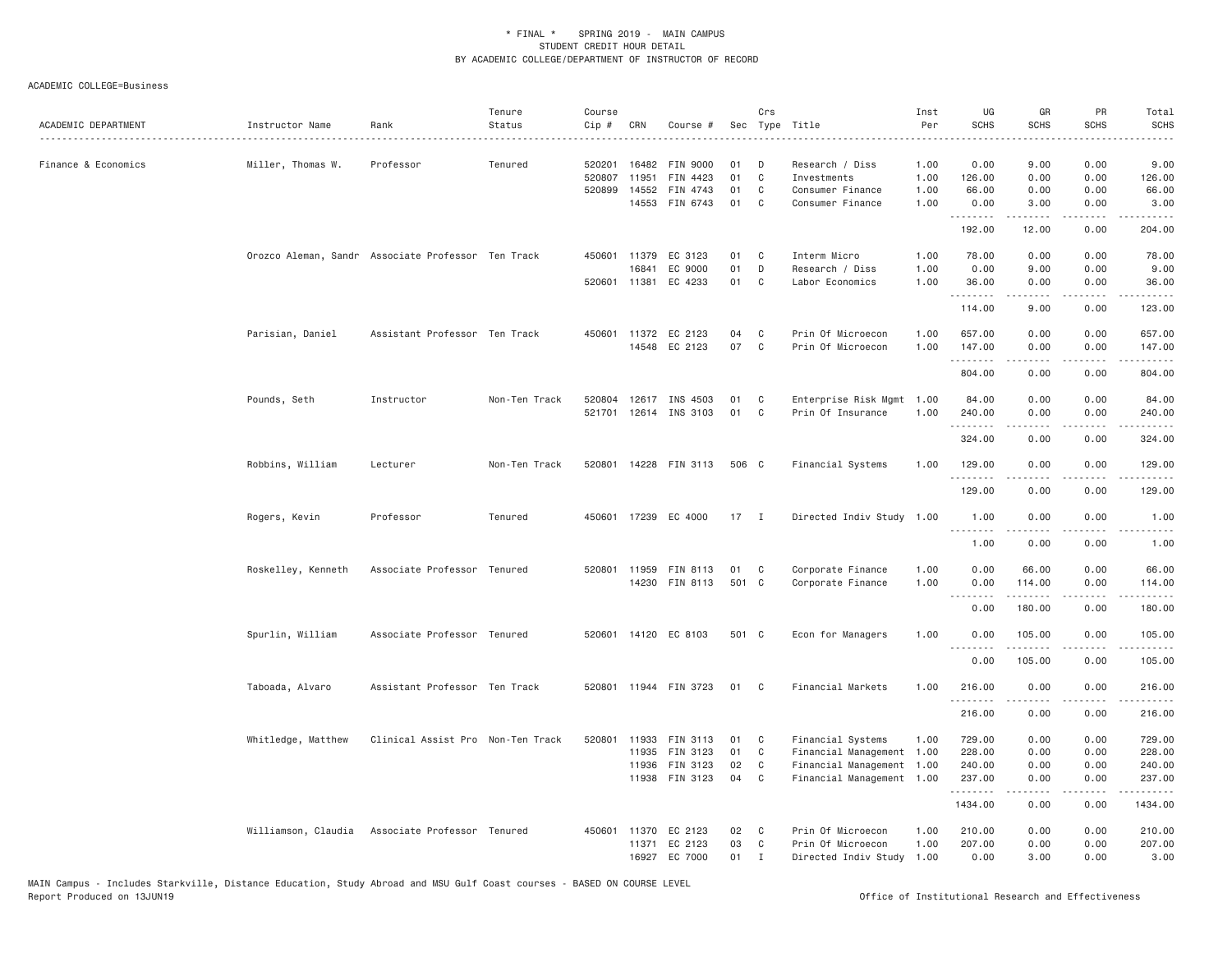|                                        |                 |                                   | Tenure | Course  |       |               |              | Crs            |                           | Inst | UG          | GR          | PR               | Total                |
|----------------------------------------|-----------------|-----------------------------------|--------|---------|-------|---------------|--------------|----------------|---------------------------|------|-------------|-------------|------------------|----------------------|
| ACADEMIC DEPARTMENT                    | Instructor Name | Rank                              | Status | $Cip$ # | CRN   | Course #      |              |                | Sec Type Title            | Per  | <b>SCHS</b> | <b>SCHS</b> | <b>SCHS</b>      | <b>SCHS</b>          |
|                                        |                 |                                   |        |         |       |               |              |                |                           |      |             |             |                  |                      |
|                                        |                 |                                   |        |         |       |               |              |                |                           |      | 417.00      | 3.00        | .<br>0.00        | ----------<br>420.00 |
| Finance & Economics                    | Wiseman, Travis | Clinical Assist Pro Non-Ten Track |        | 450601  | 16623 | EC 4000       | $01$ I       |                | Directed Indiv Study 1.00 |      | 3.00        | 0.00        | 0.00             | 3.00                 |
|                                        |                 |                                   |        |         | 16625 | EC 4000       | 03           | I.             | Directed Indiv Study 1.00 |      | 3.00        | 0.00        | 0.00             | 3.00                 |
|                                        |                 |                                   |        |         | 16626 | EC 4000       | 04           | I.             | Directed Indiv Study 1.00 |      | 3.00        | 0.00        | 0.00             | 3.00                 |
|                                        |                 |                                   |        |         | 16627 | EC 4000       | 05           | I              | Directed Indiv Study 1.00 |      | 3.00        | 0.00        | 0.00             | 3.00                 |
|                                        |                 |                                   |        |         | 16628 | EC 4000       | 06           | - 1            | Directed Indiv Study 1.00 |      | 3.00        | 0.00        | 0.00             | 3.00                 |
|                                        |                 |                                   |        |         | 16629 | EC 4000       | $07$ I       |                | Directed Indiv Study 1.00 |      | 3.00        | 0.00        | 0.00             | 3.00                 |
|                                        |                 |                                   |        |         | 16632 | EC 4000       | 09           | I.             | Directed Indiv Study 1.00 |      | 3.00        | 0.00        | 0.00             | 3.00                 |
|                                        |                 |                                   |        |         | 16633 | EC 4000       | 10           | $\blacksquare$ | Directed Indiv Study 1.00 |      | 3.00        | 0.00        | 0.00             | 3.00                 |
|                                        |                 |                                   |        |         |       | 16634 EC 4000 | $11 \quad I$ |                | Directed Indiv Study 1.00 |      | 3.00        | 0.00        | 0.00             | 3.00                 |
|                                        |                 |                                   |        |         | 16635 | EC 4000       | $12$ I       |                | Directed Indiv Study 1.00 |      | 3.00        | 0.00        | 0.00             | 3.00                 |
|                                        |                 |                                   |        |         |       | 16636 EC 4000 | 13 I         |                | Directed Indiv Study 1.00 |      | 3.00        | 0.00        | 0.00             | 3.00                 |
|                                        |                 |                                   |        |         | 16637 | EC 4000       | $14$ I       |                | Directed Indiv Study 1.00 |      | 3.00        | 0.00        | 0.00             | 3.00                 |
|                                        |                 |                                   |        |         | 16830 | EC 4000       | $15$ I       |                | Directed Indiv Study 1.00 |      | 3.00        | 0.00        | 0.00             | 3.00                 |
|                                        |                 |                                   |        |         | 16861 | EC 4000       | 16 I         |                | Directed Indiv Study 1.00 |      | 3.00        | 0.00        | 0.00             | 3.00                 |
|                                        |                 |                                   |        | 450605  | 11382 | EC 4323       | 01 C         |                | International Econom 1.00 |      | 117.00      | 0.00        | 0.00             | 117.00               |
|                                        |                 |                                   |        | 521101  | 12554 | IB 3900       | 01           | - E            | IB Intern Work            | 1,00 | 7.00        | 0.00        | 0.00             | 7.00                 |
|                                        |                 |                                   |        |         | 12556 | IB 4903       | 01           | E              | IB Intern Academics       | 1.00 | 21.00       | 0.00        | 0.00             | 21.00                |
|                                        |                 |                                   |        |         |       |               |              |                |                           |      | 187.00      | 0.00        | --------<br>0.00 | 187,00               |
| ====================================   |                 |                                   |        |         |       |               |              |                |                           |      | ========    | ========    | ========         |                      |
| Finance & Economics                    |                 |                                   |        |         |       |               |              |                |                           |      | 9085.00     | 374.00      | 0.00             | 9459,00              |
| ====================================== |                 |                                   |        |         |       |               |              |                |                           |      | ========    | ========    | ---------        |                      |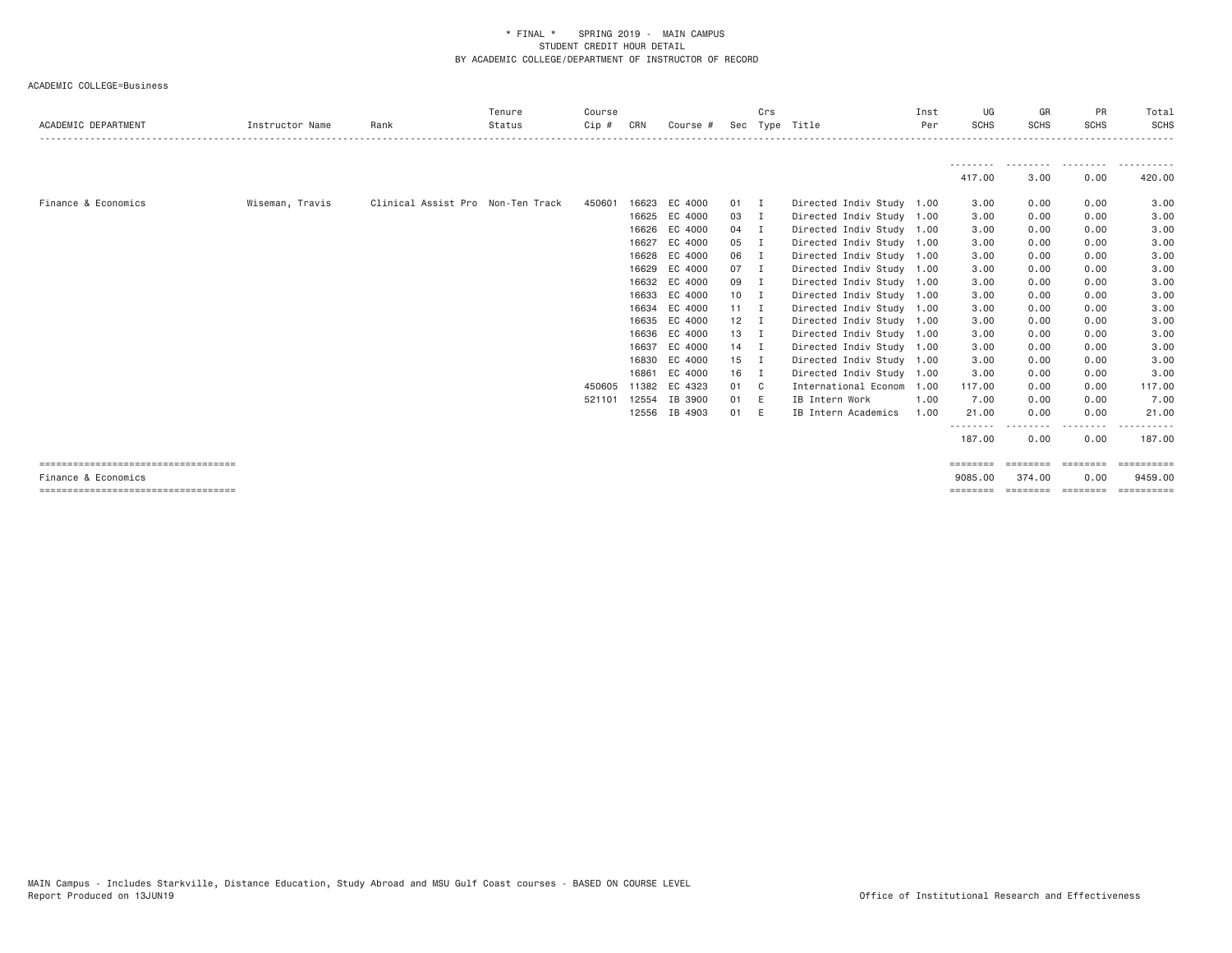| ACADEMIC DEPARTMENT              | Instructor Name    | Rank                        | Tenure<br>Status | Course<br>Cip #  | CRN            | Course #                   |          | Crs<br>Sec Type Title |                                                 | Inst<br>Per  | UG<br><b>SCHS</b> | GR<br><b>SCHS</b> | PR<br><b>SCHS</b> | Total<br><b>SCHS</b>                                                                                                                                                                      |
|----------------------------------|--------------------|-----------------------------|------------------|------------------|----------------|----------------------------|----------|-----------------------|-------------------------------------------------|--------------|-------------------|-------------------|-------------------|-------------------------------------------------------------------------------------------------------------------------------------------------------------------------------------------|
| Management & Information Systems | Abbasi, Fahimeh    | Lecturer                    | Non-Ten Track    | 520201<br>521101 | 12914          | MGT 3823<br>12918 MGT 4613 | 01<br>01 | C<br>$\mathbb C$      | Responsible Leadersh 1.00<br>Cross-Cultural Mgt | 1.00         | 195.00<br>120.00  | 0.00<br>0.00      | 0.00<br>0.00      | 195.00<br>120.00                                                                                                                                                                          |
|                                  |                    |                             |                  |                  |                |                            |          |                       |                                                 |              | .<br>315.00       | -----<br>0.00     | .<br>0.00         | $\omega$ is $\omega$ in $\omega$ in<br>315.00                                                                                                                                             |
|                                  | Barnett, Timothy   | Lecturer                    | Non-Ten Track    | 520201           | 16426          | MGT 3823                   | 506 C    |                       | Responsible Leadersh 1.00                       |              | 108.00            | 0.00              | 0.00              | 108.00                                                                                                                                                                                    |
|                                  |                    |                             |                  | 521001           |                | 15186 MGT 3513             | 506 C    |                       | Intro Human Res Mgt                             | 1.00         | 123.00<br>.       | 0.00<br>.         | 0.00<br>.         | 123.00<br>.                                                                                                                                                                               |
|                                  |                    |                             |                  |                  |                |                            |          |                       |                                                 |              | 231.00            | 0.00              | 0.00              | 231.00                                                                                                                                                                                    |
|                                  | Canfield, Stephen  | Instructor                  | Non-Ten Track    | 110201           | 10638          | BIS 1523                   | 01       | C                     | Web Development I                               | 1.00         | 132.00            | 0.00              | 0.00              | 132.00                                                                                                                                                                                    |
|                                  |                    |                             |                  |                  | 10639          | BIS 1523                   | 02       | C                     | Web Development I                               | 1.00         | 135.00            | 0.00              | 0.00              | 135.00                                                                                                                                                                                    |
|                                  |                    |                             |                  |                  | 10640          | BIS 2523                   | 01       | C                     | Web Development II                              | 1.00         | 126.00            | 0.00              | 0.00              | 126.00                                                                                                                                                                                    |
|                                  |                    |                             |                  | 110901           | 10650          | BIS 6513                   | 01       | C                     | Microcomputers/Netwo                            | 1.00         | 0.00              | 3.00              | 0.00              | 3.00                                                                                                                                                                                      |
|                                  |                    |                             |                  | 521201           |                | 10646 BIS 4513             | 01       | C                     | Microcomputers/Netwo                            | 1.00         | 102.00<br>.       | 0.00<br>.         | 0.00<br>د د د د   | 102.00<br>$\frac{1}{2} \left( \frac{1}{2} \right) \left( \frac{1}{2} \right) \left( \frac{1}{2} \right) \left( \frac{1}{2} \right) \left( \frac{1}{2} \right) \left( \frac{1}{2} \right)$ |
|                                  |                    |                             |                  |                  |                |                            |          |                       |                                                 |              | 495.00            | 3.00              | 0.00              | 498.00                                                                                                                                                                                    |
|                                  | Chrisman, James    | Professor                   | Tenured          | 520201           | 14574          | MGT 9933                   | 01       | C                     | Sem Strategy Impleme                            | 1.00         | 0.00              | 6.00              | 0.00              | 6.00                                                                                                                                                                                      |
|                                  |                    |                             |                  | 521302           |                | 16333 MGT 9000             | 02       | D                     | Research / Diss                                 | 1.00         | 0.00              | 11.00             | 0.00              | 11.00                                                                                                                                                                                     |
|                                  |                    |                             |                  |                  |                |                            |          |                       |                                                 |              | .                 | .                 | .                 | .                                                                                                                                                                                         |
|                                  |                    |                             |                  |                  |                |                            |          |                       |                                                 |              | 0.00              | 17.00             | 0.00              | 17.00                                                                                                                                                                                     |
|                                  |                    |                             |                  |                  |                |                            |          |                       |                                                 |              |                   |                   |                   |                                                                                                                                                                                           |
|                                  | Hammond, Nathaniel | Grad Teach Assist           | Non-Ten Track    | 520201<br>521301 | 12915<br>12896 | MGT 4153<br>MGT 3114       | 01<br>02 | C<br>C                | Management Seminar<br>Prin of Mgt & Prod        | 1.00<br>1.00 | 138.00<br>756.00  | 0.00<br>0.00      | 0.00<br>0.00      | 138.00<br>756.00                                                                                                                                                                          |
|                                  |                    |                             |                  |                  |                |                            |          |                       |                                                 |              | .                 | .                 | .                 | د د د د د د                                                                                                                                                                               |
|                                  |                    |                             |                  |                  |                |                            |          |                       |                                                 |              | 894.00            | 0.00              | 0.00              | 894.00                                                                                                                                                                                    |
|                                  | Holt, Daniel       | Associate Professor Tenured |                  | 520201           | 12922          | MGT 8123                   | 01       | C                     | Strategic Bus Consul 1.00                       |              | 0.00              | 63.00             | 0.00              | 63.00                                                                                                                                                                                     |
|                                  |                    |                             |                  | 520701           | 12908          | MGT 3333                   | 01       | C                     | Field Study In Entre                            | 1.00         | 87.00             | 0.00              | 0.00              | 87.00                                                                                                                                                                                     |
|                                  |                    |                             |                  | 521302           |                | 16991 MGT 9000             | 04       | D                     | Research / Diss                                 | 1.00         | 0.00              | 9.00              | 0.00              | 9.00                                                                                                                                                                                      |
|                                  |                    |                             |                  |                  |                |                            |          |                       |                                                 |              | .                 | .                 | .                 | .                                                                                                                                                                                         |
|                                  |                    |                             |                  |                  |                |                            |          |                       |                                                 |              | 87.00             | 72.00             | 0.00              | 159.00                                                                                                                                                                                    |
|                                  | Jones, Gabrielle   | Non-Faculty                 | Not Applicable   |                  |                | 521201 15416 BIS 3233      | 506 C    |                       | Management Informati 1.00                       |              | 129.00<br>.       | 0.00<br>.         | 0.00<br>$\cdots$  | 129.00<br><u>.</u>                                                                                                                                                                        |
|                                  |                    |                             |                  |                  |                |                            |          |                       |                                                 |              | 129.00            | 0.00              | 0.00              | 129.00                                                                                                                                                                                    |
|                                  | Kim, Tae Woo       | Grad Teach Assist           | Non-Ten Track    |                  |                | 520101 10680 BUS 4853      | 05       | C                     | <b>Business Policy</b>                          | 1.00         | 135.00            | 0.00              | 0.00              | 135.00                                                                                                                                                                                    |
|                                  |                    |                             |                  |                  |                |                            |          |                       |                                                 |              | .<br>135.00       | 0.00              | 0.00              | .<br>135.00                                                                                                                                                                               |
|                                  |                    |                             |                  |                  |                |                            |          |                       |                                                 |              |                   |                   |                   |                                                                                                                                                                                           |
|                                  | Long, Rebecca      | Professor                   | Tenured          |                  |                | 520101 10678 BUS 4853      | 03       | C                     | <b>Business Policy</b>                          | 1.00         | 180.00            | 0.00              | 0.00              | 180.00                                                                                                                                                                                    |
|                                  |                    |                             |                  |                  |                | 10679 BUS 4853             | 04       | $\mathbb C$           | <b>Business Policy</b>                          | 1.00         | 129.00            | 0.00              | 0.00              | 129.00                                                                                                                                                                                    |
|                                  |                    |                             |                  |                  |                |                            |          |                       |                                                 |              | .<br>309.00       | .<br>0.00         | .<br>0.00         | .<br>309.00                                                                                                                                                                               |
|                                  | Marett, Emily      | Instructor                  | Non-Ten Track    | 520201           | 12903          | MGT 3213                   | 07       | C                     | Org Communications                              | 1.00         | 198.00            | 0.00              | 0.00              | 198.00                                                                                                                                                                                    |
|                                  |                    |                             |                  |                  |                |                            |          |                       |                                                 |              |                   |                   |                   |                                                                                                                                                                                           |
|                                  |                    |                             |                  |                  | 15187          | MGT 3213                   | 536 C    |                       | Org Communications                              | 1.00         | 129.00            | 0.00              | 0.00              | 129.00                                                                                                                                                                                    |
|                                  |                    |                             |                  |                  | 521001 12909   | MGT 3513                   | 01       | C                     | Intro Human Res Mgt                             | 1.00         | 177.00            | 0.00              | 0.00              | 177.00                                                                                                                                                                                    |
|                                  |                    |                             |                  |                  | 12910          | MGT 3513                   | 02       | C                     | Intro Human Res Mgt                             | 1.00         | 165.00            | 0.00              | 0.00              | 165.00                                                                                                                                                                                    |
|                                  |                    |                             |                  |                  |                |                            |          |                       |                                                 |              | .                 | -----             | .                 | .                                                                                                                                                                                         |
|                                  |                    |                             |                  |                  |                |                            |          |                       |                                                 |              | 669.00            | 0.00              | 0.00              | 669.00                                                                                                                                                                                    |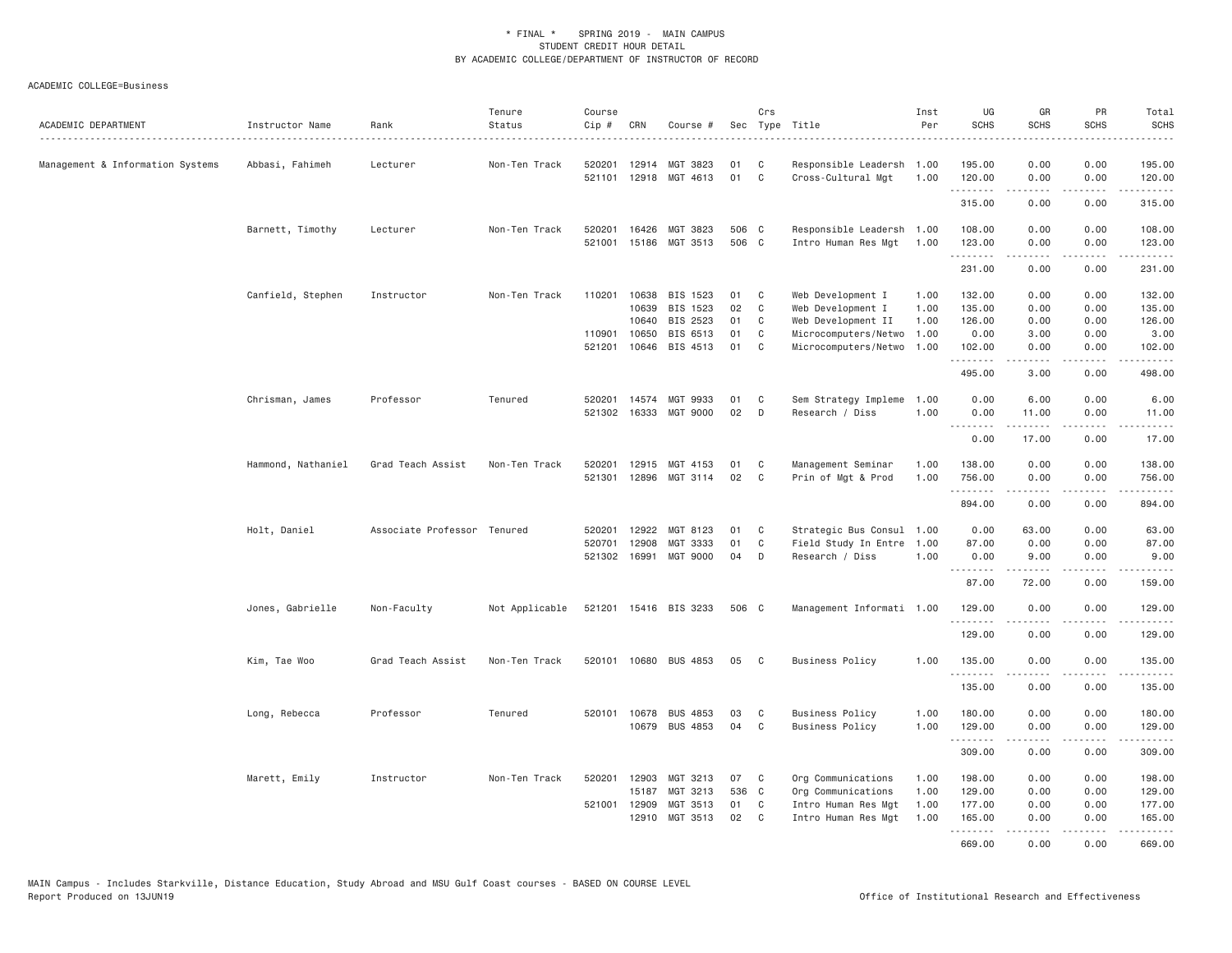| ACADEMIC DEPARTMENT              | Instructor Name   | Rank                              | Tenure<br>Status | Course<br>Cip # | CRN   | Course #              |       | Crs            | Sec Type Title<br>.       | Inst<br>Per | UG<br><b>SCHS</b> | GR<br><b>SCHS</b>                                                                                                                                            | PR<br><b>SCHS</b>                   | Total<br>SCHS<br>.                                                                                                                                                                        |
|----------------------------------|-------------------|-----------------------------------|------------------|-----------------|-------|-----------------------|-------|----------------|---------------------------|-------------|-------------------|--------------------------------------------------------------------------------------------------------------------------------------------------------------|-------------------------------------|-------------------------------------------------------------------------------------------------------------------------------------------------------------------------------------------|
| Management & Information Systems | Marett, Lawrence  | Associate Professor Tenured       |                  | 111003          | 10645 | BIS 4113              | 01    | C              | BIS Security Managem 1.00 |             | 105.00            | 0.00                                                                                                                                                         | 0.00                                | 105.00                                                                                                                                                                                    |
|                                  |                   |                                   |                  | 521201          | 10649 | BIS 6113              | 01    | C              | BIS Security Managem      | 1.00        | 0.00              | 3.00                                                                                                                                                         | 0.00                                | 3.00                                                                                                                                                                                      |
|                                  |                   |                                   |                  |                 | 14041 | BIS 6113              | 501 C |                | BIS Security Managem      | 1.00        | 0.00              | 21.00                                                                                                                                                        | 0.00                                | 21.00                                                                                                                                                                                     |
|                                  |                   |                                   |                  |                 | 16746 | BIS 9000              | 01    | D              | Research / Diss           | 1.00        | 0.00              | 9.00                                                                                                                                                         | 0.00                                | 9.00                                                                                                                                                                                      |
|                                  |                   |                                   |                  |                 |       | 17119 BIS 7000        | 01    | $\mathbf{I}$   | Directed Indiv Study 1.00 |             | 0.00<br>.         | 2.00<br>.                                                                                                                                                    | 0.00<br>.                           | 2.00<br>.                                                                                                                                                                                 |
|                                  |                   |                                   |                  |                 |       |                       |       |                |                           |             | 105.00            | 35.00                                                                                                                                                        | 0.00                                | 140.00                                                                                                                                                                                    |
|                                  | McLarty, Benjamin | Assistant Professor Ten Track     |                  | 521003          | 14573 | MGT 3813              | 02    | C              | Organizational Behav 1.00 |             | 165.00            | 0.00                                                                                                                                                         | 0.00                                | 165.00                                                                                                                                                                                    |
|                                  |                   |                                   |                  | 521301          | 12895 | MGT 3114              | 01    | C              | Prin of Mgt & Prod        | 1.00        | 788.00            | 0.00                                                                                                                                                         | 0.00                                | 788.00                                                                                                                                                                                    |
|                                  |                   |                                   |                  |                 |       |                       |       |                |                           |             | .<br>953.00       | .<br>0.00                                                                                                                                                    | .<br>0.00                           | .<br>953.00                                                                                                                                                                               |
|                                  | McNeil, Stacey    | Clinical Assist Pro Non-Ten Track |                  |                 |       | 520101 15415 BUS 4853 | 506 C |                | <b>Business Policy</b>    | 1.00        | 90.00             | 0.00                                                                                                                                                         | 0.00                                | 90.00                                                                                                                                                                                     |
|                                  |                   |                                   |                  |                 |       |                       |       |                |                           |             | .<br>90.00        | .<br>0.00                                                                                                                                                    | $\sim$ $\sim$ $\sim$ $\sim$<br>0.00 | .<br>90.00                                                                                                                                                                                |
|                                  | Medina, Michele   | Assistant Professor Ten Track     |                  | 521001          |       | 12911 MGT 3513        | 03    | C              | Intro Human Res Mgt       | 1.00        | 177.00            | 0.00                                                                                                                                                         | 0.00                                | 177.00                                                                                                                                                                                    |
|                                  |                   |                                   |                  |                 |       | 14572 MGT 3513        | 04    | C <sub>1</sub> | Intro Human Res Mgt       | 1.00        | 72.00             | 0.00                                                                                                                                                         | 0.00                                | 72.00                                                                                                                                                                                     |
|                                  |                   |                                   |                  |                 |       |                       |       |                |                           |             | .<br>249.00       | $\frac{1}{2} \left( \frac{1}{2} \right) \left( \frac{1}{2} \right) \left( \frac{1}{2} \right) \left( \frac{1}{2} \right) \left( \frac{1}{2} \right)$<br>0.00 | .<br>0.00                           | .<br>249.00                                                                                                                                                                               |
|                                  | Miller, Andrew    | Grad Teach Assist                 | Non-Ten Track    |                 |       | 521201 10641 BIS 3233 | 01    | $\mathbf{C}$   | Management Informati 1.00 |             | 630.00            | 0.00                                                                                                                                                         | 0.00                                | 630.00                                                                                                                                                                                    |
|                                  |                   |                                   |                  |                 |       |                       |       |                |                           |             | 630.00            | 0.00                                                                                                                                                         | 0.00                                | 630.00                                                                                                                                                                                    |
|                                  | Niu, Ziyi         | Grad Teach Assist                 | Non-Ten Track    |                 |       | 521201 10643 BIS 3523 | 01 C  |                | Advanced Languages        | 1.00        | 78.00             | 0.00                                                                                                                                                         | 0.00                                | 78.00                                                                                                                                                                                     |
|                                  |                   |                                   |                  |                 |       |                       |       |                |                           |             | .<br>78.00        | .<br>0.00                                                                                                                                                    | .<br>0.00                           | .<br>78.00                                                                                                                                                                                |
|                                  | Oswald, Sharon    | Professor                         | Tenured          |                 |       | 520305 15458 MGT 1021 | 01    | C <sub>1</sub> | Strategic Thinking        | 0.50        | 12.00<br>.        | 0.00<br>.                                                                                                                                                    | 0.00<br>د د د د                     | 12.00<br>.                                                                                                                                                                                |
|                                  |                   |                                   |                  |                 |       |                       |       |                |                           |             | 12.00             | 0.00                                                                                                                                                         | 0.00                                | 12.00                                                                                                                                                                                     |
|                                  | Otondo, Robert    | Associate Professor Tenured       |                  | 521201          | 10652 | BIS 8413              | 01    | C              | Data Analytics            | 1.00        | 0.00              | 48.00                                                                                                                                                        | 0.00                                | 48.00                                                                                                                                                                                     |
|                                  |                   |                                   |                  |                 | 14044 | BIS 8413              | 501 C |                | Data Analytics            | 1.00        | 0.00              | 18.00                                                                                                                                                        | 0.00                                | 18.00                                                                                                                                                                                     |
|                                  |                   |                                   |                  |                 |       | 14570 BIS 9113        | 01    | S.             | MIS Seminar               | 1.00        | 0.00              | 18.00                                                                                                                                                        | 0.00                                | 18.00                                                                                                                                                                                     |
|                                  |                   |                                   |                  |                 |       |                       |       |                |                           |             | .<br>0.00         | -----<br>84.00                                                                                                                                               | $\sim$ $\sim$ $\sim$<br>0.00        | المستبدا<br>84.00                                                                                                                                                                         |
|                                  | Richardson, Jimmy | Lecturer                          | Non-Ten Track    |                 |       | 521003 12913 MGT 3813 | 01 C  |                | Organizational Behav 1.00 |             | 168.00<br>.       | 0.00<br>.                                                                                                                                                    | 0.00<br>.                           | 168.00<br>$\frac{1}{2} \left( \frac{1}{2} \right) \left( \frac{1}{2} \right) \left( \frac{1}{2} \right) \left( \frac{1}{2} \right) \left( \frac{1}{2} \right) \left( \frac{1}{2} \right)$ |
|                                  |                   |                                   |                  |                 |       |                       |       |                |                           |             | 168.00            | 0.00                                                                                                                                                         | 0.00                                | 168.00                                                                                                                                                                                    |
|                                  | Roberts, Renata   | Instructor                        | Non-Ten Track    | 520201          | 12901 | MGT 3213              | 05    | C              | Org Communications        | 1.00        | 192.00            | 0.00                                                                                                                                                         | 0.00                                | 192.00                                                                                                                                                                                    |
|                                  |                   |                                   |                  |                 | 12902 | MGT 3213              | 06    | C              | Org Communications        | 1.00        | 192.00            | 0.00                                                                                                                                                         | 0.00                                | 192.00                                                                                                                                                                                    |
|                                  |                   |                                   |                  |                 | 14571 | MGT 3213              | 08    | C              | Org Communications        | 1.00        | 186.00            | 0.00                                                                                                                                                         | 0.00                                | 186.00                                                                                                                                                                                    |
|                                  |                   |                                   |                  |                 |       | 521201 10642 BIS 3233 | 02    | C              | Management Informati 1.00 |             | 615.00<br>.       | 0.00                                                                                                                                                         | 0.00<br>.                           | 615.00                                                                                                                                                                                    |
|                                  |                   |                                   |                  |                 |       |                       |       |                |                           |             | 1185.00           | $\frac{1}{2} \left( \frac{1}{2} \right) \left( \frac{1}{2} \right) \left( \frac{1}{2} \right) \left( \frac{1}{2} \right) \left( \frac{1}{2} \right)$<br>0.00 | 0.00                                | .<br>1185.00                                                                                                                                                                              |
|                                  | Sikolia, David    | Clinical Assist Pro Non-Ten Track |                  | 521201          | 10634 | BIS 1012              | 01    | C              | Intro to Bus Info Sy 1.00 |             | 490.00            | 0.00                                                                                                                                                         | 0.00                                | 490.00                                                                                                                                                                                    |
|                                  |                   |                                   |                  |                 | 10635 | BIS 1012              | 02    | C              | Intro to Bus Info Sy 1.00 |             | 492.00            | 0.00                                                                                                                                                         | 0.00                                | 492.00                                                                                                                                                                                    |
|                                  |                   |                                   |                  |                 |       | 10644 BIS 3753        | 01    | C              | Business Database Sy 1.00 |             | 78,00             | 0.00                                                                                                                                                         | 0.00                                | 78.00                                                                                                                                                                                     |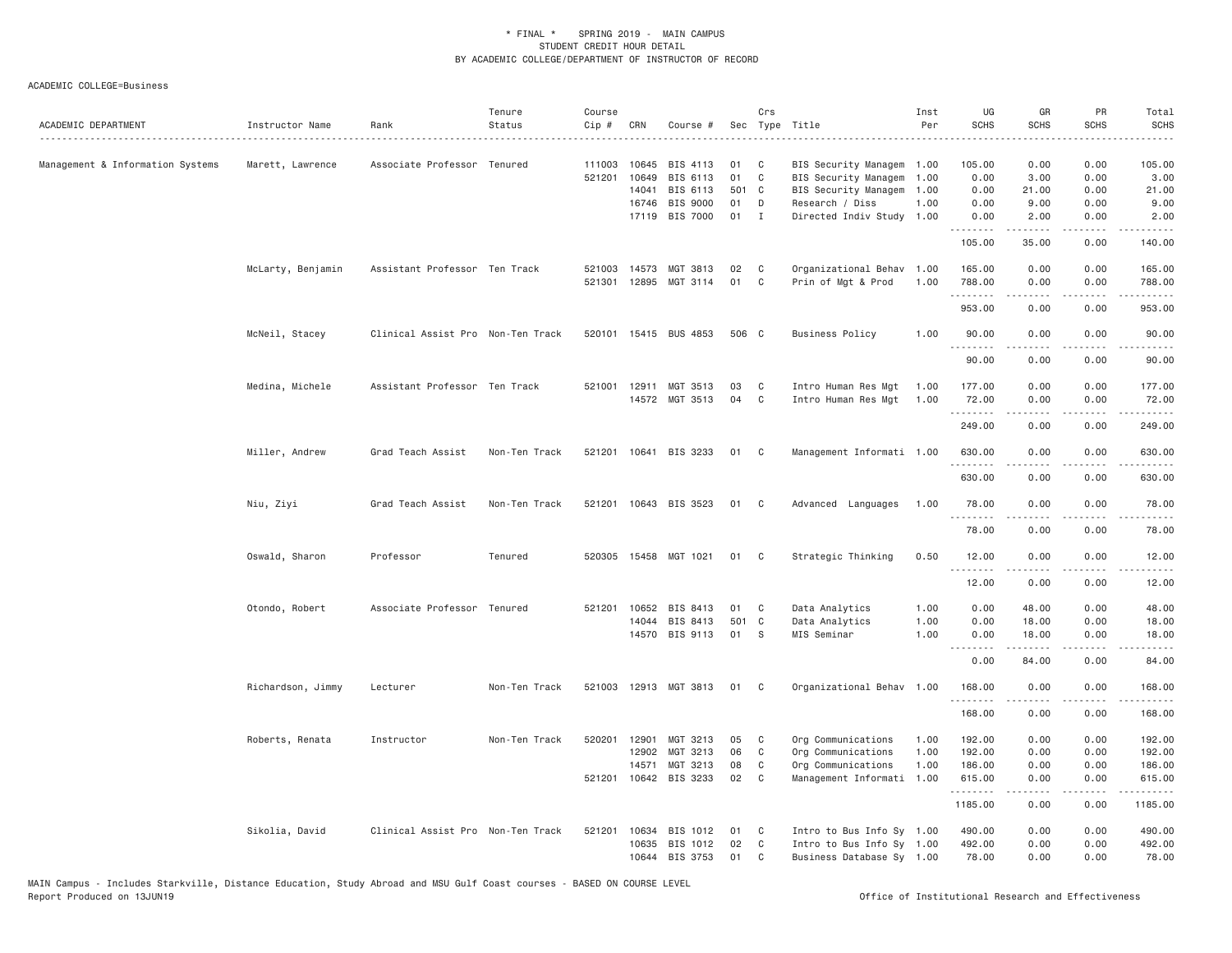| ACADEMIC DEPARTMENT              | Instructor Name    | Rank                              | Tenure<br>Status | Course<br>$Cip \#$ | CRN            | Course #                   |             | Crs         | Sec Type Title                               | Inst<br>Per  | UG<br><b>SCHS</b> | GR<br><b>SCHS</b>    | PR<br><b>SCHS</b>                                                                                                                 | Total<br><b>SCHS</b>                                                                                                                                          |
|----------------------------------|--------------------|-----------------------------------|------------------|--------------------|----------------|----------------------------|-------------|-------------|----------------------------------------------|--------------|-------------------|----------------------|-----------------------------------------------------------------------------------------------------------------------------------|---------------------------------------------------------------------------------------------------------------------------------------------------------------|
| Management & Information Systems | Sikolia, David     | Clinical Assist Pro Non-Ten Track |                  | 521201             | 10651          | BIS 8313<br>14043 BIS 8313 | 01<br>501 C | C           | Adv Database Des Adm<br>Adv Database Des Adm | 1.00<br>1.00 | 0.00<br>0.00      | 9.00<br>6.00         | 0.00<br>0.00                                                                                                                      | 9.00<br>6.00                                                                                                                                                  |
|                                  |                    |                                   |                  |                    |                |                            |             |             |                                              |              | .<br>1060.00      | 15.00                | .<br>0.00                                                                                                                         | 1075.00                                                                                                                                                       |
|                                  | Singh, Kulraj      | Assistant Professor Ten Track     |                  | 520101             | 10676          | <b>BUS 4853</b>            | 01          | C           | <b>Business Policy</b>                       | 1.00         | 162.00            | 0.00                 | 0.00                                                                                                                              | 162.00                                                                                                                                                        |
|                                  |                    |                                   |                  |                    | 10677          | BUS 4853                   | 02          | $\mathbf C$ | <b>Business Policy</b>                       | 1.00         | 135.00<br>.       | 0.00<br>.            | 0.00<br>$\frac{1}{2} \left( \frac{1}{2} \right) \left( \frac{1}{2} \right) \left( \frac{1}{2} \right) \left( \frac{1}{2} \right)$ | 135.00<br>$- - - - - -$                                                                                                                                       |
|                                  |                    |                                   |                  |                    |                |                            |             |             |                                              |              | 297.00            | 0.00                 | 0.00                                                                                                                              | 297.00                                                                                                                                                        |
|                                  | Soleimanof, Sohrab | Assistant Professor Non-Ten Track |                  | 520701             | 12905          | MGT 3323                   | 01          | C           | Entrepreneurship                             | 1.00         | 102.00            | 0.00                 | 0.00                                                                                                                              | 102.00                                                                                                                                                        |
|                                  |                    |                                   |                  |                    | 12906          | MGT 3323                   | 02          | C           | Entrepreneurship                             | 1.00         | 96.00<br>.        | 0.00                 | 0.00                                                                                                                              | 96.00                                                                                                                                                         |
|                                  |                    |                                   |                  |                    |                |                            |             |             |                                              |              | 198.00            | 0.00                 | 0.00                                                                                                                              | 198.00                                                                                                                                                        |
|                                  | Spencer, Barbara   | Lecturer                          | Non-Ten Track    | 520201             |                | 14389 MGT 8123             | 501 C       |             | Strategic Bus Consul 1.00                    |              | 0.00<br>.         | 75.00<br>-----       | 0.00                                                                                                                              | 75.00<br>.                                                                                                                                                    |
|                                  |                    |                                   |                  |                    |                |                            |             |             |                                              |              | 0.00              | 75.00                | 0.00                                                                                                                              | 75.00                                                                                                                                                         |
|                                  | Su, Youyi          | Grad Teach Assist                 | Non-Ten Track    |                    |                | 520101 10681 BUS 4853      | 06          | C           | <b>Business Policy</b>                       | 1.00         | 159.00            | 0.00                 | 0.00                                                                                                                              | 159.00                                                                                                                                                        |
|                                  |                    |                                   |                  |                    |                |                            |             |             |                                              |              | .<br>159.00       | $- - - - -$<br>0.00  | .<br>0.00                                                                                                                         | .<br>159.00                                                                                                                                                   |
|                                  | Taylor, Dona       | Non-Faculty                       | Not Applicable   | 520201             |                | 12900 MGT 3213             | 04          | C           | Org Communications                           | 1.00         | 153.00            | 0.00                 | 0.00                                                                                                                              | 153.00                                                                                                                                                        |
|                                  |                    |                                   |                  |                    |                |                            |             |             |                                              |              | 153.00            | 0.00                 | $- - - -$<br>0.00                                                                                                                 | .<br>153.00                                                                                                                                                   |
|                                  | Templeton, Gary    | Associate Professor Tenured       |                  | 521201             | 10648          | BIS 4763                   | 01          | C           | BIS Senior Seminar                           | 1.00         | 69.00             | 0.00                 | 0.00                                                                                                                              | 69.00                                                                                                                                                         |
|                                  |                    |                                   |                  |                    |                | 14042 BIS 8113             | 501 C       |             | Mgt Info Tech & Sys                          | 1.00         | 0.00<br>.         | 90.00<br>المتمالين   | 0.00<br>.                                                                                                                         | 90.00<br>.                                                                                                                                                    |
|                                  |                    |                                   |                  |                    |                |                            |             |             |                                              |              | 69.00             | 90.00                | 0.00                                                                                                                              | 159.00                                                                                                                                                        |
|                                  | Templeton, Laura   | Associate Professor Tenured       |                  | 520201             | 12917          | MGT 4543                   | 01          | C           | Compensation Mgt                             | 1.00         | 117.00            | 0.00                 | 0.00                                                                                                                              | 117.00                                                                                                                                                        |
|                                  |                    |                                   |                  | 521001<br>521302   | 12916<br>16799 | MGT 4533<br>MGT 9000       | 01<br>03    | C<br>D      | Advanced Hrm<br>Research / Diss              | 1.00<br>1.00 | 123.00<br>0.00    | 0.00<br>9.00         | 0.00<br>0.00                                                                                                                      | 123.00<br>9.00                                                                                                                                                |
|                                  |                    |                                   |                  |                    |                |                            |             |             |                                              |              | .<br>240.00       | -----<br>9.00        | .<br>0.00                                                                                                                         | .<br>249.00                                                                                                                                                   |
|                                  | Vardaman, James    | Associate Professor Tenured       |                  | 520201             | 14388          | MGT 8113                   | 501         | C           | Leadership Skills                            | 1.00         | 0.00              | 120.00               | 0.00                                                                                                                              | 120.00                                                                                                                                                        |
|                                  |                    |                                   |                  | 521302             | 16311          | MGT 9000                   | 01          | D           | Research / Diss                              | 1.00         | 0.00<br>.         | 3.00<br>.            | 0.00<br>.                                                                                                                         | 3.00<br>.                                                                                                                                                     |
|                                  |                    |                                   |                  |                    |                |                            |             |             |                                              |              | 0.00              | 123.00               | 0.00                                                                                                                              | 123.00                                                                                                                                                        |
|                                  | Warkentin, Merrill | Professor                         | Tenured          | 521201             | 10653          | BIS 8753                   | 01          | C           | Inf Sys Collabrtve P 1.00                    |              | 0.00              | 9.00                 | 0.00                                                                                                                              | 9.00                                                                                                                                                          |
|                                  |                    |                                   |                  |                    | 14045          | BIS 8753<br>16935 BIS 9000 | 501 C<br>02 | D           | Inf Sys Collabrtve P<br>Research / Diss      | 1.00<br>1,00 | 0.00<br>0.00      | 3.00<br>3.00         | 0.00<br>0.00                                                                                                                      | 3.00<br>3.00                                                                                                                                                  |
|                                  |                    |                                   |                  |                    |                |                            |             |             |                                              |              | .<br>0.00         | $- - - - -$<br>15.00 | $\frac{1}{2}$<br>0.00                                                                                                             | $\frac{1}{2} \left( \frac{1}{2} \right) \left( \frac{1}{2} \right) \left( \frac{1}{2} \right) \left( \frac{1}{2} \right) \left( \frac{1}{2} \right)$<br>15.00 |
|                                  |                    |                                   |                  |                    |                |                            |             |             |                                              |              |                   |                      |                                                                                                                                   |                                                                                                                                                               |
|                                  | Webber, Kanesha    | Non-Employee                      | Not Applicable   |                    |                | 280101 10398 AS 4023       | 01          | B           | NSE/Prep for Act Dut 1.00                    |              | 27.00<br>.        | 0.00<br>.            | 0.00<br>. <u>. .</u>                                                                                                              | 27.00<br>$\frac{1}{2}$                                                                                                                                        |
|                                  |                    |                                   |                  |                    |                |                            |             |             |                                              |              | 27.00             | 0.00                 | 0.00                                                                                                                              | 27.00                                                                                                                                                         |
|                                  | Xiao, Shan         | Grad Teach Assist                 | Non-Ten Track    |                    |                | 521201 10647 BIS 4753      | 01          | C           | Struc Sys Analysis                           | 1.00         | 93.00             | 0.00                 | 0.00                                                                                                                              | 93.00                                                                                                                                                         |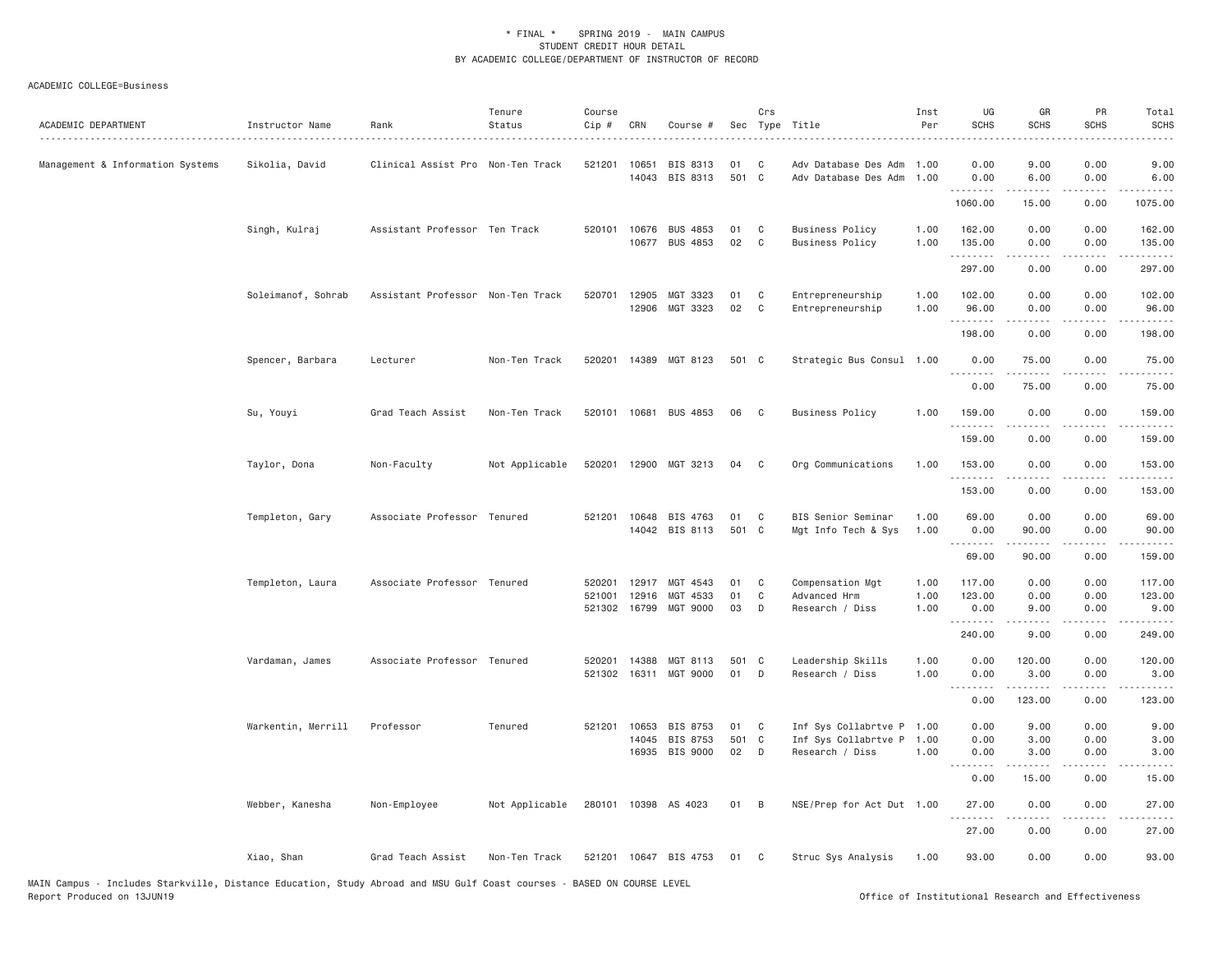ACADEMIC COLLEGE=Business

|                 |      | ™enur              |             |        |     |      |       | Ins        | UG |             |             | Total       |
|-----------------|------|--------------------|-------------|--------|-----|------|-------|------------|----|-------------|-------------|-------------|
| <b>ACADEMTC</b> | Rank | <sup>n+</sup> atus | CRI<br>∵in. | Course | Sec | Type | Title | $D \cap r$ |    | <b>SCHS</b> | <b>SCHS</b> | <b>SCHS</b> |
| -----           |      |                    |             |        |     |      |       |            |    |             |             | .           |
|                 |      |                    |             |        |     |      |       |            |    |             |             |             |

|                                  | 93.00    | 0.00     | 0.00      | 93.00      |
|----------------------------------|----------|----------|-----------|------------|
|                                  | ======== | ======== | - SEEEEEE | ========== |
|                                  |          |          |           |            |
|                                  |          |          |           |            |
| Management & Information Systems | 9030.00  | 538.00   | 0.00      | 9568.00    |

MAIN Campus - Includes Starkville, Distance Education, Study Abroad and MSU Gulf Coast courses - BASED ON COURSE LEVEL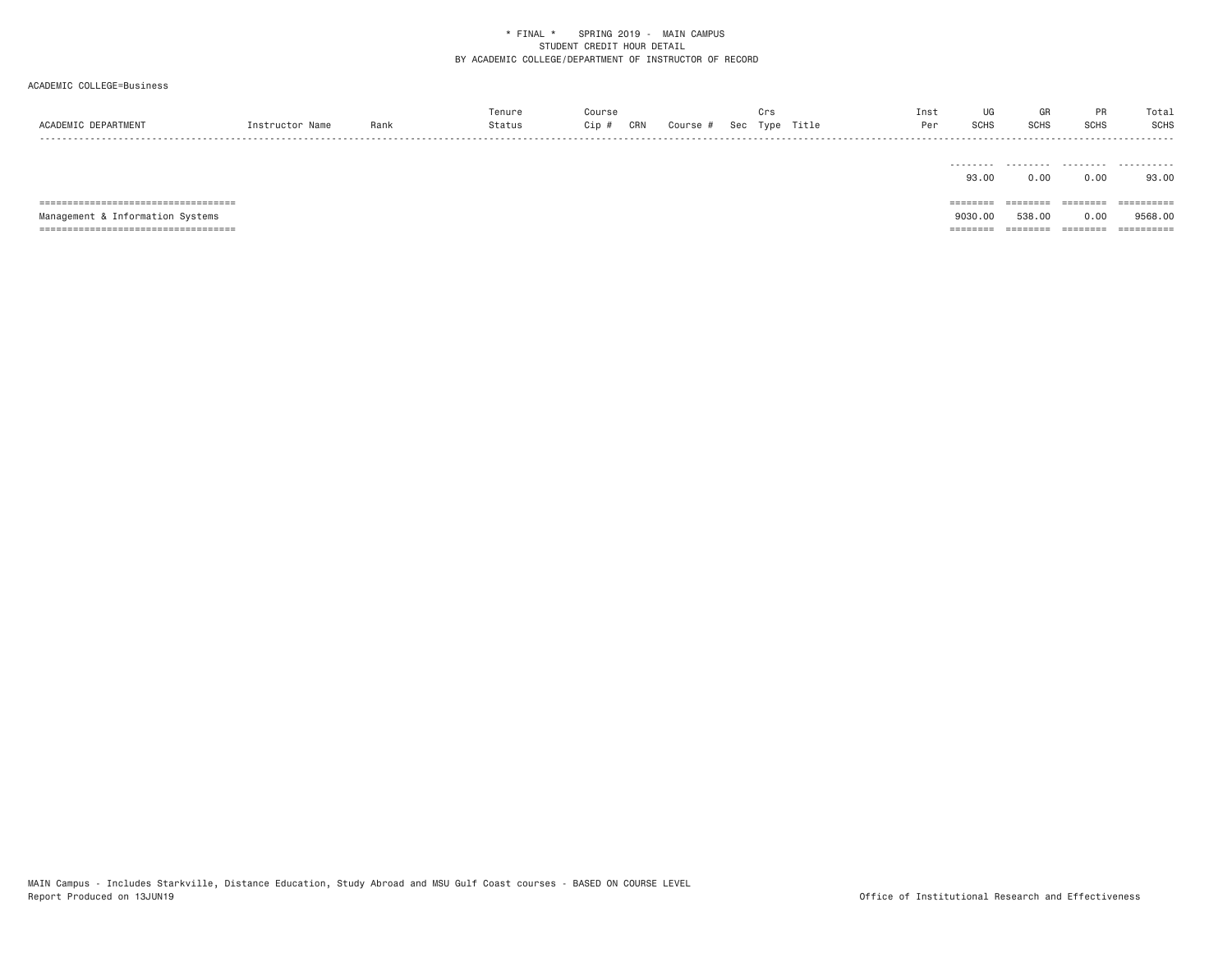| ACADEMIC DEPARTMENT                             | Instructor Name                | Rank                          | Tenure<br>Status | Course<br>Cip # | CRN          | Course #                          |          | Crs          | Sec Type Title                         | Inst<br>Per  | UG<br><b>SCHS</b> | GR<br><b>SCHS</b>                                                                                                                                            | PR<br><b>SCHS</b>                   | Total<br><b>SCHS</b>                  |
|-------------------------------------------------|--------------------------------|-------------------------------|------------------|-----------------|--------------|-----------------------------------|----------|--------------|----------------------------------------|--------------|-------------------|--------------------------------------------------------------------------------------------------------------------------------------------------------------|-------------------------------------|---------------------------------------|
| Marketing, Quantitative Analysis & Adams, Frank |                                | Associate Professor Ten Track |                  |                 | 521401 12942 | MKT 4333                          | 01       | C            | International Sup Ch 1.00              |              | 138.00            | 0.00                                                                                                                                                         | 0.00                                | 138.00                                |
|                                                 |                                |                               |                  |                 | 12955        | MKT 4813                          | 02       | C            | Marketing-Mgt                          | 1.00         | 75.00             | 0.00                                                                                                                                                         | 0.00                                | 75.00                                 |
|                                                 |                                |                               |                  |                 | 16974        | MKT 4000                          | 01       | $\mathbf{I}$ | Directed Indiv Study 1.00              |              | 3.00              | 0.00                                                                                                                                                         | 0.00                                | 3.00                                  |
|                                                 |                                |                               |                  |                 |              |                                   |          |              |                                        |              | .<br>216.00       | 0.00                                                                                                                                                         | 0.00                                | $\sim$ $\sim$ $\sim$ $\sim$<br>216.00 |
|                                                 | Adkerson, Jeffrey              | Non-Faculty                   | Not Applicable   |                 |              | 310302 12928 MKT 2311             | 01       | $\mathsf{L}$ | Golf Professional De 1.00              |              | 25.00             | 0.00                                                                                                                                                         | 0.00                                | 25.00                                 |
|                                                 |                                |                               |                  |                 |              |                                   |          |              |                                        |              | 25.00             | 0.00                                                                                                                                                         | 0.00                                | 25.00                                 |
|                                                 | Barney, Christian              | Grad Teach Assist             | Non-Ten Track    |                 | 521401 14566 | MKT 4123                          | 02       | C            | Advertising                            | 1.00         | 177.00            | 0.00                                                                                                                                                         | 0.00                                | 177.00                                |
|                                                 |                                |                               |                  |                 |              | 16207 MKT 4123                    | 03       | C            | Advertising                            | 1.00         | 69.00<br>.        | 0.00<br>$\frac{1}{2} \left( \frac{1}{2} \right) \left( \frac{1}{2} \right) \left( \frac{1}{2} \right) \left( \frac{1}{2} \right) \left( \frac{1}{2} \right)$ | 0.00<br>.                           | 69.00<br>.                            |
|                                                 |                                |                               |                  |                 |              |                                   |          |              |                                        |              | 246.00            | 0.00                                                                                                                                                         | 0.00                                | 246.00                                |
|                                                 | Breazeale, Michael             | Associate Professor Ten Track |                  | 240101          | 12541        | HON 4093                          | H11 S    |              | Honors Thesis                          | 1.00         | 3.00              | 0.00                                                                                                                                                         | 0.00                                | 3.00                                  |
|                                                 |                                |                               |                  | 521401          | 12943        | MKT 4413                          | 01       | C            | Consumer Behavior                      | 1.00         | 507.00            | 0.00                                                                                                                                                         | 0.00                                | 507.00                                |
|                                                 |                                |                               |                  |                 | 12947        | MKT 4423                          | 01       | C            | Strategic Brand Mana                   | 1.00         | 204.00            | 0.00                                                                                                                                                         | 0.00                                | 204.00                                |
|                                                 |                                |                               |                  |                 | 12960        | MKT 6423                          | 01       | C            | Strategic Brand Mana                   | 1.00         | 0.00              | 6.00                                                                                                                                                         | 0.00                                | 6.00                                  |
|                                                 |                                |                               |                  |                 | 16786        | MKT 4000                          | 801 I    |              | Directed Indiv Study                   | 1.00         | 12.00             | 0.00                                                                                                                                                         | 0.00                                | 12.00                                 |
|                                                 |                                |                               |                  |                 | 16787        | <b>MKT 7000</b>                   | 801 I    |              | Directed Indiv Study                   | 1.00         | 0.00              | 6.00                                                                                                                                                         | 0.00                                | 6.00                                  |
|                                                 |                                |                               |                  |                 | 521403 16544 | MKT 3933                          | 801 A    |              | International Mkt                      | 0.50         | 28.50<br>.        | 0.00<br>المتمام المتعاد                                                                                                                                      | 0.00<br>الأعامات                    | 28.50<br>.                            |
|                                                 |                                |                               |                  |                 |              |                                   |          |              |                                        |              | 754.50            | 12.00                                                                                                                                                        | 0.00                                | 766.50                                |
|                                                 | Brown, Haley-Lavell Instructor |                               | Non-Ten Track    | 220207          | 14560        | BL 4263                           | 01       | C            | Environmental Law                      | 1.00         | 66.00             | 0.00                                                                                                                                                         | 0.00                                | 66.00                                 |
|                                                 |                                |                               |                  | 229999          | 14561        | BL 6263                           | 01       | C            | Environmental Law                      | 1.00         | 0.00              | 57.00                                                                                                                                                        | 0.00                                | 57.00                                 |
|                                                 |                                |                               |                  | 521501          | 10662        | BL 4333                           | 01       | C            | Real Estate Law                        | 1.00         | 84.00             | 0.00                                                                                                                                                         | 0.00                                | 84.00                                 |
|                                                 |                                |                               |                  |                 | 10665        | BL 6333                           | 01       | C            | Real Estate Law                        | 1.00         | 0.00              | 48.00                                                                                                                                                        | 0.00                                | 48.00                                 |
|                                                 |                                |                               |                  |                 | 14046        | BL 6333                           | 501 C    |              | Real Estate Law                        | 1.00         | 0.00              | 54.00                                                                                                                                                        | 0.00                                | 54.00                                 |
|                                                 |                                |                               |                  |                 |              | 14518 BL 4333                     | 506 C    |              | Real Estate Law                        | 1.00         | 72.00<br>.        | 0.00<br>.                                                                                                                                                    | 0.00<br>.                           | 72.00<br>.                            |
|                                                 |                                |                               |                  |                 |              |                                   |          |              |                                        |              | 222.00            | 159.00                                                                                                                                                       | 0.00                                | 381.00                                |
|                                                 | Collier, Joel                  | Professor                     | Tenured          |                 | 521401 14392 | MKT 8153                          | 511 C    |              | Strategic Marketing                    | 1.00         | 0.00              | 90.00                                                                                                                                                        | 0.00                                | 90.00                                 |
|                                                 |                                |                               |                  |                 | 16689        | <b>MKT 9000</b>                   | 01       | D            | Research / Diss                        | 1.00         | 0.00              | 18.00                                                                                                                                                        | 0.00                                | 18.00                                 |
|                                                 |                                |                               |                  |                 |              | 521402 14567 MKT 8543             | 01       | S            | Quant Mkt Sem                          | 1.00         | 0.00<br>.         | 39.00<br>.                                                                                                                                                   | 0.00<br>.                           | 39.00<br><u>.</u>                     |
|                                                 |                                |                               |                  |                 |              |                                   |          |              |                                        |              | 0.00              | 147.00                                                                                                                                                       | 0.00                                | 147.00                                |
|                                                 | Cook, Cecelia                  | Assistant Professor Ten Track |                  | 220205          | 10655        | BL 2413                           | 02       | C            | Legal Envt Bus                         | 1.00         | 591.00            | 0.00                                                                                                                                                         | 0.00                                | 591.00                                |
|                                                 |                                |                               |                  |                 | 10656        | BL 2413                           | 01       | C            | Legal Envt Bus                         | 1.00         | 600.00            | 0.00                                                                                                                                                         | 0.00                                | 600.00                                |
|                                                 |                                |                               |                  |                 | 10659        | BL 3223                           | 01       | C            | Law Of Comm Trans                      | 1.00         | 165.00            | 0.00                                                                                                                                                         | 0.00                                | 165.00                                |
|                                                 |                                |                               |                  |                 | 10660        | BL 3223                           | 02       | C            | Law Of Comm Trans                      | 1.00         | 156.00<br>.       | 0.00                                                                                                                                                         | 0.00<br>$\sim$ $\sim$ $\sim$ $\sim$ | 156.00<br>.                           |
|                                                 |                                |                               |                  |                 |              |                                   |          |              |                                        |              | 1512.00           | 0.00                                                                                                                                                         | 0.00                                | 1512.00                               |
|                                                 | Dunlap, Kali                   | Non-Faculty                   | Not Applicable   |                 |              | 240102 14320 IDS 4111             | 501 C    |              | Professional Seminar 1.00              |              | 17.00<br>.        | 0.00<br>-----                                                                                                                                                | 0.00<br>د د د د                     | 17.00<br>.                            |
|                                                 |                                |                               |                  |                 |              |                                   |          |              |                                        |              | 17.00             | 0.00                                                                                                                                                         | 0.00                                | 17.00                                 |
|                                                 | Farmer, Robert                 | Assistant Professor Ten Track |                  |                 | 521402 12948 | 521302 10672 BQA 9533<br>MKT 4533 | 01<br>01 | C<br>C       | Adv Stat Bus Dec<br>Marketing Research | 1.00<br>1.00 | 0.00<br>78.00     | 30.00<br>0.00                                                                                                                                                | 0.00<br>0.00                        | 30.00<br>78.00                        |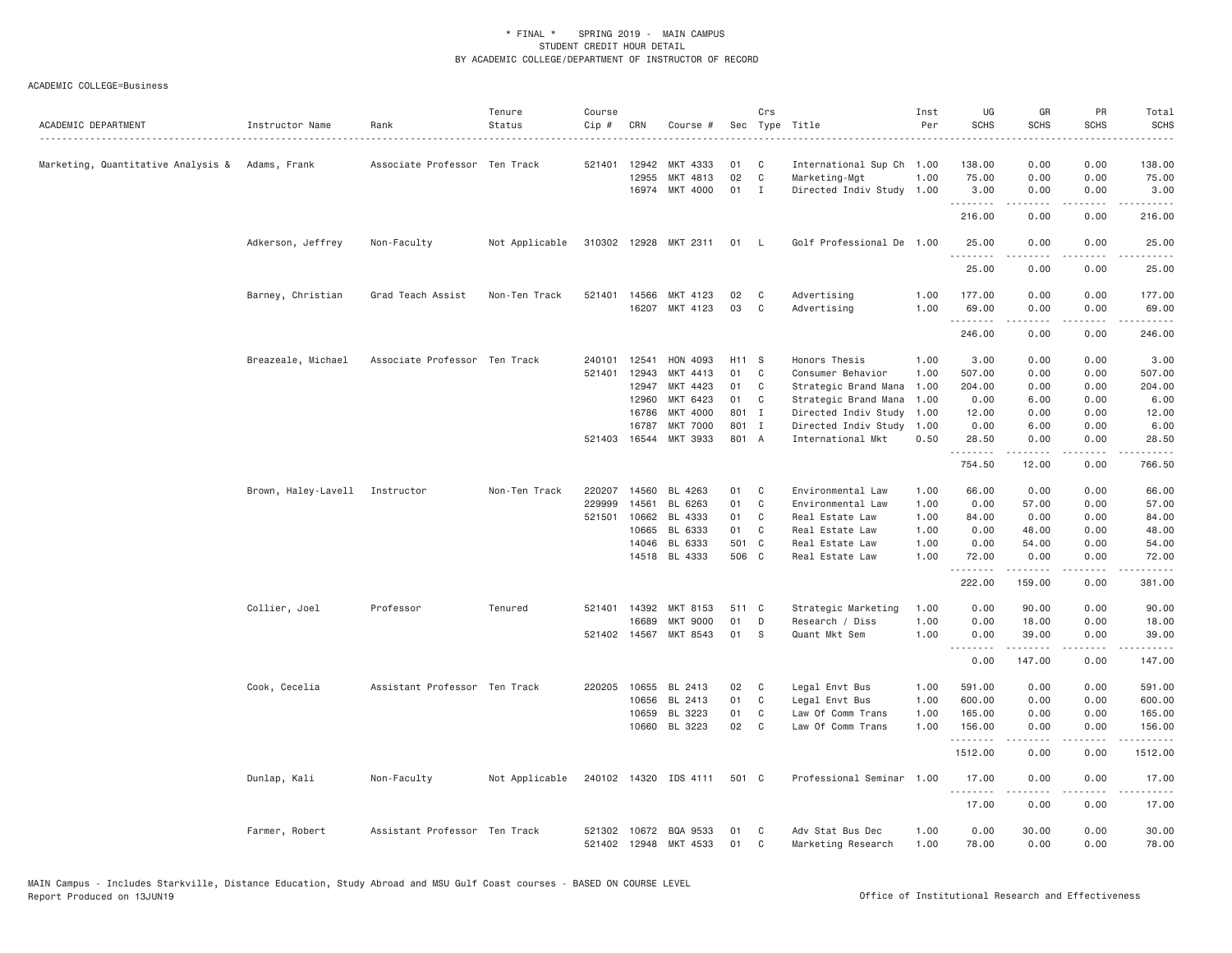| ACADEMIC DEPARTMENT                                | Instructor Name                | Rank                          | Tenure<br>Status | Course<br>Cip # | CRN            | Course #                           |                | Crs                         | Sec Type Title                                         | Inst<br>Per  | UG<br><b>SCHS</b> | GR<br><b>SCHS</b>                                                                                                                                                                       | PR<br><b>SCHS</b>                   | Total<br><b>SCHS</b>   |
|----------------------------------------------------|--------------------------------|-------------------------------|------------------|-----------------|----------------|------------------------------------|----------------|-----------------------------|--------------------------------------------------------|--------------|-------------------|-----------------------------------------------------------------------------------------------------------------------------------------------------------------------------------------|-------------------------------------|------------------------|
|                                                    |                                |                               |                  |                 |                |                                    |                |                             |                                                        |              | <u>.</u>          |                                                                                                                                                                                         |                                     |                        |
|                                                    |                                |                               |                  |                 |                |                                    |                |                             |                                                        |              | 78.00             | 30.00                                                                                                                                                                                   | 0.00                                | 108.00                 |
| Marketing, Quantitative Analysis & France, Stephen |                                | Assistant Professor Ten Track |                  |                 | 521302 16588   | BQA 7000                           | 01             | $\mathbf{I}$                | Directed Indiv Study 1.00                              |              | 0.00              | 3.00                                                                                                                                                                                    | 0.00                                | 3.00                   |
|                                                    |                                |                               |                  |                 | 521402 12949   | MKT 4533                           | 02             | $\mathsf{C}$                | Marketing Research                                     | 1.00         | 69.00             | 0.00                                                                                                                                                                                    | 0.00                                | 69.00                  |
|                                                    |                                |                               |                  |                 | 12950          | MKT 4533                           | 03             | C                           | Marketing Research                                     | 1.00         | 105.00<br>.       | 0.00<br>.                                                                                                                                                                               | 0.00<br>$\sim$ $\sim$ $\sim$        | 105.00<br>.            |
|                                                    |                                |                               |                  |                 |                |                                    |                |                             |                                                        |              | 174.00            | 3,00                                                                                                                                                                                    | 0.00                                | 177.00                 |
|                                                    | Franks, Meggan                 | Non-Faculty                   | Not Applicable   |                 |                | 521003 12202 FYE 1101              | F02 C          |                             | Freshman Success Str 1.00                              |              | 127.00<br>.       | 0.00                                                                                                                                                                                    | 0.00                                | 127.00<br>.            |
|                                                    |                                |                               |                  |                 |                |                                    |                |                             |                                                        |              | 127.00            | 0.00                                                                                                                                                                                    | 0.00                                | 127.00                 |
|                                                    | Graham, Kenneth                | Lecturer                      | Non-Ten Track    |                 | 521401 14390   | MKT 3013                           | 506 C          |                             | Principles Of Mkt                                      | 1.00         | 183.00            | 0.00                                                                                                                                                                                    | 0.00                                | 183.00                 |
|                                                    |                                |                               |                  |                 |                | 14391 MKT 6143                     | 501 C          |                             | Sales Management                                       | 1.00         | 0.00              | 24.00                                                                                                                                                                                   | 0.00                                | 24.00                  |
|                                                    |                                |                               |                  |                 |                |                                    |                |                             |                                                        |              | .<br>183.00       | .<br>24.00                                                                                                                                                                              | .<br>0.00                           | 207.00                 |
|                                                    | Hancock, Tyler                 | Grad Teach Assist             | Non-Ten Track    | 521401          | 14569          | MKT 4113                           | 01             | C                           | Personal Selling                                       | 1.00         | 174.00            | 0.00                                                                                                                                                                                    | 0.00                                | 174.00                 |
|                                                    |                                |                               |                  | 521499          | 12951          | MKT 4613                           | 01             | C                           | Services Marketing                                     | 1.00         | 177.00            | 0.00                                                                                                                                                                                    | 0.00                                | 177.00                 |
|                                                    |                                |                               |                  |                 |                |                                    |                |                             |                                                        |              | .<br>351.00       | $\frac{1}{2} \left( \frac{1}{2} \right) \left( \frac{1}{2} \right) \left( \frac{1}{2} \right) \left( \frac{1}{2} \right) \left( \frac{1}{2} \right) \left( \frac{1}{2} \right)$<br>0.00 | .<br>0.00                           | .<br>351.00            |
|                                                    |                                |                               |                  |                 |                |                                    |                |                             |                                                        |              |                   |                                                                                                                                                                                         |                                     |                        |
|                                                    | Hawkins, Jonathan              | Non-Faculty                   | Not Applicable   |                 |                | 240102 14322 IDS 4111              | 503 C          |                             | Professional Seminar 1.00                              |              | 13.00<br>.        | 0.00                                                                                                                                                                                    | 0.00                                | 13.00                  |
|                                                    |                                |                               |                  |                 |                |                                    |                |                             |                                                        |              | 13.00             | 0.00                                                                                                                                                                                    | 0.00                                | 13.00                  |
|                                                    | Jones, Carol                   | Assistant Professor Ten Track |                  |                 |                | 521302 14048 BQA 8233              | 501 C          |                             | Quant Analysis & Bus 1.00                              |              | 0.00<br>.         | 72.00<br>.                                                                                                                                                                              | 0.00<br>$\sim$ $\sim$ $\sim$ $\sim$ | 72.00<br>.             |
|                                                    |                                |                               |                  |                 |                |                                    |                |                             |                                                        |              | 0.00              | 72.00                                                                                                                                                                                   | 0.00                                | 72.00                  |
|                                                    | Kazandjian, Brett              | Grad Teach Assist             | Non-Ten Track    | 521403          | 12935          | MKT 3933                           | 01             | C                           | International Mkt                                      | 1.00         | 171.00<br>.       | 0.00<br>$- - - - -$                                                                                                                                                                     | 0.00<br>$\sim$ $\sim$ $\sim$        | 171.00<br>$-1 - 1 - 1$ |
|                                                    |                                |                               |                  |                 |                |                                    |                |                             |                                                        |              | 171.00            | 0.00                                                                                                                                                                                    | 0.00                                | 171.00                 |
|                                                    | Lueg, Jason                    | Professor                     | Tenured          | 521401          | 12934          | MKT 3513                           | 01             | Ε                           | Marketing Internship                                   | 1.00         | 12.00             | 0.00                                                                                                                                                                                    | 0.00                                | 12.00                  |
|                                                    |                                |                               |                  |                 | 12954          | MKT 4813                           | 01             | C                           | Marketing-Mgt                                          | 1.00         | 87.00             | 0.00                                                                                                                                                                                    | 0.00                                | 87.00                  |
|                                                    |                                |                               |                  |                 | 12959          | MKT 6313                           | 01             | C                           | Physical Distributio 1.00                              |              | 0.00              | 6.00                                                                                                                                                                                    | 0.00                                | 6.00                   |
|                                                    |                                |                               |                  |                 | 521801 12941   | MKT 4313                           | 01             | C                           | Physical Distrib Mgt 1.00                              |              | 117.00<br>.       | 0.00                                                                                                                                                                                    | 0.00                                | 117.00                 |
|                                                    |                                |                               |                  |                 |                |                                    |                |                             |                                                        |              | 216.00            | 6.00                                                                                                                                                                                    | 0.00                                | 222.00                 |
|                                                    | Lueg, Nicole                   | Professor                     | Tenured          | 520299          | 16334          | <b>BUS 7000</b>                    | 01             | $\mathbf{I}$                | Directed Indiv Study 1.00                              |              | 0.00              | 3.00                                                                                                                                                                                    | 0.00                                | 3.00                   |
|                                                    |                                |                               |                  |                 | 16335          | <b>BUS 7000</b>                    | 02             | $\mathbf{I}$                | Directed Indiv Study 1.00                              |              | 0.00              | 3.00                                                                                                                                                                                    | 0.00                                | 3.00                   |
|                                                    |                                |                               |                  |                 | 16336<br>16337 | <b>BUS 7000</b><br><b>BUS 7000</b> | 03<br>04       | $\mathbf I$<br>$\mathbf{I}$ | Directed Indiv Study 1.00<br>Directed Indiv Study 1.00 |              | 0.00<br>0.00      | 3.00<br>3.00                                                                                                                                                                            | 0.00<br>0.00                        | 3.00<br>3.00           |
|                                                    |                                |                               |                  |                 |                |                                    |                |                             |                                                        |              | .                 | .                                                                                                                                                                                       | $\sim$ $\sim$ $\sim$                | .                      |
|                                                    |                                |                               |                  |                 |                |                                    |                |                             |                                                        |              | 0.00              | 12.00                                                                                                                                                                                   | 0.00                                | 12.00                  |
|                                                    | Mallette, Stephanie Instructor |                               | Non-Ten Track    | 220205          | 10657          | BL 2413                            | 03             | C                           | Legal Envt Bus                                         | 1.00         | 348.00            | 0.00                                                                                                                                                                                    | 0.00                                | 348.00                 |
|                                                    |                                |                               |                  |                 | 16491          | BL 4243                            | 506 C          |                             | Entrepreneur Law                                       | 1.00         | 21.00             | 0.00                                                                                                                                                                                    | 0.00                                | 21.00                  |
|                                                    |                                |                               |                  | 229999          |                | 16492 BL 6243<br>14047 BL 8113     | 501 C<br>521 C |                             | Entrepreneur Law<br>Law Ethics Disp Res                | 1.00<br>1.00 | 0.00<br>0.00      | 6.00<br>96.00                                                                                                                                                                           | 0.00<br>0.00                        | 6.00<br>96.00          |
|                                                    |                                |                               |                  |                 |                |                                    |                |                             |                                                        |              |                   |                                                                                                                                                                                         |                                     |                        |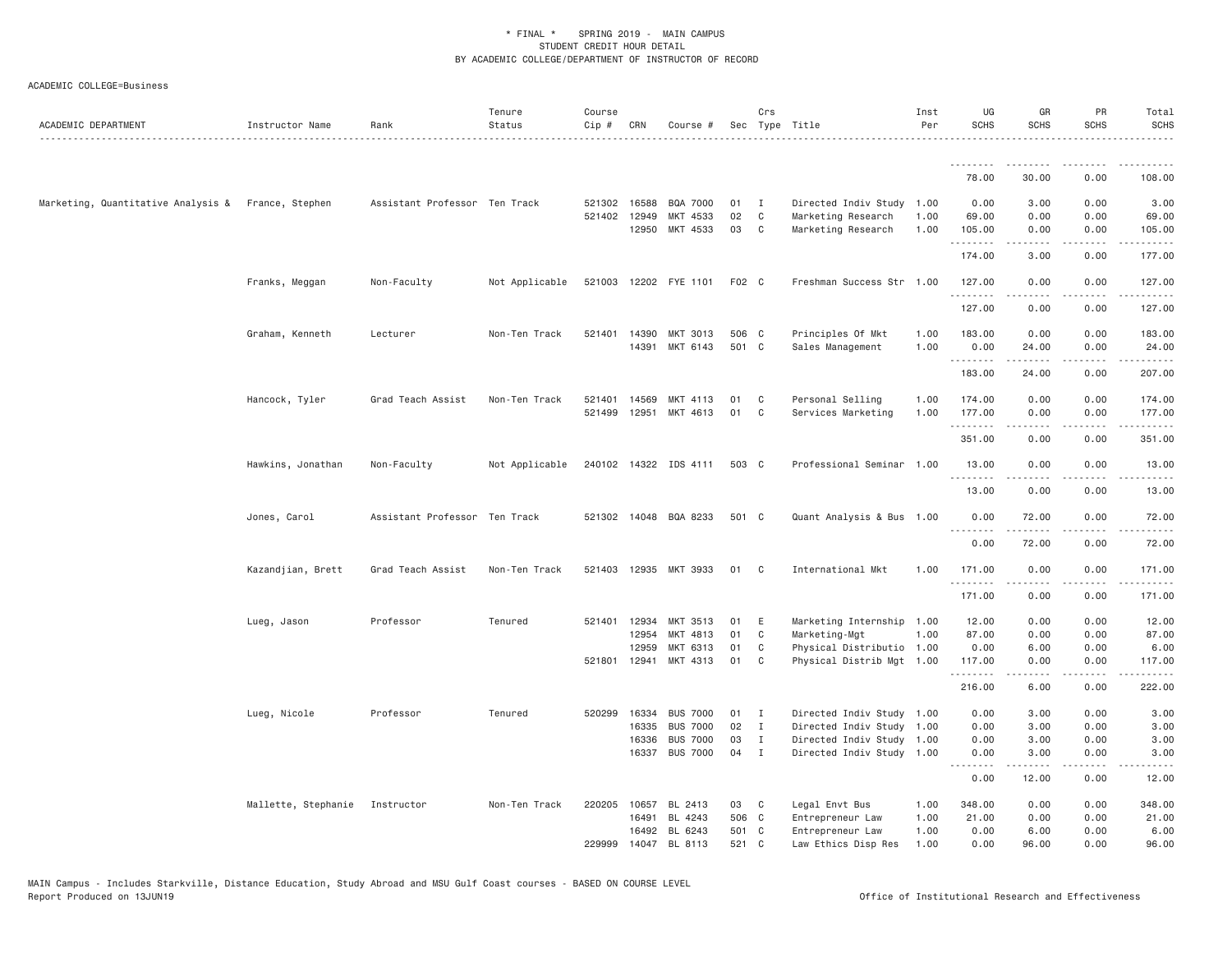| ACADEMIC DEPARTMENT                                                      | Instructor Name | Rank                          | Tenure<br>Status | Course<br>Cip # | CRN   | Course #              |       | Crs            | Sec Type Title            | Inst<br>Per | UG<br><b>SCHS</b>                | GR<br>SCHS         | PR<br><b>SCHS</b>                    | Total<br><b>SCHS</b> |
|--------------------------------------------------------------------------|-----------------|-------------------------------|------------------|-----------------|-------|-----------------------|-------|----------------|---------------------------|-------------|----------------------------------|--------------------|--------------------------------------|----------------------|
|                                                                          |                 |                               |                  |                 |       |                       |       |                |                           |             |                                  |                    |                                      |                      |
|                                                                          |                 |                               |                  |                 |       |                       |       |                |                           |             | --------<br>369.00               | 102.00             | 0.00                                 | 471.00               |
| Marketing, Quantitative Analysis &                                       | Moore, Melissa  | Professor                     | Tenured          | 240101          | 16353 | HON 4000              | 01    | $\blacksquare$ | Directed Individual       | 1.00        | 3.00                             | 0.00               | 0.00                                 | 3.00                 |
|                                                                          |                 |                               |                  | 520305          | 15458 | MGT 1021              | 01    | $\mathbf{C}$   | Strategic Thinking        | 0.50        | 12.00                            | 0.00               | 0.00                                 | 12.00                |
|                                                                          |                 |                               |                  | 521401          | 12929 | MKT 3013              | 01    | C              | Principles Of Mkt         | 1.00        | 1344.00                          | 0.00               | 0.00                                 | 1344.00              |
|                                                                          |                 |                               |                  |                 | 17214 | MKT 4000              | 05    | $\blacksquare$ | Directed Indiv Study 1.00 |             | 3.00<br><u>.</u>                 | 0.00               | 0.00                                 | 3.00                 |
|                                                                          |                 |                               |                  |                 |       |                       |       |                |                           |             | 1362.00                          | 0.00               | 0.00                                 | 1362.00              |
|                                                                          | Moore, Robert   | Professor                     | Tenured          | 521401          | 12940 | MKT<br>4213           | 01    | $\mathbf{C}$   | Internet Marketing        | 1.00        | 105.00                           | 0.00               | 0.00                                 | 105.00               |
|                                                                          |                 |                               |                  |                 | 14568 | MKT 9333              | 01    | - S            | Adv Mkt Theory            | 1.00        | 0.00<br>. <b>.</b>               | 12.00<br>- - - - - | 0.00<br>$\cdots$                     | 12.00                |
|                                                                          |                 |                               |                  |                 |       |                       |       |                |                           |             | 105.00                           | 12.00              | 0.00                                 | 117.00               |
|                                                                          | Qu, Yingge      | Assistant Professor Ten Track |                  |                 |       | 521401 15414 MKT 4423 | 506 C |                | Strategic Brand Mana 1.00 |             | 45.00                            | 0.00               | 0.00                                 | 45.00                |
|                                                                          |                 |                               |                  |                 |       |                       |       |                |                           |             | <u> - - - - - - - -</u><br>45.00 | 0.00               | 0.00                                 | 45.00                |
|                                                                          | Shanahan, Kevin | Associate Professor Tenured   |                  | 521302          | 10667 | BQA 2113              | 01    | $\mathbf{C}$   | Bus Stat Methods I        | 1.00        | 366.00                           | 0.00               | 0.00                                 | 366.00               |
|                                                                          |                 |                               |                  | 521401          | 12937 | MKT 4123              | 01    | C              | Advertising               | 1.00        | 189.00                           | 0.00               | 0.00                                 | 189.00               |
|                                                                          |                 |                               |                  |                 | 12956 | MKT 4813              | 03    | C              | Marketing-Mgt             | 1.00        | 87.00                            | 0.00               | 0.00                                 | 87.00                |
|                                                                          |                 |                               |                  | 521403 16544    |       | MKT 3933              | 801 A |                | International Mkt         | 0.50        | 28.50<br><u>.</u>                | 0.00               | 0.00                                 | 28.50                |
|                                                                          |                 |                               |                  |                 |       |                       |       |                |                           |             | 670.50                           | 0.00               | 0.00                                 | 670.50               |
|                                                                          | Tate, Charles   | Non-Faculty                   | Not Applicable   | 310302 12927    |       | MKT 2241              | 01    | - L            | Golf Professional De 1.00 |             | 15.00                            | 0.00               | 0.00                                 | 15.00                |
|                                                                          |                 |                               |                  | 529999 12926    |       | MKT 2223              | 01    | $\mathbf{C}$   | Intro to Golf Instru 1.00 |             | 45.00<br>--------                | 0.00<br>.          | 0.00                                 | 45.00                |
|                                                                          |                 |                               |                  |                 |       |                       |       |                |                           |             | 60.00                            | 0.00               | 0.00                                 | 60.00                |
|                                                                          | Wang, Xinchang  | Assistant Professor Ten Track |                  | 520201          | 14562 | BQA 4423              | 01    | $\mathbf{C}$   | Business Decision An 1.00 |             | 24.00                            | 0.00               | 0.00                                 | 24.00                |
|                                                                          |                 |                               |                  |                 | 14563 | BQA 6423              | 01    | $\mathbf{C}$   | Business Decision An 1.00 |             | 0.00                             | 3.00               | 0.00                                 | 3.00                 |
|                                                                          |                 |                               |                  | 521302 10668    |       | BQA 2113              | 02    | $\mathbf{C}$   | Bus Stat Methods I        | 1.00        | 354.00<br><u>.</u>               | 0.00               | 0.00                                 | 354.00               |
|                                                                          |                 |                               |                  |                 |       |                       |       |                |                           |             | 378.00                           | 3.00               | 0.00                                 | 381.00               |
| ----------------------------------                                       |                 |                               |                  |                 |       |                       |       |                |                           |             | ========                         | ========           | ========                             | 7877.00              |
| Marketing, Quantitative Analysis &<br>---------------------------------- |                 |                               |                  |                 |       |                       |       |                |                           |             | 7295.00<br>========              | 582.00             | 0.00<br>--------- -------- --------- |                      |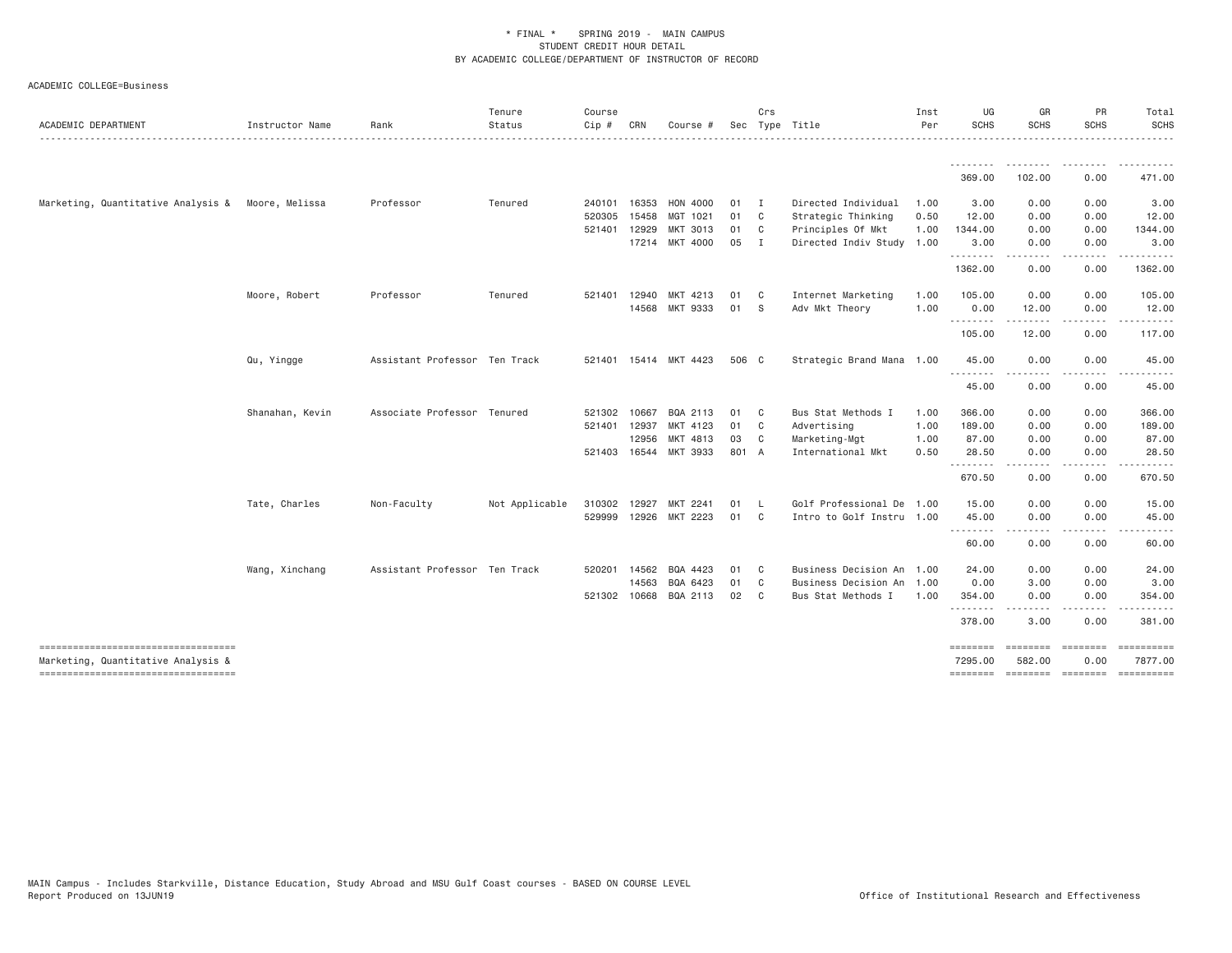| ACADEMIC DEPARTMENT   | Instructor Name   | Rank                              | Tenure<br>Status | Course<br>Cip #  | CRN                     | Course #                         |                    | Crs         | Sec Type Title                                               | Inst<br>Per          | UG<br><b>SCHS</b>                       | GR<br>SCHS             | PR<br><b>SCHS</b>                    | Total<br><b>SCHS</b><br>.                                                                                             |
|-----------------------|-------------------|-----------------------------------|------------------|------------------|-------------------------|----------------------------------|--------------------|-------------|--------------------------------------------------------------|----------------------|-----------------------------------------|------------------------|--------------------------------------|-----------------------------------------------------------------------------------------------------------------------|
| School of Accountancy | Addy, Noel        | Associate Professor Tenured       |                  | 520301           | 10076<br>10077<br>10092 | ACC 3033<br>ACC 3033<br>ACC 8053 | 01<br>02<br>01     | C<br>C<br>C | Intermediate Acc II<br>Intermediate Acc II<br>Fin Acc Policy | 1.00<br>1.00<br>1.00 | 165.00<br>168.00<br>0.00                | 0.00<br>0.00<br>141.00 | 0.00<br>0.00<br>0.00                 | 165.00<br>168.00<br>141.00                                                                                            |
|                       |                   |                                   |                  |                  |                         | 14027 ACC 8213                   | 511 C              |             | Fin & Acc Report Ana 1.00                                    |                      | 0.00<br>333.00                          | 81.00<br>.<br>222.00   | 0.00<br>.<br>0.00                    | 81.00<br>.<br>555.00                                                                                                  |
|                       | Berglund, Nathan  | Assistant Professor Ten Track     |                  |                  |                         | 520301 10084 ACC 4033            | 01                 | C           | Auditing                                                     | 1.00                 | 84.00                                   | 0.00                   | 0.00                                 | 84.00                                                                                                                 |
|                       |                   |                                   |                  |                  |                         | 14558 ACC 8033                   | 01                 | C           | Assurance and Data A 1.00                                    |                      | 0.00<br>.                               | 102.00<br>.            | 0.00<br>.                            | 102.00<br>.                                                                                                           |
|                       |                   |                                   |                  |                  |                         |                                  |                    |             |                                                              |                      | 84.00                                   | 102.00                 | 0.00                                 | 186.00                                                                                                                |
|                       | Gardner, Virginia | Non-Faculty                       | Not Applicable   | 520301           |                         | 14026 ACC 2203                   | 501 C              |             | Survey of Accounting 1.00                                    |                      | 63.00<br>.<br>63.00                     | 0.00<br>0.00           | 0.00<br>$\sim$ $\sim$ $\sim$<br>0.00 | 63.00<br>المتمامين<br>63.00                                                                                           |
|                       | Herring, Clyde    | Clinical Assoc Prof Non-Ten Track |                  | 520301           | 10066                   | ACC 2023                         | 02                 | C           | Prin Managerial Acct 1.00                                    |                      | 213.00                                  | 0.00                   | 0.00                                 | 213.00                                                                                                                |
|                       |                   |                                   |                  |                  | 10068                   | ACC 2023                         | 06                 | C           | Prin Managerial Acct 1.00                                    |                      | 189.00                                  | 0.00                   | 0.00                                 | 189.00                                                                                                                |
|                       |                   |                                   |                  |                  | 10071                   | ACC 2023                         | H <sub>0</sub> 1 C |             | Honors Prin Manageri 1.00                                    |                      | 24.00                                   | 0.00                   | 0.00                                 | 24.00                                                                                                                 |
|                       |                   |                                   |                  |                  | 10083                   | ACC 4023                         | 01                 | C           | Advanced ACC                                                 | 1.00                 | 45.00                                   | 0.00                   | 0.00                                 | 45.00                                                                                                                 |
|                       |                   |                                   |                  |                  | 10088                   | ACC 6023                         | 01                 | C           | Advanced ACC                                                 | 1.00                 | 0.00<br><b></b>                         | 27.00<br>.             | 0.00<br>.                            | 27.00<br>.                                                                                                            |
|                       |                   |                                   |                  |                  |                         |                                  |                    |             |                                                              |                      | 471.00                                  | 27.00                  | 0.00                                 | 498.00                                                                                                                |
|                       | Hunt, Emily       | Assistant Professor Ten Track     |                  | 520301           |                         | 10085 ACC 4043                   | 01                 | C           | Municipal & Govt Acc 1.00                                    |                      | 123.00                                  | 0.00                   | 0.00                                 | 123.00                                                                                                                |
|                       |                   |                                   |                  |                  | 10089                   | ACC 6043                         | 01                 | C           | Municipal & Govt Acc 1.00                                    |                      | 0.00                                    | 6.00                   | 0.00                                 | 6.00                                                                                                                  |
|                       |                   |                                   |                  |                  |                         | 14557 ACC 2013                   | 06                 | C           | Prin Financial Acct 1.00                                     |                      | 201.00<br>.                             | 0.00<br>.              | 0.00<br>.                            | 201.00<br>.                                                                                                           |
|                       |                   |                                   |                  |                  |                         |                                  |                    |             |                                                              |                      | 324.00                                  | 6.00                   | 0.00                                 | 330.00                                                                                                                |
|                       | Hunt, Joshua      | Assistant Professor Ten Track     |                  |                  | 520301 10061            | ACC 2013                         | 04                 | C           | Prin Financial Acct                                          | 1.00                 | 171.00                                  | 0.00                   | 0.00                                 | 171.00                                                                                                                |
|                       |                   |                                   |                  |                  |                         | 10072 ACC 3003                   | 01                 | C           | Acct Systems I                                               | 1.00                 | 183.00<br>.                             | 0.00<br>.              | 0.00<br>.                            | 183.00<br>.                                                                                                           |
|                       |                   |                                   |                  |                  |                         |                                  |                    |             |                                                              |                      | 354.00                                  | 0.00                   | 0.00                                 | 354.00                                                                                                                |
|                       | Lang, Bradley     | Assistant Professor Ten Track     |                  | 520301           |                         | 10073 ACC 3013                   | 01                 | C           | Cost Accounting                                              | 1,00                 | 174.00<br>.                             | 0.00                   | 0.00<br>.                            | 174.00<br>.                                                                                                           |
|                       |                   |                                   |                  |                  |                         |                                  |                    |             |                                                              |                      | 174.00                                  | 0.00                   | 0.00                                 | 174.00                                                                                                                |
|                       | Mauldin, Dana     | Professor                         | Tenured          |                  | 520301 10064            | ACC 2013<br>10087 ACC 4200       | H01 C<br>01 E      |             | Prin Financial Acct<br>Accounting Internshi 1.00             | 1.00                 | 12.00<br>222.00<br>.                    | 0.00<br>0.00<br>-----  | 0.00<br>0.00<br>.                    | 12.00<br>222.00<br>$- - - - - -$                                                                                      |
|                       |                   |                                   |                  |                  |                         |                                  |                    |             |                                                              |                      | 234.00                                  | 0.00                   | 0.00                                 | 234.00                                                                                                                |
|                       | McNair, Frances   | Lecturer                          | Non-Ten Track    | 520301<br>521601 |                         | 10062 ACC 2013<br>10094 ACC 8093 | 05<br>01           | C<br>C      | Prin Financial Acct<br>Taxation of Part                      | 1.00<br>1,00         | 198.00<br>0.00                          | 0.00<br>90.00          | 0.00<br>0.00                         | 198.00<br>90.00                                                                                                       |
|                       |                   |                                   |                  |                  |                         |                                  |                    |             |                                                              |                      | <b><i><u><u>.</u></u></i></b><br>198.00 | .<br>90.00             | -----<br>0.00                        | $\begin{array}{cccccccccc} \bullet & \bullet & \bullet & \bullet & \bullet & \bullet & \bullet \end{array}$<br>288.00 |
|                       | Milbach, Lauren   | Instructor                        | Non-Ten Track    | 520301           | 10058                   | ACC 2013                         | 01                 | C           | Prin Financial Acct                                          | 1.00                 | 204,00                                  | 0.00                   | 0.00                                 | 204.00                                                                                                                |
|                       |                   |                                   |                  |                  |                         | 10059 ACC 2013                   | 02                 | C           | Prin Financial Acct                                          | 1.00                 | 180.00<br>.                             | 0.00<br>-----          | 0.00<br>.                            | 180.00<br>.                                                                                                           |
|                       |                   |                                   |                  |                  |                         |                                  |                    |             |                                                              |                      | 384.00                                  | 0.00                   | 0.00                                 | 384.00                                                                                                                |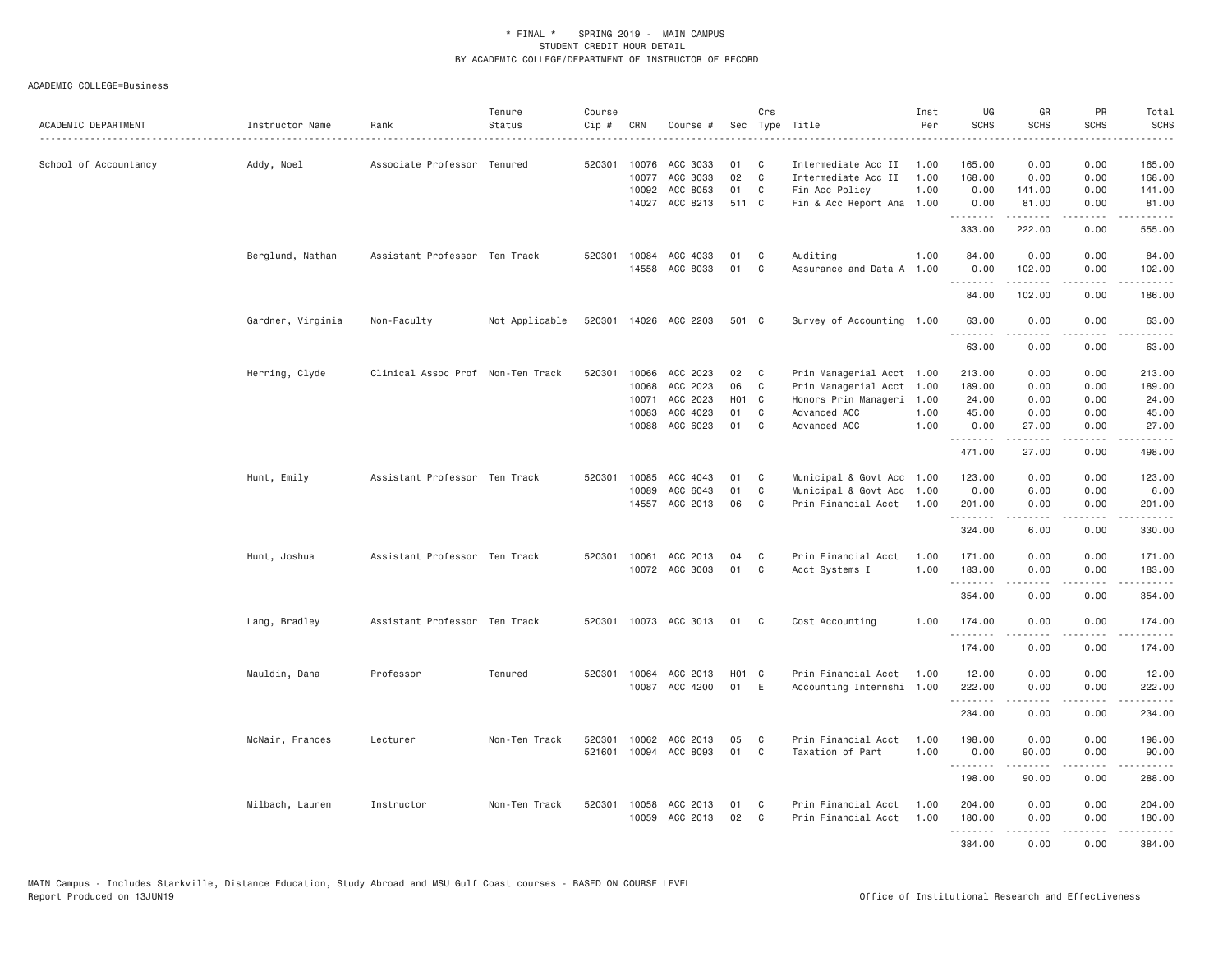ACADEMIC COLLEGE=Business

| ACADEMIC DEPARTMENT                                         | Instructor Name  | Rank                              | Tenure<br>Status | Course<br>Cip # | CRN   | Course #              |       | Crs            | Sec Type Title            | Inst<br>Per | UG<br><b>SCHS</b>   | GR<br>SCHS               | PR<br><b>SCHS</b>    | Total<br><b>SCHS</b>  |
|-------------------------------------------------------------|------------------|-----------------------------------|------------------|-----------------|-------|-----------------------|-------|----------------|---------------------------|-------------|---------------------|--------------------------|----------------------|-----------------------|
|                                                             |                  |                                   |                  |                 |       |                       |       |                |                           |             |                     |                          |                      |                       |
| School of Accountancy                                       | Padilla, Daniel  | Non-Employee                      | Not Applicable   | 280503          | 12964 | MS 1122               | 01 C  |                | Leader Development 2 1.00 |             | 28.00               | 0.00                     | 0.00                 | 28.00                 |
|                                                             |                  |                                   |                  |                 | 12965 | MS 1122               | 02 C  |                | Leader Development 2 1.00 |             | 24.00               | 0.00                     | 0.00                 | 24.00                 |
|                                                             |                  |                                   |                  |                 |       | 12966 MS 1122         | 03    | C <sub>1</sub> | Leader Development 2 1.00 |             | 8.00<br>.           | 0.00<br>$\cdots$         | 0.00<br>.            | 8.00                  |
|                                                             |                  |                                   |                  |                 |       |                       |       |                |                           |             | 60.00               | 0.00                     | 0.00                 | 60.00                 |
|                                                             | Pannell, Angela  | Instructor                        | Non-Ten Track    | 520301          | 10065 | ACC 2023              | 01    | $\overline{c}$ | Prin Managerial Acct 1.00 |             | 252.00              | 0.00                     | 0.00                 | 252.00                |
|                                                             |                  |                                   |                  |                 |       | 10067 ACC 2023        | 04 C  |                | Prin Managerial Acct 1.00 |             | 228.00              | 0.00                     | 0.00                 | 228.00                |
|                                                             |                  |                                   |                  |                 | 10069 | ACC 2023              | 07 C  |                | Prin Managerial Acct 1.00 |             | 246.00              | 0.00                     | 0.00                 | 246.00                |
|                                                             |                  |                                   |                  |                 |       | 14025 ACC 2023        | 506 C |                | Prin Managerial Acct 1.00 |             | 144.00<br>.         | 0.00<br>-----            | 0.00<br>-----        | 144.00                |
|                                                             |                  |                                   |                  |                 |       |                       |       |                |                           |             | 870.00              | 0.00                     | 0.00                 | 870.00                |
|                                                             | Phillips, June   | Lecturer                          | Non-Ten Track    |                 |       | 520301 14024 ACC 2013 | 506 C |                | Prin Financial Acct       | 1.00        | 141.00              | 0.00                     | 0.00                 | 141.00                |
|                                                             |                  |                                   |                  |                 |       |                       |       |                |                           |             | .<br>141.00         | 0.00                     | 0.00                 | 141.00                |
|                                                             | Seay, Ryan       | Assistant Professor Ten Track     |                  |                 |       | 520301 10075 ACC 3023 | 01    | $\mathbf{C}$   | Intermediate Acc I        | 1.00        | 234.00              | 0.00                     | 0.00                 | 234.00                |
|                                                             |                  |                                   |                  |                 |       |                       |       |                |                           |             | .<br>234.00         | $\cdots$<br>0.00         | .<br>0.00            | .<br>234.00           |
|                                                             | Stancill, Alan   | Assistant Professor Ten Track     |                  |                 |       | 521601 10082 ACC 4013 | 01    | $\mathbf{C}$   | Income Tax I              | 1.00        | 60.00               | 0.00                     | 0.00                 | 60.00                 |
|                                                             |                  |                                   |                  |                 |       |                       |       |                |                           |             | <u>.</u><br>60.00   | 0.00                     | 0.00                 | 60.00                 |
|                                                             | Trinkle, Bradley | Associate Professor Tenured       |                  | 520301 10078    |       | ACC 3053              | 01    | $\mathbf{C}$   | Acct Systems II           | 1.00        | 138.00              | 0.00                     | 0.00                 | 138.00                |
|                                                             |                  |                                   |                  |                 |       | 10079 ACC 3053        | 02 C  |                | Acct Systems II           | 1.00        | 108.00              | 0.00                     | 0.00                 | 108.00                |
|                                                             |                  |                                   |                  |                 |       |                       |       |                |                           |             | .<br>246.00         | $- - -$<br>0.00          | .<br>0.00            | .<br>246.00           |
|                                                             | Walker, Arthur   | Clinical Assist Pro Non-Ten Track |                  | 520301 10060    |       | ACC 2013              | 03    | $\mathbf{C}$   | Prin Financial Acct       | 1.00        | 180.00              | 0.00                     | 0.00                 | 180.00                |
|                                                             |                  |                                   |                  |                 | 10090 | ACC 6063              | 01 C  |                | Income Tax II             | 1.00        | 0.00                | 48.00                    | 0.00                 | 48.00                 |
|                                                             |                  |                                   |                  | 521601 10086    |       | ACC 4063              | 01    | C              | Income Tax II             | 1.00        | 24.00               | 0.00                     | 0.00                 | 24.00                 |
|                                                             |                  |                                   |                  |                 | 14559 | ACC 8073              | 01    | $\mathbf{C}$   | Corp Tax                  | 1.00        | 0.00                | 93.00                    | 0.00                 | 93.00                 |
|                                                             |                  |                                   |                  |                 |       |                       |       |                |                           |             | --------<br>204.00  | .<br>141.00              | 0.00                 | 345.00                |
| ----------------------------------<br>School of Accountancy |                  |                                   |                  |                 |       |                       |       |                |                           |             | ========<br>4434.00 | <b>ESSESSE</b><br>588.00 | $=$ ========<br>0.00 | ==========<br>5022.00 |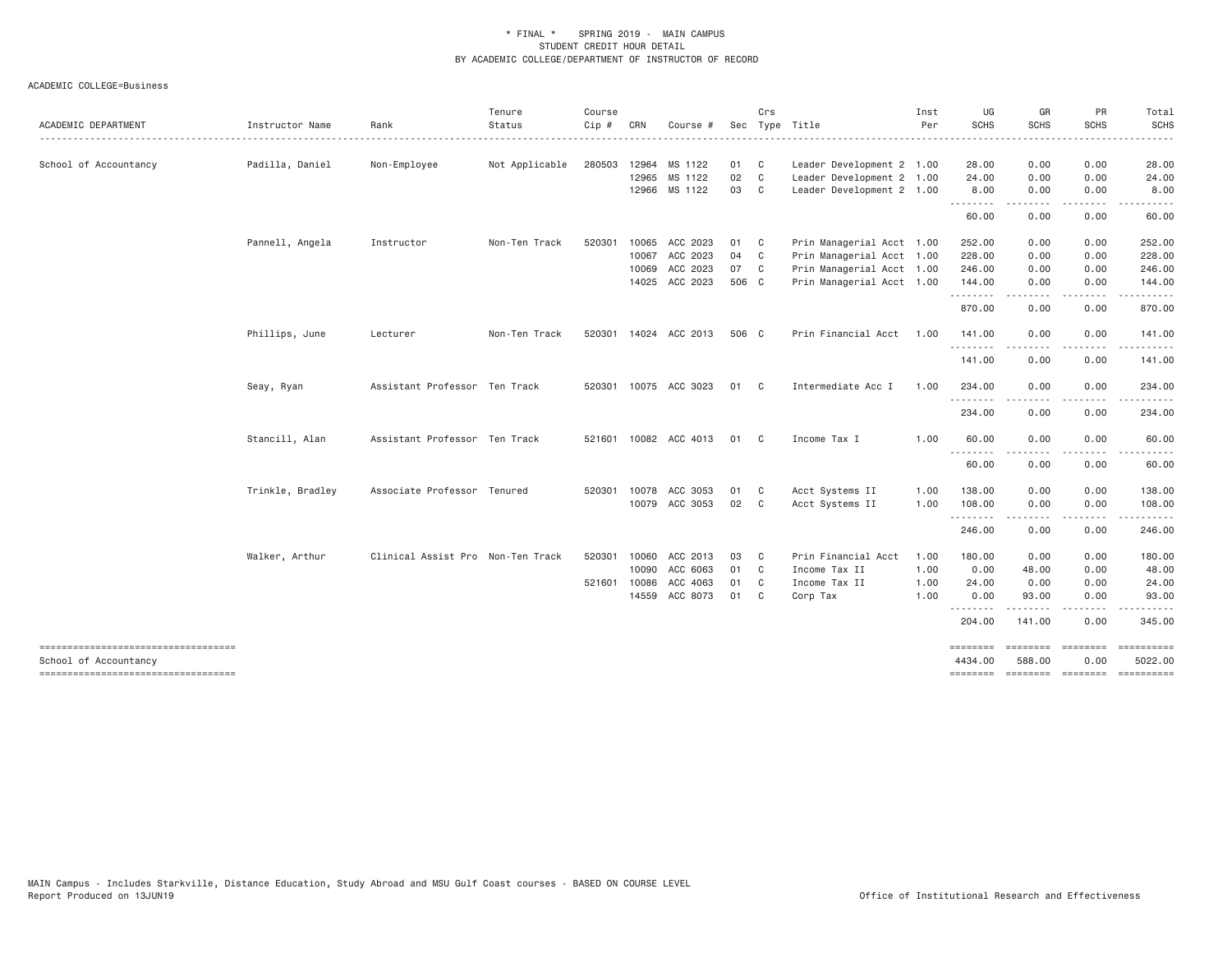| ACADEMIC DEPARTMENT                                  | Instructor Name   | Rank                              | Tenure<br>Status | Course<br>Cip # | CRN          | Course #              |       | Crs          | Sec Type Title            | Inst<br>Per | UG<br><b>SCHS</b>  | GR<br><b>SCHS</b>                                                                                                                                            | PR<br><b>SCHS</b>                                                                                                                 | Total<br><b>SCHS</b>                                                                                                  |
|------------------------------------------------------|-------------------|-----------------------------------|------------------|-----------------|--------------|-----------------------|-------|--------------|---------------------------|-------------|--------------------|--------------------------------------------------------------------------------------------------------------------------------------------------------------|-----------------------------------------------------------------------------------------------------------------------------------|-----------------------------------------------------------------------------------------------------------------------|
| Counseling, Educational Psychology, Abernathy, Larry |                   | Research Assoc Prof Non-Ten Track |                  | 422806          | 11847        | EPY 2513              | 01    | C            | Human Growth & Devel 1.00 |             | 360.00             | 0.00                                                                                                                                                         | 0.00                                                                                                                              | 360.00                                                                                                                |
|                                                      |                   |                                   |                  |                 | 422807 11858 | EPY 3543              | 01    | $\mathbf{C}$ | Psych Of Adoles           | 1.00        | 108.00             | 0.00                                                                                                                                                         | 0.00                                                                                                                              | 108.00                                                                                                                |
|                                                      |                   |                                   |                  |                 |              |                       |       |              |                           |             | .<br>468.00        | -----<br>0.00                                                                                                                                                | .<br>0.00                                                                                                                         | $\begin{array}{cccccccccc} \bullet & \bullet & \bullet & \bullet & \bullet & \bullet & \bullet \end{array}$<br>468.00 |
|                                                      | Akins, Ericka     | Lecturer                          | Non-Ten Track    | 301101          | 11065        | COE 4713              | 01    | $\mathbf{C}$ | Issues In Aging           | 1.00        | 93.00              | 0.00                                                                                                                                                         | 0.00                                                                                                                              | 93.00                                                                                                                 |
|                                                      |                   |                                   |                  | 422803          | 11061        | COE 4023              | 01    | C            | Intro To Counseling       | 1.00        | 93.00              | 0.00                                                                                                                                                         | 0.00                                                                                                                              | 93.00                                                                                                                 |
|                                                      |                   |                                   |                  |                 |              | 422806 11854 EPY 3503 | 01 C  |              | Principles of Ed Psy 1.00 |             | 93.00              | 0.00                                                                                                                                                         | 0.00                                                                                                                              | 93.00                                                                                                                 |
|                                                      |                   |                                   |                  |                 |              |                       |       |              |                           |             | .                  |                                                                                                                                                              |                                                                                                                                   |                                                                                                                       |
|                                                      |                   |                                   |                  |                 |              |                       |       |              |                           |             | 279.00             | 0.00                                                                                                                                                         | 0.00                                                                                                                              | 279.00                                                                                                                |
|                                                      | Bailey, Cory      | Non-Faculty                       | Not Applicable   |                 |              | 039999 10739 CFR 1011 | 01 C  |              | Amb. Leadership Deve 1.00 |             | 15.00<br>.         | 0.00<br>$\frac{1}{2} \left( \frac{1}{2} \right) \left( \frac{1}{2} \right) \left( \frac{1}{2} \right) \left( \frac{1}{2} \right) \left( \frac{1}{2} \right)$ | 0.00<br>.                                                                                                                         | 15.00<br>.                                                                                                            |
|                                                      |                   |                                   |                  |                 |              |                       |       |              |                           |             | 15.00              | 0.00                                                                                                                                                         | 0.00                                                                                                                              | 15.00                                                                                                                 |
|                                                      | Ball, Kimberly    | Lecturer                          | Non-Ten Track    | 130603          | 11860        | EPY 4214              | 01    | $\mathbf{C}$ | Ed & Psy Statistics       | 1.00        | 104.00             | 0.00                                                                                                                                                         | 0.00                                                                                                                              | 104.00                                                                                                                |
|                                                      |                   |                                   |                  |                 | 11861        | EPY 4214              | 02    | K            | Ed & Psy Statistics       | 1.00        | 0.00               | 0.00                                                                                                                                                         | 0.00                                                                                                                              | 0.00                                                                                                                  |
|                                                      |                   |                                   |                  |                 | 11862        | EPY 4214              | 03    | K            | Ed & Psy Statistics       | 1.00        | 0.00               | 0.00                                                                                                                                                         | 0.00                                                                                                                              | 0.00                                                                                                                  |
|                                                      |                   |                                   |                  |                 | 130901 14181 | EDF 3333              | 501 C |              | Social Foundation Ed 1.00 |             | 84.00              | 0.00                                                                                                                                                         | 0.00                                                                                                                              | 84.00                                                                                                                 |
|                                                      |                   |                                   |                  |                 |              |                       |       |              |                           |             | .<br>188.00        | .<br>0.00                                                                                                                                                    | $\frac{1}{2} \left( \frac{1}{2} \right) \left( \frac{1}{2} \right) \left( \frac{1}{2} \right) \left( \frac{1}{2} \right)$<br>0.00 | .<br>188.00                                                                                                           |
|                                                      | Berry, Megan      | Non-Faculty                       | Not Applicable   |                 |              | 139999 11056 COE 2323 | 01 C  |              | Hist Heritage & Camp 0.50 |             | 61.50              | 0.00                                                                                                                                                         | 0.00                                                                                                                              | 61.50                                                                                                                 |
|                                                      |                   |                                   |                  |                 |              |                       |       |              |                           |             | 61.50              | 0.00                                                                                                                                                         | 0.00                                                                                                                              | 61.50                                                                                                                 |
|                                                      | Boyles, Caragh    | Non-Faculty                       | Not Applicable   |                 |              | 350103 11907 EXL 0190 | 03    | E            | Experiential Learnin 1.00 |             | 3.00               | 0.00                                                                                                                                                         | 0.00                                                                                                                              | 3.00                                                                                                                  |
|                                                      |                   |                                   |                  |                 |              |                       |       |              |                           |             | .<br>3.00          | 0.00                                                                                                                                                         | 0.00                                                                                                                              | 3.00                                                                                                                  |
|                                                      | Chrestman, Angela | Non-Faculty                       | Not Applicable   |                 | 350103 11082 | CP 2103               | 01    | E            | First Work Sem            | 1.00        | 405.00             | 0.00                                                                                                                                                         | 0.00                                                                                                                              | 405.00                                                                                                                |
|                                                      |                   |                                   |                  |                 | 11084        | CP 2203               | 01    | E            | Second Work Sem           | 1.00        | 129.00             | 0.00                                                                                                                                                         | 0.00                                                                                                                              | 129.00                                                                                                                |
|                                                      |                   |                                   |                  |                 | 11086        | CP 3303               | 01    | E            | Third Work Sem            | 1.00        | 105.00             | 0.00                                                                                                                                                         | 0.00                                                                                                                              | 105.00                                                                                                                |
|                                                      |                   |                                   |                  |                 | 11088        | CP 3403               | 01    | E            | Fourth Work Sem           | 1.00        | 39.00              | 0.00                                                                                                                                                         | 0.00                                                                                                                              | 39.00                                                                                                                 |
|                                                      |                   |                                   |                  |                 | 11090        | CP 4503               | 01 E  |              | Fifth Work Sem            | 1.00        | 15.00              | 0.00                                                                                                                                                         | 0.00                                                                                                                              | 15.00                                                                                                                 |
|                                                      |                   |                                   |                  |                 | 11905        | EXL 0190              | 01    | E            | Experiential Learnin      | 1.00        | 79.00              | 0.00                                                                                                                                                         | 0.00                                                                                                                              | 79.00                                                                                                                 |
|                                                      |                   |                                   |                  |                 | 11909        | EXL 0190              | HO1 E |              | Experiential Learnin      | 1.00        | 3.00               | 0.00                                                                                                                                                         | 0.00                                                                                                                              | 3.00                                                                                                                  |
|                                                      |                   |                                   |                  |                 | 11914        | EXL 3100              | 01    | E            | CCPP Internship I         | 1.00        | 99.00              | 0.00                                                                                                                                                         | 0.00                                                                                                                              | 99.00                                                                                                                 |
|                                                      |                   |                                   |                  |                 | 15659        | CP 3303               | 601 E |              | Third Work Sem            | 1.00        | 3.00               | 0.00                                                                                                                                                         | 0.00                                                                                                                              | 3.00                                                                                                                  |
|                                                      |                   |                                   |                  |                 | 15660        | CP 2103               | 601 E |              | First Work Sem            | 1.00        | 36.00              | 0.00                                                                                                                                                         | 0.00                                                                                                                              | 36.00                                                                                                                 |
|                                                      |                   |                                   |                  |                 | 15661        | CP 2203               | 601 E |              | Second Work Sem           | 1.00        | 15.00              | 0.00                                                                                                                                                         | 0.00                                                                                                                              | 15.00                                                                                                                 |
|                                                      |                   |                                   |                  |                 | 521001 11095 | CP 8013               | 01 E  |              | First Work Sem            | 1.00        | 0.00               | 3.00                                                                                                                                                         | 0.00                                                                                                                              | 3.00                                                                                                                  |
|                                                      |                   |                                   |                  |                 | 11096        | CP 8023               | 01    | E            | Second Work Sem           | 1.00        | 0.00               | 3.00                                                                                                                                                         | 0.00                                                                                                                              | 3.00                                                                                                                  |
|                                                      |                   |                                   |                  |                 | 11916        | EXL 3200              | 01    | E            | CCPP Internship I         | 1.00        | 6.00               | 0.00                                                                                                                                                         | 0.00                                                                                                                              | 6.00                                                                                                                  |
|                                                      |                   |                                   |                  |                 |              | 11917 EXL 3200        | H01 E |              | CCPP Internship I         | 1.00        | 3.00               | 0.00                                                                                                                                                         | 0.00                                                                                                                              | 3.00                                                                                                                  |
|                                                      |                   |                                   |                  |                 |              |                       |       |              |                           |             | <u>.</u><br>937.00 | <u>.</u><br>6.00                                                                                                                                             | .<br>0.00                                                                                                                         | -----<br>943.00                                                                                                       |
|                                                      | Davenport, Leroy  | Instructor                        | Non-Ten Track    |                 |              | 131315 12666 LSK 1023 | 01 C  |              | Col Read/Study Skill 1.00 |             | 102.00             | 0.00                                                                                                                                                         | 0.00                                                                                                                              | 102.00                                                                                                                |
|                                                      |                   |                                   |                  |                 |              |                       |       |              |                           |             | .<br>102.00        | $- - - - -$<br>0.00                                                                                                                                          | .<br>0.00                                                                                                                         | . <u>.</u> .<br>102.00                                                                                                |
|                                                      | Dillard, Stacy    | Non-Faculty                       | Not Applicable   |                 |              | 140101 16784 GE 2990  | 01    | C            | Special Topic In GE 1.00  |             | 16.00              | 0.00                                                                                                                                                         | 0.00                                                                                                                              | 16.00                                                                                                                 |
|                                                      |                   |                                   |                  |                 |              |                       |       |              |                           |             |                    |                                                                                                                                                              |                                                                                                                                   |                                                                                                                       |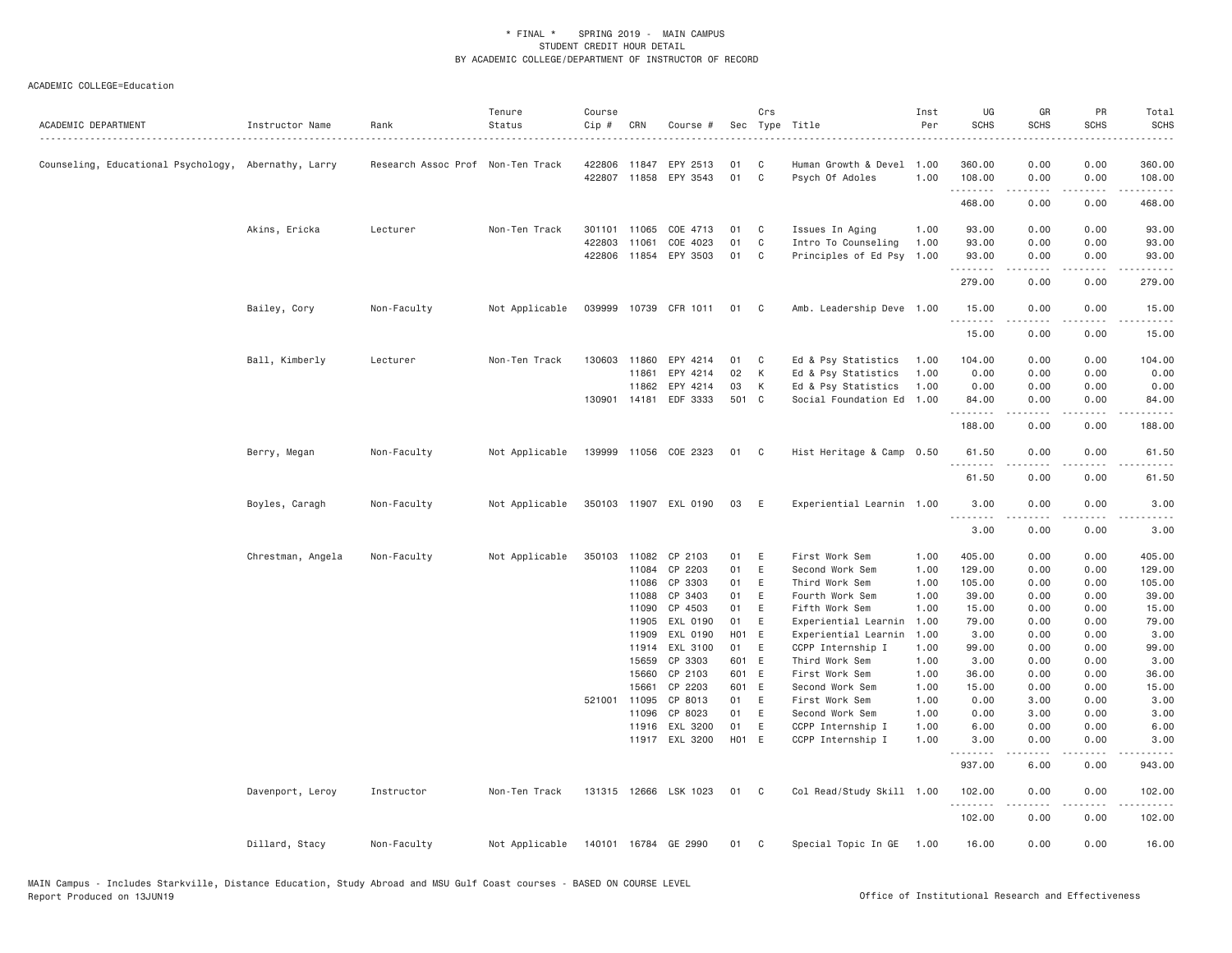| ACADEMIC DEPARTMENT                               | Instructor Name   | Rank                          | Tenure<br>Status | Course<br>Cip # | CRN          | Course #              |       | Crs            | Sec Type Title            | Inst<br>Per | UG<br><b>SCHS</b> | GR<br><b>SCHS</b>   | PR<br><b>SCHS</b>                                                                                                                 | Total<br><b>SCHS</b>                                                                                                                                                                                                                                                                                                                        |
|---------------------------------------------------|-------------------|-------------------------------|------------------|-----------------|--------------|-----------------------|-------|----------------|---------------------------|-------------|-------------------|---------------------|-----------------------------------------------------------------------------------------------------------------------------------|---------------------------------------------------------------------------------------------------------------------------------------------------------------------------------------------------------------------------------------------------------------------------------------------------------------------------------------------|
|                                                   |                   |                               |                  |                 |              |                       |       |                |                           |             | .                 |                     |                                                                                                                                   |                                                                                                                                                                                                                                                                                                                                             |
|                                                   |                   |                               |                  |                 |              |                       |       |                |                           |             | 16.00             | 0.00                | 0.00                                                                                                                              | 16.00                                                                                                                                                                                                                                                                                                                                       |
| Counseling, Educational Psychology, Dooley, Kathy |                   | Professor                     | Tenured          |                 |              | 131101 11076 COE 8730 | 02    | E              | Internship-Mental He 1.00 |             | 0.00              | 66.00               | 0.00                                                                                                                              | 66.00                                                                                                                                                                                                                                                                                                                                       |
|                                                   |                   |                               |                  | 422801          | 11075        | COE 8633              | 01    | C              | Psychosocial Rehab        | 1.00        | 0.00              | 60.00               | 0.00                                                                                                                              | 60.00                                                                                                                                                                                                                                                                                                                                       |
|                                                   |                   |                               |                  | 422803          | 11071        | COE 8163              | 01    | C              | Spirituality in Coun 1.00 |             | 0.00              | 51.00               | 0.00                                                                                                                              | 51.00                                                                                                                                                                                                                                                                                                                                       |
|                                                   |                   |                               |                  |                 | 15917        | COE 9000              | 01    | D              | Research / Diss           | 1.00        | 0.00              | 9.00                | 0.00                                                                                                                              | 9.00                                                                                                                                                                                                                                                                                                                                        |
|                                                   |                   |                               |                  |                 | 16818        | COE 7000              | 01    | $\mathbf{I}$   | Directed Indiv Study 1.00 |             | 0.00<br>.         | 3.00<br>.           | 0.00<br>$\frac{1}{2}$                                                                                                             | 3.00                                                                                                                                                                                                                                                                                                                                        |
|                                                   |                   |                               |                  |                 |              |                       |       |                |                           |             | 0.00              | 189.00              | 0.00                                                                                                                              | 189.00                                                                                                                                                                                                                                                                                                                                      |
|                                                   | Dowdle, Sondra    | Lecturer                      | Non-Ten Track    |                 |              | 422803 11060 COE 4013 | 03    | $\mathbf{C}$   | Fac Skills Dev            | 1.00        | 45.00<br>.        | 0.00                | 0.00                                                                                                                              | 45.00                                                                                                                                                                                                                                                                                                                                       |
|                                                   |                   |                               |                  |                 |              |                       |       |                |                           |             | 45.00             | 0.00                | 0.00                                                                                                                              | 45.00                                                                                                                                                                                                                                                                                                                                       |
|                                                   | Dunn, Laura       | Non-Faculty                   | Not Applicable   |                 |              | 521003 12203 FYE 1101 | F04 C |                | Freshman Success Str 1.00 |             | 23.00<br>.        | 0.00<br>$- - - - -$ | 0.00<br>. <b>.</b>                                                                                                                | 23.00                                                                                                                                                                                                                                                                                                                                       |
|                                                   |                   |                               |                  |                 |              |                       |       |                |                           |             | 23.00             | 0.00                | 0.00                                                                                                                              | 23.00                                                                                                                                                                                                                                                                                                                                       |
|                                                   | Elder, Anastasia  | Professor                     | Tenured          |                 | 240101 12516 | HON 2091              | H01 S |                | Honors Forum IV           | 1.00        | 14.00             | 0.00                | 0.00                                                                                                                              | 14.00                                                                                                                                                                                                                                                                                                                                       |
|                                                   |                   |                               |                  | 429999          |              | 15922 EPY 9000        | 01    | D              | Research / Diss           | 1.00        | 0.00              | 17.00               | 0.00                                                                                                                              | 17.00                                                                                                                                                                                                                                                                                                                                       |
|                                                   |                   |                               |                  |                 |              |                       |       |                |                           |             | .<br>14.00        | .<br>17.00          | .<br>0.00                                                                                                                         | $\frac{1}{2} \left( \begin{array}{ccc} 1 & 0 & 0 & 0 & 0 \\ 0 & 0 & 0 & 0 & 0 \\ 0 & 0 & 0 & 0 & 0 \\ 0 & 0 & 0 & 0 & 0 \\ 0 & 0 & 0 & 0 & 0 \\ 0 & 0 & 0 & 0 & 0 \\ 0 & 0 & 0 & 0 & 0 \\ 0 & 0 & 0 & 0 & 0 \\ 0 & 0 & 0 & 0 & 0 \\ 0 & 0 & 0 & 0 & 0 \\ 0 & 0 & 0 & 0 & 0 \\ 0 & 0 & 0 & 0 & 0 \\ 0 & 0 & 0 & 0 & 0 \\ 0 & 0 & 0$<br>31.00 |
|                                                   | Forrester, Kylie  | Non-Faculty                   | Not Applicable   | 131101          | 11064        | COE 4513              | 02    | C              | Paro Prof Stud Dev        | 1.00        | 51.00             | 0.00                | 0.00                                                                                                                              | 51.00                                                                                                                                                                                                                                                                                                                                       |
|                                                   |                   |                               |                  |                 | 16143        | COE 4000              | 01    | $\mathbf{I}$   | Directed Indiv Study 1.00 |             | 3.00              | 0.00                | 0.00                                                                                                                              | 3.00                                                                                                                                                                                                                                                                                                                                        |
|                                                   |                   |                               |                  |                 | 16144        | COE 4000              | 02    | $\blacksquare$ | Directed Indiv Study 1.00 |             | 3.00              | 0.00                | 0.00                                                                                                                              | 3.00                                                                                                                                                                                                                                                                                                                                        |
|                                                   |                   |                               |                  |                 | 16145        | COE 4000              | 03    | I              | Directed Indiv Study 1.00 |             | 3.00              | 0.00                | 0.00                                                                                                                              | 3.00                                                                                                                                                                                                                                                                                                                                        |
|                                                   |                   |                               |                  |                 | 16146        | COE 4000              | 04    | $\mathbf{I}$   | Directed Indiv Study 1.00 |             | 3.00<br>.         | 0.00<br>.           | 0.00<br>$\frac{1}{2} \left( \frac{1}{2} \right) \left( \frac{1}{2} \right) \left( \frac{1}{2} \right) \left( \frac{1}{2} \right)$ | 3.00<br>.                                                                                                                                                                                                                                                                                                                                   |
|                                                   |                   |                               |                  |                 |              |                       |       |                |                           |             | 63.00             | 0.00                | 0.00                                                                                                                              | 63.00                                                                                                                                                                                                                                                                                                                                       |
|                                                   | Gadke, Daniel     | Associate Professor Ten Track |                  | 130499          | 16157        | EPY 7000              | 03    | $\mathbf{I}$   | Directed Indiv Study 1.00 |             | 0.00              | 3.00                | 0.00                                                                                                                              | 3.00                                                                                                                                                                                                                                                                                                                                        |
|                                                   |                   |                               |                  | 130604          | 11876        | EPY 8773              | 01    | C              | Acad Assess & Interv 1.00 |             | 0.00              | 36.00               | 0.00                                                                                                                              | 36.00                                                                                                                                                                                                                                                                                                                                       |
|                                                   |                   |                               |                  | 429999          | 11880        | EPY 8790              | 03    | E              | School Psy Practicum      | 1.00        | 0.00              | 24.00               | 0.00                                                                                                                              | 24.00                                                                                                                                                                                                                                                                                                                                       |
|                                                   |                   |                               |                  |                 |              | 15923 EPY 9000        | 02    | D              | Research / Diss           | 1.00        | 0.00<br>.         | 30.00<br>.          | 0.00<br>.                                                                                                                         | 30.00<br>.                                                                                                                                                                                                                                                                                                                                  |
|                                                   |                   |                               |                  |                 |              |                       |       |                |                           |             | 0.00              | 93.00               | 0.00                                                                                                                              | 93.00                                                                                                                                                                                                                                                                                                                                       |
|                                                   | Gainer, Donna     | Instructor                    | Non-Ten Track    |                 | 130101 11849 | EPY 3143              | 01    | C              | Human Develop And Le 1.00 |             | 75.00             | 0.00                | 0.00                                                                                                                              | 75.00                                                                                                                                                                                                                                                                                                                                       |
|                                                   |                   |                               |                  |                 | 11850        | EPY 3143              | 02    | $\mathbf{C}$   | Human Develop And Le 1.00 |             | 45.00             | 0.00                | 0.00                                                                                                                              | 45.00                                                                                                                                                                                                                                                                                                                                       |
|                                                   |                   |                               |                  |                 | 130499 11866 | EPY 4553              | 01    | C              | Creativity/Innovatio 1.00 |             | 66.00             | 0.00                | 0.00                                                                                                                              | 66.00                                                                                                                                                                                                                                                                                                                                       |
|                                                   |                   |                               |                  |                 | 11871        | EPY 6553              | 01    | C              | Creativity/Innovatio 1.00 |             | 0.00              | 3.00                | 0.00                                                                                                                              | 3.00                                                                                                                                                                                                                                                                                                                                        |
|                                                   |                   |                               |                  |                 | 130604 11851 | EPY 3253              | 01    | C              | Evaluating Learning       | 1.00        | 66.00             | 0.00                | 0.00                                                                                                                              | 66.00                                                                                                                                                                                                                                                                                                                                       |
|                                                   |                   |                               |                  |                 |              | 11852 EPY 3253        | 02    | $\mathbf{C}$   | Evaluating Learning       | 1.00        | 30.00<br>.        | 0.00                | 0.00                                                                                                                              | 30.00                                                                                                                                                                                                                                                                                                                                       |
|                                                   |                   |                               |                  |                 |              |                       |       |                |                           |             | 282.00            | 3.00                | 0.00                                                                                                                              | 285.00                                                                                                                                                                                                                                                                                                                                      |
|                                                   | Goldberg, Rebecca | Associate Professor Tenured   |                  | 131101          | 11072        | COE 8203              | 01    | C              | Place & Career Dev        | 1.00        | 0.00              | 33.00               | 0.00                                                                                                                              | 33.00                                                                                                                                                                                                                                                                                                                                       |
|                                                   |                   |                               |                  | 422803          | 11059        | COE 4013              | 02    | C              | Fac Skills Dev            | 1.00        | 42.00             | 0.00                | 0.00                                                                                                                              | 42.00                                                                                                                                                                                                                                                                                                                                       |
|                                                   |                   |                               |                  |                 | 11069        | COE 8013              | 03    | C              | Couns Skills              | 1.00        | 0.00              | 39.00               | 0.00                                                                                                                              | 39.00                                                                                                                                                                                                                                                                                                                                       |
|                                                   |                   |                               |                  |                 | 15918        | COE 9000              | 02    | D              | Research / Diss           | 1.00        | 0.00              | 9.00                | 0.00                                                                                                                              | 9.00                                                                                                                                                                                                                                                                                                                                        |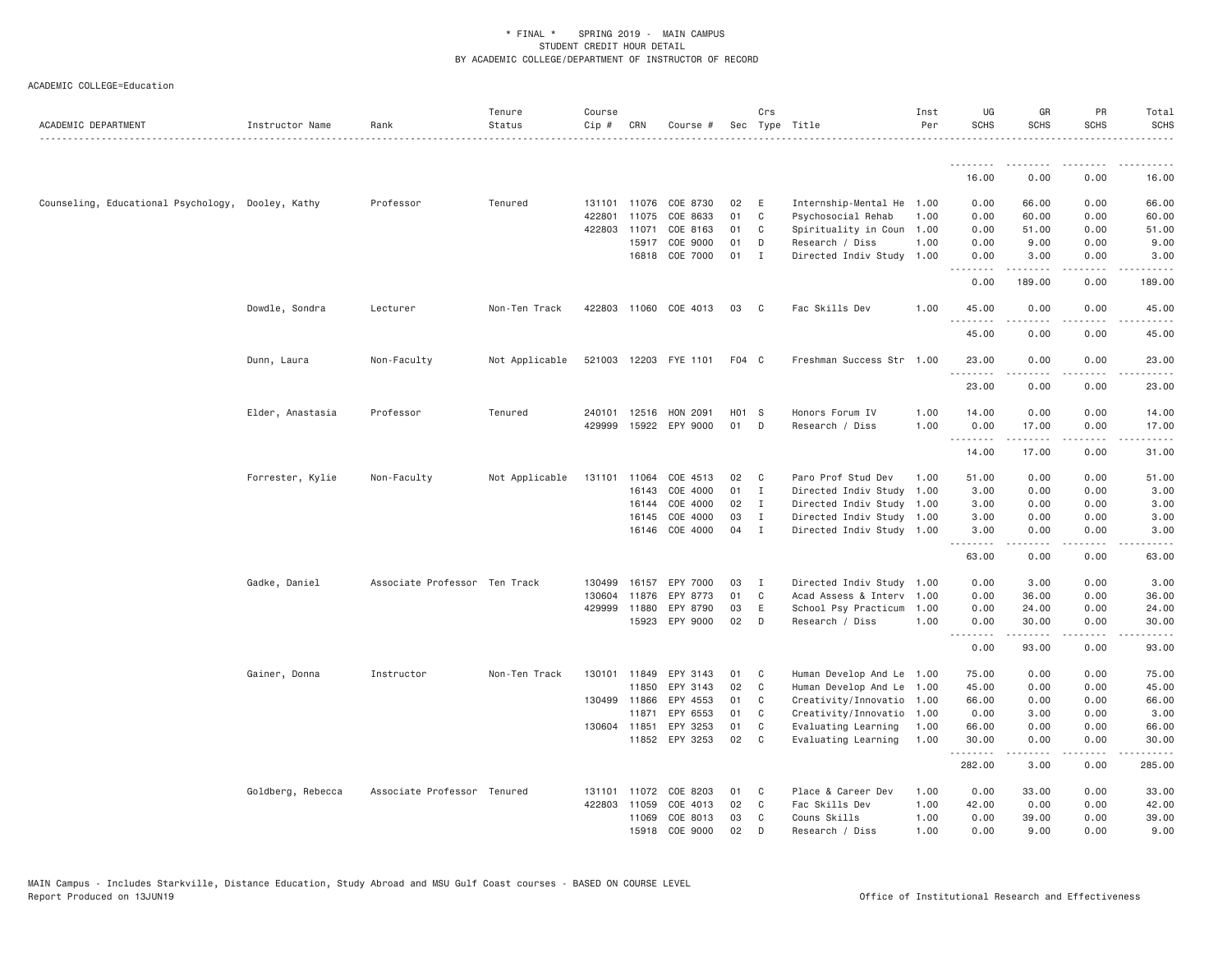| ACADEMIC DEPARTMENT                                     | Instructor Name   | Rank                          | Tenure<br>Status | Course<br>Cip # | CRN          | Course #                                |          | Crs          | Sec Type Title                                         | Inst<br>Per | UG<br><b>SCHS</b>        | GR<br>SCHS                                                                                                                                                   | PR<br><b>SCHS</b>                   | Total<br><b>SCHS</b>                                                                                                                                                                     |
|---------------------------------------------------------|-------------------|-------------------------------|------------------|-----------------|--------------|-----------------------------------------|----------|--------------|--------------------------------------------------------|-------------|--------------------------|--------------------------------------------------------------------------------------------------------------------------------------------------------------|-------------------------------------|------------------------------------------------------------------------------------------------------------------------------------------------------------------------------------------|
|                                                         |                   |                               |                  |                 |              |                                         |          |              |                                                        |             | <u>.</u>                 |                                                                                                                                                              |                                     |                                                                                                                                                                                          |
|                                                         |                   |                               |                  |                 |              |                                         |          |              |                                                        |             | 42.00                    | 81.00                                                                                                                                                        | 0.00                                | 123.00                                                                                                                                                                                   |
| Counseling, Educational Psychology, Gooden-Hunley, Lisa |                   | Non-Faculty                   | Not Applicable   |                 |              | 231303 12224 GE 3513                    | 14 C     |              | Technical Writing                                      | 1.00        | 63.00<br><u>.</u>        | 0.00                                                                                                                                                         | 0.00                                | 63.00                                                                                                                                                                                    |
|                                                         |                   |                               |                  |                 |              |                                         |          |              |                                                        |             | 63.00                    | 0.00                                                                                                                                                         | 0.00                                | 63.00                                                                                                                                                                                    |
|                                                         | Gray, Jasmine     | Grad Teach Assist             | Non-Ten Track    |                 | 131101 11053 | COE 1323                                | 03       | $\mathbf{C}$ | Career Planning                                        | 0.75        | 42.75                    | 0.00                                                                                                                                                         | 0.00                                | 42.75                                                                                                                                                                                    |
|                                                         |                   |                               |                  |                 |              | 11054 COE 1323                          | 04 C     |              | Career Planning                                        | 0.75        | 38.25                    | 0.00                                                                                                                                                         | 0.00                                | 38.25                                                                                                                                                                                    |
|                                                         |                   |                               |                  |                 |              |                                         |          |              |                                                        |             | 81.00                    | 0.00                                                                                                                                                         | 0.00                                | 81.00                                                                                                                                                                                    |
|                                                         | Henington, Carlen | Professor                     | Tenured          | 429999          |              | 422806 11882 EPY 9713<br>11878 EPY 8790 | 01<br>01 | B<br>E       | Adv Psy Consultation 1.00<br>School Psy Practicum 1.00 |             | 0.00<br>0.00             | 24.00<br>27.00                                                                                                                                               | 0.00<br>0.00                        | 24.00<br>27.00                                                                                                                                                                           |
|                                                         |                   |                               |                  |                 |              |                                         |          |              |                                                        |             | 0.00                     | .<br>51.00                                                                                                                                                   | .<br>0.00                           | .<br>51.00                                                                                                                                                                               |
|                                                         |                   |                               |                  |                 |              |                                         |          |              |                                                        |             |                          |                                                                                                                                                              |                                     |                                                                                                                                                                                          |
|                                                         | Hill, Dante       | Non-Faculty                   | Not Applicable   |                 |              | 131101 11063 COE 4513                   | 01       | $\mathbf{C}$ | Paro Prof Stud Dev                                     | 1.00        | 60.00<br>.               | 0.00<br>.                                                                                                                                                    | 0.00<br>$\cdots$                    | 60.00<br>$\frac{1}{2} \left( \frac{1}{2} \right) \left( \frac{1}{2} \right) \left( \frac{1}{2} \right) \left( \frac{1}{2} \right) \left( \frac{1}{2} \right)$                            |
|                                                         |                   |                               |                  |                 |              |                                         |          |              |                                                        |             | 60.00                    | 0.00                                                                                                                                                         | 0.00                                | 60.00                                                                                                                                                                                    |
|                                                         | Hyer, Nicholas    | Non-Faculty                   | Not Applicable   | 130301          | 12680        | LSK 1141                                | 04       | $\mathbf{C}$ | College Success II                                     | 1.00        | 8.00                     | 0.00                                                                                                                                                         | 0.00                                | 8.00                                                                                                                                                                                     |
|                                                         |                   |                               |                  |                 | 12681        | LSK 1141                                | 05       | $\mathbf{C}$ | College Success II                                     | 1.00        | 5.00                     | 0.00                                                                                                                                                         | 0.00                                | 5.00                                                                                                                                                                                     |
|                                                         |                   |                               |                  | 521003 12201    |              | FYE 1101                                | F01 C    |              | Freshman Success Str 1.00                              |             | 148.00                   | 0.00                                                                                                                                                         | 0.00                                | 148.00                                                                                                                                                                                   |
|                                                         |                   |                               |                  |                 |              |                                         |          |              |                                                        |             | 161.00                   | 0.00                                                                                                                                                         | 0.00                                | 161.00                                                                                                                                                                                   |
|                                                         | Irvin, Edna       | Non-Faculty                   | Not Applicable   | 131101          | 11051        | COE 1323                                | 01       | C            | Career Planning                                        | 0.75        | 36.00                    | 0.00                                                                                                                                                         | 0.00                                | 36.00                                                                                                                                                                                    |
|                                                         |                   |                               |                  | 240102          | 12582        | IDS 4111                                | 02       | $\mathbf{C}$ | Professional Seminar                                   | 1.00        | 26.00<br>.               | 0.00                                                                                                                                                         | 0.00<br>$\sim$ $\sim$ $\sim$ $\sim$ | 26.00<br>$\frac{1}{2} \left( \frac{1}{2} \right) \left( \frac{1}{2} \right) \left( \frac{1}{2} \right) \left( \frac{1}{2} \right) \left( \frac{1}{2} \right) \left( \frac{1}{2} \right)$ |
|                                                         |                   |                               |                  |                 |              |                                         |          |              |                                                        |             | 62.00                    | 0.00                                                                                                                                                         | 0.00                                | 62.00                                                                                                                                                                                    |
|                                                         | Justice, Cheryl   | Associate Professor Tenured   |                  | 131101          | 11077        | COE 8730                                | 03       | E            | Internship                                             | 1.00        | 0.00                     | 9.00                                                                                                                                                         | 0.00                                | 9.00                                                                                                                                                                                     |
|                                                         |                   |                               |                  |                 | 11079        | COE 8740                                | 02       | E            | Acad Yr Field ExpII-                                   | 1.00        | 0.00                     | 18.00                                                                                                                                                        | 0.00                                | 18.00                                                                                                                                                                                    |
|                                                         |                   |                               |                  | 422803 14759    |              | COE 9043                                | 01       | C            | Adv Group Wk & Sys                                     | 1.00        | 0.00                     | 15.00                                                                                                                                                        | 0.00                                | 15.00                                                                                                                                                                                    |
|                                                         |                   |                               |                  |                 | 15919        | COE 9000                                | 03       | D            | Research / Diss                                        | 1.00        | 0.00<br>-----<br>$- - -$ | 2.00<br>$\frac{1}{2} \left( \frac{1}{2} \right) \left( \frac{1}{2} \right) \left( \frac{1}{2} \right) \left( \frac{1}{2} \right) \left( \frac{1}{2} \right)$ | 0.00<br>$\cdots$                    | 2.00                                                                                                                                                                                     |
|                                                         |                   |                               |                  |                 |              |                                         |          |              |                                                        |             | 0.00                     | 44.00                                                                                                                                                        | 0.00                                | 44.00                                                                                                                                                                                    |
|                                                         | Karriem, Dinetta  | Non-Faculty                   | Not Applicable   |                 |              | 512399 11057 COE 3313                   | 01 C     |              | Rehabilitation Servs 1.00                              |             | 87.00<br>.               | 0.00<br>- - - - -                                                                                                                                            | 0.00<br>$\cdots$                    | 87.00                                                                                                                                                                                    |
|                                                         |                   |                               |                  |                 |              |                                         |          |              |                                                        |             | 87.00                    | 0.00                                                                                                                                                         | 0.00                                | 87.00                                                                                                                                                                                    |
|                                                         | LeJeune, Bonnie   | Non-Faculty                   | Not Applicable   |                 |              | 131009 14112 COE 6303                   | 501 C    |              | Re Hab Visual Impair 1.00                              |             | 0.00                     | 30.00                                                                                                                                                        | 0.00                                | 30.00                                                                                                                                                                                    |
|                                                         |                   |                               |                  |                 |              | 14113 COE 6323                          | 501 C    |              | Sensory Aid Technlgy 1.00                              |             | 0.00                     | 30.00                                                                                                                                                        | 0.00                                | 30.00                                                                                                                                                                                    |
|                                                         |                   |                               |                  |                 |              |                                         |          |              |                                                        |             | .<br>0.00                | 60.00                                                                                                                                                        | 0.00                                | $- - - - -$<br>60.00                                                                                                                                                                     |
|                                                         | Leach, Nicole     | Assistant Professor Ten Track |                  | 130601          | 11864        | EPY 4513                                | 01       | $\mathbf{C}$ | Ed Research                                            | 1.00        | 63.00                    | 0.00                                                                                                                                                         | 0.00                                | 63.00                                                                                                                                                                                    |
|                                                         |                   |                               |                  | 130603          |              | 14185 EDF 9373                          | 503 C    |              | Ed Res Design                                          | 1.00        | 0.00                     | 33.00                                                                                                                                                        | 0.00                                | 33.00                                                                                                                                                                                    |
|                                                         |                   |                               |                  |                 |              |                                         |          |              |                                                        |             | 63.00                    | 33.00                                                                                                                                                        | 0.00                                | 96.00                                                                                                                                                                                    |
|                                                         | Looby, Eugenie    | Professor                     | Tenured          |                 |              | 422707 11070 COE 8073                   | 01       | $\mathbf{C}$ | Cultural Found/Couns 1.00                              |             | 0.00                     | 30.00                                                                                                                                                        | 0.00                                | 30.00                                                                                                                                                                                    |
|                                                         |                   |                               |                  |                 |              |                                         |          |              |                                                        |             |                          |                                                                                                                                                              |                                     |                                                                                                                                                                                          |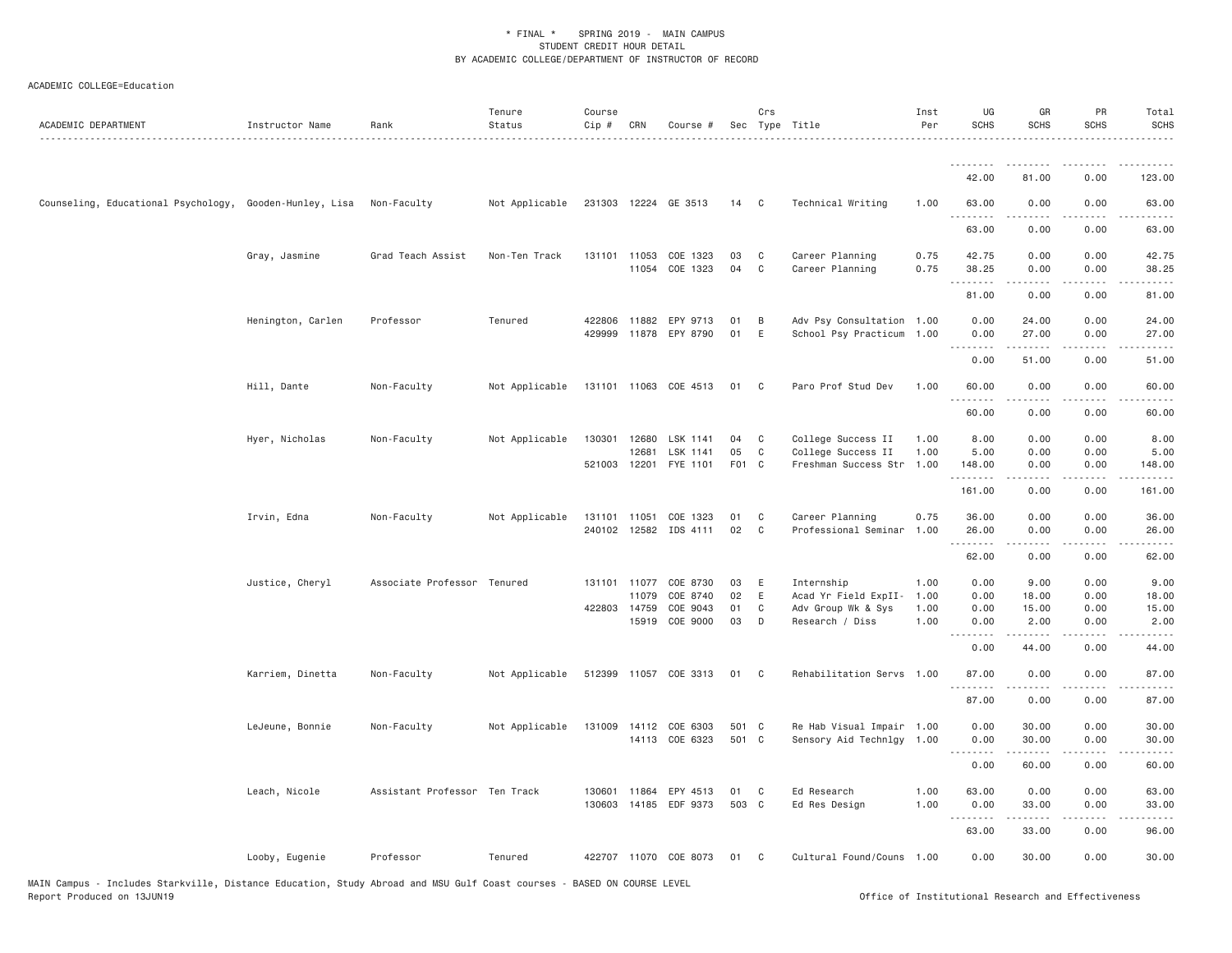| ACADEMIC DEPARTMENT                                | Instructor Name                                    | Rank                              | Tenure<br>Status | Course<br>Cip # | CRN          | Course #              |       | Crs          | Sec Type Title            | Inst<br>Per | UG<br><b>SCHS</b>    | GR<br><b>SCHS</b>                                                                                                                                            | PR<br><b>SCHS</b>                                                                                                                 | Total<br><b>SCHS</b> |
|----------------------------------------------------|----------------------------------------------------|-----------------------------------|------------------|-----------------|--------------|-----------------------|-------|--------------|---------------------------|-------------|----------------------|--------------------------------------------------------------------------------------------------------------------------------------------------------------|-----------------------------------------------------------------------------------------------------------------------------------|----------------------|
| Counseling, Educational Psychology, Looby, Eugenie |                                                    | Professor                         | Tenured          | 422803          | 15920        | COE 9000              | 04    | D            | Research / Diss           | 1.00        | 0.00                 | 1.00                                                                                                                                                         | 0.00                                                                                                                              | 1.00                 |
|                                                    |                                                    |                                   |                  |                 | 511508 11080 | COE 8763              | 01    | $\mathbf c$  | Coun Sex Abuse Clien 1.00 |             | 0.00<br>.            | 21.00<br>$- - - - -$                                                                                                                                         | 0.00<br>$\sim$ $\sim$ $\sim$ $\sim$                                                                                               | 21.00<br>.           |
|                                                    |                                                    |                                   |                  |                 |              |                       |       |              |                           |             | 0.00                 | 52.00                                                                                                                                                        | 0.00                                                                                                                              | 52.00                |
|                                                    | Mazahreh, Laith                                    | Assistant Professor Ten Track     |                  | 131101          | 11081        | COE 8923              | 01    | C            | Seminar School Couns 1.00 |             | 0.00                 | 21.00                                                                                                                                                        | 0.00                                                                                                                              | 21.00                |
|                                                    |                                                    |                                   |                  | 422803          | 11058        | COE 4013              | 01    | C            | Fac Skills Dev            | 1.00        | 33.00                | 0.00                                                                                                                                                         | 0.00                                                                                                                              | 33.00                |
|                                                    |                                                    |                                   |                  |                 | 11067        | COE 8013              | 01    | C            | Couns Skills              | 1.00        | 0.00<br>.            | 21.00                                                                                                                                                        | 0.00                                                                                                                              | 21.00                |
|                                                    |                                                    |                                   |                  |                 |              |                       |       |              |                           |             | 33.00                | 42.00                                                                                                                                                        | 0.00                                                                                                                              | 75.00                |
|                                                    | McCleon, Tawny                                     | Associate Professor Tenured       |                  | 130499          | 15386        | EPY 7000              | 01    | $\mathbf{I}$ | Directed Indiv Study 1.00 |             | 0.00                 | 3.00                                                                                                                                                         | 0.00                                                                                                                              | 3.00                 |
|                                                    |                                                    |                                   |                  |                 | 15387        | EPY 7000              | 02    | I            | Directed Indiv Study 1.00 |             | 0.00                 | 3.00                                                                                                                                                         | 0.00                                                                                                                              | 3.00                 |
|                                                    |                                                    |                                   |                  |                 | 422805 11872 | EPY 8133              | 01    | C            | School Crisis Prev &      | 1.00        | 0.00                 | 27.00                                                                                                                                                        | 0.00                                                                                                                              | 27.00                |
|                                                    |                                                    |                                   |                  |                 | 11877        | EPY 8780              | 01    | $\mathbf{C}$ | Internship Sch Psy        | 1.00        | 0.00                 | 18.00                                                                                                                                                        | 0.00                                                                                                                              | 18.00                |
|                                                    |                                                    |                                   |                  |                 | 422806 11884 | EPY 9730              | 01    | E            | Doc Psy Internship        | 1.00        | 0.00                 | 18.00                                                                                                                                                        | 0.00                                                                                                                              | 18.00                |
|                                                    |                                                    |                                   |                  |                 | 429999 15925 | EPY 9000              | 04    | D            | Research / Diss           | 1.00        | 0.00<br>.            | 11.00                                                                                                                                                        | 0.00                                                                                                                              | 11.00<br>د د د د د   |
|                                                    |                                                    |                                   |                  |                 |              |                       |       |              |                           |             | 0.00                 | 80.00                                                                                                                                                        | 0.00                                                                                                                              | 80.00                |
|                                                    | McDade, Yolanda                                    | Non-Employee                      | Not Applicable   |                 |              | 422803 11068 COE 8013 | 02    | $\mathbf{C}$ | Couns Skills              | 1.00        | 0.00<br>. <i>. .</i> | 42.00<br><u>.</u>                                                                                                                                            | 0.00                                                                                                                              | 42.00                |
|                                                    |                                                    |                                   |                  |                 |              |                       |       |              |                           |             | 0.00                 | 42.00                                                                                                                                                        | 0.00                                                                                                                              | 42.00                |
|                                                    | Owens, Hannah                                      | Non-Faculty                       | Not Applicable   |                 | 131309 14448 | TKT 4763              | 501 C |              | Digital Tools/Learni 1.00 |             | 42.00                | 0.00                                                                                                                                                         | 0.00                                                                                                                              | 42.00                |
|                                                    |                                                    |                                   |                  |                 |              | 14452 TKT 6763        | 501 C |              | Digital Tools/Learni 1.00 |             | 0.00                 | 3.00                                                                                                                                                         | 0.00                                                                                                                              | 3.00                 |
|                                                    |                                                    |                                   |                  |                 |              |                       |       |              |                           |             | .<br>42.00           | $\frac{1}{2} \left( \frac{1}{2} \right) \left( \frac{1}{2} \right) \left( \frac{1}{2} \right) \left( \frac{1}{2} \right) \left( \frac{1}{2} \right)$<br>3.00 | .<br>0.00                                                                                                                         | .<br>45.00           |
|                                                    |                                                    |                                   |                  |                 |              |                       |       |              |                           |             |                      |                                                                                                                                                              |                                                                                                                                   |                      |
|                                                    | Palmer, Charles                                    | Associate Professor Tenured       |                  |                 | 131101 11078 | COE 8730              | 04    | E            | Internship - Rehab        | 1.00        | 0.00                 | 24.00                                                                                                                                                        | 0.00                                                                                                                              | 24.00                |
|                                                    |                                                    |                                   |                  | 422803          | 15921        | COE 9000              | 05    | D            | Research / Diss           | 1.00        | 0.00<br>.            | 1.00<br>.                                                                                                                                                    | 0.00<br>$\frac{1}{2} \left( \frac{1}{2} \right) \left( \frac{1}{2} \right) \left( \frac{1}{2} \right) \left( \frac{1}{2} \right)$ | 1.00<br>.            |
|                                                    |                                                    |                                   |                  |                 |              |                       |       |              |                           |             | 0.00                 | 25.00                                                                                                                                                        | 0.00                                                                                                                              | 25.00                |
|                                                    | Rich, Darby                                        | Grad Service Assist Non-Ten Track |                  |                 |              | 521003 12204 FYE 1101 | F05 C |              | Freshman Success Str 1.00 |             | 18.00                | 0.00                                                                                                                                                         | 0.00                                                                                                                              | 18.00                |
|                                                    |                                                    |                                   |                  |                 |              |                       |       |              |                           |             | .                    | $- - - - -$                                                                                                                                                  | $\sim$ $\sim$ $\sim$ $\sim$                                                                                                       | .                    |
|                                                    |                                                    |                                   |                  |                 |              |                       |       |              |                           |             | 18.00                | 0.00                                                                                                                                                         | 0.00                                                                                                                              | 18.00                |
|                                                    | Seymour, Dana                                      | Lecturer                          | Non-Ten Track    | 130604          |              | 14225 EPY 8473        | 501 C |              | Mid Level Assessment 1.00 |             | 0.00<br>.            | 30.00<br><u>.</u>                                                                                                                                            | 0.00                                                                                                                              | 30.00                |
|                                                    |                                                    |                                   |                  |                 |              |                       |       |              |                           |             | 0.00                 | 30.00                                                                                                                                                        | 0.00                                                                                                                              | 30.00                |
|                                                    | Stevens, Cristina                                  | Non-Faculty                       | Not Applicable   |                 |              | 139999 11056 COE 2323 | 01 C  |              | Hist Heritage & Camp 0.50 |             | 61.50                | 0.00                                                                                                                                                         | 0.00                                                                                                                              | 61.50                |
|                                                    |                                                    |                                   |                  |                 |              |                       |       |              |                           |             | .<br>61.50           | .<br>0.00                                                                                                                                                    | 0.00                                                                                                                              | 61.50                |
|                                                    | Stratton-Gadke, Kase Assistant Professor Ten Track |                                   |                  | 422801          | 11875        | EPY 8493              | 01    | C            | Soc-Emotional & Beh       | 1.00        | 0.00                 | 27.00                                                                                                                                                        | 0.00                                                                                                                              | 27.00                |
|                                                    |                                                    |                                   |                  | 429999          | 11879        | EPY 8790              | 02    | E            | School Psy Practicum 1.00 |             | 0.00                 | 27.00                                                                                                                                                        | 0.00                                                                                                                              | 27.00                |
|                                                    |                                                    |                                   |                  |                 | 11883        | EPY 9723              | 01    | S            | Sem Contemp Ed/Sch P 1.00 |             | 0.00                 | 30.00                                                                                                                                                        | 0.00                                                                                                                              | 30.00                |
|                                                    |                                                    |                                   |                  |                 | 15926        | EPY 9000              | 05    | D            | Research / Diss           | 1.00        | 0.00<br>.            | 10.00<br>.                                                                                                                                                   | 0.00<br>.                                                                                                                         | 10.00<br>.           |
|                                                    |                                                    |                                   |                  |                 |              |                       |       |              |                           |             | 0.00                 | 94.00                                                                                                                                                        | 0.00                                                                                                                              | 94.00                |
|                                                    | Vincent, Chelsey                                   | Instructor                        | Non-Ten Track    |                 |              | 131315 12667 LSK 1023 | 02    | $\mathbf{C}$ | Col Read/Study Skill 1.00 |             | 99.00                | 0.00                                                                                                                                                         | 0.00                                                                                                                              | 99.00                |
|                                                    |                                                    |                                   |                  |                 |              |                       |       |              |                           |             |                      |                                                                                                                                                              |                                                                                                                                   |                      |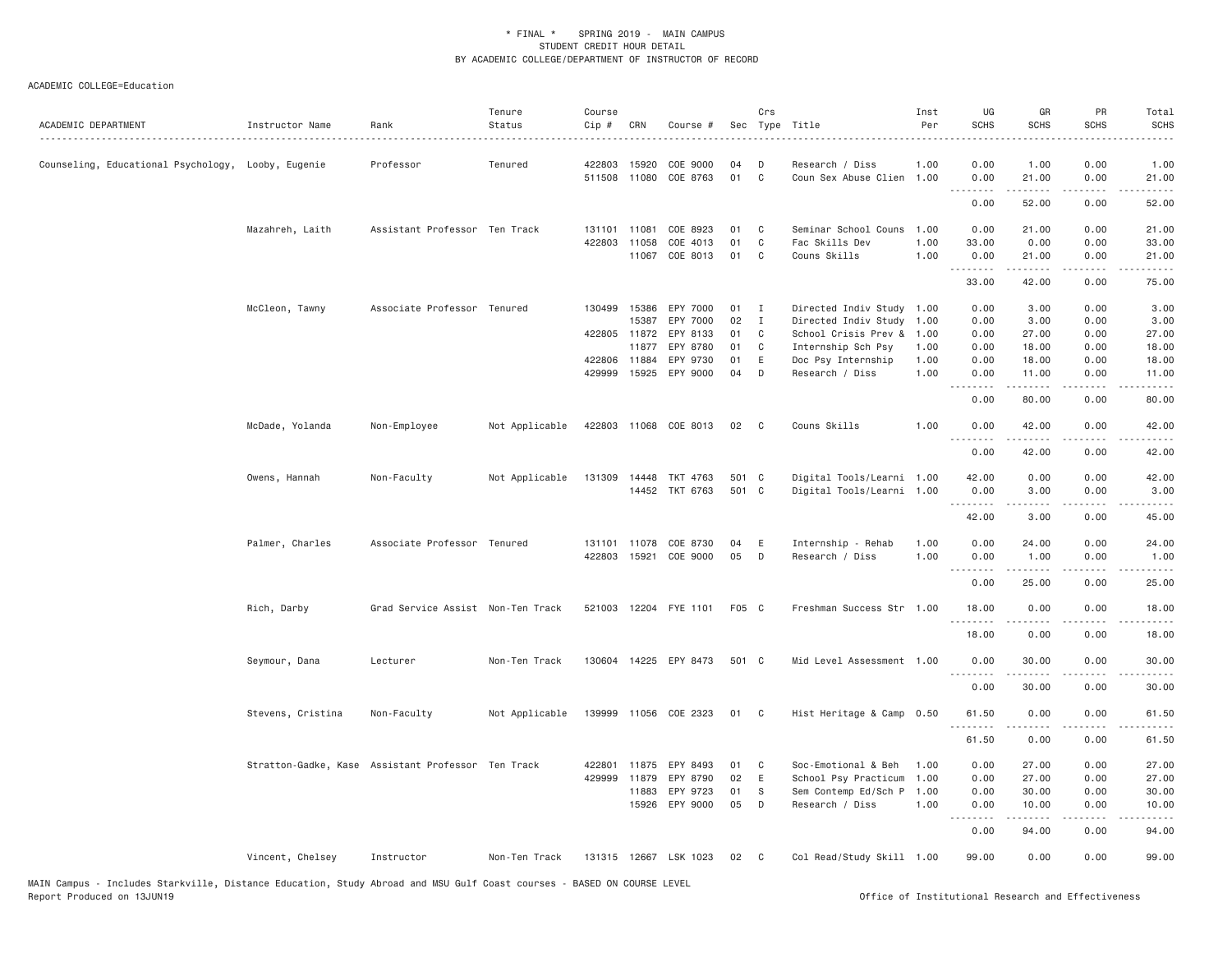| ACADEMIC DEPARTMENT                                                        | Instructor Name     | Rank                              | Tenure<br>Status | Course<br>Cip # | CRN   | Course #              |       | Crs            | Sec Type Title<br>.       | Inst<br>Per | UG<br><b>SCHS</b> | GR<br><b>SCHS</b>               | PR<br><b>SCHS</b> | Total<br><b>SCHS</b> |
|----------------------------------------------------------------------------|---------------------|-----------------------------------|------------------|-----------------|-------|-----------------------|-------|----------------|---------------------------|-------------|-------------------|---------------------------------|-------------------|----------------------|
|                                                                            |                     |                                   |                  |                 |       |                       |       |                |                           |             | <u>.</u>          | -----                           |                   | <u>.</u>             |
|                                                                            |                     |                                   |                  |                 |       |                       |       |                |                           |             | 99.00             | 0.00                            | 0.00              | 99.00                |
| Counseling, Educational Psychology, Wang, Chih-Hsuan                       |                     | Lecturer                          | Non-Ten Track    | 130603          | 14223 | EPY 6214              | 501 C |                | Ed & Psy Statistics       | 1.00        | 0.00              | 84.00                           | 0.00              | 84.00                |
|                                                                            |                     |                                   |                  |                 |       | 14224 EPY 8214        | 501 B |                | Adv Ed & Psy Stat         | 1.00        | 0.00<br>--------- | 36.00<br>.                      | 0.00<br>$\cdots$  | 36.00<br>.           |
|                                                                            |                     |                                   |                  |                 |       |                       |       |                |                           |             | 0.00              | 120.00                          | 0.00              | 120.00               |
|                                                                            | Wei, Tianlan        | Assistant Professor Ten Track     |                  | 130499 11863    |       | EPY 4313              | 01    | C              | Measure & Eval            | 1.00        | 96.00             | 0.00                            | 0.00              | 96.00                |
|                                                                            |                     |                                   |                  |                 | 16795 | EPY 7000              | 04    | I              | Directed Indiv Study      | 1.00        | 0.00              | 3.00                            | 0.00              | 3.00                 |
|                                                                            |                     |                                   |                  | 130603 11869    |       | EPY 6214              | 01    | C              | Ed & Psy Statistics       | 1.00        | 0.00              | 60.00                           | 0.00              | 60.00                |
|                                                                            |                     |                                   |                  |                 | 11870 | EPY 6214              | 02    | К              | Ed & Psy Statistics       | 1.00        | 0.00              | 0.00                            | 0.00              | 0.00                 |
|                                                                            |                     |                                   |                  | 422708 14757    |       | EPY 8513              | 01    | C              | Psychometric Theory       | 1.00        | 0.00              | 51.00                           | 0.00              | 51.00                |
|                                                                            |                     |                                   |                  | 429999          |       | 16947 EPY 9000        | 06    | D              | Research / Diss           | 1.00        | 0.00<br><u>.</u>  | 9.00<br>---------               | 0.00<br>.         | 9.00<br><u>.</u>     |
|                                                                            |                     |                                   |                  |                 |       |                       |       |                |                           |             | 96.00             | 123.00                          | 0.00              | 219.00               |
|                                                                            | Whitton, Brenna     | Grad Service Assist Non-Ten Track |                  | 521003          | 13654 | SLCE 3412 C01 C       |       |                | Montgomery Ldshp Pro 0.01 |             | 0.82              | 0.00                            | 0.00              | 0.82                 |
|                                                                            |                     |                                   |                  |                 | 13656 | SLCE 4812 C01 C       |       |                | Montgomery Ldshp Pr 0.01  |             | 0.78              | 0.00                            | 0.00              | 0.78                 |
|                                                                            |                     |                                   |                  |                 |       |                       |       |                |                           |             | .<br>1.60         | .<br>0.00                       | .<br>0.00         | $- - - - -$<br>1.60  |
|                                                                            | Wilder, Carmen      | Non-Faculty                       | Not Applicable   | 521003          | 13654 | SLCE 3412 C01 C       |       |                | Montgomery Ldshp Pro 0.99 |             | 81.18             | 0.00                            | 0.00              | 81.18                |
|                                                                            |                     |                                   |                  |                 |       | 13656 SLCE 4812 C01 C |       |                | Montgomery Ldshp Pr 0.98  |             | 76.44             | 0.00                            | 0.00              | 76.44                |
|                                                                            |                     |                                   |                  |                 |       |                       |       |                |                           |             | .<br>157.62       | -----<br>0.00                   | المستبدة<br>0.00  | .<br>157.62          |
|                                                                            | Woodall, Heather    | Non-Faculty                       | Not Applicable   | 131101 11051    |       | COE 1323              | 01    | C              | Career Planning           | 0.25        | 12.00             | 0.00                            | 0.00              | 12.00                |
|                                                                            |                     |                                   |                  |                 | 11052 | COE 1323              | 02    | C              | Career Planning           | 0.25        | 15.00             | 0.00                            | 0.00              | 15.00                |
|                                                                            |                     |                                   |                  |                 | 11053 | COE 1323              | 03    | C              | Career Planning           | 0.25        | 14.25             | 0.00                            | 0.00              | 14.25                |
|                                                                            |                     |                                   |                  |                 | 11054 | COE 1323              | 04    | C              | Career Planning           | 0.25        | 12.75             | 0.00                            | 0.00              | 12.75                |
|                                                                            |                     |                                   |                  |                 |       | 11055 COE 1323        | 05    | C              | Career Planning           | 1.00        | 57.00             | 0.00                            | 0.00<br>----      | 57.00<br>.           |
|                                                                            |                     |                                   |                  |                 |       |                       |       |                |                           |             | .<br>111.00       | .<br>0.00                       | 0.00              | 111.00               |
|                                                                            | Young Hyatt, Regina | Non-Faculty                       | Not Applicable   |                 |       | 130401 12409 HED 8623 | 01    | C <sub>c</sub> | Divers Global and Co 1.00 |             | 0.00              | 36.00                           | 0.00              | 36.00                |
|                                                                            |                     |                                   |                  |                 |       |                       |       |                |                           |             | .<br>0.00         | .<br>36.00                      | .<br>0.00         | .<br>36.00           |
| ----------------------------------                                         |                     |                                   |                  |                 |       |                       |       |                |                           |             | ========          | $=$ $=$ $=$ $=$ $=$ $=$ $=$ $=$ | <b>ESSESSES</b>   |                      |
| Counseling, Educational Psychology,<br>----------------------------------- |                     |                                   |                  |                 |       |                       |       |                |                           |             | 3735.22           | 1224.00                         | 0.00              | 4959.22              |
|                                                                            |                     |                                   |                  |                 |       |                       |       |                |                           |             |                   |                                 |                   |                      |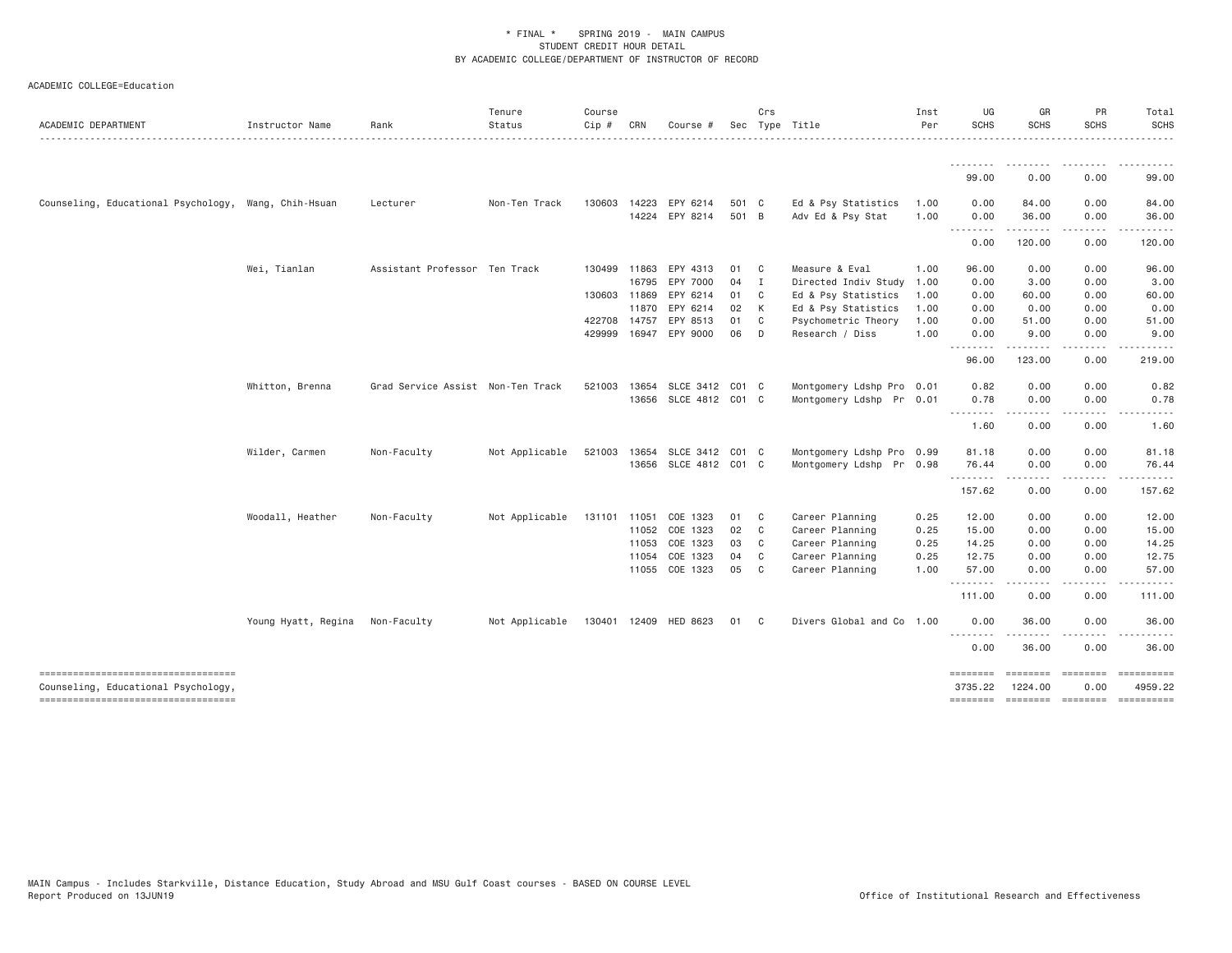| ACADEMIC DEPARTMENT                                 | Instructor Name                 | Rank                              | Tenure<br>Status | Course<br>Cip # | CRN          | Course #                  |       | Crs          | Sec Type Title<br>.       | Inst<br>Per<br>. <b>.</b> | UG<br><b>SCHS</b>   | GR<br><b>SCHS</b>                                                                                                                                        | PR<br><b>SCHS</b><br>$- - - -$      | Total<br><b>SCHS</b><br>.                                                                                                                                                                 |
|-----------------------------------------------------|---------------------------------|-----------------------------------|------------------|-----------------|--------------|---------------------------|-------|--------------|---------------------------|---------------------------|---------------------|----------------------------------------------------------------------------------------------------------------------------------------------------------|-------------------------------------|-------------------------------------------------------------------------------------------------------------------------------------------------------------------------------------------|
| Curriculum, Instruction & Special E Alley, Kathleen |                                 | Assistant Professor Ten Track     |                  |                 | 131202 11490 | EDE 3343                  | 02    | - C          | Teach Adoles Lit          | 1.00                      | 75.00               | 0.00                                                                                                                                                     | 0.00                                | 75.00                                                                                                                                                                                     |
|                                                     |                                 |                                   |                  |                 | 17152        | EDE 9000                  | 05    | D            | Research / Diss           | 1.00                      | 0.00                | 1.00                                                                                                                                                     | 0.00                                | 1.00                                                                                                                                                                                      |
|                                                     |                                 |                                   |                  | 131203 13611    |              | RDG 3423                  | 01    | C            | Middle Lvl Lit II         | 1.00                      | 78.00               | 0.00                                                                                                                                                     | 0.00                                | 78.00                                                                                                                                                                                     |
|                                                     |                                 |                                   |                  |                 | 13612        | RDG 3423                  | 02    | C            | Middle Lvl Lit II         | 1.00                      | 69.00               | 0.00                                                                                                                                                     | 0.00                                | 69.00                                                                                                                                                                                     |
|                                                     |                                 |                                   |                  |                 | 240101 12543 | HON 4093                  | H13 S |              | Honors Thesis             | 1.00                      | 3.00<br>.           | 0.00<br>.                                                                                                                                                | 0.00<br>$\sim$ $\sim$ $\sim$ $\sim$ | 3.00<br>.                                                                                                                                                                                 |
|                                                     |                                 |                                   |                  |                 |              |                           |       |              |                           |                           | 225.00              | 1.00                                                                                                                                                     | 0.00                                | 226.00                                                                                                                                                                                    |
|                                                     | Andrews, Hunter                 | Non-Employee                      | Not Applicable   |                 |              | 422814 14206 EDX 3213     | 502 C |              | Indiv Inst Except Ch 1.00 |                           | 60.00<br>.          | 0.00<br>.                                                                                                                                                | 0.00<br>.                           | 60.00<br>.                                                                                                                                                                                |
|                                                     |                                 |                                   |                  |                 |              |                           |       |              |                           |                           | 60.00               | 0.00                                                                                                                                                     | 0.00                                | 60.00                                                                                                                                                                                     |
|                                                     | Atterberry, Tiffiney Instructor |                                   | Non-Ten Track    |                 | 131316 11496 | EDE 4113                  | 01    | B            | Teach Elem/Mid Level 1.00 |                           | 48.00               | 0.00                                                                                                                                                     | 0.00                                | 48.00                                                                                                                                                                                     |
|                                                     |                                 |                                   |                  |                 | 11497        | EDE 4113                  | 02    | B            | Teach Elem/Mid Level 1.00 |                           | 42.00               | 0.00                                                                                                                                                     | 0.00                                | 42.00                                                                                                                                                                                     |
|                                                     |                                 |                                   |                  |                 | 131318 11500 | EDE 4143                  | 01    | B            | Teach Elem/Mid Lvl S 1.00 |                           | 48.00               | 0.00                                                                                                                                                     | 0.00                                | 48.00                                                                                                                                                                                     |
|                                                     |                                 |                                   |                  |                 | 11501        | EDE 4143                  | 02    | B            | Teach Elem/Mid Lvl S 1.00 |                           | 42.00<br>.          | 0.00<br>.                                                                                                                                                | 0.00<br>.                           | 42.00<br>.                                                                                                                                                                                |
|                                                     |                                 |                                   |                  |                 |              |                           |       |              |                           |                           | 180.00              | 0.00                                                                                                                                                     | 0.00                                | 180.00                                                                                                                                                                                    |
|                                                     | Binford, Paul                   | Assistant Professor Ten Track     |                  |                 | 131318 11531 | EDS 3643                  | 01    | C            | Secondary Soc Studie 1.00 |                           | 42.00               | 0.00                                                                                                                                                     | 0.00                                | 42.00                                                                                                                                                                                     |
|                                                     |                                 |                                   |                  |                 |              | 14193 EDS 6643            | 501 C |              | Soc Studies Educ Ped 1.00 |                           | 0.00                | 21.00                                                                                                                                                    | 0.00                                | 21.00                                                                                                                                                                                     |
|                                                     |                                 |                                   |                  |                 |              |                           |       |              |                           |                           | . <i>.</i><br>42.00 | <u>.</u><br>21.00                                                                                                                                        | د د د د<br>0.00                     | .<br>63.00                                                                                                                                                                                |
|                                                     | Brenner, Devon                  | Professor                         | Tenured          |                 |              | 131202 16680 EDE 9000     | 01    | D            | Research / Diss           | 1.00                      | 0.00                | 1.00                                                                                                                                                     | 0.00                                | 1.00                                                                                                                                                                                      |
|                                                     |                                 |                                   |                  |                 |              | 131205 17042 EDS 9000     | 03    | D            | Research / Diss           | 1.00                      | 0.00                | 2.00                                                                                                                                                     | 0.00                                | 2.00                                                                                                                                                                                      |
|                                                     |                                 |                                   |                  |                 |              |                           |       |              |                           |                           | .<br>0.00           | .<br>3.00                                                                                                                                                | $\sim$ $\sim$ $\sim$ $\sim$<br>0.00 | 3.00                                                                                                                                                                                      |
|                                                     |                                 |                                   |                  |                 |              |                           |       |              |                           |                           |                     |                                                                                                                                                          |                                     |                                                                                                                                                                                           |
|                                                     | Buss, Nikki                     | Lecturer                          | Non-Ten Track    |                 | 131305 11533 | EDS 3673                  | 01    | C            | Second Language Arts 1.00 |                           | 72.00               | 0.00                                                                                                                                                     | 0.00                                | 72.00                                                                                                                                                                                     |
|                                                     |                                 |                                   |                  |                 |              | 131315 13614 RDG 3513     | 01    | C            | Rdg Strag Second Sch 1.00 |                           | 84.00<br>.          | 0.00                                                                                                                                                     | 0.00<br>$\sim$ $\sim$ $\sim$ $\sim$ | 84.00<br>.                                                                                                                                                                                |
|                                                     |                                 |                                   |                  |                 |              |                           |       |              |                           |                           | 156.00              | 0.00                                                                                                                                                     | 0.00                                | 156.00                                                                                                                                                                                    |
|                                                     | Cagle, Elizabeth                | Lecturer                          | Non-Ten Track    |                 |              | 231302 11514 EDF 3413     | 01    | - B          | Writing For Thinking 1.00 |                           | 84.00<br>.          | 0.00<br>.                                                                                                                                                | 0.00<br>.                           | 84.00<br>.                                                                                                                                                                                |
|                                                     |                                 |                                   |                  |                 |              |                           |       |              |                           |                           | 84.00               | 0.00                                                                                                                                                     | 0.00                                | 84.00                                                                                                                                                                                     |
|                                                     | Campbell, Traci                 | Non-Faculty                       | Not Applicable   |                 |              | 130101 11553 EDX 4353     | 01    | C            | Assistive Tech in Sp 1.00 |                           | 54.00               | 0.00                                                                                                                                                     | 0.00                                | 54.00                                                                                                                                                                                     |
|                                                     |                                 |                                   |                  |                 |              |                           |       |              |                           |                           | 54.00               | 0.00                                                                                                                                                     | .<br>0.00                           | 54.00                                                                                                                                                                                     |
|                                                     | Coffey, Kenneth                 | Professor                         | Tenured          |                 |              | 130101 11522 EDF 4243     | 02    | C            | Plan for Diverse Lea 1.00 |                           | 72.00               | 0.00                                                                                                                                                     | 0.00                                | 72.00                                                                                                                                                                                     |
|                                                     |                                 |                                   |                  | 131001          | 11551        | EDX 4123                  | 01    | C            | Mthds & Mtrls Elem D 1.00 |                           | 75.00               | 0.00                                                                                                                                                     | 0.00                                | 75.00                                                                                                                                                                                     |
|                                                     |                                 |                                   |                  | 131008          | 14746        | EDX 4613                  | 01    | C            | Teaching Students Ph 1.00 |                           | 57.00               | 0.00                                                                                                                                                     | 0.00                                | 57.00                                                                                                                                                                                     |
|                                                     |                                 |                                   |                  |                 |              | 14747 EDX 6613            | 01    | C            | Teaching Students Ph 1.00 |                           | 0.00                | 6.00                                                                                                                                                     | 0.00                                | 6.00                                                                                                                                                                                      |
|                                                     |                                 |                                   |                  |                 |              |                           |       |              |                           |                           | .<br>204.00         | -----<br>6.00                                                                                                                                            | .<br>0.00                           | $\frac{1}{2} \left( \frac{1}{2} \right) \left( \frac{1}{2} \right) \left( \frac{1}{2} \right) \left( \frac{1}{2} \right) \left( \frac{1}{2} \right) \left( \frac{1}{2} \right)$<br>210.00 |
|                                                     | Davis, Louise                   | Extension Professor Non-Ten Track |                  | 190101          | 16961        | <b>HDFS 7000</b>          | 05    | $\mathbf{I}$ | Directed Indiv Study 1.00 |                           | 0.00                | 3.00                                                                                                                                                     | 0.00                                | 3.00                                                                                                                                                                                      |
|                                                     |                                 |                                   |                  |                 |              | 190701 16654 HDFS 9000 08 |       | D            | Research/Dissertatio 1.00 |                           | 0.00                | 6.00                                                                                                                                                     | 0.00                                | 6.00                                                                                                                                                                                      |
|                                                     |                                 |                                   |                  |                 |              |                           |       |              |                           |                           | .                   | $\mathcal{L}^{\mathcal{L}}\mathcal{L}^{\mathcal{L}}\mathcal{L}^{\mathcal{L}}\mathcal{L}^{\mathcal{L}}\mathcal{L}^{\mathcal{L}}\mathcal{L}^{\mathcal{L}}$ | .                                   | .                                                                                                                                                                                         |
|                                                     |                                 |                                   |                  |                 |              |                           |       |              |                           |                           | 0.00                | 9.00                                                                                                                                                     | 0.00                                | 9.00                                                                                                                                                                                      |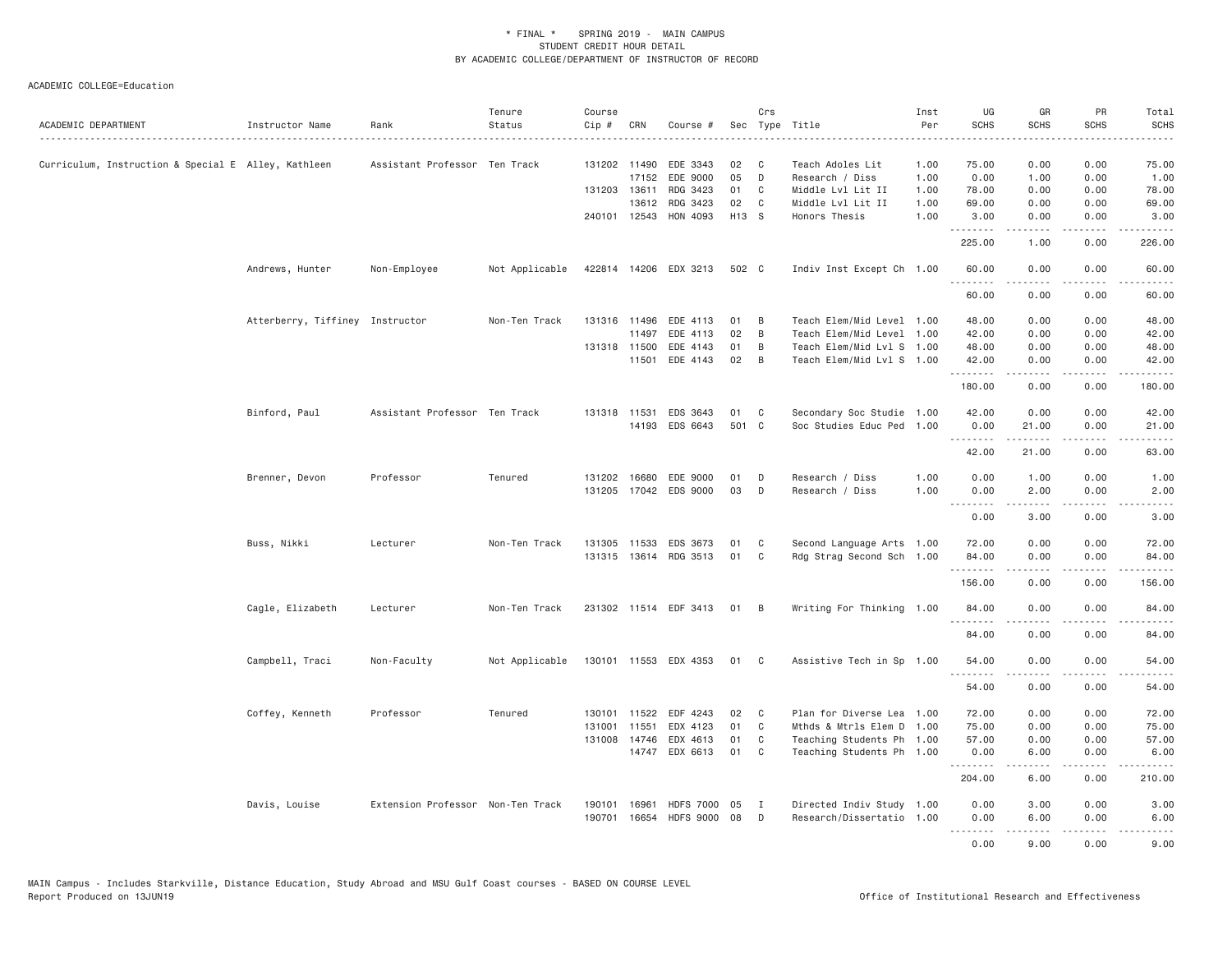|                                                   |                   |              | Tenure         | Course |              |                       |       | Crs          |                           | Inst | UG                                                                                                                                                                                                                                                                                                                                                                                                                                                                                               | GR            | PR          | Total                                      |
|---------------------------------------------------|-------------------|--------------|----------------|--------|--------------|-----------------------|-------|--------------|---------------------------|------|--------------------------------------------------------------------------------------------------------------------------------------------------------------------------------------------------------------------------------------------------------------------------------------------------------------------------------------------------------------------------------------------------------------------------------------------------------------------------------------------------|---------------|-------------|--------------------------------------------|
| ACADEMIC DEPARTMENT                               | Instructor Name   | Rank         | Status         | Cip #  | CRN          | Course #              |       |              | Sec Type Title            | Per  | <b>SCHS</b>                                                                                                                                                                                                                                                                                                                                                                                                                                                                                      | <b>SCHS</b>   | <b>SCHS</b> | <b>SCHS</b><br>$\sim$ $\sim$ $\sim$ $\sim$ |
|                                                   |                   |              |                |        |              |                       |       |              |                           |      |                                                                                                                                                                                                                                                                                                                                                                                                                                                                                                  |               |             |                                            |
| Curriculum, Instruction & Special E Devlin, Sandy |                   | Professor    | Tenured        | 131001 | 14211        | EDX 8053              | 501 C |              | Fundamentals of Teac 1.00 |      | 0.00                                                                                                                                                                                                                                                                                                                                                                                                                                                                                             | 42.00         | 0.00        | 42.00                                      |
|                                                   |                   |              |                |        | 16642        | EDX 9000              | 01    | D            | Research / Diss           | 1.00 | 0.00                                                                                                                                                                                                                                                                                                                                                                                                                                                                                             | 24.00         | 0.00        | 24.00                                      |
|                                                   |                   |              |                |        | 16870        | EDX 7000              | 01    | $\mathbf{I}$ | Directed Indiv Study 1.00 |      | 0.00                                                                                                                                                                                                                                                                                                                                                                                                                                                                                             | 6.00          | 0.00        | 6.00                                       |
|                                                   |                   |              |                |        | 16874        | EDX 7000              | 02    | $\mathbf{I}$ | Directed Indiv Study 1.00 |      | 0.00                                                                                                                                                                                                                                                                                                                                                                                                                                                                                             | 3.00          | 0.00        | 3.00                                       |
|                                                   |                   |              |                |        | 16886        | EDX 7000              | 03    | $\mathbf{I}$ | Directed Indiv Study 1.00 |      | 0.00                                                                                                                                                                                                                                                                                                                                                                                                                                                                                             | 3.00          | 0.00        | 3.00                                       |
|                                                   |                   |              |                |        | 16901        | EDX 7000              | 04    | $\mathbf{I}$ | Directed Indiv Study 1.00 |      | 0.00                                                                                                                                                                                                                                                                                                                                                                                                                                                                                             | 3.00          | 0.00        | 3.00                                       |
|                                                   |                   |              |                |        | 16903        | EDX 7000              | 05    | $\mathbf{I}$ | Directed Indiv Study 1.00 |      | 0.00                                                                                                                                                                                                                                                                                                                                                                                                                                                                                             | 3.00          | 0.00        | 3.00                                       |
|                                                   |                   |              |                |        | 17155        | EDX 7000              | 07    | $\mathbf{I}$ | Directed Indiv Study 1.00 |      | 0.00                                                                                                                                                                                                                                                                                                                                                                                                                                                                                             | 3.00          | 0.00        | 3.00                                       |
|                                                   |                   |              |                |        | 17156        | EDX 7000              | 08    | $\mathbf{I}$ | Directed Indiv Study 1.00 |      | 0.00                                                                                                                                                                                                                                                                                                                                                                                                                                                                                             | 3.00          | 0.00        | 3.00                                       |
|                                                   |                   |              |                |        |              | 17157 EDX 7000        | 09    | $\mathbf{I}$ | Directed Indiv Study 1.00 |      | 0.00                                                                                                                                                                                                                                                                                                                                                                                                                                                                                             | 3.00<br>----- | 0.00        | 3.00<br>$\sim 100$ km s $^{-1}$            |
|                                                   |                   |              |                |        |              |                       |       |              |                           |      | 0.00                                                                                                                                                                                                                                                                                                                                                                                                                                                                                             | 93.00         | 0.00        | 93.00                                      |
|                                                   | Diffey, Stephanie | Non-Employee | Not Applicable |        |              | 130101 14196 EDS 8103 | 501 C |              | Adv Meth in Mid/Sec       | 1.00 | 0.00<br>$\frac{1}{2} \left( \frac{1}{2} \right) \left( \frac{1}{2} \right) \left( \frac{1}{2} \right) \left( \frac{1}{2} \right)$                                                                                                                                                                                                                                                                                                                                                                | 39.00<br>.    | 0.00<br>.   | 39.00<br>.                                 |
|                                                   |                   |              |                |        |              |                       |       |              |                           |      | 0.00                                                                                                                                                                                                                                                                                                                                                                                                                                                                                             | 39.00         | 0.00        | 39.00                                      |
|                                                   | Dozier, Nicole    | Lecturer     | Non-Ten Track  |        | 131202 14169 | EDE 3343              | 501 C |              | Teach Adoles Lit          | 1.00 | 60.00                                                                                                                                                                                                                                                                                                                                                                                                                                                                                            | 0.00          | 0.00        | 60.00                                      |
|                                                   |                   |              |                |        |              | 131315 14168 EDE 3233 | 501 C |              | Teach Lit at Elem/Mi      | 1.00 | 45.00                                                                                                                                                                                                                                                                                                                                                                                                                                                                                            | 0.00          | 0.00        | 45.00                                      |
|                                                   |                   |              |                |        |              |                       |       |              |                           |      | $\begin{array}{cccccccccccccc} \multicolumn{2}{c}{} & \multicolumn{2}{c}{} & \multicolumn{2}{c}{} & \multicolumn{2}{c}{} & \multicolumn{2}{c}{} & \multicolumn{2}{c}{} & \multicolumn{2}{c}{} & \multicolumn{2}{c}{} & \multicolumn{2}{c}{} & \multicolumn{2}{c}{} & \multicolumn{2}{c}{} & \multicolumn{2}{c}{} & \multicolumn{2}{c}{} & \multicolumn{2}{c}{} & \multicolumn{2}{c}{} & \multicolumn{2}{c}{} & \multicolumn{2}{c}{} & \multicolumn{2}{c}{} & \multicolumn{2}{c}{} & \$<br>105.00 | .<br>0.00     | .<br>0.00   | -----<br>105.00                            |
|                                                   |                   |              |                |        |              |                       |       |              |                           |      |                                                                                                                                                                                                                                                                                                                                                                                                                                                                                                  |               |             |                                            |
|                                                   | Durst, Hope       | Non-Employee | Not Applicable |        |              | 131203 11486 EDE 3223 | 03    | C            | Middle Level Educati 1.00 |      | 66.00                                                                                                                                                                                                                                                                                                                                                                                                                                                                                            | 0.00          | 0.00        | 66.00                                      |
|                                                   |                   |              |                |        |              | 14166 EDE 3223        | 501 C |              | Middle Level Educati 1.00 |      | 75.00<br>.                                                                                                                                                                                                                                                                                                                                                                                                                                                                                       | 0.00<br>.     | 0.00<br>.   | 75.00<br>.                                 |
|                                                   |                   |              |                |        |              |                       |       |              |                           |      | 141.00                                                                                                                                                                                                                                                                                                                                                                                                                                                                                           | 0.00          | 0.00        | 141.00                                     |
|                                                   | Fondren, Patricia | Instructor   | Non-Ten Track  |        | 131001 11555 | EDX 4873              | 01    | - S          | Prof Sem In Sp Ed         | 1.00 | 39.00                                                                                                                                                                                                                                                                                                                                                                                                                                                                                            | 0.00          | 0.00        | 39.00                                      |
|                                                   |                   |              |                |        | 15338        | EDX 4000              | 01    | I            | Directed Indiv Study 1.00 |      | 3.00                                                                                                                                                                                                                                                                                                                                                                                                                                                                                             | 0.00          | 0.00        | 3.00                                       |
|                                                   |                   |              |                |        | 422814 11544 | EDX 3213              | 03    | C            | Indiv Inst Except Ch 1.00 |      | 102.00                                                                                                                                                                                                                                                                                                                                                                                                                                                                                           | 0.00          | 0.00        | 102.00                                     |
|                                                   |                   |              |                |        | 11549        | EDX 3233              | 01    | C            | Contingency Manageme 1.00 |      | 75.00                                                                                                                                                                                                                                                                                                                                                                                                                                                                                            | 0.00          | 0.00        | 75.00                                      |
|                                                   |                   |              |                |        | 11550        | EDX 3233              | 02    | C            | Contingency Manageme      | 1.00 | 87.00                                                                                                                                                                                                                                                                                                                                                                                                                                                                                            | 0.00          | 0.00        | 87.00                                      |
|                                                   |                   |              |                |        | 14205        | EDX 3213              | 501 C |              | Indiv Inst Except Ch 1.00 |      | 63.00                                                                                                                                                                                                                                                                                                                                                                                                                                                                                            | 0.00          | 0.00        | 63.00                                      |
|                                                   |                   |              |                |        |              |                       |       |              |                           |      | . <b>.</b><br>369.00                                                                                                                                                                                                                                                                                                                                                                                                                                                                             | .<br>0.00     | .<br>0.00   | .<br>369.00                                |
|                                                   | Franz, Dana       | Professor    | Tenured        |        | 110101 16067 | CSE 4990              | 501 C |              | Special Topic in CS 0.25  |      | 0.75                                                                                                                                                                                                                                                                                                                                                                                                                                                                                             | 0.00          | 0.00        | 0.75                                       |
|                                                   |                   |              |                |        | 16069        | CSE 4990              | 02    | C            | Special Topic in CS 0.25  |      | 14.25                                                                                                                                                                                                                                                                                                                                                                                                                                                                                            | 0.00          | 0.00        | 14.25                                      |
|                                                   |                   |              |                |        | 131205 15662 | EDS 9000              | 01    | D            | Research / Diss           | 1.00 | 0.00                                                                                                                                                                                                                                                                                                                                                                                                                                                                                             | 27.00         | 0.00        | 27.00                                      |
|                                                   |                   |              |                |        | 16071        | EDS 4990              | 01    | C            | Special Topic In EDS 0.25 |      | 0.75                                                                                                                                                                                                                                                                                                                                                                                                                                                                                             | 0.00          | 0.00        | 0.75                                       |
|                                                   |                   |              |                |        | 17162        | EDS 7000              | 05    | Ι.           | Directed Indiv Study      | 1.00 | 0.00                                                                                                                                                                                                                                                                                                                                                                                                                                                                                             | 1.00          | 0.00        | 1.00                                       |
|                                                   |                   |              |                |        |              | 131311 11530 EDS 3633 | 01    | C            | Secondary Math Ed         | 1,00 | 45.00                                                                                                                                                                                                                                                                                                                                                                                                                                                                                            | 0.00          | 0.00        | 45.00                                      |
|                                                   |                   |              |                |        |              |                       |       |              |                           |      | .<br>60.75                                                                                                                                                                                                                                                                                                                                                                                                                                                                                       | .<br>28.00    | .<br>0.00   | .<br>88.75                                 |
|                                                   | Hollis, Anitra    | Lecturer     | Non-Ten Track  |        |              | 131318 14174 EDE 4143 | 501 B |              | Teach Elem/Mid Lvl S 1.00 |      | 51.00                                                                                                                                                                                                                                                                                                                                                                                                                                                                                            | 0.00          | 0.00        | 51.00                                      |
|                                                   |                   |              |                |        |              |                       |       |              |                           |      | <u>.</u><br>51.00                                                                                                                                                                                                                                                                                                                                                                                                                                                                                | 0.00          | 0.00        | 51.00                                      |
|                                                   | Hopper, Peggy     | Professor    | Tenured        |        | 131205 16785 | EDS 7000              | 501 I |              | Directed Indiv Study 1.00 |      | 0.00                                                                                                                                                                                                                                                                                                                                                                                                                                                                                             | 1.00          | 0.00        | 1.00                                       |
|                                                   |                   |              |                |        | 17109        | <b>EDS 7000</b>       | 502 I |              | Directed Indiv Study 1.00 |      | 0.00                                                                                                                                                                                                                                                                                                                                                                                                                                                                                             | 1.00          | 0.00        | 1.00                                       |
|                                                   |                   |              |                |        | 131315 14425 | RDG 8653              | 501 C |              | Teach Read Sec Sch        | 1.00 | 0.00                                                                                                                                                                                                                                                                                                                                                                                                                                                                                             | 24.00         | 0.00        | 24.00                                      |
|                                                   |                   |              |                |        |              |                       |       |              |                           |      |                                                                                                                                                                                                                                                                                                                                                                                                                                                                                                  |               |             |                                            |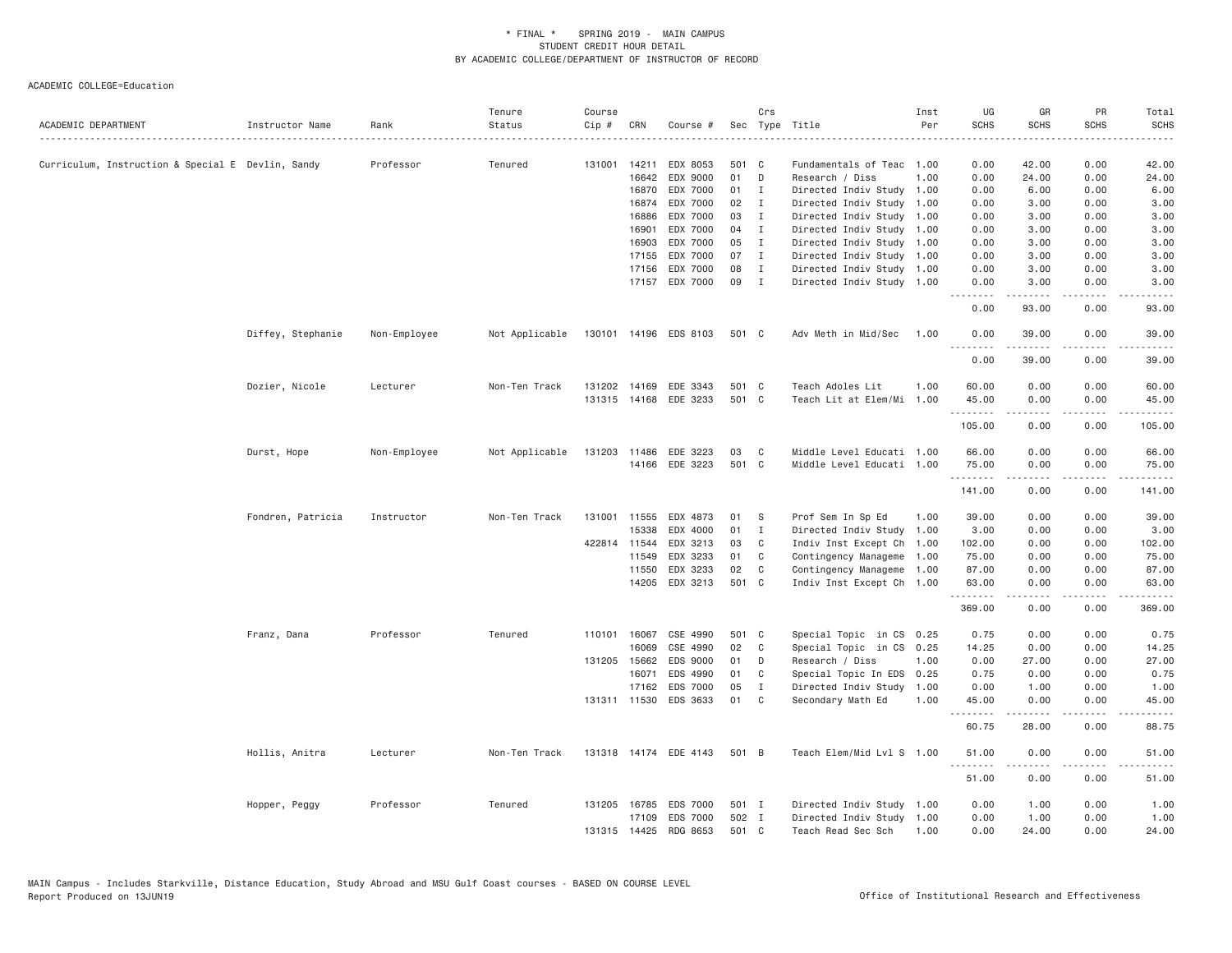| ACADEMIC DEPARTMENT                                   | Instructor Name   | Rank                              | Tenure<br>Status | Course<br>Cip # | CRN          | Course #              |           | Crs            | Sec Type Title            | Inst<br>Per | UG<br><b>SCHS</b> | GR<br>SCHS                                                                                                                                                       | PR<br><b>SCHS</b>                   | Total<br><b>SCHS</b>                                                                                                                                                                      |
|-------------------------------------------------------|-------------------|-----------------------------------|------------------|-----------------|--------------|-----------------------|-----------|----------------|---------------------------|-------------|-------------------|------------------------------------------------------------------------------------------------------------------------------------------------------------------|-------------------------------------|-------------------------------------------------------------------------------------------------------------------------------------------------------------------------------------------|
|                                                       |                   |                                   |                  |                 |              |                       |           |                |                           |             | <b></b>           | <u>.</u>                                                                                                                                                         |                                     |                                                                                                                                                                                           |
|                                                       |                   |                                   |                  |                 |              |                       |           |                |                           |             | 0.00              | 26.00                                                                                                                                                            | 0.00                                | 26.00                                                                                                                                                                                     |
| Curriculum, Instruction & Special E Javorsky, Kristin |                   | Assistant Professor Ten Track     |                  | 131202 16681    |              | EDE 9000              | 02        | D              | Research / Diss           | 1.00        | 0.00              | 1.00                                                                                                                                                             | 0.00                                | 1.00                                                                                                                                                                                      |
|                                                       |                   |                                   |                  |                 | 131315 13603 | RDG 3113              | 02        | C              | Early Literacy Instr 1.00 |             | 60.00             | 0.00                                                                                                                                                             | 0.00                                | 60.00                                                                                                                                                                                     |
|                                                       |                   |                                   |                  |                 |              | 13606 RDG 3123        | 02        | C.             | Early Lit Instruct I 1.00 |             | 60.00<br>.        | 0.00<br>$\mathcal{L}^{\mathcal{L}}\mathcal{L}^{\mathcal{L}}\mathcal{L}^{\mathcal{L}}\mathcal{L}^{\mathcal{L}}\mathcal{L}^{\mathcal{L}}\mathcal{L}^{\mathcal{L}}$ | 0.00<br>.                           | 60.00<br>$\frac{1}{2} \left( \frac{1}{2} \right) \left( \frac{1}{2} \right) \left( \frac{1}{2} \right) \left( \frac{1}{2} \right) \left( \frac{1}{2} \right) \left( \frac{1}{2} \right)$  |
|                                                       |                   |                                   |                  |                 |              |                       |           |                |                           |             | 120.00            | 1.00                                                                                                                                                             | 0.00                                | 121.00                                                                                                                                                                                    |
|                                                       | Jordan, Benjamin  | Lecturer                          | Non-Ten Track    |                 |              | 131205 11529 EDS 3411 | 01        | E              | Prac In Secondary Ed 1.00 |             | 30.00<br>.        | 0.00                                                                                                                                                             | 0.00<br>$- - -$                     | 30.00                                                                                                                                                                                     |
|                                                       |                   |                                   |                  |                 |              |                       |           |                |                           |             | 30.00             | 0.00                                                                                                                                                             | 0.00                                | 30.00                                                                                                                                                                                     |
|                                                       | Lee, Shana        | Non-Faculty                       | Not Applicable   |                 |              | 131316 11532 EDS 3653 | 01        | C              | Secondary Science Ed 1.00 |             | 24.00             | 0.00                                                                                                                                                             | 0.00                                | 24.00                                                                                                                                                                                     |
|                                                       |                   |                                   |                  |                 |              |                       |           |                |                           |             | .                 | .                                                                                                                                                                | .                                   | المستبدا                                                                                                                                                                                  |
|                                                       |                   |                                   |                  |                 |              |                       |           |                |                           |             | 24.00             | 0.00                                                                                                                                                             | 0.00                                | 24.00                                                                                                                                                                                     |
|                                                       | Lemley, Stephanie | Assistant Professor Ten Track     |                  |                 |              | 131202 16185 EDE 7000 | 03        | $\blacksquare$ | Directed Indiv Study 1.00 |             | 0.00              | 1.00                                                                                                                                                             | 0.00                                | 1.00                                                                                                                                                                                      |
|                                                       |                   |                                   |                  |                 | 16848        | EDE 9000              | 04        | D              | Research / Diss           | 1.00        | 0.00              | 6.00                                                                                                                                                             | 0.00                                | 6.00                                                                                                                                                                                      |
|                                                       |                   |                                   |                  |                 | 131305 13615 | RDG 4133              | 01        | B              | Integrat Literacy In 1.00 |             | 48.00             | 0.00                                                                                                                                                             | 0.00                                | 48.00                                                                                                                                                                                     |
|                                                       |                   |                                   |                  |                 |              | 13616 RDG 4133        | 02        | $\overline{B}$ | Integrat Literacy In 1.00 |             | 42.00<br>.        | 0.00<br><u>.</u>                                                                                                                                                 | 0.00<br>.                           | 42.00<br>.                                                                                                                                                                                |
|                                                       |                   |                                   |                  |                 |              |                       |           |                |                           |             | 90.00             | 7.00                                                                                                                                                             | 0.00                                | 97.00                                                                                                                                                                                     |
|                                                       | Lindsey, Gail     | Clinical Assist Pro Non-Ten Track |                  | 131202 11482    |              | EDE 3123              | 01        | C              | Early Childhood Ed        | 1.00        | 42.00             | 0.00                                                                                                                                                             | 0.00                                | 42.00                                                                                                                                                                                     |
|                                                       |                   |                                   |                  |                 | 11483        | EDE 3123              | 02        | C              | Early Childhood Ed        | 1.00        | 60.00             | 0.00                                                                                                                                                             | 0.00                                | 60.00                                                                                                                                                                                     |
|                                                       |                   |                                   |                  |                 | 11491        | EDE 3443              | 01        | C              | Creat Arts Elem /Mid      | 1.00        | 87.00             | 0.00                                                                                                                                                             | 0.00                                | 87.00                                                                                                                                                                                     |
|                                                       |                   |                                   |                  |                 |              | 131315 11487 EDE 3233 | $CO1$ C   |                | Teach Lit at Elem/Mi 1.00 |             | 57.00             | 0.00                                                                                                                                                             | 0.00                                | 57.00                                                                                                                                                                                     |
|                                                       |                   |                                   |                  |                 |              |                       |           |                |                           |             | .<br>246.00       | .<br>0.00                                                                                                                                                        | $\sim$ $\sim$ $\sim$ $\sim$<br>0.00 | .<br>246.00                                                                                                                                                                               |
|                                                       | Lowery, David     | Non-Employee                      | Not Applicable   |                 |              | 131305 14195 EDS 6673 | 501 C     |                | Language Arts Educ P 1.00 |             | 0.00<br>.         | 21.00<br>.                                                                                                                                                       | 0.00<br>.                           | 21.00<br>.                                                                                                                                                                                |
|                                                       |                   |                                   |                  |                 |              |                       |           |                |                           |             | 0.00              | 21.00                                                                                                                                                            | 0.00                                | 21.00                                                                                                                                                                                     |
|                                                       | Mattox, Kimberly  | Instructor                        | Non-Ten Track    |                 |              | 422814 11542 EDX 3213 | 01        | C              | Indiv Inst Except Ch 1.00 |             | 102.00            | 0.00                                                                                                                                                             | 0.00                                | 102.00                                                                                                                                                                                    |
|                                                       |                   |                                   |                  |                 | 11543        | EDX 3213              | 02        | C              | Indiv Inst Except Ch 1.00 |             | 87.00             | 0.00                                                                                                                                                             | 0.00                                | 87.00                                                                                                                                                                                     |
|                                                       |                   |                                   |                  |                 | 11545        | EDX 3213              | 04        | C              | Indiv Inst Except Ch 1.00 |             | 84.00             | 0.00                                                                                                                                                             | 0.00                                | 84.00                                                                                                                                                                                     |
|                                                       |                   |                                   |                  |                 |              | 11547 EDX 3213        | 06        | C              | Indiv Inst Except Ch 1.00 |             | 102.00            | 0.00                                                                                                                                                             | 0.00<br>.                           | 102.00                                                                                                                                                                                    |
|                                                       |                   |                                   |                  |                 |              |                       |           |                |                           |             | .<br>375.00       | 0.00                                                                                                                                                             | 0.00                                | <u>.</u><br>375.00                                                                                                                                                                        |
|                                                       | McDowell, Teresa  | Lecturer                          | Non-Ten Track    | 131315 12664    |              | LSK 1013              | 01        | C              | Effective Reading         | 1.00        | 105.00            | 0.00                                                                                                                                                             | 0.00                                | 105.00                                                                                                                                                                                    |
|                                                       |                   |                                   |                  |                 |              | 12665 LSK 1013        | 02        | C              | Effective Reading         | 1.00        | 99.00             | 0.00                                                                                                                                                             | 0.00                                | 99.00                                                                                                                                                                                     |
|                                                       |                   |                                   |                  |                 |              |                       |           |                |                           |             | .<br>204.00       | .<br>0.00                                                                                                                                                        | .<br>0.00                           | $\frac{1}{2} \left( \frac{1}{2} \right) \left( \frac{1}{2} \right) \left( \frac{1}{2} \right) \left( \frac{1}{2} \right) \left( \frac{1}{2} \right) \left( \frac{1}{2} \right)$<br>204.00 |
|                                                       |                   |                                   |                  |                 |              |                       |           |                |                           |             |                   |                                                                                                                                                                  |                                     |                                                                                                                                                                                           |
|                                                       | McGinnis, Brecken | Instructor                        | Non-Ten Track    |                 |              | 130604 11853 EPY 3253 | 03        | C <sub>1</sub> | Evaluating Learning       | 1.00        | 72.00             | 0.00                                                                                                                                                             | 0.00                                | 72.00                                                                                                                                                                                     |
|                                                       |                   |                                   |                  | 131001          | 11552        | EDX 4133              | $CO1$ $C$ |                | Mthds & Mtrls for Sc      | 1.00        | 72.00             | 0.00                                                                                                                                                             | 0.00                                | 72.00                                                                                                                                                                                     |
|                                                       |                   |                                   |                  |                 | 14210        | EDX 8013              | 501 C     |                | Fundamentals of Teac 1.00 |             | 0.00              | 48.00                                                                                                                                                            | 0.00                                | 48.00                                                                                                                                                                                     |
|                                                       |                   |                                   |                  |                 |              | 14212 EDX 8173        | 501 C     |                | Sp Ed In Reg Classrm 1.00 |             | 0.00              | 42.00                                                                                                                                                            | 0.00                                | 42.00                                                                                                                                                                                     |
|                                                       |                   |                                   |                  |                 |              | 14213 EDX 8173        | 502       | C              | Sp Ed In Reg Classrm 1.00 |             | 0.00              | 27,00                                                                                                                                                            | 0.00                                | 27.00                                                                                                                                                                                     |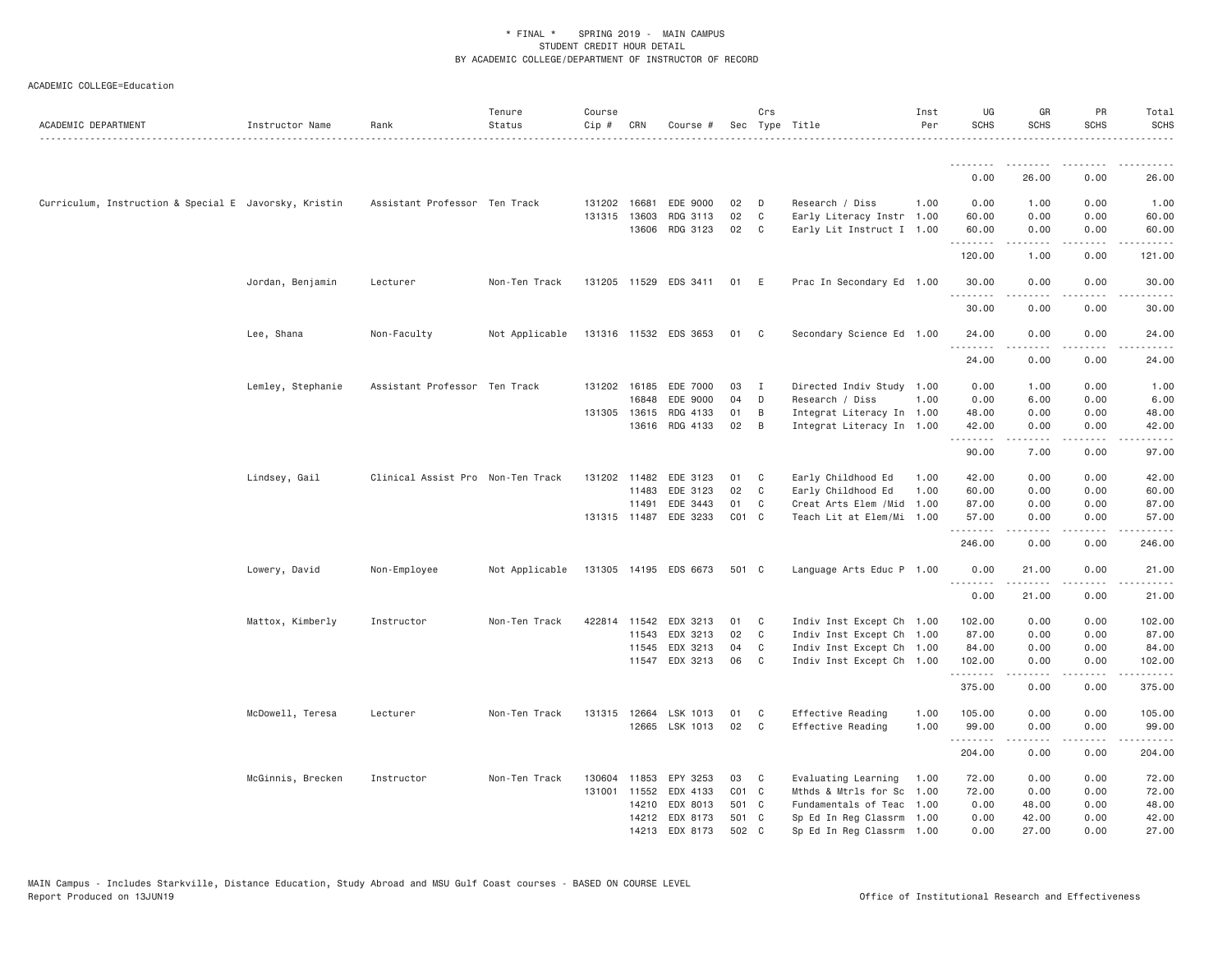| ACADEMIC DEPARTMENT                                    | Instructor Name                | Rank                                                  | Tenure<br>Status | Course<br>Cip # | CRN          | Course #              |       | Crs            | Sec Type Title            | Inst<br>Per | UG<br><b>SCHS</b>   | GR<br><b>SCHS</b>                                                                                                                                            | PR<br><b>SCHS</b>                   | Total<br><b>SCHS</b> |
|--------------------------------------------------------|--------------------------------|-------------------------------------------------------|------------------|-----------------|--------------|-----------------------|-------|----------------|---------------------------|-------------|---------------------|--------------------------------------------------------------------------------------------------------------------------------------------------------------|-------------------------------------|----------------------|
|                                                        |                                |                                                       |                  |                 |              |                       |       |                |                           |             |                     |                                                                                                                                                              |                                     |                      |
|                                                        |                                |                                                       |                  |                 |              |                       |       |                |                           |             | 144.00              | 117.00                                                                                                                                                       | 0.00                                | 261.00               |
| Curriculum, Instruction & Special E McKinney, Kimberly |                                | Non-Employee                                          | Not Applicable   |                 |              | 131205 14202 EDS 8623 | 502 C |                | Effective Instructio 1.00 |             | 0.00<br>.           | 39.00                                                                                                                                                        | 0.00                                | 39.00                |
|                                                        |                                |                                                       |                  |                 |              |                       |       |                |                           |             | 0.00                | 39.00                                                                                                                                                        | 0.00                                | 39.00                |
|                                                        | McMillen, Carrie               | Lecturer                                              | Non-Ten Track    |                 |              | 131203 11485 EDE 3223 | 02    | $\mathbf{C}$   | Middle Level Educati 1.00 |             | 75.00<br>.          | 0.00<br>.                                                                                                                                                    | 0.00<br>$\frac{1}{2}$               | 75.00<br>.           |
|                                                        |                                |                                                       |                  |                 |              |                       |       |                |                           |             | 75.00               | 0.00                                                                                                                                                         | 0.00                                | 75.00                |
|                                                        | Miller, Nicole                 | Assistant Professor Ten Track                         |                  |                 | 131202 16587 | EDE 7000              | 501 I |                | Directed Indiv Study 1.00 |             | 0.00                | 1.00                                                                                                                                                         | 0.00                                | 1.00                 |
|                                                        |                                |                                                       |                  |                 |              | 131203 11484 EDE 3223 | 01    | $\mathbf{C}$   | Middle Level Educati 1.00 |             | 78.00<br>. <b>.</b> | 0.00                                                                                                                                                         | 0.00                                | 78.00                |
|                                                        |                                |                                                       |                  |                 |              |                       |       |                |                           |             | 78.00               | 1.00                                                                                                                                                         | 0.00                                | 79.00                |
|                                                        | Moser, Kelly                   | Assistant Professor Ten Track                         |                  |                 |              | 160905 12062 FLS 1123 | 10    | C              | Spanish II                | 1.00        | 78.00<br>.          | 0.00<br>.                                                                                                                                                    | 0.00<br>$\sim$ $\sim$ $\sim$        | 78.00<br>المستبدا    |
|                                                        |                                |                                                       |                  |                 |              |                       |       |                |                           |             | 78.00               | 0.00                                                                                                                                                         | 0.00                                | 78.00                |
|                                                        | Mulkana, Angela                | Lecturer                                              | Non-Ten Track    | 131203          | 14418        | RDG 3413              | 501 C |                | Middle Lvl Lit I          | 1.00        | 78.00               | 0.00                                                                                                                                                         | 0.00                                | 78.00                |
|                                                        |                                |                                                       |                  |                 | 14420        | RDG 3423              | 501 C |                | Middle Lvl Lit II         | 1.00        | 78.00               | 0.00                                                                                                                                                         | 0.00                                | 78.00                |
|                                                        |                                |                                                       |                  |                 | 14521        | RDG 8123              | 501 C |                | Sup MidSch Lit Learn 1.00 |             | 0.00<br>.           | 36.00<br>.                                                                                                                                                   | 0.00<br>.                           | 36.00<br>.           |
|                                                        |                                |                                                       |                  |                 |              |                       |       |                |                           |             | 156.00              | 36.00                                                                                                                                                        | 0.00                                | 192.00               |
|                                                        |                                | Nguyen, Ha Thi Viet Grad Research Assis Non-Ten Track |                  |                 |              | 131315 14414 RDG 3113 | 501 C |                | Early Literacy Instr 1.00 |             | 72.00               | 0.00                                                                                                                                                         | 0.00                                | 72.00                |
|                                                        |                                |                                                       |                  |                 |              | 14416 RDG 3123        | 501 C |                | Early Lit Instruct I 1.00 |             | 72.00<br>.          | 0.00                                                                                                                                                         | 0.00<br>$\sim$ $\sim$ $\sim$ $\sim$ | 72.00                |
|                                                        |                                |                                                       |                  |                 |              |                       |       |                |                           |             | 144.00              | 0.00                                                                                                                                                         | 0.00                                | 144.00               |
|                                                        | Parker, Sarah                  | Instructor                                            | Non-Ten Track    |                 | 131311 11493 | EDE 3523              | 01    | C              | Found EL/ML Math Edu 1.00 |             | 81.00               | 0.00                                                                                                                                                         | 0.00                                | 81.00                |
|                                                        |                                |                                                       |                  |                 | 11494        | EDE 3523              | 02    | C <sub>1</sub> | Found EL/ML Math Edu 1.00 |             | 75.00               | 0.00                                                                                                                                                         | 0.00                                | 75.00                |
|                                                        |                                |                                                       |                  |                 | 11495        | EDE 3523              | 03    | C              | Found EL/ML Math Edu 1.00 |             | 66.00               | 0.00                                                                                                                                                         | 0.00                                | 66.00                |
|                                                        |                                |                                                       |                  |                 | 14173        | EDE 4123              | 501 B |                | Teach Elem/Mid Level 1.00 |             | 60.00<br>.          | 0.00<br>.                                                                                                                                                    | 0.00<br>.                           | 60.00<br>.           |
|                                                        |                                |                                                       |                  |                 |              |                       |       |                |                           |             | 282.00              | 0.00                                                                                                                                                         | 0.00                                | 282.00               |
|                                                        | Pate, Laura                    | Instructor                                            | Non-Ten Track    |                 | 130301 12673 | LSK 1033              | 02    | C              | Fund of Achievement       | 1.00        | 63.00               | 0.00                                                                                                                                                         | 0.00                                | 63.00                |
|                                                        |                                |                                                       |                  |                 | 12674        | LSK 1033              | 03    | C              | Fund of Achievement       | 1.00        | 99.00               | 0.00                                                                                                                                                         | 0.00                                | 99.00                |
|                                                        |                                |                                                       |                  |                 | 12675        | LSK 1033              | 04    | C              | Fund of Achievement       | 1.00        | 99.00               | 0.00                                                                                                                                                         | 0.00                                | 99.00                |
|                                                        |                                |                                                       |                  |                 |              | 12677 LSK 1131        | 01    | C              | Fund of Success           | 1.00        | 6.00                | 0.00                                                                                                                                                         | 0.00                                | 6.00                 |
|                                                        |                                |                                                       |                  |                 |              | 231301 11671 EN 1113  | 64    | C              | En Composition II         | 1.00        | 69.00<br>.          | 0.00                                                                                                                                                         | 0.00<br>$\sim$ $\sim$ $\sim$ $\sim$ | 69.00                |
|                                                        |                                |                                                       |                  |                 |              |                       |       |                |                           |             | 336.00              | 0.00                                                                                                                                                         | 0.00                                | 336.00               |
|                                                        | Roberts, Emily                 | Non-Employee                                          | Not Applicable   |                 |              | 131315 12672 LSK 1023 | 07    | C.             | Col Read/Study Skill 1.00 |             | 165.00<br>.         | 0.00<br>$\frac{1}{2} \left( \frac{1}{2} \right) \left( \frac{1}{2} \right) \left( \frac{1}{2} \right) \left( \frac{1}{2} \right) \left( \frac{1}{2} \right)$ | 0.00<br>.                           | 165.00<br>.          |
|                                                        |                                |                                                       |                  |                 |              |                       |       |                |                           |             | 165.00              | 0.00                                                                                                                                                         | 0.00                                | 165.00               |
|                                                        | Robichaux-Davis, Reb Professor |                                                       | Tenured          |                 | 131311 11498 | EDE 4123              | 01    | B              | Teach Elem/Mid Level 1.00 |             | 48.00               | 0.00                                                                                                                                                         | 0.00                                | 48.00                |
|                                                        |                                |                                                       |                  |                 | 11499        | EDE 4123              | 02    | B              | Teach Elem/Mid Level 1.00 |             | 42.00               | 0.00                                                                                                                                                         | 0.00                                | 42.00                |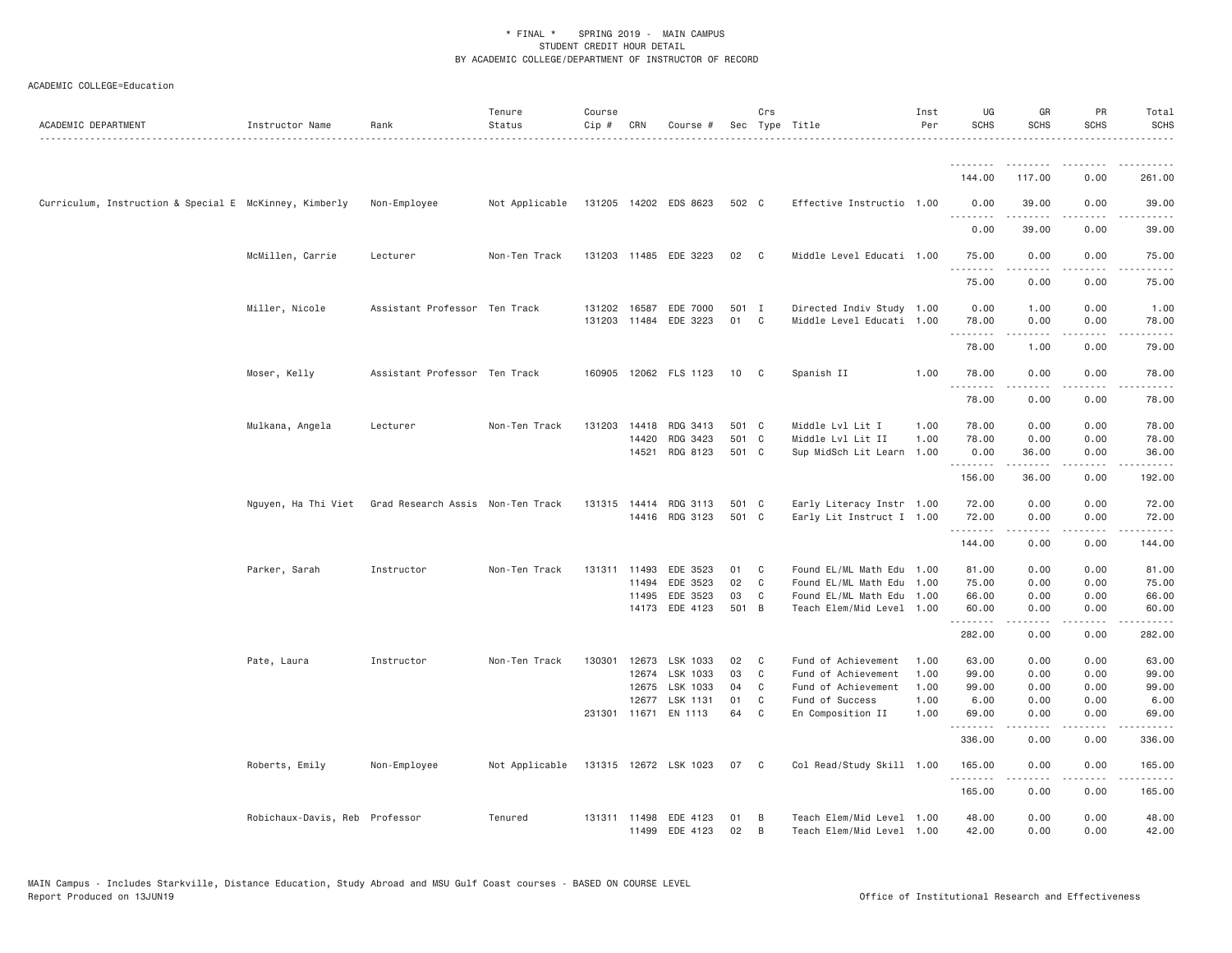| ACADEMIC DEPARTMENT                                   | Instructor Name                 | Rank         | Tenure<br>Status | Course<br>Cip # | CRN          | Course #              |       | Crs          | Sec Type Title            | Inst<br>Per | UG<br><b>SCHS</b> | GR<br><b>SCHS</b> | PR<br><b>SCHS</b> | Total<br><b>SCHS</b> |
|-------------------------------------------------------|---------------------------------|--------------|------------------|-----------------|--------------|-----------------------|-------|--------------|---------------------------|-------------|-------------------|-------------------|-------------------|----------------------|
|                                                       |                                 |              |                  |                 |              |                       |       |              |                           |             | .                 |                   |                   |                      |
|                                                       |                                 |              |                  |                 |              |                       |       |              |                           |             | 90.00             | 0.00              | 0.00              | 90.00                |
| Curriculum, Instruction & Special E Sanders, Jennifer |                                 | Lecturer     | Non-Ten Track    | 131305          | 14422        | RDG 4133              | 501 B |              | Integrat Literacy In 1.00 |             | 51.00             | 0.00              | 0.00              | 51.00                |
|                                                       |                                 |              |                  | 131316          |              | 14172 EDE 4113        | 501 B |              | Teach Elem/Mid Level 1.00 |             | 57.00<br>.        | 0.00<br>.         | 0.00<br>.         | 57.00<br>.           |
|                                                       |                                 |              |                  |                 |              |                       |       |              |                           |             | 108.00            | 0.00              | 0.00              | 108.00               |
|                                                       | Shea, Donna                     | Non-Faculty  | Not Applicable   | 131001 11556    |              | EDX 4886              | 01    | - F          | Teach Internship in       | 1.00        | 78.00             | 0.00              | 0.00              | 78.00                |
|                                                       |                                 |              |                  |                 | 11557        | EDX 4896              | 01    | - F          | Teach Internship in       | 1.00        | 78.00             | 0.00              | 0.00              | 78.00                |
|                                                       |                                 |              |                  |                 | 14203        | EDS 8886              | 501 H |              | Dimensions of Learni 1.00 |             | 0.00              | 42.00             | 0.00              | 42.00                |
|                                                       |                                 |              |                  |                 | 14204        | EDS 8896              | 501 H |              | Dimensions of Learni 1.00 |             | 0.00              | 96.00             | 0.00              | 96.00                |
|                                                       |                                 |              |                  |                 | 14214        | EDX 8243              | 501 H |              | MATX Internship II        | 1.00        | 0.00              | 36.00             | 0.00              | 36.00                |
|                                                       |                                 |              |                  | 131202 11504    |              | EDE 4886              | 01    | E            | Elem.Mid Lvl Interns 1.00 |             | 204.00            | 0.00              | 0.00              | 204.00               |
|                                                       |                                 |              |                  |                 | 11505        | EDE 4896              | 01    | E            | Elem/Mid Levl Intern 1.00 |             | 204.00            | 0.00              | 0.00              | 204.00               |
|                                                       |                                 |              |                  |                 | 14176        | EDE 4886              | 501 E |              | Elem.Mid Lvl Interns 1.00 |             | 186.00            | 0.00              | 0.00              | 186.00               |
|                                                       |                                 |              |                  |                 | 14177        | EDE 4896              | 501 E |              | Elem/Mid Levl Intern 1.00 |             | 186.00            | 0.00              | 0.00              | 186.00               |
|                                                       |                                 |              |                  |                 | 131203 14179 | EDE 8143              | 501 H |              | Middle Level Intersh 1.00 |             | 0.00              | 6.00              | 0.00              | 6.00                 |
|                                                       |                                 |              |                  |                 | 14197        | EDS 8243              | 501 C |              | Adv. Plan Manage Lea      | 1.00        | 0.00              | 30.00             | 0.00              | 30.00                |
|                                                       |                                 |              |                  |                 | 131205 11536 | EDS 4886              | 01 F  |              | Teach Intern in Sec       | 1.00        | 222.00            | 0.00              | 0.00              | 222.00               |
|                                                       |                                 |              |                  |                 | 11537        | EDS 4896              | 01 F  |              | Teach Intern in Sec       | 1.00        | 222.00            | 0.00              | 0.00              | 222.00               |
|                                                       |                                 |              |                  |                 | 14190        | EDS 4886              | 501 F |              | Teach Intern in Sec       | 1.00        | 24.00             | 0.00              | 0.00              | 24.00                |
|                                                       |                                 |              |                  |                 | 14191        | EDS 4896              | 501 F |              | Teach Intern in Sec       | 1.00        | 24.00             | 0.00              | 0.00              | 24.00                |
|                                                       |                                 |              |                  |                 | 131312 13117 | MUE 4886              | 01 F  |              | Stu Teach Music Ed        | 0.50        | 24.00             | 0.00              | 0.00              | 24.00                |
|                                                       |                                 |              |                  |                 | 13118        | MUE 4896              | 01 F  |              | Stu Teach Music Ed        | 0.50        | 24.00             | 0.00              | 0.00              | 24.00                |
|                                                       |                                 |              |                  |                 | 131314 13169 | PE 4886               | 01 F  |              | Teach Intern in PE        | 1.00        | 12.00             | 0.00              | 0.00              | 12.00                |
|                                                       |                                 |              |                  |                 | 13170        | PE 4896               | 01 F  |              | Teach Intern in PE        | 1.00        | 12.00             | 0.00              | 0.00              | 12.00                |
|                                                       |                                 |              |                  |                 | 14399        | PE 4886               | 501 F |              | Teach Intern in PE        | 1.00        | 6.00              | 0.00              | 0.00              | 6.00                 |
|                                                       |                                 |              |                  |                 | 14400        | PE 4896               | 501 F |              | Teach Intern in PE        | 1.00        | 6.00<br>.         | 0.00<br>------    | 0.00<br>.         | 6.00<br>.            |
|                                                       |                                 |              |                  |                 |              |                       |       |              |                           |             | 1512.00           | 210.00            | 0.00              | 1722.00              |
|                                                       | Smith, Kimberly                 | Instructor   | Non-Ten Track    | 131203          | 13608        | RDG 3413              | 01    | C            | Middle Lvl Lit I          | 1.00        | 75.00             | 0.00              | 0.00              | 75.00                |
|                                                       |                                 |              |                  |                 | 13609        | RDG 3413              | 02    | C            | Middle Lvl Lit I          | 1.00        | 69.00             | 0.00              | 0.00              | 69.00                |
|                                                       |                                 |              |                  |                 | 13610        | RDG 3413              | 03    | C.           | Middle Lvl Lit I          | 1.00        | 78.00             | 0.00              | 0.00              | 78.00                |
|                                                       |                                 |              |                  |                 | 13613        | RDG 3423              | 03    | C            | Middle Lvl Lit II         | 1.00        | 75.00             | 0.00              | 0.00              | 75.00                |
|                                                       |                                 |              |                  |                 | 131311 14171 | EDE 3523              | 501 C |              | Found EL/ML Math Edu 1.00 |             | 78.00<br>.        | 0.00              | 0.00              | 78.00<br>.           |
|                                                       |                                 |              |                  |                 |              |                       |       |              |                           |             | 375.00            | 0.00              | 0.00              | 375.00               |
|                                                       | Stevenson, Charles              | Non-Employee | Not Applicable   |                 |              | 131205 14200 EDS 8613 | 501 C |              | Mdle & Sec Sch Curr       | 1.00        | 0.00<br>.         | 36.00<br>.        | 0.00<br>.         | 36.00<br>.           |
|                                                       |                                 |              |                  |                 |              |                       |       |              |                           |             | 0.00              | 36.00             | 0.00              | 36.00                |
|                                                       | Vollenweider, Jennif Instructor |              | Non-Ten Track    | 131319          | 16465        | TKI 4000              | 05    | $\mathbf{I}$ | Directed Indiv Study 1.00 |             | 3.00              | 0.00              | 0.00              | 3.00                 |
|                                                       |                                 |              |                  |                 | 16519        | TKI 4000              | 06    | $\mathbf{I}$ | Directed Indiv Study 1.00 |             | 3.00              | 0.00              | 0.00              | 3.00                 |
|                                                       |                                 |              |                  | 150612 13781    |              | TKI 3243              | 01    | $\mathbf{C}$ | Industrial Metrology 1.00 |             | 75.00             | 0.00              | 0.00              | 75.00                |
|                                                       |                                 |              |                  |                 | 13783        | TKI 3363              | 01    | B            | Motion & Time Study       | 1.00        | 75.00             | 0.00              | 0.00              | 75.00                |
|                                                       |                                 |              |                  |                 | 14800        | TKI 1203              | 501 C |              | Industrial Communica 1.00 |             | 63.00             | 0.00              | 0.00              | 63.00                |
|                                                       |                                 |              |                  |                 | 16217        | TKI 3243              | 02 C  |              | Industrial Metrology 1.00 |             | 75.00             | 0.00              | 0.00              | 75.00                |
|                                                       |                                 |              |                  |                 | 16299        | TKI 3363              | 02    | B            | Motion & Time Study       | 1.00        | 75.00             | 0.00              | 0.00              | 75.00                |
|                                                       |                                 |              |                  | 150613          | 13786        | TKI 3813              | 01    | $\mathbf{C}$ | Writing for Industry 1.00 |             | 72.00             | 0.00              | 0.00              | 72.00                |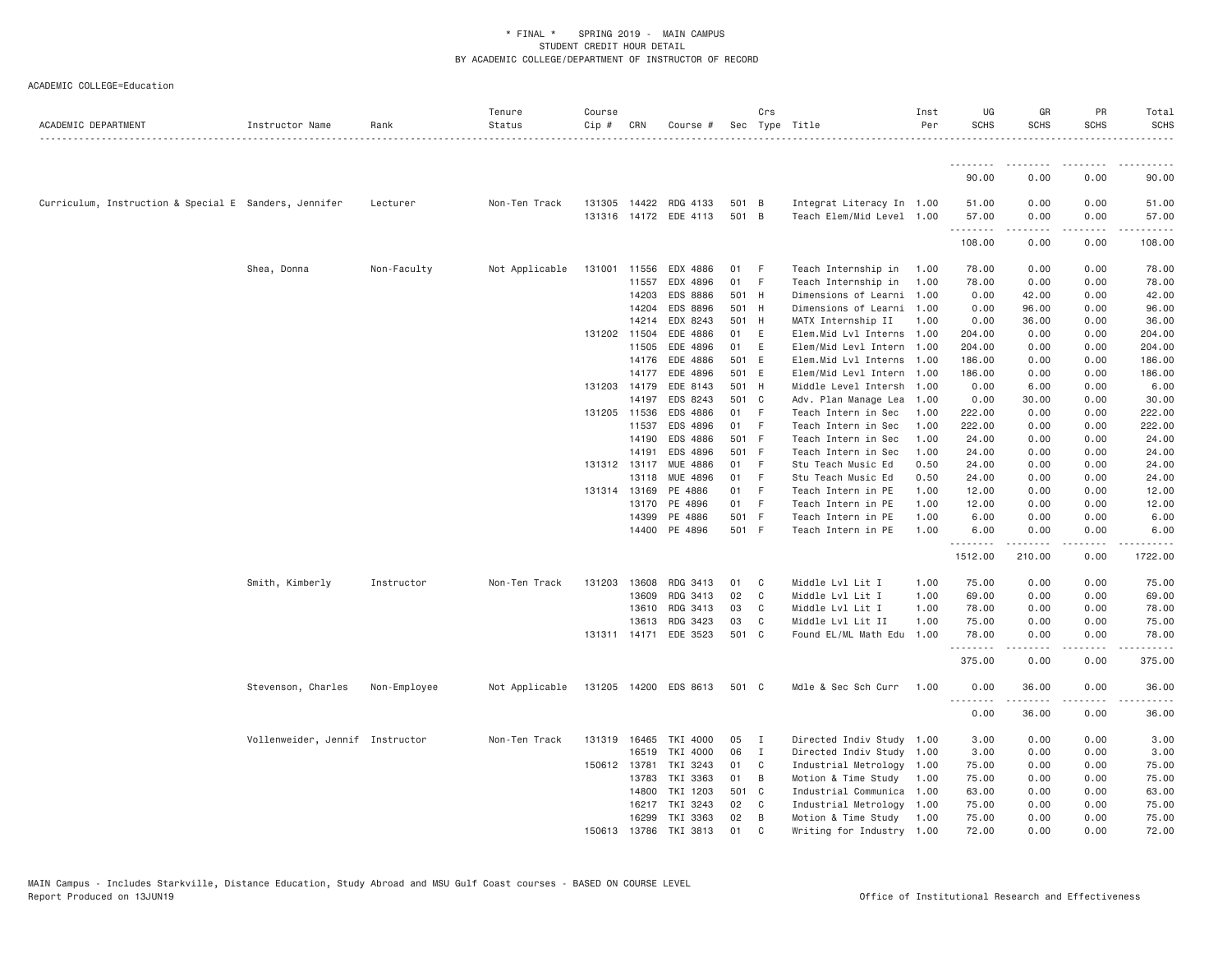| ACADEMIC DEPARTMENT                                                         | Instructor Name | Rank                          | Tenure<br>Status | Course<br>$Cip$ # | CRN          | Course #       |       | Crs            | Sec Type Title            | Inst<br>Per | UG<br><b>SCHS</b>   | GR<br><b>SCHS</b> | PR<br><b>SCHS</b> | Total<br><b>SCHS</b>                    |
|-----------------------------------------------------------------------------|-----------------|-------------------------------|------------------|-------------------|--------------|----------------|-------|----------------|---------------------------|-------------|---------------------|-------------------|-------------------|-----------------------------------------|
|                                                                             |                 |                               |                  |                   |              |                |       |                |                           |             |                     |                   |                   | .                                       |
|                                                                             |                 |                               |                  |                   |              |                |       |                |                           |             | 441.00              | 0.00              | 0.00              | 441.00                                  |
| Curriculum, Instruction & Special E Walker, Ryan                            |                 | Associate Professor Ten Track |                  |                   | 131205 11534 | EDS 4873       | 01    | $\mathbf{C}$   | Managing Secondary C 1.00 |             | 84.00               | 0.00              | 0.00              | 84.00                                   |
|                                                                             |                 |                               |                  |                   | 11538        | EDS 8663       | 01    | C <sub>c</sub> | Improving Instructio 1.00 |             | 0.00                | 24.00             | 0.00              | 24.00                                   |
|                                                                             |                 |                               |                  |                   | 16122        | EDS 9000       | 02    | - D            | Research / Diss           | 1.00        | 0.00                | 29.00             | 0.00              | 29.00                                   |
|                                                                             |                 |                               |                  |                   | 17110        | EDS 7000       | 503 I |                | Directed Indiv Study 1.00 |             | 0.00                | 3.00              | 0.00              | 3.00                                    |
|                                                                             |                 |                               |                  |                   | 17111        | EDS 7000       | 504 I |                | Directed Indiv Study 1.00 |             | 0.00                | 3.00              | 0.00              | 3.00                                    |
|                                                                             |                 |                               |                  |                   |              | 17199 EDS 7000 | 505 I |                | Directed Indiv Study 1.00 |             | 0.00                | 3.00              | 0.00              | 3.00                                    |
|                                                                             |                 |                               |                  |                   |              |                |       |                |                           |             | --------<br>84.00   | 62.00             | $\cdots$<br>0.00  | 146.00                                  |
|                                                                             | Wiley, Holly    | Instructor                    | Non-Ten Track    | 131307            | 13168        | PE 4883        | 01    | C <sub>c</sub> | School Health Ed          | 1.00        | 27.00               | 0.00              | 0.00              | 27.00                                   |
|                                                                             |                 |                               |                  |                   |              | 13171 PE 6883  | 01    | $\mathbf{C}$   | School Health Educ        | 1.00        | 0.00                | 9.00              | 0.00              | 9.00                                    |
|                                                                             |                 |                               |                  | 260908            |              | 14714 EP 4183  | 02    | C <sub>1</sub> | Exercise & Weight Co      | 1.00        | 156.00              | 0.00              | 0.00              | 156.00                                  |
|                                                                             |                 |                               |                  | 310501            |              | 13163 PE 3153  | 01    | $\mathbf{C}$   | Methods of Elem PE        | 1,00        | 84.00               | 0.00              | 0.00              | 84.00                                   |
|                                                                             |                 |                               |                  |                   |              | 14729 KI 2023  | 02    | $\mathbf{C}$   | Found of Health Educ 1.00 |             | 177.00              | 0.00              | 0.00              | 177.00                                  |
|                                                                             |                 |                               |                  |                   |              |                |       |                |                           |             | .<br>444.00         | 9.00              | $\cdots$<br>0.00  | <u>.</u><br>453.00                      |
|                                                                             | Yuan, Ruiping   | Instructor                    | Non-Ten Track    | 131202            | 14165        | EDE 3123       | 501 C |                | Early Childhood Ed        | 1.00        | 75.00               | 0.00              | 0.00              | 75.00                                   |
|                                                                             |                 |                               |                  |                   | 14695        | EDE 2521       | 01    | $\mathbf{C}$   | Intro to Elem Ed          | 1.00        | 22.00               | 0.00              | 0.00              | 22.00                                   |
|                                                                             |                 |                               |                  |                   | 14696        | EDE 2521       | 02    | $\mathbf{C}$   | Intro to Elem Ed          | 1.00        | 17.00               | 0.00              | 0.00              | 17.00                                   |
|                                                                             |                 |                               |                  |                   | 15379        | EDE 2521       | 501 C |                | Intro to Elem Ed          | 1.00        | 27.00               | 0.00              | 0.00              | 27.00                                   |
|                                                                             |                 |                               |                  |                   | 131315 13602 | RDG 3113       | 01    | $\mathbf{C}$   | Early Literacy Instr      | 1.00        | 42.00               | 0.00              | 0.00              | 42.00                                   |
|                                                                             |                 |                               |                  |                   | 13605        | RDG 3123       | 01    | C <sub>c</sub> | Early Lit Instruct I 1.00 |             | 42.00               | 0.00              | 0.00              | 42.00                                   |
|                                                                             |                 |                               |                  |                   |              |                |       |                |                           |             | 225.00              | 0.00              | $- - - -$<br>0.00 | 225.00                                  |
| ------------------------------------                                        |                 |                               |                  |                   |              |                |       |                |                           |             | ========            | ========          | ========          | $=$ ==========                          |
| Curriculum, Instruction & Special E<br>------------------------------------ |                 |                               |                  |                   |              |                |       |                |                           |             | 7557.75<br>======== | 765.00            | 0.00              | 8322.75<br>accordio concerto concertore |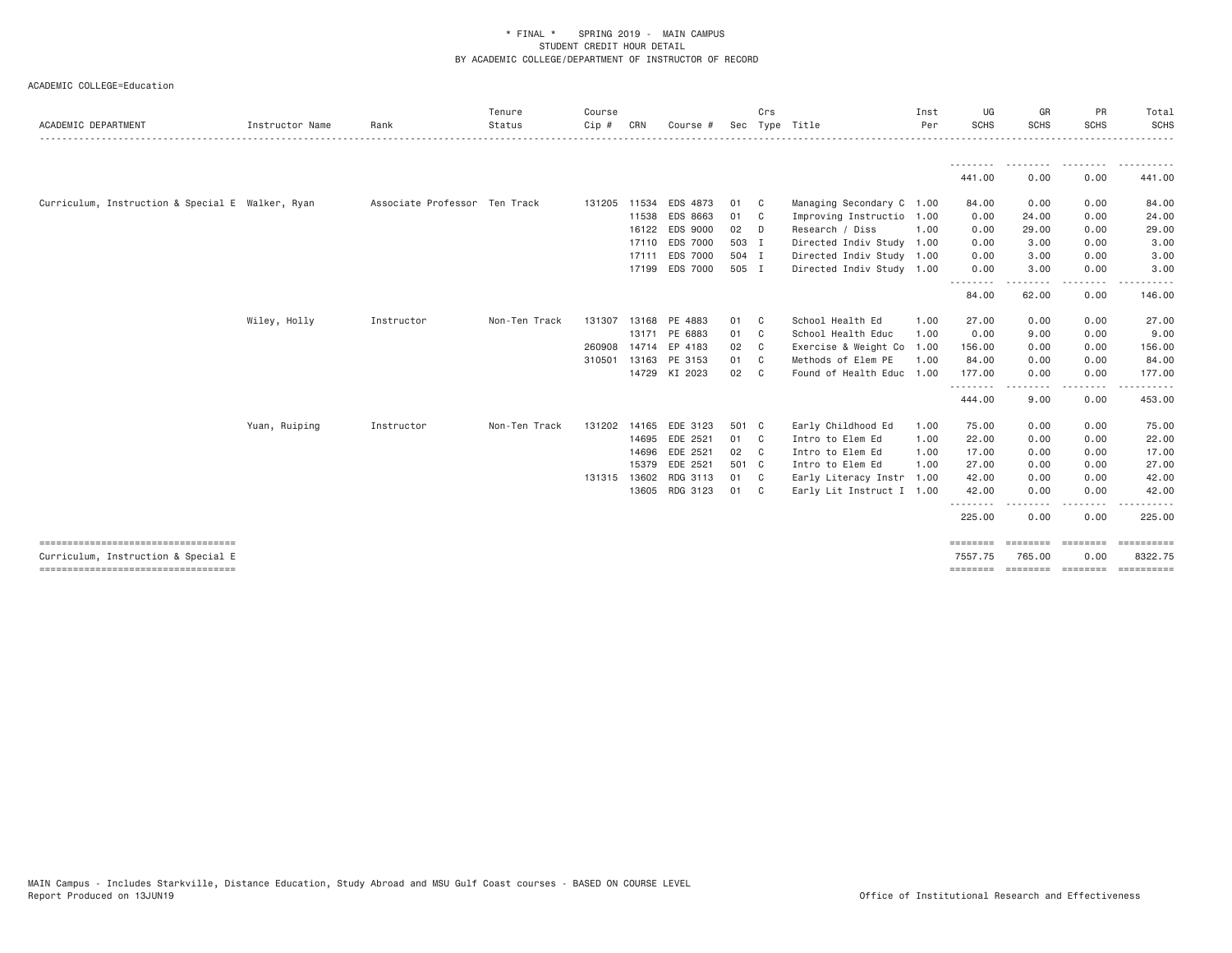| ACADEMIC DEPARTMENT    | Instructor Name                  | Rank                              | Tenure<br>Status | Course<br>Cip # | CRN                   | Course #                         |                | Crs          | Sec Type Title                                         | Inst<br>Per  | UG<br><b>SCHS</b>   | GR<br><b>SCHS</b> | PR<br><b>SCHS</b>   | Total<br><b>SCHS</b>                                                                                                                                                                      |
|------------------------|----------------------------------|-----------------------------------|------------------|-----------------|-----------------------|----------------------------------|----------------|--------------|--------------------------------------------------------|--------------|---------------------|-------------------|---------------------|-------------------------------------------------------------------------------------------------------------------------------------------------------------------------------------------|
| Educational Leadership | Armstrong, Christoph Non-Faculty |                                   | Not Applicable   |                 |                       | 130407 14054 CCL 8143            | 502 C          |              | Program Planning and 1.00                              |              | 0.00<br><u>.</u>    | 18.00<br>.        | 0.00<br>.           | 18.00<br>.                                                                                                                                                                                |
|                        |                                  |                                   |                  |                 |                       |                                  |                |              |                                                        |              | 0.00                | 18.00             | 0.00                | 18.00                                                                                                                                                                                     |
|                        | Baham, Jeremy                    | Non-Faculty                       | Not Applicable   |                 | 130406 12404          | HED 8113                         | 01             | C            | Admin Ldrship in SA                                    | 1.00         | 0.00                | 33.00             | 0.00                | 33.00                                                                                                                                                                                     |
|                        |                                  |                                   |                  |                 | 300000 14446<br>14450 | TKT 4423<br>TKT 6423             | 501 C<br>501 C |              | History of Veterans'<br>History of Veterans'           | 1.00<br>1.00 | 15.00<br>0.00       | 0.00<br>12.00     | 0.00<br>0.00        | 15.00<br>12.00                                                                                                                                                                            |
|                        |                                  |                                   |                  |                 |                       |                                  |                |              |                                                        |              | <u>.</u><br>15.00   | 45.00             | 0.00                | 60.00                                                                                                                                                                                     |
|                        | Blendinger, Jack                 | Professor                         | Tenured          |                 |                       | 131315 14819 LSK 2990            | 01             | C            | Special Topic In LSK 1.00                              |              | 6.00                | 0.00              | 0.00                | 6.00                                                                                                                                                                                      |
|                        |                                  |                                   |                  |                 |                       | 14910 LSK 2990                   | 02             | C            | Special Topic In LSK 1.00                              |              | 6.00<br><u>.</u>    | 0.00<br>.         | 0.00<br>.           | 6.00<br>المتماما                                                                                                                                                                          |
|                        |                                  |                                   |                  |                 |                       |                                  |                |              |                                                        |              | 12.00               | 0.00              | 0.00                | 12.00                                                                                                                                                                                     |
|                        | Campbell, Annika                 | Non-Faculty                       | Not Applicable   | 309999          |                       | 14503 ISE 4200<br>14504 ISE 4200 | 802 A<br>803 A |              | Intl Student Exchang 1.00<br>Intl Student Exchang 1.00 |              | 156.00<br>45.00     | 0.00<br>0.00      | 0.00<br>0.00        | 156,00<br>45.00                                                                                                                                                                           |
|                        |                                  |                                   |                  |                 |                       |                                  |                |              |                                                        |              | .<br>201.00         | <u>.</u><br>0.00  | .<br>0.00           | $\frac{1}{2} \left( \frac{1}{2} \right) \left( \frac{1}{2} \right) \left( \frac{1}{2} \right) \left( \frac{1}{2} \right) \left( \frac{1}{2} \right) \left( \frac{1}{2} \right)$<br>201.00 |
|                        | Campbell, David                  | Non-Employee                      | Not Applicable   |                 |                       | 130407 15809 CCL 8193            | 501 S          |              | Sem Comm Coll Lead                                     | 1.00         | 0.00<br>.           | 9.00<br>.         | 0.00<br>$- - - -$   | 9.00<br>-----                                                                                                                                                                             |
|                        |                                  |                                   |                  |                 |                       |                                  |                |              |                                                        |              | 0.00                | 9.00              | 0.00                | 9.00                                                                                                                                                                                      |
|                        | Coats, Linda                     | Professor                         | Tenured          |                 |                       | 130401 16199 EDA 9000            | 02             | D            | Research / Diss                                        | 1,00         | 0.00                | 9.00              | 0.00                | 9.00                                                                                                                                                                                      |
|                        |                                  |                                   |                  | 130407          | 14050                 | CCL 8113                         | 501 C          |              | Comm Col Hist/Philos 1.00                              |              | 0.00                | 51.00             | 0.00                | 51.00                                                                                                                                                                                     |
|                        |                                  |                                   |                  |                 | 14051                 | CCL 8133                         | 501 C          |              | Lead Theory Pract in 1.00                              |              | 0.00                | 57.00             | 0.00                | 57.00                                                                                                                                                                                     |
|                        |                                  |                                   |                  |                 | 14052                 | CCL 8133                         | 502 C          |              | Lead Theory Pract in 1.00                              |              | 0.00                | 48.00             | 0.00                | 48.00                                                                                                                                                                                     |
|                        |                                  |                                   |                  |                 | 14058                 | CCL 9000                         | 502 D          |              | Diss./Dissertation R 1.00                              |              | 0.00<br>.           | 6.00<br>.         | 0.00<br>.           | 6.00<br>$\frac{1}{2} \left( \frac{1}{2} \right) \left( \frac{1}{2} \right) \left( \frac{1}{2} \right) \left( \frac{1}{2} \right) \left( \frac{1}{2} \right)$                              |
|                        |                                  |                                   |                  |                 |                       |                                  |                |              |                                                        |              | 0.00                | 171.00            | 0.00                | 171.00                                                                                                                                                                                    |
|                        | Cutts, Qiana                     | Assistant Professor Ten Track     |                  | 130101          | 11523                 | EDF 4243                         | $CO1$ $C$      |              | Plan for Diverse Lea 1.00                              |              | 63.00               | 0.00              | 0.00                | 63.00                                                                                                                                                                                     |
|                        |                                  |                                   |                  | 130601          | 14183                 | EDF 8553                         | 501 C          |              | Research in the Clas 1.00                              |              | 0.00                | 30.00             | 0.00                | 30.00                                                                                                                                                                                     |
|                        |                                  |                                   |                  |                 |                       | 231302 11515 EDF 3413            | 02             | B            | Writing For Thinking 1.00                              |              | 78.00<br>.          | 0.00<br>.         | 0.00<br>.           | 78.00<br>$\frac{1}{2} \left( \frac{1}{2} \right) \left( \frac{1}{2} \right) \left( \frac{1}{2} \right) \left( \frac{1}{2} \right) \left( \frac{1}{2} \right) \left( \frac{1}{2} \right)$  |
|                        |                                  |                                   |                  |                 |                       |                                  |                |              |                                                        |              | 141.00              | 30.00             | 0.00                | 171.00                                                                                                                                                                                    |
|                        | Derby, Christy                   | Lecturer                          | Non-Ten Track    | 130901          | 11509                 | EDF 3333                         | 01             | C            | Social Foundation Ed 1.00                              |              | 87.00               | 0.00              | 0.00                | 87.00                                                                                                                                                                                     |
|                        |                                  |                                   |                  |                 | 11510                 | EDF 3333                         | 02             | $\mathsf{C}$ | Social Foundation Ed 1.00                              |              | 90.00               | 0.00              | 0.00                | 90.00                                                                                                                                                                                     |
|                        |                                  |                                   |                  |                 |                       | 11512 EDF 3333                   | 04             | C            | Social Foundation Ed 1.00                              |              | 90.00               | 0.00              | 0.00                | 90.00                                                                                                                                                                                     |
|                        |                                  |                                   |                  |                 |                       | 11513 EDF 3333                   | 05             | C            | Social Foundation Ed 1.00                              |              | 87.00<br>. <b>.</b> | 0.00<br>.         | 0.00<br>.           | 87.00<br>.                                                                                                                                                                                |
|                        |                                  |                                   |                  |                 |                       |                                  |                |              |                                                        |              | 354.00              | 0.00              | 0.00                | 354.00                                                                                                                                                                                    |
|                        | Duren, Asia                      | Grad Service Assist Non-Ten Track |                  |                 |                       | 131101 11052 COE 1323            | 02             | $\mathbf{C}$ | Career Planning                                        | 0.75         | 45.00<br>.          | 0.00<br>.         | 0.00<br>.           | 45.00<br>.                                                                                                                                                                                |
|                        |                                  |                                   |                  |                 |                       |                                  |                |              |                                                        |              | 45.00               | 0.00              | 0.00                | 45.00                                                                                                                                                                                     |
|                        | Farmer, Angela                   | Clinical Assist Pro Non-Ten Track |                  | 240101          | 14822                 | HON 2081                         | H01 S          |              | Honors Forum III                                       | 1.00         | 7.00                | 0.00              | 0.00                | 7.00                                                                                                                                                                                      |
|                        |                                  |                                   |                  |                 |                       | 301801 14823 HON 3163            | H01 C          |              | Honors Sem Natural S 1.00                              |              | 51.00<br>.          | 0.00<br>.         | 0.00<br>$- - - - -$ | 51.00<br><u>.</u>                                                                                                                                                                         |
|                        |                                  |                                   |                  |                 |                       |                                  |                |              |                                                        |              | 58.00               | 0.00              | 0.00                | 58.00                                                                                                                                                                                     |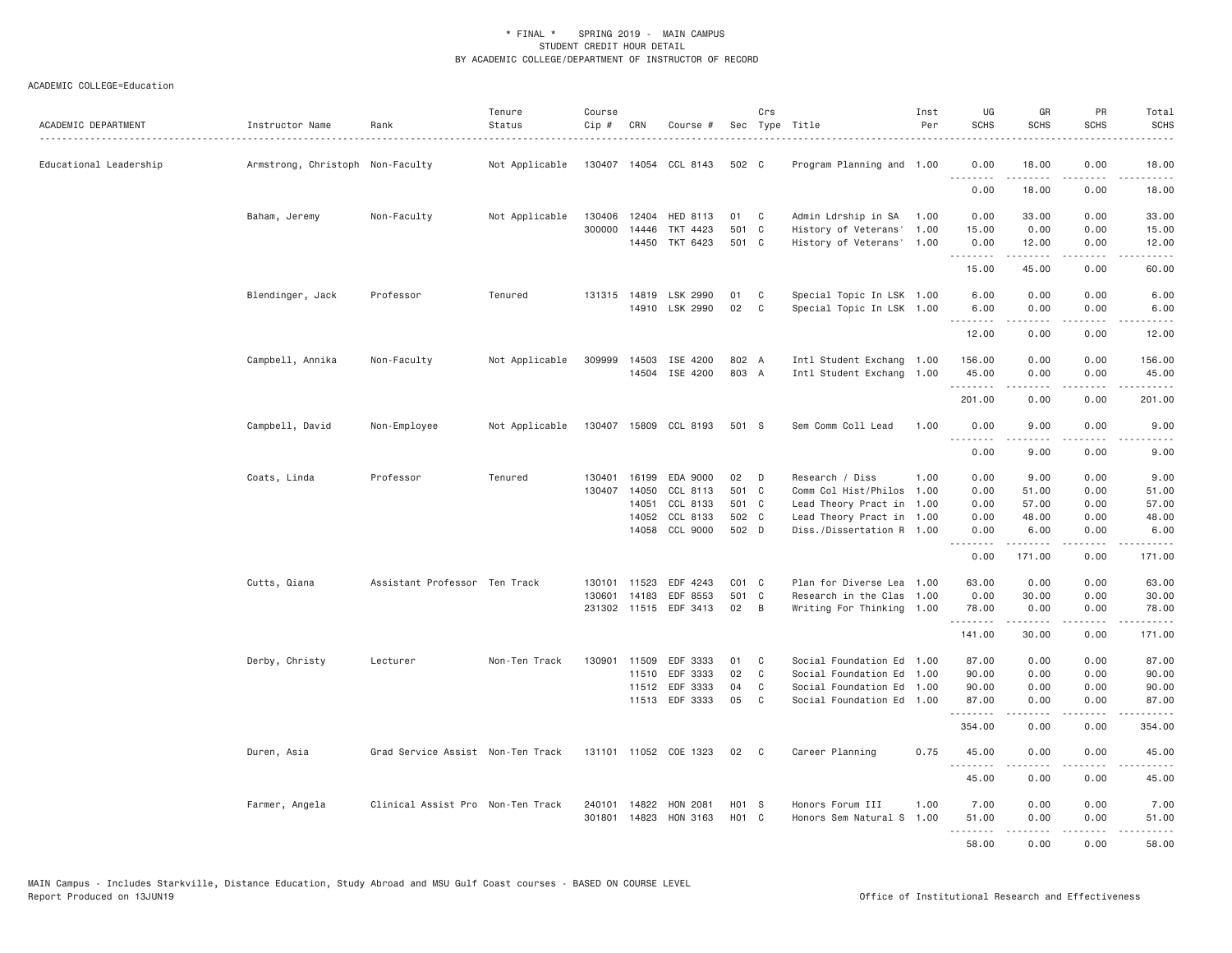| ACADEMIC DEPARTMENT    | Instructor Name               | Rank                              | Tenure<br>Status | Course<br>Cip #  | CRN            | Course #                   |                | Crs               | Sec Type Title                                         | Inst<br>Per | UG<br><b>SCHS</b>  | GR<br><b>SCHS</b>                                                                                                                                                                                                                                                                                                                            | PR<br><b>SCHS</b>                   | Total<br><b>SCHS</b><br>$\frac{1}{2}$ |
|------------------------|-------------------------------|-----------------------------------|------------------|------------------|----------------|----------------------------|----------------|-------------------|--------------------------------------------------------|-------------|--------------------|----------------------------------------------------------------------------------------------------------------------------------------------------------------------------------------------------------------------------------------------------------------------------------------------------------------------------------------------|-------------------------------------|---------------------------------------|
| Educational Leadership | Fincher, Mark                 | Associate Professor Ten Track     |                  |                  |                | 130407 14059 CCL 9000      | 503 D          |                   | Diss./Dissertation R 1.00                              |             | 0.00               | 11.00<br>.                                                                                                                                                                                                                                                                                                                                   | 0.00<br>.                           | 11.00<br>.                            |
|                        |                               |                                   |                  |                  |                |                            |                |                   |                                                        |             | 0.00               | 11.00                                                                                                                                                                                                                                                                                                                                        | 0.00                                | 11.00                                 |
|                        | Hanson, Bruce                 | Non-Employee                      | Not Applicable   |                  |                | 130407 14056 CCL 8343      | 502 C          |                   | Community Dev Resour 1.00                              |             | 0.00<br>.          | 48.00<br><u>.</u>                                                                                                                                                                                                                                                                                                                            | 0.00<br>$\sim$ $\sim$ $\sim$ $\sim$ | 48.00<br>.                            |
|                        |                               |                                   |                  |                  |                |                            |                |                   |                                                        |             | 0.00               | 48.00                                                                                                                                                                                                                                                                                                                                        | 0.00                                | 48.00                                 |
|                        | Hickmon, Fredrick             | Lecturer                          | Non-Ten Track    |                  |                | 130401 14188 EDL 8623      | 501 C          |                   | Curric Leadership                                      | 1.00        | 0.00<br><u>.</u>   | 33.00<br>.                                                                                                                                                                                                                                                                                                                                   | 0.00<br>.                           | 33.00<br>.                            |
|                        |                               |                                   |                  |                  |                |                            |                |                   |                                                        |             | 0.00               | 33.00                                                                                                                                                                                                                                                                                                                                        | 0.00                                | 33.00                                 |
|                        | King, Stephanie               | Associate Professor Tenured       |                  |                  | 130407 14057   | CCL 9000                   | 501 D          |                   | Diss./Dissertation R 1.00                              |             | 0.00               | 47.00                                                                                                                                                                                                                                                                                                                                        | 0.00                                | 47.00                                 |
|                        |                               |                                   |                  |                  | 14060          | CCL 9913<br>15808 CCL 8173 | 501 S<br>501 C |                   | Dissertation Seminar 1.00<br>Comm College Teachin 1.00 |             | 0.00<br>0.00       | 24.00<br>54.00                                                                                                                                                                                                                                                                                                                               | 0.00<br>0.00                        | 24.00<br>54.00                        |
|                        |                               |                                   |                  |                  |                |                            |                |                   |                                                        |             | <u>.</u>           | .                                                                                                                                                                                                                                                                                                                                            | .                                   | .                                     |
|                        |                               |                                   |                  |                  |                |                            |                |                   |                                                        |             | 0.00               | 125.00                                                                                                                                                                                                                                                                                                                                       | 0.00                                | 125.00                                |
|                        | Long, Cheryl                  | Research Assist Pro Non-Ten Track |                  |                  |                | 231302 11519 EDF 3413      | 06             | B                 | Writing For Thinking 1.00                              |             | 75.00<br>.         | 0.00<br>.                                                                                                                                                                                                                                                                                                                                    | 0.00<br>.                           | 75.00<br>.                            |
|                        |                               |                                   |                  |                  |                |                            |                |                   |                                                        |             | 75.00              | 0.00                                                                                                                                                                                                                                                                                                                                         | 0.00                                | 75.00                                 |
|                        | McGregor, Shane               | Grad Teach Assist                 | Non-Ten Track    | 131202           | 14175          | EDE 4883                   | 501 C          |                   | Manag Elem/Mid Lvl C 1.00                              |             | 93.00              | 0.00                                                                                                                                                                                                                                                                                                                                         | 0.00                                | 93.00                                 |
|                        |                               |                                   |                  |                  |                | 131205 11535 EDS 4873      | 02             | C                 | Managing Secondary C 1.00                              |             | 30.00              | 0.00<br>.                                                                                                                                                                                                                                                                                                                                    | 0.00<br>.                           | 30.00<br>.                            |
|                        |                               |                                   |                  |                  |                |                            |                |                   |                                                        |             | 123.00             | 0.00                                                                                                                                                                                                                                                                                                                                         | 0.00                                | 123.00                                |
|                        | McKellar, Lucy                | Lecturer                          | Non-Ten Track    | 130301           |                | 12684 LSK 2010             | 01             | C                 | Praxis: Acad Core En 1.00                              |             | 26.00              | 0.00                                                                                                                                                                                                                                                                                                                                         | 0.00                                | 26.00                                 |
|                        |                               |                                   |                  |                  |                | 14363 LSK 2010             | 501 C          |                   | Praxis: Acad Core En 1.00                              |             | 30.00<br><u>.</u>  | 0.00<br>.                                                                                                                                                                                                                                                                                                                                    | 0.00<br>.                           | 30.00<br>.                            |
|                        |                               |                                   |                  |                  |                |                            |                |                   |                                                        |             | 56.00              | 0.00                                                                                                                                                                                                                                                                                                                                         | 0.00                                | 56.00                                 |
|                        | McMullan, Leigh               | Clinical Assist Pro Non-Ten Track |                  | 130401           | 14164          | EDA 8190                   | 501 S          |                   | Wkshp Ed Adm & Super 1.00                              |             | 0.00               | 15.00                                                                                                                                                                                                                                                                                                                                        | 0.00                                | 15.00                                 |
|                        |                               |                                   |                  |                  | 14186          | EDL 8613                   | 501 H          |                   | Leadership Intern II 1.00                              |             | 0.00               | 27.00                                                                                                                                                                                                                                                                                                                                        | 0.00                                | 27.00                                 |
|                        |                               |                                   |                  |                  | 16853<br>16854 | EDL 7000<br>EDL 7000       | 01<br>02       | $\mathbf{I}$<br>I | Directed Indiv Study 1.00<br>Directed Indiv Study 1.00 |             | 0.00<br>0.00       | 3.00<br>3.00                                                                                                                                                                                                                                                                                                                                 | 0.00<br>0.00                        | 3.00<br>3.00                          |
|                        |                               |                                   |                  |                  |                |                            |                |                   |                                                        |             | . <b>.</b><br>0.00 |                                                                                                                                                                                                                                                                                                                                              | $- - - -$<br>0.00                   | $- - - -$                             |
|                        |                               |                                   |                  |                  |                |                            |                |                   |                                                        |             |                    | 48.00                                                                                                                                                                                                                                                                                                                                        |                                     | 48.00                                 |
|                        | McReynolds, Ritalain Lecturer |                                   | Non-Ten Track    |                  |                | 131315 12685 LSK 2013      | 01             | C                 | Speed Reading                                          | 1.00        | 87.00              | 0.00                                                                                                                                                                                                                                                                                                                                         | 0.00                                | 87.00                                 |
|                        |                               |                                   |                  |                  |                | 12686 LSK 2013             | 02             | C                 | Speed Reading                                          | 1.00        | 87.00<br>.         | 0.00<br>-----                                                                                                                                                                                                                                                                                                                                | 0.00<br>.                           | 87.00<br>.                            |
|                        |                               |                                   |                  |                  |                |                            |                |                   |                                                        |             | 174.00             | 0.00                                                                                                                                                                                                                                                                                                                                         | 0.00                                | 174.00                                |
|                        | Molina, Danielle              | Assistant Professor Ten Track     |                  | 130401           | 12406          | HED 8283                   | 501 C          |                   | Educational Leadersh                                   | 1.00        | 0.00               | 24.00                                                                                                                                                                                                                                                                                                                                        | 0.00                                | 24.00                                 |
|                        |                               |                                   |                  |                  | 12408          | HED 8593                   | 01             | C                 | Admin Comp Tech/Comm                                   | 1.00        | 0.00               | 36.00                                                                                                                                                                                                                                                                                                                                        | 0.00                                | 36.00                                 |
|                        |                               |                                   |                  |                  | 15626          | EDA 8283                   | 501            | C                 | Educ Leadership                                        | 1.00        | 0.00               | 15.00                                                                                                                                                                                                                                                                                                                                        | 0.00                                | 15.00                                 |
|                        |                               |                                   |                  |                  | 130407 16522   | <b>HED 7000</b>            | 01             | $\mathbf{I}$      | Directed Indiv Study 1.00                              |             | 0.00<br>.          | 3.00<br>$\frac{1}{2} \left( \begin{array}{ccc} 1 & 0 & 0 & 0 \\ 0 & 0 & 0 & 0 \\ 0 & 0 & 0 & 0 \\ 0 & 0 & 0 & 0 \\ 0 & 0 & 0 & 0 \\ 0 & 0 & 0 & 0 \\ 0 & 0 & 0 & 0 \\ 0 & 0 & 0 & 0 \\ 0 & 0 & 0 & 0 \\ 0 & 0 & 0 & 0 \\ 0 & 0 & 0 & 0 & 0 \\ 0 & 0 & 0 & 0 & 0 \\ 0 & 0 & 0 & 0 & 0 \\ 0 & 0 & 0 & 0 & 0 \\ 0 & 0 & 0 & 0 & 0 \\ 0 & 0 & 0$ | 0.00<br>$\sim$ $\sim$ $\sim$ $\sim$ | 3.00<br>$\omega$ is $\omega$ in       |
|                        |                               |                                   |                  |                  |                |                            |                |                   |                                                        |             | 0.00               | 78.00                                                                                                                                                                                                                                                                                                                                        | 0.00                                | 78.00                                 |
|                        | Moyen, Eric                   | Associate Professor Tenured       |                  | 130101<br>130401 | 11526          | EDF 8393<br>17059 EDA 7000 | 01<br>04       | C<br>Ι.           | Hist Of Ed In Us<br>Directed Indiv Study 1.00          | 1.00        | 0.00<br>0.00       | 9.00<br>3.00                                                                                                                                                                                                                                                                                                                                 | 0.00<br>0.00                        | 9.00<br>3.00                          |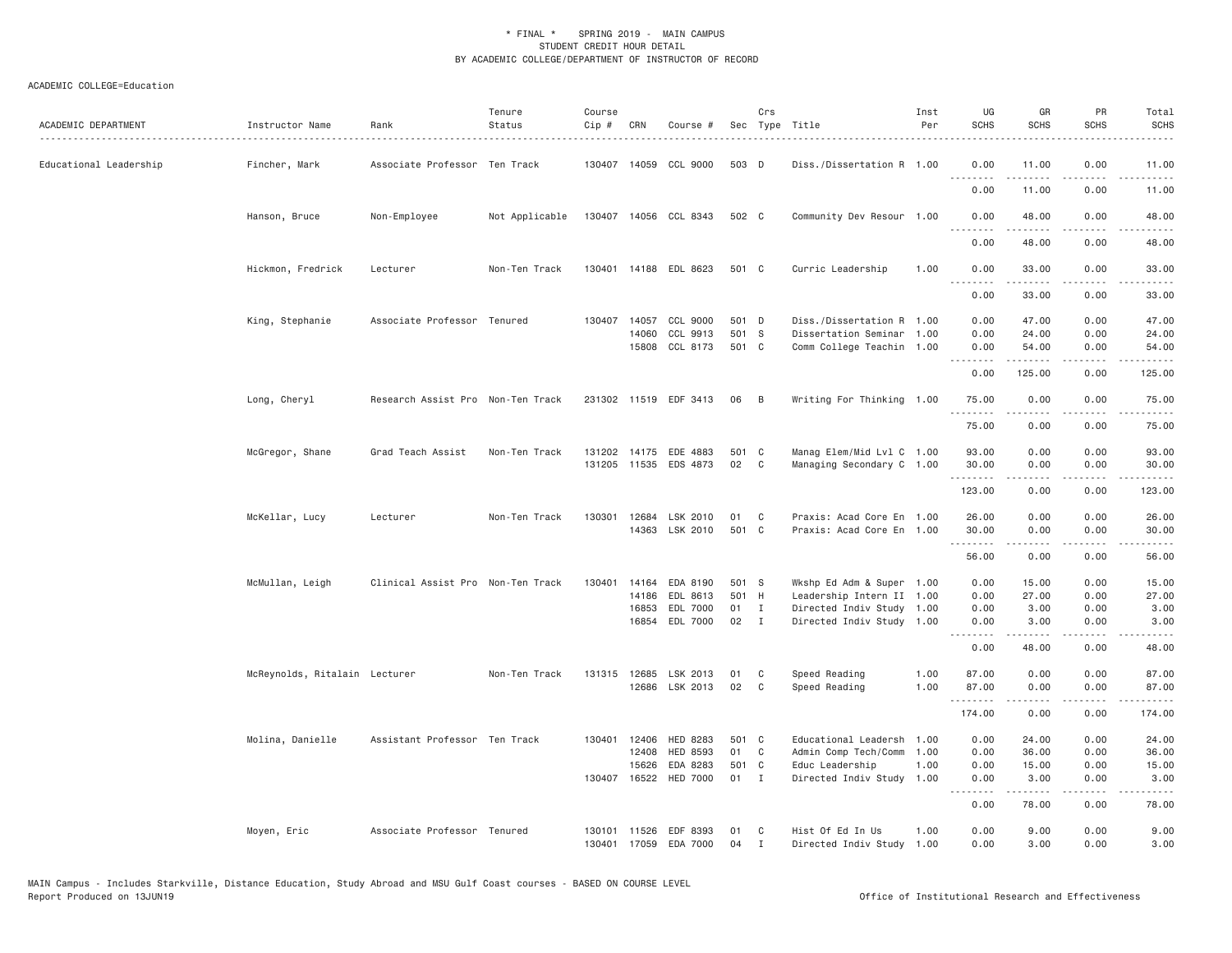| ACADEMIC DEPARTMENT                                          | Instructor Name   | Rank                              | Tenure<br>Status | Course<br>$Cip \#$ | CRN          | Course #              |       | Crs            | Sec Type Title            | Inst<br>Per | UG<br><b>SCHS</b>   | GR<br>SCHS                                                                                                                                           | PR<br><b>SCHS</b> | Total<br><b>SCHS</b> |
|--------------------------------------------------------------|-------------------|-----------------------------------|------------------|--------------------|--------------|-----------------------|-------|----------------|---------------------------|-------------|---------------------|------------------------------------------------------------------------------------------------------------------------------------------------------|-------------------|----------------------|
|                                                              |                   |                                   |                  |                    |              |                       |       |                |                           |             | <u>.</u>            | $\frac{1}{2} \left( \frac{1}{2} \right) \left( \frac{1}{2} \right) \left( \frac{1}{2} \right) \left( \frac{1}{2} \right) \left( \frac{1}{2} \right)$ |                   | .                    |
|                                                              |                   |                                   |                  |                    |              |                       |       |                |                           |             | 0.00                | 12.00                                                                                                                                                | 0.00              | 12.00                |
| Educational Leadership                                       | Musser, Madhurima | Lecturer                          | Non-Ten Track    |                    | 131202 11520 | EDF 3423              | 01    | $\mathbf{C}$   | Exploring Diversity       | 1.00        | 69.00               | 0.00                                                                                                                                                 | 0.00              | 69.00                |
|                                                              |                   |                                   |                  |                    | 11521        | EDF 3423              | 02    | C              | Exploring Diversity       | 1.00        | 45.00               | 0.00                                                                                                                                                 | 0.00              | 45.00                |
|                                                              |                   |                                   |                  |                    | 231302 11516 | EDF 3413              | 03    | B              | Writing For Thinking 1.00 |             | 69.00               | 0.00                                                                                                                                                 | 0.00              | 69.00                |
|                                                              |                   |                                   |                  |                    |              | 11517 EDF 3413        | 04    | B              | Writing For Thinking 1.00 |             | 69.00               | 0.00                                                                                                                                                 | 0.00              | 69.00<br>.           |
|                                                              |                   |                                   |                  |                    |              |                       |       |                |                           |             | .<br>252.00         | .<br>0.00                                                                                                                                            | .<br>0.00         | 252.00               |
|                                                              | Prince, Debra     | Associate Professor Tenured       |                  | 130601             | 11525        | EDF 8363              | 01 C  |                | Func & Met Res In Ed 1.00 |             | 0.00                | 9.00                                                                                                                                                 | 0.00              | 9.00                 |
|                                                              |                   |                                   |                  |                    | 14182        | EDF 8363              | 501 C |                | Func & Met Res In Ed 1.00 |             | 0.00                | 30.00                                                                                                                                                | 0.00              | 30.00                |
|                                                              |                   |                                   |                  |                    |              | 130901 11511 EDF 3333 | 03    | $\mathbf{C}$   | Social Foundation Ed 1.00 |             | 57.00               | 0.00                                                                                                                                                 | 0.00              | 57.00                |
|                                                              |                   |                                   |                  |                    |              |                       |       |                |                           |             | .<br>57.00          | 39.00                                                                                                                                                | .<br>0.00         | .<br>96.00           |
|                                                              | Taylor, Leonard   | Assistant Professor Ten Track     |                  | 130401             | 12403        | <b>HED 8010</b>       | 01    | E              | Practicum                 | 1.00        | 0.00                | 15.00                                                                                                                                                | 0.00              | 15.00                |
|                                                              |                   |                                   |                  | 130406             | 16210        | <b>HED 9000</b>       | 01    | $\Box$         | Research / Diss           | 1.00        | 0.00                | 9.00                                                                                                                                                 | 0.00              | 9.00                 |
|                                                              |                   |                                   |                  | 130407             | 16987        | <b>HED 7000</b>       | 02    | $\blacksquare$ | Directed Indiv Study      | 1.00        | 0.00                | 1.00                                                                                                                                                 | 0.00              | 1.00                 |
|                                                              |                   |                                   |                  | 130499             | 16061        | HED 8990              | 01    | C <sub>1</sub> | Special Topic In HED 1.00 |             | 0.00                | 48.00<br>.                                                                                                                                           | 0.00<br>$- - - -$ | 48.00                |
|                                                              |                   |                                   |                  |                    |              |                       |       |                |                           |             | 0.00                | 73.00                                                                                                                                                | 0.00              | 73.00                |
|                                                              | White, Carol      | Assistant Professor Ten Track     |                  | 130407             | 14053        | CCL 8143              | 501 C |                | Program Planning and 1.00 |             | 0.00                | 60.00                                                                                                                                                | 0.00              | 60.00                |
|                                                              |                   |                                   |                  |                    |              | 14055 CCL 8343        | 501 C |                | Community Dev Resour 1.00 |             | 0.00                | 27.00                                                                                                                                                | 0.00              | 27.00                |
|                                                              |                   |                                   |                  |                    |              |                       |       |                |                           |             | .<br>0.00           | 87.00                                                                                                                                                | 0.00              | 87.00                |
|                                                              | Williams, Frankie | Visit Clinical Prof Non-Ten Track |                  | 130401             | 16198        | EDA 9000              | 01    | D              | Research / Diss           | 1.00        | 0.00                | 31.00                                                                                                                                                | 0.00              | 31.00                |
|                                                              |                   |                                   |                  |                    | 16844        | EDA 7000              | 01    | $\mathbf{I}$   | Directed Indiv Study 1.00 |             | 0.00                | 1.00                                                                                                                                                 | 0.00              | 1.00                 |
|                                                              |                   |                                   |                  |                    |              | 130407 16783 EDA 9913 | 501 S |                | Dissertation Seminar 1.00 |             | 0.00                | 6.00                                                                                                                                                 | 0.00              | 6.00                 |
|                                                              |                   |                                   |                  |                    |              |                       |       |                |                           |             | 0.00                | .<br>38.00                                                                                                                                           | .<br>0.00         | 38.00                |
|                                                              | Xu, Jianzhong     | Professor                         | Tenured          | 130601             | 11528        | EDF 9473              | 01    | C              | Qual Data Anlys Prs       | 1.00        | 0.00                | 15.00                                                                                                                                                | 0.00              | 15.00                |
|                                                              |                   |                                   |                  |                    | 130603 11527 | EDF 9453              | 01    | C <sub>1</sub> | Intro Qual Research       | 1.00        | 0.00                | 27.00                                                                                                                                                | 0.00              | 27.00                |
|                                                              |                   |                                   |                  |                    |              |                       |       |                |                           |             | .<br>0.00           | ------<br>42.00                                                                                                                                      | <u>.</u><br>0.00  | .<br>42.00           |
| -----------------------------------                          |                   |                                   |                  |                    |              |                       |       |                |                           |             | ========            | <b>ESSESSE</b>                                                                                                                                       | $=$ ========      |                      |
| Educational Leadership<br>---------------------------------- |                   |                                   |                  |                    |              |                       |       |                |                           |             | 1563.00<br>======== | 907.00<br>--------- --------                                                                                                                         | 0.00              | 2470.00              |
|                                                              |                   |                                   |                  |                    |              |                       |       |                |                           |             |                     |                                                                                                                                                      |                   |                      |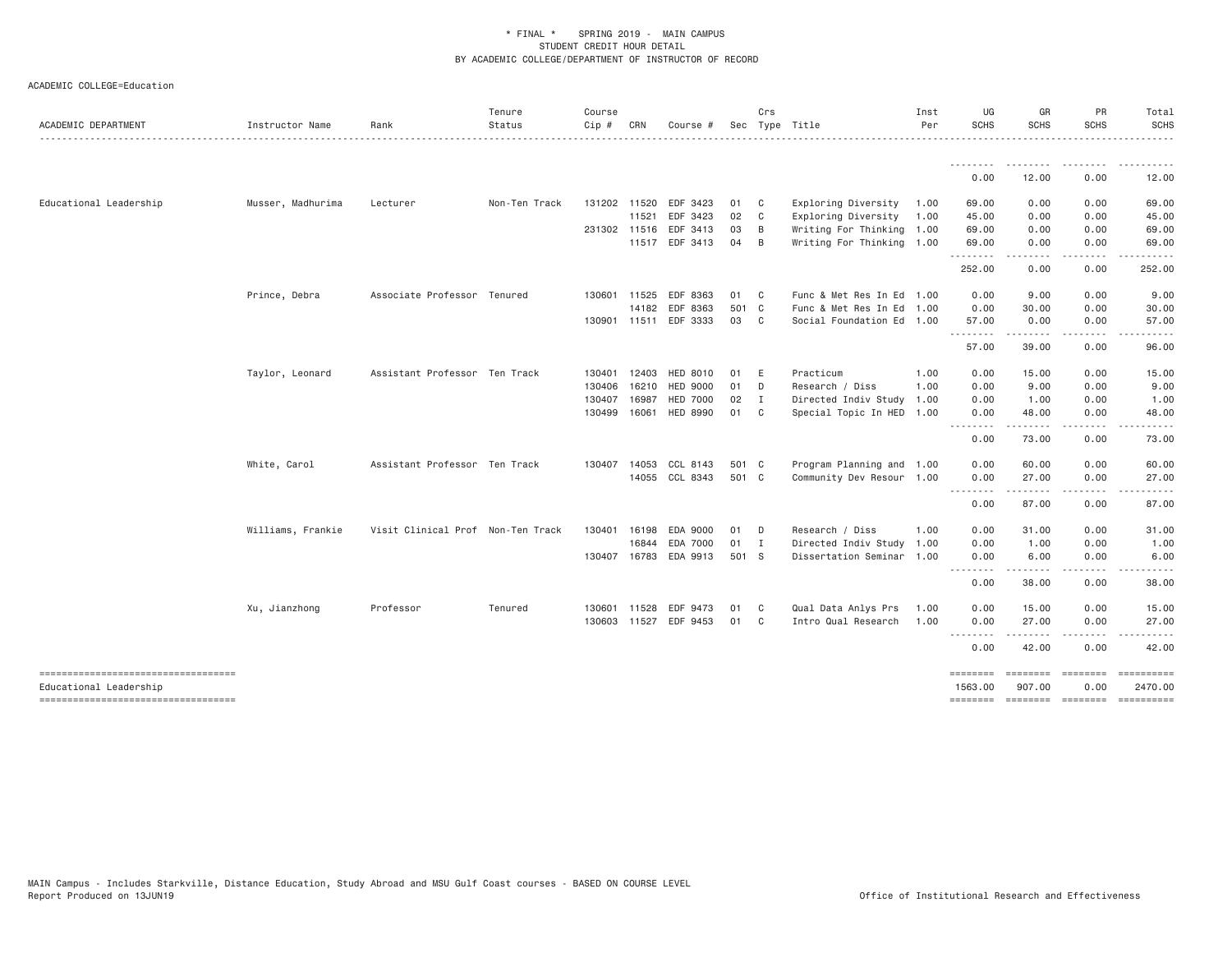| ACADEMIC DEPARTMENT                              | Instructor Name   | Rank                        | Tenure<br>Status | Course<br>Cip # | CRN          | Course #              |                   | Crs          | Sec Type Title            | Inst<br>Per | UG<br><b>SCHS</b> | GR<br><b>SCHS</b> | PR<br><b>SCHS</b> | Total<br><b>SCHS</b><br>$- - - -$ |
|--------------------------------------------------|-------------------|-----------------------------|------------------|-----------------|--------------|-----------------------|-------------------|--------------|---------------------------|-------------|-------------------|-------------------|-------------------|-----------------------------------|
| Instructional Systems & Workforce D Adams, James |                   | Professor                   | Tenured          | 131309          | 13805        | TKT 4143              | 01                | C            | His & Phil Career &       | 0.90        | 10.80             | 0.00              | 0.00              | 10.80                             |
|                                                  |                   |                             |                  |                 | 13810        | TKT 6143              | 01                | $\mathbb C$  | His & Phil Career &       | 0.90        | 0.00              | 21.60             | 0.00              | 21.60                             |
|                                                  |                   |                             |                  | 131319 16228    |              | <b>TKT 9000</b>       | 05                | D            | Research / Diss           | 1,00        | 0.00              | 2.00              | 0.00              | 2.00                              |
|                                                  |                   |                             |                  |                 | 17099        | <b>TKT 7000</b>       | 02                | $\mathbf{I}$ | Directed Indiv Study      | 1.00        | 0.00              | 1.00              | 0.00              | 1.00                              |
|                                                  |                   |                             |                  |                 |              | 150612 13778 TKI 3063 | 01                | $\mathbf{C}$ | Ind Human Relations       | 0.90        | 70.20<br>.        | 0.00<br>.         | 0.00<br>.         | 70.20<br>.                        |
|                                                  |                   |                             |                  |                 |              |                       |                   |              |                           |             | 81.00             | 24.60             | 0.00              | 105.60                            |
|                                                  | Bailey, Melinda   | Non-Faculty                 | Not Applicable   |                 |              | 240102 14321 IDS 4111 | 502 C             |              | Professional Seminar 1.00 |             | 13.00<br>.        | 0.00<br>.         | 0.00<br>د د د د   | 13.00<br>المستبدا                 |
|                                                  |                   |                             |                  |                 |              |                       |                   |              |                           |             | 13.00             | 0.00              | 0.00              | 13.00                             |
|                                                  | Ballard, Iva      | Instructor                  | Non-Ten Track    |                 |              | 521302 10670 BQA 3123 | 01 C              |              | Bus Stat Methods II       | 1.00        | 558.00            | 0.00              | 0.00              | 558.00                            |
|                                                  |                   |                             |                  |                 | 10671        | BQA 3123              | 02                | C            | Bus Stat Methods II       | 1.00        | 573.00            | 0.00              | 0.00              | 573.00                            |
|                                                  |                   |                             |                  |                 | 14049        | BQA 8443              | 501 C             |              | Stat Analy Bus Dec        | 1.00        | 0.00              | 51.00             | 0.00              | 51.00                             |
|                                                  |                   |                             |                  |                 | 14522        | BQA 3123              | 506 C             |              | Bus Stat Methods II       | 1.00        | 153.00            | 0.00              | 0.00              | 153.00                            |
|                                                  |                   |                             |                  |                 | 14564        | BQA 3123              | H <sub>01</sub> C |              | Bus Stat Methods II       | 1.00        | 36.00<br>.        | 0.00<br>.         | 0.00<br>.         | 36.00<br>.                        |
|                                                  |                   |                             |                  |                 |              |                       |                   |              |                           |             | 1320.00           | 51.00             | 0.00              | 1371.00                           |
|                                                  | Beriswill, Joanne | Associate Professor Tenured |                  | 131319          | 16229        | <b>TKT 9000</b>       | 06                | D            | Research / Diss           | 1.00        | 0.00              | 10.00             | 0.00              | 10.00                             |
|                                                  |                   |                             |                  |                 |              | 17118 TKT 7000        | 03                | $\mathbf I$  | Directed Indiv Study      | 1.00        | 0.00              | 1.00              | 0.00              | 1.00                              |
|                                                  |                   |                             |                  |                 |              |                       |                   |              |                           |             | .<br>0.00         | .<br>11.00        | .<br>0.00         | .<br>11.00                        |
|                                                  | Berryhill, Amy    | Non-Faculty                 | Not Applicable   | 090101          |              | 10947 CO 1013         | 02                | C            | Intro to Communicati 1.00 |             | 99.00             | 0.00              | 0.00              | 99.00                             |
|                                                  |                   |                             |                  | 110301          |              | 13808 TKT 4743        | 01                | $\,$ B       | Desktop Publishing        | 1.00        | 99.00<br>.        | 0.00<br>.         | 0.00<br>د د د د   | 99.00<br>.                        |
|                                                  |                   |                             |                  |                 |              |                       |                   |              |                           |             | 198.00            | 0.00              | 0.00              | 198.00                            |
|                                                  | Cornelious, Linda | Professor                   | Tenured          | 131309          | 15810        | BTE 4886              | 01                | E            | Teaching Intern Tech 1.00 |             | 6.00              | 0.00              | 0.00              | 6.00                              |
|                                                  |                   |                             |                  |                 | 15811        | BTE 4896              | 01                | E            | Teaching Intern Tech 1.00 |             | 6.00              | 0.00              | 0.00              | 6.00                              |
|                                                  |                   |                             |                  |                 |              | 131319 16223 TKT 9000 | 02                | D            | Research / Diss           | 1.00        | 0.00              | 6.00              | 0.00              | 6.00                              |
|                                                  |                   |                             |                  |                 |              |                       |                   |              |                           |             | 12.00             | 6.00              | .<br>0.00         | -----<br>18.00                    |
|                                                  | Dale, Jonathan    | Instructor                  | Non-Ten Track    | 131319          | 15539        | TKI 4000              | 02                | $\mathbf{I}$ | Directed Indiv Study 1.00 |             | 3.00              | 0.00              | 0.00              | 3.00                              |
|                                                  |                   |                             |                  | 150611          | 13785        | TKI 3683              | 01                | B            | CNC Machining Proces      | 1.00        | 60.00             | 0.00              | 0.00              | 60.00                             |
|                                                  |                   |                             |                  |                 |              | 150612 14802 TKI 2123 | 501 B             |              | Intro to CNC Prog         | 1.00        | 51.00             | 0.00              | 0.00              | 51.00                             |
|                                                  |                   |                             |                  |                 |              |                       |                   |              |                           |             | .<br>114.00       | -----<br>0.00     | .<br>0.00         | .<br>114.00                       |
|                                                  | Giordano, Mickey  | Instructor                  | Non-Ten Track    | 131319          | 15936        | TKI 4000              | 03                | $\mathbf I$  | Directed Indiv Study 1.00 |             | 3.00              | 0.00              | 0.00              | 3.00                              |
|                                                  |                   |                             |                  |                 | 15989        | TKI 4000              | 04                | $\mathbf{I}$ | Directed Indiv Study 1.00 |             | 3.00              | 0.00              | 0.00              | 3.00                              |
|                                                  |                   |                             |                  |                 | 16875        | TKI 4000              | 09                | $\mathbf{I}$ | Directed Indiv Study 1.00 |             | 3.00              | 0.00              | 0.00              | 3.00                              |
|                                                  |                   |                             |                  |                 | 16876        | TKI 4000              | 10                | I            | Directed Indiv Study 1.00 |             | 3.00              | 0.00              | 0.00              | 3.00                              |
|                                                  |                   |                             |                  |                 | 16924        | TKI 4000              | 11                | I            | Directed Indiv Study 1.00 |             | 3.00              | 0.00              | 0.00              | 3.00                              |
|                                                  |                   |                             |                  |                 | 17171        | TKI 4000              | 13                | $\mathbf{I}$ | Directed Indiv Study 1.00 |             | 3.00              | 0.00              | 0.00              | 3.00                              |
|                                                  |                   |                             |                  | 150303          | 13779        | TKI 3104              | 01                | B            | Adv Ind Ele, Electro 1.00 |             | 88.00             | 0.00              | 0.00              | 88.00                             |
|                                                  |                   |                             |                  |                 | 14801        | TKI 1814              | 501 B             |              | Basic Indust Elec &       | 0.05        | 2.20              | 0.00              | 0.00              | 2.20                              |
|                                                  |                   |                             |                  |                 | 16301        | TKI 3104              | 02                | B            | Adv Ind Ele, Electro 1.00 |             | 80.00             | 0.00              | 0.00              | 80.00                             |
|                                                  |                   |                             |                  | 150505          | 13790        | TKI 4213              | 01                | C            | Energy Source & Powe 1.00 |             | 120.00            | 0.00              | 0.00              | 120.00                            |
|                                                  |                   |                             |                  |                 | 150612 13772 | TKI 2113              | 01                | C            | Intro to PLC Program 1.00 |             | 81.00             | 0.00              | 0.00              | 81.00                             |
|                                                  |                   |                             |                  |                 | 13789        | TKI 4203              | 01                | B            | Automated Systems         | 1.00        | 66.00             | 0.00              | 0.00              | 66.00                             |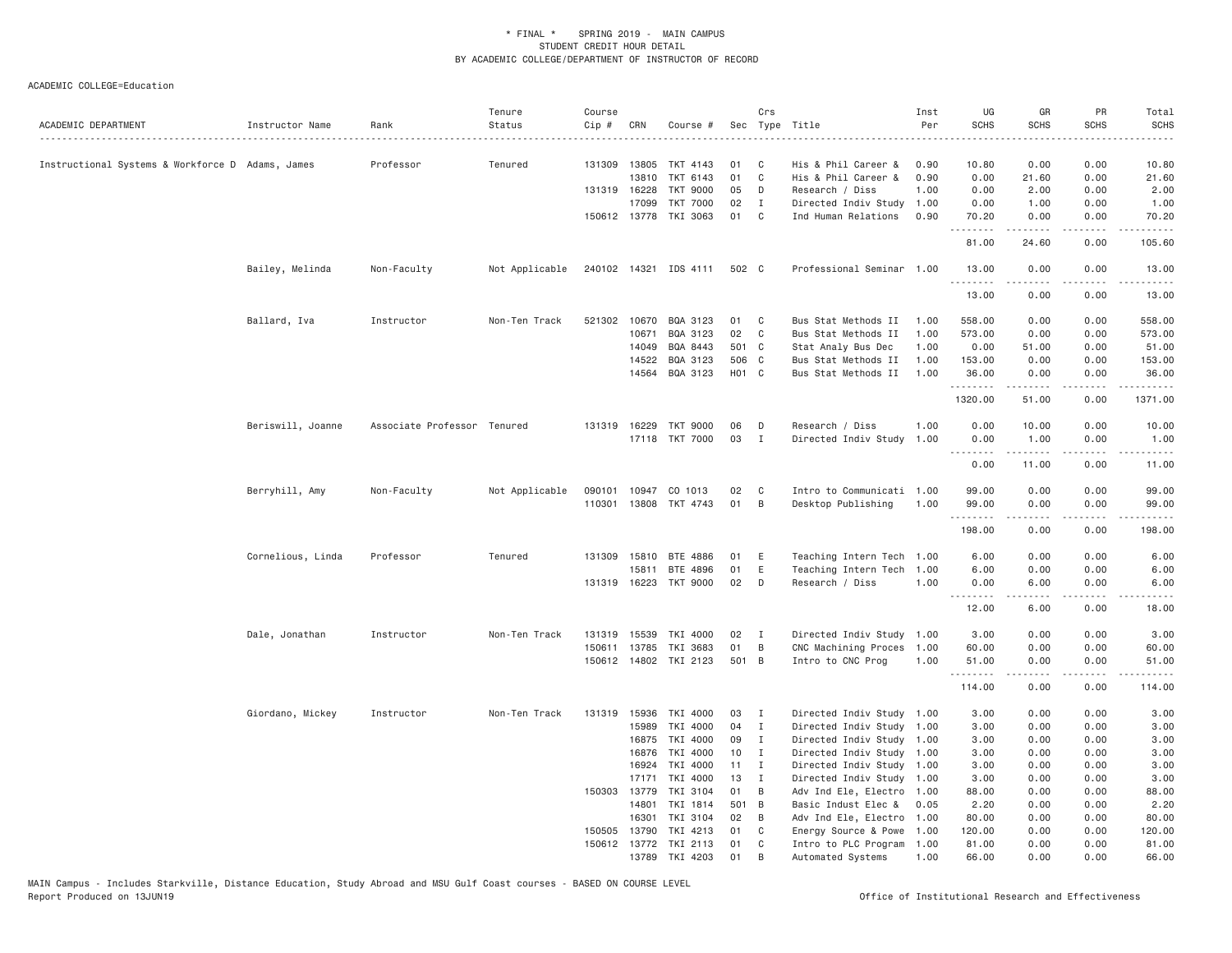| ACADEMIC DEPARTMENT                                  | Instructor Name   | Rank                          | Tenure<br>Status | Course<br>Cip # | CRN   | Course #                 |       | Crs            | Sec Type Title            | Inst<br>Per | UG<br><b>SCHS</b>  | GR<br><b>SCHS</b>   | PR<br><b>SCHS</b>                   | Total<br><b>SCHS</b> |
|------------------------------------------------------|-------------------|-------------------------------|------------------|-----------------|-------|--------------------------|-------|----------------|---------------------------|-------------|--------------------|---------------------|-------------------------------------|----------------------|
| Instructional Systems & Workforce D Giordano, Mickey |                   | Instructor                    | Non-Ten Track    |                 |       | 150612 16219 TKI 2113    | 02    | C <sub>c</sub> | Intro to PLC Program 1.00 |             | 75.00              | 0.00                | 0.00                                | 75.00                |
|                                                      |                   |                               |                  |                 |       |                          |       |                |                           |             | 530.20             | 0.00                | 0.00                                | 530.20               |
|                                                      | Irvin, Lemond     | Lecturer                      | Non-Ten Track    |                 |       | 090101 10965 CO 1013     | 20    | $\mathbf{C}$   | Intro to Communicati 1.00 |             | 105.00<br>.        | 0.00                | 0.00                                | 105.00               |
|                                                      |                   |                               |                  |                 |       |                          |       |                |                           |             | 105.00             | 0.00                | 0.00                                | 105.00               |
|                                                      | James, Clinton    | Instructor                    | Non-Ten Track    | 150612 13777    |       | TKI 3044                 | 01    | C              | Industrial Safety         | 1.00        | 140.00             | 0.00                | 0.00                                | 140.00               |
|                                                      |                   |                               |                  |                 | 14698 | TKI 3223                 | 01    | C              | Ind Materials             | 1.00        | 75.00              | 0.00                | 0.00                                | 75.00                |
|                                                      |                   |                               |                  |                 | 16221 | TKI 3223                 | 02    | C              | Ind Materials             | 1.00        | 78.00              | 0.00                | 0.00                                | 78.00                |
|                                                      |                   |                               |                  | 150614 14697    |       | TKI 2323                 | 01    | B              | Welding Tech              | 1.00        | 63.00              | 0.00                | 0.00                                | 63.00                |
|                                                      |                   |                               |                  |                 | 16218 | TKI 2323                 | 02    | B              | Welding Tech              | 1.00        | 75.00<br>.         | 0.00<br>.           | 0.00<br>$\sim$ $\sim$ $\sim$ $\sim$ | 75.00<br>.           |
|                                                      |                   |                               |                  |                 |       |                          |       |                |                           |             | 431.00             | 0.00                | 0.00                                | 431.00               |
|                                                      | Keel, Vicki       | Instructor                    | Non-Ten Track    | 110301          | 13765 | TKB 4543                 | 01    | C              | Information Processi 1.00 |             | 93.00              | 0.00                | 0.00                                | 93.00                |
|                                                      |                   |                               |                  | 110401          | 14438 | TKB 2123                 | 501 B |                | Database Mgt              | 1,00        | 42.00              | 0.00                | 0.00                                | 42.00                |
|                                                      |                   |                               |                  | 131303          | 14439 | TKB 2133                 | 501 B |                | Sprdsht Design & Ana 1.00 |             | 60.00              | 0.00                | 0.00                                | 60.00                |
|                                                      |                   |                               |                  |                 | 14440 | TKB 3133                 | 501 C |                | Admin Management & P 1.00 |             | 96.00              | 0.00                | 0.00                                | 96.00                |
|                                                      |                   |                               |                  | 131309 13801    |       | TKT 3213                 | 01    | C              | Call Center Manageme 1.00 |             | 99.00              | 0.00                | 0.00                                | 99.00                |
|                                                      |                   |                               |                  |                 | 16215 | TKT 3213                 | 02    | C              | Call Center Manageme 1.00 |             | 78.00<br>.         | 0.00<br>$- - - - -$ | 0.00<br>.                           | 78.00<br>.           |
|                                                      |                   |                               |                  |                 |       |                          |       |                |                           |             | 468.00             | 0.00                | 0.00                                | 468.00               |
|                                                      | King, Thomas      | Non-Faculty                   | Not Applicable   | 110301 14798    |       | TKB 4283                 | 501 B |                | Advanced Office Syst 1.00 |             | 63.00              | 0.00                | 0.00                                | 63.00                |
|                                                      |                   |                               |                  |                 | 14799 | TKB 6283                 | 501 B |                | Advanced Office Syst 1.00 |             | 0.00               | 3.00                | 0.00                                | 3.00                 |
|                                                      |                   |                               |                  | 131309 13804    |       | TKT 3623                 | 01    | C              | Dsgn Technology Trai 1.00 |             | 60.00<br>.         | 0.00                | 0.00                                | 60.00                |
|                                                      |                   |                               |                  |                 |       |                          |       |                |                           |             | 123.00             | .<br>3.00           | 0.00                                | .<br>126.00          |
|                                                      | Lee, Sang Joon    | Assistant Professor Ten Track |                  | 110801 13768    |       | TKB 4583                 | 01    | B              | Graphics and Web Des 1.00 |             | 78.00              | 0.00                | 0.00                                | 78.00                |
|                                                      |                   |                               |                  | 130501          | 14461 | <b>TKT 8853</b>          | 501 C |                | Learning Tech in Dis      | 1.00        | 0.00               | 18.00               | 0.00                                | 18.00                |
|                                                      |                   |                               |                  | 131303          | 13769 | <b>TKB 6583</b>          | 01    | B              | Graphics and Web Des      | 1.00        | 0.00               | 6.00                | 0.00                                | 6.00                 |
|                                                      |                   |                               |                  | 131319 16226    |       | <b>TKT 9000</b>          | 03    | D              | Research / Diss           | 1.00        | 0.00               | 1.00                | 0.00                                | 1.00                 |
|                                                      |                   |                               |                  |                 | 16741 | <b>TKT 7000</b>          | 501 I |                | Directed Indiv Study 1.00 |             | 0.00               | 1.00<br>.           | 0.00<br>$\frac{1}{2}$               | 1.00                 |
|                                                      |                   |                               |                  |                 |       |                          |       |                |                           |             | .<br>78.00         | 26.00               | 0.00                                | .<br>104.00          |
|                                                      | Okojie, Mabel     | Professor                     | Tenured          | 110301 14459    |       | TKT 8793                 | 501 I |                | Directed Pro & Portf      | 1.00        | 0.00               | 27.00               | 0.00                                | 27.00                |
|                                                      |                   |                               |                  | 130501          | 14456 | <b>TKT 8533</b>          | 501 C |                | Eval & Assess Instr       | 1,00        | 0.00               | 21.00               | 0.00                                | 21.00                |
|                                                      |                   |                               |                  |                 | 14460 | <b>TKT 8843</b>          | 501 C |                | Found Instr Sys Tech      | 1.00        | 0.00               | 30.00               | 0.00                                | 30.00                |
|                                                      |                   |                               |                  |                 |       | 131319 16227 TKT 9000    | 04    | D              | Research / Diss           | 1.00        | 0.00               | 13.00<br>.          | 0.00<br>$\sim$ $\sim$ $\sim$ $\sim$ | 13.00<br>.           |
|                                                      |                   |                               |                  |                 |       |                          |       |                |                           |             | .<br>0.00          | 91.00               | 0.00                                | 91.00                |
|                                                      | Peterson, Whitney | Instructor                    | Non-Ten Track    | 130501          | 14457 | TKT 8643                 | 501 C |                | Multimedia Design II 1.00 |             | 0.00               | 15.00               | 0.00                                | 15.00                |
|                                                      |                   |                               |                  | 131309 13805    |       | TKT 4143                 | 01    | $\mathbf{C}$   | His & Phil Career &       | 0.10        | 1.20               | 0.00                | 0.00                                | 1.20                 |
|                                                      |                   |                               |                  |                 | 13810 | TKT 6143                 | 01    | C              | His & Phil Career &       | 0.10        | 0.00               | 2.40                | 0.00                                | 2.40                 |
|                                                      |                   |                               |                  | 150612 13778    |       | TKI 3063                 | 01    | C              | Ind Human Relations       | 0.10        | 7.80<br>. <b>.</b> | 0.00<br>$- - - - -$ | 0.00                                | 7.80                 |
|                                                      |                   |                               |                  |                 |       |                          |       |                |                           |             | 9.00               | 17.40               | 0.00                                | 26.40                |
|                                                      | Satcher, Craig    | Lecturer                      | Non-Ten Track    |                 |       | 150303  14801  TKI  1814 | 501 B |                | Basic Indust Elec &       | 0.95        | 41.80              | 0.00                | 0.00                                | 41.80                |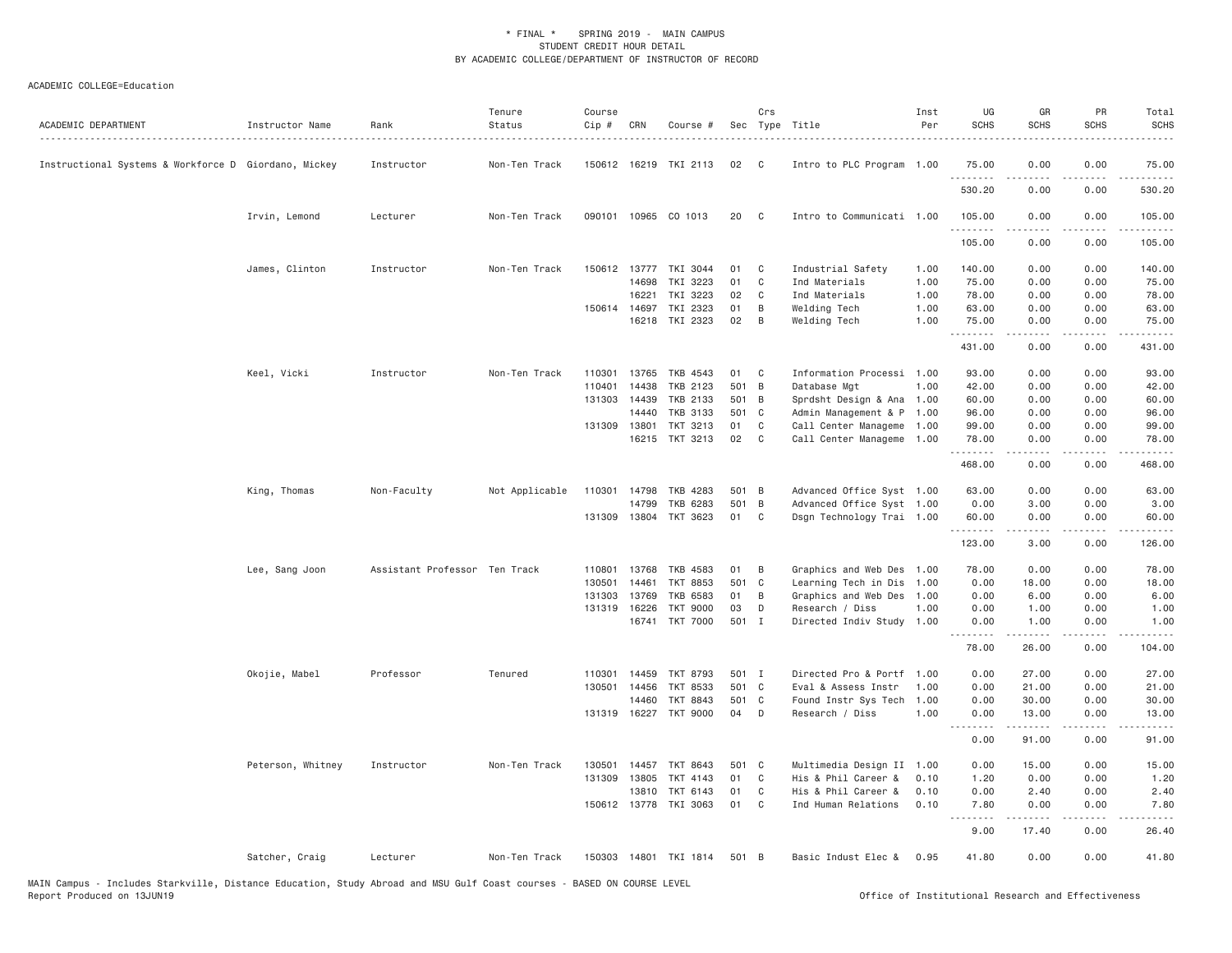| ACADEMIC DEPARTMENT                                                                    | Instructor Name  | Rank                          | Tenure<br>Status                     | Course<br>Cip # | CRN          | Course #              |       | Crs            | Sec Type Title            | Inst<br>Per | UG<br><b>SCHS</b> | GR<br><b>SCHS</b>                                                                                                                                             | PR<br><b>SCHS</b>                                                                             | Total<br><b>SCHS</b> |
|----------------------------------------------------------------------------------------|------------------|-------------------------------|--------------------------------------|-----------------|--------------|-----------------------|-------|----------------|---------------------------|-------------|-------------------|---------------------------------------------------------------------------------------------------------------------------------------------------------------|-----------------------------------------------------------------------------------------------|----------------------|
|                                                                                        |                  |                               |                                      |                 |              |                       |       |                |                           |             | <u>.</u>          |                                                                                                                                                               |                                                                                               |                      |
|                                                                                        |                  |                               |                                      |                 |              |                       |       |                |                           |             | 41.80             | 0.00                                                                                                                                                          | 0.00                                                                                          | 41.80                |
| Instructional Systems & Workforce D Scott-Bracey, Pamela Assistant Professor Ten Track |                  |                               |                                      |                 |              | 131309 14462 TKT 8863 | 501 C |                | Grant Writing Essent 1.00 |             | 0.00<br>.         | 30.00<br>$\frac{1}{2} \left( \frac{1}{2} \right) \left( \frac{1}{2} \right) \left( \frac{1}{2} \right) \left( \frac{1}{2} \right) \left( \frac{1}{2} \right)$ | 0.00                                                                                          | 30.00                |
|                                                                                        |                  |                               |                                      |                 |              |                       |       |                |                           |             | 0.00              | 30.00                                                                                                                                                         | 0.00                                                                                          | 30.00                |
|                                                                                        | Spencer, Rebecca | Non-Faculty                   | Not Applicable                       |                 |              | 350101 14748 DSS 0613 | 08    | - C            | Independent Living        | 1.00        | 24.00<br>.        | 0.00<br>.                                                                                                                                                     | 0.00<br>$\frac{1}{2} \frac{1}{2} \frac{1}{2} \frac{1}{2} \frac{1}{2} \frac{1}{2} \frac{1}{2}$ | 24.00<br>$\cdots$    |
|                                                                                        |                  |                               |                                      |                 |              |                       |       |                |                           |             | 24.00             | 0.00                                                                                                                                                          | 0.00                                                                                          | 24.00                |
|                                                                                        | Sun, Yan         | Assistant Professor Ten Track |                                      | 130501          | 15380        | TKT 4203              | 01    | C              | Emerging Technologie 1.00 |             | 54.00             | 0.00                                                                                                                                                          | 0.00                                                                                          | 54.00                |
|                                                                                        |                  |                               |                                      | 131309          | 13807        | TKT 4683              | 01    | - S            | Senior Seminar            | 1.00        | 66.00             | 0.00                                                                                                                                                          | 0.00                                                                                          | 66.00                |
|                                                                                        |                  |                               |                                      | 131319          | 16206        | <b>TKT 9000</b>       | 01    | D              | Research / Diss           | 1.00        | 0.00              | 2.00                                                                                                                                                          | 0.00                                                                                          | 2.00                 |
|                                                                                        |                  |                               |                                      |                 | 131321 14449 | TKT 4803              | 501 C |                | Integ Tech for Learn 1.00 |             | 45.00             | 0.00                                                                                                                                                          | 0.00                                                                                          | 45.00                |
|                                                                                        |                  |                               |                                      |                 |              | 14453 TKT 6803        | 501 C |                | Integ Tech for Learn 1.00 |             | 0.00<br>.         | 24.00<br>$- - - - -$                                                                                                                                          | 0.00<br>$\frac{1}{2}$                                                                         | 24.00<br>.           |
|                                                                                        |                  |                               |                                      |                 |              |                       |       |                |                           |             | 165.00            | 26.00                                                                                                                                                         | 0.00                                                                                          | 191.00               |
|                                                                                        | Thomas, Lisa     | Lecturer                      | Non-Ten Track                        |                 | 110301 13795 | TKT 1273              | 01    | $\mathbf{C}$   | Computer Application 1.00 |             | 99.00             | 0.00                                                                                                                                                          | 0.00                                                                                          | 99.00                |
|                                                                                        |                  |                               |                                      |                 | 13797        | TKT 1273              | 03    | C              | Computer Application 1.00 |             | 99.00             | 0.00                                                                                                                                                          | 0.00                                                                                          | 99.00                |
|                                                                                        |                  |                               |                                      |                 | 13798        | TKT 1273              | 04    | C              | Computer Application 1.00 |             | 99.00             | 0.00                                                                                                                                                          | 0.00                                                                                          | 99.00                |
|                                                                                        |                  |                               |                                      |                 | 13799        | TKT 1273              | 05    | C              | Computer Application 1.00 |             | 96.00             | 0.00                                                                                                                                                          | 0.00                                                                                          | 96.00                |
|                                                                                        |                  |                               |                                      |                 | 131309 13806 | TKT 4623              | 01    | C              | Del/Eval Tech Traini 1.00 |             | 63,00             | 0.00                                                                                                                                                          | 0.00                                                                                          | 63.00                |
|                                                                                        |                  |                               |                                      |                 |              | 16140 TKT 4623        | 02    | $\mathbf{C}$   | Del/Eval Tech Traini 1.00 |             | 42.00<br>.        | 0.00<br>.                                                                                                                                                     | 0.00<br>$\sim$ $\sim$ $\sim$ $\sim$                                                           | 42.00<br>.           |
|                                                                                        |                  |                               |                                      |                 |              |                       |       |                |                           |             | 498.00            | 0.00                                                                                                                                                          | 0.00                                                                                          | 498.00               |
|                                                                                        | Threet, Lara     | Non-Faculty                   | Not Applicable 110301 13796 TKT 1273 |                 |              |                       | 02    | C              | Computer Application 1.00 |             | 90.00             | 0.00                                                                                                                                                          | 0.00                                                                                          | 90.00                |
|                                                                                        |                  |                               |                                      |                 |              |                       |       |                |                           |             | .<br>90.00        | $\frac{1}{2} \left( \frac{1}{2} \right) \left( \frac{1}{2} \right) \left( \frac{1}{2} \right) \left( \frac{1}{2} \right) \left( \frac{1}{2} \right)$<br>0.00  | .<br>0.00                                                                                     | .<br>90.00           |
|                                                                                        | White, Vemitra   | Non-Faculty                   | Not Applicable                       | 050207          | 16520        | GS 4990               | 02    | $\mathbf{C}$   | Special Topics in Ge 0.95 |             | 2.85              | 0.00                                                                                                                                                          | 0.00                                                                                          | 2.85                 |
|                                                                                        |                  |                               |                                      | 110101          | 15531        | CSE 4990              | 01    | C              | Special Topic in CS 0.95  |             | 85.50             | 0.00                                                                                                                                                          | 0.00                                                                                          | 85.50                |
|                                                                                        |                  |                               |                                      |                 |              | 15541 CSE 6990        | 01    | C              | Special Topic in CSE 0.95 |             | 0.00<br>.         | 2.85<br>$\frac{1}{2} \left( \frac{1}{2} \right) \left( \frac{1}{2} \right) \left( \frac{1}{2} \right) \left( \frac{1}{2} \right) \left( \frac{1}{2} \right)$  | 0.00<br>.                                                                                     | 2.85<br>.            |
|                                                                                        |                  |                               |                                      |                 |              |                       |       |                |                           |             | 88.35             | 2.85                                                                                                                                                          | 0.00                                                                                          | 91.20                |
|                                                                                        | Wyatt, John      | Associate Professor Tenured   |                                      |                 | 131319 15363 | TKI 4000              | 01    | $\blacksquare$ | Directed Indiv Study 1.00 |             | 3.00              | 0.00                                                                                                                                                          | 0.00                                                                                          | 3.00                 |
|                                                                                        |                  |                               |                                      |                 | 16552        | TKI 4000              | 07    | I              | Directed Indiv Study 1.00 |             | 3.00              | 0.00                                                                                                                                                          | 0.00                                                                                          | 3.00                 |
|                                                                                        |                  |                               |                                      |                 | 16576        | TKI 4000              | 08    | $\mathbf{I}$   | Directed Indiv Study 1.00 |             | 3.00              | 0.00                                                                                                                                                          | 0.00                                                                                          | 3.00                 |
|                                                                                        |                  |                               |                                      |                 | 17037        | TKI 4000              | 12    | $\mathbf{I}$   | Directed Indiv Study 1.00 |             | 3.00              | 0.00                                                                                                                                                          | 0.00                                                                                          | 3.00                 |
|                                                                                        |                  |                               |                                      |                 | 150612 13792 | TKI 4233              | 01    | C              | Maintenance Mgt           | 1.00        | 96.00             | 0.00                                                                                                                                                          | 0.00                                                                                          | 96.00                |
|                                                                                        |                  |                               |                                      |                 | 14803        | TKI 3373              | 501 C |                | Forecast and Cost Mo      | 1.00        | 54.00             | 0.00                                                                                                                                                          | 0.00                                                                                          | 54.00                |
|                                                                                        |                  |                               |                                      |                 | 16298        | TKI 4233              | 02    | $\mathbf{C}$   | Maintenance Mgt           | 1.00        | 75.00             | 0.00                                                                                                                                                          | 0.00                                                                                          | 75.00                |
|                                                                                        |                  |                               |                                      | 150613 13794    |              | TKI 4263              | 01    | C              | Mfg Tech & Proc           | 1.00        | 90.00             | 0.00                                                                                                                                                          | 0.00                                                                                          | 90.00                |
|                                                                                        |                  |                               |                                      |                 |              | 14442 TKI 4263        | 501 C |                | Mfg Tech & Proc           | 1.00        | 57.00<br>.        | 0.00<br>$- - - - -$                                                                                                                                           | 0.00<br>.                                                                                     | 57.00<br>.           |
|                                                                                        |                  |                               |                                      |                 |              |                       |       |                |                           |             | 384.00            | 0.00                                                                                                                                                          | 0.00                                                                                          | 384.00               |
|                                                                                        | Young, Tina      | Non-Employee                  | Not Applicable                       | 110301 14443    |              | TKT 1273              | 501 C |                | Computer Application 1.00 |             | 96.00             | 0.00                                                                                                                                                          | 0.00                                                                                          | 96.00                |
|                                                                                        |                  |                               |                                      |                 |              | 14444 TKT 1273        | 503 C |                | Computer Application 1.00 |             | 66.00             | 0.00                                                                                                                                                          | 0.00                                                                                          | 66.00                |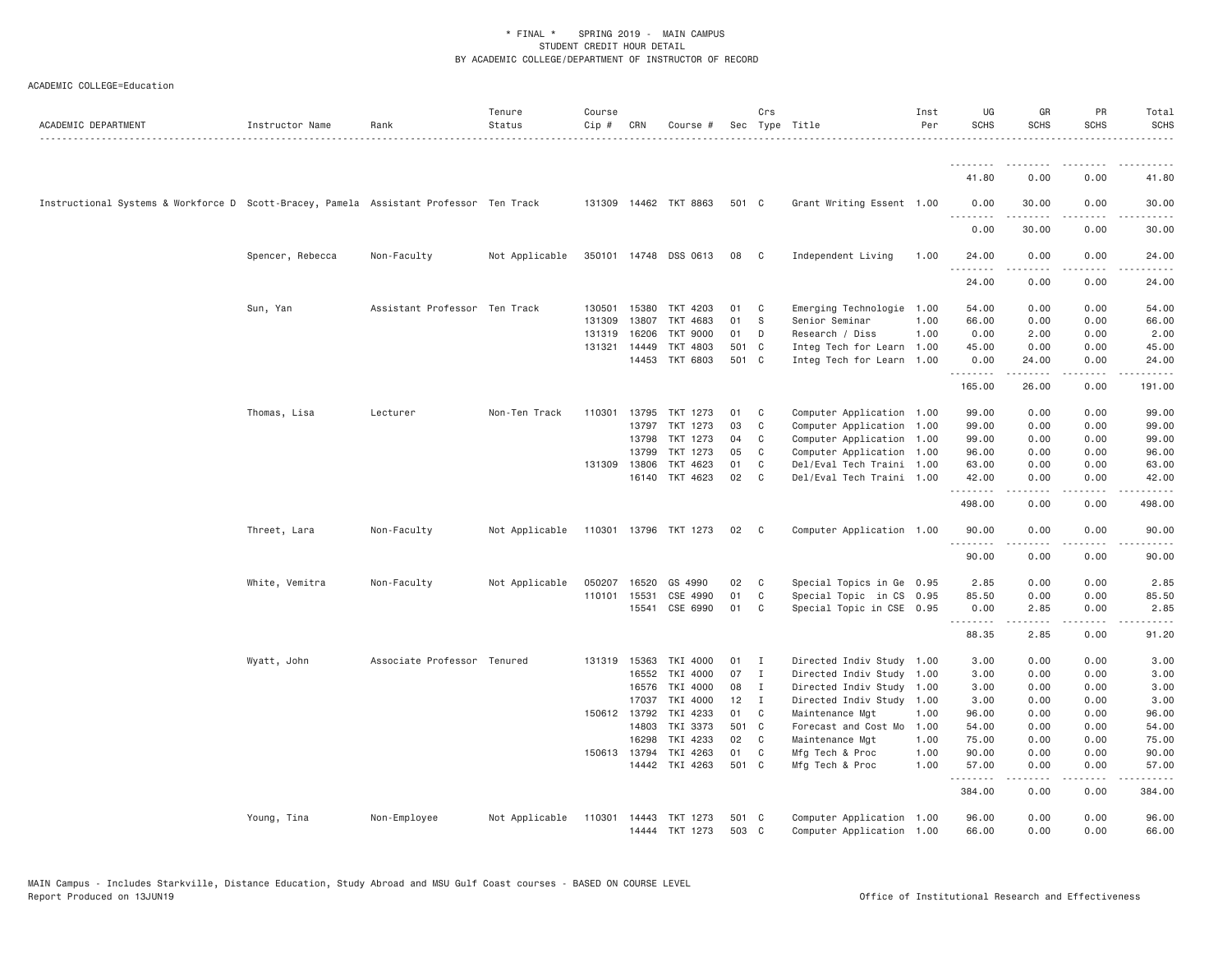| 162.00<br>0.00<br>0.00<br>162.00<br>Instructional Systems & Workforce D Yu, Chien<br>27.00<br>Theory of Multimedia 1.00<br>0.00<br>Professor<br>Tenured<br>TKT 8443<br>501 C<br>27.00<br>0.00<br>130501<br>14455<br>28.00<br>07<br>Research / Diss<br>0.00<br><b>TKT 9000</b><br>1,00<br>28.00<br>0.00<br>131319<br>16230<br>D.<br>1.00<br>17136<br><b>TKT 7000</b><br>0.00<br>05<br>Directed Indiv Study 1.00<br>1.00<br>0.00<br>I<br>TKT 8723<br>501 C<br>Instructional Design 1.00<br>0.00<br>12.00<br>0.00<br>12.00<br>150613 14458<br>--------<br>------<br>.<br>0.00<br>68.00<br>0.00<br>68.00<br>Assistant Professor Ten Track<br>Media for Present In 1.00<br>0.00<br>81.00<br>Yu, Wei-Chieh<br>TKT 4753<br>81.00<br>0.00<br>110301<br>13809<br>01<br>- C<br>9.00<br>TKT 6753<br>Media for Present In 1.00<br>0.00<br>9.00<br>13812<br>0.00<br>01<br>C.<br>96.00<br><b>TKB 4573</b><br>Data Networks II<br>96.00<br>0.00<br>111001<br>1.00<br>0.00<br>13767<br>01<br>- C<br>42.00<br><b>TKT 3463</b><br>Computer Repair/Main<br>42.00<br>0.00<br>0.00<br>131309<br>1.00<br>13802<br>01<br>- B<br>0.00<br>1.00<br>16231<br><b>TKT 9000</b><br>Research / Diss<br>1.00<br>1.00<br>0.00<br>131319<br>08<br>n.<br>0.00<br>229.00<br>219,00<br>10.00<br>=====================================<br>$=$ = = = = = = =<br>========<br>========<br>Instructional Systems & Workforce D<br>5521.20<br>5154.35<br>366.85<br>0.00<br>=====================================<br>========== | ACADEMIC DEPARTMENT | Instructor Name | Rank | Tenure<br>Status | Course<br>Cip # | CRN | Course # | Sec | Crs | Type Title | Inst<br>Per | UG<br><b>SCHS</b> | GR<br>SCHS | PR<br><b>SCHS</b> | Total<br><b>SCHS</b> |
|-------------------------------------------------------------------------------------------------------------------------------------------------------------------------------------------------------------------------------------------------------------------------------------------------------------------------------------------------------------------------------------------------------------------------------------------------------------------------------------------------------------------------------------------------------------------------------------------------------------------------------------------------------------------------------------------------------------------------------------------------------------------------------------------------------------------------------------------------------------------------------------------------------------------------------------------------------------------------------------------------------------------------------------------------------------------------------------------------------------------------------------------------------------------------------------------------------------------------------------------------------------------------------------------------------------------------------------------------------------------------------------------------------------------------------------------------------------------------------------|---------------------|-----------------|------|------------------|-----------------|-----|----------|-----|-----|------------|-------------|-------------------|------------|-------------------|----------------------|
|                                                                                                                                                                                                                                                                                                                                                                                                                                                                                                                                                                                                                                                                                                                                                                                                                                                                                                                                                                                                                                                                                                                                                                                                                                                                                                                                                                                                                                                                                     |                     |                 |      |                  |                 |     |          |     |     |            |             |                   |            |                   |                      |
|                                                                                                                                                                                                                                                                                                                                                                                                                                                                                                                                                                                                                                                                                                                                                                                                                                                                                                                                                                                                                                                                                                                                                                                                                                                                                                                                                                                                                                                                                     |                     |                 |      |                  |                 |     |          |     |     |            |             |                   |            |                   |                      |
|                                                                                                                                                                                                                                                                                                                                                                                                                                                                                                                                                                                                                                                                                                                                                                                                                                                                                                                                                                                                                                                                                                                                                                                                                                                                                                                                                                                                                                                                                     |                     |                 |      |                  |                 |     |          |     |     |            |             |                   |            |                   |                      |
|                                                                                                                                                                                                                                                                                                                                                                                                                                                                                                                                                                                                                                                                                                                                                                                                                                                                                                                                                                                                                                                                                                                                                                                                                                                                                                                                                                                                                                                                                     |                     |                 |      |                  |                 |     |          |     |     |            |             |                   |            |                   |                      |
|                                                                                                                                                                                                                                                                                                                                                                                                                                                                                                                                                                                                                                                                                                                                                                                                                                                                                                                                                                                                                                                                                                                                                                                                                                                                                                                                                                                                                                                                                     |                     |                 |      |                  |                 |     |          |     |     |            |             |                   |            |                   |                      |
|                                                                                                                                                                                                                                                                                                                                                                                                                                                                                                                                                                                                                                                                                                                                                                                                                                                                                                                                                                                                                                                                                                                                                                                                                                                                                                                                                                                                                                                                                     |                     |                 |      |                  |                 |     |          |     |     |            |             |                   |            |                   |                      |
|                                                                                                                                                                                                                                                                                                                                                                                                                                                                                                                                                                                                                                                                                                                                                                                                                                                                                                                                                                                                                                                                                                                                                                                                                                                                                                                                                                                                                                                                                     |                     |                 |      |                  |                 |     |          |     |     |            |             |                   |            |                   |                      |
|                                                                                                                                                                                                                                                                                                                                                                                                                                                                                                                                                                                                                                                                                                                                                                                                                                                                                                                                                                                                                                                                                                                                                                                                                                                                                                                                                                                                                                                                                     |                     |                 |      |                  |                 |     |          |     |     |            |             |                   |            |                   |                      |
|                                                                                                                                                                                                                                                                                                                                                                                                                                                                                                                                                                                                                                                                                                                                                                                                                                                                                                                                                                                                                                                                                                                                                                                                                                                                                                                                                                                                                                                                                     |                     |                 |      |                  |                 |     |          |     |     |            |             |                   |            |                   |                      |
|                                                                                                                                                                                                                                                                                                                                                                                                                                                                                                                                                                                                                                                                                                                                                                                                                                                                                                                                                                                                                                                                                                                                                                                                                                                                                                                                                                                                                                                                                     |                     |                 |      |                  |                 |     |          |     |     |            |             |                   |            |                   |                      |
|                                                                                                                                                                                                                                                                                                                                                                                                                                                                                                                                                                                                                                                                                                                                                                                                                                                                                                                                                                                                                                                                                                                                                                                                                                                                                                                                                                                                                                                                                     |                     |                 |      |                  |                 |     |          |     |     |            |             |                   |            |                   |                      |
|                                                                                                                                                                                                                                                                                                                                                                                                                                                                                                                                                                                                                                                                                                                                                                                                                                                                                                                                                                                                                                                                                                                                                                                                                                                                                                                                                                                                                                                                                     |                     |                 |      |                  |                 |     |          |     |     |            |             |                   |            |                   |                      |
|                                                                                                                                                                                                                                                                                                                                                                                                                                                                                                                                                                                                                                                                                                                                                                                                                                                                                                                                                                                                                                                                                                                                                                                                                                                                                                                                                                                                                                                                                     |                     |                 |      |                  |                 |     |          |     |     |            |             |                   |            |                   |                      |
|                                                                                                                                                                                                                                                                                                                                                                                                                                                                                                                                                                                                                                                                                                                                                                                                                                                                                                                                                                                                                                                                                                                                                                                                                                                                                                                                                                                                                                                                                     |                     |                 |      |                  |                 |     |          |     |     |            |             |                   |            |                   |                      |
|                                                                                                                                                                                                                                                                                                                                                                                                                                                                                                                                                                                                                                                                                                                                                                                                                                                                                                                                                                                                                                                                                                                                                                                                                                                                                                                                                                                                                                                                                     |                     |                 |      |                  |                 |     |          |     |     |            |             |                   |            |                   |                      |
|                                                                                                                                                                                                                                                                                                                                                                                                                                                                                                                                                                                                                                                                                                                                                                                                                                                                                                                                                                                                                                                                                                                                                                                                                                                                                                                                                                                                                                                                                     |                     |                 |      |                  |                 |     |          |     |     |            |             |                   |            |                   |                      |
|                                                                                                                                                                                                                                                                                                                                                                                                                                                                                                                                                                                                                                                                                                                                                                                                                                                                                                                                                                                                                                                                                                                                                                                                                                                                                                                                                                                                                                                                                     |                     |                 |      |                  |                 |     |          |     |     |            |             |                   |            |                   |                      |
|                                                                                                                                                                                                                                                                                                                                                                                                                                                                                                                                                                                                                                                                                                                                                                                                                                                                                                                                                                                                                                                                                                                                                                                                                                                                                                                                                                                                                                                                                     |                     |                 |      |                  |                 |     |          |     |     |            |             |                   |            |                   |                      |
|                                                                                                                                                                                                                                                                                                                                                                                                                                                                                                                                                                                                                                                                                                                                                                                                                                                                                                                                                                                                                                                                                                                                                                                                                                                                                                                                                                                                                                                                                     |                     |                 |      |                  |                 |     |          |     |     |            |             |                   |            |                   |                      |
|                                                                                                                                                                                                                                                                                                                                                                                                                                                                                                                                                                                                                                                                                                                                                                                                                                                                                                                                                                                                                                                                                                                                                                                                                                                                                                                                                                                                                                                                                     |                     |                 |      |                  |                 |     |          |     |     |            |             |                   |            |                   |                      |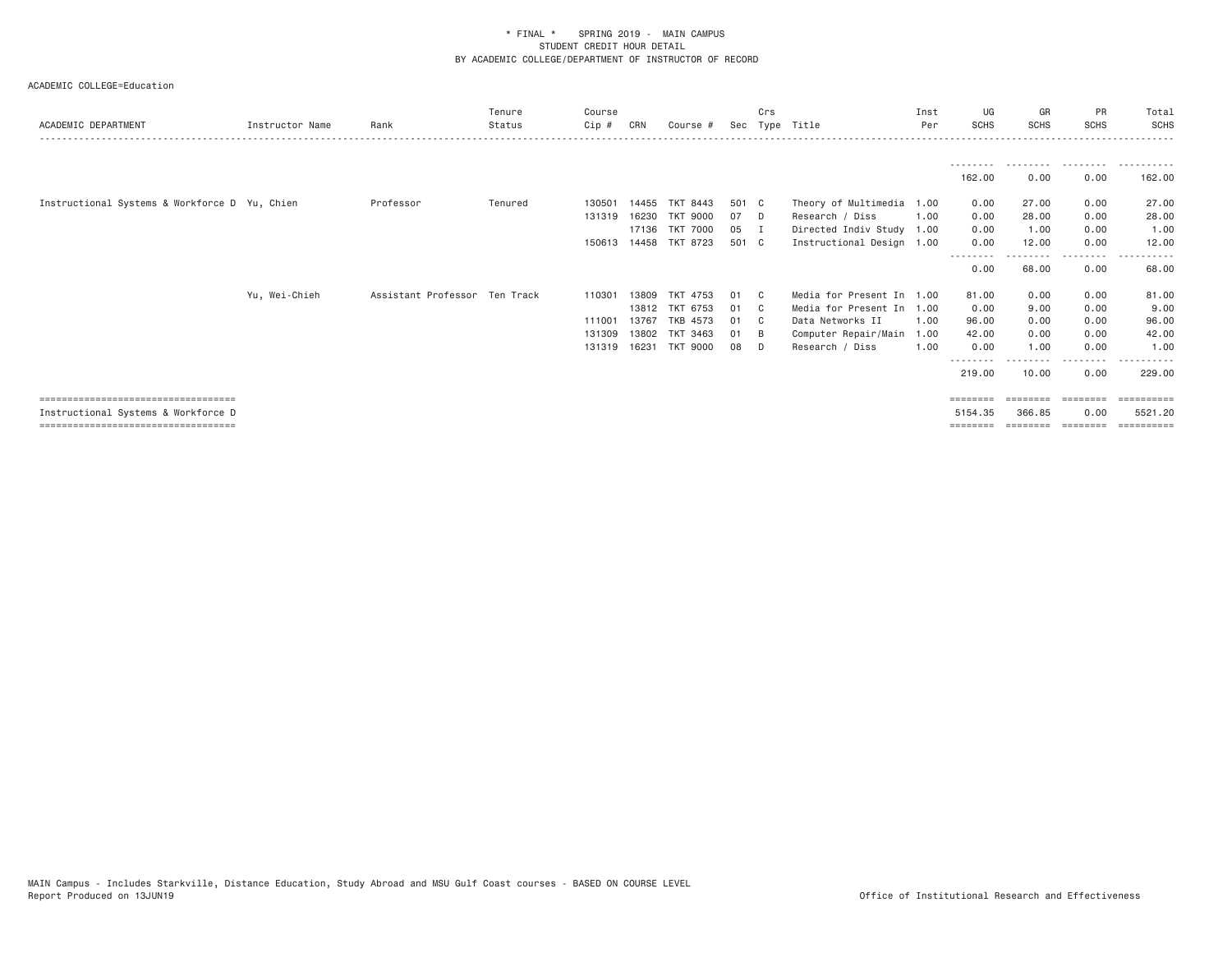| ACADEMIC DEPARTMENT | Instructor Name                                  | Rank                          | Tenure<br>Status | Course<br>Cip # | CRN   | Course #             |    | Crs            | Sec Type Title            | Inst<br>Per | UG<br><b>SCHS</b> | GR<br><b>SCHS</b>                                                                                                                                            | PR<br><b>SCHS</b>                   | Total<br><b>SCHS</b>                        |
|---------------------|--------------------------------------------------|-------------------------------|------------------|-----------------|-------|----------------------|----|----------------|---------------------------|-------------|-------------------|--------------------------------------------------------------------------------------------------------------------------------------------------------------|-------------------------------------|---------------------------------------------|
| Kinesiology         | Agiovlasitis, Stamat Associate Professor Tenured |                               |                  | 260908          | 11806 | EP 4133              | 01 | C              | Ex Prog Clinical Pop 1.00 |             | 210.00            | 0.00                                                                                                                                                         | 0.00                                | 210.00                                      |
|                     |                                                  |                               |                  |                 | 14727 | EP 8243              | 01 | $\mathbb C$    | Cardioresp Exer Phys      | 1.00        | 0.00              | 33.00                                                                                                                                                        | 0.00                                | 33.00                                       |
|                     |                                                  |                               |                  | 310505          | 12625 | KI 2603              | 01 | C              | Medical Terminology       | 0.60        | 304.20            | 0.00                                                                                                                                                         | 0.00                                | 304.20                                      |
|                     |                                                  |                               |                  |                 | 16318 | KI 9000              | 03 | D              | Research / Diss           | 1.00        | 0.00              | 9.00                                                                                                                                                         | 0.00                                | 9.00                                        |
|                     |                                                  |                               |                  |                 |       | 16780 KI 7000        | 05 | I              | Directed Indiv Study 1.00 |             | 0.00<br>.         | 6.00<br>$\frac{1}{2} \left( \frac{1}{2} \right) \left( \frac{1}{2} \right) \left( \frac{1}{2} \right) \left( \frac{1}{2} \right) \left( \frac{1}{2} \right)$ | 0.00<br>$\sim$ $\sim$ $\sim$ $\sim$ | 6.00<br>.                                   |
|                     |                                                  |                               |                  |                 |       |                      |    |                |                           |             | 514.20            | 48.00                                                                                                                                                        | 0.00                                | 562.20                                      |
|                     | Booker, Robert                                   | Grad Teach Assist             | Non-Ten Track    | 260908          | 11785 | EP 3304              | 02 | B              | Exercise Physiology       | 0.40        | 17.60             | 0.00                                                                                                                                                         | 0.00                                | 17.60                                       |
|                     |                                                  |                               |                  |                 | 11793 | EP 3304              | 10 | В              | Exercise Physiology       | 0.40        | 6.40              | 0.00                                                                                                                                                         | 0.00                                | 6.40                                        |
|                     |                                                  |                               |                  |                 |       | 11794 EP 3304        | 11 | B              | Exercise Physiology       | 0.40        | 17.60<br>.        | 0.00<br>.                                                                                                                                                    | 0.00<br>د د د د                     | 17.60<br>$\sim$ $\sim$ $\sim$ $\sim$ $\sim$ |
|                     |                                                  |                               |                  |                 |       |                      |    |                |                           |             | 41.60             | 0.00                                                                                                                                                         | 0.00                                | 41.60                                       |
|                     | Brown, Stanley                                   | Professor                     | Tenured          | 260908          |       | 14712 EP 3803        | 01 | C              | Advanced Exercise Ph      | 1.00        | 24.00             | 0.00                                                                                                                                                         | 0.00                                | 24.00                                       |
|                     |                                                  |                               |                  | 310505          | 11780 | EP 2013              | 01 | C              | Fundamentals of Kine      | 0.20        | 94.80             | 0.00                                                                                                                                                         | 0.00                                | 94.80                                       |
|                     |                                                  |                               |                  |                 |       | 12630 KI 8710        | 01 | E              | Internship                | 1.00        | 0.00<br><b></b>   | 6.00<br>.                                                                                                                                                    | 0.00<br>.                           | 6.00<br>.                                   |
|                     |                                                  |                               |                  |                 |       |                      |    |                |                           |             | 118.80            | 6.00                                                                                                                                                         | 0.00                                | 124.80                                      |
|                     | Chander, Harish                                  | Assistant Professor Ten Track |                  | 260908          | 11782 | EP 3233              | 03 | C              | Anatomical Kinesiolo 0.50 |             | 109.50            | 0.00                                                                                                                                                         | 0.00                                | 109.50                                      |
|                     |                                                  |                               |                  |                 | 11800 | EP 3643              | 01 | C              | Applied Anat & Patho      | 1.00        | 171.00            | 0.00                                                                                                                                                         | 0.00                                | 171.00                                      |
|                     |                                                  |                               |                  | 310505 14730    |       | KI 8543              | 01 | C              | Postural and Locomot      | 1.00        | 0.00              | 30.00                                                                                                                                                        | 0.00                                | 30.00                                       |
|                     |                                                  |                               |                  |                 |       | 16951 KI 8000        | 04 | D              | Research/Thesis           | 1.00        | 0.00<br>.         | 6.00<br>. <u>.</u> .                                                                                                                                         | 0.00<br>.                           | 6.00<br>.                                   |
|                     |                                                  |                               |                  |                 |       |                      |    |                |                           |             | 280.50            | 36.00                                                                                                                                                        | 0.00                                | 316.50                                      |
|                     | Chen, Chih Chia                                  | Assistant Professor Ten Track |                  | 131314          |       | 16136 PE 2990        | 01 | L.             | Special Topic In PE       | 1.00        | 18.00             | 0.00                                                                                                                                                         | 0.00                                | 18.00                                       |
|                     |                                                  |                               |                  | 240101          | 16959 | HON 4000             | 26 | $\mathbf{I}$   | Directed Individual       | 1.00        | 3.00              | 0.00                                                                                                                                                         | 0.00                                | 3.00                                        |
|                     |                                                  |                               |                  | 310505          | 12622 | KI 2213              | 02 | C              | Emergency Health Car      | 0.60        | 32.40             | 0.00                                                                                                                                                         | 0.00                                | 32.40                                       |
|                     |                                                  |                               |                  |                 | 14734 | PE 3223              | 01 | C              | Motor Dev & Movement 1.00 |             | 105.00            | 0.00                                                                                                                                                         | 0.00                                | 105.00                                      |
|                     |                                                  |                               |                  |                 |       | 15812 KI 9000        | 02 | D              | Research / Diss           | 1.00        | 0.00              | 6.00                                                                                                                                                         | 0.00                                | 6.00                                        |
|                     |                                                  |                               |                  |                 |       | 16361 EP 4000        | 10 | $\mathbf{I}$   | Directed Indiv Study      | 1.00        | 1.00<br>.         | 0.00<br>-----                                                                                                                                                | 0.00<br>.                           | 1.00                                        |
|                     |                                                  |                               |                  |                 |       |                      |    |                |                           |             | 159.40            | 6.00                                                                                                                                                         | 0.00                                | 165.40                                      |
|                     | Choi, Poram                                      | Grad Teach Assist             | Non-Ten Track    | 310505          | 12625 | KI 2603              | 01 | C              | Medical Terminology       | 0.40        | 202.80            | 0.00                                                                                                                                                         | 0.00                                | 202.80                                      |
|                     |                                                  |                               |                  |                 |       | 12626 KI 2603        | 02 | $\mathbb C$    | Medical Terminology       | 1.00        | 513.00            | 0.00                                                                                                                                                         | 0.00                                | 513.00                                      |
|                     |                                                  |                               |                  |                 |       |                      |    |                |                           |             | .<br>715.80       | .<br>0.00                                                                                                                                                    | .<br>0.00                           | .<br>715.80                                 |
|                     | Fang, Qun                                        | Grad Teach Assist             | Non-Ten Track    | 131314          |       | 14716 EP 4504        | 02 | B              | Mechanical Analysis       | 0.40        | 25.60             | 0.00                                                                                                                                                         | 0.00                                | 25,60                                       |
|                     |                                                  |                               |                  |                 | 14721 | EP 4504              | 05 | В              | Mechanical Analysis       | 0.40        | 24.00             | 0.00                                                                                                                                                         | 0.00                                | 24.00                                       |
|                     |                                                  |                               |                  | 310501          | 13135 | PE 1061              | 03 | L.             | Fitness Walking/ Jog      | 1.00        | 12.00             | 0.00                                                                                                                                                         | 0.00                                | 12.00                                       |
|                     |                                                  |                               |                  |                 |       | 310505 11780 EP 2013 | 01 | C              | Fundamentals of Kine 0.20 |             | 94.80<br>.        | 0.00<br>.                                                                                                                                                    | 0.00<br>.                           | 94.80<br>.                                  |
|                     |                                                  |                               |                  |                 |       |                      |    |                |                           |             | 156.40            | 0.00                                                                                                                                                         | 0.00                                | 156.40                                      |
|                     | Funderburk, Deborah Instructor                   |                               | Non-Ten Track    |                 |       | 310501 13154 PE 1253 | 01 | B              | Teaching Lifetime Ac 1.00 |             | 18.00             | 0.00                                                                                                                                                         | 0.00                                | 18.00                                       |
|                     |                                                  |                               |                  |                 |       | 13155 PE 1263        | 01 | $\overline{B}$ | Methods of Teaching       | 1.00        | 69.00             | 0.00                                                                                                                                                         | 0.00                                | 69.00                                       |
|                     |                                                  |                               |                  | 500301          | 13156 | PE 1323              | 01 | C              | Hist & Apprec of Dan 1.00 |             | 177.00            | 0.00                                                                                                                                                         | 0.00                                | 177.00                                      |
|                     |                                                  |                               |                  |                 |       | 14733 PE 1091        | 01 | <b>L</b>       | Contemporary Dance        | 1.00        | 32.00             | 0.00                                                                                                                                                         | 0.00                                | 32.00                                       |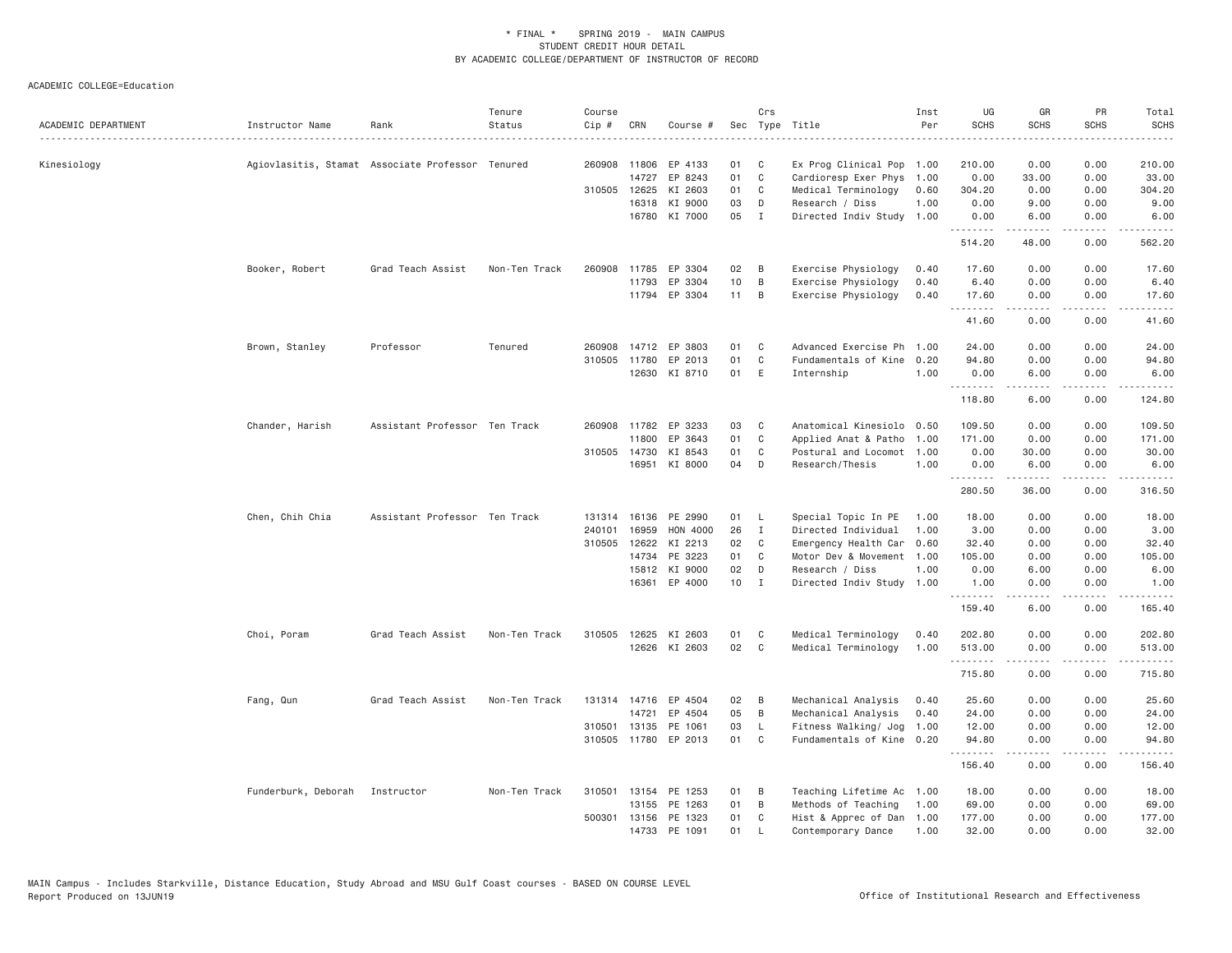| ACADEMIC DEPARTMENT | Instructor Name  | Rank                          | Tenure<br>Status | Course<br>Cip # | CRN                   | Course #             |          | Crs                      | Sec Type Title                                         | Inst<br>Per | UG<br><b>SCHS</b> | GR<br>SCHS       | PR<br><b>SCHS</b> | Total<br><b>SCHS</b> |
|---------------------|------------------|-------------------------------|------------------|-----------------|-----------------------|----------------------|----------|--------------------------|--------------------------------------------------------|-------------|-------------------|------------------|-------------------|----------------------|
|                     |                  |                               |                  |                 |                       |                      |          |                          |                                                        |             |                   |                  |                   |                      |
|                     |                  |                               |                  |                 |                       |                      |          |                          |                                                        |             | 296.00            | 0.00             | 0.00              | 296.00               |
| Kinesiology         | Ghosh, Supreete  | Grad Teach Assist             | Non-Ten Track    | 310501          |                       | 13134 PE 1061        | 02       | $\mathsf{L}$             | Fitness Walking/ Jog 0.40                              |             | 4.00              | 0.00             | 0.00              | 4.00                 |
|                     |                  |                               |                  |                 | 13137                 | PE 1061              | 05       | $\mathsf{L}$             | Fitness Walking/ Jog                                   | 0.40        | 4.80              | 0.00             | 0.00              | 4.80                 |
|                     |                  |                               |                  |                 | 13139                 | PE 1061              | 07       | $\mathsf{L}$             | Fitness Walking/ Jog 0.40                              |             | 4.80              | 0.00             | 0.00              | 4.80                 |
|                     |                  |                               |                  |                 |                       | 310505 12622 KI 2213 | 02       | C <sub>1</sub>           | Emergency Health Car 0.40                              |             | 21.60<br>.        | 0.00<br>.        | 0.00              | 21.60<br>.           |
|                     |                  |                               |                  |                 |                       |                      |          |                          |                                                        |             | 35.20             | 0.00             | 0.00              | 35.20                |
|                     | Grant, Erin      | Instructor                    | Non-Ten Track    | 260908          | 11811                 | EP 4603              | 01       | $\mathbf{C}$             | Physical Activity Ep 1.00                              |             | 186.00            | 0.00             | 0.00              | 186.00               |
|                     |                  |                               |                  |                 | 14725                 | EP 4814              | 01       | H                        | Exercise Science Int 0.50                              |             | 102.00            | 0.00             | 0.00              | 102.00               |
|                     |                  |                               |                  |                 | 14726                 | EP 4814              | 02       | H                        | Exercise Science Int 0.50                              |             | 96.00             | 0.00             | 0.00              | 96.00                |
|                     |                  |                               |                  | 310501          | 12620                 | KI 2023              | 01       | C                        | Found of Health Educ 1.00                              |             | 189.00            | 0.00             | 0.00              | 189.00               |
|                     |                  |                               |                  |                 | 12621                 | KI 2023              | 03       | C                        | Found of Health Educ 1.00                              |             | 180.00            | 0.00             | 0.00              | 180.00               |
|                     |                  |                               |                  |                 | 310505 15872          | EP 4000              | 02       | $\blacksquare$           | Directed Indiv Study 1.00                              |             | 3.00              | 0.00             | 0.00              | 3.00                 |
|                     |                  |                               |                  |                 | 15873                 | EP 4000              | 03       | $\mathbf{I}$             | Directed Indiv Study 1.00                              |             | 3.00              | 0.00             | 0.00              | 3.00                 |
|                     |                  |                               |                  |                 | 16797                 | EP 4000              | 16       | $\mathbf{I}$             | Directed Indiv Study 1.00                              |             | 2.00              | 0.00             | 0.00              | 2.00                 |
|                     |                  |                               |                  |                 |                       | 17174 EP 4000        | 21       | $\mathbf{I}$             | Directed Indiv Study 1.00                              |             | 1.00<br>.         | 0.00<br><u>.</u> | 0.00<br>.         | 1.00<br>.            |
|                     |                  |                               |                  |                 |                       |                      |          |                          |                                                        |             | 762.00            | 0.00             | 0.00              | 762.00               |
|                     | Hickson, Matthew | Grad Teach Assist             | Non-Ten Track    | 310501          | 13128                 | PE 1031              | 01       | $\overline{\phantom{a}}$ | Tennis                                                 | 1.00        | 18.00             | 0.00             | 0.00              | 18.00                |
|                     |                  |                               |                  |                 | 13129                 | PE 1031              | 02       | - L                      | Tennis                                                 | 1.00        | 18.00             | 0.00             | 0.00              | 18.00                |
|                     |                  |                               |                  |                 |                       | 310504 14744 SS 4003 | 01       | $\mathbf{C}$             | Philosophy of Sport                                    | 0.60        | 77.40<br>.        | 0.00<br>.        | 0.00<br>.         | 77.40<br>.           |
|                     |                  |                               |                  |                 |                       |                      |          |                          |                                                        |             | 113.40            | 0.00             | 0.00              | 113.40               |
|                     | Holmes, Megan    | Assistant Professor Ten Track |                  | 260908          | 11812                 | EP 4603              | 02       | $\mathbf{C}$             | Physical Activity Ep 1.00                              |             | 126.00            | 0.00             | 0.00              | 126.00               |
|                     |                  |                               |                  | 310501          | 11802                 | EP 4113              | 01       | B                        | Fitness Prog & Testi 1.00                              |             | 81.00             | 0.00             | 0.00              | 81.00                |
|                     |                  |                               |                  |                 | 11804                 | EP 4113              | 03       | B                        | Fitness Prog & Testi 0.60                              |             | 45.00             | 0.00             | 0.00              | 45.00                |
|                     |                  |                               |                  | 310505 15911    |                       | KI 8000              | 01       | D                        | Research/Thesis                                        | 1.00        | 0.00              | 3.00             | 0.00              | 3.00                 |
|                     |                  |                               |                  |                 | 15930                 | EP 7000              | 01 I     |                          | Directed Indiv Study 1.00                              |             | 0.00              | 3.00             | 0.00              | 3.00                 |
|                     |                  |                               |                  |                 | 16644                 | EP 4000              | 12       | $\mathbf{I}$             | Directed Indiv Study 1.00                              |             | 3.00              | 0.00             | 0.00              | 3.00                 |
|                     |                  |                               |                  |                 | 16645                 | EP 4000              | 13       | $\mathbf{I}$             | Directed Indiv Study 1.00                              |             | 3.00              | 0.00             | 0.00              | 3.00                 |
|                     |                  |                               |                  |                 |                       | 16973 EP 4000        | 18       | $\mathbf{I}$             | Directed Indiv Study 1.00                              |             | 2.00              | 0.00             | 0.00              | 2.00                 |
|                     |                  |                               |                  |                 |                       |                      |          |                          |                                                        |             | 260.00            | 6.00             | 0.00              | 266.00               |
|                     | Jackson, Stacy   | Non-Faculty                   | Not Applicable   | 320104          | 11351                 | DSS 0113             | 01       | $\mathbf{C}$             | Money Math                                             | 1.00        | 15.00             | 0.00             | 0.00              | 15.00                |
|                     |                  |                               |                  | 350101          | 16710                 | DSS 0613             | 03       | C                        | Independent Living                                     | 1.00        | 18.00             | 0.00             | 0.00              | 18.00                |
|                     |                  |                               |                  |                 | 360118 11354          | DSS 0413             | 01       | C <sub>1</sub>           | Basic Writing/Litera 1.00                              |             | 21.00<br>.        | 0.00             | 0.00              | 21.00                |
|                     |                  |                               |                  |                 |                       |                      |          |                          |                                                        |             | 54.00             | 0.00             | 0.00              | 54.00                |
|                     | Joe, Lee         | Instructor                    | Non-Ten Track    | 260908          | 11785                 | EP 3304              | 02       | B                        | Exercise Physiology                                    | 0.60        | 26.40             | 0.00             | 0.00              | 26.40                |
|                     |                  |                               |                  |                 | 11787                 | EP 3304              | 04       | $\overline{B}$           | Exercise Physiology                                    | 0.60        | 31.20             | 0.00             | 0.00              | 31.20                |
|                     |                  |                               |                  |                 | 11788                 | EP 3304              | 05       | B                        | Exercise Physiology                                    | 0.60        | 28.80             | 0.00             | 0.00              | 28.80                |
|                     |                  |                               |                  |                 | 11789                 | EP 3304              | 06       | B                        | Exercise Physiology                                    | 0.60        | 19.20             | 0.00             | 0.00              | 19.20                |
|                     |                  |                               |                  |                 | 11790                 | EP 3304              | 07       | B                        | Exercise Physiology                                    | 0.60        | 26.40             | 0.00             | 0.00              | 26.40                |
|                     |                  |                               |                  |                 | 14725                 | EP 4814              | 01       | H                        | Exercise Science Int                                   | 0.50        | 102.00            | 0.00             | 0.00              | 102.00               |
|                     |                  |                               |                  |                 | 14726<br>310505 11798 | EP 4814              | 02<br>01 | H<br>C                   | Exercise Science Int                                   | 0.50        | 96.00             | 0.00<br>0.00     | 0.00<br>0.00      | 96.00                |
|                     |                  |                               |                  |                 | 11799                 | EP 3613<br>EP 3613   | 02       | $\mathsf{C}$             | Exercise Electrocard 1.00<br>Exercise Electrocard 1.00 |             | 141.00<br>132.00  | 0.00             | 0.00              | 141.00<br>132.00     |
|                     |                  |                               |                  |                 |                       |                      |          |                          |                                                        |             |                   |                  |                   |                      |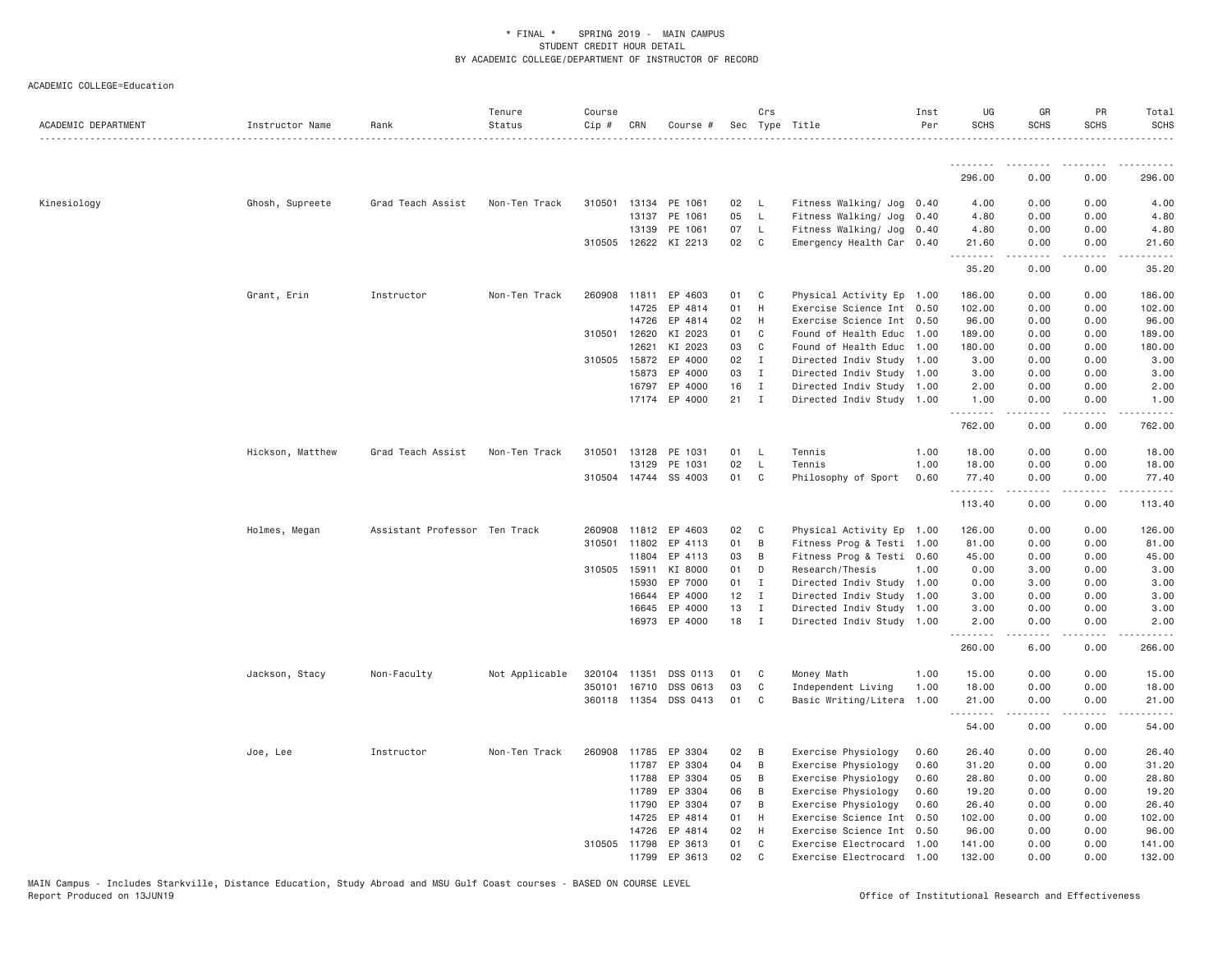| ACADEMIC DEPARTMENT | Instructor Name | Rank                          | Tenure<br>Status | Course<br>Cip # | CRN          | Course #      | Sec          | Crs          | Type Title                | Inst<br>Per | UG<br><b>SCHS</b>  | GR<br><b>SCHS</b> | PR<br><b>SCHS</b> | Total<br>SCHS     |
|---------------------|-----------------|-------------------------------|------------------|-----------------|--------------|---------------|--------------|--------------|---------------------------|-------------|--------------------|-------------------|-------------------|-------------------|
|                     |                 |                               |                  |                 |              |               |              |              |                           |             |                    |                   |                   |                   |
| Kinesiology         | Joe, Lee        | Instructor                    | Non-Ten Track    | 310505          | 15931        | EP 4000       | 04           | I            | Directed Indiv Study 1.00 |             | 3.00               | 0.00              | 0.00              | 3.00              |
|                     |                 |                               |                  |                 | 15932        | EP 4000       | 05           | $\mathbf{I}$ | Directed Indiv Study      | 1.00        | 2.00               | 0.00              | 0.00              | 2.00              |
|                     |                 |                               |                  |                 | 15933        | EP 4000       | 06           | $\mathbf{I}$ | Directed Indiv Study      | 1.00        | 2.00               | 0.00              | 0.00              | 2.00              |
|                     |                 |                               |                  |                 | 15934        | EP 4000       | 07           | $\mathbf{I}$ | Directed Indiv Study      | 1.00        | 3.00               | 0.00              | 0.00              | 3.00              |
|                     |                 |                               |                  |                 | 15935        | EP 4000       | 08           | $\mathbf{I}$ | Directed Indiv Study 1.00 |             | 4.00               | 0.00              | 0.00              | 4.00              |
|                     |                 |                               |                  |                 | 16577        | EP 4000       | $11 \quad I$ |              | Directed Indiv Study      | 1.00        | 2.00               | 0.00              | 0.00              | 2.00              |
|                     |                 |                               |                  |                 | 17010        | EP 4000       | 19           | $\mathbf{I}$ | Directed Indiv Study 1.00 |             | 2.00               | 0.00              | 0.00              | 2.00              |
|                     |                 |                               |                  |                 | 17011        | EP 4000       | 20           | $\mathbf{I}$ | Directed Indiv Study 1.00 |             | 1.00               | 0.00              | 0.00              | 1.00              |
|                     |                 |                               |                  |                 |              | 17184 EP 4000 | 22           | $\mathbf{I}$ | Directed Indiv Study 1.00 |             | 1.00<br><b></b>    | 0.00<br>.         | 0.00<br>.         | 1.00<br><u>.</u>  |
|                     |                 |                               |                  |                 |              |               |              |              |                           |             | 623.00             | 0.00              | 0.00              | 623.00            |
|                     | Kim, Dae Eun    | Grad Teach Assist             | Non-Ten Track    | 310501          |              | 13136 PE 1061 | 04           | <b>L</b>     | Fitness Walking/ Jog      | 1.00        | 11.00              | 0.00              | 0.00              | 11.00             |
|                     |                 |                               |                  |                 | 13140        | PE 1061       | 08           | <b>L</b>     | Fitness Walking/ Jog      | 1.00        | 12.00              | 0.00              | 0.00              | 12.00             |
|                     |                 |                               |                  | 310504          | 13699        | SS 2103       | 01           | C            | Sport Careers and Pr      | 0.40        | 51.60              | 0.00              | 0.00              | 51.60             |
|                     |                 |                               |                  |                 |              | 13700 SS 3103 | 01           | C            | Sport Sponsorship         | 0.40        | 33.60<br>.         | 0.00<br>.         | 0.00<br>.         | 33.60<br><u>.</u> |
|                     |                 |                               |                  |                 |              |               |              |              |                           |             | 108.20             | 0.00              | 0.00              | 108.20            |
|                     | Knight, Adam    | Associate Professor Tenured   |                  | 131314          |              | 14715 EP 4504 | 01           | B            | Mechanical Analysis       | 0.60        | 38,40              | 0.00              | 0.00              | 38.40             |
|                     |                 |                               |                  |                 | 14716        | EP 4504       | 02           | B            | Mechanical Analysis       | 0.60        | 38.40              | 0.00              | 0.00              | 38.40             |
|                     |                 |                               |                  |                 | 14719        | EP 4504       | 03           | B            | Mechanical Analysis       | 0.60        | 38.40              | 0.00              | 0.00              | 38.40             |
|                     |                 |                               |                  |                 | 14720        | EP 4504       | 04           | В            | Mechanical Analysis       | 0.60        | 38.40              | 0.00              | 0.00              | 38.40             |
|                     |                 |                               |                  |                 | 14721        | EP 4504       | 05           | B            | Mechanical Analysis       | 0.60        | 36.00              | 0.00              | 0.00              | 36.00             |
|                     |                 |                               |                  |                 | 14722        | EP 4504       | 06           | B            | Mechanical Analysis       | 0.60        | 38.40              | 0.00              | 0.00              | 38.40             |
|                     |                 |                               |                  |                 | 14723        | EP 4504       | 07           | B            | Mechanical Analysis       | 0.60        | 40.80              | 0.00              | 0.00              | 40.80             |
|                     |                 |                               |                  |                 | 14724        | EP 4504       | 08           | B            | Mechanical Analysis       | 0.60        | 36.00              | 0.00              | 0.00              | 36.00             |
|                     |                 |                               |                  | 240101          | 12537        | HON 4093      | H07 S        |              | Honors Thesis             | 1.00        | 3.00               | 0.00              | 0.00              | 3.00              |
|                     |                 |                               |                  | 310505          | 15337        | KI 4000       | 01 I         |              | Directed Indiv Study      | 1.00        | 2.00               | 0.00              | 0.00              | 2.00              |
|                     |                 |                               |                  |                 | 15377        | KI 4000       | 02           | $\mathbf I$  | Directed Indiv Study      | 1.00        | 3.00               | 0.00              | 0.00              | 3.00              |
|                     |                 |                               |                  |                 | 15869        | EP 4000       | 01           | $\mathbf{I}$ | Directed Indiv Study      | 1.00        | 2.00               | 0.00              | 0.00              | 2.00              |
|                     |                 |                               |                  |                 | 16212        | KI 8000       | 03           | D            | Research/Thesis           | 1.00        | 0.00               | 3.00              | 0.00              | 3.00              |
|                     |                 |                               |                  |                 |              | 16213 KI 7000 | 01           | $\mathbf{I}$ | Directed Indiv Study 1.00 |             | 0.00               | 3.00              | 0.00              | 3.00              |
|                     |                 |                               |                  |                 |              | 16736 EP 4000 | $15$ I       |              | Directed Indiv Study 1.00 |             | 3,00<br>.          | 0.00<br>.         | 0.00<br>.         | 3.00<br>.         |
|                     |                 |                               |                  |                 |              |               |              |              |                           |             | 317.80             | 6.00              | 0.00              | 323.80            |
|                     | Lamberth, John  | Associate Professor Tenured   |                  |                 | 260908 11781 | EP 3233       | 02           | C            | Anatomical Kinesiolo 1.00 |             | 276.00             | 0.00              | 0.00              | 276.00            |
|                     |                 |                               |                  |                 | 11801        | EP 3643       | 02           | C            | Applied Anat & Patho      | 1.00        | 219.00             | 0.00              | 0.00              | 219,00            |
|                     |                 |                               |                  | 310505          | 13166        | PE 4283       | 01           | C            | Sport Biomechanics        | 0.60        | 95.40              | 0.00              | 0.00              | 95.40             |
|                     |                 |                               |                  |                 |              | 16083 KI 4000 | 03           | I            | Directed Indiv Study 1.00 |             | 1.00<br><u>.</u>   | 0.00<br><u>.</u>  | 0.00<br>.         | 1.00<br>.         |
|                     |                 |                               |                  |                 |              |               |              |              |                           |             | 591.40             | 0.00              | 0.00              | 591.40            |
|                     | Lee, Young Han  | Assistant Professor Ten Track |                  | 310504          | 13698        | SS 2003       | 01           | C            | Foundations Sport Mg      | 0.60        | 66.60              | 0.00              | 0.00              | 66.60             |
|                     |                 |                               |                  |                 | 13700        | SS 3103       | 01           | C            | Sport Sponsorship         | 0.60        | 50.40              | 0.00              | 0.00              | 50.40             |
|                     |                 |                               |                  |                 | 310505 14732 | KI 8923       | 01           | S            | Seminar Sport Studie      | 1.00        | 0.00               | 15.00             | 0.00              | 15.00             |
|                     |                 |                               |                  |                 |              | 16461 KI 9000 | 04           | D            | Research / Diss           | 1.00        | 0.00<br>. <b>.</b> | 9.00<br>.         | 0.00<br>.         | 9.00<br>.         |
|                     |                 |                               |                  |                 |              |               |              |              |                           |             | 117.00             | 24.00             | 0.00              | 141.00            |
|                     | Lim, Soyoun     | Assistant Professor Ten Track |                  | 310504          | 13699        | SS 2103       | 01           | C            | Sport Careers and Pr 0.60 |             | 77.40              | 0.00              | 0.00              | 77.40             |
|                     |                 |                               |                  |                 | 13705        | SS 4303       | 01           | C            | Globalization & Spor 1.00 |             | 105.00             | 0.00              | 0.00              | 105.00            |
|                     |                 |                               |                  |                 |              | 13710 SS 8833 | 01           | C            | Event & Facility Mgm 1.00 |             | 0.00               | 51.00             | 0.00              | 51.00             |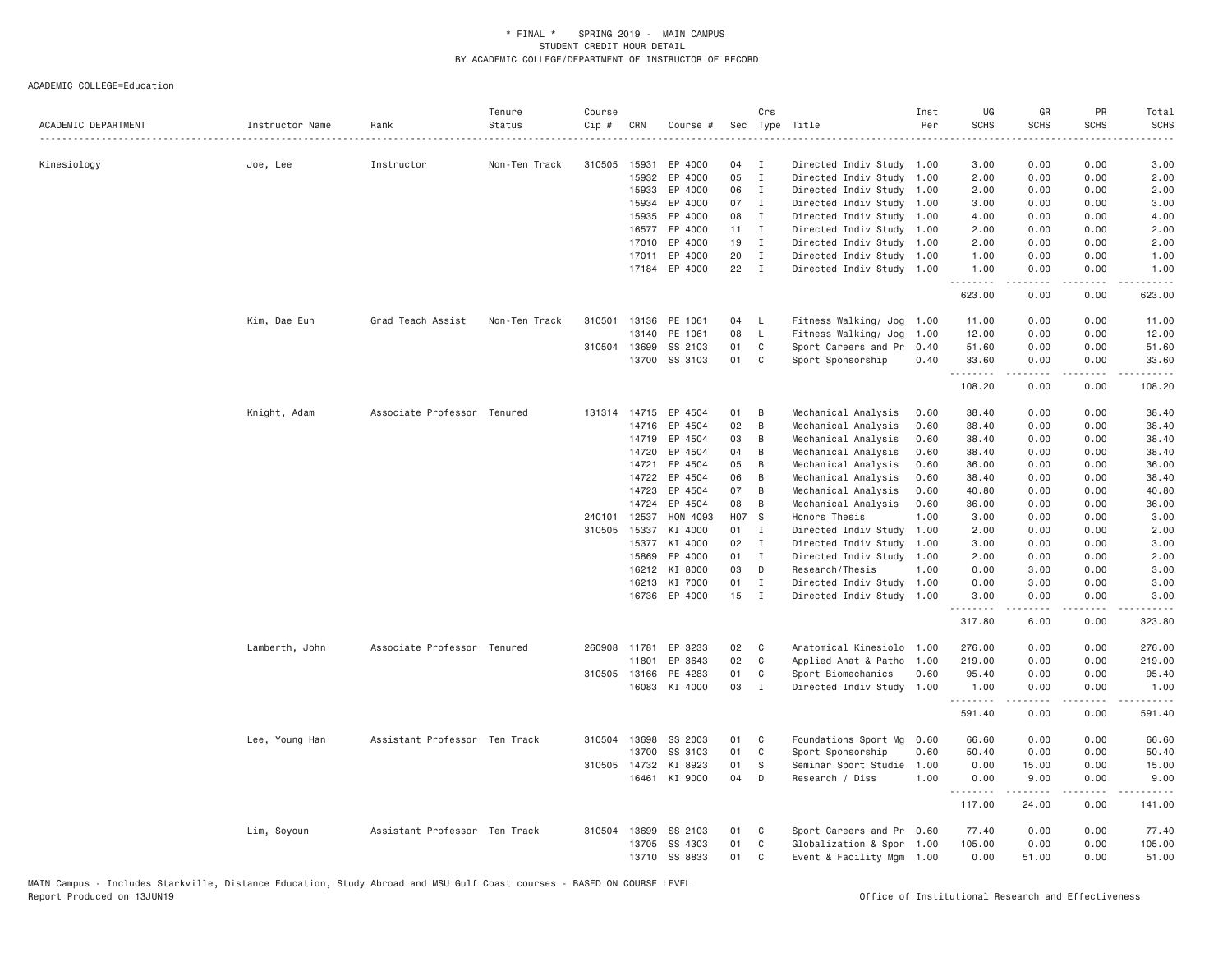| ACADEMIC DEPARTMENT | Instructor Name    | Rank                          | Tenure<br>Status | Course<br>$Cip \#$ | CRN          | Course #             |       | Crs            | Sec Type Title            | Inst<br>Per | UG<br><b>SCHS</b> | GR<br><b>SCHS</b> | PR<br><b>SCHS</b>                   | Total<br><b>SCHS</b> |
|---------------------|--------------------|-------------------------------|------------------|--------------------|--------------|----------------------|-------|----------------|---------------------------|-------------|-------------------|-------------------|-------------------------------------|----------------------|
| Kinesiology         | Lim, Soyoun        | Assistant Professor Ten Track |                  |                    |              | 310505 17079 SS 7000 | 03    | $\mathbf{I}$   | Directed Indiv Study 1.00 |             | 0.00<br>.         | 3.00<br>-----     | 0.00<br>$- - - -$                   | 3.00<br>.            |
|                     |                    |                               |                  |                    |              |                      |       |                |                           |             | 182.40            | 54.00             | 0.00                                | 236.40               |
|                     | Markoski, Zlatko   | Non-Employee                  | Not Applicable   |                    |              | 310504 13701 SS 3203 | 01 C  |                | Sport Law                 | 1.00        | 135.00<br>.       | 0.00<br>.         | 0.00<br>.                           | 135.00<br>.          |
|                     |                    |                               |                  |                    |              |                      |       |                |                           |             | 135.00            | 0.00              | 0.00                                | 135.00               |
|                     | North, Mary        | Non-Faculty                   | Not Applicable   |                    |              | 010101 12205 GA 2001 | 01    | $\mathbf{C}$   | CALS Amb. Leadership 1.00 |             | 45.00<br>.        | 0.00              | 0.00                                | 45.00                |
|                     |                    |                               |                  |                    |              |                      |       |                |                           |             | 45.00             | 0.00              | 0.00                                | 45.00                |
|                     | Palmer, Elizabeth  | Non-Faculty                   | Not Applicable   |                    |              | 131314 13153 PE 1243 | 02    | $\mathbf{C}$   | Methods Games and Sp 1.00 |             | 36.00<br>.        | 0.00<br>.         | 0.00<br>.                           | 36.00<br>.           |
|                     |                    |                               |                  |                    |              |                      |       |                |                           |             | 36.00             | 0.00              | 0.00                                | 36.00                |
|                     | Pan, Zhujun        | Assistant Professor Ten Track |                  |                    |              | 310505 11780 EP 2013 | 01    | C <sub>c</sub> | Fundamentals of Kine 0.20 |             | 94.80             | 0.00              | 0.00                                | 94.80                |
|                     |                    |                               |                  |                    | 12628        | KI 8313              | 01    | C              | Interpret Data Kines      | 1.00        | 0.00              | 75.00             | 0.00                                | 75.00                |
|                     |                    |                               |                  |                    | 12629        | KI 8563              | 01    | C              | Motor Behav in Spec       | 1.00        | 0.00              | 12.00             | 0.00                                | 12.00                |
|                     |                    |                               |                  |                    |              | 16898 KI 9000        | 06    | D              | Research / Diss           | 1.00        | 0.00<br>.         | 3.00<br>.         | 0.00<br>.                           | 3.00<br>.            |
|                     |                    |                               |                  |                    |              |                      |       |                |                           |             | 94.80             | 90.00             | 0.00                                | 184.80               |
|                     | Rye, David         | Instructor                    | Non-Ten Track    | 131314             | 13167        | PE 4873              | 01    | C              | Prof Sem In Physica 1.00  |             | 6.00              | 0.00              | 0.00                                | 6.00                 |
|                     |                    |                               |                  |                    | 14398        | PE 4873              | 501 C |                | Prof Sem In Physica 1.00  |             | 3.00              | 0.00              | 0.00                                | 3.00                 |
|                     |                    |                               |                  |                    | 310504 14745 | SS 4203              | 01    | C              | Funding of Sport          | 1.00        | 78.00             | 0.00              | 0.00                                | 78.00                |
|                     |                    |                               |                  |                    | 15301        | SS 4396              | 01    | E              | Sports Studies Inter 1.00 |             | 180,00<br>.       | 0.00<br><u>.</u>  | 0.00<br>.                           | 180.00<br><u>.</u>   |
|                     |                    |                               |                  |                    |              |                      |       |                |                           |             | 267.00            | 0.00              | 0.00                                | 267.00               |
|                     | Ryuh, Yonjoong     | Lecturer                      | Non-Ten Track    | 310501             |              | 13162 PE 3133        | 01    | B              | Adapted Physical Ed       | 1.00        | 114.00            | 0.00              | 0.00                                | 114.00               |
|                     |                    |                               |                  | 310505             |              | 15544 KI 2213        | 01    | C              | Emergency Health Car 1.00 |             | 87.00<br><b></b>  | 0.00<br>-----     | 0.00<br>.                           | 87.00<br>.           |
|                     |                    |                               |                  |                    |              |                      |       |                |                           |             | 201.00            | 0.00              | 0.00                                | 201.00               |
|                     | Salancy, Hayes     | Grad Teach Assist             | Non-Ten Track    | 260908             | 11787        | EP 3304              | 04    | B              | Exercise Physiology       | 0.40        | 20.80             | 0.00              | 0.00                                | 20.80                |
|                     |                    |                               |                  |                    | 11789        | EP 3304              | 06    | B              | Exercise Physiology       | 0.40        | 12.80             | 0.00              | 0.00                                | 12.80                |
|                     |                    |                               |                  |                    | 11795        | EP 3304              | 12    | B              | Exercise Physiology       | 0.40        | 9.60              | 0.00              | 0.00                                | 9.60                 |
|                     |                    |                               |                  |                    |              | 11796 EP 3304        | 13    | B              | Exercise Physiology       | 0.40        | 17.60<br><u>.</u> | 0.00<br>.         | 0.00<br>.                           | 17.60<br>.           |
|                     |                    |                               |                  |                    |              |                      |       |                |                           |             | 60.80             | 0.00              | 0.00                                | 60.80                |
|                     | San Filippo, Megan | Grad Teach Assist             | Non-Ten Track    |                    | 260908 11788 | EP 3304              | 05    | B              | Exercise Physiology       | 0.40        | 19.20             | 0.00              | 0.00                                | 19.20                |
|                     |                    |                               |                  |                    | 11790        | EP 3304              | 07    | B              | Exercise Physiology       | 0.40        | 17.60             | 0.00              | 0.00                                | 17.60                |
|                     |                    |                               |                  |                    | 11797        | EP 3304              | 14    | B              | Exercise Physiology       | 0.40        | 12.80             | 0.00              | 0.00                                | 12.80                |
|                     |                    |                               |                  |                    |              | 310501 15543 KI 1803 | 01    | C              | Health Trends & Topi      | 0.40        | 45.60<br>.        | 0.00              | 0.00<br>$\sim$ $\sim$ $\sim$ $\sim$ | 45.60                |
|                     |                    |                               |                  |                    |              |                      |       |                |                           |             | 95.20             | 0.00              | 0.00                                | 95.20                |
|                     | Shepherd, Brandon  | Grad Teach Assist             | Non-Ten Track    | 131314             |              | 13157 PE 1371        | 01    | L.             | Adv Strength Cond         | 1.00        | 9.00              | 0.00              | 0.00                                | 9.00                 |
|                     |                    |                               |                  |                    |              | 310501 11803 EP 4113 | 02    | B              | Fitness Prog & Testi 0.40 |             | 32.40             | 0.00              | 0.00                                | 32.40                |
|                     |                    |                               |                  |                    | 11808        | EP 4153              | 01    | $\mathsf{C}$   | Train Tech Exerc & S 1.00 |             | 69,00             | 0.00              | 0.00                                | 69.00                |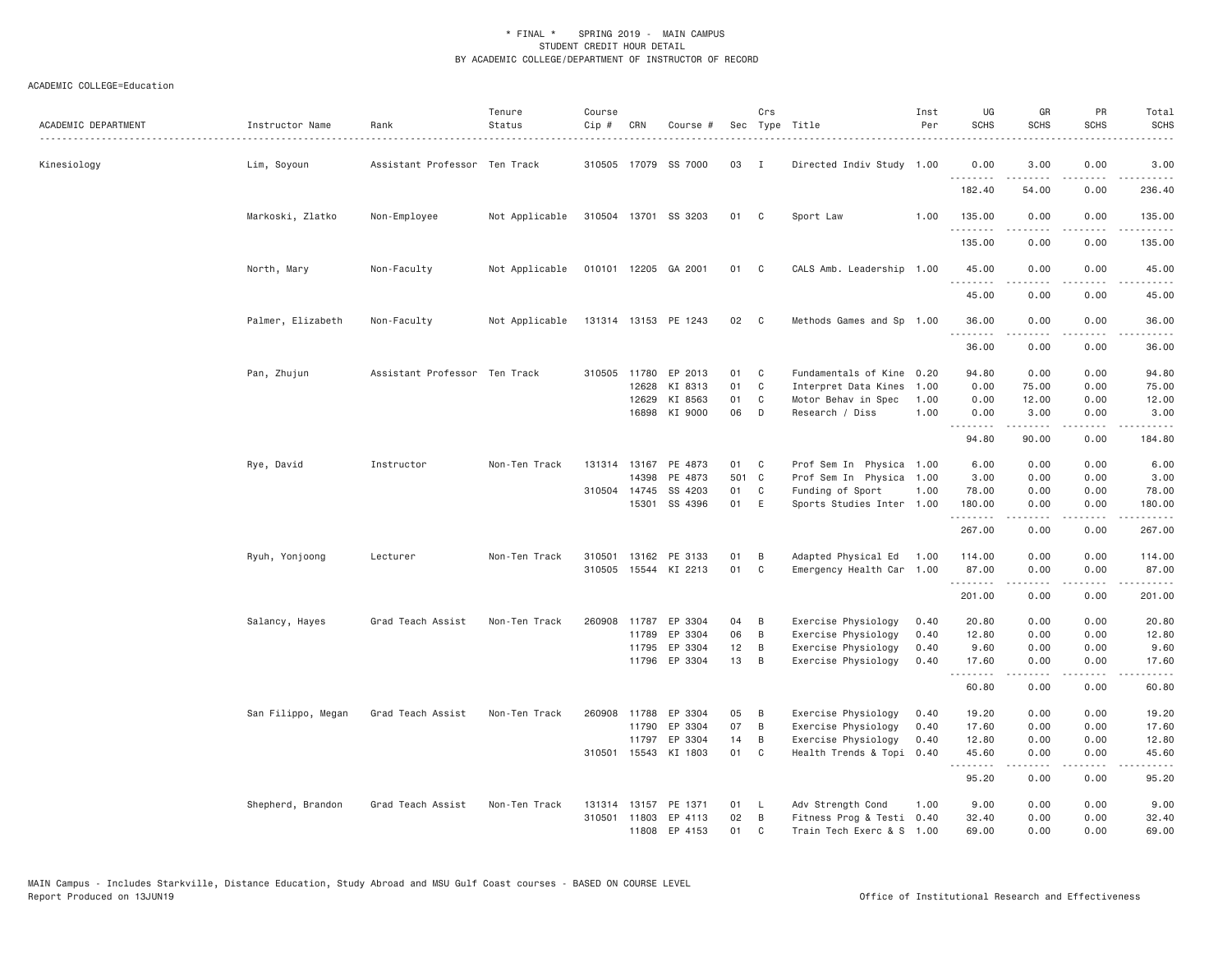| ACADEMIC DEPARTMENT | Instructor Name                                    | Rank                          | Tenure<br>Status | Course<br>Cip # | CRN          | Course #             |    | Crs          | Sec Type Title            | Inst<br>Per | UG<br><b>SCHS</b>  | GR<br><b>SCHS</b>                                                                                                                                            | PR<br><b>SCHS</b>                                                                                                                 | Total<br><b>SCHS</b> |
|---------------------|----------------------------------------------------|-------------------------------|------------------|-----------------|--------------|----------------------|----|--------------|---------------------------|-------------|--------------------|--------------------------------------------------------------------------------------------------------------------------------------------------------------|-----------------------------------------------------------------------------------------------------------------------------------|----------------------|
|                     |                                                    |                               |                  |                 |              |                      |    |              |                           |             |                    |                                                                                                                                                              |                                                                                                                                   |                      |
|                     |                                                    |                               |                  |                 |              |                      |    |              |                           |             | <u>.</u><br>110.40 | .<br>0.00                                                                                                                                                    | . <b>.</b><br>0.00                                                                                                                | 110.40               |
| Kinesiology         | Slater, Kelsey                                     | Grad Teach Assist             | Non-Ten Track    | 310501          | 13125        | PE 1021              | 01 | L,           | Volleyball                | 1.00        | 17.00              | 0.00                                                                                                                                                         | 0.00                                                                                                                              | 17.00                |
|                     |                                                    |                               |                  |                 | 13126        | PE 1021              | 02 | L.           | Volleyball                | 1.00        | 17.00              | 0.00                                                                                                                                                         | 0.00                                                                                                                              | 17.00                |
|                     |                                                    |                               |                  |                 |              | 310504 13702 SS 3303 | 01 | C            | Communicat Mgmt in        | 0.40        | 36.00<br>.         | 0.00<br>$\frac{1}{2} \left( \frac{1}{2} \right) \left( \frac{1}{2} \right) \left( \frac{1}{2} \right) \left( \frac{1}{2} \right) \left( \frac{1}{2} \right)$ | 0.00<br>$\sim$ $\sim$ $\sim$ $\sim$                                                                                               | 36.00<br>.           |
|                     |                                                    |                               |                  |                 |              |                      |    |              |                           |             | 70.00              | 0.00                                                                                                                                                         | 0.00                                                                                                                              | 70.00                |
|                     | Smidebush, Megan                                   | Grad Teach Assist             | Non-Ten Track    |                 |              | 131314 14719 EP 4504 | 03 | B            | Mechanical Analysis       | 0.40        | 25.60              | 0.00                                                                                                                                                         | 0.00                                                                                                                              | 25.60                |
|                     |                                                    |                               |                  |                 | 14720        | EP 4504              | 04 | B            | Mechanical Analysis       | 0.40        | 25.60              | 0.00                                                                                                                                                         | 0.00                                                                                                                              | 25.60                |
|                     |                                                    |                               |                  |                 | 14724        | EP 4504              | 08 | B            | Mechanical Analysis       | 0.40        | 24.00              | 0.00                                                                                                                                                         | 0.00                                                                                                                              | 24.00                |
|                     |                                                    |                               |                  |                 |              | 260908 11782 EP 3233 | 03 | C            | Anatomical Kinesiolo      | 0.50        | 109.50<br>.        | 0.00<br>.                                                                                                                                                    | 0.00<br>$\sim$ $\sim$ $\sim$ $\sim$                                                                                               | 109.50<br>.          |
|                     |                                                    |                               |                  |                 |              |                      |    |              |                           |             | 184.70             | 0.00                                                                                                                                                         | 0.00                                                                                                                              | 184.70               |
|                     | Smith, JohnEric                                    | Assistant Professor Ten Track |                  | 260908          | 14728        | EP 8253              | 01 | C            | Doping/Suppl Use in       | 1.00        | 0.00               | 12.00                                                                                                                                                        | 0.00                                                                                                                              | 12.00                |
|                     |                                                    |                               |                  | 310501          | 11803        | EP 4113              | 02 | B            | Fitness Prog & Testi      | 0.60        | 48.60              | 0.00                                                                                                                                                         | 0.00                                                                                                                              | 48.60                |
|                     |                                                    |                               |                  |                 | 13134        | PE 1061              | 02 | $\mathsf{L}$ | Fitness Walking/ Jog      | 0.60        | 6.00               | 0.00                                                                                                                                                         | 0.00                                                                                                                              | 6.00                 |
|                     |                                                    |                               |                  |                 | 13137        | PE 1061              | 05 | L.           | Fitness Walking/ Jog      | 0.60        | 7.20               | 0.00                                                                                                                                                         | 0.00                                                                                                                              | 7.20                 |
|                     |                                                    |                               |                  |                 | 13139        | PE 1061              | 07 | $\mathsf{L}$ | Fitness Walking/ Jog      | 0.60        | 7.20               | 0.00                                                                                                                                                         | 0.00                                                                                                                              | 7.20                 |
|                     |                                                    |                               |                  |                 | 13144        | PE 1151              | 01 | $\mathsf{L}$ | Strength Training         | 0.60        | 7.20               | 0.00                                                                                                                                                         | 0.00                                                                                                                              | 7.20                 |
|                     |                                                    |                               |                  |                 | 13145        | PE 1151              | 02 | $\mathsf{L}$ | Strength Training         | 0.60        | 7.20               | 0.00                                                                                                                                                         | 0.00                                                                                                                              | 7.20                 |
|                     |                                                    |                               |                  |                 | 310505 14731 | KI 8913              | 01 | S            | Seminar Exercise Sci      | 1.00        | 0.00               | 21.00                                                                                                                                                        | 0.00                                                                                                                              | 21.00                |
|                     |                                                    |                               |                  |                 | 15748        | KI 9000              | 01 | D            | Research / Diss           | 1.00        | 0.00               | 6.00                                                                                                                                                         | 0.00                                                                                                                              | 6.00                 |
|                     |                                                    |                               |                  |                 | 17200        | KI 7000              | 06 | I            | Directed Indiv Study      | 1.00        | 0.00<br>.          | 3.00                                                                                                                                                         | 0.00                                                                                                                              | 3.00                 |
|                     |                                                    |                               |                  |                 |              |                      |    |              |                           |             | 83.40              | 42.00                                                                                                                                                        | 0.00                                                                                                                              | 125.40               |
|                     | Spring, Katherine                                  | Grad Teach Assist             | Non-Ten Track    |                 | 310501 11804 | EP 4113              | 03 | B            | Fitness Prog & Testi 0.40 |             | 30.00              | 0.00                                                                                                                                                         | 0.00                                                                                                                              | 30.00                |
|                     |                                                    |                               |                  |                 | 13130        | PE 1041              | 01 | $\mathsf{L}$ | Aerobics                  | 1.00        | 16.00              | 0.00                                                                                                                                                         | 0.00                                                                                                                              | 16.00                |
|                     |                                                    |                               |                  |                 | 13131        | PE 1041              | 02 | L            | Aerobics                  | 1.00        | 18.00              | 0.00                                                                                                                                                         | 0.00                                                                                                                              | 18.00                |
|                     |                                                    |                               |                  |                 |              |                      |    |              |                           |             | .<br>64.00         | 0.00                                                                                                                                                         | 0.00                                                                                                                              | 64.00                |
|                     | Stewart, Ethan                                     | Grad Teach Assist             | Non-Ten Track    |                 |              | 131314 14715 EP 4504 | 01 | B            | Mechanical Analysis       | 0.40        | 25.60              | 0.00                                                                                                                                                         | 0.00                                                                                                                              | 25.60                |
|                     |                                                    |                               |                  |                 | 14722        | EP 4504              | 06 | B            | Mechanical Analysis       | 0.40        | 25.60              | 0.00                                                                                                                                                         | 0.00                                                                                                                              | 25.60                |
|                     |                                                    |                               |                  |                 | 14723        | EP 4504              | 07 | B            | Mechanical Analysis       | 0.40        | 27.20              | 0.00                                                                                                                                                         | 0.00                                                                                                                              | 27.20                |
|                     |                                                    |                               |                  |                 |              | 310505 13166 PE 4283 | 01 | C            | Sport Biomechanics        | 0.40        | 63.60              | 0.00                                                                                                                                                         | 0.00                                                                                                                              | 63.60                |
|                     |                                                    |                               |                  |                 |              |                      |    |              |                           |             | .<br>142.00        | $- - - - -$<br>0.00                                                                                                                                          | $\frac{1}{2} \left( \frac{1}{2} \right) \left( \frac{1}{2} \right) \left( \frac{1}{2} \right) \left( \frac{1}{2} \right)$<br>0.00 | .<br>142.00          |
|                     | Twietmeyer, Greggory Assistant Professor Ten Track |                               |                  |                 |              | 310504 13711 SS 8883 | 01 | C            | Ethical Issues in Sp 1.00 |             | 0.00               | 39.00                                                                                                                                                        | 0.00                                                                                                                              | 39.00                |
|                     |                                                    |                               |                  |                 | 14742        | SS 3903              | 01 | C            | Ancient/Med. Sport H 1.00 |             | 66.00              | 0.00                                                                                                                                                         | 0.00                                                                                                                              | 66.00                |
|                     |                                                    |                               |                  |                 | 14744        | SS 4003              | 01 | C            | Philosophy of Sport       | 0.40        | 51.60              | 0.00                                                                                                                                                         | 0.00                                                                                                                              | 51.60                |
|                     |                                                    |                               |                  |                 | 15545        | SS 8990              | 01 | C            | Special Topics Sport      | 1.00        | 0.00               | 15.00                                                                                                                                                        | 0.00                                                                                                                              | 15.00                |
|                     |                                                    |                               |                  | 310505          | 11780        | EP 2013              | 01 | C            | Fundamentals of Kine      | 0.20        | 94.80              | 0.00                                                                                                                                                         | 0.00                                                                                                                              | 94.80                |
|                     |                                                    |                               |                  |                 | 16180        | SS 4000              | 02 | $\mathbf{I}$ | Directed Indiv Study 1.00 |             | 3.00               | 0.00                                                                                                                                                         | 0.00                                                                                                                              | 3.00                 |
|                     |                                                    |                               |                  |                 | 16640        | SS 4000              | 03 | Ι            | Directed Indiv Study 1.00 |             | 3.00               | 0.00                                                                                                                                                         | 0.00                                                                                                                              | 3.00                 |
|                     |                                                    |                               |                  |                 | 16737        | SS 4000              | 04 | I            | Directed Indiv Study      | 1.00        | 3.00               | 0.00                                                                                                                                                         | 0.00                                                                                                                              | 3.00                 |
|                     |                                                    |                               |                  |                 |              | 16946 KI 9000        | 07 | Ð            | Research / Diss           | 1.00        | 0.00               | 3,00                                                                                                                                                         | 0.00                                                                                                                              | 3.00                 |
|                     |                                                    |                               |                  |                 |              | 17207 KI 8000        | 05 | D            | Research/Thesis           | 1.00        | 0.00               | 3.00                                                                                                                                                         | 0.00                                                                                                                              | 3.00                 |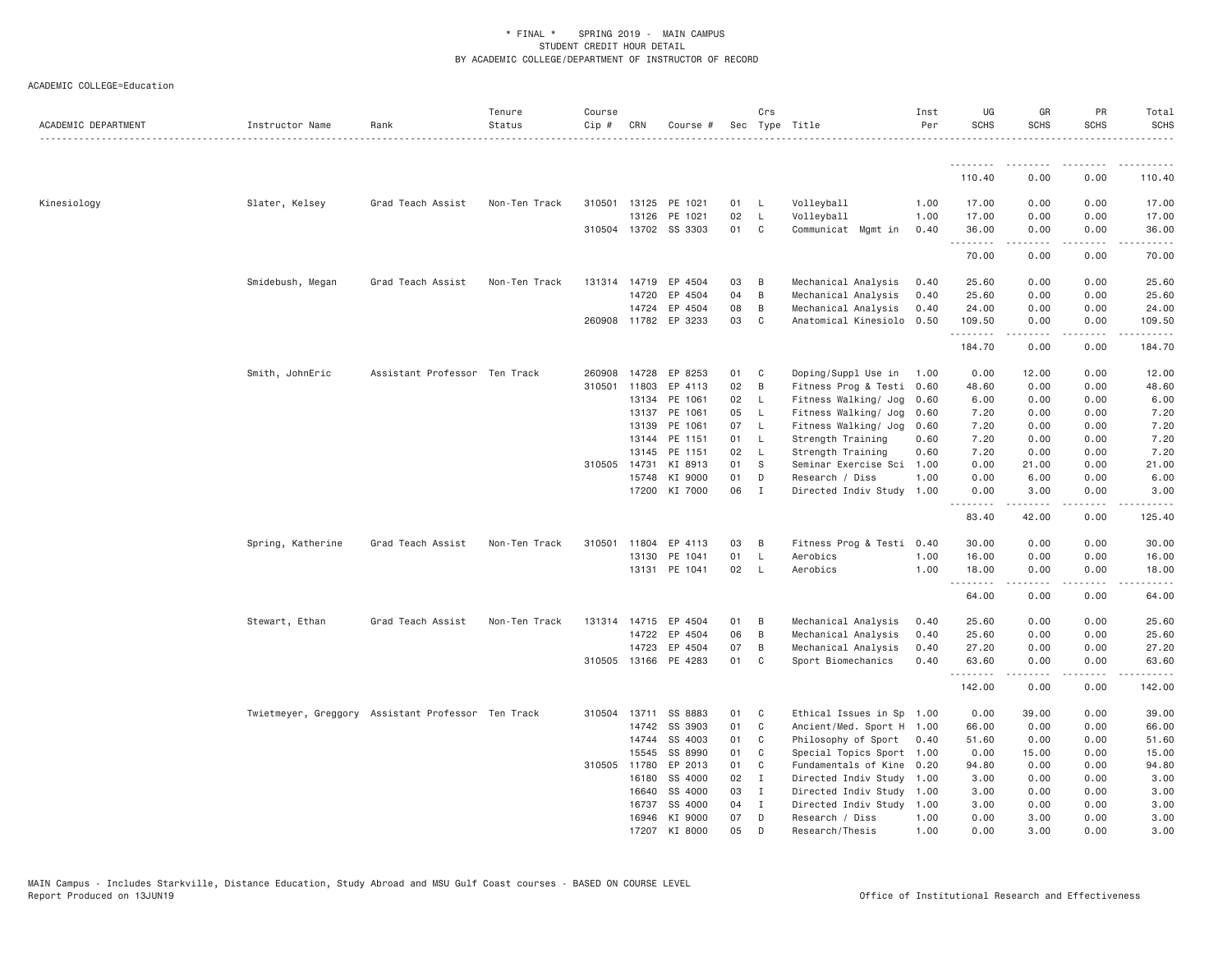| ACADEMIC DEPARTMENT | Instructor Name    | Rank                          | Tenure<br>Status | Course<br>Cip # | CRN                   | Course #             |          | Crs               | Sec Type Title                               | Inst<br>Per  | UG<br><b>SCHS</b> | GR<br><b>SCHS</b>                                                                                                                                    | PR<br><b>SCHS</b>                   | Total<br><b>SCHS</b><br>.                                                                                                                                      |
|---------------------|--------------------|-------------------------------|------------------|-----------------|-----------------------|----------------------|----------|-------------------|----------------------------------------------|--------------|-------------------|------------------------------------------------------------------------------------------------------------------------------------------------------|-------------------------------------|----------------------------------------------------------------------------------------------------------------------------------------------------------------|
|                     |                    |                               |                  |                 |                       |                      |          |                   |                                              |              | <u>.</u>          | ---------                                                                                                                                            | <u>.</u>                            | .                                                                                                                                                              |
|                     |                    |                               |                  |                 |                       |                      |          |                   |                                              |              | 221.40            | 60.00                                                                                                                                                | 0.00                                | 281.40                                                                                                                                                         |
| Kinesiology         | Vickers, J.        | Associate Professor Tenured   |                  |                 |                       | 131314 13164 PE 3163 | 01       | C                 | Sport Psychology                             | 1.00         | 363.00            | 0.00                                                                                                                                                 | 0.00                                | 363.00                                                                                                                                                         |
|                     |                    |                               |                  |                 | 14740                 | PE 8203              | 01       | C                 | Psych Aspects of Spo                         | 1.00         | 0.00              | 30.00                                                                                                                                                | 0.00                                | 30.00                                                                                                                                                          |
|                     |                    |                               |                  |                 | 16581                 | PE 7000              | 01       | $\mathbf{I}$      | Directed Indiv Study                         | 1.00         | 0.00              | 3.00                                                                                                                                                 | 0.00                                | 3.00                                                                                                                                                           |
|                     |                    |                               |                  |                 | 17128                 | PE 7000              | 02       | I                 | Directed Indiv Study 1.00                    |              | 0.00              | 3.00                                                                                                                                                 | 0.00                                | 3.00                                                                                                                                                           |
|                     |                    |                               |                  |                 | 310501 15543          | KI 1803              | 01       | C                 | Health Trends & Topi                         | 0.60         | 68.40             | 0.00                                                                                                                                                 | 0.00                                | 68.40                                                                                                                                                          |
|                     |                    |                               |                  |                 | 310505 11780<br>16697 | EP 2013<br>KI 7000   | 01<br>03 | C<br>$\mathbf{I}$ | Fundamentals of Kine<br>Directed Indiv Study | 0.20<br>1.00 | 94.80<br>0.00     | 0.00<br>3.00                                                                                                                                         | 0.00<br>0.00                        | 94.80<br>3.00                                                                                                                                                  |
|                     |                    |                               |                  |                 | 16698                 | KI 7000              | 04       | $\mathbf{I}$      | Directed Indiv Study                         | 1.00         | 0.00              | 3.00                                                                                                                                                 | 0.00                                | 3.00                                                                                                                                                           |
|                     |                    |                               |                  |                 | 16880                 | KI 9000              | 05       | D                 | Research / Diss                              | 1.00         | 0.00              | 3.00                                                                                                                                                 | 0.00                                | 3.00                                                                                                                                                           |
|                     |                    |                               |                  |                 |                       |                      |          |                   |                                              |              | .<br>526.20       | د د د د د<br>45.00                                                                                                                                   | .<br>0.00                           | $\frac{1}{2} \left( \frac{1}{2} \right) \left( \frac{1}{2} \right) \left( \frac{1}{2} \right) \left( \frac{1}{2} \right) \left( \frac{1}{2} \right)$<br>571.20 |
|                     | Waldman, Hunter    | Lecturer                      | Non-Ten Track    | 260908          | 11793                 | EP 3304              | 10       | B                 | Exercise Physiology                          | 0.60         | 9.60              | 0.00                                                                                                                                                 | 0.00                                | 9.60                                                                                                                                                           |
|                     |                    |                               |                  |                 | 11794                 | EP 3304              | 11       | B                 | Exercise Physiology                          | 0.60         | 26.40             | 0.00                                                                                                                                                 | 0.00                                | 26.40                                                                                                                                                          |
|                     |                    |                               |                  |                 | 11795                 | EP 3304              | 12       | B                 | Exercise Physiology                          | 0.60         | 14.40             | 0.00                                                                                                                                                 | 0.00                                | 14.40                                                                                                                                                          |
|                     |                    |                               |                  |                 | 11796                 | EP 3304              | 13       | B                 | Exercise Physiology                          | 0.60         | 26.40             | 0.00                                                                                                                                                 | 0.00                                | 26.40                                                                                                                                                          |
|                     |                    |                               |                  |                 | 11797                 | EP 3304              | 14       | B                 | Exercise Physiology                          | 0.60         | 19.20             | 0.00                                                                                                                                                 | 0.00                                | 19.20                                                                                                                                                          |
|                     |                    |                               |                  |                 | 14713                 | EP 4183              | 01       | C                 | Exercise & Weight Co                         | 1.00         | 159.00            | 0.00                                                                                                                                                 | 0.00                                | 159.00                                                                                                                                                         |
|                     |                    |                               |                  |                 |                       | 310501 11805 EP 4113 | 04       | B                 | Fitness Prog & Testi 1.00                    |              | 75.00<br>.        | 0.00<br>-----                                                                                                                                        | 0.00<br>.                           | 75.00<br>.                                                                                                                                                     |
|                     |                    |                               |                  |                 |                       |                      |          |                   |                                              |              | 330.00            | 0.00                                                                                                                                                 | 0.00                                | 330.00                                                                                                                                                         |
|                     | Watkins, James     | Lecturer                      | Non-Ten Track    | 310504          | 13703                 | SS 3503              | 01       | C                 | Sport and Rec Leader 1.00                    |              | 96.00             | 0.00                                                                                                                                                 | 0.00                                | 96.00                                                                                                                                                          |
|                     |                    |                               |                  |                 |                       | 13704 SS 3703        | 01       | $\mathbb C$       | Contemp Issues in In 1.00                    |              | 75.00<br>.        | 0.00<br>.                                                                                                                                            | 0.00<br>.                           | 75.00<br>.                                                                                                                                                     |
|                     |                    |                               |                  |                 |                       |                      |          |                   |                                              |              | 171.00            | 0.00                                                                                                                                                 | 0.00                                | 171.00                                                                                                                                                         |
|                     | Whalen, Clayton    | Grad Teach Assist             | Non-Ten Track    | 310501          | 13144                 | PE 1151              | 01       | - L               | Strength Training                            | 0.40         | 4.80              | 0.00                                                                                                                                                 | 0.00                                | 4.80                                                                                                                                                           |
|                     |                    |                               |                  |                 | 13145                 | PE 1151              | 02       | $\mathsf{L}$      | Strength Training                            | 0.40         | 4.80              | 0.00                                                                                                                                                 | 0.00                                | 4.80                                                                                                                                                           |
|                     |                    |                               |                  |                 |                       | 310504 13698 SS 2003 | 01       | C                 | Foundations Sport Mg                         | 0.40         | 44.40<br>.        | 0.00<br>.                                                                                                                                            | 0.00<br>.                           | 44.40<br>.                                                                                                                                                     |
|                     |                    |                               |                  |                 |                       |                      |          |                   |                                              |              | 54.00             | 0.00                                                                                                                                                 | 0.00                                | 54.00                                                                                                                                                          |
|                     | Young, Glen        | Instructor                    | Non-Ten Track    |                 | 131314 13152          | PE 1243              | 01       | C                 | Methods Games and Sp                         | 1.00         | 30.00             | 0.00                                                                                                                                                 | 0.00                                | 30.00                                                                                                                                                          |
|                     |                    |                               |                  |                 | 13159                 | PE 3033              | 01       | C                 | Basket/Football Offi 1.00                    |              | 99.00             | 0.00                                                                                                                                                 | 0.00                                | 99.00                                                                                                                                                          |
|                     |                    |                               |                  |                 | 13165                 | PE 3533              | 01       | C                 | Coaching Sports                              | 1.00         | 189.00            | 0.00                                                                                                                                                 | 0.00                                | 189.00                                                                                                                                                         |
|                     |                    |                               |                  |                 |                       | 310505 16877 KI 4000 | 04       | I                 | Directed Indiv Study 1.00                    |              | 3.00<br>.         | 0.00                                                                                                                                                 | 0.00<br>$\sim$ $\sim$ $\sim$ $\sim$ | 3.00                                                                                                                                                           |
|                     |                    |                               |                  |                 |                       |                      |          |                   |                                              |              | 321.00            | 0.00                                                                                                                                                 | 0.00                                | 321.00                                                                                                                                                         |
|                     | Zimmerman, Matthew | Assistant Professor Ten Track |                  | 310504          | 13702                 | SS 3303              | 01       | C                 | Communicat Mgmt in                           | 0.60         | 54.00             | 0.00                                                                                                                                                 | 0.00                                | 54.00                                                                                                                                                          |
|                     |                    |                               |                  |                 | 13707                 | SS 4803              | 01       | C                 | Seminar in Sports St                         | 1.00         | 66.00             | 0.00                                                                                                                                                 | 0.00                                | 66.00                                                                                                                                                          |
|                     |                    |                               |                  |                 | 13709                 | SS 8803              | 01       | C                 | Sport Law                                    | 1.00         | 0.00              | 48.00                                                                                                                                                | 0.00                                | 48.00                                                                                                                                                          |
|                     |                    |                               |                  |                 | 310505 15518          | SS 7000              | 01       | $\mathbf I$       | Directed Indiv Study 1.00                    |              | 0.00              | 3.00                                                                                                                                                 | 0.00                                | 3.00                                                                                                                                                           |
|                     |                    |                               |                  |                 | 15520                 | SS 4000              | 01       | $\mathbf I$       | Directed Indiv Study                         | 1.00         | 3.00              | 0.00                                                                                                                                                 | 0.00                                | 3.00                                                                                                                                                           |
|                     |                    |                               |                  |                 | 15530<br>15964        | SS 7000<br>KI 8000   | 02<br>02 | $\mathbf I$<br>D  | Directed Indiv Study<br>Research/Thesis      | 1.00<br>1.00 | 0.00<br>0.00      | 3.00<br>6.00                                                                                                                                         | 0.00<br>0.00                        | 3.00<br>6.00                                                                                                                                                   |
|                     |                    |                               |                  |                 |                       |                      |          |                   |                                              |              | .                 | $\frac{1}{2} \left( \frac{1}{2} \right) \left( \frac{1}{2} \right) \left( \frac{1}{2} \right) \left( \frac{1}{2} \right) \left( \frac{1}{2} \right)$ | $\sim$ $\sim$ $\sim$                | .                                                                                                                                                              |
|                     |                    |                               |                  |                 |                       |                      |          |                   |                                              |              | 123.00            | 60,00                                                                                                                                                | 0.00                                | 183.00                                                                                                                                                         |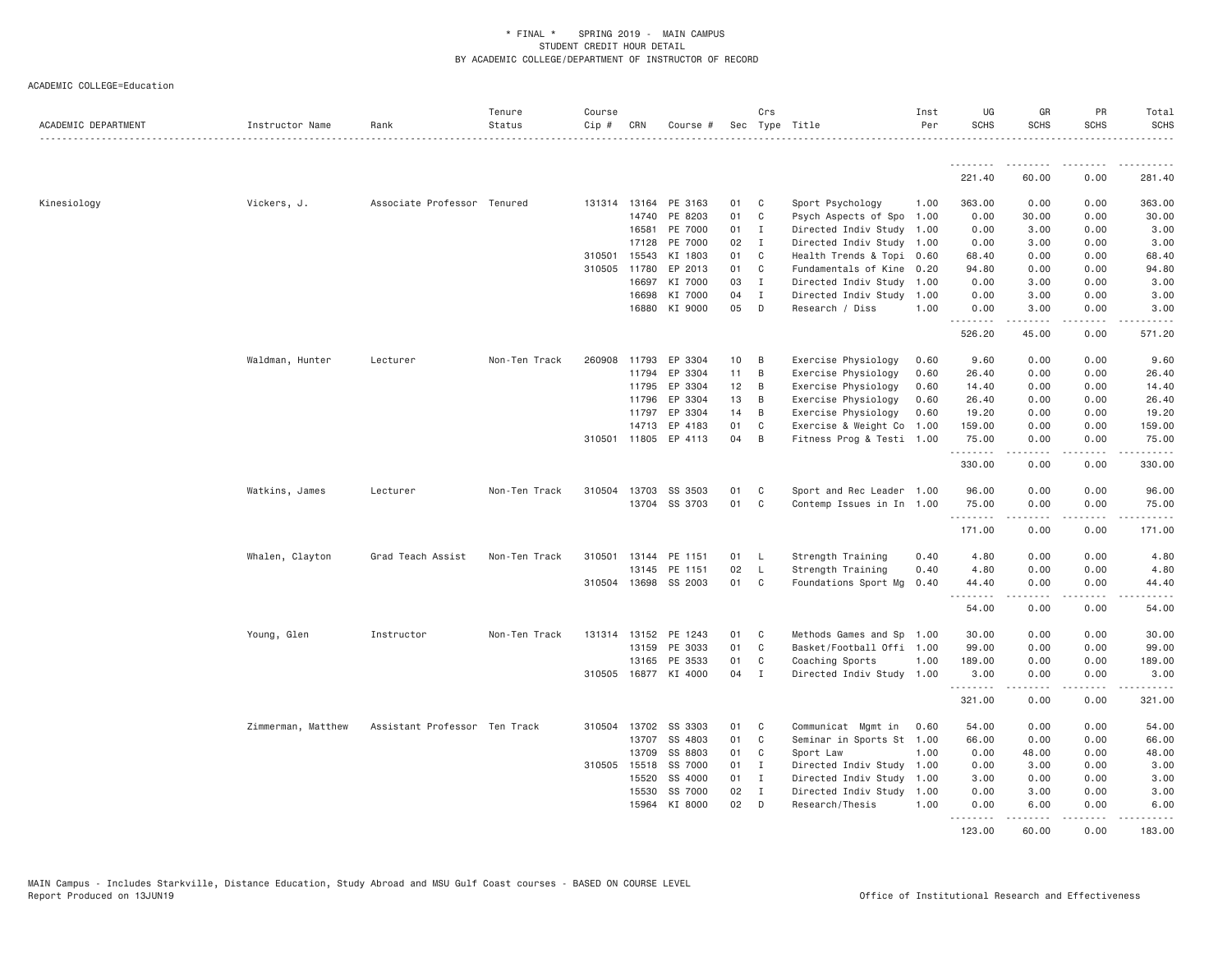# ACADEMIC COLLEGE=Education

|                               |                |      | Γenur∈ |            |         |     | <b>MIN</b> |       | Inst |                |                 |     | Tota        |
|-------------------------------|----------------|------|--------|------------|---------|-----|------------|-------|------|----------------|-----------------|-----|-------------|
| <b>FPARTMENT</b><br>ACADEMIC. | N <sub>1</sub> | Danu | itatu: | CRN<br>`in | APTILO: | ິດດ | vpe        | Title | ⊶ ∼  | $\sim$<br>א⊓טו | C <sub>CL</sub> | SCH | <b>SCHS</b> |
|                               |                |      |        |            |         |     |            |       |      |                |                 |     | -----       |

 =================================== ======== ======== ======== ========== Kinesiology 8783.00 483.00 0.00 9266.00 =================================== ======== ======== ======== ==========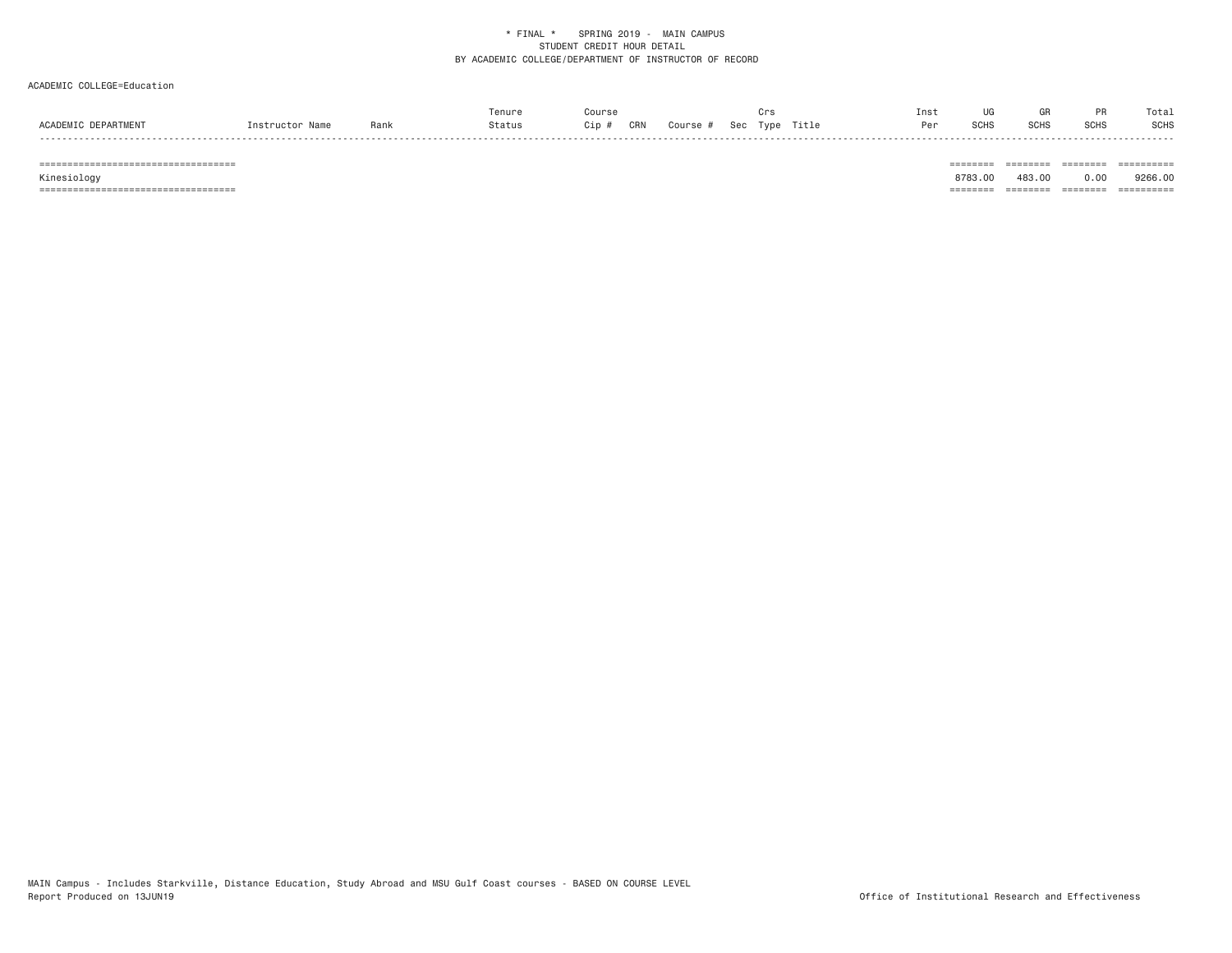| ACADEMIC DEPARTMENT | Instructor Name                | Rank                        | Tenure<br>Status | Course<br>Cip # | CRN   | Course #              |    | Crs          | Sec Type Title       | Inst<br>Per | UG<br><b>SCHS</b> | GR<br><b>SCHS</b> | PR<br><b>SCHS</b>                   | Total<br><b>SCHS</b><br>. |
|---------------------|--------------------------------|-----------------------------|------------------|-----------------|-------|-----------------------|----|--------------|----------------------|-------------|-------------------|-------------------|-------------------------------------|---------------------------|
| Music               | Aarhus, Craig                  | Associate Professor Tenured |                  | 131312 13113    |       | MUE 3212              | 01 | - C          | <b>Brass Methods</b> | 1.00        | 32.00             | 0.00              | 0.00                                | 32.00                     |
|                     |                                |                             |                  | 500903          | 12996 | MU 2531               | 01 | E            | Concert Band         | 1.00        | 48.00             | 0.00              | 0.00                                | 48.00                     |
|                     |                                |                             |                  |                 | 12997 | MU 2531               | 02 | E            | Concert Band         | 1.00        | 58.00             | 0.00              | 0.00                                | 58.00                     |
|                     |                                |                             |                  |                 | 12998 | MU 2531               | 03 | E            | Concert Band         | 1.00        | 57.00<br>.        | 0.00<br>.         | 0.00<br>.                           | 57.00<br>.                |
|                     |                                |                             |                  |                 |       |                       |    |              |                      |             | 195.00            | 0.00              | 0.00                                | 195.00                    |
|                     | Baker, Jason                   | Associate Professor Tenured |                  | 131312 12999    |       | MU 2551               | 01 | E            | Percussion Ensemble  | 1.00        | 14.00             | 0.00              | 0.00                                | 14.00                     |
|                     |                                |                             |                  |                 | 13114 | MUE 3242              | 01 | $\mathsf{C}$ | Percussion Methods   | 1.00        | 32.00             | 0.00              | 0.00                                | 32.00                     |
|                     |                                |                             |                  | 500903 12995    |       | MU 2521               | 01 | C            | Steel Drum Ensemble  | 1.00        | 9.00              | 0.00              | 0.00                                | 9.00                      |
|                     |                                |                             |                  |                 | 13057 | MUA 1610              | 01 | E            | Percussion - Non Maj | 1.00        | 1.00              | 0.00              | 0.00                                | 1.00                      |
|                     |                                |                             |                  |                 | 13058 | MUA 1610              | 02 | E            | Percussion -Majors   | 1.00        | 12.00             | 0.00              | 0.00                                | 12.00                     |
|                     |                                |                             |                  |                 | 13090 | MUA 2610              | 02 | E            | Percussion - Majors  | 1.00        | 10.00             | 0.00              | 0.00                                | 10.00                     |
|                     |                                |                             |                  |                 | 13109 | MUA 3610              | 02 | Ε            | Percussion - Majors  | 1.00        | 8.00<br><u>.</u>  | 0.00<br>.         | 0.00<br>.                           | 8.00<br>.                 |
|                     |                                |                             |                  |                 |       |                       |    |              |                      |             | 86.00             | 0.00              | 0.00                                | 86.00                     |
|                     | Banks, Jessica                 | Instructor                  | Non-Ten Track    | 500903          | 13037 | MUA 1110              | 01 | Ε            | Flute-Non Majors     | 1.00        | 1.00              | 0.00              | 0.00                                | 1.00                      |
|                     |                                |                             |                  |                 | 13038 | <b>MUA 1110</b>       | 02 | E            | Flute-Majors         | 1.00        | 4.00              | 0.00              | 0.00                                | 4.00                      |
|                     |                                |                             |                  |                 | 13070 | MUA 2110              | 02 | E            | Flute - Majors       | 1.00        | 4.00              | 0.00              | 0.00                                | 4.00                      |
|                     |                                |                             |                  |                 | 13099 | MUA 3110              | 02 | Ε            | Flute-Majors         | 1.00        | 2.00              | 0.00              | 0.00                                | 2.00                      |
|                     |                                |                             |                  | 500915 12989    |       | MU 2011               | 01 | $\mathsf E$  | Woodwind Ensembles   | 1.00        | 13.00<br>.        | 0.00<br>.         | 0.00<br>.                           | 13.00<br>.                |
|                     |                                |                             |                  |                 |       |                       |    |              |                      |             | 24.00             | 0.00              | 0.00                                | 24.00                     |
|                     | Butler, Matthew                | Lecturer                    | Non-Ten Track    | 500903          | 13032 | MUA 1050              | 04 | E            | Voice - Non Majors   | 0.50        | 29.00             | 0.00              | 0.00                                | 29.00                     |
|                     |                                |                             |                  |                 |       | 14539 MUA 1050        | 09 | E            | Voice-Majors         | 0.50        | 3.00              | 0.00              | 0.00                                | 3.00                      |
|                     |                                |                             |                  |                 |       |                       |    |              |                      |             | .<br>32.00        | .<br>0.00         | .<br>0.00                           | .<br>32.00                |
|                     | Cary, Jessica                  | Instructor                  | Non-Ten Track    | 500901          | 12979 | MU 1113               | 01 | C            | His & Apprec Of Musi | 1.00        | 204.00            | 0.00              | 0.00                                | 204.00                    |
|                     |                                |                             |                  |                 | 14529 | MU 1113               | 02 | C            | His & Apprec Of Musi | 1.00        | 201.00            | 0.00              | 0.00                                | 201.00                    |
|                     |                                |                             |                  |                 | 14530 | MU 1113               | 03 | C            | His & Apprec Of Musi | 1.00        | 201.00            | 0.00              | 0.00                                | 201.00                    |
|                     |                                |                             |                  |                 |       | 500903 13043 MUA 1250 | 01 | E            | Oboe- Non Majors     | 1.00        | 1.00<br>.         | 0.00<br>.         | 0.00<br>$\sim$ $\sim$ $\sim$ $\sim$ | 1.00<br>-----             |
|                     |                                |                             |                  |                 |       |                       |    |              |                      |             | 607.00            | 0.00              | 0.00                                | 607.00                    |
|                     | Edwards-Henry, Jacqu Professor |                             | Tenured          | 240101 16722    |       | HON 4000              | 06 | $\mathbf{I}$ | Directed Individual  | 1.00        | 3.00              | 0.00              | 0.00                                | 3.00                      |
|                     |                                |                             |                  | 500903          | 13022 | MUA 1010              | 01 | E            | Piano - Majors       | 1.00        | 5.00              | 0.00              | 0.00                                | 5.00                      |
|                     |                                |                             |                  |                 | 13063 | MUA 2010              | 01 | E            | Piano - Majors       | 1.00        | 2.00              | 0.00              | 0.00                                | 2.00                      |
|                     |                                |                             |                  | 500907 12992    |       | MU 2121               | 01 | L            | Music Majors Piano I | 1.00        | 10.00             | 0.00              | 0.00                                | 10.00                     |
|                     |                                |                             |                  |                 | 13018 | MU 3121               | 02 | $\mathsf{L}$ | Piano Class IV       | 1.00        | 12.00             | 0.00              | 0.00                                | 12.00                     |
|                     |                                |                             |                  |                 | 14542 | MU 3122               | 01 | L            | Funct Skills Piano I | 1,00        | 10.00<br>.        | 0.00              | 0.00<br>$- - - -$                   | 10.00                     |
|                     |                                |                             |                  |                 |       |                       |    |              |                      |             | 42.00             | 0.00              | 0.00                                | 42.00                     |
|                     | Falcone, Sheri                 | Instructor                  | Non-Ten Track    | 500903          | 13040 | MUA 1150              | 02 | E            | Clarinet-Majors      | 1.00        | 2.00              | 0.00              | 0.00                                | 2.00                      |
|                     |                                |                             |                  |                 | 13042 | MUA 1210              | 02 | E            | Saxophone-Majors     | 1.00        | 4.00              | 0.00              | 0.00                                | 4.00                      |
|                     |                                |                             |                  |                 | 13045 | MUA 1310              | 01 | Ε            | Bassoon - Non Majors | 0.50        | 0.50              | 0.00              | 0.00                                | 0.50                      |
|                     |                                |                             |                  |                 | 13046 | MUA 1310              | 02 | E            | Bassoon - Majors     | 1.00        | 2.00              | 0.00              | 0.00                                | 2.00                      |
|                     |                                |                             |                  |                 | 13072 | MUA 2150              | 02 | E            | Clarinet - Majors    | 1.00        | 4.00              | 0.00              | 0.00                                | 4.00                      |
|                     |                                |                             |                  |                 | 13074 | MUA 2210              | 02 | E            | Saxophone - Majors   | 1.00        | 4.00              | 0.00              | 0.00                                | 4.00                      |
|                     |                                |                             |                  |                 | 13100 | MUA 3150              | 02 | Ε            | Clarinet -Majors     | 1.00        | 3.00              | 0.00              | 0.00                                | 3.00                      |
|                     |                                |                             |                  |                 | 13101 | MUA 3210              | 02 | E            | Saxophone - Majors   | 1.00        | 7.00              | 0.00              | 0.00                                | 7.00                      |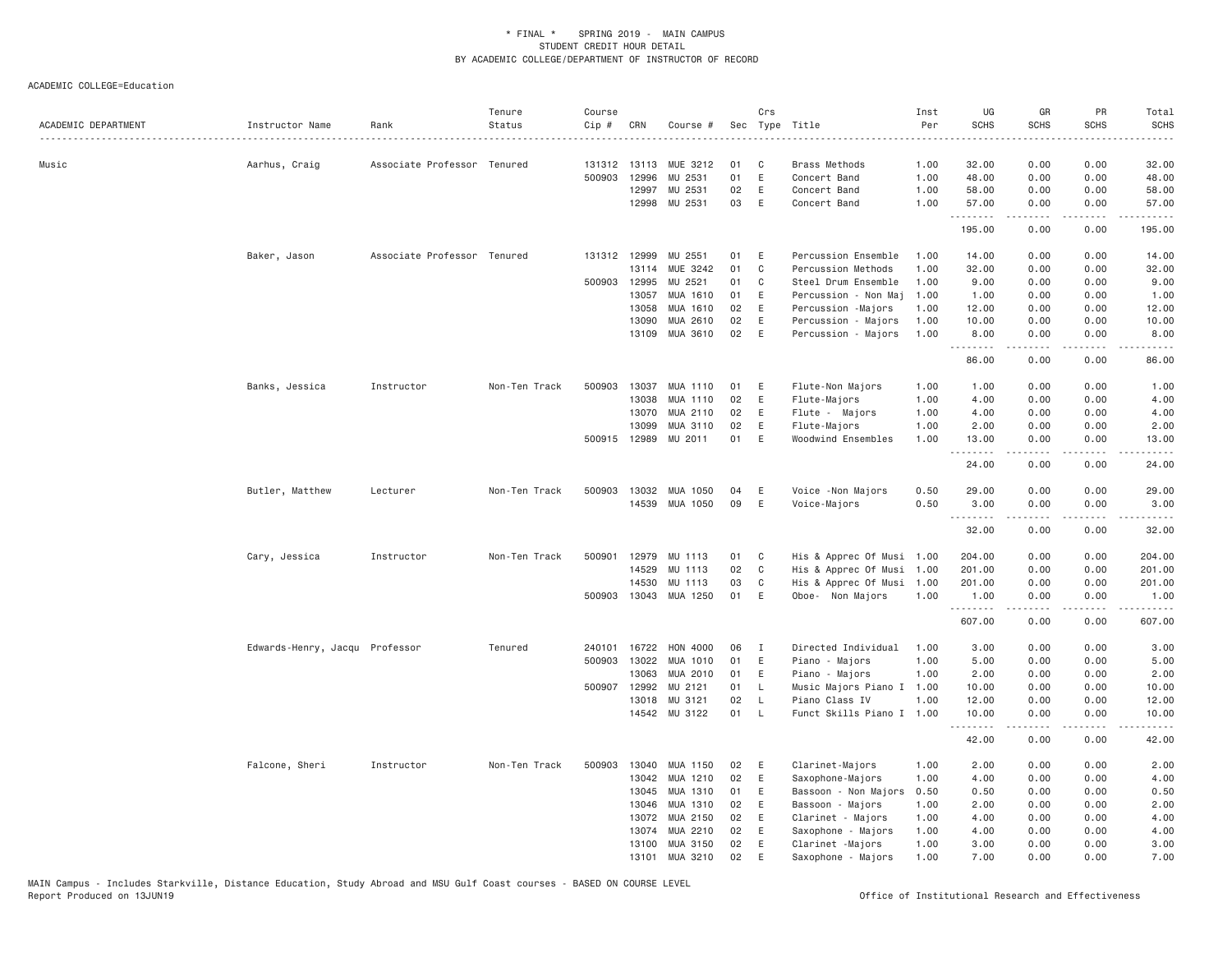| ACADEMIC DEPARTMENT | Instructor Name    | Rank                          | Tenure<br>Status | Course<br>Cip # | CRN          | Course #              |       | Crs            | Sec Type Title            | Inst<br>Per<br>. | UG<br><b>SCHS</b> | GR<br><b>SCHS</b>   | PR<br>SCHS | Total<br><b>SCHS</b>  |
|---------------------|--------------------|-------------------------------|------------------|-----------------|--------------|-----------------------|-------|----------------|---------------------------|------------------|-------------------|---------------------|------------|-----------------------|
| Music               | Falcone, Sheri     | Instructor                    | Non-Ten Track    | 500915 12990    |              | MU 2011               | 02    | Ε              | Woodwind Ensembles        | 1.00             | 5.00              | 0.00                | 0.00       | 5.00                  |
|                     |                    |                               |                  |                 | 12991        | MU 2011               | 03    | $\mathsf E$    | Woodwind Ensembles        | 1.00             | 9.00              | 0.00                | 0.00       | 9.00                  |
|                     |                    |                               |                  |                 |              |                       |       |                |                           |                  | .<br>40.50        | <u>.</u><br>0.00    | .<br>0.00  | . <u>. .</u><br>40.50 |
|                     | Fontaine, Jeanette | Assistant Professor Ten Track |                  | 500903          | 13031        | MUA 1050              | 01    | Ε              | Voice - Non-majors        | 0.50             | 6.00              | 0.00                | 0.00       | 6.00                  |
|                     |                    |                               |                  |                 | 13032        | MUA 1050              | 04    | $\mathsf E$    | Voice - Non Majors        | 0.50             | 29.00             | 0.00                | 0.00       | 29.00                 |
|                     |                    |                               |                  |                 | 13033        | MUA 1050              | 05    | Ε              | Voice - Majors            | 1.00             | 4.00              | 0.00                | 0.00       | 4.00                  |
|                     |                    |                               |                  |                 | 13034        | MUA 1050              | 06    | $\mathsf E$    | Voice- Majors             | 0.50             | 6.00              | 0.00                | 0.00       | 6.00                  |
|                     |                    |                               |                  |                 | 13035        | MUA 1050              | 07    | E              | Voice- Majors             | 0.50             | 2.00              | 0.00                | 0.00       | 2.00                  |
|                     |                    |                               |                  |                 | 13036        | MUA 1050              | 08    | E              | Voice-Majors              | 0.50             | 4.00              | 0.00                | 0.00       | 4.00                  |
|                     |                    |                               |                  |                 | 13065        | MUA 2050              | 05    | E              | Voice - Majors            | 1.00             | 8.00              | 0.00                | 0.00       | 8.00                  |
|                     |                    |                               |                  |                 | 13066        | MUA 2050              | 06    | Ε              | Voice - Majors            | 0.50             | 3.00              | 0.00                | 0.00       | 3.00                  |
|                     |                    |                               |                  |                 | 13067        | MUA 2050              | 07    | Ε              | Voice-Majors              | 0.50             | 4.00              | 0.00                | 0.00       | 4.00                  |
|                     |                    |                               |                  |                 | 13068        | MUA 2050              | 08    | Ε              | Voice-Majors              | 0.50             | 1.00              | 0.00                | 0.00       | 1.00                  |
|                     |                    |                               |                  |                 | 13095        | MUA 3050              | 05    | Ε              | Voice - Majors            | 1.00             | 12.00             | 0.00                | 0.00       | 12.00                 |
|                     |                    |                               |                  |                 | 13096        | MUA 3050              | 06    | $\mathsf E$    | Voice - Majors            | 0.50             | 4.00              | 0.00                | 0.00       | 4.00                  |
|                     |                    |                               |                  |                 | 13097        | MUA 3050              | 07    | Ε              | Voice-Majors              | 0.50             | 7.00              | 0.00                | 0.00       | 7.00                  |
|                     |                    |                               |                  |                 | 14538        | MUA 1050              | 02    | E              | Voice-Non Majors          | 0.50             | 7.50              | 0.00                | 0.00       | 7.50                  |
|                     |                    |                               |                  |                 | 14539        | MUA 1050              | 09    | Ε              | Voice-Majors              | 0.50             | 3.00              | 0.00                | 0.00       | 3.00                  |
|                     |                    |                               |                  |                 | 14541        | MUA 1050              | 10    | Ε              | Voice- Majors             | 0.50             | 2.00              | 0.00                | 0.00       | 2.00                  |
|                     |                    |                               |                  |                 | 16556        | MUA 3050              | 10    | Ε              | Voice                     | 0.50             | 1.00              | 0.00                | 0.00       | 1.00                  |
|                     |                    |                               |                  |                 | 16612        | MUA 1050              | 03    | Ε              | Voice                     | 0.50             | 2.00              | 0.00                | 0.00       | 2.00                  |
|                     |                    |                               |                  | 500908          | 14537        | MU 1251               | 01    | S              | Diction II                | 1.00             | 29.00             | 0.00                | 0.00       | 29.00                 |
|                     |                    |                               |                  |                 | 16611        | MU 3681               | 01    | $\Omega$       | Opera Production          | 0.50             | 7.00              | 0.00                | 0.00       | 7.00                  |
|                     |                    |                               |                  |                 |              |                       |       |                |                           |                  | .<br>141.50       | $- - - - -$<br>0.00 | .<br>0.00  | .<br>141.50           |
|                     | Grant, Courtney    | Lecturer                      | Non-Ten Track    | 500901          | 14527        | MU 1521               | 03    | L              | Ear Training II           | 1.00             | 8.00              | 0.00                | 0.00       | 8.00                  |
|                     |                    |                               |                  | 500903          | 13015        | MU 2951               | 01    | Q              | Philharmonia              | 0.50             | 2.50              | 0.00                | 0.00       | 2.50                  |
|                     |                    |                               |                  |                 | 13059        | MUA 1650              | 01    | E              | Strings -Non Majors-      | 1.00             | 2.00              | 0.00                | 0.00       | 2.00                  |
|                     |                    |                               |                  |                 | 13060        | MUA 1650              | 02    | E              | Strings Majors - Vi 1.00  |                  | 4.00<br><u>.</u>  | 0.00                | 0.00       | 4.00<br>$\frac{1}{2}$ |
|                     |                    |                               |                  |                 |              |                       |       |                |                           |                  | 16.50             | 0.00                | 0.00       | 16.50                 |
|                     | Greenwood, Jeremy  | Non-Employee                  | Not Applicable   |                 |              | 500999 13111 MUE 1151 | 01    | C <sub>c</sub> | Technology for Music 1.00 |                  | 30.00<br>.        | 0.00                | 0.00       | 30.00                 |
|                     |                    |                               |                  |                 |              |                       |       |                |                           |                  | 30.00             | 0.00                | 0.00       | 30.00                 |
|                     | Haislip, Matthew   | Instructor                    | Non-Ten Track    |                 | 131312 13009 | MU 2851               | 02    | E              | Brass Ensemble-Horn       | 1.00             | 5.00              | 0.00                | 0.00       | 5.00                  |
|                     |                    |                               |                  |                 | 13012        | MU 2851               | 05    | $\mathsf E$    | Brass Ensemble-Quint      | 0.50             | 7.00              | 0.00                | 0.00       | 7.00                  |
|                     |                    |                               |                  |                 | 14394        | MU 1123               | 501 C |                | American Music App.       | 1.00             | 48.00             | 0.00                | 0.00       | 48.00                 |
|                     |                    |                               |                  | 500901          | 14393        | MU 1113               | 501 C |                | His & Apprec Of Musi      | 1.00             | 51.00             | 0.00                | 0.00       | 51.00                 |
|                     |                    |                               |                  |                 | 14526        | MU 1521               | 02    | $\mathsf{L}$   | Ear Training II           | 0.50             | 5.00              | 0.00                | 0.00       | 5.00                  |
|                     |                    |                               |                  | 500903 13049    |              | MUA 1410              | 01    | E              | Horn-Non Majors           | 1.00             | 2.00              | 0.00                | 0.00       | 2.00                  |
|                     |                    |                               |                  |                 | 13050        | MUA 1410              | 02    | E              | Horn - Majors             | 1.00             | 2.00              | 0.00                | 0.00       | 2.00                  |
|                     |                    |                               |                  |                 | 13082        | MUA 2410              | 02    | Ε              | Horn-Majors               | 1.00             | 2.00              | 0.00                | 0.00       | 2.00                  |
|                     |                    |                               |                  |                 |              | 13105 MUA 3410        | 02    | Ε              | Horn - Majors             | 1.00             | 2.00              | 0.00                | 0.00       | 2.00                  |
|                     |                    |                               |                  |                 |              |                       |       |                |                           |                  | .<br>124.00       | $- - - - -$<br>0.00 | .<br>0.00  | $- - - - -$<br>124.00 |
|                     | Hause, Barry       | Lecturer                      | Non-Ten Track    | 500902          | 14395        | MU 1133               | 501 C |                | The History of Rock       | 1.00             | 114.00            | 0.00                | 0.00       | 114.00                |
|                     |                    |                               |                  |                 | 14546        | MU 1143               | 501 C |                | The History of Jazz       | 1.00             | 30.00             | 0.00                | 0.00       | 30.00                 |
|                     |                    |                               |                  | 500903          | 13061        | MUA 1710              | 01    | $\Omega$       | Guitar - Non Majors       | 1.00             | 27.00             | 0.00                | 0.00       | 27.00                 |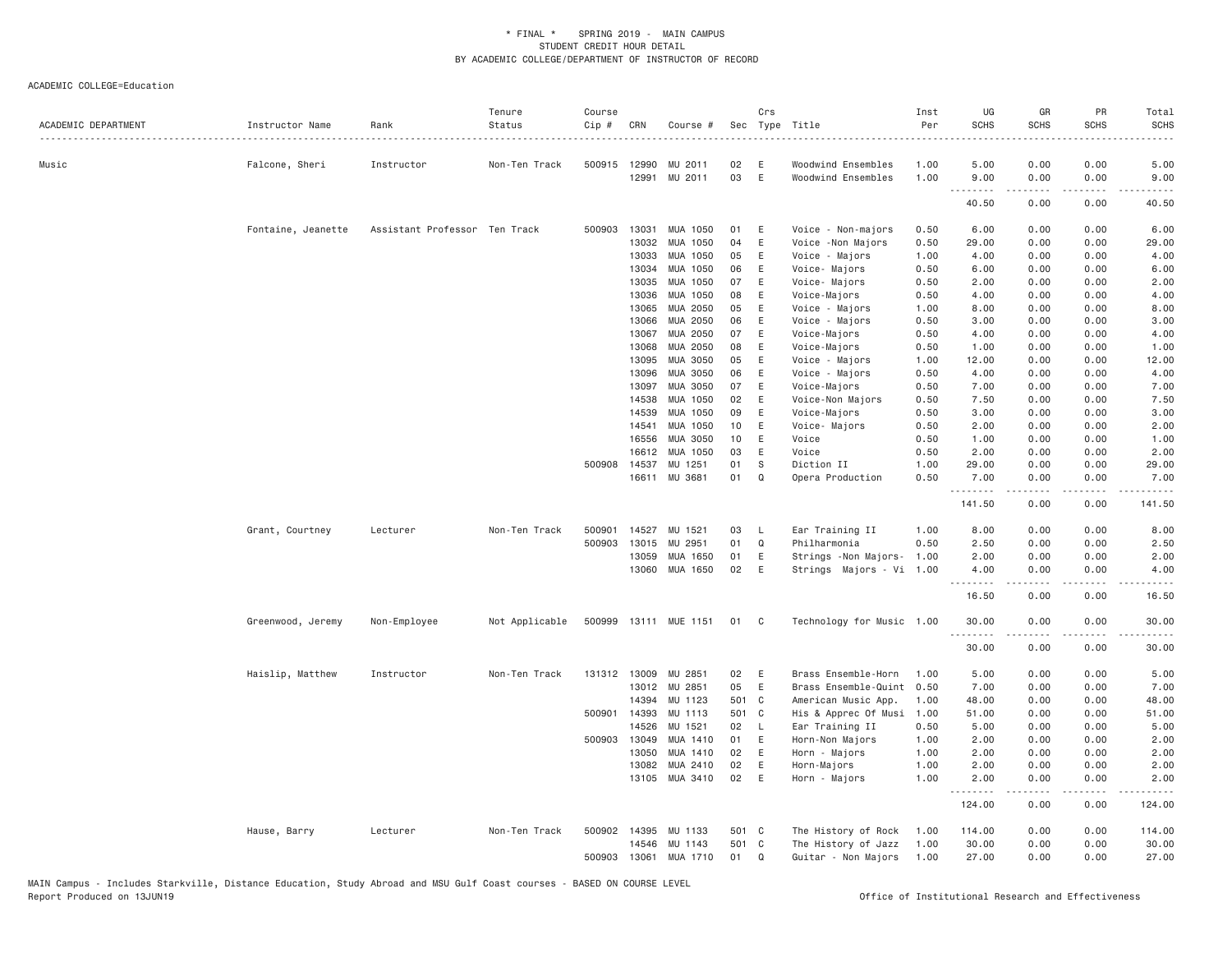| ACADEMIC DEPARTMENT | Instructor Name   | Rank                          | Tenure<br>Status | Course<br>Cip #        | CRN            | Course #              |          | Crs           | Sec Type Title                          | Inst<br>Per  | UG<br><b>SCHS</b> | GR<br><b>SCHS</b> | PR<br><b>SCHS</b>     | Total<br><b>SCHS</b>   |
|---------------------|-------------------|-------------------------------|------------------|------------------------|----------------|-----------------------|----------|---------------|-----------------------------------------|--------------|-------------------|-------------------|-----------------------|------------------------|
| Music               | Hause, Barry      | Lecturer                      | Non-Ten Track    | 500903                 | 13062          | MUA 1710              | 02       | Q             | Guitar- Majors                          | 1.00         | 2.00              | 0.00              | 0.00                  | 2.00                   |
|                     |                   |                               |                  |                        | 13091          | MUA 2710              | 01       | Q             | Guitar Non-Majors                       | 1.00         | 6.00              | 0.00              | 0.00                  | 6.00                   |
|                     |                   |                               |                  |                        | 13092          | MUA 2710              | 02       | Q             | Guitar-Majors                           | 1.00         | 6.00              | 0.00              | 0.00                  | 6.00                   |
|                     |                   |                               |                  |                        | 13110<br>14544 | MUA 3710<br>MU 2411   | 02<br>01 | Q<br>$\Omega$ | Guitar- Majors<br>Guitar Ensemble       | 1.00<br>1.00 | 2.00<br>5.00      | 0.00<br>0.00      | 0.00<br>0.00          | 2.00<br>5.00           |
|                     |                   |                               |                  |                        |                |                       |          |               |                                         |              | <u>.</u>          | .                 | .                     | .                      |
|                     |                   |                               |                  |                        |                |                       |          |               |                                         |              | 192.00            | 0.00              | 0.00                  | 192.00                 |
|                     | Horan, Sara       | Lecturer                      | Non-Ten Track    | 500903                 | 13031          | MUA 1050              | 01       | Ε             | Voice - Non-majors                      | 0.50         | 6.00              | 0.00              | 0.00                  | 6.00                   |
|                     |                   |                               |                  |                        | 13036          | MUA 1050              | 08       | Ε             | Voice-Majors                            | 0.50         | 4.00              | 0.00              | 0.00                  | 4.00                   |
|                     |                   |                               |                  |                        | 13068          | MUA 2050              | 08       | $\mathsf E$   | Voice-Majors                            | 0.50         | 1.00              | 0.00              | 0.00                  | 1.00                   |
|                     |                   |                               |                  |                        |                |                       |          |               |                                         |              | 11.00             | .<br>0.00         | .<br>0.00             | الداعات الدار<br>11.00 |
|                     |                   |                               |                  |                        |                |                       |          |               |                                         |              |                   |                   |                       |                        |
|                     | Human, Richard    | Associate Professor Tenured   |                  | 131312 13011<br>500902 | 14525          | MU<br>2851<br>MU 1413 | 04<br>02 | Ε<br>C        | Brass Ensemble-Tromb<br>Music Theory II | 1,00<br>1.00 | 16.00<br>60.00    | 0.00<br>0.00      | 0.00<br>0.00          | 16.00<br>60.00         |
|                     |                   |                               |                  | 500903                 | 13051          | MUA 1450              | 01       | E             | Trombone - Non Major                    | 1.00         | 2.00              | 0.00              | 0.00                  | 2.00                   |
|                     |                   |                               |                  |                        | 13052          | MUA 1450              | 02       | E             | Trombone - Majors                       | 1.00         | 8.00              | 0.00              | 0.00                  | 8.00                   |
|                     |                   |                               |                  |                        | 13084          | MUA 2450              | 02       | Ε             | Trombone - Majors                       | 1.00         | 2.00              | 0.00              | 0.00                  | 2.00                   |
|                     |                   |                               |                  |                        | 13106          | MUA 3450              | 02       | E             | Trombone - Majors                       | 1.00         | 6.00              | 0.00              | 0.00                  | 6.00                   |
|                     |                   |                               |                  |                        |                |                       |          |               |                                         |              | .<br>94.00        | .<br>0.00         | .<br>0.00             | $\frac{1}{2}$<br>94.00 |
|                     |                   |                               |                  |                        |                |                       |          |               |                                         |              |                   |                   |                       |                        |
|                     | Infanger, Peter   | Lecturer                      | Non-Ten Track    | 500903                 | 14538          | MUA 1050              | 02       | Ε             | Voice-Non Majors                        | 0.50         | 7.50              | 0.00              | 0.00                  | 7.50                   |
|                     |                   |                               |                  |                        | 14541          | MUA 1050              | 10       | E             | Voice- Majors                           | 0.50         | 2.00              | 0.00              | 0.00                  | 2.00                   |
|                     |                   |                               |                  |                        |                | 16556 MUA 3050        | 10       | E             | Voice                                   | 0.50         | 1.00<br>.         | 0.00<br>.         | 0.00<br>.             | 1.00<br>الدعاءا        |
|                     |                   |                               |                  |                        |                |                       |          |               |                                         |              | 10.50             | 0.00              | 0.00                  | 10.50                  |
|                     | Jackson, Terrell  | Non-Faculty                   | Not Applicable   |                        |                | 500907 13029 MUA 1031 | 06       | E             | Piano for Non-Music                     | 1.00         | 11.00<br>.        | 0.00<br>.         | 0.00<br>$\frac{1}{2}$ | 11.00                  |
|                     |                   |                               |                  |                        |                |                       |          |               |                                         |              | 11.00             | 0.00              | 0.00                  | 11.00                  |
|                     | Kirkland, Anthony | Associate Professor Ten Track |                  |                        | 131312 13008   | MU 2851               | 01       | Ε             | Brass Ensemble=Trump                    | 1.00         | 8.00              | 0.00              | 0.00                  | 8.00                   |
|                     |                   |                               |                  |                        |                | 13012 MU 2851         | 05       | E             | Brass Ensemble-Quint                    | 0.50         | 7.00              | 0.00              | 0.00                  | 7.00                   |
|                     |                   |                               |                  |                        | 13115          | MUE 3262              | 01       | C             | Instrumental Methods                    | 1.00         | 6.00              | 0.00              | 0.00                  | 6.00                   |
|                     |                   |                               |                  | 500903                 | 12975          | MU 1010               | 01       | Ε             | Recital Hour                            | 0.50         | 0.00              | 0.00              | 0.00                  | 0.00                   |
|                     |                   |                               |                  |                        | 13048          | MUA 1350              | 02       | E             | Trumpet - Majors                        | 1.00         | 8.00              | 0.00              | 0.00                  | 8.00                   |
|                     |                   |                               |                  |                        | 13080          | MUA 2350              | 02       | E             | Trumpet - Majors                        | 1.00         | 4.00              | 0.00              | 0.00                  | 4.00                   |
|                     |                   |                               |                  |                        | 13104          | MUA 3350              | 02       | E             | Trumpet - Majors                        | 1.00         | 10.00<br>.        | 0.00<br>.         | 0.00                  | 10.00<br>المتماما      |
|                     |                   |                               |                  |                        |                |                       |          |               |                                         |              | 43.00             | 0.00              | 0.00                  | 43.00                  |
|                     | Kopetz, Barry     | Professor                     | Tenured          | 500904 13021           |                | MU 4322               | 01       | C             | Band Arranging                          | 1.00         | 32.00             | 0.00              | 0.00                  | 32.00                  |
|                     |                   |                               |                  |                        | 16425          | MU 8402               | 501 C    |               | Adv Instrumental Arr                    | 1.00         | 0.00              | 8.00              | 0.00                  | 8.00                   |
|                     |                   |                               |                  |                        |                |                       |          |               |                                         |              | .                 | $- - - - - -$     | .                     | .                      |
|                     |                   |                               |                  |                        |                |                       |          |               |                                         |              | 32.00             | 8.00              | 0.00                  | 40.00                  |
|                     | Kopetz, Catherine | Instructor                    | Non-Ten Track    |                        | 131312 13112   | MUE 2163              | 01       | C             | Elementary Music Met 1.00               |              | 81.00             | 0.00              | 0.00                  | 81.00                  |
|                     |                   |                               |                  |                        | 13116          | MUE 4873              | 01       | S             | Prof Sem Mus Ed                         | 1.00         | 24.00             | 0.00              | 0.00                  | 24.00                  |
|                     |                   |                               |                  | 500907 12994           |                | MU 2121               | 03       | L             | Music Majors Piano I 1.00               |              | 10.00             | 0.00              | 0.00                  | 10.00                  |
|                     |                   |                               |                  |                        | 13026          | MUA 1031              | 03       | $\mathsf E$   | Piano for Non-Music                     | 1.00         | 3.00              | 0.00              | 0.00                  | 3.00                   |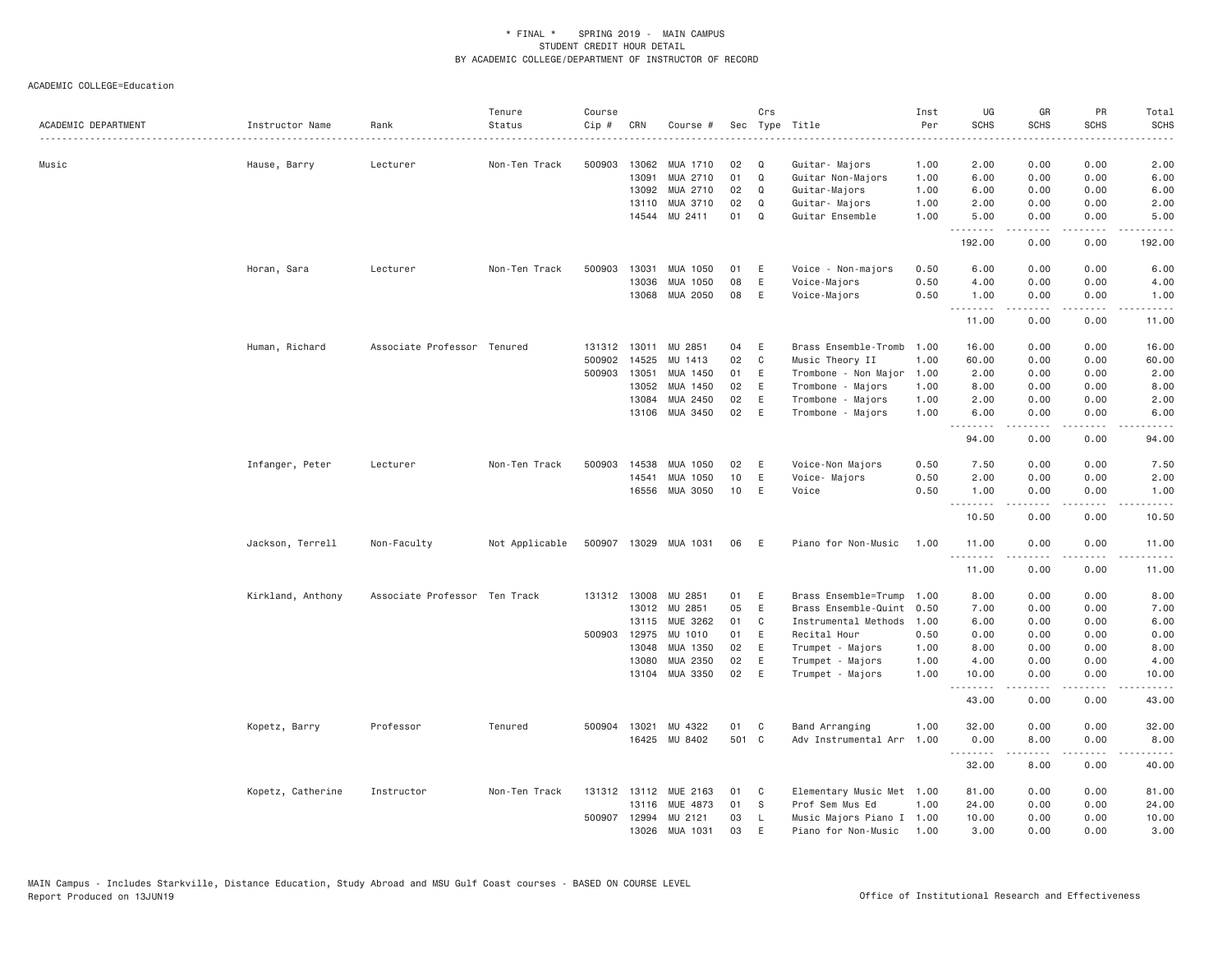| ACADEMIC DEPARTMENT | Instructor Name | Rank                          | Tenure<br>Status | Course<br>Cip # | CRN          | Course #                   |                   | Crs          | Sec Type Title            | Inst<br>Per | UG<br><b>SCHS</b>  | GR<br><b>SCHS</b>                                                                                                                                            | <b>PR</b><br><b>SCHS</b>     | Total<br><b>SCHS</b>                                                                                                                                          |
|---------------------|-----------------|-------------------------------|------------------|-----------------|--------------|----------------------------|-------------------|--------------|---------------------------|-------------|--------------------|--------------------------------------------------------------------------------------------------------------------------------------------------------------|------------------------------|---------------------------------------------------------------------------------------------------------------------------------------------------------------|
|                     |                 |                               |                  |                 |              |                            |                   |              |                           |             |                    |                                                                                                                                                              |                              |                                                                                                                                                               |
|                     |                 |                               |                  |                 |              |                            |                   |              |                           |             | 118.00             | 0.00                                                                                                                                                         | 0.00                         | 118.00                                                                                                                                                        |
| Music               | Lance, Elva     | Instructor                    | Non-Ten Track    |                 |              | 131312 13117 MUE 4886      | 01                | F            | Stu Teach Music Ed        | 0.50        | 24.00              | 0.00                                                                                                                                                         | 0.00                         | 24.00                                                                                                                                                         |
|                     |                 |                               |                  |                 | 13118        | MUE 4896                   | 01                | F            | Stu Teach Music Ed        | 0.50        | 24.00              | 0.00                                                                                                                                                         | 0.00                         | 24.00                                                                                                                                                         |
|                     |                 |                               |                  |                 |              | 500915 13001 MU 2571       | 01                | E            | Wind Ensemble             | 1.00        | 73.00<br>.         | 0.00<br><u>.</u>                                                                                                                                             | 0.00<br>.                    | 73.00<br>.                                                                                                                                                    |
|                     |                 |                               |                  |                 |              |                            |                   |              |                           |             | 121.00             | 0.00                                                                                                                                                         | 0.00                         | 121.00                                                                                                                                                        |
|                     | Landis, Ryan    | Instructor                    | Non-Ten Track    | 500901          | 14526        | MU 1521                    | 02                | L            | Ear Training II           | 0.50        | 5.00               | 0.00                                                                                                                                                         | 0.00                         | 5.00                                                                                                                                                          |
|                     |                 |                               |                  | 500903          | 12975        | MU 1010                    | 01                | E            | Recital Hour              | 0.50        | 0.00               | 0.00                                                                                                                                                         | 0.00                         | 0.00                                                                                                                                                          |
|                     |                 |                               |                  |                 | 13034        | MUA 1050                   | 06                | Ε            | Voice- Majors             | 0.50        | 6.00               | 0.00                                                                                                                                                         | 0.00                         | 6.00                                                                                                                                                          |
|                     |                 |                               |                  |                 | 13066        | MUA 2050                   | 06                | E            | Voice - Majors            | 0.50        | 3.00               | 0.00                                                                                                                                                         | 0.00                         | 3.00                                                                                                                                                          |
|                     |                 |                               |                  |                 | 13096        | MUA 3050                   | 06                | Ε            | Voice - Majors            | 0.50        | 4.00               | 0.00                                                                                                                                                         | 0.00                         | 4.00                                                                                                                                                          |
|                     |                 |                               |                  |                 | 16612        | MUA 1050                   | 03                | E            | Voice                     | 0.50        | 2.00<br>.          | 0.00<br>.                                                                                                                                                    | 0.00<br>المتمامين            | 2.00<br>.                                                                                                                                                     |
|                     |                 |                               |                  |                 |              |                            |                   |              |                           |             | 20.00              | 0.00                                                                                                                                                         | 0.00                         | 20.00                                                                                                                                                         |
|                     | Moore, Rebekah  | Lecturer                      | Non-Ten Track    | 500907          | 13030        | MUA 1031                   | 07                | E            | Piano for Non-Music       | 1,00        | 23.00              | 0.00                                                                                                                                                         | 0.00                         | 23.00                                                                                                                                                         |
|                     |                 |                               |                  |                 | 15637        | MUA 1020                   | 07                | E            | Piano Lessons             | 1.00        | 2.00               | 0.00                                                                                                                                                         | 0.00                         | 2.00                                                                                                                                                          |
|                     |                 |                               |                  |                 |              |                            |                   |              |                           |             | .<br>25.00         | $\frac{1}{2} \left( \frac{1}{2} \right) \left( \frac{1}{2} \right) \left( \frac{1}{2} \right) \left( \frac{1}{2} \right) \left( \frac{1}{2} \right)$<br>0.00 | .<br>0.00                    | .<br>25.00                                                                                                                                                    |
|                     |                 | Instructor                    | Non-Ten Track    | 500901          | 16982        | MU 7000                    | 01                | $\mathbf{I}$ | Directed Indiv Study      | 1.00        | 0.00               | 1.00                                                                                                                                                         | 0.00                         | 1.00                                                                                                                                                          |
|                     | Murphy, Karen   |                               |                  | 500907          |              | 13017 MU 3121              | 01                | $\mathsf{L}$ | Piano Class IV            | 1.00        | 7.00               | 0.00                                                                                                                                                         | 0.00                         | 7.00                                                                                                                                                          |
|                     |                 |                               |                  |                 |              |                            |                   |              |                           |             | .                  | $\frac{1}{2} \left( \frac{1}{2} \right) \left( \frac{1}{2} \right) \left( \frac{1}{2} \right) \left( \frac{1}{2} \right) \left( \frac{1}{2} \right)$         | .                            | $\frac{1}{2} \left( \frac{1}{2} \right) \left( \frac{1}{2} \right) \left( \frac{1}{2} \right) \left( \frac{1}{2} \right) \left( \frac{1}{2} \right)$          |
|                     |                 |                               |                  |                 |              |                            |                   |              |                           |             | 7.00               | 1.00                                                                                                                                                         | 0.00                         | 8.00                                                                                                                                                          |
|                     | Packwood, Gary  | Associate Professor Tenured   |                  |                 | 131312 13002 | MU 2611                    | 01                | Ε            | Concert Choir             | 1.00        | 65.00              | 0.00                                                                                                                                                         | 0.00                         | 65.00                                                                                                                                                         |
|                     |                 |                               |                  |                 | 13003        | MU 2611                    | 02                | E            | Concert Choir             | 1.00        | 39.00              | 0.00                                                                                                                                                         | 0.00                         | 39.00                                                                                                                                                         |
|                     |                 |                               |                  |                 | 13004        | MU 2611                    | 03                | E            | Concert Choir             | 1.00        | 41.00              | 0.00                                                                                                                                                         | 0.00                         | 41.00                                                                                                                                                         |
|                     |                 |                               |                  | 500903 13006    |              | MU 2731                    | 01                | E            | Chamber Singers           | 1.00        | 52.00              | 0.00                                                                                                                                                         | 0.00                         | 52.00                                                                                                                                                         |
|                     |                 |                               |                  |                 | 500906 14528 | MU 3442                    | 02                | B            | Advanced Conducting-      | 1.00        | 16.00<br>.         | 0.00<br>$\frac{1}{2} \left( \frac{1}{2} \right) \left( \frac{1}{2} \right) \left( \frac{1}{2} \right) \left( \frac{1}{2} \right) \left( \frac{1}{2} \right)$ | 0.00<br>$\frac{1}{2}$        | 16.00<br>$\frac{1}{2} \left( \frac{1}{2} \right) \left( \frac{1}{2} \right) \left( \frac{1}{2} \right) \left( \frac{1}{2} \right) \left( \frac{1}{2} \right)$ |
|                     |                 |                               |                  |                 |              |                            |                   |              |                           |             | 213.00             | 0.00                                                                                                                                                         | 0.00                         | 213.00                                                                                                                                                        |
|                     | Patilla, Carol  | Lecturer                      | Non-Ten Track    |                 |              | 500907 13028 MUA 1031      | 05                | E            | Piano for Non-Music       | 1.00        | 20.00<br>.         | 0.00                                                                                                                                                         | 0.00<br>$\sim$ $\sim$ $\sim$ | 20.00<br>.                                                                                                                                                    |
|                     |                 |                               |                  |                 |              |                            |                   |              |                           |             | 20.00              | 0.00                                                                                                                                                         | 0.00                         | 20.00                                                                                                                                                         |
|                     | Ross, Ryan      | Associate Professor Ten Track |                  | 500901          | 12982        | MU 1113                    | H <sub>01</sub> C |              | Honors His & Apprec       | 1.00        | 90.00              | 0.00                                                                                                                                                         | 0.00                         | 90.00                                                                                                                                                         |
|                     |                 |                               |                  |                 | 14524        | MU 1113                    | 04                | C            | His & Apprec Of Musi      | 1.00        | 975.00             | 0.00                                                                                                                                                         | 0.00                         | 975.00                                                                                                                                                        |
|                     |                 |                               |                  |                 |              | 500902 13016 MU 3023       | 01                | $\mathbf{C}$ | Music History II          | 1.00        | 75.00              | 0.00                                                                                                                                                         | 0.00                         | 75.00                                                                                                                                                         |
|                     |                 |                               |                  |                 |              |                            |                   |              |                           |             | .<br>1140.00       | $- - - - -$<br>0.00                                                                                                                                          | .<br>0.00                    | .<br>1140.00                                                                                                                                                  |
|                     | Rowan, Denise   | Non-Faculty                   | Not Applicable   |                 |              | 500903 13045 MUA 1310 01 E |                   |              | Bassoon - Non Majors 0.50 |             | 0.50               | 0.00                                                                                                                                                         | 0.00                         | 0.50                                                                                                                                                          |
|                     |                 |                               |                  |                 |              |                            |                   |              |                           |             | . <b>.</b><br>0.50 | $- - - - -$<br>0.00                                                                                                                                          | .<br>0.00                    | 0.50                                                                                                                                                          |
|                     | Rufty, Alisha   | Lecturer                      | Non-Ten Track    |                 | 500903 13015 | MU 2951                    | 01                | Q            | Philharmonia              | 0.50        | 2.50               | 0.00                                                                                                                                                         | 0.00                         | 2.50                                                                                                                                                          |
|                     |                 |                               |                  |                 | 14532        | MUA 1650                   | 03                | E            | Strings-Non Majors-C      | 1.00        | 1.00               | 0.00                                                                                                                                                         | 0.00                         | 1.00                                                                                                                                                          |
|                     |                 |                               |                  |                 |              | 14535 MUA 1650             | 07                | E            | Strings-Majors-Cello 1.00 |             | 1.00               | 0.00                                                                                                                                                         | 0.00                         | 1.00                                                                                                                                                          |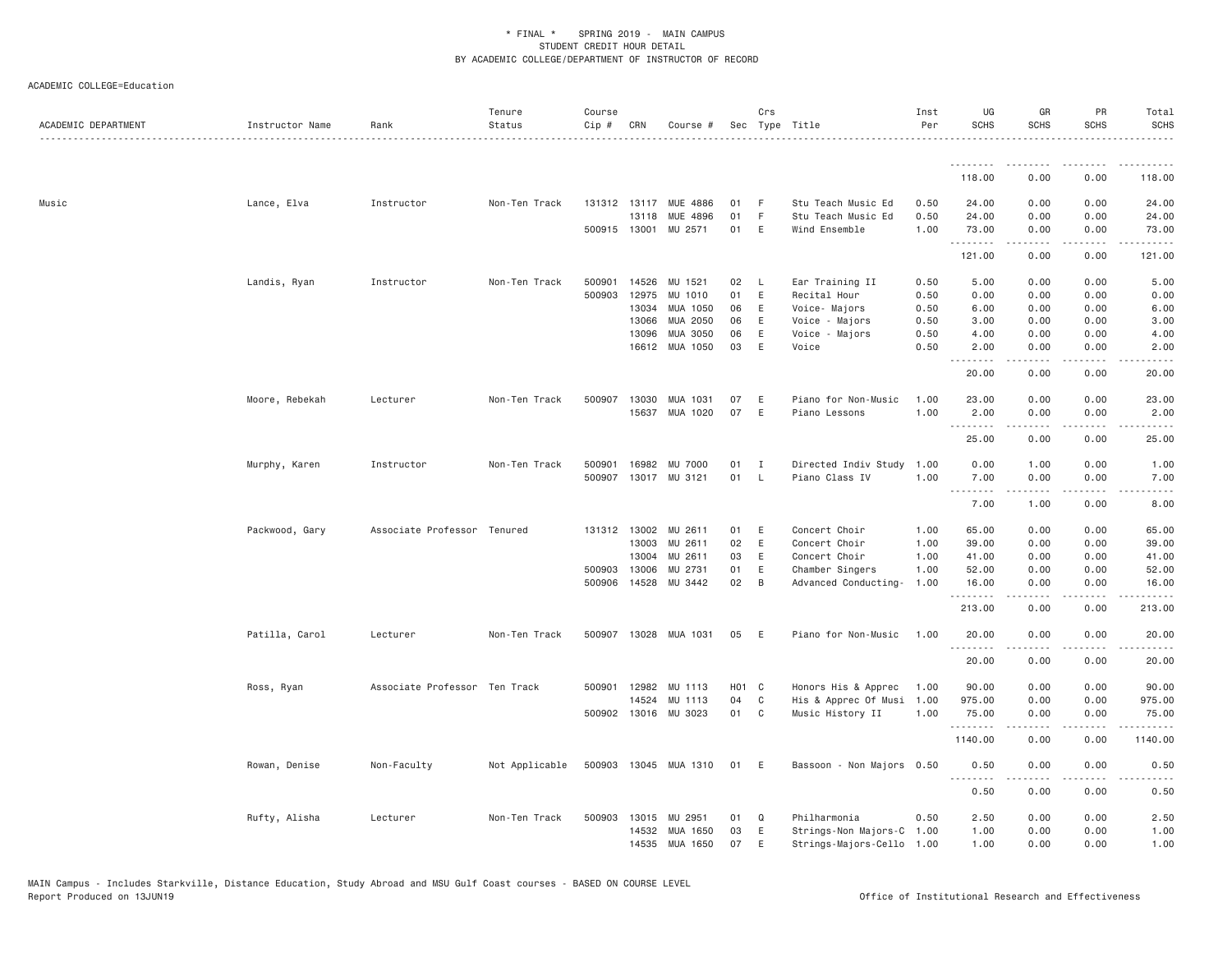| ACADEMIC DEPARTMENT                    | Instructor Name    | Rank                          | Tenure<br>Status<br>. | Course<br>Cip # | CRN            | Course #             |            | Crs            | Sec Type Title                         | Inst<br>Per  | UG<br><b>SCHS</b> | GR<br><b>SCHS</b>                                                                                                                                            | PR<br><b>SCHS</b> | Total<br><b>SCHS</b><br>. |
|----------------------------------------|--------------------|-------------------------------|-----------------------|-----------------|----------------|----------------------|------------|----------------|----------------------------------------|--------------|-------------------|--------------------------------------------------------------------------------------------------------------------------------------------------------------|-------------------|---------------------------|
|                                        |                    |                               |                       |                 |                |                      |            |                |                                        |              | 4.50              | 0.00                                                                                                                                                         | 0.00              | 4.50                      |
|                                        |                    |                               |                       |                 |                |                      |            |                |                                        |              |                   |                                                                                                                                                              |                   |                           |
| Music                                  | Sebba, Rosangela   | Professor                     | Tenured               | 500901          | 12988          | MU 1521              | 01         | - L            | Ear Training II                        | 1.00         | 15.00             | 0.00                                                                                                                                                         | 0.00              | 15.00                     |
|                                        |                    |                               |                       | 500902          | 12987          | MU 1413              | 01         | $\mathbf{C}$   | Music Theory II                        | 1.00         | 39.00             | 0.00                                                                                                                                                         | 0.00              | 39.00                     |
|                                        |                    |                               |                       | 500903          | 13023<br>13094 | MUA 1010<br>MUA 3010 | 02 E<br>02 | E              | Piano - Majors                         | 1.00         | 4.00              | 0.00                                                                                                                                                         | 0.00              | 4.00<br>4.00              |
|                                        |                    |                               |                       |                 | 500907 13025   | MUA 1020             | 04         | E              | Piano - Majors<br>Piano Lessons-Majors | 1.00<br>1.00 | 4.00<br>3.00      | 0.00<br>0.00                                                                                                                                                 | 0.00<br>0.00      | 3.00                      |
|                                        |                    |                               |                       |                 | 13027          | MUA 1031             | 04         | E              | Piano for Non-Music                    | 1.00         | 10.00             | 0.00                                                                                                                                                         | 0.00              | 10.00                     |
|                                        |                    |                               |                       |                 |                |                      |            |                |                                        |              | .                 | .                                                                                                                                                            | .                 | .                         |
|                                        |                    |                               |                       |                 |                |                      |            |                |                                        |              | 75.00             | 0.00                                                                                                                                                         | 0.00              | 75.00                     |
|                                        | Sobaskie, James    | Associate Professor Tenured   |                       | 500901          | 13014          | MU 2921              | 01         | - L            | Ear Training IV                        | 1.00         | 25.00             | 0.00                                                                                                                                                         | 0.00              | 25.00                     |
|                                        |                    |                               |                       |                 | 17104          | MU 4000              | $04$ I     |                | Directed Indiv Study                   | 1.00         | 1.00              | 0.00                                                                                                                                                         | 0.00              | 1.00                      |
|                                        |                    |                               |                       |                 | 17105          | MU 4000              | 05         | $\blacksquare$ | Directed Indiv Study 1.00              |              | 1.00              | 0.00                                                                                                                                                         | 0.00              | 1.00                      |
|                                        |                    |                               |                       |                 | 17172          | MU 4000              | 07         | I              | Directed Indiv Study 1.00              |              | 1.00              | 0.00                                                                                                                                                         | 0.00              | 1.00                      |
|                                        |                    |                               |                       | 500902          | 13007          | MU 2813              | 01         | $\mathbf{C}$   | Music Theory IV                        | 1.00         | 75.00             | 0.00                                                                                                                                                         | 0.00              | 75.00                     |
|                                        |                    |                               |                       |                 | 500904 16557   | MUA 1810             | 01         | Q              | Music Composition                      | 1.00         | 2.00<br>--------  | 0.00<br>$\cdots \cdots \cdots$                                                                                                                               | 0.00<br>.         | 2.00<br>.                 |
|                                        |                    |                               |                       |                 |                |                      |            |                |                                        |              | 105.00            | 0.00                                                                                                                                                         | 0.00              | 105.00                    |
|                                        | Taylor, Clifton    | Associate Professor Tenured   |                       |                 | 131312 13000   | MU 2561              | 01         | E              | Symphonic Band                         | 1.00         | 70.00             | 0.00                                                                                                                                                         | 0.00              | 70.00                     |
|                                        |                    |                               |                       |                 | 13013          | MU 2911              | 01         | E              | Jazz Ensemble                          | 1.00         | 21.00             | 0.00                                                                                                                                                         | 0.00              | 21.00                     |
|                                        |                    |                               |                       | 500906          | 13020          | MU 3442              | 01         | $\overline{B}$ | Advanced Conducting                    | 1.00         | 34.00             | 0.00                                                                                                                                                         | 0.00              | 34.00<br>.                |
|                                        |                    |                               |                       |                 |                |                      |            |                |                                        |              | .<br>125.00       | $- - - - -$<br>0.00                                                                                                                                          | 0.00              | 125.00                    |
|                                        | Tulyaganova, Roza  | Assistant Professor Ten Track |                       | 500901          | 16986          | MU 4000              | 03         | $\mathbf{I}$   | Directed Indiv Study                   | 1.00         | 3.00              | 0.00                                                                                                                                                         | 0.00              | 3.00                      |
|                                        |                    |                               |                       | 500903          | 13035          | MUA 1050             | 07         | E              | Voice- Majors                          | 0.50         | 2.00              | 0.00                                                                                                                                                         | 0.00              | 2.00                      |
|                                        |                    |                               |                       |                 | 13067          | MUA 2050             | 07         | E              | Voice-Majors                           | 0.50         | 4.00              | 0.00                                                                                                                                                         | 0.00              | 4.00                      |
|                                        |                    |                               |                       |                 | 13097          | MUA 3050             | 07         | E              | Voice-Majors                           | 0.50         | 7.00              | 0.00                                                                                                                                                         | 0.00              | 7.00                      |
|                                        |                    |                               |                       |                 | 500908 16611   | MU 3681              | 01         | $\Omega$       | Opera Production                       | 0.50         | 7.00<br>.         | 0.00<br>$\frac{1}{2} \left( \frac{1}{2} \right) \left( \frac{1}{2} \right) \left( \frac{1}{2} \right) \left( \frac{1}{2} \right) \left( \frac{1}{2} \right)$ | 0.00<br>.         | 7.00<br>.                 |
|                                        |                    |                               |                       |                 |                |                      |            |                |                                        |              | 23.00             | 0.00                                                                                                                                                         | 0.00              | 23.00                     |
|                                        | Wallace, Katherine | Non-Faculty                   | Not Applicable        |                 |                | 500907 12993 MU 2121 | 02 L       |                | Music Majors Piano I 1.00              |              | 11.00             | 0.00                                                                                                                                                         | 0.00<br>$\cdots$  | 11.00                     |
|                                        |                    |                               |                       |                 |                |                      |            |                |                                        |              | 11.00             | $- - - - -$<br>0.00                                                                                                                                          | 0.00              | . <u>.</u> .<br>11.00     |
|                                        | Westerfield, Lewis | Non-Faculty                   | Not Applicable        | 131312          | 13010          | MU 2851              | 03         | E              | Brass Ensemble-Tuba                    | 1.00         | 1.00              | 0.00                                                                                                                                                         | 0.00              | 1.00                      |
|                                        |                    |                               |                       | 500902          | 12983          | MU 1133              | 01         | C              | The History of Rock                    | 1.00         | 201.00            | 0.00                                                                                                                                                         | 0.00              | 201.00                    |
|                                        |                    |                               |                       | 500903          | 13056          | MUA 1550             | 02         | E              | Tuba - Majors                          | 1.00         | 6.00              | 0.00                                                                                                                                                         | 0.00              | 6.00                      |
|                                        |                    |                               |                       |                 |                |                      |            |                |                                        |              | .<br>208.00       | 0.00                                                                                                                                                         | 0.00              | 208.00                    |
| -----------------------------------    |                    |                               |                       |                 |                |                      |            |                |                                        |              | ========          | $=$ ========                                                                                                                                                 | $=$ ========      | $= 222222222222$          |
| Music                                  |                    |                               |                       |                 |                |                      |            |                |                                        |              | 3948.00           | 9,00                                                                                                                                                         | 0.00              | 3957.00                   |
| ====================================== |                    |                               |                       |                 |                |                      |            |                |                                        |              | <b>SEBERBER</b>   | $=$ ========                                                                                                                                                 | $=$ ========      | $=$ ==========            |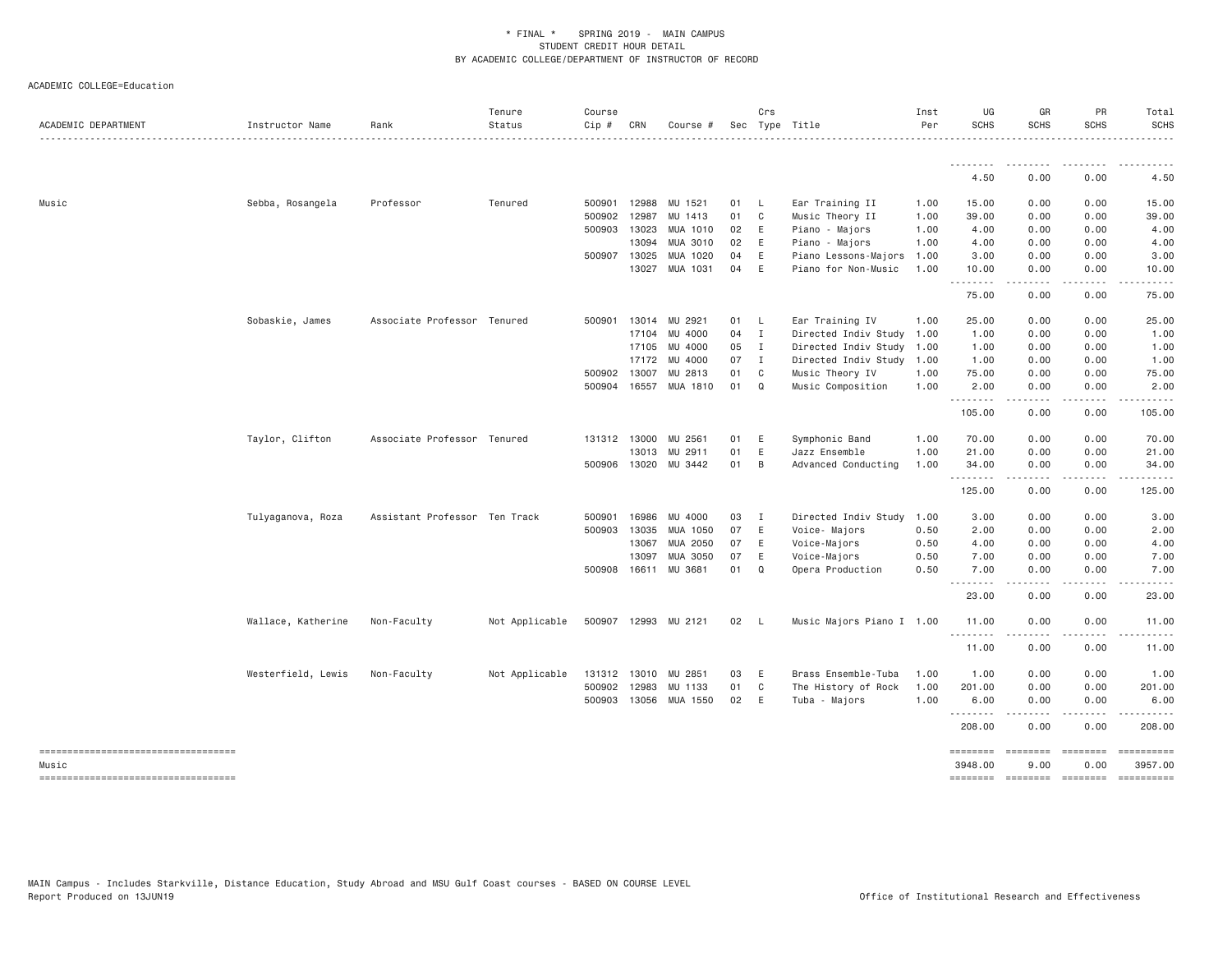| ACADEMIC DEPARTMENT   | Instructor Name  | Rank                          | Tenure<br>Status                    | Course<br>Cip # | CRN          | Course #              |       | Crs            | Sec Type Title            | Inst<br>Per | UG<br><b>SCHS</b> | GR<br><b>SCHS</b> | PR<br><b>SCHS</b>                   | Total<br><b>SCHS</b>                                                                                                                                         |
|-----------------------|------------------|-------------------------------|-------------------------------------|-----------------|--------------|-----------------------|-------|----------------|---------------------------|-------------|-------------------|-------------------|-------------------------------------|--------------------------------------------------------------------------------------------------------------------------------------------------------------|
| Aerospace Engineering | Belk, Davy       | Professor                     | Ten Track                           | 140201          | 15853        | ASE 8000              | 01    | D              | Research / Thesis         | 1.00        | 0.00              | 3.00              | 0.00                                | 3.00                                                                                                                                                         |
|                       |                  |                               |                                     |                 | 15859        | ASE 9000              | 01    | D              | Research/Diss             | 1.00        | 0.00<br>.         | 21.00<br>.        | 0.00<br>$\sim$ $\sim$ $\sim$ $\sim$ | 21.00<br>.                                                                                                                                                   |
|                       |                  |                               |                                     |                 |              |                       |       |                |                           |             | 0.00              | 24.00             | 0.00                                | 24.00                                                                                                                                                        |
|                       | Bhatia, Manav    | Assistant Professor Ten Track |                                     |                 | 141101 11586 | EM 4123               | 01    | C              | Intro Finite Element 1.00 |             | 18.00             | 0.00              | 0.00                                | 18.00                                                                                                                                                        |
|                       |                  |                               |                                     |                 | 11589        | EM 6123               | 01    | $\mathbf{C}$   | Intro Finite Element 1.00 |             | 0.00              | 15.00             | 0.00                                | 15.00                                                                                                                                                        |
|                       |                  |                               |                                     |                 | 14215        | EM 6123               | 501 C |                | Intro Finite Element      | 1.00        | 0.00              | 9.00              | 0.00                                | 9.00                                                                                                                                                         |
|                       |                  |                               |                                     | 309999          | 14098        | <b>CME 9000</b>       | 503 D |                | Research/Dis              | 1.00        | 0.00              | 1.00              | 0.00                                | 1.00                                                                                                                                                         |
|                       |                  |                               |                                     |                 | 15517        | <b>CME 9000</b>       | 02    | D              | Research/Dis              | 1.00        | 0.00              | 25.00             | 0.00                                | 25.00                                                                                                                                                        |
|                       |                  |                               |                                     |                 | 17173        | <b>CME 8000</b>       | 01    | D              | Research/Thesis           | 1.00        | 0.00<br>.         | 1.00<br>.         | 0.00<br>.                           | 1.00<br>المستبدا                                                                                                                                             |
|                       |                  |                               |                                     |                 |              |                       |       |                |                           |             | 18.00             | 51.00             | 0.00                                | 69.00                                                                                                                                                        |
|                       | Cheng, Yang      | Associate Professor Tenured   |                                     | 140201          | 10419        | ASE 4813              | 01    | C              | Adv Orbital Mechanic 1.00 |             | 36.00             | 0.00              | 0.00                                | 36.00                                                                                                                                                        |
|                       |                  |                               |                                     |                 | 10423        | ASE 6813              | 01    | C              | Adv Orbital Mechanic      | 1.00        | 0.00              | 9.00              | 0.00                                | 9.00                                                                                                                                                         |
|                       |                  |                               |                                     |                 | 14593        | ASE 4133              | 01    | C              | Automatic Control         | 1.00        | 18.00             | 0.00              | 0.00                                | 18.00                                                                                                                                                        |
|                       |                  |                               |                                     |                 | 14594        | ASE 6133              | 01    | C              | Automatic Control         | 1.00        | 0.00              | 6.00              | 0.00                                | 6.00                                                                                                                                                         |
|                       |                  |                               |                                     |                 | 14880        | ASE 6133              | 501 C |                | Automatic Control         | 1.00        | 0.00              | 6.00              | 0.00                                | 6.00                                                                                                                                                         |
|                       |                  |                               |                                     |                 | 15860        | ASE 9000              | 02    | D              | Research/Diss             | 1.00        | 0.00              | 9.00              | 0.00                                | 9.00                                                                                                                                                         |
|                       |                  |                               |                                     |                 |              |                       |       |                |                           |             | 54.00             | 30.00             | 0.00                                | 84.00                                                                                                                                                        |
|                       | Daghigh, Vahid   | Grad Teach Assist             | Non-Ten Track                       |                 |              | 141101 11579 EM 3213  | 04    | C <sub>c</sub> | Mech Of Materials         | 1.00        | 126.00<br>.       | 0.00<br>.         | 0.00<br>$   -$                      | 126.00<br>$- - - - - -$                                                                                                                                      |
|                       |                  |                               |                                     |                 |              |                       |       |                |                           |             | 126.00            | 0.00              | 0.00                                | 126.00                                                                                                                                                       |
|                       | Hannigan, Thomas | Instructor                    | Non-Ten Track                       | 141101          | 11582        | EM 3313               | 02    | C              | Fluid Mechanics           | 1.00        | 267.00            | 0.00              | 0.00                                | 267.00                                                                                                                                                       |
|                       |                  |                               |                                     |                 | 11584        | EM 3313               | 04    | $\mathbf C$    | Fluid Mechanics           | 1.00        | 108.00<br>.       | 0.00              | 0.00<br>$\sim$ $\sim$ $\sim$ $\sim$ | 108.00<br>.                                                                                                                                                  |
|                       |                  |                               |                                     |                 |              |                       |       |                |                           |             | 375.00            | 0.00              | 0.00                                | 375.00                                                                                                                                                       |
|                       | Janus, Jonathan  | Associate Professor Tenured   |                                     | 140201          | 10409        | ASE 4413              | 01    | $\mathbf{C}$   | Aircraft Propulsion       | 1.00        | 78.00             | 0.00              | 0.00                                | 78.00                                                                                                                                                        |
|                       |                  |                               |                                     |                 | 14034        | ASE 9000              | 502 D |                | Research/Diss             | 1.00        | 0.00              | 1.00              | 0.00                                | 1.00                                                                                                                                                         |
|                       |                  |                               |                                     |                 | 14595        | ASE 8413              | 01    | C              | Comput Fluid Dyn I        | 1.00        | 0.00              | 30.00             | 0.00                                | 30.00                                                                                                                                                        |
|                       |                  |                               |                                     |                 | 14884        | ASE 8413              | 501 C |                | Comput Fluid Dyn I        | 1.00        | 0.00<br>.         | 6.00<br>.         | 0.00<br>.                           | 6.00<br>$\frac{1}{2} \left( \frac{1}{2} \right) \left( \frac{1}{2} \right) \left( \frac{1}{2} \right) \left( \frac{1}{2} \right) \left( \frac{1}{2} \right)$ |
|                       |                  |                               |                                     |                 |              |                       |       |                |                           |             | 78.00             | 37.00             | 0.00                                | 115.00                                                                                                                                                       |
|                       | Jayakody, Nimesh | Grad Teach Assist             | Non-Ten Track                       |                 |              | 141101 11565 EM 2413  | 02    | $\mathbf{C}$   | Engineering Mech I        | 1.00        | 183.00<br>.       | 0.00<br>.         | 0.00                                | 183.00                                                                                                                                                       |
|                       |                  |                               |                                     |                 |              |                       |       |                |                           |             | 183.00            | 0.00              | 0.00                                | 183.00                                                                                                                                                       |
|                       | Kim, Donghoon    | Assistant Professor Ten Track |                                     | 140201          | 10406        | ASE 3823              | 01    | C              | Space Attitude Dynam      | 1.00        | 75.00             | 0.00              | 0.00                                | 75.00                                                                                                                                                        |
|                       |                  |                               |                                     |                 | 15855        | ASE 8000              | 03    | D              | Research / Thesis         | 1.00        | 0.00              | 3.00              | 0.00                                | 3.00                                                                                                                                                         |
|                       |                  |                               |                                     |                 | 16945        | ASE 9000              | 10    | D              | Research/Diss             | 1.00        | 0.00<br>.         | 6.00              | 0.00                                | 6.00                                                                                                                                                         |
|                       |                  |                               |                                     |                 |              |                       |       |                |                           |             | 75.00             | 9.00              | 0.00                                | 84.00                                                                                                                                                        |
|                       | Kim, Jichul      | Non-Faculty                   | Not Applicable 141101 11572 EM 2433 |                 |              |                       | 03 C  |                | Engineering Mech II 1.00  |             | 159.00<br>.       | 0.00              | 0.00                                | 159.00                                                                                                                                                       |
|                       |                  |                               |                                     |                 |              |                       |       |                |                           |             | 159.00            | 0.00              | .<br>0.00                           | 159.00                                                                                                                                                       |
|                       | Koenig, Keith    | Professor                     | Tenured                             |                 |              | 140201 10400 ASE 1501 | 02    | E              | Design Competition        | 1.00        | 11.00             | 0.00              | 0.00                                | 11.00                                                                                                                                                        |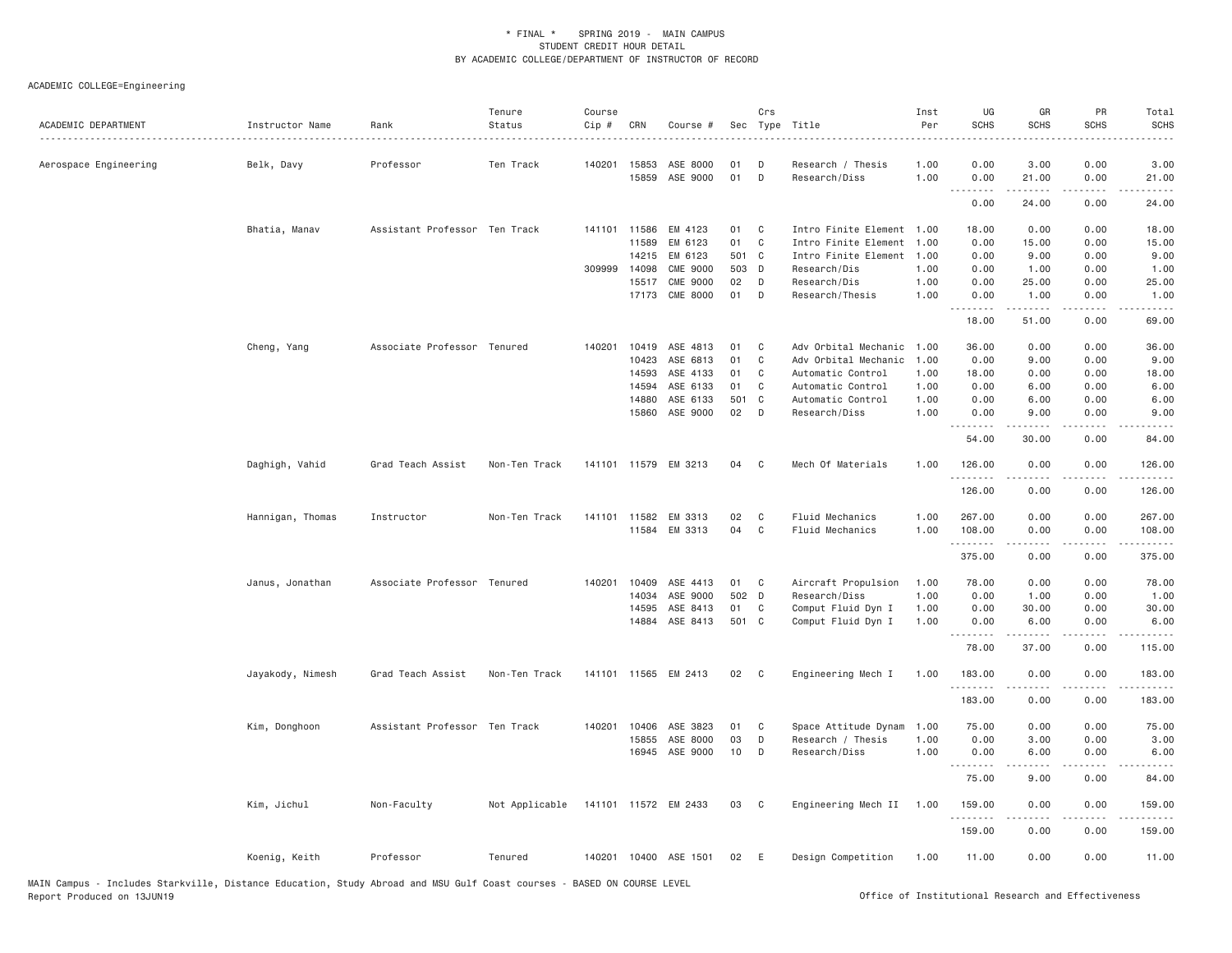| ACADEMIC DEPARTMENT   | Instructor Name | Rank                          | Tenure<br>Status | Course<br>Cip # | CRN            | Course #              |                   | Crs          | Sec Type Title                 | Inst<br>Per  | UG<br><b>SCHS</b>       | GR<br><b>SCHS</b> | PR<br><b>SCHS</b><br>$\frac{1}{2} \left( \frac{1}{2} \right) \left( \frac{1}{2} \right) \left( \frac{1}{2} \right) \left( \frac{1}{2} \right) \left( \frac{1}{2} \right)$ | Total<br><b>SCHS</b><br>.                                                                                            |
|-----------------------|-----------------|-------------------------------|------------------|-----------------|----------------|-----------------------|-------------------|--------------|--------------------------------|--------------|-------------------------|-------------------|---------------------------------------------------------------------------------------------------------------------------------------------------------------------------|----------------------------------------------------------------------------------------------------------------------|
| Aerospace Engineering | Koenig, Keith   | Professor                     | Tenured          | 140201          | 10401          | ASE 2013              | 01                | B            | Astro, Propul, Struc 1.00      |              | 402.00                  | 0.00              | 0.00                                                                                                                                                                      | 402.00                                                                                                               |
|                       |                 |                               |                  |                 | 10411          | ASE 4443              | 01                | C            | Spacecraft Propulsio           | 1.00         | 75.00                   | 0.00              | 0.00                                                                                                                                                                      | 75.00                                                                                                                |
|                       |                 |                               |                  |                 | 10413          | ASE 4543              | 01                | C            | Spacecraft Design II 1.00      |              | 54.00                   | 0.00              | 0.00                                                                                                                                                                      | 54.00                                                                                                                |
|                       |                 |                               |                  |                 | 15856          | ASE 8000              | 04                | D            | Research / Thesis              | 1.00         | 0.00                    | 21.00             | 0.00                                                                                                                                                                      | 21.00                                                                                                                |
|                       |                 |                               |                  |                 | 15861          | ASE 9000              | 03                | D            | Research/Diss                  | 1.00         | 0.00                    | 25.00             | 0.00                                                                                                                                                                      | 25.00                                                                                                                |
|                       |                 |                               |                  |                 | 16514          | ASE 7000              | 01                | Ι.           | Directed Indiv Study           | 1.00         | 0.00                    | 3.00              | 0.00                                                                                                                                                                      | 3.00                                                                                                                 |
|                       |                 |                               |                  |                 | 16721          | ASE 7000              | 02                | $\mathbf{I}$ | Directed Indiv Study           | 1.00         | 0.00                    | 3.00              | 0.00                                                                                                                                                                      | 3.00                                                                                                                 |
|                       |                 |                               |                  |                 |                | 240101 12532 HON 4093 | H02 E             |              | Honors Thesis                  | 1.00         | 3.00<br>.               | 0.00<br>-----     | 0.00<br>.                                                                                                                                                                 | 3.00<br>.                                                                                                            |
|                       |                 |                               |                  |                 |                |                       |                   |              |                                |              | 545.00                  | 52.00             | 0.00                                                                                                                                                                      | 597.00                                                                                                               |
|                       | Lv, Yu          | Assistant Professor Ten Track |                  | 140201          | 15863          | ASE 9000              | 05                | D            | Research/Diss                  | 1.00         | 0.00                    | 6.00              | 0.00                                                                                                                                                                      | 6.00                                                                                                                 |
|                       |                 |                               |                  |                 | 16319          | ASE 4990              | 01                | C            | Special Topic In ASE 1.00      |              | 48.00                   | 0.00              | 0.00                                                                                                                                                                      | 48.00                                                                                                                |
|                       |                 |                               |                  |                 | 16320          | ASE 6990              | 01                | C            | Special Topic In ASE 1.00      |              | 0.00                    | 30.00             | 0.00                                                                                                                                                                      | 30.00                                                                                                                |
|                       |                 |                               |                  |                 | 16321          | ASE 6990              | 501               | C            | Special Topic In ASE 1.00      |              | 0.00<br>.               | 3.00              | 0.00<br>.                                                                                                                                                                 | 3.00<br>د د د د د                                                                                                    |
|                       |                 |                               |                  |                 |                |                       |                   |              |                                |              | 48.00                   | 39.00             | 0.00                                                                                                                                                                      | 87.00                                                                                                                |
|                       | Moore, Timothy  | Instructor                    | Non-Ten Track    | 141101          | 11571          | EM 2433               | 02                | C            | Engineering Mech II            | 1.00         | 150.00                  | 0.00              | 0.00                                                                                                                                                                      | 150.00                                                                                                               |
|                       |                 |                               |                  |                 | 11573          | EM 2433               | 04                | C            | Engineering Mech II            | 1.00         | 81.00                   | 0.00              | 0.00                                                                                                                                                                      | 81.00                                                                                                                |
|                       |                 |                               |                  |                 |                | 11575 EM 2433         | H <sub>01</sub> C |              | Engineering Mech II            | 1.00         | 30.00                   | 0.00              | 0.00                                                                                                                                                                      | 30.00                                                                                                                |
|                       |                 |                               |                  |                 |                |                       |                   |              |                                |              | .<br>261.00             | .<br>0.00         | .<br>0.00                                                                                                                                                                 | 1.1.1.1.1<br>261.00                                                                                                  |
|                       | Sescu, Adrian   | Associate Professor Ten Track |                  | 140201          | 10405          | ASE 3313              | 01                | C            | Incompress Aerodynam           | 1.00         | 81.00                   | 0.00              | 0.00                                                                                                                                                                      | 81.00                                                                                                                |
|                       |                 |                               |                  |                 | 10425          | ASE 8353              | 01                | $\mathbf{C}$ | Turbulent Flow                 | 1.00         | 0.00                    | 18.00             | 0.00                                                                                                                                                                      | 18.00                                                                                                                |
|                       |                 |                               |                  |                 | 15857          | ASE 8000              | 05                | D            | Research / Thesis              | 1.00         | 0.00                    | 6.00              | 0.00                                                                                                                                                                      | 6.00                                                                                                                 |
|                       |                 |                               |                  |                 |                | 15864 ASE 9000        | 06                | D            | Research/Diss                  | 1.00         | 0.00<br>.               | 18.00<br>.        | 0.00<br>.                                                                                                                                                                 | 18.00<br>$\begin{array}{cccccccccc} \bullet & \bullet & \bullet & \bullet & \bullet & \bullet & \bullet \end{array}$ |
|                       |                 |                               |                  |                 |                |                       |                   |              |                                |              | 81.00                   | 42.00             | 0.00                                                                                                                                                                      | 123.00                                                                                                               |
|                       | Sescu, Carmen   | Lecturer                      | Non-Ten Track    | 141101          | 11576          | EM 3213               | 01                | C            | Mech Of Materials              | 1.00         | 210.00                  | 0.00              | 0.00                                                                                                                                                                      | 210.00                                                                                                               |
|                       |                 |                               |                  |                 | 11577          | EM 3213               | 02                | $\mathbf C$  | Mech Of Materials              | 1.00         | 180.00                  | 0.00              | 0.00                                                                                                                                                                      | 180.00                                                                                                               |
|                       |                 |                               |                  |                 |                | 11578 EM 3213         | 03                | C            | Mech Of Materials              | 1.00         | 198.00<br>.             | 0.00              | 0.00<br>$   -$                                                                                                                                                            | 198.00<br><u>.</u>                                                                                                   |
|                       |                 |                               |                  |                 |                |                       |                   |              |                                |              | 588.00                  | 0.00              | 0.00                                                                                                                                                                      | 588.00                                                                                                               |
|                       | Sullivan, Rani  | Professor                     | Tenured          |                 |                | 140201 10404 ASE 3243 | 01                | C            | Aero Structural Anal 1.00      |              | 123.00                  | 0.00              | 0.00                                                                                                                                                                      | 123.00                                                                                                               |
|                       |                 |                               |                  |                 | 15865          | ASE 9000              | 07                | D            | Research/Diss                  | 1.00         | 0.00<br><u>.</u>        | 28.00<br>.        | 0.00<br>.                                                                                                                                                                 | 28.00<br>.                                                                                                           |
|                       |                 |                               |                  |                 |                |                       |                   |              |                                |              | 123.00                  | 28.00             | 0.00                                                                                                                                                                      | 151.00                                                                                                               |
|                       | Thompson, David | Professor                     | Tenured          | 140201          | 10410          | ASE 4423              | 01                | C            | Int Comput Fluid Dyn           | 1.00         | 15.00                   | 0.00              | 0.00                                                                                                                                                                      | 15.00                                                                                                                |
|                       |                 |                               |                  |                 | 10420          | ASE 6013              | 01                | E            | Directed Project in            | 1.00         | 0.00                    | 6.00              | 0.00                                                                                                                                                                      | 6.00                                                                                                                 |
|                       |                 |                               |                  |                 | 10422          | ASE 6423              | 01                | C            | Int Comput Fluid Dyn 1.00      |              | 0.00                    | 6.00              | 0.00                                                                                                                                                                      | 6.00                                                                                                                 |
|                       |                 |                               |                  |                 | 14031          | ASE 6423              | 501 C             |              | Int Comput Fluid Dyn 1.00      |              | 0.00                    | 12.00             | 0.00                                                                                                                                                                      | 12.00                                                                                                                |
|                       |                 |                               |                  |                 | 14033<br>15866 | ASE 9000<br>ASE 9000  | 501 D<br>08       | D            | Research/Diss<br>Research/Diss | 1.00<br>1.00 | 0.00<br>0.00            | 1.00<br>51.00     | 0.00<br>0.00                                                                                                                                                              | 1.00<br>51.00                                                                                                        |
|                       |                 |                               |                  |                 |                |                       |                   |              |                                |              | <u> - - - - - - - -</u> | 2.2.2.2.2         | .                                                                                                                                                                         | $- - - - -$                                                                                                          |
|                       |                 |                               |                  |                 |                |                       |                   |              |                                |              | 15.00                   | 76.00             | 0.00                                                                                                                                                                      | 91.00                                                                                                                |
|                       | Walker, Calvin  | Instructor                    | Non-Ten Track    | 140201          | 10399          | ASE 1501              | 01                | E            | Design Competition             | 0.50         | 4.50                    | 0.00              | 0.00                                                                                                                                                                      | 4.50                                                                                                                 |
|                       |                 |                               |                  |                 | 10403          | ASE 3123              | 01                | C            | Aircraft Attitude Dy 1.00      |              | 63.00                   | 0.00              | 0.00                                                                                                                                                                      | 63.00                                                                                                                |
|                       |                 |                               |                  |                 | 10408          | ASE 4153              | 01                | C            | Advanced Performance 1.00      |              | 72.00                   | 0.00              | 0.00                                                                                                                                                                      | 72.00                                                                                                                |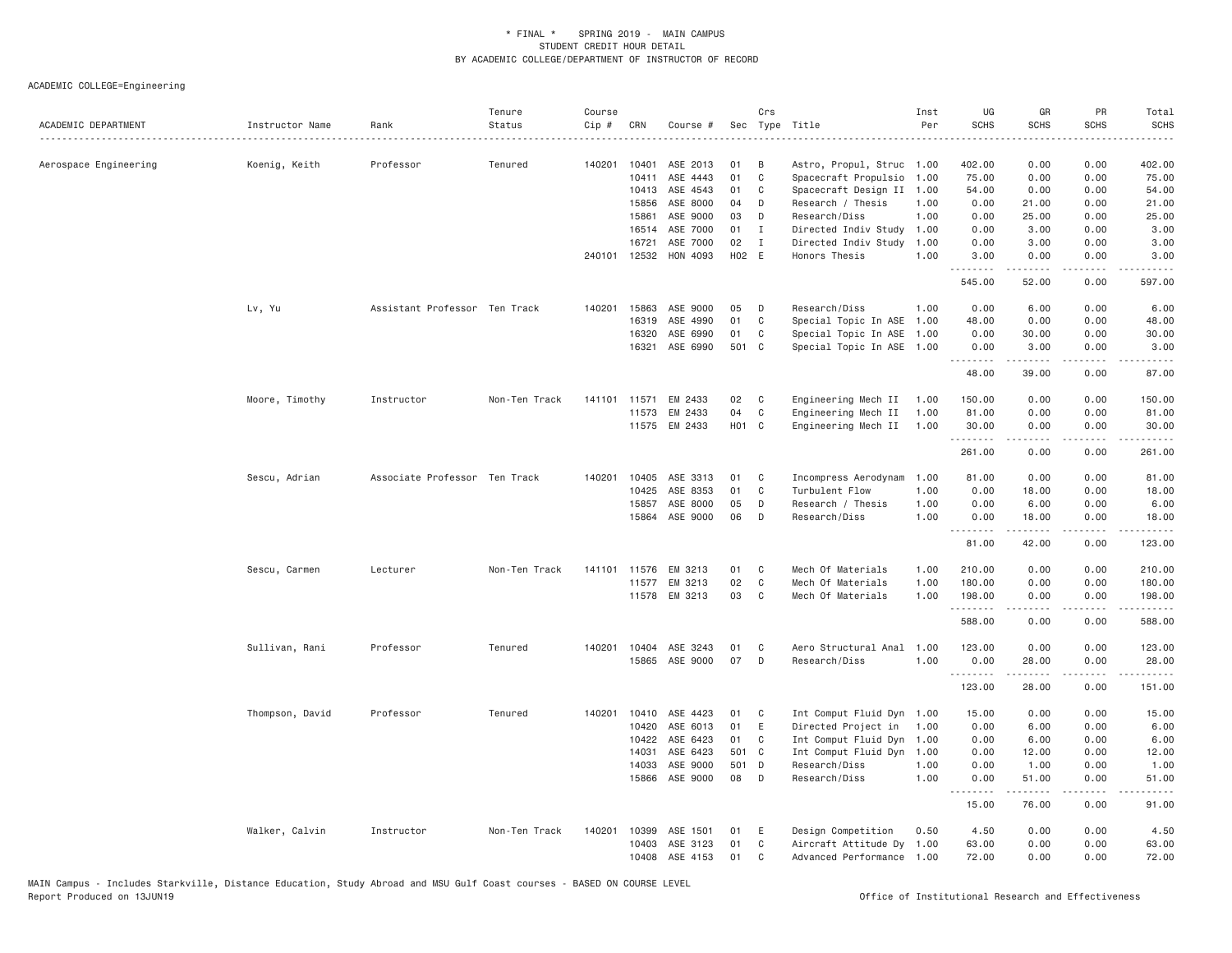| ACADEMIC DEPARTMENT                                         | Instructor Name  | Rank                              | Tenure<br>Status | Course<br>Cip # | CRN   | Course #                   |          | Crs                              | Sec Type Title            | Inst<br>Per | UG<br><b>SCHS</b>   | GR<br><b>SCHS</b>        | PR<br><b>SCHS</b>                                                                                                         | Total<br><b>SCHS</b> |
|-------------------------------------------------------------|------------------|-----------------------------------|------------------|-----------------|-------|----------------------------|----------|----------------------------------|---------------------------|-------------|---------------------|--------------------------|---------------------------------------------------------------------------------------------------------------------------|----------------------|
|                                                             |                  |                                   |                  |                 |       |                            |          |                                  |                           |             |                     |                          |                                                                                                                           |                      |
| Aerospace Engineering                                       | Walker, Calvin   | Instructor                        | Non-Ten Track    | 140201          | 10412 | ASE 4523                   | 01       | B                                | Aircraft Design II        | 1.00        | 90.00               | 0.00                     | 0.00                                                                                                                      | 90.00                |
|                                                             |                  |                                   |                  |                 | 10421 | ASE 6153                   | 01       | $\mathbf{C}$                     | Advanced Performance 1.00 |             | 0.00                | 33.00                    | 0.00                                                                                                                      | 33.00                |
|                                                             |                  |                                   |                  |                 | 14881 | ASE 6153                   | 501 C    |                                  | Advanced Performance 1.00 |             | 0.00                | 9.00                     | 0.00                                                                                                                      | 9.00                 |
|                                                             |                  |                                   |                  |                 | 16467 | ASE 4000                   | 01       | $\blacksquare$<br>$\blacksquare$ | Directed Indiv Study 1.00 |             | 3.00                | 0.00                     | 0.00                                                                                                                      | 3.00                 |
|                                                             |                  |                                   |                  |                 | 16866 | ASE 7000<br>16952 ASE 4000 | 03<br>02 |                                  | Directed Indiv Study 1.00 |             | 0.00                | 3.00                     | 0.00<br>0.00                                                                                                              | 3.00<br>3.00         |
|                                                             |                  |                                   |                  |                 |       |                            |          | $\blacksquare$                   | Directed Indiv Study 1.00 |             | 3.00<br>.           | 0.00<br>-----            | $\frac{1}{2} \left( \frac{1}{2} \right) \left( \frac{1}{2} \right) \left( \frac{1}{2} \right) \left( \frac{1}{2} \right)$ |                      |
|                                                             |                  |                                   |                  |                 |       |                            |          |                                  |                           |             | 235.50              | 45.00                    | 0.00                                                                                                                      | 280.50               |
|                                                             | Walters, Andrew  | Instructor                        | Non-Ten Track    | 141101          | 11566 | EM 2413                    | 03       | C <sub>c</sub>                   | Engineering Mech I        | 1.00        | 186.00              | 0.00                     | 0.00                                                                                                                      | 186.00               |
|                                                             |                  |                                   |                  |                 | 11567 | EM 2413                    | 04       | C                                | Engineering Mech I        | 1.00        | 183.00              | 0.00                     | 0.00                                                                                                                      | 183.00               |
|                                                             |                  |                                   |                  |                 |       | 11570 EM 2433              | 01 C     |                                  | Engineering Mech II       | 1.00        | 189.00<br>.         | 0.00<br><u>.</u>         | 0.00<br>$\frac{1}{2}$                                                                                                     | 189.00<br>.          |
|                                                             |                  |                                   |                  |                 |       |                            |          |                                  |                           |             | 558.00              | 0.00                     | 0.00                                                                                                                      | 558.00               |
|                                                             | Wang, Yeqing     | Assistant Professor Ten Track     |                  | 140201          | 16648 | ASE 8000                   | 07       | D                                | Research / Thesis         | 1.00        | 0.00                | 5.00                     | 0.00                                                                                                                      | 5.00                 |
|                                                             |                  |                                   |                  | 141101          | 11587 | EM 4133                    | 01 C     |                                  | Composite Materials       | 1.00        | 36.00               | 0.00                     | 0.00                                                                                                                      | 36.00                |
|                                                             |                  |                                   |                  |                 | 11590 | EM 6133                    | 01       | C <sub>c</sub>                   | Composite Materials       | 1.00        | 0.00                | 18.00                    | 0.00                                                                                                                      | 18.00                |
|                                                             |                  |                                   |                  |                 | 14911 | EM 6133                    | 501 C    |                                  | Composite Materials       | 1.00        | 0.00<br>--------    | 12.00<br>- - - - -       | 0.00<br>$- - - -$                                                                                                         | 12.00<br>$\cdots$    |
|                                                             |                  |                                   |                  |                 |       |                            |          |                                  |                           |             | 36.00               | 35.00                    | 0.00                                                                                                                      | 71.00                |
|                                                             | Weed, Richard    | Research Assoc Prof Non-Ten Track |                  |                 |       | 140201 16707 ASE 8000      | 08       | D                                | Research / Thesis         | 1.00        | 0.00                | 9.00                     | 0.00                                                                                                                      | 9.00                 |
|                                                             |                  |                                   |                  |                 |       |                            |          |                                  |                           |             | <u>.</u><br>0.00    | - - - - -<br>9.00        | 0.00                                                                                                                      | 9.00                 |
|                                                             | Wolz, Robert     | Instructor                        | Non-Ten Track    | 140201          |       | 10414 ASE 4721             | 01       | - L                              | Aero Engr Lab II          | 1.00        | 14.00               | 0.00                     | 0.00                                                                                                                      | 14.00                |
|                                                             |                  |                                   |                  |                 |       | 10415 ASE 4721             | 02       | - L                              | Aero Engr Lab II          | 1.00        | 12.00               | 0.00                     | 0.00                                                                                                                      | 12.00                |
|                                                             |                  |                                   |                  |                 | 10416 | ASE 4721                   | 03       | $\mathsf{L}$                     | Aero Engr Lab II          | 1.00        | 14.00               | 0.00                     | 0.00                                                                                                                      | 14.00                |
|                                                             |                  |                                   |                  |                 |       | 10417 ASE 4721             | 04 L     |                                  | Aero Engr Lab II          | 1.00        | 13.00               | 0.00                     | 0.00                                                                                                                      | 13.00                |
|                                                             |                  |                                   |                  |                 |       |                            |          |                                  |                           |             | .                   | -----                    | ----                                                                                                                      | .                    |
|                                                             |                  |                                   |                  |                 |       |                            |          |                                  |                           |             | 53.00               | 0.00                     | 0.00                                                                                                                      | 53.00                |
|                                                             | Zangeneh, Sepehr | Grad Teach Assist                 | Non-Ten Track    |                 |       | 141101 11585 EM 3313       | 05       | $\overline{c}$                   | Fluid Mechanics           | 1,00        | 171.00<br><u>.</u>  | 0.00                     | 0.00                                                                                                                      | 171.00<br><u>.</u>   |
|                                                             |                  |                                   |                  |                 |       |                            |          |                                  |                           |             | 171.00              | 0.00                     | 0.00                                                                                                                      | 171.00               |
| ----------------------------------<br>Aerospace Engineering |                  |                                   |                  |                 |       |                            |          |                                  |                           |             | ========<br>3782.50 | <b>ESSESSE</b><br>477.00 | $= 222222222$<br>0.00                                                                                                     | 4259.50              |
| ----------------------------------                          |                  |                                   |                  |                 |       |                            |          |                                  |                           |             | ========            | --------- --------       |                                                                                                                           | ----------           |
|                                                             |                  |                                   |                  |                 |       |                            |          |                                  |                           |             |                     |                          |                                                                                                                           |                      |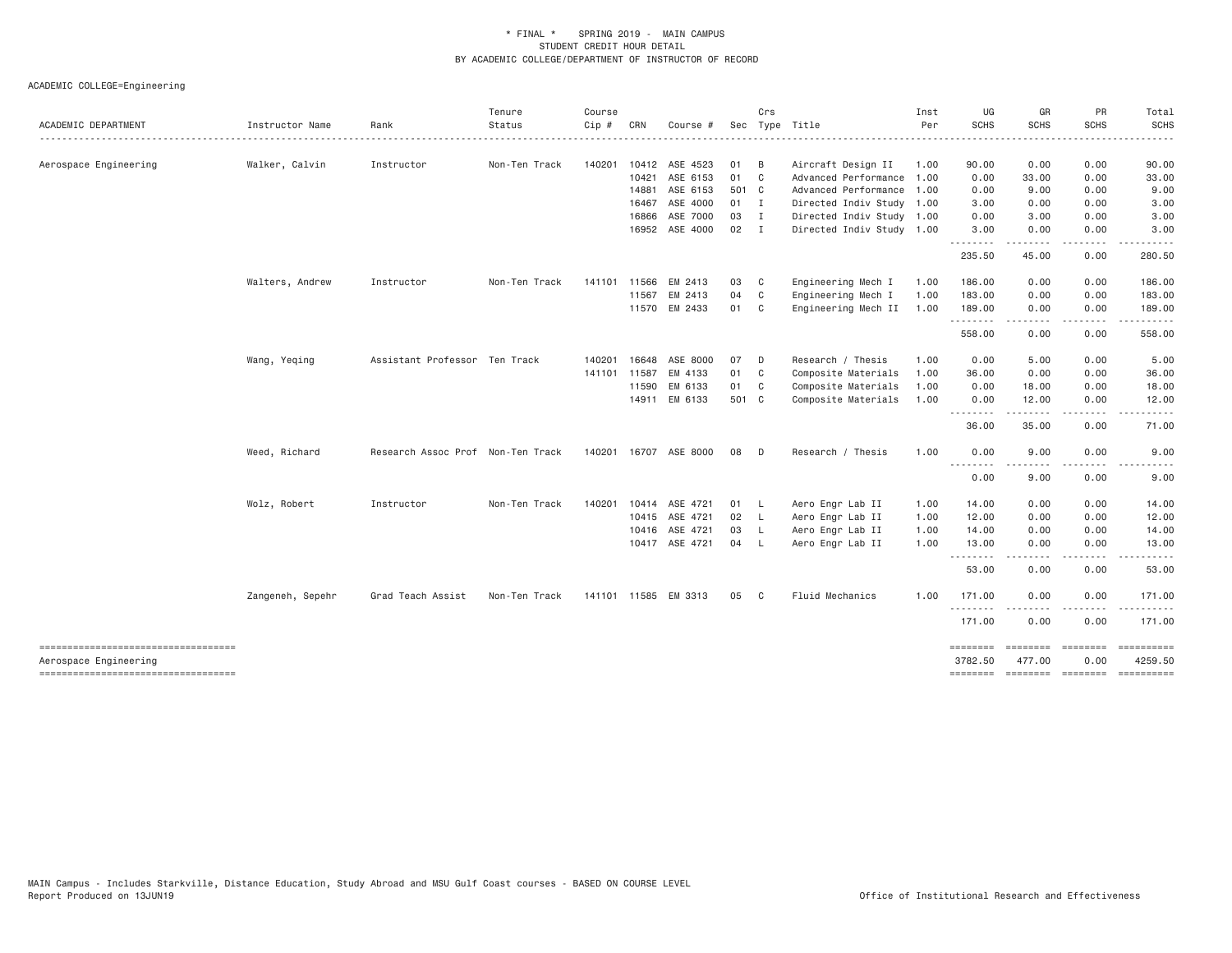| ACADEMIC DEPARTMENT                                          | Instructor Name   | Rank                              | Tenure<br>Status | Course<br>Cip # | CRN            | Course #              |          | Crs         | Sec Type Title                 | Inst<br>Per  | UG<br><b>SCHS</b>                   | GR<br><b>SCHS</b>  | PR<br><b>SCHS</b> | Total<br><b>SCHS</b>                |
|--------------------------------------------------------------|-------------------|-----------------------------------|------------------|-----------------|----------------|-----------------------|----------|-------------|--------------------------------|--------------|-------------------------------------|--------------------|-------------------|-------------------------------------|
|                                                              |                   |                                   |                  |                 |                |                       |          |             |                                |              |                                     |                    |                   | -----                               |
| Ag & Bio Engineering                                         | Elder, Steven     | Professor                         | Tenured          | 140301          |                | 10013 ABE 1921        | 01       | <b>L</b>    | Intro to Engineer De           | 1.00         | 76.00                               | 0.00               | 0.00              | 76.00                               |
|                                                              |                   |                                   |                  |                 | 16255          | ABE 8000              | 02       | D           | Research / Thesis              | 1.00         | 0.00                                | 10.00              | 0.00              | 10.00                               |
|                                                              |                   |                                   |                  |                 | 16267          | ABE 9000              | 03       | D           | Research / Diss                | 1.00         | 0.00                                | 6.00               | 0.00              | 6.00                                |
|                                                              |                   |                                   |                  |                 | 16869          | ABE 4000              | 13       | I           | Directed Indiv Study           | 1.00         | 3.00                                | 0.00               | 0.00              | 3.00                                |
|                                                              |                   |                                   |                  | 140501          | 10026<br>10028 | ABE 3813<br>ABE 3813  | 01<br>03 | C<br>C      | Bio Prop Of Mat                | 0.98<br>0.02 | 117.60<br>2.04                      | 0.00<br>0.00       | 0.00<br>0.00      | 117.60<br>2.04                      |
|                                                              |                   |                                   |                  |                 |                |                       |          |             | Bio Prop Of Mat                |              | .                                   | .                  | -----             | .                                   |
|                                                              |                   |                                   |                  |                 |                |                       |          |             |                                |              | 198.64                              | 16.00              | 0.00              | 214.64                              |
|                                                              | Healey, Allison   | Grad Research Assis Non-Ten Track |                  |                 |                | 140501 10031 ABE 3813 | 06       | K           | Bio Prop Of Mat                | 1.00         | 0.00<br><u>.</u>                    | 0.00<br>.          | 0.00<br>.         | 0.00<br>$- - - - -$                 |
|                                                              |                   |                                   |                  |                 |                |                       |          |             |                                |              | 0.00                                | 0.00               | 0.00              | 0.00                                |
|                                                              | Horstemeyer, Leah | Grad Research Assis Non-Ten Track |                  |                 |                | 140501 10030 ABE 3813 | 05       | K           | Bio Prop Of Mat                | 1.00         | 0.00<br>$\sim$ $\sim$ $\sim$ $\sim$ | 0.00               | 0.00              | 0.00                                |
|                                                              |                   |                                   |                  |                 |                |                       |          |             |                                |              | 0.00                                | 0.00               | 0.00              | 0.00                                |
|                                                              | Parajuli, Prem    | Associate Professor Tenured       |                  | 140301          |                | 16269 ABE 9000        | 05       | D           | Research / Diss                | 1.00         | 0.00<br>---------                   | 3,00<br>. <b>.</b> | 0.00<br>$\cdots$  | 3.00<br>-----                       |
|                                                              |                   |                                   |                  |                 |                |                       |          |             |                                |              | 0.00                                | 3.00               | 0.00              | 3.00                                |
|                                                              | Prabhu, Raj       | Assistant Professor Ten Track     |                  | 140301          | 16259          | ABE 8000              | 06       | D           | Research / Thesis              | 1.00         | 0.00                                | 9.00               | 0.00              | 9.00                                |
|                                                              |                   |                                   |                  |                 | 16271          | ABE 9000              | 07       | D           | Research / Diss                | 1.00         | 0.00                                | 44.00              | 0.00              | 44.00                               |
|                                                              |                   |                                   |                  | 140501          |                | 10024 ABE 3303        | 01       | C           | Transport in Bio Eng           | 1.00         | 96.00<br><u>.</u>                   | 0.00               | 0.00<br>$- - - -$ | 96.00<br>$\cdots$                   |
|                                                              |                   |                                   |                  |                 |                |                       |          |             |                                |              | 96.00                               | 53.00              | 0.00              | 149.00                              |
|                                                              | To, Suminto       | Professor                         | Tenured          | 140301          |                | 16112 ABE 9000        | 01       | D           | Research / Diss                | 1.00         | 0.00                                | 7.00               | 0.00              | 7.00                                |
|                                                              |                   |                                   |                  |                 | 16279          | ABE 4000              | 01       | $\mathbf I$ | Directed Indiv Study           | 1.00         | 3.00                                | 0.00               | 0.00              | 3.00                                |
|                                                              |                   |                                   |                  |                 | 16360          | ABE 4000              | 02       | $\mathbf I$ | Directed Indiv Study           | 1.00         | 3.00                                | 0.00               | 0.00              | 3.00                                |
|                                                              |                   |                                   |                  | 140501          | 10036          | ABE 4423              | 01       | C           | Bioinstrum II                  | 0.95         | 196.65                              | 0.00               | 0.00              | 196.65                              |
|                                                              |                   |                                   |                  |                 | 10037          | ABE 4423              | 02       | K           | Bioinstrum II                  | 0.95         | 0.00                                | 0.00               | 0.00              | 0.00                                |
|                                                              |                   |                                   |                  |                 | 10038          | ABE 4423              | 03       | K           | Bioinstrum II                  | 0.95         | 0.00                                | 0.00               | 0.00              | 0.00                                |
|                                                              |                   |                                   |                  |                 | 10047<br>10048 | ABE 6423<br>ABE 6423  | 01<br>02 | C<br>K      | Bioinstrum II                  | 1.00<br>1.00 | 0.00<br>0.00                        | 6.00               | 0.00              | 6.00<br>0.00                        |
|                                                              |                   |                                   |                  |                 | 10049          | ABE 6423              | 03       | K           | Bioinstrum II<br>Bioinstrum II | 1.00         | 0.00                                | 0.00<br>0.00       | 0.00<br>0.00      | 0.00                                |
|                                                              |                   |                                   |                  |                 |                |                       |          |             |                                |              | .                                   | -----              | .                 | .                                   |
|                                                              |                   |                                   |                  |                 |                |                       |          |             |                                |              | 202.65                              | 13.00              | 0.00              | 215.65                              |
| ------------------------------------<br>Ag & Bio Engineering |                   |                                   |                  |                 |                |                       |          |             |                                |              | ========<br>497.29                  | 85.00              | 0.00              | ==========<br>582.29                |
| -----------------------------------                          |                   |                                   |                  |                 |                |                       |          |             |                                |              |                                     |                    |                   | -------- ------- -------- --------- |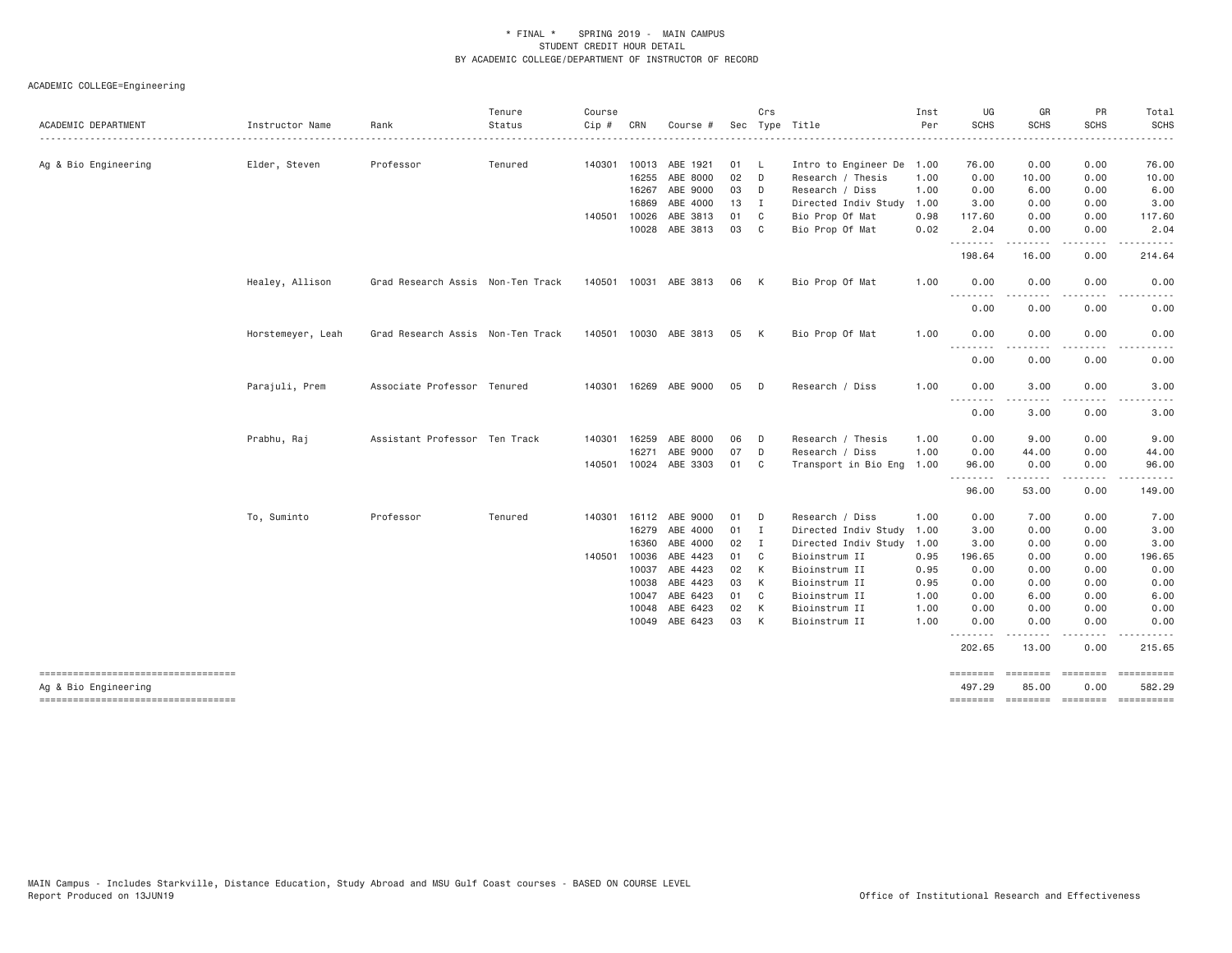| ACADEMIC DEPARTMENT               | Instructor Name  | Rank                              | Tenure<br>Status<br>. | Course<br>Cip # | CRN          | Course #                 |          | Crs                          | Sec Type Title                                         | Inst<br>Per | UG<br><b>SCHS</b> | GR<br><b>SCHS</b>                                                                                                                                            | PR<br><b>SCHS</b>                                                                                                                                            | Total<br><b>SCHS</b> |
|-----------------------------------|------------------|-----------------------------------|-----------------------|-----------------|--------------|--------------------------|----------|------------------------------|--------------------------------------------------------|-------------|-------------------|--------------------------------------------------------------------------------------------------------------------------------------------------------------|--------------------------------------------------------------------------------------------------------------------------------------------------------------|----------------------|
| Civil & Environmental Engineering | Aleithawe, Imad  | Non-Employee                      | Not Applicable        | 140801          | 14605        | CE 4743                  | 01       | C                            | Analysis Mitigat. Of 1.00                              |             | 108.00            | 0.00                                                                                                                                                         | 0.00                                                                                                                                                         | 108.00               |
|                                   |                  |                                   |                       |                 | 14606        | CE 6743                  | 01       | $\mathbf C$                  | Analysis Mitigat. Of 1.00                              |             | 0.00              | 6.00                                                                                                                                                         | 0.00                                                                                                                                                         | 6.00                 |
|                                   |                  |                                   |                       |                 |              | 14888 CE 6743            | 501 C    |                              | Analysis Mitigat. Of 1.00                              |             | 0.00              | 12.00                                                                                                                                                        | 0.00                                                                                                                                                         | 12.00                |
|                                   |                  |                                   |                       |                 |              |                          |          |                              |                                                        |             | .<br>108.00       | .<br>18.00                                                                                                                                                   | .<br>0.00                                                                                                                                                    | <u>.</u><br>126.00   |
|                                   | Arthur, James    | Grad Research Assis Non-Ten Track |                       | 140801          |              | 10708 CE 3311            | 01       | L.                           | Construction Matls L 0.90                              |             | 27.90             | 0.00                                                                                                                                                         | 0.00                                                                                                                                                         | 27.90                |
|                                   |                  |                                   |                       |                 | 10709        | CE 3311                  | 02       | $\mathsf{L}$                 | Construction Matls L 0.90                              |             | 27.90             | 0.00                                                                                                                                                         | 0.00                                                                                                                                                         | 27.90                |
|                                   |                  |                                   |                       |                 |              | 10710 CE 3311            | 03       | $\mathsf{L}$                 | Construction Matls L 0.90                              |             | 25.20<br>.        | 0.00<br>$\frac{1}{2} \left( \frac{1}{2} \right) \left( \frac{1}{2} \right) \left( \frac{1}{2} \right) \left( \frac{1}{2} \right) \left( \frac{1}{2} \right)$ | 0.00<br>.                                                                                                                                                    | 25.20<br>.           |
|                                   |                  |                                   |                       |                 |              |                          |          |                              |                                                        |             | 81.00             | 0.00                                                                                                                                                         | 0.00                                                                                                                                                         | 81.00                |
|                                   | Ermagun, Alireza | Assistant Professor Ten Track     |                       | 140801          |              | 10707 CE 3113            | 01       | C                            | Transportation Engr                                    | 1.00        | 186.00            | 0.00                                                                                                                                                         | 0.00                                                                                                                                                         | 186.00               |
|                                   |                  |                                   |                       |                 |              | 14596 CE 3113            | HO1 C    |                              | Transportation Engr- 1.00                              |             | 3,00<br>.         | 0.00<br>.                                                                                                                                                    | 0.00<br>.                                                                                                                                                    | 3.00<br>.            |
|                                   |                  |                                   |                       |                 |              |                          |          |                              |                                                        |             | 189.00            | 0.00                                                                                                                                                         | 0.00                                                                                                                                                         | 189.00               |
|                                   | Freyne, Seamus   | Associate Professor Tenured       |                       |                 | 140101 12207 | GE 1501                  | 01       | E                            | Engineering Design C 1.00                              |             | 15.00             | 0.00                                                                                                                                                         | 0.00                                                                                                                                                         | 15.00                |
|                                   |                  |                                   |                       |                 | 15942        | GE 1501                  | 04       | E                            | Engineering Design C                                   | 1.00        | 16.00             | 0.00                                                                                                                                                         | 0.00                                                                                                                                                         | 16.00                |
|                                   |                  |                                   |                       | 140801          | 10724        | CE 4973                  | 01       | C                            | Concrete Structures                                    | 1.00        | 174.00            | 0.00                                                                                                                                                         | 0.00                                                                                                                                                         | 174.00               |
|                                   |                  |                                   |                       |                 | 10731        | CE 6973                  | 01       | C                            | Concrete Structures                                    | 1.00        | 0.00              | 3.00                                                                                                                                                         | 0.00                                                                                                                                                         | 3.00                 |
|                                   |                  |                                   |                       |                 | 14065        | CE 8000                  | 501 D    |                              | Research / Thesis                                      | 1,00        | 0.00              | 9.00                                                                                                                                                         | 0.00                                                                                                                                                         | 9.00                 |
|                                   |                  |                                   |                       |                 | 14082        | CE 9000                  | 501 D    |                              | Research / Diss                                        | 1,00        | 0.00              | 2.00                                                                                                                                                         | 0.00                                                                                                                                                         | 2.00                 |
|                                   |                  |                                   |                       |                 | 14613        | CE 8503                  | 01       | C                            | Data Analysis for CE                                   | 1.00        | 0.00              | 21.00                                                                                                                                                        | 0.00                                                                                                                                                         | 21.00                |
|                                   |                  |                                   |                       |                 | 14891        | CE 6973                  | 501 C    |                              | Concrete Structures                                    | 1.00        | 0.00              | 15.00                                                                                                                                                        | 0.00                                                                                                                                                         | 15.00                |
|                                   |                  |                                   |                       |                 |              | 14896 CE 8503            | 501 C    |                              | Data Analysis for CE                                   | 1.00        | 0.00<br>.         | 48.00                                                                                                                                                        | 0.00                                                                                                                                                         | 48.00                |
|                                   |                  |                                   |                       |                 |              |                          |          |                              |                                                        |             | 205.00            | 98.00                                                                                                                                                        | 0.00                                                                                                                                                         | 303.00               |
|                                   | Gude, Veera      | Associate Professor Ten Track     |                       | 140801          |              | 10722 CE 4863            | 01       | C                            | Water & Waste Engr.                                    | 1.00        | 120.00            | 0.00                                                                                                                                                         | 0.00                                                                                                                                                         | 120.00               |
|                                   |                  |                                   |                       |                 | 14083        | CE 9000                  | 502 D    |                              | Research / Diss                                        | 1.00        | 0.00              | 1.00                                                                                                                                                         | 0.00                                                                                                                                                         | 1.00                 |
|                                   |                  |                                   |                       |                 | 15230        | CE 8000                  | 03       | D                            | Research / Thesis                                      | 1.00        | 0.00              | 3.00                                                                                                                                                         | 0.00                                                                                                                                                         | 3.00                 |
|                                   |                  |                                   |                       |                 | 15243        | CE 9000                  | 03       | D                            | Research / Diss                                        | 1.00        | 0.00              | 9.00                                                                                                                                                         | 0.00                                                                                                                                                         | 9.00                 |
|                                   |                  |                                   |                       |                 | 16001        | CE 4000                  | 01       | I                            | Directed Indiv Study                                   | 1.00        | 3.00              | 0.00                                                                                                                                                         | 0.00                                                                                                                                                         | 3.00                 |
|                                   |                  |                                   |                       |                 | 16002        | CE 4000                  | 02       | $\mathbf{I}$                 | Directed Indiv Study                                   | 1.00        | 3.00              | 0.00                                                                                                                                                         | 0.00                                                                                                                                                         | 3.00                 |
|                                   |                  |                                   |                       |                 | 16003        | CE 4000<br>16004 CE 4000 | 03<br>04 | $\mathbf{I}$<br>$\mathbf{I}$ | Directed Indiv Study 1.00<br>Directed Indiv Study 1.00 |             | 3.00<br>3.00      | 0.00<br>0.00                                                                                                                                                 | 0.00<br>0.00                                                                                                                                                 | 3.00<br>3.00         |
|                                   |                  |                                   |                       |                 |              |                          |          |                              |                                                        |             | .<br>132.00       | .<br>13.00                                                                                                                                                   | .<br>0.00                                                                                                                                                    | .<br>145.00          |
|                                   | Gullett, Philip  | Associate Professor Tenured       |                       | 140801          |              | 10735 CE 8603            | 01       | C                            | Mat Struct Analysis                                    | 1.00        | 0.00              | 3.00                                                                                                                                                         | 0.00                                                                                                                                                         | 3.00                 |
|                                   |                  |                                   |                       |                 | 14067        | CE 8000                  | 503 D    |                              | Research / Thesis                                      | 1.00        | 0.00              | 1.00                                                                                                                                                         | 0.00                                                                                                                                                         | 1.00                 |
|                                   |                  |                                   |                       |                 | 14078        | CE 8603                  | 501 C    |                              | Mat Struct Analysis                                    | 1.00        | 0.00              | 12.00                                                                                                                                                        | 0.00                                                                                                                                                         | 12.00                |
|                                   |                  |                                   |                       |                 | 14084        | CE 9000                  | 503 D    |                              | Research / Diss                                        | 1.00        | 0.00              | 4.00                                                                                                                                                         | 0.00                                                                                                                                                         | 4.00                 |
|                                   |                  |                                   |                       |                 |              | 140803 14597 CE 3603     | 01       | C <sub>1</sub>               | Structural Mech                                        | 1.00        | 135.00            | 0.00                                                                                                                                                         | 0.00                                                                                                                                                         | 135.00               |
|                                   |                  |                                   |                       |                 |              |                          |          |                              |                                                        |             | .<br>135.00       | .<br>20.00                                                                                                                                                   | $\frac{1}{2} \left( \frac{1}{2} \right) \left( \frac{1}{2} \right) \left( \frac{1}{2} \right) \left( \frac{1}{2} \right) \left( \frac{1}{2} \right)$<br>0.00 | .<br>155.00          |
|                                   | Howard, Isaac    | Professor                         | Tenured               | 140801          | 10708        | CE 3311                  | 01       | L.                           | Construction Matls L 0.10                              |             | 3.10              | 0.00                                                                                                                                                         | 0.00                                                                                                                                                         | 3.10                 |
|                                   |                  |                                   |                       |                 | 10709        | CE 3311                  | 02       | $\mathsf{L}$                 | Construction Matls L 0.10                              |             | 3.10              | 0.00                                                                                                                                                         | 0.00                                                                                                                                                         | 3.10                 |
|                                   |                  |                                   |                       |                 | 10710        | CE 3311                  | 03       | $\mathsf{L}$                 | Construction Matls L 0.10                              |             | 2.80              | 0.00                                                                                                                                                         | 0.00                                                                                                                                                         | 2.80                 |
|                                   |                  |                                   |                       |                 |              | 10711 CE 3313            | 01       | C                            | Construction Materia                                   | 1.00        | 285.00            | 0.00                                                                                                                                                         | 0.00                                                                                                                                                         | 285.00               |
|                                   |                  |                                   |                       |                 | 14068        | CE 8000                  | 504 D    |                              | Research / Thesis                                      | 1.00        | 0.00              | 1.00                                                                                                                                                         | 0.00                                                                                                                                                         | 1.00                 |
|                                   |                  |                                   |                       |                 |              | 14085 CE 9000            | 504 D    |                              | Research / Diss                                        | 1.00        | 0.00              | 4.00                                                                                                                                                         | 0.00                                                                                                                                                         | 4.00                 |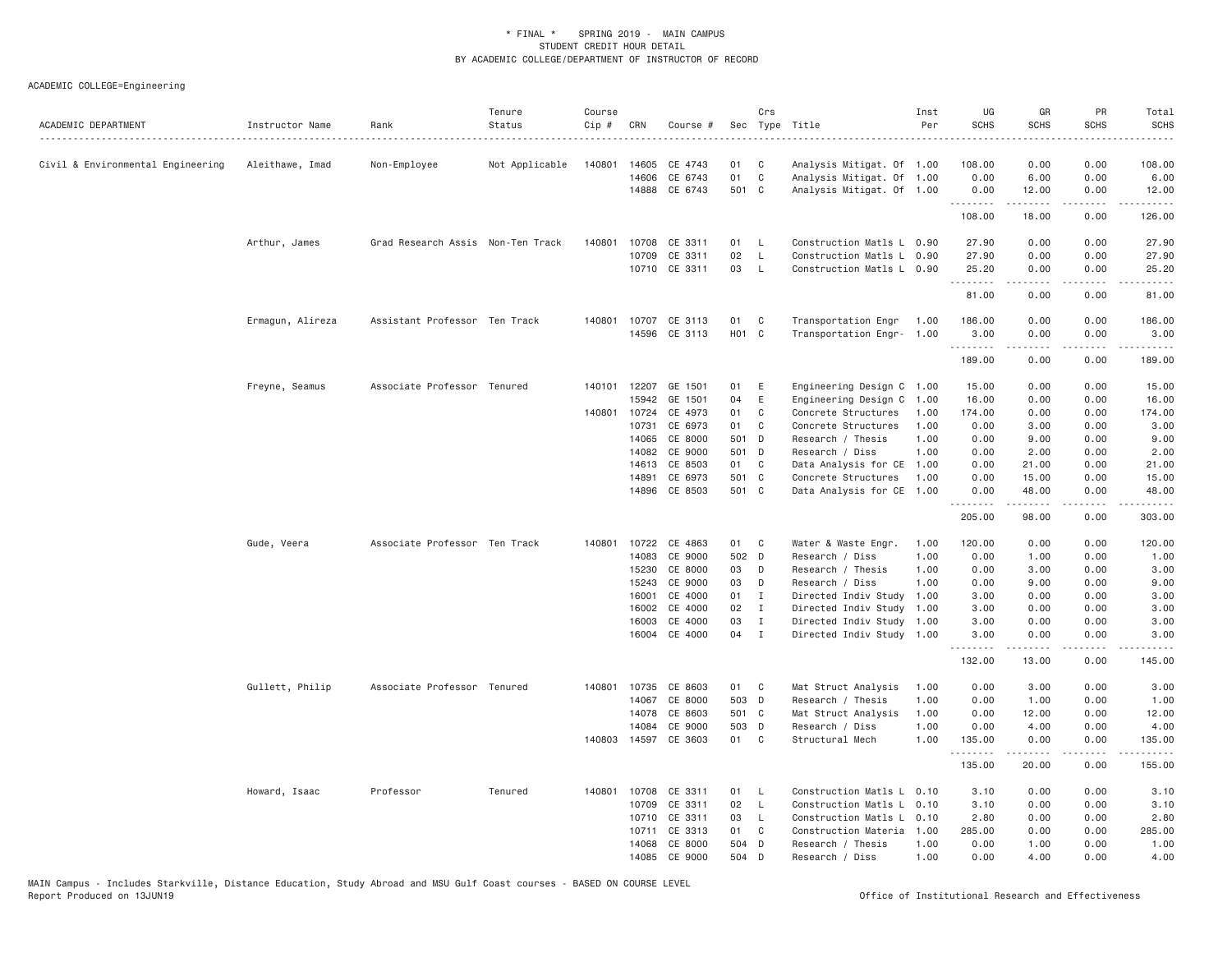| ACADEMIC DEPARTMENT               | Instructor Name                                   | Rank                              | Tenure<br>Status | Course<br>Cip # | CRN          | Course #             |       | Crs            | Sec Type Title            | Inst<br>Per | UG<br><b>SCHS</b> | GR<br><b>SCHS</b>  | PR<br><b>SCHS</b>               | Total<br><b>SCHS</b><br>$\frac{1}{2}$ |
|-----------------------------------|---------------------------------------------------|-----------------------------------|------------------|-----------------|--------------|----------------------|-------|----------------|---------------------------|-------------|-------------------|--------------------|---------------------------------|---------------------------------------|
| Civil & Environmental Engineering | Howard, Isaac                                     | Professor                         | Tenured          |                 |              | 140801 15232 CE 8000 | 05    | D              | Research / Thesis         | 1.00        | 0.00              | 5.00               | 0.00                            | 5.00                                  |
|                                   |                                                   |                                   |                  |                 | 15245        | CE 9000              | 05    | D              | Research / Diss           | 1.00        | 0.00              | 16.00              | 0.00                            | 16.00                                 |
|                                   |                                                   |                                   |                  |                 | 15663        | CE 7000              | 01    | $\mathbf{I}$   | Directed Indiv Study      | 1.00        | 0.00              | 6.00               | 0.00                            | 6.00                                  |
|                                   |                                                   |                                   |                  | 140803          | 14611        | CE 8333              | 01    | C <sub>1</sub> | Pavement Rehabillita      | 1,00        | 0.00              | 15.00              | 0.00                            | 15.00                                 |
|                                   |                                                   |                                   |                  |                 |              | 14894 CE 8333        | 501 C |                | Pavement Rehabillita 1.00 |             | 0.00<br>.         | 15.00<br>د د د د د | 0.00<br>د د د د                 | 15.00<br>.                            |
|                                   |                                                   |                                   |                  |                 |              |                      |       |                |                           |             | 294.00            | 62.00              | 0.00                            | 356.00                                |
|                                   | King, Herbert                                     | Instructor                        | Non-Ten Track    | 143801          |              | 10702 CE 2213        | 01    | C              | Surveying                 | 1.00        | 255.00            | 0.00               | 0.00                            | 255.00                                |
|                                   |                                                   |                                   |                  |                 | 10703        | CE 2213              | 02    | К              | Surveying                 | 1.00        | 0.00              | 0.00               | 0.00                            | 0.00                                  |
|                                   |                                                   |                                   |                  |                 |              | 10704 CE 2213        | 03    | К              | Surveying                 | 1.00        | 0.00              | 0.00               | 0.00                            | 0.00                                  |
|                                   |                                                   |                                   |                  |                 | 10705        | CE 2213              | 04    | K              | Surveying                 | 1.00        | 0.00              | 0.00               | 0.00                            | 0.00                                  |
|                                   |                                                   |                                   |                  |                 |              | 151102 10717 CE 4243 | 01    | C              | Land Surveys              | 1.00        | 45.00             | 0.00               | 0.00                            | 45.00                                 |
|                                   |                                                   |                                   |                  |                 |              |                      |       |                |                           |             | .<br>300.00       | .<br>0.00          | .<br>0.00                       | .<br>300.00                           |
|                                   | Li, Pengfei                                       | Assistant Professor Ten Track     |                  |                 | 140801 15233 | CE 8000              | 06    | D              | Research / Thesis         | 1.00        | 0.00              | 6.00               | 0.00                            | 6.00                                  |
|                                   |                                                   |                                   |                  |                 | 15246        | CE 9000              | 06    | D              | Research / Diss           | 1.00        | 0.00              | 3.00               | 0.00                            | 3.00                                  |
|                                   |                                                   |                                   |                  |                 | 15326        | CE 4990              | 01    | C              | Special Topic In CE       | 1.00        | 3.00              | 0.00               | 0.00                            | 3.00                                  |
|                                   |                                                   |                                   |                  |                 |              | 140899 15325 CE 6990 | 01 C  |                | Special Topic In CE       | 1.00        | 0.00              | 9.00               | 0.00                            | 9.00                                  |
|                                   |                                                   |                                   |                  |                 |              |                      |       |                |                           |             | .<br>3.00         | -----<br>18.00     | د د د د<br>0.00                 | $    -$<br>21.00                      |
|                                   | Magbanua, Benjamin                                | Associate Professor Tenured       |                  |                 |              | 140801 10706 CE 2803 | 01    | C              | Environ Engr Issues       | 1.00        | 135.00            | 0.00               | 0.00                            | 135.00                                |
|                                   |                                                   |                                   |                  |                 |              | 14608 CE 4893        | 01    | C              | Haz Waste Mgt             | 1.00        | 54.00             | 0.00               | 0.00                            | 54.00                                 |
|                                   |                                                   |                                   |                  |                 |              |                      |       |                |                           |             | .<br>189.00       | 0.00               | .<br>0.00                       | ه د د د د<br>189.00                   |
|                                   | Martin, James L.                                  | Professor                         | Tenured          |                 |              | 140801 10716 CE 3503 | 01 C  |                | Water Resource Engr. 1.00 |             | 300.00            | 0.00               | 0.00                            | 300.00                                |
|                                   |                                                   |                                   |                  |                 | 14088        | CE 9000              | 507 D |                | Research / Diss           | 1.00        | 0.00              | 2.00               | 0.00                            | 2.00                                  |
|                                   |                                                   |                                   |                  |                 | 140805 14615 | CE 8933              | 01    | $\mathbf{C}$   | Water Quality Modeli 1.00 |             | 0.00              | 18.00              | 0.00                            | 18.00                                 |
|                                   |                                                   |                                   |                  |                 | 14897        | CE 8933              | 501 C |                | Water Quality Modeli 1.00 |             | 0.00              | 12.00              | 0.00                            | 12.00                                 |
|                                   |                                                   |                                   |                  |                 |              |                      |       |                |                           |             | .<br>300.00       | .<br>32.00         | $\omega$ is $\omega$ in<br>0.00 | .<br>332.00                           |
|                                   | Ortega Achury, Sandr Non-Faculty                  |                                   | Not Applicable   |                 |              | 140802 10712 CE 3501 | 01 L  |                | Water Res. Engr Lab       | 1.00        | 27.00             | 0.00               | 0.00                            | 27.00                                 |
|                                   |                                                   |                                   |                  |                 |              | 10713 CE 3501        | 02    | $\mathsf{L}$   | Water Res. Engr Lab       | 1.00        | 24.00             | 0.00               | 0.00                            | 24.00                                 |
|                                   |                                                   |                                   |                  |                 |              | 10714 CE 3501        | 03    | $\mathsf{L}$   | Water Res. Engr Lab       | 1.00        | 25.00             | 0.00               | 0.00                            | 25.00                                 |
|                                   |                                                   |                                   |                  |                 |              | 10715 CE 3501        | 04    | - L            | Water Res. Engr Lab       | 1.00        | 25.00             | 0.00               | 0.00                            | 25.00                                 |
|                                   |                                                   |                                   |                  |                 |              |                      |       |                |                           |             | .<br>101.00       | 0.00               | $\sim$ $\sim$ $\sim$<br>0.00    | والمستوات<br>101.00                   |
|                                   | Peters, John                                      | Research Assoc Prof Non-Ten Track |                  | 140801          |              | 14612 CE 8473        | 01    | $\mathbf{C}$   | Theoretical Soil Mec 1.00 |             | 0.00              | 3.00               | 0.00                            | 3.00                                  |
|                                   |                                                   |                                   |                  |                 |              | 14895 CE 8473        | 501 C |                | Theoretical Soil Mec 1.00 |             | 0.00              | 21.00              | 0.00                            | 21.00                                 |
|                                   |                                                   |                                   |                  |                 |              |                      |       |                |                           |             | .<br>0.00         | .<br>24.00         | .<br>0.00                       | .<br>24.00                            |
|                                   | Ramirez Avila, John Assistant Professor Ten Track |                                   |                  | 140801          |              | 14072 CE 8000        | 508 D |                | Research / Thesis         | 1.00        | 0.00              | 12.00              | 0.00                            | 12.00                                 |
|                                   |                                                   |                                   |                  |                 | 14089        | CE 9000              | 508 D |                | Research / Diss           | 1.00        | 0.00              | 4.00               | 0.00                            | 4.00                                  |
|                                   |                                                   |                                   |                  |                 | 15236        | CE 8000              | 09    | D              | Research / Thesis         | 1.00        | 0.00              | 1.00               | 0.00                            | 1.00                                  |
|                                   |                                                   |                                   |                  |                 | 15249        | CE 9000              | 09    | D              | Research / Diss           | 1.00        | 0.00              | 3.00               | 0.00                            | 3.00                                  |
|                                   |                                                   |                                   |                  |                 | 16643        | CE 7000              | 02    | $\blacksquare$ | Directed Indiv Study      | 1.00        | 0.00              | 3.00               | 0.00                            | 3.00                                  |
|                                   |                                                   |                                   |                  |                 | 16752        | CE 7000              | 503 I |                | Directed Indiv Study      | 1.00        | 0.00              | 3.00               | 0.00                            | 3.00                                  |
|                                   |                                                   |                                   |                  | 140805          |              | 10719 CE 4513        | 01    | C              | Engr. Hydrology           | 1.00        | 27.00             | 0.00               | 0.00                            | 27.00                                 |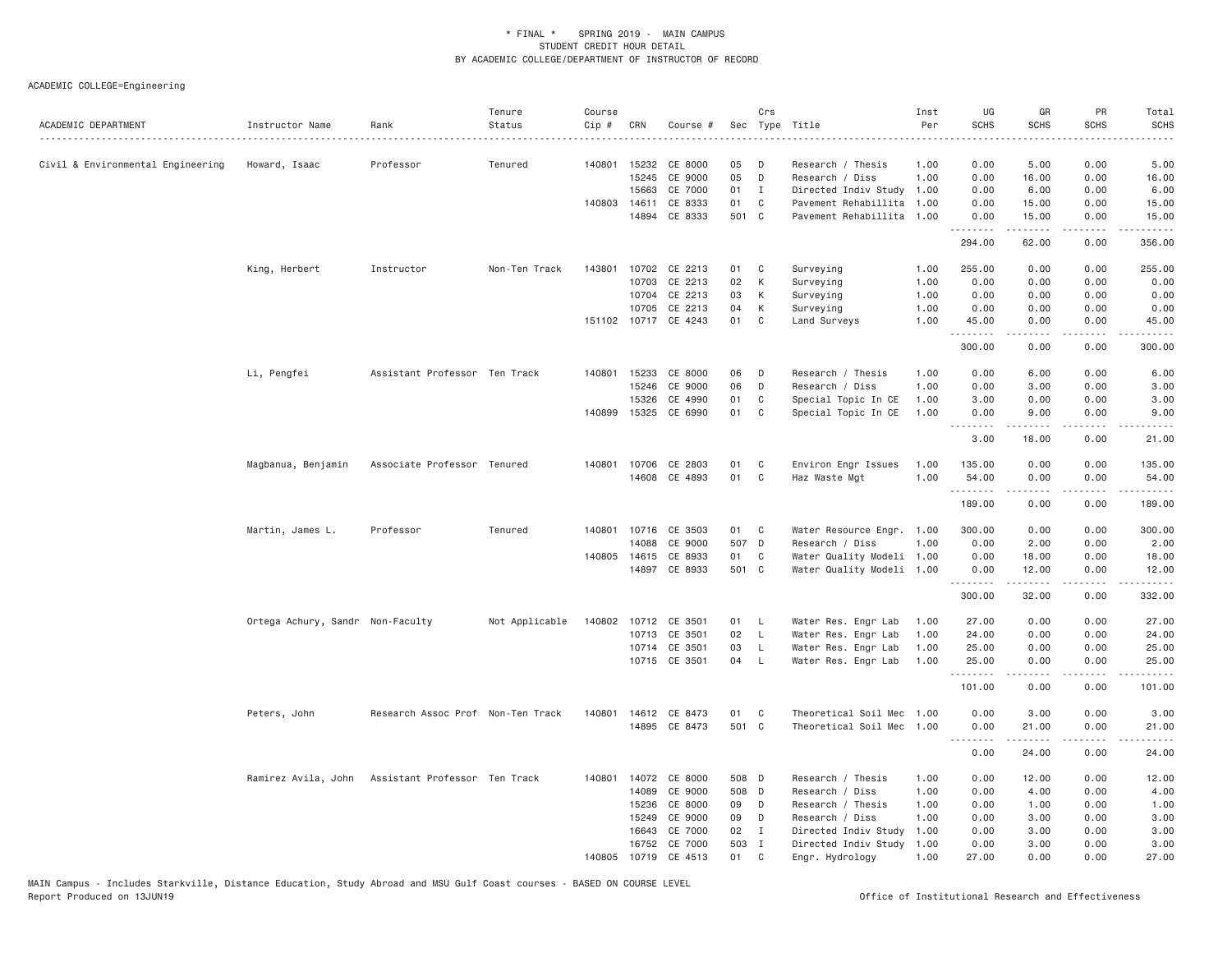| ACADEMIC DEPARTMENT                                                      | Instructor Name<br>.                              | Rank                          | Tenure<br>Status | Course<br>Cip # | CRN          | Course #             |        | Crs            | Sec Type Title            | Inst<br>Per | UG<br><b>SCHS</b>   | GR<br>SCHS           | PR<br><b>SCHS</b>    | Total<br><b>SCHS</b>  |
|--------------------------------------------------------------------------|---------------------------------------------------|-------------------------------|------------------|-----------------|--------------|----------------------|--------|----------------|---------------------------|-------------|---------------------|----------------------|----------------------|-----------------------|
| Civil & Environmental Engineering                                        | Ramirez Avila, John Assistant Professor Ten Track |                               |                  | 140805          | 10727        | CE 6513              | 01     | $\mathbf{C}$   | Engr. Hydrology           | 1.00        | 0.00                | 6.00                 | 0.00                 | 6.00                  |
|                                                                          |                                                   |                               |                  |                 | 14614        | CE 8563              | 01     | C              | Groundwater Res Eval 1.00 |             | 0.00                | 9.00                 | 0.00                 | 9.00                  |
|                                                                          |                                                   |                               |                  |                 |              | 15455 CE 8563        | 501 C  |                | Groundwater Res Eval 1.00 |             | 0.00<br>---------   | 18.00<br>.           | 0.00<br>.            | 18.00<br>.            |
|                                                                          |                                                   |                               |                  |                 |              |                      |        |                |                           |             | 27.00               | 59.00                | 0.00                 | 86.00                 |
|                                                                          | Taylor, Oliver-Denzi Non-Employee                 |                               | Not Applicable   | 140801          | 10718        | CE 4433              | 01     | $\mathbf{C}$   | Foundations               | 1.00        | 135.00              | 0.00                 | 0.00                 | 135.00                |
|                                                                          |                                                   |                               |                  |                 |              | 14886 CE 6433        | 501 C  |                | Foundations               | 1.00        | 0.00                | 9.00                 | 0.00                 | 9.00                  |
|                                                                          |                                                   |                               |                  |                 |              | 16788 CE 4433        | 02 C   |                | Foundations               | 1.00        | 30.00<br>.          | 0.00                 | 0.00                 | 30.00                 |
|                                                                          |                                                   |                               |                  |                 |              |                      |        |                |                           |             | 165.00              | 9.00                 | 0.00                 | 174.00                |
|                                                                          | Truax, Dennis                                     | Professor                     | Tenured          |                 | 140801 10723 | CE 4903              | 01     | $\mathbf{C}$   | Civil Engr Comp           | 1.00        | 192.00              | 0.00                 | 0.00                 | 192.00                |
|                                                                          |                                                   |                               |                  |                 |              | 17140 CE 4000        | 08     | $\mathbf{I}$   | Directed Indiv Study      | 1.00        | 3.00                | 0.00<br>.            | 0.00<br>.            | 3.00<br>.             |
|                                                                          |                                                   |                               |                  |                 |              |                      |        |                |                           |             | 195.00              | 0.00                 | 0.00                 | 195.00                |
|                                                                          | Vahedifard, Farshid                               | Associate Professor Ten Track |                  | 140801          | 14091        | CE 9000              | 510 D  |                | Research / Diss           | 1.00        | 0.00                | 6.00                 | 0.00                 | 6.00                  |
|                                                                          |                                                   |                               |                  |                 | 15250        | CE 9000              | 10 D   |                | Research / Diss           | 1,00        | 0.00                | 22.00                | 0.00                 | 22.00                 |
|                                                                          |                                                   |                               |                  |                 | 16750        | CE 7000              | 502 I  |                | Directed Indiv Study 1.00 |             | 0.00                | 6.00                 | 0.00                 | 6.00                  |
|                                                                          |                                                   |                               |                  |                 | 17020        | CE 7000              | 03 I   |                | Directed Indiv Study 1.00 |             | 0.00<br>.           | 3.00<br>. <u>.</u> . | 0.00<br>.            | 3.00                  |
|                                                                          |                                                   |                               |                  |                 |              |                      |        |                |                           |             | 0.00                | 37.00                | 0.00                 | 37.00                 |
|                                                                          | Wang, Jun                                         | Assistant Professor Ten Track |                  |                 | 140801 14603 | CE 4733              | 01 C   |                | Const Eng Equipt & M 1.00 |             | 66.00               | 0.00                 | 0.00                 | 66.00                 |
|                                                                          |                                                   |                               |                  |                 | 15251        | CE 9000              | 11 D   |                | Research / Diss           | 1.00        | 0.00                | 3.00                 | 0.00                 | 3.00                  |
|                                                                          |                                                   |                               |                  |                 | 16282        | CE 4000              | 06     | $\blacksquare$ | Directed Indiv Study 1.00 |             | 3.00                | 0.00                 | 0.00                 | 3.00                  |
|                                                                          |                                                   |                               |                  |                 | 16331        | CE 9000              | 513 D  |                | Research / Diss           | 1.00        | 0.00                | 3.00                 | 0.00                 | 3.00                  |
|                                                                          |                                                   |                               |                  |                 | 17012        | CE 4000              | 07 I   |                | Directed Indiv Study 1.00 |             | 3.00                | 0.00                 | 0.00                 | 3.00                  |
|                                                                          |                                                   |                               |                  |                 | 141001 14604 | CE 6733              | 01     | $\mathbf{C}$   | Const Eng Equipt & M 1.00 |             | 0.00                | 6.00                 | 0.00                 | 6.00                  |
|                                                                          |                                                   |                               |                  |                 |              | 14887 CE 6733        | 501 C  |                | Const Eng Equipt & M 1.00 |             | 0.00<br>.           | 18.00<br>.           | 0.00<br>.            | 18.00                 |
|                                                                          |                                                   |                               |                  |                 |              |                      |        |                |                           |             | 72.00               | 30.00                | 0.00                 | 102.00                |
|                                                                          | Zhang, Lei                                        | Non-Employee                  | Not Applicable   | 140801          | 14599        | CE 6143              | 01     | $\mathbf{C}$   | Traffic Engineering       | 1.00        | 0.00                | 6.00                 | 0.00                 | 6.00                  |
|                                                                          |                                                   |                               |                  |                 |              | 140804 14598 CE 4143 | 01     | $\mathbf{C}$   | Traffic Engineering       | 1.00        | 30.00<br><u>.</u>   | 0.00                 | 0.00                 | 30.00                 |
|                                                                          |                                                   |                               |                  |                 |              |                      |        |                |                           |             | 30.00               | 6.00                 | 0.00                 | 36.00                 |
|                                                                          | Zhang, Li                                         | Associate Professor Tenured   |                  |                 | 140801 14092 | CE 9000              | 511 D  |                | Research / Diss           | 1.00        | 0.00                | 1.00                 | 0.00                 | 1.00                  |
|                                                                          |                                                   |                               |                  |                 | 14893        | CE 8133              | 501 C  |                | Traffic Flow Theory       | 1.00        | 0.00                | 9.00                 | 0.00                 | 9.00                  |
|                                                                          |                                                   |                               |                  |                 | 15252        | CE 9000              | $12$ D |                | Research / Diss           | 1.00        | 0.00                | 1.00                 | 0.00                 | 1.00                  |
|                                                                          |                                                   |                               |                  |                 | 17126        | CE 7000              | 505 I  |                | Directed Indiv Study      | 1.00        | 0.00<br>.           | 3.00                 | 0.00                 | 3.00                  |
|                                                                          |                                                   |                               |                  |                 |              |                      |        |                |                           |             | 0.00                | 14.00                | 0.00                 | 14.00                 |
| -----------------------------------<br>Civil & Environmental Engineering |                                                   |                               |                  |                 |              |                      |        |                |                           |             | ========<br>2526.00 | ========<br>440.00   | $=$ ========<br>0.00 | ==========<br>2966.00 |
| ====================================                                     |                                                   |                               |                  |                 |              |                      |        |                |                           |             | <b>SEBSEBED</b>     | $=$ ========         | ========             | $= 222222222222$      |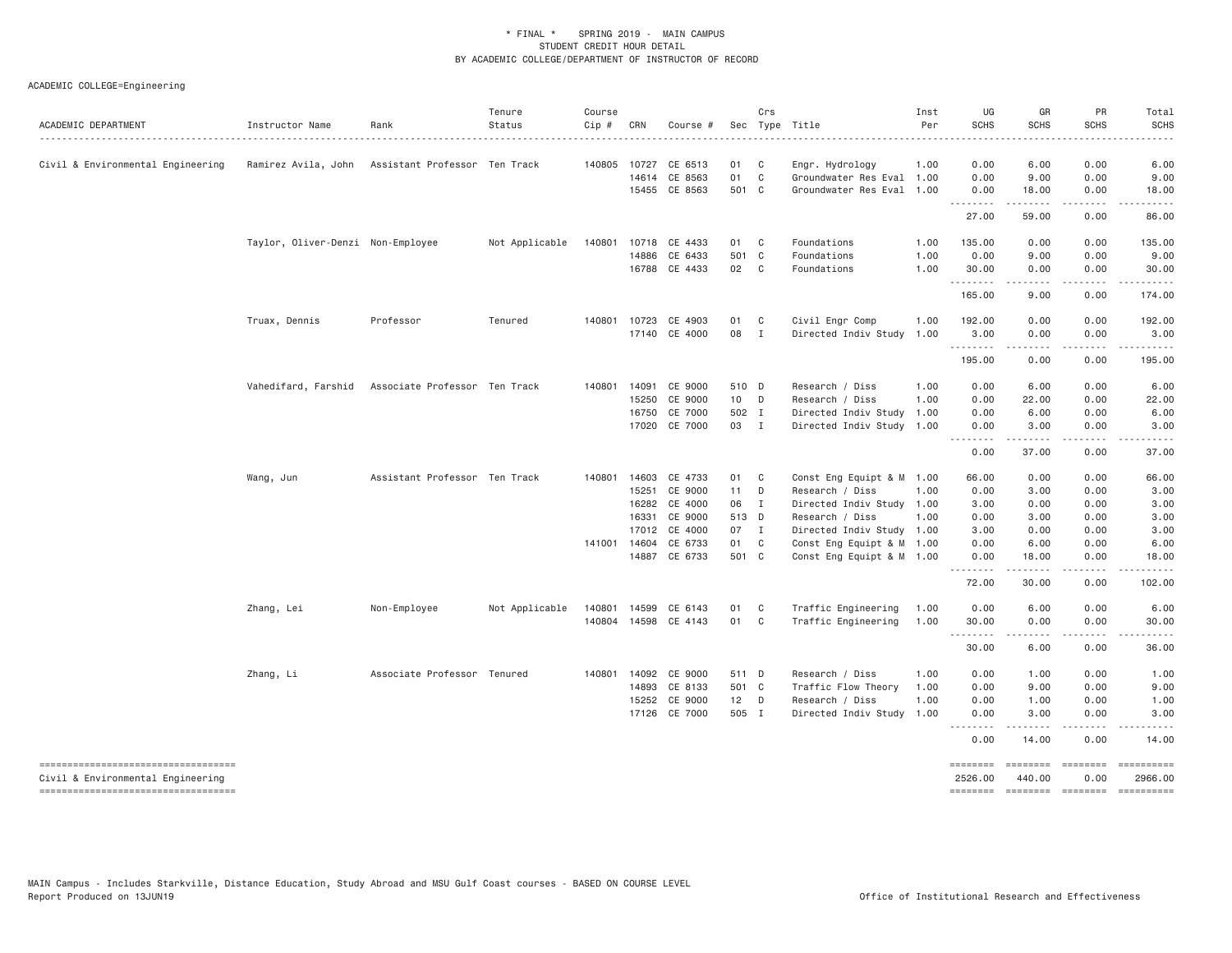| ACADEMIC DEPARTMENT            | Instructor Name                        | Rank                                               | Tenure<br>Status | Course<br>$Cip \#$ | CRN            | Course #              |       | Crs          | Sec Type Title            | Inst<br>Per<br>. | UG<br><b>SCHS</b>                     | GR<br><b>SCHS</b> | PR<br><b>SCHS</b>                   | Total<br><b>SCHS</b><br>$\omega$ is $\omega$ in .                                                                     |
|--------------------------------|----------------------------------------|----------------------------------------------------|------------------|--------------------|----------------|-----------------------|-------|--------------|---------------------------|------------------|---------------------------------------|-------------------|-------------------------------------|-----------------------------------------------------------------------------------------------------------------------|
| Computer Science & Engineering |                                        | Archibald, Christoph Assistant Professor Ten Track |                  | 110101 15717       |                | CSE 8000              | 01    | -n           | Research / Thesis         | 1.00             | 0.00                                  | 12.00             | 0.00                                | 12.00                                                                                                                 |
|                                |                                        |                                                    |                  |                    | 15732          | CSE 9000              | 01    | D            | Research/Diss             | 1.00             | 0.00                                  | 33.00             | 0.00                                | 33.00                                                                                                                 |
|                                |                                        |                                                    |                  |                    | 16702          | CSE 8000              | 501 D |              | Research / Thesis         | 1.00             | 0.00                                  | 3.00              | 0.00                                | 3.00                                                                                                                  |
|                                |                                        |                                                    |                  |                    | 16791          | CSE 7000              | 04    | I            | Directed Indiv Study      | 1.00             | 0.00                                  | 3.00              | 0.00                                | 3.00                                                                                                                  |
|                                |                                        |                                                    |                  | 110102 11181       |                | CSE 4643              | 01    | C            | AI Robotics               | 1.00             | 81.00                                 | 0.00              | 0.00                                | 81.00                                                                                                                 |
|                                |                                        |                                                    |                  |                    | 11199          | CSE 6643              | 01    | C            | AI Robotics               | 1.00             | 0.00                                  | 33.00             | 0.00                                | 33.00                                                                                                                 |
|                                |                                        |                                                    |                  | 140101 12208       |                | GE 1501               | 02    | E            | Engineering Design C      | 1.00             | 1.00<br>.                             | 0.00<br>.         | 0.00<br>.                           | 1.00<br>.                                                                                                             |
|                                |                                        |                                                    |                  |                    |                |                       |       |              |                           |                  | 82.00                                 | 84.00             | 0.00                                | 166.00                                                                                                                |
|                                | Banicescu, Ioana                       | Professor                                          | Tenured          | 110101             | 11222          | CSE 8813              | 01    | C            | Theory of Computatio      | 1.00             | 0.00                                  | 27.00             | 0.00                                | 27.00                                                                                                                 |
|                                |                                        |                                                    |                  |                    | 11223          | CSE 8843              | 01    | C            | Seg/Parallel Alrthm       | 1.00             | 0.00                                  | 18.00             | 0.00                                | 18.00                                                                                                                 |
|                                |                                        |                                                    |                  |                    | 15733          | CSE 9000              | 02    | D            | Research/Diss             | 1.00             | 0.00                                  | 6.00              | 0.00                                | 6.00                                                                                                                  |
|                                |                                        |                                                    |                  | 309999 15516       |                | <b>CME 9000</b>       | 01    | D            | Research/Dis              | 1.00             | 0.00<br><b><i><u><u>.</u></u></i></b> | 3.00<br>.         | 0.00<br>.                           | 3.00<br>المستبدا                                                                                                      |
|                                |                                        |                                                    |                  |                    |                |                       |       |              |                           |                  | 0.00                                  | 54.00             | 0.00                                | 54.00                                                                                                                 |
|                                | Bethel, Cindy                          | Associate Professor Tenured                        |                  | 110101             | 11205          | CSE 8080              | 03    | $\mathbf{I}$ | Directed Project Cs       | 1.00             | 0.00                                  | 6.00              | 0.00                                | 6.00                                                                                                                  |
|                                |                                        |                                                    |                  |                    | 15719          | CSE 8000              | 03    | D            | Research / Thesis         | 1.00             | 0.00                                  | 10.00             | 0.00                                | 10,00                                                                                                                 |
|                                |                                        |                                                    |                  |                    | 15734          | CSE 9000              | 03    | D            | Research/Diss             | 1.00             | 0.00                                  | 28.00             | 0.00                                | 28.00                                                                                                                 |
|                                |                                        |                                                    |                  | 309999             | 16066          | <b>CME 9000</b>       | 504 D |              | Research/Dis              | 1.00             | 0.00                                  | 6.00              | 0.00                                | 6.00                                                                                                                  |
|                                |                                        |                                                    |                  |                    |                |                       |       |              |                           |                  | <b><i><u><u>.</u></u></i></b><br>0.00 | .<br>50.00        | .<br>0.00                           | .<br>50.00                                                                                                            |
|                                | Bhowmik, Tanmay                        | Assistant Professor Ten Track                      |                  | 110101             | 11175          | CSE 4283              | 01    | C            | Software Testing and      | 1.00             | 87.00                                 | 0.00              | 0.00                                | 87.00                                                                                                                 |
|                                |                                        |                                                    |                  |                    | 15720          | CSE 8000              | 04    | D            | Research / Thesis         | 1.00             | 0.00                                  | 30.00             | 0.00                                | 30.00                                                                                                                 |
|                                |                                        |                                                    |                  |                    |                | CSE 9000              | 04    | D            | Research/Diss             | 1.00             | 0.00                                  | 12.00             | 0.00                                | 12.00                                                                                                                 |
|                                |                                        |                                                    |                  |                    | 15735<br>17095 | CSE 8000              | 502 D |              |                           | 1.00             | 0.00                                  | 3.00              | 0.00                                | 3.00                                                                                                                  |
|                                |                                        |                                                    |                  |                    |                |                       |       |              | Research / Thesis         |                  | .                                     | .                 | .                                   | <u>.</u>                                                                                                              |
|                                |                                        |                                                    |                  |                    |                |                       |       |              |                           |                  | 87.00                                 | 45.00             | 0.00                                | 132.00                                                                                                                |
|                                | Crumpton, Joseph                       | Clinical Assist Pro Non-Ten Track                  |                  | 110101             | 11179          | CSE 4503              | 01    | C            | Database Management       | 1.00             | 186.00                                | 0.00              | 0.00                                | 186.00                                                                                                                |
|                                |                                        |                                                    |                  |                    | 11192          | CSE 6273              | 01    | C            | Intro to Computer Fo      | 0.90             | 0.00                                  | 5.40              | 0.00                                | 5.40                                                                                                                  |
|                                |                                        |                                                    |                  |                    | 14633          | CSE 4503              | 02    | C            | Database Management       | 1.00             | 108.00                                | 0.00              | 0.00                                | 108.00                                                                                                                |
|                                |                                        |                                                    |                  |                    | 14634          | CSE 6503              | 02    | C            | Database Management       | 1.00             | 0.00                                  | 12.00             | 0.00                                | 12.00                                                                                                                 |
|                                |                                        |                                                    |                  |                    | 16067          | CSE 4990              | 501 C |              | Special Topic in CS       | 0.75             | 2.25                                  | 0.00              | 0.00                                | 2.25                                                                                                                  |
|                                |                                        |                                                    |                  |                    | 16069          | CSE 4990              | 02    | C            | Special Topic in CS 0.75  |                  | 42.75                                 | 0.00              | 0.00                                | 42.75                                                                                                                 |
|                                |                                        |                                                    |                  | 111003             | 11174          | CSE 4273              | 01    | C            | Intro to Computer Fo 0.10 |                  | 11.40                                 | 0.00              | 0.00                                | 11.40                                                                                                                 |
|                                |                                        |                                                    |                  |                    | 131205 16071   | EDS 4990              | 01    | C            | Special Topic In EDS 0.75 |                  | 2.25<br>.                             | 0.00              | 0.00<br>$\sim$ $\sim$ $\sim$ $\sim$ | 2.25<br>المتمامين                                                                                                     |
|                                |                                        |                                                    |                  |                    |                |                       |       |              |                           |                  | 352.65                                | 17.40             | 0.00                                | 370.05                                                                                                                |
|                                | Dhakal Ghimire, Amri Grad Teach Assist |                                                    | Non-Ten Track    |                    |                | 110201 11117 CSE 1233 | 03    | C            | Cmptr Prog-C              | 1.00             | 186.00                                | 0.00              | 0.00<br>.                           | 186.00                                                                                                                |
|                                |                                        |                                                    |                  |                    |                |                       |       |              |                           |                  | .<br>186.00                           | 0.00              | 0.00                                | $\begin{array}{cccccccccc} \bullet & \bullet & \bullet & \bullet & \bullet & \bullet & \bullet \end{array}$<br>186.00 |
|                                | Gibson, Sandra                         | Non-Faculty                                        | Not Applicable   | 110101 11163       |                | CSE 3981              | 01    | C            | Computer Ethics           | 1.00             | 12.00                                 | 0.00              | 0.00                                | 12.00                                                                                                                 |
|                                |                                        |                                                    |                  |                    | 11164          | CSE 3981              | 02    | C            | Computer Ethics           | 1.00             | 12.00                                 | 0.00              | 0.00                                | 12.00                                                                                                                 |
|                                |                                        |                                                    |                  |                    | 11165          | CSE 3981              | 03    | C            | Computer Ethics           | 1.00             | 12.00                                 | 0.00              | 0.00                                | 12.00                                                                                                                 |
|                                |                                        |                                                    |                  |                    | 11166          | CSE 3981              | 04    | C            | Computer Ethics           | 1.00             | 13.00                                 | 0.00              | 0.00                                | 13.00                                                                                                                 |
|                                |                                        |                                                    |                  |                    | 11192          | CSE 6273              | 01    | C            | Intro to Computer Fo      | 0.10             | 0.00                                  | 0.60              | 0.00                                | 0.60                                                                                                                  |
|                                |                                        |                                                    |                  | 110201 11134       |                | CSE 1384              | 02    | C            | Intermed Comp Prog        | 1.00             | 216.00                                | 0.00              | 0.00                                | 216.00                                                                                                                |
|                                |                                        |                                                    |                  |                    | 11135          | CSE 1384              | 03    | C            | Intermed Comp Prog        | 1.00             | 184.00                                | 0.00              | 0.00                                | 184.00                                                                                                                |
|                                |                                        |                                                    |                  | 111003 11174       |                | CSE 4273              | 01    | C            | Intro to Computer Fo      | 0.90             | 102.60                                | 0.00              | 0.00                                | 102.60                                                                                                                |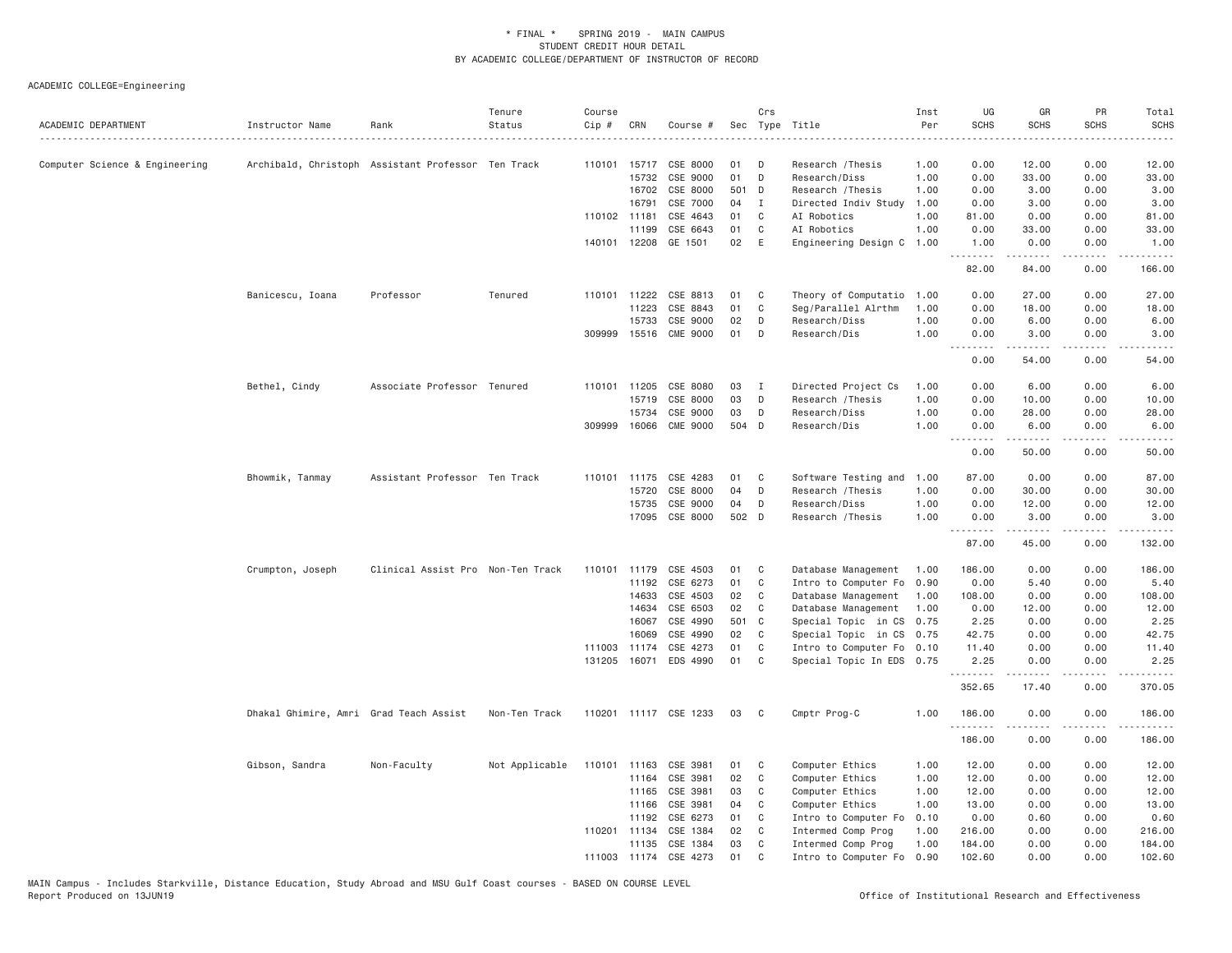| ACADEMIC DEPARTMENT            | Instructor Name               | Rank                              | Tenure<br>Status | Course<br>Cip # | CRN                   | Course #             |                   | Crs                | Sec Type Title                                         | Inst<br>Per | UG<br><b>SCHS</b>                                                                                                                                                     | GR<br><b>SCHS</b>   | PR<br><b>SCHS</b> | Total<br><b>SCHS</b> |
|--------------------------------|-------------------------------|-----------------------------------|------------------|-----------------|-----------------------|----------------------|-------------------|--------------------|--------------------------------------------------------|-------------|-----------------------------------------------------------------------------------------------------------------------------------------------------------------------|---------------------|-------------------|----------------------|
|                                |                               |                                   |                  |                 |                       |                      |                   |                    |                                                        |             | .                                                                                                                                                                     |                     |                   |                      |
|                                |                               |                                   |                  |                 |                       |                      |                   |                    |                                                        |             | 551.60                                                                                                                                                                | 0.60                | 0.00              | 552.20               |
| Computer Science & Engineering | Griffin, Walter               | Non-Faculty                       | Not Applicable   |                 | 110701 11168          | CSE 4214             | 01                | $\mathbf{C}$       | Intro to Software En 1.00                              |             | 152.00                                                                                                                                                                | 0.00                | 0.00              | 152.00               |
|                                |                               |                                   |                  |                 | 11169                 | CSE 4214             | 02                | K                  | Intro to Software En 1.00                              |             | 0.00                                                                                                                                                                  | 0.00                | 0.00              | 0.00                 |
|                                |                               |                                   |                  |                 | 11170                 | CSE 4214             | 03                | K                  | Intro to Software En 1.00                              |             | 0.00                                                                                                                                                                  | 0.00                | 0.00              | 0.00                 |
|                                |                               |                                   |                  |                 | 11172                 | CSE 4214             |                   | H <sub>0</sub> 1 C | Intro to Software En 1.00                              |             | 8.00                                                                                                                                                                  | 0.00                | 0.00              | 8.00                 |
|                                |                               |                                   |                  |                 | 11187                 | CSE 6214             | 01                | C.                 | Intro to Software E 1.00                               |             | 0.00                                                                                                                                                                  | 24.00               | 0.00              | 24.00                |
|                                |                               |                                   |                  |                 | 11188                 | CSE 6214             | 02                | K                  | Intro to Software E 1.00                               |             | 0.00                                                                                                                                                                  | 0.00                | 0.00              | 0.00                 |
|                                |                               |                                   |                  |                 | 11189                 | CSE 6214             | 03                | K                  | Intro to Software E 1.00                               |             | 0.00<br>.                                                                                                                                                             | 0.00<br>.           | 0.00<br>.         | 0.00<br>.            |
|                                |                               |                                   |                  |                 |                       |                      |                   |                    |                                                        |             | 160.00                                                                                                                                                                | 24.00               | 0.00              | 184.00               |
|                                | Hamilton, John                | Professor                         | Tenured          | 110101          | 15736                 | CSE 9000             | 05                | $\mathsf{D}$       | Research/Diss                                          | 1.00        | 0.00                                                                                                                                                                  | 7.00                | 0.00              | 7.00                 |
|                                |                               |                                   |                  |                 | 16819                 | CSE 7000             | 05                | $\mathbf{I}$       | Directed Indiv Study                                   | 1.00        | 0.00                                                                                                                                                                  | 3.00                | 0.00              | 3.00                 |
|                                |                               |                                   |                  |                 | 16979                 | CSE 4000             | 08                | I                  | Directed Indiv Study 1.00                              |             | 3.00                                                                                                                                                                  | 0.00                | 0.00              | 3.00                 |
|                                |                               |                                   |                  |                 | 16980                 | CSE 4000             | 09                | $\mathbf{I}$       | Directed Indiv Study 1.00                              |             | 3.00                                                                                                                                                                  | 0.00                | 0.00              | 3.00                 |
|                                |                               |                                   |                  |                 | 17032                 | CSE 7000             | 08                | $\blacksquare$     | Directed Indiv Study 1.00                              |             | 0.00                                                                                                                                                                  | 3.00                | 0.00              | 3.00                 |
|                                |                               |                                   |                  |                 | 17069                 | CSE 7000             | 09                | $\mathbf{I}$       | Directed Indiv Study 1.00                              |             | 0.00                                                                                                                                                                  | 3.00                | 0.00              | 3.00                 |
|                                |                               |                                   |                  |                 | 17164                 | CSE 7000             | 10                | $\blacksquare$     | Directed Indiv Study 1.00                              |             | 0.00                                                                                                                                                                  | 3.00                | 0.00              | 3.00                 |
|                                |                               |                                   |                  | 521201          | 16941                 | <b>BIS 7000</b>      | 501 I             |                    | Directed Indiv Study 1.00                              |             | 0.00<br>$\frac{1}{2} \left( \frac{1}{2} \right) \left( \frac{1}{2} \right) \left( \frac{1}{2} \right) \left( \frac{1}{2} \right) \left( \frac{1}{2} \right)$<br>$  -$ | 9.00                | 0.00              | 9.00                 |
|                                |                               |                                   |                  |                 |                       |                      |                   |                    |                                                        |             | 6.00                                                                                                                                                                  | 28.00               | 0.00              | 34.00                |
|                                | Hansen, Eric                  | Associate Professor Tenured       |                  |                 | 110101 14636          | CSE 6633             | 01                | $\mathbf{C}$       | Artificial Intell                                      | 1.00        | 0.00                                                                                                                                                                  | 63.00               | 0.00              | 63.00                |
|                                |                               |                                   |                  |                 | 15737                 | CSE 9000             | 06                | D                  | Research/Diss                                          | 1.00        | 0.00                                                                                                                                                                  | 9.00                | 0.00              | 9.00                 |
|                                |                               |                                   |                  |                 | 110102 14635          | CSE 4633             | 01                | C                  | Artificial Intell                                      | 1.00        | 63.00                                                                                                                                                                 | 0.00<br>.           | 0.00<br>.         | 63.00<br>------      |
|                                |                               |                                   |                  |                 |                       |                      |                   |                    |                                                        |             | 63.00                                                                                                                                                                 | 72.00               | 0.00              | 135.00               |
|                                | Henderson, Lisa               | Instructor                        | Non-Ten Track    | 110201          | 11146                 | CSE 1384             | H <sub>01</sub> C |                    | Honors Intermed Comp                                   | 1.00        | 52.00                                                                                                                                                                 | 0.00                | 0.00              | 52.00                |
|                                |                               |                                   |                  |                 | 11147                 | CSE 1384             | H02 K             |                    | Intermed Comp Prog                                     | 1.00        | 0.00                                                                                                                                                                  | 0.00                | 0.00              | 0.00                 |
|                                |                               |                                   |                  |                 | 11148                 | CSE 1384             | H03 K             |                    | Intermed Comp Prog                                     | 1.00        | 0.00                                                                                                                                                                  | 0.00                | 0.00              | 0.00                 |
|                                |                               |                                   |                  |                 | 11153                 | CSE 2813             | 01 C              |                    | Discrete Structures                                    | 1.00        | 189.00                                                                                                                                                                | 0.00                | 0.00              | 189.00               |
|                                |                               |                                   |                  |                 | 11154                 | CSE 2813             | 02                | $\mathbf{C}$       | Discrete Structures                                    | 1.00        | 147.00                                                                                                                                                                | 0.00                | 0.00              | 147.00               |
|                                |                               |                                   |                  |                 | 11155                 | CSE 2813             | H01 C             |                    | Honors Discrete Stru 1.00                              |             | 15.00                                                                                                                                                                 | 0.00                | 0.00              | 15.00                |
|                                |                               |                                   |                  |                 |                       | 11156 CSE 2813       | H02 C             |                    | Honors Discrete Stru 1.00                              |             | 12.00<br>.                                                                                                                                                            | 0.00<br>$- - - - -$ | 0.00<br>.         | 12.00                |
|                                |                               |                                   |                  |                 |                       |                      |                   |                    |                                                        |             | 415.00                                                                                                                                                                | 0.00                | 0.00              | 415.00               |
|                                | Henkel, Zachary               | Grad Research Assis Non-Ten Track |                  |                 | 110101 11182          | CSE 4663             | 01                | C                  | Human-Computer Inter 0.90                              |             | 89.10                                                                                                                                                                 | 0.00                | 0.00              | 89.10                |
|                                |                               |                                   |                  |                 |                       | 11200 CSE 6663       | 01                | C <sub>1</sub>     | Human-Computer Inter 0.10                              |             | 0.00                                                                                                                                                                  | 0.60                | 0.00              | 0.60                 |
|                                |                               |                                   |                  |                 |                       |                      |                   |                    |                                                        |             | .<br>89.10                                                                                                                                                            | 0.60                | .<br>0.00         | 89.70                |
|                                | Iannucci, Stefano             | Assistant Professor Ten Track     |                  |                 |                       | CSE 9000             | 07                | D                  | Research/Diss                                          | 1.00        | 0.00                                                                                                                                                                  | 6.00                | 0.00              | 6.00                 |
|                                |                               |                                   |                  | 110101          | 15738                 |                      |                   | C                  |                                                        |             |                                                                                                                                                                       |                     |                   |                      |
|                                |                               |                                   |                  |                 | 111003 11173<br>11191 | CSE 4253<br>CSE 6253 | 01<br>01          | C                  | Secure Software Engi 1.00<br>Secure Software Engi 1.00 |             | 60.00<br>0.00                                                                                                                                                         | 0.00<br>18.00       | 0.00<br>0.00      | 60.00<br>18.00       |
|                                |                               |                                   |                  |                 |                       |                      |                   |                    |                                                        |             | .                                                                                                                                                                     | .                   | .                 | .                    |
|                                |                               |                                   |                  |                 |                       |                      |                   |                    |                                                        |             | 60.00                                                                                                                                                                 | 24.00               | 0.00              | 84.00                |
|                                | Jankun-Kelly, Monika Lecturer |                                   | Non-Ten Track    | 110201          | 11116                 | CSE 1233             | 02                | $\mathbf{C}$       | Cmptr Prog-C                                           | 1.00        | 114.00                                                                                                                                                                | 0.00                | 0.00              | 114.00               |
|                                |                               |                                   |                  |                 |                       | 11150 CSE 2383       | 02                | $\mathbf{C}$       | Data Struc & Anal of 1.00                              |             | 60.00                                                                                                                                                                 | 0.00                | 0.00              | 60.00                |
|                                |                               |                                   |                  |                 | 11152                 | CSE 2383             | H02               | C <sub>c</sub>     | Data Struc & Anal of 1.00                              |             | 6.00                                                                                                                                                                  | 0.00                | 0.00              | 6.00                 |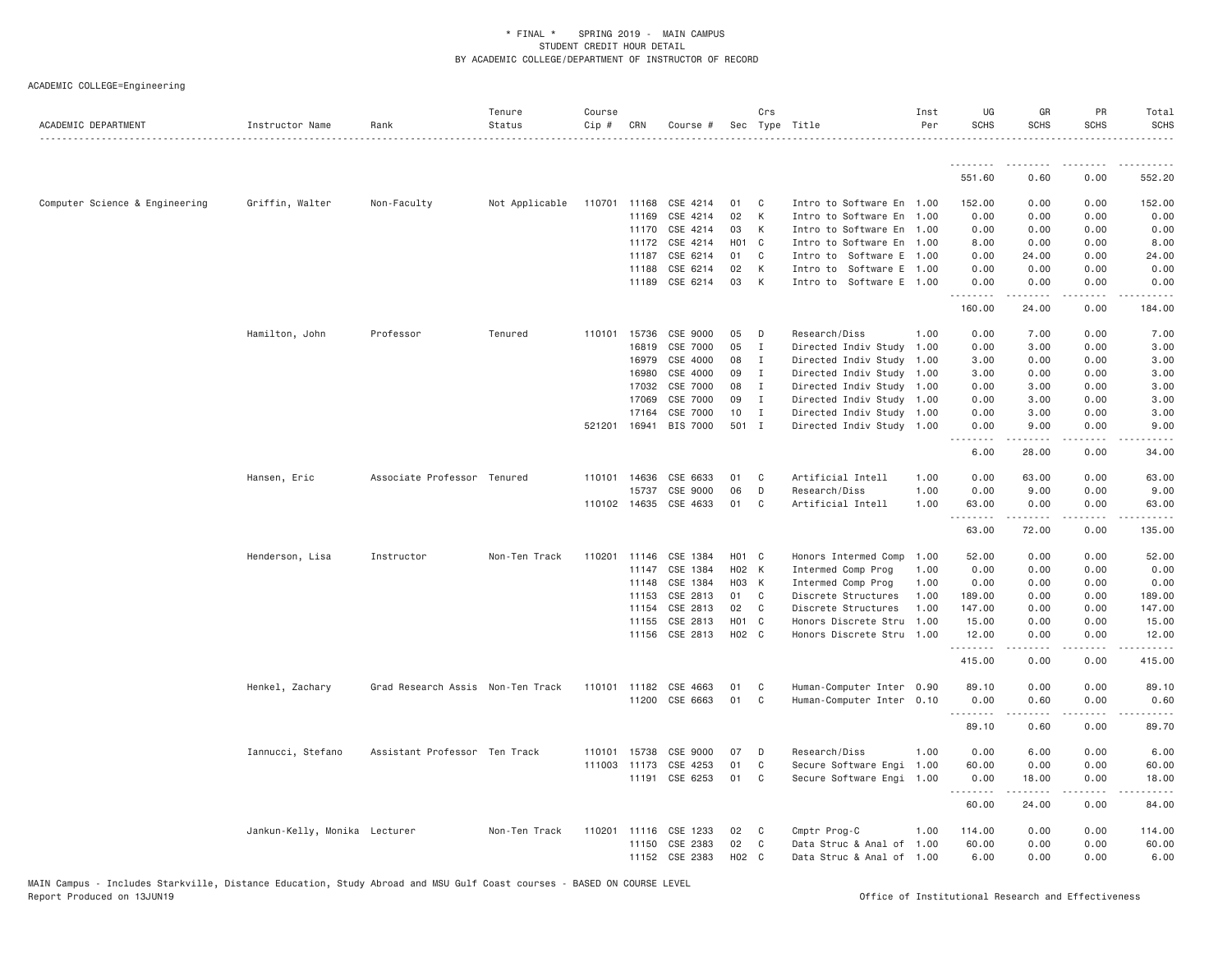| ACADEMIC DEPARTMENT            | Instructor Name   | Rank                              | Tenure<br>Status | Course<br>$Cip \#$ | CRN          | Course #              |                 | Crs            | Sec Type Title            | Inst<br>Per | UG<br><b>SCHS</b> | GR<br><b>SCHS</b>     | PR<br><b>SCHS</b>                   | Total<br><b>SCHS</b> |
|--------------------------------|-------------------|-----------------------------------|------------------|--------------------|--------------|-----------------------|-----------------|----------------|---------------------------|-------------|-------------------|-----------------------|-------------------------------------|----------------------|
|                                |                   |                                   |                  |                    |              |                       |                 |                |                           |             | .                 |                       |                                     |                      |
|                                |                   |                                   |                  |                    |              |                       |                 |                |                           |             | 180.00            | 0.00                  | 0.00                                | 180.00               |
| Computer Science & Engineering | Jankun-Kelly, T.  | Associate Professor Tenured       |                  | 110101             | 15724        | CSE 8000              | 08              | D              | Research / Thesis         | 1.00        | 0.00              | 9.00                  | 0.00                                | 9.00                 |
|                                |                   |                                   |                  | 110701             | 11178        | CSE 4453              | 01              | C              | Game Design               | 1.00        | 51.00             | 0.00                  | 0.00                                | 51.00                |
|                                |                   |                                   |                  |                    | 11196        | CSE 6453              | 01              | C              | Game Design               | 1.00        | 0.00<br>.         | 6.00<br>.             | 0.00<br>.                           | 6.00<br><u>.</u>     |
|                                |                   |                                   |                  |                    |              |                       |                 |                |                           |             | 51.00             | 15.00                 | 0.00                                | 66.00                |
|                                | Knight, Aubrey    | Lecturer                          | Non-Ten Track    |                    | 110201 11115 | CSE 1233              | 01              | C              | Cmptr Prog-C              | 1.00        | 198.00            | 0.00                  | 0.00                                | 198.00               |
|                                |                   |                                   |                  |                    | 11149        | CSE 2383              | 01              | C              | Data Struc & Anal of 1.00 |             | 54.00             | 0.00                  | 0.00                                | 54.00                |
|                                |                   |                                   |                  |                    | 14620        | CSE 1284              | 10 <sub>1</sub> | C              | Intro Comp Prog           | 1.00        | 132.00            | 0.00                  | 0.00                                | 132.00               |
|                                |                   |                                   |                  |                    | 14622        | CSE 2383              | 03              | C              | Data Struc & Anal of 1.00 |             | 96.00             | 0.00                  | 0.00                                | 96.00                |
|                                |                   |                                   |                  |                    | 14623        | CSE 2383              | H03 C           |                | Data Struc & Anal of 1.00 |             | 6.00<br>.         | 0.00<br>.             | 0.00<br>$\sim$ $\sim$ $\sim$ $\sim$ | 6.00<br>.            |
|                                |                   |                                   |                  |                    |              |                       |                 |                |                           |             | 486.00            | 0.00                  | 0.00                                | 486.00               |
|                                | Lee, David        | Non-Faculty                       | Not Applicable   |                    |              | 111003 15529 CSE 8723 | 01 C            |                | Cyber Law and Policy 1.00 |             | 0.00<br>.         | 33.00<br>. <u>.</u> . | 0.00<br>.                           | 33.00                |
|                                |                   |                                   |                  |                    |              |                       |                 |                |                           |             | 0.00              | 33.00                 | 0.00                                | 33.00                |
|                                | Lee, Sarah        | Clinical Assoc Prof Non-Ten Track |                  | 050207             | 16520        | GS 4990               | 02              | C              | Special Topics in Ge 0.05 |             | 0.15              | 0.00                  | 0.00                                | 0.15                 |
|                                |                   |                                   |                  |                    | 110101 11157 | CSE 3223              | 01              | $\mathsf{L}$   | Software Eng Sr Proj 1.00 |             | 78.00             | 0.00                  | 0.00                                | 78.00                |
|                                |                   |                                   |                  |                    | 11182        | CSE 4663              | 01              | C              | Human-Computer Inter 0.10 |             | 9.90              | 0.00                  | 0.00                                | 9.90                 |
|                                |                   |                                   |                  |                    | 11200        | CSE 6663              | 01              | C              | Human-Computer Inter 0.90 |             | 0.00              | 5.40                  | 0.00                                | 5.40                 |
|                                |                   |                                   |                  |                    | 15531        | CSE 4990              | 01              | C              | Special Topic in CS 0.05  |             | 4.50              | 0.00                  | 0.00                                | 4.50                 |
|                                |                   |                                   |                  |                    | 15541        | CSE 6990              | 01              | C              | Special Topic in CSE      | 0.05        | 0.00              | 0.15                  | 0.00                                | 0.15                 |
|                                |                   |                                   |                  |                    | 15631        | CSE 4000              | 02              | $\mathbf I$    | Directed Indiv Study      | 1.00        | 1.00              | 0.00                  | 0.00                                | 1.00                 |
|                                |                   |                                   |                  |                    | 15725        | CSE 8000              | 09              | D              | Research / Thesis         | 1,00        | 0.00              | 8.00                  | 0.00                                | 8.00                 |
|                                |                   |                                   |                  |                    | 15740        | CSE 9000              | 09              | D              | Research/Diss             | 1.00        | 0.00              | 5.00                  | 0.00                                | 5.00                 |
|                                |                   |                                   |                  |                    | 16060        | CSE 7000              | 01              | I              | Directed Indiv Study      | 1.00        | 0.00              | 3.00                  | 0.00                                | 3.00                 |
|                                |                   |                                   |                  |                    | 16300        | CSE 7000              | 03              | $\mathbf I$    | Directed Indiv Study 1.00 |             | 0.00              | 3.00                  | 0.00                                | 3.00                 |
|                                |                   |                                   |                  |                    | 16407        | CSE 4000              | 03              | $\mathbf{I}$   | Directed Indiv Study 1.00 |             | 3.00              | 0.00                  | 0.00                                | 3.00                 |
|                                |                   |                                   |                  |                    | 16760        | CSE 4000              | 04              | I              | Directed Indiv Study 1.00 |             | 3.00              | 0.00                  | 0.00                                | 3.00                 |
|                                |                   |                                   |                  |                    | 16825        | CSE 4000              | 05              | I              | Directed Indiv Study 1.00 |             | 3.00              | 0.00                  | 0.00                                | 3.00                 |
|                                |                   |                                   |                  |                    | 17046        | CSE 4000              | 10              | $\mathbf{I}$   | Directed Indiv Study 1.00 |             | 3.00              | 0.00                  | 0.00                                | 3.00                 |
|                                |                   |                                   |                  |                    | 17236        | CSE 4000              | 12              | $\blacksquare$ | Directed Indiv Study 1.00 |             | 1.00              | 0.00                  | 0.00                                | 1.00                 |
|                                |                   |                                   |                  |                    | 17237        | CSE 4000              | 13              | $\mathbf{I}$   | Directed Indiv Study      | 1.00        | 2.00              | 0.00                  | 0.00                                | 2.00                 |
|                                |                   |                                   |                  | 110201             | 11145        | CSE 1384              | DO1 B           |                | Intermed Comp Prog        | 1.00        | 16.00             | 0.00                  | 0.00                                | 16.00                |
|                                |                   |                                   |                  | 149999             | 16050        | ENE 9000              | 02              | D              | Research/Diss             | 1.00        | 0.00              | 2.00                  | 0.00                                | 2.00                 |
|                                |                   |                                   |                  |                    | 240101 12534 | HON 4093              | H04 E           |                | Honors Thesis             | 1.00        | 3.00<br>.         | 0.00<br>. <u>.</u> .  | 0.00<br>$\sim$ $\sim$ $\sim$ $\sim$ | 3.00                 |
|                                |                   |                                   |                  |                    |              |                       |                 |                |                           |             | 127.55            | 26.55                 | 0.00                                | 154.10               |
|                                | Lineberry, Litany | Grad Teach Assist                 | Non-Ten Track    |                    |              | 110701 15310 CSE 1002 | 01              | C <sub>c</sub> | Intro CSE                 | 1.00        | 76.00<br>.        | 0.00<br>.             | 0.00<br>.                           | 76.00<br>.           |
|                                |                   |                                   |                  |                    |              |                       |                 |                |                           |             | 76.00             | 0.00                  | 0.00                                | 76.00                |
|                                | Luke, Edward      | Professor                         | Tenured          |                    | 110101 14629 | CSE 4163              | 01              | C              | Des Parallel Alg          | 1.00        | 15.00             | 0.00                  | 0.00                                | 15.00                |
|                                |                   |                                   |                  |                    | 14632        | CSE 6163              | 01              | C              | Des Parallel Alg          | 1.00        | 0.00              | 18.00                 | 0.00                                | 18.00                |
|                                |                   |                                   |                  | 140201             | 15862        | ASE 9000              | 04              | D              | Research/Diss             | 1.00        | 0.00              | 1.00                  | 0.00                                | 1.00                 |
|                                |                   |                                   |                  | 309999             | 16831        | <b>CME 9000</b>       | 03              | D              | Research/Dis              | 1.00        | 0.00              | 15.00                 | 0.00                                | 15.00                |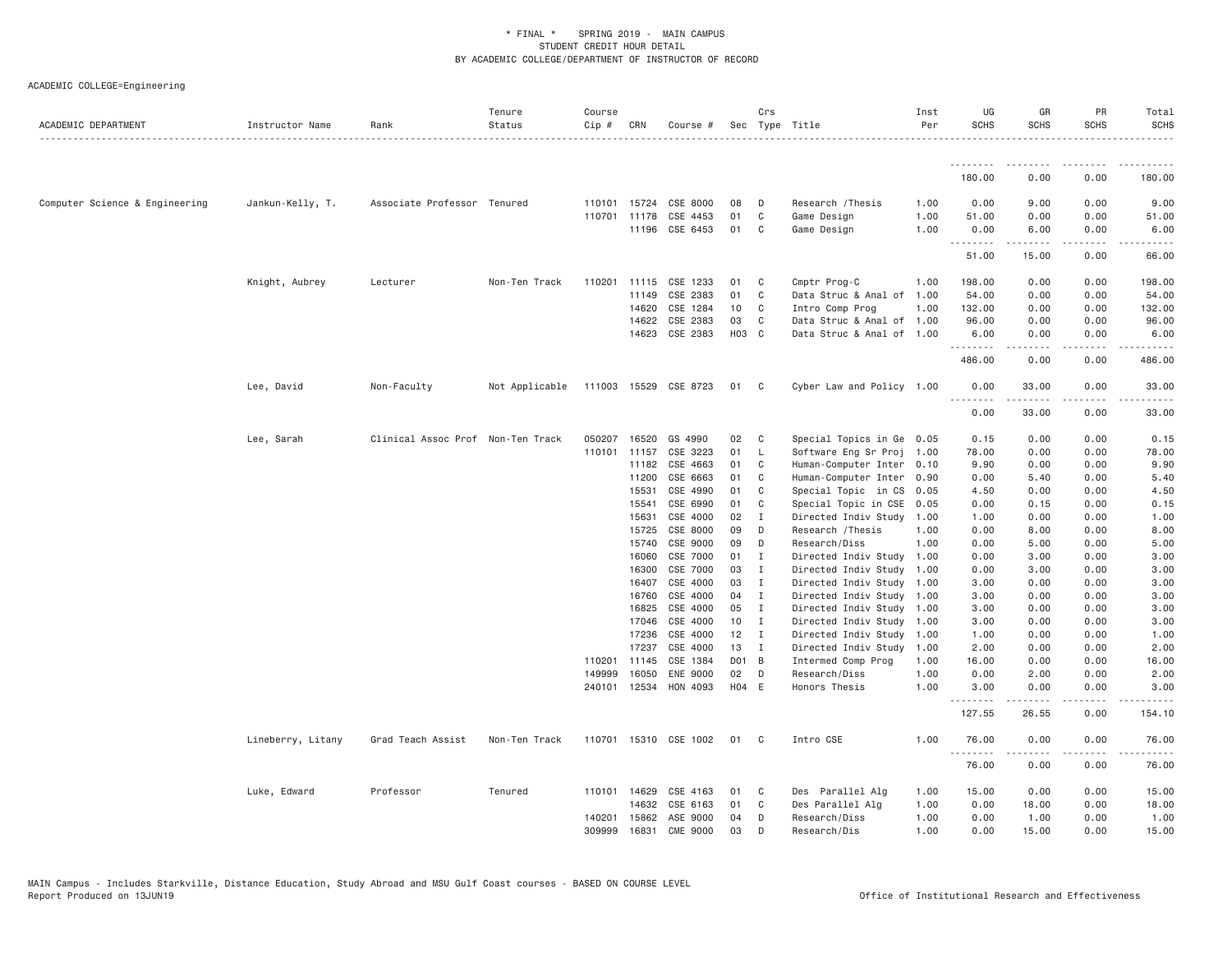| ACADEMIC DEPARTMENT            | Instructor Name                 | Rank                        | Tenure<br>Status | Course<br>Cip # | CRN            | Course #              |          | Crs            | Sec Type Title                     | Inst<br>Per  | UG<br><b>SCHS</b> | GR<br>SCHS                                                                                                                                   | PR<br><b>SCHS</b> | Total<br><b>SCHS</b> |
|--------------------------------|---------------------------------|-----------------------------|------------------|-----------------|----------------|-----------------------|----------|----------------|------------------------------------|--------------|-------------------|----------------------------------------------------------------------------------------------------------------------------------------------|-------------------|----------------------|
|                                |                                 |                             |                  |                 |                |                       |          |                |                                    |              |                   |                                                                                                                                              |                   |                      |
|                                |                                 |                             |                  |                 |                |                       |          |                |                                    |              | 15.00             | 34.00                                                                                                                                        | 0.00              | 49.00                |
| Computer Science & Engineering | McDaniel, Christophe Instructor |                             | Non-Ten Track    | 110201 11133    |                | CSE 1384              | 01       | C              | Intermed Comp Prog                 | 1.00         | 196.00            | 0.00                                                                                                                                         | 0.00              | 196.00               |
|                                |                                 |                             |                  |                 | 11136          | CSE 1384              | 04       | $\mathbf{C}$   | Intermed Comp Prog                 | 1.00         | 200.00            | 0.00                                                                                                                                         | 0.00              | 200.00               |
|                                |                                 |                             |                  |                 | 11137          | CSE 1384              | 05       | К              | Intermed Comp Prog                 | 1.00         | 0.00              | 0.00                                                                                                                                         | 0.00              | 0.00                 |
|                                |                                 |                             |                  |                 | 11138          | CSE 1384              | 06       | К              | Intermed Comp Prog                 | 1.00         | 0.00              | 0.00                                                                                                                                         | 0.00              | 0.00                 |
|                                |                                 |                             |                  |                 | 11139          | CSE 1384              | 07       | K              | Intermed Comp Prog                 | 1.00         | 0.00              | 0.00                                                                                                                                         | 0.00              | 0.00                 |
|                                |                                 |                             |                  |                 | 11140          | CSE 1384              | 08       | К              | Intermed Comp Prog                 | 1.00         | 0.00              | 0.00                                                                                                                                         | 0.00              | 0.00                 |
|                                |                                 |                             |                  |                 | 11141          | CSE 1384              | 09       | К              | Intermed Comp Prog                 | 1.00         | 0.00              | 0.00                                                                                                                                         | 0.00              | 0.00                 |
|                                |                                 |                             |                  |                 | 11142          | CSE 1384              | 10       | К              | Intermed Comp Prog                 | 1.00         | 0.00              | 0.00                                                                                                                                         | 0.00              | 0.00                 |
|                                |                                 |                             |                  |                 | 11143          | CSE 1384              | 11       | K              | Intermed Comp Prog                 | 1.00         | 0.00              | 0.00                                                                                                                                         | 0.00              | 0.00                 |
|                                |                                 |                             |                  |                 | 11144          | CSE 1384              | 12       | К              | Intermed Comp Prog                 | 1.00         | 0.00              | 0.00                                                                                                                                         | 0.00              | 0.00                 |
|                                |                                 |                             |                  |                 | 14621          | CSE 1384              | 13       | C              | Intermed Comp Prog                 | 1.00         | 100.00            | 0.00                                                                                                                                         | 0.00              | 100.00               |
|                                |                                 |                             |                  |                 | 14624          | CSE 2383              | 04       | C <sub>1</sub> | Data Struc & Anal of 1.00          |              | 72.00<br>.        | 0.00<br>$\mathcal{L}^{\mathcal{A}}\left( \mathcal{A}^{\mathcal{A}}\right) =\mathcal{L}^{\mathcal{A}}\left( \mathcal{A}^{\mathcal{A}}\right)$ | 0.00<br>.         | 72.00<br>.           |
|                                |                                 |                             |                  |                 |                |                       |          |                |                                    |              | 568.00            | 0.00                                                                                                                                         | 0.00              | 568.00               |
|                                | McGrew, Robert                  | Lecturer                    | Non-Ten Track    |                 | 110701 11176   | CSE 4363              | 01       | C              | Software Reverse Eng 1.00          |              | 12.00             | 0.00                                                                                                                                         | 0.00              | 12.00                |
|                                |                                 |                             |                  |                 | 11194          | CSE 6363              | 01       | C              | Software Reverse Eng 1.00          |              | 0.00              | 6.00                                                                                                                                         | 0.00              | 6.00                 |
|                                |                                 |                             |                  |                 |                | 111003 15624 CSE 8713 | 01       | C <sub>1</sub> | Advanced Cyber Opera 1.00          |              | 0.00              | 12.00                                                                                                                                        | 0.00              | 12.00                |
|                                |                                 |                             |                  |                 |                |                       |          |                |                                    |              | <u>.</u><br>12.00 | .<br>18.00                                                                                                                                   | <u>.</u><br>0.00  | . <u>.</u><br>30.00  |
|                                | Mize, Corey                     | Lecturer                    | Non-Ten Track    | 110101 11183    |                | CSE 4713              | 01       | C              | Prog Languages                     | 1.00         | 108.00            | 0.00                                                                                                                                         | 0.00              | 108.00               |
|                                |                                 |                             |                  |                 |                | 11201 CSE 6713        | 01       | C <sub>1</sub> | Prog Languages                     | 1.00         | 0.00              | 18.00                                                                                                                                        | 0.00              | 18.00                |
|                                |                                 |                             |                  |                 |                |                       |          |                |                                    |              | .<br>108.00       | .<br>18.00                                                                                                                                   | .<br>0.00         | 126.00               |
|                                |                                 |                             |                  |                 |                |                       |          |                |                                    |              |                   |                                                                                                                                              |                   |                      |
|                                | Neal, Kortni                    | Lecturer                    | Non-Ten Track    | 110201 11119    |                | CSE 1284              | 01       | C              | Intro Comp Prog                    | 1.00         | 128.00            | 0.00                                                                                                                                         | 0.00              | 128.00               |
|                                |                                 |                             |                  |                 | 11120          | CSE 1284              | 02       | C              | Intro Comp Prog                    | 1.00         | 176.00            | 0.00                                                                                                                                         | 0.00              | 176.00               |
|                                |                                 |                             |                  |                 | 11121          | CSE 1284              | 03       | C              | Intro Comp Prog                    | 1.00         | 128.00            | 0.00                                                                                                                                         | 0.00              | 128.00               |
|                                |                                 |                             |                  |                 | 11122          | CSE 1284              | 04       | К              | Intro Comp Prog                    | 1.00         | 0.00              | 0.00                                                                                                                                         | 0.00              | 0.00                 |
|                                |                                 |                             |                  |                 | 11123          | CSE 1284              | 05       | K              | Intro Comp Prog                    | 1.00         | 0.00              | 0.00                                                                                                                                         | 0.00              | 0.00                 |
|                                |                                 |                             |                  |                 | 11124          | CSE 1284              | 06       | K              | Intro Comp Prog                    | 1.00         | 0.00              | 0.00                                                                                                                                         | 0.00              | 0.00                 |
|                                |                                 |                             |                  |                 | 11125          | CSE 1284              | 07       | К              | Intro Comp Prog                    | 1.00         | 0.00              | 0.00                                                                                                                                         | 0.00              | 0.00                 |
|                                |                                 |                             |                  |                 | 11126<br>11127 | CSE 1284<br>CSE 1284  | 08<br>09 | К<br>K         | Intro Comp Prog<br>Intro Comp Prog | 1.00<br>1.00 | 0.00<br>0.00      | 0.00<br>0.00                                                                                                                                 | 0.00<br>0.00      | 0.00<br>0.00         |
|                                |                                 |                             |                  |                 | 11130          | CSE 1284              | HO1 C    |                | Honors Intro Comp Pr 1.00          |              | 8.00              | 0.00                                                                                                                                         | 0.00              | 8.00                 |
|                                |                                 |                             |                  |                 | 11131          | CSE 1284              | H02 C    |                | Honors Intro Comp Pr 1.00          |              | 4.00              | 0.00                                                                                                                                         | 0.00              | 4.00                 |
|                                |                                 |                             |                  |                 | 11132          | CSE 1284              | H03 C    |                | Intro Comp Prog-Hono 1.00          |              | 8.00              | 0.00                                                                                                                                         | 0.00              | 8.00                 |
|                                |                                 |                             |                  | 110701 11158    |                | CSE 3324              | 01       | C <sub>1</sub> | Dist Client/Server P 1.00          |              | 312.00            | 0.00                                                                                                                                         | 0.00              | 312.00               |
|                                |                                 |                             |                  |                 | 11159          | CSE 3324              | 02       | K              | Dist Client/Server P 1.00          |              | 0.00              | 0.00                                                                                                                                         | 0.00              | 0.00                 |
|                                |                                 |                             |                  |                 | 11160          | CSE 3324              | 03       | K              | Dist Client/Server P 1.00          |              | 0.00              | 0.00                                                                                                                                         | 0.00              | 0.00                 |
|                                |                                 |                             |                  |                 | 11161          | CSE 3324              | 04       | K              | Dist Client/Server P 1.00          |              | 0.00              | 0.00                                                                                                                                         | 0.00              | 0.00                 |
|                                |                                 |                             |                  |                 |                |                       |          |                |                                    |              | .<br>764.00       | 0.00                                                                                                                                         | 0.00              | 764.00               |
|                                | Perkins, Andy                   | Associate Professor Tenured |                  |                 | 110101 11162   | CSE 3813              | 01       | C.             | Intro to Formal Lang               | 1.00         | 147.00            | 0.00                                                                                                                                         | 0.00              | 147.00               |
|                                |                                 |                             |                  |                 | 15727          | CSE 8000              | 11       | D              | Research / Thesis                  | 1.00         | 0.00              | 3.00                                                                                                                                         | 0.00              | 3.00                 |
|                                |                                 |                             |                  |                 | 15742          | CSE 9000              | 11       | D              | Research/Diss                      | 1.00         | 0.00              | 6.00                                                                                                                                         | 0.00              | 6.00                 |
|                                |                                 |                             |                  | 260101 11180    |                | CSE 4623              | 01       | C              | Computational Biolog 1.00          |              | 54.00             | 0.00                                                                                                                                         | 0.00              | 54.00                |
|                                |                                 |                             |                  |                 | 11198          | CSE 6623              | 01       | C              | Computational Biolog 1.00          |              | 0.00              | 33.00                                                                                                                                        | 0.00              | 33.00                |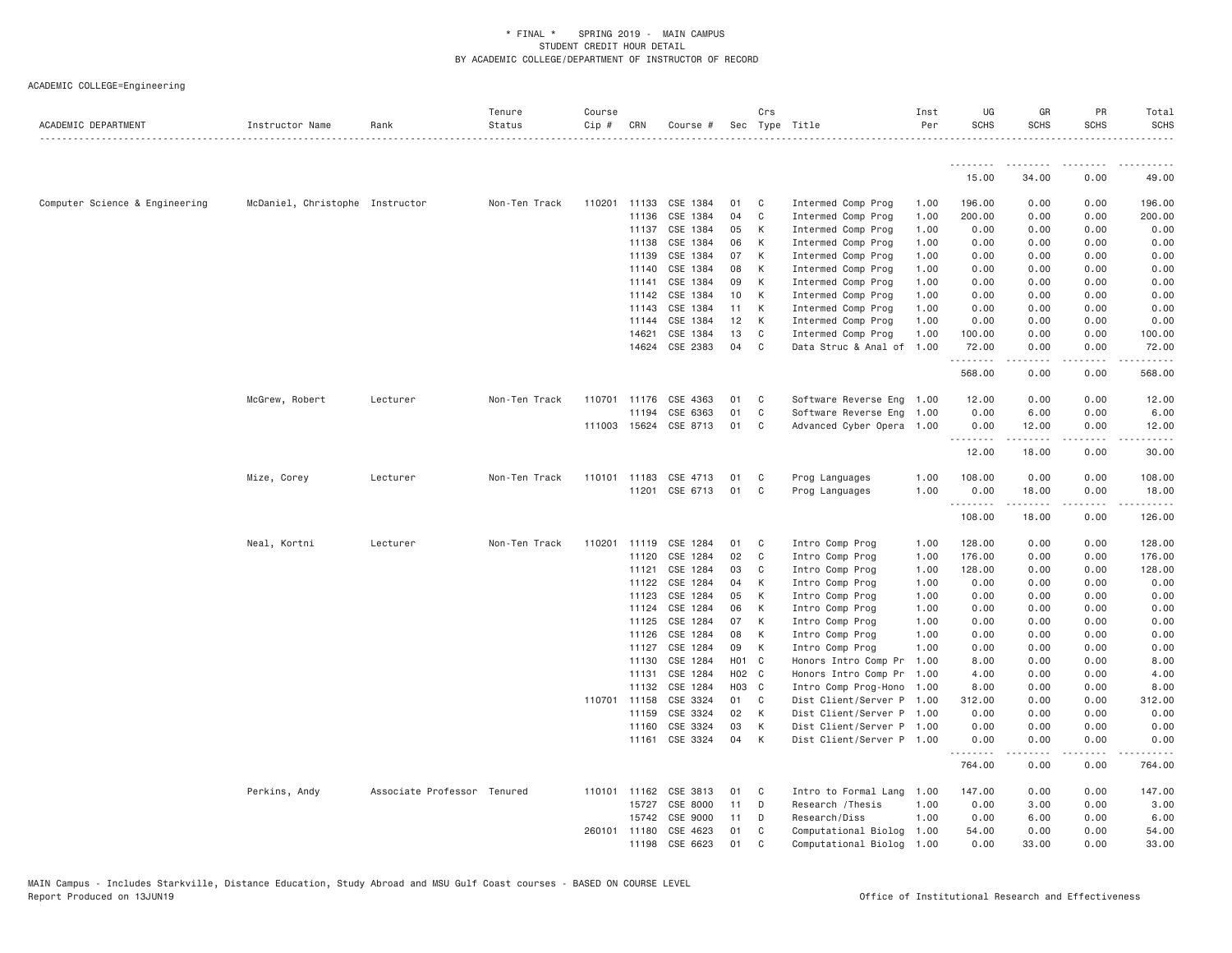| ACADEMIC DEPARTMENT                                                  | Instructor Name                                  | Rank                          | Tenure<br>Status | Course<br>Cip # | CRN          | Course #              |    | Crs<br>Sec Type Title |                           | Inst<br>Per | UG<br><b>SCHS</b>   | GR<br><b>SCHS</b>                                                                                                                                            | PR<br><b>SCHS</b>                   | Total<br><b>SCHS</b>  |
|----------------------------------------------------------------------|--------------------------------------------------|-------------------------------|------------------|-----------------|--------------|-----------------------|----|-----------------------|---------------------------|-------------|---------------------|--------------------------------------------------------------------------------------------------------------------------------------------------------------|-------------------------------------|-----------------------|
|                                                                      |                                                  |                               |                  |                 |              |                       |    |                       |                           |             |                     |                                                                                                                                                              |                                     |                       |
|                                                                      |                                                  |                               |                  |                 |              |                       |    |                       |                           |             | 201,00              | 42.00                                                                                                                                                        | 0.00                                | 243,00                |
| Computer Science & Engineering                                       | Rahimi, Shahram                                  | Professor                     | Tenured          |                 | 110101 15728 | CSE 8000              | 12 | D                     | Research / Thesis         | 1.00        | 0.00                | 57.00                                                                                                                                                        | 0.00                                | 57.00                 |
|                                                                      |                                                  |                               |                  |                 |              | 15743 CSE 9000        | 12 | D                     | Research/Diss             | 1.00        | 0.00                | 30.00<br>.                                                                                                                                                   | 0.00<br>$- - - -$                   | 30.00<br>$\cdots$     |
|                                                                      |                                                  |                               |                  |                 |              |                       |    |                       |                           |             | .<br>0.00           | 87.00                                                                                                                                                        | 0.00                                | 87.00                 |
|                                                                      | Ramkumar, Mahalingam Associate Professor Tenured |                               |                  |                 | 110101 11184 | CSE 4733              | 01 | C                     | Operating Systems I       | 1.00        | 147.00              | 0.00                                                                                                                                                         | 0.00                                | 147.00                |
|                                                                      |                                                  |                               |                  |                 | 11202        | CSE 6733              | 01 | C                     | Operating Systems I       | 1.00        | 0.00                | 18.00                                                                                                                                                        | 0.00                                | 18.00                 |
|                                                                      |                                                  |                               |                  |                 | 15744        | CSE 9000              | 13 | D                     | Research/Diss             | 1.00        | 0.00                | 23.00                                                                                                                                                        | 0.00                                | 23.00                 |
|                                                                      |                                                  |                               |                  |                 | 16704        | CSE 4990              | 03 | C                     | Special Topic in CS 1.00  |             | 72.00               | 0.00                                                                                                                                                         | 0.00                                | 72.00                 |
|                                                                      |                                                  |                               |                  |                 |              | 16705 CSE 6990        | 03 | C                     | Special Topic in CSE 1.00 |             | 0.00                | 3.00<br>$\frac{1}{2} \left( \frac{1}{2} \right) \left( \frac{1}{2} \right) \left( \frac{1}{2} \right) \left( \frac{1}{2} \right) \left( \frac{1}{2} \right)$ | 0.00<br>$\sim$ $\sim$ $\sim$ $\sim$ | 3.00<br>.             |
|                                                                      |                                                  |                               |                  |                 |              |                       |    |                       |                           |             | 219.00              | 44.00                                                                                                                                                        | 0.00                                | 263.00                |
|                                                                      | Ritter, Thomas                                   | Non-Faculty                   | Not Applicable   |                 | 110101 11167 | CSE 4153              | 01 | C                     | Data Comm Networks        | 1.00        | 120.00              | 0.00                                                                                                                                                         | 0.00                                | 120.00                |
|                                                                      |                                                  |                               |                  |                 | 11186        | CSE 6153              | 01 | C <sub>1</sub>        | Data Comm Networks        | 1.00        | 0.00                | 9.00                                                                                                                                                         | 0.00                                | 9.00                  |
|                                                                      |                                                  |                               |                  |                 | 141001 11463 | ECE 4833              | 01 | C                     | Data Comm Networks        | 1.00        | 69.00               | 0.00                                                                                                                                                         | 0.00                                | 69.00                 |
|                                                                      |                                                  |                               |                  |                 |              | 11475 ECE 6833        | 01 | C <sub>c</sub>        | Data Comm Networks        | 1.00        | 0.00                | 6.00                                                                                                                                                         | 0.00                                | 6.00                  |
|                                                                      |                                                  |                               |                  |                 |              |                       |    |                       |                           |             | .<br>189.00         | .<br>15.00                                                                                                                                                   | .<br>0.00                           | 204.00                |
|                                                                      | Swan, John                                       | Professor                     | Tenured          |                 |              | 110101 11185 CSE 4833 | 01 | C <sub>1</sub>        | Intro to Algorithms       | 1.00        | 180.00              | 0.00                                                                                                                                                         | 0.00                                | 180.00                |
|                                                                      |                                                  |                               |                  |                 | 11203        | CSE 6833              | 01 | C <sub>1</sub>        | Intro to Algorithms       | 1.00        | 0.00                | 27.00                                                                                                                                                        | 0.00                                | 27.00                 |
|                                                                      |                                                  |                               |                  |                 |              | 11214 CSE 8080        | 15 | $\mathbf{I}$          | Directed Project Cs       | 1.00        | 0.00                | 3.00                                                                                                                                                         | 0.00                                | 3.00                  |
|                                                                      |                                                  |                               |                  |                 | 15730        | CSE 8000              | 14 | D                     | Research / Thesis         | 1.00        | 0.00                | 15.00                                                                                                                                                        | 0.00                                | 15.00                 |
|                                                                      |                                                  |                               |                  |                 | 15745        | CSE 9000              | 14 | D                     | Research/Diss             | 1.00        | 0.00                | 9.00                                                                                                                                                         | 0.00                                | 9.00                  |
|                                                                      |                                                  |                               |                  |                 | 16189        | CSE 8990              | 01 | C <sub>1</sub>        | Special Topic in CS       | 1.00        | 0.00                | 75.00                                                                                                                                                        | 0.00                                | 75.00                 |
|                                                                      |                                                  |                               |                  |                 |              | 16997 CSE 7000        | 07 | $\mathbf{I}$          | Directed Indiv Study 1.00 |             | 0.00<br>--------    | 6.00<br><u>.</u>                                                                                                                                             | 0.00<br>.                           | 6.00<br>. <u>.</u> .  |
|                                                                      |                                                  |                               |                  |                 |              |                       |    |                       |                           |             | 180.00              | 135.00                                                                                                                                                       | 0.00                                | 315.00                |
|                                                                      | Young, Maxwell                                   | Assistant Professor Ten Track |                  | 110101          | 14637        | CSE 4833              | 02 | C                     | Intro to Algorithms       | 1.00        | 33.00               | 0.00                                                                                                                                                         | 0.00                                | 33.00                 |
|                                                                      |                                                  |                               |                  |                 | 14638        | CSE 6833              | 02 | C <sub>1</sub>        | Intro to Algorithms       | 1.00        | 0.00                | 3.00                                                                                                                                                         | 0.00                                | 3.00                  |
|                                                                      |                                                  |                               |                  |                 | 15746        | CSE 9000              | 15 | D                     | Research/Diss             | 1.00        | 0.00                | 9.00                                                                                                                                                         | 0.00                                | 9.00                  |
|                                                                      |                                                  |                               |                  |                 | 16928        | CSE 4000              | 06 | I                     | Directed Indiv Study 1.00 |             | 3.00                | 0.00                                                                                                                                                         | 0.00                                | 3.00                  |
|                                                                      |                                                  |                               |                  |                 |              | 16932 CSE 7000        | 06 | I                     | Directed Indiv Study 1.00 |             | 0.00<br><u>.</u>    | 3.00<br>-----                                                                                                                                                | 0.00<br>.                           | 3.00<br>$- - - - -$   |
|                                                                      |                                                  |                               |                  |                 |              |                       |    |                       |                           |             | 36.00               | 15.00                                                                                                                                                        | 0.00                                | 51.00                 |
| ----------------------------------<br>Computer Science & Engineering |                                                  |                               |                  |                 |              |                       |    |                       |                           |             | ========<br>5264.90 | <b>ESSESSE</b><br>882.15                                                                                                                                     | $= 222222222$<br>0.00               | ----------<br>6147.05 |
| -----------------------------------                                  |                                                  |                               |                  |                 |              |                       |    |                       |                           |             | ========            | ======== ======== =========                                                                                                                                  |                                     |                       |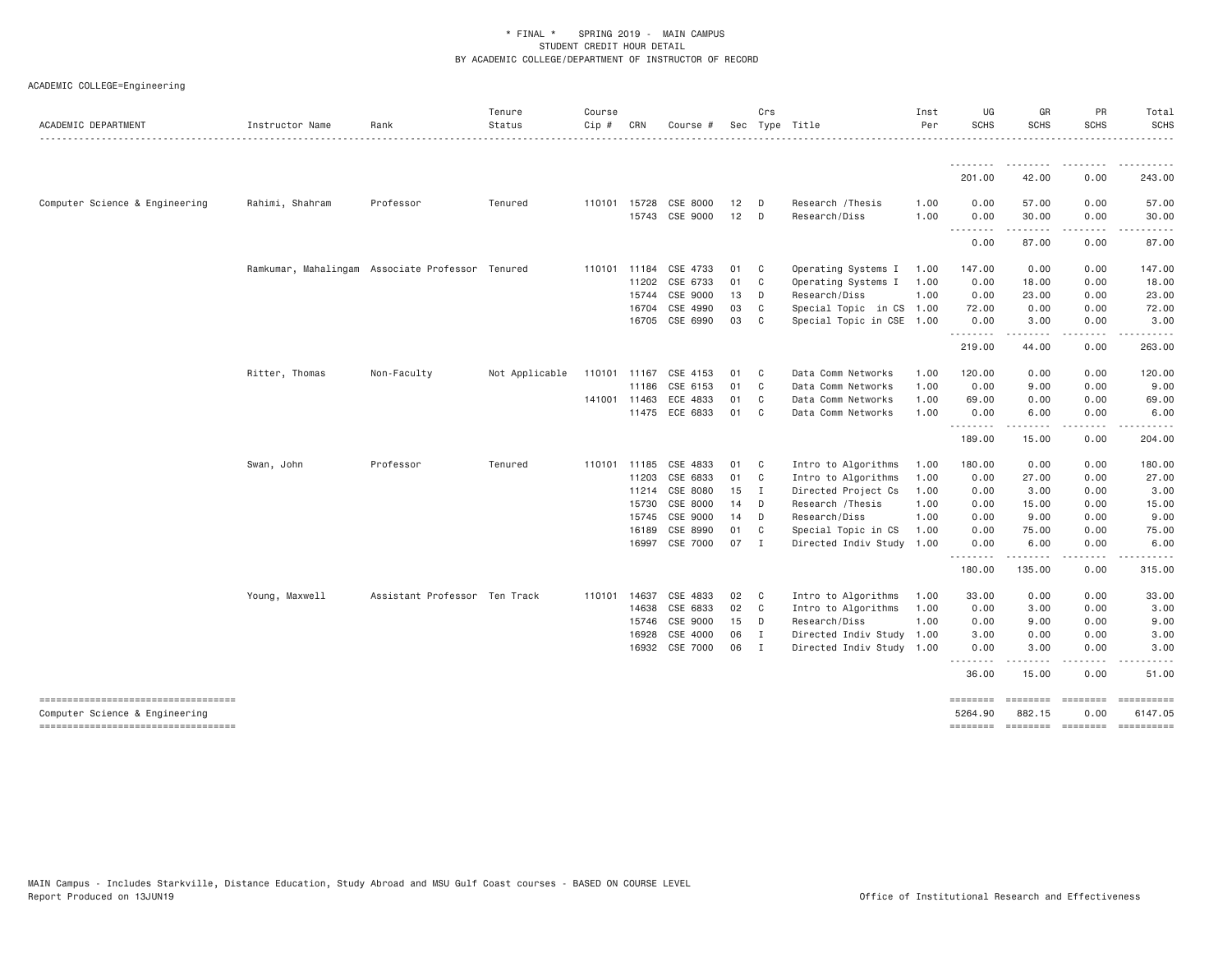| ACADEMIC DEPARTMENT               | Instructor Name   | Rank                              | Tenure<br>Status | Course<br>Cip # | CRN          | Course #       |       | Crs          | Sec Type Title            | Inst<br>Per | UG<br><b>SCHS</b>     | GR<br><b>SCHS</b>                                                                                                                                             | PR<br><b>SCHS</b>                   | Total<br>SCHS<br>$\frac{1}{2}$ |
|-----------------------------------|-------------------|-----------------------------------|------------------|-----------------|--------------|----------------|-------|--------------|---------------------------|-------------|-----------------------|---------------------------------------------------------------------------------------------------------------------------------------------------------------|-------------------------------------|--------------------------------|
| Electrical & Computer Engineering | Ball, John        | Assistant Professor Ten Track     |                  | 141001          | 14129        | ECE 8000       | 503 D |              | Research/Thesis           | 1.00        | 0.00                  | 3.00                                                                                                                                                          | 0.00                                | 3.00                           |
|                                   |                   |                                   |                  |                 | 14148        | ECE 9000       | 503 D |              | Research/Diss             | 1.00        | 0.00                  | 4.00                                                                                                                                                          | 0.00                                | 4.00                           |
|                                   |                   |                                   |                  |                 | 15129        | ECE 8000       | 01    | D            | Research/Thesis           | 1.00        | 0.00                  | 51.00                                                                                                                                                         | 0.00                                | 51.00                          |
|                                   |                   |                                   |                  |                 | 15149        | ECE 9000       | 01    | D            | Research/Diss             | 1.00        | 0.00                  | 32.00                                                                                                                                                         | 0.00                                | 32.00                          |
|                                   |                   |                                   |                  |                 | 15304        | ECE 8333       | 01    | C            | Radar Signal Process      | 1.00        | 0.00                  | 27.00                                                                                                                                                         | 0.00                                | 27.00                          |
|                                   |                   |                                   |                  |                 | 15305        | ECE 8333       | 501 C |              | Radar Signal Process      | 1.00        | 0.00                  | 21.00                                                                                                                                                         | 0.00                                | 21.00                          |
|                                   |                   |                                   |                  | 240101 17101    |              | HON 4093       | H19 E |              | Honors Thesis             | 1.00        | 3.00<br>.             | 0.00<br><u>.</u>                                                                                                                                              | 0.00<br>$\sim$ $\sim$ $\sim$ $\sim$ | 3.00<br>.                      |
|                                   |                   |                                   |                  |                 |              |                |       |              |                           |             | 3.00                  | 138.00                                                                                                                                                        | 0.00                                | 141.00                         |
|                                   | Choi, Seungdeog   | Associate Professor Tenured       |                  | 141001          | 14147        | ECE 9000       | 502 D |              | Research/Diss             | 1,00        | 0.00                  | 3.00                                                                                                                                                          | 0.00                                | 3.00                           |
|                                   |                   |                                   |                  |                 | 14650        | ECE 4653       | 01    | C            | Intro to Power Elect 1.00 |             | 63.00                 | 0.00                                                                                                                                                          | 0.00                                | 63.00                          |
|                                   |                   |                                   |                  |                 | 14651        | ECE 6653       | 01    | $\mathbf{C}$ | Intro to Power Elect 1.00 |             | 0.00                  | 6.00                                                                                                                                                          | 0.00                                | 6.00                           |
|                                   |                   |                                   |                  |                 | 14812        | ECE 4653       | 601 C |              | Intro to Power Elect 1.00 |             | 24.00                 | 0.00                                                                                                                                                          | 0.00                                | 24.00                          |
|                                   |                   |                                   |                  |                 | 14898        | ECE 6653       | 501 C |              | Intro to Power Elect 1.00 |             | 0.00                  | 9.00                                                                                                                                                          | 0.00                                | 9.00                           |
|                                   |                   |                                   |                  |                 | 15150        | ECE 9000       | 02    | D            | Research/Diss             | 1.00        | 0.00                  | 8.00                                                                                                                                                          | 0.00                                | 8.00                           |
|                                   |                   |                                   |                  |                 | 16343        | ECE 7000       | 02    | $\mathbf{I}$ | Directed Indiv Study 1.00 |             | 0.00<br>.             | 3.00<br>$- - - - -$                                                                                                                                           | 0.00<br>د د د د                     | 3.00<br>.                      |
|                                   |                   |                                   |                  |                 |              |                |       |              |                           |             | 87.00                 | 29.00                                                                                                                                                         | 0.00                                | 116.00                         |
|                                   | Dabbiru, Lalitha  | Research Assist Pro Non-Ten Track |                  | 141001          | 11408        | ECE 3434       | 01    | C            | Adv Electronic Circu 1.00 |             | 196.00                | 0.00                                                                                                                                                          | 0.00                                | 196.00                         |
|                                   |                   |                                   |                  |                 | 11409        | ECE 3434       | 02    | К            | Adv Electronic Circu 1.00 |             | 0.00                  | 0.00                                                                                                                                                          | 0.00                                | 0.00                           |
|                                   |                   |                                   |                  |                 | 11410        | ECE 3434       | 03    | К            | Adv Electronic Circu 1.00 |             | 0.00                  | 0.00                                                                                                                                                          | 0.00                                | 0.00                           |
|                                   |                   |                                   |                  |                 | 11411        | ECE 3434       | 04    | К            | Adv Electronic Circu 1.00 |             | 0.00                  | 0.00                                                                                                                                                          | 0.00                                | 0.00                           |
|                                   |                   |                                   |                  |                 | 11412        | ECE 3434       | 05    | K            | Adv Electronic Circu      | 1.00        | 0.00                  | 0.00                                                                                                                                                          | 0.00                                | 0.00                           |
|                                   |                   |                                   |                  |                 |              | 14642 ECE 3434 | 07    | K            | Adv Electronic Circu 1.00 |             | 0.00                  | 0.00<br>.                                                                                                                                                     | 0.00<br>د د د د                     | 0.00<br>$- - - - - -$          |
|                                   |                   |                                   |                  |                 |              |                |       |              |                           |             | 196.00                | 0.00                                                                                                                                                          | 0.00                                | 196.00                         |
|                                   | Donohoe, John     | Professor                         | Tenured          |                 | 141001 11392 | ECE 3313       | 01    | C            | Electromagnetics I        | 1.00        | 105.00                | 0.00                                                                                                                                                          | 0.00                                | 105.00                         |
|                                   |                   |                                   |                  |                 | 14150        | ECE 9000       | 505 D |              | Research/Diss             | 1.00        | 0.00                  | 3.00                                                                                                                                                          | 0.00                                | 3.00                           |
|                                   |                   |                                   |                  |                 | 16449        | ECE 7000       | 501 I |              | Directed Indiv Study      | 1.00        | 0.00<br>1.1.1.1.1.1.1 | 3,00                                                                                                                                                          | 0.00                                | 3,00<br>-----                  |
|                                   |                   |                                   |                  |                 |              |                |       |              |                           |             | 105.00                | 6.00                                                                                                                                                          | 0.00                                | 111.00                         |
|                                   | Du, Qian          | Professor                         | Tenured          |                 | 141001 14151 | ECE 9000       | 506 D |              | Research/Diss             | 1.00        | 0.00                  | 3.00                                                                                                                                                          | 0.00                                | 3.00                           |
|                                   |                   |                                   |                  |                 | 14661        | ECE 8423       | 01    | C            | Adaptive Signal Proc      | 1.00        | 0.00                  | 27.00                                                                                                                                                         | 0.00                                | 27.00                          |
|                                   |                   |                                   |                  |                 | 14903        | ECE 8423       | 501 C |              | Adaptive Signal Proc      | 1.00        | 0.00                  | 12.00                                                                                                                                                         | 0.00                                | 12.00                          |
|                                   |                   |                                   |                  |                 |              | 15152 ECE 9000 | 04    | D            | Research/Diss             | 1.00        | 0.00<br>.             | 40.00<br>$\frac{1}{2} \left( \frac{1}{2} \right) \left( \frac{1}{2} \right) \left( \frac{1}{2} \right) \left( \frac{1}{2} \right) \left( \frac{1}{2} \right)$ | 0.00<br>.                           | 40.00<br>. د د د د             |
|                                   |                   |                                   |                  |                 |              |                |       |              |                           |             | 0.00                  | 82.00                                                                                                                                                         | 0.00                                | 82.00                          |
|                                   | Follett, Randolph | Associate Professor Tenured       |                  | 140201          | 10399        | ASE 1501       | 01    | E            | Design Competition        | 0.50        | 4.50                  | 0.00                                                                                                                                                          | 0.00                                | 4.50                           |
|                                   |                   |                                   |                  | 141001          | 11464        | ECE 4923       | 01    | C            | Fdbk Con Sys II           | 1.00        | 18.00                 | 0.00                                                                                                                                                          | 0.00                                | 18.00                          |
|                                   |                   |                                   |                  |                 | 11476        | ECE 6923       | 01    | C            | Fdbk Con Sys II           | 1.00        | 0.00                  | 15.00                                                                                                                                                         | 0.00                                | 15.00                          |
|                                   |                   |                                   |                  |                 | 15132        | ECE 8000       | 04    | D            | Research/Thesis           | 1.00        | 0.00                  | 10.00                                                                                                                                                         | 0.00                                | 10.00                          |
|                                   |                   |                                   |                  |                 |              | 15153 ECE 9000 | 05    | D            | Research/Diss             | 1.00        | 0.00<br>.             | 7.00<br>.                                                                                                                                                     | 0.00<br>.                           | 7.00<br>.                      |
|                                   |                   |                                   |                  |                 |              |                |       |              |                           |             | 22.50                 | 32.00                                                                                                                                                         | 0.00                                | 54.50                          |
|                                   | Fowler, James     | Professor                         | Tenured          | 141001          | 14153        | ECE 9000       | 508 D |              | Research/Diss             | 1.00        | 0.00                  | 1.00                                                                                                                                                          | 0.00                                | 1.00                           |
|                                   |                   |                                   |                  |                 | 14662        | ECE 8813       | 01    | C            | Information Theory        | 1.00        | 0.00                  | 30.00                                                                                                                                                         | 0.00                                | 30.00                          |
|                                   |                   |                                   |                  |                 | 14904        | ECE 8813       | 501 C |              | Information Theory        | 1.00        | 0.00                  | 9.00                                                                                                                                                          | 0.00                                | 9.00                           |
|                                   |                   |                                   |                  |                 |              | 15133 ECE 8000 | 05    | D            | Research/Thesis           | 1.00        | 0.00                  | 7.00                                                                                                                                                          | 0.00                                | 7.00                           |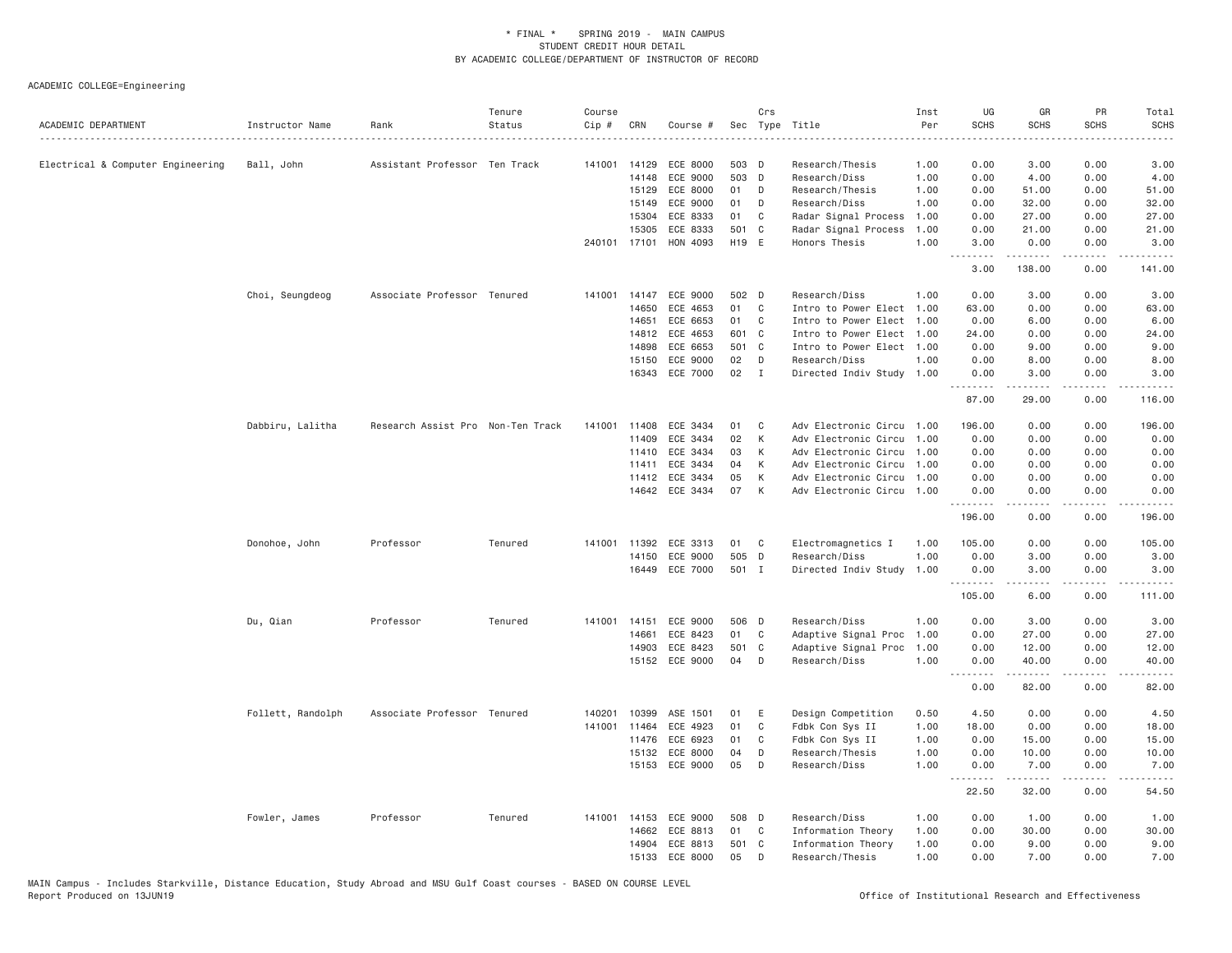| ACADEMIC DEPARTMENT               | Instructor Name | Rank                                               | Tenure<br>Status | Course<br>Cip # | CRN          | Course #                   |                 | Crs          | Sec Type Title                                         | Inst<br>Per  | UG<br><b>SCHS</b> | GR<br><b>SCHS</b>                                                                                                                                                | PR<br>SCHS   | Total<br><b>SCHS</b> |
|-----------------------------------|-----------------|----------------------------------------------------|------------------|-----------------|--------------|----------------------------|-----------------|--------------|--------------------------------------------------------|--------------|-------------------|------------------------------------------------------------------------------------------------------------------------------------------------------------------|--------------|----------------------|
|                                   |                 |                                                    |                  |                 |              |                            |                 |              |                                                        |              | .                 | .                                                                                                                                                                | .            |                      |
|                                   |                 |                                                    |                  |                 |              |                            |                 |              |                                                        |              | 0.00              | 47.00                                                                                                                                                            | 0.00         | 47.00                |
| Electrical & Computer Engineering | Fu, Yong        | Associate Professor Tenured                        |                  |                 | 141001 11458 | ECE 4633                   | 01              | $\mathbf{C}$ | Pwer Distrib Systems 1.00                              |              | 96.00             | 0.00                                                                                                                                                             | 0.00         | 96.00                |
|                                   |                 |                                                    |                  |                 | 11470        | ECE 6633                   | 01              | C            | Pwer Distrib Systems 1.00                              |              | 0.00              | 12.00                                                                                                                                                            | 0.00         | 12.00                |
|                                   |                 |                                                    |                  |                 | 14125        | ECE 6633                   | 501 C           |              | Pwer Distrib Systems 1.00                              |              | 0.00              | 18.00                                                                                                                                                            | 0.00         | 18.00                |
|                                   |                 |                                                    |                  |                 | 14154        | ECE 9000                   | 509 D           |              | Research/Diss                                          | 1.00         | 0.00              | 2.00                                                                                                                                                             | 0.00         | 2.00                 |
|                                   |                 |                                                    |                  |                 | 14664        | ECE 8683                   | 01              | C            | Power Sys Opt & Cont 1.00                              |              | 0.00              | 33.00                                                                                                                                                            | 0.00         | 33.00                |
|                                   |                 |                                                    |                  |                 | 14811        | ECE 4633                   | 601 C           |              | Pwer Distrib Systems 1.00                              |              | 24.00             | 0.00                                                                                                                                                             | 0.00         | 24.00                |
|                                   |                 |                                                    |                  |                 | 14906        | ECE 8683                   | 501 C           |              | Power Sys Opt & Cont 1.00                              |              | 0.00              | 21.00                                                                                                                                                            | 0.00         | 21.00                |
|                                   |                 |                                                    |                  |                 | 15155        | ECE 9000                   | 07              | D            | Research/Diss                                          | 1,00         | 0.00<br>.         | 43.00<br>.                                                                                                                                                       | 0.00<br>.    | 43.00                |
|                                   |                 |                                                    |                  |                 |              |                            |                 |              |                                                        |              | 120.00            | 129.00                                                                                                                                                           | 0.00         | 249.00               |
|                                   | Gurbuz, Ali     | Assistant Professor Ten Track                      |                  | 141001          | 11413        | ECE 3443                   | 01              | C            | Signals and Systems                                    | 1.00         | 162.00            | 0.00                                                                                                                                                             | 0.00         | 162.00               |
|                                   |                 |                                                    |                  |                 |              | 15156 ECE 9000             | 08              | D            | Research/Diss                                          | 1.00         | 0.00<br>.         | 7.00<br>.                                                                                                                                                        | 0.00<br>.    | 7.00                 |
|                                   |                 |                                                    |                  |                 |              |                            |                 |              |                                                        |              | 162.00            | 7.00                                                                                                                                                             | 0.00         | 169.00               |
|                                   | Iqbal, Umar     | Clinical Assist Pro Non-Ten Track                  |                  | 141001          | 14464        | ECE 3323                   | 601 C           |              | Electromagnetics II 1.00                               |              | 24.00             | 0.00                                                                                                                                                             | 0.00         | 24.00                |
|                                   |                 |                                                    |                  |                 | 14466        | ECE 3424                   | 601 C           |              | Intm Electronic Circ 1.00                              |              | 52.00             | 0.00                                                                                                                                                             | 0.00         | 52.00                |
|                                   |                 |                                                    |                  |                 |              | 14467 ECE 3424             | 602 K           |              | Intm Electronic Circ 1.00                              |              | 0.00<br>.         | 0.00<br>.                                                                                                                                                        | 0.00<br>.    | 0.00                 |
|                                   |                 |                                                    |                  |                 |              |                            |                 |              |                                                        |              | 76.00             | 0.00                                                                                                                                                             | 0.00         | 76.00                |
|                                   | Jones, Bryan    | Associate Professor Tenured                        |                  | 141001          | 11436        | ECE 3724                   | 01              | C            | Microprocessors                                        | 0.80         | 278.40            | 0.00                                                                                                                                                             | 0.00         | 278.40               |
|                                   |                 |                                                    |                  |                 | 11437        | ECE 3724                   | 02              | $\mathbf{C}$ | Microprocessors                                        | 0.80         | 220.80            | 0.00                                                                                                                                                             | 0.00         | 220.80               |
|                                   |                 |                                                    |                  |                 | 11438        | ECE 3724                   | 03              | К            | Microprocessors                                        | 1.00         | 0.00              | 0.00                                                                                                                                                             | 0.00         | 0.00                 |
|                                   |                 |                                                    |                  |                 | 11439        | ECE 3724                   | 04              | К            | Microprocessors                                        | 1.00         | 0.00              | 0.00                                                                                                                                                             | 0.00         | 0.00                 |
|                                   |                 |                                                    |                  |                 | 11440        | ECE 3724                   | 05              | К            | Microprocessors                                        | 1.00         | 0.00              | 0.00                                                                                                                                                             | 0.00         | 0.00                 |
|                                   |                 |                                                    |                  |                 | 11441        | ECE 3724                   | 06              | K            | Microprocessors                                        | 1.00         | 0.00              | 0.00                                                                                                                                                             | 0.00         | 0.00                 |
|                                   |                 |                                                    |                  |                 | 11442        | ECE 3724                   | 07              | К            | Microprocessors                                        | 1.00         | 0.00              | 0.00                                                                                                                                                             | 0.00         | 0.00                 |
|                                   |                 |                                                    |                  |                 | 11443        | ECE 3724                   | 08              | К            | Microprocessors                                        | 1.00         | 0.00              | 0.00                                                                                                                                                             | 0.00         | 0.00                 |
|                                   |                 |                                                    |                  |                 | 11444        | ECE 3724                   | 09              | К            | Microprocessors                                        | 1.00         | 0.00              | 0.00                                                                                                                                                             | 0.00         | 0.00                 |
|                                   |                 |                                                    |                  |                 | 11445        | ECE 3724                   | 12              | K            | Microprocessors                                        | 1.00         | 0.00              | 0.00                                                                                                                                                             | 0.00         | 0.00                 |
|                                   |                 |                                                    |                  |                 | 11446        | ECE 3724                   | 13              | К            | Microprocessors                                        | 1.00         | 0.00              | 0.00                                                                                                                                                             | 0.00         | 0.00                 |
|                                   |                 |                                                    |                  |                 | 11447        | ECE 3724                   | 14              | К            | Microprocessors                                        | 1.00         | 0.00              | 0.00                                                                                                                                                             | 0.00         | 0.00                 |
|                                   |                 |                                                    |                  |                 | 11448        | ECE 3724                   | 15              | K            | Microprocessors                                        | 1.00         | 0.00              | 0.00                                                                                                                                                             | 0.00         | 0.00                 |
|                                   |                 |                                                    |                  |                 | 11454        | ECE 4512                   | 01              | B            | EE Design I                                            | 1.00         | 40.00             | 0.00                                                                                                                                                             | 0.00         | 40.00                |
|                                   |                 |                                                    |                  |                 | 11456        | ECE 4532                   | 01              | B            | CPE Design I                                           | 1.00         | 14.00             | 0.00                                                                                                                                                             | 0.00         | 14.00                |
|                                   |                 |                                                    |                  |                 |              | 14472 ECE 3724             | 601 C           |              | Microprocessors                                        | 0.50         | 24.00             | 0.00                                                                                                                                                             | 0.00         | 24.00                |
|                                   |                 |                                                    |                  |                 | 14473        | ECE 3724                   | 602 K           |              | Microprocessors                                        | 0.50         | 0.00              | 0.00                                                                                                                                                             | 0.00         | 0.00                 |
|                                   |                 |                                                    |                  |                 | 14647        | ECE 3724                   | 10 <sup>1</sup> | K            | Microprocessors                                        | 1.00         | 0.00              | 0.00                                                                                                                                                             | 0.00         | 0.00                 |
|                                   |                 |                                                    |                  |                 | 14648        | ECE 3724                   | 11              | K            | Microprocessors                                        | 1.00         | 0.00              | 0.00                                                                                                                                                             | 0.00         | 0.00                 |
|                                   |                 |                                                    |                  |                 | 14649        | ECE 3724                   | 16              | K            | Microprocessors                                        | 1.00         | 0.00              | 0.00                                                                                                                                                             | 0.00         | 0.00                 |
|                                   |                 |                                                    |                  |                 | 14810        | ECE 4512<br>15157 ECE 9000 | 601 B<br>09     | D            | EE Design I<br>Research/Diss                           | 0.50<br>1.00 | 8.00<br>0.00      | 0.00<br>1.00                                                                                                                                                     | 0.00<br>0.00 | 8.00<br>1.00         |
|                                   |                 |                                                    |                  |                 |              |                            |                 |              |                                                        |              | .<br>585.20       | $\mathcal{L}^{\mathcal{L}}\mathcal{L}^{\mathcal{L}}\mathcal{L}^{\mathcal{L}}\mathcal{L}^{\mathcal{L}}\mathcal{L}^{\mathcal{L}}\mathcal{L}^{\mathcal{L}}$<br>1.00 | .<br>0.00    | 586.20               |
|                                   |                 | Karimi-Ghartemani, M Associate Professor Ten Track |                  |                 | 141001 11414 | ECE 3614                   | 01              | C            | Fundamentals of Ener 1.00                              |              | 124.00            | 0.00                                                                                                                                                             | 0.00         | 124.00               |
|                                   |                 |                                                    |                  |                 |              | ECE 3614                   | 02              | K            |                                                        |              | 0.00              | 0.00                                                                                                                                                             | 0.00         | 0.00                 |
|                                   |                 |                                                    |                  |                 | 11415        | 11416 ECE 3614             | 03              | К            | Fudamentals of Energ 1.00<br>Fundamentals of Ener 1.00 |              | 0.00              | 0.00                                                                                                                                                             | 0.00         | 0.00                 |
|                                   |                 |                                                    |                  |                 |              |                            | 04              | К            |                                                        |              | 0.00              | 0.00                                                                                                                                                             | 0.00         |                      |
|                                   |                 |                                                    |                  |                 |              | 11417 ECE 3614             |                 |              | Fundamentals of Ener 1.00                              |              |                   |                                                                                                                                                                  |              | 0.00                 |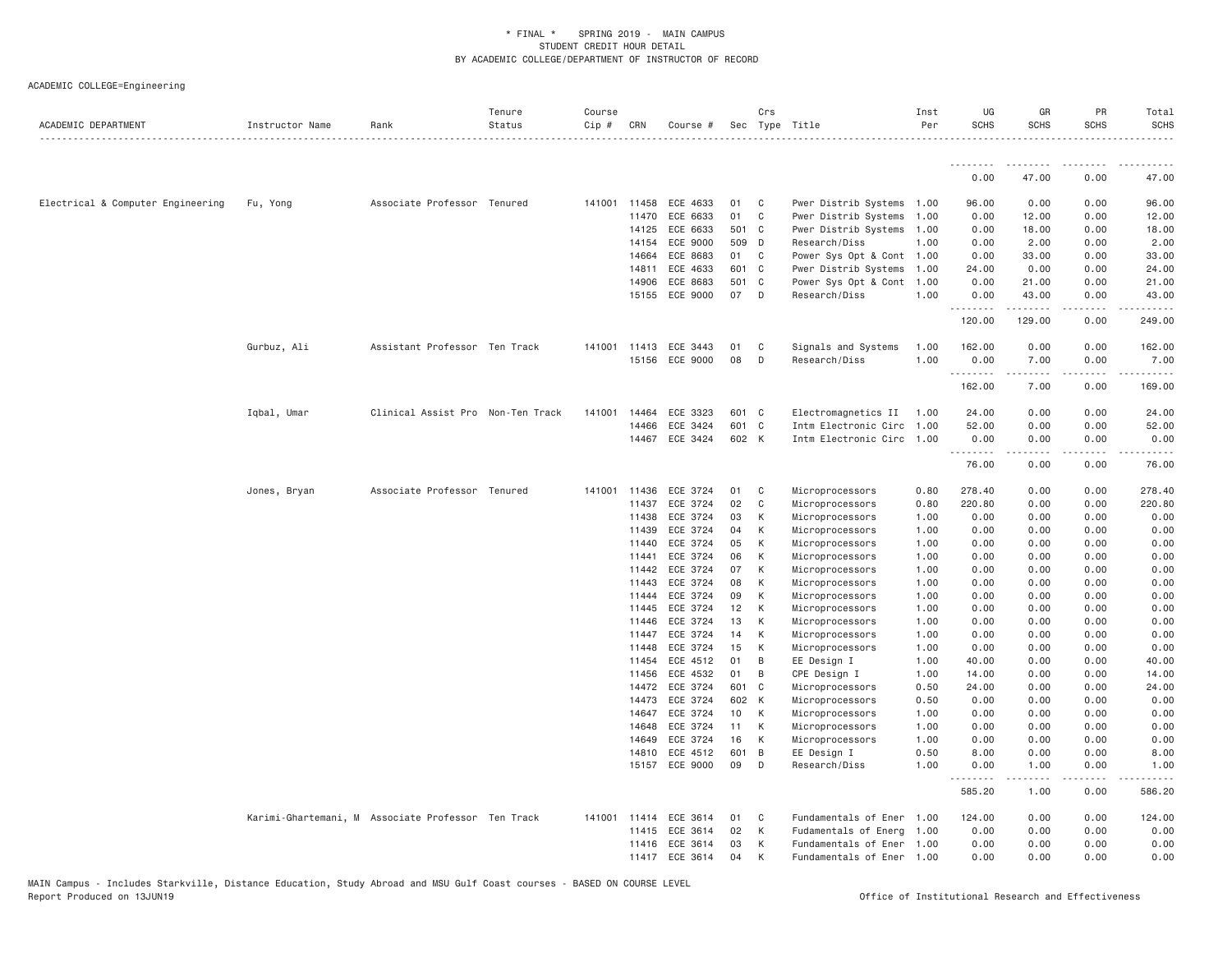| ACADEMIC DEPARTMENT               | Instructor Name                                        | Rank                          | Tenure<br>Status | Course<br>Cip # | CRN          | Course #       |       | Crs          | Sec Type Title            | Inst<br>Per | UG<br><b>SCHS</b> | GR<br><b>SCHS</b>       | PR<br><b>SCHS</b>   | Total<br><b>SCHS</b> |
|-----------------------------------|--------------------------------------------------------|-------------------------------|------------------|-----------------|--------------|----------------|-------|--------------|---------------------------|-------------|-------------------|-------------------------|---------------------|----------------------|
| Electrical & Computer Engineering | Karimi-Ghartemani, M Associate Professor Ten Track     |                               |                  |                 | 141001 11419 | ECE 3614       | 06    | К            | Fundamentals of Ener 1.00 |             | 0.00              | 0.00                    | 0.00                | 0.00                 |
|                                   |                                                        |                               |                  |                 | 11420        | ECE 3614       | 07    | К            | Fundamentals of Ener      | 1.00        | 0.00              | 0.00                    | 0.00                | 0.00                 |
|                                   |                                                        |                               |                  |                 | 11422        | ECE 3614       | 09    | К            | Fundamentals of Ener      | 1.00        | 0.00              | 0.00                    | 0.00                | 0.00                 |
|                                   |                                                        |                               |                  |                 | 15137        | ECE 8000       | 09    | D            | Research/Thesis           | 1.00        | 0.00              | 3.00                    | 0.00                | 3.00                 |
|                                   |                                                        |                               |                  |                 | 15158        | ECE 9000       | 10    | D            | Research/Diss             | 1.00        | 0.00              | 79.00                   | 0.00                | 79.00                |
|                                   |                                                        |                               |                  |                 | 16344        | ECE 7000       | 03    | $\mathbf I$  | Directed Indiv Study      | 1.00        | 0.00<br>.         | 3.00<br>.               | 0.00<br>.           | 3.00<br>.            |
|                                   |                                                        |                               |                  |                 |              |                |       |              |                           |             | 124.00            | 85.00                   | 0.00                | 209.00               |
|                                   | Kluss, Joni Viljami Assistant Professor Ten Track      |                               |                  |                 | 141001 14146 | ECE 9000       | 501 D |              | Research/Diss             | 1.00        | 0.00              | 3.00                    | 0.00                | 3.00                 |
|                                   |                                                        |                               |                  |                 | 14652        | ECE 4663       | 01    | C            | Insul Coord Pow Sys       | 1.00        | 42.00             | 0.00                    | 0.00                | 42.00                |
|                                   |                                                        |                               |                  |                 | 14653        | ECE 6663       | 01    | C            | Insul Coord Pow Sys       | 1.00        | 0.00              | 3.00                    | 0.00                | 3.00                 |
|                                   |                                                        |                               |                  |                 | 15159        | ECE 9000       | 11    | D            | Research/Diss             | 1.00        | 0.00<br>.         | 56.00                   | 0.00<br>.           | 56.00<br>.           |
|                                   |                                                        |                               |                  |                 |              |                |       |              |                           |             | 42.00             | 62.00                   | 0.00                | 104.00               |
|                                   | Koshka, Yaroslav                                       | Professor                     | Tenured          | 141001          | 11391        | ECE 3213       | 01    | C            | Solid State Electron      | 1.00        | 135.00            | 0.00                    | 0.00                | 135.00               |
|                                   |                                                        |                               |                  |                 | 11455        | ECE 4522       | 01    | B            | EE Design II              | 1.00        | 82.00             | 0.00                    | 0.00                | 82.00                |
|                                   |                                                        |                               |                  |                 | 11457        | ECE 4542       | 01    | B            | CPE Design II             | 1.00        | 32.00             | 0.00                    | 0.00                | 32.00                |
|                                   |                                                        |                               |                  |                 | 14157        | ECE 9000       | 512 D |              | Research/Diss             | 1.00        | 0.00              | 3.00                    | 0.00                | 3.00                 |
|                                   |                                                        |                               |                  |                 | 15138        | ECE 8000       | 10    | D            | Research/Thesis           | 1.00        | 0.00              | 1.00                    | 0.00                | 1.00                 |
|                                   |                                                        |                               |                  |                 | 16340        | ECE 7000       | 01    | $\mathbf I$  | Directed Indiv Study      | 1.00        | 0.00<br><u>.</u>  | 3.00<br>.               | 0.00<br>د د د د     | 3.00<br>.            |
|                                   |                                                        |                               |                  |                 |              |                |       |              |                           |             | 249.00            | 7.00                    | 0.00                | 256.00               |
|                                   | Kulandaivelu Govinda Research Assist Pro Non-Ten Track |                               |                  | 141001          | 11396        | ECE 3424       | 01    | C            | Intm Electronic Circ 1.00 |             | 164.00            | 0.00                    | 0.00                | 164.00               |
|                                   |                                                        |                               |                  |                 | 11399        | ECE 3424       | 04    | K            | Intm Electronic Circ      | 1.00        | 0.00              | 0.00                    | 0.00                | 0.00                 |
|                                   |                                                        |                               |                  |                 | 11401        | ECE 3424       | 06    | К            | Intm Electronic Circ      | 1.00        | 0.00              | 0.00                    | 0.00                | 0.00                 |
|                                   |                                                        |                               |                  |                 | 11402        | ECE 3424       | 07    | К            | Intm Electronic Circ 1.00 |             | 0.00              | 0.00                    | 0.00                | 0.00                 |
|                                   |                                                        |                               |                  |                 | 11403        | ECE 3424       | 08    | K            | Intm Electronic Circ      | 1.00        | 0.00              | 0.00                    | 0.00                | 0.00                 |
|                                   |                                                        |                               |                  |                 |              | 11407 ECE 3424 | 12    | K            | Intm Electronic Circ 1.00 |             | 0.00<br>.         | 0.00<br>.               | 0.00<br>.           | 0.00<br>.            |
|                                   |                                                        |                               |                  |                 |              |                |       |              |                           |             | 164.00            | 0.00                    | 0.00                | 164.00               |
|                                   | Kurum, Mehmet                                          | Assistant Professor Ten Track |                  | 141001          | 11393        | ECE 3323       | 01    | C            | Electromagnetics II       | 1.00        | 120.00            | 0.00                    | 0.00                | 120.00               |
|                                   |                                                        |                               |                  |                 | 15148        | ECE 8000       | 20    | D            | Research/Thesis           | 1.00        | 0.00              | 7.00                    | 0.00                | 7.00                 |
|                                   |                                                        |                               |                  |                 | 15161        | ECE 9000       | 13    | D            | Research/Diss             | 1.00        | 0.00              | 43.00                   | 0.00                | 43.00                |
|                                   |                                                        |                               |                  |                 |              | 16346 ECE 7000 | 05    | $\mathbf{I}$ | Directed Indiv Study      | 1.00        | 0.00<br>.         | 3.00<br>.               | 0.00<br>.           | 3.00<br>.            |
|                                   |                                                        |                               |                  |                 |              |                |       |              |                           |             | 120.00            | 53.00                   | 0.00                | 173.00               |
|                                   | Liu, Chun-Hung                                         | Assistant Professor Ten Track |                  | 141001          | 14659        | ECE 4813       | 01    | C            | Communications Theor      | 1.00        | 18.00             | 0.00                    | 0.00                | 18.00                |
|                                   |                                                        |                               |                  |                 | 14660        | ECE 6813       | 01    | $\mathbb C$  | Communications Theor      | 1.00        | 0.00              | 27.00                   | 0.00                | 27.00                |
|                                   |                                                        |                               |                  |                 |              | 14899 ECE 6813 | 501 C |              | Communications Theor 1.00 |             | 0.00<br><u>.</u>  | 30.00<br>.              | 0.00<br>د د د د     | 30.00<br>د د د د د   |
|                                   |                                                        |                               |                  |                 |              |                |       |              |                           |             | 18.00             | 57.00                   | 0.00                | 75.00                |
|                                   | Luo, Chaomin                                           | Associate Professor Tenured   |                  |                 | 140901 11459 | ECE 4713       | 01    | C            | Computer Architectur 1.00 |             | 129.00            | 0.00                    | 0.00                | 129.00               |
|                                   |                                                        |                               |                  |                 | 11471        | ECE 6713       | 01    | C            | Computer Architectur      | 1.00        | 0.00              | 15.00                   | 0.00                | 15.00                |
|                                   |                                                        |                               |                  |                 | 141001 15140 | ECE 8000       | 12    | D            | Research/Thesis           | 1.00        | 0.00              | 7.00                    | 0.00                | 7.00                 |
|                                   |                                                        |                               |                  |                 |              | 15163 ECE 9000 | 15    | D            | Research/Diss             | 1.00        | 0.00<br>.         | 7.00<br>$- - - - - - -$ | 0.00<br>$- - - - -$ | 7.00<br><u>.</u>     |
|                                   |                                                        |                               |                  |                 |              |                |       |              |                           |             | 129.00            | 29,00                   | 0.00                | 158.00               |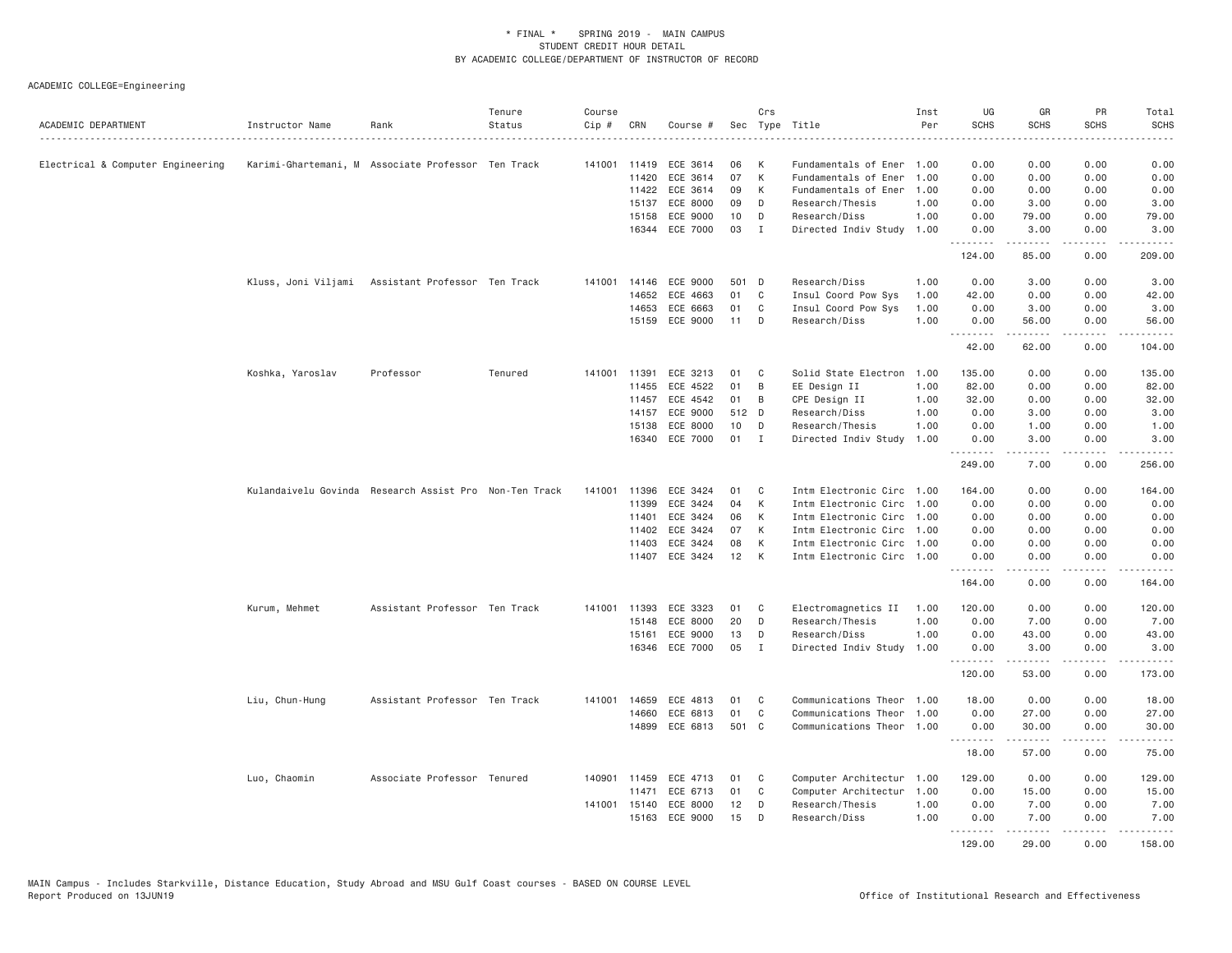| ACADEMIC DEPARTMENT               | Instructor Name   | Rank                                                   | Tenure<br>Status | Course<br>Cip # | CRN          | Course #             |       | Crs          | Sec Type Title<br>.       | Inst<br>Per<br>$   -$ | UG<br><b>SCHS</b> | GR<br><b>SCHS</b>                                                                                                                                                                       | PR<br><b>SCHS</b>                   | Total<br><b>SCHS</b><br>$- - - - -$                                                                                                                                                                                  |
|-----------------------------------|-------------------|--------------------------------------------------------|------------------|-----------------|--------------|----------------------|-------|--------------|---------------------------|-----------------------|-------------------|-----------------------------------------------------------------------------------------------------------------------------------------------------------------------------------------|-------------------------------------|----------------------------------------------------------------------------------------------------------------------------------------------------------------------------------------------------------------------|
| Electrical & Computer Engineering | Luo, Yu           | Assistant Professor Ten Track                          |                  |                 | 141001 11436 | ECE 3724             | 01    | C            | Microprocessors           | 0.20                  | 69.60             | 0.00                                                                                                                                                                                    | 0.00                                | 69.60                                                                                                                                                                                                                |
|                                   |                   |                                                        |                  |                 | 11437        | ECE 3724             | 02    | $\mathbf{C}$ | Microprocessors           | 0.20                  | 55.20<br>.        | 0.00                                                                                                                                                                                    | 0.00<br>$\sim$ $\sim$ $\sim$ $\sim$ | 55.20                                                                                                                                                                                                                |
|                                   |                   |                                                        |                  |                 |              |                      |       |              |                           |                       | 124.80            | 0.00                                                                                                                                                                                    | 0.00                                | 124.80                                                                                                                                                                                                               |
|                                   | Marojevic, Vuk    | Associate Professor Ten Track                          |                  | 140901          | 14654        | ECE 4723             | 01    | B            | Embedded Systems          | 1.00                  | 30.00             | 0.00                                                                                                                                                                                    | 0.00                                | 30.00                                                                                                                                                                                                                |
|                                   |                   |                                                        |                  |                 | 14656        | ECE 4723             | 02    | B            | Embedded Systems          | 1.00                  | 27.00             | 0.00                                                                                                                                                                                    | 0.00                                | 27.00                                                                                                                                                                                                                |
|                                   |                   |                                                        |                  |                 | 14657        | ECE 6723             | 02    | B            | Embedded Systems          | 1.00                  | 0.00              | 3.00                                                                                                                                                                                    | 0.00                                | 3.00                                                                                                                                                                                                                 |
|                                   |                   |                                                        |                  |                 |              |                      |       |              |                           |                       | .<br>57.00        | $\frac{1}{2} \left( \frac{1}{2} \right) \left( \frac{1}{2} \right) \left( \frac{1}{2} \right) \left( \frac{1}{2} \right) \left( \frac{1}{2} \right) \left( \frac{1}{2} \right)$<br>3.00 | .<br>0.00                           | .<br>60.00                                                                                                                                                                                                           |
|                                   | Melnychuk, Galyna | Non-Faculty                                            | Not Applicable   |                 |              | 140101 12227 GE 3813 | 01    | C            | Challenges Global En 1.00 |                       | 48.00             | 0.00                                                                                                                                                                                    | 0.00                                | 48.00                                                                                                                                                                                                                |
|                                   |                   |                                                        |                  |                 |              |                      |       |              |                           |                       | .<br>48.00        | <u>.</u><br>0.00                                                                                                                                                                        | $- - - -$<br>0.00                   | .<br>48.00                                                                                                                                                                                                           |
|                                   |                   | Mohammadi-Aragh, Mah Assistant Professor Ten Track     |                  |                 | 141001 11389 | ECE 1002             | 01    | B            | Intro to ECE              | 1.00                  | 136.00            | 0.00                                                                                                                                                                                    | 0.00                                | 136.00                                                                                                                                                                                                               |
|                                   |                   |                                                        |                  |                 | 11390        | ECE 1002             | H01 B |              | Intro to ECE              | 1.00                  | 18.00             | 0.00                                                                                                                                                                                    | 0.00                                | 18.00                                                                                                                                                                                                                |
|                                   |                   |                                                        |                  |                 | 14463        | ECE 1002             | 601 B |              | Intro to ECE              | 0.50                  | 11.00             | 0.00                                                                                                                                                                                    | 0.00                                | 11.00                                                                                                                                                                                                                |
|                                   |                   |                                                        |                  |                 | 15166        | ECE 9000             | 18    | D            | Research/Diss             | 1.00                  | 0.00              | 13.00                                                                                                                                                                                   | 0.00                                | 13.00                                                                                                                                                                                                                |
|                                   |                   |                                                        |                  |                 | 15324        | ECE 8990             | 01    | C            | Special Topic in ECE      | 1.00                  | 0.00              | 15.00                                                                                                                                                                                   | 0.00                                | 15.00                                                                                                                                                                                                                |
|                                   |                   |                                                        |                  |                 | 15327        | ECE 8990             | 501 C |              | Special Topic in ECE      | 1.00                  | 0.00              | 15.00                                                                                                                                                                                   | 0.00                                | 15.00                                                                                                                                                                                                                |
|                                   |                   |                                                        |                  | 149999          | 16049        | <b>ENE 9000</b>      | 01    | D            | Research/Diss             | 1.00                  | 0.00              | 18.00                                                                                                                                                                                   | 0.00                                | 18.00                                                                                                                                                                                                                |
|                                   |                   |                                                        |                  |                 |              |                      |       |              |                           |                       | .<br>165.00       | .<br>61.00                                                                                                                                                                              | .<br>0.00                           | $\frac{1}{2} \left( \frac{1}{2} \right) \left( \frac{1}{2} \right) \left( \frac{1}{2} \right) \left( \frac{1}{2} \right) \left( \frac{1}{2} \right) \left( \frac{1}{2} \right) \left( \frac{1}{2} \right)$<br>226.00 |
|                                   | Moorhead, Jane    | Instructor                                             | Non-Ten Track    |                 | 141001 11394 | ECE 3413             | 01    | C            | Intro to Electronic       | 1.00                  | 309.00            | 0.00                                                                                                                                                                                    | 0.00                                | 309.00                                                                                                                                                                                                               |
|                                   |                   |                                                        |                  |                 | 11395        | ECE 3413             | 02    | $\mathsf{C}$ | Intro to Electronic       | 1.00                  | 339.00            | 0.00                                                                                                                                                                                    | 0.00                                | 339.00                                                                                                                                                                                                               |
|                                   |                   |                                                        |                  |                 | 11423        | ECE 3714             | 01    | C            | Digital Devices           | 1.00                  | 456.00            | 0.00                                                                                                                                                                                    | 0.00                                | 456.00                                                                                                                                                                                                               |
|                                   |                   |                                                        |                  |                 | 11425        | ECE 3714             | 03    | K            | Digital Devices           | 1.00                  | 0.00              | 0.00                                                                                                                                                                                    | 0.00                                | 0.00                                                                                                                                                                                                                 |
|                                   |                   |                                                        |                  |                 | 11426        | ECE 3714             | 04    | K            | Digital Devices           | 1.00                  | 0.00              | 0.00                                                                                                                                                                                    | 0.00                                | 0.00                                                                                                                                                                                                                 |
|                                   |                   |                                                        |                  |                 | 11427        | ECE 3714             | 05    | К            | Digital Devices           | 1.00                  | 0.00              | 0.00                                                                                                                                                                                    | 0.00                                | 0.00                                                                                                                                                                                                                 |
|                                   |                   |                                                        |                  |                 | 11428        | ECE 3714             | 06    | К            | Digital Devices           | 1.00                  | 0.00              | 0.00                                                                                                                                                                                    | 0.00                                | 0.00                                                                                                                                                                                                                 |
|                                   |                   |                                                        |                  |                 | 11431        | ECE 3714             | 09    | К            | Digital Devices           | 1.00                  | 0.00              | 0.00                                                                                                                                                                                    | 0.00                                | 0.00                                                                                                                                                                                                                 |
|                                   |                   |                                                        |                  |                 | 11432        | ECE 3714             | 10    | К            | Digital Devices           | 1.00                  | 0.00              | 0.00                                                                                                                                                                                    | 0.00                                | 0.00                                                                                                                                                                                                                 |
|                                   |                   |                                                        |                  |                 | 11433        | ECE 3714             | 12    | К            | Digital Devices           | 1.00                  | 0.00<br>.         | 0.00                                                                                                                                                                                    | 0.00                                | 0.00                                                                                                                                                                                                                 |
|                                   |                   |                                                        |                  |                 |              |                      |       |              |                           |                       | 1104.00           | 0.00                                                                                                                                                                                    | 0.00                                | 1104.00                                                                                                                                                                                                              |
|                                   | Moorhead, Robert  | Professor                                              | Tenured          |                 | 141001 15143 | ECE 8000             | 15    | D            | Research/Thesis           | 1.00                  | 0.00              | 4.00                                                                                                                                                                                    | 0.00                                | 4.00                                                                                                                                                                                                                 |
|                                   |                   |                                                        |                  |                 |              | 15167 ECE 9000       | 19    | D            | Research/Diss             | 1.00                  | 0.00              | 1.00                                                                                                                                                                                    | 0.00                                | 1.00                                                                                                                                                                                                                 |
|                                   |                   |                                                        |                  |                 |              |                      |       |              |                           |                       | .<br>0.00         | .<br>5.00                                                                                                                                                                               | $- - - -$<br>0.00                   | ----<br>5.00                                                                                                                                                                                                         |
|                                   |                   | Shivakumaraiah, Loke Clinical Assist Pro Non-Ten Track |                  | 141001 14463    |              | ECE 1002             | 601 B |              | Intro to ECE              | 0.50                  | 11.00             | 0.00                                                                                                                                                                                    | 0.00                                | 11.00                                                                                                                                                                                                                |
|                                   |                   |                                                        |                  |                 | 14472        | ECE 3724             | 601 C |              | Microprocessors           | 0.50                  | 24.00             | 0.00                                                                                                                                                                                    | 0.00                                | 24.00                                                                                                                                                                                                                |
|                                   |                   |                                                        |                  |                 | 14473        | ECE 3724             | 602 K |              | Microprocessors           | 0.50                  | 0.00              | 0.00                                                                                                                                                                                    | 0.00                                | 0.00                                                                                                                                                                                                                 |
|                                   |                   |                                                        |                  |                 |              | 14810 ECE 4512       | 601 B |              | EE Design I               | 0.50                  | 8.00              | 0.00                                                                                                                                                                                    | 0.00                                | 8.00                                                                                                                                                                                                                 |
|                                   |                   |                                                        |                  |                 |              |                      |       |              |                           |                       | .<br>43.00        | .<br>0.00                                                                                                                                                                               | $- - - -$<br>0.00                   | 43.00                                                                                                                                                                                                                |
|                                   | Tang, Bo          | Assistant Professor Ten Track                          |                  |                 | 140901 11460 | ECE 4743             | 01    | B            | Digital Sys Design        | 1.00                  | 18.00             | 0.00                                                                                                                                                                                    | 0.00                                | 18.00                                                                                                                                                                                                                |
|                                   |                   |                                                        |                  |                 | 11462        | ECE 4743             | 03    | B            | Digital Sys Design        | 1.00                  | 18.00             | 0.00                                                                                                                                                                                    | 0.00                                | 18.00                                                                                                                                                                                                                |
|                                   |                   |                                                        |                  |                 |              | 11472 ECE 6743       | 01    | B            | Digital Sys Design        | 1.00                  | 0.00              | 3.00                                                                                                                                                                                    | 0.00                                | 3.00                                                                                                                                                                                                                 |
|                                   |                   |                                                        |                  |                 | 11474        | ECE 6743             | 03    | B            | Digital Sys Design        | 1.00                  | 0.00              | 6.00                                                                                                                                                                                    | 0.00                                | 6.00                                                                                                                                                                                                                 |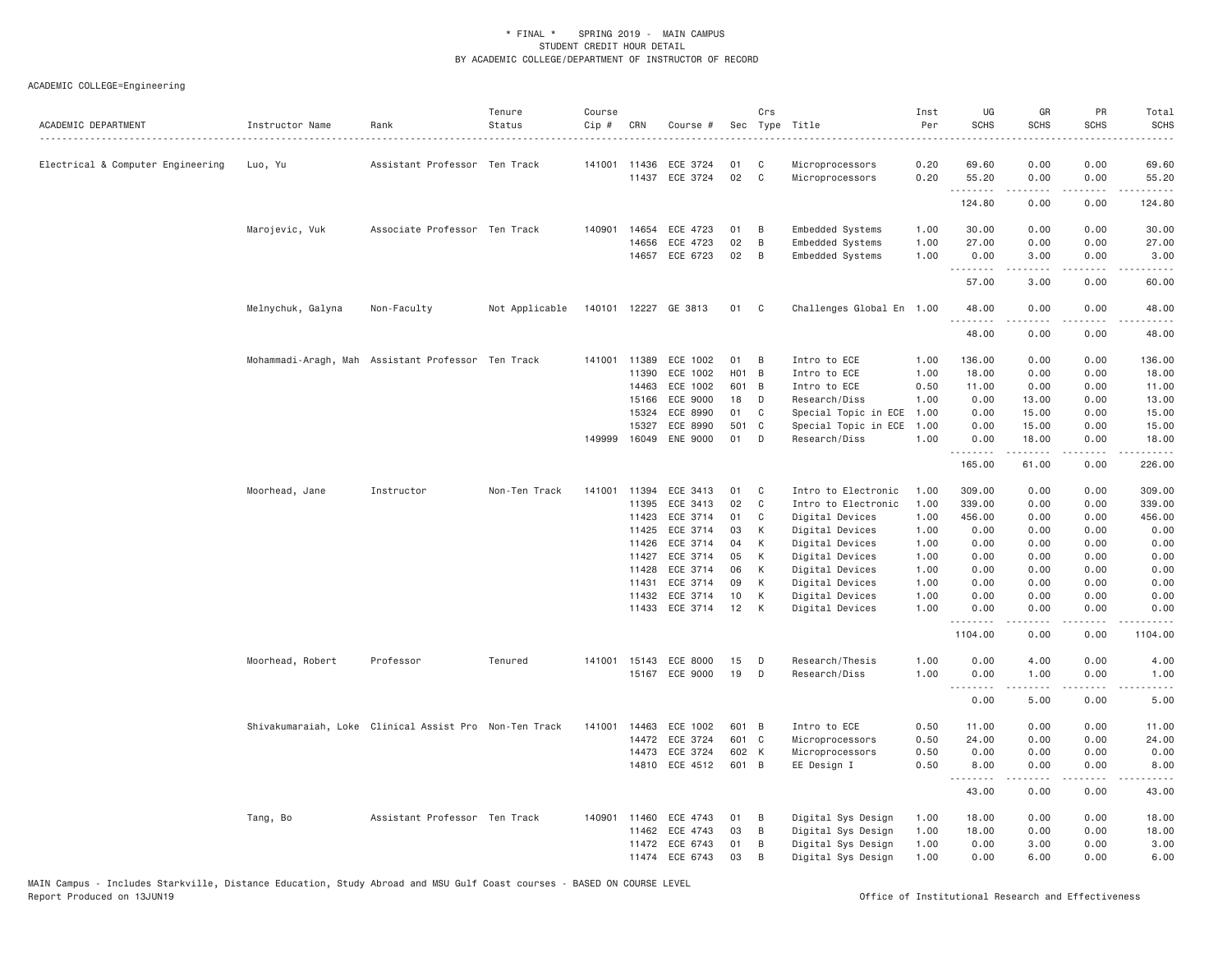| ACADEMIC DEPARTMENT                                                        | Instructor Name | Rank                          | Tenure<br>Status | Course<br>Cip #  | CRN | Course #                                                             |                              | Crs | Sec Type Title                                                               | Inst<br>Per                  | UG<br><b>SCHS</b>                                  | GR<br><b>SCHS</b>                                             | <b>PR</b><br><b>SCHS</b>                  | Total<br>SCHS                                 |
|----------------------------------------------------------------------------|-----------------|-------------------------------|------------------|------------------|-----|----------------------------------------------------------------------|------------------------------|-----|------------------------------------------------------------------------------|------------------------------|----------------------------------------------------|---------------------------------------------------------------|-------------------------------------------|-----------------------------------------------|
| Electrical & Computer Engineering                                          | Tang, Bo        | Assistant Professor Ten Track |                  | 140901<br>141001 |     | 14126 ECE 6743<br>14160 ECE 9000<br>15168 ECE 9000<br>16345 ECE 7000 | 501 B<br>516 D<br>20 D<br>04 | - 1 | Digital Sys Design<br>Research/Diss<br>Research/Diss<br>Directed Indiv Study | 1.00<br>1.00<br>1.00<br>1.00 | 0.00<br>0.00<br>0.00<br>0.00<br>---------<br>36.00 | 12.00<br>13,00<br>24.00<br>3,00<br>- - - - - - - - -<br>61.00 | 0.00<br>0.00<br>0.00<br>0.00<br>.<br>0.00 | 12.00<br>13,00<br>24.00<br>3.00<br>.<br>97.00 |
| =====================================                                      |                 |                               |                  |                  |     |                                                                      |                              |     |                                                                              |                              | $=$ = = = = = = =                                  | $=$ = = = = = = =                                             | ========                                  |                                               |
| Electrical & Computer Engineering<br>===================================== |                 |                               |                  |                  |     |                                                                      |                              |     |                                                                              |                              | 3780.50                                            | 894,00                                                        | 0.00<br>========                          | 4674.50                                       |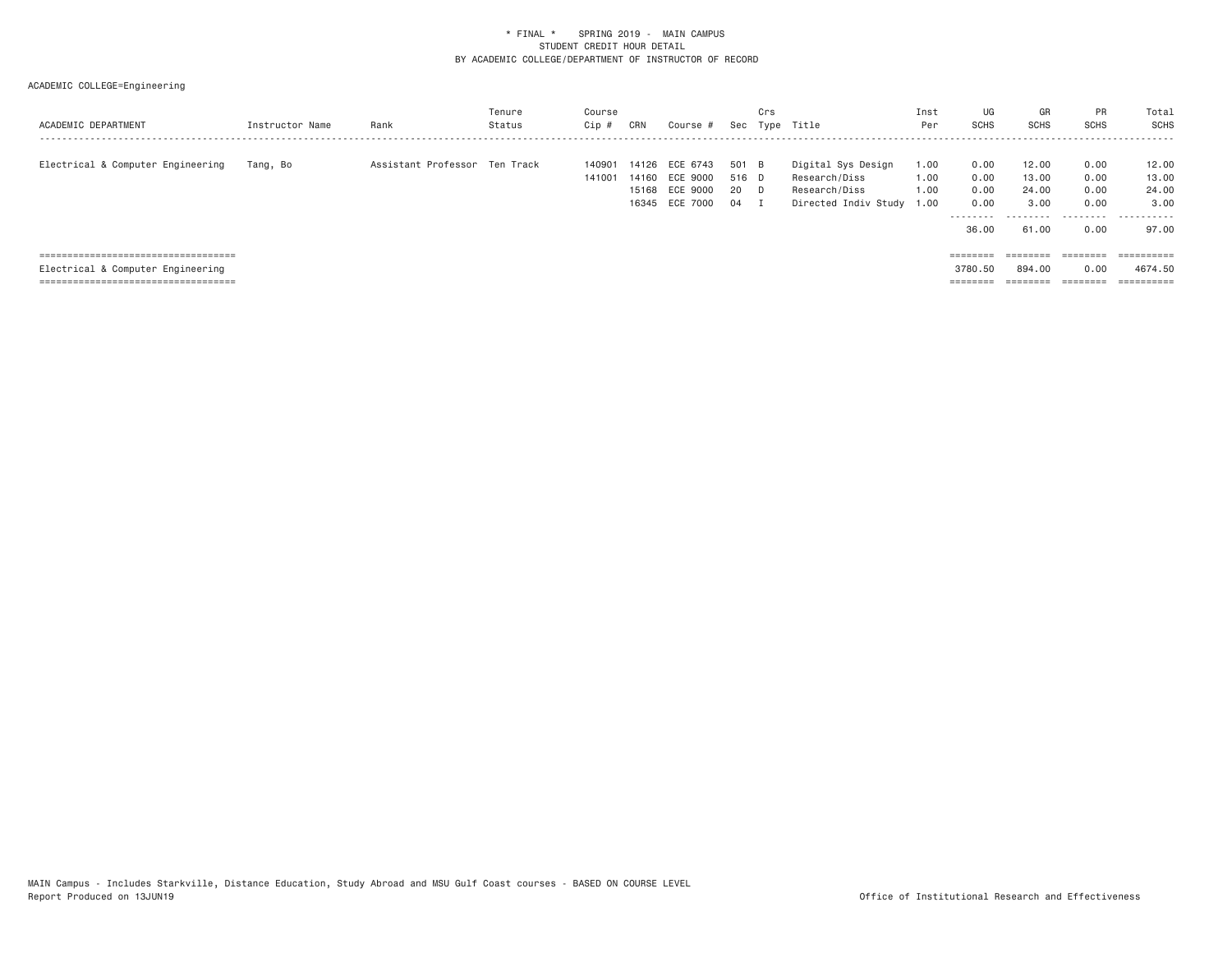| Industrial & Systems Engineering<br>Bian, Linkan<br>Associate Professor Ten Track<br>143501<br>14346<br>IE 9000<br>501 D<br>Research/DIss<br>1.00<br>0.00<br>4.00<br>0.00<br>4.00<br>16392<br>01<br>D<br>0.00<br>0.00<br>15.00<br>IE 9000<br>Research/DIss<br>1.00<br>15.00<br>270301<br>12592<br>IE 4623<br>01<br>C<br>Eng Statistics II<br>1.00<br>168.00<br>0.00<br>0.00<br>168.00<br>12605<br>IE 6623<br>01<br>Eng Statistics II<br>12.00<br>C<br>1.00<br>0.00<br>12.00<br>0.00<br>IE 6623<br>501 C<br>Eng Statistics II<br>30.00<br>14328<br>1.00<br>0.00<br>30.00<br>0.00<br>15937 IE 4623<br>501 C<br>Eng Statistics II<br>1.00<br>15.00<br>0.00<br>0.00<br>15.00<br>.<br>.<br>.<br>.<br>183.00<br>61.00<br>0.00<br>244.00<br>Bostick, Lisa<br>Lecturer<br>Non-Ten Track<br>151302 11564 EG 1142<br>01<br>C<br>Engineering Graphics<br>1.00<br>66.00<br>0.00<br>0.00<br>66.00<br>489999<br>14665 EG 1143<br>01<br>C<br>1.00<br>Graphic Com<br>147.00<br>0.00<br>0.00<br>147.00<br>.<br>.<br>.<br>213.00<br>0.00<br>0.00<br>213.00<br>Bullington, Stanley<br>Professor<br>Tenured<br>142701<br>12595<br>IE 4915<br>Design Of Ind Sys<br>115.00<br>0.00<br>0.00<br>115.00<br>01<br>C<br>1.00<br>02<br>К<br>12596<br>IE 4915<br>Design Of Ind Sys<br>1.00<br>0.00<br>0.00<br>0.00<br>0.00<br>143501<br>14332<br>IE 8000<br>502 D<br>Research / Thesis<br>0.00<br>3.00<br>0.00<br>3.00<br>1.00<br>IE 9000<br>14347<br>502 D<br>Research/DIss<br>1.00<br>0.00<br>1.00<br>0.00<br>1.00<br>IE 8913<br>C<br>Engr Economy II<br>0.00<br>21.00<br>14678<br>01<br>1.00<br>21.00<br>0.00<br>IE 8913<br>501 C<br>18.00<br>0.00<br>18.00<br>14916<br>Engr Economy II<br>1.00<br>0.00<br>02<br>0.00<br>15792<br>IE 8000<br>D<br>Research / Thesis<br>1.00<br>9.00<br>0.00<br>9.00<br>IE 9000<br>02<br>Research/DIss<br>1.00<br>0.00<br>0.00<br>1.00<br>16393<br>D<br>1.00<br>.<br>.<br>.<br>.<br>115.00<br>53.00<br>0.00<br>168.00<br>Research/DIss<br>Burch, Reuben<br>Assistant Professor Ten Track<br>143501<br>14348<br>IE 9000<br>503 D<br>1.00<br>0.00<br>4.00<br>0.00<br>4.00<br>14675<br>IE 8153<br>01<br>C<br>Cognitive Engr<br>1.00<br>0.00<br>0.00<br>18.00<br>18.00<br>IE 8153<br>501 C<br>14914<br>Cognitive Engr<br>1.00<br>0.00<br>30.00<br>0.00<br>30.00<br>IE 8000<br>03<br>Research / Thesis<br>1.00<br>0.00<br>3.00<br>0.00<br>3.00<br>15793<br>D<br>IE 9000<br>03<br>D<br>Research/DIss<br>1.00<br>0.00<br>0.00<br>15.00<br>16394<br>15.00<br>02<br>IE 7000<br>$\mathbf{I}$<br>Directed Indiv Study<br>1.00<br>0.00<br>3.00<br>0.00<br>3.00<br>16594<br><u>.</u><br>.<br>.<br>.<br>73.00<br>0.00<br>73.00<br>0.00<br>Chance, Jennifer<br>Not Applicable<br>143501<br>IE 4513<br>Engineering Admin<br>1.00<br>126.00<br>0.00<br>0.00<br>126.00<br>Non-Employee<br>12588<br>01<br>C<br>12599 IE 6513<br>01<br>C<br>1.00<br>Engineering Admin<br>0.00<br>12.00<br>0.00<br>12.00<br>.<br>.<br>.<br>-----<br>126.00<br>12.00<br>0.00<br>138.00<br>Green, Robert<br>Eng Law & Ethics<br>1.00<br>0.00<br>6.00<br>0.00<br>6.00<br>Non-Faculty<br>Not Applicable<br>143501<br>14671<br>IE 6553<br>01<br>C<br>14913<br>IE 6553<br>501 C<br>1.00<br>0.00<br>0.00<br>36.00<br>Eng Law & Ethics<br>36.00<br>149999<br>IE 4553<br>01<br>Eng Law & Ethics<br>1.00<br>147.00<br>0.00<br>0.00<br>147.00<br>14670<br>C<br>521003<br>EXL 1191<br>01<br>Leadership Internshi<br>1.00<br>1.00<br>0.00<br>0.00<br>1.00<br>11910<br>E<br>02<br>11911 EXL 1191<br>E<br>Leadership Internshi 1.00<br>2.00<br>0.00<br>0.00<br>2.00<br>.<br>.<br>$\begin{array}{cccccccccc} \bullet & \bullet & \bullet & \bullet & \bullet & \bullet & \bullet \end{array}$<br>$\frac{1}{2} \left( \frac{1}{2} \right) \left( \frac{1}{2} \right) \left( \frac{1}{2} \right) \left( \frac{1}{2} \right) \left( \frac{1}{2} \right)$<br>150.00<br>42.00<br>0.00<br>192.00<br>Hill, Eric<br>140101 12210 GE 3011<br>29.60<br>0.00<br>Non-Faculty<br>Not Applicable<br>01<br><b>S</b><br>Engr Entrepreneur Se 0.40<br>0.00<br>29.60<br>29.60<br>0.00<br>0.00<br>29.60<br>Jaradat, Raed<br>Assistant Professor Ten Track<br>143501 12590 IE 4543<br>Logistics Engineerin 1.00<br>120.00<br>0.00<br>0.00<br>120.00<br>01<br>C<br>IE 6543<br>01<br>C<br>0.00<br>33.00<br>0.00<br>33.00<br>12602<br>Logistics Engineerin 1.00<br>14327 IE 6543<br>501 C<br>0.00<br>9.00<br>0.00<br>9.00<br>Logistics Engineerin 1.00 | ACADEMIC DEPARTMENT | Instructor Name | Rank | Tenure<br>Status | Course<br>Cip # | CRN | Course # | Crs | Sec Type Title<br>. | Inst<br>Per<br>. | UG<br><b>SCHS</b> | GR<br><b>SCHS</b> | PR<br><b>SCHS</b> | Total<br><b>SCHS</b><br>$- - - -$ |
|---------------------------------------------------------------------------------------------------------------------------------------------------------------------------------------------------------------------------------------------------------------------------------------------------------------------------------------------------------------------------------------------------------------------------------------------------------------------------------------------------------------------------------------------------------------------------------------------------------------------------------------------------------------------------------------------------------------------------------------------------------------------------------------------------------------------------------------------------------------------------------------------------------------------------------------------------------------------------------------------------------------------------------------------------------------------------------------------------------------------------------------------------------------------------------------------------------------------------------------------------------------------------------------------------------------------------------------------------------------------------------------------------------------------------------------------------------------------------------------------------------------------------------------------------------------------------------------------------------------------------------------------------------------------------------------------------------------------------------------------------------------------------------------------------------------------------------------------------------------------------------------------------------------------------------------------------------------------------------------------------------------------------------------------------------------------------------------------------------------------------------------------------------------------------------------------------------------------------------------------------------------------------------------------------------------------------------------------------------------------------------------------------------------------------------------------------------------------------------------------------------------------------------------------------------------------------------------------------------------------------------------------------------------------------------------------------------------------------------------------------------------------------------------------------------------------------------------------------------------------------------------------------------------------------------------------------------------------------------------------------------------------------------------------------------------------------------------------------------------------------------------------------------------------------------------------------------------------------------------------------------------------------------------------------------------------------------------------------------------------------------------------------------------------------------------------------------------------------------------------------------------------------------------------------------------------------------------------------------------------------------------------------------------------------------------------------------------------------------------------------------------------------------------------------------------------------------------------------------------------------------------------------------------------------------------------------------------------------------------------------------------------------------------------------------------------------------------------------------------------------------------------------------------------------------------------------------------------------------------------------------------------------------------------------------------------------------------------------------------------------------|---------------------|-----------------|------|------------------|-----------------|-----|----------|-----|---------------------|------------------|-------------------|-------------------|-------------------|-----------------------------------|
|                                                                                                                                                                                                                                                                                                                                                                                                                                                                                                                                                                                                                                                                                                                                                                                                                                                                                                                                                                                                                                                                                                                                                                                                                                                                                                                                                                                                                                                                                                                                                                                                                                                                                                                                                                                                                                                                                                                                                                                                                                                                                                                                                                                                                                                                                                                                                                                                                                                                                                                                                                                                                                                                                                                                                                                                                                                                                                                                                                                                                                                                                                                                                                                                                                                                                                                                                                                                                                                                                                                                                                                                                                                                                                                                                                                                                                                                                                                                                                                                                                                                                                                                                                                                                                                                                                                                                                                 |                     |                 |      |                  |                 |     |          |     |                     |                  |                   |                   |                   |                                   |
|                                                                                                                                                                                                                                                                                                                                                                                                                                                                                                                                                                                                                                                                                                                                                                                                                                                                                                                                                                                                                                                                                                                                                                                                                                                                                                                                                                                                                                                                                                                                                                                                                                                                                                                                                                                                                                                                                                                                                                                                                                                                                                                                                                                                                                                                                                                                                                                                                                                                                                                                                                                                                                                                                                                                                                                                                                                                                                                                                                                                                                                                                                                                                                                                                                                                                                                                                                                                                                                                                                                                                                                                                                                                                                                                                                                                                                                                                                                                                                                                                                                                                                                                                                                                                                                                                                                                                                                 |                     |                 |      |                  |                 |     |          |     |                     |                  |                   |                   |                   |                                   |
|                                                                                                                                                                                                                                                                                                                                                                                                                                                                                                                                                                                                                                                                                                                                                                                                                                                                                                                                                                                                                                                                                                                                                                                                                                                                                                                                                                                                                                                                                                                                                                                                                                                                                                                                                                                                                                                                                                                                                                                                                                                                                                                                                                                                                                                                                                                                                                                                                                                                                                                                                                                                                                                                                                                                                                                                                                                                                                                                                                                                                                                                                                                                                                                                                                                                                                                                                                                                                                                                                                                                                                                                                                                                                                                                                                                                                                                                                                                                                                                                                                                                                                                                                                                                                                                                                                                                                                                 |                     |                 |      |                  |                 |     |          |     |                     |                  |                   |                   |                   |                                   |
|                                                                                                                                                                                                                                                                                                                                                                                                                                                                                                                                                                                                                                                                                                                                                                                                                                                                                                                                                                                                                                                                                                                                                                                                                                                                                                                                                                                                                                                                                                                                                                                                                                                                                                                                                                                                                                                                                                                                                                                                                                                                                                                                                                                                                                                                                                                                                                                                                                                                                                                                                                                                                                                                                                                                                                                                                                                                                                                                                                                                                                                                                                                                                                                                                                                                                                                                                                                                                                                                                                                                                                                                                                                                                                                                                                                                                                                                                                                                                                                                                                                                                                                                                                                                                                                                                                                                                                                 |                     |                 |      |                  |                 |     |          |     |                     |                  |                   |                   |                   |                                   |
|                                                                                                                                                                                                                                                                                                                                                                                                                                                                                                                                                                                                                                                                                                                                                                                                                                                                                                                                                                                                                                                                                                                                                                                                                                                                                                                                                                                                                                                                                                                                                                                                                                                                                                                                                                                                                                                                                                                                                                                                                                                                                                                                                                                                                                                                                                                                                                                                                                                                                                                                                                                                                                                                                                                                                                                                                                                                                                                                                                                                                                                                                                                                                                                                                                                                                                                                                                                                                                                                                                                                                                                                                                                                                                                                                                                                                                                                                                                                                                                                                                                                                                                                                                                                                                                                                                                                                                                 |                     |                 |      |                  |                 |     |          |     |                     |                  |                   |                   |                   |                                   |
|                                                                                                                                                                                                                                                                                                                                                                                                                                                                                                                                                                                                                                                                                                                                                                                                                                                                                                                                                                                                                                                                                                                                                                                                                                                                                                                                                                                                                                                                                                                                                                                                                                                                                                                                                                                                                                                                                                                                                                                                                                                                                                                                                                                                                                                                                                                                                                                                                                                                                                                                                                                                                                                                                                                                                                                                                                                                                                                                                                                                                                                                                                                                                                                                                                                                                                                                                                                                                                                                                                                                                                                                                                                                                                                                                                                                                                                                                                                                                                                                                                                                                                                                                                                                                                                                                                                                                                                 |                     |                 |      |                  |                 |     |          |     |                     |                  |                   |                   |                   |                                   |
|                                                                                                                                                                                                                                                                                                                                                                                                                                                                                                                                                                                                                                                                                                                                                                                                                                                                                                                                                                                                                                                                                                                                                                                                                                                                                                                                                                                                                                                                                                                                                                                                                                                                                                                                                                                                                                                                                                                                                                                                                                                                                                                                                                                                                                                                                                                                                                                                                                                                                                                                                                                                                                                                                                                                                                                                                                                                                                                                                                                                                                                                                                                                                                                                                                                                                                                                                                                                                                                                                                                                                                                                                                                                                                                                                                                                                                                                                                                                                                                                                                                                                                                                                                                                                                                                                                                                                                                 |                     |                 |      |                  |                 |     |          |     |                     |                  |                   |                   |                   |                                   |
|                                                                                                                                                                                                                                                                                                                                                                                                                                                                                                                                                                                                                                                                                                                                                                                                                                                                                                                                                                                                                                                                                                                                                                                                                                                                                                                                                                                                                                                                                                                                                                                                                                                                                                                                                                                                                                                                                                                                                                                                                                                                                                                                                                                                                                                                                                                                                                                                                                                                                                                                                                                                                                                                                                                                                                                                                                                                                                                                                                                                                                                                                                                                                                                                                                                                                                                                                                                                                                                                                                                                                                                                                                                                                                                                                                                                                                                                                                                                                                                                                                                                                                                                                                                                                                                                                                                                                                                 |                     |                 |      |                  |                 |     |          |     |                     |                  |                   |                   |                   |                                   |
|                                                                                                                                                                                                                                                                                                                                                                                                                                                                                                                                                                                                                                                                                                                                                                                                                                                                                                                                                                                                                                                                                                                                                                                                                                                                                                                                                                                                                                                                                                                                                                                                                                                                                                                                                                                                                                                                                                                                                                                                                                                                                                                                                                                                                                                                                                                                                                                                                                                                                                                                                                                                                                                                                                                                                                                                                                                                                                                                                                                                                                                                                                                                                                                                                                                                                                                                                                                                                                                                                                                                                                                                                                                                                                                                                                                                                                                                                                                                                                                                                                                                                                                                                                                                                                                                                                                                                                                 |                     |                 |      |                  |                 |     |          |     |                     |                  |                   |                   |                   |                                   |
|                                                                                                                                                                                                                                                                                                                                                                                                                                                                                                                                                                                                                                                                                                                                                                                                                                                                                                                                                                                                                                                                                                                                                                                                                                                                                                                                                                                                                                                                                                                                                                                                                                                                                                                                                                                                                                                                                                                                                                                                                                                                                                                                                                                                                                                                                                                                                                                                                                                                                                                                                                                                                                                                                                                                                                                                                                                                                                                                                                                                                                                                                                                                                                                                                                                                                                                                                                                                                                                                                                                                                                                                                                                                                                                                                                                                                                                                                                                                                                                                                                                                                                                                                                                                                                                                                                                                                                                 |                     |                 |      |                  |                 |     |          |     |                     |                  |                   |                   |                   |                                   |
|                                                                                                                                                                                                                                                                                                                                                                                                                                                                                                                                                                                                                                                                                                                                                                                                                                                                                                                                                                                                                                                                                                                                                                                                                                                                                                                                                                                                                                                                                                                                                                                                                                                                                                                                                                                                                                                                                                                                                                                                                                                                                                                                                                                                                                                                                                                                                                                                                                                                                                                                                                                                                                                                                                                                                                                                                                                                                                                                                                                                                                                                                                                                                                                                                                                                                                                                                                                                                                                                                                                                                                                                                                                                                                                                                                                                                                                                                                                                                                                                                                                                                                                                                                                                                                                                                                                                                                                 |                     |                 |      |                  |                 |     |          |     |                     |                  |                   |                   |                   |                                   |
|                                                                                                                                                                                                                                                                                                                                                                                                                                                                                                                                                                                                                                                                                                                                                                                                                                                                                                                                                                                                                                                                                                                                                                                                                                                                                                                                                                                                                                                                                                                                                                                                                                                                                                                                                                                                                                                                                                                                                                                                                                                                                                                                                                                                                                                                                                                                                                                                                                                                                                                                                                                                                                                                                                                                                                                                                                                                                                                                                                                                                                                                                                                                                                                                                                                                                                                                                                                                                                                                                                                                                                                                                                                                                                                                                                                                                                                                                                                                                                                                                                                                                                                                                                                                                                                                                                                                                                                 |                     |                 |      |                  |                 |     |          |     |                     |                  |                   |                   |                   |                                   |
|                                                                                                                                                                                                                                                                                                                                                                                                                                                                                                                                                                                                                                                                                                                                                                                                                                                                                                                                                                                                                                                                                                                                                                                                                                                                                                                                                                                                                                                                                                                                                                                                                                                                                                                                                                                                                                                                                                                                                                                                                                                                                                                                                                                                                                                                                                                                                                                                                                                                                                                                                                                                                                                                                                                                                                                                                                                                                                                                                                                                                                                                                                                                                                                                                                                                                                                                                                                                                                                                                                                                                                                                                                                                                                                                                                                                                                                                                                                                                                                                                                                                                                                                                                                                                                                                                                                                                                                 |                     |                 |      |                  |                 |     |          |     |                     |                  |                   |                   |                   |                                   |
|                                                                                                                                                                                                                                                                                                                                                                                                                                                                                                                                                                                                                                                                                                                                                                                                                                                                                                                                                                                                                                                                                                                                                                                                                                                                                                                                                                                                                                                                                                                                                                                                                                                                                                                                                                                                                                                                                                                                                                                                                                                                                                                                                                                                                                                                                                                                                                                                                                                                                                                                                                                                                                                                                                                                                                                                                                                                                                                                                                                                                                                                                                                                                                                                                                                                                                                                                                                                                                                                                                                                                                                                                                                                                                                                                                                                                                                                                                                                                                                                                                                                                                                                                                                                                                                                                                                                                                                 |                     |                 |      |                  |                 |     |          |     |                     |                  |                   |                   |                   |                                   |
|                                                                                                                                                                                                                                                                                                                                                                                                                                                                                                                                                                                                                                                                                                                                                                                                                                                                                                                                                                                                                                                                                                                                                                                                                                                                                                                                                                                                                                                                                                                                                                                                                                                                                                                                                                                                                                                                                                                                                                                                                                                                                                                                                                                                                                                                                                                                                                                                                                                                                                                                                                                                                                                                                                                                                                                                                                                                                                                                                                                                                                                                                                                                                                                                                                                                                                                                                                                                                                                                                                                                                                                                                                                                                                                                                                                                                                                                                                                                                                                                                                                                                                                                                                                                                                                                                                                                                                                 |                     |                 |      |                  |                 |     |          |     |                     |                  |                   |                   |                   |                                   |
|                                                                                                                                                                                                                                                                                                                                                                                                                                                                                                                                                                                                                                                                                                                                                                                                                                                                                                                                                                                                                                                                                                                                                                                                                                                                                                                                                                                                                                                                                                                                                                                                                                                                                                                                                                                                                                                                                                                                                                                                                                                                                                                                                                                                                                                                                                                                                                                                                                                                                                                                                                                                                                                                                                                                                                                                                                                                                                                                                                                                                                                                                                                                                                                                                                                                                                                                                                                                                                                                                                                                                                                                                                                                                                                                                                                                                                                                                                                                                                                                                                                                                                                                                                                                                                                                                                                                                                                 |                     |                 |      |                  |                 |     |          |     |                     |                  |                   |                   |                   |                                   |
|                                                                                                                                                                                                                                                                                                                                                                                                                                                                                                                                                                                                                                                                                                                                                                                                                                                                                                                                                                                                                                                                                                                                                                                                                                                                                                                                                                                                                                                                                                                                                                                                                                                                                                                                                                                                                                                                                                                                                                                                                                                                                                                                                                                                                                                                                                                                                                                                                                                                                                                                                                                                                                                                                                                                                                                                                                                                                                                                                                                                                                                                                                                                                                                                                                                                                                                                                                                                                                                                                                                                                                                                                                                                                                                                                                                                                                                                                                                                                                                                                                                                                                                                                                                                                                                                                                                                                                                 |                     |                 |      |                  |                 |     |          |     |                     |                  |                   |                   |                   |                                   |
|                                                                                                                                                                                                                                                                                                                                                                                                                                                                                                                                                                                                                                                                                                                                                                                                                                                                                                                                                                                                                                                                                                                                                                                                                                                                                                                                                                                                                                                                                                                                                                                                                                                                                                                                                                                                                                                                                                                                                                                                                                                                                                                                                                                                                                                                                                                                                                                                                                                                                                                                                                                                                                                                                                                                                                                                                                                                                                                                                                                                                                                                                                                                                                                                                                                                                                                                                                                                                                                                                                                                                                                                                                                                                                                                                                                                                                                                                                                                                                                                                                                                                                                                                                                                                                                                                                                                                                                 |                     |                 |      |                  |                 |     |          |     |                     |                  |                   |                   |                   |                                   |
|                                                                                                                                                                                                                                                                                                                                                                                                                                                                                                                                                                                                                                                                                                                                                                                                                                                                                                                                                                                                                                                                                                                                                                                                                                                                                                                                                                                                                                                                                                                                                                                                                                                                                                                                                                                                                                                                                                                                                                                                                                                                                                                                                                                                                                                                                                                                                                                                                                                                                                                                                                                                                                                                                                                                                                                                                                                                                                                                                                                                                                                                                                                                                                                                                                                                                                                                                                                                                                                                                                                                                                                                                                                                                                                                                                                                                                                                                                                                                                                                                                                                                                                                                                                                                                                                                                                                                                                 |                     |                 |      |                  |                 |     |          |     |                     |                  |                   |                   |                   |                                   |
|                                                                                                                                                                                                                                                                                                                                                                                                                                                                                                                                                                                                                                                                                                                                                                                                                                                                                                                                                                                                                                                                                                                                                                                                                                                                                                                                                                                                                                                                                                                                                                                                                                                                                                                                                                                                                                                                                                                                                                                                                                                                                                                                                                                                                                                                                                                                                                                                                                                                                                                                                                                                                                                                                                                                                                                                                                                                                                                                                                                                                                                                                                                                                                                                                                                                                                                                                                                                                                                                                                                                                                                                                                                                                                                                                                                                                                                                                                                                                                                                                                                                                                                                                                                                                                                                                                                                                                                 |                     |                 |      |                  |                 |     |          |     |                     |                  |                   |                   |                   |                                   |
|                                                                                                                                                                                                                                                                                                                                                                                                                                                                                                                                                                                                                                                                                                                                                                                                                                                                                                                                                                                                                                                                                                                                                                                                                                                                                                                                                                                                                                                                                                                                                                                                                                                                                                                                                                                                                                                                                                                                                                                                                                                                                                                                                                                                                                                                                                                                                                                                                                                                                                                                                                                                                                                                                                                                                                                                                                                                                                                                                                                                                                                                                                                                                                                                                                                                                                                                                                                                                                                                                                                                                                                                                                                                                                                                                                                                                                                                                                                                                                                                                                                                                                                                                                                                                                                                                                                                                                                 |                     |                 |      |                  |                 |     |          |     |                     |                  |                   |                   |                   |                                   |
|                                                                                                                                                                                                                                                                                                                                                                                                                                                                                                                                                                                                                                                                                                                                                                                                                                                                                                                                                                                                                                                                                                                                                                                                                                                                                                                                                                                                                                                                                                                                                                                                                                                                                                                                                                                                                                                                                                                                                                                                                                                                                                                                                                                                                                                                                                                                                                                                                                                                                                                                                                                                                                                                                                                                                                                                                                                                                                                                                                                                                                                                                                                                                                                                                                                                                                                                                                                                                                                                                                                                                                                                                                                                                                                                                                                                                                                                                                                                                                                                                                                                                                                                                                                                                                                                                                                                                                                 |                     |                 |      |                  |                 |     |          |     |                     |                  |                   |                   |                   |                                   |
|                                                                                                                                                                                                                                                                                                                                                                                                                                                                                                                                                                                                                                                                                                                                                                                                                                                                                                                                                                                                                                                                                                                                                                                                                                                                                                                                                                                                                                                                                                                                                                                                                                                                                                                                                                                                                                                                                                                                                                                                                                                                                                                                                                                                                                                                                                                                                                                                                                                                                                                                                                                                                                                                                                                                                                                                                                                                                                                                                                                                                                                                                                                                                                                                                                                                                                                                                                                                                                                                                                                                                                                                                                                                                                                                                                                                                                                                                                                                                                                                                                                                                                                                                                                                                                                                                                                                                                                 |                     |                 |      |                  |                 |     |          |     |                     |                  |                   |                   |                   |                                   |
|                                                                                                                                                                                                                                                                                                                                                                                                                                                                                                                                                                                                                                                                                                                                                                                                                                                                                                                                                                                                                                                                                                                                                                                                                                                                                                                                                                                                                                                                                                                                                                                                                                                                                                                                                                                                                                                                                                                                                                                                                                                                                                                                                                                                                                                                                                                                                                                                                                                                                                                                                                                                                                                                                                                                                                                                                                                                                                                                                                                                                                                                                                                                                                                                                                                                                                                                                                                                                                                                                                                                                                                                                                                                                                                                                                                                                                                                                                                                                                                                                                                                                                                                                                                                                                                                                                                                                                                 |                     |                 |      |                  |                 |     |          |     |                     |                  |                   |                   |                   |                                   |
|                                                                                                                                                                                                                                                                                                                                                                                                                                                                                                                                                                                                                                                                                                                                                                                                                                                                                                                                                                                                                                                                                                                                                                                                                                                                                                                                                                                                                                                                                                                                                                                                                                                                                                                                                                                                                                                                                                                                                                                                                                                                                                                                                                                                                                                                                                                                                                                                                                                                                                                                                                                                                                                                                                                                                                                                                                                                                                                                                                                                                                                                                                                                                                                                                                                                                                                                                                                                                                                                                                                                                                                                                                                                                                                                                                                                                                                                                                                                                                                                                                                                                                                                                                                                                                                                                                                                                                                 |                     |                 |      |                  |                 |     |          |     |                     |                  |                   |                   |                   |                                   |
|                                                                                                                                                                                                                                                                                                                                                                                                                                                                                                                                                                                                                                                                                                                                                                                                                                                                                                                                                                                                                                                                                                                                                                                                                                                                                                                                                                                                                                                                                                                                                                                                                                                                                                                                                                                                                                                                                                                                                                                                                                                                                                                                                                                                                                                                                                                                                                                                                                                                                                                                                                                                                                                                                                                                                                                                                                                                                                                                                                                                                                                                                                                                                                                                                                                                                                                                                                                                                                                                                                                                                                                                                                                                                                                                                                                                                                                                                                                                                                                                                                                                                                                                                                                                                                                                                                                                                                                 |                     |                 |      |                  |                 |     |          |     |                     |                  |                   |                   |                   |                                   |
|                                                                                                                                                                                                                                                                                                                                                                                                                                                                                                                                                                                                                                                                                                                                                                                                                                                                                                                                                                                                                                                                                                                                                                                                                                                                                                                                                                                                                                                                                                                                                                                                                                                                                                                                                                                                                                                                                                                                                                                                                                                                                                                                                                                                                                                                                                                                                                                                                                                                                                                                                                                                                                                                                                                                                                                                                                                                                                                                                                                                                                                                                                                                                                                                                                                                                                                                                                                                                                                                                                                                                                                                                                                                                                                                                                                                                                                                                                                                                                                                                                                                                                                                                                                                                                                                                                                                                                                 |                     |                 |      |                  |                 |     |          |     |                     |                  |                   |                   |                   |                                   |
|                                                                                                                                                                                                                                                                                                                                                                                                                                                                                                                                                                                                                                                                                                                                                                                                                                                                                                                                                                                                                                                                                                                                                                                                                                                                                                                                                                                                                                                                                                                                                                                                                                                                                                                                                                                                                                                                                                                                                                                                                                                                                                                                                                                                                                                                                                                                                                                                                                                                                                                                                                                                                                                                                                                                                                                                                                                                                                                                                                                                                                                                                                                                                                                                                                                                                                                                                                                                                                                                                                                                                                                                                                                                                                                                                                                                                                                                                                                                                                                                                                                                                                                                                                                                                                                                                                                                                                                 |                     |                 |      |                  |                 |     |          |     |                     |                  |                   |                   |                   |                                   |
|                                                                                                                                                                                                                                                                                                                                                                                                                                                                                                                                                                                                                                                                                                                                                                                                                                                                                                                                                                                                                                                                                                                                                                                                                                                                                                                                                                                                                                                                                                                                                                                                                                                                                                                                                                                                                                                                                                                                                                                                                                                                                                                                                                                                                                                                                                                                                                                                                                                                                                                                                                                                                                                                                                                                                                                                                                                                                                                                                                                                                                                                                                                                                                                                                                                                                                                                                                                                                                                                                                                                                                                                                                                                                                                                                                                                                                                                                                                                                                                                                                                                                                                                                                                                                                                                                                                                                                                 |                     |                 |      |                  |                 |     |          |     |                     |                  |                   |                   |                   |                                   |
|                                                                                                                                                                                                                                                                                                                                                                                                                                                                                                                                                                                                                                                                                                                                                                                                                                                                                                                                                                                                                                                                                                                                                                                                                                                                                                                                                                                                                                                                                                                                                                                                                                                                                                                                                                                                                                                                                                                                                                                                                                                                                                                                                                                                                                                                                                                                                                                                                                                                                                                                                                                                                                                                                                                                                                                                                                                                                                                                                                                                                                                                                                                                                                                                                                                                                                                                                                                                                                                                                                                                                                                                                                                                                                                                                                                                                                                                                                                                                                                                                                                                                                                                                                                                                                                                                                                                                                                 |                     |                 |      |                  |                 |     |          |     |                     |                  |                   |                   |                   |                                   |
|                                                                                                                                                                                                                                                                                                                                                                                                                                                                                                                                                                                                                                                                                                                                                                                                                                                                                                                                                                                                                                                                                                                                                                                                                                                                                                                                                                                                                                                                                                                                                                                                                                                                                                                                                                                                                                                                                                                                                                                                                                                                                                                                                                                                                                                                                                                                                                                                                                                                                                                                                                                                                                                                                                                                                                                                                                                                                                                                                                                                                                                                                                                                                                                                                                                                                                                                                                                                                                                                                                                                                                                                                                                                                                                                                                                                                                                                                                                                                                                                                                                                                                                                                                                                                                                                                                                                                                                 |                     |                 |      |                  |                 |     |          |     |                     |                  |                   |                   |                   |                                   |
|                                                                                                                                                                                                                                                                                                                                                                                                                                                                                                                                                                                                                                                                                                                                                                                                                                                                                                                                                                                                                                                                                                                                                                                                                                                                                                                                                                                                                                                                                                                                                                                                                                                                                                                                                                                                                                                                                                                                                                                                                                                                                                                                                                                                                                                                                                                                                                                                                                                                                                                                                                                                                                                                                                                                                                                                                                                                                                                                                                                                                                                                                                                                                                                                                                                                                                                                                                                                                                                                                                                                                                                                                                                                                                                                                                                                                                                                                                                                                                                                                                                                                                                                                                                                                                                                                                                                                                                 |                     |                 |      |                  |                 |     |          |     |                     |                  |                   |                   |                   |                                   |
|                                                                                                                                                                                                                                                                                                                                                                                                                                                                                                                                                                                                                                                                                                                                                                                                                                                                                                                                                                                                                                                                                                                                                                                                                                                                                                                                                                                                                                                                                                                                                                                                                                                                                                                                                                                                                                                                                                                                                                                                                                                                                                                                                                                                                                                                                                                                                                                                                                                                                                                                                                                                                                                                                                                                                                                                                                                                                                                                                                                                                                                                                                                                                                                                                                                                                                                                                                                                                                                                                                                                                                                                                                                                                                                                                                                                                                                                                                                                                                                                                                                                                                                                                                                                                                                                                                                                                                                 |                     |                 |      |                  |                 |     |          |     |                     |                  |                   |                   |                   |                                   |
|                                                                                                                                                                                                                                                                                                                                                                                                                                                                                                                                                                                                                                                                                                                                                                                                                                                                                                                                                                                                                                                                                                                                                                                                                                                                                                                                                                                                                                                                                                                                                                                                                                                                                                                                                                                                                                                                                                                                                                                                                                                                                                                                                                                                                                                                                                                                                                                                                                                                                                                                                                                                                                                                                                                                                                                                                                                                                                                                                                                                                                                                                                                                                                                                                                                                                                                                                                                                                                                                                                                                                                                                                                                                                                                                                                                                                                                                                                                                                                                                                                                                                                                                                                                                                                                                                                                                                                                 |                     |                 |      |                  |                 |     |          |     |                     |                  |                   |                   |                   |                                   |
|                                                                                                                                                                                                                                                                                                                                                                                                                                                                                                                                                                                                                                                                                                                                                                                                                                                                                                                                                                                                                                                                                                                                                                                                                                                                                                                                                                                                                                                                                                                                                                                                                                                                                                                                                                                                                                                                                                                                                                                                                                                                                                                                                                                                                                                                                                                                                                                                                                                                                                                                                                                                                                                                                                                                                                                                                                                                                                                                                                                                                                                                                                                                                                                                                                                                                                                                                                                                                                                                                                                                                                                                                                                                                                                                                                                                                                                                                                                                                                                                                                                                                                                                                                                                                                                                                                                                                                                 |                     |                 |      |                  |                 |     |          |     |                     |                  |                   |                   |                   |                                   |
|                                                                                                                                                                                                                                                                                                                                                                                                                                                                                                                                                                                                                                                                                                                                                                                                                                                                                                                                                                                                                                                                                                                                                                                                                                                                                                                                                                                                                                                                                                                                                                                                                                                                                                                                                                                                                                                                                                                                                                                                                                                                                                                                                                                                                                                                                                                                                                                                                                                                                                                                                                                                                                                                                                                                                                                                                                                                                                                                                                                                                                                                                                                                                                                                                                                                                                                                                                                                                                                                                                                                                                                                                                                                                                                                                                                                                                                                                                                                                                                                                                                                                                                                                                                                                                                                                                                                                                                 |                     |                 |      |                  |                 |     |          |     |                     |                  |                   |                   |                   |                                   |
|                                                                                                                                                                                                                                                                                                                                                                                                                                                                                                                                                                                                                                                                                                                                                                                                                                                                                                                                                                                                                                                                                                                                                                                                                                                                                                                                                                                                                                                                                                                                                                                                                                                                                                                                                                                                                                                                                                                                                                                                                                                                                                                                                                                                                                                                                                                                                                                                                                                                                                                                                                                                                                                                                                                                                                                                                                                                                                                                                                                                                                                                                                                                                                                                                                                                                                                                                                                                                                                                                                                                                                                                                                                                                                                                                                                                                                                                                                                                                                                                                                                                                                                                                                                                                                                                                                                                                                                 |                     |                 |      |                  |                 |     |          |     |                     |                  |                   |                   |                   |                                   |
|                                                                                                                                                                                                                                                                                                                                                                                                                                                                                                                                                                                                                                                                                                                                                                                                                                                                                                                                                                                                                                                                                                                                                                                                                                                                                                                                                                                                                                                                                                                                                                                                                                                                                                                                                                                                                                                                                                                                                                                                                                                                                                                                                                                                                                                                                                                                                                                                                                                                                                                                                                                                                                                                                                                                                                                                                                                                                                                                                                                                                                                                                                                                                                                                                                                                                                                                                                                                                                                                                                                                                                                                                                                                                                                                                                                                                                                                                                                                                                                                                                                                                                                                                                                                                                                                                                                                                                                 |                     |                 |      |                  |                 |     |          |     |                     |                  |                   |                   |                   |                                   |
|                                                                                                                                                                                                                                                                                                                                                                                                                                                                                                                                                                                                                                                                                                                                                                                                                                                                                                                                                                                                                                                                                                                                                                                                                                                                                                                                                                                                                                                                                                                                                                                                                                                                                                                                                                                                                                                                                                                                                                                                                                                                                                                                                                                                                                                                                                                                                                                                                                                                                                                                                                                                                                                                                                                                                                                                                                                                                                                                                                                                                                                                                                                                                                                                                                                                                                                                                                                                                                                                                                                                                                                                                                                                                                                                                                                                                                                                                                                                                                                                                                                                                                                                                                                                                                                                                                                                                                                 |                     |                 |      |                  |                 |     |          |     |                     |                  |                   |                   |                   |                                   |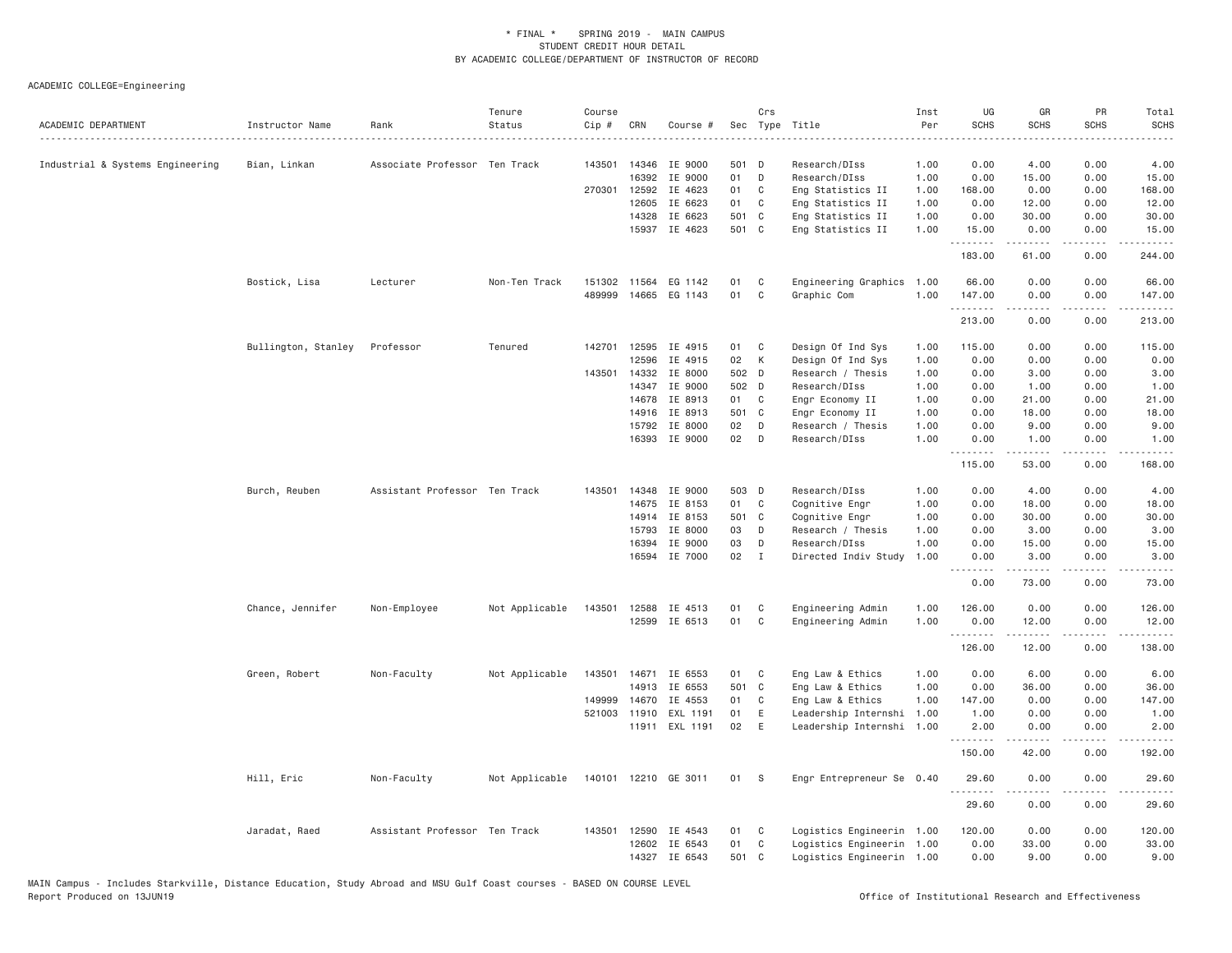| ACADEMIC DEPARTMENT              | Instructor Name  | Rank                                               | Tenure<br>Status | Course<br>Cip # | CRN   | Course #             |       | Crs          | Sec Type Title       | Inst<br>Per | UG<br><b>SCHS</b> | GR<br><b>SCHS</b>    | PR<br>SCHS                                                                                                                        | Total<br><b>SCHS</b>    |
|----------------------------------|------------------|----------------------------------------------------|------------------|-----------------|-------|----------------------|-------|--------------|----------------------|-------------|-------------------|----------------------|-----------------------------------------------------------------------------------------------------------------------------------|-------------------------|
| Industrial & Systems Engineering | Jaradat, Raed    | Assistant Professor Ten Track                      |                  | 143501          | 14334 | IE 8000              | 504 D |              | Research / Thesis    | 1.00        | 0.00              | 1.00                 | 0.00                                                                                                                              | 1.00                    |
|                                  |                  |                                                    |                  |                 | 15547 | IE 8990              | 01 C  |              | Special Topic In IE  | 1.00        | 0.00              | 36.00                | 0.00                                                                                                                              | 36.00                   |
|                                  |                  |                                                    |                  |                 | 15548 | IE 8990              | 501 C |              | Special Topic In IE  | 1.00        | 0.00              | 48.00                | 0.00                                                                                                                              | 48.00                   |
|                                  |                  |                                                    |                  |                 | 15794 | IE 8000              | 04    | D            | Research / Thesis    | 1.00        | 0.00              | 12.00                | 0.00                                                                                                                              | 12.00                   |
|                                  |                  |                                                    |                  |                 | 15967 | IE 4543              | 501   | C            | Logistics Engineerin | 1.00        | 6.00              | 0.00                 | 0.00                                                                                                                              | 6.00                    |
|                                  |                  |                                                    |                  |                 | 16395 | IE 9000              | 04    | D            | Research/DIss        | 1.00        | 0.00<br>.         | 25.00<br>.           | 0.00<br>$\sim$ $\sim$ $\sim$ $\sim$                                                                                               | 25.00<br>الأعامات       |
|                                  |                  |                                                    |                  |                 |       |                      |       |              |                      |             | 126.00            | 164.00               | 0.00                                                                                                                              | 290.00                  |
|                                  | Ma, Junfeng      | Assistant Professor Ten Track                      |                  | 143501          | 12589 | IE 4533              | 01    | C            | Project Mgt          | 1.00        | 90.00             | 0.00                 | 0.00                                                                                                                              | 90.00                   |
|                                  |                  |                                                    |                  |                 | 12600 | IE 6533              | 01    | C            | Project Mgt          | 1.00        | 0.00              | 33.00                | 0.00                                                                                                                              | 33.00                   |
|                                  |                  |                                                    |                  |                 | 14326 | IE 6533              | 501   | C            | Project Mgt          | 1.00        | 0.00              | 66.00                | 0.00                                                                                                                              | 66.00                   |
|                                  |                  |                                                    |                  |                 | 14350 | IE 9000              | 505 D |              | Research/DIss        | 1.00        | 0.00              | 3.00                 | 0.00                                                                                                                              | 3.00                    |
|                                  |                  |                                                    |                  |                 | 16396 | IE 9000              | 05    | D            | Research/DIss        | 1.00        | 0.00              | 13.00                | 0.00                                                                                                                              | 13.00                   |
|                                  |                  |                                                    |                  | 149999          | 16968 | IE 4000              | 01    | $\mathbf{I}$ | Directed Indiv Study | 1.00        | 3.00              | 0.00                 | 0.00                                                                                                                              | 3.00                    |
|                                  |                  |                                                    |                  |                 |       | 17170 IE 4000        | 503 I |              | Directed Indiv Study | 1.00        | 3,00<br><u>.</u>  | 0.00<br>.            | 0.00<br>.                                                                                                                         | 3.00<br>.               |
|                                  |                  |                                                    |                  |                 |       |                      |       |              |                      |             | 96.00             | 115.00               | 0.00                                                                                                                              | 211.00                  |
|                                  |                  | Marufuzzaman, Mohamm Assistant Professor Ten Track |                  | 143501          | 12597 | IE 4934              | 01    | B            | Info Systems for IE  | 1.00        | 148.00            | 0.00                 | 0.00                                                                                                                              | 148.00                  |
|                                  |                  |                                                    |                  |                 | 12608 | IE 6934              | 01    | B            | Info Systems for IE  | 1.00        | 0.00              | 4.00                 | 0.00                                                                                                                              | 4.00                    |
|                                  |                  |                                                    |                  |                 | 14351 | IE 9000              | 506 D |              | Research/DIss        | 1.00        | 0.00              | 5.00                 | 0.00                                                                                                                              | 5.00                    |
|                                  |                  |                                                    |                  |                 | 15796 | IE 8000              | 06    | D            | Research / Thesis    | 1.00        | 0.00              | 3.00                 | 0.00                                                                                                                              | 3.00                    |
|                                  |                  |                                                    |                  |                 | 16397 | IE 9000              | 06    | D            | Research/DIss        | 1.00        | 0.00              | 39.00                | 0.00                                                                                                                              | 39.00                   |
|                                  |                  |                                                    |                  |                 | 17093 | IE 7000              | 04    | $\mathbf{I}$ | Directed Indiv Study | 1.00        | 0.00              | 3.00                 | 0.00                                                                                                                              | 3.00                    |
|                                  |                  |                                                    |                  |                 | 17139 | IE 7000              | 05    | $\mathbf{I}$ | Directed Indiv Study | 1.00        | 0.00              | 3.00                 | 0.00                                                                                                                              | 3.00                    |
|                                  |                  |                                                    |                  |                 |       |                      |       |              |                      |             | .<br>148.00       | <b>.</b><br>57.00    | $- - - -$<br>0.00                                                                                                                 | $- - - - - -$<br>205.00 |
|                                  |                  |                                                    |                  |                 |       |                      |       |              |                      |             |                   |                      |                                                                                                                                   |                         |
|                                  | Pearson, Kyle    | Lecturer                                           | Non-Ten Track    |                 |       | 143501 14814 IE 3913 | 601 C |              | Engr Economy I       | 1.00        | 129.00<br>.       | 0.00                 | 0.00<br>$\frac{1}{2} \left( \frac{1}{2} \right) \left( \frac{1}{2} \right) \left( \frac{1}{2} \right) \left( \frac{1}{2} \right)$ | 129.00<br>.             |
|                                  |                  |                                                    |                  |                 |       |                      |       |              |                      |             | 129.00            | 0.00                 | 0.00                                                                                                                              | 129.00                  |
|                                  | Potts, Mary      | Lecturer                                           | Non-Ten Track    |                 |       | 489999 14666 EG 1143 | 02    | C            | Graphic Com          | 1.00        | 141.00<br>.       | 0.00<br>.            | 0.00<br>.                                                                                                                         | 141.00<br>$- - - - - -$ |
|                                  |                  |                                                    |                  |                 |       |                      |       |              |                      |             | 141.00            | 0.00                 | 0.00                                                                                                                              | 141.00                  |
|                                  | Purnell, Raymond | Non-Employee                                       | Not Applicable   | 142701          | 12594 | IE 4773              | 01    | C            | Sys Simulation I     | 1.00        | 72.00             | 0.00                 | 0.00                                                                                                                              | 72.00                   |
|                                  |                  |                                                    |                  |                 | 12607 | IE 6773              | 01    | C            | Sys Simulation I     | 1.00        | 0.00              | 15.00                | 0.00                                                                                                                              | 15.00                   |
|                                  |                  |                                                    |                  |                 | 14330 | IE 6773              | 501 C |              | Sys Simulation I     | 1.00        | 0.00              | 36.00                | 0.00                                                                                                                              | 36.00                   |
|                                  |                  |                                                    |                  |                 |       | 16796 IE 4773        | 501 C |              | Sys Simulation I     | 1.00        | 3,00              | 0.00                 | 0.00                                                                                                                              | 3.00                    |
|                                  |                  |                                                    |                  |                 |       |                      |       |              |                      |             | .<br>75.00        | $- - - - -$<br>51.00 | .<br>0.00                                                                                                                         | .<br>126.00             |
|                                  | Reeves, Kari     | Professor                                          | Tenured          | 140101          |       | 15536 GE 8003        | 501 C |              | MENG Capstone        | 0.50        | 0.00              | 3.00                 | 0.00                                                                                                                              | 3.00                    |
|                                  |                  |                                                    |                  |                 |       |                      |       |              |                      |             | .<br>0.00         | .<br>3.00            | $\sim$ $\sim$ $\sim$<br>0.00                                                                                                      | .<br>3.00               |
|                                  | Shahvari, Omid   | Visiting Assist Pro Non-Ten Track                  |                  | 143501          | 12586 | IE 3913              | 01    | C            | Engr Economy I       | 1.00        | 891.00            | 0.00                 | 0.00                                                                                                                              | 891.00                  |
|                                  |                  |                                                    |                  | 270101          | 12593 | IE 4733              | 01    | C            | Linear Programming I | 1.00        | 243.00            | 0.00                 | 0.00                                                                                                                              | 243.00                  |
|                                  |                  |                                                    |                  |                 | 12606 | IE 6733              | 01    | C            | Linear Programming I | 1.00        | 0.00              | 3.00                 | 0.00                                                                                                                              | 3.00                    |
|                                  |                  |                                                    |                  |                 | 12831 | MA 4733              | 01    | C            | Linear Programming   | 1.00        | 63.00             | 0.00                 | 0.00                                                                                                                              | 63.00                   |
|                                  |                  |                                                    |                  |                 | 12838 | MA 6733              | 01    | C            | Linear Programming   | 1.00        | 0.00              | 3.00                 | 0.00                                                                                                                              | 3.00                    |
|                                  |                  |                                                    |                  | 270301          | 12591 | IE 4613              | 01    | C            | Eng Statistics I     | 1.00        | 522.00            | 0.00                 | 0.00                                                                                                                              | 522.00                  |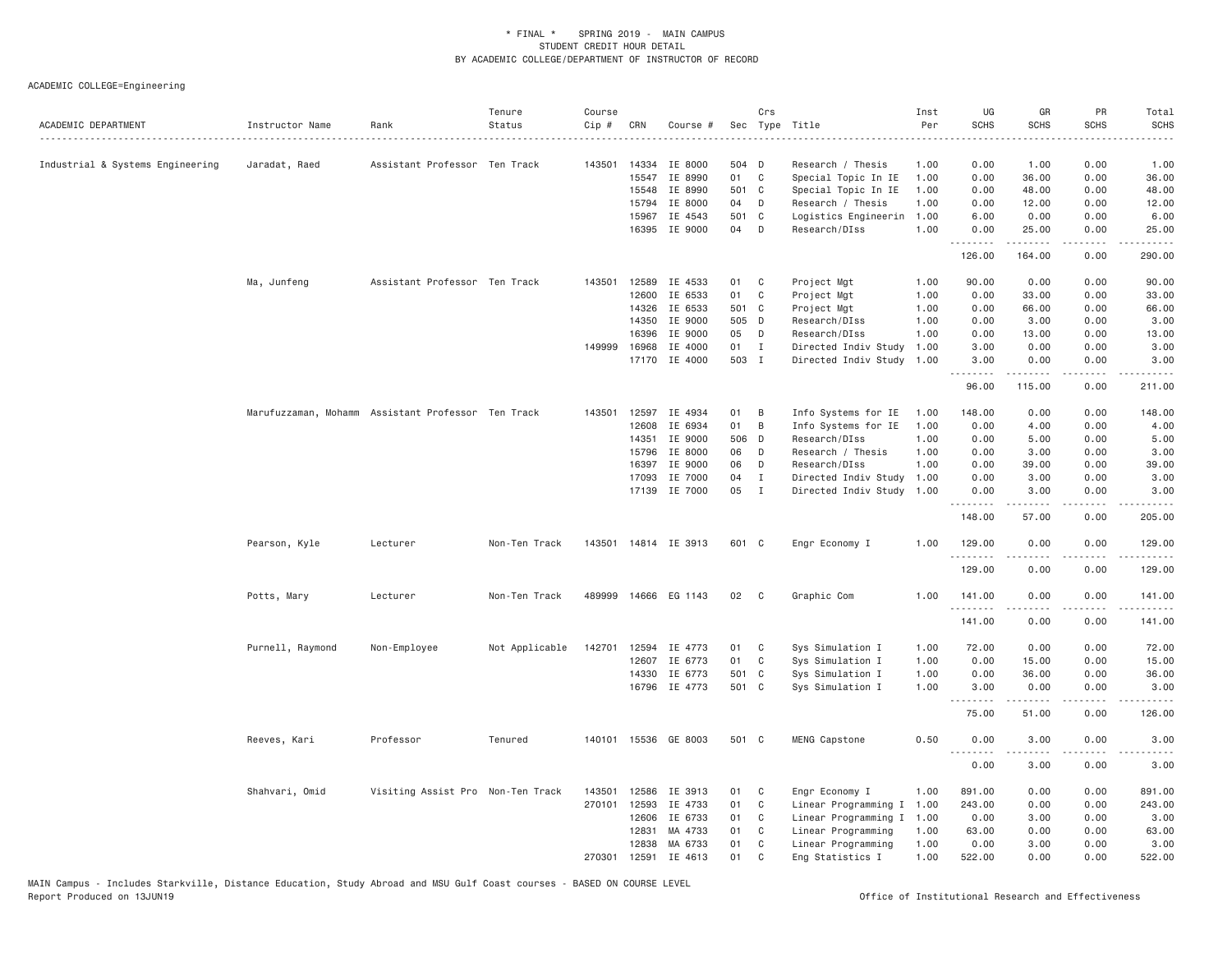| ACADEMIC DEPARTMENT                                                        | Instructor Name     | Rank                          | Tenure<br>Status | Course<br>$Cip$ # | CRN   | Course #             |        | Crs            | Sec Type Title            | Inst<br>Per | UG<br><b>SCHS</b>  | GR<br><b>SCHS</b>               | PR<br><b>SCHS</b> | Total<br>SCHS                  |
|----------------------------------------------------------------------------|---------------------|-------------------------------|------------------|-------------------|-------|----------------------|--------|----------------|---------------------------|-------------|--------------------|---------------------------------|-------------------|--------------------------------|
|                                                                            |                     |                               |                  |                   |       |                      |        |                |                           |             | 1719.00            | --------<br>6.00                | 0.00              | .<br>1725.00                   |
| Industrial & Systems Engineering                                           | Smith, Brian        | Assistant Professor Ten Track |                  | 140101            |       | 17205 GE 1501        | 07     | - E            | Engineering Design C 1.00 |             | 4.00               | 0.00                            | 0.00              | 4.00                           |
|                                                                            |                     |                               |                  | 142701            |       | 12610 IE 8583        | 01 C   |                | Enterprise Systems E 1.00 |             | 0.00               | 36.00                           | 0.00              | 36.00                          |
|                                                                            |                     |                               |                  |                   |       | 14344 IE 8583        | 501 C  |                | Enterprise Systems E 1.00 |             | 0.00               | 60.00                           | 0.00              | 60.00                          |
|                                                                            |                     |                               |                  | 143501 14352      |       | IE 9000              | 507 D  |                | Research/DIss             | 1.00        | 0.00               | 4.00                            | 0.00              | 4.00                           |
|                                                                            |                     |                               |                  |                   | 15800 | IE 8000              | 10 D   |                | Research / Thesis         | 1.00        | 0.00               | 3.00                            | 0.00              | 3.00                           |
|                                                                            |                     |                               |                  |                   | 15801 | IE 8000              | 11 D   |                | Research / Thesis         | 1.00        | 0.00               | 1.00                            | 0.00              | 1.00                           |
|                                                                            |                     |                               |                  |                   | 16399 | IE 9000              | 08     | $\Box$         | Research/DIss             | 1.00        | 0.00               | 9.00                            | 0.00              | 9.00                           |
|                                                                            |                     |                               |                  |                   |       | 16794 IE 7000        | 03 I   |                | Directed Indiv Study      | 1.00        | 0.00               | 6.00                            | 0.00              | 6.00                           |
|                                                                            |                     |                               |                  |                   |       |                      |        |                |                           |             | .<br>4.00          | 119.00                          | 0.00              | 123.00                         |
|                                                                            | Strawderman, Lesley | Professor                     | Tenured          | 143501            | 14353 | IE 9000              | 508 D  |                | Research/DIss             | 1.00        | 0.00               | 2.00                            | 0.00              | 2.00                           |
|                                                                            |                     |                               |                  |                   |       | 15802 IE 8000        | $12$ D |                | Research / Thesis         | 1.00        | 0.00               | 3.00                            | 0.00              | 3.00                           |
|                                                                            |                     |                               |                  |                   |       | 270301 14672 IE 4613 | 02     | $\overline{c}$ | Eng Statistics I          | 1.00        | 201.00             | 0.00                            | 0.00              | 201.00                         |
|                                                                            |                     |                               |                  |                   |       | 14673 IE 6613        | 02 C   |                | Eng Statistics I          | 1.00        | 0.00               | 6.00                            | 0.00              | 6.00                           |
|                                                                            |                     |                               |                  |                   |       |                      |        |                |                           |             | <u>.</u><br>201.00 | . <u>.</u> .<br>11.00           | $\cdots$<br>0.00  | 212.00                         |
|                                                                            | Tian, Wenmeng       | Assistant Professor Ten Track |                  | 143501            | 12584 | IE 3323              | 01 C   |                | Mfg Processes             | 1.00        | 72.00              | 0.00                            | 0.00              | 72.00                          |
|                                                                            |                     |                               |                  |                   | 12585 | IE 3323              | 02 K   |                | Mfg Processes             | 1.00        | 0.00               | 0.00                            | 0.00              | 0.00                           |
|                                                                            |                     |                               |                  |                   |       | 14354 IE 9000        | 509 D  |                | Research/DIss             | 1.00        | 0.00               | 1.00                            | 0.00              | 1.00                           |
|                                                                            |                     |                               |                  |                   |       | 16401 IE 9000        | 10 D   |                | Research/DIss             | 1.00        | 0.00               | 12.00                           | 0.00              | 12.00                          |
|                                                                            |                     |                               |                  |                   |       |                      |        |                |                           |             | 72.00              | $\cdots \cdots \cdots$<br>13.00 | $- - - -$<br>0.00 | 85.00                          |
|                                                                            | Usher, John         | Professor                     | Tenured          | 143501            | 14355 | IE 9000              | 510 D  |                | Research/DIss             | 1.00        | 0.00               | 1.00                            | 0.00              | 1.00                           |
|                                                                            |                     |                               |                  |                   |       | 16402 IE 9000        | 11 D   |                | Research/DIss             | 1.00        | 0.00               | 1.00                            | 0.00              | 1.00                           |
|                                                                            |                     |                               |                  |                   |       |                      |        |                |                           |             | <u>.</u><br>0.00   | $- - - - -$<br>2.00             | .<br>0.00         | .<br>2.00                      |
|                                                                            |                     |                               |                  |                   |       |                      |        |                |                           |             | ========           |                                 | essesses essesses | ==========                     |
| Industrial & Systems Engineering<br>====================================== |                     |                               |                  |                   |       |                      |        |                |                           |             | 3527.60            | 782.00                          | 0.00              | 4309.60<br>- = = = = = = = = = |
|                                                                            |                     |                               |                  |                   |       |                      |        |                |                           |             |                    |                                 |                   |                                |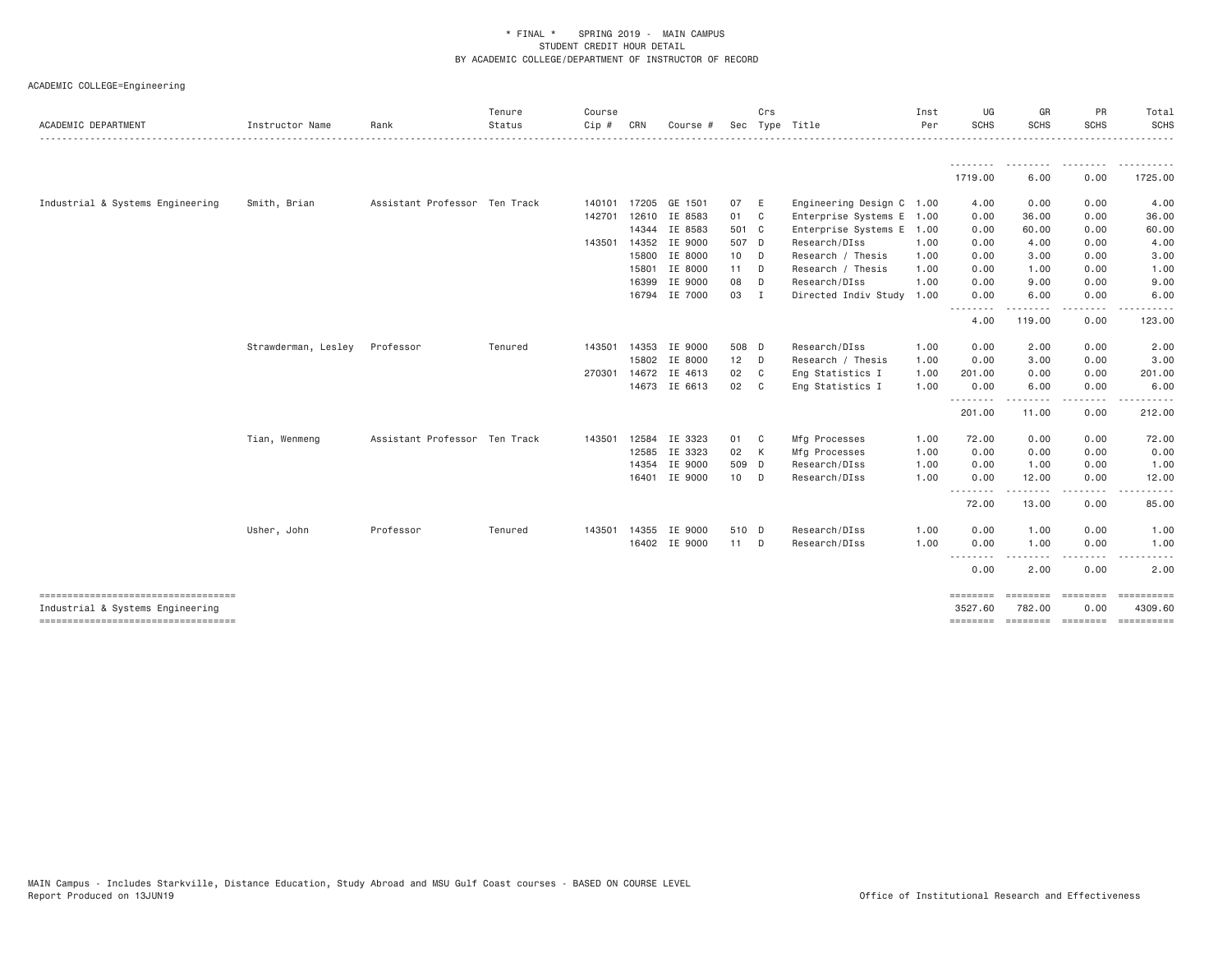| ACADEMIC DEPARTMENT    | Instructor Name                                    | Rank                              | Tenure<br>Status | Course<br>Cip # | CRN   | Course #             |       | Crs            | Sec Type Title            | Inst<br>Per<br>. | UG<br><b>SCHS</b>  | GR<br><b>SCHS</b>                                                                                                                                            | PR<br>SCHS                   | Total<br><b>SCHS</b><br>$\sim$ $\sim$ $\sim$ $\sim$ $\sim$ |
|------------------------|----------------------------------------------------|-----------------------------------|------------------|-----------------|-------|----------------------|-------|----------------|---------------------------|------------------|--------------------|--------------------------------------------------------------------------------------------------------------------------------------------------------------|------------------------------|------------------------------------------------------------|
| Mechanical Engineering | Askari, Omid                                       | Assistant Professor Ten Track     |                  | 141901          | 14686 | ME 8333              | 01    | C              | Convective Heat Tr        | 1.00             | 0.00               | 3.00                                                                                                                                                         | 0.00                         | 3.00                                                       |
|                        |                                                    |                                   |                  |                 | 14919 | ME 8333              | 501 C |                | Convective Heat Tr        | 1.00             | 0.00               | 9.00                                                                                                                                                         | 0.00                         | 9.00                                                       |
|                        |                                                    |                                   |                  |                 | 15830 | ME 9000              | 01    | D              | Research / Diss           | 1.00             | 0.00               | 18.00                                                                                                                                                        | 0.00                         | 18.00                                                      |
|                        |                                                    |                                   |                  |                 | 16899 | ME 7000              | 07    | $\mathbf{I}$   | Directed Indiv Study      | 1.00             | 0.00               | 3.00                                                                                                                                                         | 0.00                         | 3.00                                                       |
|                        |                                                    |                                   |                  |                 | 17044 | ME 7000              | 12    | $\blacksquare$ | Directed Indiv Study      | 1.00             | 0.00<br>.          | 3.00<br>$- - - - - -$                                                                                                                                        | 0.00<br>. <b>.</b>           | 3.00<br>$   -$                                             |
|                        |                                                    |                                   |                  |                 |       |                      |       |                |                           |                  | 0.00               | 36.00                                                                                                                                                        | 0.00                         | 36,00                                                      |
|                        | Bammann, Douglas                                   | Professor                         | Tenured          | 141101          | 14667 | EM 8113              | 01    | $\mathbf{C}$   | Theory Of Cont Media 1.00 |                  | 0.00               | 30.00                                                                                                                                                        | 0.00                         | 30.00                                                      |
|                        |                                                    |                                   |                  |                 | 14912 | EM 8113              | 501 C |                | Theory Of Cont Media      | 1.00             | 0.00               | 27.00                                                                                                                                                        | 0.00                         | 27.00                                                      |
|                        |                                                    |                                   |                  |                 |       | 141901 12854 ME 3113 | 02    | $\mathbf{C}$   | Engineering Analysis 1.00 |                  | 96.00<br>.         | 0.00<br>$\frac{1}{2} \left( \frac{1}{2} \right) \left( \frac{1}{2} \right) \left( \frac{1}{2} \right) \left( \frac{1}{2} \right) \left( \frac{1}{2} \right)$ | 0.00<br>.                    | 96.00<br>.                                                 |
|                        |                                                    |                                   |                  |                 |       |                      |       |                |                           |                  | 96.00              | 57.00                                                                                                                                                        | 0.00                         | 153.00                                                     |
|                        | Barrett, Christopher Assistant Professor Ten Track |                                   |                  | 141901          | 12859 | ME 3423              | 01    | $\mathbf{C}$   | Mech Of Machinery         | 1.00             | 183.00             | 0.00                                                                                                                                                         | 0.00                         | 183.00                                                     |
|                        |                                                    |                                   |                  |                 | 15831 | ME 9000              | 02    | D              | Research / Diss           | 1.00             | 0.00               | 14.00                                                                                                                                                        | 0.00                         | 14.00                                                      |
|                        |                                                    |                                   |                  |                 | 16591 | ME 9000              | 520 D |                | Research / Diss           | 1.00             | 0.00               | 2.00                                                                                                                                                         | 0.00                         | 2.00                                                       |
|                        |                                                    |                                   |                  |                 | 16972 | ME 7000              | 09    | $\mathbf{I}$   | Directed Indiv Study      | 1.00             | 0.00               | 3.00                                                                                                                                                         | 0.00                         | 3.00                                                       |
|                        |                                                    |                                   |                  |                 |       | 17045 ME 7000        | 13    | $\mathbf{I}$   | Directed Indiv Study      | 1.00             | 0.00<br><u>.</u>   | 3.00<br>.                                                                                                                                                    | 0.00<br>.                    | 3.00<br>.                                                  |
|                        |                                                    |                                   |                  |                 |       |                      |       |                |                           |                  | 183.00             | 22.00                                                                                                                                                        | 0.00                         | 205.00                                                     |
|                        | Bhushan, Shanti                                    | Assistant Professor Ten Track     |                  | 141901          | 14687 | ME 8813              | 01    | C              | Viscous Flow I            | 1.00             | 0.00               | 45.00                                                                                                                                                        | 0.00                         | 45.00                                                      |
|                        |                                                    |                                   |                  |                 | 14921 | ME 8813              | 501   | $\mathbf{C}$   | Viscous Flow I            | 1.00             | 0.00               | 12.00                                                                                                                                                        | 0.00                         | 12.00                                                      |
|                        |                                                    |                                   |                  |                 | 15815 | ME 8000              | 03    | D              | Research / Thesis         | 1.00             | 0.00               | 9.00                                                                                                                                                         | 0.00                         | 9.00                                                       |
|                        |                                                    |                                   |                  |                 | 15832 | ME 9000              | 03    | D              | Research / Diss           | 1.00             | 0.00<br>.          | 27.00<br>.                                                                                                                                                   | 0.00<br>.                    | 27.00<br>.                                                 |
|                        |                                                    |                                   |                  |                 |       |                      |       |                |                           |                  | 0.00               | 93.00                                                                                                                                                        | 0.00                         | 93.00                                                      |
|                        | Brauer, Shane                                      | Clinical Assist Pro Non-Ten Track |                  | 141901          |       | 14477 ME 3403        | 601 C |                | Materials for ME Des 1.00 |                  | 48.00              | 0.00                                                                                                                                                         | 0.00                         | 48.00                                                      |
|                        |                                                    |                                   |                  |                 | 14481 | ME 4301              | 601 L |                | Thermo-Fluids Labora      | 1.00             | 11.00              | 0.00                                                                                                                                                         | 0.00                         | 11.00                                                      |
|                        |                                                    |                                   |                  |                 | 14482 | ME 4333              | 601 C |                | Energy Sys Design         | 1.00             | 30.00              | 0.00                                                                                                                                                         | 0.00                         | 30.00                                                      |
|                        |                                                    |                                   |                  |                 |       | 14484 ME 4401        | 601 L |                | Solid Mechanics Lab       | 1.00             | 11.00              | 0.00                                                                                                                                                         | 0.00                         | 11.00                                                      |
|                        |                                                    |                                   |                  |                 |       |                      |       |                |                           |                  | .<br>100.00        | $\frac{1}{2} \left( \frac{1}{2} \right) \left( \frac{1}{2} \right) \left( \frac{1}{2} \right) \left( \frac{1}{2} \right) \left( \frac{1}{2} \right)$<br>0.00 | $\omega$ is a set of<br>0.00 | .<br>100.00                                                |
|                        | Chen, Lei                                          | Assistant Professor Ten Track     |                  | 141901          | 15833 | ME 9000              | 04    | D              | Research / Diss           | 1.00             | 0.00               | 31.00                                                                                                                                                        | 0.00                         | 31,00                                                      |
|                        |                                                    |                                   |                  |                 | 16406 | ME 8990              | 01    | C              | Special Topic In ME       | 1.00             | 0.00               | 54.00                                                                                                                                                        | 0.00                         | 54.00                                                      |
|                        |                                                    |                                   |                  |                 |       | 17115 ME 7000        | 501 I |                | Directed Indiv Study      | 1.00             | 0.00               | 3.00                                                                                                                                                         | 0.00                         | 3.00                                                       |
|                        |                                                    |                                   |                  |                 |       |                      |       |                |                           |                  | . <b>.</b><br>0.00 | ------<br>88.00                                                                                                                                              | .<br>0.00                    | .<br>88.00                                                 |
|                        | Cho, HeeJin                                        | Associate Professor Ten Track     |                  | 141901          | 12873 | ME 4393              | 01    | C              | Power Generation Sys 1.00 |                  | 42.00              | 0.00                                                                                                                                                         | 0.00                         | 42.00                                                      |
|                        |                                                    |                                   |                  |                 | 12885 | ME 6393              | 01    | $\mathbf C$    | Power Generation Sys 1.00 |                  | 0.00               | 27.00                                                                                                                                                        | 0.00                         | 27.00                                                      |
|                        |                                                    |                                   |                  |                 | 14373 | ME 6393              | 501 C |                | Power Generation Sys 1.00 |                  | 0.00               | 9.00                                                                                                                                                         | 0.00                         | 9.00                                                       |
|                        |                                                    |                                   |                  |                 | 14374 | ME 8000              | 507 D |                | Research / Thesis         | 1.00             | 0.00               | 1.00                                                                                                                                                         | 0.00                         | 1.00                                                       |
|                        |                                                    |                                   |                  |                 | 14381 | ME 9000              | 507 D |                | Research / Diss           | 1.00             | 0.00               | 3.00                                                                                                                                                         | 0.00                         | 3.00                                                       |
|                        |                                                    |                                   |                  |                 | 14483 | ME 4393              | 601 C |                | Power Generation Sys      | 1.00             | 6.00               | 0.00                                                                                                                                                         | 0.00                         | 6.00                                                       |
|                        |                                                    |                                   |                  |                 | 15817 | ME 8000              | 05    | D              | Research / Thesis         | 1.00             | 0.00               | 16.00                                                                                                                                                        | 0.00                         | 16.00                                                      |
|                        |                                                    |                                   |                  |                 | 15834 | ME 9000              | 05    | D              | Research / Diss           | 1.00             | 0.00               | 33.00                                                                                                                                                        | 0.00                         | 33.00                                                      |
|                        |                                                    |                                   |                  |                 |       | 16745 ME 7000        | 05    | $\mathbf{I}$   | Directed Indiv Study 1.00 |                  | 0.00               | 3.00                                                                                                                                                         | 0.00                         | 3.00                                                       |
|                        |                                                    |                                   |                  |                 | 17076 | ME 7000              | 15    | $\mathbf I$    | Directed Indiv Study 1.00 |                  | 0.00               | 3,00                                                                                                                                                         | 0.00                         | 3,00                                                       |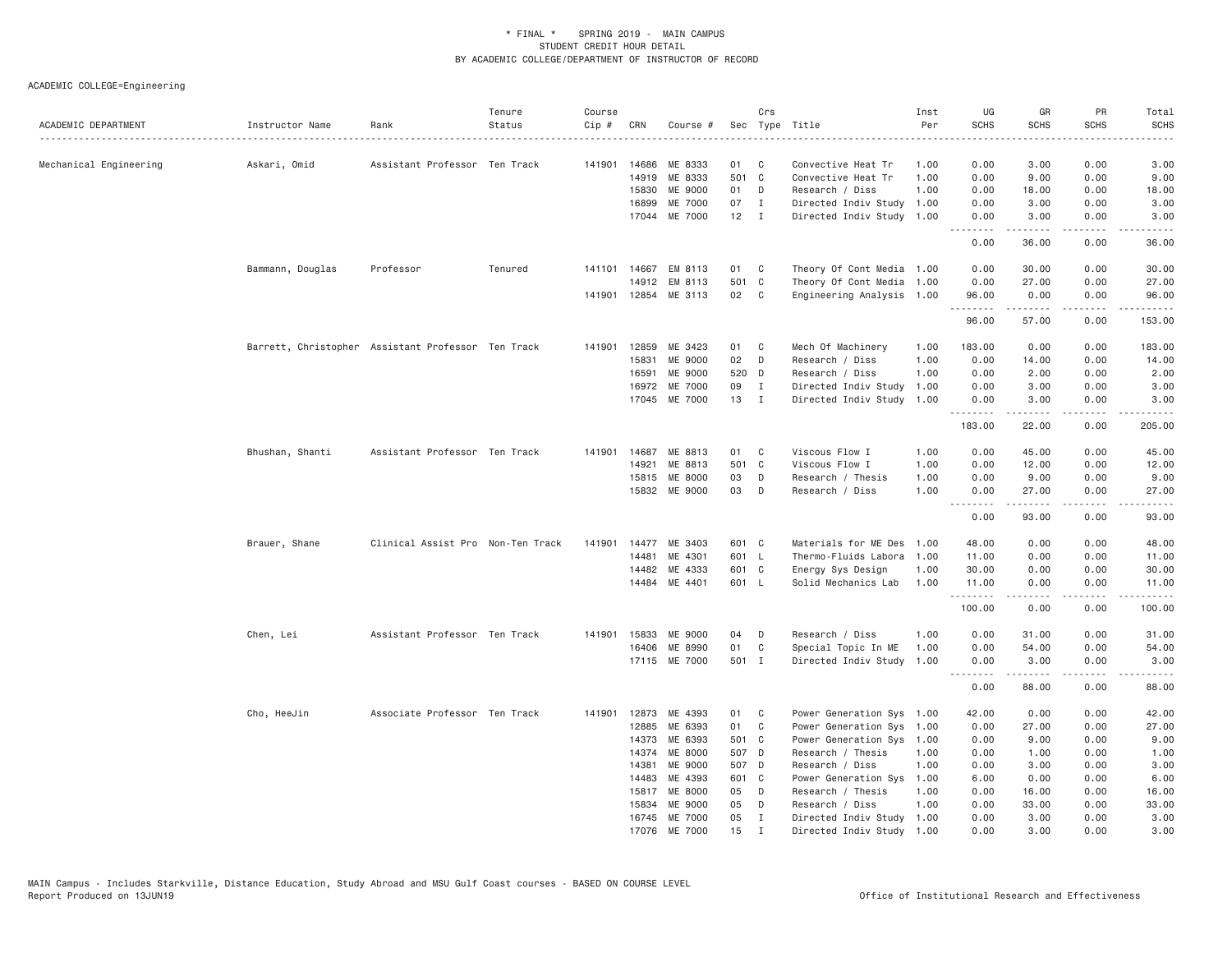| ACADEMIC DEPARTMENT    | Instructor Name    | Rank                              | Tenure<br>Status<br>. | Course<br>Cip # | CRN          | Course #             |       | Crs            | Sec Type Title            | Inst<br>Per | UG<br><b>SCHS</b>  | GR<br><b>SCHS</b>                                                                                                                                            | <b>PR</b><br><b>SCHS</b>                                                                                                          | Total<br><b>SCHS</b><br>.                                                                                                                                      |
|------------------------|--------------------|-----------------------------------|-----------------------|-----------------|--------------|----------------------|-------|----------------|---------------------------|-------------|--------------------|--------------------------------------------------------------------------------------------------------------------------------------------------------------|-----------------------------------------------------------------------------------------------------------------------------------|----------------------------------------------------------------------------------------------------------------------------------------------------------------|
|                        |                    |                                   |                       |                 |              |                      |       |                |                           |             | <u>.</u>           |                                                                                                                                                              | $  -$                                                                                                                             |                                                                                                                                                                |
|                        |                    |                                   |                       |                 |              |                      |       |                |                           |             | 48.00              | 95.00                                                                                                                                                        | 0.00                                                                                                                              | 143.00                                                                                                                                                         |
| Mechanical Engineering | Doude, Haley       | Research Assist Pro Non-Ten Track |                       |                 | 141901 15818 | ME 8000              | 06    | D              | Research / Thesis         | 1.00        | 0.00               | 3.00                                                                                                                                                         | 0.00                                                                                                                              | 3.00                                                                                                                                                           |
|                        |                    |                                   |                       |                 | 15835        | ME 9000              | 06    | D              | Research / Diss           | 1.00        | 0.00               | 15.00                                                                                                                                                        | 0.00                                                                                                                              | 15.00                                                                                                                                                          |
|                        |                    |                                   |                       |                 | 240101 16354 | HON 4000             | 02    | $\mathbf{I}$   | Directed Individual       | 1.00        | 3.00<br>.          | 0.00<br>$- - - - -$                                                                                                                                          | 0.00<br>$\frac{1}{2} \left( \frac{1}{2} \right) \left( \frac{1}{2} \right) \left( \frac{1}{2} \right) \left( \frac{1}{2} \right)$ | 3.00<br>.                                                                                                                                                      |
|                        |                    |                                   |                       |                 |              |                      |       |                |                           |             | 3.00               | 18.00                                                                                                                                                        | 0.00                                                                                                                              | 21.00                                                                                                                                                          |
|                        | El Kadiri, Haitham | Associate Professor Tenured       |                       | 141901          | 12857        | ME 3403              | 01    | C              | Materials for ME Des      | 1.00        | 189.00             | 0.00                                                                                                                                                         | 0.00                                                                                                                              | 189.00                                                                                                                                                         |
|                        |                    |                                   |                       |                 | 15836        | ME 9000              | 07    | D              | Research / Diss           | 1.00        | 0.00               | 19.00                                                                                                                                                        | 0.00                                                                                                                              | 19.00                                                                                                                                                          |
|                        |                    |                                   |                       |                 | 17052        | ME 7000              | 14    | $\mathbf{I}$   | Directed Indiv Study 1.00 |             | 0.00               | 3.00                                                                                                                                                         | 0.00                                                                                                                              | 3.00                                                                                                                                                           |
|                        |                    |                                   |                       |                 | 17123        | ME 7000              | 17    | $\mathbf{I}$   | Directed Indiv Study 1.00 |             | 0.00<br>.          | 3.00<br>$\frac{1}{2} \left( \frac{1}{2} \right) \left( \frac{1}{2} \right) \left( \frac{1}{2} \right) \left( \frac{1}{2} \right) \left( \frac{1}{2} \right)$ | 0.00<br>$\sim$ $\sim$ $\sim$                                                                                                      | 3.00<br>-----                                                                                                                                                  |
|                        |                    |                                   |                       |                 |              |                      |       |                |                           |             | 189.00             | 25.00                                                                                                                                                        | 0.00                                                                                                                              | 214.00                                                                                                                                                         |
|                        | Green, Morgan      | Grad Teach Assist                 | Non-Ten Track         | 141901          |              | 12874 ME 4401        | 01    | L              | Solid Mechanics Lab       | 1.00        | 24.00              | 0.00                                                                                                                                                         | 0.00                                                                                                                              | 24.00                                                                                                                                                          |
|                        |                    |                                   |                       |                 | 12875        | ME 4401              | 02    | $\mathsf L$    | Solid Mechanics Lab       | 1.00        | 25.00              | 0.00                                                                                                                                                         | 0.00                                                                                                                              | 25.00                                                                                                                                                          |
|                        |                    |                                   |                       |                 | 12876        | ME 4401              | 03    | L              | Solid Mechanics Lab       | 1.00        | 23.00              | 0.00                                                                                                                                                         | 0.00                                                                                                                              | 23.00                                                                                                                                                          |
|                        |                    |                                   |                       |                 | 14685        | ME 4401              | 04    | $\mathsf{L}$   | Solid Mechanics Lab       | 1.00        | 25.00<br>.         | 0.00<br>$\frac{1}{2} \left( \frac{1}{2} \right) \left( \frac{1}{2} \right) \left( \frac{1}{2} \right) \left( \frac{1}{2} \right) \left( \frac{1}{2} \right)$ | 0.00<br>.                                                                                                                         | 25.00<br>.                                                                                                                                                     |
|                        |                    |                                   |                       |                 |              |                      |       |                |                           |             | 97.00              | 0.00                                                                                                                                                         | 0.00                                                                                                                              | 97.00                                                                                                                                                          |
|                        | Hammi, Youssef     | Research Assoc Prof Non-Ten Track |                       | 140201          | 17022        | ASE 9000             | 11    | D              | Research/Diss             | 1.00        | 0.00               | 9.00                                                                                                                                                         | 0.00                                                                                                                              | 9.00                                                                                                                                                           |
|                        |                    |                                   |                       | 141901          | 16686        | ME 7000              | 04    | $\mathbf I$    | Directed Indiv Study      | 1.00        | 0.00               | 3.00                                                                                                                                                         | 0.00                                                                                                                              | 3.00                                                                                                                                                           |
|                        |                    |                                   |                       |                 | 16829        | ME 9000              | 20    | D              | Research / Diss           | 1.00        | 0.00               | 3.00                                                                                                                                                         | 0.00                                                                                                                              | 3.00                                                                                                                                                           |
|                        |                    |                                   |                       |                 | 309999 17038 | <b>CME 9000</b>      | 04    | D              | Research/Dis              | 1.00        | 0.00<br>. <b>.</b> | 13.00<br>$- - - - -$                                                                                                                                         | 0.00                                                                                                                              | 13.00                                                                                                                                                          |
|                        |                    |                                   |                       |                 |              |                      |       |                |                           |             | 0.00               | 28.00                                                                                                                                                        | 0.00                                                                                                                              | 28.00                                                                                                                                                          |
|                        | Hodge, B. Keith    | Lecturer                          | Non-Ten Track         |                 |              | 141901 12870 ME 4333 | 01    | C <sub>1</sub> | Energy Sys Design         | 1.00        | 261.00             | 0.00                                                                                                                                                         | 0.00                                                                                                                              | 261.00                                                                                                                                                         |
|                        |                    |                                   |                       |                 | 12872        | ME 4353              | 01    | C              | Alt Energy Sources        | 1.00        | 186.00             | 0.00                                                                                                                                                         | 0.00                                                                                                                              | 186.00                                                                                                                                                         |
|                        |                    |                                   |                       |                 | 12882        | ME 6333              | 01    | C              | Energy Sys Design         | 1.00        | 0.00               | 15.00                                                                                                                                                        | 0.00                                                                                                                              | 15.00                                                                                                                                                          |
|                        |                    |                                   |                       |                 |              | 12884 ME 6353        | 01    | $\mathbf{C}$   | Alt Energy Sources        | 1.00        | 0.00<br>.          | 6.00<br>.                                                                                                                                                    | 0.00<br>.                                                                                                                         | 6.00<br>.                                                                                                                                                      |
|                        |                    |                                   |                       |                 |              |                      |       |                |                           |             | 447.00             | 21.00                                                                                                                                                        | 0.00                                                                                                                              | 468.00                                                                                                                                                         |
|                        | Horstemeyer, Mark  | Professor                         | Tenured               | 141901          | 14383        | ME 9000              | 510 D |                | Research / Diss           | 1.00        | 0.00               | 4.00                                                                                                                                                         | 0.00                                                                                                                              | 4.00                                                                                                                                                           |
|                        |                    |                                   |                       |                 | 15820        | ME 8000              | 08    | D              | Research / Thesis         | 1.00        | 0.00               | 15.00                                                                                                                                                        | 0.00                                                                                                                              | 15.00                                                                                                                                                          |
|                        |                    |                                   |                       |                 | 15837        | ME 9000              | 08    | D              | Research / Diss           | 1.00        | 0.00<br>.          | 39.00<br>.                                                                                                                                                   | 0.00<br>$- - - -$                                                                                                                 | 39.00<br>.                                                                                                                                                     |
|                        |                    |                                   |                       |                 |              |                      |       |                |                           |             | 0.00               | 58.00                                                                                                                                                        | 0.00                                                                                                                              | 58.00                                                                                                                                                          |
|                        | Jones, Elborn      | Lecturer                          | Non-Ten Track         |                 |              | 141901 12877 ME 4403 | 01 C  |                | Machine Design            | 1.00        | 219.00             | 0.00                                                                                                                                                         | 0.00                                                                                                                              | 219.00                                                                                                                                                         |
|                        |                    |                                   |                       |                 |              |                      |       |                |                           |             | .<br>219.00        | $\frac{1}{2}$<br>0.00                                                                                                                                        | .<br>0.00                                                                                                                         | $\frac{1}{2} \left( \frac{1}{2} \right) \left( \frac{1}{2} \right) \left( \frac{1}{2} \right) \left( \frac{1}{2} \right) \left( \frac{1}{2} \right)$<br>219.00 |
|                        | Kim, Dongsu        | Grad Teach Assist                 | Non-Ten Track         | 141901          | 12866        | ME 4301              | 01    | - L            | Thermo-Fluids Labora      | 1.00        | 23.00              | 0.00                                                                                                                                                         | 0.00                                                                                                                              | 23.00                                                                                                                                                          |
|                        |                    |                                   |                       |                 | 12867        | ME 4301              | 02    | $\mathsf{L}$   | Thermo-Fluids Labora      | 1.00        | 23.00              | 0.00                                                                                                                                                         | 0.00                                                                                                                              | 23.00                                                                                                                                                          |
|                        |                    |                                   |                       |                 | 12868        | ME 4301              | 03    | L              | Thermo-Fluids Labora      | 1.00        | 22.00              | 0.00                                                                                                                                                         | 0.00                                                                                                                              | 22.00                                                                                                                                                          |
|                        |                    |                                   |                       |                 | 12869        | ME 4301              | 04    | $\mathsf{L}$   | Thermo-Fluids Labora      | 1.00        | 20.00<br>.         | 0.00<br>.                                                                                                                                                    | 0.00<br>.                                                                                                                         | 20.00<br>.                                                                                                                                                     |
|                        |                    |                                   |                       |                 |              |                      |       |                |                           |             | 88.00              | 0.00                                                                                                                                                         | 0.00                                                                                                                              | 88.00                                                                                                                                                          |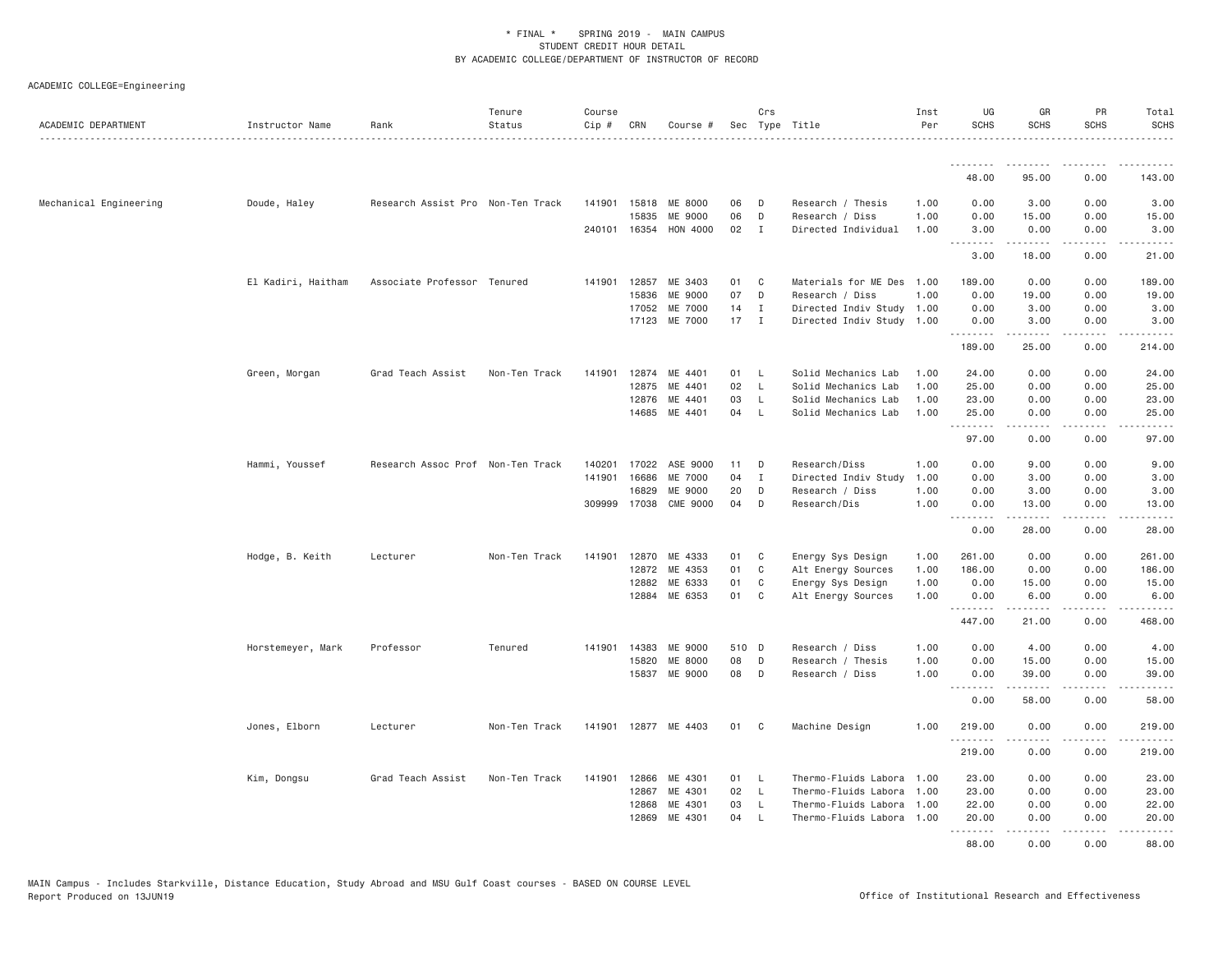| ACADEMIC DEPARTMENT    | Instructor Name                        | Rank                              | Tenure<br>Status | Course<br>Cip # | CRN            | Course #                 |                 | Crs               | Sec Type Title<br>.                                    | Inst<br>Per  | UG<br><b>SCHS</b> | GR<br><b>SCHS</b>                                                                                                                                             | PR<br><b>SCHS</b> | Total<br><b>SCHS</b><br>$\frac{1}{2}$ |
|------------------------|----------------------------------------|-----------------------------------|------------------|-----------------|----------------|--------------------------|-----------------|-------------------|--------------------------------------------------------|--------------|-------------------|---------------------------------------------------------------------------------------------------------------------------------------------------------------|-------------------|---------------------------------------|
| Mechanical Engineering | Knizley, Alta                          | Clinical Assist Pro Non-Ten Track |                  | 141901          | 12853          | ME 3113                  | 01              | C                 | Engineering Analysis                                   | 1.00         | 144.00            | 0.00                                                                                                                                                          | 0.00              | 144.00                                |
|                        |                                        |                                   |                  |                 | 12861          | ME 3513                  | 01              | $\mathbb C$       | Thermodynamics I                                       | 1.00         | 156.00            | 0.00                                                                                                                                                          | 0.00              | 156.00                                |
|                        |                                        |                                   |                  |                 | 15821          | <b>ME 8000</b>           | 09              | D                 | Research / Thesis                                      | 1.00         | 0.00              | 1.00                                                                                                                                                          | 0.00              | 1.00                                  |
|                        |                                        |                                   |                  |                 | 15838          | ME 9000                  | 09              | D                 | Research / Diss                                        | 1.00         | 0.00              | 8.00                                                                                                                                                          | 0.00              | 8.00                                  |
|                        |                                        |                                   |                  |                 | 16949          | ME 7000                  | 08              | $\mathbf{I}$      | Directed Indiv Study                                   | 1.00         | 0.00              | 3.00                                                                                                                                                          | 0.00              | 3.00                                  |
|                        |                                        |                                   |                  |                 | 17003          | ME 7000                  | $11 \quad I$    |                   | Directed Indiv Study 1.00                              |              | 0.00<br><u>.</u>  | 3.00<br>$- - - - -$                                                                                                                                           | 0.00<br>.         | 3.00<br>.                             |
|                        |                                        |                                   |                  |                 |                |                          |                 |                   |                                                        |              | 300.00            | 15.00                                                                                                                                                         | 0.00              | 315.00                                |
|                        | Kooienga, John                         | Lecturer                          | Non-Ten Track    | 141901          |                | 14486 ME 4643            | 601 C           |                   | Intro Vibration/Cont 1.00                              |              | 33.00<br>.        | 0.00<br>.                                                                                                                                                     | 0.00<br>.         | 33.00<br>.                            |
|                        |                                        |                                   |                  |                 |                |                          |                 |                   |                                                        |              | 33.00             | 0.00                                                                                                                                                          | 0.00              | 33.00                                 |
|                        | Li, Like                               | Assistant Professor Ten Track     |                  | 141901          | 12863          | ME 3523                  | 01              | C                 | Thermodynamics II                                      | 1.00         | 267.00            | 0.00                                                                                                                                                          | 0.00              | 267.00                                |
|                        |                                        |                                   |                  |                 | 15839          | ME 9000                  | 10              | D                 | Research / Diss                                        | 1.00         | 0.00<br>.         | 3.00                                                                                                                                                          | 0.00              | 3.00                                  |
|                        |                                        |                                   |                  |                 |                |                          |                 |                   |                                                        |              | 267.00            | 3.00                                                                                                                                                          | 0.00              | 270.00                                |
|                        | Liu, Yucheng                           | Associate Professor Ten Track     |                  |                 | 140101 12209   | GE 1501                  | 03              | E                 | Engineering Design C 1.00                              |              | 9.00              | 0.00                                                                                                                                                          | 0.00              | 9.00                                  |
|                        |                                        |                                   |                  |                 | 12210          | GE 3011                  | 01              | S                 | Engr Entrepreneur Se                                   | 0.60         | 44.40             | 0.00                                                                                                                                                          | 0.00              | 44.40                                 |
|                        |                                        |                                   |                  | 141901          | 12880          | ME 4643                  | 01              | C                 | Intro Vibration/Cont                                   | 1.00         | 237.00            | 0.00                                                                                                                                                          | 0.00              | 237.00                                |
|                        |                                        |                                   |                  |                 | 12887          | ME 6643                  | 01              | C                 | Intro Vibration/Cont                                   | 1.00         | 0.00              | 6.00                                                                                                                                                          | 0.00              | 6.00                                  |
|                        |                                        |                                   |                  |                 | 14384          | ME 9000                  | 513 D           |                   | Research / Diss                                        | 1.00         | 0.00              | 3.00                                                                                                                                                          | 0.00              | 3.00                                  |
|                        |                                        |                                   |                  |                 | 15840          | <b>ME 9000</b>           | 11              | D                 | Research / Diss                                        | 1.00         | 0.00              | 17.00                                                                                                                                                         | 0.00              | 17.00                                 |
|                        |                                        |                                   |                  |                 | 15849<br>16897 | ME 8000<br>ME 7000       | 18<br>06        | D<br>$\mathbf{I}$ | Research / Thesis<br>Directed Indiv Study              | 1.00<br>1.00 | 0.00<br>0.00      | 9,00<br>3.00                                                                                                                                                  | 0.00<br>0.00      | 9.00<br>3.00                          |
|                        |                                        |                                   |                  |                 |                |                          |                 |                   |                                                        |              | .<br>290.40       | $\frac{1}{2} \left( \frac{1}{2} \right) \left( \frac{1}{2} \right) \left( \frac{1}{2} \right) \left( \frac{1}{2} \right) \left( \frac{1}{2} \right)$<br>38.00 | .<br>0.00         | .<br>328.40                           |
|                        |                                        |                                   |                  |                 |                |                          |                 |                   |                                                        |              |                   |                                                                                                                                                               |                   |                                       |
|                        | Mago, Pedro                            | Professor                         | Tenured          |                 | 141901 17072   | ME 4000<br>17179 ME 4000 | 04<br>05        | I<br>$\mathbf{I}$ | Directed Indiv Study 1.00<br>Directed Indiv Study 1.00 |              | 3.00<br>3.00      | 0.00<br>0.00                                                                                                                                                  | 0.00<br>0.00      | 3.00<br>3.00                          |
|                        |                                        |                                   |                  |                 |                |                          |                 |                   |                                                        |              | <u>.</u>          | .                                                                                                                                                             | .                 | $\sim$ $\sim$ $\sim$ $\sim$           |
|                        |                                        |                                   |                  |                 |                |                          |                 |                   |                                                        |              | 6.00              | 0.00                                                                                                                                                          | 0.00              | 6.00                                  |
|                        | Nakulugamuwa Gamage, Grad Teach Assist |                                   | Non-Ten Track    |                 | 141101 11568   | EM 2413                  | 05              | C                 | Engineering Mech I                                     | 1.00         | 174.00<br>.       | 0.00<br>.                                                                                                                                                     | 0.00<br>.         | 174.00<br>.                           |
|                        |                                        |                                   |                  |                 |                |                          |                 |                   |                                                        |              | 174.00            | 0.00                                                                                                                                                          | 0.00              | 174.00                                |
|                        | Priddy, Matthew                        | Assistant Professor Ten Track     |                  | 140201          | 15868          | ASE 9000                 | 09              | D                 | Research/Diss                                          | 1.00         | 0.00              | 33.00                                                                                                                                                         | 0.00              | 33.00                                 |
|                        |                                        |                                   |                  | 141901          | 15335          | ME 4990                  | 01              | $\mathbb C$       | Special Topic In ME                                    | 1.00         | 84.00             | 0.00                                                                                                                                                          | 0.00              | 84.00                                 |
|                        |                                        |                                   |                  |                 | 15336          | ME 6990                  | 01              | C                 | Special Topic In ME                                    | 1.00         | 0.00              | 51.00                                                                                                                                                         | 0.00              | 51.00                                 |
|                        |                                        |                                   |                  |                 | 15459<br>15825 | ME 6990<br>ME 8000       | 501 C<br>13     | D                 | Special Topic In ME<br>Research / Thesis               | 1.00<br>1.00 | 0.00<br>0.00      | 24.00<br>24.00                                                                                                                                                | 0.00<br>0.00      | 24.00<br>24.00                        |
|                        |                                        |                                   |                  |                 | 15844          | ME 9000                  | 14              | D                 | Research / Diss                                        | 1.00         | 0.00              | 15.00                                                                                                                                                         | 0.00              | 15.00                                 |
|                        |                                        |                                   |                  |                 | 16129          | ME 4990                  | 601 C           |                   | Special Topic In ME                                    | 1.00         | 9.00              | 0.00                                                                                                                                                          | 0.00              | 9.00                                  |
|                        |                                        |                                   |                  |                 | 16631          | ME 4000                  | 02              | $\mathbf{I}$      | Directed Indiv Study                                   | 1.00         | 3.00              | 0.00                                                                                                                                                          | 0.00              | 3.00                                  |
|                        |                                        |                                   |                  |                 | 17002          | ME 7000                  | 10 <sub>1</sub> | $\mathbf{I}$      | Directed Indiv Study                                   | 1.00         | 0.00              | 3.00                                                                                                                                                          | 0.00              | 3.00                                  |
|                        |                                        |                                   |                  |                 | 240101 12533   | HON 4093                 | H03 E           |                   | Honors Thesis                                          | 1.00         | 3,00<br>.         | 0.00<br>.                                                                                                                                                     | 0.00<br>.         | 3.00<br>.                             |
|                        |                                        |                                   |                  |                 |                |                          |                 |                   |                                                        |              | 99.00             | 150.00                                                                                                                                                        | 0.00              | 249.00                                |
|                        | Rhee, Hongjoo                          | Associate Professor Ten Track     |                  | 141901          | 12858          | ME 3403                  | 02              | C                 | Materials for ME Des                                   | 1,00         | 150.00            | 0.00                                                                                                                                                          | 0.00              | 150,00                                |
|                        |                                        |                                   |                  |                 | 15826          | ME 8000                  | 14              | D                 | Research / Thesis                                      | 1.00         | 0.00              | 2.00                                                                                                                                                          | 0.00              | 2.00                                  |
|                        |                                        |                                   |                  |                 | 15845          | ME 9000                  | 15              | D                 | Research / Diss                                        | 1.00         | 0.00              | 13,00                                                                                                                                                         | 0.00              | 13.00                                 |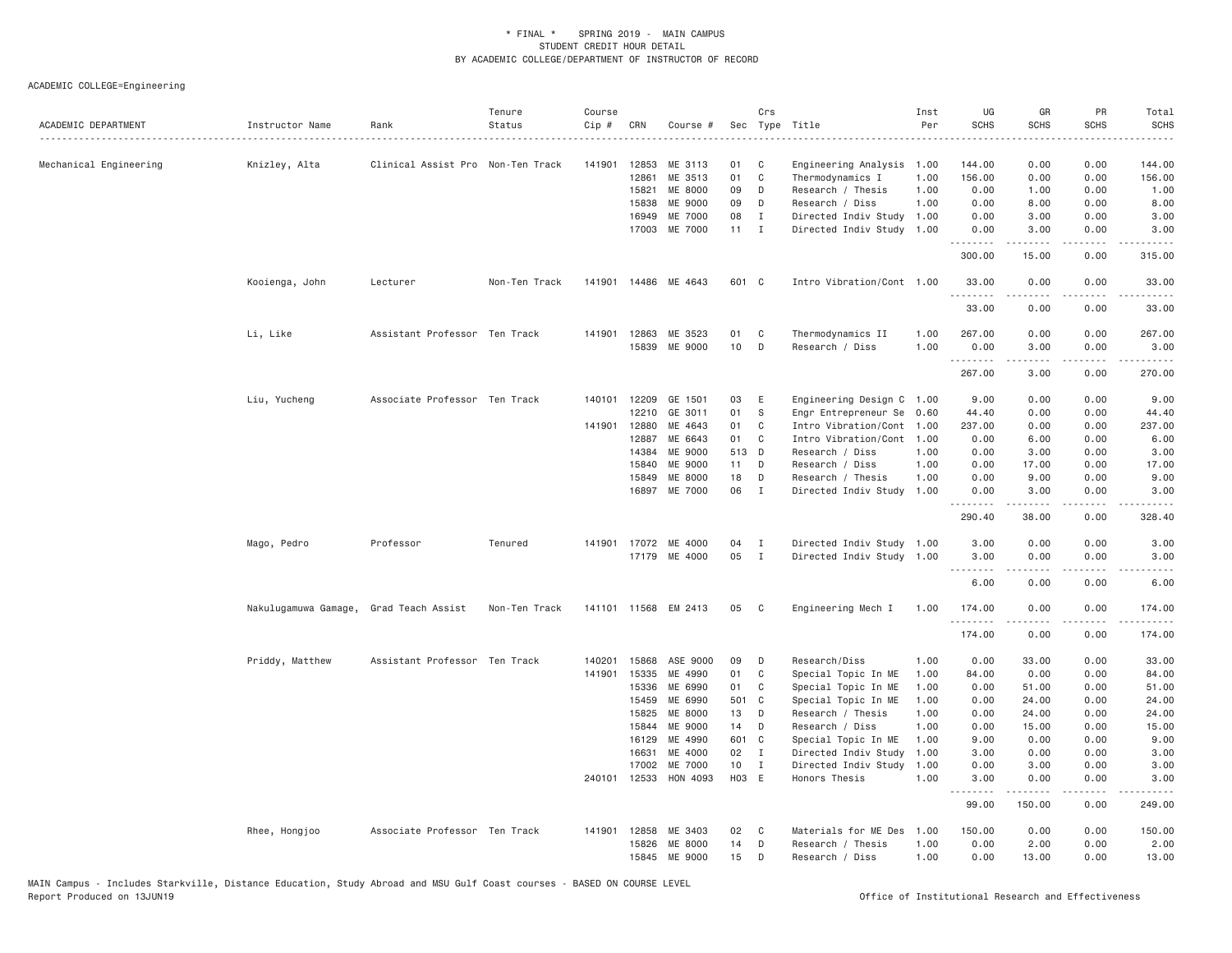| ACADEMIC DEPARTMENT    | Instructor Name   | Rank                                               | Tenure<br>Status | Course<br>Cip # | CRN          | Course #              |       | Crs          | Sec Type Title            | Inst<br>Per | UG<br><b>SCHS</b><br>. | GR<br><b>SCHS</b>                                                                                                                                            | PR<br><b>SCHS</b> | Total<br><b>SCHS</b><br>.                                                                                                                                                                 |
|------------------------|-------------------|----------------------------------------------------|------------------|-----------------|--------------|-----------------------|-------|--------------|---------------------------|-------------|------------------------|--------------------------------------------------------------------------------------------------------------------------------------------------------------|-------------------|-------------------------------------------------------------------------------------------------------------------------------------------------------------------------------------------|
| Mechanical Engineering | Rhee, Hongjoo     | Associate Professor Ten Track                      |                  | 141901          | 16683        | ME 7000               | 01    | $\mathbf{I}$ | Directed Indiv Study 1.00 |             | 0.00                   | 3.00                                                                                                                                                         | 0.00              | 3.00                                                                                                                                                                                      |
|                        |                   |                                                    |                  |                 | 16684        | ME 7000               | 02    | $\mathbf{I}$ | Directed Indiv Study 1.00 |             | 0.00                   | 3.00                                                                                                                                                         | 0.00              | 3.00                                                                                                                                                                                      |
|                        |                   |                                                    |                  |                 | 16685        | ME 7000               | 03    | $\mathbf{I}$ | Directed Indiv Study 1.00 |             | 0.00                   | 3.00                                                                                                                                                         | 0.00              | 3.00                                                                                                                                                                                      |
|                        |                   |                                                    |                  |                 | 17083        | ME 7000               | 16    | $\mathbf{I}$ | Directed Indiv Study 1.00 |             | 0.00                   | 3.00                                                                                                                                                         | 0.00              | 3.00                                                                                                                                                                                      |
|                        |                   |                                                    |                  |                 |              |                       |       |              |                           |             | .<br>150.00            | 27.00                                                                                                                                                        | 0.00              | 177.00                                                                                                                                                                                    |
|                        | Schneider, Judith | Non-Employee                                       | Not Applicable   |                 |              | 260101 11843 EPP 8144 | 01    | C            | Transmission E M          | 0.40        | 0.00                   | 11.20                                                                                                                                                        | 0.00<br>.         | 11.20                                                                                                                                                                                     |
|                        |                   |                                                    |                  |                 |              |                       |       |              |                           |             | 0.00                   | 11.20                                                                                                                                                        | 0.00              | 11.20                                                                                                                                                                                     |
|                        | Smith, Joshua     | Clinical Assist Pro Non-Ten Track                  |                  | 141901          | 14478        | ME 3423               | 601 C |              | Mech Of Machinery         | 1.00        | 39.00                  | 0.00                                                                                                                                                         | 0.00              | 39.00                                                                                                                                                                                     |
|                        |                   |                                                    |                  |                 | 14479        | ME 3523               | 601 C |              | Thermodynamics II         | 1.00        | 48.00                  | 0.00                                                                                                                                                         | 0.00              | 48.00                                                                                                                                                                                     |
|                        |                   |                                                    |                  |                 |              | 14485 ME 4443         | 601 C |              | Mech Systems Design       | 1.00        | 30.00<br>.             | 0.00<br>$2 - 2 - 2 - 2$                                                                                                                                      | 0.00<br>.         | 30.00<br>$\frac{1}{2} \left( \frac{1}{2} \right) \left( \frac{1}{2} \right) \left( \frac{1}{2} \right) \left( \frac{1}{2} \right) \left( \frac{1}{2} \right) \left( \frac{1}{2} \right)$  |
|                        |                   |                                                    |                  |                 |              |                       |       |              |                           |             | 117.00                 | 0.00                                                                                                                                                         | 0.00              | 117.00                                                                                                                                                                                    |
|                        | Spayde, Dustin    | Instructor                                         | Non-Ten Track    | 141901          | 12850        | ME 2133               | 02    | B            | Modeling and Manuf        | 1.00        | 138.00                 | 0.00                                                                                                                                                         | 0.00              | 138.00                                                                                                                                                                                    |
|                        |                   |                                                    |                  |                 | 12851        | ME 3103               | 01    | B            | Exp Meas and Techniq      | 1.00        | 144.00                 | 0.00                                                                                                                                                         | 0.00              | 144.00                                                                                                                                                                                    |
|                        |                   |                                                    |                  |                 |              | 12852 ME 3103         | 02    | B            | Exp Meas and Techniq      | 1.00        | 123.00                 | 0.00                                                                                                                                                         | 0.00              | 123.00                                                                                                                                                                                    |
|                        |                   |                                                    |                  |                 |              |                       |       |              |                           |             | .<br>405.00            | 0.00                                                                                                                                                         | .<br>0.00         | .<br>405.00                                                                                                                                                                               |
|                        | Spayde, Emily     | Clinical Assist Pro Non-Ten Track                  |                  | 141901          | 12848        | ME 1111               | 01    | C            | Introduction To ME        | 1.00        | 70.00                  | 0.00                                                                                                                                                         | 0.00              | 70.00                                                                                                                                                                                     |
|                        |                   |                                                    |                  |                 | 12849        | ME 2133               | 01    | B            | Modeling and Manuf        | 1.00        | 138.00                 | 0.00                                                                                                                                                         | 0.00              | 138.00                                                                                                                                                                                    |
|                        |                   |                                                    |                  |                 |              | 12855 ME 3313         | 01    | C            | Heat Transfer             | 1.00        | 195.00                 | 0.00                                                                                                                                                         | 0.00              | 195.00                                                                                                                                                                                    |
|                        |                   |                                                    |                  |                 |              |                       |       |              |                           |             | .<br>403.00            | -----<br>0.00                                                                                                                                                | .<br>0.00         | $\frac{1}{2} \left( \frac{1}{2} \right) \left( \frac{1}{2} \right) \left( \frac{1}{2} \right) \left( \frac{1}{2} \right) \left( \frac{1}{2} \right) \left( \frac{1}{2} \right)$<br>403.00 |
|                        | Stone, Tonya      | Associate Professor Tenured                        |                  | 141901          | 12860        | ME 3423               | 02    | C            | Mech Of Machinery         | 1.00        | 102.00                 | 0.00                                                                                                                                                         | 0.00              | 102.00                                                                                                                                                                                    |
|                        |                   |                                                    |                  |                 | 14688        | ME 4111               | 01    | C            | Professional Develop      | 1.00        | 93.00                  | 0.00                                                                                                                                                         | 0.00              | 93.00                                                                                                                                                                                     |
|                        |                   |                                                    |                  |                 | 15827        | ME 8000               | 15    | D            | Research / Thesis         | 1.00        | 0.00                   | 1.00                                                                                                                                                         | 0.00              | 1.00                                                                                                                                                                                      |
|                        |                   |                                                    |                  |                 | 15846        | ME 9000               | 16    | D            | Research / Diss           | 1.00        | 0.00                   | 13.00                                                                                                                                                        | 0.00              | 13.00                                                                                                                                                                                     |
|                        |                   |                                                    |                  |                 |              |                       |       |              |                           |             | .<br>195.00            | $\omega$ is a set of<br>14.00                                                                                                                                | .<br>0.00         | .<br>209.00                                                                                                                                                                               |
|                        | Strzelec, Andrea  | Assistant Professor Ten Track                      |                  |                 | 140101 14683 | ME 4193               | 01    | C            | Automotive Engineeri 1.00 |             | 72.00                  | 0.00                                                                                                                                                         | 0.00              | 72.00                                                                                                                                                                                     |
|                        |                   |                                                    |                  |                 | 14684        | ME 6193               | 01    | C            | Automotive Engineeri      | 1.00        | 0.00                   | 18.00                                                                                                                                                        | 0.00              | 18.00                                                                                                                                                                                     |
|                        |                   |                                                    |                  |                 | 16487        | ECE 4193              | 01    | C            | Automotive Engineeri 1.00 |             | 6.00                   | 0.00                                                                                                                                                         | 0.00              | 6.00                                                                                                                                                                                      |
|                        |                   |                                                    |                  |                 | 16488        | ECE 6193              | 01    | C            | Automotive Engineeri 1.00 |             | 0.00                   | 6.00                                                                                                                                                         | 0.00              | 6.00                                                                                                                                                                                      |
|                        |                   |                                                    |                  |                 | 16558        | CHE 4193              | 01    | C            | Automotive Engineeri      | 1.00        | 3.00                   | 0.00                                                                                                                                                         | 0.00              | 3.00                                                                                                                                                                                      |
|                        |                   |                                                    |                  | 141901          | 15828        | ME 8000               | 16    | D            | Research / Thesis         | 1.00        | 0.00<br>.              | 1.00                                                                                                                                                         | 0.00              | 1.00                                                                                                                                                                                      |
|                        |                   |                                                    |                  |                 |              |                       |       |              |                           |             | 81.00                  | 25.00                                                                                                                                                        | 0.00              | 106.00                                                                                                                                                                                    |
|                        |                   | Whittington, Wilburn Assistant Professor Ten Track |                  | 141901          | 12879        | ME 4443               | 01    | C            | Mech Systems Design       | 1.00        | 264.00                 | 0.00                                                                                                                                                         | 0.00              | 264.00                                                                                                                                                                                    |
|                        |                   |                                                    |                  |                 | 12886        | ME 6443               | 01    | C            | Mech Systems Design       | 1.00        | 0.00                   | 3.00                                                                                                                                                         | 0.00              | 3.00                                                                                                                                                                                      |
|                        |                   |                                                    |                  |                 | 15829        | ME 8000               | 17    | D            | Research / Thesis         | 1.00        | 0.00                   | 13.00                                                                                                                                                        | 0.00              | 13.00                                                                                                                                                                                     |
|                        |                   |                                                    |                  |                 | 15848        | ME 9000               | 18    | D            | Research / Diss           | 1.00        | 0.00                   | 6.00                                                                                                                                                         | 0.00              | 6.00                                                                                                                                                                                      |
|                        |                   |                                                    |                  |                 | 16284        | ME 4000               | 01    | I            | Directed Indiv Study      | 1.00        | 3.00                   | 0.00                                                                                                                                                         | 0.00              | 3.00                                                                                                                                                                                      |
|                        |                   |                                                    |                  |                 | 16998        | ME 4000               | 03    | $\mathbf{I}$ | Directed Indiv Study      | 1.00        | 3.00<br>.              | 0.00<br>$\frac{1}{2} \left( \frac{1}{2} \right) \left( \frac{1}{2} \right) \left( \frac{1}{2} \right) \left( \frac{1}{2} \right) \left( \frac{1}{2} \right)$ | 0.00<br>.         | 3.00<br>.                                                                                                                                                                                 |
|                        |                   |                                                    |                  |                 |              |                       |       |              |                           |             | 270.00                 | 22.00                                                                                                                                                        | 0.00              | 292.00                                                                                                                                                                                    |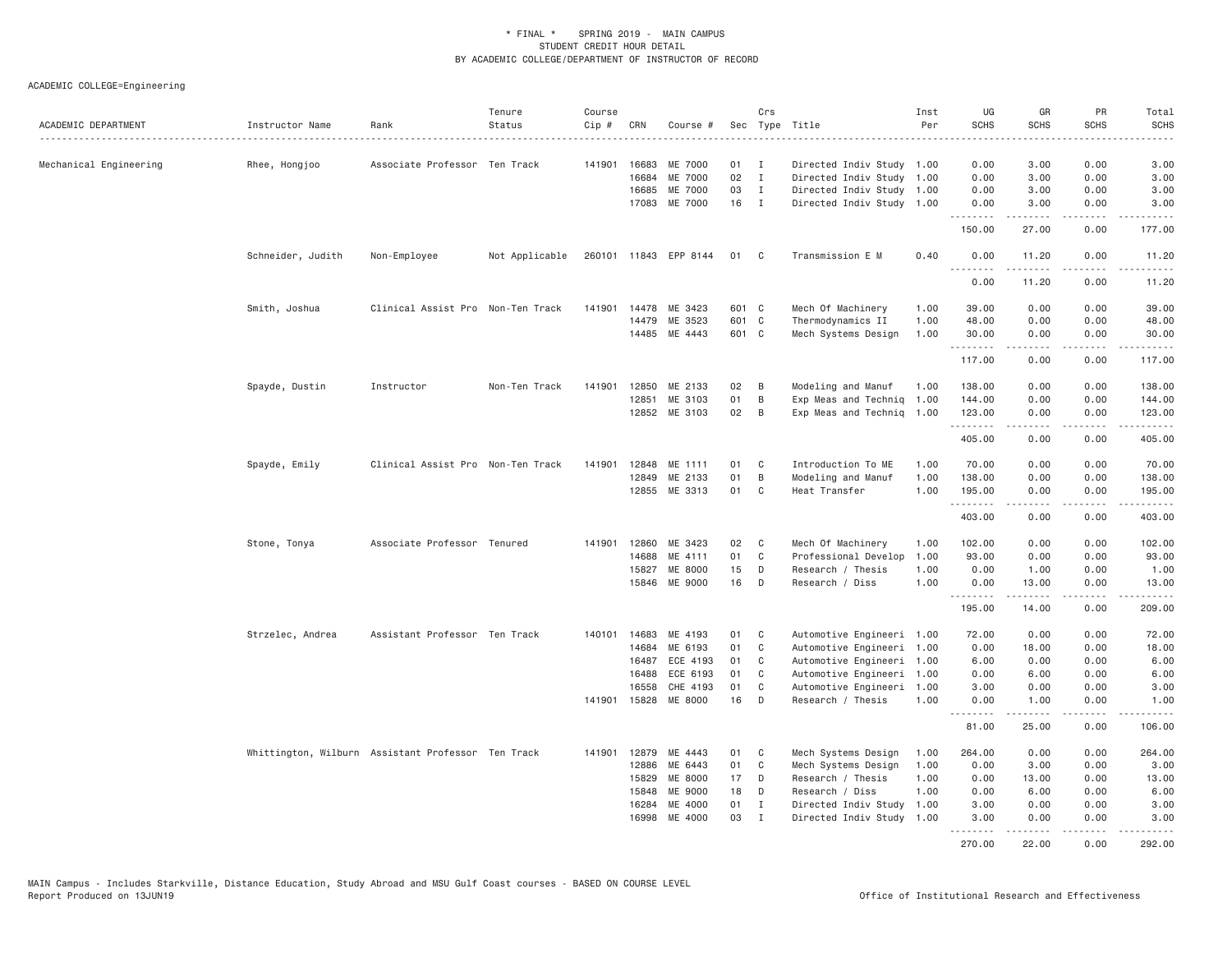| ACADEMIC DEPARTMENT                   | Instructor Name | Rank                              | Tenure<br>Status | Course<br>Cip # | CRN   | Course #      | Sec   | Crs            | Type Title                | Inst<br>Per | UG<br><b>SCHS</b>         | GR<br><b>SCHS</b> | PR<br>SCHS       | Total<br>SCHS         |
|---------------------------------------|-----------------|-----------------------------------|------------------|-----------------|-------|---------------|-------|----------------|---------------------------|-------------|---------------------------|-------------------|------------------|-----------------------|
| Mechanical Engineering                | Wilson, Mary    | Grad Teach Assist                 | Non-Ten Track    | 141901          |       | 14682 ME 3513 | 03    | $\mathbb{C}$   | Thermodynamics I          | 1.00        | 168.00                    | 0.00              | 0.00<br>.        | 168.00                |
|                                       |                 |                                   |                  |                 |       |               |       |                |                           |             | 168.00                    | 0.00              | 0.00             | 168.00                |
|                                       | Yadollahi, Aref | Non-Faculty                       | Not Applicable   | 141901          |       | 12890 ME 8253 | 01 C  |                | Fatigue in Engin Des 1.00 |             | 0.00                      | 21.00             | 0.00             | 21.00                 |
|                                       |                 |                                   |                  |                 |       | 14379 ME 8253 | 501 C |                | Fatigue in Engin Des 1.00 |             | 0.00<br>- - - - - - - -   | 24.00             | 0.00             | 24.00                 |
|                                       |                 |                                   |                  |                 |       |               |       |                |                           |             | 0.00                      | 45.00             | 0.00             | 45.00                 |
|                                       | Zhang, Jian     | Visiting Assist Pro Non-Ten Track |                  | 141901          | 12856 | ME 3313       | 02    | $\overline{c}$ | Heat Transfer             | 1.00        | 120.00                    | 0.00              | 0.00             | 120.00                |
|                                       |                 |                                   |                  |                 |       | 12862 ME 3513 | 02 C  |                | Thermodynamics I          | 1.00        | 186.00                    | 0.00              | 0.00             | 186.00                |
|                                       |                 |                                   |                  | 142701          |       | 12865 ME 3613 | 01    | $\mathbf{C}$   | System Dynamics           | 1.00        | 222.00                    | 0.00              | 0.00             | 222.00                |
|                                       |                 |                                   |                  |                 |       |               |       |                |                           |             | - - - - - - - -<br>528.00 | 0.00              | --------<br>0.00 | ------<br>528.00      |
| ===================================== |                 |                                   |                  |                 |       |               |       |                |                           |             | ========                  |                   | ========         | $=$ = = = = = = = = = |
| Mechanical Engineering                |                 |                                   |                  |                 |       |               |       |                |                           |             | 4956.40                   | 891.20            | 0.00             | 5847.60               |
| ===================================== |                 |                                   |                  |                 |       |               |       |                |                           |             |                           |                   |                  | --------              |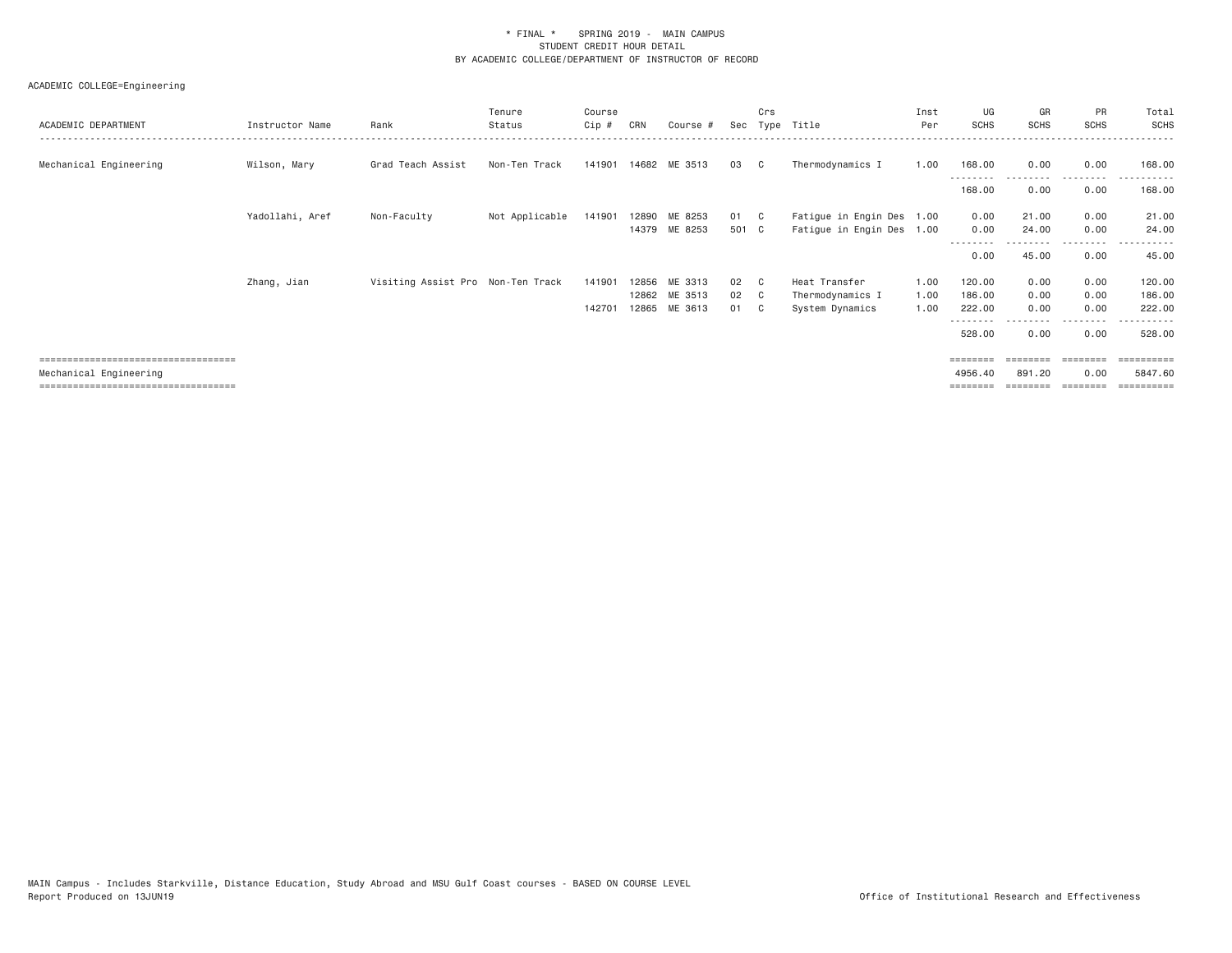| Cip #                                                                                                                                           |                           |                  |                                                                                                                                                              |                                     |                     |
|-------------------------------------------------------------------------------------------------------------------------------------------------|---------------------------|------------------|--------------------------------------------------------------------------------------------------------------------------------------------------------------|-------------------------------------|---------------------|
|                                                                                                                                                 |                           |                  |                                                                                                                                                              |                                     |                     |
| School of Chemical Engineering<br>Amirlatifi, Amin<br>Assistant Professor Ten Track<br>CHE 8000<br>Research / Thesis<br>140701 16007<br>01<br>D |                           | 1.00<br>0.00     | 5.00                                                                                                                                                         | 0.00                                | 5.00                |
| 16014<br>CHE 9000<br>01<br>D<br>Research/Diss                                                                                                   |                           | 1.00<br>0.00     | 2.00                                                                                                                                                         | 0.00                                | 2.00                |
| 142501 13598<br>PTE 4903<br>01<br>C                                                                                                             | Petr Reservoir Eng 1 1.00 | 33.00<br>.       | 0.00<br>$\frac{1}{2} \left( \frac{1}{2} \right) \left( \frac{1}{2} \right) \left( \frac{1}{2} \right) \left( \frac{1}{2} \right) \left( \frac{1}{2} \right)$ | 0.00<br>.                           | 33.00<br>.          |
|                                                                                                                                                 |                           | 33.00            | 7.00                                                                                                                                                         | 0.00                                | 40.00               |
| CHE 4633<br>Bricka, Ray<br>Associate Professor Tenured<br>140701<br>10921<br>01<br>Chemical Pro Safety<br>C                                     |                           | 147.00<br>1.00   | 0.00                                                                                                                                                         | 0.00                                | 147.00              |
| 02<br>10922<br>CHE 4633<br>C<br>Chemical Pro Safety                                                                                             |                           | 1.00<br>177.00   | 0.00                                                                                                                                                         | 0.00                                | 177.00              |
| 01<br>14616<br>CHE 4613<br>C<br>Air Pol Con Design                                                                                              |                           | 1.00<br>48.00    | 0.00                                                                                                                                                         | 0.00                                | 48.00               |
| CHE 6613<br>01<br>Air Pol Con Design<br>14617<br>C                                                                                              |                           | 1.00<br>0.00     | 3.00                                                                                                                                                         | 0.00                                | 3.00                |
| 16015<br>CHE 9000<br>02<br>Research/Diss<br>D                                                                                                   |                           | 1.00<br>0.00     | 1.00                                                                                                                                                         | 0.00                                | 1.00                |
| CHE 4000<br>09<br>16442<br>Ι.<br>Directed Indiv Study                                                                                           |                           | 3.00<br>1.00     | 0.00                                                                                                                                                         | 0.00                                | 3.00                |
| CHE 4000<br>10<br>$\mathbf{I}$<br>Directed Indiv Study<br>16464                                                                                 |                           | 3.00<br>1.00     | 0.00                                                                                                                                                         | 0.00                                | 3.00                |
| CHE 4000<br>11<br>16620<br>$\mathbf{I}$                                                                                                         | Directed Indiv Study 1.00 | 3.00             | 0.00                                                                                                                                                         | 0.00                                | 3.00                |
| 16622<br>CHE 4000<br>12<br>$\mathbf{I}$                                                                                                         | Directed Indiv Study 1.00 | 3.00             | 0.00                                                                                                                                                         | 0.00                                | 3.00                |
| CHE 4000<br>14<br>16950<br>I                                                                                                                    | Directed Indiv Study 1.00 | 3.00             | 0.00                                                                                                                                                         | 0.00                                | 3.00                |
| CHE 4000<br>15<br>17019<br>I                                                                                                                    | Directed Indiv Study 1.00 | 3.00<br>.        | 0.00                                                                                                                                                         | 0.00<br>$\sim$ $\sim$ $\sim$ $\sim$ | 3.00                |
|                                                                                                                                                 |                           | 390.00           | 4.00                                                                                                                                                         | 0.00                                | 394.00              |
| 13596<br>PTE 3903<br>01<br>Cole, David<br>Instructor<br>Non-Ten Track<br>142501<br>C                                                            | Petr Reserv Fluid Pr 1.00 | 63.00            | 0.00                                                                                                                                                         | 0.00                                | 63.00               |
| 01<br>C<br>13599<br>PTE 4923<br>Completion Design                                                                                               |                           | 1.00<br>45.00    | 0.00                                                                                                                                                         | 0.00                                | 45.00               |
| PTE 4993<br>01<br>13601<br>C<br>Petroleum Econ Analy                                                                                            |                           | 1.00<br>57.00    | 0.00                                                                                                                                                         | 0.00                                | 57.00               |
|                                                                                                                                                 |                           | .                | $- - - - - -$                                                                                                                                                | .                                   | .                   |
|                                                                                                                                                 |                           | 165.00           | 0.00                                                                                                                                                         | 0.00                                | 165.00              |
| Elmore, Billy<br>Associate Professor Tenured<br>10905<br>CHE 2213<br>140701<br>01<br>C                                                          | Chemical Eng Analysi 0.50 | 148.50           | 0.00                                                                                                                                                         | 0.00                                | 148.50              |
| 15457<br>CHE 4000<br>03<br>$\mathbf{I}$                                                                                                         | Directed Indiv Study 1.00 | 3.00             | 0.00                                                                                                                                                         | 0.00                                | 3.00                |
| 15870<br>CHE 4000<br>05<br>I                                                                                                                    | Directed Indiv Study 1.00 | 4.00             | 0.00                                                                                                                                                         | 0.00                                | 4.00                |
| CHE 4000<br>06<br>15871<br>I                                                                                                                    | Directed Indiv Study 1.00 | 2.00             | 0.00                                                                                                                                                         | 0.00                                | 2.00                |
| 15998<br>CHE 4000<br>08<br>Ι                                                                                                                    | Directed Indiv Study 1.00 | 3.00             | 0.00                                                                                                                                                         | 0.00                                | 3.00                |
| 16455<br>CHE 4441<br>01<br>C                                                                                                                    | Fund of Engr Seminar 1.00 | 7.00             | 0.00                                                                                                                                                         | 0.00                                | 7.00                |
| 13<br>16734<br>CHE 4000<br>$\mathbf{I}$                                                                                                         | Directed Indiv Study 1.00 | 3.00             | 0.00                                                                                                                                                         | 0.00                                | 3.00                |
| CHE 2203<br>D01 C<br>16744<br>Intr to Engr w/ CHE                                                                                               |                           | 1.00<br>33.00    | 0.00                                                                                                                                                         | 0.00                                | 33.00               |
| 16<br>17165<br>CHE 4000<br>Ι.                                                                                                                   | Directed Indiv Study 1.00 | 3.00             | 0.00                                                                                                                                                         | 0.00                                | 3.00                |
| CHE 4000<br>17<br>17203<br>$\mathbf{I}$                                                                                                         | Directed Indiv Study 1.00 | 3.00<br>.        | 0.00<br>.                                                                                                                                                    | 0.00<br>.                           | 3.00<br>.           |
|                                                                                                                                                 |                           | 209.50           | 0.00                                                                                                                                                         | 0.00                                | 209.50              |
| French, William<br>Professor<br>10905<br>CHE 2213<br>Tenured<br>140701<br>01<br>C                                                               | Chemical Eng Analysi 0.50 | 148.50           | 0.00                                                                                                                                                         | 0.00                                | 148.50              |
| 10923<br>CHE 4683<br>01<br>C<br>Fund of Biofuels Pro                                                                                            |                           | 153.00<br>1.00   | 0.00                                                                                                                                                         | 0.00                                | 153.00              |
| CHE 6683<br>01<br>C<br>10930                                                                                                                    | Fund of Biofuels Pro 1.00 | 0.00             | 3.00                                                                                                                                                         | 0.00                                | 3.00                |
|                                                                                                                                                 |                           | .<br>301.50      | .<br>3.00                                                                                                                                                    | .<br>0.00                           | 2.2.2.2.2<br>304.50 |
| Heshmati, Mohammad<br>Not Applicable<br>142501<br>13600<br>PTE 4963<br>01<br>Non-Employee<br>C                                                  | Oil Recovery Methods 1.00 | 45.00            | 0.00                                                                                                                                                         | 0.00                                | 45.00               |
| 01<br>C<br>14690 PTE 4983                                                                                                                       | Petroleum Engr Capst 1.00 | 45.00            | 0.00                                                                                                                                                         | 0.00                                | 45.00               |
|                                                                                                                                                 |                           | <b></b><br>90.00 | 0.00                                                                                                                                                         | 0.00                                | 90.00               |
| Hill, Priscilla<br>Associate Professor Tenured<br>140701 10914 CHE 3223<br>01<br>C                                                              | Separation Processes 1.00 | 261.00           | 0.00                                                                                                                                                         | 0.00                                | 261.00              |
| 10915<br>CHE 3331<br>01<br>-S<br>Prof Develop Seminar                                                                                           |                           | 1.00<br>67.00    | 0.00                                                                                                                                                         | 0.00                                | 67.00               |
| 10931<br>CHE 8011<br>01<br>S<br>Chem En Seminar                                                                                                 |                           | 1.00<br>0.00     | 19.00                                                                                                                                                        | 0.00                                | 19.00               |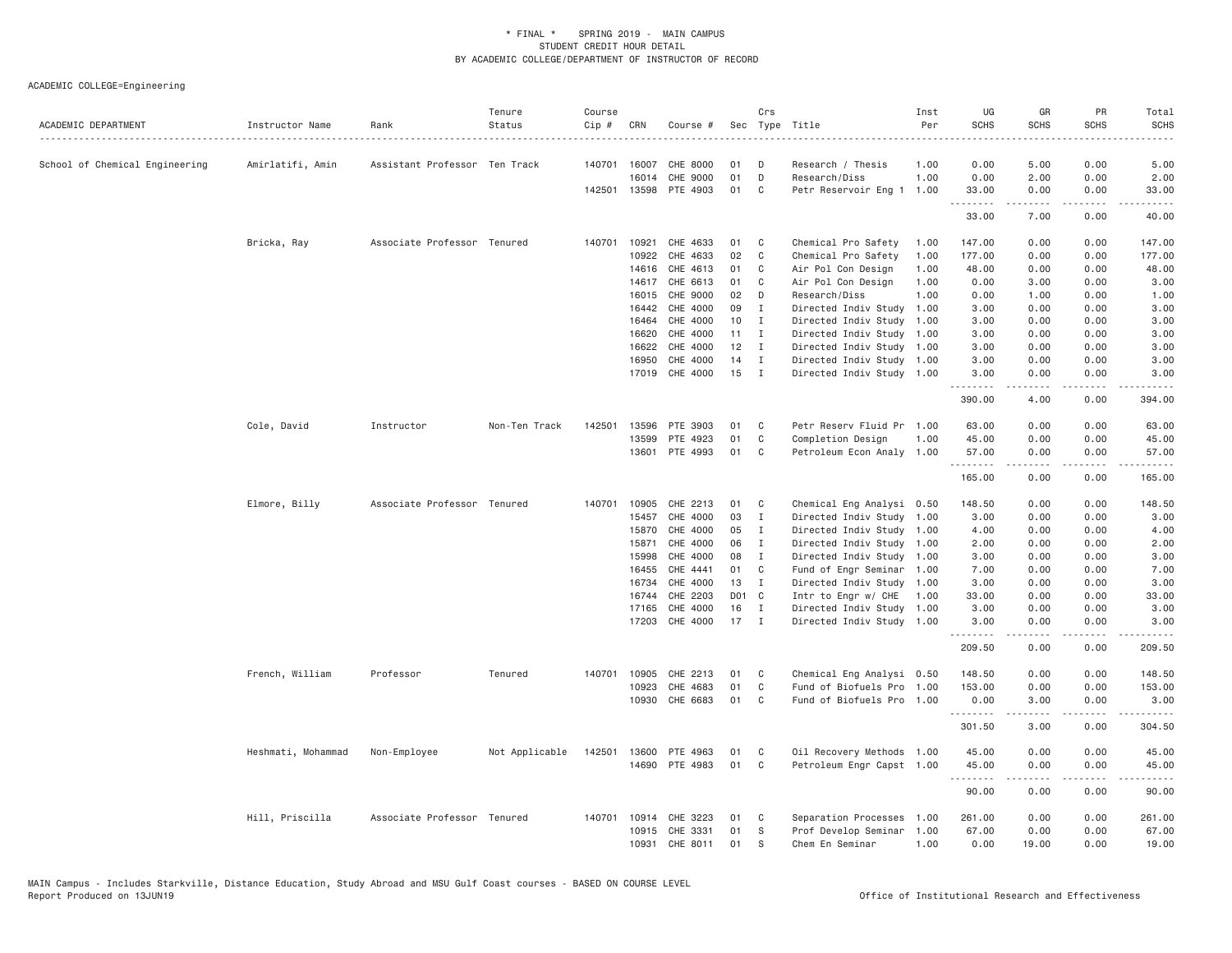| ACADEMIC DEPARTMENT            | Instructor Name   | Rank                                               | Tenure<br>Status | Course<br>Cip # | CRN   | Course #              |     | Crs          | Sec Type Title            | Inst<br>Per | UG<br>SCHS | GR<br><b>SCHS</b>                                                                                                                                            | PR<br><b>SCHS</b>                   | Total<br><b>SCHS</b>                        |
|--------------------------------|-------------------|----------------------------------------------------|------------------|-----------------|-------|-----------------------|-----|--------------|---------------------------|-------------|------------|--------------------------------------------------------------------------------------------------------------------------------------------------------------|-------------------------------------|---------------------------------------------|
|                                |                   |                                                    |                  |                 |       |                       |     |              |                           |             | ---------  | <u>.</u>                                                                                                                                                     |                                     |                                             |
|                                |                   |                                                    |                  |                 |       |                       |     |              |                           |             | 328.00     | 19.00                                                                                                                                                        | 0.00                                | 347.00                                      |
| School of Chemical Engineering | Jessop, Julie     | Professor                                          | Tenured          | 140701          | 15224 | CHE 2114              | 01  | B            | Mass & Energy Balanc 1.00 |             | 96.00      | 0.00                                                                                                                                                         | 0.00                                | 96.00                                       |
|                                |                   |                                                    |                  |                 | 15295 | CHE 4990              | 01  | C            | Special Topic in CHE 1.00 |             | 48.00      | 0.00                                                                                                                                                         | 0.00                                | 48.00                                       |
|                                |                   |                                                    |                  |                 | 15297 | CHE 6990              | 01  | C            | Special Topic In CHE 1.00 |             | 0.00<br>.  | 21.00<br>.                                                                                                                                                   | 0.00<br>.                           | 21.00<br>.                                  |
|                                |                   |                                                    |                  |                 |       |                       |     |              |                           |             | 144.00     | 21.00                                                                                                                                                        | 0.00                                | 165.00                                      |
|                                | Kundu, Santanu    | Associate Professor Ten Track                      |                  | 140701          | 16009 | CHE 8000              | 03  | D            | Research / Thesis         | 1.00        | 0.00       | 4.00                                                                                                                                                         | 0.00                                | 4.00                                        |
|                                |                   |                                                    |                  |                 |       | 16016 CHE 9000        | 03  | D            | Research/Diss             | 1.00        | 0.00       | 45.00                                                                                                                                                        | 0.00                                | 45.00                                       |
|                                |                   |                                                    |                  |                 |       |                       |     |              |                           |             | .<br>0.00  | المتمامين<br>49.00                                                                                                                                           | $\sim$ $\sim$ $\sim$ $\sim$<br>0.00 | $\sim$ $\sim$ $\sim$ $\sim$ $\sim$<br>49.00 |
|                                | Meng, Dong        | Assistant Professor Ten Track                      |                  | 140701          |       | 10917 CHE 4223        | 01  | C            | Pro Instr & Con           | 1.00        | 243.00     | 0.00                                                                                                                                                         | 0.00                                | 243.00                                      |
|                                |                   |                                                    |                  |                 |       | 16017 CHE 9000        | 04  | D            | Research/Diss             | 1.00        | 0.00       | 18.00                                                                                                                                                        | 0.00                                | 18.00                                       |
|                                |                   |                                                    |                  |                 |       |                       |     |              |                           |             | .          | $- - - - -$                                                                                                                                                  | $- - - -$                           | .                                           |
|                                |                   |                                                    |                  |                 |       |                       |     |              |                           |             | 243.00     | 18.00                                                                                                                                                        | 0.00                                | 261.00                                      |
|                                |                   | Mirabolghasemi, Mary Assistant Professor Ten Track |                  | 140701          |       | 16018 CHE 9000        | 05  | D            | Research/Diss             | 1.00        | 0.00       | 3.00                                                                                                                                                         | 0.00                                | 3.00                                        |
|                                |                   |                                                    |                  | 142501          |       | 13595 PTE 3902        | 01  | <b>L</b>     | PTE Lab 1                 | 1,00        | 44.00      | 0.00                                                                                                                                                         | 0.00                                | 44.00                                       |
|                                |                   |                                                    |                  |                 |       |                       |     |              |                           |             | .<br>44.00 | .<br>3.00                                                                                                                                                    | .<br>0.00                           | .<br>47.00                                  |
|                                | Pearson, Larry    | Instructor                                         | Non-Ten Track    | 140701          | 10907 | CHE 3123              | 01  | C            | Chem En Thermo II         | 1.00        | 132.00     | 0.00                                                                                                                                                         | 0.00                                | 132.00                                      |
|                                |                   |                                                    |                  |                 |       | 10908 CHE 3213        | 01  | $\mathbf{C}$ | Heat Transfer Op          | 1.00        | 279.00     | 0.00                                                                                                                                                         | 0.00                                | 279.00                                      |
|                                |                   |                                                    |                  |                 | 10909 | CHE 3222              | 01  | L.           | Chem Eng Lab I            | 1.00        | 198.00     | 0.00                                                                                                                                                         | 0.00                                | 198.00                                      |
|                                |                   |                                                    |                  |                 | 10918 | CHE 4233              | 01  | C            | Chemical Plant Desig      | 1.00        | 252.00     | 0.00                                                                                                                                                         | 0.00                                | 252.00                                      |
|                                |                   |                                                    |                  |                 |       | 10926 CHE 6233        | 01  | C            | Chemical Plant Desig 1.00 |             | 0.00<br>.  | 3.00<br>$\frac{1}{2} \left( \frac{1}{2} \right) \left( \frac{1}{2} \right) \left( \frac{1}{2} \right) \left( \frac{1}{2} \right) \left( \frac{1}{2} \right)$ | 0.00<br>.                           | 3.00<br>.                                   |
|                                |                   |                                                    |                  |                 |       |                       |     |              |                           |             | 861.00     | 3.00                                                                                                                                                         | 0.00                                | 864.00                                      |
|                                | Rai, Neeraj       | Assistant Professor Ten Track                      |                  | 140701          | 15288 | CHE 4990              | 02  | C            | Special Topic in CHE 1.00 |             | 27.00      | 0.00                                                                                                                                                         | 0.00                                | 27.00                                       |
|                                |                   |                                                    |                  |                 | 15289 | CHE 6990              | 02  | C            | Special Topic In CHE 1.00 |             | 0.00       | 6.00                                                                                                                                                         | 0.00                                | 6.00                                        |
|                                |                   |                                                    |                  |                 | 16019 | CHE 9000              | 06  | D            | Research/Diss             | 1.00        | 0.00       | 35.00                                                                                                                                                        | 0.00                                | 35.00                                       |
|                                |                   |                                                    |                  |                 | 16769 | CHE 6990              | 501 | $\mathbf{C}$ | Special Topic In CHE 1.00 |             | 0.00       | 3.00                                                                                                                                                         | 0.00                                | 3.00                                        |
|                                |                   |                                                    |                  |                 | 16956 | CHE 7000              | 01  | I            | Directed Indiv Study 1.00 |             | 0.00       | 2.00                                                                                                                                                         | 0.00                                | 2,00                                        |
|                                |                   |                                                    |                  |                 |       | 240101 16355 HON 4000 | 03  | $\mathbf{I}$ | Directed Individual 1.00  |             | 3.00<br>.  | 0.00<br>$- - - - -$                                                                                                                                          | 0.00<br>.                           | 3,00<br>$\frac{1}{2}$                       |
|                                |                   |                                                    |                  |                 |       |                       |     |              |                           |             | 30.00      | 46.00                                                                                                                                                        | 0.00                                | 76.00                                       |
|                                | Toghiani, Hossein | Professor                                          | Tenured          | 140701          | 10919 | CHE 4313              | 01  | C            | Transport Phenomena       | 1.00        | 18.00      | 0.00                                                                                                                                                         | 0.00                                | 18.00                                       |
|                                |                   |                                                    |                  |                 | 10927 | CHE 6313              | 01  | C            | Transport Phenomena       | 1.00        | 0.00       | 6.00                                                                                                                                                         | 0.00                                | 6.00                                        |
|                                |                   |                                                    |                  |                 | 14619 | CHE 8123              | 01  | C            | Chem Kinetics Dyn         | 1.00        | 0.00       | 27.00                                                                                                                                                        | 0.00                                | 27.00                                       |
|                                |                   |                                                    |                  |                 |       | 17124 CHE 7000        | 02  | $\mathbf{I}$ | Directed Indiv Study 1.00 |             | 0.00<br>.  | 3.00<br>.                                                                                                                                                    | 0.00<br>$\frac{1}{2}$               | 3.00<br>$\frac{1}{2}$                       |
|                                |                   |                                                    |                  |                 |       |                       |     |              |                           |             | 18.00      | 36.00                                                                                                                                                        | 0.00                                | 54.00                                       |
|                                | Xiang, Yizhi      | Assistant Professor Ten Track                      |                  | 140701          | 10906 | CHE 3113              | 01  | C            | Chem En Thermo I          | 1.00        | 210.00     | 0.00                                                                                                                                                         | 0.00                                | 210.00                                      |
|                                |                   |                                                    |                  |                 |       | 16020 CHE 9000        | 07  | D            | Research/Diss             | 1.00        | 0.00       | 6.00                                                                                                                                                         | 0.00                                | 6.00                                        |
|                                |                   |                                                    |                  |                 |       |                       |     |              |                           |             | --------   | <b>.</b>                                                                                                                                                     | .                                   | .                                           |
|                                |                   |                                                    |                  |                 |       |                       |     |              |                           |             | 210.00     | 6,00                                                                                                                                                         | 0.00                                | 216.00                                      |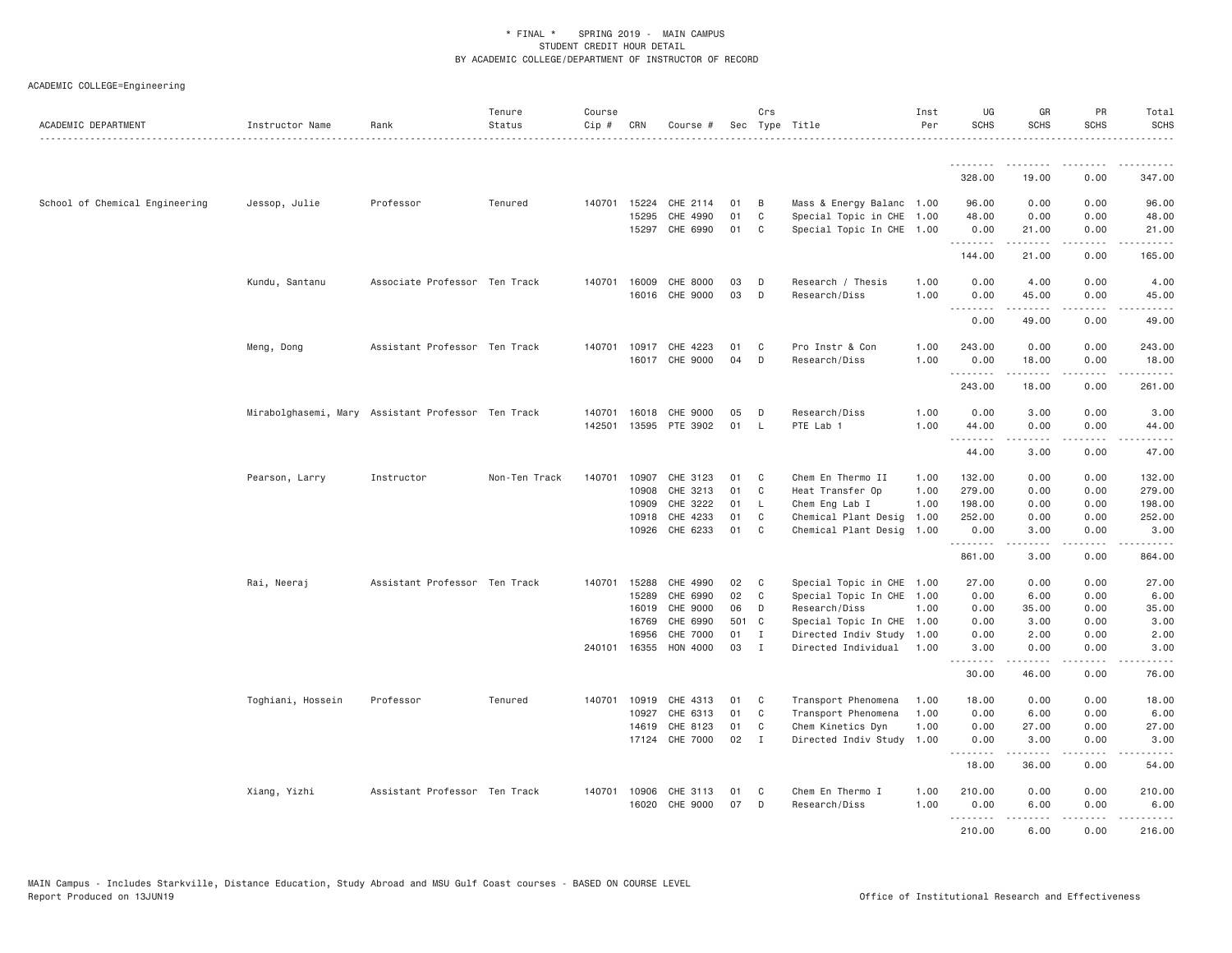# ACADEMIC COLLEGE=Engineering

|                     |                 |      | Tenure |    |     |        |     |      |       | Inst |             |             |             | Total |
|---------------------|-----------------|------|--------|----|-----|--------|-----|------|-------|------|-------------|-------------|-------------|-------|
| ACADEMIC DEPARTMENT | Instructor Name | Rank | status | üp | CRN | Course | Sec | Tvpe | Title | Per  | <b>SCHS</b> | <b>SCHS</b> | <b>SCHS</b> | SCHS  |
|                     |                 |      |        |    |     |        |     |      |       |      |             |             |             |       |

 =================================== ======== ======== ======== ========== School of Chemical Engineering 3067.00 215.00 0.00 3282.00 =================================== ======== ======== ======== ==========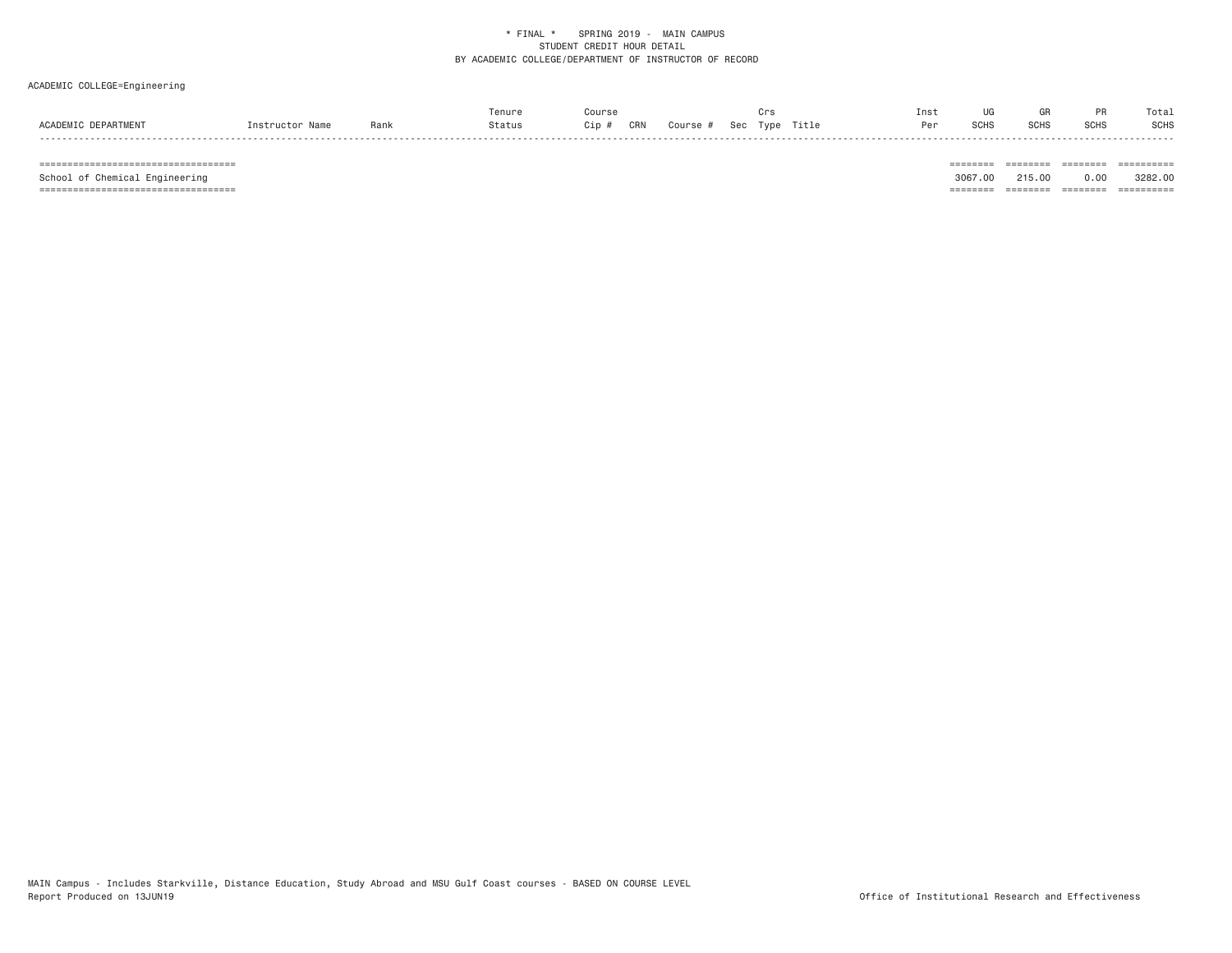| ACADEMIC DEPARTMENT | Instructor Name    | Rank                              | Tenure<br>Status | Course<br>Cip # | CRN          | Course #             |       | Crs            | Sec Type Title            | Inst<br>Per | UG<br><b>SCHS</b> | GR<br><b>SCHS</b>   | PR<br>SCHS                          | Total<br><b>SCHS</b>                                                                                                                                         |
|---------------------|--------------------|-----------------------------------|------------------|-----------------|--------------|----------------------|-------|----------------|---------------------------|-------------|-------------------|---------------------|-------------------------------------|--------------------------------------------------------------------------------------------------------------------------------------------------------------|
| Forestry            | Alexander, Heather | Assistant Professor Ten Track     |                  | 030201          | 13819        | <b>WFA 3133</b>      | 01    | C              | Ap Aq Ter Ecol            | 1.00        | 90.00             | 0.00                | 0.00                                | 90.00                                                                                                                                                        |
|                     |                    |                                   |                  |                 | 13820        | WFA 3133             | 02    | К              | Ap Aq Ter Ecol            | 1.00        | 0.00              | 0.00                | 0.00                                | 0.00                                                                                                                                                         |
|                     |                    |                                   |                  |                 | 030501 12148 | F0 2113              | 01    | C              | Dendrology                | 1.00        | 114.00            | 0.00                | 0.00                                | 114.00                                                                                                                                                       |
|                     |                    |                                   |                  |                 | 12149        | F0 2113              | 02    | К              | Dendrology                | 1.00        | 0.00              | 0.00                | 0.00                                | 0.00                                                                                                                                                         |
|                     |                    |                                   |                  |                 | 12150        | F0 2113              | 03    | К              | Dendrology                | 1.00        | 0.00              | 0.00                | 0.00                                | 0.00                                                                                                                                                         |
|                     |                    |                                   |                  |                 | 15912        | F0 4000              | 02    | $\mathbf{I}$   | Directed Indiv Study      | 1.00        | 3.00              | 0.00                | 0.00                                | 3.00                                                                                                                                                         |
|                     |                    |                                   |                  |                 | 16024        | F0 8000              | 01    | D              | Research / Thesis         | 1.00        | 0.00              | 12.00               | 0.00                                | 12.00                                                                                                                                                        |
|                     |                    |                                   |                  |                 | 16885        | F0 4000              | 04    | $\mathbf{I}$   | Directed Indiv Study 1.00 |             | 3.00              | 0.00                | 0.00                                | 3.00                                                                                                                                                         |
|                     |                    |                                   |                  |                 | 17216        | F0 4000              | 05    | $\mathbf{I}$   | Directed Indiv Study 1.00 |             | 3.00<br>.         | 0.00<br>$- - - - -$ | 0.00<br>.                           | 3.00<br>.                                                                                                                                                    |
|                     |                    |                                   |                  |                 |              |                      |       |                |                           |             | 213.00            | 12.00               | 0.00                                | 225.00                                                                                                                                                       |
|                     | Auel, John         | Extension Assist Pr Non-Ten Track |                  | 030501          | 14808        | F0 4253              | 01    | C              | Timber<br>Procurement     | 1.00        | 63.00             | 0.00                | 0.00                                | 63.00                                                                                                                                                        |
|                     |                    |                                   |                  |                 |              | 14809 F0 6253        | 01    | C              | Forest Procurement        | 1.00        | 0.00<br>.         | 6.00                | 0.00<br>$\sim$ $\sim$ $\sim$ $\sim$ | 6.00                                                                                                                                                         |
|                     |                    |                                   |                  |                 |              |                      |       |                |                           |             | 63.00             | 6.00                | 0.00                                | 69.00                                                                                                                                                        |
|                     | Frey, Brent        | Assistant Professor Ten Track     |                  |                 |              | 030501 12162 F0 4221 | 01    | - L            | Prac Silv Lab             | 1.00        | 31.00             | 0.00                | 0.00                                | 31.00                                                                                                                                                        |
|                     |                    |                                   |                  |                 | 12163        | F0 4221              | 02    | $\mathsf{L}$   | Prac Silv Lab             | 1.00        | 30.00             | 0.00                | 0.00                                | 30.00                                                                                                                                                        |
|                     |                    |                                   |                  |                 | 12164        | F0 4223              | 01    | C <sub>1</sub> | Prac Of Silviculture      | 1.00        | 198.00            | 0.00                | 0.00                                | 198.00                                                                                                                                                       |
|                     |                    |                                   |                  |                 | 16027        | F0 8000              | 04    | D              | Research / Thesis         | 1.00        | 0.00              | 6.00                | 0.00                                | 6.00                                                                                                                                                         |
|                     |                    |                                   |                  |                 |              | 16938 F0 7000        | 503 I |                | Directed Indiv Study 1.00 |             | 0.00<br><u>.</u>  | 1.00<br>.           | 0.00<br>.                           | 1.00<br>$\frac{1}{2} \left( \frac{1}{2} \right) \left( \frac{1}{2} \right) \left( \frac{1}{2} \right) \left( \frac{1}{2} \right) \left( \frac{1}{2} \right)$ |
|                     |                    |                                   |                  |                 |              |                      |       |                |                           |             | 259.00            | 7.00                | 0.00                                | 266.00                                                                                                                                                       |
|                     | Gordon, Jason      | Extension Assoc Pro Non-Ten Track |                  | 030501          |              | 12174 FO 4683        | 01    | C              | Intro Urban Communit 1.00 |             | 3.00              | 0.00                | 0.00                                | 3.00                                                                                                                                                         |
|                     |                    |                                   |                  |                 | 12188        | F0 6683              | 01    | C              | Intro Urban Communit      | 1.00        | 0.00              | 9.00                | 0.00                                | 9.00                                                                                                                                                         |
|                     |                    |                                   |                  |                 | 14261        | F0 6683              | 501 C |                | Intro Urban Communit      | 1.00        | 0.00              | 6.00                | 0.00                                | 6.00                                                                                                                                                         |
|                     |                    |                                   |                  |                 | 14797        | NREC 4683            | 01    | C              | Intro Urban Communit      | 1.00        | 3,00              | 0.00                | 0.00                                | 3.00                                                                                                                                                         |
|                     |                    |                                   |                  |                 | 16028        | F0 8000              | 05    | D              | Research / Thesis         | 1,00        | 0.00              | 6.00                | 0.00                                | 6.00                                                                                                                                                         |
|                     |                    |                                   |                  |                 | 16792        | F0 8000              | 503 D |                | Research / Thesis         | 1,00        | 0.00<br>.         | 1.00                | 0.00                                | 1.00                                                                                                                                                         |
|                     |                    |                                   |                  |                 |              |                      |       |                |                           |             | 6.00              | 22.00               | 0.00                                | 28.00                                                                                                                                                        |
|                     | Grace, Laura       | Professor                         | Tenured          |                 |              | 030501 16029 F0 8000 | 06    | D              | Research / Thesis         | 1.00        | 0.00<br><u>.</u>  | 9.00                | 0.00                                | 9.00                                                                                                                                                         |
|                     |                    |                                   |                  |                 |              |                      |       |                |                           |             | 0.00              | 9.00                | 0.00                                | 9.00                                                                                                                                                         |
|                     | Grado, Stephen     | Professor                         | Tenured          |                 | 030501 16043 | F0 9000              | 01    | D              | Research / Diss           | 1.00        | 0.00              | 13.00               | 0.00                                | 13.00                                                                                                                                                        |
|                     |                    |                                   |                  |                 |              | 16743 FO 8000        | 502 D |                | Research / Thesis         | 1.00        | 0.00<br>.         | 2.00<br>$- - - - -$ | 0.00<br>$  -$                       | 2.00                                                                                                                                                         |
|                     |                    |                                   |                  |                 |              |                      |       |                |                           |             | 0.00              | 15.00               | 0.00                                | 15.00                                                                                                                                                        |
|                     | Grala, Robert      | Professor                         | Tenured          |                 |              | 030501 12160 F0 4113 | 01    | C <sub>1</sub> | Forest Resource Econ      | 1.00        | 192.00            | 0.00                | 0.00                                | 192.00                                                                                                                                                       |
|                     |                    |                                   |                  |                 | 12189        | FO 8211              | 01    | S              | Graduate Seminar          | 1,00        | 0.00              | 6.00                | 0.00                                | 6.00                                                                                                                                                         |
|                     |                    |                                   |                  |                 | 14258        | F0 4113              | 501 C |                | Forest Resource Econ      | 1.00        | 9.00              | 0.00                | 0.00                                | 9.00                                                                                                                                                         |
|                     |                    |                                   |                  |                 | 14259        | F0 6113              | 501 C |                | Forest Resource Econ      | 1.00        | 0.00              | 6.00                | 0.00                                | 6.00                                                                                                                                                         |
|                     |                    |                                   |                  |                 | 14263        | F0 8211              | 501 S |                | Graduate Seminar          | 1.00        | 0.00              | 3.00                | 0.00                                | 3.00                                                                                                                                                         |
|                     |                    |                                   |                  |                 | 16044        | F0 9000              | 02    | D              | Research / Diss           | 1.00        | 0.00              | 19.00               | 0.00                                | 19.00                                                                                                                                                        |
|                     |                    |                                   |                  |                 | 17134        | F0 8000              | 506 D |                | Research / Thesis         | 1.00        | 0.00<br><u>.</u>  | 1.00<br>$- - - - -$ | 0.00                                | 1.00<br>.                                                                                                                                                    |
|                     |                    |                                   |                  |                 |              |                      |       |                |                           |             | 201.00            | 35.00               | 0.00                                | 236.00                                                                                                                                                       |
|                     | Granger, Joshua    | Assistant Professor Ten Track     |                  |                 |              | 030501 12152 F0 2213 | 01    | C.             | Forest Measurements       | 1.00        | 132.00            | 0.00                | 0.00                                | 132.00                                                                                                                                                       |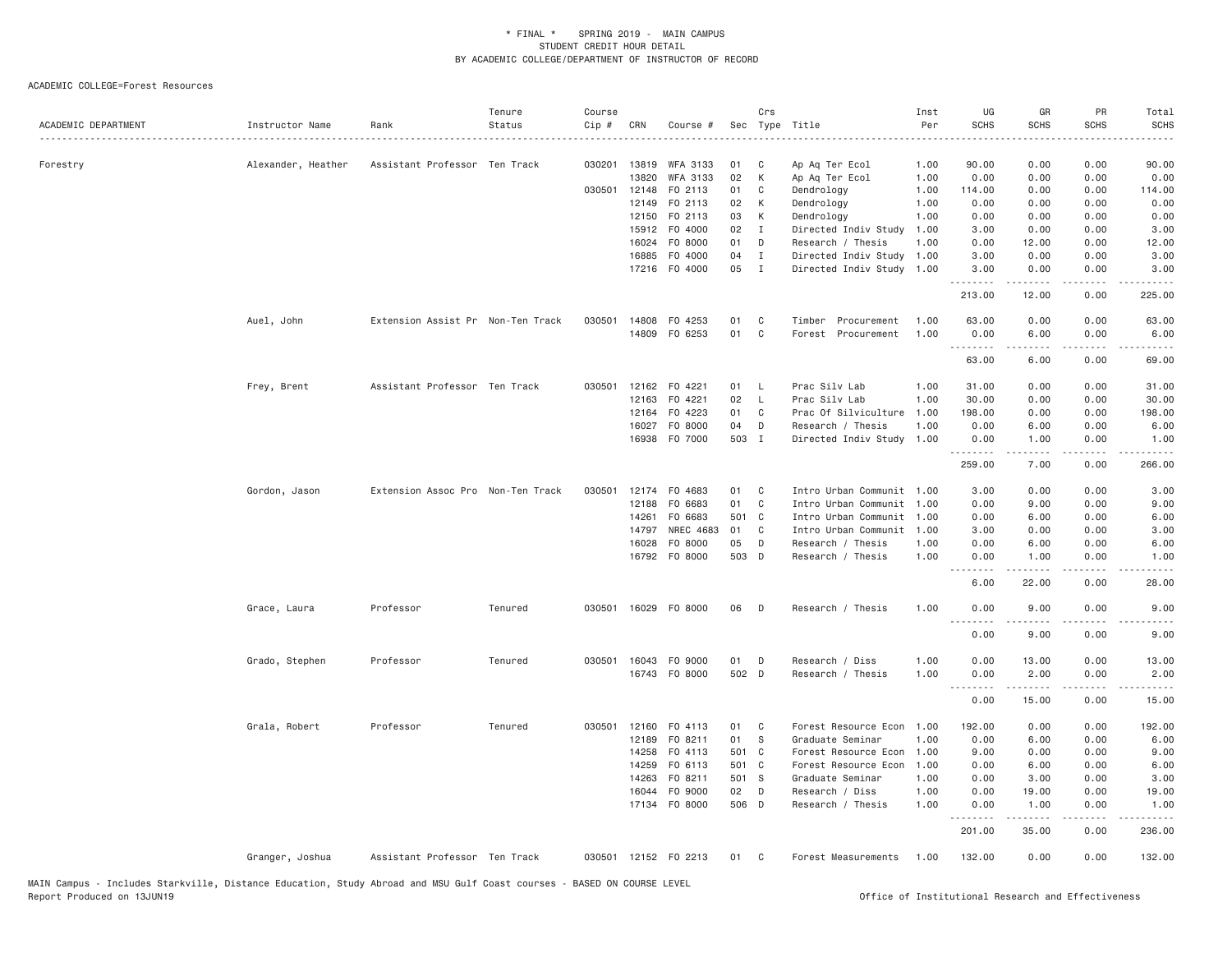| ACADEMIC DEPARTMENT | Instructor Name   | Rank                              | Tenure<br>Status | Course<br>Cip # | CRN   | Course #                              |             | Crs          | Sec Type Title                       | Inst<br>Per  | UG<br><b>SCHS</b>              | GR<br><b>SCHS</b>                                                                                                                                            | <b>PR</b><br><b>SCHS</b> | Total<br><b>SCHS</b><br>. <u>.</u> . |
|---------------------|-------------------|-----------------------------------|------------------|-----------------|-------|---------------------------------------|-------------|--------------|--------------------------------------|--------------|--------------------------------|--------------------------------------------------------------------------------------------------------------------------------------------------------------|--------------------------|--------------------------------------|
|                     |                   |                                   |                  |                 |       |                                       |             |              |                                      |              | <b></b>                        | <u>.</u>                                                                                                                                                     | $- - - - -$              | $- - - - - - -$                      |
|                     |                   |                                   |                  |                 |       |                                       |             |              |                                      |              | 132.00                         | 0.00                                                                                                                                                         | 0.00                     | 132.00                               |
| Forestry            | Grebner, Donald   | Professor                         | Tenured          | 030501          |       | 14262 F0 8000                         | 501 D       |              | Research / Thesis                    | 1.00         | 0.00                           | 1.00                                                                                                                                                         | 0.00                     | 1.00                                 |
|                     |                   |                                   |                  |                 | 16033 | F0 8000                               | 10          | D            | Research / Thesis                    | 1.00         | 0.00                           | 17.00                                                                                                                                                        | 0.00                     | 17.00                                |
|                     |                   |                                   |                  |                 |       | 16775 F0 7000                         | 501 I       |              | Directed Indiv Study                 | 1.00         | 0.00<br>.                      | 1.00<br>.                                                                                                                                                    | 0.00<br>-----            | 1.00<br>.                            |
|                     |                   |                                   |                  |                 |       |                                       |             |              |                                      |              | 0.00                           | 19.00                                                                                                                                                        | 0.00                     | 19.00                                |
|                     | Munn, Ian         | Professor                         | Tenured          | 030501          | 16955 | F0 8000                               | 504 D       |              | Research / Thesis                    | 1.00         | 0.00                           | 1.00                                                                                                                                                         | 0.00                     | 1.00                                 |
|                     |                   |                                   |                  | 030506          |       | 12168 FO 4423                         | 01          | B            | Professional Practic 1.00            |              | 129.00                         | 0.00                                                                                                                                                         | 0.00                     | 129.00                               |
|                     |                   |                                   |                  |                 |       |                                       |             |              |                                      |              | .<br>129.00                    | $\frac{1}{2} \left( \frac{1}{2} \right) \left( \frac{1}{2} \right) \left( \frac{1}{2} \right) \left( \frac{1}{2} \right) \left( \frac{1}{2} \right)$<br>1.00 | .<br>0.00                | 130.00                               |
|                     | Nordin, Alexis    | Instructor                        | Non-Ten Track    | 231303          | 12212 | GE 3513                               | 02          | C            | Technical Writing                    | 1.00         | 63.00                          | 0.00                                                                                                                                                         | 0.00                     | 63.00                                |
|                     |                   |                                   |                  |                 |       | 12213 GE 3513                         | 03          | C            | Technical Writing                    | 1.00         | 63.00                          | 0.00                                                                                                                                                         | 0.00                     | 63.00                                |
|                     |                   |                                   |                  |                 |       | 12223 GE 3513                         | 13          | C            | Technical Writing                    | 1.00         | 60.00                          | 0.00                                                                                                                                                         | 0.00                     | 60.00                                |
|                     |                   |                                   |                  |                 |       |                                       |             |              |                                      |              | .<br>186.00                    | .<br>0.00                                                                                                                                                    | .<br>0.00                | .<br>186.00                          |
|                     | Poudel, Krishna   | Assistant Professor Non-Ten Track |                  | 030104          | 13119 | NREC 3213                             | 01          | B            | Environmental Measur                 | 1.00         | 12.00                          | 0.00                                                                                                                                                         | 0.00                     | 12.00                                |
|                     |                   |                                   |                  | 030501          | 12176 | F0 6213                               | 01          | C            | Forest Biometrics                    | 1.00         | 0.00                           | 3.00                                                                                                                                                         | 0.00                     | 3.00                                 |
|                     |                   |                                   |                  |                 | 16127 | F0 7000                               | 01          | $\mathbf I$  | Directed Indiv Study                 | 1.00         | 0.00                           | 3.00                                                                                                                                                         | 0.00                     | 3.00                                 |
|                     |                   |                                   |                  |                 |       | 261101 12161 FO 4213                  | 01          | $\mathbf{C}$ | Forest Biometrics                    | 1.00         | 171.00                         | 0.00                                                                                                                                                         | 0.00                     | 171.00                               |
|                     |                   |                                   |                  |                 |       |                                       |             |              |                                      |              | .<br>183.00                    | -----<br>6.00                                                                                                                                                | .<br>0.00                | .<br>189.00                          |
|                     | Renninger, Heidi  | Assistant Professor Ten Track     |                  |                 |       | 030501 16036 FO 8000                  | 13          | D            | Research / Thesis                    | 1.00         | 0.00                           | 38.00                                                                                                                                                        | 0.00                     | 38.00                                |
|                     |                   |                                   |                  |                 | 16045 | F0 9000                               | 03          | D            | Research / Diss                      | 1.00         | 0.00                           | 4.00                                                                                                                                                         | 0.00                     | 4.00                                 |
|                     |                   |                                   |                  |                 |       | 030502 12159 F0 3213                  | 01          | C            | Tree Physiology                      | 1.00         | 66.00                          | 0.00                                                                                                                                                         | 0.00                     | 66.00                                |
|                     |                   |                                   |                  |                 |       |                                       |             |              |                                      |              | <b><i><u></u></i></b><br>66.00 | .<br>42.00                                                                                                                                                   | .<br>0.00                | .<br>108.00                          |
|                     |                   |                                   |                  |                 |       |                                       |             |              |                                      |              |                                |                                                                                                                                                              |                          |                                      |
|                     | Rousseau, Randall | Extension Professor Non-Ten Track |                  |                 |       | 030501 16046 FO 9000<br>17057 FO 8000 | 04<br>505 D | D            | Research / Diss<br>Research / Thesis | 1.00<br>1.00 | 0.00<br>0.00                   | 1.00<br>1.00                                                                                                                                                 | 0.00<br>0.00             | 1.00<br>1.00                         |
|                     |                   |                                   |                  |                 |       |                                       |             |              |                                      |              | .<br>0.00                      | $- - - - - -$<br>2.00                                                                                                                                        | .<br>0.00                | $   -$<br>2.00                       |
|                     |                   |                                   |                  |                 |       |                                       |             |              |                                      |              |                                |                                                                                                                                                              |                          |                                      |
|                     | Siegert, Courtney | Assistant Professor Ten Track     |                  | 030104          | 13120 | NREC 4423                             | 01          | B            | Environmental Assess                 | 1.00         | 24.00                          | 0.00                                                                                                                                                         | 0.00                     | 24.00                                |
|                     |                   |                                   |                  | 030501          | 12172 | F0 4483                               | 01          | C            | Forest Soils                         | 1.00         | 36.00                          | 0.00                                                                                                                                                         | 0.00                     | 36.00                                |
|                     |                   |                                   |                  |                 |       | 12186 FO 6483                         | 01          | C            | Forest Soils                         | 1.00         | 0.00                           | 15.00                                                                                                                                                        | 0.00                     | 15.00                                |
|                     |                   |                                   |                  |                 | 15542 | F0 4000                               | 01          | $\mathbf I$  | Directed Indiv Study                 | 1.00         | 3.00                           | 0.00                                                                                                                                                         | 0.00                     | 3.00                                 |
|                     |                   |                                   |                  |                 | 16038 | F0 8000                               | 15          | D            | Research / Thesis                    | 1.00         | 0.00                           | 21.00                                                                                                                                                        | 0.00                     | 21.00                                |
|                     |                   |                                   |                  |                 |       | 16156 FO 9000                         | 08          | D            | Research / Diss                      | 1.00         | 0.00<br>.                      | 4.00<br><u>.</u>                                                                                                                                             | 0.00<br>.                | 4.00<br>.                            |
|                     |                   |                                   |                  |                 |       |                                       |             |              |                                      |              | 63.00                          | 40.00                                                                                                                                                        | 0.00                     | 103.00                               |
|                     | Sun, Changyou     | Professor                         | Tenured          | 030501          |       | 12167 FO 4413                         | 01          | C            | Natural Res Policy                   | 1.00         | 177.00                         | 0.00                                                                                                                                                         | 0.00                     | 177.00                               |
|                     |                   |                                   |                  |                 | 12181 | FO 6413                               | 01          | C            | Natural Res Policy                   | 1.00         | 0.00                           | 6.00                                                                                                                                                         | 0.00                     | 6.00                                 |
|                     |                   |                                   |                  |                 | 16039 | F0 8000                               | 16          | D            | Research / Thesis                    | 1.00         | 0.00                           | 2.00                                                                                                                                                         | 0.00                     | 2.00                                 |
|                     |                   |                                   |                  | 220207          | 12166 | F0 4353                               | 01          | C            | Natural Resource Law                 | 1.00         | 75.00                          | 0.00                                                                                                                                                         | 0.00                     | 75.00                                |
|                     |                   |                                   |                  |                 |       |                                       |             |              |                                      |              | .<br>252.00                    | .<br>8,00                                                                                                                                                    | .<br>0.00                | .<br>260.00                          |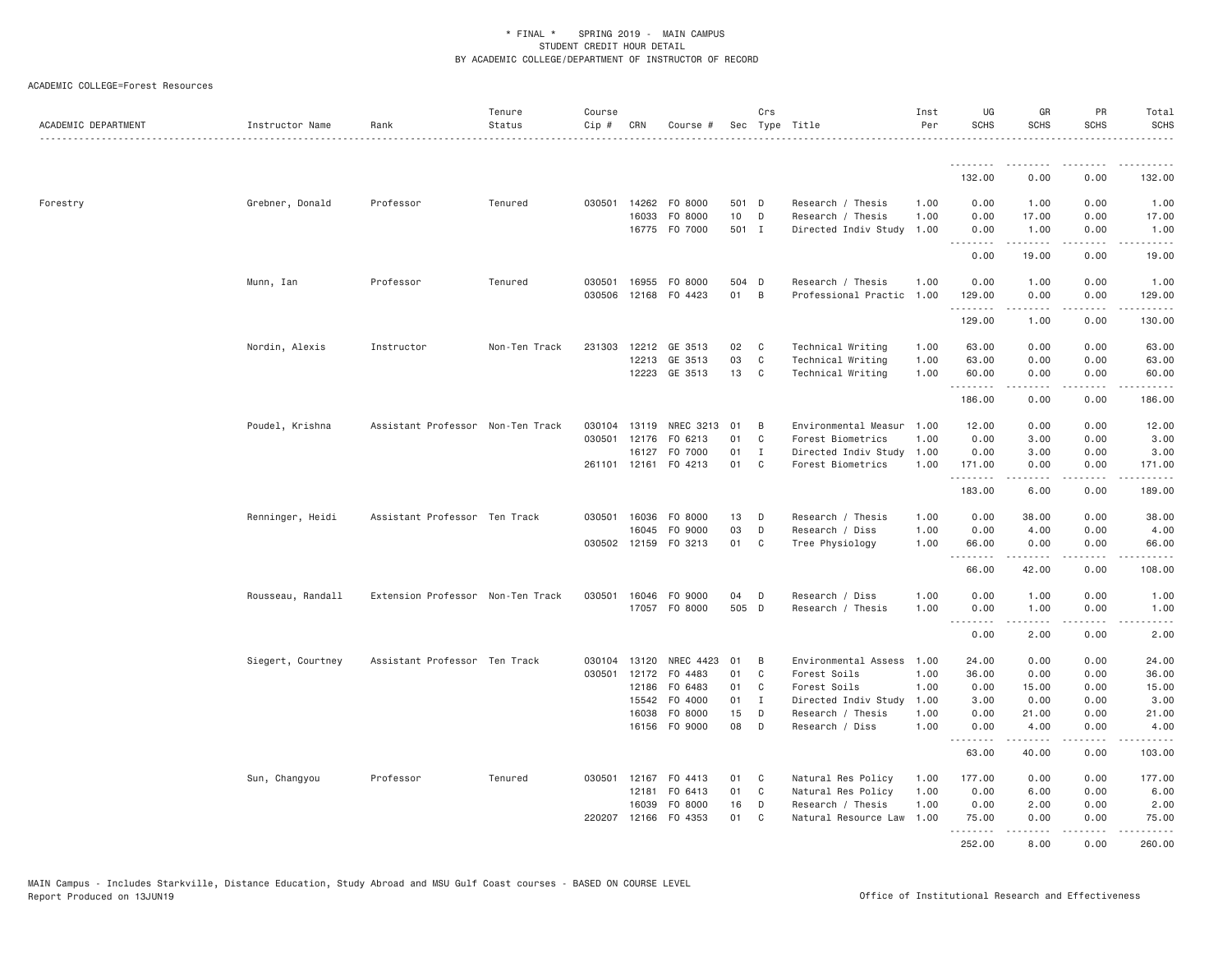| ACADEMIC DEPARTMENT                   | Instructor Name | Rank                          | Tenure<br>Status | Course<br>Cip # | CRN            | Course #                                                                               |                                    | Crs                                     | Sec Type Title                                                                                                                     | Inst<br>Per                                  | UG<br>SCHS                                                 | GR<br><b>SCHS</b>                                 | <b>PR</b><br><b>SCHS</b>                          | Total<br>SCHS<br>- - - - - -                       |
|---------------------------------------|-----------------|-------------------------------|------------------|-----------------|----------------|----------------------------------------------------------------------------------------|------------------------------------|-----------------------------------------|------------------------------------------------------------------------------------------------------------------------------------|----------------------------------------------|------------------------------------------------------------|---------------------------------------------------|---------------------------------------------------|----------------------------------------------------|
| Forestry                              | Yang, Jia       | Assistant Professor Ten Track |                  | 450702          | 12169<br>12184 | FO 4453<br>12170 FO 4453<br>12183 FO 6453<br>FO 6453<br>14804 F0 4472<br>14806 FO 4471 | 01<br>02 K<br>01<br>02<br>01<br>01 | C.<br>$\mathbf{C}$<br>K<br>$\mathbf{C}$ | Remote Sensing Appl<br>Remote Sensing Appl<br>Remote Sensing Appl<br>Remote Sensing Appl<br>Gis Nat Res Mgt<br>Gis Nat Res Mgt Lab | 1.00<br>1.00<br>1.00<br>1.00<br>1.00<br>1.00 | 21.00<br>0.00<br>0.00<br>0.00<br>6.00<br>3.00<br>--------- | 0.00<br>0.00<br>3.00<br>0.00<br>0.00<br>0.00<br>. | 0.00<br>0.00<br>0.00<br>0.00<br>0.00<br>0.00<br>. | 21.00<br>0.00<br>3,00<br>0.00<br>6.00<br>3,00<br>. |
| ===================================== |                 |                               |                  |                 |                |                                                                                        |                                    |                                         |                                                                                                                                    |                                              | 30.00<br>$=$ = = = = = = =                                 | 3,00<br>========                                  | 0.00<br>========                                  | 33,00<br>==========                                |
| Forestry                              |                 |                               |                  |                 |                |                                                                                        |                                    |                                         |                                                                                                                                    |                                              | 1783.00                                                    | 227,00                                            | 0.00                                              | 2010,00                                            |
| ===================================== |                 |                               |                  |                 |                |                                                                                        |                                    |                                         |                                                                                                                                    |                                              | ========                                                   |                                                   | ========                                          |                                                    |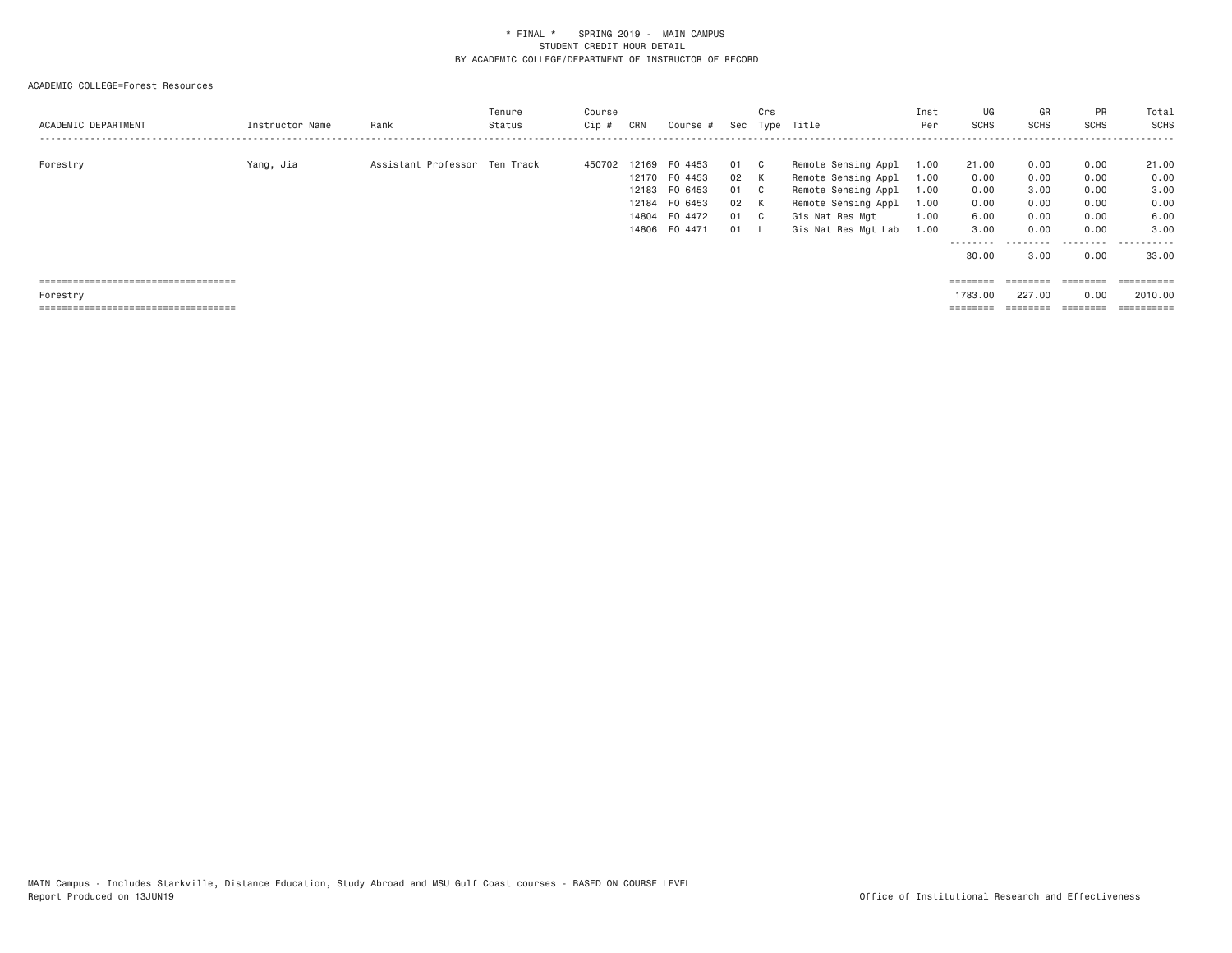| ACADEMIC DEPARTMENT     | Instructor Name    | Rank                                                   | Tenure<br>Status | Course<br>Cip # | CRN          | Course #              |    | Crs          | Sec Type Title            | Inst<br>Per | UG<br><b>SCHS</b>                                                                                                                                                                                                                                                                                                                                                                                                                                                                              | GR<br><b>SCHS</b>                                                                                                                                             | PR<br><b>SCHS</b> | Total<br><b>SCHS</b> |
|-------------------------|--------------------|--------------------------------------------------------|------------------|-----------------|--------------|-----------------------|----|--------------|---------------------------|-------------|------------------------------------------------------------------------------------------------------------------------------------------------------------------------------------------------------------------------------------------------------------------------------------------------------------------------------------------------------------------------------------------------------------------------------------------------------------------------------------------------|---------------------------------------------------------------------------------------------------------------------------------------------------------------|-------------------|----------------------|
| Sustainable Bioproducts | Barnes, H. Michael | Professor                                              | Tenured          |                 | 030101 13642 | SBP 4213              | 01 | B            | Deterioration & Pres 0.70 |             | 8.40                                                                                                                                                                                                                                                                                                                                                                                                                                                                                           | 0.00                                                                                                                                                          | 0.00              | 8.40                 |
|                         |                    |                                                        |                  |                 | 13649        | SBP 6213              | 01 | B            | Deterioration & Pres      | 0.70        | 0.00                                                                                                                                                                                                                                                                                                                                                                                                                                                                                           | 6.30                                                                                                                                                          | 0.00              | 6.30                 |
|                         |                    |                                                        |                  | 030501          | 15423        | SBP 9000              | 01 | D            | Research / Diss           | 1.00        | 0.00                                                                                                                                                                                                                                                                                                                                                                                                                                                                                           | 23.00                                                                                                                                                         | 0.00              | 23.00                |
|                         |                    |                                                        |                  | 030509          | 12193        | FP 4013               | 01 | B            | Wood Anatomy              | 0.65        | 5.85                                                                                                                                                                                                                                                                                                                                                                                                                                                                                           | 0.00                                                                                                                                                          | 0.00              | 5.85                 |
|                         |                    |                                                        |                  |                 | 12195        | FP 6013               | 01 | B            | Wood Anatomy              | 0.65        | 0.00                                                                                                                                                                                                                                                                                                                                                                                                                                                                                           | 3.90                                                                                                                                                          | 0.00              | 3.90                 |
|                         |                    |                                                        |                  |                 |              | 12197 FP 8121         | 01 | S            | Research Seminar II       | 0.55        | 0.00<br>.                                                                                                                                                                                                                                                                                                                                                                                                                                                                                      | 4.40                                                                                                                                                          | 0.00<br>.         | 4.40                 |
|                         |                    |                                                        |                  |                 |              |                       |    |              |                           |             | 14.25                                                                                                                                                                                                                                                                                                                                                                                                                                                                                          | 37.60                                                                                                                                                         | 0.00              | 51.85                |
|                         | Hassan, El Barbary | Associate Professor Tenured                            |                  |                 | 030101 13641 | SBP 4023              | 01 | C            | Lignocell Biomass Ch 1.00 |             | 3.00                                                                                                                                                                                                                                                                                                                                                                                                                                                                                           | 0.00                                                                                                                                                          | 0.00              | 3.00                 |
|                         |                    |                                                        |                  |                 | 13648        | SBP 6023              | 01 | C            | Lignocell Biomass Ch 1.00 |             | 0.00                                                                                                                                                                                                                                                                                                                                                                                                                                                                                           | 9.00                                                                                                                                                          | 0.00              | 9.00                 |
|                         |                    |                                                        |                  |                 | 16077        | SBP 7000              | 06 | $\mathbf{I}$ | Directed Indiv Study 1.00 |             | 0.00                                                                                                                                                                                                                                                                                                                                                                                                                                                                                           | 1.00                                                                                                                                                          | 0.00              | 1.00                 |
|                         |                    |                                                        |                  |                 | 16540        | SBP 7000              | 10 | I            | Directed Indiv Study      | 1.00        | 0.00                                                                                                                                                                                                                                                                                                                                                                                                                                                                                           | 1.00                                                                                                                                                          | 0.00              | 1.00                 |
|                         |                    |                                                        |                  |                 | 030501 15424 | SBP 9000              | 02 | D            | Research / Diss           | 1.00        | 0.00                                                                                                                                                                                                                                                                                                                                                                                                                                                                                           | 21.00<br>$\frac{1}{2} \left( \frac{1}{2} \right) \left( \frac{1}{2} \right) \left( \frac{1}{2} \right) \left( \frac{1}{2} \right) \left( \frac{1}{2} \right)$ | 0.00<br>.         | 21.00                |
|                         |                    |                                                        |                  |                 |              |                       |    |              |                           |             | 3.00                                                                                                                                                                                                                                                                                                                                                                                                                                                                                           | 32.00                                                                                                                                                         | 0.00              | 35.00                |
|                         | Kim, Yun Sang      | Assistant Professor Ten Track                          |                  | 030101          | 13639        | SBP 3123              | 01 | $\mathbf{C}$ | Biomass to Bioprod        | 1.00        | 6.00                                                                                                                                                                                                                                                                                                                                                                                                                                                                                           | 0.00                                                                                                                                                          | 0.00              | 6.00                 |
|                         |                    |                                                        |                  |                 | 15992        | SBP 7000              | 05 | Ι.           | Directed Indiv Study      | 1.00        | 0.00                                                                                                                                                                                                                                                                                                                                                                                                                                                                                           | 3.00                                                                                                                                                          | 0.00              | 3.00                 |
|                         |                    |                                                        |                  |                 | 16088        | SBP 7000              | 08 | $\mathbf I$  | Directed Indiv Study      | 1.00        | 0.00                                                                                                                                                                                                                                                                                                                                                                                                                                                                                           | 3.00                                                                                                                                                          | 0.00              | 3.00                 |
|                         |                    |                                                        |                  |                 | 16123        | SBP 7000              | 09 | Ι.           | Directed Indiv Study      | 1.00        | 0.00                                                                                                                                                                                                                                                                                                                                                                                                                                                                                           | 3.00                                                                                                                                                          | 0.00              | 3.00                 |
|                         |                    |                                                        |                  | 030501          | 15425        | SBP 9000              | 03 | D            | Research / Diss           | 1.00        | 0.00                                                                                                                                                                                                                                                                                                                                                                                                                                                                                           | 7.00                                                                                                                                                          | 0.00              | 7.00                 |
|                         |                    |                                                        |                  |                 | 15939        | SBP 8000              | 07 | D            | Research / Thesis         | 1.00        | 0.00<br>.                                                                                                                                                                                                                                                                                                                                                                                                                                                                                      | 2.00<br>د د د د د                                                                                                                                             | 0.00<br>.         | 2.00<br>د د د د د    |
|                         |                    |                                                        |                  |                 |              |                       |    |              |                           |             | 6.00                                                                                                                                                                                                                                                                                                                                                                                                                                                                                           | 18.00                                                                                                                                                         | 0.00              | 24.00                |
|                         | Lim, Hyungsuk      | Assistant Professor Ten Track                          |                  | 030101          | 13638        | SBP 3113              | 01 | B            | Biomaterial Phys Mec      | 0.80        | 4.80                                                                                                                                                                                                                                                                                                                                                                                                                                                                                           | 0.00                                                                                                                                                          | 0.00              | 4.80                 |
|                         |                    |                                                        |                  | 030501          | 15417        | SBP 8000              | 01 | D            | Research / Thesis         | 1.00        | 0.00                                                                                                                                                                                                                                                                                                                                                                                                                                                                                           | 39.00                                                                                                                                                         | 0.00              | 39.00                |
|                         |                    |                                                        |                  |                 | 15941        | SBP 9000              | 10 | D            | Research / Diss           | 1.00        | 0.00                                                                                                                                                                                                                                                                                                                                                                                                                                                                                           | 16.00                                                                                                                                                         | 0.00              | 16.00                |
|                         |                    |                                                        |                  |                 |              | 030509 12198 FP 8213  | 01 | B            | Adv Wood Mechanics        | 0.30        | 0.00                                                                                                                                                                                                                                                                                                                                                                                                                                                                                           | 2.70<br>$- - - - -$                                                                                                                                           | 0.00<br>د د د د   | 2.70<br>المستبدا     |
|                         |                    |                                                        |                  |                 |              |                       |    |              |                           |             | 4.80                                                                                                                                                                                                                                                                                                                                                                                                                                                                                           | 57.70                                                                                                                                                         | 0.00              | 62.50                |
|                         | Nicholas, Darrel   | Professor                                              | Tenured          |                 |              | 030501 15418 SBP 8000 | 02 | $\Box$       | Research / Thesis         | 1.00        | 0.00<br>المناسبات                                                                                                                                                                                                                                                                                                                                                                                                                                                                              | 3.00<br>.                                                                                                                                                     | 0.00<br>.         | 3.00<br>$- - - -$    |
|                         |                    |                                                        |                  |                 |              |                       |    |              |                           |             | 0.00                                                                                                                                                                                                                                                                                                                                                                                                                                                                                           | 3.00                                                                                                                                                          | 0.00              | 3.00                 |
|                         |                    | Nistal Franca, Frede Research Assist Pro Non-Ten Track |                  |                 |              | 030101 13638 SBP 3113 | 01 | B            | Biomaterial Phys Mec 0.20 |             | 1.20                                                                                                                                                                                                                                                                                                                                                                                                                                                                                           | 0.00                                                                                                                                                          | 0.00              | 1.20                 |
|                         |                    |                                                        |                  |                 |              |                       |    |              |                           |             | .<br>1.20                                                                                                                                                                                                                                                                                                                                                                                                                                                                                      | .<br>0.00                                                                                                                                                     | $- - - -$<br>0.00 | $- - - -$<br>1.20    |
|                         | Owens, Frank       | Research Assist Pro Non-Ten Track                      |                  | 030501          | 15426        | SBP 9000              | 04 | D            | Research / Diss           | 1.00        | 0.00                                                                                                                                                                                                                                                                                                                                                                                                                                                                                           | 3.00                                                                                                                                                          | 0.00              | 3.00                 |
|                         |                    |                                                        |                  | 030509          | 12193        | FP 4013               | 01 | B            | Wood Anatomy              | 0.35        | 3.15                                                                                                                                                                                                                                                                                                                                                                                                                                                                                           | 0.00                                                                                                                                                          | 0.00              | 3.15                 |
|                         |                    |                                                        |                  |                 |              | 12195 FP 6013         | 01 | B            | Wood Anatomy              | 0.35        | 0.00                                                                                                                                                                                                                                                                                                                                                                                                                                                                                           | 2.10                                                                                                                                                          | 0.00              | 2.10                 |
|                         |                    |                                                        |                  |                 |              | 12197 FP 8121         | 01 | <b>S</b>     | Research Seminar II       | 0.45        | 0.00<br>$\begin{array}{cccccccccccccc} \multicolumn{2}{c}{} & \multicolumn{2}{c}{} & \multicolumn{2}{c}{} & \multicolumn{2}{c}{} & \multicolumn{2}{c}{} & \multicolumn{2}{c}{} & \multicolumn{2}{c}{} & \multicolumn{2}{c}{} & \multicolumn{2}{c}{} & \multicolumn{2}{c}{} & \multicolumn{2}{c}{} & \multicolumn{2}{c}{} & \multicolumn{2}{c}{} & \multicolumn{2}{c}{} & \multicolumn{2}{c}{} & \multicolumn{2}{c}{} & \multicolumn{2}{c}{} & \multicolumn{2}{c}{} & \multicolumn{2}{c}{} & \$ | 3.60<br>.                                                                                                                                                     | 0.00<br>.         | 3.60<br>.            |
|                         |                    |                                                        |                  |                 |              |                       |    |              |                           |             | 3.15                                                                                                                                                                                                                                                                                                                                                                                                                                                                                           | 8.70                                                                                                                                                          | 0.00              | 11.85                |
|                         | Seale, Roy         | Professor                                              | Tenured          |                 | 030101 15667 | SBP 7000              | 02 | I            | Directed Indiv Study 1.00 |             | 0.00                                                                                                                                                                                                                                                                                                                                                                                                                                                                                           | 3.00                                                                                                                                                          | 0.00              | 3.00                 |
|                         |                    |                                                        |                  |                 | 15668        | SBP 7000              | 03 | $\mathbf I$  | Directed Indiv Study 1.00 |             | 0.00                                                                                                                                                                                                                                                                                                                                                                                                                                                                                           | 3.00                                                                                                                                                          | 0.00              | 3.00                 |
|                         |                    |                                                        |                  |                 | 15716        | SBP 7000              | 04 | $\mathbf{I}$ | Directed Indiv Study 1.00 |             | 0.00                                                                                                                                                                                                                                                                                                                                                                                                                                                                                           | 3.00                                                                                                                                                          | 0.00              | 3.00                 |
|                         |                    |                                                        |                  | 030501          | 15419        | SBP 8000              | 03 | D            | Research / Thesis         | 1.00        | 0.00                                                                                                                                                                                                                                                                                                                                                                                                                                                                                           | 23.00                                                                                                                                                         | 0.00              | 23.00                |
|                         |                    |                                                        |                  |                 | 15427        | SBP 9000              | 05 | D            | Research / Diss           | 1.00        | 0.00                                                                                                                                                                                                                                                                                                                                                                                                                                                                                           | 20,00                                                                                                                                                         | 0.00              | 20,00                |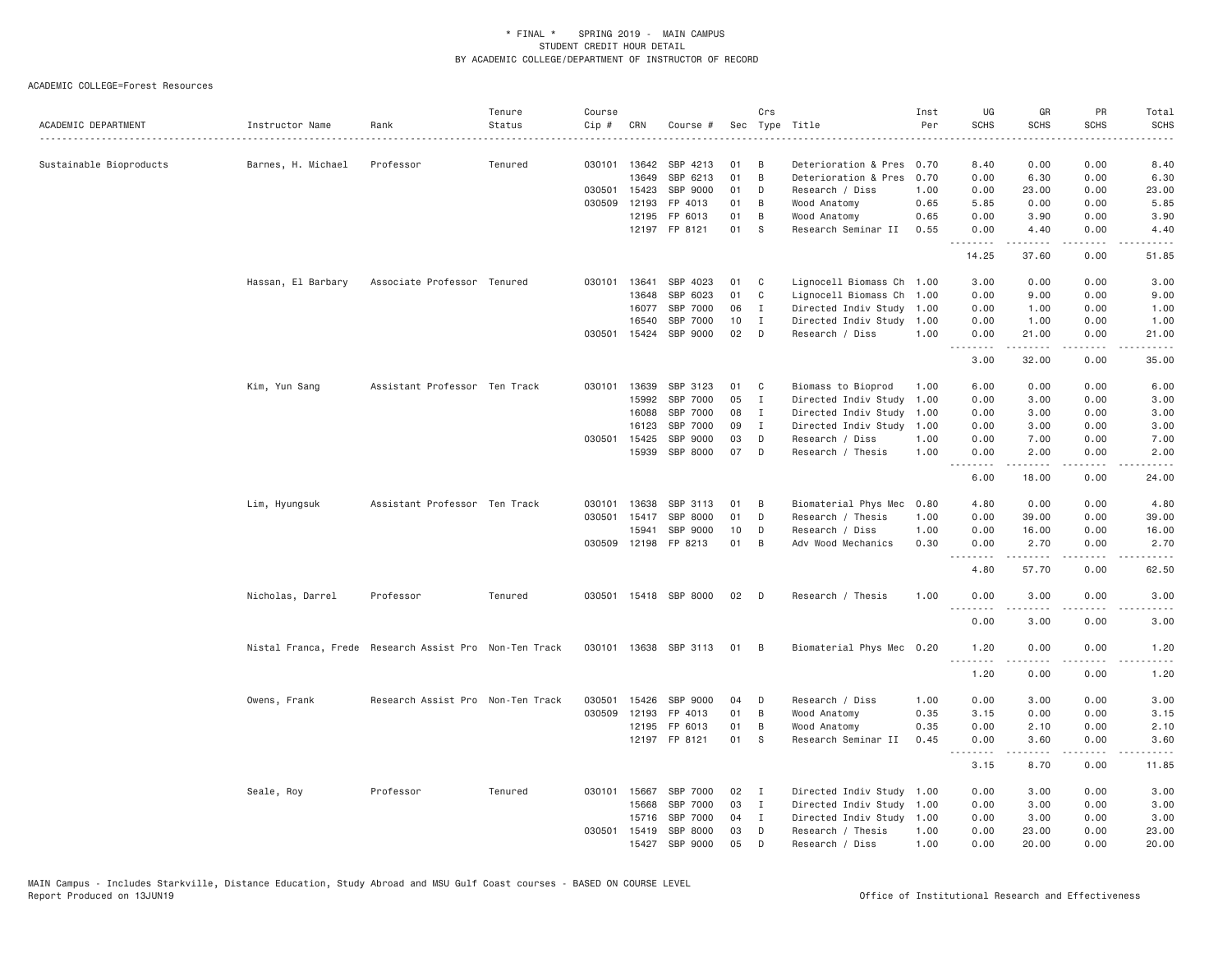| ACADEMIC DEPARTMENT                  | Instructor Name | Rank                          | Tenure<br>Status | Course<br>Cip# | CRN   | Course #             |    | Crs            | Sec Type Title            | Inst<br>Per | UG<br><b>SCHS</b>                                                                                                                 | GR<br>SCHS          | PR<br><b>SCHS</b>                                                       | Total<br><b>SCHS</b>                  |
|--------------------------------------|-----------------|-------------------------------|------------------|----------------|-------|----------------------|----|----------------|---------------------------|-------------|-----------------------------------------------------------------------------------------------------------------------------------|---------------------|-------------------------------------------------------------------------|---------------------------------------|
|                                      |                 |                               |                  |                |       |                      |    |                |                           |             |                                                                                                                                   |                     |                                                                         | .                                     |
|                                      |                 |                               |                  |                |       |                      |    |                |                           |             | --------<br>0.00                                                                                                                  | ---------<br>52.00  | .<br>0.00                                                               | .<br>52.00                            |
| Sustainable Bioproducts              | Shmulsky, Rubin | Professor                     | Tenured          | 030101         | 15651 | SBP 7000             | 01 | $\blacksquare$ | Directed Indiv Study      | 1.00        | 0.00                                                                                                                              | 3.00                | 0.00                                                                    | 3.00                                  |
|                                      |                 |                               |                  | 030501         | 15420 | SBP 8000             | 04 | D              | Research / Thesis         | 1.00        | 0.00                                                                                                                              | 13.00               | 0.00                                                                    | 13.00                                 |
|                                      |                 |                               |                  |                | 15428 | SBP 9000             | 06 | D              | Research / Diss           | 1.00        | 0.00<br>--------                                                                                                                  | 3.00<br><u>.</u> .  | 0.00<br>.                                                               | 3.00<br>------                        |
|                                      |                 |                               |                  |                |       |                      |    |                |                           |             | 0.00                                                                                                                              | 19.00               | 0.00                                                                    | 19.00                                 |
|                                      | Stokes, Carrlet | Assistant Professor Ten Track |                  | 030101         | 13642 | SBP 4213             | 01 | B              | Deterioration & Pres 0.30 |             | 3.60                                                                                                                              | 0.00                | 0.00                                                                    | 3.60                                  |
|                                      |                 |                               |                  |                | 13649 | SBP 6213             | 01 | B              | Deterioration & Pres      | 0.30        | 0.00                                                                                                                              | 2.70                | 0.00                                                                    | 2.70                                  |
|                                      |                 |                               |                  | 030501         | 15429 | SBP 9000             | 07 | D              | Research / Diss           | 1.00        | 0.00                                                                                                                              | 33.00               | 0.00                                                                    | 33.00                                 |
|                                      |                 |                               |                  |                | 15940 | SBP 8000             | 08 | D              | Research / Thesis         | 1.00        | 0.00                                                                                                                              | 15.00               | 0.00                                                                    | 15.00                                 |
|                                      |                 |                               |                  |                |       |                      |    |                |                           |             | $\frac{1}{2} \left( \frac{1}{2} \right) \left( \frac{1}{2} \right) \left( \frac{1}{2} \right) \left( \frac{1}{2} \right)$<br>3.60 | .<br>50.70          | -----<br>0.00                                                           | 54.30                                 |
|                                      | Street, Jason   | Assistant Professor Ten Track |                  | 030101         | 13640 | SBP 3143             | 01 | C <sub>c</sub> | Biomass Char and Pro      | 1.00        | 9.00                                                                                                                              | 0.00                | 0.00                                                                    | 9.00                                  |
|                                      |                 |                               |                  |                |       | 17217 SBP 4000       | 01 | $\blacksquare$ | Directed Indiv Study 1.00 |             | 1.00                                                                                                                              | 0.00                | 0.00                                                                    | 1.00                                  |
|                                      |                 |                               |                  |                |       | 17218 SBP 4000       | 02 | I              | Directed Indiv Study      | 1.00        | 1.00                                                                                                                              | 0.00                | 0.00                                                                    | 1.00                                  |
|                                      |                 |                               |                  | 030501         | 15421 | SBP 8000             | 05 | D              | Research / Thesis         | 1.00        | 0.00                                                                                                                              | 13.00               | 0.00                                                                    | 13.00                                 |
|                                      |                 |                               |                  |                |       | 15430 SBP 9000       | 08 | D              | Research / Diss           | 1.00        | 0.00                                                                                                                              | 26.00               | 0.00<br>$\frac{1}{2}$                                                   | 26.00                                 |
|                                      |                 |                               |                  |                |       |                      |    |                |                           |             | --------<br>11.00                                                                                                                 | - - - - -<br>39.00  | 0.00                                                                    | 50.00                                 |
|                                      | Zhang, Jilei    | Professor                     | Tenured          | 030501         | 15431 | SBP 9000             | 09 | D              | Research / Diss           | 1,00        | 0.00                                                                                                                              | 13,00               | 0.00                                                                    | 13.00                                 |
|                                      |                 |                               |                  |                |       | 030509 12198 FP 8213 | 01 | B              | Adv Wood Mechanics        | 0.70        | 0.00                                                                                                                              | 6.30                | 0.00                                                                    | 6.30                                  |
|                                      |                 |                               |                  |                |       |                      |    |                |                           |             | --------<br>0.00                                                                                                                  | . <b>.</b><br>19.30 | .<br>0.00                                                               | 19.30                                 |
| ------------------------------------ |                 |                               |                  |                |       |                      |    |                |                           |             | $=$ =======                                                                                                                       | ========            | $\qquad \qquad \equiv \equiv \equiv \equiv \equiv \equiv \equiv \equiv$ | ==========                            |
| Sustainable Bioproducts              |                 |                               |                  |                |       |                      |    |                |                           |             | 47.00                                                                                                                             | 337,00              | 0.00                                                                    | 384,00                                |
| ----------------------------------   |                 |                               |                  |                |       |                      |    |                |                           |             |                                                                                                                                   |                     |                                                                         | -------- -------- -------- ---------- |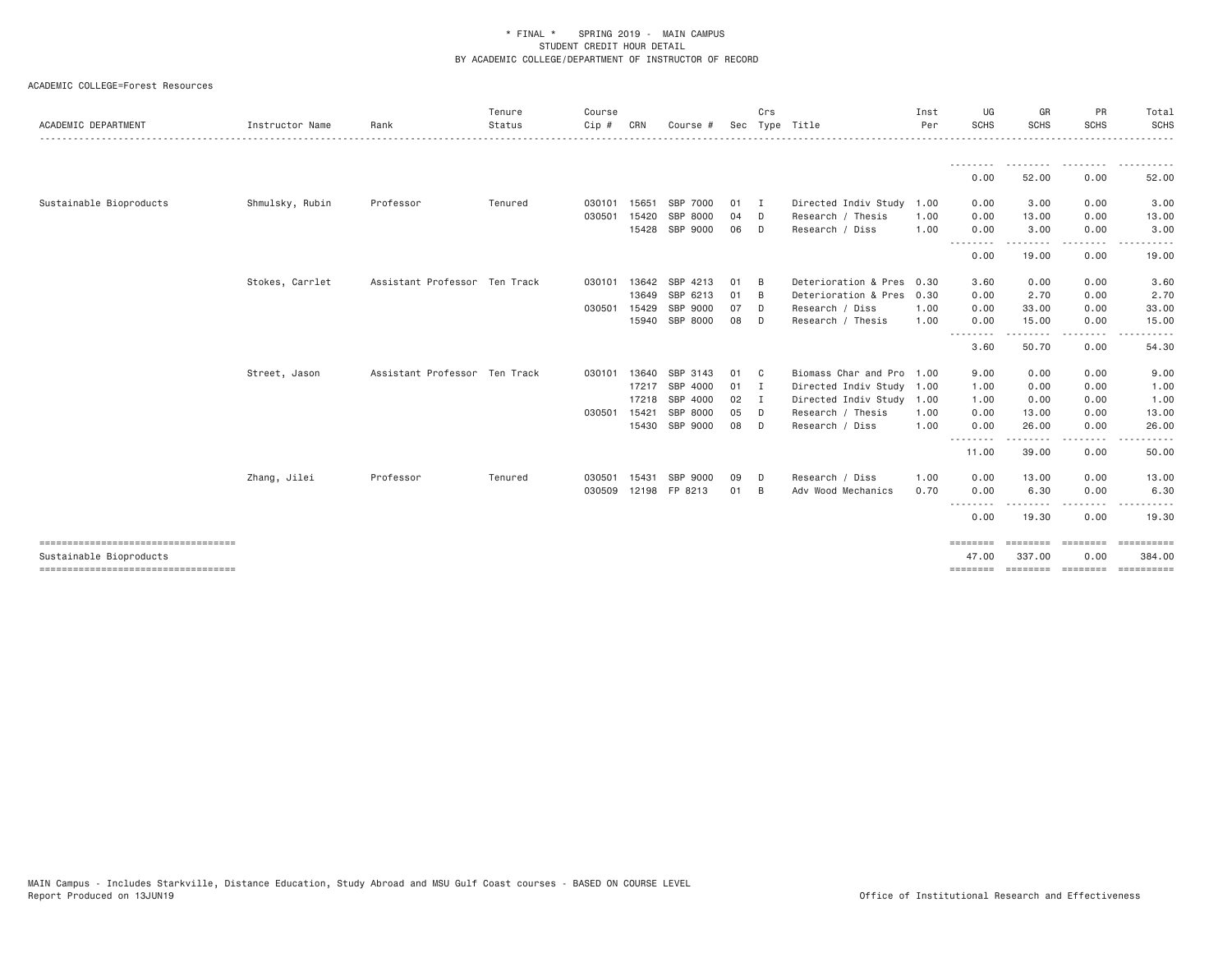| ACADEMIC DEPARTMENT               | Instructor Name    | Rank                              | Tenure<br>Status | Course<br>Cip # | CRN            | Course #             |          | Crs          | Sec Type Title            | Inst<br>Per  | UG<br><b>SCHS</b> | GR<br><b>SCHS</b>                                                                                                                                             | PR<br><b>SCHS</b>                   | Total<br><b>SCHS</b>                                                                                                                                         |
|-----------------------------------|--------------------|-----------------------------------|------------------|-----------------|----------------|----------------------|----------|--------------|---------------------------|--------------|-------------------|---------------------------------------------------------------------------------------------------------------------------------------------------------------|-------------------------------------|--------------------------------------------------------------------------------------------------------------------------------------------------------------|
| Wildlife, Fisheries & Aquaculture | Allen, Peter       | Associate Professor Tenured       |                  | 030201          | 13861          | WFA 8212             | 01       | C            | W & F Communications      | 1.00         | 0.00              | 10.00                                                                                                                                                         | 0.00                                | 10.00                                                                                                                                                        |
|                                   |                    |                                   |                  | 030601          | 15462          | <b>WFA 8000</b>      | 01       | D            | Research / Thesis         | 1.00         | 0.00              | 8.00                                                                                                                                                          | 0.00                                | 8.00                                                                                                                                                         |
|                                   |                    |                                   |                  |                 | 15489          | <b>WFA 9000</b>      | 01       | D            | Research / Diss           | 1.00         | 0.00              | 2.00                                                                                                                                                          | 0.00                                | 2.00                                                                                                                                                         |
|                                   |                    |                                   |                  |                 |                |                      |          |              |                           |              | .<br>0.00         | .<br>20.00                                                                                                                                                    | .<br>0.00                           | .<br>20.00                                                                                                                                                   |
|                                   | Ayers, Christopher | Instructor                        | Non-Ten Track    | 030101          | 13863          | WFA 8343             | 01       | C            | Con Eco & Res Man         | 1.00         | 0.00              | 21.00                                                                                                                                                         | 0.00                                | 21.00                                                                                                                                                        |
|                                   |                    |                                   |                  | 030201          | 13823          | WFA 4153             | 01       | C            | Prin Wild Con & Man       | 1.00         | 75.00             | 0.00                                                                                                                                                          | 0.00                                | 75.00                                                                                                                                                        |
|                                   |                    |                                   |                  |                 | 13835          | WFA 4443             | 01       | C            | Ornithology               | 1.00         | 126.00            | 0.00                                                                                                                                                          | 0.00                                | 126.00                                                                                                                                                       |
|                                   |                    |                                   |                  |                 | 13836          | <b>WFA 4443</b>      | 02       | К            | Ornithology               | 1.00         | 0.00              | 0.00                                                                                                                                                          | 0.00                                | 0.00                                                                                                                                                         |
|                                   |                    |                                   |                  |                 | 13837          | WFA 4443             | 03       | К            | Ornithology               | 1.00         | 0.00              | 0.00                                                                                                                                                          | 0.00                                | 0.00                                                                                                                                                         |
|                                   |                    |                                   |                  |                 | 13838          | WFA 4443             | 04       | К            | Ornithology               | 1.00         | 0.00<br>.         | 0.00<br>.                                                                                                                                                     | 0.00<br>$\sim$ $\sim$ $\sim$ $\sim$ | 0.00<br>$\frac{1}{2} \left( \frac{1}{2} \right) \left( \frac{1}{2} \right) \left( \frac{1}{2} \right) \left( \frac{1}{2} \right) \left( \frac{1}{2} \right)$ |
|                                   |                    |                                   |                  |                 |                |                      |          |              |                           |              | 201.00            | 21.00                                                                                                                                                         | 0.00                                | 222.00                                                                                                                                                       |
|                                   | Baker, Beth        | Extension Assist Pr Non-Ten Track |                  | 030601          | 13833          | WFA 4373             | 01       | B            | Prin of Conserv Ag L 0.50 |              | 25.50             | 0.00                                                                                                                                                          | 0.00                                | 25.50                                                                                                                                                        |
|                                   |                    |                                   |                  |                 | 13856          | <b>WFA 6373</b>      | 01       | B            | Prin of Conserv Ag L      | 0.50         | 0.00              | 4.50                                                                                                                                                          | 0.00                                | 4.50                                                                                                                                                         |
|                                   |                    |                                   |                  |                 | 15491          | <b>WFA 9000</b>      | 03       | D            | Research / Diss           | 1.00         | 0.00<br>.         | 13.00<br>$\frac{1}{2} \left( \frac{1}{2} \right) \left( \frac{1}{2} \right) \left( \frac{1}{2} \right) \left( \frac{1}{2} \right) \left( \frac{1}{2} \right)$ | 0.00<br>.                           | 13.00<br>.                                                                                                                                                   |
|                                   |                    |                                   |                  |                 |                |                      |          |              |                           |              | 25.50             | 17.50                                                                                                                                                         | 0.00                                | 43.00                                                                                                                                                        |
|                                   | Barton, Martha     | Instructor                        | Non-Ten Track    | 260101          | 10499          | BIO 1134             | 03       | K            | Biology I                 | 0.50         | 0.00              | 0.00                                                                                                                                                          | 0.00                                | 0.00                                                                                                                                                         |
|                                   |                    |                                   |                  |                 | 10500          | BIO 1134             | 04       | К            | Biology I                 | 0.50         | 0.00              | 0.00                                                                                                                                                          | 0.00                                | 0.00                                                                                                                                                         |
|                                   |                    |                                   |                  |                 | 10501          | BIO 1134             | 05       | К            | Biology I                 | 0.50         | 0.00              | 0.00                                                                                                                                                          | 0.00                                | 0.00                                                                                                                                                         |
|                                   |                    |                                   |                  |                 | 10502          | BIO 1134             | 06       | К            | Biology I                 | 0.50         | 0.00              | 0.00                                                                                                                                                          | 0.00                                | 0.00                                                                                                                                                         |
|                                   |                    |                                   |                  |                 | 10503          | BIO 1134             | 07       | К            | Biology I                 | 0.50         | 0.00              | 0.00                                                                                                                                                          | 0.00                                | 0.00                                                                                                                                                         |
|                                   |                    |                                   |                  |                 | 10504          | BIO 1134             | 08       | K            | Biology I                 | 0.50         | 0.00              | 0.00                                                                                                                                                          | 0.00                                | 0.00                                                                                                                                                         |
|                                   |                    |                                   |                  |                 | 10505          | BIO 1134             | 09       | К            | Biology I                 | 0.50         | 0.00              | 0.00                                                                                                                                                          | 0.00                                | 0.00                                                                                                                                                         |
|                                   |                    |                                   |                  |                 | 10506          | BIO 1134             | 10       | K            | Biology I                 | 0.50         | 0.00              | 0.00                                                                                                                                                          | 0.00                                | 0.00                                                                                                                                                         |
|                                   |                    |                                   |                  |                 | 10507          | BIO 1134             | 11       | К            | Biology I                 | 0.50         | 0.00              | 0.00                                                                                                                                                          | 0.00                                | 0.00                                                                                                                                                         |
|                                   |                    |                                   |                  |                 | 10508          | BIO 1134<br>BIO 1134 | 15<br>16 | К            | Biology I                 | 0.50<br>0.50 | 0.00<br>0.00      | 0.00                                                                                                                                                          | 0.00                                | 0.00                                                                                                                                                         |
|                                   |                    |                                   |                  |                 | 10509<br>10510 | BIO 1134             | 17       | К<br>К       | Biology I<br>Biology I    | 0.50         | 0.00              | 0.00<br>0.00                                                                                                                                                  | 0.00<br>0.00                        | 0.00<br>0.00                                                                                                                                                 |
|                                   |                    |                                   |                  |                 | 10514          | BIO 1144             | 02       | $\mathsf{C}$ | Biology II-SI             | 1.00         | 1264.00           | 0.00                                                                                                                                                          | 0.00                                | 1264.00                                                                                                                                                      |
|                                   |                    |                                   |                  | 260799          | 10540          | BIO 2513             | 01       | C            | Animal Diversity          | 1.00         | 222.00            | 0.00                                                                                                                                                          | 0.00                                | 222.00                                                                                                                                                       |
|                                   |                    |                                   |                  |                 | 14576          | BIO 2513             | 02       | К            | Animal Diversity          | 1.00         | 0.00              | 0.00                                                                                                                                                          | 0.00                                | 0.00                                                                                                                                                         |
|                                   |                    |                                   |                  |                 |                | 14577 BIO 2513       | 03       | К            | Animal Diversity          | 1.00         | 0.00              | 0.00                                                                                                                                                          | 0.00                                | 0.00                                                                                                                                                         |
|                                   |                    |                                   |                  |                 |                |                      |          |              |                           |              | .<br>1486.00      | 0.00                                                                                                                                                          | $\sim$ $\sim$ $\sim$ $\sim$<br>0.00 | 1486.00                                                                                                                                                      |
|                                   | Burger, Leslie     | Extension Assist Pr Non-Ten Track |                  | 030201          |                | 13817 WFA 3000       | 01       | E            | Internship                | 1.00         | 6.00              | 0.00                                                                                                                                                          | 0.00                                | 6.00                                                                                                                                                         |
|                                   |                    |                                   |                  | 030601          | 13825          | WFA 4243             | 01       | C            | Wildlife Tech             | 1.00         | 189.00            | 0.00                                                                                                                                                          | 0.00                                | 189.00                                                                                                                                                       |
|                                   |                    |                                   |                  |                 | 13826          | WFA 4243             | 02       | К            | Wildlife Tech             | 1.00         | 0.00              | 0.00                                                                                                                                                          | 0.00                                | 0.00                                                                                                                                                         |
|                                   |                    |                                   |                  |                 | 13827          | WFA 4243             | 03       | К            | Wildlife Tech             | 1.00         | 0.00              | 0.00                                                                                                                                                          | 0.00                                | 0.00                                                                                                                                                         |
|                                   |                    |                                   |                  |                 | 13828          | WFA 4243             | 04       | К            | Wildlife Tech             | 1.00         | 0.00              | 0.00                                                                                                                                                          | 0.00                                | 0.00                                                                                                                                                         |
|                                   |                    |                                   |                  |                 | 15466          | <b>WFA 8000</b>      | 05       | D            | Research / Thesis         | 1.00         | 0.00              | 3.00                                                                                                                                                          | 0.00                                | 3.00                                                                                                                                                         |
|                                   |                    |                                   |                  |                 | 17017          | <b>WFA 4000</b>      | 04       | $\mathbf I$  | Directed Indiv Study      | 1.00         | 1.00              | 0.00                                                                                                                                                          | 0.00                                | 1.00                                                                                                                                                         |
|                                   |                    |                                   |                  | 240101 12539    |                | HON 4093             | H09 S    |              | Honors Thesis             | 1.00         | 3.00<br>.         | 0.00<br>$- - - - -$                                                                                                                                           | 0.00<br>.                           | 3.00<br>.                                                                                                                                                    |
|                                   |                    |                                   |                  |                 |                |                      |          |              |                           |              | 199.00            | 3.00                                                                                                                                                          | 0.00                                | 202.00                                                                                                                                                       |
|                                   | Colvin, Michael    | Assistant Professor Ten Track     |                  | 030201          | 13822          | <b>WFA 4133</b>      | 01       | B            | Fisheries Science         | 1.00         | 51.00             | 0.00                                                                                                                                                          | 0.00                                | 51.00                                                                                                                                                        |
|                                   |                    |                                   |                  |                 | 13866          | <b>WFA 8433</b>      | 01       | C            | Nat Res Con Decision      | 1.00         | 0.00              | 57.00                                                                                                                                                         | 0.00                                | 57.00                                                                                                                                                        |
|                                   |                    |                                   |                  |                 | 16690          | WFA 8433             | 505      | $\mathbf{C}$ | Nat Res Con Decision 1.00 |              | 0.00              | 24,00                                                                                                                                                         | 0.00                                | 24.00                                                                                                                                                        |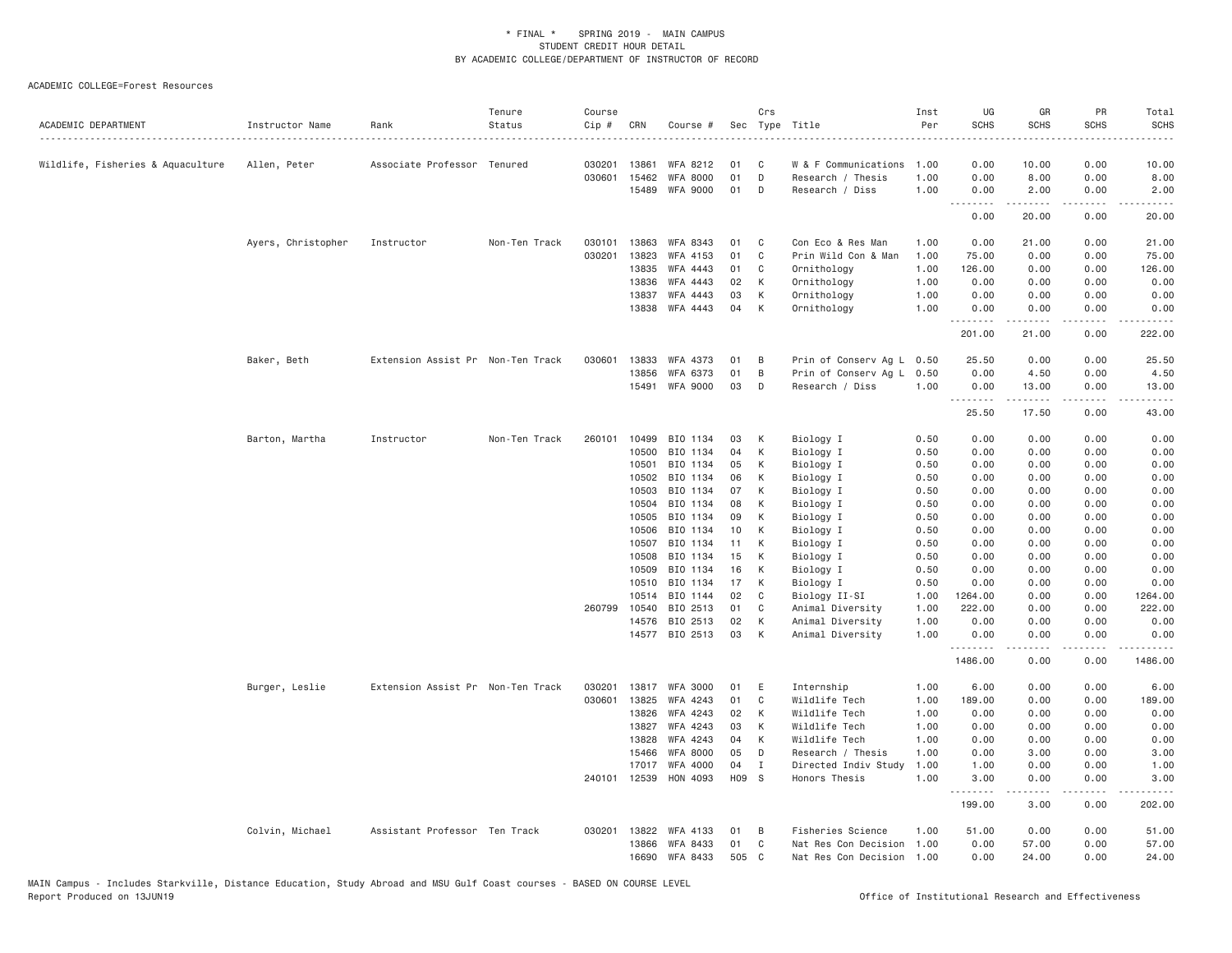| ACADEMIC DEPARTMENT               | Instructor Name   | Rank                              | Tenure<br>Status | Course<br>Cip # | CRN            | Course #                          |          | Crs          | Sec Type Title                           | Inst<br>Per  | UG<br><b>SCHS</b>                                                                                                                                                                                                                                                                                                                                                                                                                                                                              | GR<br><b>SCHS</b>                                                                                                                                            | PR<br><b>SCHS</b>                   | Total<br><b>SCHS</b><br>$- - - - -$                                                                                                                                                       |
|-----------------------------------|-------------------|-----------------------------------|------------------|-----------------|----------------|-----------------------------------|----------|--------------|------------------------------------------|--------------|------------------------------------------------------------------------------------------------------------------------------------------------------------------------------------------------------------------------------------------------------------------------------------------------------------------------------------------------------------------------------------------------------------------------------------------------------------------------------------------------|--------------------------------------------------------------------------------------------------------------------------------------------------------------|-------------------------------------|-------------------------------------------------------------------------------------------------------------------------------------------------------------------------------------------|
| Wildlife, Fisheries & Aquaculture | Colvin, Michael   | Assistant Professor Ten Track     |                  |                 | 030601 15467   | <b>WFA 8000</b><br>15494 WFA 9000 | 06<br>06 | D<br>D       | Research / Thesis<br>Research / Diss     | 1.00<br>1.00 | 0.00<br>0.00                                                                                                                                                                                                                                                                                                                                                                                                                                                                                   | 8.00<br>17.00                                                                                                                                                | 0.00<br>0.00                        | 8.00<br>17.00                                                                                                                                                                             |
|                                   |                   |                                   |                  |                 |                |                                   |          |              |                                          |              | 51.00                                                                                                                                                                                                                                                                                                                                                                                                                                                                                          | 106.00                                                                                                                                                       | $\sim$ $\sim$ $\sim$ $\sim$<br>0.00 | $\sim$ $\sim$ $\sim$ $\sim$<br>157.00                                                                                                                                                     |
|                                   |                   | Assistant Professor Ten Track     |                  |                 |                | 030601 15468 WFA 8000             | 07 D     |              | Research / Thesis                        | 1.00         | 0.00                                                                                                                                                                                                                                                                                                                                                                                                                                                                                           | 7.00                                                                                                                                                         | 0.00                                |                                                                                                                                                                                           |
|                                   | Correa, Sandra    |                                   |                  |                 |                |                                   |          |              |                                          |              | <b></b>                                                                                                                                                                                                                                                                                                                                                                                                                                                                                        | .                                                                                                                                                            | $\sim$ $\sim$ $\sim$ $\sim$         | 7.00<br><u>.</u>                                                                                                                                                                          |
|                                   |                   |                                   |                  |                 |                |                                   |          |              |                                          |              | 0.00                                                                                                                                                                                                                                                                                                                                                                                                                                                                                           | 7.00                                                                                                                                                         | 0.00                                | 7.00                                                                                                                                                                                      |
|                                   | Davis, John       | Associate Professor Tenured       |                  | 030201          | 13843<br>13844 | WFA 4473<br>WFA 4473              | 01<br>02 | C<br>K       | Wild And Fish Prac<br>Wild And Fish Prac | 1.00<br>1,00 | 144.00<br>0.00                                                                                                                                                                                                                                                                                                                                                                                                                                                                                 | 0.00<br>0.00                                                                                                                                                 | 0.00<br>0.00                        | 144.00<br>0.00                                                                                                                                                                            |
|                                   |                   |                                   |                  |                 | 13845          | WFA 4473                          | 03       | K            | Wild And Fish Prac                       | 1.00         | 0.00                                                                                                                                                                                                                                                                                                                                                                                                                                                                                           | 0.00                                                                                                                                                         | 0.00                                | 0.00                                                                                                                                                                                      |
|                                   |                   |                                   |                  |                 | 030601 15469   | <b>WFA 8000</b>                   | 08       | D            | Research / Thesis                        | 1.00         | 0.00                                                                                                                                                                                                                                                                                                                                                                                                                                                                                           | 25.00                                                                                                                                                        | 0.00                                | 25.00                                                                                                                                                                                     |
|                                   |                   |                                   |                  |                 | 17077          | WFA 4000                          | 05       | I            | Directed Indiv Study                     | 1.00         | 3.00                                                                                                                                                                                                                                                                                                                                                                                                                                                                                           | 0.00                                                                                                                                                         | 0.00                                | 3.00                                                                                                                                                                                      |
|                                   |                   |                                   |                  |                 |                |                                   |          |              |                                          |              | .<br>147.00                                                                                                                                                                                                                                                                                                                                                                                                                                                                                    | المتمام المتعاد<br>25.00                                                                                                                                     | .<br>0.00                           | .<br>172.00                                                                                                                                                                               |
|                                   | Demarais, Stephen | Professor                         | Tenured          | 030601          | 13831          | WFA 4323                          | 01       | C            | Wildl Nut & Phy                          | 1,00         | 57.00                                                                                                                                                                                                                                                                                                                                                                                                                                                                                          | 0.00                                                                                                                                                         | 0.00                                | 57.00                                                                                                                                                                                     |
|                                   |                   |                                   |                  |                 | 15470          | <b>WFA 8000</b>                   | 09       | D            | Research / Thesis                        | 1.00         | 0.00                                                                                                                                                                                                                                                                                                                                                                                                                                                                                           | 21.00                                                                                                                                                        | 0.00                                | 21.00                                                                                                                                                                                     |
|                                   |                   |                                   |                  |                 |                | 15497 WFA 9000                    | 09       | D            | Research / Diss                          | 1.00         | 0.00                                                                                                                                                                                                                                                                                                                                                                                                                                                                                           | 9.00                                                                                                                                                         | 0.00                                | 9.00                                                                                                                                                                                      |
|                                   |                   |                                   |                  |                 |                |                                   |          |              |                                          |              | 57.00                                                                                                                                                                                                                                                                                                                                                                                                                                                                                          | .<br>30.00                                                                                                                                                   | .<br>0.00                           | د د د د د<br>87.00                                                                                                                                                                        |
|                                   | Drymon, James     | Extension Assist Pr Non-Ten Track |                  | 030601          |                | 15471 WFA 8000                    | 10       | D            | Research / Thesis                        | 1.00         | 0.00                                                                                                                                                                                                                                                                                                                                                                                                                                                                                           | 3.00                                                                                                                                                         | 0.00                                | 3.00                                                                                                                                                                                      |
|                                   |                   |                                   |                  |                 |                |                                   |          |              |                                          |              | .<br>0.00                                                                                                                                                                                                                                                                                                                                                                                                                                                                                      | .<br>3.00                                                                                                                                                    | د د د د<br>0.00                     | $\sim$ $\sim$ $\sim$ $\sim$ $\sim$<br>3.00                                                                                                                                                |
|                                   | Evans, Kristine   | Assistant Professor Ten Track     |                  | 030201          | 13832          | WFA 4363                          | 01       | B            | W & F Admin and Comm                     | 1.00         | 90.00                                                                                                                                                                                                                                                                                                                                                                                                                                                                                          | 0.00                                                                                                                                                         | 0.00                                | 90.00                                                                                                                                                                                     |
|                                   |                   |                                   |                  | 030601          | 15472          | <b>WFA 8000</b>                   | 11       | D            | Research / Thesis                        | 1.00         | 0.00                                                                                                                                                                                                                                                                                                                                                                                                                                                                                           | 16.00                                                                                                                                                        | 0.00                                | 16.00                                                                                                                                                                                     |
|                                   |                   |                                   |                  |                 |                | 15499 WFA 9000                    | 11       | D            | Research / Diss                          | 1.00         | 0.00                                                                                                                                                                                                                                                                                                                                                                                                                                                                                           | 7.00                                                                                                                                                         | 0.00                                | 7.00                                                                                                                                                                                      |
|                                   |                   |                                   |                  |                 |                |                                   |          |              |                                          |              | .<br>90.00                                                                                                                                                                                                                                                                                                                                                                                                                                                                                     | -----<br>23,00                                                                                                                                               | $\frac{1}{2}$<br>0.00               | .<br>113.00                                                                                                                                                                               |
|                                   | Hunt, Kevin       | Professor                         | Tenured          | 030201          | 13842          | WFA 4463                          | 01       | C            | Hum Dim Wf Mgt                           | 1.00         | 114.00                                                                                                                                                                                                                                                                                                                                                                                                                                                                                         | 0.00                                                                                                                                                         | 0.00                                | 114.00                                                                                                                                                                                    |
|                                   |                   |                                   |                  | 030601          | 15500          | <b>WFA 9000</b>                   | 12       | D            | Research / Diss                          | 1.00         | 0.00                                                                                                                                                                                                                                                                                                                                                                                                                                                                                           | 10.00                                                                                                                                                        | 0.00                                | 10.00                                                                                                                                                                                     |
|                                   |                   |                                   |                  |                 |                | 17116 WFA 4000                    | 06       | I            | Directed Indiv Study                     | 1.00         | 1.00                                                                                                                                                                                                                                                                                                                                                                                                                                                                                           | 0.00                                                                                                                                                         | 0.00                                | 1.00                                                                                                                                                                                      |
|                                   |                   |                                   |                  |                 |                |                                   |          |              |                                          |              | .<br>115.00                                                                                                                                                                                                                                                                                                                                                                                                                                                                                    | 10.00                                                                                                                                                        | .<br>0.00                           | $\frac{1}{2} \left( \frac{1}{2} \right) \left( \frac{1}{2} \right) \left( \frac{1}{2} \right) \left( \frac{1}{2} \right) \left( \frac{1}{2} \right) \left( \frac{1}{2} \right)$<br>125.00 |
|                                   | Iglay, Raymond    | Research Assist Pro Non-Ten Track |                  | 030601          | 14771          | WFA 4513                          | 01       | C            | Current Topics in HW 1.00                |              | 42.00                                                                                                                                                                                                                                                                                                                                                                                                                                                                                          | 0.00                                                                                                                                                         | 0.00                                | 42.00                                                                                                                                                                                     |
|                                   |                   |                                   |                  |                 |                | 14772 WFA 6513                    | 01       | C            | Current Topics in HW 1.00                |              | 0.00                                                                                                                                                                                                                                                                                                                                                                                                                                                                                           | 6.00                                                                                                                                                         | 0.00                                | 6.00                                                                                                                                                                                      |
|                                   |                   |                                   |                  |                 | 16114          | WFA 4000                          | 02       | $\mathbf{I}$ | Directed Indiv Study 1.00                |              | 3.00                                                                                                                                                                                                                                                                                                                                                                                                                                                                                           | 0.00                                                                                                                                                         | 0.00                                | 3.00                                                                                                                                                                                      |
|                                   |                   |                                   |                  |                 | 16405          | WFA 4000                          | 03       | $\mathbf{I}$ | Directed Indiv Study 1.00                |              | 3.00                                                                                                                                                                                                                                                                                                                                                                                                                                                                                           | 0.00<br>.                                                                                                                                                    | 0.00<br>.                           | 3.00<br>.                                                                                                                                                                                 |
|                                   |                   |                                   |                  |                 |                |                                   |          |              |                                          |              | 48.00                                                                                                                                                                                                                                                                                                                                                                                                                                                                                          | 6.00                                                                                                                                                         | 0.00                                | 54.00                                                                                                                                                                                     |
|                                   | Jackson, Donald   | Non-Employee                      | Not Applicable   |                 |                | 030201 13840 WFA 4453             | 01       | C            | Icthyology                               | 1.00         | 27.00                                                                                                                                                                                                                                                                                                                                                                                                                                                                                          | 0.00                                                                                                                                                         | 0.00                                | 27.00                                                                                                                                                                                     |
|                                   |                   |                                   |                  |                 |                | 13841 WFA 4453                    | 02       | K            | Icthyology                               | 1.00         | 0.00<br>$\begin{array}{cccccccccccccc} \multicolumn{2}{c}{} & \multicolumn{2}{c}{} & \multicolumn{2}{c}{} & \multicolumn{2}{c}{} & \multicolumn{2}{c}{} & \multicolumn{2}{c}{} & \multicolumn{2}{c}{} & \multicolumn{2}{c}{} & \multicolumn{2}{c}{} & \multicolumn{2}{c}{} & \multicolumn{2}{c}{} & \multicolumn{2}{c}{} & \multicolumn{2}{c}{} & \multicolumn{2}{c}{} & \multicolumn{2}{c}{} & \multicolumn{2}{c}{} & \multicolumn{2}{c}{} & \multicolumn{2}{c}{} & \multicolumn{2}{c}{} & \$ | 0.00<br>$\frac{1}{2} \left( \frac{1}{2} \right) \left( \frac{1}{2} \right) \left( \frac{1}{2} \right) \left( \frac{1}{2} \right) \left( \frac{1}{2} \right)$ | 0.00<br>.                           | 0.00<br>.                                                                                                                                                                                 |
|                                   |                   |                                   |                  |                 |                |                                   |          |              |                                          |              | 27.00                                                                                                                                                                                                                                                                                                                                                                                                                                                                                          | 0.00                                                                                                                                                         | 0.00                                | 27.00                                                                                                                                                                                     |
|                                   | Jones, Phillip    | Non-Faculty                       | Not Applicable   | 030501          |                | 12154 FO 3103                     | 01       | C            | Comp Appl Fo Res                         | 1.00         | 168.00                                                                                                                                                                                                                                                                                                                                                                                                                                                                                         | 0.00                                                                                                                                                         | 0.00                                | 168.00                                                                                                                                                                                    |
|                                   |                   |                                   |                  |                 |                | 12155 FO 3103                     | 02       | К            | Comp Appl Fo Res                         | 1.00         | 0.00                                                                                                                                                                                                                                                                                                                                                                                                                                                                                           | 0.00                                                                                                                                                         | 0.00                                | 0.00                                                                                                                                                                                      |
|                                   |                   |                                   |                  |                 |                | 12156 FO 3103                     | 03       | K            | Comp Appl Fo Res                         | 1,00         | 0.00                                                                                                                                                                                                                                                                                                                                                                                                                                                                                           | 0.00                                                                                                                                                         | 0.00                                | 0.00                                                                                                                                                                                      |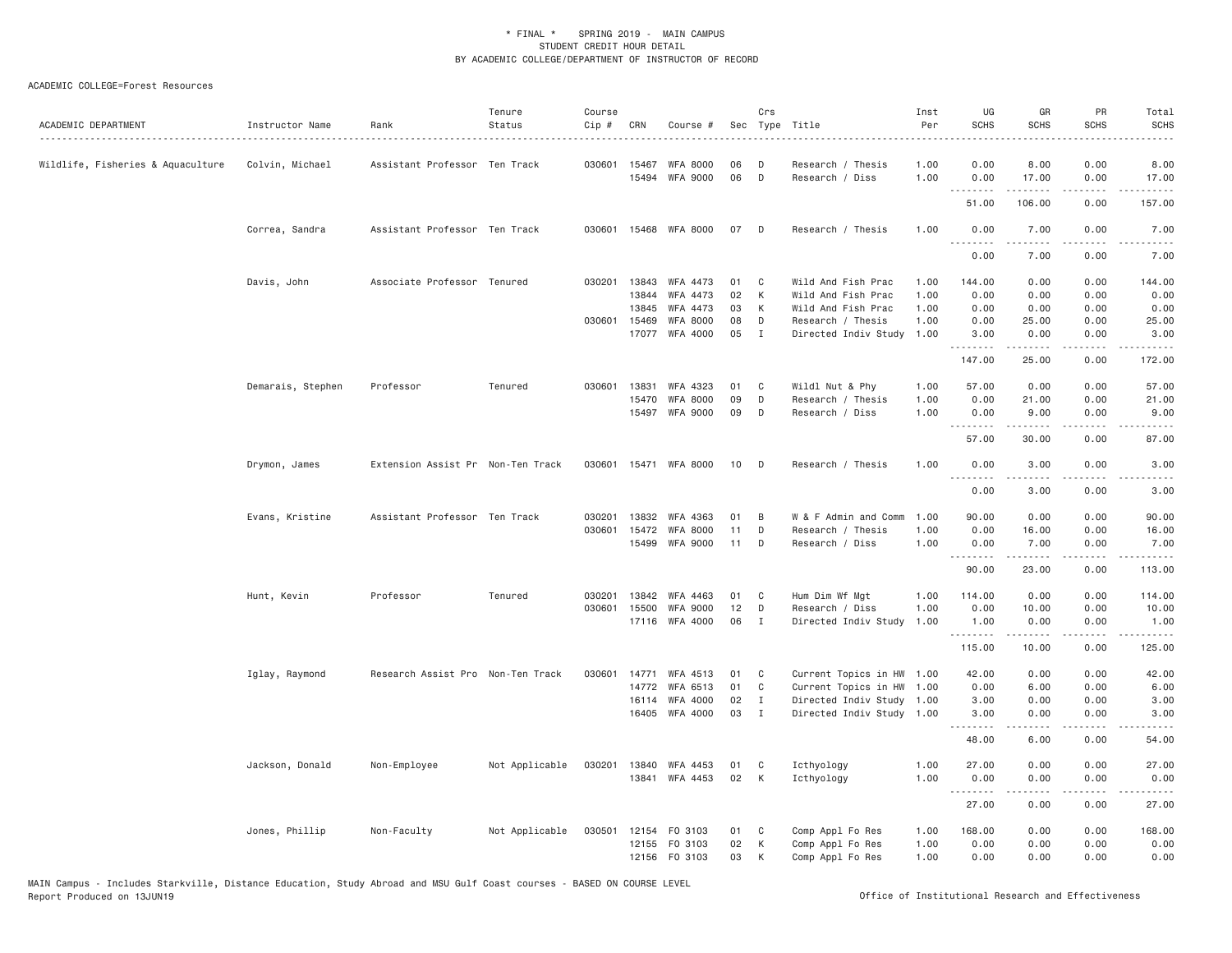| ACADEMIC DEPARTMENT               | Instructor Name     | Rank                              | Tenure<br>Status | Course<br>Cip # | CRN          | Course #                          |          | Crs            | Sec Type Title                       | Inst<br>Per  | UG<br>SCHS                   | GR<br><b>SCHS</b>                                                                                                                                            | PR<br><b>SCHS</b>     | Total<br><b>SCHS</b>                                                                                                                                                                     |
|-----------------------------------|---------------------|-----------------------------------|------------------|-----------------|--------------|-----------------------------------|----------|----------------|--------------------------------------|--------------|------------------------------|--------------------------------------------------------------------------------------------------------------------------------------------------------------|-----------------------|------------------------------------------------------------------------------------------------------------------------------------------------------------------------------------------|
|                                   |                     |                                   |                  |                 |              |                                   |          |                |                                      |              | <u>.</u>                     |                                                                                                                                                              |                       |                                                                                                                                                                                          |
|                                   |                     |                                   |                  |                 |              |                                   |          |                |                                      |              | 168.00                       | 0.00                                                                                                                                                         | 0.00                  | 168.00                                                                                                                                                                                   |
| Wildlife, Fisheries & Aquaculture | Karunakaran, Ganesh | Research Assist Pro Non-Ten Track |                  |                 |              | 030601 15504 WFA 9000             | 16       | $\mathsf{D}$   | Research / Diss                      | 1.00         | 0.00                         | 3.00                                                                                                                                                         | 0.00                  | 3.00                                                                                                                                                                                     |
|                                   |                     |                                   |                  |                 |              | 16709 WFA 7000                    | 03       | $\mathbf{I}$   | Directed Indiv Study 1.00            |              | 0.00<br>$\sim$ $\sim$ $\sim$ | 3.00<br>$\frac{1}{2}$                                                                                                                                        | 0.00<br>$\cdots$      | 3.00                                                                                                                                                                                     |
|                                   |                     |                                   |                  |                 |              |                                   |          |                |                                      |              | 0.00                         | 6.00                                                                                                                                                         | 0.00                  | 6.00                                                                                                                                                                                     |
|                                   | Lashley, Marcus     | Assistant Professor Ten Track     |                  | 030601          | 13833        | WFA 4373                          | 01       | B              | Prin of Conserv Ag L 0.50            |              | 25.50                        | 0.00                                                                                                                                                         | 0.00                  | 25.50                                                                                                                                                                                    |
|                                   |                     |                                   |                  |                 | 13856        | WFA 6373                          | 01       | B              | Prin of Conserv Ag L                 | 0.50         | 0.00                         | 4.50                                                                                                                                                         | 0.00                  | 4.50                                                                                                                                                                                     |
|                                   |                     |                                   |                  |                 | 15479        | <b>WFA 8000</b><br>15506 WFA 9000 | 18<br>18 | D<br>D         | Research / Thesis<br>Research / Diss | 1.00<br>1.00 | 0.00<br>0.00                 | 14.00<br>23.00                                                                                                                                               | 0.00<br>0.00          | 14.00<br>23.00                                                                                                                                                                           |
|                                   |                     |                                   |                  |                 |              |                                   |          |                |                                      |              | .                            | $\frac{1}{2} \left( \frac{1}{2} \right) \left( \frac{1}{2} \right) \left( \frac{1}{2} \right) \left( \frac{1}{2} \right) \left( \frac{1}{2} \right)$         |                       | الدامات مالدان                                                                                                                                                                           |
|                                   |                     |                                   |                  |                 |              |                                   |          |                |                                      |              | 25.50                        | 41.50                                                                                                                                                        | 0.00                  | 67.00                                                                                                                                                                                    |
|                                   | Miranda, Leandro    | Non-Employee                      | Not Applicable   | 030301          | 13864        | WFA 8413                          | 01       | $\mathbf{C}$   | Adv Fishery Science                  | 1.00         | 0.00                         | 9.00                                                                                                                                                         | 0.00                  | 9.00                                                                                                                                                                                     |
|                                   |                     |                                   |                  | 030601          | 16456        | <b>WFA 9000</b>                   | 30       | D              | Research / Diss                      | 1.00         | 0.00                         | 7.00                                                                                                                                                         | 0.00                  | 7.00                                                                                                                                                                                     |
|                                   |                     |                                   |                  |                 | 16457        | <b>WFA 8000</b>                   | 30       | D              | Research / Thesis                    | 1.00         | 0.00<br>.<br>$  -$           | 1.00<br>$\frac{1}{2} \left( \frac{1}{2} \right) \left( \frac{1}{2} \right) \left( \frac{1}{2} \right) \left( \frac{1}{2} \right) \left( \frac{1}{2} \right)$ | 0.00<br>$\frac{1}{2}$ | 1.00<br>$- - - - -$                                                                                                                                                                      |
|                                   |                     |                                   |                  |                 |              |                                   |          |                |                                      |              | 0.00                         | 17.00                                                                                                                                                        | 0.00                  | 17.00                                                                                                                                                                                    |
|                                   | Neal, Jason         | Research Professor                | Non-Ten Track    | 030601          | 15480        | <b>WFA 8000</b>                   | 19       | D              | Research / Thesis                    | 1.00         | 0.00                         | 2.00                                                                                                                                                         | 0.00                  | 2.00                                                                                                                                                                                     |
|                                   |                     |                                   |                  |                 | 15507        | <b>WFA 9000</b>                   | 19       | D              | Research / Diss                      | 1.00         | 0.00                         | 1.00                                                                                                                                                         | 0.00                  | 1.00                                                                                                                                                                                     |
|                                   |                     |                                   |                  |                 |              |                                   |          |                |                                      |              | .<br>0.00                    | 3.00                                                                                                                                                         | 0.00                  | 3.00                                                                                                                                                                                     |
|                                   | Rush, Scott         | Associate Professor Ten Track     |                  |                 | 030101 13834 | WFA 4423                          | 01       | B              | Herpetology                          | 1.00         | 45.00                        | 0.00                                                                                                                                                         | 0.00                  | 45.00                                                                                                                                                                                    |
|                                   |                     |                                   |                  |                 | 030601 15482 | <b>WFA 8000</b>                   | 21       | D              | Research / Thesis                    | 1.00         | 0.00                         | 10.00                                                                                                                                                        | 0.00                  | 10.00                                                                                                                                                                                    |
|                                   |                     |                                   |                  |                 | 15509        | <b>WFA 9000</b>                   | 21       | D              | Research / Diss                      | 1.00         | 0.00                         | 7.00                                                                                                                                                         | 0.00                  | 7.00                                                                                                                                                                                     |
|                                   |                     |                                   |                  |                 | 16087        | WFA 4000                          | 01 I     |                | Directed Indiv Study                 | 1.00         | 3.00<br>.                    | 0.00                                                                                                                                                         | 0.00                  | 3.00                                                                                                                                                                                     |
|                                   |                     |                                   |                  |                 |              |                                   |          |                |                                      |              | 48.00                        | 17.00                                                                                                                                                        | 0.00                  | 65.00                                                                                                                                                                                    |
|                                   | Sparks, Eric        | Extension Assist Pr Non-Ten Track |                  |                 |              | 030601 15483 WFA 8000             | 22       | $\Box$         | Research / Thesis                    | 1.00         | 0.00<br><u>.</u>             | 15.00                                                                                                                                                        | 0.00                  | 15.00                                                                                                                                                                                    |
|                                   |                     |                                   |                  |                 |              |                                   |          |                |                                      |              | 0.00                         | 15.00                                                                                                                                                        | 0.00                  | 15.00                                                                                                                                                                                    |
|                                   | Street, Garrett     | Assistant Professor Ten Track     |                  |                 | 030601 13852 | WFA 6253                          | 01       | $\overline{B}$ | Application of GIS i 1.00            |              | 0.00                         | 12.00                                                                                                                                                        | 0.00                  | 12.00                                                                                                                                                                                    |
|                                   |                     |                                   |                  |                 | 15484        | <b>WFA 8000</b>                   | 23       | D              | Research / Thesis                    | 1.00         | 0.00                         | 17.00                                                                                                                                                        | 0.00                  | 17.00                                                                                                                                                                                    |
|                                   |                     |                                   |                  |                 | 15511        | <b>WFA 9000</b>                   | 23       | D              | Research / Diss                      | 1.00         | 0.00                         | 10.00                                                                                                                                                        | 0.00                  | 10.00                                                                                                                                                                                    |
|                                   |                     |                                   |                  |                 | 450702 13829 | WFA 4253                          | 01       | B              | Application of GIS i 1.00            |              | 51.00<br>.                   | 0.00                                                                                                                                                         | 0.00                  | 51.00                                                                                                                                                                                    |
|                                   |                     |                                   |                  |                 |              |                                   |          |                |                                      |              | 51.00                        | 39.00                                                                                                                                                        | 0.00                  | 90.00                                                                                                                                                                                    |
|                                   | Strickland, Bronson | Extension Professor Non-Ten Track |                  | 030601          | 15485        | <b>WFA 8000</b>                   | 24       | D              | Research / Thesis                    | 1.00         | 0.00                         | 6.00                                                                                                                                                         | 0.00                  | 6.00                                                                                                                                                                                     |
|                                   |                     |                                   |                  |                 |              | 15512 WFA 9000                    | 24       | D              | Research / Diss                      | 1.00         | 0.00<br>.                    | 14.00<br>-----                                                                                                                                               | 0.00                  | 14.00<br>$\frac{1}{2} \left( \frac{1}{2} \right) \left( \frac{1}{2} \right) \left( \frac{1}{2} \right) \left( \frac{1}{2} \right) \left( \frac{1}{2} \right) \left( \frac{1}{2} \right)$ |
|                                   |                     |                                   |                  |                 |              |                                   |          |                |                                      |              | 0.00                         | 20.00                                                                                                                                                        | 0.00                  | 20.00                                                                                                                                                                                    |
|                                   | Vilella, Francisco  | Non-Employee                      | Not Applicable   |                 |              | 030601 16202 WFA 9000             | 29       | $\mathsf{D}$   | Research / Diss                      | 1.00         | 0.00<br><u>.</u>             | 7.00<br>.                                                                                                                                                    | 0.00                  | 7.00                                                                                                                                                                                     |
|                                   |                     |                                   |                  |                 |              |                                   |          |                |                                      |              | 0.00                         | 7.00                                                                                                                                                         | 0.00                  | 7.00                                                                                                                                                                                     |
|                                   | Wang, Guiming       | Professor                         | Tenured          |                 |              | 030201 13865 WFA 8423             | 01       | $\overline{B}$ | Apld Bayesian Stats 1.00             |              | 0.00                         | 15.00                                                                                                                                                        | 0.00                  | 15.00                                                                                                                                                                                    |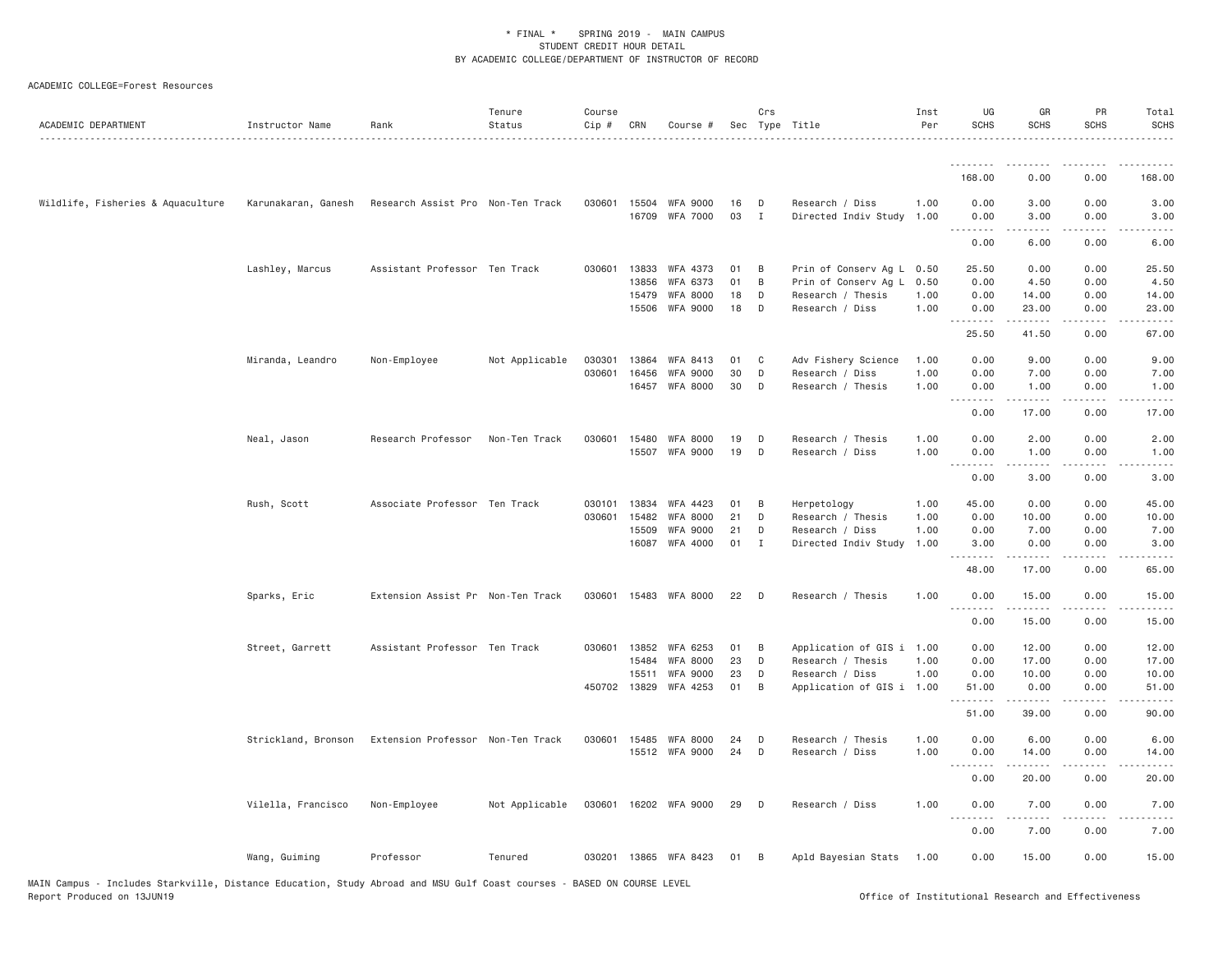| ACADEMIC DEPARTMENT                   | Instructor Name | Rank               | Tenure<br>Status | Course<br>Cip # | CRN            | Course #             |          | Crs<br>Sec Type | Title                                | Inst<br>Per  | UG<br>SCHS                | GR<br><b>SCHS</b> | PR<br><b>SCHS</b> | Total<br>SCHS     |
|---------------------------------------|-----------------|--------------------|------------------|-----------------|----------------|----------------------|----------|-----------------|--------------------------------------|--------------|---------------------------|-------------------|-------------------|-------------------|
| Wildlife, Fisheries & Aquaculture     | Wang, Guiming   | Professor          | Tenured          | 030601          | 15486<br>15513 | WFA 8000<br>WFA 9000 | 25<br>25 | D.<br>D.        | Research / Thesis<br>Research / Diss | 1.00<br>1.00 | 0.00<br>0.00<br>--------- | 8,00<br>8,00<br>. | 0.00<br>0.00<br>. | 8.00<br>8,00<br>. |
|                                       |                 |                    |                  |                 |                |                      |          |                 |                                      |              | 0.00                      | 31.00             | 0.00              | 31.00             |
|                                       | Wise, David     | Research Professor | Non-Ten Track    | 030601          | 15487          | WFA 8000             | 26       | D.              | / Thesis<br>Research /               | 1.00         | 0.00<br>---------         | 1.00<br>--------- | 0.00<br>.         | 1.00<br>.         |
|                                       |                 |                    |                  |                 |                |                      |          |                 |                                      |              | 0.00                      | 1.00              | 0.00              | 1.00              |
| ===================================== |                 |                    |                  |                 |                |                      |          |                 |                                      |              | $=$ = = = = = = =         | ========          |                   |                   |
| Wildlife, Fisheries & Aquaculture     |                 |                    |                  |                 |                |                      |          |                 |                                      |              | 2739.00                   | 469.00            | 0.00              | 3208,00           |
| ------------------------------        |                 |                    |                  |                 |                |                      |          |                 |                                      |              | $====$                    |                   | ========          |                   |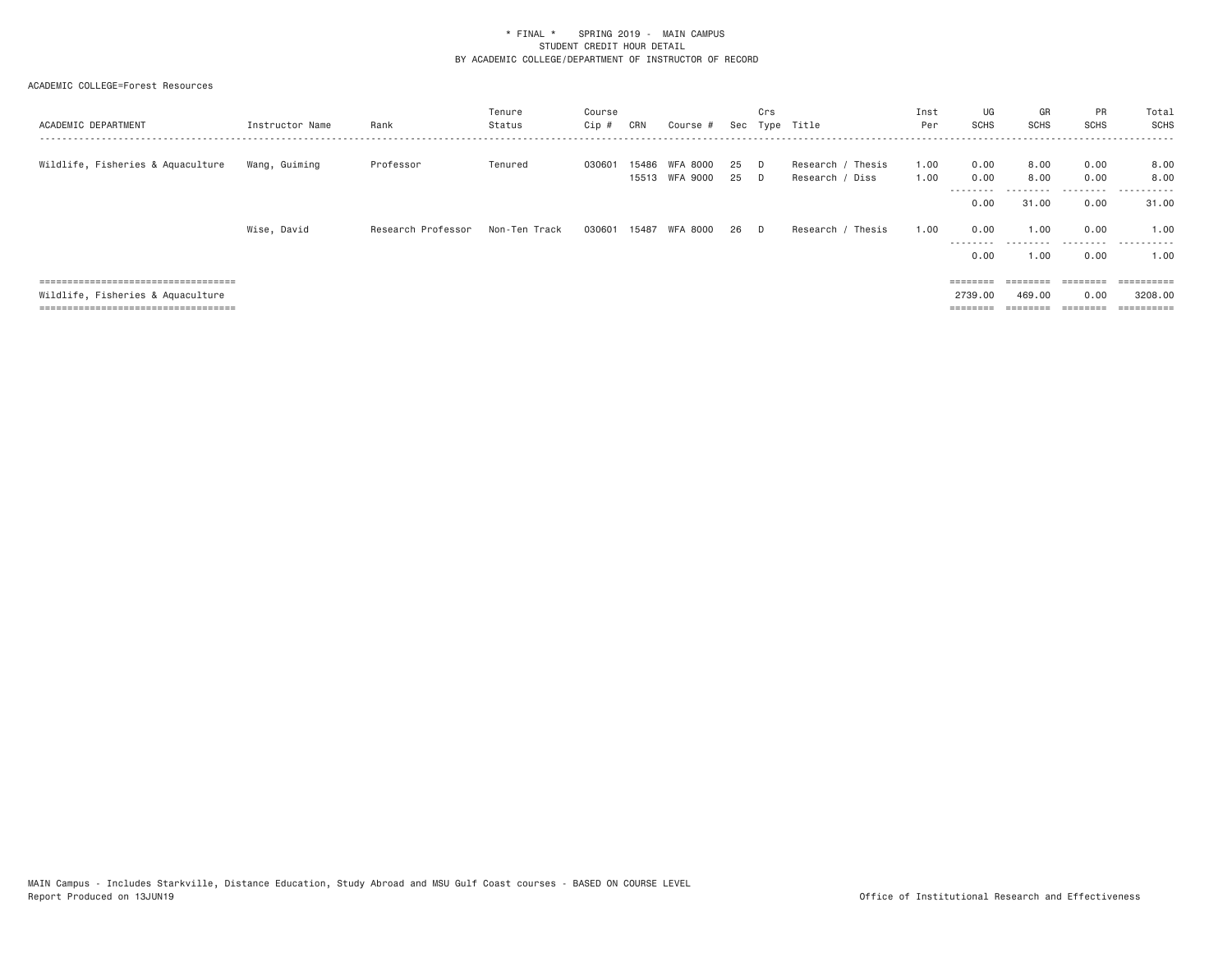| ACADEMIC DEPARTMENT | Instructor Name   | Rank                              | Tenure<br>Status | Course<br>Cip # | CRN          | Course #              |    | Crs          | Sec Type Title            | Inst<br>Per | UG<br><b>SCHS</b>              | GR<br><b>SCHS</b>   | PR<br><b>SCHS</b>                                                                                                                                             | Total<br><b>SCHS</b><br>.                   |
|---------------------|-------------------|-----------------------------------|------------------|-----------------|--------------|-----------------------|----|--------------|---------------------------|-------------|--------------------------------|---------------------|---------------------------------------------------------------------------------------------------------------------------------------------------------------|---------------------------------------------|
| Veterinary Medicine | Archer, Todd      | Associate Professor Tenured       |                  |                 | 512401 11283 | CVM 5380              | 01 | E            | Small Anim Int Med        | 1.00        | 0.00                           | 0.00                | 320.00                                                                                                                                                        | 320.00                                      |
|                     |                   |                                   |                  |                 | 11304        | CVM 5580              | 03 | $\mathsf E$  | Adv Clin Rot 3            | 1.00        | 0.00                           | 0.00                | 10.00                                                                                                                                                         | 10.00                                       |
|                     |                   |                                   |                  |                 | 512501 11328 | CVM 8081              | 01 | C            | Clin Sci Journal Rev      | 1.00        | 0.00                           | 6.00                | 0.00                                                                                                                                                          | 6.00                                        |
|                     |                   |                                   |                  |                 | 15670        | CVM 8000              | 01 | D            | Research / Thesis         | 1.00        | 0.00<br>$\omega$ is a $\omega$ | 2.00                | 0.00<br>.                                                                                                                                                     | 2.00                                        |
|                     |                   |                                   |                  |                 |              |                       |    |              |                           |             | 0.00                           | 8.00                | 330.00                                                                                                                                                        | 338.00                                      |
|                     | Armour, Natalie   | Clinical Assoc Prof Non-Ten Track |                  |                 | 512501 15851 | CVM 7000              | 01 | $\mathbf{I}$ | Directed Indiv Study      | 1.00        | 0.00                           | 1.00                | 0.00                                                                                                                                                          | 1.00                                        |
|                     |                   |                                   |                  |                 |              | 16021 CVM 8105        | 01 | E            | Avian Extern Ship         | 1.00        | 0.00<br>.                      | 5.00<br>.           | 0.00<br>.                                                                                                                                                     | 5.00<br>.                                   |
|                     |                   |                                   |                  |                 |              |                       |    |              |                           |             | 0.00                           | 6.00                | 0.00                                                                                                                                                          | 6.00                                        |
|                     | Austin, Frank     | Professor                         | Tenured          |                 |              | 512401 11265 CVM 5183 | 01 | C            | Special Species           | 1.00        | 0.00                           | 0.00                | 282.00                                                                                                                                                        | 282.00                                      |
|                     |                   |                                   |                  |                 |              | 11266 CVM 5193        | 01 | C            | Infectious Agents II 1.00 |             | 0.00                           | 0.00                | 288.00                                                                                                                                                        | 288.00                                      |
|                     |                   |                                   |                  |                 |              |                       |    |              |                           |             | .<br>0.00                      | .<br>0.00           | .<br>570.00                                                                                                                                                   | $\alpha$ is a single $\alpha$<br>570.00     |
|                     | Bailey, R. Hart   | Professor                         | Tenured          | 190501          | 14825        | <b>FNH 8333</b>       | 01 | C            | Food Safe & Sec Pub       | 1.00        | 0.00                           | 12.00               | 0.00                                                                                                                                                          | 12.00                                       |
|                     |                   |                                   |                  |                 | 14826        | CVM 8333              | 01 | C            | Food Safe & Sec Pub       | 1.00        | 0.00                           | 6.00                | 0.00                                                                                                                                                          | 6.00                                        |
|                     |                   |                                   |                  |                 |              | 512401 11259 CVM 5133 | 01 | C            | Vet Preventive Med        | 0.25        | 0.00<br>.                      | 0.00<br>$- - - - -$ | 70.50<br>$\frac{1}{2} \left( \frac{1}{2} \right) \left( \frac{1}{2} \right) \left( \frac{1}{2} \right) \left( \frac{1}{2} \right) \left( \frac{1}{2} \right)$ | 70.50<br>$\sim$ $\sim$ $\sim$ $\sim$ $\sim$ |
|                     |                   |                                   |                  |                 |              |                       |    |              |                           |             | 0.00                           | 18.00               | 70.50                                                                                                                                                         | 88.50                                       |
|                     | Baumgartner, Wes  | Associate Professor Ten Track     |                  |                 |              | 512401 11319 CVM 5854 | 01 | C            | Aquarium Health           | 0.50        | 0.00                           | 0.00                | 16.00                                                                                                                                                         | 16.00                                       |
|                     |                   |                                   |                  |                 |              | 512501 11334 CVM 8091 | 01 | S            | Top Prod Animal Med       | 1.00        | 0.00                           | 1.00                | 0.00                                                                                                                                                          | 1.00                                        |
|                     |                   |                                   |                  |                 |              |                       |    |              |                           |             | . <i>.</i><br>0.00             | .<br>1.00           | .<br>16.00                                                                                                                                                    | د د د د د<br>17.00                          |
|                     | Beasley, Michaela | Clinical Assoc Prof Non-Ten Track |                  |                 |              | 512401 11282 CVM 5364 | 01 | H            | VSC Clinical Rotatio 0.50 |             | 0.00                           | 0.00                | 88.00                                                                                                                                                         | 88.00                                       |
|                     |                   |                                   |                  |                 |              |                       |    |              |                           |             | <u> - - - - - - - -</u>        |                     |                                                                                                                                                               |                                             |
|                     |                   |                                   |                  |                 |              |                       |    |              |                           |             | 0.00                           | 0.00                | 88.00                                                                                                                                                         | 88.00                                       |
|                     | Brashier, Michael | Associate Professor Tenured       |                  |                 |              | 512401 11262 CVM 5173 | 01 | B            | Equine Med & Surgery 1.00 |             | 0.00                           | 0.00                | 282.00                                                                                                                                                        | 282.00<br>.                                 |
|                     |                   |                                   |                  |                 |              |                       |    |              |                           |             | 0.00                           | 0.00                | 282.00                                                                                                                                                        | 282.00                                      |
|                     | Brett, James      | Clinical Professor                | Non-Ten Track    |                 |              | 512401 11311 CVM 5692 | 01 | C            | Vet Art & Business M 0.10 |             | 0.00                           | 0.00                | 8.40                                                                                                                                                          | 8.40                                        |
|                     |                   |                                   |                  |                 |              |                       |    |              |                           |             | <u>.</u><br>0.00               | .<br>0.00           | .<br>8.40                                                                                                                                                     | -----<br>8.40                               |
|                     | Brinkman, Erin    | Clinical Assoc Prof Non-Ten Track |                  |                 |              | 512401 11260 CVM 5162 | 01 | C            | Diagnostic Imaging        | 1.00        | 0.00                           | 0.00                | 188.00                                                                                                                                                        | 188.00                                      |
|                     |                   |                                   |                  |                 | 11271        | CVM 5224              | 01 | E            | Radiology                 | 1.00        | 0.00                           | 0.00                | 116.00                                                                                                                                                        | 116.00                                      |
|                     |                   |                                   |                  |                 | 512501 11325 | CVM 8041              | 01 | H            | Adv Clin Rad Seminar      | 1.00        | 0.00                           | 12.00               | 0.00                                                                                                                                                          | 12.00                                       |
|                     |                   |                                   |                  |                 | 11331        | CVM 8081              | 04 | C            | Clin Sci Journal Rev      | 1.00        | 0.00                           | 2.00                | 0.00                                                                                                                                                          | 2.00                                        |
|                     |                   |                                   |                  |                 |              | 15672 CVM 8000        | 03 | D            | Research / Thesis         | 1.00        | 0.00<br>.                      | 1.00<br>.           | 0.00<br>.                                                                                                                                                     | 1.00<br><u>.</u>                            |
|                     |                   |                                   |                  |                 |              |                       |    |              |                           |             | 0.00                           | 15.00               | 304.00                                                                                                                                                        | 319.00                                      |
|                     | Bryan, Christine  | Clinical Assoc Prof Non-Ten Track |                  |                 |              | 512401 11280 CVM 5301 | 01 | B            | Clinicopathological       | 1.00        | 0.00<br>.                      | 0.00<br>.           | 91.00<br>.                                                                                                                                                    | 91.00<br>.                                  |
|                     |                   |                                   |                  |                 |              |                       |    |              |                           |             | 0.00                           | 0.00                | 91.00                                                                                                                                                         | 91.00                                       |
|                     | Bulla, Camillo    | Associate Professor Tenured       |                  |                 |              | 512401 11319 CVM 5854 | 01 | C            | Aquarium Health           | 0.50        | 0.00                           | 0.00                | 16.00                                                                                                                                                         | 16.00                                       |
|                     |                   |                                   |                  |                 |              | 16727 CVM 4000        | 05 | $\mathbf I$  | Directed Indiv Study 1.00 |             | 3.00                           | 0.00                | 0.00                                                                                                                                                          | 3.00                                        |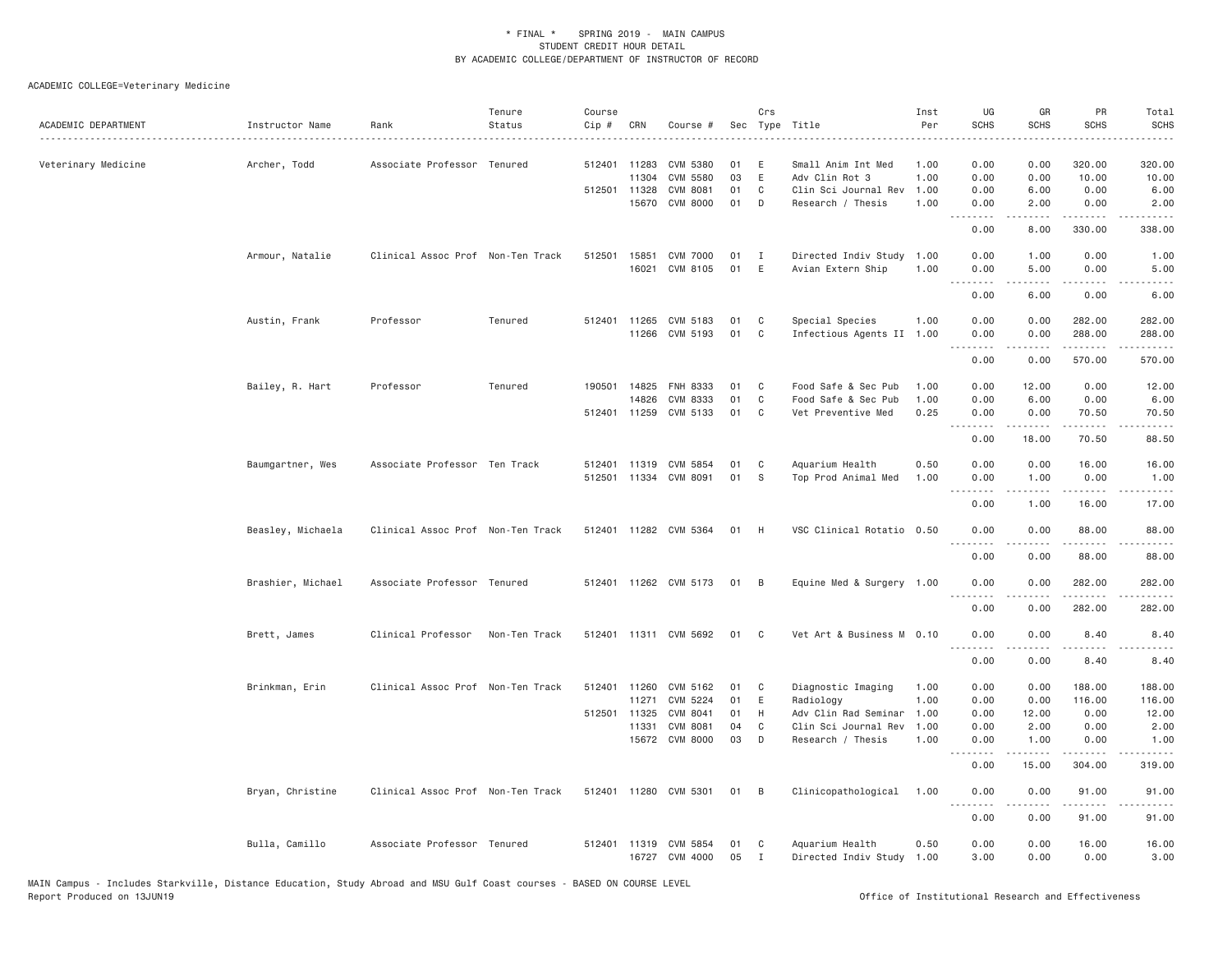| ACADEMIC DEPARTMENT | Instructor Name     | Rank                              | Tenure<br>Status | Course<br>Cip # | CRN          | Course #              |    | Crs          | Sec Type Title            | Inst<br>Per | UG<br><b>SCHS</b><br>.                                                                                                                                                                                                                                                                                                                                                                                                                                                                         | GR<br><b>SCHS</b>   | PR<br><b>SCHS</b>                           | Total<br><b>SCHS</b><br>. |
|---------------------|---------------------|-----------------------------------|------------------|-----------------|--------------|-----------------------|----|--------------|---------------------------|-------------|------------------------------------------------------------------------------------------------------------------------------------------------------------------------------------------------------------------------------------------------------------------------------------------------------------------------------------------------------------------------------------------------------------------------------------------------------------------------------------------------|---------------------|---------------------------------------------|---------------------------|
| Veterinary Medicine | Bulla, Camillo      | Associate Professor Tenured       |                  |                 | 512401 16728 | CVM 4000              | 06 | I            | Directed Indiv Study 1.00 |             | 3.00                                                                                                                                                                                                                                                                                                                                                                                                                                                                                           | 0.00                | 0.00                                        | 3.00                      |
|                     |                     |                                   |                  |                 | 16729        | CVM 4000              | 07 | $\mathbf I$  | Directed Indiv Study 1.00 |             | 3.00                                                                                                                                                                                                                                                                                                                                                                                                                                                                                           | 0.00                | 0.00                                        | 3.00                      |
|                     |                     |                                   |                  |                 | 16730        | CVM 4000              | 08 | $\mathbf{I}$ | Directed Indiv Study 1.00 |             | 3.00                                                                                                                                                                                                                                                                                                                                                                                                                                                                                           | 0.00                | 0.00                                        | 3.00                      |
|                     |                     |                                   |                  |                 | 16731        | CVM 4000              | 09 | I.           | Directed Indiv Study 1.00 |             | 3.00                                                                                                                                                                                                                                                                                                                                                                                                                                                                                           | 0.00                | 0.00                                        | 3.00                      |
|                     |                     |                                   |                  |                 |              |                       |    |              |                           |             | .<br>15.00                                                                                                                                                                                                                                                                                                                                                                                                                                                                                     | .<br>0.00           | .<br>16.00                                  | .<br>31.00                |
|                     | Burt, Gary          | Clinical Assoc Prof Non-Ten Track |                  |                 |              | 512401 11311 CVM 5692 | 01 | C            | Vet Art & Business M 0.90 |             | 0.00                                                                                                                                                                                                                                                                                                                                                                                                                                                                                           | 0.00                | 75.60                                       | 75.60                     |
|                     |                     |                                   |                  |                 |              |                       |    |              |                           |             | .<br>0.00                                                                                                                                                                                                                                                                                                                                                                                                                                                                                      | .<br>0.00           | $\sim$ $\sim$ $\sim$ $\sim$ $\sim$<br>75.60 | .<br>75.60                |
|                     | Butler, James       | Associate Professor Ten Track     |                  | 140501          | 10055        | ABE 8801              | 01 | E            | Clin Exp for Biomed       | 1.00        | 0.00                                                                                                                                                                                                                                                                                                                                                                                                                                                                                           | 2.00                | 0.00                                        | 2.00                      |
|                     |                     |                                   |                  | 512401          | 11286        | CVM 5452              | 01 | H            | Small Animal Rehab        | 1.00        | 0.00                                                                                                                                                                                                                                                                                                                                                                                                                                                                                           | 0.00                | 20.00                                       | 20.00                     |
|                     |                     |                                   |                  | 512501          | 16864        | <b>CVM 7000</b>       | 07 | $\mathbf{I}$ | Directed Indiv Study 1.00 |             | 0.00                                                                                                                                                                                                                                                                                                                                                                                                                                                                                           | 3.00                | 0.00                                        | 3.00                      |
|                     |                     |                                   |                  |                 |              | 17168 CVM 7000        | 10 | I            | Directed Indiv Study 1.00 |             | 0.00<br>.                                                                                                                                                                                                                                                                                                                                                                                                                                                                                      | 3.00<br>.           | 0.00                                        | 3.00                      |
|                     |                     |                                   |                  |                 |              |                       |    |              |                           |             | 0.00                                                                                                                                                                                                                                                                                                                                                                                                                                                                                           | 8.00                | 20.00                                       | 28.00                     |
|                     | Calder, Christine   | Clinical Assist Pro Non-Ten Track |                  |                 |              | 512401 11317 CVM 5812 | 01 | C            | Behavior Comp. Anim. 1.00 |             | 0.00                                                                                                                                                                                                                                                                                                                                                                                                                                                                                           | 0.00                | 12.00                                       | 12.00                     |
|                     |                     |                                   |                  |                 |              | 15388 CVM 4000        | 02 | $\mathbf{I}$ | Directed Indiv Study 1.00 |             | 3.00                                                                                                                                                                                                                                                                                                                                                                                                                                                                                           | 0.00                | 0.00                                        | 3.00                      |
|                     |                     |                                   |                  |                 |              |                       |    |              |                           |             | .                                                                                                                                                                                                                                                                                                                                                                                                                                                                                              | -----               | .                                           | د د د د د                 |
|                     |                     |                                   |                  |                 |              |                       |    |              |                           |             | 3.00                                                                                                                                                                                                                                                                                                                                                                                                                                                                                           | 0.00                | 12.00                                       | 15.00                     |
|                     | Carr, Russell       | Associate Professor Tenured       |                  |                 |              | 512501 14512 CVM 8533 | 01 | C            | Organ Systems Tox II 1.00 |             | 0.00                                                                                                                                                                                                                                                                                                                                                                                                                                                                                           | 21.00               | 0.00                                        | 21.00                     |
|                     |                     |                                   |                  |                 |              | 15691 CVM 9000        | 01 | D            | Research / Diss           | 1.00        | 0.00                                                                                                                                                                                                                                                                                                                                                                                                                                                                                           | 3.00                | 0.00                                        | 3.00                      |
|                     |                     |                                   |                  |                 |              |                       |    |              |                           |             | <u>.</u><br>0.00                                                                                                                                                                                                                                                                                                                                                                                                                                                                               | .<br>24.00          | .<br>0.00                                   | .<br>24.00                |
|                     | Chambers, Janice    | Professor                         | Tenured          | 512401          | 16966        | CVM 4000              | 10 | I            | Directed Indiv Study 1.00 |             | 2.00                                                                                                                                                                                                                                                                                                                                                                                                                                                                                           | 0.00                | 0.00                                        | 2.00                      |
|                     |                     |                                   |                  |                 | 512501 11335 | CVM 8101              | 01 | S            | Case Studies Res Eth      | 1.00        | 0.00                                                                                                                                                                                                                                                                                                                                                                                                                                                                                           | 10.00               | 0.00                                        | 10.00                     |
|                     |                     |                                   |                  |                 | 15675        | <b>CVM 8000</b>       | 06 | D            | Research / Thesis         | 1.00        | 0.00                                                                                                                                                                                                                                                                                                                                                                                                                                                                                           | 3.00                | 0.00                                        | 3.00                      |
|                     |                     |                                   |                  |                 | 15692        | CVM 9000              | 02 | D            | Research / Diss           | 1.00        | 0.00                                                                                                                                                                                                                                                                                                                                                                                                                                                                                           | 29.00               | 0.00                                        | 29.00                     |
|                     |                     |                                   |                  |                 |              |                       |    |              |                           |             | .<br>2.00                                                                                                                                                                                                                                                                                                                                                                                                                                                                                      | 42.00               | .<br>0.00                                   | .<br>44.00                |
|                     | Christiansen, David | Clinical Assist Pro Non-Ten Track |                  |                 |              | 512401 11306 CVM 5580 | 05 | C            | Adv Clin Rot 3            | 1.00        | 0.00                                                                                                                                                                                                                                                                                                                                                                                                                                                                                           | 0.00                | 10.00                                       | 10.00                     |
|                     |                     |                                   |                  |                 |              | 512501 11278 CVM 5282 | 01 | E            | Lg Animal/Ambulatory 1.00 |             | 0.00                                                                                                                                                                                                                                                                                                                                                                                                                                                                                           | 0.00                | 76.00                                       | 76.00                     |
|                     |                     |                                   |                  |                 |              |                       |    |              |                           |             | $\begin{array}{cccccccccccccc} \multicolumn{2}{c}{} & \multicolumn{2}{c}{} & \multicolumn{2}{c}{} & \multicolumn{2}{c}{} & \multicolumn{2}{c}{} & \multicolumn{2}{c}{} & \multicolumn{2}{c}{} & \multicolumn{2}{c}{} & \multicolumn{2}{c}{} & \multicolumn{2}{c}{} & \multicolumn{2}{c}{} & \multicolumn{2}{c}{} & \multicolumn{2}{c}{} & \multicolumn{2}{c}{} & \multicolumn{2}{c}{} & \multicolumn{2}{c}{} & \multicolumn{2}{c}{} & \multicolumn{2}{c}{} & \multicolumn{2}{c}{} & \$<br>0.00 | $- - - - -$<br>0.00 | .<br>86.00                                  | .<br>86.00                |
|                     | Cooper, Dana        | Non-Faculty                       | Not Applicable   | 510808          | 11225        | CVM 3031              | 01 | <b>L</b>     | Fd Anim Tech Skls &       | 0.50        | 16.00                                                                                                                                                                                                                                                                                                                                                                                                                                                                                          | 0.00                | 0.00                                        | 16.00                     |
|                     |                     |                                   |                  |                 | 11238        | CVM 4003              | 01 | E            | Internship Experienc      | 0.50        | 30.00                                                                                                                                                                                                                                                                                                                                                                                                                                                                                          | 0.00                | 0.00                                        | 30.00                     |
|                     |                     |                                   |                  |                 | 11239        | CVM 4101              | 01 | H            | Vet Tech Academic Ex 0.50 |             | 2.50                                                                                                                                                                                                                                                                                                                                                                                                                                                                                           | 0.00                | 0.00                                        | 2.50                      |
|                     |                     |                                   |                  |                 | 11240        | CVM 4103              | 01 | H            | Large Animal Exp I        | 0.50        | 18.00                                                                                                                                                                                                                                                                                                                                                                                                                                                                                          | 0.00                | 0.00                                        | 18.00                     |
|                     |                     |                                   |                  |                 | 11244        | CVM 4201              | 01 | H            | Clinical Experience       | 0.50        | 10.00                                                                                                                                                                                                                                                                                                                                                                                                                                                                                          | 0.00                | 0.00                                        | 10.00                     |
|                     |                     |                                   |                  |                 | 11245        | CVM 4206              | 01 | H            | Small Animal Clinica      | 0.50        | 33.00                                                                                                                                                                                                                                                                                                                                                                                                                                                                                          | 0.00                | 0.00                                        | 33.00                     |
|                     |                     |                                   |                  |                 | 11246        | CVM 4213              | 01 | H            | Sm Anim Surg & Anes       | 0.50        | 24.00                                                                                                                                                                                                                                                                                                                                                                                                                                                                                          | 0.00                | 0.00                                        | 24.00                     |
|                     |                     |                                   |                  |                 | 11247        | CVM 4223              | 01 | H            | Small Animal Clinica      | 0.50        | 22.50                                                                                                                                                                                                                                                                                                                                                                                                                                                                                          | 0.00                | 0.00                                        | 22.50                     |
|                     |                     |                                   |                  |                 | 11249        | CVM 4333              | 01 | H            | Emergency/ICU Clinic      | 0.50        | 10.50                                                                                                                                                                                                                                                                                                                                                                                                                                                                                          | 0.00                | 0.00                                        | 10.50                     |
|                     |                     |                                   |                  |                 | 11250        | CVM 4501              | 01 | H            | Diagnostic Lab Exp        | 0.50        | 0.50                                                                                                                                                                                                                                                                                                                                                                                                                                                                                           | 0.00                | 0.00                                        | 0.50                      |
|                     |                     |                                   |                  |                 | 11251        | CVM 4511              | 01 | H            | Biomed Research Exp       | 0.50        | 2.50                                                                                                                                                                                                                                                                                                                                                                                                                                                                                           | 0.00                | 0.00                                        | 2.50                      |
|                     |                     |                                   |                  |                 | 11252        | CVM 4601              | 01 | H            | Anl Emerg & Refer Ct 0.50 |             | 5.00                                                                                                                                                                                                                                                                                                                                                                                                                                                                                           | 0.00                | 0.00                                        | 5.00                      |
|                     |                     |                                   |                  |                 | 11253        | CVM 4701              | 01 | C            | App & Process for VT 0.50 |             | 13.00                                                                                                                                                                                                                                                                                                                                                                                                                                                                                          | 0.00                | 0.00                                        | 13.00                     |
|                     |                     |                                   |                  | 512501          | 11241        | CVM 4113              | 01 | H            | Large Animal Clin El 0.50 |             | 6.00                                                                                                                                                                                                                                                                                                                                                                                                                                                                                           | 0.00                | 0.00                                        | 6.00                      |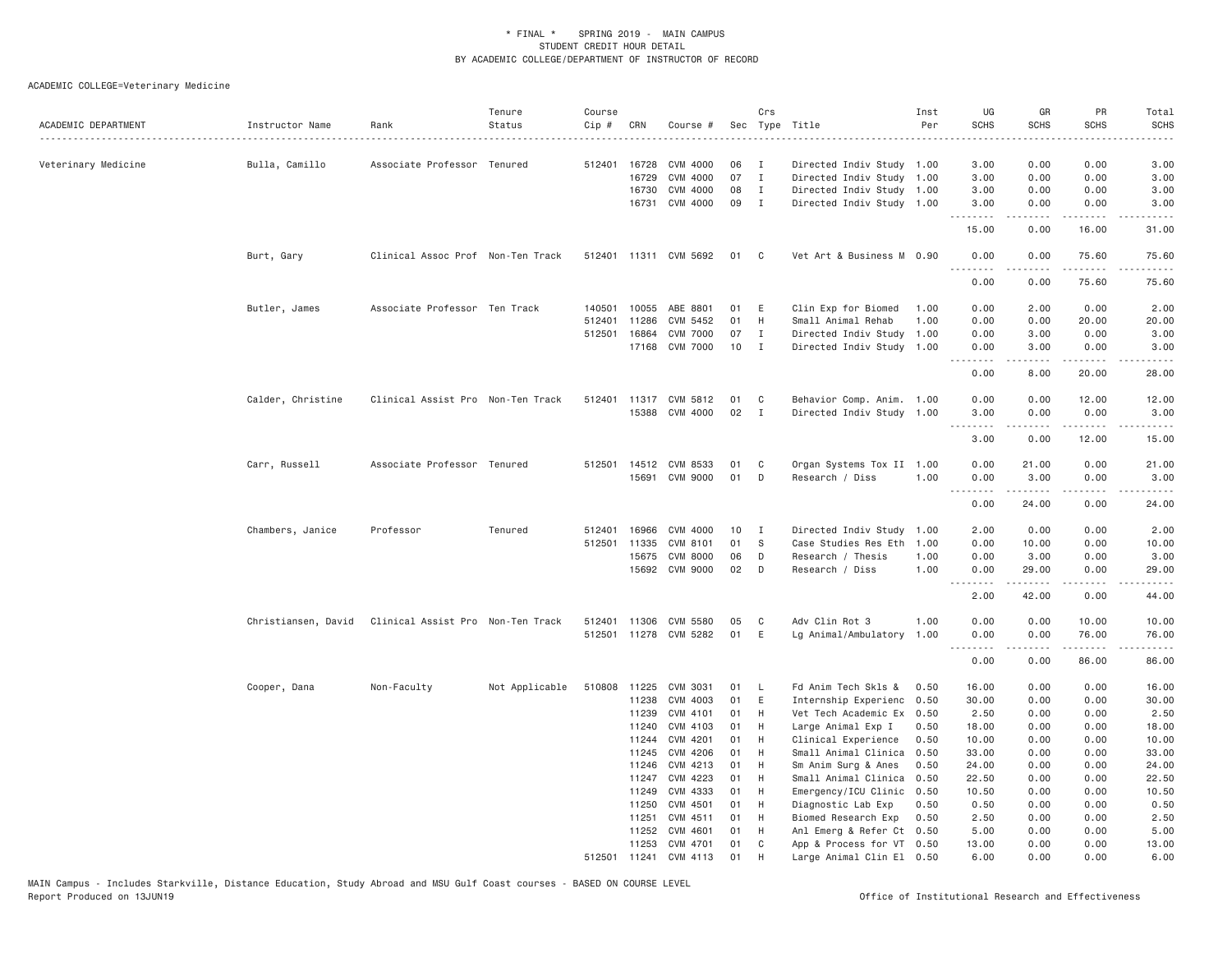| ACADEMIC DEPARTMENT | Instructor Name                                    | Rank                              | Tenure<br>Status | Course<br>Cip # | CRN          | Course #                                       |          | Crs          | Sec Type Title                         | Inst<br>Per  | UG<br><b>SCHS</b>  | GR<br><b>SCHS</b> | PR<br><b>SCHS</b>           | Total<br><b>SCHS</b>                                                                                                                                                                    |
|---------------------|----------------------------------------------------|-----------------------------------|------------------|-----------------|--------------|------------------------------------------------|----------|--------------|----------------------------------------|--------------|--------------------|-------------------|-----------------------------|-----------------------------------------------------------------------------------------------------------------------------------------------------------------------------------------|
|                     |                                                    |                                   |                  |                 |              |                                                |          |              |                                        |              | .                  |                   |                             |                                                                                                                                                                                         |
|                     |                                                    |                                   |                  |                 |              |                                                |          |              |                                        |              | 193.50             | 0.00              | 0.00                        | 193.50                                                                                                                                                                                  |
| Veterinary Medicine | Correa Natalini, Cla Associate Professor Ten Track |                                   |                  |                 |              | 512401 11285 CVM 5430<br>512501 16739 CVM 8000 | 01<br>23 | E<br>D       | Adv Rot in Anesth<br>Research / Thesis | 1.00<br>1.00 | 0.00<br>0.00       | 0.00<br>6.00      | 6.00<br>0.00                | 6.00<br>6.00                                                                                                                                                                            |
|                     |                                                    |                                   |                  |                 |              |                                                |          |              |                                        |              |                    |                   | $\sim$ $\sim$ $\sim$ $\sim$ |                                                                                                                                                                                         |
|                     |                                                    |                                   |                  |                 |              |                                                |          |              |                                        |              | 0.00               | 6.00              | 6.00                        | 12.00                                                                                                                                                                                   |
|                     | Coyne, Cody                                        | Professor                         | Tenured          |                 |              | 512501 17061 CVM 7000                          | 08       | $\mathbf{I}$ | Directed Indiv Study 1.00              |              | 0.00<br>. <i>.</i> | 2.00<br><b>.</b>  | 0.00<br>.                   | 2.00<br>$- - - - -$                                                                                                                                                                     |
|                     |                                                    |                                   |                  |                 |              |                                                |          |              |                                        |              | 0.00               | 2.00              | 0.00                        | 2.00                                                                                                                                                                                    |
|                     | Eddy, Alison                                       | Clinical Assoc Prof Non-Ten Track |                  | 510808          |              | 11229 CVM 3042                                 | 01       | C            | Equine Disease & Mgt 0.50              |              | 32.00<br>.         | 0.00<br>.         | 0.00<br>.                   | 32.00<br>.                                                                                                                                                                              |
|                     |                                                    |                                   |                  |                 |              |                                                |          |              |                                        |              | 32.00              | 0.00              | 0.00                        | 32.00                                                                                                                                                                                   |
|                     | Epperson, William                                  | Professor                         | Tenured          | 512401          | 11255        | CVM 5022                                       | 01       | C            | Veterinary Epidemiol 1.00              |              | 0.00               | 0.00              | 192.00                      | 192.00                                                                                                                                                                                  |
|                     |                                                    |                                   |                  |                 | 11258        | CVM 5121                                       | 01       | C            | Prof Develop IV                        | 1.00         | 0.00               | 0.00              | 94.00                       | 94.00                                                                                                                                                                                   |
|                     |                                                    |                                   |                  |                 | 15453        | CVM 5000                                       | 01       | I            | Directed Indiv Study 1.00              |              | 0.00               | 0.00              | 3.00                        | 3.00                                                                                                                                                                                    |
|                     |                                                    |                                   |                  |                 |              | 15454 CVM 5000                                 | 02       | $\mathbf{I}$ | Directed Indiv Study 1.00              |              | 0.00<br>.          | 0.00<br>.         | 6.00<br>.                   | 6.00<br>.                                                                                                                                                                               |
|                     |                                                    |                                   |                  |                 |              |                                                |          |              |                                        |              | 0.00               | 0.00              | 295.00                      | 295.00                                                                                                                                                                                  |
|                     | Eubanks, Diana                                     | Clinical Professor                | Non-Ten Track    | 512401          | 11273        | CVM 5246                                       | 01       | E            | Community Veterinary 1.00              |              | 0.00               | 0.00              | 198.00                      | 198.00                                                                                                                                                                                  |
|                     |                                                    |                                   |                  |                 | 11300        | CVM 5570                                       | 02       | E            | Adv Clin Rot 2                         | 1.00         | 0.00               | 0.00              | 12.00                       | 12.00                                                                                                                                                                                   |
|                     |                                                    |                                   |                  |                 | 11309        | CVM 5672                                       | 01       | Ε            | Veterinary Dentistry 1.00              |              | 0.00               | 0.00              | 42.00                       | 42.00                                                                                                                                                                                   |
|                     |                                                    |                                   |                  |                 |              | 17208 CVM 5246                                 | 03       | E            | Community Veterinary 1.00              |              | 0.00               | 0.00<br>.         | 6.00<br>.                   | 6.00<br>$\frac{1}{2} \left( \frac{1}{2} \right) \left( \frac{1}{2} \right) \left( \frac{1}{2} \right) \left( \frac{1}{2} \right) \left( \frac{1}{2} \right) \left( \frac{1}{2} \right)$ |
|                     |                                                    |                                   |                  |                 |              |                                                |          |              |                                        |              | 0.00               | 0.00              | 258.00                      | 258.00                                                                                                                                                                                  |
|                     | Fleming, Sherrill                                  | Associate Professor Tenured       |                  | 512401          | 11263        | CVM 5175                                       | 01       | C            | Food Animal Med & Su                   | 1.00         | 0.00               | 0.00              | 470.00                      | 470.00                                                                                                                                                                                  |
|                     |                                                    |                                   |                  |                 | 11277        | CVM 5276                                       | 01       | C            | Food Animal Practice                   | 0.50         | 0.00               | 0.00              | 105.00                      | 105.00                                                                                                                                                                                  |
|                     |                                                    |                                   |                  |                 | 11301        | CVM 5570                                       | 03       | Ε            | Adv Clin Rot 2                         | 1.00         | 0.00               | 0.00              | 2.00                        | 2.00                                                                                                                                                                                    |
|                     |                                                    |                                   |                  |                 |              | 11312 CVM 5722                                 | 01       | E            | Small Ruminant Prod                    | 1.00         | 0.00               | 0.00              | 14.00                       | 14.00                                                                                                                                                                                   |
|                     |                                                    |                                   |                  |                 |              |                                                |          |              |                                        |              | .<br>0.00          | 0.00              | .<br>591.00                 | .<br>591.00                                                                                                                                                                             |
|                     | Fontenot, Robin                                    | Clinical Assist Pro Non-Ten Track |                  |                 |              | 512501 11330 CVM 8081                          | 03       | C            | Clin Sci Journal Rev 1.00              |              | 0.00               | 2.00              | 0.00                        | 2.00                                                                                                                                                                                    |
|                     |                                                    |                                   |                  |                 |              |                                                |          |              |                                        |              | 0.00               | 2.00              | .<br>0.00                   | 2.00                                                                                                                                                                                    |
|                     | Gardner, Allison                                   | Clinical Assist Pro Non-Ten Track |                  |                 | 240101 16357 | HON 4000                                       | 05       | $\mathbf{I}$ | Directed Individual                    | 1.00         | 3.00               | 0.00              | 0.00                        | 3.00                                                                                                                                                                                    |
|                     |                                                    |                                   |                  | 510808          | 11227        | CVM 3041                                       | 01       | B            | Equine Tech Slks & N 1.00              |              | 16.00              | 0.00              | 0.00                        | 16.00                                                                                                                                                                                   |
|                     |                                                    |                                   |                  |                 | 11228        | CVM 3041                                       | 02       | B            | Equine Tech Slks & N 1.00              |              | 16.00              | 0.00              | 0.00                        | 16.00                                                                                                                                                                                   |
|                     |                                                    |                                   |                  |                 | 11229        | CVM 3042                                       | 01       | C            | Equine Disease & Mgt 0.50              |              | 32.00              | 0.00              | 0.00                        | 32.00                                                                                                                                                                                   |
|                     |                                                    |                                   |                  |                 | 11230        | CVM 3101                                       | 01       | C            | Vet Tech Med Termino 1.00              |              | 66.00              | 0.00              | 0.00                        | 66.00                                                                                                                                                                                   |
|                     |                                                    |                                   |                  |                 | 11237        | CVM 3232                                       | 01       | C            | Pharm/Toxi:Vet Tech                    | 0.50         | 32.00              | 0.00              | 0.00                        | 32.00                                                                                                                                                                                   |
|                     |                                                    |                                   |                  |                 | 11238        | CVM 4003                                       | 01       | E            | Internship Experienc                   | 0.50         | 30.00              | 0.00              | 0.00                        | 30.00                                                                                                                                                                                   |
|                     |                                                    |                                   |                  |                 | 11239        | CVM 4101                                       | 01       | H            | Vet Tech Academic Ex 0.50              |              | 2.50               | 0.00              | 0.00                        | 2.50                                                                                                                                                                                    |
|                     |                                                    |                                   |                  |                 | 11240        | CVM 4103                                       | 01       | H            | Large Animal Exp I                     | 0.50         | 18.00              | 0.00              | 0.00                        | 18.00                                                                                                                                                                                   |
|                     |                                                    |                                   |                  |                 |              | 11245 CVM 4206                                 | 01       | H            | Small Animal Clinica 0.50              |              | 33.00              | 0.00              | 0.00                        | 33.00                                                                                                                                                                                   |
|                     |                                                    |                                   |                  |                 | 11249        | CVM 4333                                       | 01       | H            | Emergency/ICU Clinic                   | 0.50         | 10.50              | 0.00              | 0.00                        | 10.50                                                                                                                                                                                   |
|                     |                                                    |                                   |                  |                 |              | 11250 CVM 4501                                 | 01       | H            | Diagnostic Lab Exp                     | 0.50         | 0.50               | 0.00              | 0.00                        | 0.50                                                                                                                                                                                    |
|                     |                                                    |                                   |                  |                 | 11251        | CVM 4511                                       | 01       | H            | Biomed Research Exp                    | 0.50         | 2.50               | 0.00              | 0.00                        | 2.50                                                                                                                                                                                    |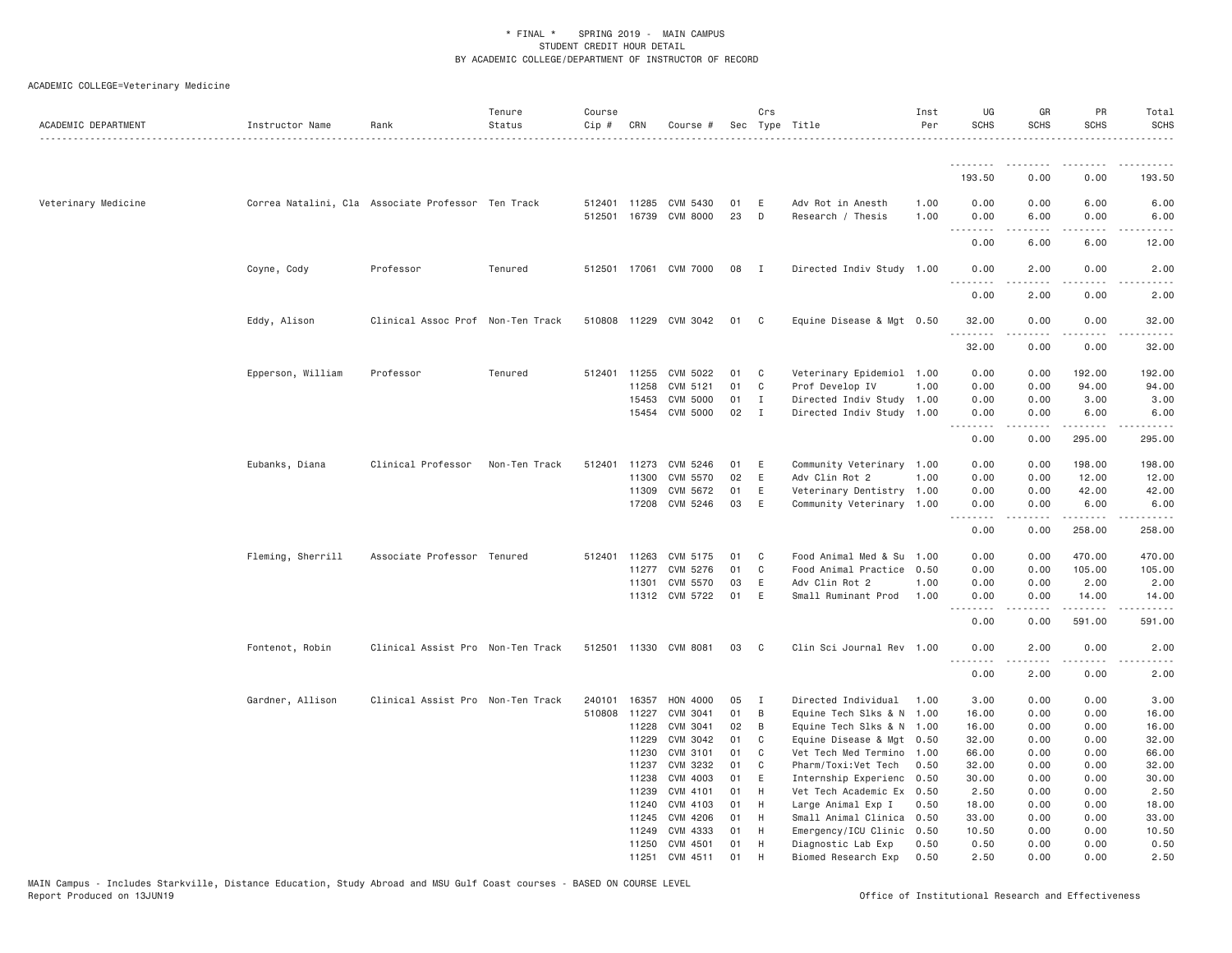| ACADEMIC DEPARTMENT | Instructor Name    | Rank                              | Tenure<br>Status | Course<br>Cip # | CRN          | Course #              |      | Crs            | Sec Type Title            | Inst<br>Per | UG<br><b>SCHS</b>             | GR<br><b>SCHS</b> | PR<br><b>SCHS</b>    | Total<br><b>SCHS</b>                                                                                                                                                                     |
|---------------------|--------------------|-----------------------------------|------------------|-----------------|--------------|-----------------------|------|----------------|---------------------------|-------------|-------------------------------|-------------------|----------------------|------------------------------------------------------------------------------------------------------------------------------------------------------------------------------------------|
| Veterinary Medicine | Gardner, Allison   | Clinical Assist Pro Non-Ten Track |                  | 510808          | 11253        | CVM 4701              | 01   | C              | App & Process for VT 0.50 |             | 13.00                         | 0.00              | 0.00                 | 13.00                                                                                                                                                                                    |
|                     |                    |                                   |                  |                 |              | 512401 15715 CVM 4000 | 03   | $\mathbf{I}$   | Directed Indiv Study 1.00 |             | 3.00<br><u>.</u>              | 0.00<br>-----     | 0.00<br>.            | 3.00<br>$- - - - - - -$                                                                                                                                                                  |
|                     |                    |                                   |                  |                 |              |                       |      |                |                           |             | 278.00                        | 0.00              | 0.00                 | 278.00                                                                                                                                                                                   |
|                     | Grace, Sharon      | Clinical Professor                | Non-Ten Track    | 512401          |              | 11254 CVM 5021        | 01   | <sub>S</sub>   | Professional Develop 1.00 |             | 0.00                          | 0.00              | 96.00                | 96.00                                                                                                                                                                                    |
|                     |                    |                                   |                  |                 | 11267        | CVM 5196              | 01   | B              | Small Anim Med & Sur 1.00 |             | 0.00                          | 0.00              | 564.00               | 564.00                                                                                                                                                                                   |
|                     |                    |                                   |                  |                 | 512501 13815 | VS 3014               | 01   | В              | Anatomy & Physiology 1.00 |             | 72.00                         | 0.00              | 0.00                 | 72.00                                                                                                                                                                                    |
|                     |                    |                                   |                  |                 |              | 13816 VS 3014         | 02   | $\overline{B}$ | Anatomy & Physiology 1.00 |             | 80.00<br>.                    | 0.00<br>.         | 0.00<br>.            | 80.00<br>$\begin{array}{cccccccccc} \bullet & \bullet & \bullet & \bullet & \bullet & \bullet & \bullet & \bullet \end{array}$                                                           |
|                     |                    |                                   |                  |                 |              |                       |      |                |                           |             | 152.00                        | 0.00              | 660.00               | 812.00                                                                                                                                                                                   |
|                     | Gunter, Miriam     | Clinical Assist Pro Non-Ten Track |                  | 512401          |              | 11297 CVM 5560        | 03   | E              | Adv Clin Rot 1            | 1.00        | 0.00                          | 0.00              | 9.00                 | 9.00                                                                                                                                                                                     |
|                     |                    |                                   |                  |                 |              | 17080 CVM 5990        | 02   | C              | Special Topics in CV 1.00 |             | 0.00                          | 0.00              | 12.00                | 12.00                                                                                                                                                                                    |
|                     |                    |                                   |                  |                 |              |                       |      |                |                           |             | .<br>0.00                     | <u>.</u><br>0.00  | .<br>21.00           | .<br>21.00                                                                                                                                                                               |
|                     | Hanson, Larry      | Professor                         | Tenured          |                 | 512501 11324 | CVM 8031              | 01   | C              | Curntop Mol Mech Dz       | 1.00        | 0.00                          | 3.00              | 0.00                 | 3.00                                                                                                                                                                                     |
|                     |                    |                                   |                  |                 | 14513        | CVM 8134              | 01   | B              | Adv Fish Diseases         | 1.00        | 0.00                          | 16.00             | 0.00                 | 16.00                                                                                                                                                                                    |
|                     |                    |                                   |                  |                 |              | 16516 CVM 7000        | 03   | $\mathbf I$    | Directed Indiv Study 1.00 |             | 0.00<br>.                     | 3.00<br>.         | 0.00<br>المتمالين    | 3.00<br>.                                                                                                                                                                                |
|                     |                    |                                   |                  |                 |              |                       |      |                |                           |             | 0.00                          | 22.00             | 0.00                 | 22.00                                                                                                                                                                                    |
|                     | Hardwick, Gretchen | Clinical Assist Pro Non-Ten Track |                  |                 |              | 512401 11277 CVM 5276 | 01 C |                | Food Animal Practice 0.50 |             | 0.00                          | 0.00              | 105.00               | 105.00                                                                                                                                                                                   |
|                     |                    |                                   |                  |                 |              |                       |      |                |                           |             | 0.00                          | 0.00              | .<br>105.00          | .<br>105.00                                                                                                                                                                              |
|                     | Hinz, Simone       | Clinical Assist Pro Non-Ten Track |                  |                 |              | 512401 11272 CVM 5234 | 01 E |                | Anesthesiolgy             | 0.50        | 0.00                          | 0.00              | 58.00                | 58.00                                                                                                                                                                                    |
|                     |                    |                                   |                  |                 |              |                       |      |                |                           |             | .<br>0.00                     | 0.00              | د د د د د<br>58.00   | .<br>58.00                                                                                                                                                                               |
|                     | Hopper, Richard    | Professor                         | Tenured          |                 |              | 512401 11345 CVM 8825 | 01   | B              | Lg Anim Urogenital S 1.00 |             | 0.00                          | 5.00              | 0.00                 | 5.00                                                                                                                                                                                     |
|                     |                    |                                   |                  |                 |              |                       |      |                |                           |             | .<br>0.00                     | 5,00              | .<br>0.00            | 5.00                                                                                                                                                                                     |
|                     | Howell, George     | Assistant Professor Ten Track     |                  |                 | 261001 11243 | CVM 4193              | 01   | C              | Medical Pharmacology      | 0.50        | 7.50                          | 0.00              | 0.00                 | 7.50                                                                                                                                                                                     |
|                     |                    |                                   |                  |                 | 11322        | CVM 6193              | 01   | C              | Medical Pharmacology      | 0.50        | 0.00                          | 9.00              | 0.00                 | 9.00                                                                                                                                                                                     |
|                     |                    |                                   |                  |                 |              | 512501 15696 CVM 9000 | 06   | D              | Research / Diss           | 1.00        | 0.00<br>.                     | 9.00<br>.         | 0.00<br>.            | 9.00<br>$   -$                                                                                                                                                                           |
|                     |                    |                                   |                  |                 |              |                       |      |                |                           |             | 7.50                          | 18.00             | 0.00                 | 25.50                                                                                                                                                                                    |
|                     | Huston, Carla      | Associate Professor Tenured       |                  |                 | 512401 11242 | CVM 4180              | 01   | C              | Emerg Prep Anim Heal 1.00 |             | 56.00                         | 0.00              | 0.00                 | 56.00                                                                                                                                                                                    |
|                     |                    |                                   |                  |                 |              | 11259 CVM 5133        | 01   | C              | Vet Preventive Med        | 0.75        | 0.00                          | 0.00              | 211.50               | 211.50                                                                                                                                                                                   |
|                     |                    |                                   |                  |                 |              | 11264 CVM 5182        | 01   | C              | Vet Disaster Managem 1.00 |             | 0.00<br><b><i><u></u></i></b> | 0.00<br><b>.</b>  | 84.00<br>2.2.2.2.2.2 | 84.00<br>$\frac{1}{2} \left( \frac{1}{2} \right) \left( \frac{1}{2} \right) \left( \frac{1}{2} \right) \left( \frac{1}{2} \right) \left( \frac{1}{2} \right) \left( \frac{1}{2} \right)$ |
|                     |                    |                                   |                  |                 |              |                       |      |                |                           |             | 56.00                         | 0.00              | 295.50               | 351.50                                                                                                                                                                                   |
|                     | Ivy, Caroline      | Clinical Assoc Prof Non-Ten Track |                  | 512401          |              | 11282 CVM 5364        | 01   | H              | VSC Clinical Rotatio 0.50 |             | 0.00                          | 0.00              | 88.00                | 88.00                                                                                                                                                                                    |
|                     |                    |                                   |                  |                 | 11310        | CVM 5682              | 01   | C              | Veterninary Ophthalm 1.00 |             | 0.00                          | 0.00              | 28.00                | 28.00                                                                                                                                                                                    |
|                     |                    |                                   |                  |                 | 512501 16498 | CVM 8000              | 22   | D              | Research / Thesis         | 1.00        | 0.00                          | 2.00              | 0.00                 | 2.00                                                                                                                                                                                     |
|                     |                    |                                   |                  |                 | 16499        | <b>CVM 7000</b>       | 02   | I              | Directed Indiv Study 1.00 |             | 0.00<br>.                     | 2.00<br>.         | 0.00<br>. <b>.</b>   | 2.00<br>.                                                                                                                                                                                |
|                     |                    |                                   |                  |                 |              |                       |      |                |                           |             | 0.00                          | 4.00              | 116,00               | 120.00                                                                                                                                                                                   |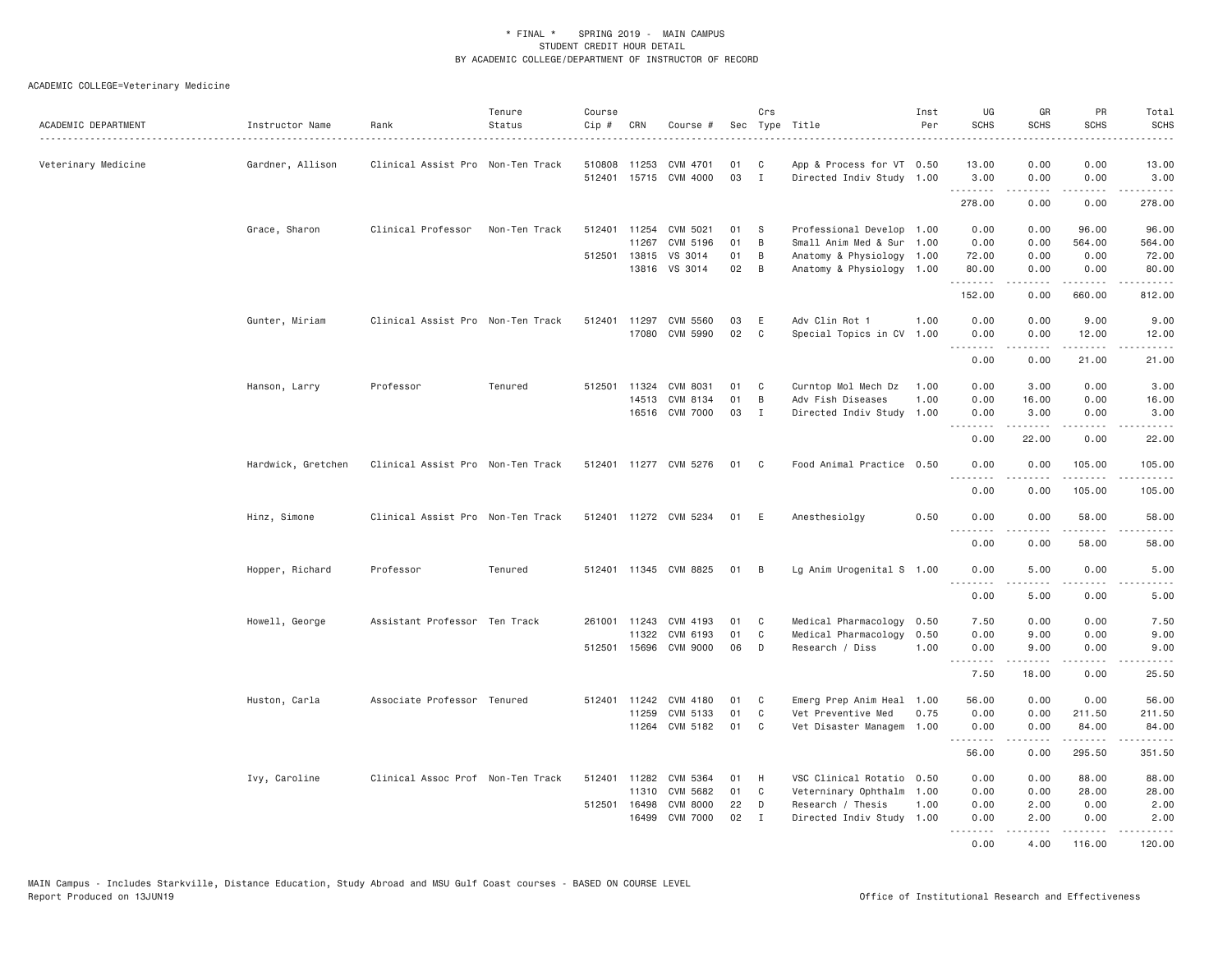| ACADEMIC DEPARTMENT | Instructor Name    | Rank                              | Tenure<br>Status | Course<br>Cip # | CRN            | Course #              |          | Crs            | Sec Type Title                                   | Inst<br>Per | UG<br><b>SCHS</b>   | GR<br><b>SCHS</b>    | PR<br><b>SCHS</b>                   | Total<br><b>SCHS</b>                                                                                                      |
|---------------------|--------------------|-----------------------------------|------------------|-----------------|----------------|-----------------------|----------|----------------|--------------------------------------------------|-------------|---------------------|----------------------|-------------------------------------|---------------------------------------------------------------------------------------------------------------------------|
| Veterinary Medicine | Jack, Sherman      | Professor                         | Tenured          |                 |                | 512401 16771 CVM 5000 | 03       | $\mathbf{I}$   | Directed Indiv Study 1.00                        |             | 0.00                | 0.00<br>.            | 3.00                                | 3.00<br>$\sim$ $\sim$ $\sim$ $\sim$                                                                                       |
|                     |                    |                                   |                  |                 |                |                       |          |                |                                                  |             | 0.00                | 0.00                 | 3.00                                | 3.00                                                                                                                      |
|                     | Jackson, Elizabeth | Clinical Instructor Non-Ten Track |                  |                 | 510808 11224   | CVM 3013              | 01       | C              | Sm Anim Diseases & M 1.00                        |             | 96.00               | 0.00                 | 0.00                                | 96.00                                                                                                                     |
|                     |                    |                                   |                  |                 | 11225          | CVM 3031              | 01       | L.             | Fd Anim Tech Skls &                              | 0.50        | 16.00               | 0.00                 | 0.00                                | 16.00                                                                                                                     |
|                     |                    |                                   |                  |                 | 11226          | CVM 3032              | 01       | C              | Food Anim Diseases &                             | 1.00        | 64.00               | 0.00                 | 0.00                                | 64.00                                                                                                                     |
|                     |                    |                                   |                  |                 | 11237          | CVM 3232              | 01       | C              | Pharm/Toxi:Vet Tech                              | 0.50        | 32.00               | 0.00                 | 0.00                                | 32.00                                                                                                                     |
|                     |                    |                                   |                  |                 | 11244          | CVM 4201<br>CVM 4213  | 01<br>01 | H              | Clinical Experience                              | 0.50        | 10.00<br>24.00      | 0.00                 | 0.00<br>0.00                        | 10.00<br>24.00                                                                                                            |
|                     |                    |                                   |                  |                 | 11246<br>11247 | CVM 4223              | 01       | H<br>H         | Sm Anim Surg & Anes<br>Small Animal Clinica 0.50 | 0.50        | 22.50               | 0.00<br>0.00         | 0.00                                | 22.50                                                                                                                     |
|                     |                    |                                   |                  |                 | 11252          | CVM 4601              | 01       | H              | Anl Emerg & Refer Ct 0.50                        |             | 5.00                | 0.00                 | 0.00                                | 5.00                                                                                                                      |
|                     |                    |                                   |                  |                 | 512501 11241   | CVM 4113              | 01       | H              | Large Animal Clin El 0.50                        |             | 6.00                | 0.00                 | 0.00                                | 6.00                                                                                                                      |
|                     |                    |                                   |                  |                 |                |                       |          |                |                                                  |             | .                   | .                    | .                                   | $\frac{1}{2} \left( \frac{1}{2} \right) \left( \frac{1}{2} \right) \left( \frac{1}{2} \right) \left( \frac{1}{2} \right)$ |
|                     |                    |                                   |                  |                 |                |                       |          |                |                                                  |             | 275.50              | 0.00                 | 0.00                                | 275.50                                                                                                                    |
|                     | Kaplan, Barbara    | Assistant Professor Ten Track     |                  |                 | 261001 11243   | CVM 4193              | 01       | C              | Medical Pharmacology                             | 0.50        | 7.50                | 0.00                 | 0.00                                | 7.50                                                                                                                      |
|                     |                    |                                   |                  |                 | 11322          | CVM 6193              | 01       | C              | Medical Pharmacology                             | 0.50        | 0.00                | 9.00                 | 0.00                                | 9.00                                                                                                                      |
|                     |                    |                                   |                  |                 | 512501 11323   | CVM 8011              | 01       | S              | Seminar                                          | 1.00        | 0.00                | 13.00                | 0.00                                | 13.00                                                                                                                     |
|                     |                    |                                   |                  |                 | 15697          | CVM 9000              | 07       | D              | Research / Diss                                  | 1,00        | 0.00<br>.           | 21.00<br>$- - - - -$ | 0.00<br>.                           | 21.00<br>.                                                                                                                |
|                     |                    |                                   |                  |                 |                |                       |          |                |                                                  |             | 7.50                | 43.00                | 0.00                                | 50.50                                                                                                                     |
|                     | Karsi, Attila      | Associate Professor Ten Track     |                  | 010000          | 11350          | CVM 8973              | 01       | C              | Scientific Writing                               | 1.00        | 0.00                | 15.00                | 0.00                                | 15.00                                                                                                                     |
|                     |                    |                                   |                  |                 |                | 512501 15679 CVM 8000 | 10       | D              | Research / Thesis                                | 1.00        | 0.00<br>.           | 5.00<br>د د د د د    | 0.00<br>.                           | 5.00<br>والمناصبات                                                                                                        |
|                     |                    |                                   |                  |                 |                |                       |          |                |                                                  |             | 0.00                | 20.00                | 0.00                                | 20.00                                                                                                                     |
|                     | Khaitsa, Margaret  | Professor                         | Tenured          |                 |                | 512401 17150 CVM 4990 | 03       | C <sub>1</sub> | Special Topic In CVM 1.00                        |             | 4.00<br>الدامات بال | 0.00                 | 0.00<br>$\sim$ $\sim$ $\sim$ $\sim$ | 4.00<br>$- - - - -$                                                                                                       |
|                     |                    |                                   |                  |                 |                |                       |          |                |                                                  |             | 4.00                | 0.00                 | 0.00                                | 4.00                                                                                                                      |
|                     | King, Elmer        | Clinical Assoc Prof Non-Ten Track |                  |                 |                | 512401 11314 CVM 5764 | 01       | C              | Adv Equine Repro                                 | 0.50        | 0.00                | 0.00                 | 8.00                                | 8.00                                                                                                                      |
|                     |                    |                                   |                  |                 |                | 16022 CVM 5990        | 01       | C              | Special Topics in CV 1.00                        |             | 0.00                | 0.00                 | 12.00                               | 12.00                                                                                                                     |
|                     |                    |                                   |                  |                 |                |                       |          |                |                                                  |             |                     |                      | .                                   |                                                                                                                           |
|                     |                    |                                   |                  |                 |                |                       |          |                |                                                  |             | 0.00                | 0.00                 | 20.00                               | 20.00                                                                                                                     |
|                     | Kohler, Amanda     | Clinical Instructor Non-Ten Track |                  |                 |                | 510808 11232 CVM 3121 | 01       | $\mathbf{C}$   | Hematology: Vet Tech                             | 1.00        | 32.00               | 0.00                 | 0.00                                | 32.00                                                                                                                     |
|                     |                    |                                   |                  |                 | 11233          | CVM 3141              | 01       | C              | Anatomical Path Lab                              | 1.00        | 32.00               | 0.00                 | 0.00                                | 32.00                                                                                                                     |
|                     |                    |                                   |                  |                 | 11234          | CVM 3141              | 02       | К              | Anatomical Path Lab                              | 1.00        | 0.00                | 0.00                 | 0.00                                | 0.00                                                                                                                      |
|                     |                    |                                   |                  |                 | 11235          | CVM 3141              | 03       | К              | Anatomical Path Lab                              | 1.00        | 0.00                | 0.00                 | 0.00                                | 0.00                                                                                                                      |
|                     |                    |                                   |                  |                 | 512401 13813   | VS 1012               | 02       | C              | Intro Vet Med Career                             | 1.00        | 142.00<br>.         | 0.00<br>.            | 0.00<br>$\sim$ $\sim$ $\sim$ $\sim$ | 142.00<br>.                                                                                                               |
|                     |                    |                                   |                  |                 |                |                       |          |                |                                                  |             | 206.00              | 0.00                 | 0.00                                | 206.00                                                                                                                    |
|                     | Langston, Vernon   | Professor                         | Tenured          | 512401          | 11270          | CVM 5223              | 01       | C <sub>1</sub> | Pharmacology I                                   | 1.00        | 0.00                | 0.00                 | 288.00                              | 288.00                                                                                                                    |
|                     |                    |                                   |                  | 512501          | 16545          | <b>CVM 7000</b>       | 04       | Ι.             | Directed Indiv Study                             | 1.00        | 0.00                | 2.00                 | 0.00                                | 2.00                                                                                                                      |
|                     |                    |                                   |                  |                 | 16732          | <b>CVM 7000</b>       | 06       | $\mathbf{I}$   | Directed Indiv Study                             | 1.00        | 0.00<br>.           | 2.00<br>.            | 0.00<br><u>.</u>                    | 2.00<br>.                                                                                                                 |
|                     |                    |                                   |                  |                 |                |                       |          |                |                                                  |             | 0.00                | 4.00                 | 288.00                              | 292.00                                                                                                                    |
|                     | Lawrence, Mark     | Professor                         | Tenured          |                 | 512501 15681   | CVM 8000              | 12       | D              | Research / Thesis                                | 1.00        | 0.00                | 6.00                 | 0.00                                | 6.00                                                                                                                      |
|                     |                    |                                   |                  |                 | 15699          | CVM 9000              | 09       | D              | Research / Diss                                  | 1,00        | 0.00                | 12.00                | 0.00                                | 12.00                                                                                                                     |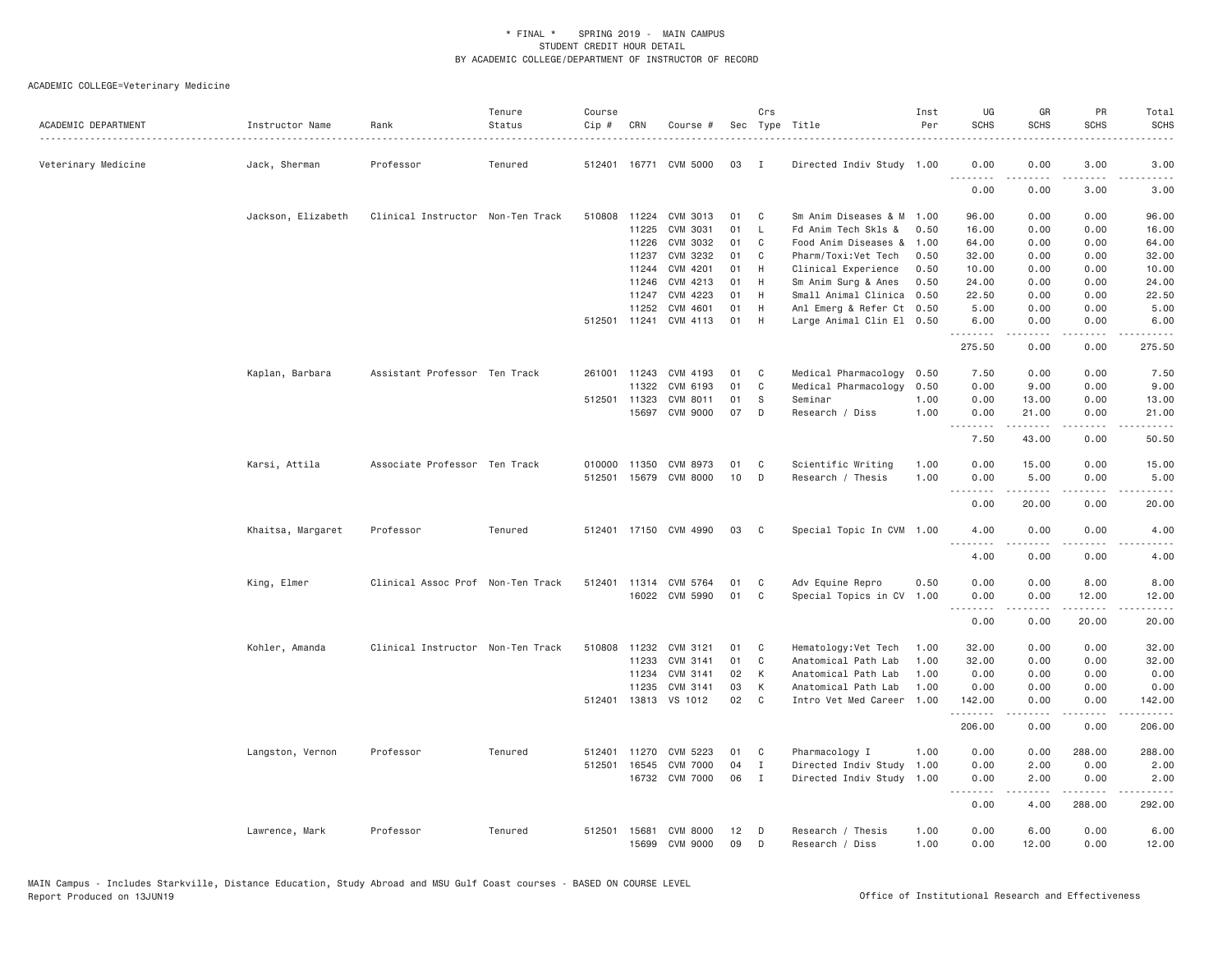| ACADEMIC DEPARTMENT | Instructor Name                                        | Rank                                            | Tenure<br>Status | Course<br>Cip #                        | CRN            | Course #                                       |                      | Crs                        | Sec Type Title                                                                                   | Inst<br>Per          | UG<br><b>SCHS</b>                     | GR<br><b>SCHS</b>                                                                                                                                             | PR<br><b>SCHS</b>                            | Total<br><b>SCHS</b>                                                                                                                                                   |
|---------------------|--------------------------------------------------------|-------------------------------------------------|------------------|----------------------------------------|----------------|------------------------------------------------|----------------------|----------------------------|--------------------------------------------------------------------------------------------------|----------------------|---------------------------------------|---------------------------------------------------------------------------------------------------------------------------------------------------------------|----------------------------------------------|------------------------------------------------------------------------------------------------------------------------------------------------------------------------|
|                     |                                                        |                                                 |                  |                                        |                |                                                |                      |                            |                                                                                                  |                      | 0.00                                  | 18.00                                                                                                                                                         | 0.00                                         | 18.00                                                                                                                                                                  |
| Veterinary Medicine | Lee, Alison                                            | Assistant Professor Ten Track                   |                  |                                        |                | 512205 16128 CVM 8211<br>512401 11284 CVM 5420 | 01<br>01             | C<br>E                     | Medical Physics II<br>Adv Rot in Radiology 1.00                                                  | 1.00                 | 0.00<br>0.00                          | 3.00<br>0.00                                                                                                                                                  | 0.00<br>14.00                                | 3.00<br>14.00                                                                                                                                                          |
|                     |                                                        |                                                 |                  |                                        |                |                                                |                      |                            |                                                                                                  |                      | .<br>0.00                             | -----<br>3.00                                                                                                                                                 | .<br>14.00                                   | .<br>17.00                                                                                                                                                             |
|                     | Linford, Robert                                        | Professor                                       | Tenured          | 512401<br>512502                       | 11257<br>16967 | CVM 5072<br>CVM 8832                           | 01<br>01             | B<br>B                     | Veterinary Anatomy I 1.00<br>Advanced Veterinary                                                 | 1.00                 | 0.00<br>0.00                          | 0.00<br>4.00                                                                                                                                                  | 192.00<br>0.00                               | 192.00<br>4.00                                                                                                                                                         |
|                     |                                                        |                                                 |                  |                                        |                |                                                |                      |                            |                                                                                                  |                      | <b><i><u><u>.</u></u></i></b><br>0.00 | .<br>4.00                                                                                                                                                     | .<br>192.00                                  | 2.2.2.2.2.<br>196.00                                                                                                                                                   |
|                     | Marquardt Ezell, Tay Clinical Assist Pro Non-Ten Track |                                                 |                  |                                        |                | 512401 11316 CVM 5802                          | 01                   | C                          | Pract. Clin. Onc.                                                                                | 1.00                 | 0.00<br>.                             | 0.00<br>.                                                                                                                                                     | 14.00<br>.                                   | 14.00<br>.                                                                                                                                                             |
|                     |                                                        |                                                 |                  |                                        |                |                                                |                      |                            |                                                                                                  |                      | 0.00                                  | 0.00                                                                                                                                                          | 14.00                                        | 14.00                                                                                                                                                                  |
|                     | Meyer, Robert                                          | Professor                                       | Tenured          | 510808 11236<br>512401<br>512501 11332 | 11272<br>11343 | CVM 3212<br>CVM 5234<br>CVM 8081<br>CVM 8801   | 01<br>01<br>05<br>01 | C<br>Ε<br>$\mathbb C$<br>S | Anesthesiology: Vet T 1.00<br>Anesthesiolgy<br>Clin Sci Journal Rev 1.00<br>Seminars in Vet Anes | 0.50<br>1.00         | 64.00<br>0.00<br>0.00<br>0.00<br>.    | 0.00<br>0.00<br>5.00<br>2.00<br>.                                                                                                                             | 0.00<br>58.00<br>0.00<br>0.00<br>$- - - - -$ | 64.00<br>58.00<br>5.00<br>2.00<br><u>.</u>                                                                                                                             |
|                     |                                                        |                                                 |                  |                                        |                |                                                |                      |                            |                                                                                                  |                      | 64.00                                 | 7.00                                                                                                                                                          | 58.00                                        | 129.00                                                                                                                                                                 |
|                     | Mochal, Cathleen                                       | Clinical Assoc Prof Non-Ten Track               |                  | 512401<br>512501                       | 11275          | CVM 5266<br>15682 CVM 8000                     | 01<br>13             | C<br>D                     | Equine Med & Surg<br>Research / Thesis                                                           | 1.00<br>1.00         | 0.00<br>0.00<br>.                     | 0.00<br>5.00                                                                                                                                                  | 204.00<br>0.00<br>.                          | 204.00<br>5.00<br>$\frac{1}{2} \left( \frac{1}{2} \right) \left( \frac{1}{2} \right) \left( \frac{1}{2} \right) \left( \frac{1}{2} \right) \left( \frac{1}{2} \right)$ |
|                     |                                                        |                                                 |                  |                                        |                |                                                |                      |                            |                                                                                                  |                      | 0.00                                  | 5.00                                                                                                                                                          | 204.00                                       | 209.00                                                                                                                                                                 |
|                     | Nabors, Ben                                            | Clinical Instructor Non-Ten Track               |                  |                                        |                | 512501 11308 CVM 5652                          | 01                   | C                          | Equine Podiatry                                                                                  | 1.00                 | 0.00<br><u>.</u>                      | 0.00<br>.                                                                                                                                                     | 16.00<br>.                                   | 16.00<br>.                                                                                                                                                             |
|                     |                                                        |                                                 |                  |                                        |                |                                                |                      |                            |                                                                                                  |                      | 0.00                                  | 0.00                                                                                                                                                          | 16.00                                        | 16.00                                                                                                                                                                  |
|                     | Nanduri, Bindumadhav Associate Professor Tenured       |                                                 |                  |                                        |                | 512501 15702 CVM 9000                          | 12                   | D                          | Research / Diss                                                                                  | 1.00                 | 0.00<br><u>.</u>                      | 18.00<br>$\frac{1}{2} \left( \frac{1}{2} \right) \left( \frac{1}{2} \right) \left( \frac{1}{2} \right) \left( \frac{1}{2} \right) \left( \frac{1}{2} \right)$ | 0.00<br>.                                    | 18.00<br>المتمامين                                                                                                                                                     |
|                     |                                                        |                                                 |                  |                                        |                |                                                |                      |                            |                                                                                                  |                      | 0.00                                  | 18.00                                                                                                                                                         | 0.00                                         | 18.00                                                                                                                                                                  |
|                     | Olivier, Alicia                                        | Associate Professor Ten Track                   |                  | 512401 11256                           | 11269<br>11296 | CVM 5044<br>CVM 5214<br>CVM 5560               | 01<br>01<br>02       | C<br>E<br>E                | Intro Vet Pathology<br>Lab Services<br>Adv Clin Rot 1                                            | 1.00<br>1.00<br>1.00 | 0.00<br>0.00<br>0.00                  | 0.00<br>0.00<br>0.00                                                                                                                                          | 384.00<br>116.00<br>12.00                    | 384.00<br>116.00<br>12.00                                                                                                                                              |
|                     |                                                        |                                                 |                  |                                        |                |                                                |                      |                            |                                                                                                  |                      | .<br>0.00                             | 0.00                                                                                                                                                          | د د د د د<br>512.00                          | .<br>512.00                                                                                                                                                            |
|                     |                                                        | Petrie-Hanson, Lora Associate Professor Tenured |                  |                                        |                | 512501 11336 CVM 8190<br>15703 CVM 9000        | 01<br>13             | Ε<br>D                     | Aquatic Diagn<br>Research / Diss                                                                 | 1.00<br>1.00         | 0.00<br>0.00<br>. <b>.</b>            | 6.00<br>2,00<br><u>.</u>                                                                                                                                      | 0.00<br>0.00<br>.                            | 6.00<br>2.00<br>----                                                                                                                                                   |
|                     |                                                        |                                                 |                  |                                        |                |                                                |                      |                            |                                                                                                  |                      | 0.00                                  | 8.00                                                                                                                                                          | 0.00                                         | 8.00                                                                                                                                                                   |
|                     | Pharr, Gregory                                         | Associate Professor Tenured                     |                  | 512501                                 |                | 11337 CVM 8303                                 | 01                   | C                          | Advanced Immunology                                                                              | 1.00                 | 0.00<br>.                             | 24.00<br>.                                                                                                                                                    | 0.00<br>$\sim$ $\sim$ $\sim$                 | 24.00<br>.                                                                                                                                                             |
|                     |                                                        |                                                 |                  |                                        |                |                                                |                      |                            |                                                                                                  |                      | 0.00                                  | 24.00                                                                                                                                                         | 0.00                                         | 24.00                                                                                                                                                                  |
|                     | Pruett, Stephen                                        | Professor                                       | Tenured          | 512501                                 | 15706          | CVM 9000<br>16971 CVM 8000                     | 16<br>24             | D<br>D                     | Research / Diss<br>Research / Thesis                                                             | 1.00<br>1.00         | 0.00<br>0.00                          | 1.00<br>6.00                                                                                                                                                  | 0.00<br>0.00                                 | 1.00<br>6.00                                                                                                                                                           |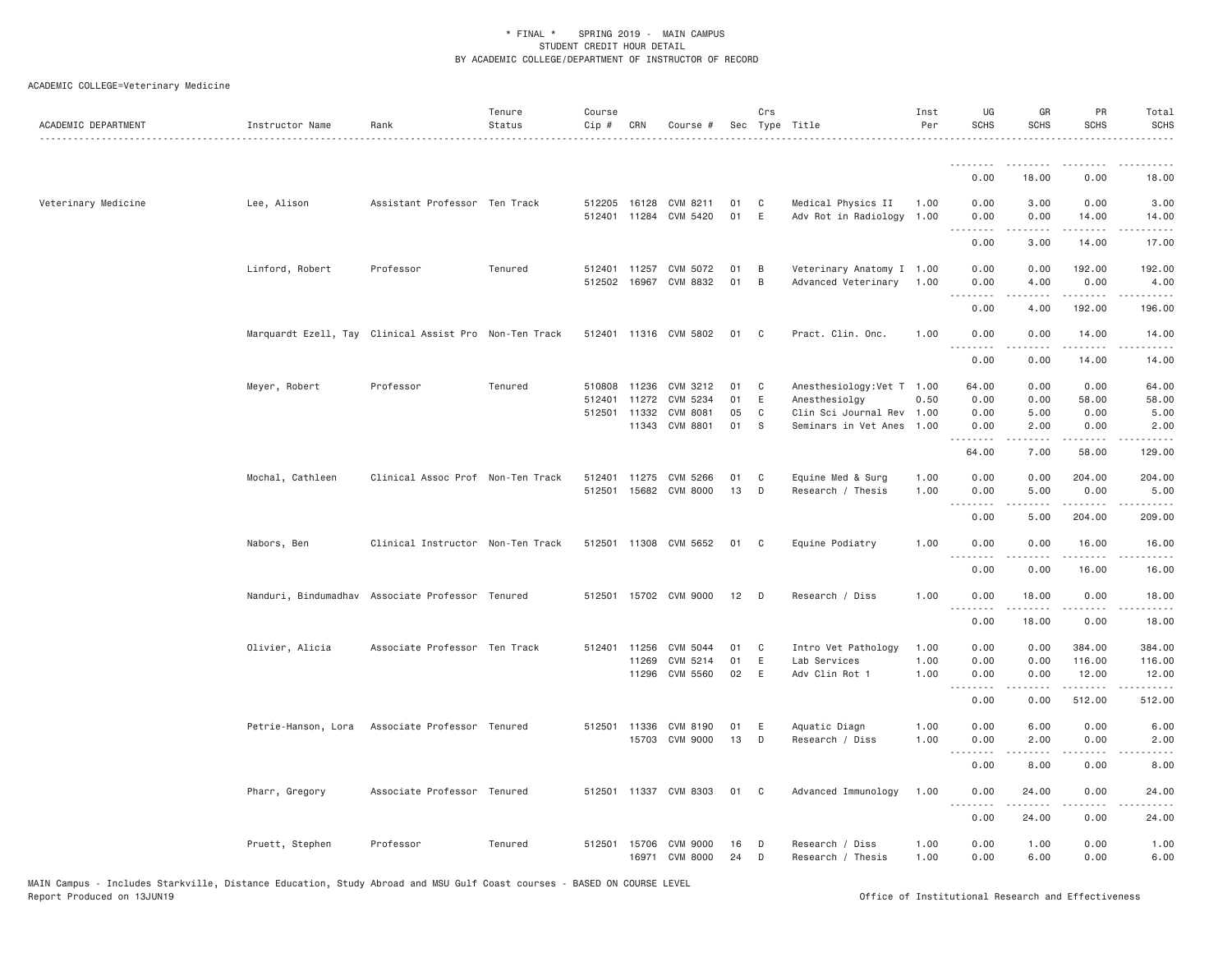| ACADEMIC DEPARTMENT | Instructor Name                                        | Rank                              | Tenure<br>Status | Course<br>Cip # | CRN          | Course #              |      | Crs            | Sec Type Title            | Inst<br>Per | UG<br><b>SCHS</b> | GR<br><b>SCHS</b> | PR<br><b>SCHS</b>                                                                                                                                             | Total<br><b>SCHS</b><br>. |
|---------------------|--------------------------------------------------------|-----------------------------------|------------------|-----------------|--------------|-----------------------|------|----------------|---------------------------|-------------|-------------------|-------------------|---------------------------------------------------------------------------------------------------------------------------------------------------------------|---------------------------|
|                     |                                                        |                                   |                  |                 |              |                       |      |                |                           |             | --------          | .                 | ----                                                                                                                                                          | $\frac{1}{2}$             |
|                     |                                                        |                                   |                  |                 |              |                       |      |                |                           |             | 0.00              | 7.00              | 0.00                                                                                                                                                          | 7.00                      |
| Veterinary Medicine | Pulido Landinez, Mar Clinical Assoc Prof Non-Ten Track |                                   |                  |                 |              | 512501 11342 CVM 8790 | 02 L |                | Laboratory Diagnosti 1.00 |             | 0.00              | 2.00              | 0.00                                                                                                                                                          | 2.00                      |
|                     |                                                        |                                   |                  |                 |              |                       |      |                |                           |             | 0.00              | 2.00              | 0.00                                                                                                                                                          | 2.00                      |
|                     | Rosser, Thomas                                         | Research Assist Pro Non-Ten Track |                  |                 |              | 512501 16560 CVM 7000 | 05   | $\blacksquare$ | Directed Indiv Study 1.00 |             | 0.00<br><u>.</u>  | 3.00              | 0.00<br>$- - -$                                                                                                                                               | 3.00                      |
|                     |                                                        |                                   |                  |                 |              |                       |      |                |                           |             | 0.00              | 3.00              | 0.00                                                                                                                                                          | 3.00                      |
|                     | Seo, Keun Seok                                         | Assistant Professor Ten Track     |                  | 512401          |              | 15928 CVM 4000        | 04   | $\mathbf{I}$   | Directed Indiv Study      | 1.00        | 3.00              | 0.00              | 0.00                                                                                                                                                          | 3.00                      |
|                     |                                                        |                                   |                  |                 |              | 512501 15708 CVM 9000 | 18   | D              | Research / Diss           | 1.00        | 0.00              | 9.00              | 0.00<br>.                                                                                                                                                     | 9.00                      |
|                     |                                                        |                                   |                  |                 |              |                       |      |                |                           |             | 3.00              | 9.00              | 0.00                                                                                                                                                          | 12.00                     |
|                     | Smith, David                                           | Professor                         | Tenured          |                 |              | 010903 11276 CVM 5273 | 01   | B              | Population Medicine       | 0.50        | 0.00<br>.         | 0.00<br>.         | 42.00<br>$\frac{1}{2} \left( \frac{1}{2} \right) \left( \frac{1}{2} \right) \left( \frac{1}{2} \right) \left( \frac{1}{2} \right) \left( \frac{1}{2} \right)$ | 42.00<br>د د د د د        |
|                     |                                                        |                                   |                  |                 |              |                       |      |                |                           |             | 0.00              | 0.00              | 42.00                                                                                                                                                         | 42.00                     |
|                     | Smith, Jack                                            | Associate Professor Tenured       |                  |                 |              | 512401 11279 CVM 5292 | 01   | E              | Flowood/MVRDL Extern      | 1.00        | 0.00              | 0.00              | 80.00                                                                                                                                                         | 80.00                     |
|                     |                                                        |                                   |                  |                 | 11290        | CVM 5510              | 01   | E              | Vm An Externship 1        | 1.00        | 0.00              | 0.00              | 192.00                                                                                                                                                        | 192.00                    |
|                     |                                                        |                                   |                  |                 | 11291        | CVM 5520              | 01   | E              | Vm An Externship 2        | 1.00        | 0.00              | 0.00              | 78.00                                                                                                                                                         | 78.00                     |
|                     |                                                        |                                   |                  |                 | 11292        | CVM 5530              | 01   | E              | Vm An Externship 3        | 1.00        | 0.00              | 0.00              | 15.00                                                                                                                                                         | 15.00                     |
|                     |                                                        |                                   |                  |                 | 11295        | CVM 5560              | 01   | E              | Adv Clin Rot 1            | 1.00        | 0.00              | 0.00              | 39.00                                                                                                                                                         | 39.00                     |
|                     |                                                        |                                   |                  |                 | 11299        | CVM 5570              | 01   | E              | Adv Clin Rot 2            | 1.00        | 0.00              | 0.00              | 2.00                                                                                                                                                          | 2.00                      |
|                     |                                                        |                                   |                  |                 |              | 11315 CVM 5772        | 01   | C              | Canine Theriogenolog      | 1.00        | 0.00              | 0.00              | 16.00                                                                                                                                                         | 16.00                     |
|                     |                                                        |                                   |                  |                 |              | 16126 CVM 8802        | 01   | E              | Canine Theriogenolog      | 1.00        | 0.00              | 2.00              | 0.00<br>.                                                                                                                                                     | 2.00<br>.                 |
|                     |                                                        |                                   |                  |                 |              |                       |      |                |                           |             | <u>.</u><br>0.00  | .<br>2.00         | 422.00                                                                                                                                                        | 424.00                    |
|                     | Swanson, Elizabeth                                     | Assistant Professor Ten Track     |                  |                 |              | 512501 15710 CVM 9000 | 20   | D              | Research / Diss           | 1.00        | 0.00              | 6.00              | 0.00<br>$- - -$                                                                                                                                               | 6.00                      |
|                     |                                                        |                                   |                  |                 |              |                       |      |                |                           |             | <u>.</u><br>0.00  | .<br>6.00         | 0.00                                                                                                                                                          | -----<br>6.00             |
|                     | Swiderski, Cyprianna Associate Professor Tenured       |                                   |                  | 512501          | 11329        | CVM 8081              | 02   | C              | Clin Sci Journal Rev      | 1.00        | 0.00              | 1.00              | 0.00                                                                                                                                                          | 1.00                      |
|                     |                                                        |                                   |                  |                 | 15685        | CVM 8000              | 16   | D              | Research / Thesis         | 1.00        | 0.00              | 4.00              | 0.00                                                                                                                                                          | 4.00                      |
|                     |                                                        |                                   |                  |                 |              | 15711 CVM 9000        | 21   | D              | Research / Diss           | 1.00        | 0.00<br>.         | 8.00<br>-----     | 0.00<br>.                                                                                                                                                     | 8.00<br>$\frac{1}{2}$     |
|                     |                                                        |                                   |                  |                 |              |                       |      |                |                           |             | 0.00              | 13.00             | 0.00                                                                                                                                                          | 13.00                     |
|                     | Syrcle, Jason                                          | Clinical Assoc Prof Non-Ten Track |                  |                 | 512401 11302 | CVM 5570              | 04   | Ε              | Adv Clin Rot 2            | 1.00        | 0.00              | 0.00              | 6.00                                                                                                                                                          | 6.00                      |
|                     |                                                        |                                   |                  |                 |              | 11313 CVM 5754        | 01   | $\,$ B         | Adv Sm Anim Surgery       | 1.00        | 0.00              | 0.00              | 64.00                                                                                                                                                         | 64.00                     |
|                     |                                                        |                                   |                  |                 | 11326        | <b>CVM 8061</b>       | 01   | S              | Small Anim Surg Lit       | 1.00        | 0.00              | 4.00              | 0.00                                                                                                                                                          | 4.00                      |
|                     |                                                        |                                   |                  | 512501          | 11274        | CVM 5256              | 01   | E              | Small Animal Surgery      | 1.00        | 0.00              | 0.00              | 198.00                                                                                                                                                        | 198.00                    |
|                     |                                                        |                                   |                  |                 |              | 17141 CVM 7000        | 09   | $\mathbf{I}$   | Directed Indiv Study 1.00 |             | 0.00<br>$\cdots$  | 2.00              | 0.00<br>.                                                                                                                                                     | 2.00<br>.                 |
|                     |                                                        |                                   |                  |                 |              |                       |      |                |                           |             | 0.00              | 6.00              | 268.00                                                                                                                                                        | 274.00                    |
|                     | Thames, Brittany                                       | Clinical Assist Pro Non-Ten Track |                  |                 |              | 512401 11305 CVM 5580 | 04   | E              | Adv Clin Rot 3            | 1.00        | 0.00<br>.         | 0.00<br>.         | 2.00<br>.                                                                                                                                                     | 2.00<br>-----             |
|                     |                                                        |                                   |                  |                 |              |                       |      |                |                           |             | 0.00              | 0.00              | 2.00                                                                                                                                                          | 2.00                      |
|                     | Thomason, John                                         | Associate Professor Ten Track     |                  |                 |              | 512401 11281 CVM 5310 | 01   | E              | SM Critical Care Med 1.00 |             | 0.00              | 0.00              | 172.00                                                                                                                                                        | 172.00                    |